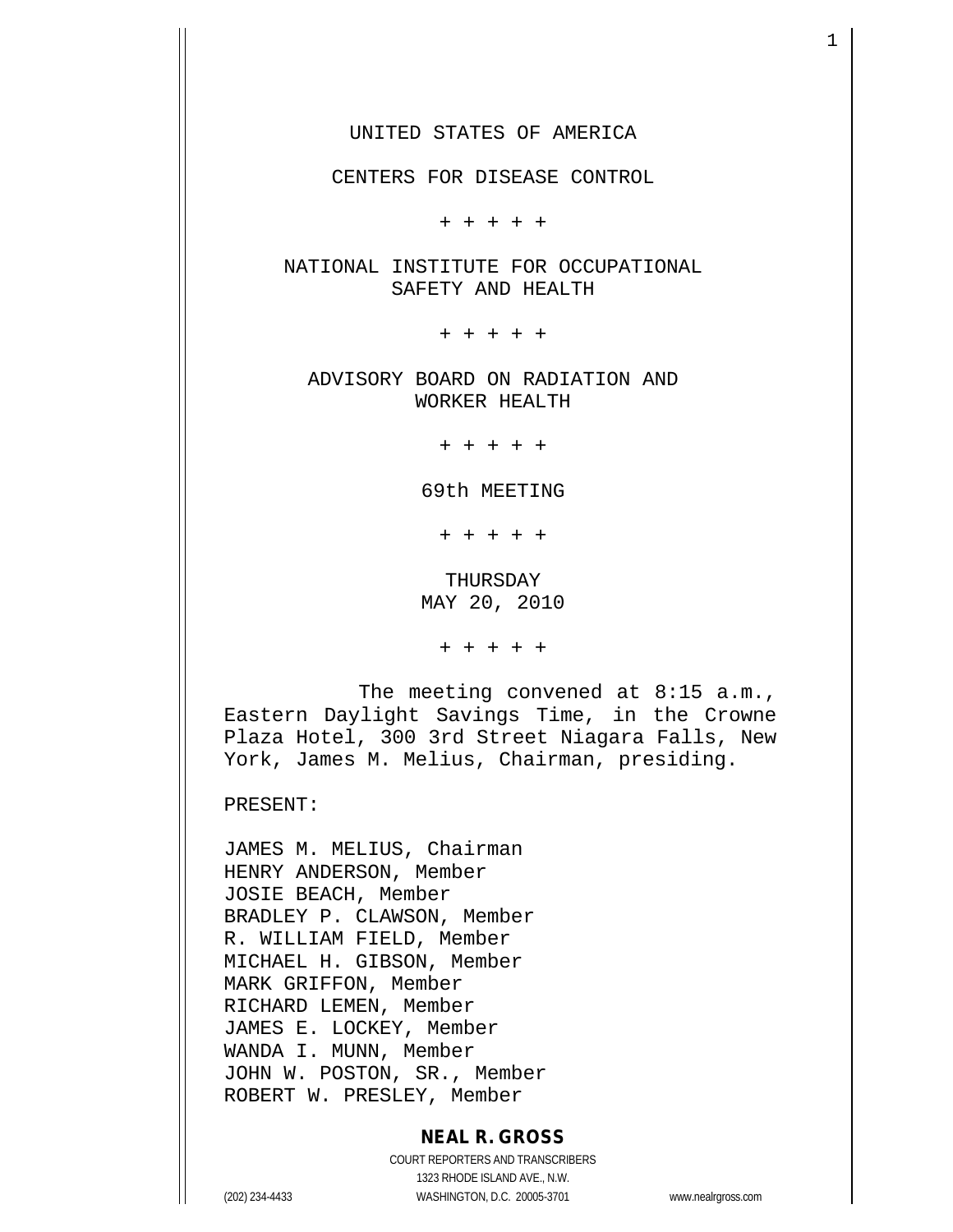```
PRESENT(Cont'd):
DAVID B. RICHARDSON, Member*
GENEVIEVE S. ROESSLER, Member
PHILLIP SCHOFIELD, Member
PAUL L. ZIEMER, Member*
TED KATZ, Designated Federal Official
REGISTERED AND/OR PUBLIC COMMENT PARTICIPANTS:
ADAMS, NANCY, NIOSH Contractor
ALLEN, DAVID, DCAS
ARRIGO, CHARLES J.
BLANDINO, PAULA
BEITER, DOROTHY
BEITER, GEORGE
BONSIGNORE, ANTOINETTE, Linde Petitioner
BRADFORD, SHANNON, DCAS
BRANDINO, PAULA
BREWSTER, MARIE
BROCK, DENISE, DCAS*
BURGOS, ZAIDA, NIOSH Contractor
BURNS, RICHARD
CAPONE, JOANNE
CAPONE, MAY
CARBONI, ROBERT
COOK, ROGER, Bethlehem Steel Petitioner
CONEY, AUDREY
CRUZ, RUBEN, CDC
CYGANIK, MARY
DIMITROFF, CHESTER
DISTEFANO, FRANK 
DOLBOU, LOIS
DYSTER, PAUL, Mayor of Niagara Falls
EVASKOVICH, ANDREW, LANL Petitioner
FASCIANA, CHARLOTTE
FIGIEL, STANLEY
FISHER, HAROLD, St. Louis Airport Site
     Petitioner*
FITZGERALD, JOE, SC&A
FRANCO, TINO, Bethlehem Steel Petitioner
REGISTERED AND/OR PUBLIC COMMENT PARTICIPANTS:
```
FRATELLO, MELISSA, Senator Kirsten

### **NEAL R. GROSS**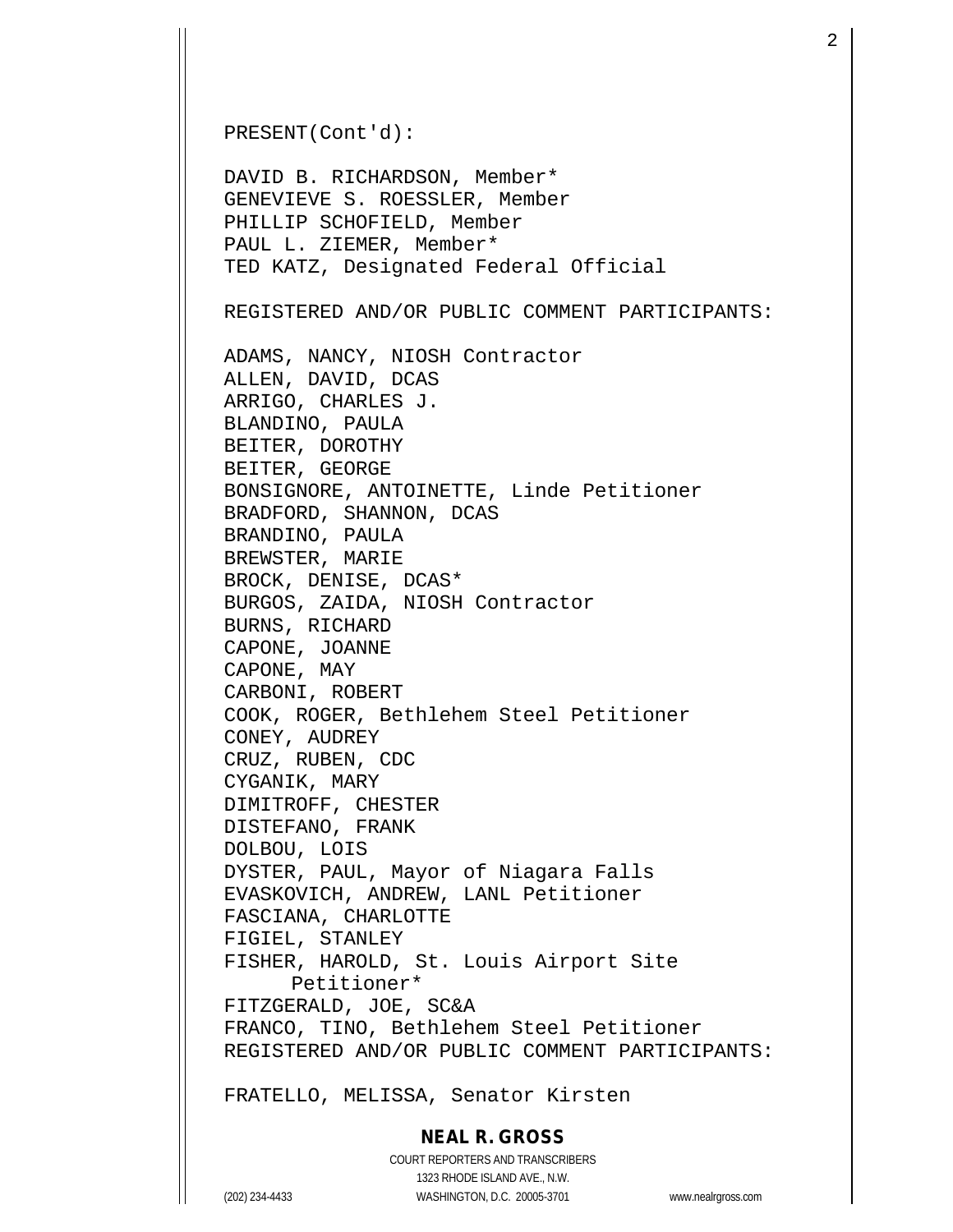Gillibrand's Office GIANCARLO, DAVID GRIESBAUM, ANN GRUDZIEN, CHESTER GRUDZIEN, EDWARD GRUDZIEN, SHIRLEY HARRIS, SUZANNE HINNEFELD, STUART, DCAS HOWELL, EMILY, HHS HINNEFELD, STU, DCAS HUGHES, VERA HUPKOWICZ, STANLEY IDZIOR, MILDRED JACQUEZ-ORTIZ, MICHELE, Senator Tom Udall's Office JAMES, ESTER L. JOHNSON, KAREN, Weldon Spring Plant Petitioner\* KERN, CATHY KERN, MARIA KERRIGAN, ROBERT KOCZAJA, HELEN KOPACZ, MATTHEW KOTSCH, JEFFREY, DOL LACEY, MABLE LENIHAN, KATHY, Congresswoman Louise Slaughter's Office LEWIS, GREG, DOE LEWIS, MARK, ORAU Team LICATA, CHARLES LIN, JENNY, HHS LIVINGSTON, CYNTHIA MACRI, SUZANNE, Congresswoman Louise Slaughter's Office MAKHIJANI, ARJUN, SC&A MATHER, JOANNE MAURO, JOHN, SC&A MCARTHY, TIMOTHY MCFEE, MATT, ORAU Team MILLARD, HARRY REGISTERED AND/OR PUBLIC COMMENT PARTICIPANTS:

MORINELLO, ELIZABETH MOROG, WILMA

# **NEAL R. GROSS**

COURT REPORTERS AND TRANSCRIBERS 1323 RHODE ISLAND AVE., N.W. (202) 234-4433 WASHINGTON, D.C. 20005-3701 www.nealrgross.com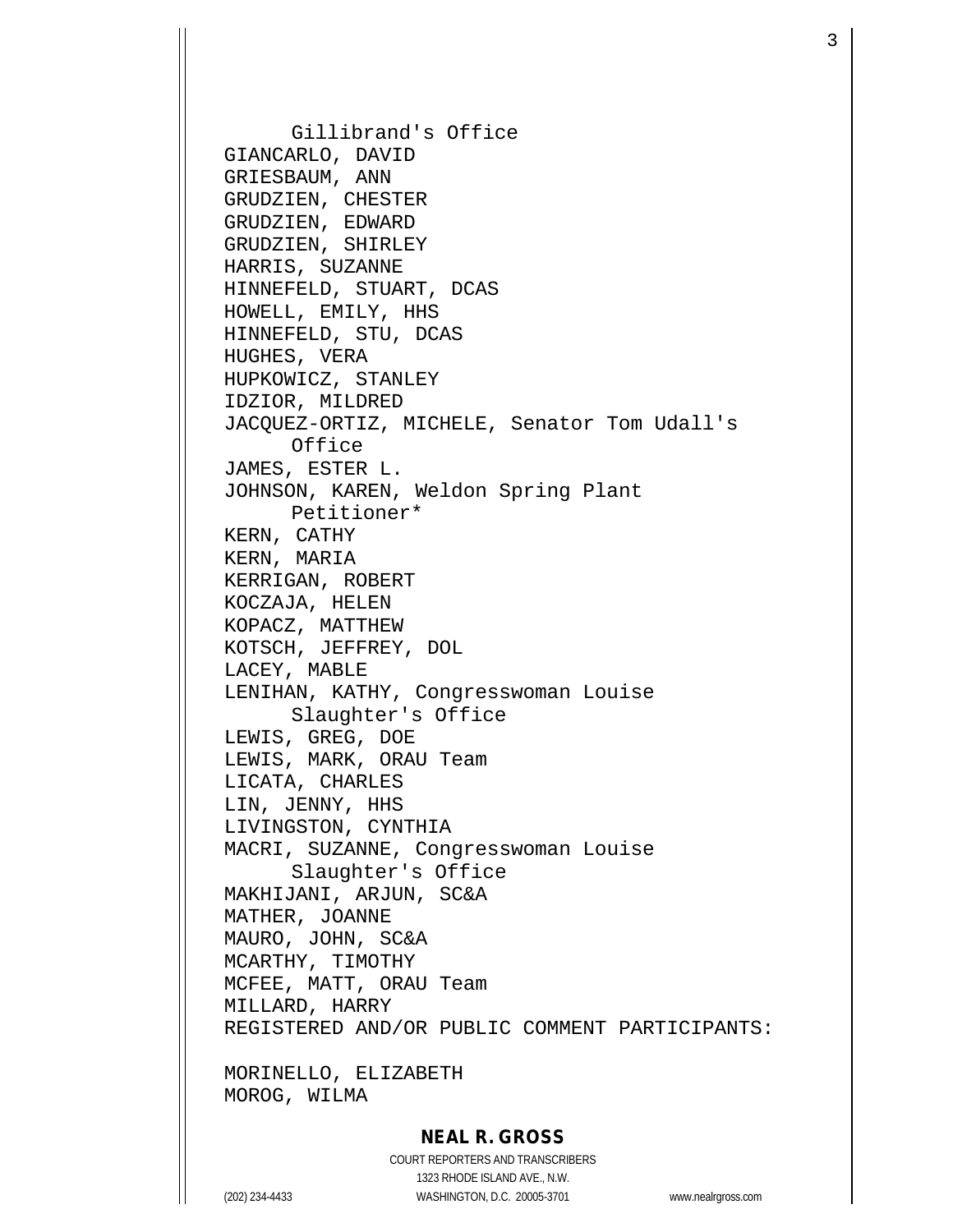MORROCCO, ANITA MORROCCO, LOU OSTROW, STEVE, SC&A OWENS, JR., CAREY PAGE, JOSEPH PAVLIK, DIANE PELOW, LYNN PENKALSKI, ROBERTA PINCHETTI, KATHLEEN, Blockson Chemical Petitioner\* PROCAKIEWICZ, JOE PRESLEY, LOUISE QUINTANA, GEORGE REALE, MARIANNA, Chapman Valve Petitioner\* RECCE, LORA ROLFES, MARK, DCAS ROZNIAK, LEO ROZNIAK, MRS. LEO RUIZ, HARRIET, LANL Petitioner RUSSO, JACQUELINE RUSSO, ROBERT RUTHERFORD, LAVON, DCAS SEALY, SANDY SPONG, MARIE STRESING, KEN SUIDA, ANNE TASSEFF, THOMAS TRIPLETT, TINA, Weldon Spring Plant Petitioner\* ULSH, BRANT, DCAS VALERIO, LORETTA VAN DALEY, JOYCE VENTURA, MARGARET VENTURA, SAM WADE, LEW, DCAS WAGNER, DIANE WALKER, JOYCE, Bethlehem Steel Petitioner WARREN, KAY REGISTERED AND/OR PUBLIC COMMENT PARTICIPANTS: WEBBER, BEVERLY WEBBER, LEWIS, Bethlehem Steel Petitioner

## **NEAL R. GROSS**

COURT REPORTERS AND TRANSCRIBERS 1323 RHODE ISLAND AVE., N.W. (202) 234-4433 WASHINGTON, D.C. 20005-3701 www.nealrgross.com

WELKA, JOHN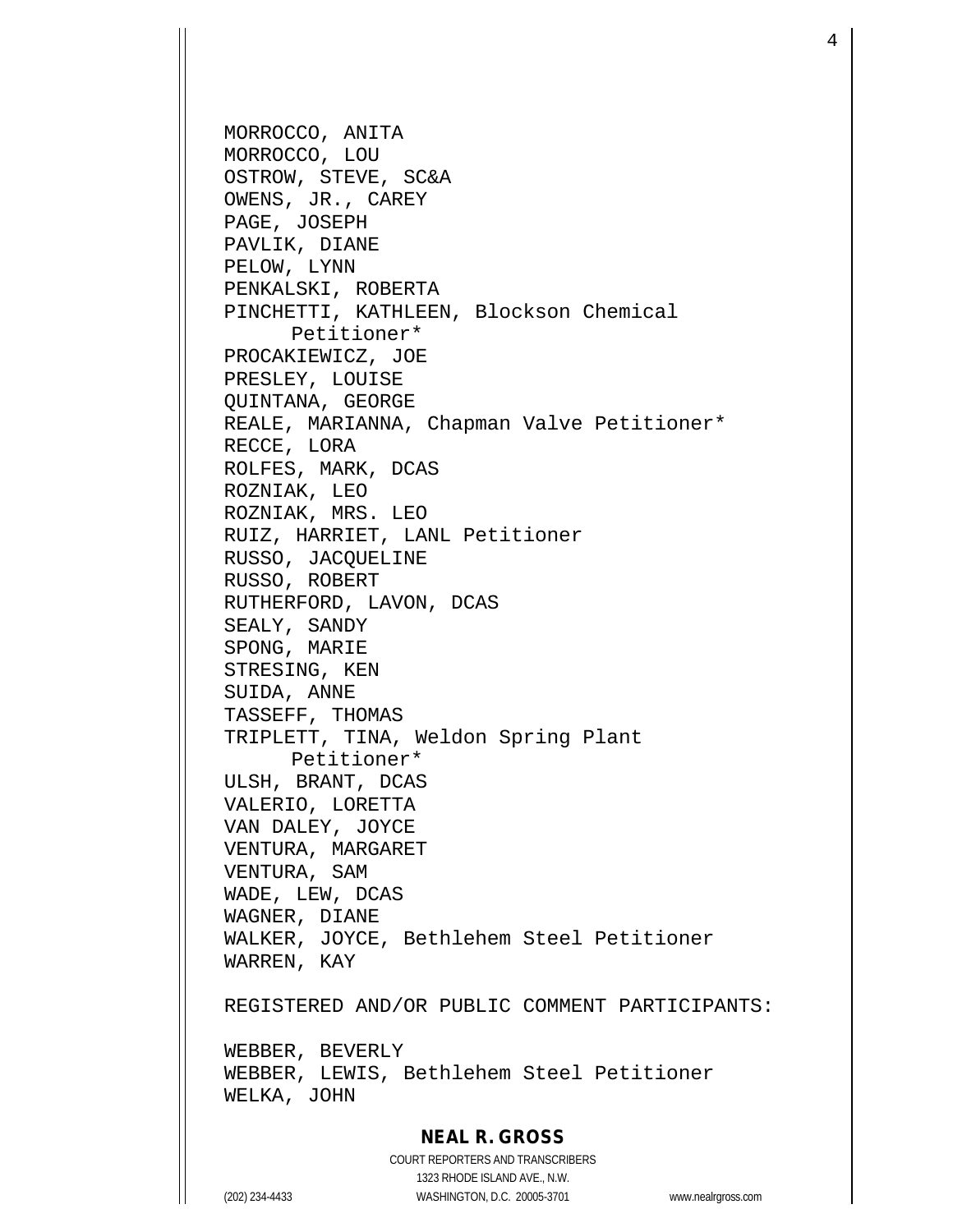WILLER, MAY WILSON, FANNIE ZABRON, RAYMOND

\*Participating via telephone

# **NEAL R. GROSS**

COURT REPORTERS AND TRANSCRIBERS 1323 RHODE ISLAND AVE., N.W. (202) 234-4433 WASHINGTON, D.C. 20005-3701 www.nealrgross.com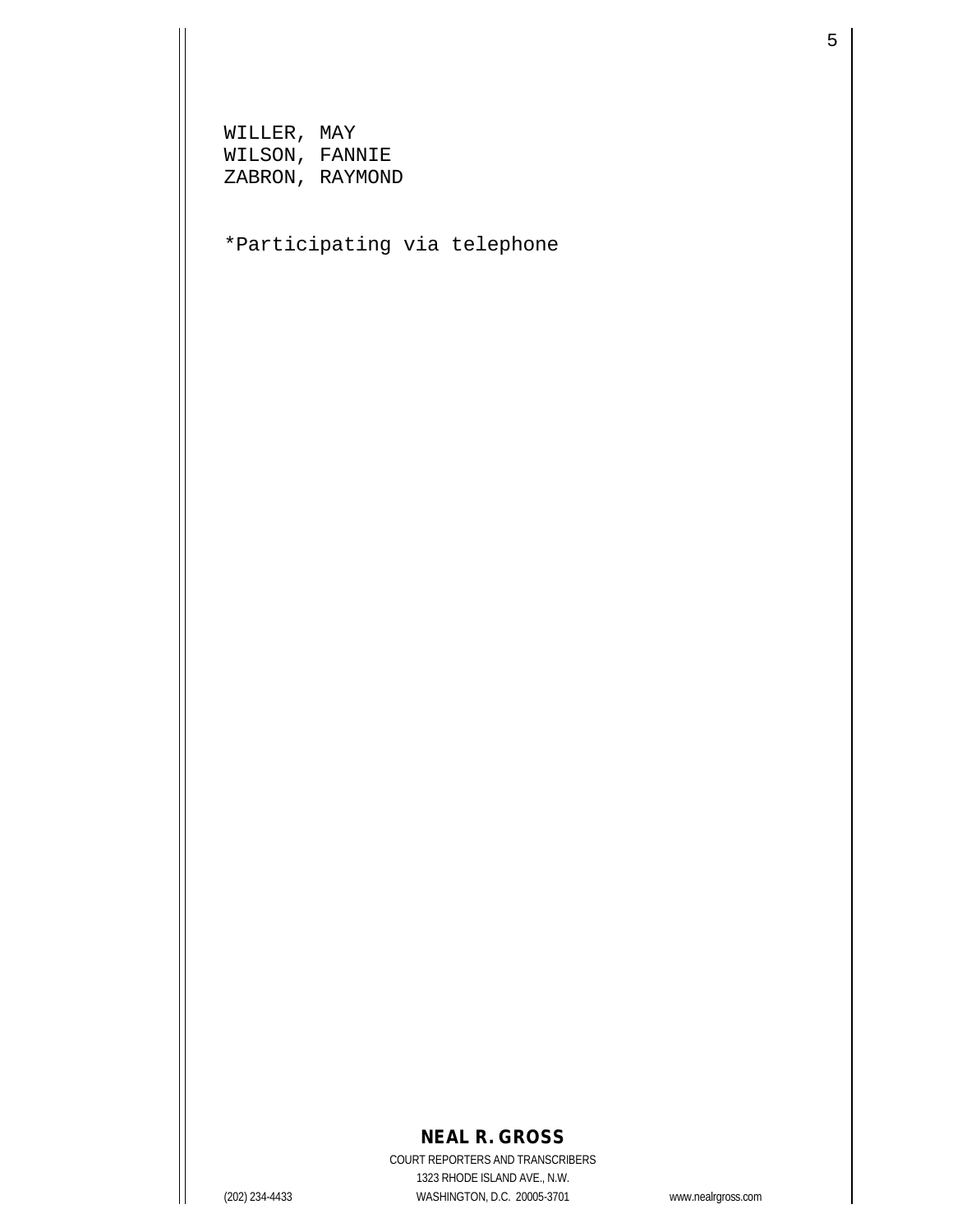# C-O-N-T-E-N-T-S

| <b>ITEM</b><br><b>PAGE</b> |  |
|----------------------------|--|
|                            |  |
|                            |  |
| Weldon Spring 49           |  |
| Petitioner Comments 92     |  |
| Blockson SEC Petition 107  |  |
| Chapman Valve 168          |  |
| Bethlehem Steel 208        |  |
| Mound Site 311             |  |
| Work Group reports 322     |  |
| Site Profile Reviews 340   |  |
| LANL Presentation 383      |  |
| Public Comment 411         |  |
| Adjournment  462           |  |

# **NEAL R. GROSS**

COURT REPORTERS AND TRANSCRIBERS 1323 RHODE ISLAND AVE., N.W. (202) 234-4433 WASHINGTON, D.C. 20005-3701 www.nealrgross.com

 $\sim$  6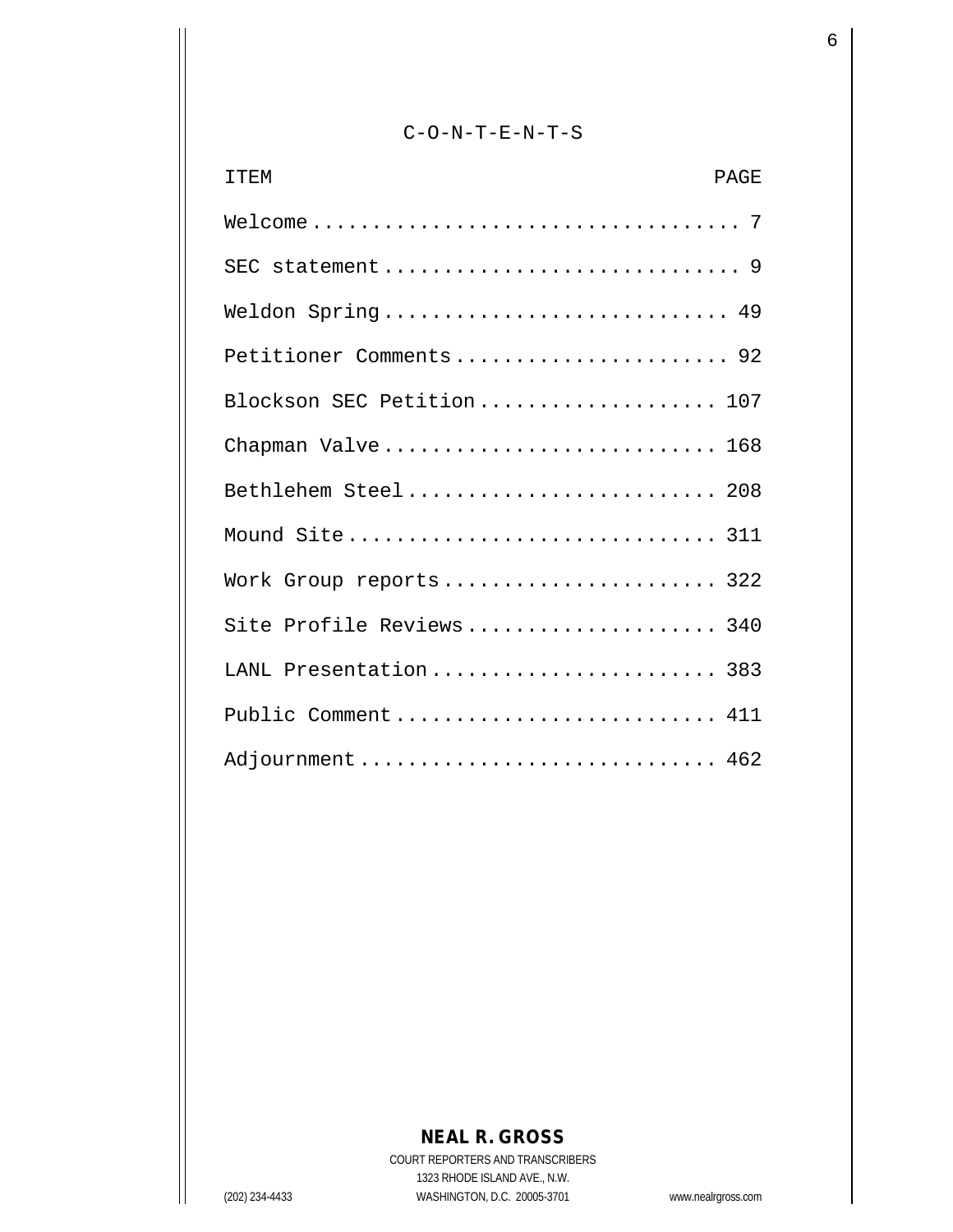**NEAL R. GROSS** COURT REPORTERS AND TRANSCRIBERS 1323 RHODE ISLAND AVE., N.W. (202) 234-4433 WASHINGTON, D.C. 20005-3701 www.nealrgross.com 1 P-R-O-C-E-E-D-I-N-G-S  $2 \parallel$  (8:30 a.m.) 3 CHAIRMAN MELIUS: We are going to 4 || get started here. Everyone needs to quickly 5 | digest here. 6 MR. KATZ: Good morning, and 7 welcome, everybody, who is here in the room, 8 as well as the folks on the line, the Advisory 9 Board on Radiation Worker Health. It's our 10 || second day here in Niagara Falls, and we have 11 a very full agenda today. 12 || So, the first thing I'd like to  $13 \parallel$  do, on the line is -- check to see, I believe 14 || I heard Dr. Ziemer. 15 MEMBER ZIEMER: Yes, Paul Ziemer on 16 the line. 17 MR. KATZ: Welcome, Paul, and how 18 about Dr. Richardson, are you with us all  $19 \parallel$  right? 20 MEMBER RICHARDSON: Yes, I am. 21 | MR. KATZ: Great, so, we have then,  $22$  || a full Board attendance again today, and let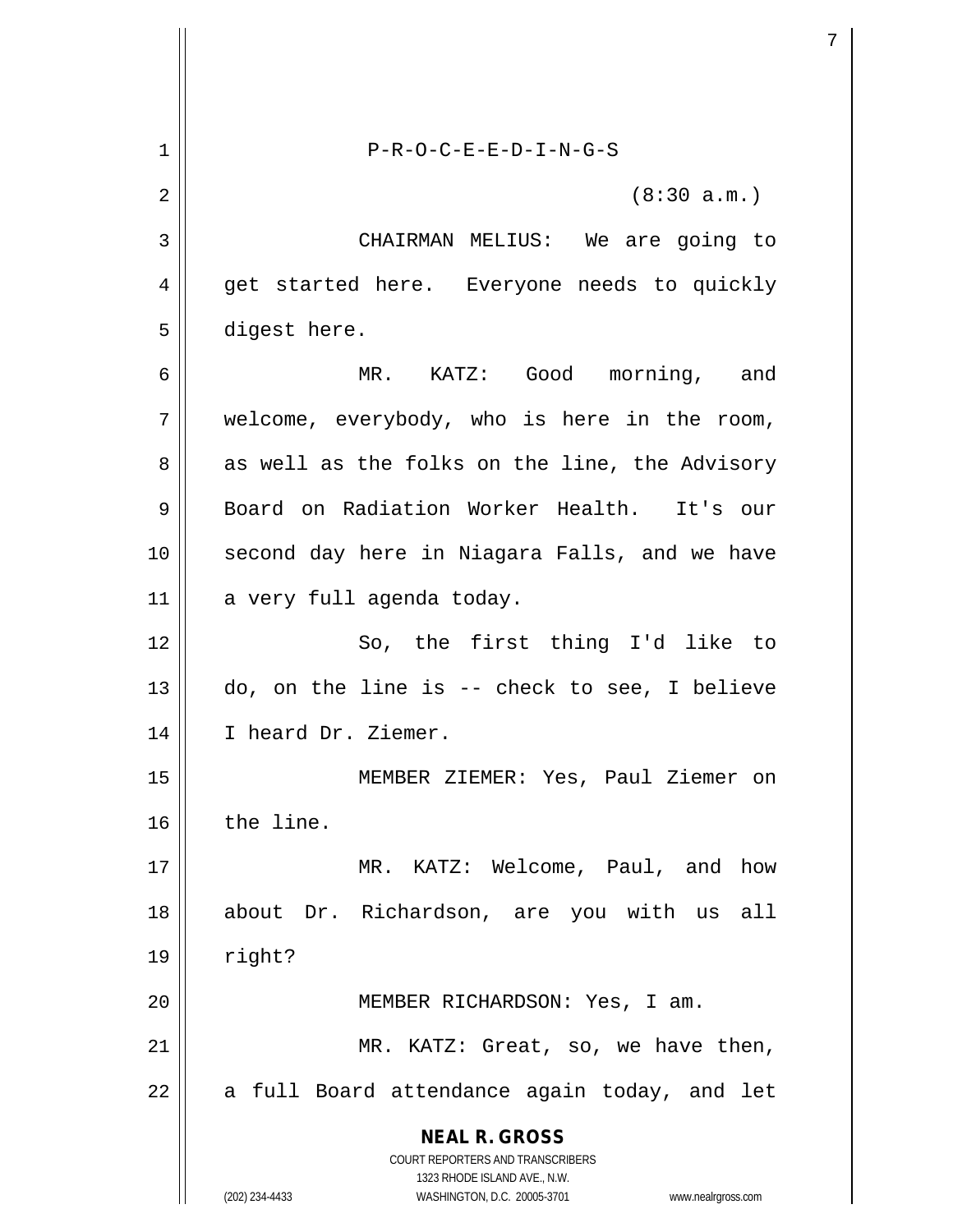| 1  | me just note, logistically, for people on the                       |
|----|---------------------------------------------------------------------|
| 2  | phone, please, mute your phones. If you don't                       |
| 3  | have a mute button, *6 will mute your phone                         |
| 4  | and then *6, hitting it again will unmute your                      |
| 5  | phone, and please don't put the call on hold                        |
| 6  | at any point, hang up and dial back in, if you                      |
| 7  | need to leave the call for a while, and I                           |
| 8  | think that's it. We're ready. Thanks.                               |
| 9  | CHAIRMAN MELIUS: Thank you, Ted.                                    |
| 10 | Good morning. We will start our first item of                       |
| 11 | business this morning. It's the St. Louis                           |
| 12 | Airport Storage Site, SEC, and we'll hear                           |
| 13 | first from LaVon Rutherford and then, from the                      |
| 14 | petitioners, I believe. So, LaVon?                                  |
| 15 | MR. RUTHERFORD: All right, good                                     |
| 16 | morning, I'm LaVon Rutherford. I'm Special                          |
| 17 | Exposure Cohort Health Physics team leader,                         |
| 18 | and I'm going to present the St. Louis Airport                      |
| 19 | Storage Site petition evaluation.                                   |
| 20 | This petition was received on July                                  |
| 21 | 22, 2009. The petitioner proposed a Class of                        |
| 22 | all workers who worked in any area at -- and                        |
|    | <b>NEAL R. GROSS</b>                                                |
|    | COURT REPORTERS AND TRANSCRIBERS                                    |
|    | 1323 RHODE ISLAND AVE., N.W.                                        |
|    | (202) 234-4433<br>WASHINGTON, D.C. 20005-3701<br>www.nealrgross.com |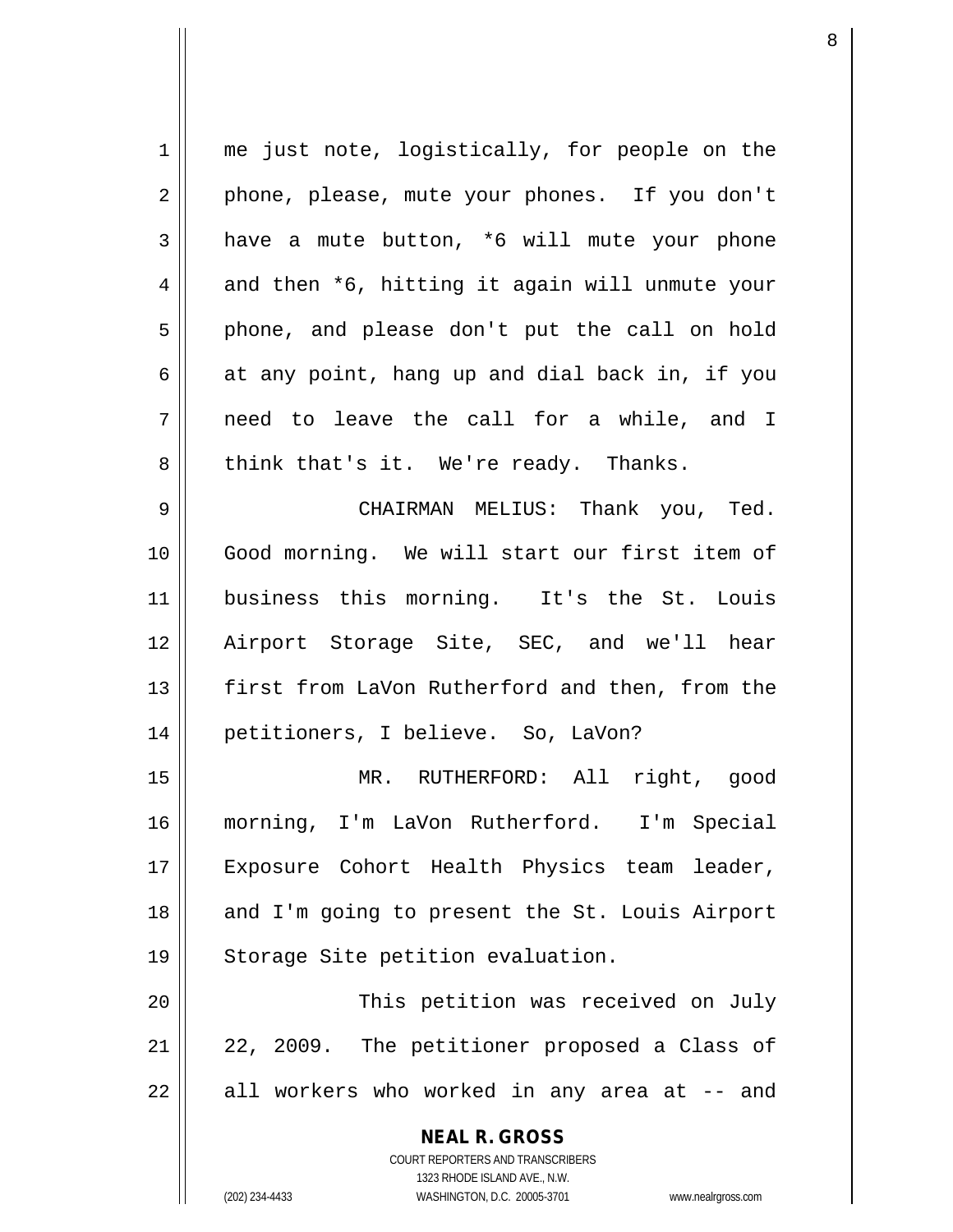| $\mathbf 1$    | in any job capacity, from January 3, 1947                                                           |
|----------------|-----------------------------------------------------------------------------------------------------|
| $\overline{2}$ | through -- actually, this is incorrect, now,                                                        |
| 3              | that I look at it. I should have noticed                                                            |
| 4              | this, this morning.                                                                                 |
| 5              | Petitioner proposed Class was                                                                       |
| 6              | initially January 1946 through December 1966,                                                       |
| 7              | which was the actual original designated                                                            |
| 8              | facility covered period, and then the 1967                                                          |
| 9              | through 2001 was the end of the residual                                                            |
| 10             | period, and I'll get to that.                                                                       |
| 11             | Petition qualified on September                                                                     |
| 12             | 22, 2009. It qualified on the basis of a lack                                                       |
| 13             | of monitoring.                                                                                      |
| 14             | Initially, as I said, the                                                                           |
| 15             | designated facility was 1946 through 1966. It                                                       |
| 16             | was designated as Atomic Weapons Employer and                                                       |
| 17             | had a residual period of 1967 through October                                                       |
| 18             | 2009.                                                                                               |
| 19             | However, during our evaluation, we                                                                  |
| 20             | uncovered information of the actual start                                                           |
|                |                                                                                                     |
| 21             | period looked like it should have been 1947,                                                        |
| 22             | and the end period should actually have been                                                        |
|                | <b>NEAL R. GROSS</b>                                                                                |
|                | COURT REPORTERS AND TRANSCRIBERS                                                                    |
|                | 1323 RHODE ISLAND AVE., N.W.<br>(202) 234-4433<br>WASHINGTON, D.C. 20005-3701<br>www.nealrgross.com |
|                |                                                                                                     |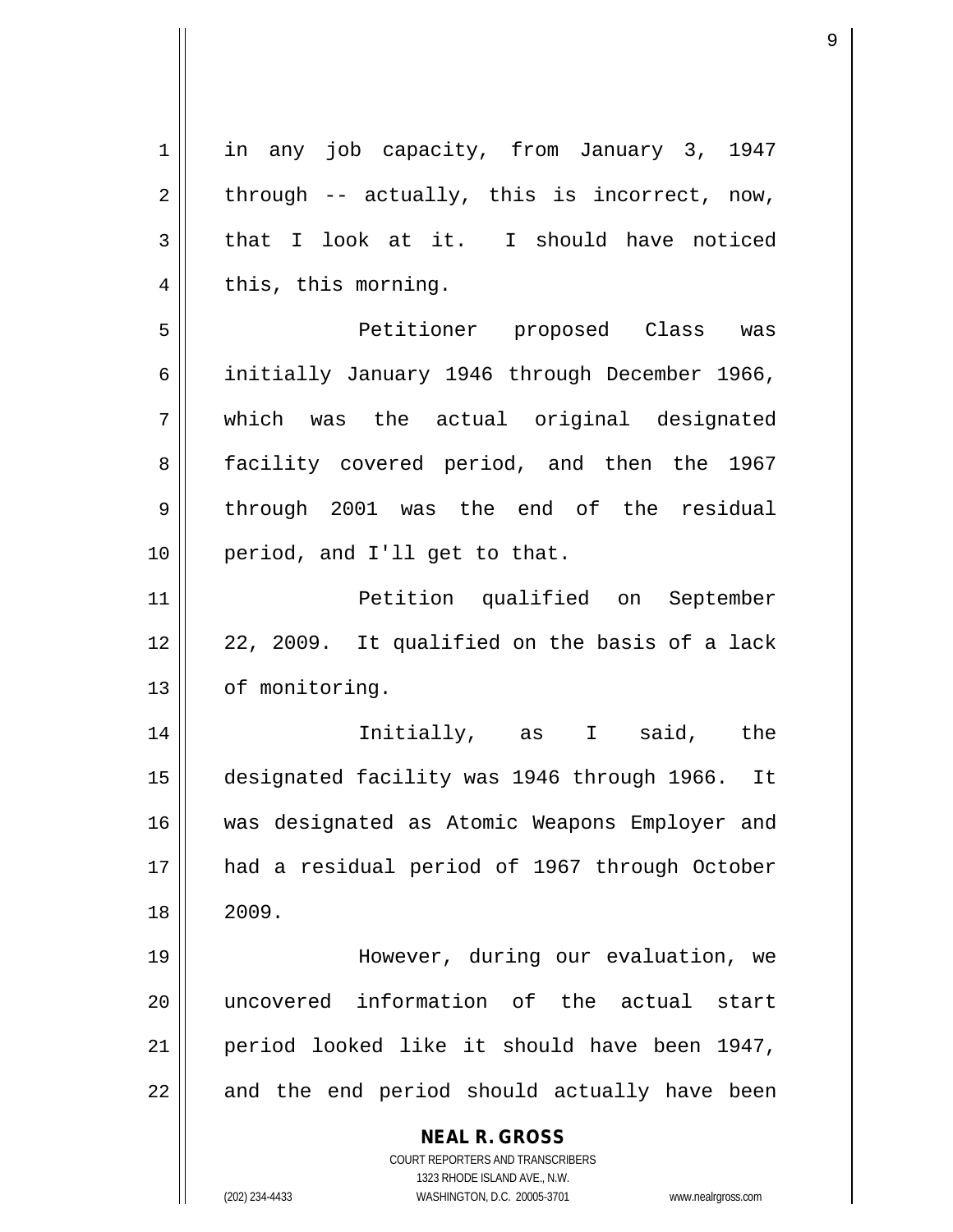| $\mathbf 1$    | at a later date, closer to 1973.                                    |
|----------------|---------------------------------------------------------------------|
| $\sqrt{2}$     | We also uncovered information that                                  |
| $\mathbf{3}$   | supported that the site appeared to be owned                        |
| $\overline{4}$ | by the AEC, which would have made that a DOE                        |
| 5              | site.                                                               |
| 6              | So, in November 2009, we sent a                                     |
| 7              | letter to the Department of Energy and                              |
| 8              | Department of Labor, with supporting                                |
| $\mathsf 9$    | information, indicating that -- questioning                         |
| 10             | the facility designation.                                           |
| 11             | In December 2009, the Department                                    |
| 12             | of Labor responded, in agreement with our                           |
| 13             | recommendation and designated the facility as                       |
| 14             | a DOE site from January 3, 1947 through 1973,                       |
| 15             | and again, from 1984 through 1998. They did                         |
| 16             | defer action on whether this site would be an                       |
| 17             | AWE site for 1946. They deferred that to DOE,                       |
| 18             | who has that responsibility.                                        |
| 19             | In April 2009, the Department of                                    |
| 20             | Energy responded that there would be no AWE                         |
| 21             | covered period for SLAPS.                                           |
| 22             | So, the actual original period I                                    |
|                | <b>NEAL R. GROSS</b>                                                |
|                | COURT REPORTERS AND TRANSCRIBERS<br>1323 RHODE ISLAND AVE., N.W.    |
|                | (202) 234-4433<br>WASHINGTON, D.C. 20005-3701<br>www.nealrgross.com |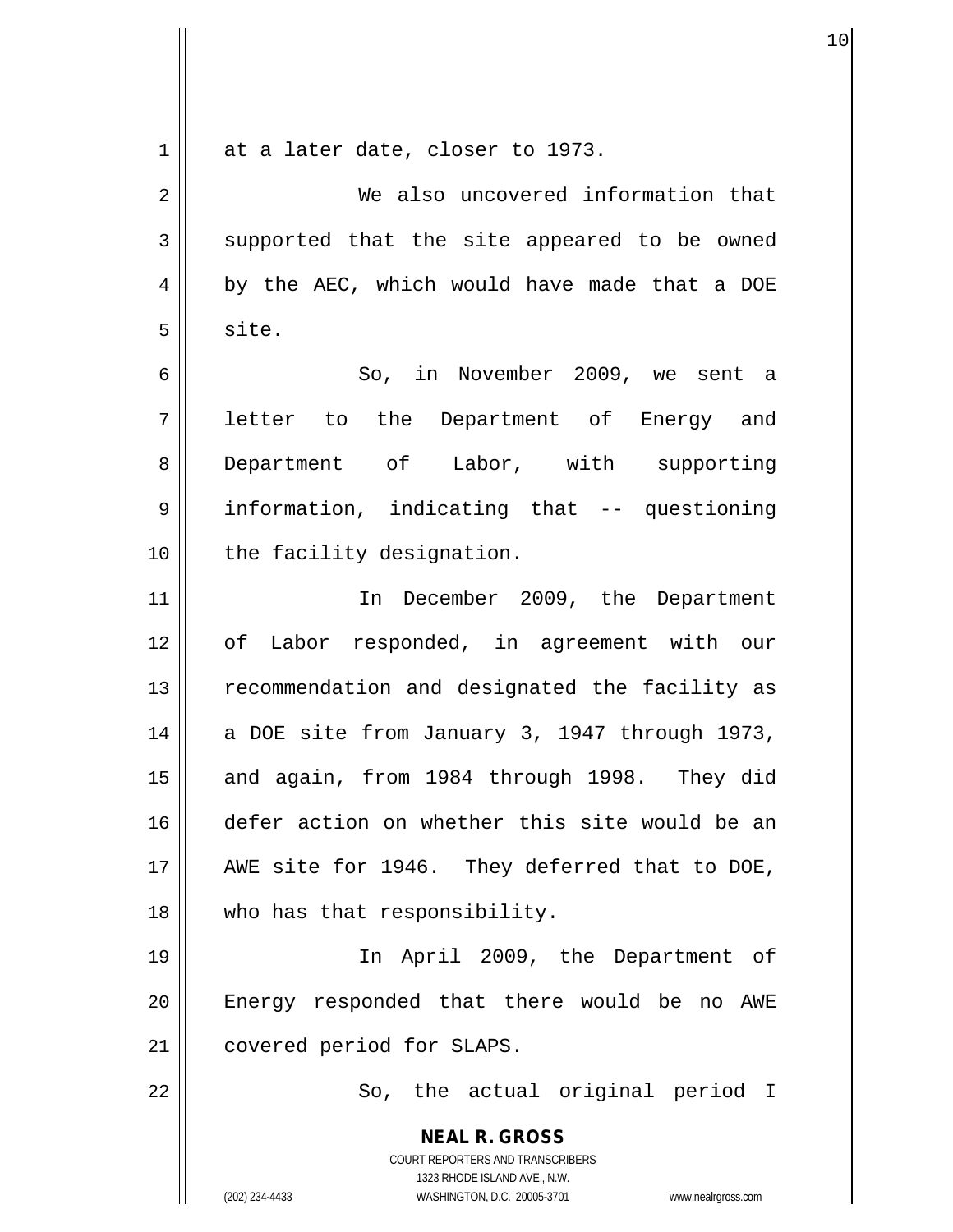| $\mathbf 1$ | had indicated -- and so, actually, I'll just                        |
|-------------|---------------------------------------------------------------------|
| 2           | go, the Class evaluated by NIOSH then is the                        |
| 3           | January 3, 1947 through December 31, 1973, and                      |
| 4           | again, from January 1, 1984 through December                        |
| 5           | 31, 1998. This is the entire covered period                         |
| 6           | at SLAPS, and SLAPS is an acronym for --                            |
| 7           | instead of me saying St. Louis Airport Storage                      |
| 8           | Site over and over again.                                           |
| 9           | All right, a little background.                                     |
| 10          | Beginning in the 1940's in the Manhattan                            |
| 11          | Engineering District, acquired 21.7 acres of                        |
| 12          | site north of the St. Louis Airport. They                           |
| 13          | acquired this land to use it to store resides,                      |
| 14          | resulting for processing of uranium ores.                           |
| 15          | Most of the material that<br>was                                    |
| 16          | stored at this site was residues generated at                       |
| 17          | work from Mallinckrodt Chemical Works, during                       |
| 18          | uranium processing from 1946 through 1953.                          |
| 19          | The residues remained at SLAPS                                      |
| 20          | until Mallinckrodt ceased production and then                       |
| 21          | they were sold to a private company in 1966,                        |
| 22          | and from 1966 through 1969, most of the stored                      |
|             |                                                                     |
|             | <b>NEAL R. GROSS</b><br><b>COURT REPORTERS AND TRANSCRIBERS</b>     |
|             | 1323 RHODE ISLAND AVE., N.W.                                        |
|             | WASHINGTON, D.C. 20005-3701<br>(202) 234-4433<br>www.nealrgross.com |

 $\mathsf{I}$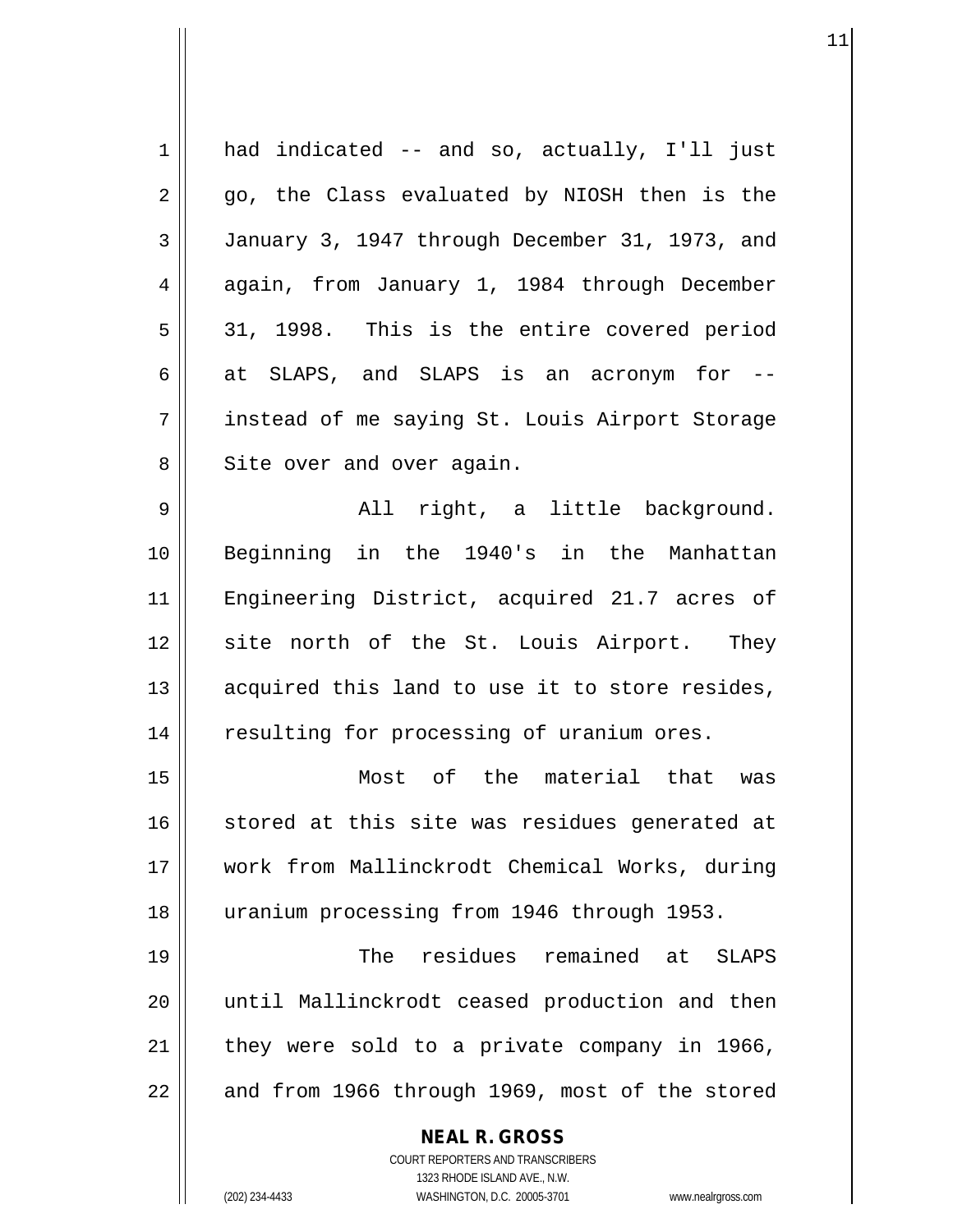1 || materials were removed from the site.

| $\overline{2}$ | After removal of the site --                   |
|----------------|------------------------------------------------|
| 3              | removal of the residues, the St. Louis Airport |
| 4              | Authority removed all above ground structures  |
| 5              | and added one to three feet of clean fill dirt |
| 6              | over the remaining buried materials. The city  |
| 7              | took possession of the property in 1973. The   |
| 8              | DOE was then authorized to re-acquire the site |
| 9              | in 1984, where it was turned over and managed  |
| 10             | to -- by the FUSRAP program.                   |
| 11             | The site was transferred once                  |
| 12             | again, it was transferred to the U.S. Army     |
| 13             | Corp of Engineers in 1998, and therefore,      |
| 14             | that's why the ended covered period is 1998.   |
| 15             | little picture of the SLAPS<br>A               |
| 16             | Site. If you actually -- you can see, the      |
| 17             | different types of materials are designated    |
| 18             | AM-10, AM-7. The drum storage shed right       |
| 19             | there is actually where most of the K-65       |
| 20             | material was stored, and that was actually --  |
| 21             | it was only -- when I say a storage shed, it   |
| 22             | was actually only a covered area.              |

**NEAL R. GROSS**

COURT REPORTERS AND TRANSCRIBERS 1323 RHODE ISLAND AVE., N.W. (202) 234-4433 WASHINGTON, D.C. 20005-3701 www.nealrgross.com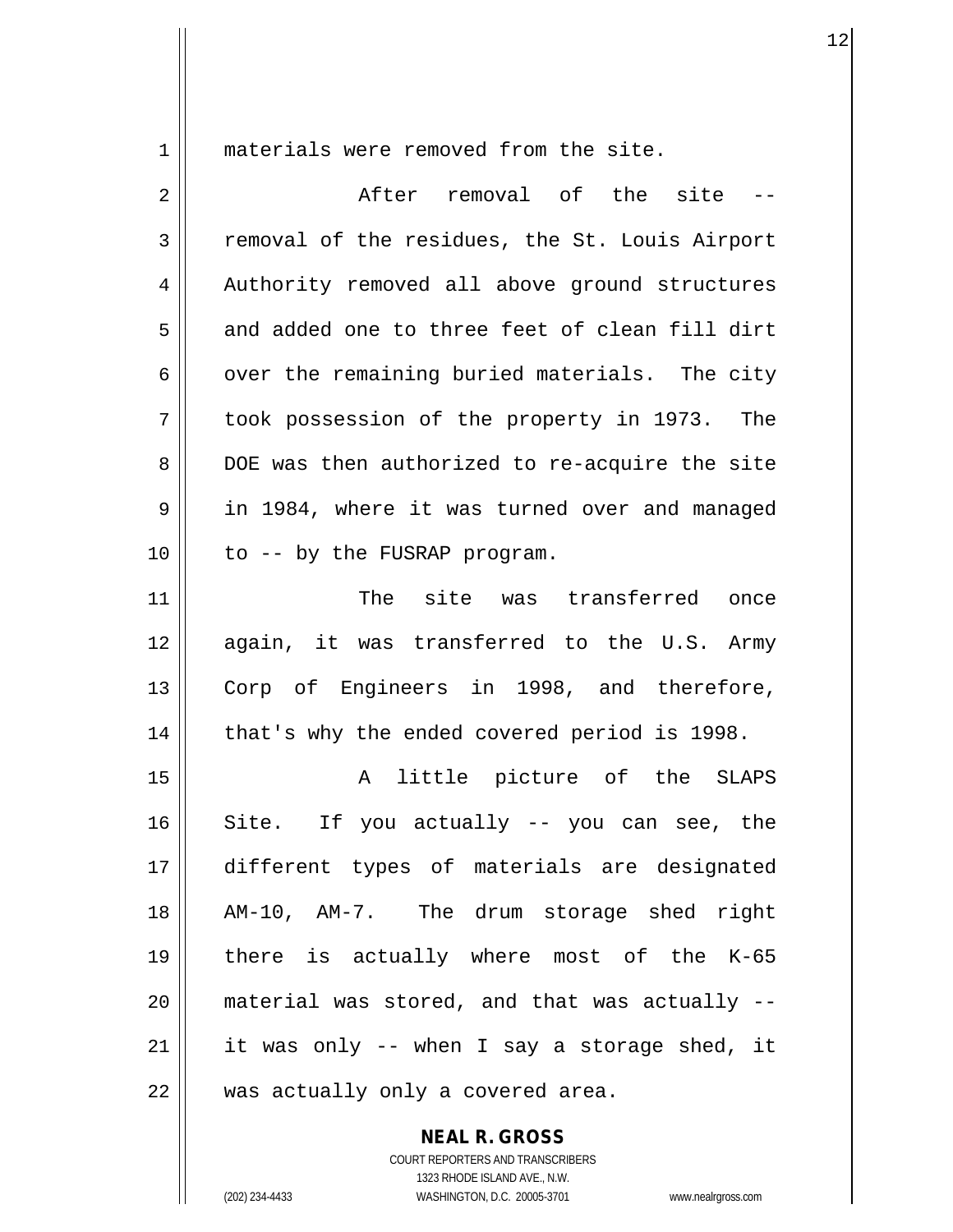**NEAL R. GROSS** 1 You can also see, there was a  $2 \parallel$  legend at the top with different other types  $3 \parallel$  of material that are stored on the site. 4 Okay, where we look for 5 information, again, most of these things, 6 you've seen 100 times, are different places -- 7 but we look at Site Profiles, taken from 8 information bulletins. We interviewed former 9 || employees. We actually interviewed seven 10 || employees that were at the site in different 11 periods, some during the early years at 12 Mallinckrodt -- or at SLAPS, and some during  $13$  || the later years, during the remediation. 14 || We looked at existing claim files, 15 documentation provided by the petitioners, 16 Site Research Database and then we did data 17 | captures. 18 || Our data capture efforts, at the 19 existing company, Cotter Corp, we went to 20 Missouri Department of Natural Resources, DOE 21 | Germantown, Legacy Management, OSTI, NNSA, 22 NARA, U.S. NRC, Washington State University,

> COURT REPORTERS AND TRANSCRIBERS 1323 RHODE ISLAND AVE., N.W.

(202) 234-4433 WASHINGTON, D.C. 20005-3701 www.nealrgross.com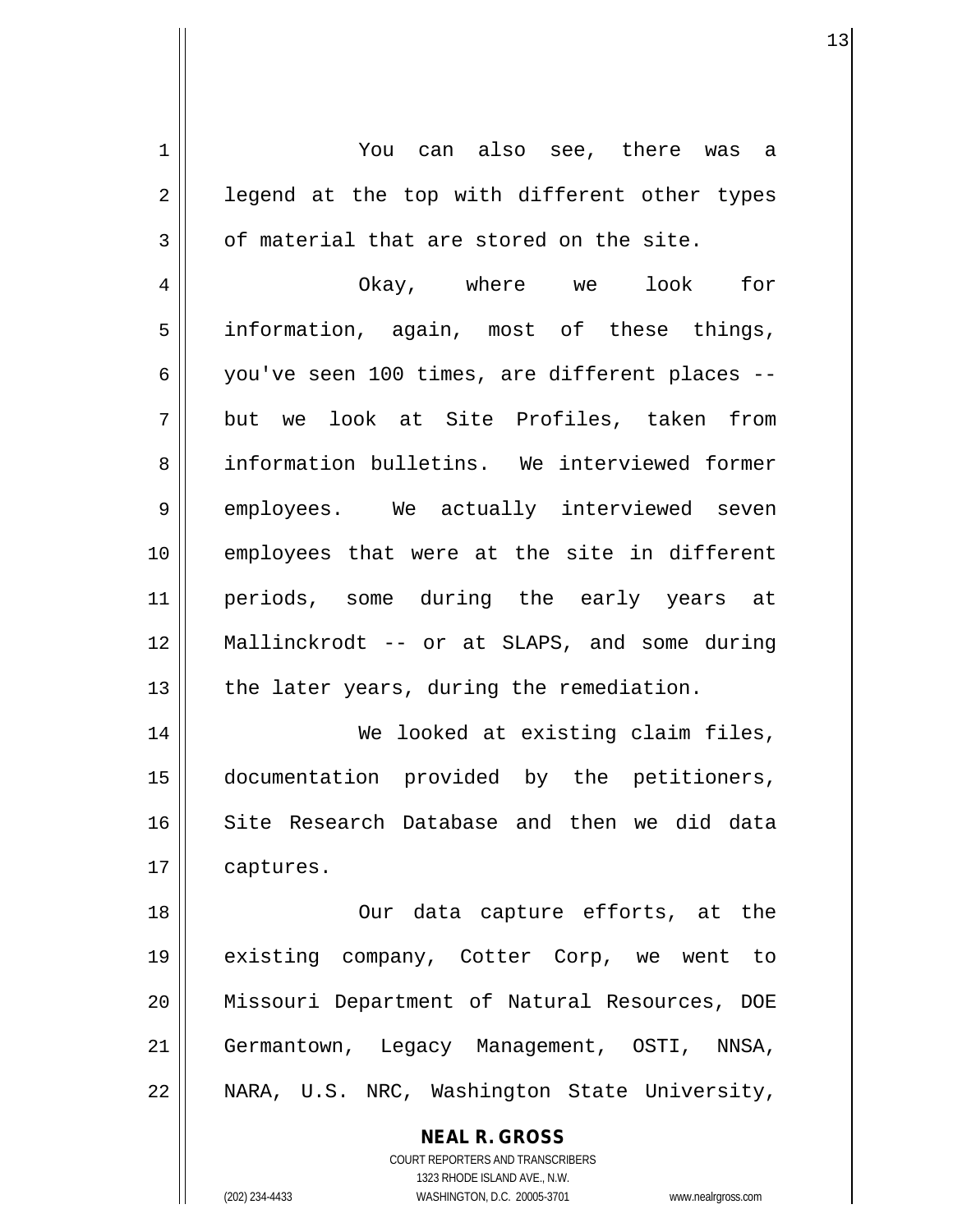1 Southern Illinois University, which has 2 || provided us a number of documents on sites in 3 Missouri and the Illinois area, DOE Opennet 4 || internet search, CEDR, various DOE locations, 5 National Academies Press and the U.S. Army 6 Corp of Engineers. 7 As you would expect, being that  $8 \parallel$  this is a storage site of residue, we do not 9 a have a large number of claims. We have three

10 claims that's been submitted to NIOSH. Of 11 || those three claims, all three are in the Class 12 evaluated. Two of the three are in the Class 13 we recommend.

14 || **Dose** reconstruction, completed 15 two. We have one claim that has internal 16 dosimetry, which is uranium bioassay and the 17 other as external -- two have external film 18 badge data.

19 A little bit about the source 20 compounds, pitchblende raffinate AM-7 21 designated, if you look back on the map, you  $22 \parallel$  can see it at designated AM-7. Residues

> **NEAL R. GROSS** COURT REPORTERS AND TRANSCRIBERS 1323 RHODE ISLAND AVE., N.W.

(202) 234-4433 WASHINGTON, D.C. 20005-3701 www.nealrgross.com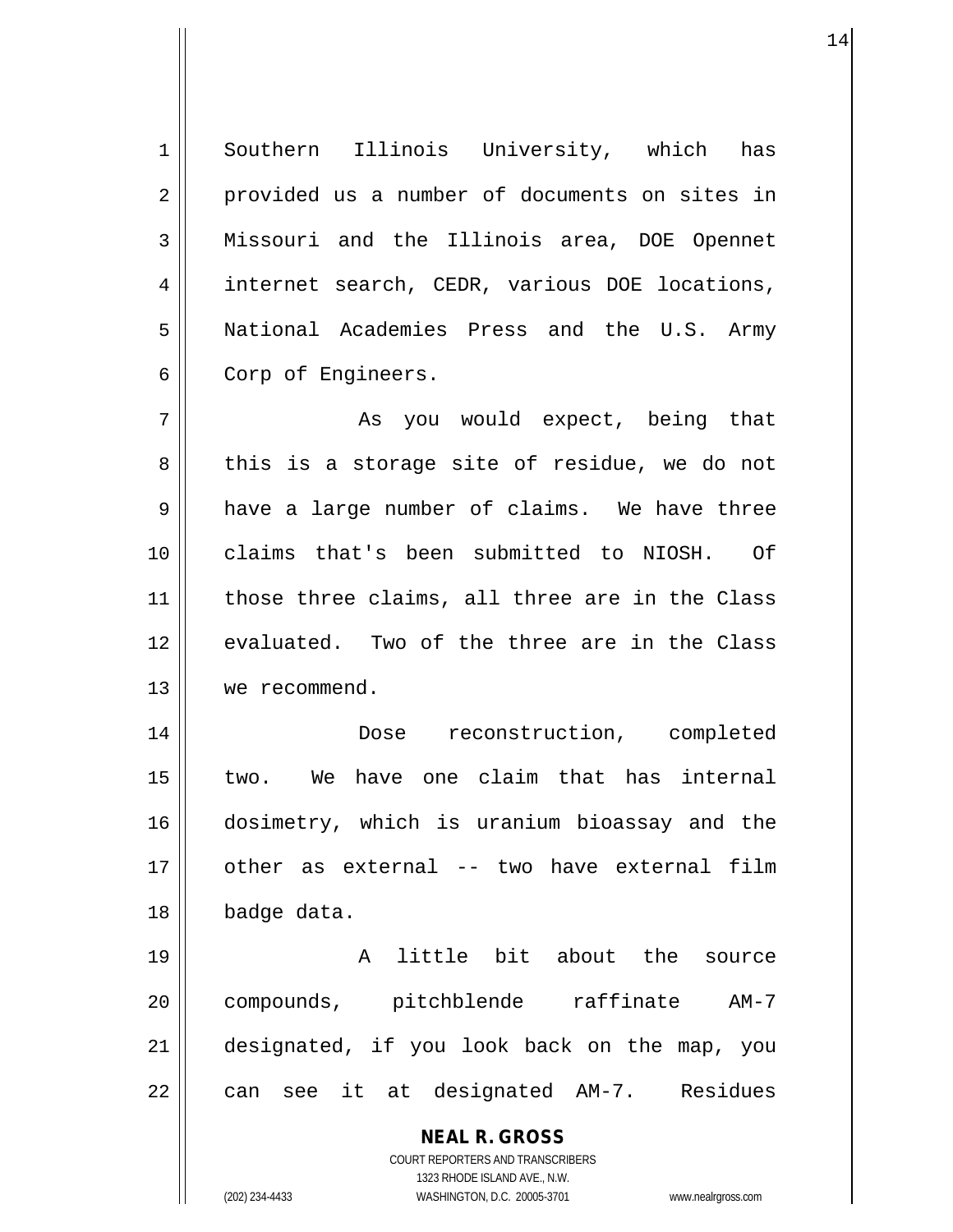| $\mathbf 1$ | resulting from the processing of pitchblende                                                        |
|-------------|-----------------------------------------------------------------------------------------------------|
| 2           | ores at Mallinckrodt. We can see we had a                                                           |
| 3           | maximum inventory of 74,000 tons. These                                                             |
| 4           | materials were received from 1946 through                                                           |
| 5           | 1955, and they were removed from 1966 through                                                       |
| 6           | 1967.                                                                                               |
| 7           | The African metals maintain                                                                         |
| 8           | ownership of the pitchblende residues because                                                       |
| 9           | of the marketability of the metals in there.                                                        |
| 10          | You had the nickel, cobalt, copper and the                                                          |
| 11          | radium, and I was going to say one more thing                                                       |
| 12          | on this. Oh, the pitchblende raffinates were                                                        |
| 13          | high in thorium-230 concentration.                                                                  |
| 14          | Colorado raffinates, these are                                                                      |
| 15          | domestic ores. Again, they're residues                                                              |
| 16          | resulting from the processing of domestic ores                                                      |
| 17          | at Mallinckrodt, maximum inventory of 32,500                                                        |
| 18          | tons and materials received were from<br>1946                                                       |
| 19          | through 1955. Materials were removed in 1966                                                        |
| 20          | and 1967, again, high thorium-230                                                                   |
| 21          | concentration.                                                                                      |
| 22          | K-65 material, the radium-bearing                                                                   |
|             | <b>NEAL R. GROSS</b>                                                                                |
|             | COURT REPORTERS AND TRANSCRIBERS                                                                    |
|             | 1323 RHODE ISLAND AVE., N.W.<br>(202) 234-4433<br>WASHINGTON, D.C. 20005-3701<br>www.nealrgross.com |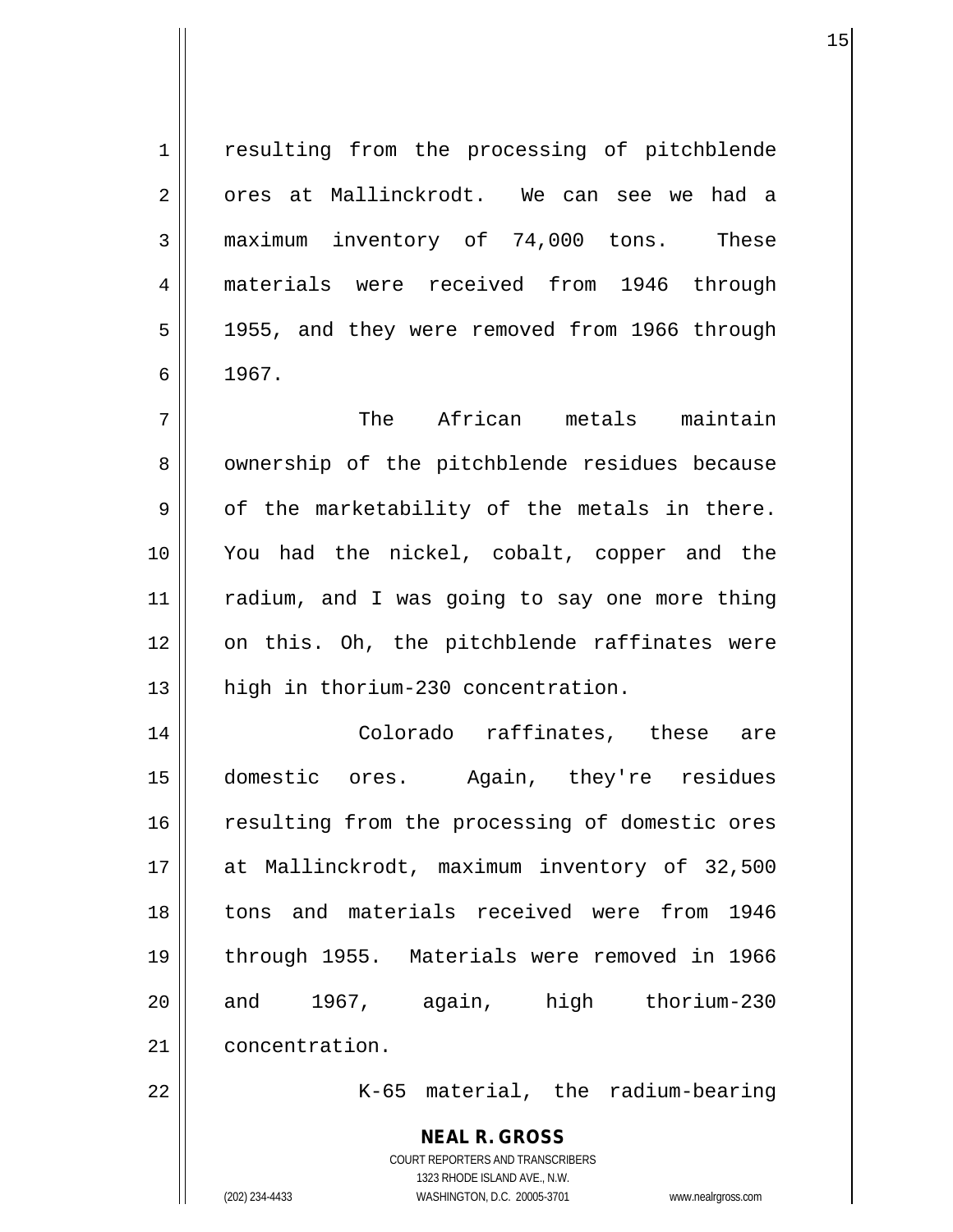1 || residues, these residues were resulting from 2 the processing of Belgium Congo ores, had 3 maximum inventory at 1,757 tons, and materials 4 were received from 1946 through 1948, and 5 | removed in 1948 and 1949, very high radium 6 content.

7 Other source materials, they had 8 barium sulfate cake, which also had a high 9 || radium content, C-liner slag, interim residue 10 plant tailings, vitro residues, captured 11 | Japanese sands and scrap metal.

12 Scrap metal was mostly empty 13 drums. Actually, some of these drums were 14 || actually drums that were emptied -- that were  $15$   $\vert$  -- the actual ore material brought into the  $16$  site and after they dumped the ore material,  $17$  | they took those drums to SLAPS.

18 Potential radiation exposures 19 during the Class period, we have internal 20 || exposures would be from airborne uranium and 21 uranium progeny, however, the significant  $22$  | source of internal exposure would be from the

> COURT REPORTERS AND TRANSCRIBERS 1323 RHODE ISLAND AVE., N.W. (202) 234-4433 WASHINGTON, D.C. 20005-3701 www.nealrgross.com

**NEAL R. GROSS**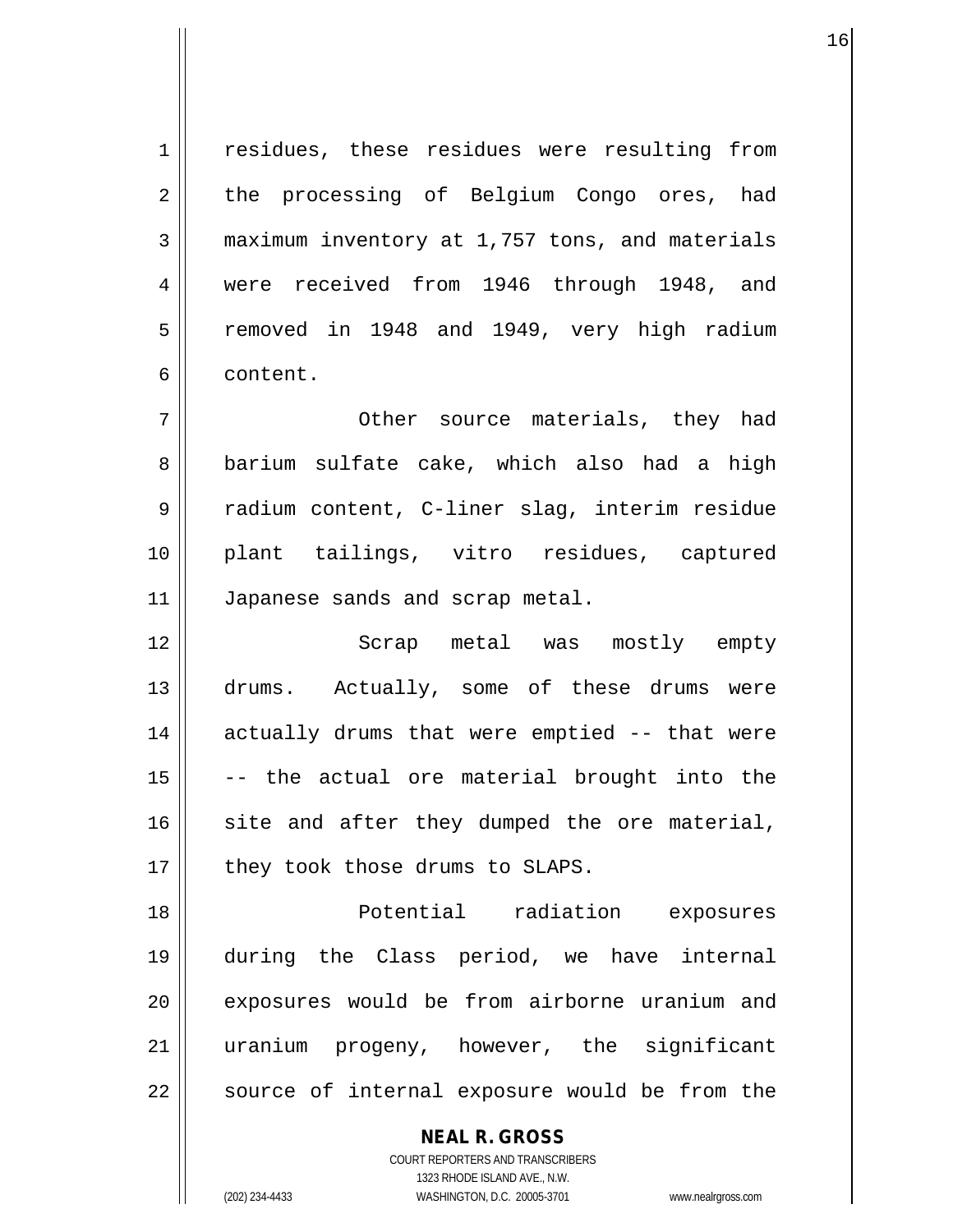| 1              | uranium progeny, the thorium, the radium and                                                        |
|----------------|-----------------------------------------------------------------------------------------------------|
| $\overline{2}$ | the radon, since the uranium was processed out                                                      |
| $\mathbf{3}$   | of most of this material.                                                                           |
| 4              | External sources of exposure were                                                                   |
| 5              | photon exposure from radium-226, beta                                                               |
| 6              | exposures from uranium and there was<br>no                                                          |
| 7              | significant neutron exposure.                                                                       |
| 8              | I've broken up the personnel and                                                                    |
| 9              | area monitoring data into three separate                                                            |
| 10             | periods because they're distinct periods of                                                         |
| 11             | operation and up from 1947 up through the 1971                                                      |
| 12             | period. No operations in 1971 to 1973 and                                                           |
| 13             | then operations from 1984 to 1998, which were                                                       |
| 14             | remediation.                                                                                        |
| 15             | You have 17 bioassay samples that                                                                   |
| 16             | were Mallinckrodt. The samples were all for                                                         |
| 17             | uranium and over different periods. We have                                                         |
| 18             | no bioassay samples for other isotopes.                                                             |
| 19             | Air monitoring data, we have some                                                                   |
| 20             | radon monitoring data in 1948 and 1949, as                                                          |
| 21             | high as 515 picocuries per liter.                                                                   |
| 22             | Internal monitoring data, in 1971                                                                   |
|                | <b>NEAL R. GROSS</b><br>COURT REPORTERS AND TRANSCRIBERS                                            |
|                | 1323 RHODE ISLAND AVE., N.W.<br>WASHINGTON, D.C. 20005-3701<br>(202) 234-4433<br>www.nealrgross.com |

 $\mathsf{l}$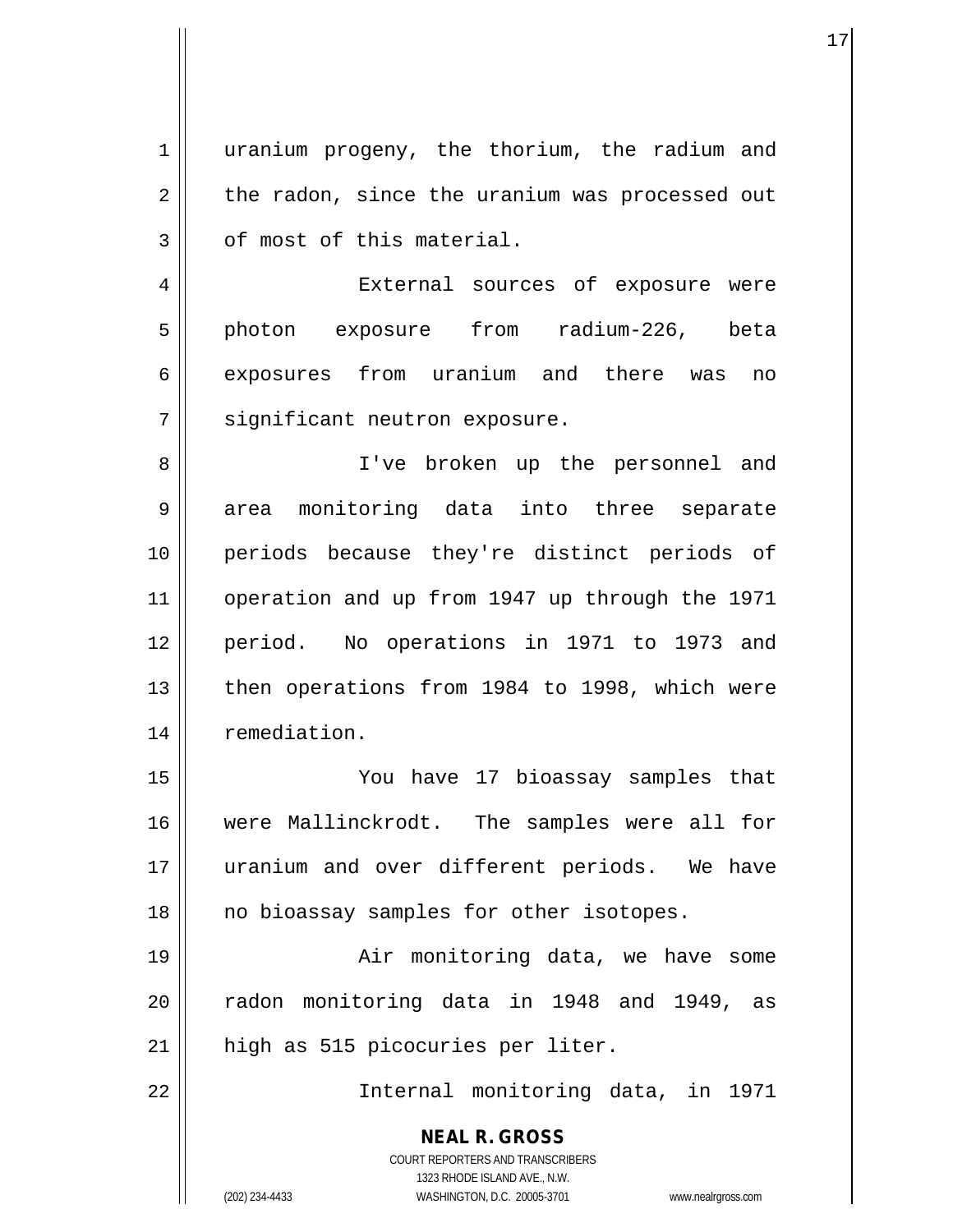| 1           | to 1973, this was an area when -- time period    |
|-------------|--------------------------------------------------|
| 2           | when there was no building stagnant              |
| 3           | operations, clean fill, no personnel             |
| 4           | monitoring data and no air monitoring data.      |
| 5           | All right, 1984 through 1998, we                 |
| 6           | had -- actually, this is a remediation period.   |
| 7           | There's urine samples. There's samples that      |
| 8           | were taken for the thorium-230, 232, 226 and     |
| $\mathsf 9$ | 228. Actually, the samples were analyzed for     |
| 10          | that.                                            |
| 11          | We also have a study that actually               |
| 12          | identified the isotopic ratios during that       |
| 13          | time period.                                     |
| 14          | Okay, external monitoring data, we               |
| 15          | no external personal -- we<br>have<br>have<br>no |
| 16          | external monitoring data that specifically       |
| 17          | identified as SLAPS. All the external            |
| 18          | monitoring data is Mallinckrodt workers that     |
| 19          | typically went back and forth. We do know        |
| 20          | that there was one, at least one worker, our     |
| 21          | petitioner, who stayed there all the time, and   |
| 22          | have external monitoring data that<br>we         |
|             | <b>NEAL R. GROSS</b>                             |

COURT REPORTERS AND TRANSCRIBERS 1323 RHODE ISLAND AVE., N.W.

 $\mathsf{I}$ 

(202) 234-4433 WASHINGTON, D.C. 20005-3701 www.nealrgross.com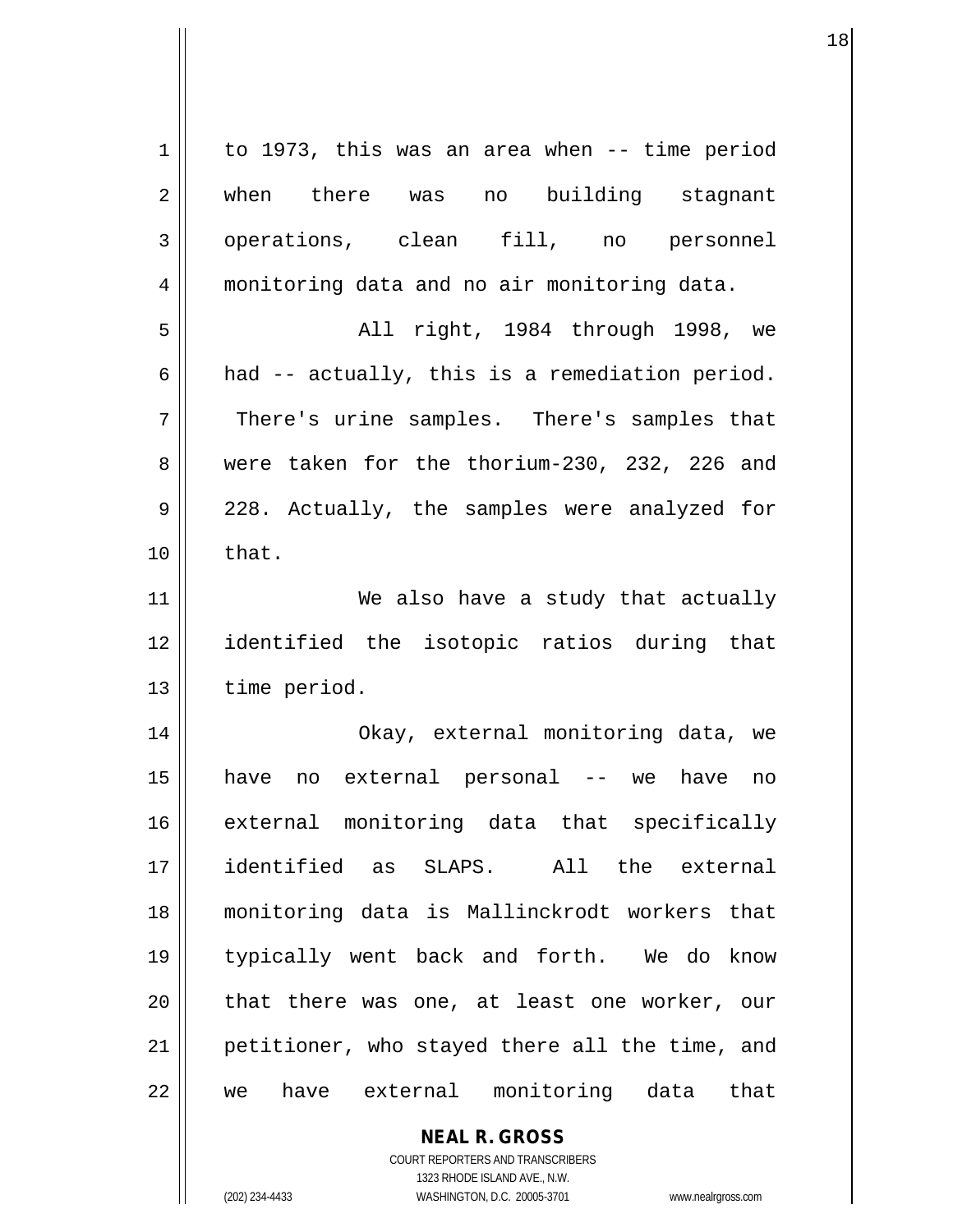1 | indicates that there were time periods that  $2 \parallel$  they went to SLAPS.

3 || Aqain, Mallinckrodt employees were 4 monitored with film badges and we do have a 5 || reference from a 1949 reference that indicates  $6 \parallel$  the highest beta rating was 70 millirem per 7 hour and the highest gamma reading was three 8 | to 10 millirem per hour.

9 The external monitoring data from 10 November 3, 1971 through December 31, 1973, 11 again, all buildings and source material were 12 || removed. There was some material that was 13 || left, and that material was covered with one 14 || to three feet of clean fill dirt.

15 We have no personnel external 16 monitoring data. We do have a verification  $17$   $\parallel$  survey that was conducted, just after the fill 18 dirt was placed on top of the site, the one to 19 three feet, and it indicated there was no  $20$   $\parallel$  reading that exceeded one millirad per hour. 21 External monitoring data from 1984

 $22$  || through 1998, during these years, as the

**NEAL R. GROSS** COURT REPORTERS AND TRANSCRIBERS 1323 RHODE ISLAND AVE., N.W. (202) 234-4433 WASHINGTON, D.C. 20005-3701 www.nealrgross.com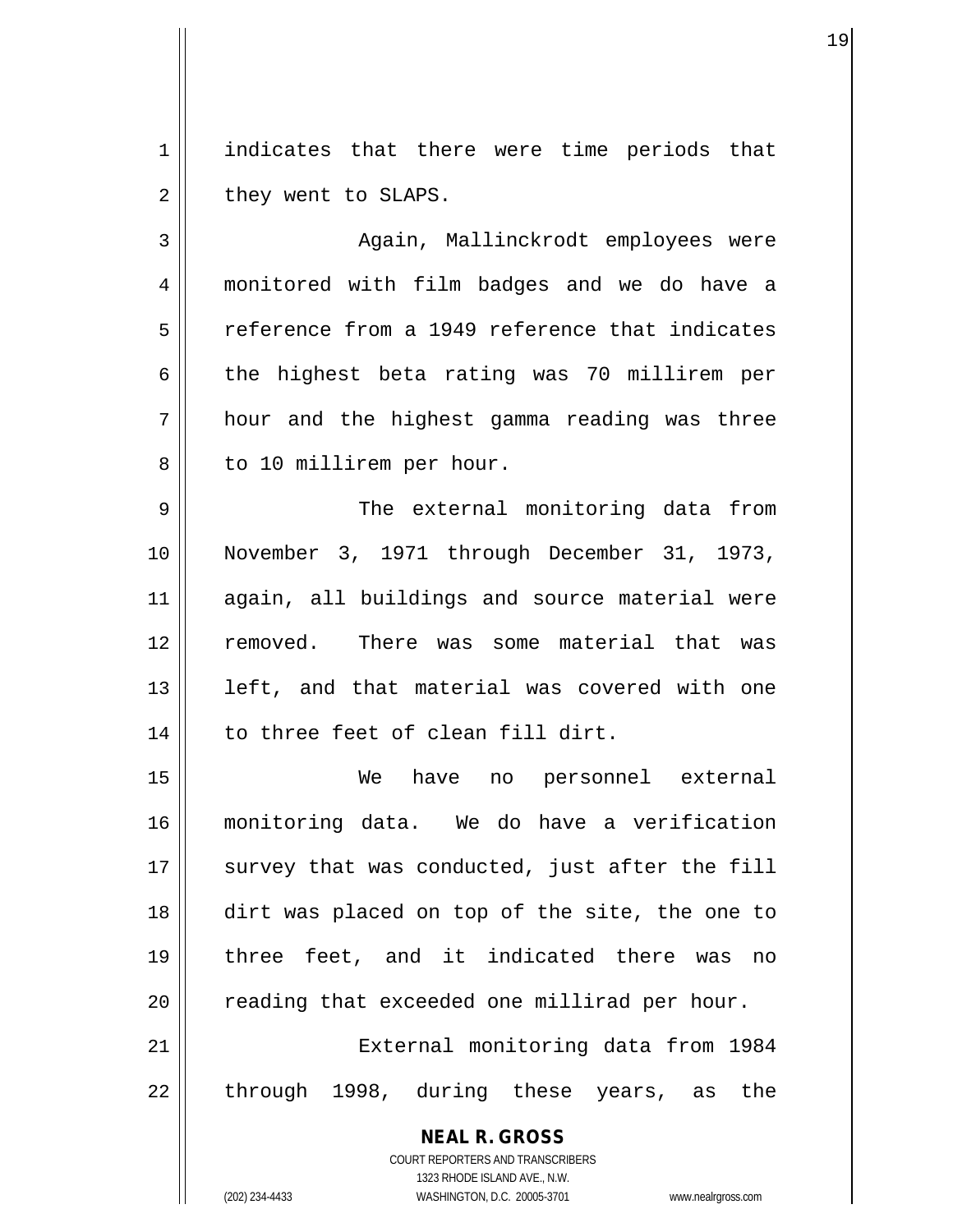| $\mathbf 1$ | remediation years, it included                                                                                                            |
|-------------|-------------------------------------------------------------------------------------------------------------------------------------------|
| 2           | characterization remediation activities.                                                                                                  |
| 3           | Workers were issued TLDs for years 1985, 1987,                                                                                            |
| 4           | 1988 and 1990. We do not have all of the                                                                                                  |
| 5           | results. We have some of the results for that                                                                                             |
| 6           | period.                                                                                                                                   |
| 7           | We do have a summary report from                                                                                                          |
| 8           | 1986 that estimates the exposure to be -- to                                                                                              |
| 9           | the workers, to be less than 20 millirem per                                                                                              |
| 10          | year.                                                                                                                                     |
| 11          | We also have a baseline risk                                                                                                              |
| 12          | assessment that was conducted by Argonne                                                                                                  |
| 13          | National Lab, that models exposures as well.                                                                                              |
| 14          | So, our evaluation process, this                                                                                                          |
| 15          | is a two-prong test. Everyone has seen this.                                                                                              |
| 16          | Is it feasible to estimate the levels of                                                                                                  |
| 17          | radiation dose of individual members of the                                                                                               |
| 18          | Class with sufficient accuracy, and then is                                                                                               |
| 19          | reasonable likelihood that such<br>there                                                                                                  |
| 20          | radiation doses may have endangered the health                                                                                            |
| 21          | of members of the Class?                                                                                                                  |
| 22          | found during the first period,<br>We                                                                                                      |
|             | <b>NEAL R. GROSS</b><br>COURT REPORTERS AND TRANSCRIBERS<br>1323 RHODE ISLAND AVE., N.W.<br>(202) 234-4433<br>WASHINGTON, D.C. 20005-3701 |
|             | www.nealrgross.com                                                                                                                        |

 $\mathsf{I}$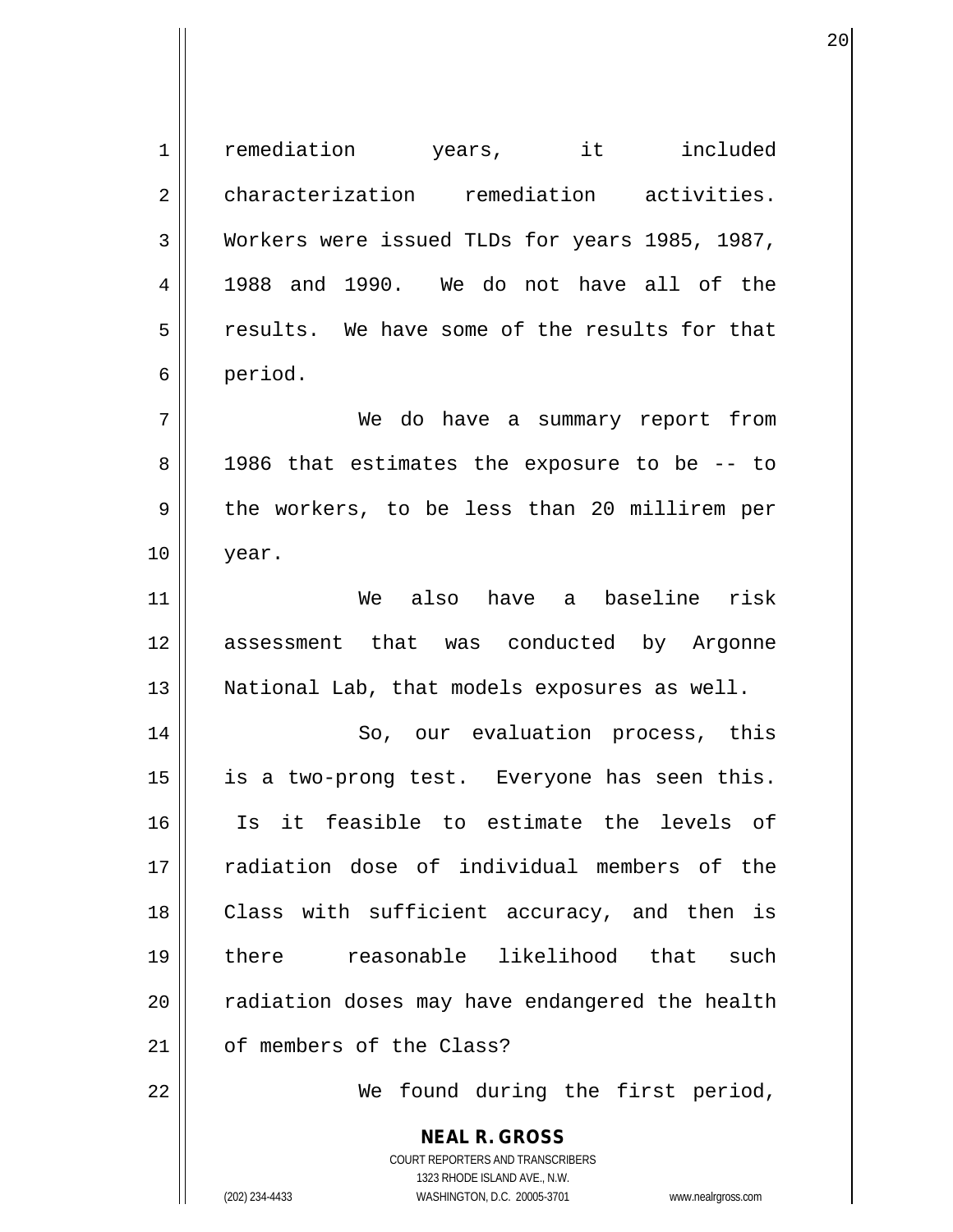1 || that the period of January 3, 1947 through 2 November 2, 1971, that the available 3 monitoring records, process description and  $4 \parallel$  source term data are not adequate to calculate  $5 \parallel$  the internal dose. The residues, particularly  $6 \parallel$  -- although we have maximum inventory numbers 7 for the AM-7, the AM-10, the AM-10 in 8 || particular, was not characterized for all 9 || long-lived isotopes, uranium -- or the 10 || thorium, the radium and such. 11 We also have no personal 12 monitoring data and limited air sampling data. 13 || The air sampling data that we have is all 14 radon data from 1948 and 1949. We have 15 || nothing for any other radionuclides. 16 We found that the available 17 monitoring records, process description and 18 || source term data are adequate to complete dose 19 || reconstruction, with sufficient accuracy for 20 || the other two periods, which is the November  $21 \parallel 3$ , 1971 through December 31, 1973, and from 22 January 1, 1984 through December 31, 1998.

21

COURT REPORTERS AND TRANSCRIBERS 1323 RHODE ISLAND AVE., N.W. (202) 234-4433 WASHINGTON, D.C. 20005-3701 www.nealrgross.com

**NEAL R. GROSS**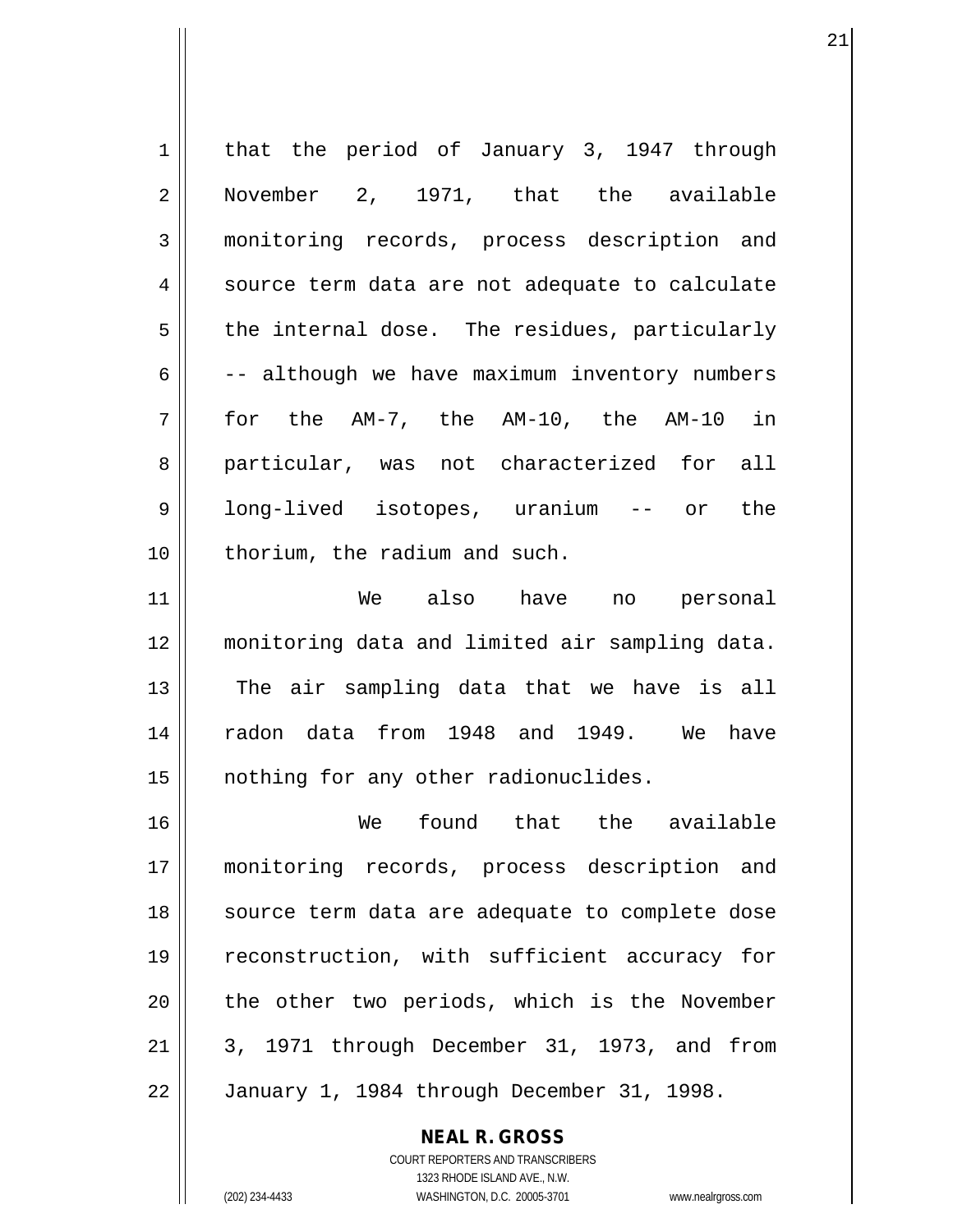| 1  | During this period, the 1971 to                                     |
|----|---------------------------------------------------------------------|
| 2  | 1973, period, the only potential internal                           |
| 3  | exposure would have been from radon. The site                       |
| 4  | was covered with one to three feet of fill                          |
| 5  | dirt. Radon exposures will be based on the                          |
| 6  | radon levels calculated in the baseline risk                        |
| 7  | assessment, which was completed by Argonne                          |
| 8  | National Lab in November 1993.                                      |
| 9  | They are actually baseline values                                   |
| 10 | that were taken at .99 picocuries per liter.                        |
| 11 | It was the highest reading that was found                           |
| 12 | around the site.                                                    |
| 13 | The external exposures, we have a                                   |
| 14 | couple of different methods. The baseline                           |
| 15 | risk assessment provides a bounding estimate                        |
| 16 | of potential photon exposures. Since during                         |
| 17 | this period, the site was covered with one to                       |
| 18 | three feet of fill dirt, there would not have                       |
| 19 | been any beta exposure.                                             |
| 20 | We also know that the November 3,                                   |
| 21 | 1971 survey, verification survey that was                           |
| 22 | conducted, indicated that there was no reading                      |
|    |                                                                     |
|    | <b>NEAL R. GROSS</b><br>COURT REPORTERS AND TRANSCRIBERS            |
|    | 1323 RHODE ISLAND AVE., N.W.                                        |
|    | (202) 234-4433<br>WASHINGTON, D.C. 20005-3701<br>www.nealrgross.com |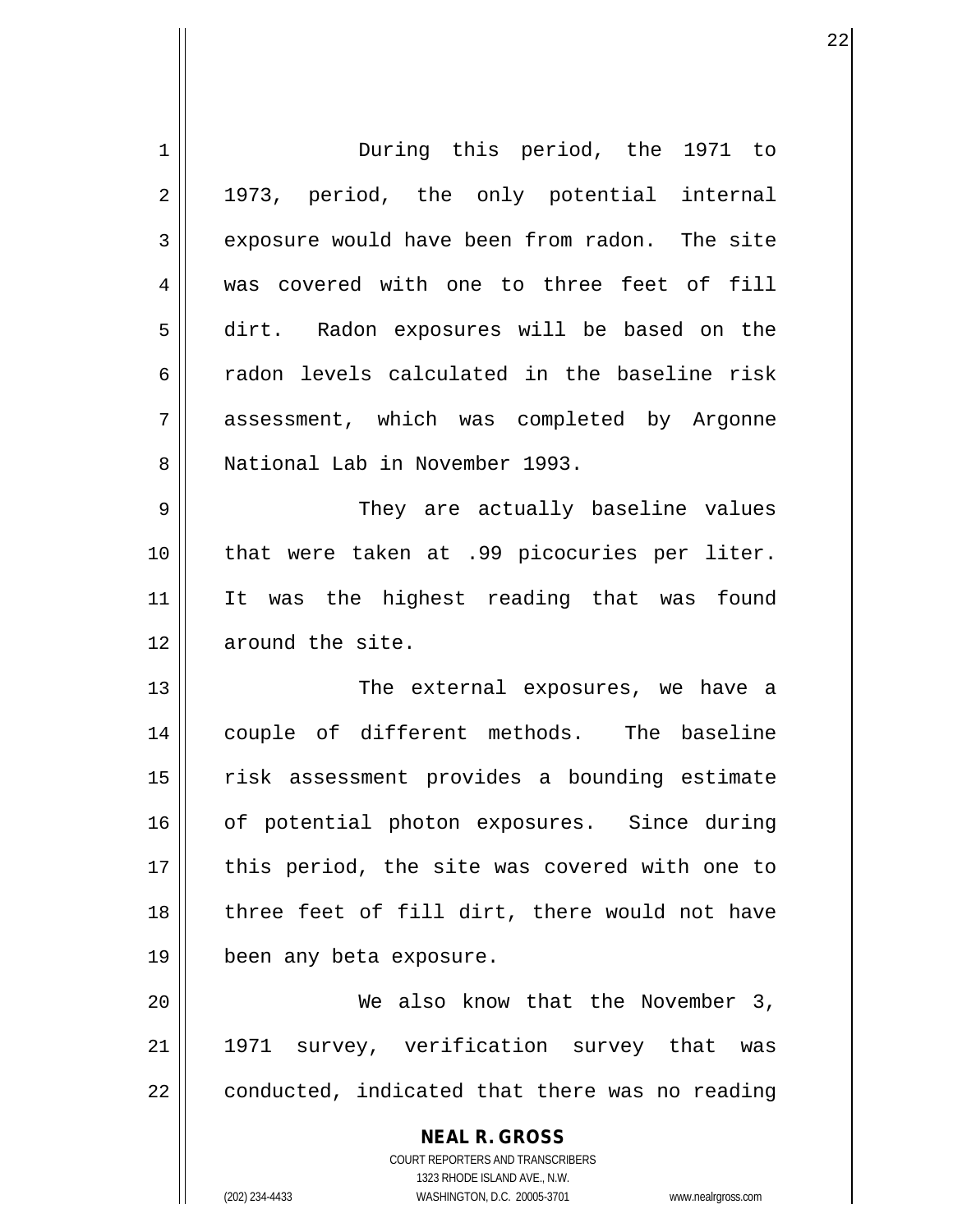1 greater than one millirad per hour, that could  $2 \parallel$  be used as a bounding dose, one millirad per  $3 \parallel$  hour per 2,000 hours.

4 || The 1984 through 1998 period, this 5 | was, remediation activities were going on. We  $6 \parallel$  had bioassay data. We also have a baseline  $7 \parallel$  risk assessment that actually does -- that I 8 discussed, that could be used for non-9 monitored employees.

10 External exposures, we have 11 personal monitoring data, and we also have the 12 baseline risk assessment, as well.

13 || So, our feasibility summary is 14 || that from January 3, 1947 through November 2, 15 1971, dose reconstruction is not feasible, due 16 | to internal exposures.

17 November 3, 1971 through December 18 31, 1973, dose reconstruction is feasible, and 19 again, the same for the 1984 through 1998 20 period.

21 And this just is our 22 || recommendation for this period, that dose

> **NEAL R. GROSS** COURT REPORTERS AND TRANSCRIBERS

> > 1323 RHODE ISLAND AVE., N.W.

(202) 234-4433 WASHINGTON, D.C. 20005-3701 www.nealrgross.com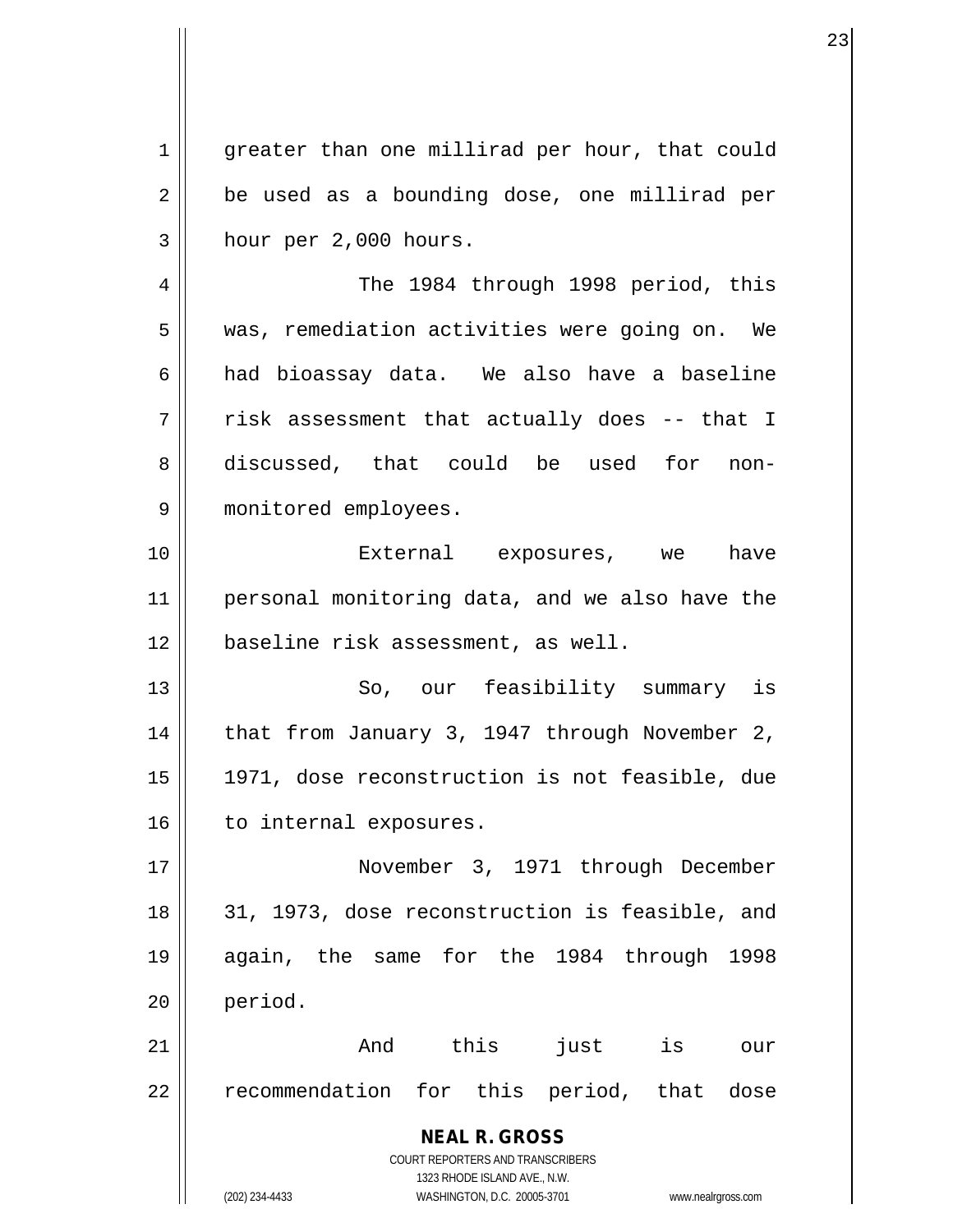| 1  | reconstruction is not feasible and health                           |
|----|---------------------------------------------------------------------|
| 2  | isn't endangered, for the January 3, 1947                           |
| 3  | through November 2, 1971, and for this period,                      |
| 4  | since dose reconstruction is feasible, we do                        |
| 5  | not have to look at health endangerment for                         |
| 6  | the 1971 and 1973 and the 1984 to 1998 period,                      |
| 7  | and then our recommended Class, I'm not going                       |
| 8  | to read all of that. I think everyone can                           |
| 9  | read it, but it's basically for the period of                       |
| 10 | January 3, 1947 through November 2, 1971.                           |
| 11 | That's it. Questions?                                               |
| 12 | CHAIRMAN MELIUS: Board Members                                      |
| 13 | with questions for LaVon? I'll start off with                       |
| 14 | one. Your last slide that --                                        |
| 15 | MR. RUTHERFORD: Class Definition.                                   |
| 16 | CHAIRMAN MELIUS: Class Definition,                                  |
| 17 | issue is, you have added work that --                               |
| 18 | MR. RUTHERFORD: We need -- yes, we                                  |
| 19 | could have left off who worked in any area and                      |
| 20 | in any job capacity, and did the same thing.                        |
| 21 |                                                                     |
|    | CHAIRMAN MELIUS: Okay.                                              |
| 22 | MR. RUTHERFORD: You're absolutely                                   |
|    | <b>NEAL R. GROSS</b>                                                |
|    | <b>COURT REPORTERS AND TRANSCRIBERS</b>                             |
|    | 1323 RHODE ISLAND AVE., N.W.                                        |
|    | WASHINGTON, D.C. 20005-3701<br>(202) 234-4433<br>www.nealrgross.com |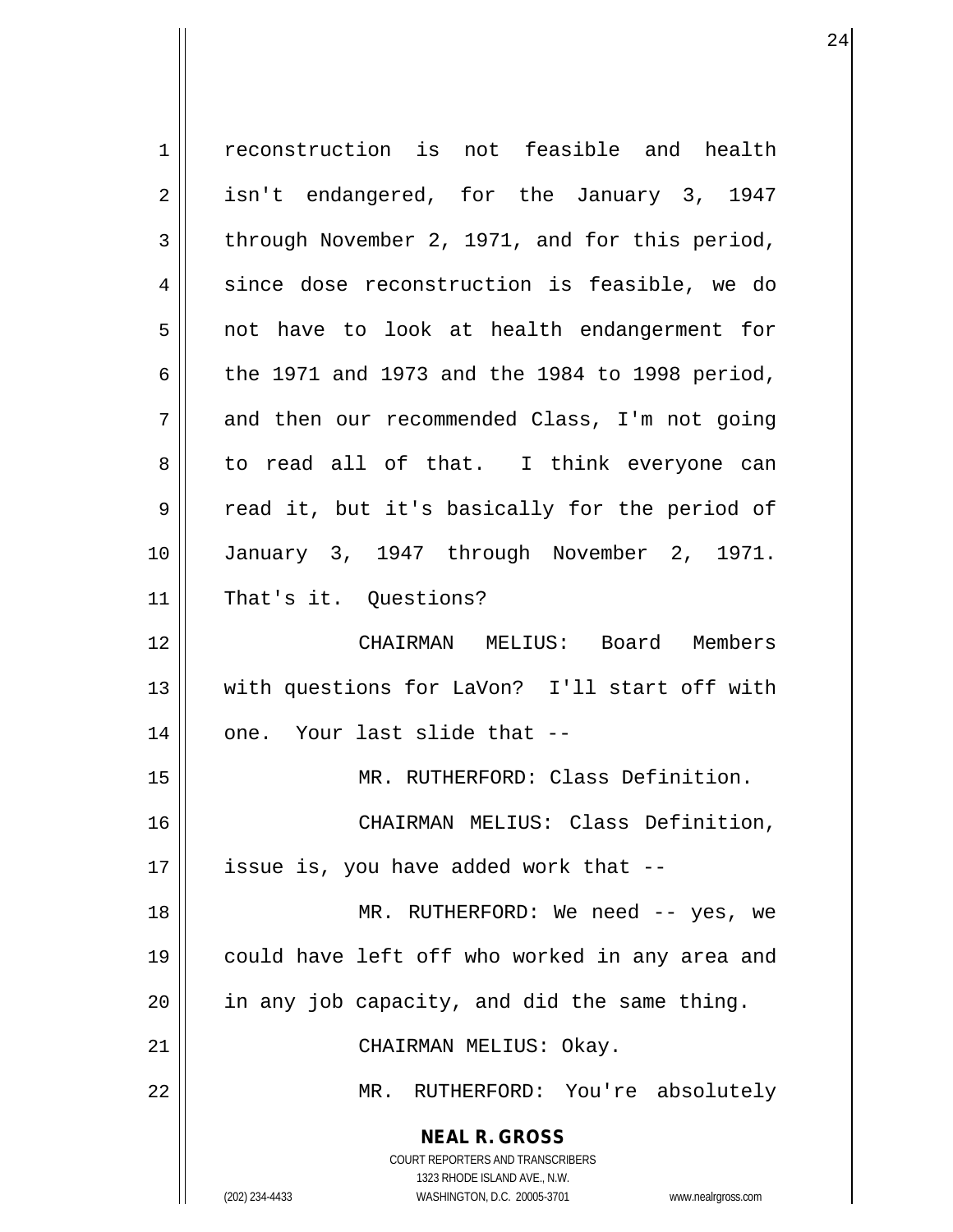$1 \parallel$  correct.

| $\overline{2}$ | CHAIRMAN MELIUS: I'm trying to --                                                                                                                                      |
|----------------|------------------------------------------------------------------------------------------------------------------------------------------------------------------------|
| 3              | first time I've seen that, I think.                                                                                                                                    |
| $\overline{4}$ | MR. RUTHERFORD: Well, you know,                                                                                                                                        |
| 5              | and I'll be honest with you, I'm missed it.                                                                                                                            |
| 6              | CHAIRMAN MELIUS: Okay.                                                                                                                                                 |
| 7              | MR. RUTHERFORD: I mean, it means                                                                                                                                       |
| 8              | the same thing, but we don't need it.                                                                                                                                  |
| 9              | CHAIRMAN MELIUS: Okay.                                                                                                                                                 |
| 10             | MR. RUTHERFORD: Yes.                                                                                                                                                   |
| 11             | CHAIRMAN MELIUS: Okay, the only                                                                                                                                        |
| 12             | problem is, I didn't know if it was to try to                                                                                                                          |
| 13             | capture something special or --                                                                                                                                        |
| 14             | MR. RUTHERFORD: No, no, it was                                                                                                                                         |
| 15             | not.                                                                                                                                                                   |
| 16             | CHAIRMAN MELIUS: And the group was                                                                                                                                     |
| 17             | unclear, or whatever, okay.                                                                                                                                            |
| 18             | MR. RUTHERFORD: Yes.                                                                                                                                                   |
| 19             | CHAIRMAN MELIUS: Okay, thank you.                                                                                                                                      |
| 20             | Any other Board Members with questions?<br>Yes,                                                                                                                        |
| 21             | Brad?                                                                                                                                                                  |
| 22             | MEMBER CLAWSON: LaVon, how many --                                                                                                                                     |
|                | <b>NEAL R. GROSS</b><br><b>COURT REPORTERS AND TRANSCRIBERS</b><br>1323 RHODE ISLAND AVE., N.W.<br>(202) 234-4433<br>WASHINGTON, D.C. 20005-3701<br>www.nealrgross.com |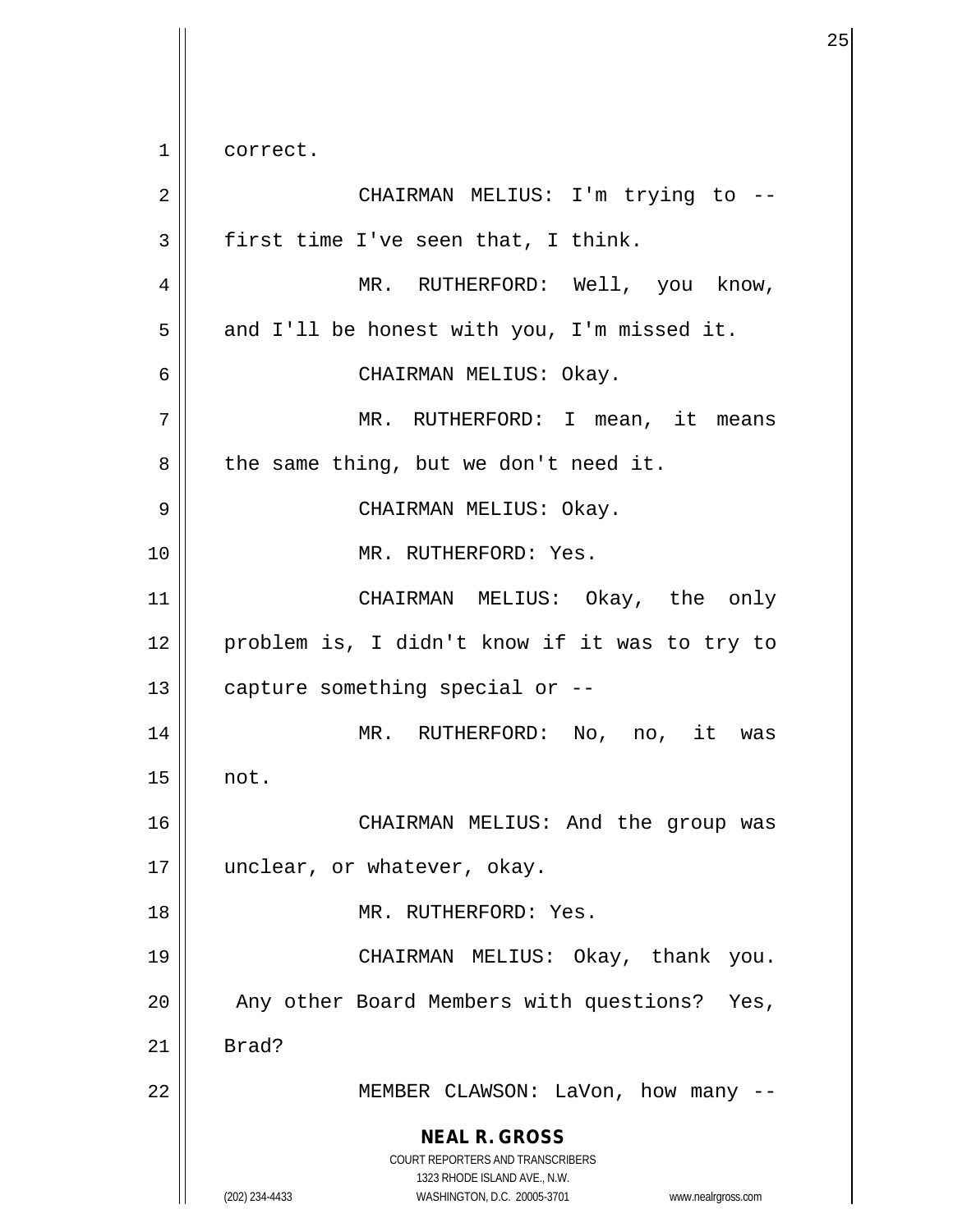**NEAL R. GROSS** COURT REPORTERS AND TRANSCRIBERS 1 || you were saying that you had samples. How  $2 \parallel$  many  $-$ 3 || MR. RUTHERFORD: Radon samples? 4 MEMBER CLAWSON: Well, no, you were  $5 \parallel$  saying that for the employees, that you had --6 | that they had  $-$ 7 || MR. RUTHERFORD: Seventeen bioassay 8 || samples? 9 || MEMBER CLAWSON: Seventeen bioassay 10 samples. 11 MR. RUTHERFORD: Yes, the 17 12 bioassay samples were all for uranium and you 13 || know, it's not totally clear -- remember, most 14 || of these workers worked at Mallinckrodt and 15  $\parallel$  they would -- the way things worked is, they 16 would process the material, drum up the  $17$   $\parallel$  residues. 18 || They drum up the residues, load 19 them on the truck and then they would take 20 || out, you know, four to six workers out with  $21$  | them, to the site, and then they would take  $22$  || out and they would dump the residues into a

1323 RHODE ISLAND AVE., N.W.

(202) 234-4433 WASHINGTON, D.C. 20005-3701 www.nealrgross.com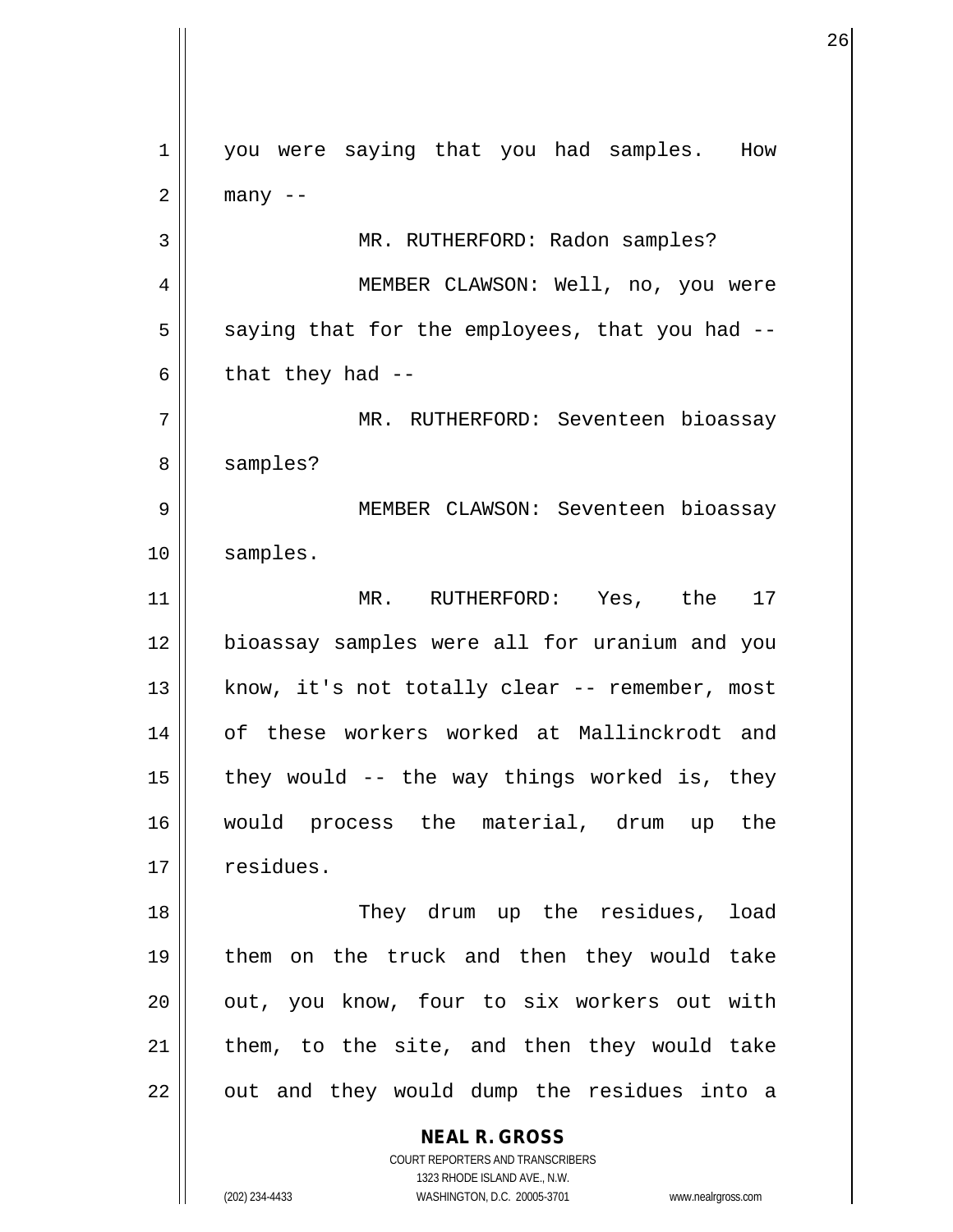**NEAL R. GROSS** COURT REPORTERS AND TRANSCRIBERS 1323 RHODE ISLAND AVE., N.W. (202) 234-4433 WASHINGTON, D.C. 20005-3701 www.nealrgross.com  $1 \parallel$  pit and then, they also had another pit, they  $2 \parallel$  kept all the scrap metal in, from these drums  $3 \parallel$  or sometimes, they would actually reuse the 4 drums and take them back. 5 The 17 bioassay samples, we can't  $6 \parallel$  be for sure that those bioassay samples are  $7$   $\parallel$  for activities that were conducted at SLAPS. 8 We believe they may have been, just because of  $9 \parallel$  the indications in the records. Either way, 10 || they're only for uranium. 11 MEMBER CLAWSON: And those 17 12 || samples were over how many years? 13 MR. RUTHERFORD: Nineteen-forty-14 || seven through -- let's see, it would have been 15 1959/1960 period. 16 MEMBER CLAWSON: Well, you were 17 || talking about the drumming and so forth, like 18 || that. Did they have area monitoring and stuff 19 like that? Did they have area TLDs, because 20 || you were saying it was like, one MR. 21 MR. RUTHERFORD: That was the later 22 || period. Again, we're recommending this Class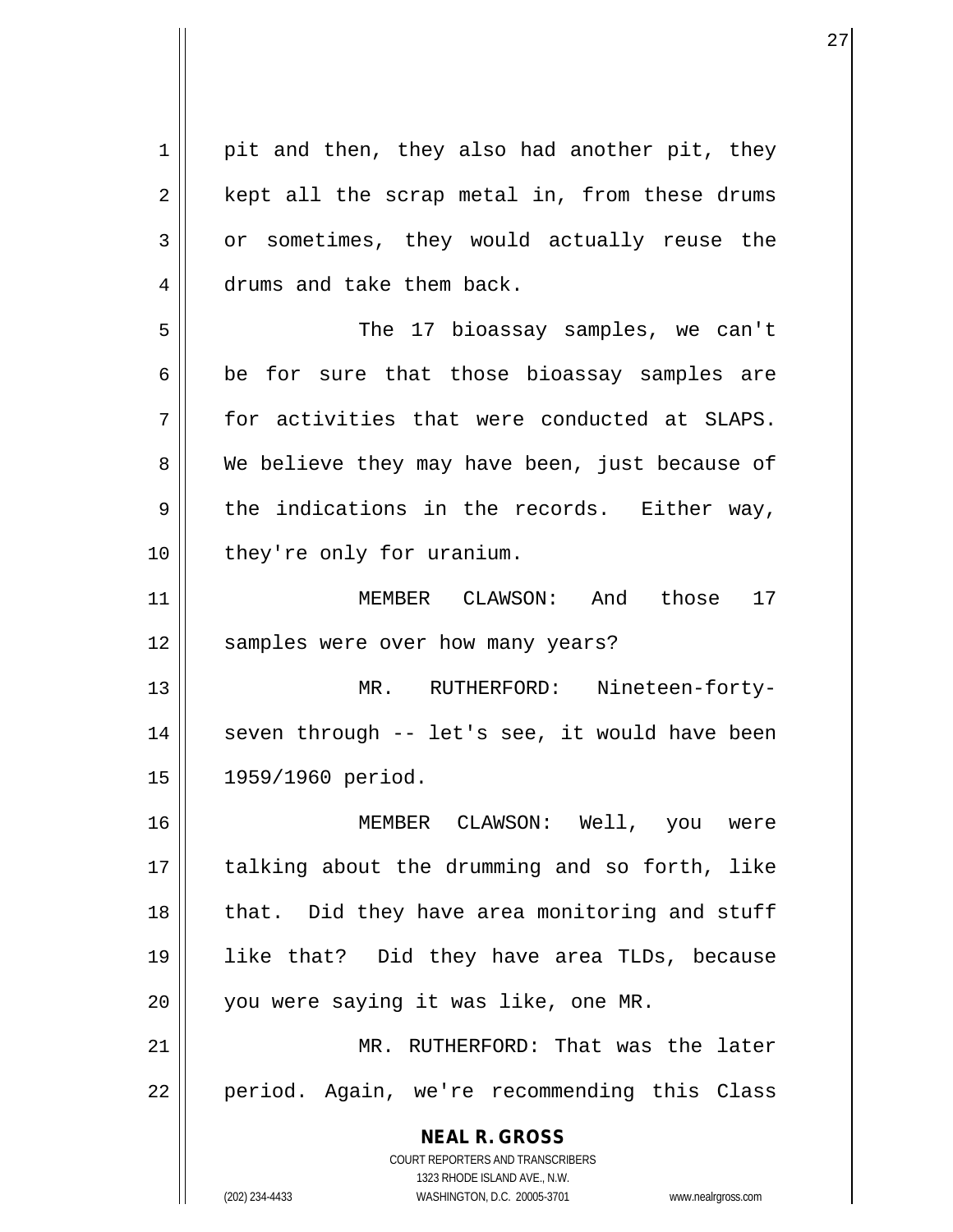**NEAL R. GROSS** COURT REPORTERS AND TRANSCRIBERS 1323 RHODE ISLAND AVE., N.W. (202) 234-4433 WASHINGTON, D.C. 20005-3701 www.nealrgross.com 1 || up to 1971, during the early period, when  $2 \parallel$  there was actually work going on at the site,  $3 \parallel$  and the one MR -- less than one millirad per  $4 \parallel$  hour was after they had removed the materials, 5 || the bulk residues, they had removed them and  $6 \parallel$  they placed one to three feet of clean fill 7 dirt over top and then they took a 8 || verification survey on contact readings of one 9 millirad per hour, was the -- or it was a 10 verification survey verified that there was 11 || less than one millirad per hour over there. 12 MEMBER CLAWSON: So, that's beyond 13 || when the product was there? 14 || MR. RUTHERFORD: Yes. 15 MEMBER CLAWSON: Okay, I'm sorry. 16 MR. RUTHERFORD: The product was  $17 \parallel$  gone  $-$ 18 MEMBER CLAWSON: I misunderstood 19 you, because I was going to say, I know that 20 K-65 silo -- 21 || MR. RUTHERFORD: Exactly. 22 MEMBER CLAWSON: -- it was a lot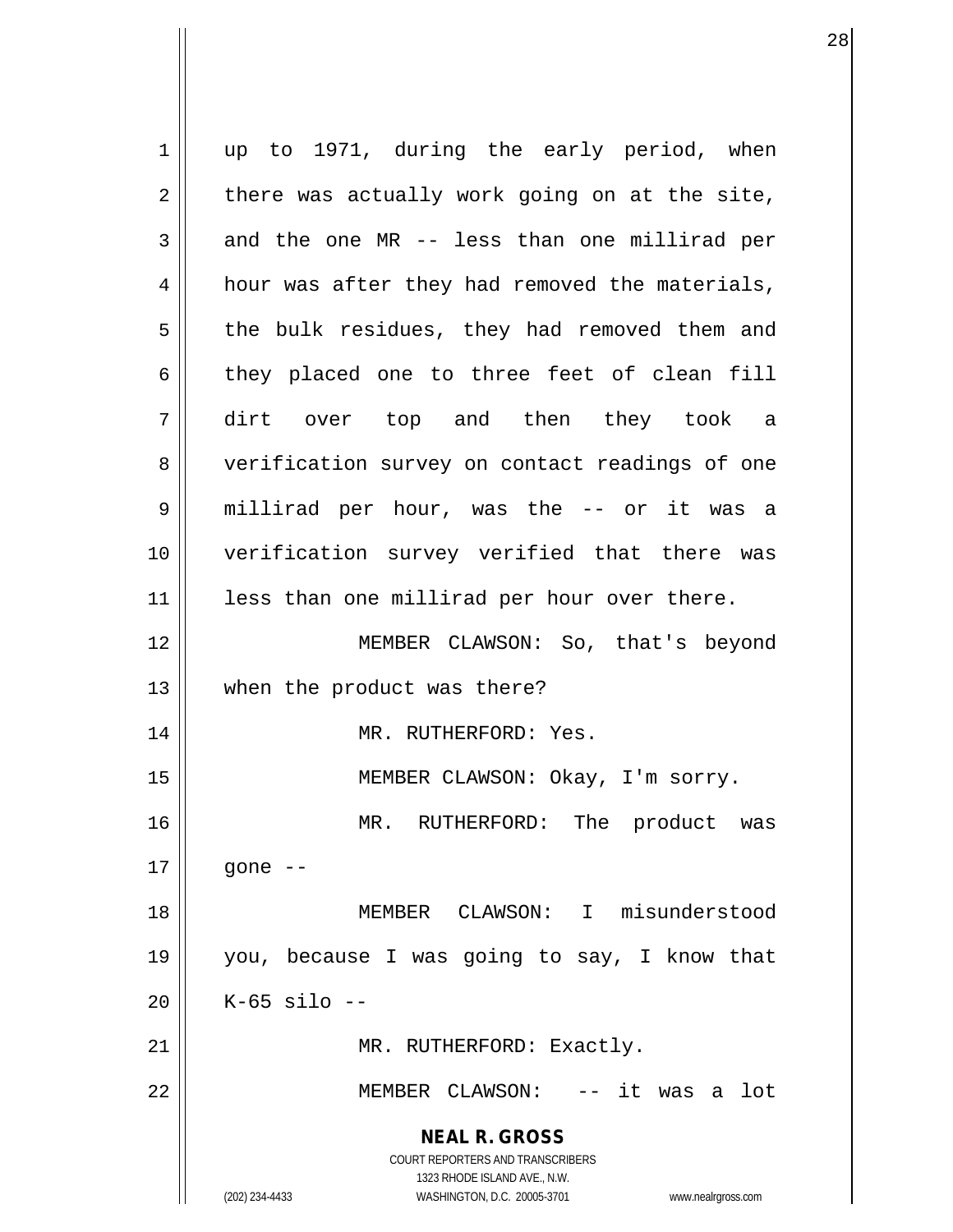$1 \parallel$  hotter.

| $\overline{2}$ | MR. RUTHERFORD: Yes, K-65 material                                                                                                                              |
|----------------|-----------------------------------------------------------------------------------------------------------------------------------------------------------------|
| 3              | would have been much higher than that.                                                                                                                          |
| 4              | CHAIRMAN MELIUS: Any other                                                                                                                                      |
| 5              | questions? Dr. Ziemer, Dr. Richardson?                                                                                                                          |
| 6              | MEMBER ZIEMER: This is Ziemer. I                                                                                                                                |
| 7              | have one question. LaVon, you gave us the                                                                                                                       |
| 8              | information on what claims have been processed                                                                                                                  |
| $\mathsf 9$    | so far, but can you remind us of the size of                                                                                                                    |
| 10             | the workforce during those various periods?                                                                                                                     |
| 11             | MR. RUTHERFORD: Very small,                                                                                                                                     |
| 12             | exactly. In fact, I had indicated, we                                                                                                                           |
| 13             | actually interviewed seven workers and four of                                                                                                                  |
| 14             | those interviews, if I remember correctly, it                                                                                                                   |
| 15             | was four, were for individuals that worked                                                                                                                      |
| 16             | during the 50's period and you know, most of                                                                                                                    |
| 17             | the workers -- most of the time, there was no                                                                                                                   |
| 18             | one at the site.                                                                                                                                                |
| 19             | There were indications, especially                                                                                                                              |
| 20             | our petitioner, that the petitioner worked                                                                                                                      |
| 21             | there, pretty much continuously. They were                                                                                                                      |
| 22             | actually -- it looked like they were more of                                                                                                                    |
|                | <b>NEAL R. GROSS</b><br>COURT REPORTERS AND TRANSCRIBERS<br>1323 RHODE ISLAND AVE., N.W.<br>(202) 234-4433<br>WASHINGTON, D.C. 20005-3701<br>www.nealrgross.com |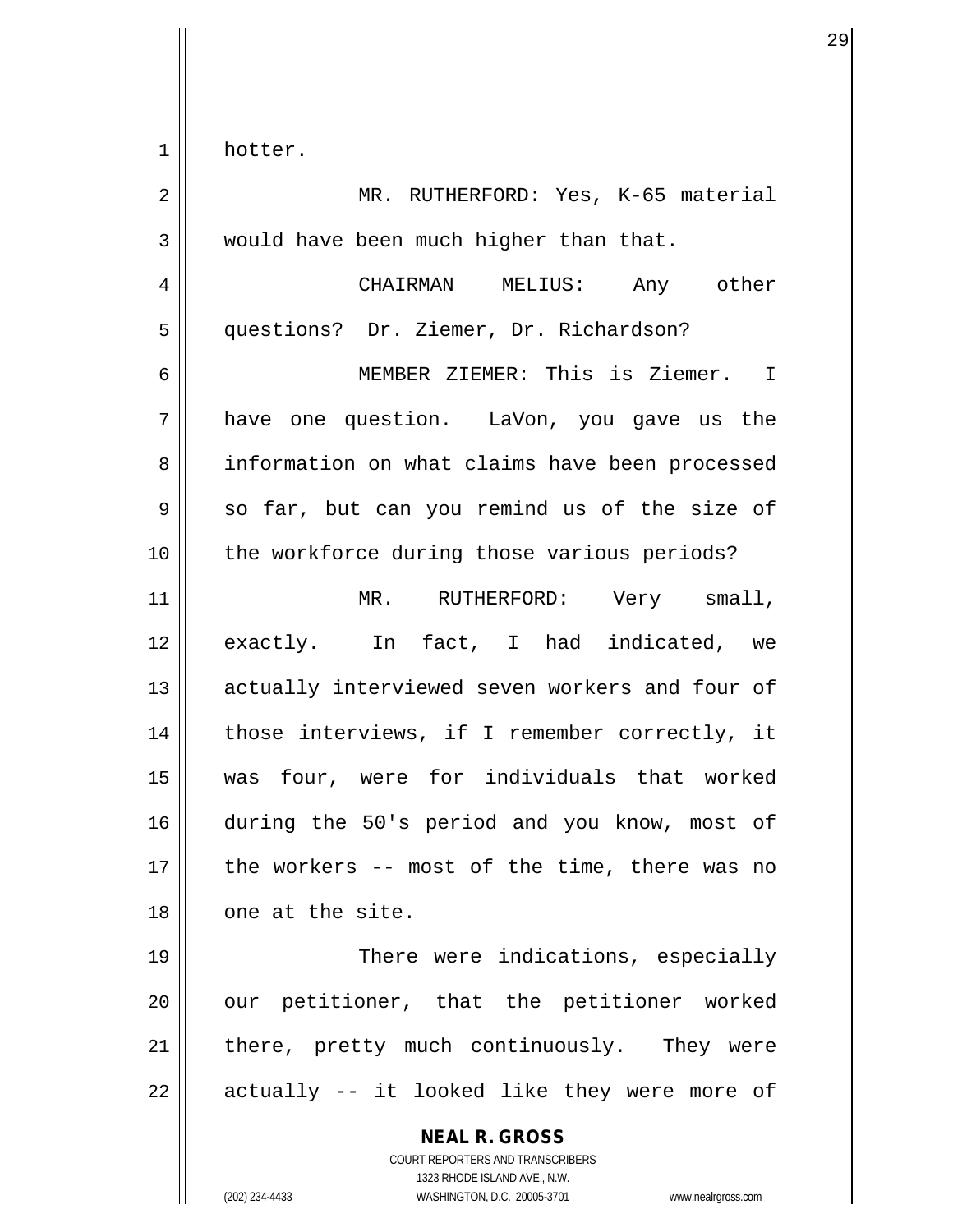**NEAL R. GROSS** COURT REPORTERS AND TRANSCRIBERS 1323 RHODE ISLAND AVE., N.W.  $1 \parallel$  the site custodian for the site, and in fact, 2 || their verified employment with Department of 3 Labor is only for SLAPS. They have no covered 4 | employment at Mallinckrodt. 5 MEMBER ZIEMER: Thank you. That's  $6 \parallel$  getting to my point, and that is the following  $7 \parallel$  that -- this is a storage site, that employees 8 || would have been present at, somewhat 9 || intermittently, and it wasn't clear to me, how 10 || we deal with the 250 day issue in such a case. 11 || Ts it employment for 250 days or 12 is it on site presence, and how is -- if  $13$  || that's the case, how is that verified? 14 MR. RUTHERFORD: Well, you know,  $15$  and it's a good question, but the  $-$  if you 16 || look at the three claims we have right now,  $17$  | the one claim actually has verified employment  $18$  || that -- for a number of years, three to four 19 years at SLAPS, during the 50's period. 20 || Another claim, and this one, we'll 21 obviously have to ask the Department of Labor, 22 || has verified employment at SLAPS and verified

(202) 234-4433 WASHINGTON, D.C. 20005-3701 www.nealrgross.com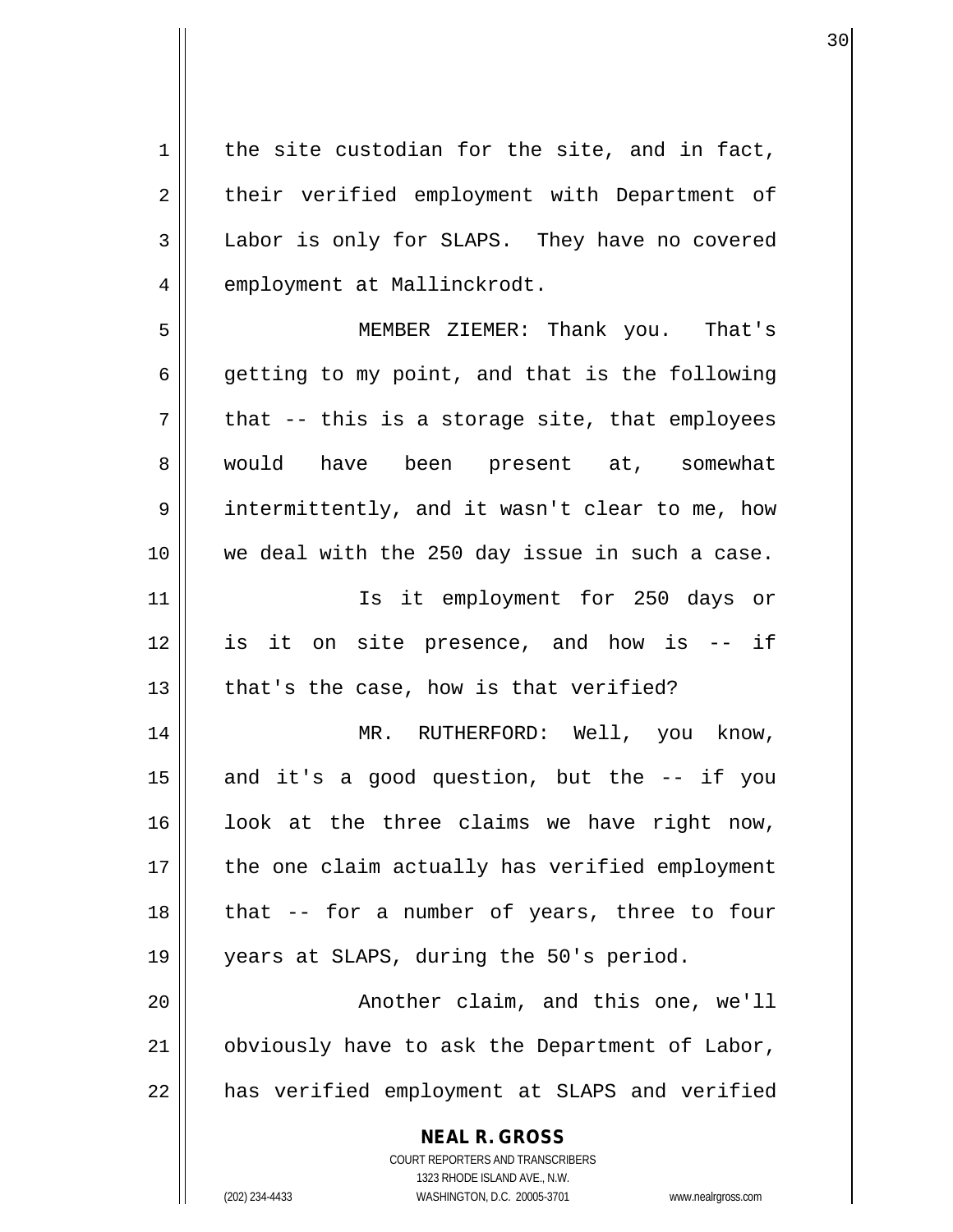**NEAL R. GROSS** COURT REPORTERS AND TRANSCRIBERS 1323 RHODE ISLAND AVE., N.W. (202) 234-4433 WASHINGTON, D.C. 20005-3701 www.nealrgross.com 1 employment at Mallinckrodt during the same 2 period. 3 || MEMBER ZIEMER: So, they're covered  $4 \parallel$  by a separate --5 || MR. RUTHERFORD: Right, right. 6 MEMBER ZIEMER: -- Class, in any  $7 \parallel$  event, yes. 8 MR. RUTHERFORD: And early in this 9 || case, it doesn't matter because Mallinckrodt 10 || is also an SEC during that period. 11 || MEMBER ZIEMER: Right, that's what 12 I meant. 13 MR. RUTHERFORD: The other -- the 14 third claim we have is actually verified 15 employment in the 1971 to 1973 period, and  $16$  which is  $-$ 17 || MEMBER ZIEMER: Which is not part 18 | of this. 19 MR. RUTHERFORD: Which is not part  $20$  | of the recommended SEC, that's correct. 21 | CHAIRMAN MELIUS: Dr. Richardson, 22 | do you have any questions?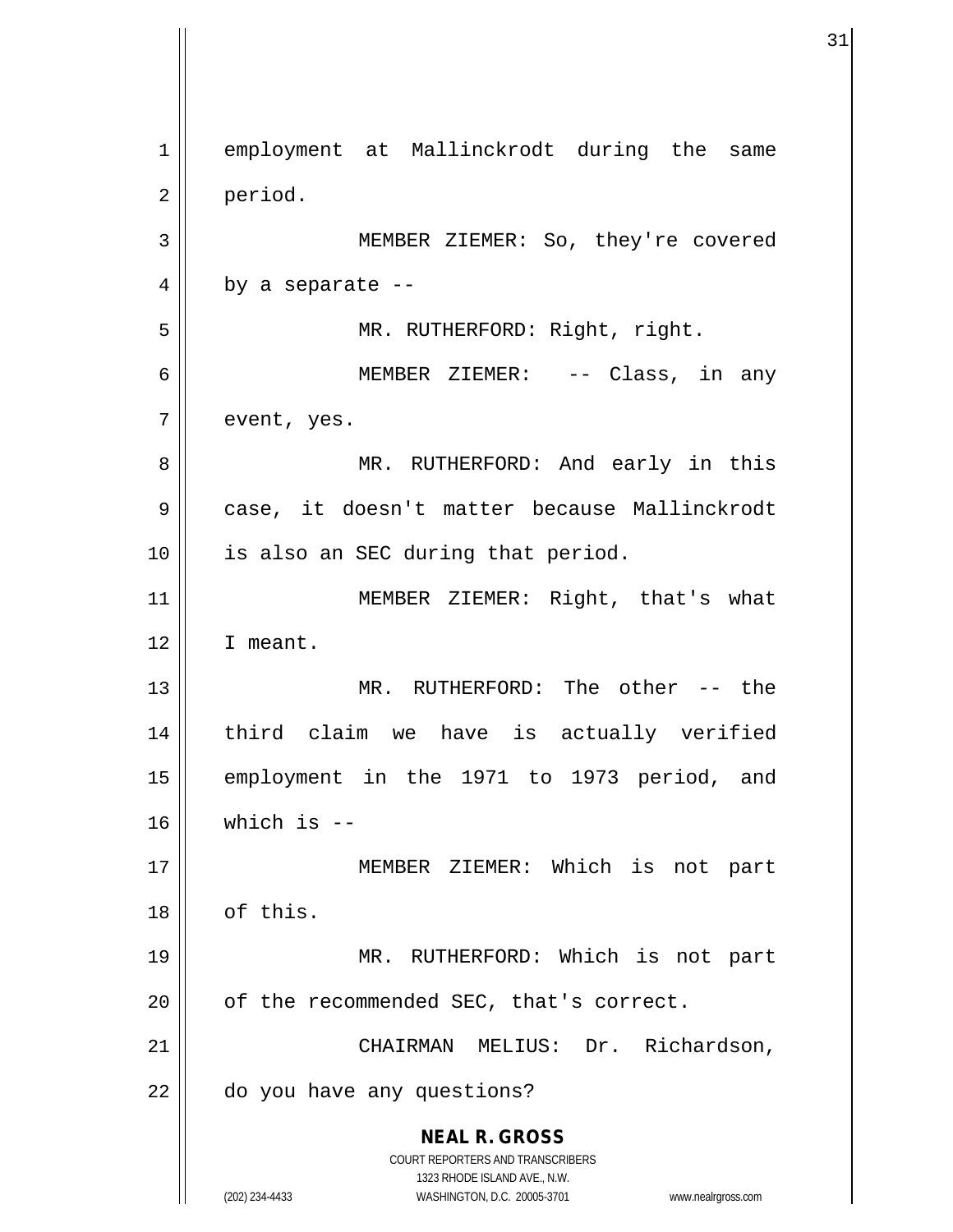**NEAL R. GROSS** COURT REPORTERS AND TRANSCRIBERS 1 MEMBER RICHARDSON: Yes, my 2 || questions are along the same lines as Dr. 3 | Ziemer's. 4 I was, you know, struck by the 5 description that the worker population was 6 Wery mobile," specifically not residing in 7 SLAPS for any length of time, but working on 8 || all properties. 9 || But it was, that this is going to 10 be a problem and then some of these are 11 Mallinckrodt employees, some of these are 12 || people who are spending time there. Could it 13 be employees of the City of St. Louis, but 14 || presumably, they're not covered here. 15 || So, the expectation is that either  $16$  the claimant is going to be able to document 17 || that they had an extended period of employment 18 || at SLAPS or that they were also simultaneously 19 Mallinckrodt workers, is that right? 20 MR. RUTHERFORD: That's correct. I  $21$  would think that -- well, the only workers  $22$  | that -- based on all indications we have, the

1323 RHODE ISLAND AVE., N.W.

(202) 234-4433 WASHINGTON, D.C. 20005-3701 www.nealrgross.com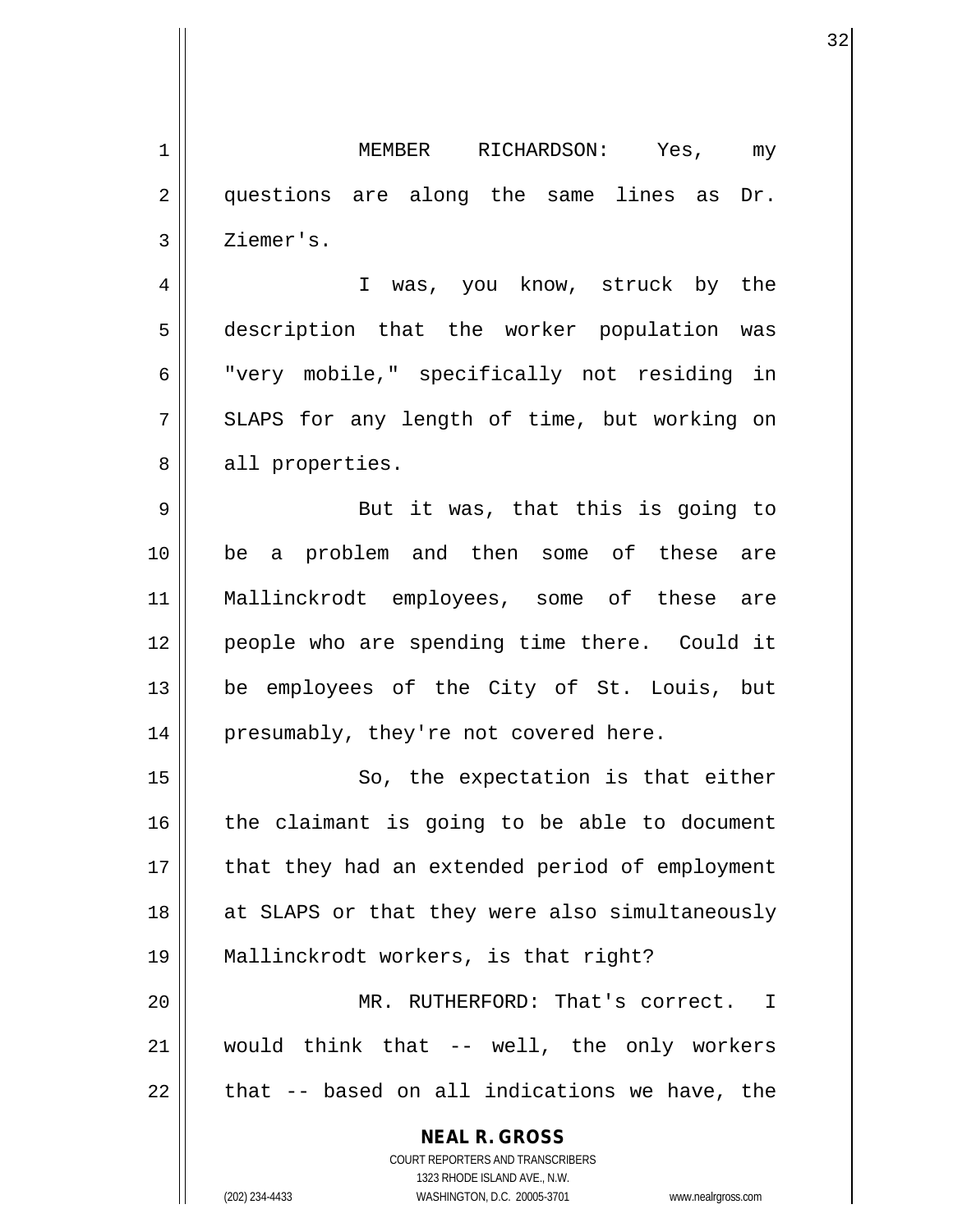1 | only workers that worked on the site were 2 || Mallinckrodt workers and you know, besides the 3 petitioner, was Mallinckrodt workers and the 4 | petitioner himself.

5 The truck drivers, there is 6 question on the truck drivers, whether they 7 were actually contracted or not. The truck -- 8 because the Mallinckrodt workers, from the 9 || interviews that we took, the interviews, the 10 Mallinckrodt workers indicated that they 11 || loaded the trucks up with the drum barrels, 12 || they rode with the truck, on the back of the  $13$   $\parallel$  truck.

14 In fact, one of workers said, "We 15 || road right on the drums," and rode right out  $16$  to the site, and then, "We dumped the barrels 17 and either brought the barrels back or the 18 barrels were put in -- stored on the site. 19 || The empty barrels were stored on the site." 20 || One of the questions we asked was 21 whether the trucks were contracted or not. It  $22 \parallel$  really doesn't matter in that -- the truck

#### **NEAL R. GROSS** COURT REPORTERS AND TRANSCRIBERS

1323 RHODE ISLAND AVE., N.W. (202) 234-4433 WASHINGTON, D.C. 20005-3701 www.nealrgross.com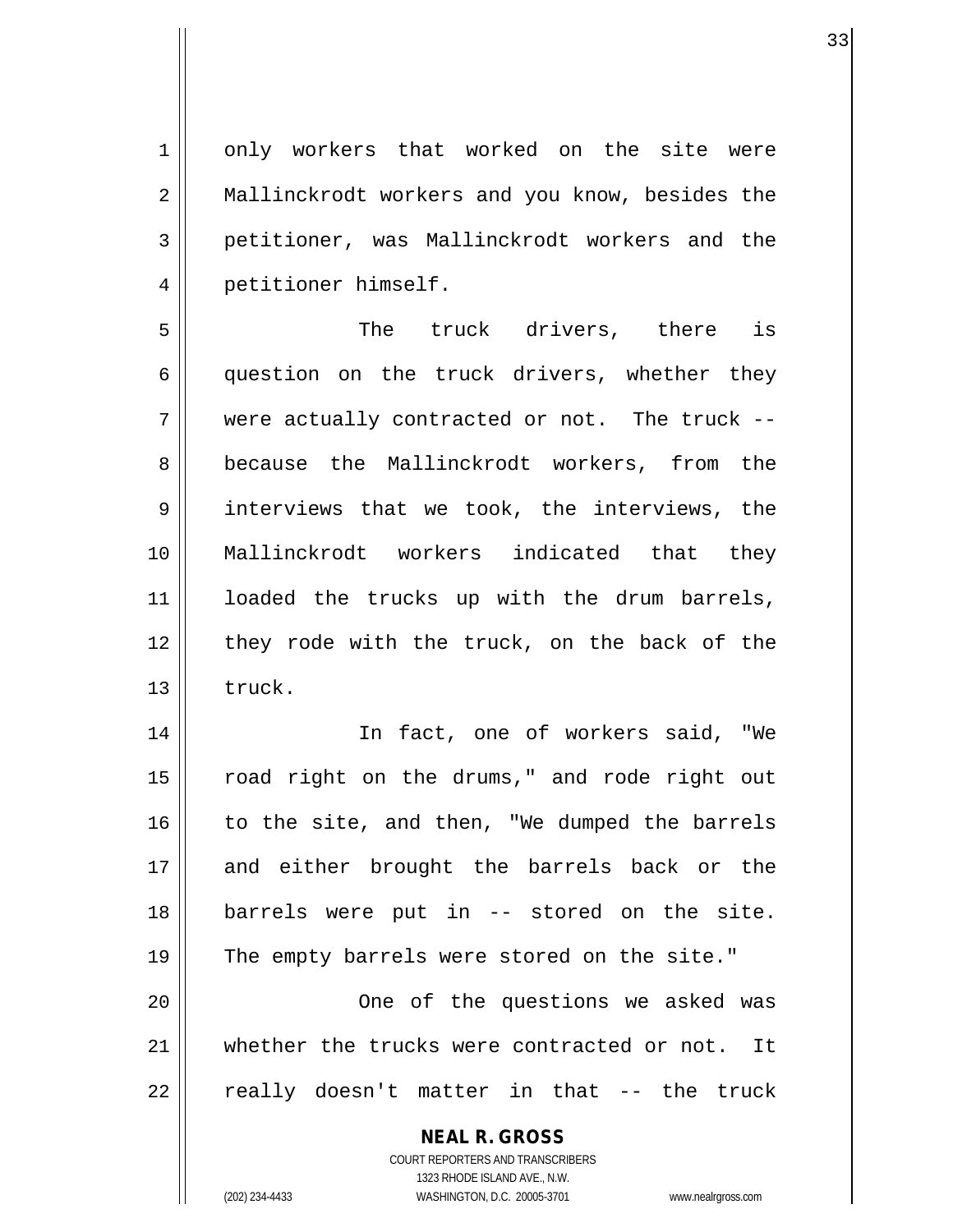**NEAL R. GROSS** COURT REPORTERS AND TRANSCRIBERS 1323 RHODE ISLAND AVE., N.W. (202) 234-4433 WASHINGTON, D.C. 20005-3701 www.nealrgross.com 1 drivers would still be covered under this 2 || program because it's a Department of Energy  $3 \parallel$  site. So, they would have been contracted. 4 | They would have been a contractor. 5 Now, the question though is, the 6 250 days, how do you do a 250 days on a truck 7 driver, going back and forth to the site? You 8 || know, I don't know. 9 CHAIRMAN MELIUS: Henry? 10 MEMBER ANDERSON: I just don't 11 || remember, what's the dates of the Mallinckrodt  $12 \parallel$  SEC? 13 MR. RUTHERFORD: Beginning of 14 Mallinckrodt operations, which was July 1940 - 15  $\parallel$  - basically, the beginning of the MED, pretty  $16 \parallel$  close. 17 MEMBER ANDERSON: Yes. 18 MR. RUTHERFORD: August 1942. 19 MEMBER ANDERSON: It's more the end 20  $\parallel$  date that I'm  $-$ 21 MR. RUTHERFORD: And the end date 22 is 1957, end of 1957.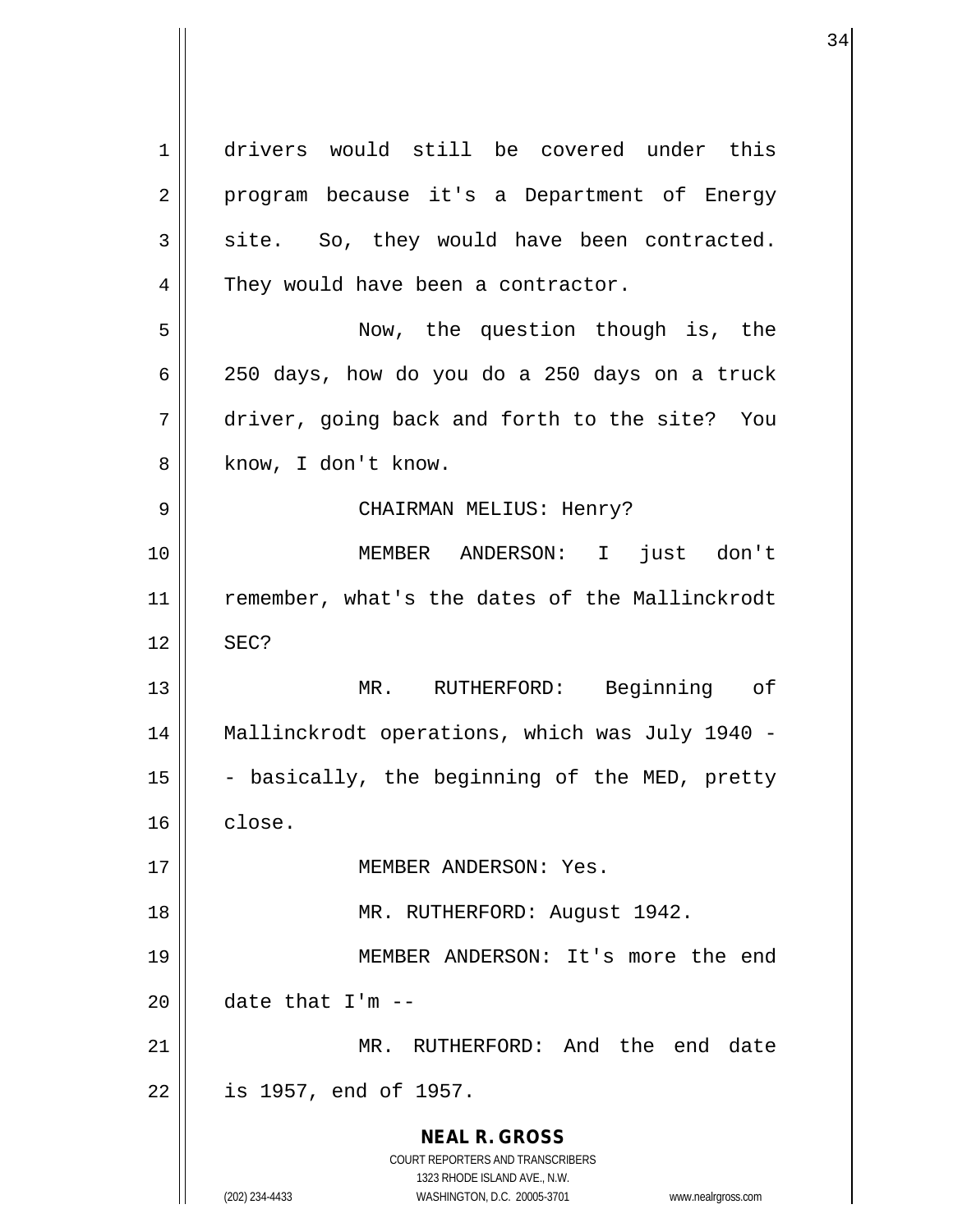**NEAL R. GROSS** COURT REPORTERS AND TRANSCRIBERS 1323 RHODE ISLAND AVE., N.W. (202) 234-4433 WASHINGTON, D.C. 20005-3701 www.nealrgross.com 1 MEMBER ANDERSON: So, there's a  $2 \parallel$  period here  $-$ 3 MR. RUTHERFORD: Well, wait a 4 || minute, I'm trying to think because all this - $5 \parallel$  - I'm trying to remember this off the --6 because we added a second little period onto 7 Mallinckrodt, that took us up to 1959, I 8 believe, or 1960? 9 Denise is trying to -- 10 || MEMBER ANDERSON: Okay. 11 || MR. RUTHERFORD: I hear Denise. 12 || MEMBER ANDERSON: But in any case,  $13$  | there is a period here that doesn't overlap. 14 || MR. RUTHERFORD: That's correct,  $15$  | that's correct. 16 MEMBER ANDERSON: So, we'd still 17 || have the 250 day issue. 18 MR. RUTHERFORD: But during that 19 period, you would expect that workers during  $20$  || that period would have actually been on site, 21 because that's when the material was removed 22 | from the site.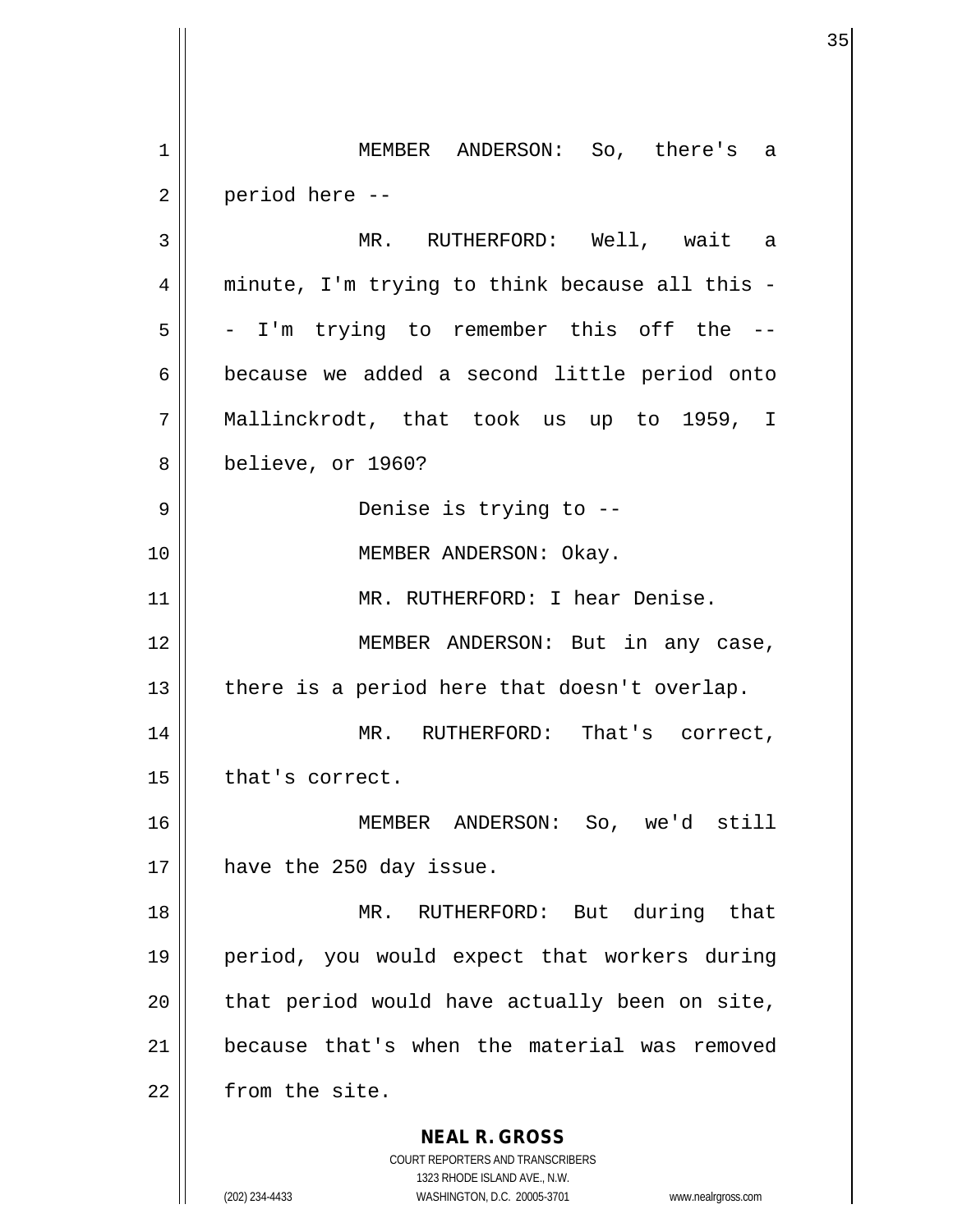| 1  | So, they would have been removing                                   |
|----|---------------------------------------------------------------------|
| 2  | and -- and taking the material off, that 1966                       |
| 3  | to 1969 period, I know.                                             |
| 4  | CHAIRMAN MELIUS: Okay, anymore                                      |
| 5  | questions? Thank you, LaVon, and we'd like to                       |
| 6  | hear from the petitioners next. I don't know                        |
| 7  | if the petitioner is on the line.                                   |
| 8  | MR FISHER: Yes, my name is Harold                                   |
| 9  | David Fisher and I'm the brother of                                 |
| 10 | [identifying information redacted], who                             |
| 11 | submitted the application for the SEC for                           |
| 12 | SLAPS.                                                              |
| 13 | CHAIRMAN MELIUS: And you wish to                                    |
| 14 | make any comments now?                                              |
| 15 | MR. FISHER: Well, I've just got                                     |
| 16 | four little points I'd like to make.                                |
| 17 | Actually, I'm going to add one.                                     |
| 18 | My father is one of the claimants                                   |
| 19 | and he worked at the site and only at the site                      |
| 20 | for 32 months, from 1950 to 1953, and he not                        |
| 21 | only worked at the site, he lived at the site.                      |
| 22 | So, he was there 24 hours a day, for the five                       |
|    | <b>NEAL R. GROSS</b>                                                |
|    | COURT REPORTERS AND TRANSCRIBERS<br>1323 RHODE ISLAND AVE., N.W.    |
|    | (202) 234-4433<br>WASHINGTON, D.C. 20005-3701<br>www.nealrgross.com |

 $\mathbf{\mathcal{H}}$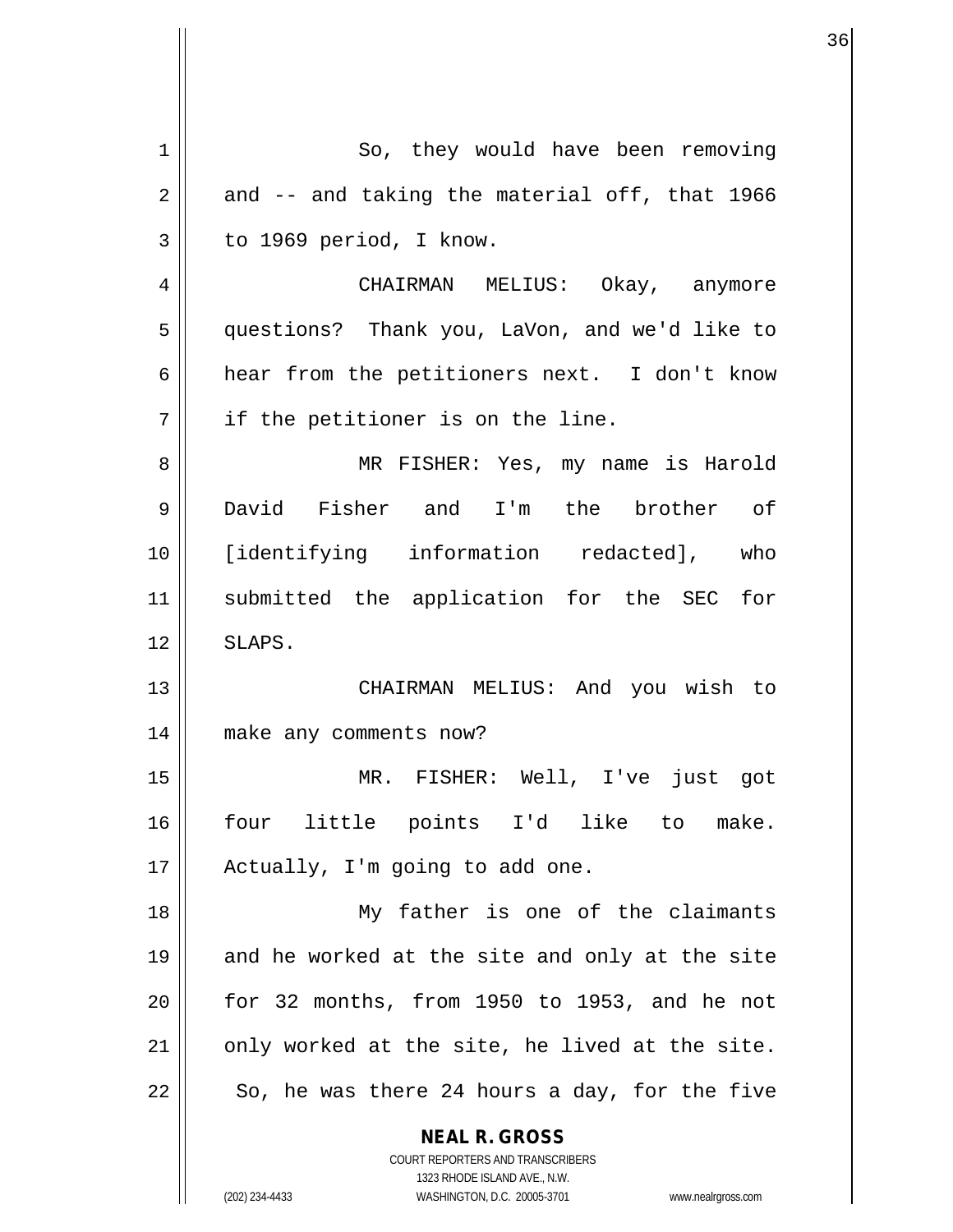$1 \parallel$  days that he worked there.

| 2  | But anyway, in reference to the                                                                                                                                 |
|----|-----------------------------------------------------------------------------------------------------------------------------------------------------------------|
| 3  | SEC tracking number, SEC-00150, [identifying                                                                                                                    |
| 4  | information redacted] petitioned for all SLAPS                                                                                                                  |
| 5  | employees, and we concur with the NIOSH report                                                                                                                  |
| 6  | dated April 12, 2010, which proposes SLAPS to                                                                                                                   |
| 7  | be an SEC for qualifying employees.                                                                                                                             |
| 8  | This process has been daunting,                                                                                                                                 |
| 9  | starting in January 2002 -- or and still not                                                                                                                    |
| 10 | ended, with claim establishment, followed by                                                                                                                    |
| 11 | dose reconstruction, then final decision, and                                                                                                                   |
| 12 | much of that, we had a difficult time                                                                                                                           |
| 13 | understanding.                                                                                                                                                  |
| 14 | We do want to thank you, the                                                                                                                                    |
| 15 | Board, for this process, which has allowed for                                                                                                                  |
| 16 | more complete evaluation of SLAPS and it's                                                                                                                      |
| 17 | effects on the health of employees.                                                                                                                             |
| 18 | Lastly, we would like to express                                                                                                                                |
| 19 | our gratitude and acknowledge the contribution                                                                                                                  |
| 20 | and guidance of Ms. Denise Brock, which                                                                                                                         |
| 21 | allowed us to take this step for all the                                                                                                                        |
| 22 | employees of SLAPS. That's it, thank you.                                                                                                                       |
|    | <b>NEAL R. GROSS</b><br>COURT REPORTERS AND TRANSCRIBERS<br>1323 RHODE ISLAND AVE., N.W.<br>(202) 234-4433<br>WASHINGTON, D.C. 20005-3701<br>www.nealrgross.com |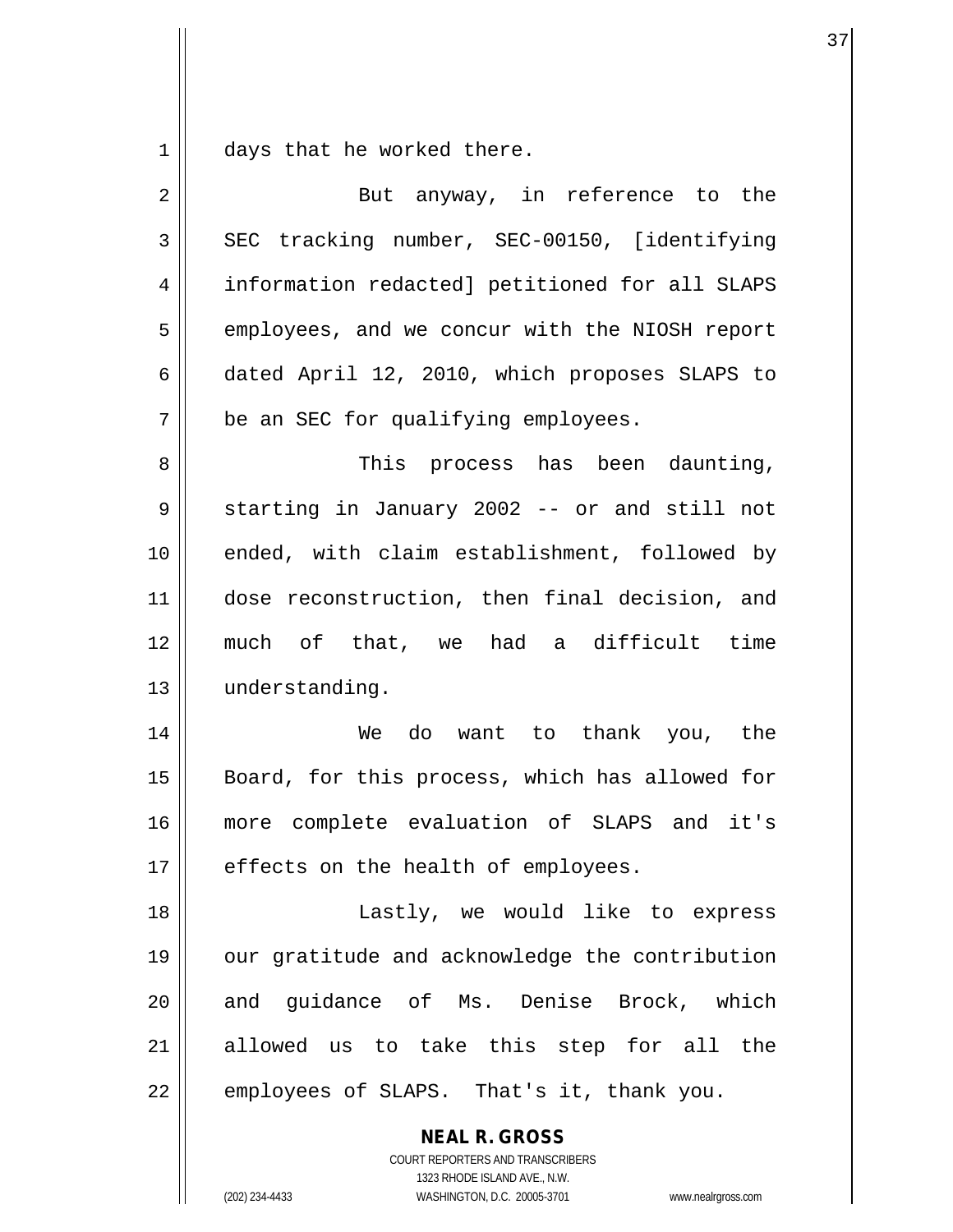| 1  | CHAIRMAN MELIUS: Thank you, very                                    |
|----|---------------------------------------------------------------------|
| 2  | much. Do Board Members have any other                               |
| 3  | questions or comments? If not -- yes, Brad?                         |
| 4  | MEMBER CLAWSON: What about the --                                   |
| 5  | now, was he a full-time quard or --                                 |
| 6  | MR. FISHER: No, he was a                                            |
| 7  | construction supervisor, was his title. He                          |
| 8  | ran bulldozers and cranes, moving and placing                       |
| 9  | the material, and he maintained the equipment,                      |
| 10 | and worked at the site and not only worked                          |
| 11 | there, but he lived there.                                          |
| 12 | MEMBER CLAWSON: The reason I was                                    |
| 13 | wondering this, we were just looking at the                         |
| 14 | paperwork on this and it says, "Equipment                           |
| 15 | operators, full-time guard and also located at                      |
| 16 | SLAPS from the 1946 to 1951, 1959 -- "                              |
| 17 | MR. FISHER: Yes, my dad was there                                   |
| 18 | from early 1950 through 1953, about August or                       |
|    |                                                                     |
| 19 | September.                                                          |
| 20 | MEMBER CLAWSON: So, they kind of                                    |
| 21 | had a -- they had a mobile workforce, LaVon,                        |
| 22 | actually, that came out there, but we had                           |
|    | <b>NEAL R. GROSS</b>                                                |
|    | COURT REPORTERS AND TRANSCRIBERS                                    |
|    | 1323 RHODE ISLAND AVE., N.W.                                        |
|    | (202) 234-4433<br>WASHINGTON, D.C. 20005-3701<br>www.nealrgross.com |

 $\mathsf{I}$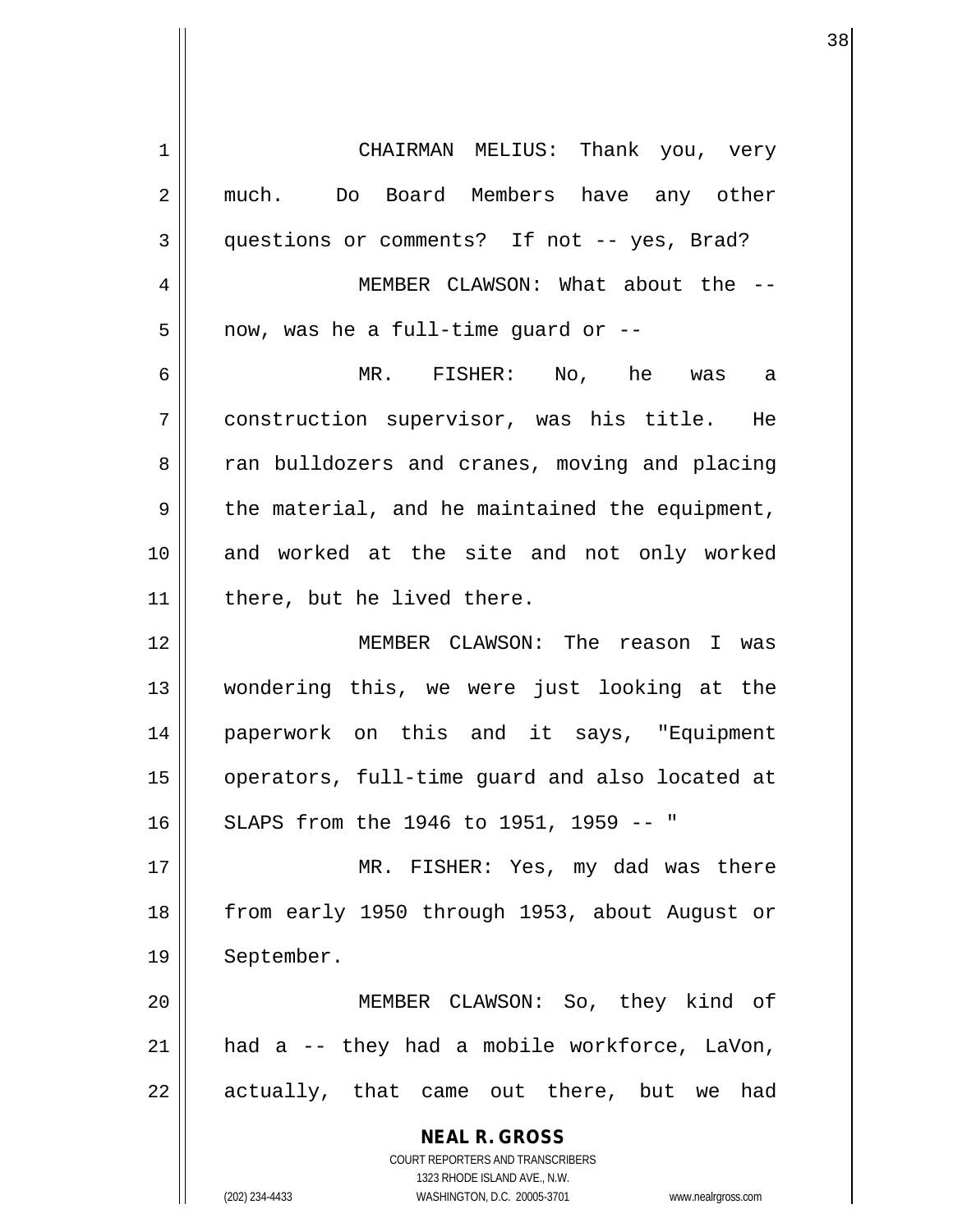$1 \parallel$  somebody out there all the time.

| 2  | MR. RUTHERFORD: This one person                |
|----|------------------------------------------------|
| 3  | was the one person that was out there, all the |
| 4  | time. Not all of the periods, was there        |
| 5  | someone out there all the time.                |
| 6  | There was a person, during the                 |
| 7  | period that he was there, that he was out      |
| 8  | there all the time. We did have interviews     |
| 9  | with workers that, during some of the periods, |
| 10 | there was no one out there. It was just a      |
| 11 | locked fence around it. They had key -- they   |
| 12 | would have a key to enter and they would come  |
| 13 | in and dump the materials.                     |
| 14 | The petitioner's father actually               |
| 15 | was moving a lot of the material around, the   |
| 16 | AM-7, the AM-10, after it was placed.          |
| 17 | What would happen is, if you read              |
| 18 | some of the documentation, because of the rain |
| 19 | and so on, some of these piles, you would get  |
| 20 | run-off off these piles, and that run-off, in  |
| 21 | order to keep it contained within these areas, |
| 22 | he would move the material back into these     |

**NEAL R. GROSS** COURT REPORTERS AND TRANSCRIBERS

1323 RHODE ISLAND AVE., N.W.

(202) 234-4433 WASHINGTON, D.C. 20005-3701 www.nealrgross.com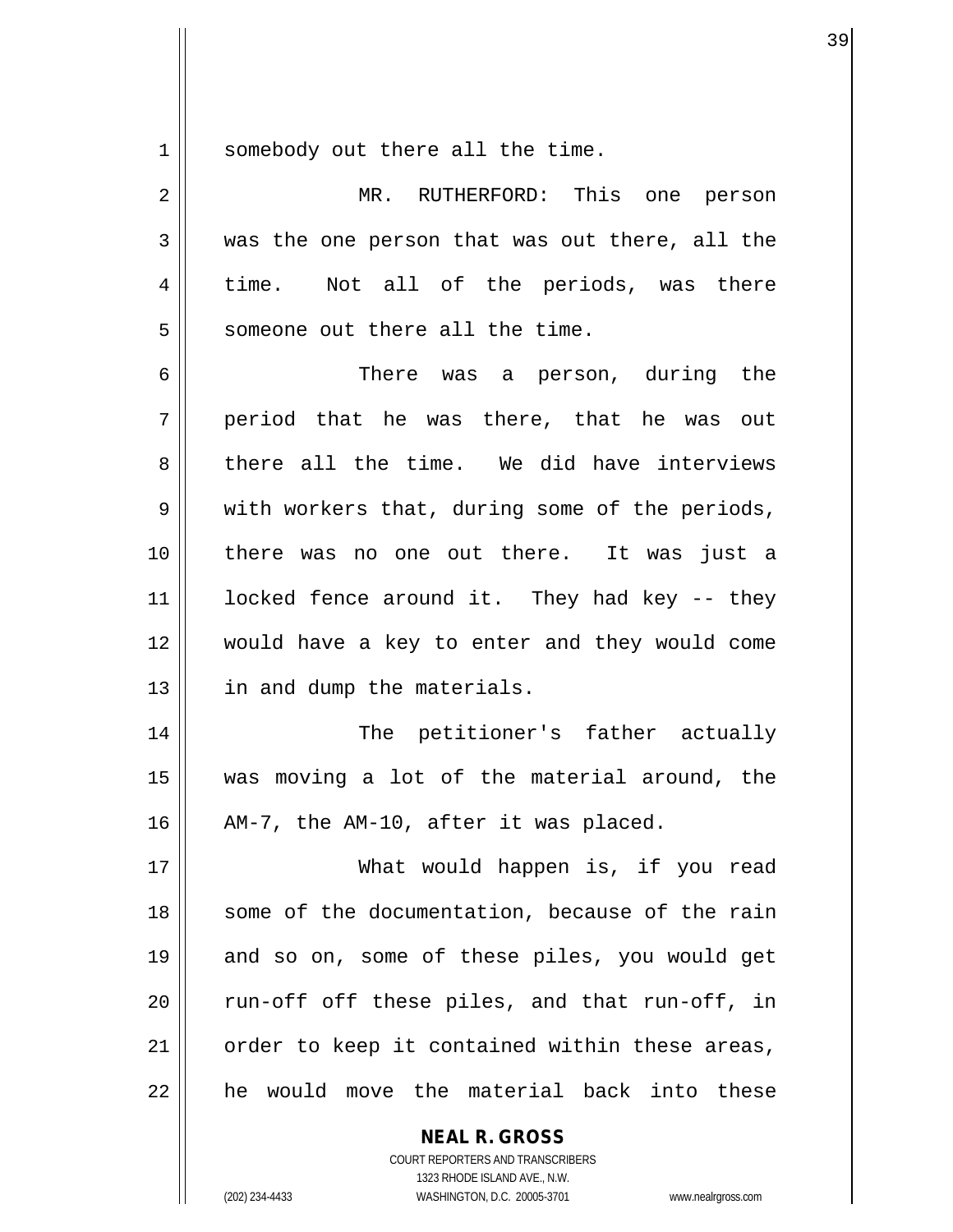$1 \parallel$  pitted areas.

| $\overline{2}$ | So, he was an heavy equipment                                                                                                                                   |
|----------------|-----------------------------------------------------------------------------------------------------------------------------------------------------------------|
| 3              | operator. He was a custodian. He was a one-                                                                                                                     |
| 4              | man-show, pretty much for the site right                                                                                                                        |
| 5              | there.                                                                                                                                                          |
| 6              | CHAIRMAN MELIUS: Josie?                                                                                                                                         |
| 7              | MEMBER BEACH: LaVon, just quick                                                                                                                                 |
| 8              | question, the guards, were they -- who were                                                                                                                     |
| 9              | they employed by?                                                                                                                                               |
| 10             | MR. RUTHERFORD: Well, that's --                                                                                                                                 |
| 11             | you know, there was no guard -- well, you get                                                                                                                   |
| 12             | mixed information on this, okay.                                                                                                                                |
| 13             | One individual said there was a                                                                                                                                 |
| 14             | full-time guard. Another individual that we                                                                                                                     |
| 15             | interviewed said, "No, there were no guards.                                                                                                                    |
| 16             | It was a locked gate. You went to the area."                                                                                                                    |
| 17             | Based on the discussion that we                                                                                                                                 |
| 18             | did have, the security quards were hired by                                                                                                                     |
| 19             | Mallinckrodt. So, you know, if there was a                                                                                                                      |
| 20             | security quard there, it was a Mallinckrodt                                                                                                                     |
| 21             | worker.                                                                                                                                                         |
| 22             | CHAIRMAN MELIUS: Mark?                                                                                                                                          |
|                | <b>NEAL R. GROSS</b><br>COURT REPORTERS AND TRANSCRIBERS<br>1323 RHODE ISLAND AVE., N.W.<br>(202) 234-4433<br>WASHINGTON, D.C. 20005-3701<br>www.nealrgross.com |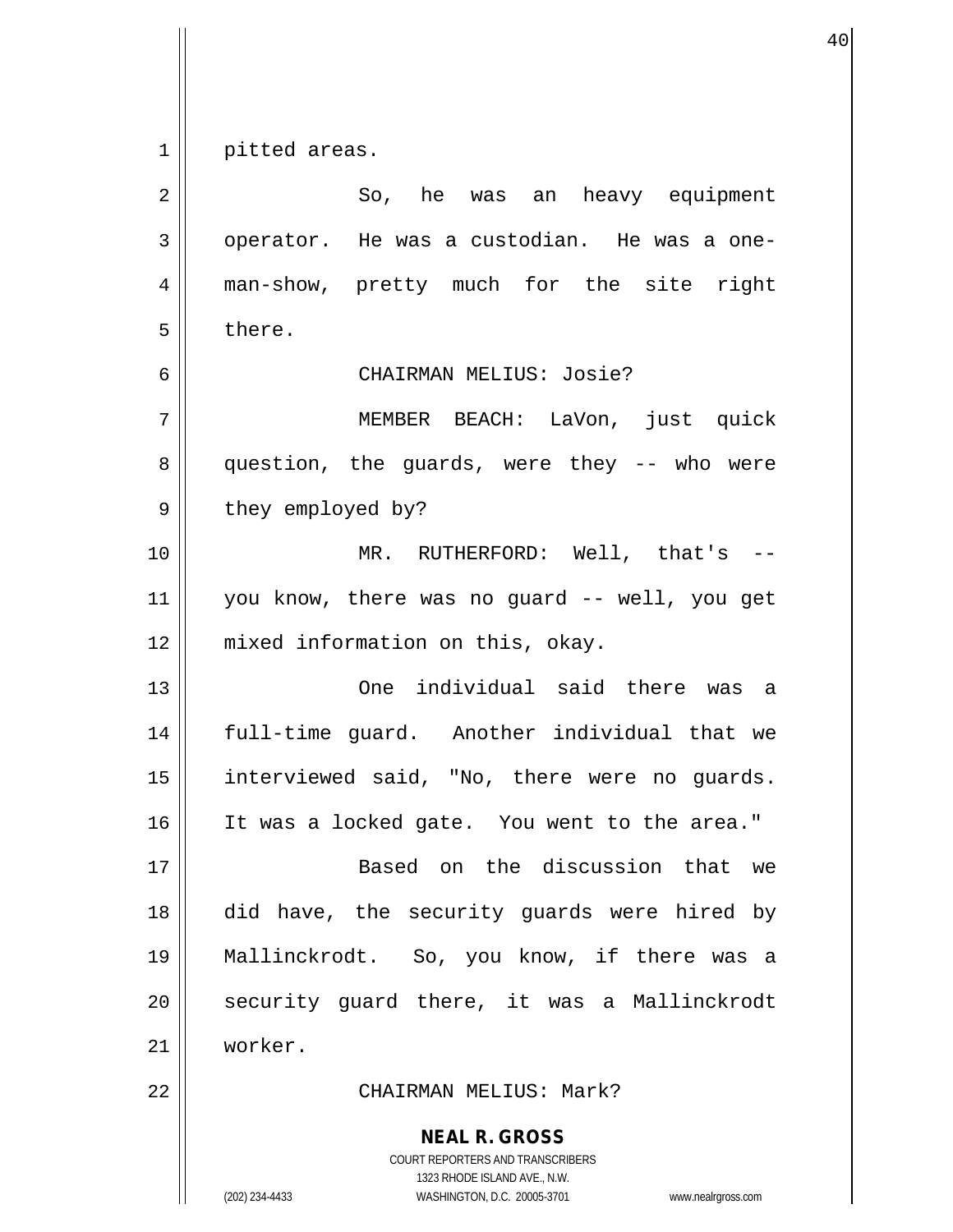**NEAL R. GROSS** COURT REPORTERS AND TRANSCRIBERS 1323 RHODE ISLAND AVE., N.W. (202) 234-4433 WASHINGTON, D.C. 20005-3701 www.nealrgross.com 1 MEMBER GRIFFON: Yes, LaVon, just  $2 \parallel$  to follow up on the -- I was trying to look  $3 \parallel$  quickly at the Argonne report here. 4 || But in 1971, when they removed all  $5$  | this material, where did it go? 6 MR. RUTHERFORD: It was actually --  $7 \parallel$  the material was bought by -- if I remember, 8 || by Latty Avenue & Company, and the material 9 was transferred to Latty Avenue in the 1966 to 10 1969 period. 11 || MEMBER GRIFFON: And they purchased 12 it, based on, no nuclide information? They 13 didn't do any kind of sampling ahead of time, 14 at that point, to determine what they were 15 getting? 16 MR. RUTHERFORD: Yes, we have no 17 indication of that, at all. I mean, I'm sure 18 that they were probably buying it for the 19 thorium-230 content. I mean, they knew that  $20$  | the residue  $-$ 21 MEMBER GRIFFON: They knew there  $22$   $\parallel$  was a lot there --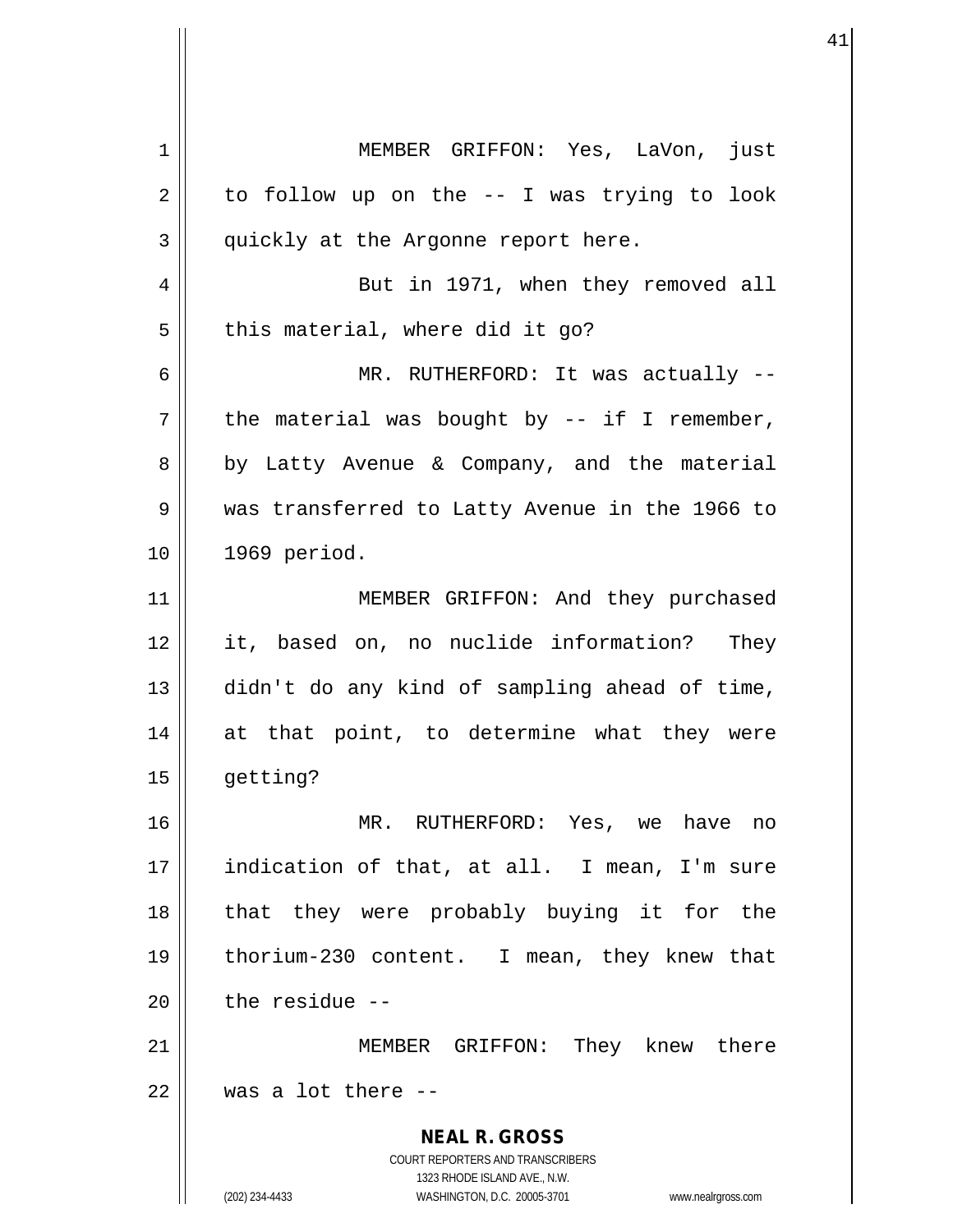| 1  | MR. RUTHERFORD: Yes, I mean --                                      |
|----|---------------------------------------------------------------------|
| 2  | MEMBER GRIFFON: -- they didn't                                      |
| 3  | know exactly what.                                                  |
| 4  | MR. RUTHERFORD: $--$ tons and tons,                                 |
| 5  | they were just trying to -- Mallinckrodt was -                      |
| 6  | - you know, it was actually -- you know,                            |
| 7  | because operations had transferred from                             |
| 8  | Mallinckrodt to Weldon Spring and Weldon                            |
| 9  | Spring was the ones who authorized the actual                       |
| 10 | transfer by buying of the material, AEC                             |
| 11 | through Weldon Spring to Latty Avenue.                              |
| 12 | MEMBER GRIFFON: Okay, but in that                                   |
| 13 | process of removing and -- there was not                            |
| 14 | survey --                                                           |
| 15 | MR. RUTHERFORD: No.                                                 |
| 16 | MEMBER GRIFFON: -- no<br>sampling,                                  |
| 17 | no, nothing that you could find, anyway?                            |
| 18 | MR. RUTHERFORD: Nothing that we                                     |
| 19 | could find.                                                         |
| 20 | MEMBER GRIFFON: Okay, and in the                                    |
| 21 | Argonne report, when you said they estimated                        |
| 22 | the radon levels, was that modeled or                               |
|    | <b>NEAL R. GROSS</b><br><b>COURT REPORTERS AND TRANSCRIBERS</b>     |
|    | 1323 RHODE ISLAND AVE., N.W.                                        |
|    | (202) 234-4433<br>WASHINGTON, D.C. 20005-3701<br>www.nealrgross.com |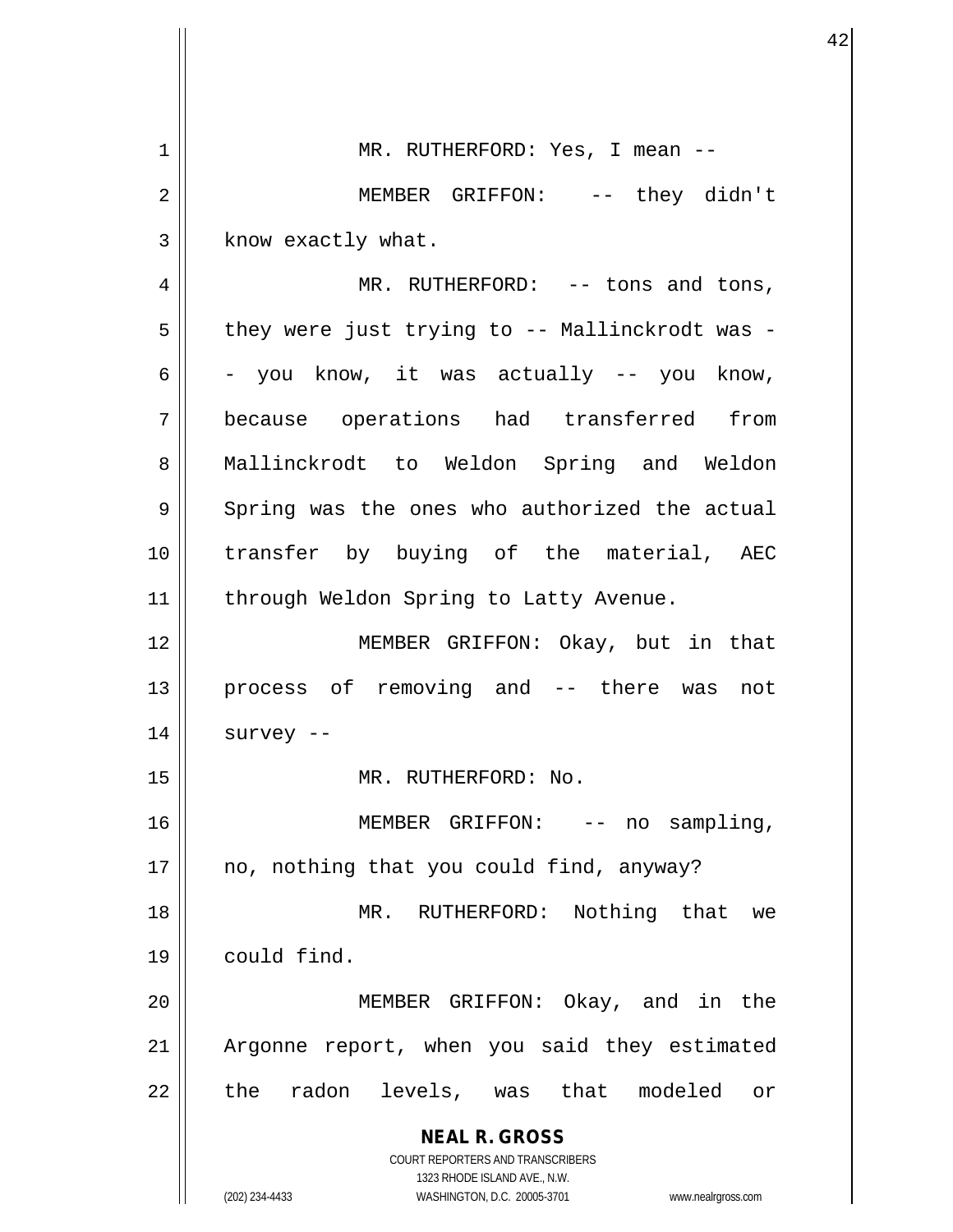**NEAL R. GROSS** COURT REPORTERS AND TRANSCRIBERS 1323 RHODE ISLAND AVE., N.W. 1 measured? I couldn't find it. 2 || MR. RUTHERFORD: Actually, the 3 model -- or the .99 picocuries per liter was 4 measured. It was measured on the site --5 MEMBER GRIFFON: That's what I  $6 \parallel$  figured. Thank you. 7 MS. BROCK: LaVon, this is Denise. 8 I've checked and it looks like that SEC went  $9 \parallel$  up to 1958, not 1962. The covered time frame 10 was 1962, but the SEC, I believe, we added 11 || 1958 to the already 1942 to 1957. 12 CHAIRMAN MELIUS: Correct. 13 || MR. RUTHERFORD: That's right. 14 CHAIRMAN MELIUS: Because I just 15 || looked it up on the site, the website. 16 || MEMBER GRIFFON: Thanks, Denise. 17 || CHAIRMAN MELIUS: Okay, any other 18 comments or questions? Now, do I hear a 19 motion? Excuse me, Wanda, yes? 20 MEMBER MUNN: That's quite all 21 || right. Just waiting for the questions to be  $22 \parallel$  done.

(202) 234-4433 WASHINGTON, D.C. 20005-3701 www.nealrgross.com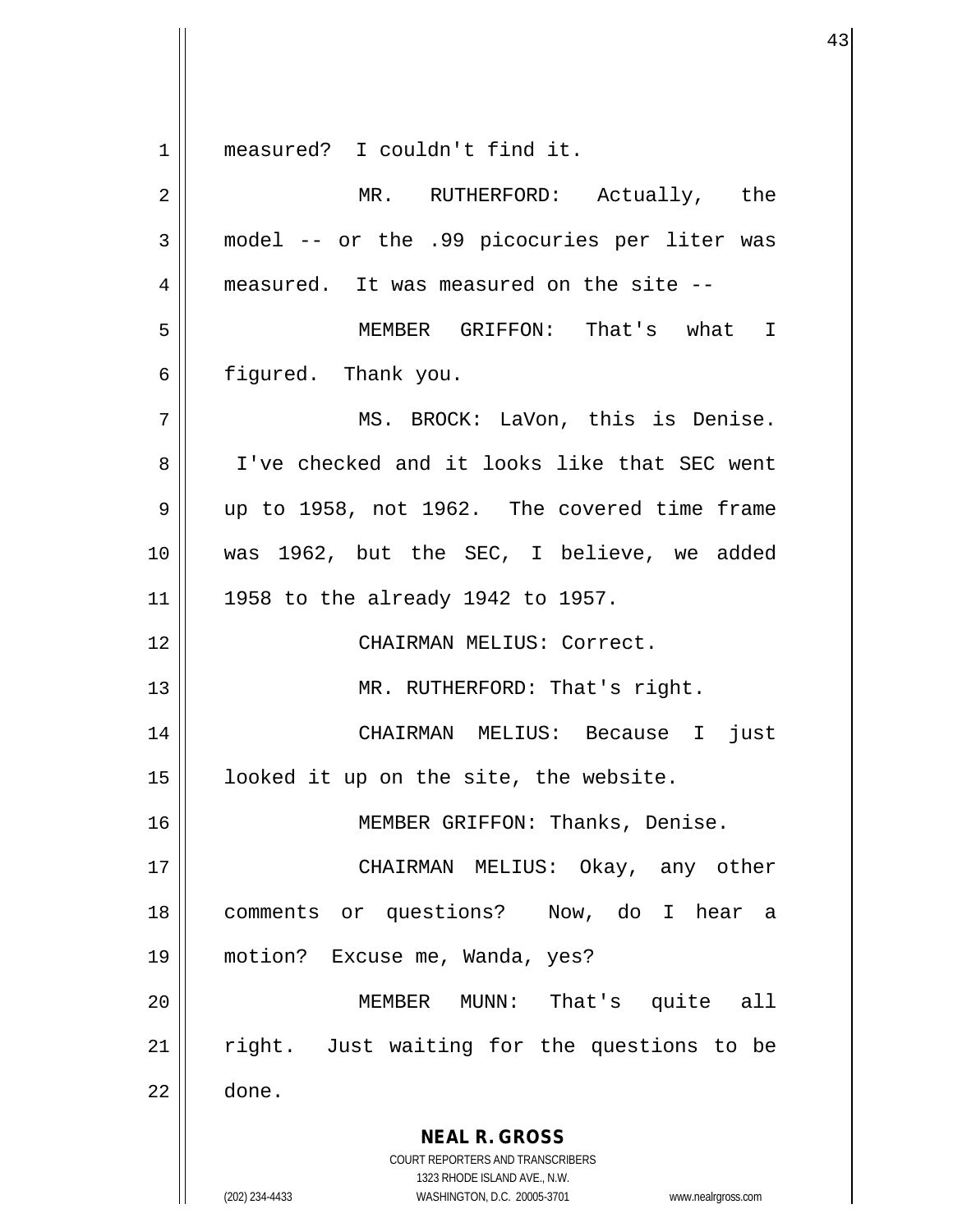1 | CHAIRMAN MELIUS: Okay.

| $\overline{2}$ | MEMBER MUNN: I<br>that we<br>move                                                                                                                                                                                                                                                                                                                                                                                                   |
|----------------|-------------------------------------------------------------------------------------------------------------------------------------------------------------------------------------------------------------------------------------------------------------------------------------------------------------------------------------------------------------------------------------------------------------------------------------|
| 3              | that we accept NIOSH's<br>recommend<br>$\frac{1}{2} \frac{1}{2} \left( \frac{1}{2} \frac{1}{2} \frac{1}{2} \frac{1}{2} \frac{1}{2} \frac{1}{2} \frac{1}{2} \frac{1}{2} \frac{1}{2} \frac{1}{2} \frac{1}{2} \frac{1}{2} \frac{1}{2} \frac{1}{2} \frac{1}{2} \frac{1}{2} \frac{1}{2} \frac{1}{2} \frac{1}{2} \frac{1}{2} \frac{1}{2} \frac{1}{2} \frac{1}{2} \frac{1}{2} \frac{1}{2} \frac{1}{2} \frac{1}{2} \frac{1}{2} \frac{1}{2}$ |
| 4              | recommendation for a Class of SEC, for all                                                                                                                                                                                                                                                                                                                                                                                          |
| 5              | employees in the Department of Energy, its                                                                                                                                                                                                                                                                                                                                                                                          |
| 6              | predecessor agencies and their contractors or                                                                                                                                                                                                                                                                                                                                                                                       |
| 7              | subcontractors, who worked at the St. Louis                                                                                                                                                                                                                                                                                                                                                                                         |
| 8              | Airport Storage Site in St. Louis, Missouri                                                                                                                                                                                                                                                                                                                                                                                         |
| 9              | from January 3, 1947 through November 2, 1971,                                                                                                                                                                                                                                                                                                                                                                                      |
| 10             | for a number of work days aggregating at least                                                                                                                                                                                                                                                                                                                                                                                      |
| 11             | 250, during either solely under this                                                                                                                                                                                                                                                                                                                                                                                                |
| 12             | employment or in combination with work days                                                                                                                                                                                                                                                                                                                                                                                         |
| 13             | for the parameters, established for one or                                                                                                                                                                                                                                                                                                                                                                                          |
| 14             | more other Classes of employees in the Special                                                                                                                                                                                                                                                                                                                                                                                      |
| 15             | Exposure Cohort.                                                                                                                                                                                                                                                                                                                                                                                                                    |
| 16             | CHAIRMAN MELIUS:<br>Do<br>$\mathbf{I}$<br>have<br>а                                                                                                                                                                                                                                                                                                                                                                                 |
| 17             | second for that?                                                                                                                                                                                                                                                                                                                                                                                                                    |
| 18             | MEMBER BEACH: I'll second it.                                                                                                                                                                                                                                                                                                                                                                                                       |
| 19             | CHAIRMAN MELIUS: Wanda, I would                                                                                                                                                                                                                                                                                                                                                                                                     |
| 20             | like you to consider a friendly amendment.                                                                                                                                                                                                                                                                                                                                                                                          |
| 21             | MEMBER MUNN: Yes, sir.                                                                                                                                                                                                                                                                                                                                                                                                              |
| 22             | CHAIRMAN MELIUS: But first, I will                                                                                                                                                                                                                                                                                                                                                                                                  |
|                | <b>NEAL R. GROSS</b><br>COURT REPORTERS AND TRANSCRIBERS<br>1323 RHODE ISLAND AVE., N.W.<br>WASHINGTON, D.C. 20005-3701<br>(202) 234-4433<br>www.nealrgross.com                                                                                                                                                                                                                                                                     |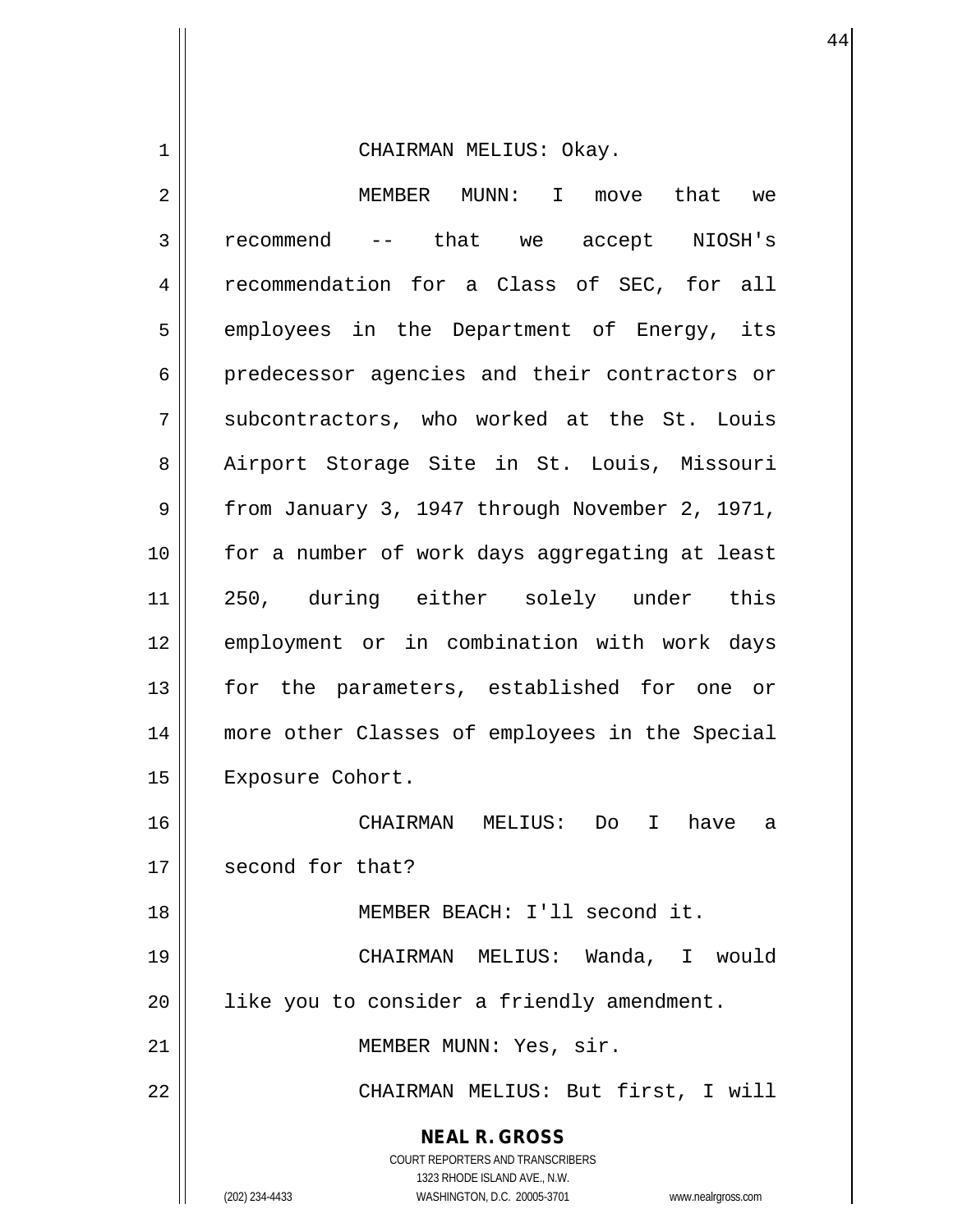$1 \parallel$  read it into the record.

| $\overline{2}$ | The Advisory Board on Radiation                |
|----------------|------------------------------------------------|
| 3              | and Worker Health, the Board has evaluated SEC |
| 4              | Petition 00150 concerning workers at the St.   |
| 5              | Louis Airport Storage Site in St. Louis,       |
| 6              | Missouri under statutory requirements          |
| 7              | established by EEOICPA, incorporated in 42 CFR |
| 8              | 83.13.                                         |
| 9              | Board respectfully recommends a                |
| 10             | Special Exposure Cohort be accorded to all     |
| 11             | employees of the Department of Energy, DOE,    |
| 12             | its predecessor agencies and their contractors |
| 13             | or subcontractors who worked in any area, in   |
| 14             | any job capacity at the St. Louis Airport      |
| 15             | Storage Site in St. Louis, Missouri from       |
| 16             | January 3, 1947 through November 2, 1971, for  |
| 17             | a number of work days aggregating at least 250 |
| 18             | work days, occurring either solely under this  |
| 19             | employment or in combination with work days    |
| 20             | within the parameters established for one or   |
| 21             | more other Classes of employees in the SEC.    |
| 22             | The recommendation is based on the             |

**NEAL R. GROSS**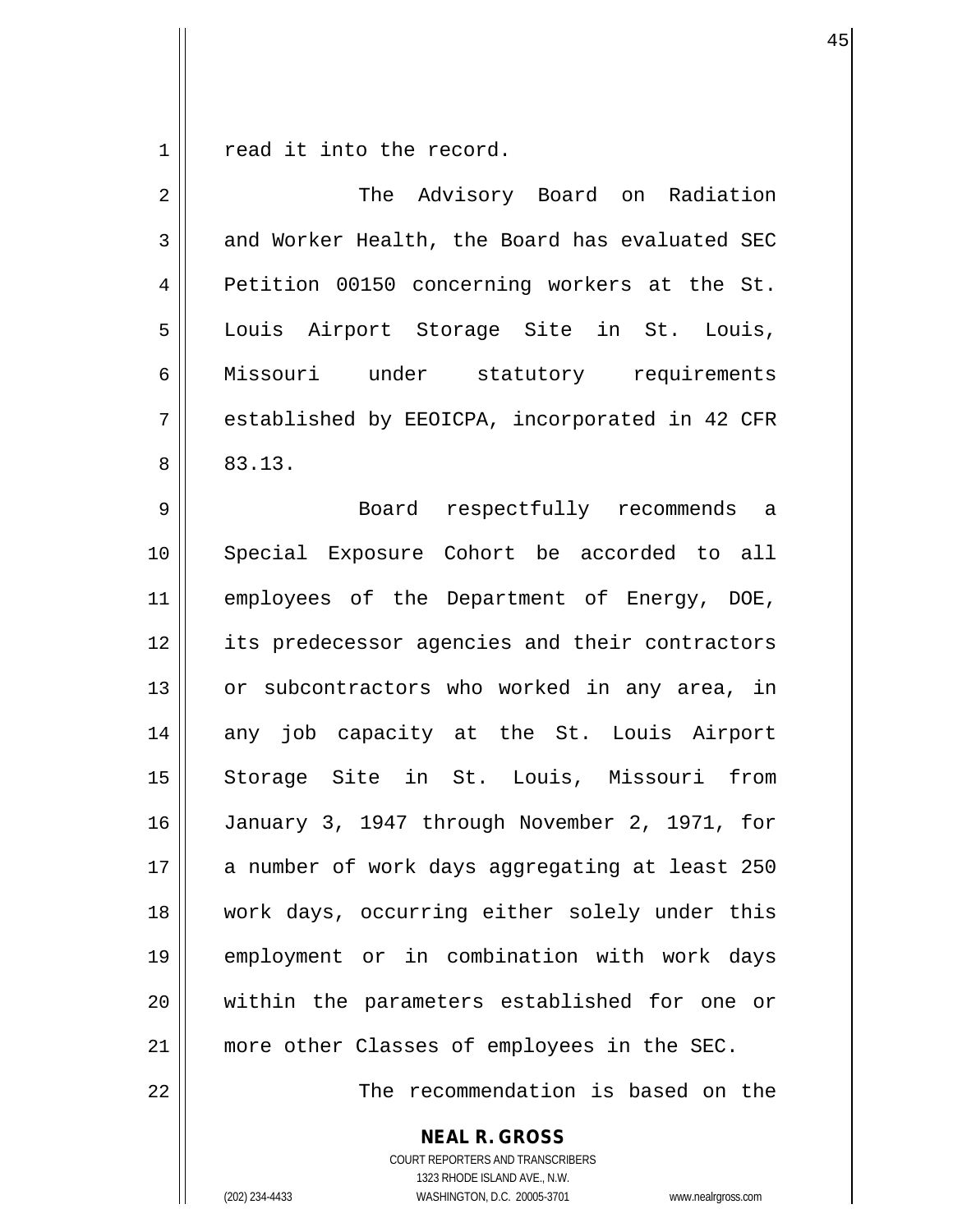1 | following factors: St. Louis Airport Storage  $2 \parallel$  Site was used as a storage site for residues 3 | resulting from the processing of uranium ores. 4 || NIOSH found that there was insufficient 5 monitoring data or information on radiological 6 | operations at this facility, in order to be 7 able to complete accurate individual dose 8 Teconstructions for these workers during the 9 time period in question. The Board concurs 10 with this conclusion. 11 The Board has reviewed information 12 which confirms that radiation exposures at the 13 || St. Louis Airport Storage Site in St. Louis, 14 Missouri during the time period in question 15 could have endangered the health members of  $16$  this -- the health of members of this Class. 17 || The Board concurs with this conclusion. 18 Based on these considerations, 19  $\parallel$  discussions held at our May 19<sup>th</sup> and 21<sup>st</sup> 2010 20 || Advisory Board meeting in Niagara Falls, New 21 York, the Board recommends that this Special 22 || Exposure Cohort Petition be granted.

1323 RHODE ISLAND AVE., N.W. (202) 234-4433 WASHINGTON, D.C. 20005-3701 www.nealrgross.com

**NEAL R. GROSS** COURT REPORTERS AND TRANSCRIBERS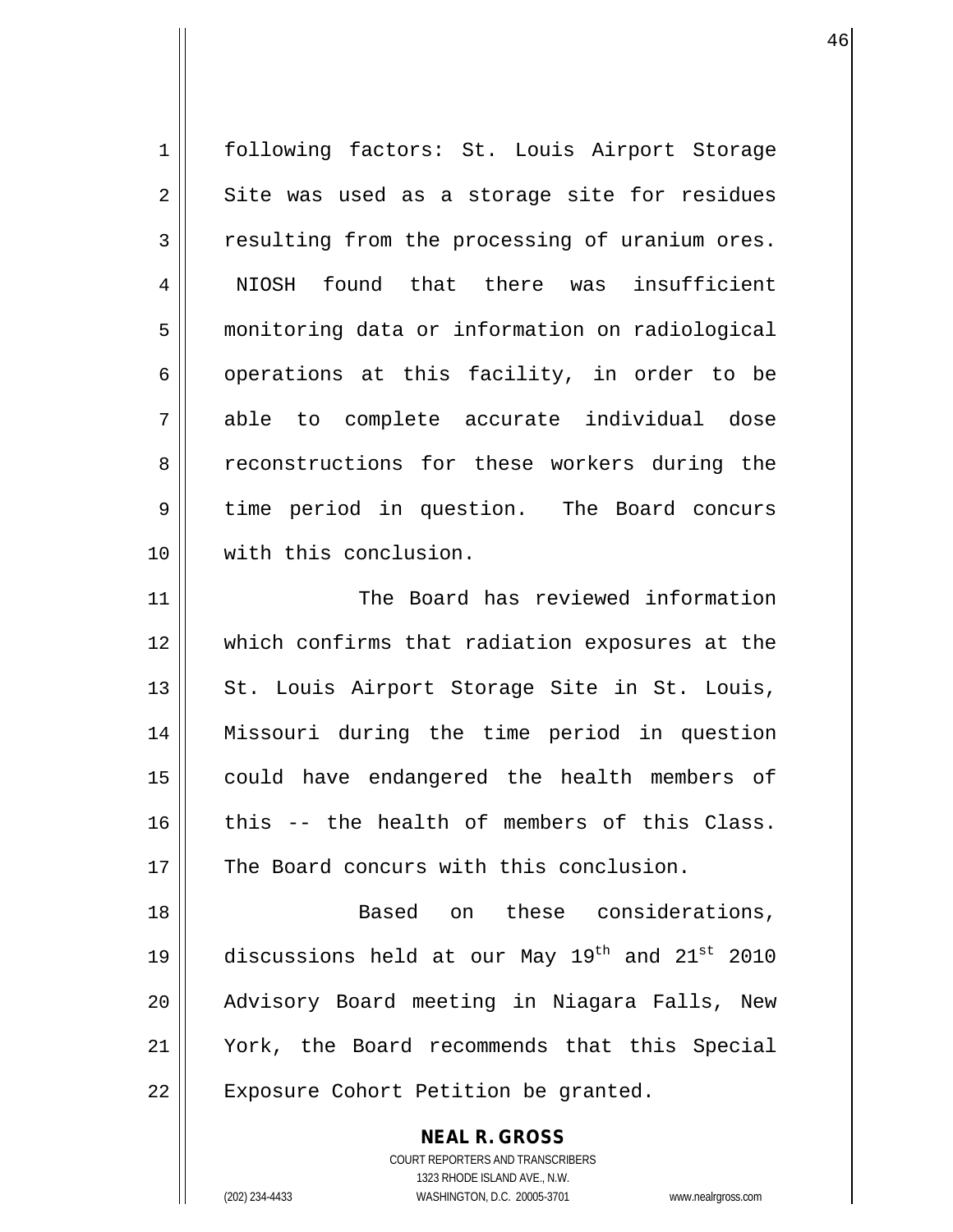| $\mathbf 1$ | Enclosed is the documentation from                                  |
|-------------|---------------------------------------------------------------------|
| 2           | the Board meeting where this Special Exposure                       |
| 3           | Cohort Class was discussed. The documentation                       |
| 4           | includes transcripts of the deliberations,                          |
| 5           | copies of the petition, the NIOSH review                            |
| 6           | thereof and related materials. If any of                            |
| 7           | these items are unavailable at this time, they                      |
| 8           | will follow shortly. Will you accept that as                        |
| 9           | a friendly amendment?                                               |
| 10          | MEMBER MUNN: I accept that as an                                    |
| 11          | excellent contribution to the amendment.                            |
| 12          | CHAIRMAN MELIUS: Thank you, and we                                  |
| 13          | have a comment from the counsel.                                    |
| 14          | MS. HOWELL: These are purely                                        |
| 15          | grammatical in nature.                                              |
| 16          | CHAIRMAN MELIUS: Okay.                                              |
| 17          | MS. HOWELL: First sentence?                                         |
| 18          | CHAIRMAN MELIUS: Passed.                                            |
| 19          | MS. HOWELL: And then in the Class                                   |
| 20          | Definition, employees of the Department<br>of                       |
| 21          | Energy, its predecessor agencies and its                            |
| 22          | contractors or subcontractors, instead of                           |
|             | <b>NEAL R. GROSS</b>                                                |
|             | COURT REPORTERS AND TRANSCRIBERS                                    |
|             | 1323 RHODE ISLAND AVE., N.W.                                        |
|             | (202) 234-4433<br>WASHINGTON, D.C. 20005-3701<br>www.nealrgross.com |

 $\mathsf{l}$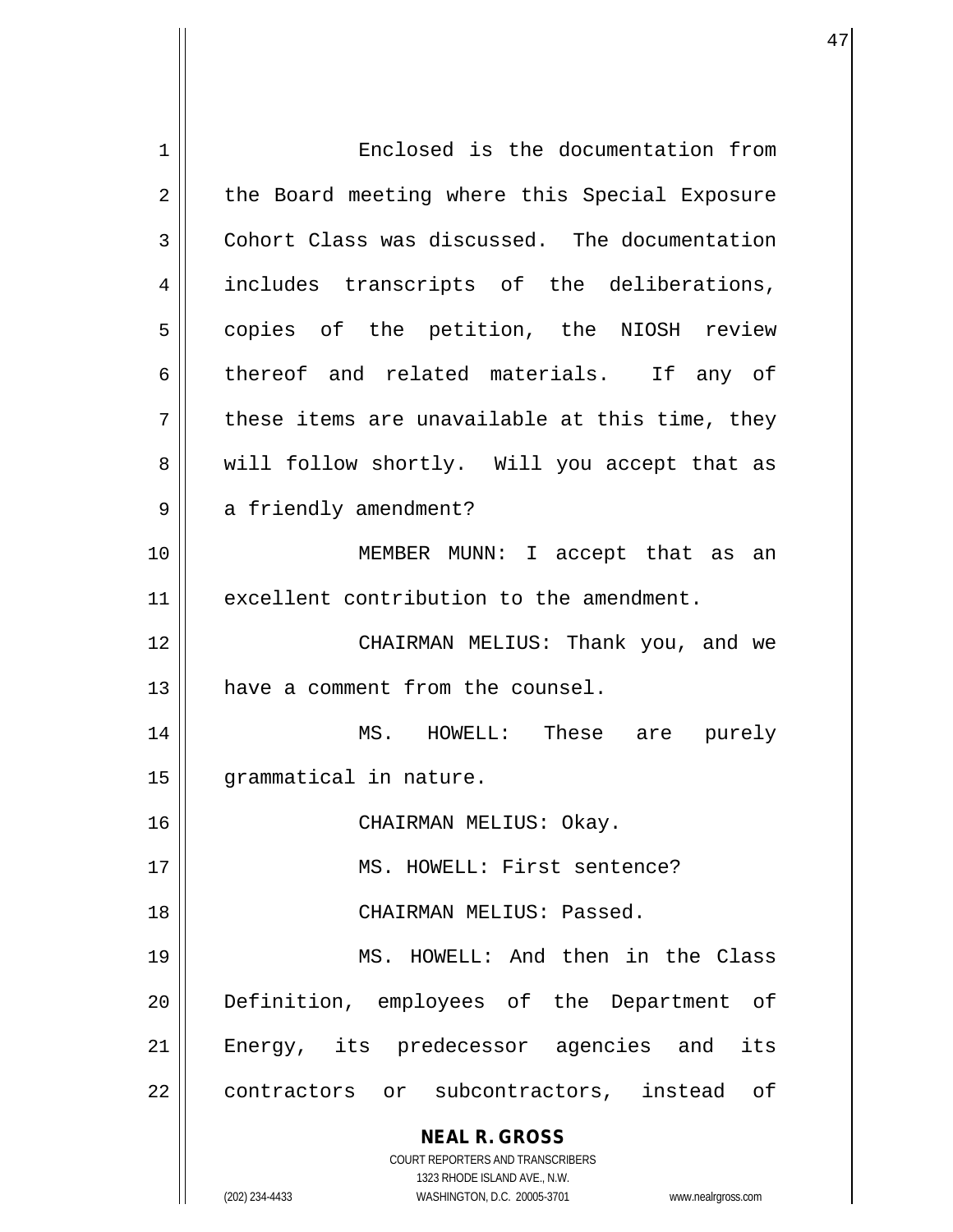**NEAL R. GROSS** COURT REPORTERS AND TRANSCRIBERS 1323 RHODE ISLAND AVE., N.W. (202) 234-4433 WASHINGTON, D.C. 20005-3701 www.nealrgross.com  $1 \parallel$  "their." 2 CHAIRMAN MELIUS: Okay. 3 | MS. HOWELL: Thanks. 4 CHAIRMAN MELIUS: Any other 5 | comments? If not, Ted, will you do roll call? 6 MR. KATZ: Yes, thank you. Okay, 7 | Dr. Lockey? 8 MEMBER LOCKEY: Yes. 9 || MR. KATZ: Dr. Lemen? 10 || MEMBER LEMEN: Yes. 11 || MR. KATZ: Mr. Griffon? 12 MEMBER GRIFFON: Yes. 13 || MR. KATZ: Mr. Gibson? 14 | MEMBER GIBSON: Yes. 15 MR. KATZ: Dr. Field. 16 || MEMBER FIELD: Yes. 17 || MR. KATZ: Mr. Clawson? 18 || MEMBER CLAWSON: Yes. 19 || MR. KATZ: Ms. Beach? 20 MEMBER BEACH: Yes. 21 MR. KATZ: Dr. Anderson? 22 || MEMBER ANDERSON: Yes.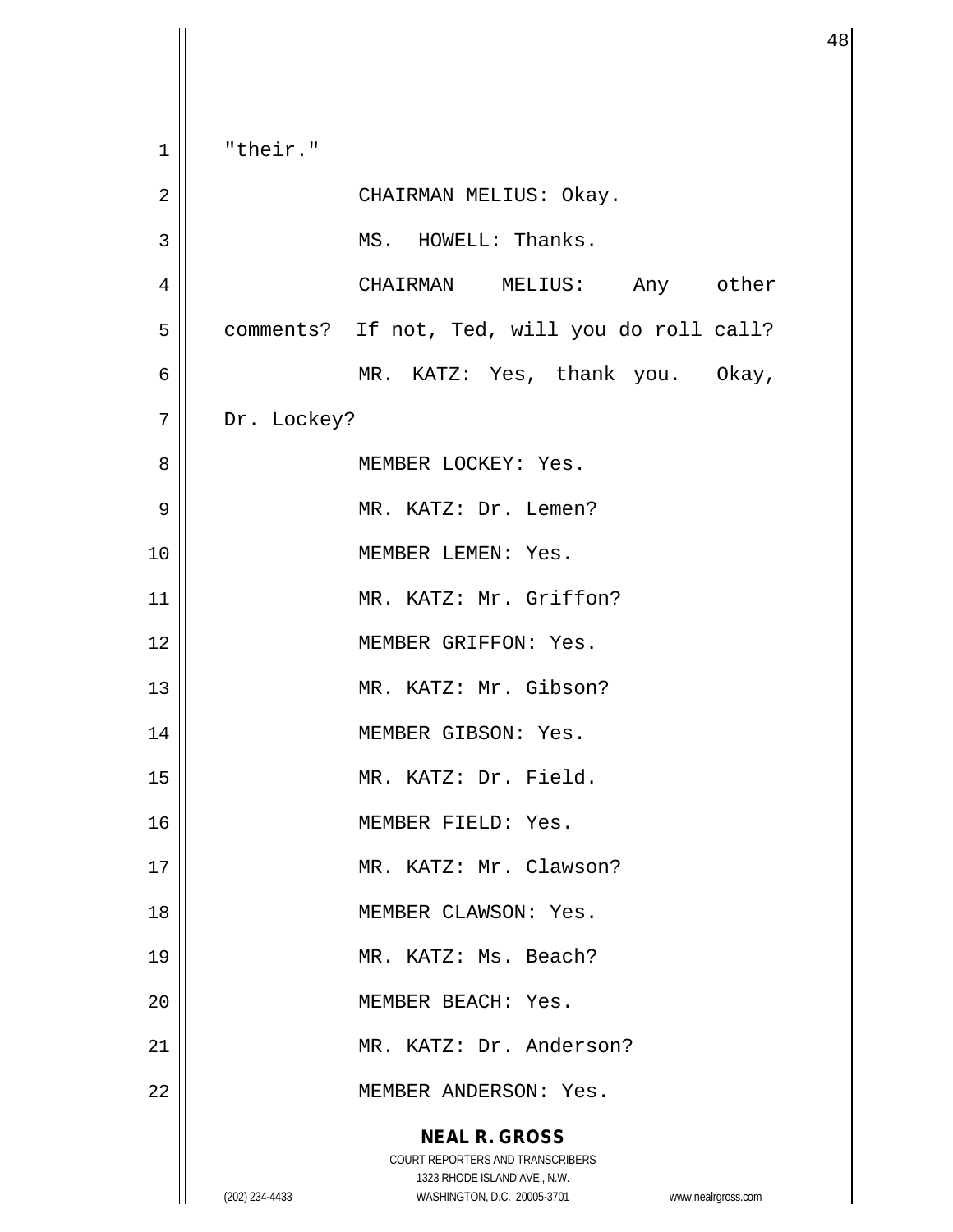| $\mathbf{1}$   | MR. KATZ: Dr. Poston?                                                                               |
|----------------|-----------------------------------------------------------------------------------------------------|
| $\overline{2}$ | MEMBER POSTON: Yes.                                                                                 |
| 3              | MR. KATZ: Mr. Presley?                                                                              |
| 4              | MEMBER PRESLEY: Yes.                                                                                |
| 5              | MR. KATZ: Dr. Richardson?                                                                           |
| 6              | MEMBER RICHARDSON: Yes.                                                                             |
| 7              | MR. KATZ: Dr. Roessler?                                                                             |
| 8              | MEMBER ROESSLER: Yes.                                                                               |
| 9              | MR. KATZ: Mr. Schofield?                                                                            |
| 10             | MEMBER SCHOFIELD: Yes.                                                                              |
| 11             | MR. KATZ: Dr. Ziemer?                                                                               |
| 12             | MEMBER ZIEMER: Yes.                                                                                 |
| 13             | MR. KATZ: Dr. Melius?                                                                               |
| 14             | CHAIRMAN MELIUS: Yes.                                                                               |
| 15             | MR. KATZ: All in favor. No                                                                          |
| 16             | abstentions. No recusal's. The motion                                                               |
| 17             | passes.                                                                                             |
| 18             | CHAIRMAN MELIUS: Okay, excellent.                                                                   |
| 19             | Thank you, everybody. Are the petitioners                                                           |
| 20             | here for Weldon Spring, or are they on the                                                          |
| 21             | phone? Do you know, Ted?                                                                            |
| 22             | MR. KATZ: Let me check.                                                                             |
|                | <b>NEAL R. GROSS</b><br><b>COURT REPORTERS AND TRANSCRIBERS</b>                                     |
|                | 1323 RHODE ISLAND AVE., N.W.<br>(202) 234-4433<br>WASHINGTON, D.C. 20005-3701<br>www.nealrgross.com |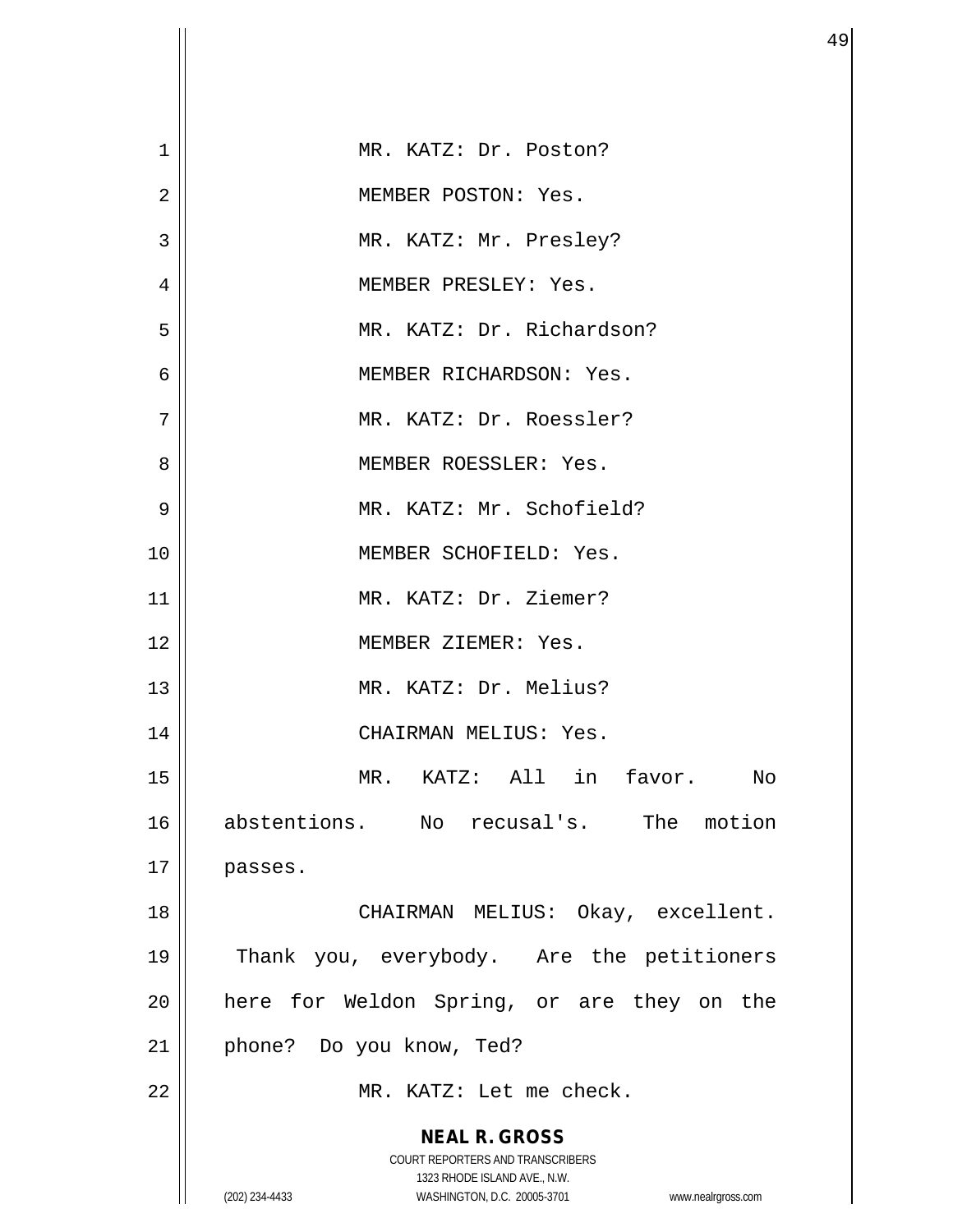| 1  | MS. TRIPLETT: Yes, we are.                                                                          |
|----|-----------------------------------------------------------------------------------------------------|
| 2  | CHAIRMAN MELIUS: Okay, good. Now,                                                                   |
| 3  | it's just, we didn't want to start if you                                                           |
| 4  | weren't. We had listed 9:15 a.m. We didn't                                                          |
| 5  | want to start, unless you were here.                                                                |
| 6  | Then, we'll move onto Weldon                                                                        |
| 7  | Spring Plant, and of course, have our                                                               |
| 8  | presentation from Mark Rolfes. Mark?                                                                |
| 9  | MR. ROLFES: Thank you, Dr. Melius.                                                                  |
| 10 | Ladies and gentlemen, Members of the Board,                                                         |
| 11 | I'm Mark Rolfes. I'm here today to present                                                          |
| 12 | the NIOSH findings of the Weldon Spring Plant,                                                      |
| 13 | Special Exposure Cohort Petition Evaluation                                                         |
| 14 | Report.                                                                                             |
| 15 | Land owned by the Department of                                                                     |
| 16 | the Army, Weldon Spring Ordnance Works<br>was                                                       |
| 17 | transferred to the Atomic Energy Commission in                                                      |
| 18 | 1955.<br>Weldon Spring Chemical Plant                                                               |
| 19 | construction began in 1956 and was completed                                                        |
| 20 | in February of 1957.                                                                                |
| 21 | The<br>Atomic<br>Energy Commission                                                                  |
| 22 | contracted with Mallinckrodt Chemical Company                                                       |
|    | <b>NEAL R. GROSS</b><br><b>COURT REPORTERS AND TRANSCRIBERS</b>                                     |
|    | 1323 RHODE ISLAND AVE., N.W.<br>(202) 234-4433<br>WASHINGTON, D.C. 20005-3701<br>www.nealrgross.com |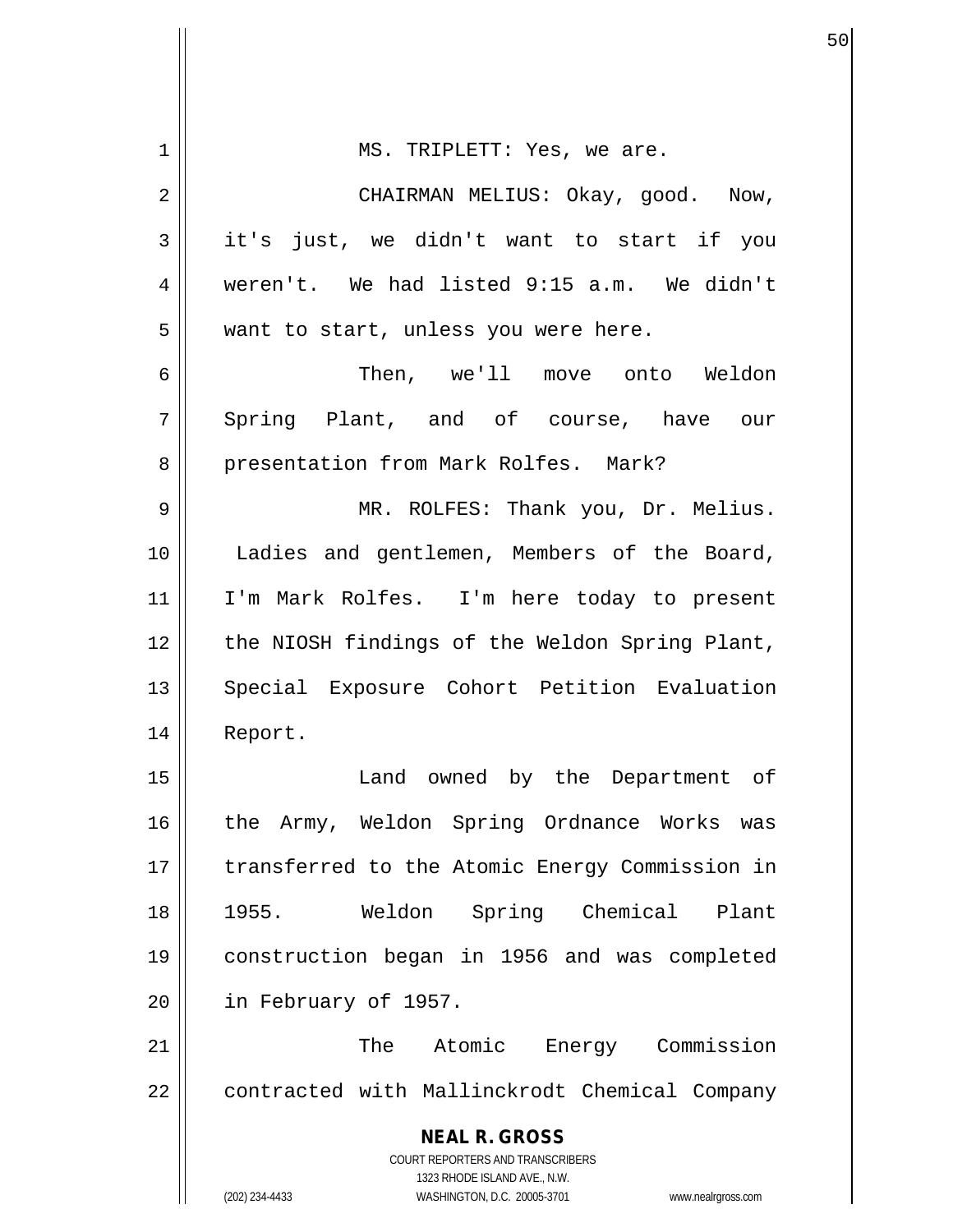1 | to refine uranium at Weldon Spring Plant from 2 June 1957 through December 1966. In 1967, the  $3$  | AEC returned the land to the Department of the 4 | Army.

5 The main operational activity at 6 the Weldon Spring Plant was the conversion of 7 || natural uranium ore concentrate, yellow cake, 8 || to uranium metal. Ninety-eight percent of the 9 nuclear material throughput at the Weldon 10 || Spring Plant was natural uranium.

11 The average annual uranium 12 containing material process throughput at 13 Weldon Spring was 12 million kilograms.

14 || A little bit about the process of 15 producing uranium and refining uranium. 16 Uranium ore concentrates were sampled, 17 digested in nitric acid and the purified 18 uranyl nitrate hexahydrate product was 19 | extracted.

20 Uranyl nitrate solution was then 21 || thermally denitrated to uranium trioxide and  $22$  | heated in a furnace to form uranium dioxide.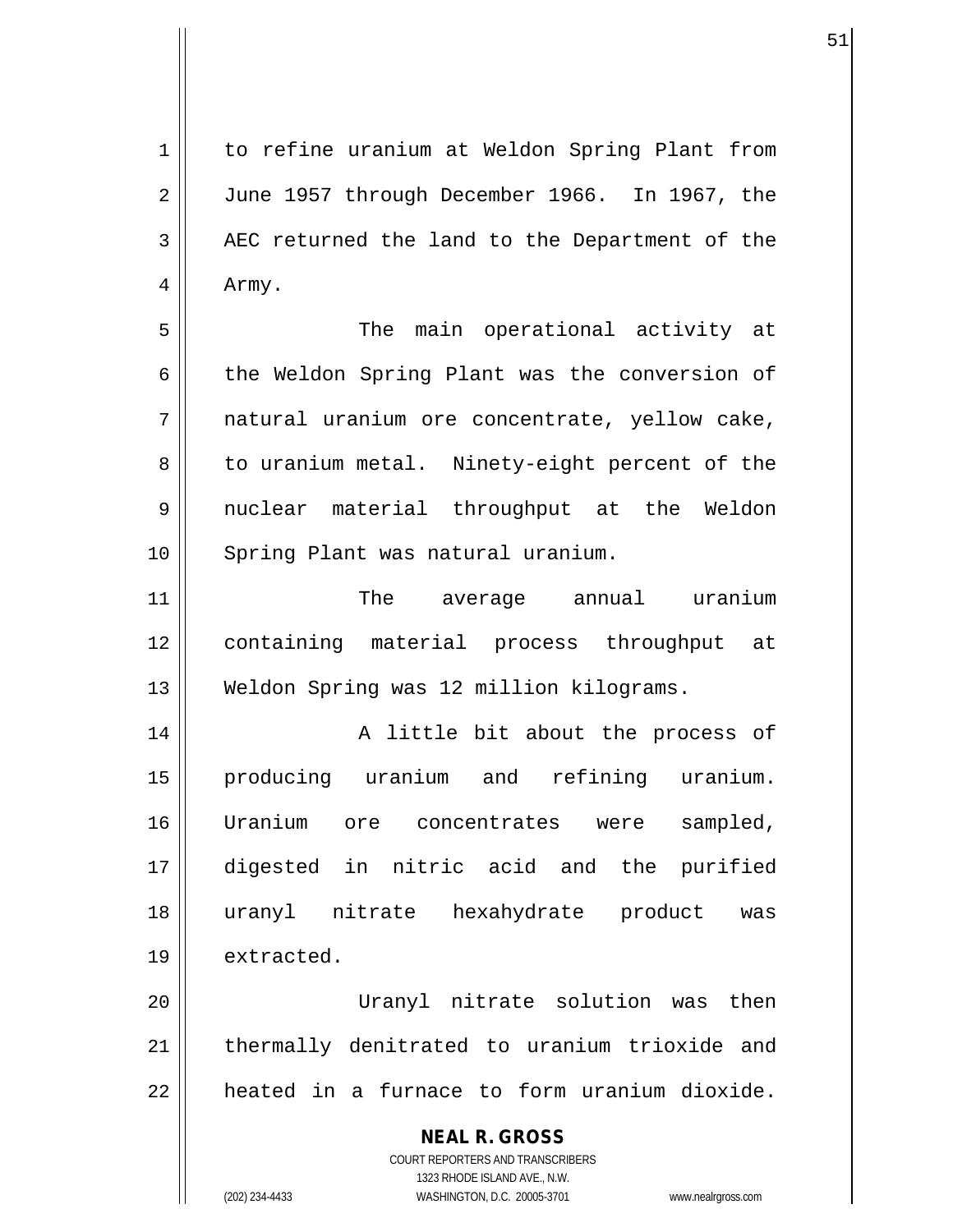1 Hydrogen gas was reacted with uranium dioxide  $2 \parallel$  to produce uranium tetrafluoride.

 $52$ 

3 Uranium tetrafluoride was then 4 mixed with magnesium chips and loaded into a 5 || refractory-lined reduction vessel, or bomb,  $6$  and heated to produce uranium metal. Uranium  $7 \parallel$  metal was then extruded into rods and machined 8 || into cores for nuclear reactors.

9 Thorium processing campaigns began 10 in November 1963. Natural thorium was 11 received as a nitrate or as an oxide. Thorium 12 nitrate tetrahydrate was thermally denitrated 13 with steam to yield a low density oxide 14 precipitate.

15 || The oxide was then scooped into a 16 tank, water and nitric acid were added to 17 || produce a sol. The sol was subsequently dried 18 to form a ceramic gel, which could then be 19 fired to yield thorium oxide.

20 || Approximately 310,000 kilograms of 21 || natural thorium were processed per year during  $22$  | the years of 1964 through 1966.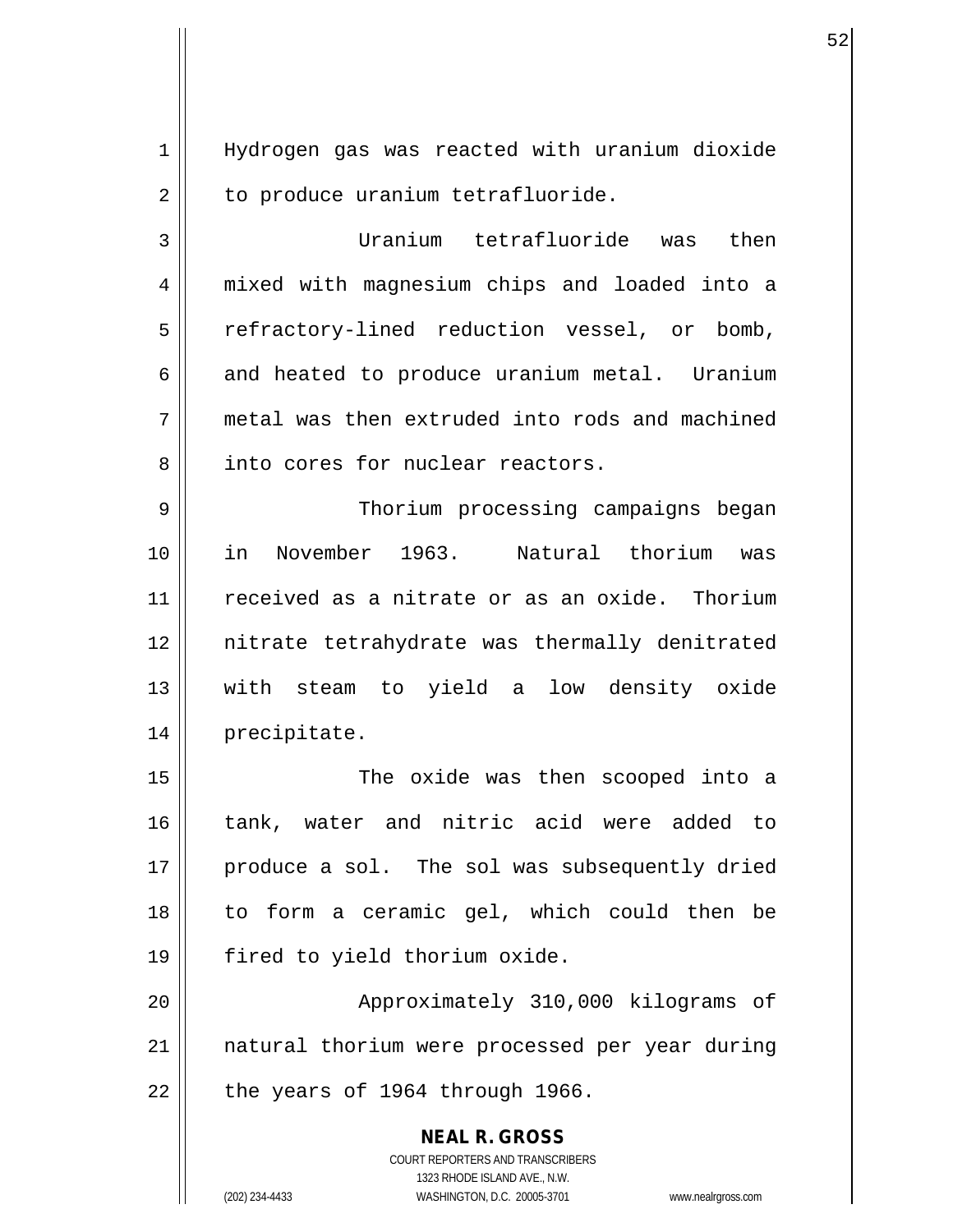**NEAL R. GROSS** COURT REPORTERS AND TRANSCRIBERS 1323 RHODE ISLAND AVE., N.W. 1 || NIOSH received the Special 2 || Exposure Cohort Form B and 83.13 on April 29, 3 2009. The petition was qualified for 4 evaluation on September 11, 2009. 5 Interrelated SEC petition was merged with the  $6 \parallel$  one received on April 29, 2009. 7 A Federal Register notice was 8 published on September 22, 2009, then NIOSH 9 issued its Evaluation Report on April 21,  $10 \parallel 2010.$ 11 || The proposed SEC Class; the 12 petition was submitted to NIOSH on behalf of a 13 Class of employees from the Weldon Spring 14 || Plant. The petitioners proposed Class 15 Definition reads, "All employees of the 16 || Department of Energy, Department of Energy 17 contractors or subcontractors, who worked in 18 || any area at the Weldon Spring Plant in Weldon 19 Spring, Missouri, during the applicable 20 || covered operational period from January 1, 21 || 1957 through December 31, 1966." 22 The Class evaluated by NIOSH was

(202) 234-4433 WASHINGTON, D.C. 20005-3701 www.nealrgross.com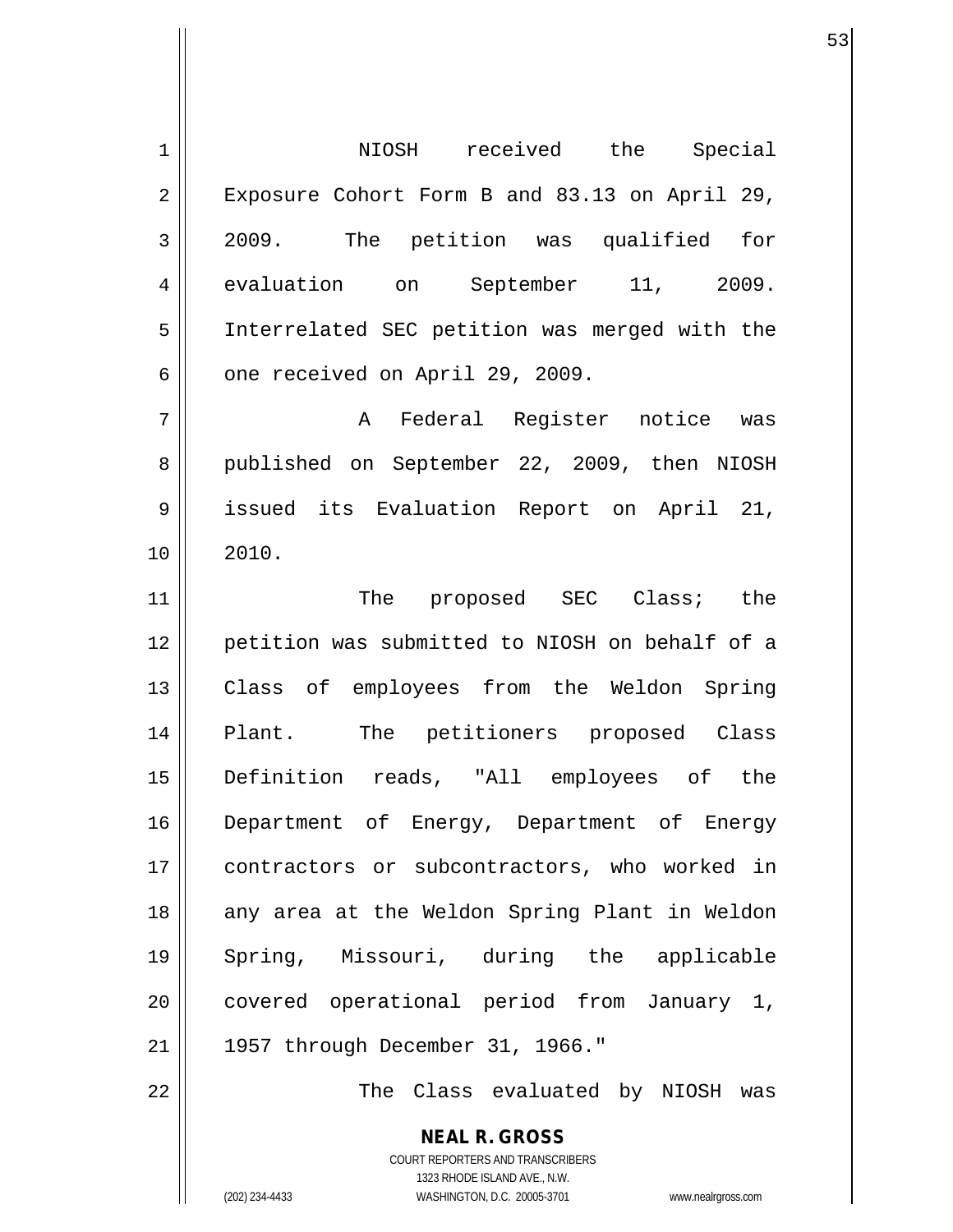1 all employees of the Department of Energy, 2 Department of Energy contractors or  $3 \parallel$  subcontractors who worked in any area at the 4 Weldon Spring Plant in Weldon Spring, Missouri 5 during the applicable covered operational 6 period, from January 1, 1957 through December  $7 \parallel 31, 1967.$ 

8 Society information available to NIOSH 9 during the evaluation included personnel 10 dosimetry records, urinalyses and in vivo 11 || records from the ORAU Center for Epidemiologic 12 Research database, ORAU team Technical 13 Information Bulletins, procedures and the 14 || Weldon Spring Plant Technical Basis Documents, 15 Weldon Spring Plant health protection reviews, 16 || radiation safety operating procedures and 17 airborne dust studies.

18 || Furthermore, we had approximately 19 950 documents in the NIOSH Site Research 20 || Database, which pertained to the Weldon Spring  $21$  | Plant.

22 NIOSH conducted interviews with

**NEAL R. GROSS**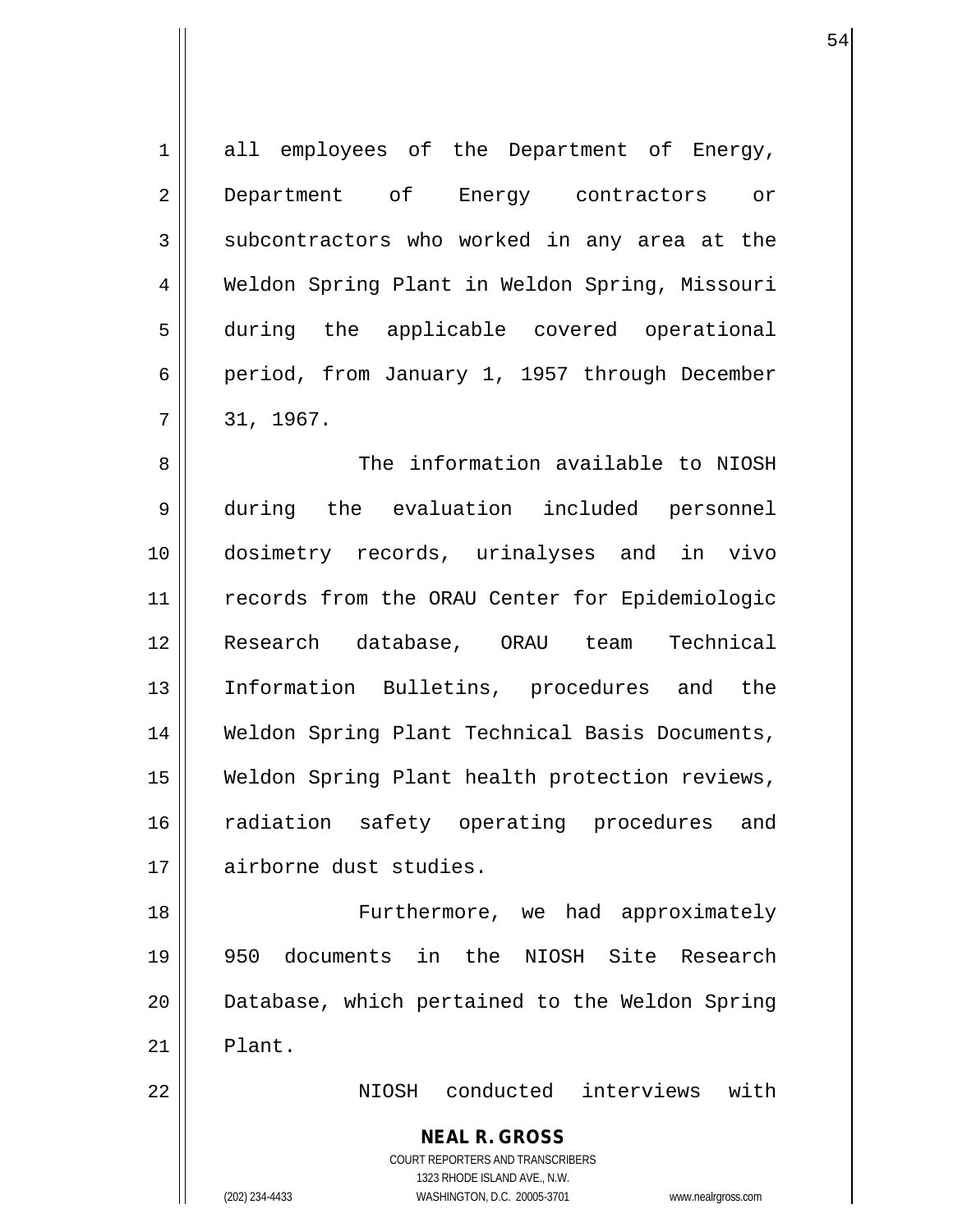**NEAL R. GROSS** COURT REPORTERS AND TRANSCRIBERS 1323 RHODE ISLAND AVE., N.W. 1 | former Weldon Spring Plant employees. We also  $2 \parallel$  have available to us, case files in the NIOSH 3 OCAS Claims Tracking System, and also, the 4 documentation provided to NIOSH by the 5 petitioners.  $6 \parallel$  As of March 12, 2010, in the NIOSH 7 OCAS Claims Tracking System, we have received 8 || 258 Weldon Spring Plant claims, which require 9 a dose reconstruction from the Department of 10 Labor. 11 Of those 258 claims that we have 12 received from the Department of Labor, 244 13 meet the Class Definition. Of those 244, 14 || NIOSH has completed 180 dose reconstructions. 15 NIOSH has internal dosimetry data 16 for 207 of the 244 cases that meet the Class 17 Definition, and has external dosimetry for 192 18 of the 244. 19 || The petition basis and concern 20 || submitted to NIOSH include concerns regarding 21 radon exposures, thorium bioassay, recycled 22 || uranium, thorium disequilibrium, lost or

(202) 234-4433 WASHINGTON, D.C. 20005-3701 www.nealrgross.com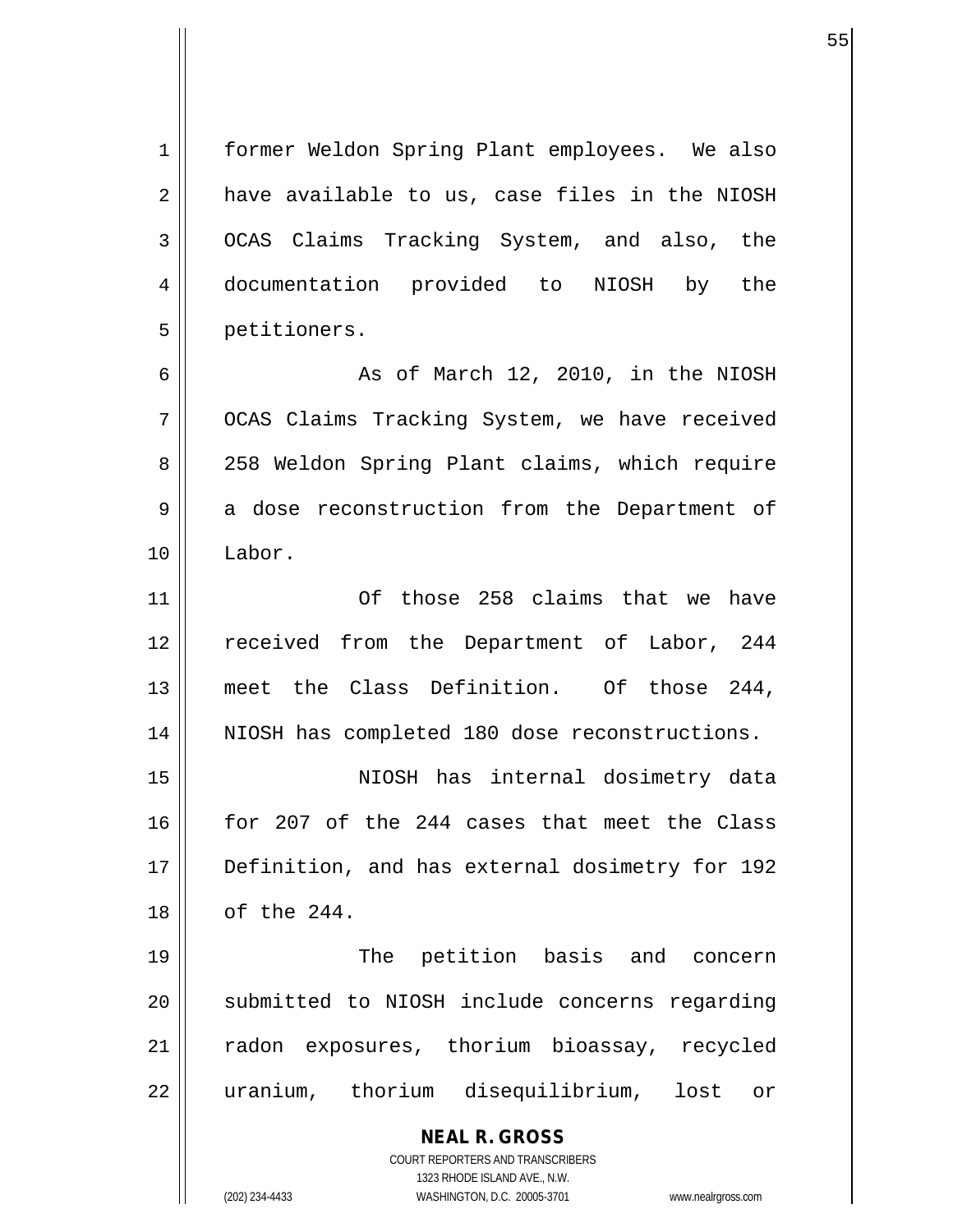1 missing records, accidents/incidents, ambient 2 environmental exposures, contamination 3 | control, medical exposure and neutron dose. 4 The first petition concern was 5 | that there were no measured air concentrations  $6 \parallel$  of radon were reported in the literature. 7 NIOSH looked into the materials 8 || that were processed at the Weldon Spring Plant 9 and found that the uranium ores did not 10 include the -- the uranium ores processed at 11 the Weldon Spring Plant did not include 12 unmilled materials that contained high amounts 13 || of radium. These were pre-processed ores that 14 came from mills in the Western United States. 15 Based on the uranium throughput 16 information, NIOSH estimated a maximum ambient 17 || radon exposure of .06 working level months per 18 operational year. There was a petition 19 concern that there was no quantitative in 20 || vitro bioassay for uranium -- excuse me, for  $21$   $\parallel$  thorium. 22 NIOSH did confirm that there was

> **NEAL R. GROSS** COURT REPORTERS AND TRANSCRIBERS 1323 RHODE ISLAND AVE., N.W.

(202) 234-4433 WASHINGTON, D.C. 20005-3701 www.nealrgross.com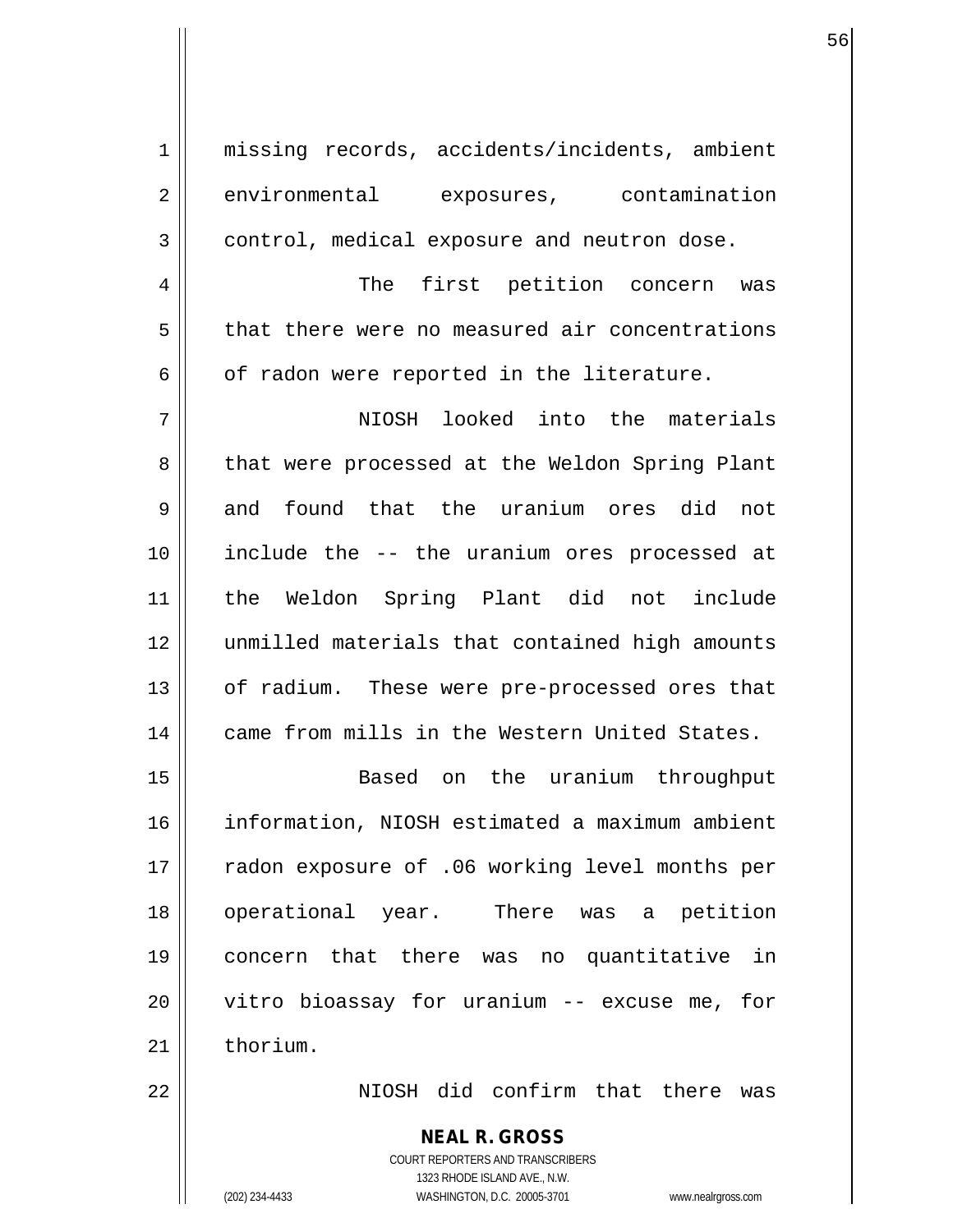1 || no quantitative in vitro bioassay found for  $2 \parallel$  thorium-232 for the workers at Weldon Spring 3 || Plant. NIOSH will utilize daily weighted 4 | average thorium concentrations from air 5 | monitoring data to bound thorium exposures.

6 There was a petition concern that 7 Weldon Spring received unknown amounts of 8 || recycled uranium after 1961. NIOSH 9 || investigated the receipts and processing of 10 || recycled uranium. To bound internal doses, 11 || NIOSH will apply the highest concentrations of 12 transuranic contaminants for all uranium 13 | processed.

14 || There was a petition concern about 15 uncertainty in quantifying thorium-232 16 exposures via in vivo measurements of 17 thallium-208. NIOSH has access to 200 18 qualitative in vivo measurements for 148 19 Weldon Spring Plant employees, although these 20 data have not been used to bound thorium dose 21 | for the evaluated Class.

22 || There was a petition concern which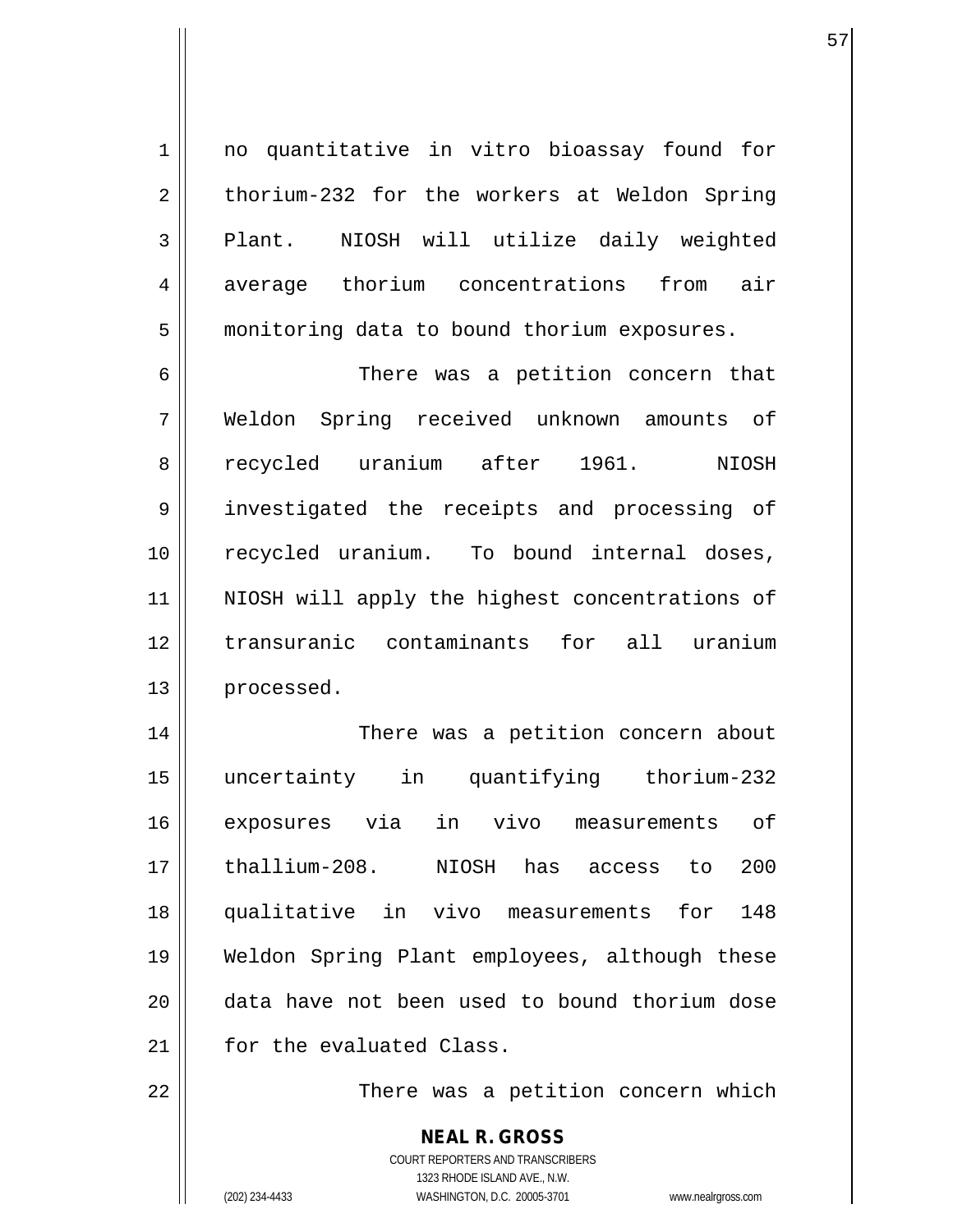1 | recanted a concern by Mont Mason, regarding 2 || the possibility of lost medical records from 3 the Weldon Spring Plant. NIOSH investigated 4 | the possibility of lost medical files and Mont 5 Mason had indicated that the problem could 6 have been a record filing error. So, he had  $7 \parallel$  all of the files sent to Oak Ridge, to resolve 8 || the discrepancy.

9 NIOSH also interviewed 10 epidemiologist familiar with Mont Mason and 11 the Weldon Spring Plant records. A letter 12 from T.F. Mancuso to the Atomic Energy 13 Commission specifically requested that the 14 files referred to by Mont Mason not be 15 destroyed. NIOSH found no actual indications  $16$  | that the records were lost or destroyed.

17 There was a petition concern that 18 accidents may not have been documented 19 || sufficiently, or that the records might not be 20 || available. NIOSH thoroughly reviewed 21 documentation and found no indication of 22 || significant accidents or incidents at the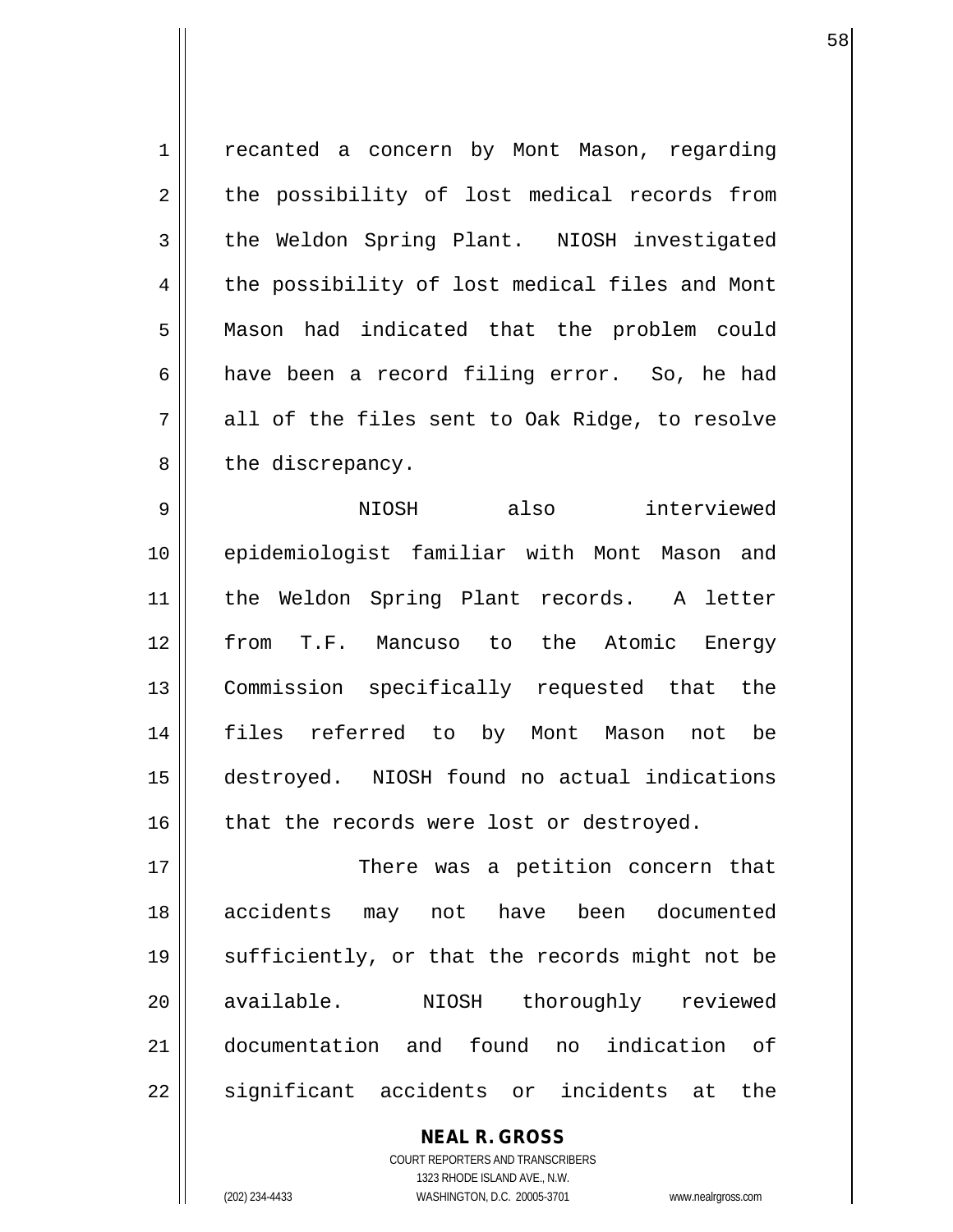1 | Weldon Spring Plant. While several events 2 || were identified through document reviews and 3 interviews with workers, there were no 4 indications of exceptionally high radiation 5 | exposures or exposures that have not already  $6 \parallel$  been accounted for in the data available to 7 NIOSH.

8 There was a petition concern about 9 || the lack of any thorium data and a belief that 10 there was no basis to estimate thorium 11 releases prior to 1967. There was also a 12 || concern that thorium was stored and used at 13 Weldon Spring Plant in 1958.

14 || In its evaluation, NIOSH found  $15$  || that the earliest thorium processing began in 16 1963 at Weldon Spring Plant. There were no 17 indications of prior of thorium processing 18 discovered. NIOSH has daily weighted average 19 concentration, air monitoring data, which  $20$  || encompassed the thorium operations.

21 || There was a petition concern about 22 || the lack of atmospheric monitoring data for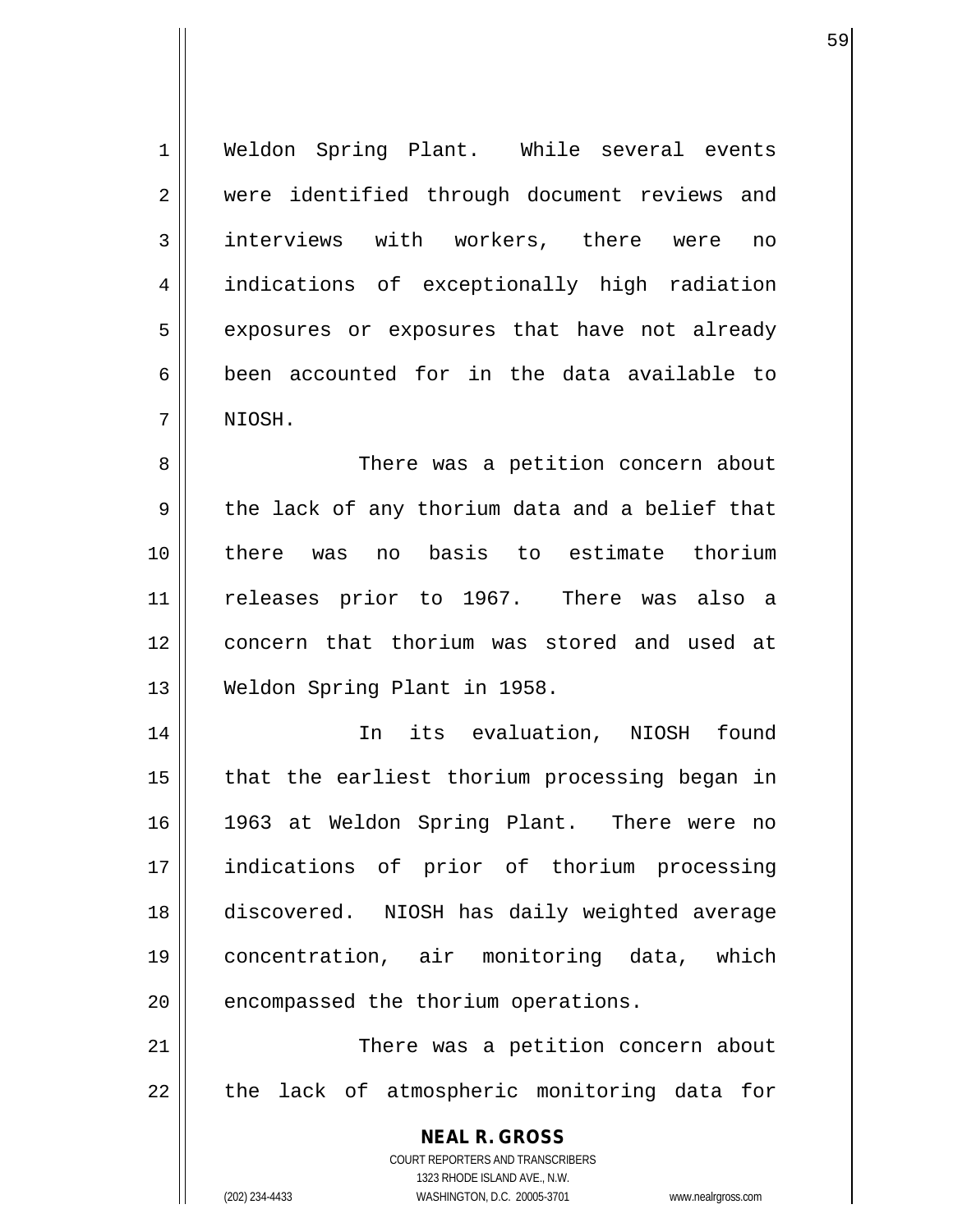1 | Weldon Spring Plant during operations. There 2 was also concern over the use of Fernald  $3$  | environmental data.

60

4 || In its evaluation, NIOSH looked at 5 || the atmospheric monitoring data during the 6 Weldon Spring operational period and realized  $7$  || it is limited, but sufficient to estimate 8 intakes of radioactive airborne particulate  $9 \parallel$  and radon.

10 Employees with the highest 11 potential for exposure at Weldon Spring Plant 12 were monitored. The monitored workers 13 || exposures could be used to bound unmonitored 14 workers exposures. This evaluation does not 15 | specifically rely upon Fernald data.

16 There was a petition concern about 17 lack of routine personnel contamination 18 monitoring, as well as a comprehensive 19 bioassay program for all isotopes on site. It 20 was this set of concerns that allowed NIOSH to 21 qualify the SEC petition, and NIOSH denies 22 || this evaluation and responses to these

> COURT REPORTERS AND TRANSCRIBERS 1323 RHODE ISLAND AVE., N.W. (202) 234-4433 WASHINGTON, D.C. 20005-3701 www.nealrgross.com

**NEAL R. GROSS**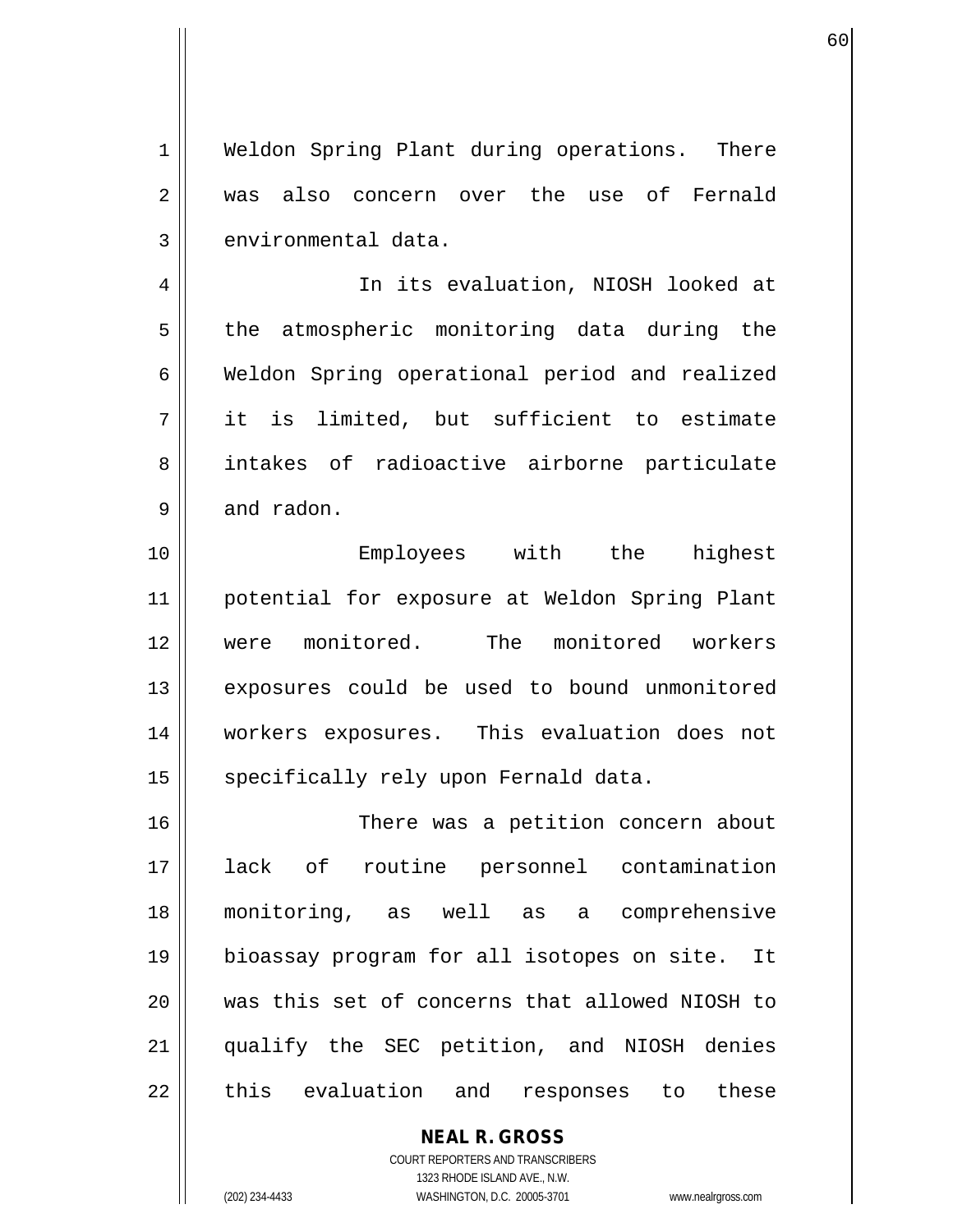| 1  | concerns are encompassed in the Special                             |
|----|---------------------------------------------------------------------|
| 2  | Exposure Cohort petition Evaluation Report.                         |
| 3  | There was a petition concern about                                  |
| 4  | little information being available, regarding                       |
| 5  | occupational medical x-ray procedures,                              |
| 6  | equipment and examination frequency. NIOSH                          |
| 7  | has not located specific policy guidance on                         |
| 8  | occupational medical x-rays for the Weldon                          |
| 9  | Spring Plant.                                                       |
| 10 | However, occupational medical x-                                    |
| 11 | ray doses can be assessed using default values                      |
|    |                                                                     |
| 12 | of entrance kerma, available in TIB-0006 dose                       |
| 13 | reconstruction from occupationally related x-                       |
| 14 | ray procedures.                                                     |
| 15 | There was a petition concern about                                  |
| 16 | the lack of documentation and detail related                        |
| 17 | neutron dose at Weldon Spring Plant.<br>to                          |
| 18 | Neutron radiation produced via the alpha-                           |
| 19 | neutron reaction in uranium tetrafluoride,                          |
| 20 | alpha-neutron reactions become<br>more                              |
| 21 | significant with increased uranium enrichment.                      |
| 22 | found<br>possibility of<br>NIOSH<br>no                              |
|    |                                                                     |
|    | <b>NEAL R. GROSS</b><br>COURT REPORTERS AND TRANSCRIBERS            |
|    | 1323 RHODE ISLAND AVE., N.W.                                        |
|    | (202) 234-4433<br>WASHINGTON, D.C. 20005-3701<br>www.nealrgross.com |

61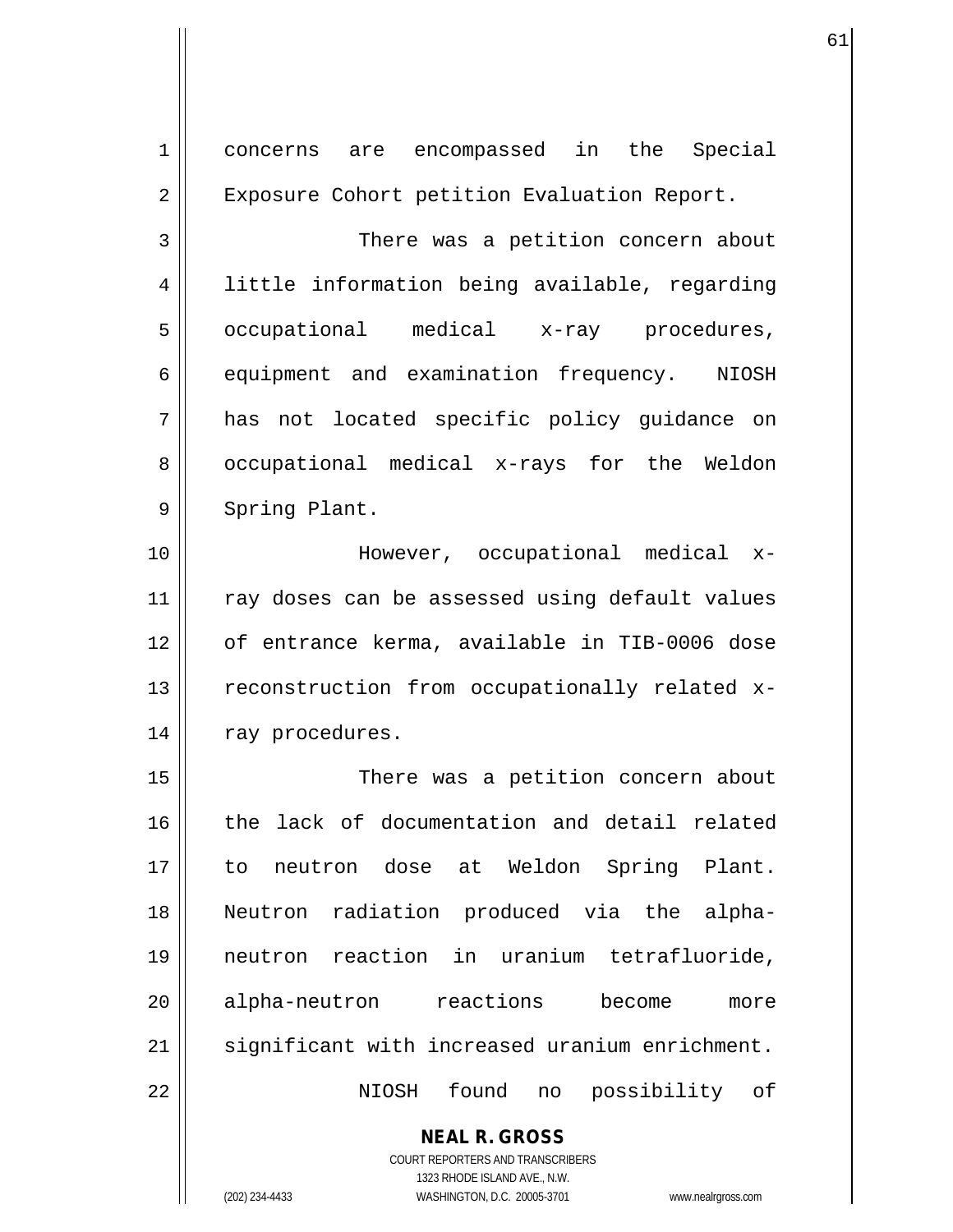1 || significant neutron dose at the Weldon Spring  $2 \parallel$  Plant, given the level of uranium enrichment 3 | processed.

 $\sim$  62

4 During the evaluation, NIOSH also  $5 \parallel$  looks for potential SEC issues as part of the 6 review. NIOSH identified an issue that could 7 be a potential SEC issue.

8 Samue issue was that feed material 9 || processed by Weldon Spring Plant was referred 10 to as uranium ore by former workers and the 11 concern is that uranium progeny in the 12 || pitchblende posed different exposure concerns  $13$  | than pre-processed ores.

14 || NIOSH investigated the concern and 15 found the use of the term "ore" to be 16 inaccurate. Milling of uranium removes 17 progeny radionuclides, such as uranium -- 18 || excuse me, such as radium. Weldon Spring did 19 not process radium-bearing ores, but rather 20 || ore concentrates, which were pre-processed at 21 mills in the Western United States.

22 || A second potential SEC issue that

**NEAL R. GROSS**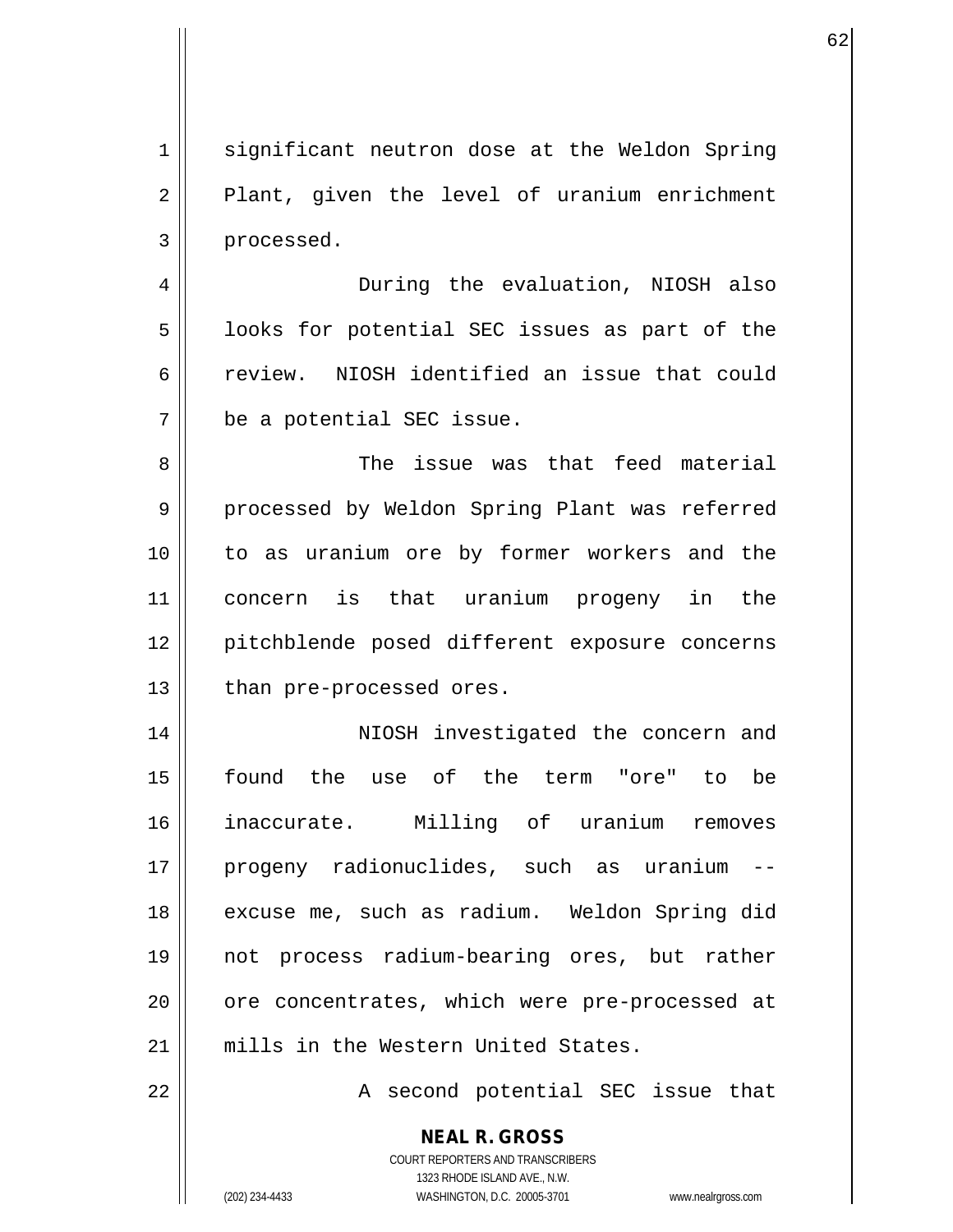1 was identified, NIOSH identified a single 2 | reference to Building 441 as a facility which 3 was used to store uranium hexafluoride 4 | cylinders.

5 NIOSH conducted former worker 6 interviews to attempt to confirm the presence 7 || of uranium hexafluoride on site at Weldon 8 Spring. Two former workers provided 9 information that uranium hexafluoride was 10 never processed nor stored at the Weldon 11 Spring Plant, and it appears that the 12 | reference is erroneous.

13 Now, for a sample dose 14 || reconstruction, for a chemical operator who 15 was employed in Building 101 and 103 at the 16 Weldon Spring Plant from 1958 through 1966, 17 the individual was a male born in 1929, 18 diagnosed with cancer in 2010.

19 || For skin cancer, the Probability 20 || of Causation and determination, the ethnicity 21 of the individual was assumed to be White, 22 Non-Hispanic.

> COURT REPORTERS AND TRANSCRIBERS 1323 RHODE ISLAND AVE., N.W. (202) 234-4433 WASHINGTON, D.C. 20005-3701 www.nealrgross.com

**NEAL R. GROSS**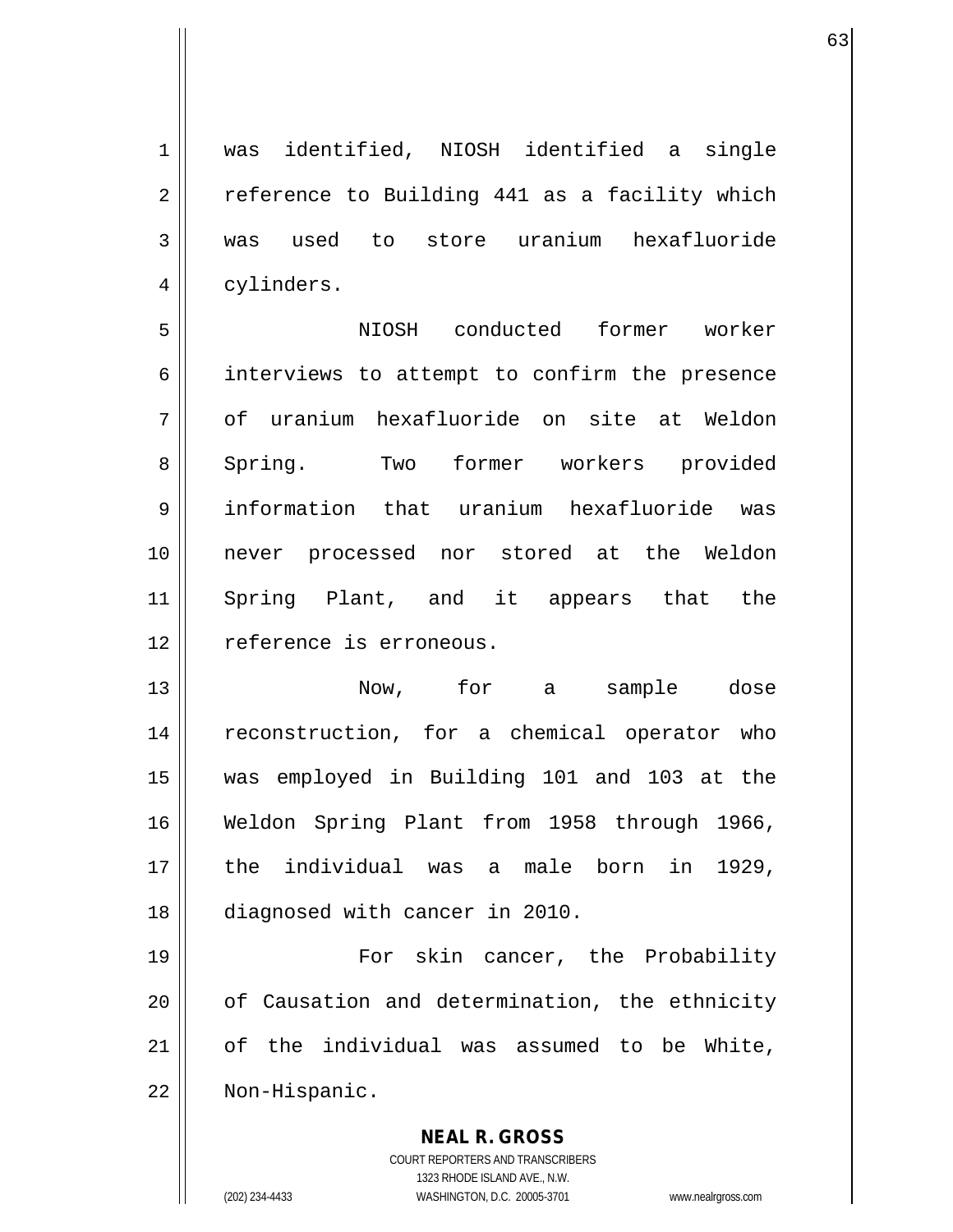1 The individual was monitored for 2 || external exposures for all years and NIOSH was 3 provided with annual exposure data for each 4 year. The individual had a recorded photon 5 dose of 3.737 rem, a recorded electron dose of 6 13.655 rem. 7 NIOSH calculated a missed photon

8 dose of 725 millirem, based upon the maximum 9 number of possible non-positive dosimetry 10 results. For an over-estimate, NIOSH would 11 apply 100 percent 30 to 250 keV photon energy 12 distribution. For uranium areas, a better 13 || estimate of the actual photon energies would  $14$  | be a 50/50 split between 30 to 250 keV photons 15 || in greater than 250 keV photons.

16 For a thorium work, the energy 17 distribution would typically be about 25 18 percent 30 to 250 keV photons and about 75 19 percent greater than 250 keV photons. Neutron 20 doses were not assigned in this assessment. 21 We take a look at the individuals

22 || bioassay data that we received from the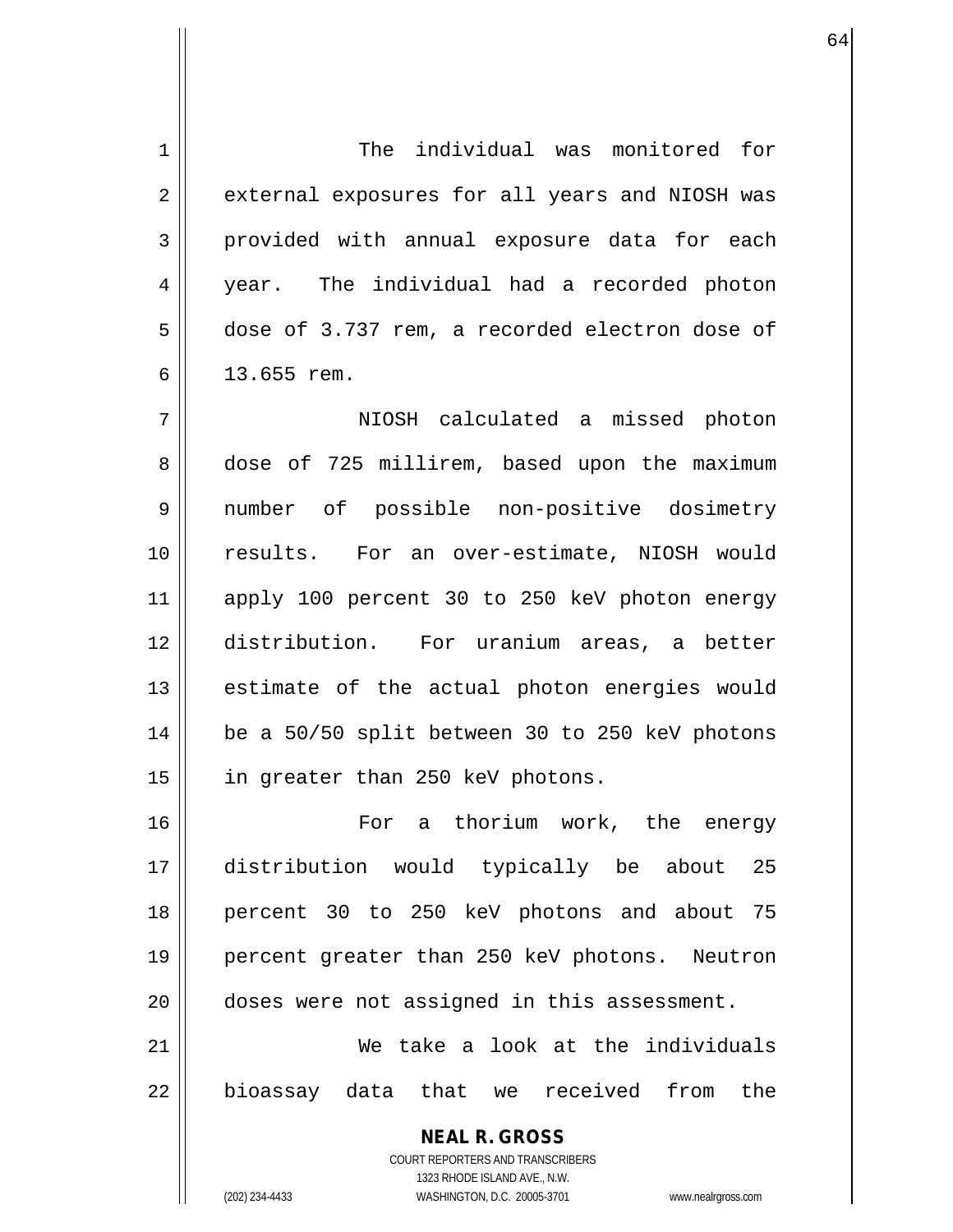**NEAL R. GROSS** COURT REPORTERS AND TRANSCRIBERS 1323 RHODE ISLAND AVE., N.W. 1 || Department of Energy. For this hypothetical 2 | individual, we had uranium and urine bioassay  $3 \parallel$  samples. He had submitted 59 total samples  $4 \parallel$  and 57 of those were greater than the minimum 5 detectable amount of .008 milligrams per 6 liter. 7 For the years prior to 1963, 8 natural uranium was assumed and a specific 9 activity of 683 picocuries per milligram was 10 used in the dose reconstruction. 11 || For years from 1963 forward, one 12 percent enriched uranium was assumed and a 13 || specific activity of 973 picocuries per 14 | milligram was used. 15 Recycled uranium was assumed 16 beginning in 1961 and intakes of plutonium, 17 neptunium and technetium were added to the 18 uranium intakes. The chronic uranium intake 19 was calculated to be 4,400 picocuries per day 20 || based on the individuals bioassay data. 21 || From 1958 through 1966 for work in  $22$  || Building 101 and 103, the individual had a

(202) 234-4433 WASHINGTON, D.C. 20005-3701 www.nealrgross.com

 $\sim$  65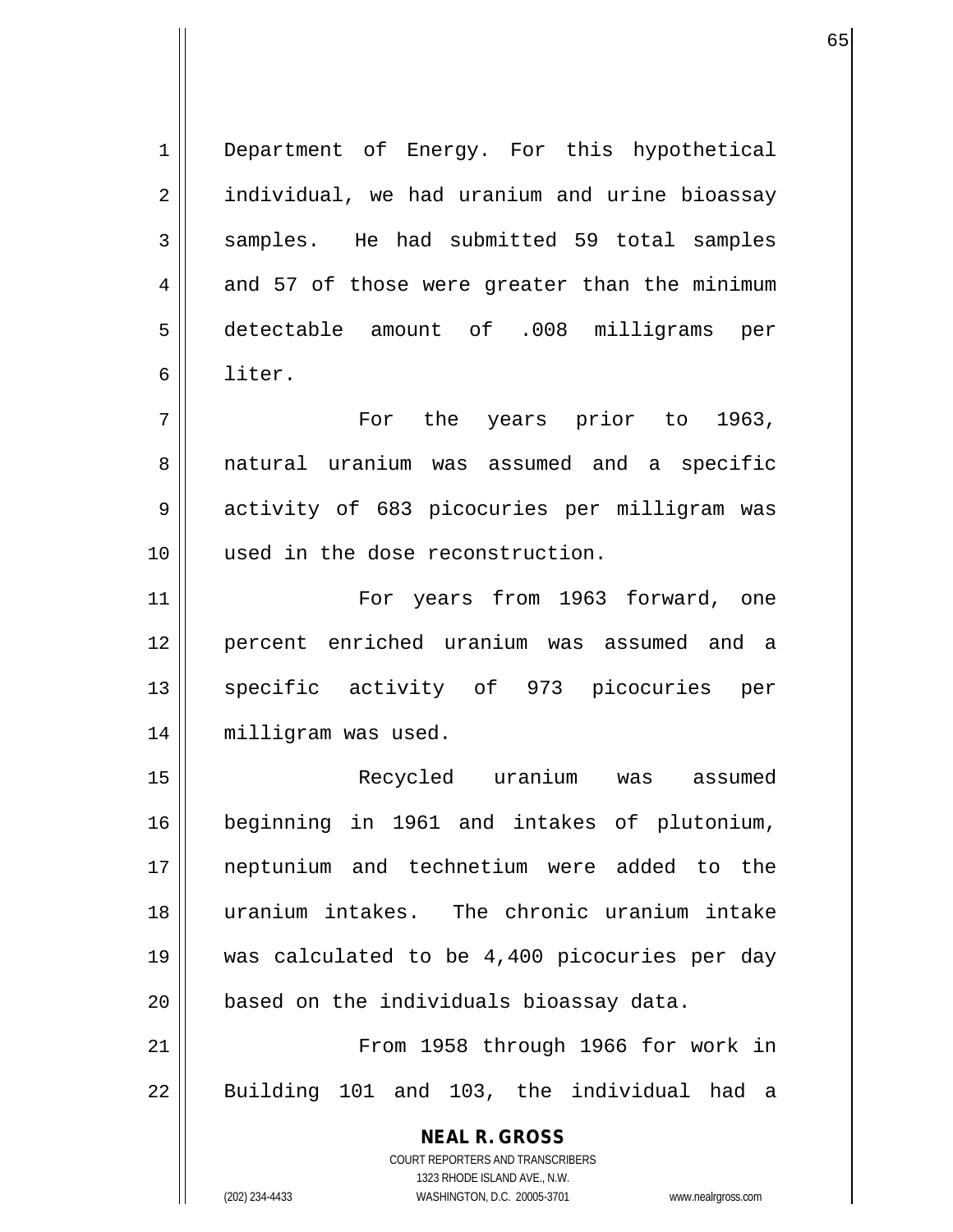**NEAL R. GROSS** 4 years 1963 through 1966. 7 | basis for assigning those intakes. 16 | raffinate pit ratios. 17 For the years of 1963 through 18 1966, the uranium intake was the same at 4,400 19 picocuries per day based on the individuals 20 urinalysis data. NIOSH also added in intakes 21 of plutonium, neptunium and technetium from  $22$  | the recycled uranium fractions.

> COURT REPORTERS AND TRANSCRIBERS 1323 RHODE ISLAND AVE., N.W. (202) 234-4433 WASHINGTON, D.C. 20005-3701 www.nealrgross.com

 $\sim$  66

1 potential exposure to uranium, recycled 2 uranium contaminants, uranium concentrate 3 trace contaminants and thorium-232 for the

5 This slide shows the inhalation 6 | intakes in picocuries per day, as well as the

8 As you can see, the uranium intake 9 || of 4,400 picocuries per day is based upon 10 urine data. The plutonium, neptunium-237 and 11 technetium-99 are based upon recycled uranium 12 fractions. We've assigned thorium-230 intakes  $13$  and then, intakes about the radionuclides, 14 including radium-226, lead-210, plutonium, 15 radium and other isotopes of thorium from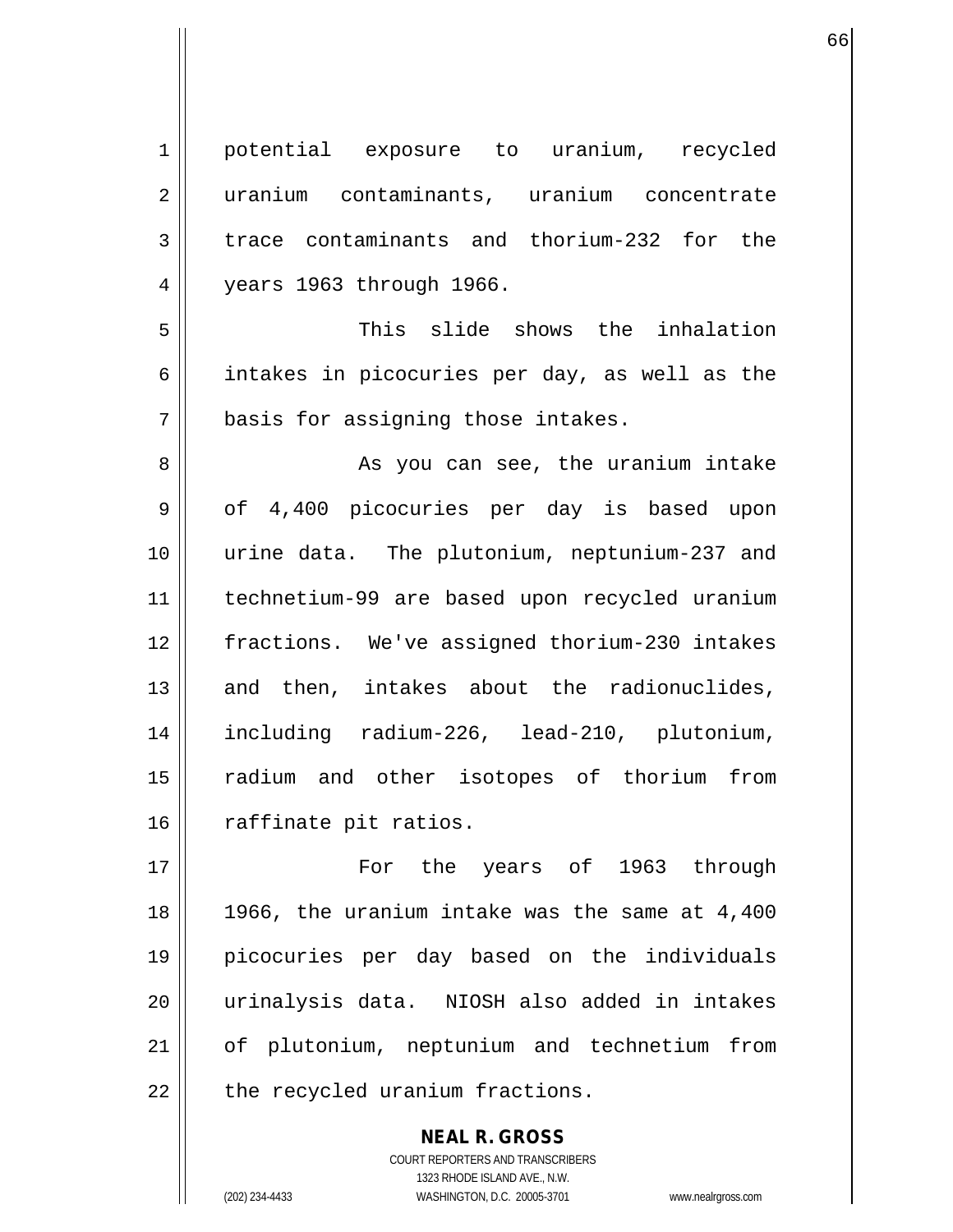**NEAL R. GROSS** COURT REPORTERS AND TRANSCRIBERS 1323 RHODE ISLAND AVE., N.W. (202) 234-4433 WASHINGTON, D.C. 20005-3701 www.nealrgross.com 1 Thorium-232 intakes were based 2 || upon daily weighted average concentration 3 data. The maximum applicable daily weighted 4 average value was selected based upon the work  $5 \parallel$  area and the year of employment. 6 The arithmetic average was used 7 with an assumed GSD of five, to calculate a 8 || median value. A log-normal distribution was 9 || applied with a GSD of five. Ingestion intakes 10 were calculated based upon information from 11 OCAS, TIB-0009. 12 On this slide, we show the median 13 intake value of thorium, and this is also 14 followed by a GSD of five. The thorium 15 intakes are assigned equally to thorium-232, 16 228 and radium-228. You can see the intakes 17 for 1963 and picocuries per day are 18 approximately 36 followed by 32, 19 and 16 19 from inhalation. The ingestion intakes are  $20$  || all less than one picocurie per day. 21 This summarizes the results of the 22 || sample dose reconstruction. For the left-hand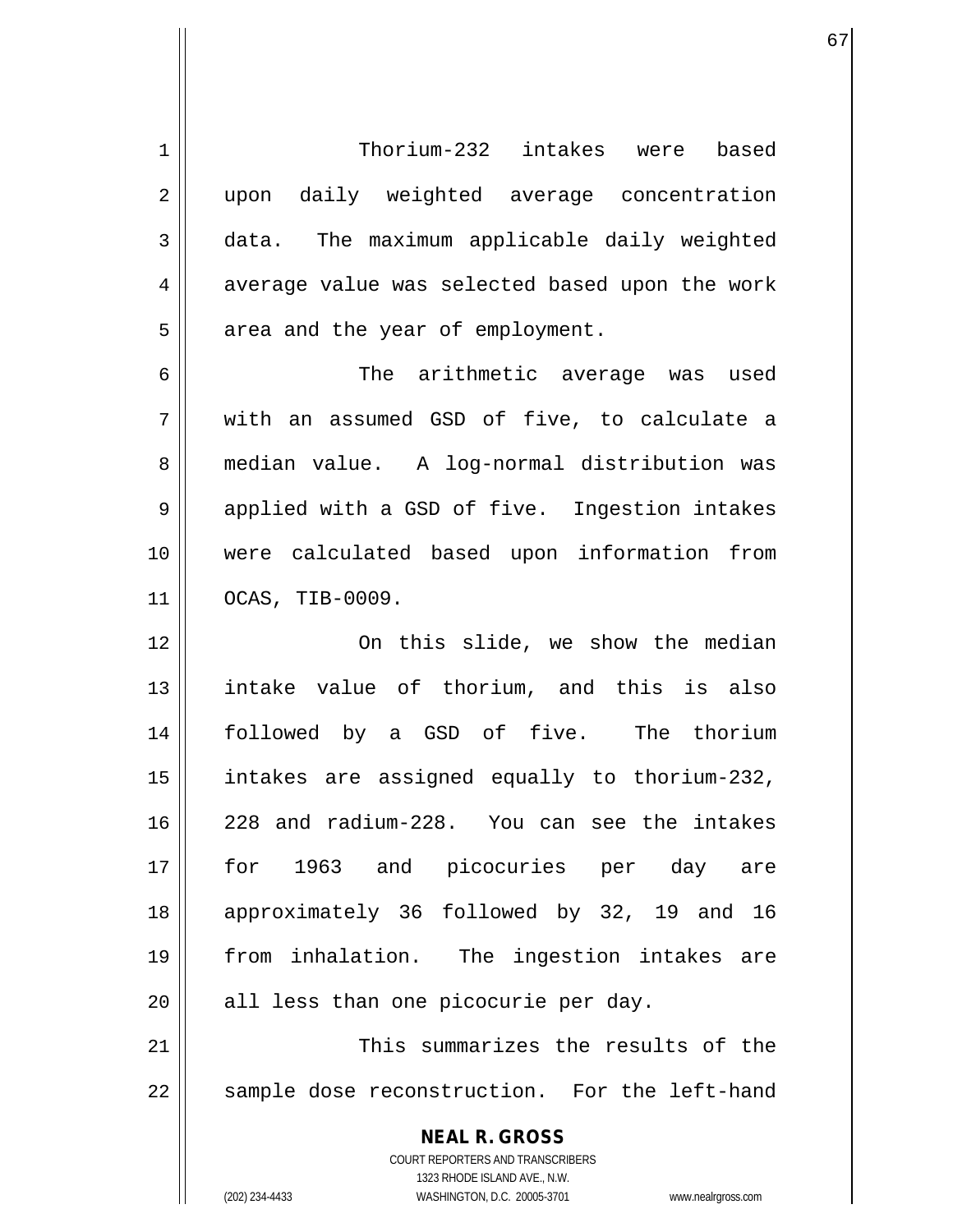1 column, we showed the target organs for the 2 dose reconstruction and then, the next column  $3 \parallel$  is the internal dose in rem, followed by the 4 external dose in rem, and then the Probability  $5 \parallel$  of Causation, which is a percentage. 6 For the first organ, the prostate  $7 \parallel$  an internal dose of 10.4 rem was assigned and  $8 \parallel$  an external dose of 5.4 rem. That created a  $9 \parallel$  Probability of Causation of 20.41 percent. 10 The internal dose to the skin was 11 10 rem and the external dose to the skin was 12 17.8, and because of difference in cancer 13 models, the basal cell carcinoma, that level 14 || of dose created a Probability of Causation of 15 40.02 percent, while for a squamous cell 16 | carcinoma, it generated a PoC of 8.16 percent. 17 The internal dose to the kidney 18 was approximately 108 rem with an external 19 dose of 4.6 rem. The Probability of Causation 20 was 77.44 percent. The internal dose to the 21  $\parallel$  1iver was 49 rem, with an external dose of 4.6  $22$  || rem and the PoC was 86.24 percent.

68

COURT REPORTERS AND TRANSCRIBERS 1323 RHODE ISLAND AVE., N.W. (202) 234-4433 WASHINGTON, D.C. 20005-3701 www.nealrgross.com

**NEAL R. GROSS**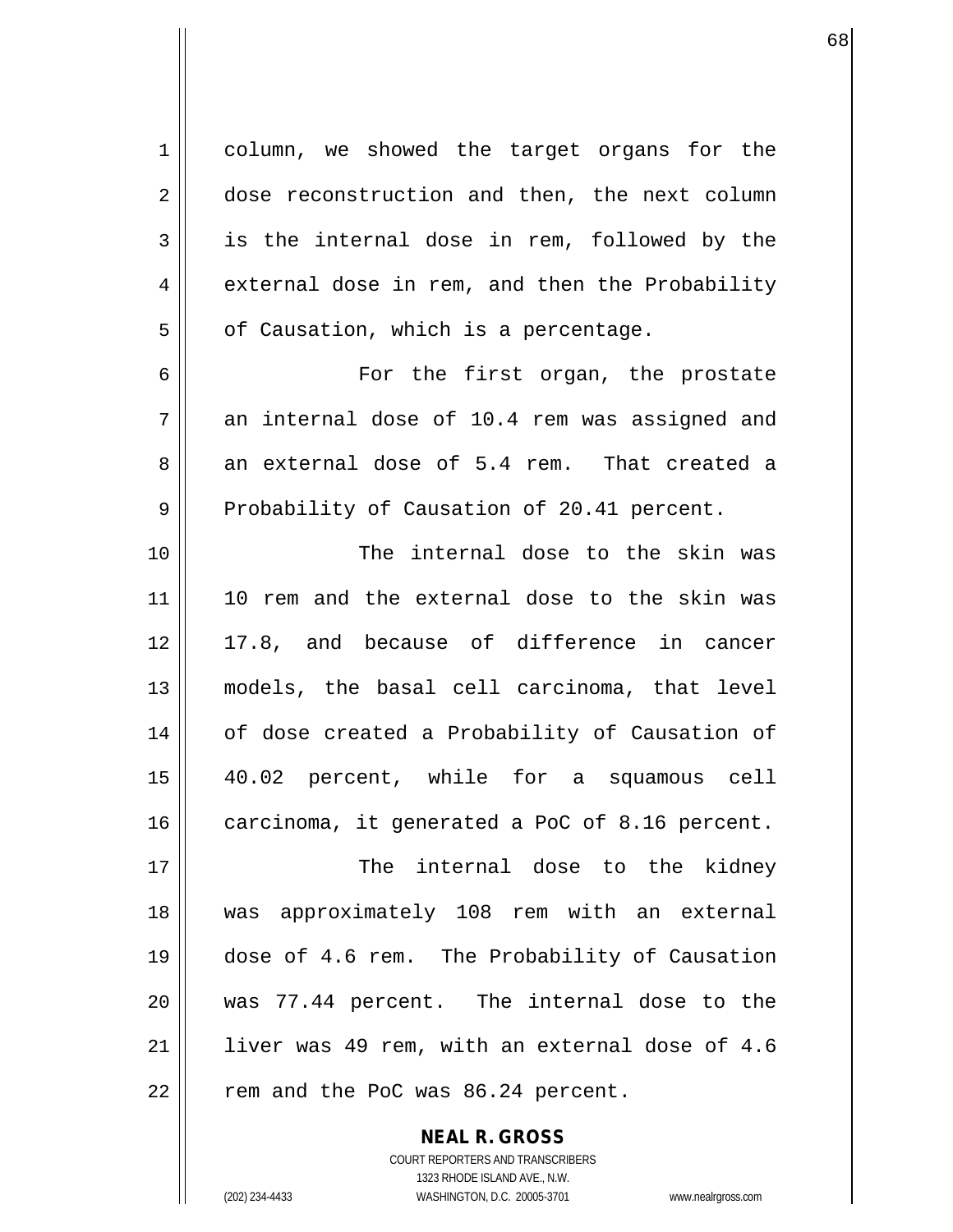| $\mathbf 1$    | The lung cancer, the internal dose             |
|----------------|------------------------------------------------|
| $\overline{2}$ | for the lung was 2,380 millirem and the        |
| 3              | external dose was 4.4 rem, giving a            |
| 4              | Probability of Causation of 99.13 percent.     |
| 5              | NIOSH evaluates the petition,                  |
| 6              | using guidelines in 42 CFR 83.13 and submits a |
| 7              | summary of findings in a petition Evaluation   |
| 8              | Report to the Board and to the petitioners.    |
| 9              | The Weldon Spring Plant SEC Evaluation Report  |
| 10             | was released to the public on May 4, 2010.     |
| 11             | As part of the evaluation process,             |
| 12             | as you're all familiar with, the two-prong     |
| 13             | test established by EEOICPA, NIOSH must        |
| 14             | determine whether it is feasible to estimate   |
| 15             | the level of radiation doses of individual     |
| 16             | members of the Class with sufficient accuracy, |
| 17             | and two, whether there is a reasonable         |
| 18             | likelihood that such radiation dose may have   |
| 19             | endanger the health of members of the Class.   |
| 20             | NIOSH found that the available                 |
| 21             | monitoring records, process descriptions and   |
| 22             | source term data are adequate to complete dose |
|                | <b>NEAL R. GROSS</b>                           |

COURT REPORTERS AND TRANSCRIBERS 1323 RHODE ISLAND AVE., N.W.

 $\prod$ 

(202) 234-4433 WASHINGTON, D.C. 20005-3701 www.nealrgross.com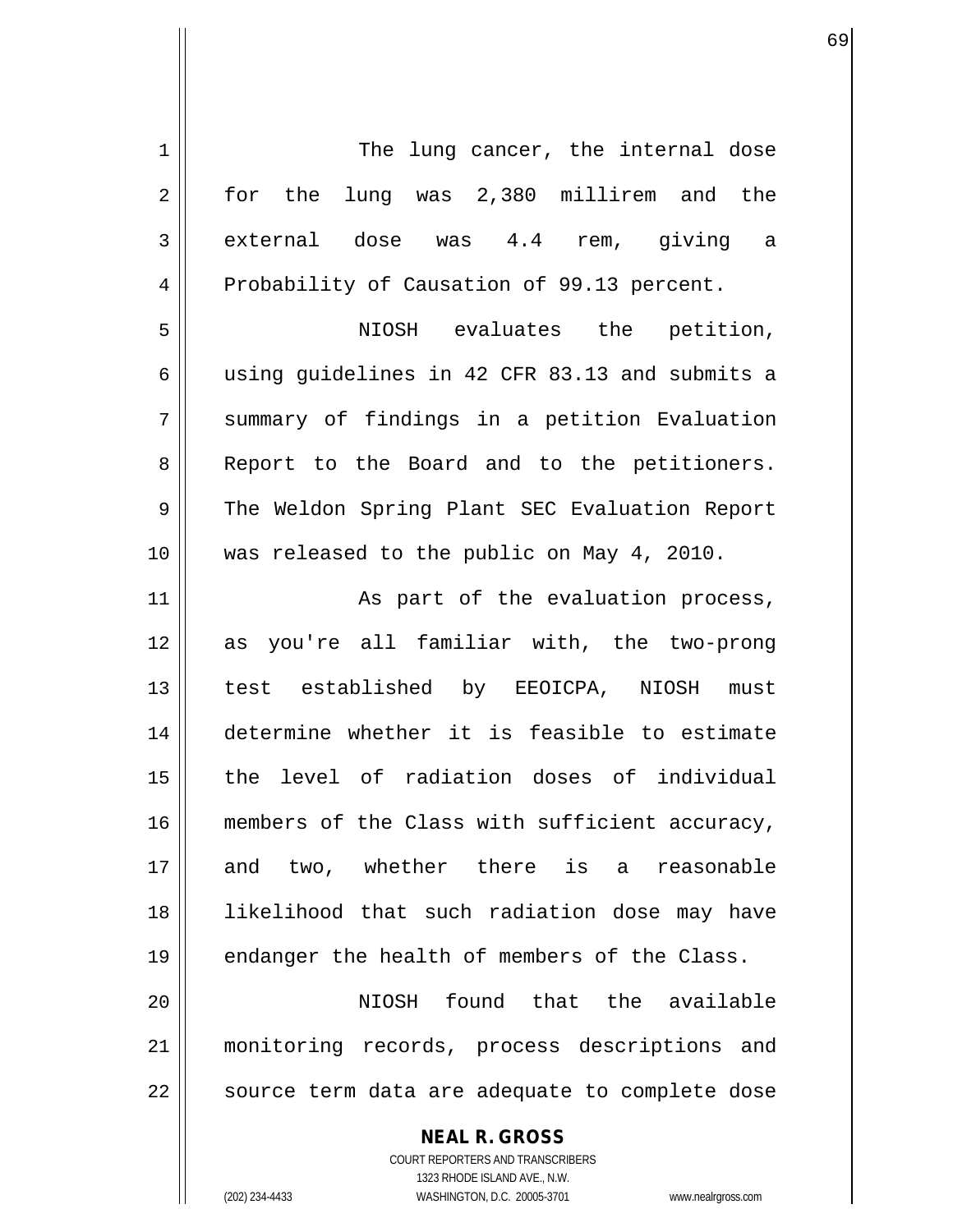1 | reconstructions with sufficient accuracy for  $2 \parallel$  the evaluated Class of employees.

70

3 Therefore, under the law, the 4 health endangerment determination is not 5 || required, and this final slide summarizes the 6 feasibility findings for the Weldon Spring  $7 \parallel$  Plant SEC-00143 for the years of January 1, 8 || 1957 through December 31, 1967, showing that  $9 \parallel$  the reconstruction is feasible for internal 10 and external sources of radiation exposure at 11 || the Weldon Spring Plant. Thank you. 12 CHAIRMAN MELIUS: Thank you, Mark. 13 Do Board Members have questions for Mark?

14 Yes, Wanda?

15 MEMBER MUNN: I just have a 16 comment. I think the Agency should be 17 applauded for such a thorough and careful 18 || review of this particular site.

19 It had -- it involved a wide range 20 || of concerns, on the part of the claimant and 21 || others, and the manner in which those were 22 || addressed with such thoroughness is very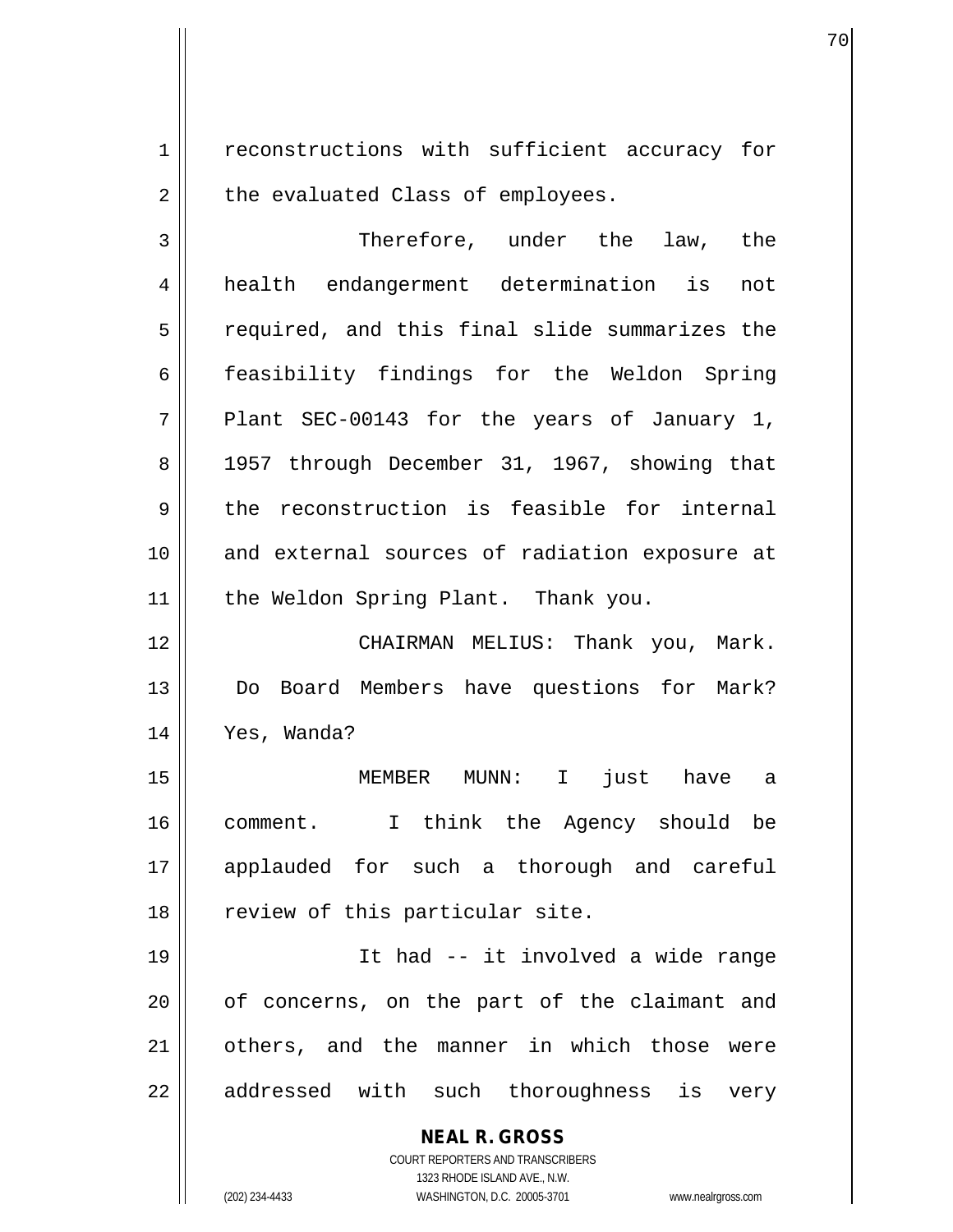| 1              | helpful for Board Members, in evaluating what                                                       |
|----------------|-----------------------------------------------------------------------------------------------------|
| $\overline{2}$ | actually transpired at this site. So, thank                                                         |
| 3              | you.                                                                                                |
| $\overline{4}$ | MR. ROLFES: Thank you, Wanda.                                                                       |
| 5              | CHAIRMAN MELIUS: Yes, Brad?                                                                         |
| 6              | MEMBER CLAWSON: Yes, your mention                                                                   |
| 7              | that 98 percent of that was natural uranium.                                                        |
| 8              | What was the other two percent?                                                                     |
| 9              | MR. ROLFES: The other two percent                                                                   |
| 10             | would have included recycled uranium and                                                            |
| 11             | thorium.                                                                                            |
| 12             | MEMBER CLAWSON: So, they were                                                                       |
| 13             | using -- it was -- part of it was the recycled                                                      |
| 14             | part of the uranium?                                                                                |
| 15             | MR. ROLFES: Also, I forgot to                                                                       |
| 16             | mention as well, the one percent enriched                                                           |
| 17             | uranium, there was a small quantity of                                                              |
| 18             | enriched uranium, which didn't come on site --                                                      |
| 19             | let's see here, I believe it was in 1963. Let                                                       |
| 20             | me find the slide, to verify that.                                                                  |
| 21             | Part of my sample dose                                                                              |
| 22             | reconstruction -- yes, one percent enriched                                                         |
|                | <b>NEAL R. GROSS</b>                                                                                |
|                | COURT REPORTERS AND TRANSCRIBERS                                                                    |
|                | 1323 RHODE ISLAND AVE., N.W.<br>(202) 234-4433<br>WASHINGTON, D.C. 20005-3701<br>www.nealrgross.com |

Ħ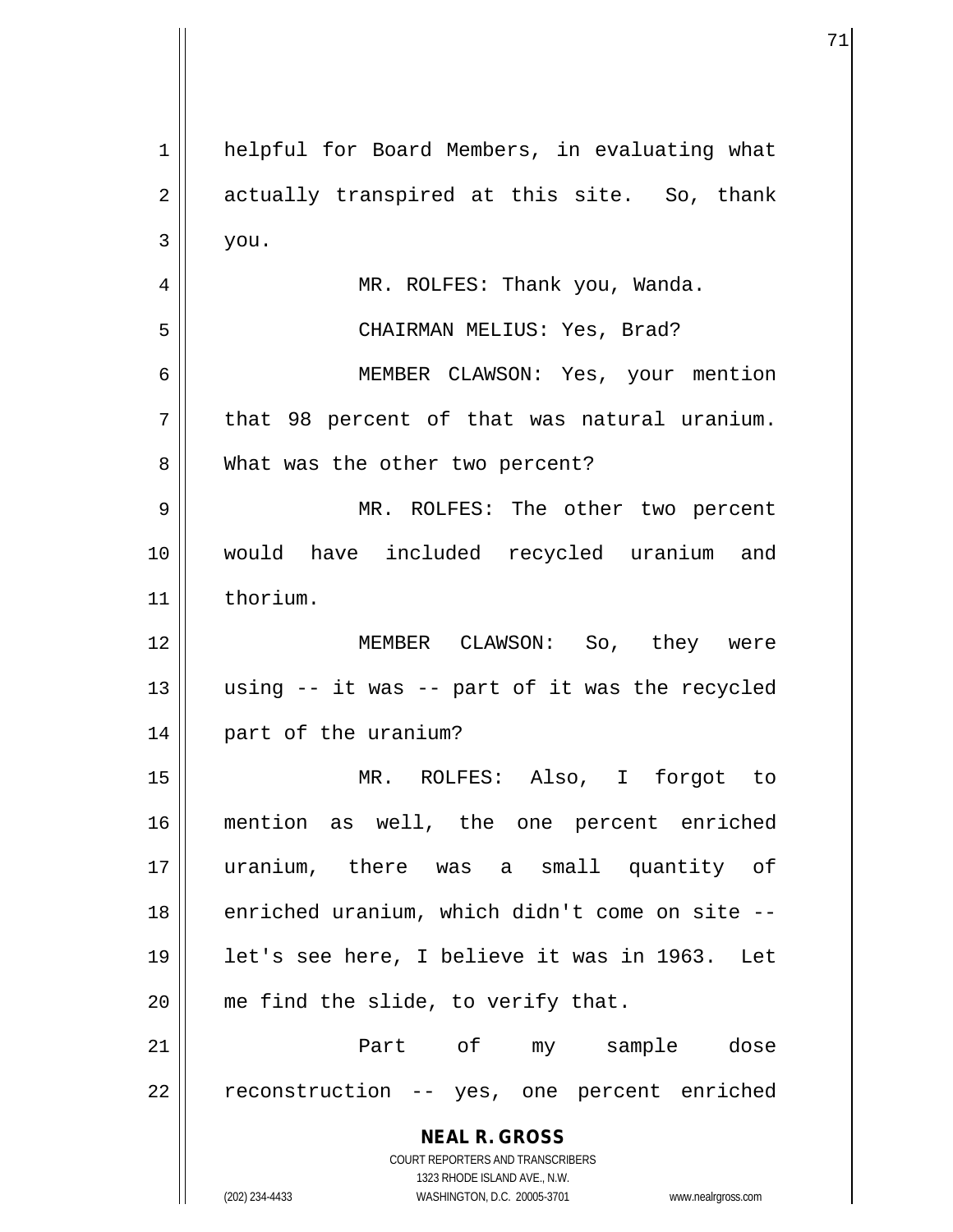**NEAL R. GROSS** COURT REPORTERS AND TRANSCRIBERS 1 uranium was assumed from 1963 forward, and so,  $2 \parallel$  that would have been the exception -- that 3 would have been part of the other two percent  $4 \parallel$  of the material that was processed. 5 MEMBER CLAWSON: Okay, you were 6 | mentioning about the records that they  $-$ - that 7 you found, documentation that they weren't 8 supposed to be destroyed or so forth. So, 9 || you've never found those records or --10 MR. ROLFES: Most of those are 11 medical files, which normally, we wouldn't be 12 interested in, unless it had some sort of 13 radiologic data, some kind of dosimetry 14 information. 15 I haven't looked at the records 16 myself, but from what I recall, it was related 17 to physical exams and blood tests and things 18 that weren't directly relevant to dose 19 | reconstruction. 20 MEMBER CLAWSON: Okay. Now, you 21 || were using Fernald for surrogate data, is that  $22$   $\parallel$  -- I don't understand.

1323 RHODE ISLAND AVE., N.W.

(202) 234-4433 WASHINGTON, D.C. 20005-3701 www.nealrgross.com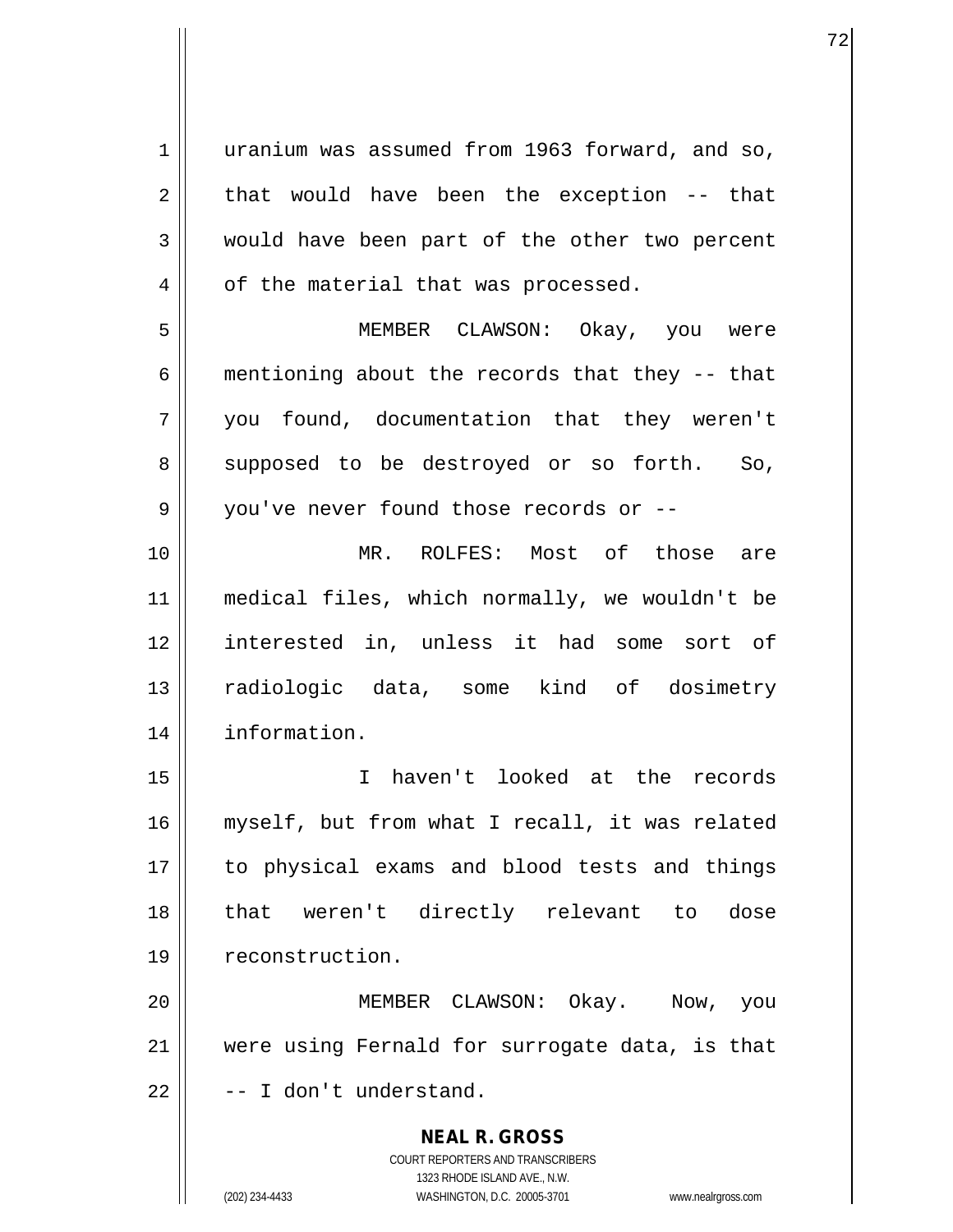| $\mathbf 1$    | MR. ROLFES: Previously, in the                           |
|----------------|----------------------------------------------------------|
| $\overline{2}$ | Weldon Spring TBD, I believe there is                    |
| 3              | information discussing the in vivo counts that           |
| 4              | were done on the employees who were working              |
| 5              | with thorium from 1963 through 1966.                     |
| 6              | They had brought, I guess, a                             |
| 7              | precursor to the Y-12 mobile in vivo unit, to            |
| 8              | Weldon Spring, to have approximately 148                 |
| 9              | employees counted, and we've discussed that              |
| 10             | information in our Site Profile, but we felt             |
| 11             | that the measurements that were taken wouldn't           |
| 12             | be good for building, like a coworker model.             |
| 13             | So, we had defaulted to the                              |
| 14             | information in the Fernald Site Profile, to              |
| 15             | assign thorium intakes for the years of                  |
| 16             | operation where -- from 1963 through 1966 at             |
| 17             | Weldon Spring.                                           |
| 18             | MEMBER CLAWSON: I was<br>just                            |
| 19             | wondering that because I didn't think that we            |
| 20             | had come to a conclusion yet on Fernald.                 |
| 21             | That's why I was wondering what we were using            |
| 22             | Fernald's data for on that, but that's -- that           |
|                | <b>NEAL R. GROSS</b><br>COURT REPORTERS AND TRANSCRIBERS |

1323 RHODE ISLAND AVE., N.W.

 $\prod$ 

(202) 234-4433 WASHINGTON, D.C. 20005-3701 www.nealrgross.com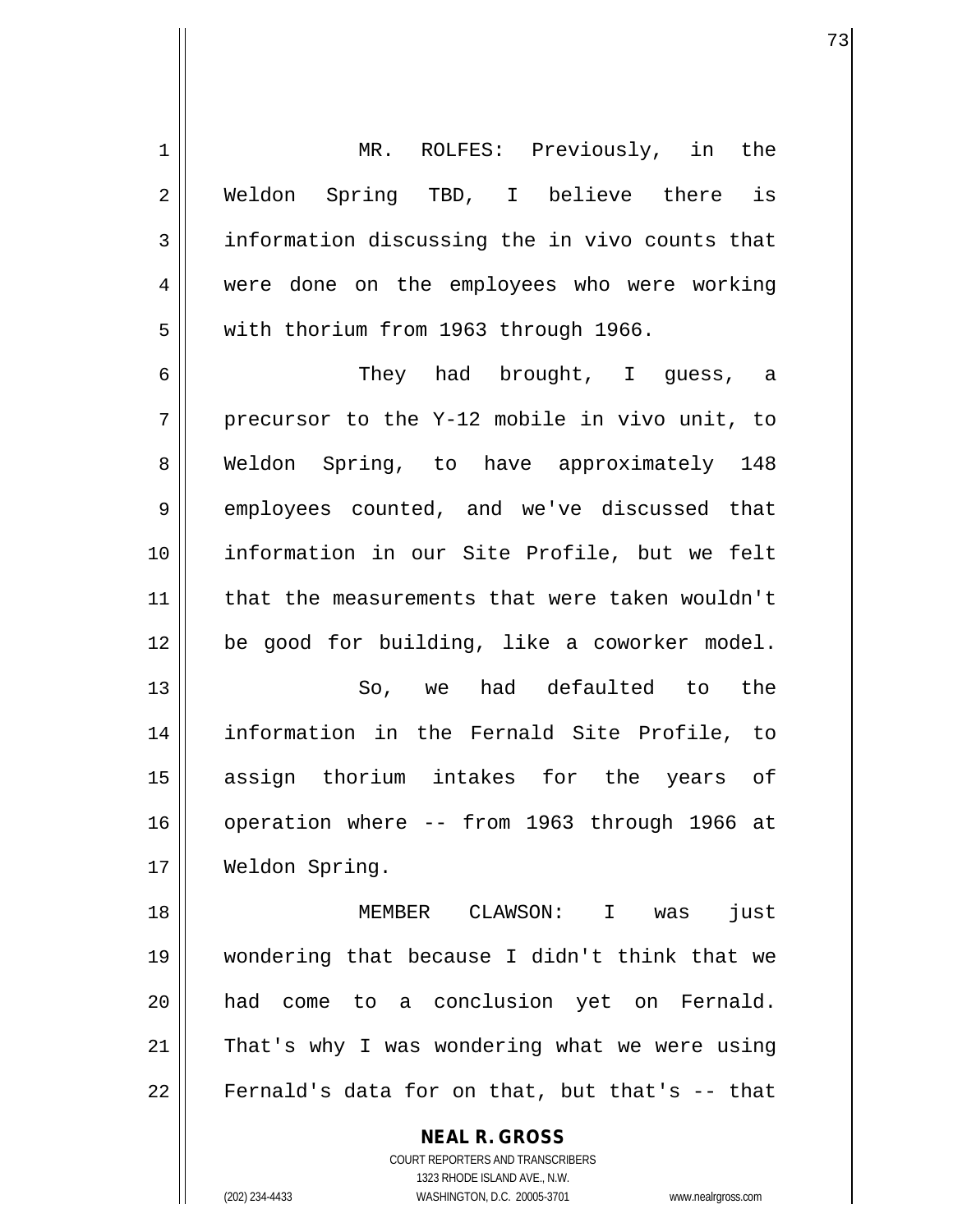**NEAL R. GROSS** COURT REPORTERS AND TRANSCRIBERS 1323 RHODE ISLAND AVE., N.W.  $1 \parallel$  will be -- thank you. 2 CHAIRMAN MELIUS: Okay, Mark, I 3 believe. 4 MEMBER GRIFFON: Just a couple of  $5 \parallel$  things. One thing that was intriguing me on 6 | your page four slide, they never dealt with 7 uranium hexafluoride, did they? 8 MR. ROLFES: No, they did not.  $9$  | That was one of the things that  $-$ 10 || MEMBER GRIFFON: Because I think --11 MR. ROLFES: -- that we did  $12$  | investigate too, to determine  $-$ 13 || MEMBER GRIFFON: I think page four 14 || should say, "Your hydrofluoric acid reacted 15 with uranium oxide to get uranium 16 tetrafluoride," but anyway, that's just a 17 | minor thing. 18 || MR. ROLFES: Where are you? 19 || MEMBER GRIFFON: You'll find that,  $20$  || it's on page four  $-$  is it page four on yours? 21 Is that page four? Yes, that was it, the  $22$   $\parallel$  third bullet.

74

(202) 234-4433 WASHINGTON, D.C. 20005-3701 www.nealrgross.com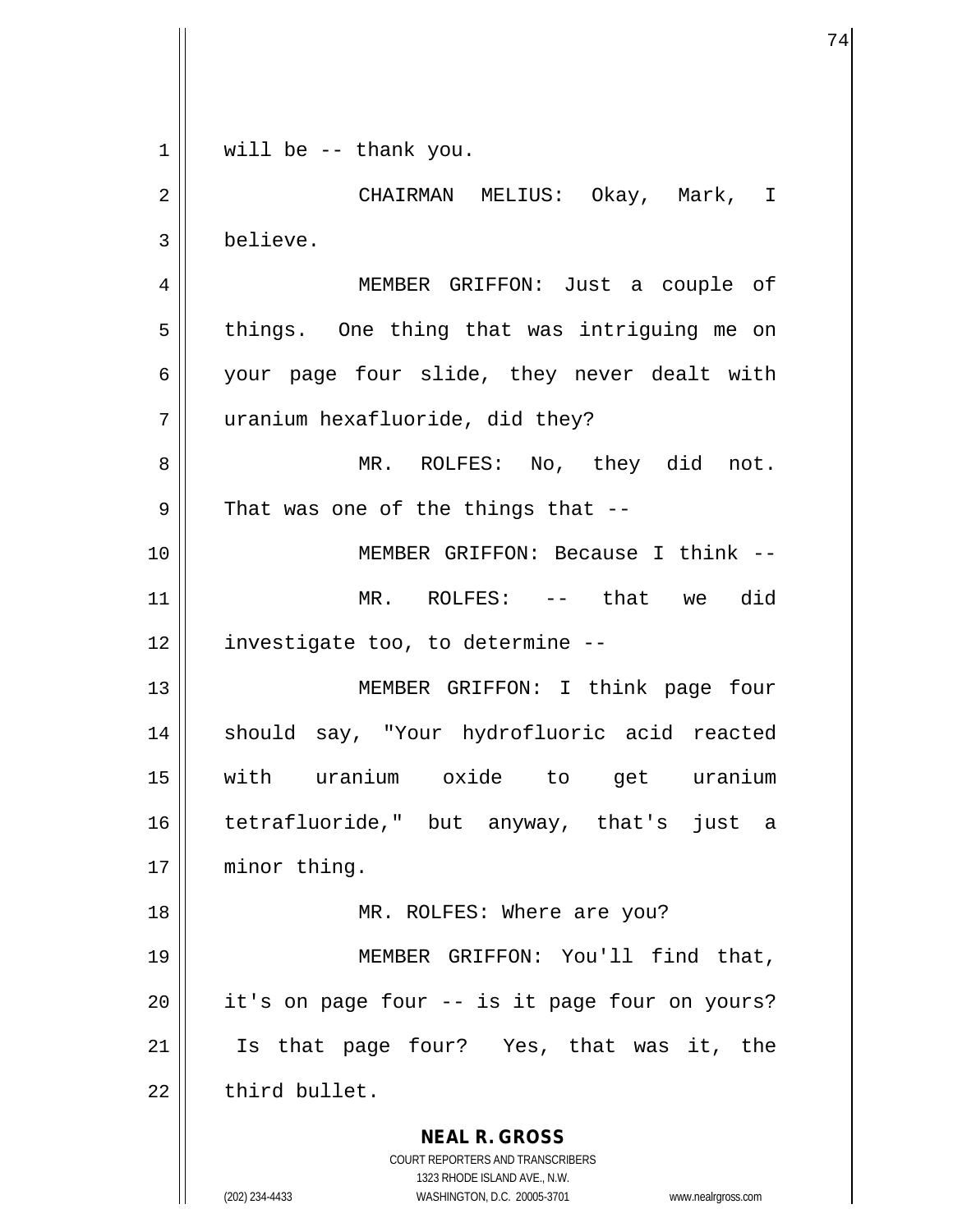**NEAL R. GROSS** COURT REPORTERS AND TRANSCRIBERS 1323 RHODE ISLAND AVE., N.W. (202) 234-4433 WASHINGTON, D.C. 20005-3701 www.nealrgross.com 1 || MR. ROLFES: The third bullet? 2 MEMBER GRIFFON: Hydrogen gas  $3 \parallel$  reacted, I think --4 || MR. ROLFES: Yes, hydrogen gas and  $5$  HF. 6 MEMBER GRIFFON: Yes, that should 7 || be HF, right, hydrofluoric acid. Anyway,  $8 \parallel$  that's a minor thing. 9 I guess, I see the overlap, the 10 similarities with Fernald are striking here.  $11$  I think it actually -- you know, several of 12 the same issues, I think, are going to come 13 || into play and I'm not sure if we're going to 14 be able to tease them all out here at the 15 | Board level. 16 But the recycled uranium, I think 17 || you derived that from the DOE report. 18 MR. ROLFES: Yes, recycled uranium 19 balanced. 20 MEMBER GRIFFON: You didn't go back 21 || for the actual data itself. Did you just use  $22$  || the numbers provided by the DOE summary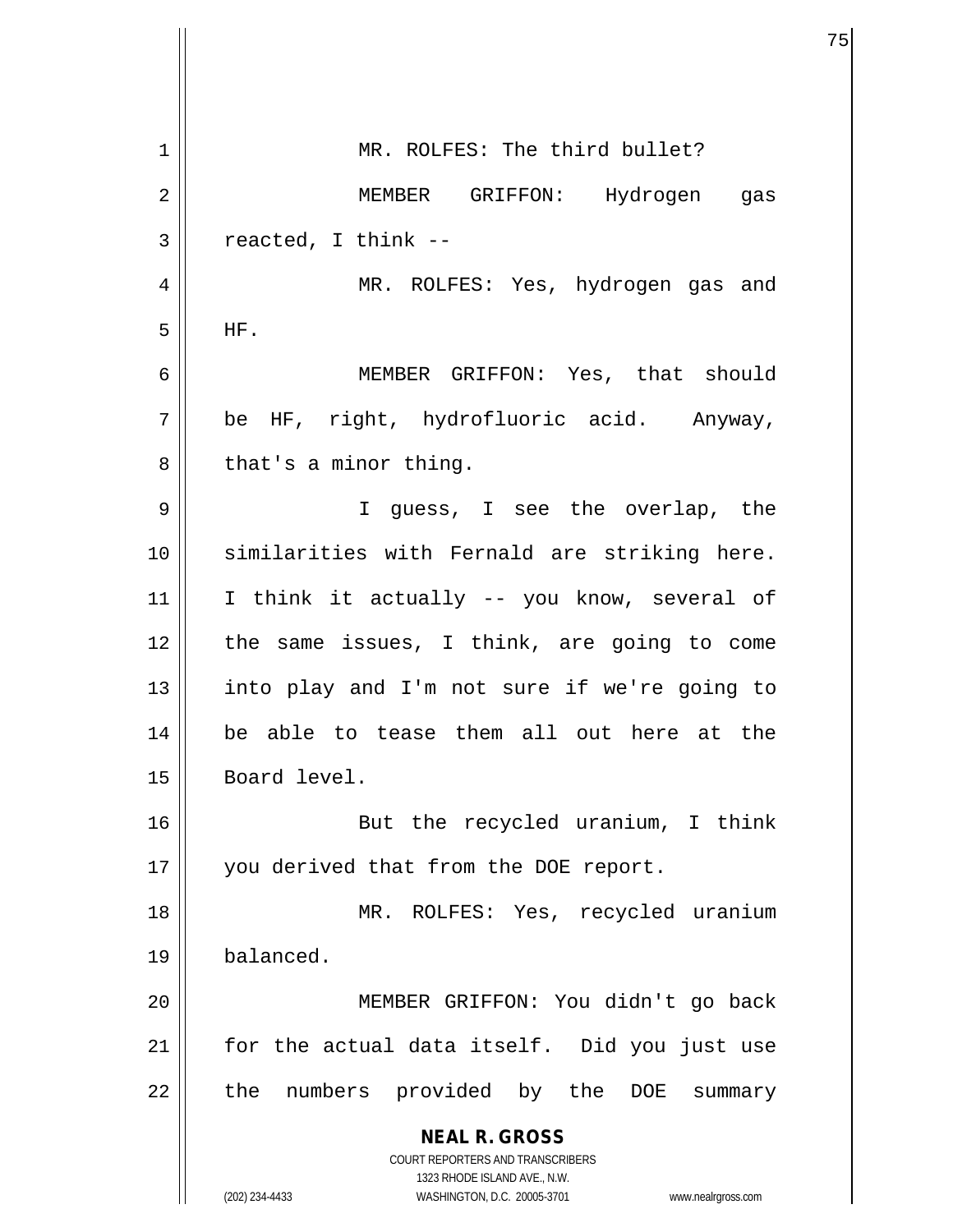$1 \parallel$  report?

| 2  | MR. ROLFES: That's correct, and                    |
|----|----------------------------------------------------|
| 3  | we're using the 95 <sup>th</sup> percentile of the |
| 4  | contaminant concentrate -- concentrations, and     |
| 5  | for plutonium, I believe, the value is             |
| 6  | approximately 6.3 parts per billion plutonium      |
| 7  | on uranium phases. That's the 95 <sup>th</sup>     |
| 8  | percentile, and it's based on an unblended         |
| 9  | uranium trioxide PUREX source.                     |
| 10 | MEMBER GRIFFON: Right, right, I                    |
| 11 | mean, I know that's something that has come up     |
| 12 | on the Fernald meetings, that you know, we         |
| 13 | might want to pursue further, as far at the        |
| 14 | actual data itself, rather than the summary        |
| 15 | report from DOE.                                   |
| 16 | But the other question is, and                     |
| 17 | this is similar too -- the daily weighted          |
| 18 | averaging, do you know anything about that? I      |
| 19 | mean, was it area sampling? Was it breathing       |
| 20 | zone, and then we have the age-old problem         |
| 21 | with daily weighted averaging of being able to     |
| 22 | track the worker through their course of daily     |

## **NEAL R. GROSS**

COURT REPORTERS AND TRANSCRIBERS 1323 RHODE ISLAND AVE., N.W. (202) 234-4433 WASHINGTON, D.C. 20005-3701 www.nealrgross.com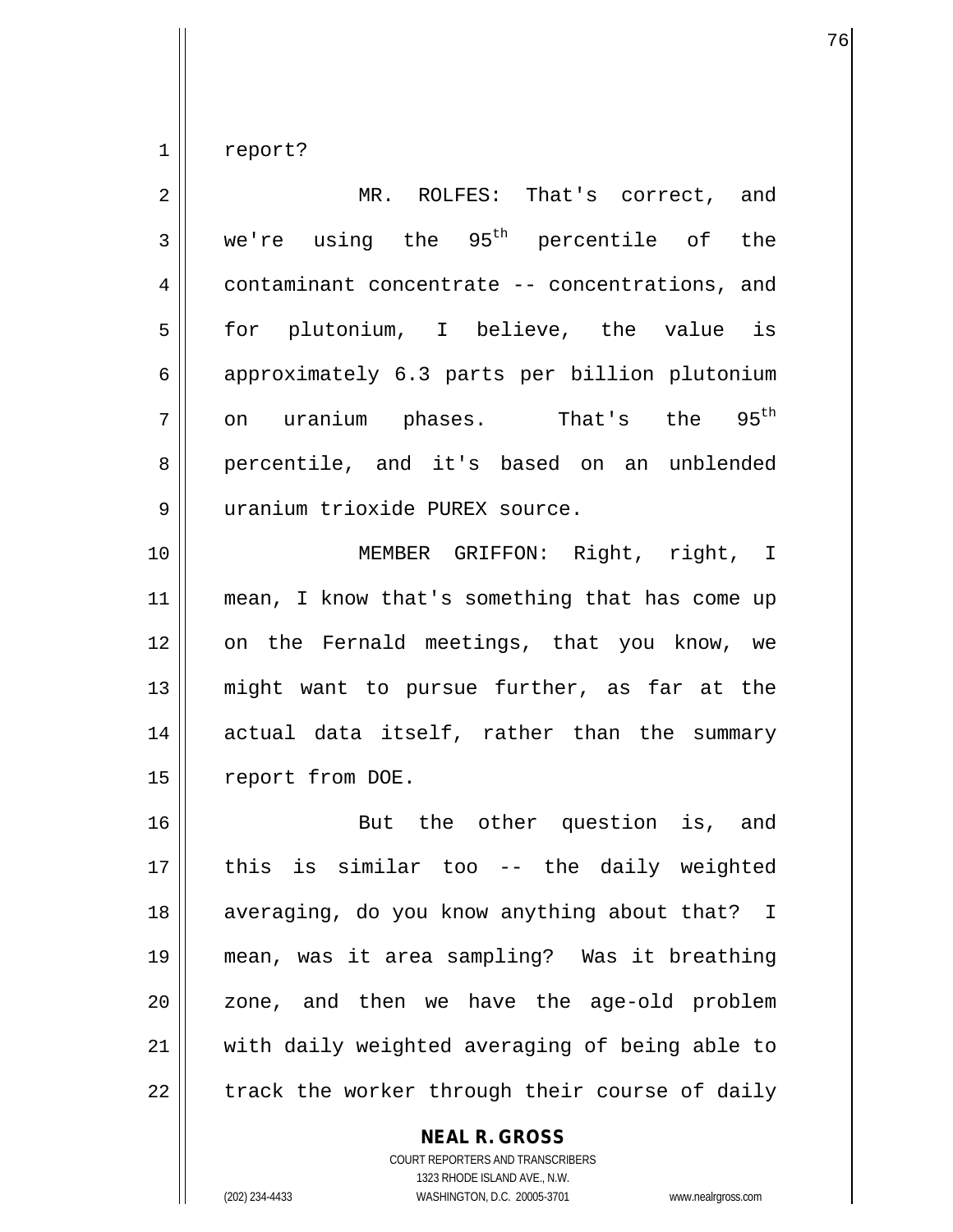$1 \parallel$  work and placing them in a work -- you said, 2 | work area, combined with year. 3 That's a good model, as long as we 4 | can track the people. 5 MR. ROLFES: The daily weighted 6 | average reports do indeed contain information 7 || collected from the worker's breathing zone, as 8 well as the general area, and furthermore, 9 || basically, these reports would track a worker 10 at each station, during their eight hour work 11 || shift. They would follow them to do this 12 operation, take a breathing zone sample, as 13 well as a GA sample, and then, track the 14 worker to the next operation or to lunch, 15 even, and take, like, a general area air 16 || sample in the lunch room. 17 And so, they would come up with a 18 time integrated air concentration for that 19 || employees' work day. 20 MEMBER GRIFFON: But how are you  $21$  | qoing to  $-$  I'm assuming they didn't monitor

77

 $22$  || everyone all the time. So, you're going to

**NEAL R. GROSS** COURT REPORTERS AND TRANSCRIBERS 1323 RHODE ISLAND AVE., N.W. (202) 234-4433 WASHINGTON, D.C. 20005-3701 www.nealrgross.com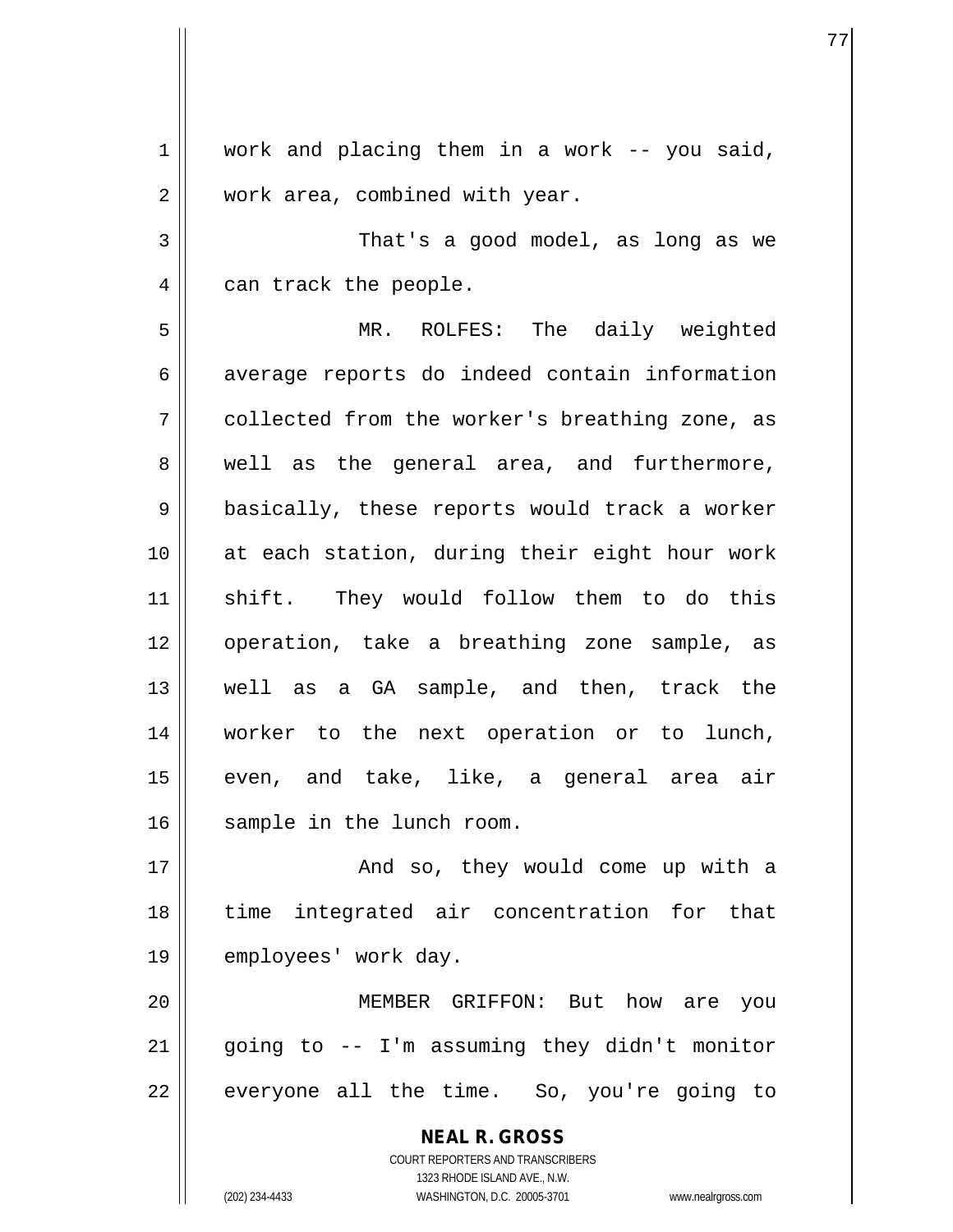| 1  | have to match --                                                                                    |
|----|-----------------------------------------------------------------------------------------------------|
| 2  | MR. ROLFES: Correct.                                                                                |
| 3  | MEMBER GRIFFON: -- a claimant with                                                                  |
| 4  | a particular --                                                                                     |
| 5  | MR. ROLFES: That --                                                                                 |
| 6  | MEMBER GRIFFON: -- job type, or                                                                     |
| 7  | I'm not sure how you're going to do it.                                                             |
| 8  | MR. ROLFES: For a best estimate,                                                                    |
| 9  | you would do that, but what we're planning on                                                       |
| 10 | doing is using the highest daily weighted                                                           |
| 11 | average concentration for each facility, for                                                        |
| 12 | each year.                                                                                          |
| 13 | MEMBER GRIFFON: Okay, so, there's                                                                   |
| 14 | some assumptions in there too, that I think we                                                      |
| 15 | need to explore. But leave it for now. Thank                                                        |
| 16 | you.                                                                                                |
| 17 | CHAIRMAN MELIUS: Dr. Lemen?                                                                         |
| 18 | On one of<br>the<br>MEMBER LEMEN:                                                                   |
| 19 | slides, you talked about two former workers                                                         |
| 20 | providing information on the uranium                                                                |
| 21 | hexafluoride, saying it was never processed.                                                        |
| 22 | Can you tell me a little bit more                                                                   |
|    | <b>NEAL R. GROSS</b>                                                                                |
|    | <b>COURT REPORTERS AND TRANSCRIBERS</b>                                                             |
|    | 1323 RHODE ISLAND AVE., N.W.<br>WASHINGTON, D.C. 20005-3701<br>(202) 234-4433<br>www.nealrgross.com |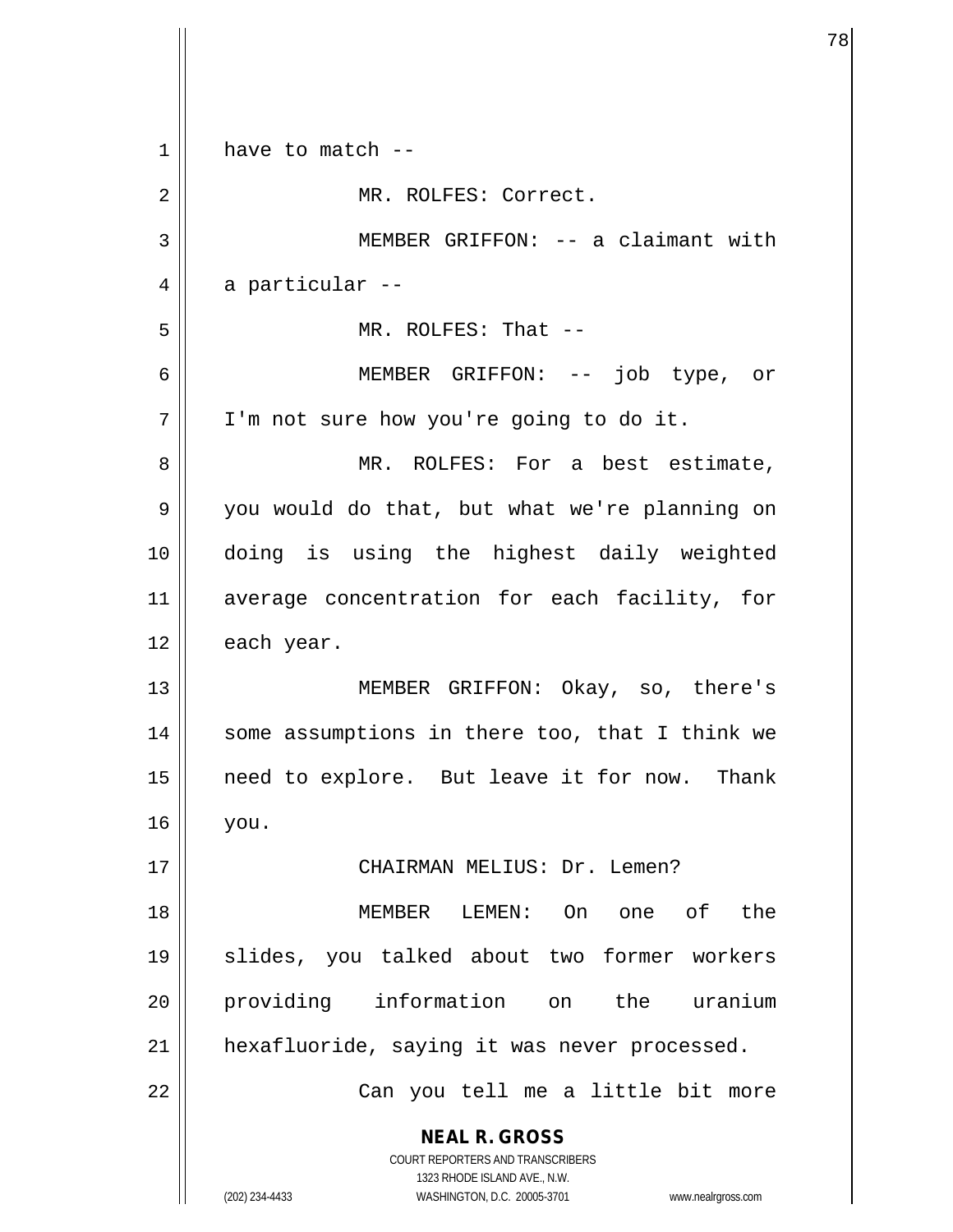**NEAL R. GROSS** COURT REPORTERS AND TRANSCRIBERS 1323 RHODE ISLAND AVE., N.W. (202) 234-4433 WASHINGTON, D.C. 20005-3701 www.nealrgross.com 1 about the two workers that you talked to, and 2 | what they did at the facility? 3 MR. ROLFES: I'd have to get back 4 | to you on that. They were two individuals, I  $5 \parallel$  believe, that would have had a -- would have 6  $\parallel$  known the materials that we were asking of. 7 I'd have to get back to you on the 8 details of their job titles and background, et 9 | cetera. 10 MEMBER LEMEN: I was just curious 11 as to why you picked those two and what their 12 jobs were. So, if you could get back to me, 13 I'd appreciate it. 14 MR. ROLFES: Sure, I want to say 15 || that one of them might have been involved in 16 like, process engineering, but I'll certainly 17 || get back to you on that. 18 || **MEMBER LEMEN:** Thank you. 19 CHAIRMAN MELIUS: Phil, then Mike. 20 MEMBER SCHOFIELD: Do you know how 21 | often the workers gave urine samples and were 22 | there any fecal samples for ingestion?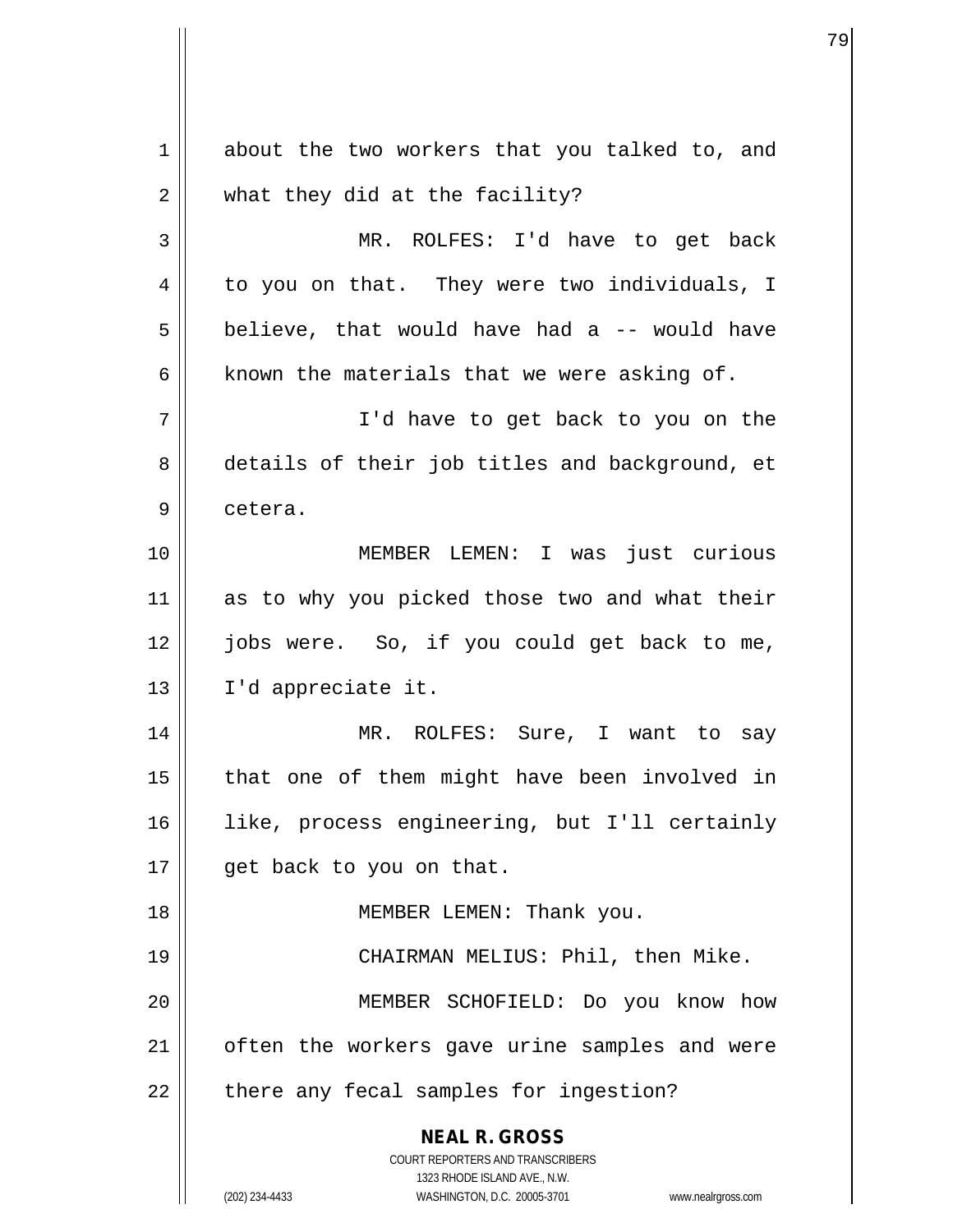**NEAL R. GROSS** COURT REPORTERS AND TRANSCRIBERS 1323 RHODE ISLAND AVE., N.W. (202) 234-4433 WASHINGTON, D.C. 20005-3701 www.nealrgross.com 1 || MR. ROLFES: To my knowledge, there 2 were no fecal samples ever taken from Weldon 3 Spring Plant employees, but urinalysis were  $4 \parallel$  taken as frequently as several times a day,  $5$  | through weekly samples. 6 || Some employees may have only given  $7 \parallel$  an annual sample, for example, during the 8 physical. It was a range of distributions of 9 Sample frequency, based upon the individual's 10 || exposure potential and job duties. 11 MEMBER GRIFFON: Several times a  $12 \parallel$  day? 13 || MR. ROLFES: Yes, for an incident, 14 || for example, you know. 15 CHAIRMAN MELIUS: Mike? 16 MEMBER GIBSON: Mark, what -- how 17 many worker interviews did you do, roughly? 18 MR. ROLFES: I know about 10, but 19 I'd have to get -- let me take a look. I 20 might have it. 21 MEMBER GIBSON: I mean, it looks  $22$  || like at least nine references, based on C-

en and the state of the state of the state of the state of the state of the state of the state of the state of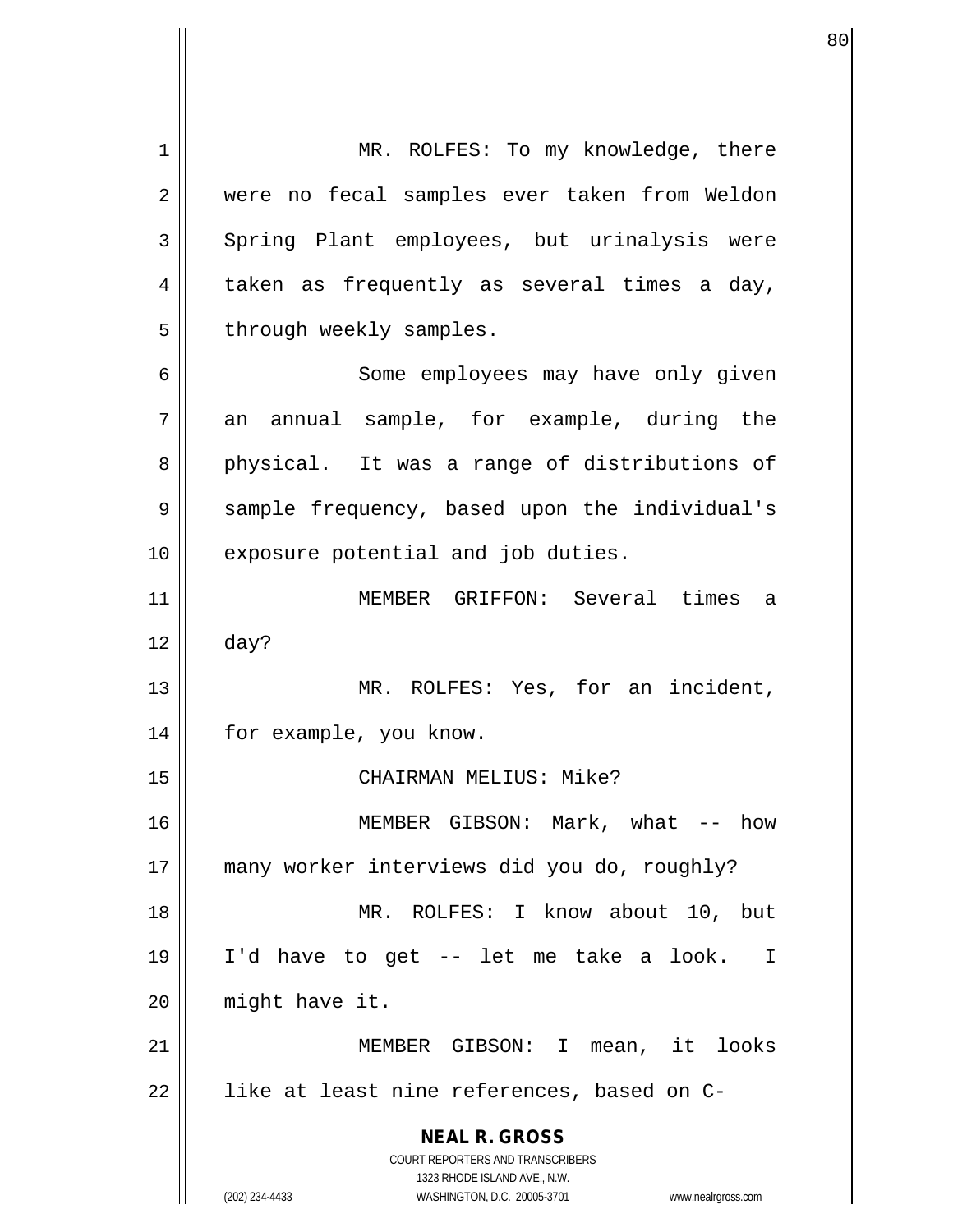| 1              | MR. ROLFES: That's what I was                                                                       |
|----------------|-----------------------------------------------------------------------------------------------------|
| $\overline{2}$ | going for. I was going to say about 10, but it                                                      |
| 3              | was $--$                                                                                            |
| 4              | MEMBER GIBSON: Because it was all                                                                   |
| 5              | the way up A through I, I believe.                                                                  |
| 6              | MR. ROLFES: Okay, thank you. So,                                                                    |
| 7              | then nine are documented here. There were                                                           |
| 8              | likely earlier interviews that were conducted,                                                      |
| 9              | as part of the Site Profile investigations,                                                         |
| 10             | but specific to the SEC, as you said, is nine.                                                      |
| 11             | MEMBER GIBSON: Then in ER, I just                                                                   |
| 12             | glanced through it, it looks like that --                                                           |
| 13             | basically, only three of the workers, C, G and                                                      |
| 14             | H, their knowledge of the site was referred to                                                      |
| 15             | several times. Do you know what their job                                                           |
| 16             | titles were?                                                                                        |
| 17             | MR. ROLFES: I suspect that they                                                                     |
| 18             | probably the same<br>ones that<br>were<br>were                                                      |
| 19             | interviewed, regarding the uranium                                                                  |
| 20             | hexafluoride. So, I can follow up with you on                                                       |
| 21             | that.                                                                                               |
| 22             | Any other<br>CHAIRMAN<br>MELIUS:                                                                    |
|                | <b>NEAL R. GROSS</b><br>COURT REPORTERS AND TRANSCRIBERS                                            |
|                | 1323 RHODE ISLAND AVE., N.W.<br>(202) 234-4433<br>WASHINGTON, D.C. 20005-3701<br>www.nealrgross.com |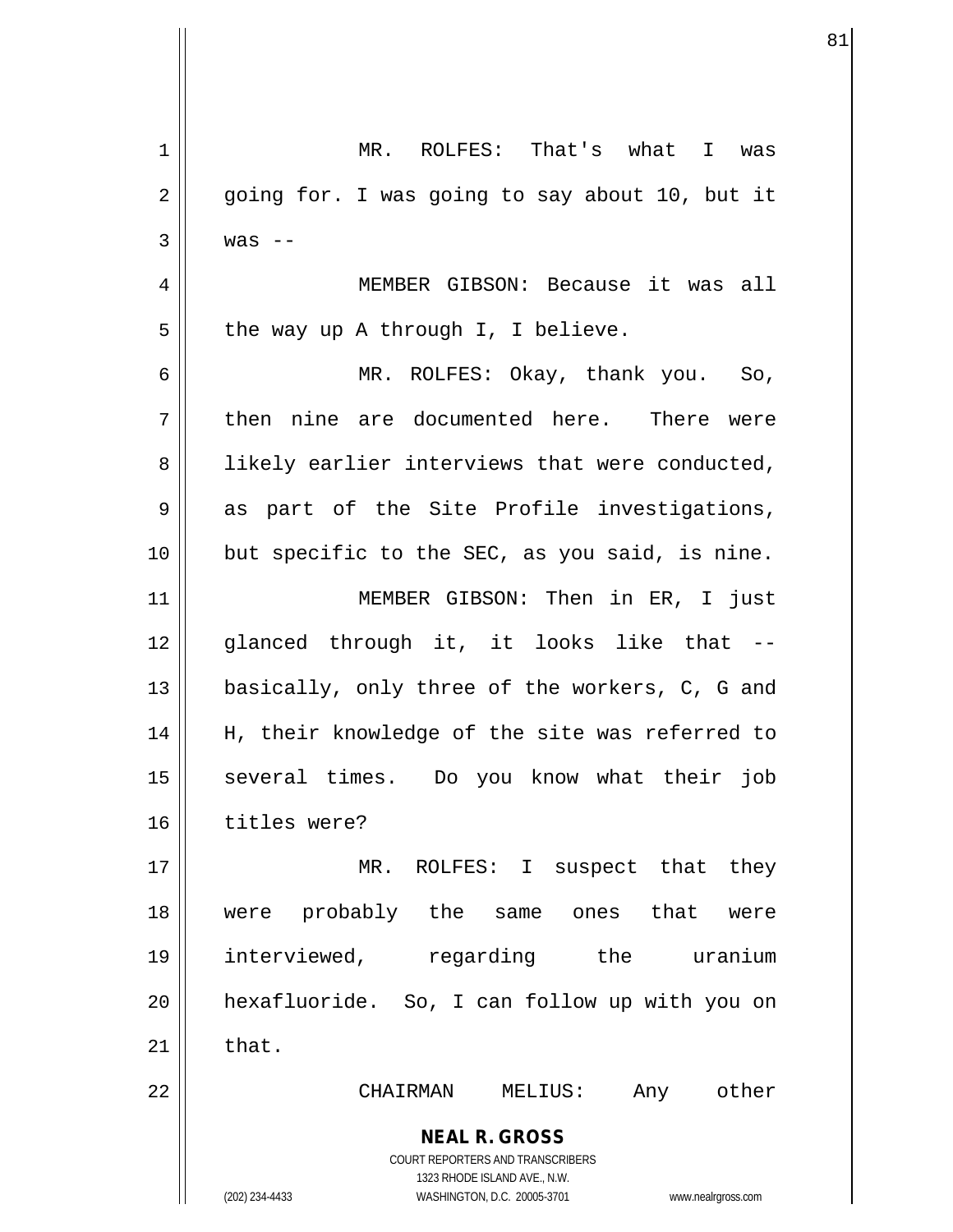**NEAL R. GROSS** COURT REPORTERS AND TRANSCRIBERS 1323 RHODE ISLAND AVE., N.W. (202) 234-4433 WASHINGTON, D.C. 20005-3701 www.nealrgross.com 1 || questions? Bill? 2 | MEMBER FIELD: I had a question  $3$  | about the thorium bioassay. 4 MR. ROLFES: Yes. 5 MEMBER FIELD: That wasn't used for  $6 \parallel$  the bounding at all, is that right? 7 || MR. ROLFES: No, it was not. 8 MEMBER FIELD: Okay, how does the 9 highest bioassay compare to your bounded 10 | estimates? 11 || MR. ROLFES: The way the bioassay 12 data for the thorium-232 in vivo counts, they 13 were using the thallium-208 peak-4 as a marker 14 for thorium-232 exposures, and they had 15 categorized individuals exposures as 16 background, trace or, I think it was a lung 17 || burden, and it corresponded to bands of counts 18 up to, I think -- don't quote me on this, but 19 I think the lung burden number of counts was 20 around 240. 21 The data that I recall, most of 22 || the counts were for trace or background. I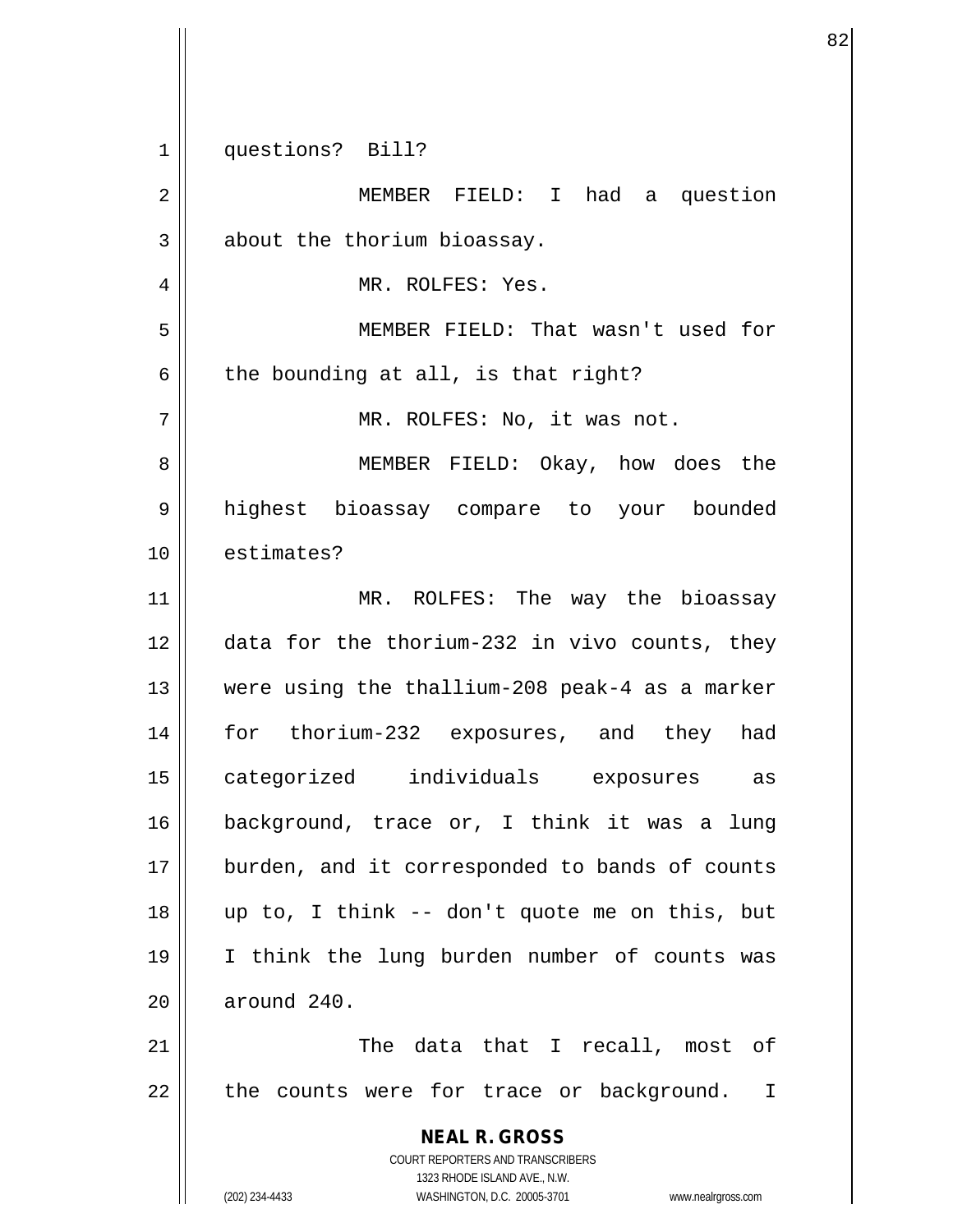1 don't recall any full lung burdens being 2 | measured.

3 MEMBER FIELD: Okay, yes, my 4 || question was just for the highest bioassay 5 | result you found, how -- you know, how would  $6 \parallel$  that compare to the bounded estimate?

7 Obviously, was it within the 8 || bounded estimate?

9 MR. ROLFES: Well, we didn't 10 || calculate that. So, since it wasn't directly 11 a quantitative measurement, it was more of a 12 non-quantitative measurement, there's a lot of 13 uncertainties regarding the age of the thorium 14 || materials processed and such.

15 MEMBER GRIFFON: Yes, I mean, 16 || that's something that, on Work Group levels, 17 we've often looked at that for sort of 18 || validating, you know, even if you're not going 19 || to use these others, are they consistent with  $20$   $\vert$  -- you know, so, good point.

21 || CHAIRMAN MELIUS: Yes, Brad?

22 MEMBER CLAWSON: I just have one

**NEAL R. GROSS**

COURT REPORTERS AND TRANSCRIBERS 1323 RHODE ISLAND AVE., N.W. (202) 234-4433 WASHINGTON, D.C. 20005-3701 www.nealrgross.com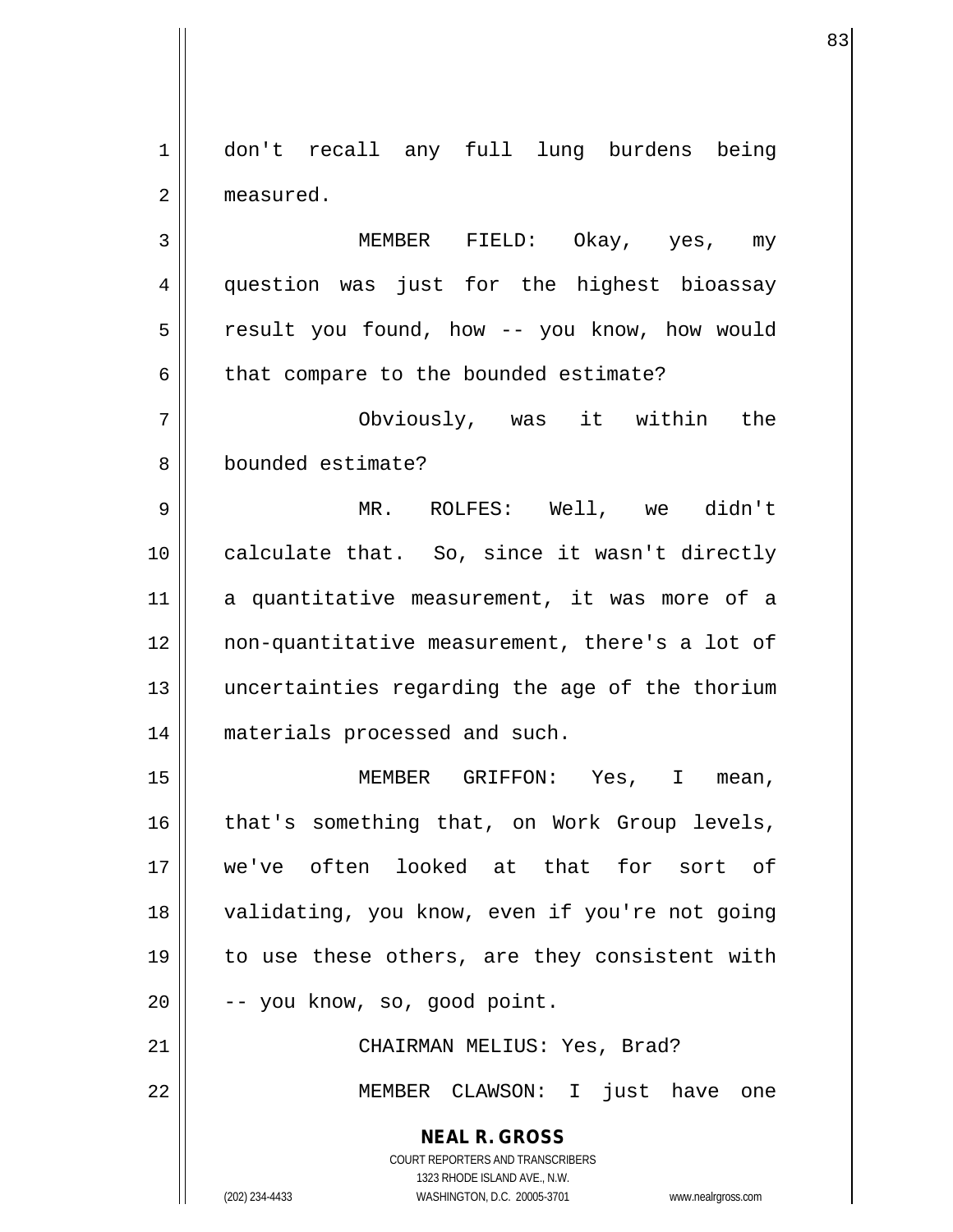**NEAL R. GROSS** COURT REPORTERS AND TRANSCRIBERS 1323 RHODE ISLAND AVE., N.W. (202) 234-4433 WASHINGTON, D.C. 20005-3701 www.nealrgross.com 1 || more. Mark, this is kind of getting to me 2 because we still haven't resolved Fernald's  $3 \parallel$  issues, and how would this affect, this one? 4 || If we're using this as data to -- $5 \parallel$  and we haven't even settled Fernald's, as a 6  $\parallel$  matter of fact, that's why the action items  $7 \parallel$  that we've got a White Paper on right now, 8 || that we're disagreeing on, and I just -- I 9 don't see how we can use this data to do 10 another site, when we haven't even settled it. 11 || MR. ROLFES: We are not currently 12 using any data from Fernald under the SEC 13 || evaluation for Weldon Spring. 14 CHAIRMAN MELIUS: Okay, thank you, 15 Mark. Now, we'll like to hear from the 16 petitioners. I don't know if they're on the 17 line. 18 MEMBER RICHARDSON: I had a 19 question. 20 CHAIRMAN MELIUS: I'm sorry, David 21 || and Paul, I apologize. I know I do it, at 22 | least once. Go ahead, David.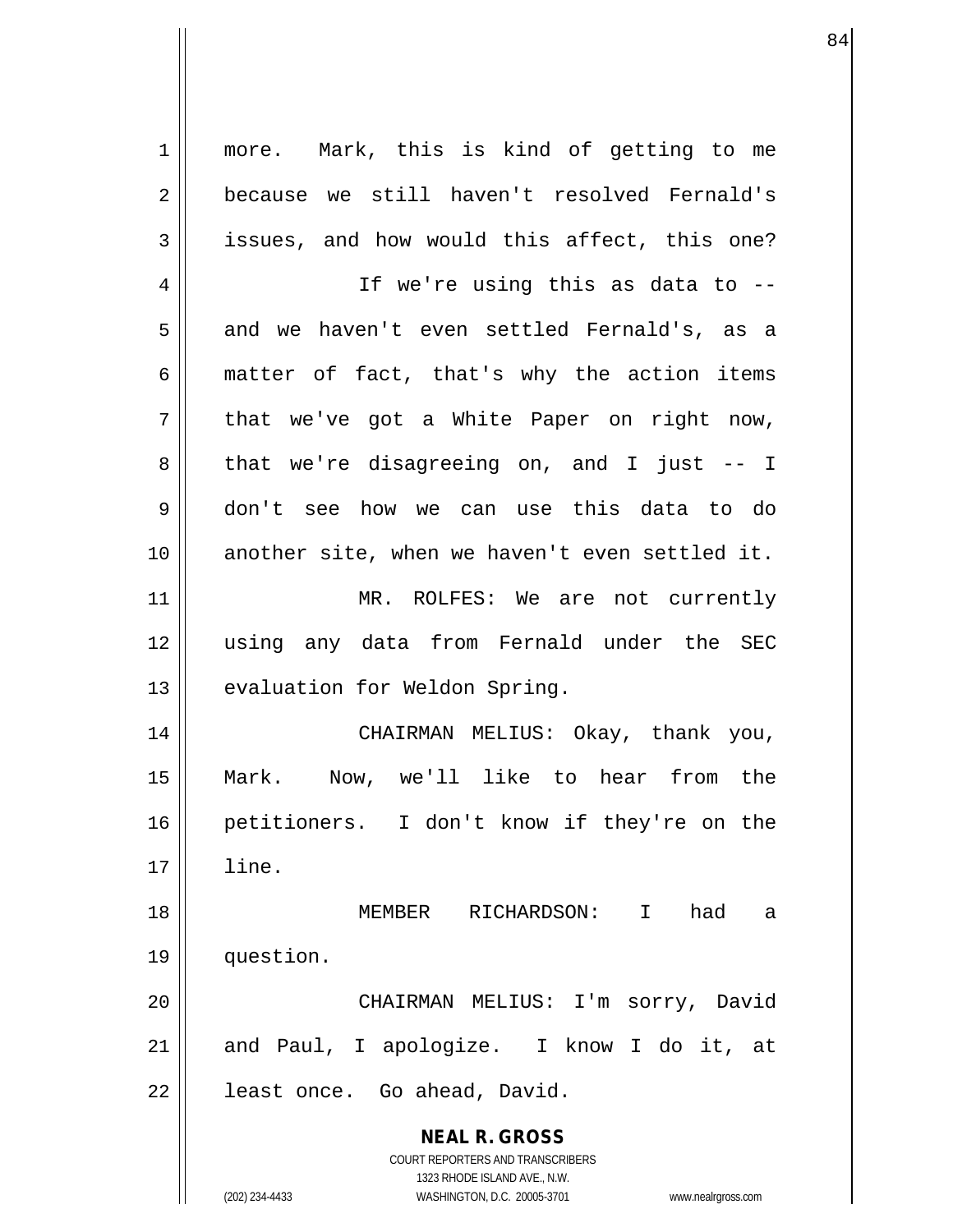| 1  | MEMBER RICHARDSON: I had two                   |
|----|------------------------------------------------|
| 2  | questions. The first one was, I was intrigued  |
| 3  | by the description of using Mancuso's data and |
| 4  | the comparison of the completion or the level  |
| 5  | of completeness of the data that were key-     |
| 6  | punched by Mancuso and the hard copy records   |
| 7  | and log books that you were able to find.      |
| 8  | So, you have a series of tables in             |
| 9  | here, 7-1 to 7-3, maybe, in your report, where |
| 10 | you find in some cases, that you were able to  |
| 11 | validate 60 percent or 40 percent of the data  |
| 12 | that was the CER database, other years, it     |
| 13 | gets up to 100 percent.                        |
| 14 | That was something new, I think                |
| 15 | for me, was previously, when I've<br>had       |
| 16 | discussions with people involved in the        |
| 17 | compensation program, they've tended to view   |
| 18 | epidemiologic data as, not as the record of -- |
| 19 | not as the source of information of record for |
| 20 | kind of, construction of workers doses, that   |
| 21 | you would go back to original hard copy        |
| 22 | records, because information that<br>was       |
|    |                                                |

en andere de la constantin de la constantin de la constantin de la constantin de la constantin de la constanti

**NEAL R. GROSS** COURT REPORTERS AND TRANSCRIBERS

 $\mathsf{II}$ 

1323 RHODE ISLAND AVE., N.W. (202) 234-4433 WASHINGTON, D.C. 20005-3701 www.nealrgross.com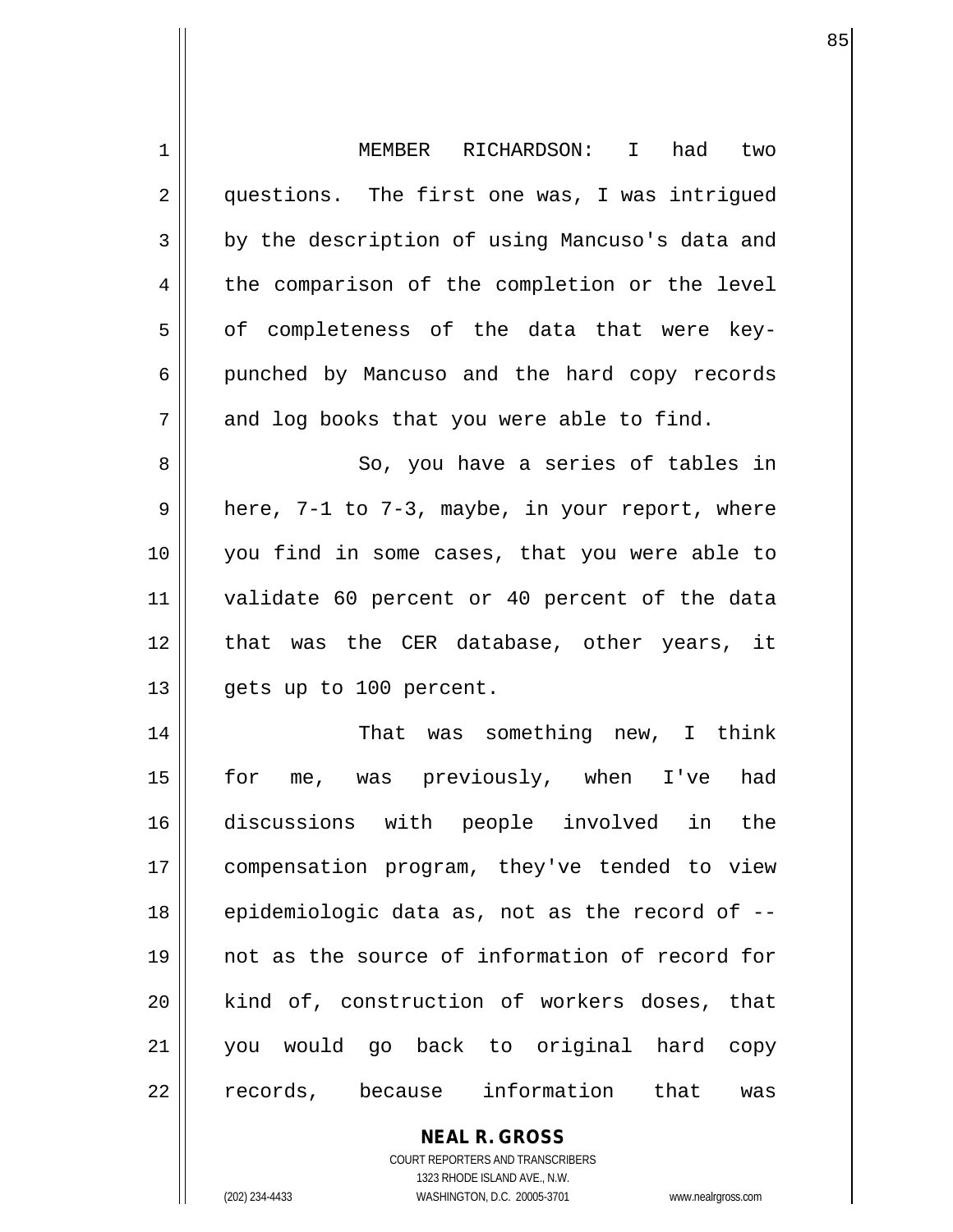1<sup>|</sup> collected for research purposes is not  $2 \parallel$  necessarily -- has a different pedigree, we're  $3 \parallel$  going to use their words, than maybe a dose of 4 | record that was maintained by a site. Could 5 you talk about that?

en de la construction de la construction de la construction de la construction de la construction de la constr<br>La construction de la construction de la construction de la construction de la construction de la construction

6 MR. ROLFES: Well, this was done. 7 We had sampled five percent of the available 8 || hard copy results and we didn't necessarily 9 collect the data from the CER database, but we 10 used the data that we had collected from 11 Department of Energy to compare to the data 12 || that was collected by ORAU and their CER 13 database.

14 We did it as a cross-comparison to 15 basically validate, to determine whether the 16 | records may or may not have been complete.

17 MEMBER RICHARDSON: But my reading 18 of the report, and maybe it's a 19 misunderstanding, is that for some years, the 20 majority of the information that you have on 21 bioassay data for uranium is coming from the  $22 \parallel$  ORAU CER database, is that wrong, that there

> COURT REPORTERS AND TRANSCRIBERS 1323 RHODE ISLAND AVE., N.W. (202) 234-4433 WASHINGTON, D.C. 20005-3701 www.nealrgross.com

**NEAL R. GROSS**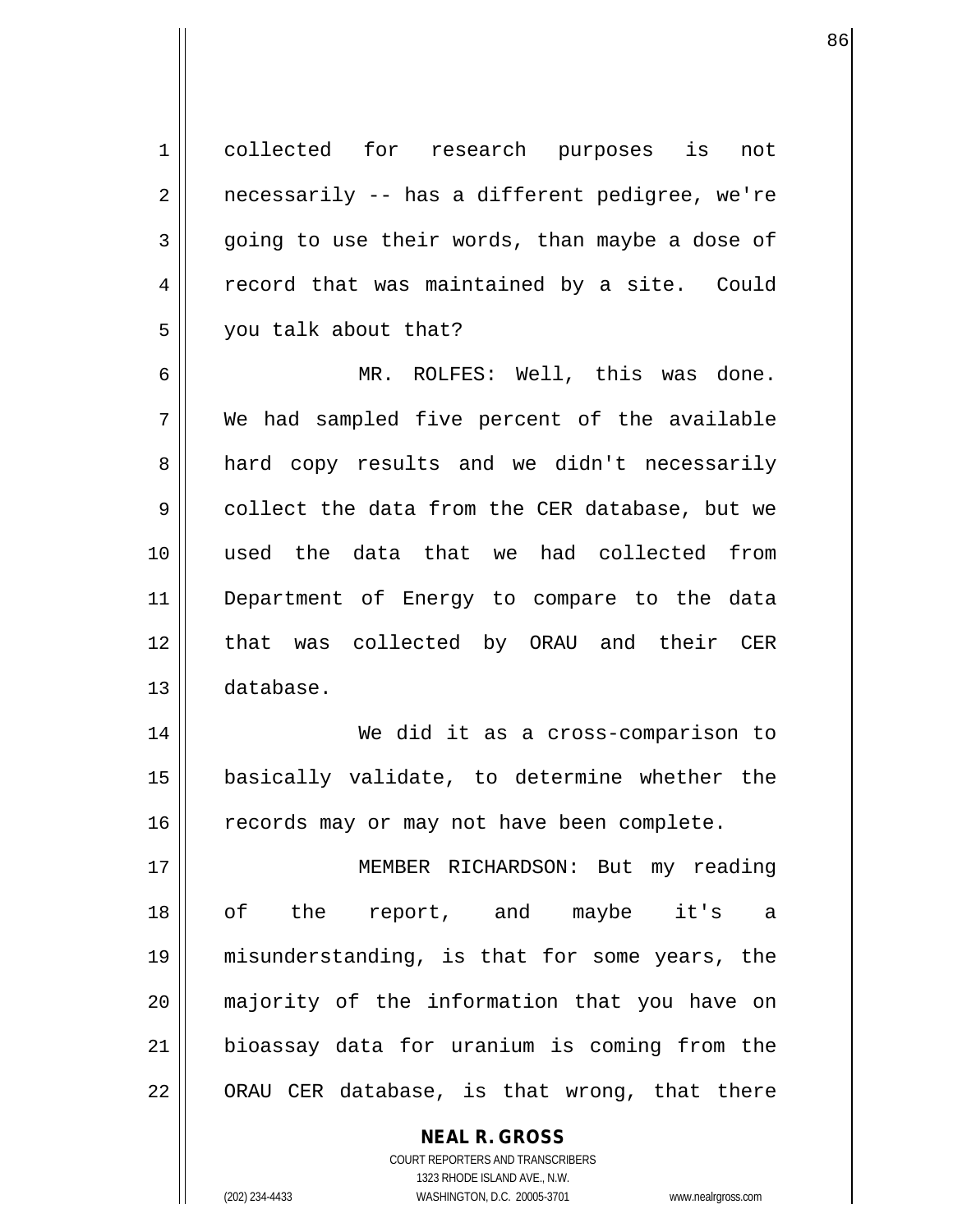1 are some years where you haven't been able to 2 | locate the hard copy records? 3 MR. ROLFES: As far as gathering  $4 \parallel$  all of the bioassay data from one centralized 5 || source, keep in mind also, that when we 6 receive a claim for a dose reconstruction at 7 NIOSH, we receive a Department of Energy 8 || response, which contains bioassay data in it 9 || for the employee. 10 || MEMBER RICHARDSON: Okay, so, what  $11$  | I -- so, this statement here, for example,  $12$  || that there were 2,900 urinalysis results in 13 || the CER database for 1965, NIOSH does not have 14 || hard copy records, results for 1965. 15 || That's -- you're saying that none 16 || the less, a dose reconstruction for a worker 17 || is not going to be based on the CER database. 18 MR. ROLFES: Well, I guess I'll 19 have to get back to you with additional 20 information on that. I apologize, I don't 21 | have the answer. 22 || MEMBER RICHARDSON: I mean, because

> **NEAL R. GROSS** COURT REPORTERS AND TRANSCRIBERS 1323 RHODE ISLAND AVE., N.W.

(202) 234-4433 WASHINGTON, D.C. 20005-3701 www.nealrgross.com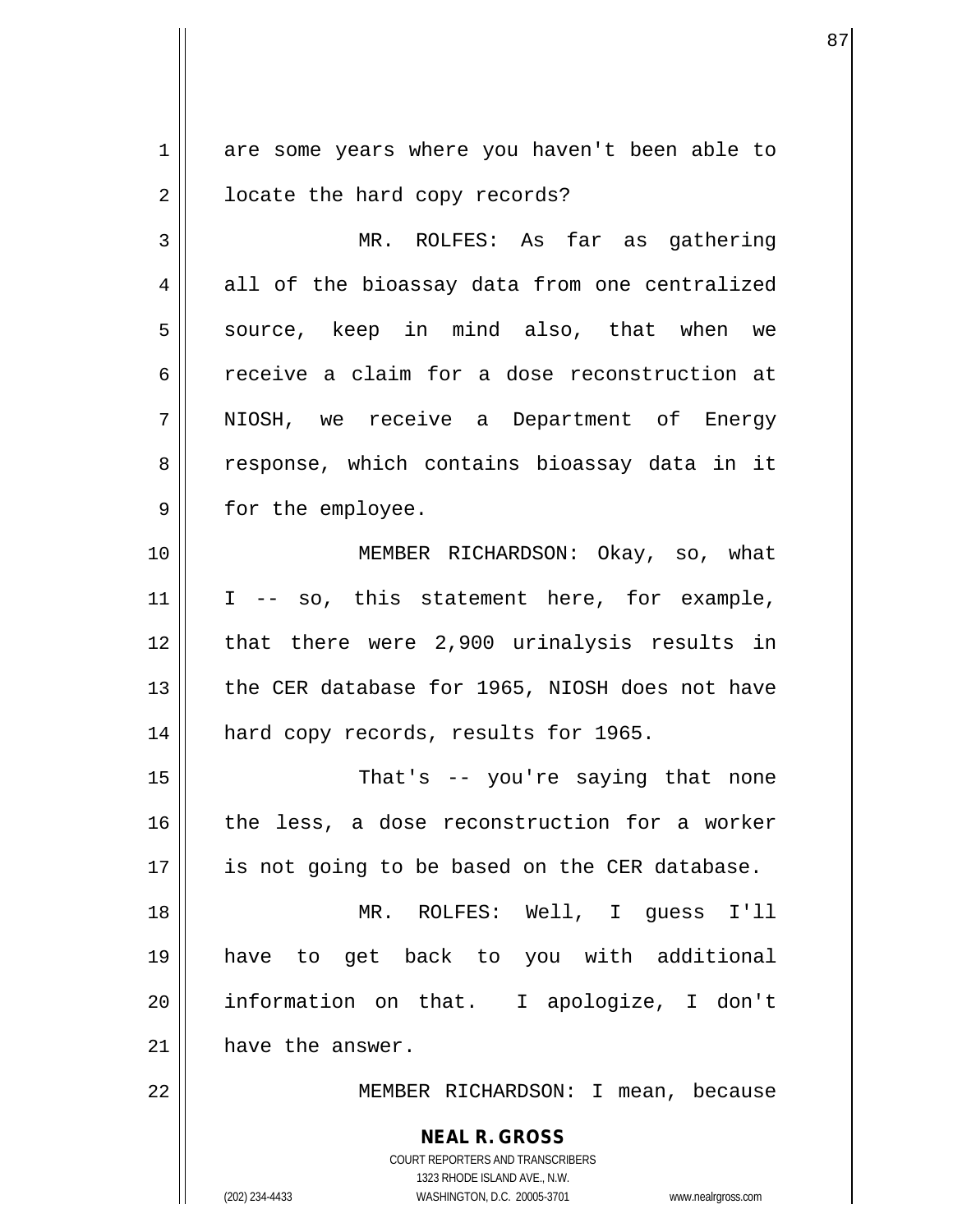**NEAL R. GROSS** COURT REPORTERS AND TRANSCRIBERS 1323 RHODE ISLAND AVE., N.W. (202) 234-4433 WASHINGTON, D.C. 20005-3701 www.nealrgross.com 1 kind of the -- the kind of the conclusions 2 | here are that you can do dose reconstruction 3 for these workers because you've identified a 4 | vast repository of information that allows you  $5 \parallel$  to have individual bioassay data for all these 6 workers. 7 But the documentation here is 8 describing that vast repository of information 9 || for many years, as solely being epidemiologic 10 data files that are maintained by the Center 11 || for Epidemiologic Research of the DOE. 12 || T mean, so, is there confirmation 13 || that there exists out there, some source of 14 bioassay hard copy results that the DOE is 15 || going to provide to you, which are not just 16 | coming from Mancuso's research files? 17 MR. ROLFES: I'll have to get back  $18 \parallel$  to you. 19 CHAIRMAN MELIUS: Thanks. Dr. 20 || Ziemer, do you have any questions? 21 MEMBER ZIEMER: I have no 22 | questions.

en andere de la constantin de la constantin de la constantin de la constantin de la constantin de la constanti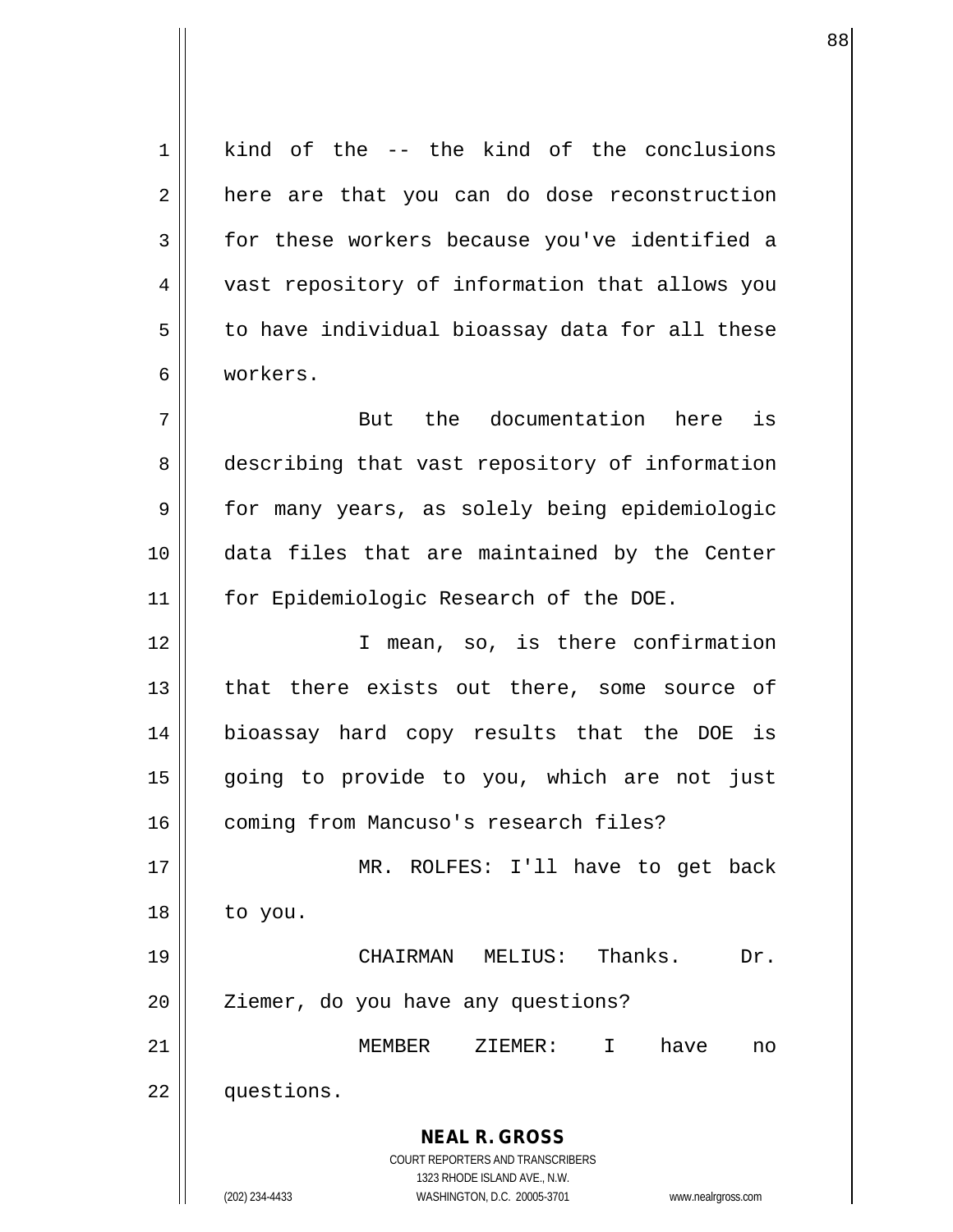| 1  | CHAIRMAN MELIUS: Okay, and David,                                |
|----|------------------------------------------------------------------|
| 2  | do you have anymore questions?                                   |
| 3  | MEMBER RICHARDSON: Yes, I had one                                |
| 4  | other question.                                                  |
| 5  | CHAIRMAN MELIUS: Sure.                                           |
| 6  | MEMBER RICHARDSON: The description                               |
| 7  | of the process going on involves a whole                         |
| 8  | series of kind of, steps of chemical                             |
| 9  | conversion, right? It's starting out with                        |
| 10 | yellow cake, and the bioassay results, again,                    |
| 11 | are -- you have some information on the source                   |
| 12 | material and some assumptions about possible                     |
| 13 | contamination or levels of enrichment.                           |
| 14 | So, you've got some idea about the                               |
| 15 | enrichment. You've got some idea about the                       |
| 16 | bioassay, the excretion results in urine.                        |
| 17 | One of the pieces of information                                 |
| 18 | that seems to me, maybe not here, is                             |
| 19 | information on the chemical form of the                          |
| 20 | uranium at -- for a given uptake -- intake.                      |
| 21 | And so, I was wondering if the                                   |
| 22 | solubility of the different uranium compounds                    |
|    | <b>NEAL R. GROSS</b>                                             |
|    | COURT REPORTERS AND TRANSCRIBERS<br>1323 RHODE ISLAND AVE., N.W. |
|    | (202) 234-4433<br>WASHINGTON, D.C. 20005-3701 www.nealrgross.com |

e e seu constructivo de la constructivo de la constructivo de la constructivo de la constructivo de la constru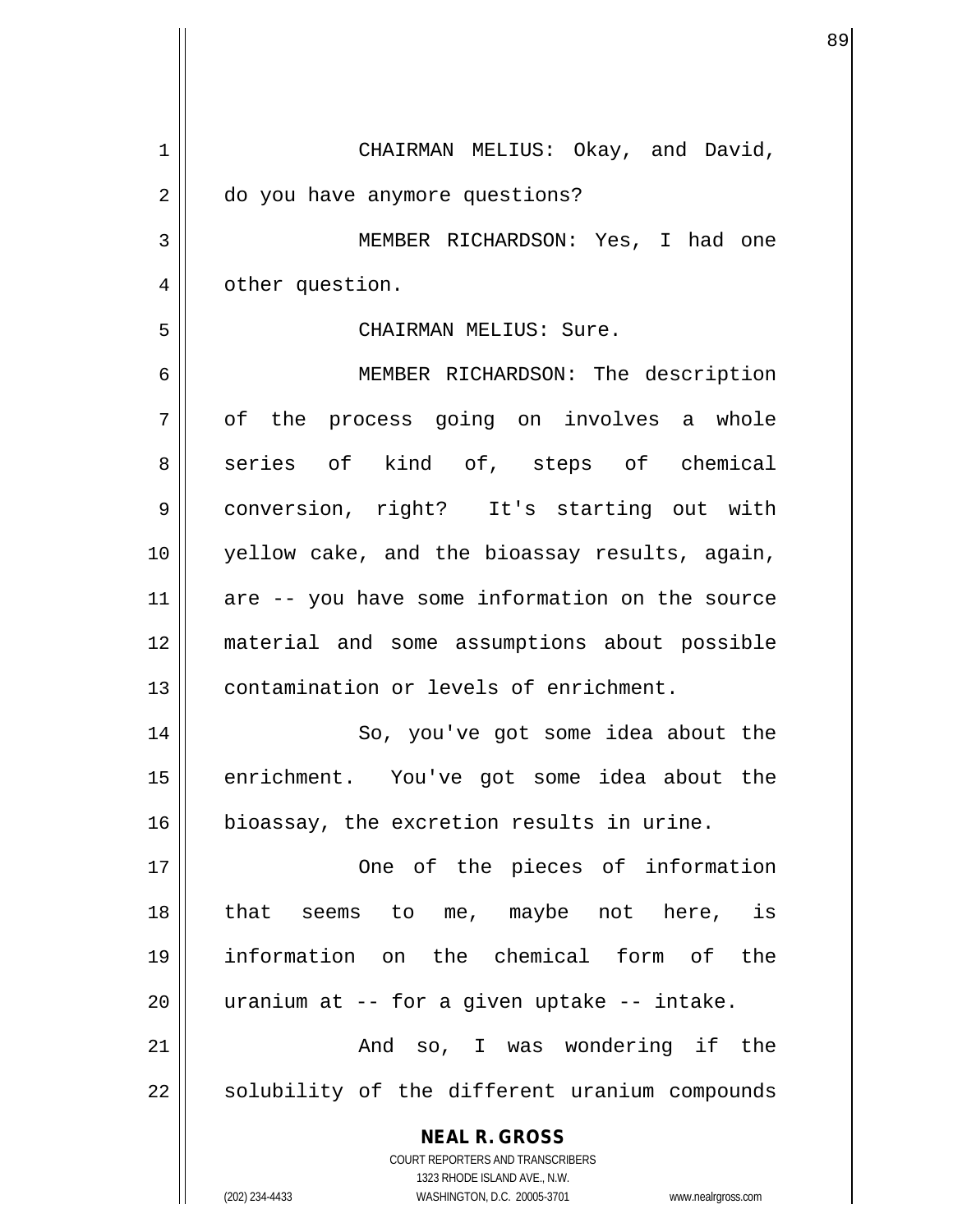**NEAL R. GROSS** COURT REPORTERS AND TRANSCRIBERS 1323 RHODE ISLAND AVE., N.W. (202) 234-4433 WASHINGTON, D.C. 20005-3701 www.nealrgross.com 1 || that are being produced through these 2 different steps of this industrial process,  $3 \parallel$  they're going to -- it's going to vary across  $4 \parallel$  the process and whether that's going to affect  $5$  the clearance from the lung, or the clearance 6 and kind of, the retention time in the lung,  $7 \parallel$  and do you -- is there -- how is that 8 || information being incorporated in here, or is 9 | my assumption wrong about that? 10 MR. ROLFES: The chemical 11 solubility's of various uranium compounds are 12 well known and when NIOSH completes a dose 13 || reconstruction, NIOSH would use the chemical 14 || solubility Class that was the most claimant 15 || favorable for the organ, the target organ and 16 | the dose reconstruction. 17 || So, if it's a lung cancer case, we 18 would use solubility Class S, which would 19 result in the highest lung dose because of the 20 | residence time. 21 || MEMBER RICHARDSON: Yes, okay, I  $22$  || mean, I know that the  $-$ - the coefficients are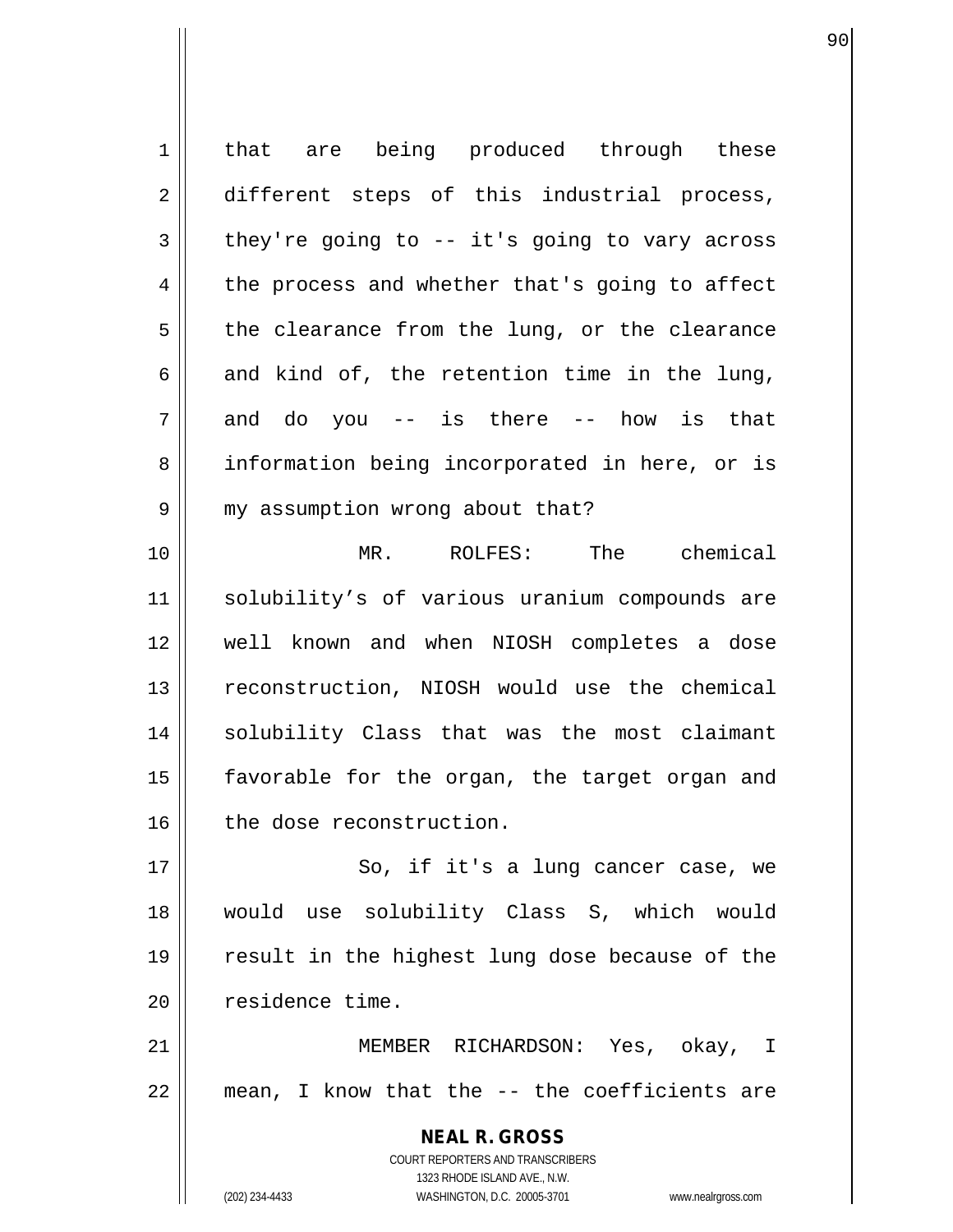**NEAL R. GROSS** 1 | known. What the -- so, the answer is, you're  $2 \parallel$  just going to -- it's the same question as the 3 || questions about dose rate. 4 You actually -- it's actually 5 | often difficult to place a worker into a 6 specific location. So, you're going to make  $7 \parallel$  an assumption that all of them have the 8 || longest lung retention time, for example, and 9 || deal with the question that way, about the  $10$  | compound that's being -- that was taken up. 11 MR. ROLFES: I'm not sure I 12 followed the question, but basically, when 13 || NIOSH would complete a dose reconstruction, 14 you're using uranium urinalysis, we would look  $15$  at the data and determine -- you can determine 16 what type of uranium an individual is exposed  $17$  | to, by looking at the excretion rate. 18 We would use the most claimant 19 favorable solubility Class for the type of 20 | cancer the individual had. 21 || MEMBER RICHARDSON: Okay. 22 CHAIRMAN MELIUS: Okay, thanks.

> COURT REPORTERS AND TRANSCRIBERS 1323 RHODE ISLAND AVE., N.W.

(202) 234-4433 WASHINGTON, D.C. 20005-3701 www.nealrgross.com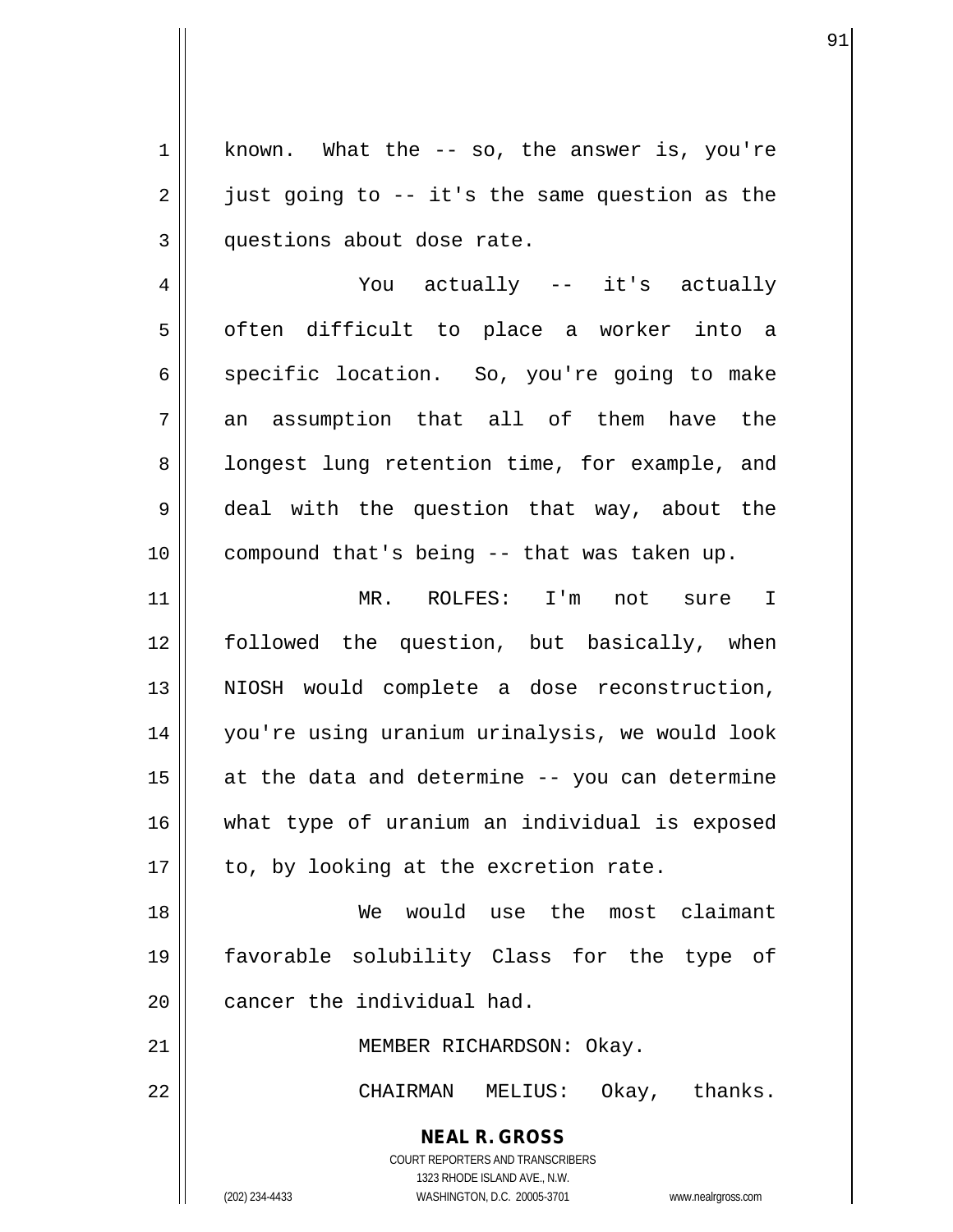**NEAL R. GROSS** COURT REPORTERS AND TRANSCRIBERS 1323 RHODE ISLAND AVE., N.W. (202) 234-4433 WASHINGTON, D.C. 20005-3701 www.nealrgross.com 1 Let's hear from the petitioners now. I  $2 \parallel$  believe they're on the line. 3 MS. TRIPLETT: Hello, can you hear 4 me? 5 CHAIRMAN MELIUS: Yes, I think we  $6 \parallel$  can get a little bit more volume on it. Go  $7 \parallel$  ahead. 8 || MS. TRIPLETT: We're trying to fix 9 || the phone. Hold on one second. 10 CHAIRMAN MELIUS: Okay, yes, that's 11 better. 12 || MS. TRIPLETT: Can you hear me? 13 CHAIRMAN MELIUS: Yes, yes, we can. 14 MS. TRIPLETT: Okay. 15 || CHAIRMAN MELIUS: Thanks. 16 MS. TRIPLETT: All right, good 17 morning. My name is Tina Triplett and I'd 18 like -- I actually prepared a statement that I 19 would like to read into the record. 20 My father, Leroy Triplett, worked 21 at the Mallinckrodt Chemical Works Plant in 22 Weldon Spring from 1959 to 1966. He performed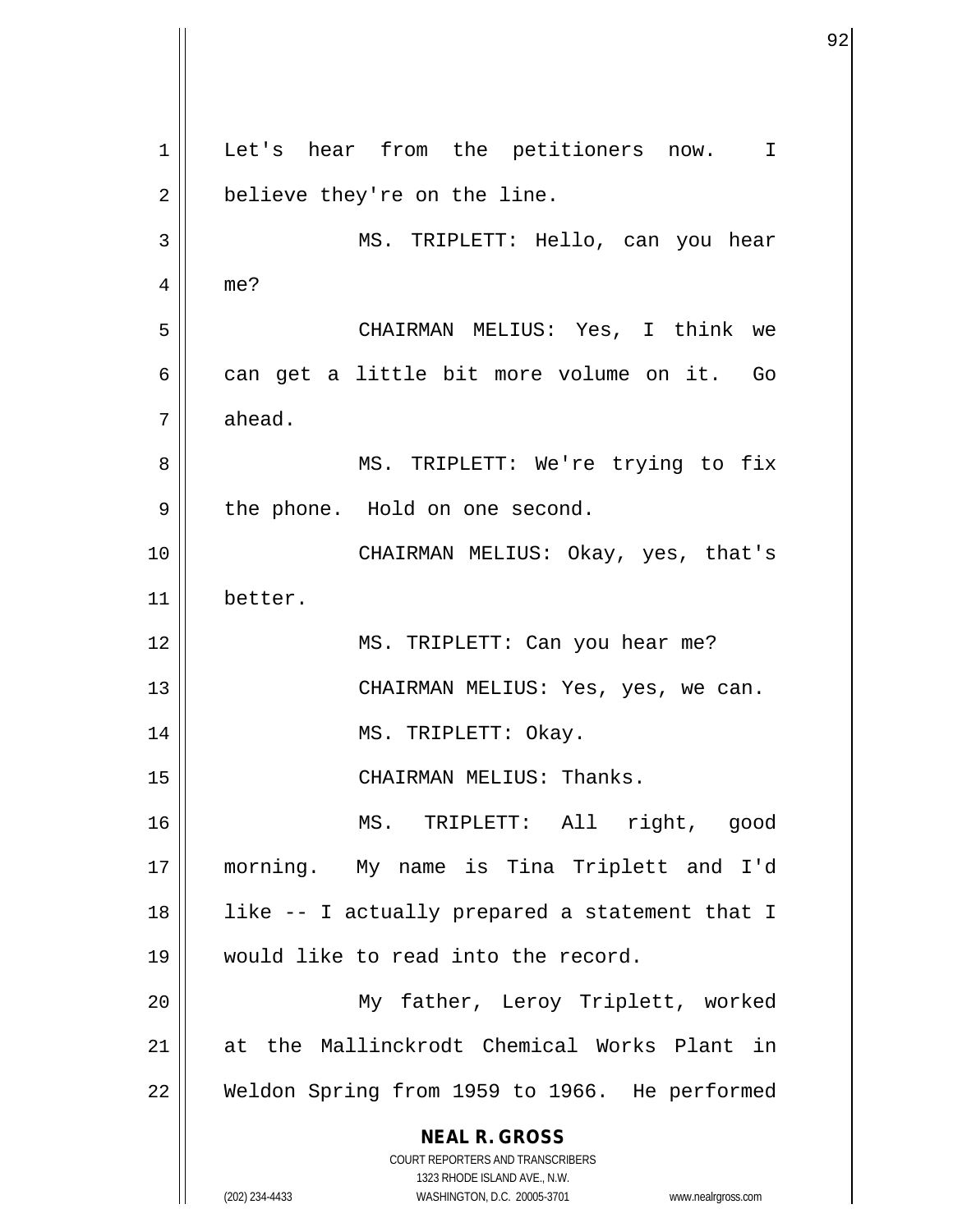1 | work as a rigger, electrical maintenance and a 2 | chemical operator.

3 My father was diagnosed with colon 4 cancer in 1999. He applied for compensation 5 || under the EEOICPA in October 2003.

6 His dose reconstruction was 7 completed by NIOSH on October 31, 2005, the 8 day he died.

9 Watching my father deteriorate and 10 || say goodbye was the hardest thing that I and 11 || my family have ever had to do in our lives.

12 || I promised my father that I would 13 continue his fight for the sacrifice he made  $14$  | for the safety -- I'm also fighting for all of 15 | the Mallinckrodt workers at Weldon Spring Site 16 who are just like him.

17 These workers were exposed to 18 numerous and unaccountable amounts of 19 different types of radiation. These workers 20 || were exposed without their knowledge of the 21 hazards and without the appropriate 22 monitoring.

> COURT REPORTERS AND TRANSCRIBERS 1323 RHODE ISLAND AVE., N.W. (202) 234-4433 WASHINGTON, D.C. 20005-3701 www.nealrgross.com

**NEAL R. GROSS**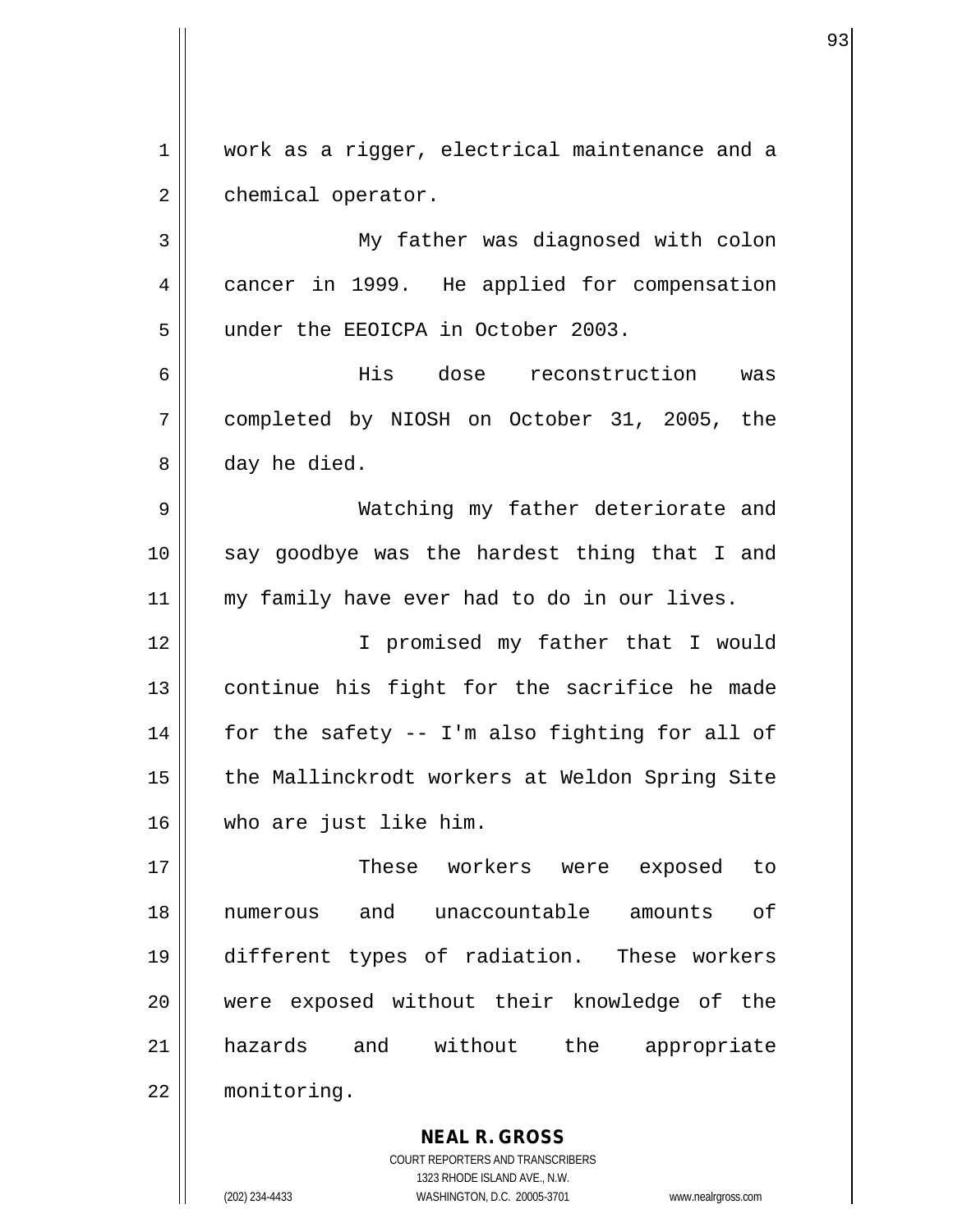1 || I've filed for a Special Exposure 2 Cohort for the Mallinckrodt Weldon Spring  $3 \parallel$  Plant in late April 2009. In my petition, I 4 | addressed many important issues which promotes 5 || NIOSH's inability to accurately perform dose  $6 \parallel$  calculations with sufficient accuracy. 7 NIOSH makes several assumptions in 8 || their Evaluation Report, pertaining to 9 photons, thorium and ambient exposures. 10 Furthermore, there are numerous issues of 11 || NIOSH not considering SC&A findings. 12 Mallinckrodt employees at Weldon 13 || Spring were not monitored on a routine basis 14 || for every type of radionuclide that they were  $15$  exposed to. I agree, there was some external 16 monitoring for the Weldon Spring Site, but it 17 was limited. Not everyone was monitored, 18 including industrial workers who transferred 19 from the downtown facility. Approximately 50 20 percent of the Weldon Spring workers were not 21 monitored.

94

22 In 1958, Mallinckrodt Works health

**NEAL R. GROSS** COURT REPORTERS AND TRANSCRIBERS 1323 RHODE ISLAND AVE., N.W. (202) 234-4433 WASHINGTON, D.C. 20005-3701 www.nealrgross.com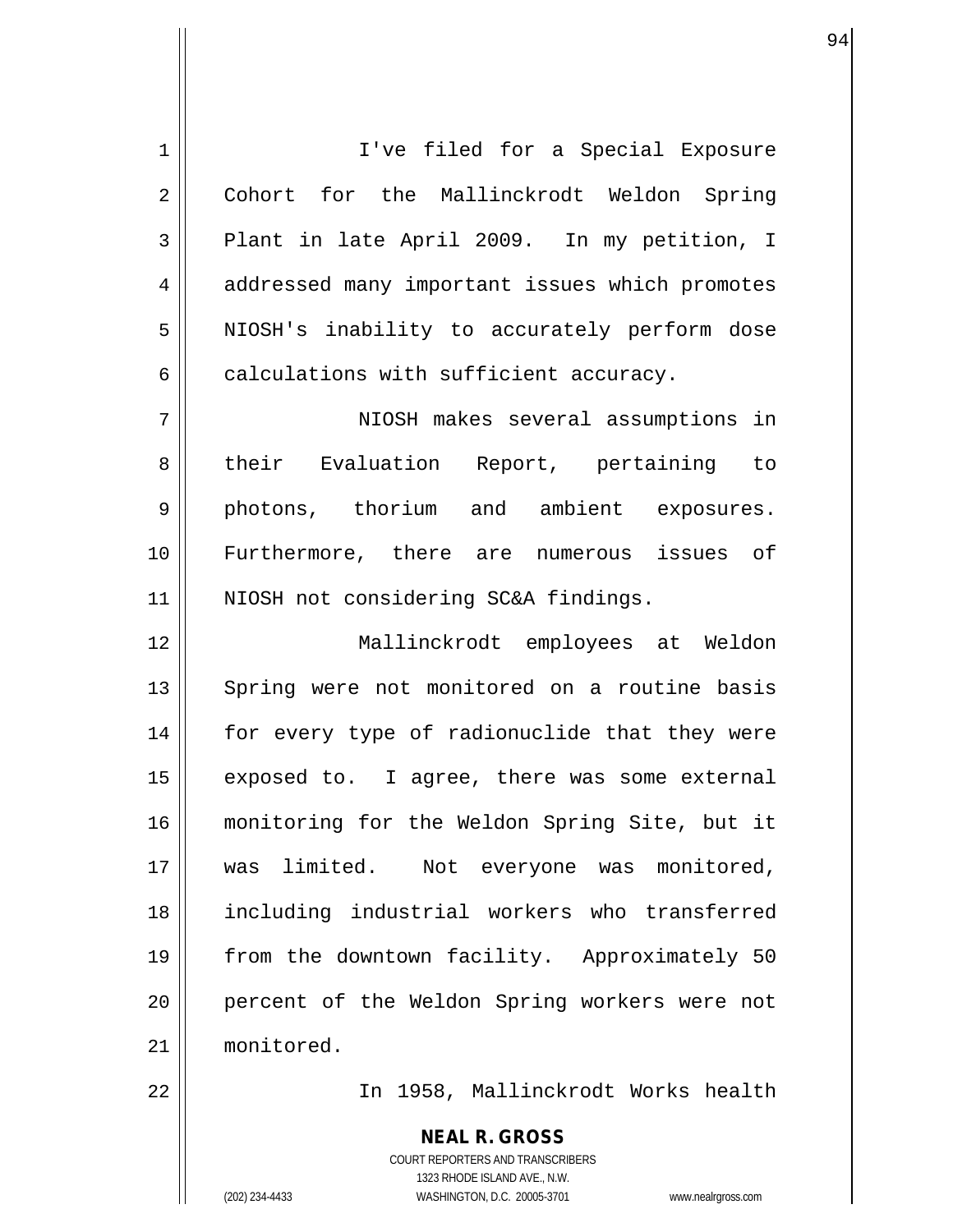**NEAL R. GROSS** COURT REPORTERS AND TRANSCRIBERS 1323 RHODE ISLAND AVE., N.W. 1 | physics director Mont Mason commented that 2 || Weldon Spring's increase handling and 3 processing of thorium would lead to an 4 | increase incident of cancers. 5 If thorium was not present at 6 Weldon Spring as early as 1958, why would Mont 7 || Mason make this reference? 8 A conference with Al Becher, a 9 || consultant for Mallinckrodt Chemical Works 10 also indicated that exposures to thorium were 11 || more than realized at the Weldon Spring plant. 12 Another concern from the SEC 13 || petition was the lack of or the destruction of 14 records, in particular the V-2151 shelf-list 15 that Dr. Thomas Mancuso requested not be 16 destroyed on September 12, 1972. Among the 17 shelf-list were medical files for the Weldon 18 Spring employees through 1966 and dust 19 studies, which Mancuso could not find one 20 | complete set. 21 NIOSH just sees the letter from 22 Mancuso means the records were safe from

(202) 234-4433 WASHINGTON, D.C. 20005-3701 www.nealrgross.com

en de la construction de la construction de la construction de la construction de la construction de la constr<br>1950 : la construction de la construction de la construction de la construction de la construction de la const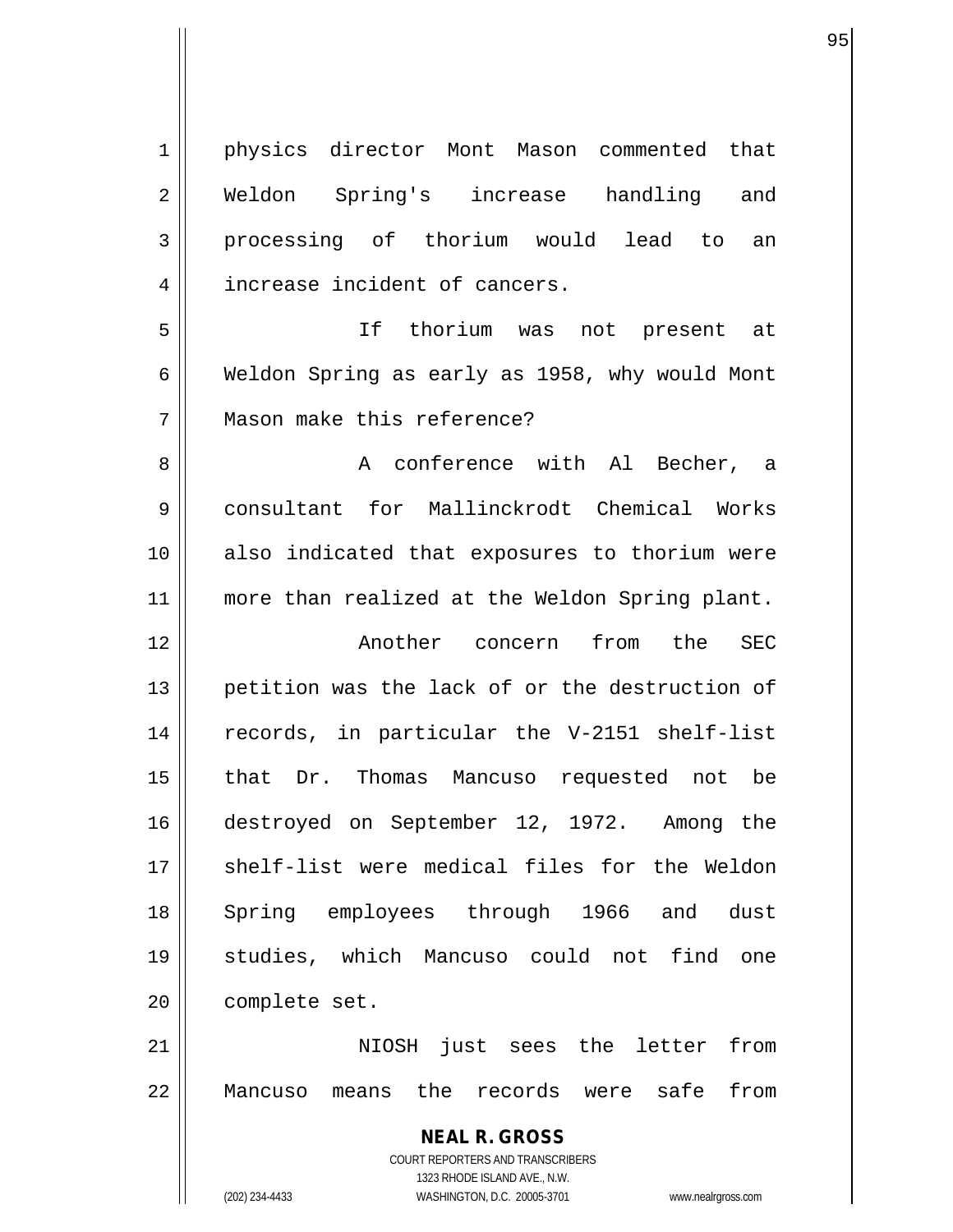1 destruction. I lack confidence in their 2 || statements since this issue was already raised 3 || in the Mallinckrodt SEC petition. 4 These records have never been 5 | located because these documents were beyond 6 scheduled destruction dates. If the documents 7 had been located, I request that they be 8 | produced. 9 || Furthermore, in an ERDA study by 10 A. S. Becher, relevant data for radiation 11 exposure and exposures and toxics, as well as 12 identification of the exposed versus non-13 exposed population at Mallinckrodt Chemical 14 Works were incomplete. 15 In addition, a previous computer 16 employee announced in a NIOSH project meeting 17 from February 2, 2005 that all radiation 18 records, including over-exposures, could not 19 | be located, which brings me to this point. 20 There's a lack of Weldon Spring 21 worker testimony in the dose reconstruction 22 || process. Many workers have provided valuable

> **NEAL R. GROSS** COURT REPORTERS AND TRANSCRIBERS 1323 RHODE ISLAND AVE., N.W.

(202) 234-4433 WASHINGTON, D.C. 20005-3701 www.nealrgross.com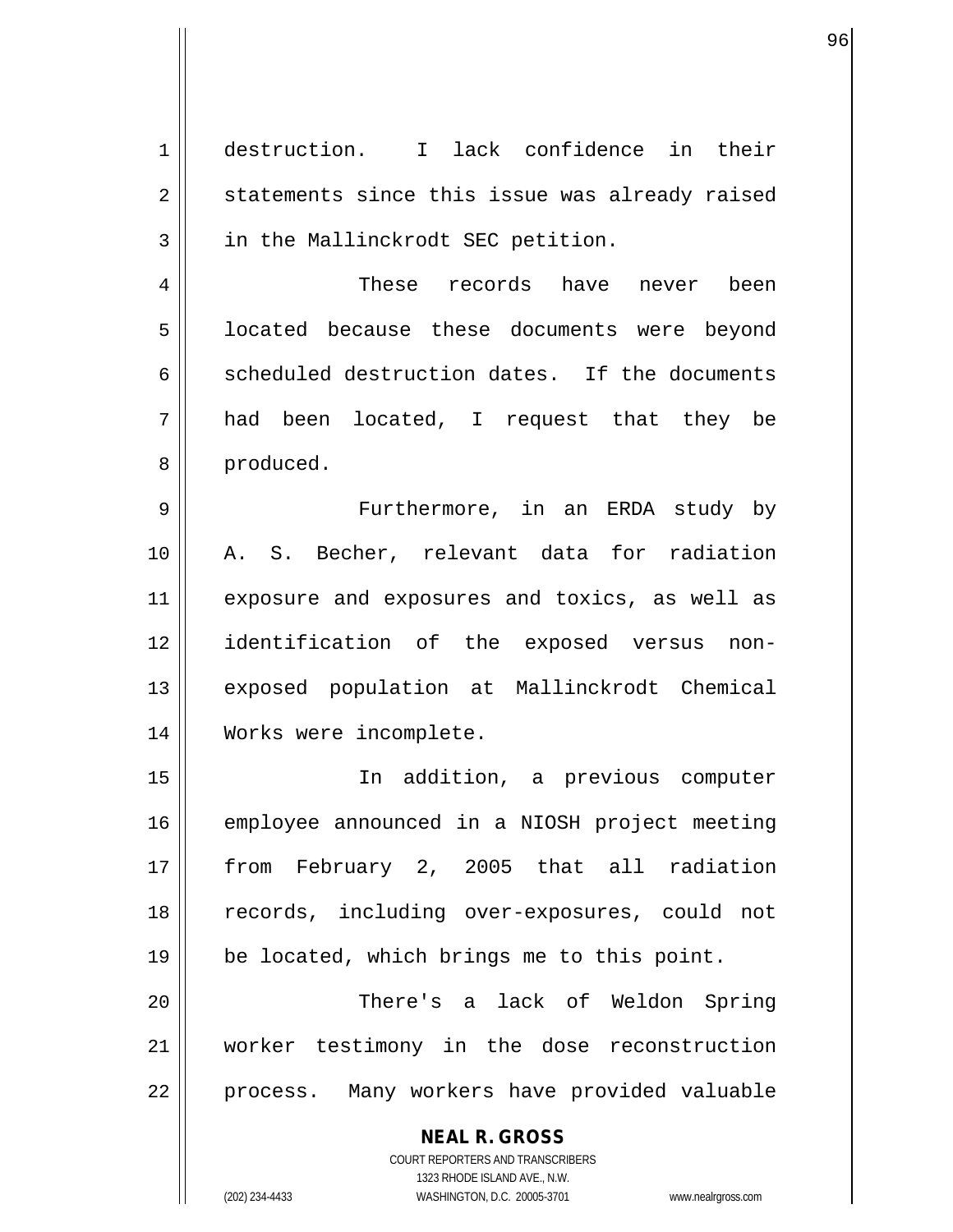1 information about experiences at Weldon 2 || Spring, such as routine accidents, over-3 exposures and restrictions and a lack of 4 | personal and egress monitoring. 5 However, this information is not 6 sufficiently addressed by NIOSH. It appears  $7 \parallel$  that NIOSH is not able to dose incidents, 8 || therefore, they neglect to use this 9 information. 10 I included several affidavits and 11 || an SEC petition pertaining to my father's own 12 work experience at Weldon Spring, including 13 || exposure reports and blank dust concentration 14 readings, receiving thorium in his eye, 15 | explosion on the extrusion press and purposely 16 dropping his badge in orange oxide to test the 17 || health and safety aspects. 18 My father had also stated that he 19 had been blindfolded before and was taken to 20 || locations that he was never to discuss. My 21 father confided in Denise Brock, who works for

22 NIOSH, and she can also attest to these

COURT REPORTERS AND TRANSCRIBERS 1323 RHODE ISLAND AVE., N.W. (202) 234-4433 WASHINGTON, D.C. 20005-3701 www.nealrgross.com

**NEAL R. GROSS**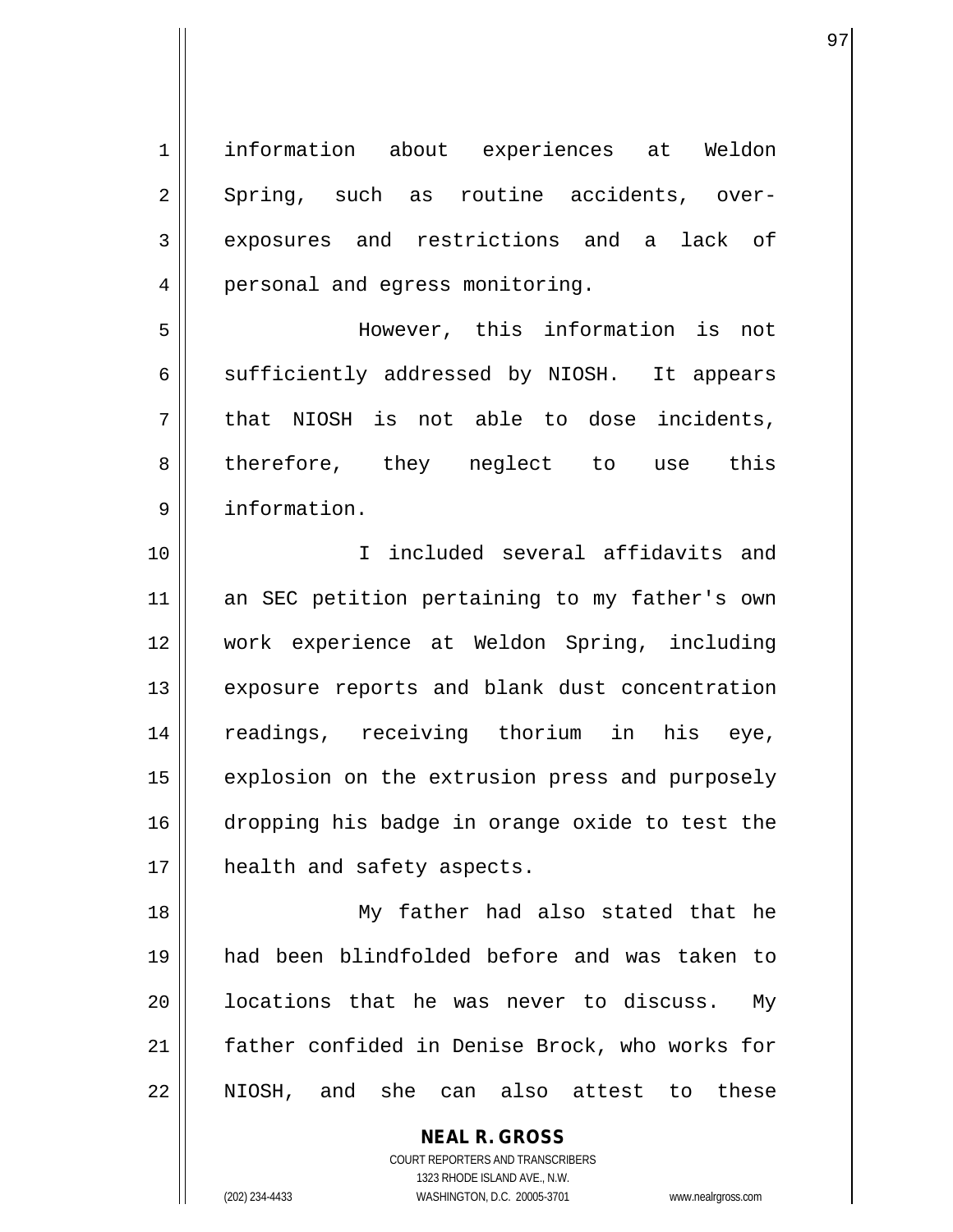$1 \parallel$  statements.

| $\overline{2}$ | As previously noted in a prior                                                                                                                                  |
|----------------|-----------------------------------------------------------------------------------------------------------------------------------------------------------------|
| $\mathfrak{Z}$ | Mallinckrodt SEC Cohort, there was severe data                                                                                                                  |
| 4              | integrity issue. This will continue to be a                                                                                                                     |
| 5              | massive concern for Weldon Spring, considering                                                                                                                  |
| 6              | all operations and the company health and                                                                                                                       |
| 7              | safety director transferred to that location.                                                                                                                   |
| 8              | Another interest is that NIOSH                                                                                                                                  |
| 9              | claims the plant was specifically designed to                                                                                                                   |
| 10             | process uranium low concentrates produced                                                                                                                       |
| 11             | elsewhere in the United States and Canada.                                                                                                                      |
| 12             | NIOSH advises these materials were sent to the                                                                                                                  |
| 13             | Weldon Spring plant for sampling.                                                                                                                               |
| 14             | However, according to the National                                                                                                                              |
| 15             | Bureau of Standards from December 1965,                                                                                                                         |
| 16             | sampling included concentrates from Belgium,                                                                                                                    |
| 17             | South Africa, Australia and Portuguese                                                                                                                          |
| 18             | producers.                                                                                                                                                      |
| 19             | These concentrates contain<br>an                                                                                                                                |
| 20             | assortment of impurities at varying amounts,                                                                                                                    |
| 21             | including thorium. These impurities differed                                                                                                                    |
| 22             | from mill to mill and from time to time at a                                                                                                                    |
|                | <b>NEAL R. GROSS</b><br>COURT REPORTERS AND TRANSCRIBERS<br>1323 RHODE ISLAND AVE., N.W.<br>(202) 234-4433<br>WASHINGTON, D.C. 20005-3701<br>www.nealrgross.com |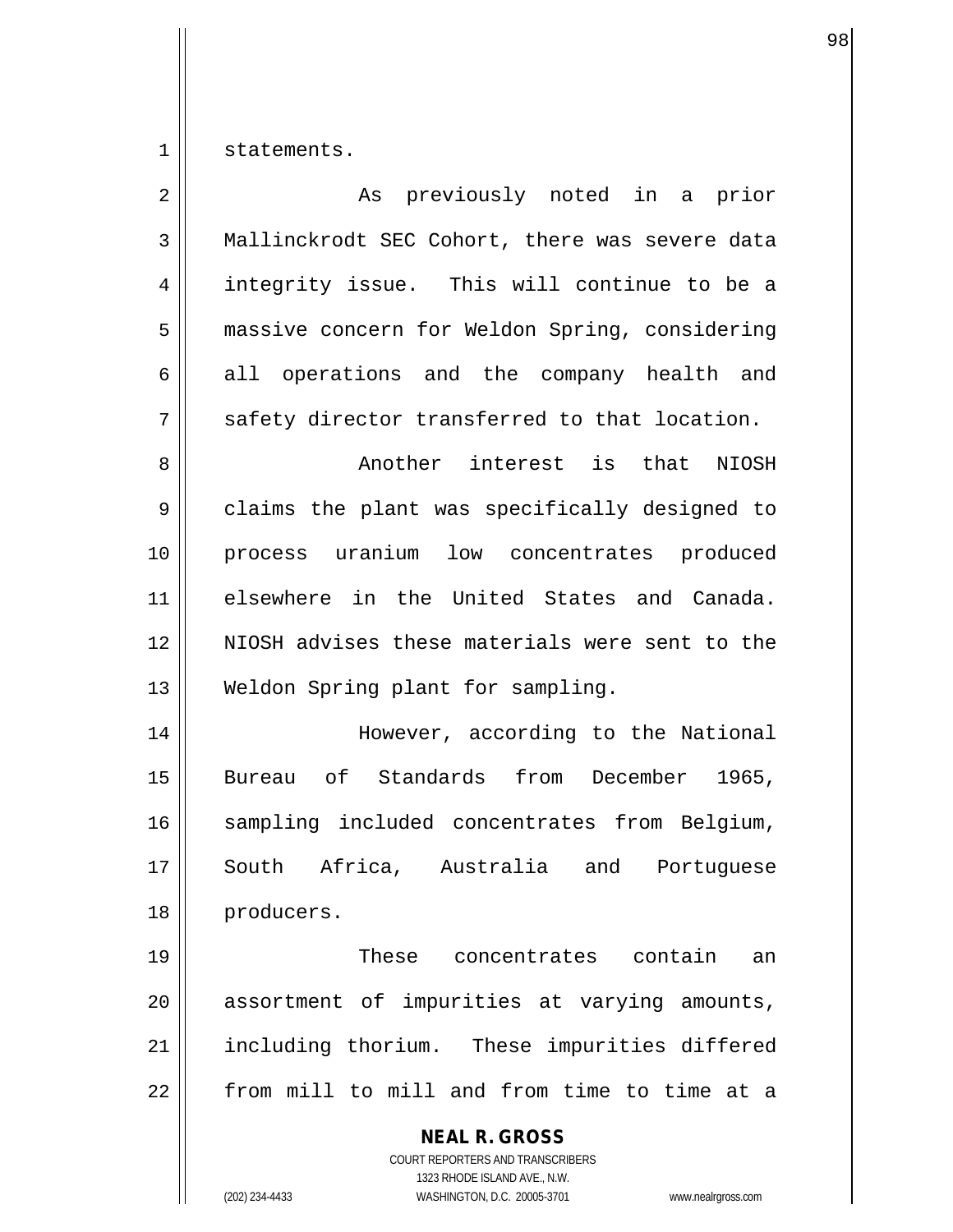$\overline{\mathsf{I}}$ 

 $\mathbf{\mathcal{H}}$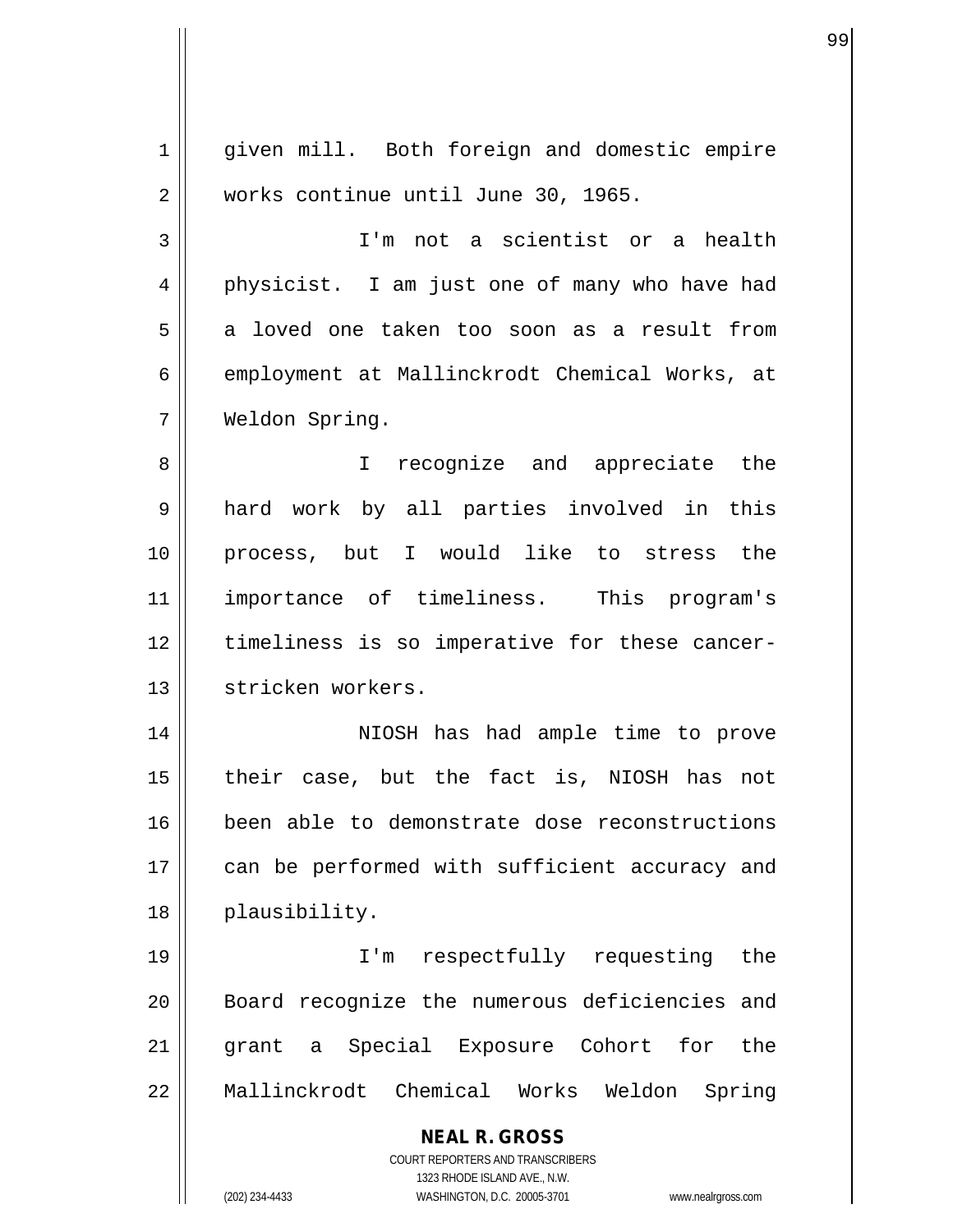1 Plant, 1957 to 1967.

2 | Thank you for your time.

**NEAL R. GROSS** 3 || CHAIRMAN MELIUS: Thank you. 4 MR. KATZ: Tina, thank you for 5 || soldiering through your statement. We 6 || appreciate it. I would just ask  $-$ - this is  $7 \parallel$  Ted Katz with the Board, if you would speak to 8 Denise about sending in your statement, that 9 || would be appreciated. 10 || MS. TRIPLETT: Okay. 11 || MR. KATZ: Thank you. 12 CHAIRMAN MELIUS: Do we have  $13$  another petitioner that also wants to speak? 14 MS. JOHNSON: Hi, this is Karen 15 Johnson. Can you hear me? 16 CHAIRMAN MELIUS: Yes, we can. 17 MS. JOHNSON: Okay. I'm really 18 probably going to keep mine pretty short, 19 because I think Tina covered most of our  $20$  || concerns, and the Board as well, and I thank 21 | you for that. 22 || Our biggest concerns are worker

> COURT REPORTERS AND TRANSCRIBERS 1323 RHODE ISLAND AVE., N.W.

(202) 234-4433 WASHINGTON, D.C. 20005-3701 www.nealrgross.com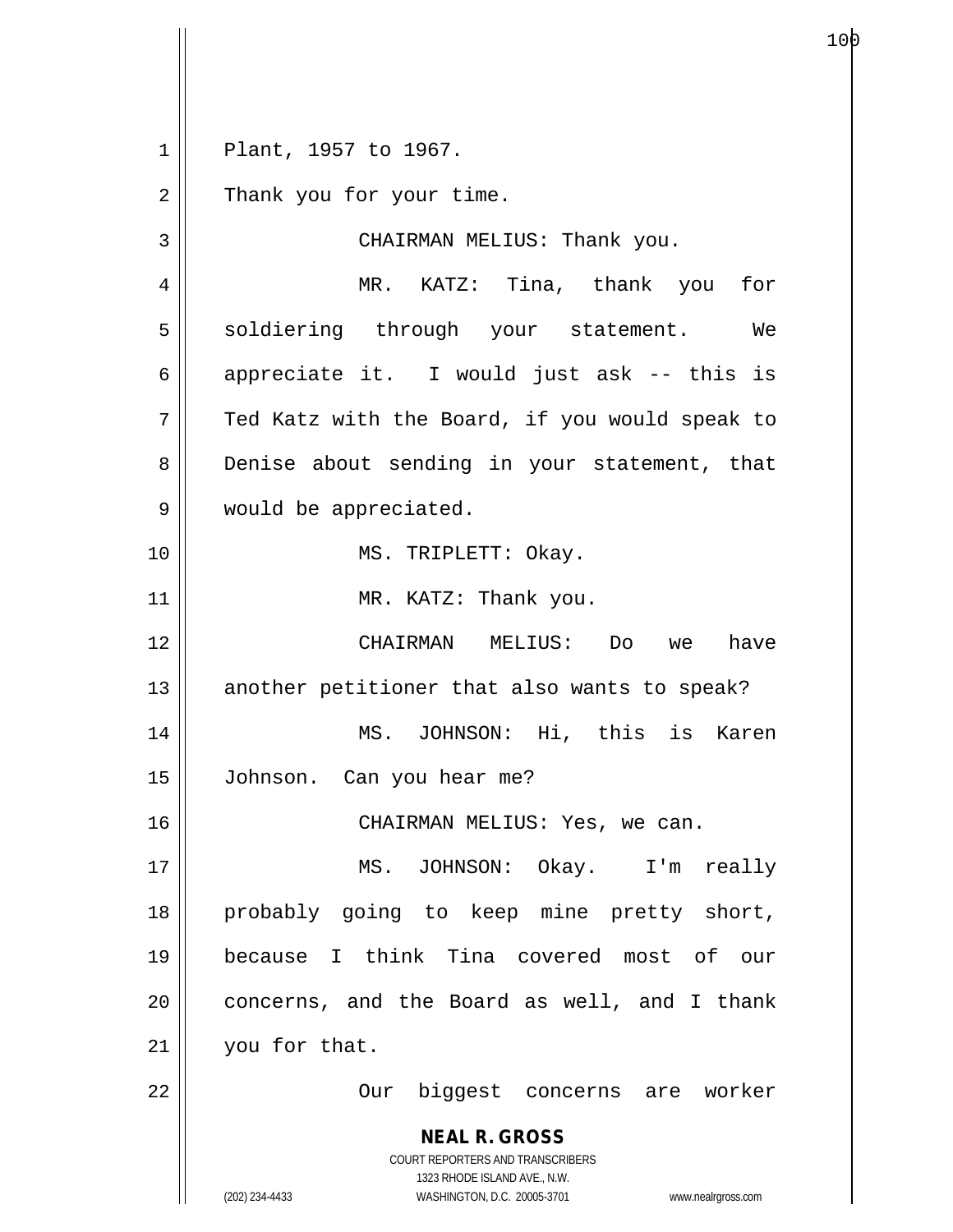| 1          | testimonies really have not seem to have been                       |
|------------|---------------------------------------------------------------------|
| 2          | acknowledged, especially in regard to                               |
| 3          | incidents that workers have attested to, the                        |
| 4          | fact that these incidents went unreported.                          |
| 5          | Therefore, we assume -- it would                                    |
| $\epsilon$ | be reasonable to assume that also, their                            |
| 7          | monitoring was not recorded.                                        |
| 8          | So, we would like that looked into                                  |
| 9          | a little further, and I apologize, we are all                       |
| 10         | really -- we've both lost our fathers, you                          |
| 11         | know.                                                               |
| 12         | I guess at this point, we really                                    |
| 13         | would like to -- because most of our petition                       |
| 14         | was based on the SC&A review, we would really                       |
| 15         | like to request that SC&A also review the                           |
| 16         | evaluation, if that is at all possible, and I                       |
| 17         | think that's pretty much all I have.                                |
| 18         | CHAIRMAN MELIUS: Okay, thank you.                                   |
| 19         | Do any of the Board Members have questions                          |
| 20         | for the petitioners at this point?                                  |
| 21         | Okay, we need to then, I think,                                     |
| 22         | decide what to do with this -- in response to                       |
|            | <b>NEAL R. GROSS</b>                                                |
|            | COURT REPORTERS AND TRANSCRIBERS                                    |
|            | 1323 RHODE ISLAND AVE., N.W.                                        |
|            | (202) 234-4433<br>WASHINGTON, D.C. 20005-3701<br>www.nealrgross.com |

 $10\text{\AA}$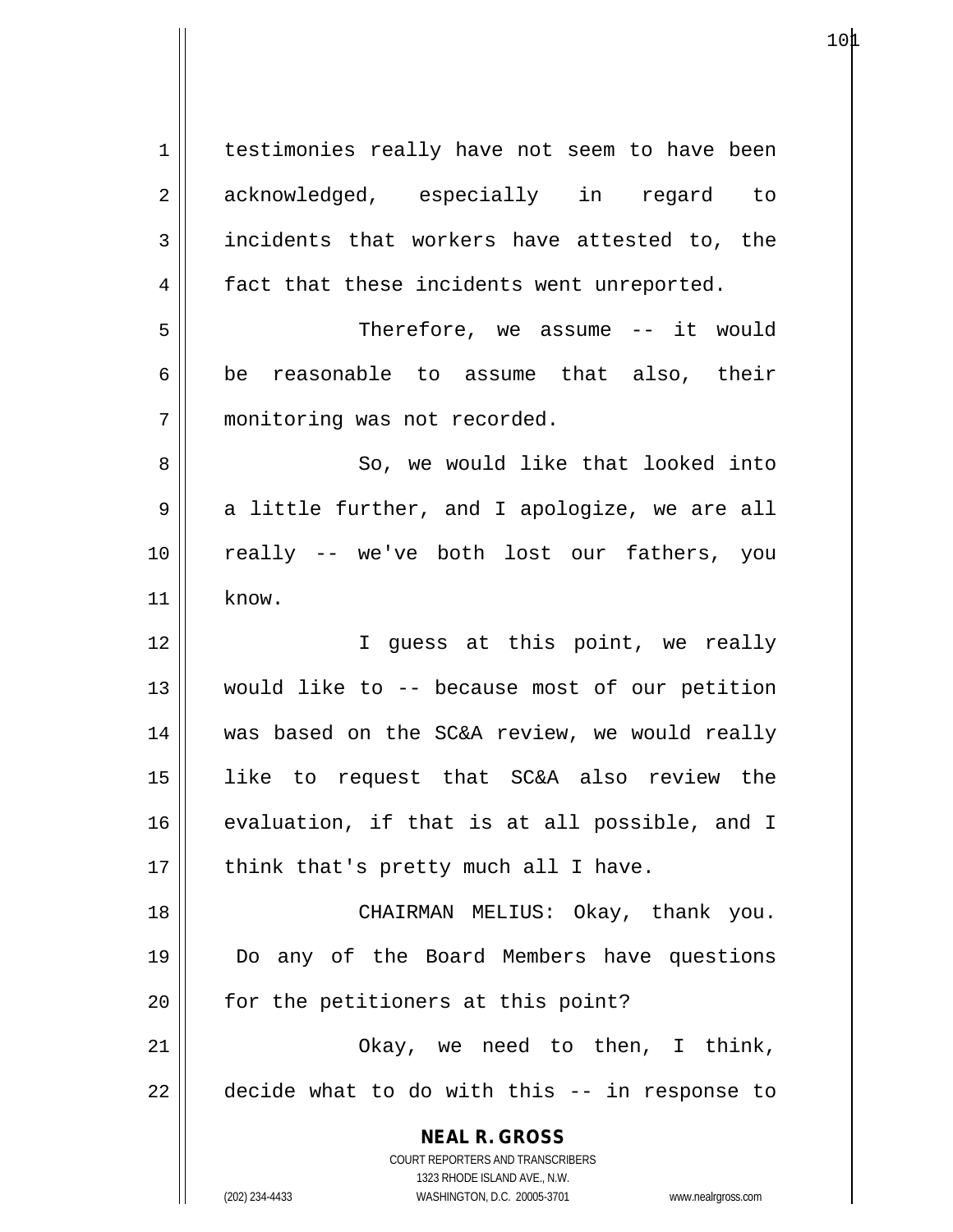**NEAL R. GROSS** COURT REPORTERS AND TRANSCRIBERS 1323 RHODE ISLAND AVE., N.W. (202) 234-4433 WASHINGTON, D.C. 20005-3701 www.nealrgross.com 1 | this petition. Our -- Evaluation Report. Our 2 || usual situation, where NIOSH has made a 3 Tecommendation like this, is to really have 4 || further review, both by a Work Group and by  $5 \parallel$  SC&A. 6 So, if somebody wants to make a  $7$  || motion to that effect or discuss that. 8 MEMBER LEMEN: I will make that 9 motion. 10 CHAIRMAN MELIUS: Yes, well, Josie 11 was first. 12 MEMBER BEACH: And I realize, we 13 || have a Site Profile Review report from NIOSH, 14 I believe March of 2009. So, that's 15 | completed. 16 I'd like to make a motion that we 17 || set up a Work Group to look at the Site 18 || Profile and the Evaluation Report. 19 CHAIRMAN MELIUS: Okay. 20 MEMBER BEACH: And have SC&A, of 21 | course, review the Evaluation Report. 22 CHAIRMAN MELIUS: Do we have a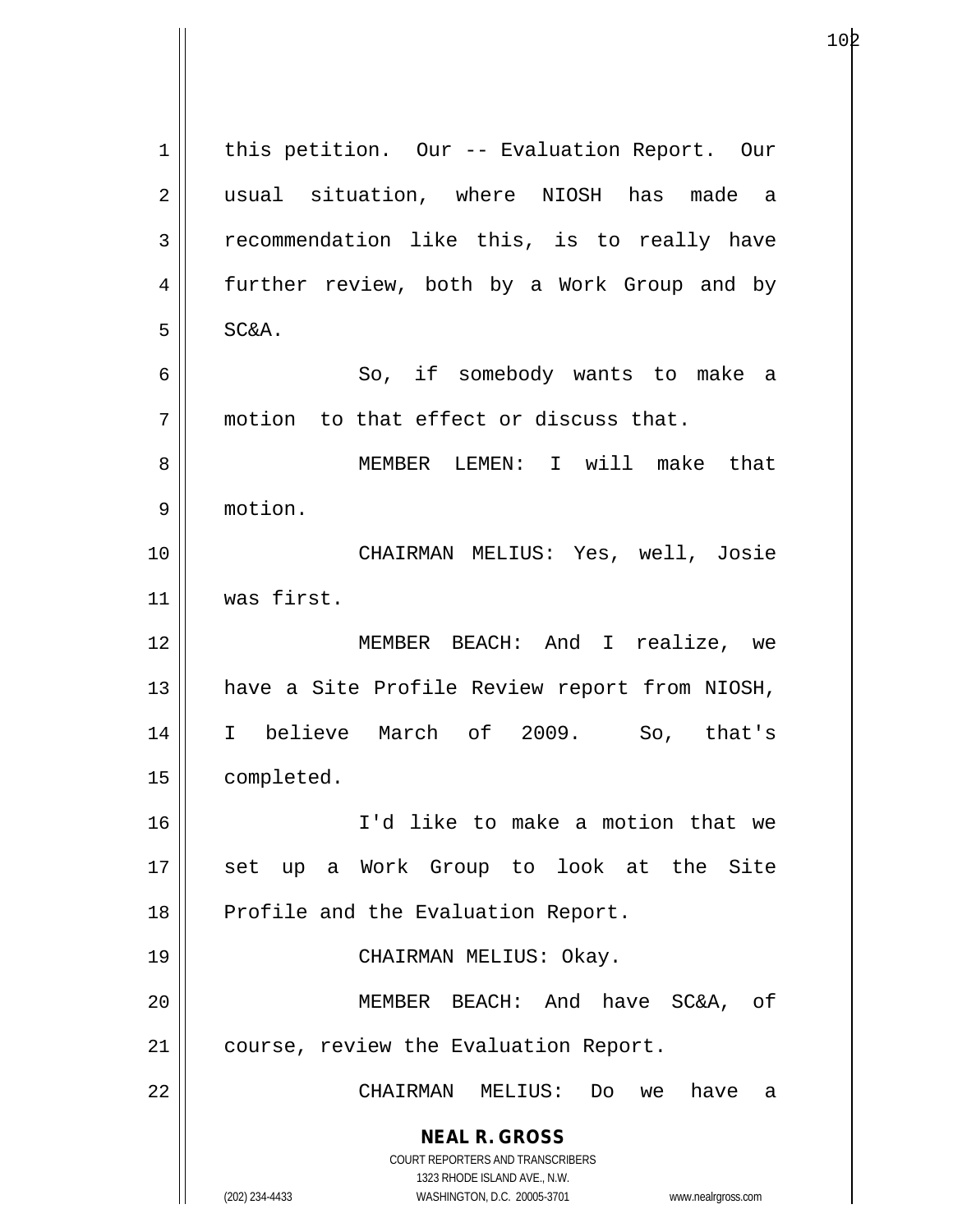**NEAL R. GROSS** COURT REPORTERS AND TRANSCRIBERS 1323 RHODE ISLAND AVE., N.W. (202) 234-4433 WASHINGTON, D.C. 20005-3701 www.nealrgross.com 1 || second to that? 2 || MEMBER GRIFFON: Second. 3 CHAIRMAN MELIUS: Okay. Any 4 discussion on that? 5 Okay, we will do that. We will  $6 \parallel$  set up a Work Group on that and I think at  $7$  | this point, we should also task SC&A to --8 || MEMBER GRIFFON: Do we have to vote 9 | on the motion? 10 CHAIRMAN MELIUS: Yes, we need to 11 || vote. I'm sorry, okay, jumping ahead here. 12 We'll get the other vote too. 13 || But let's go ahead. All in favor 14 || of setting up the Work Group and referring the 15 -- having SC&A review the SEC Evaluation 16 | Report, say aye. 17 (Chorus of Ayes.) 18 CHAIRMAN MELIUS: Opposed? 19 Abstain? Okay. 20 MEMBER BEACH: And your phone? 21 **CHAIRMAN MELIUS:** David and Paul? 22 || MEMBER ZIEMER: Ziemer, aye.

 $10\beta$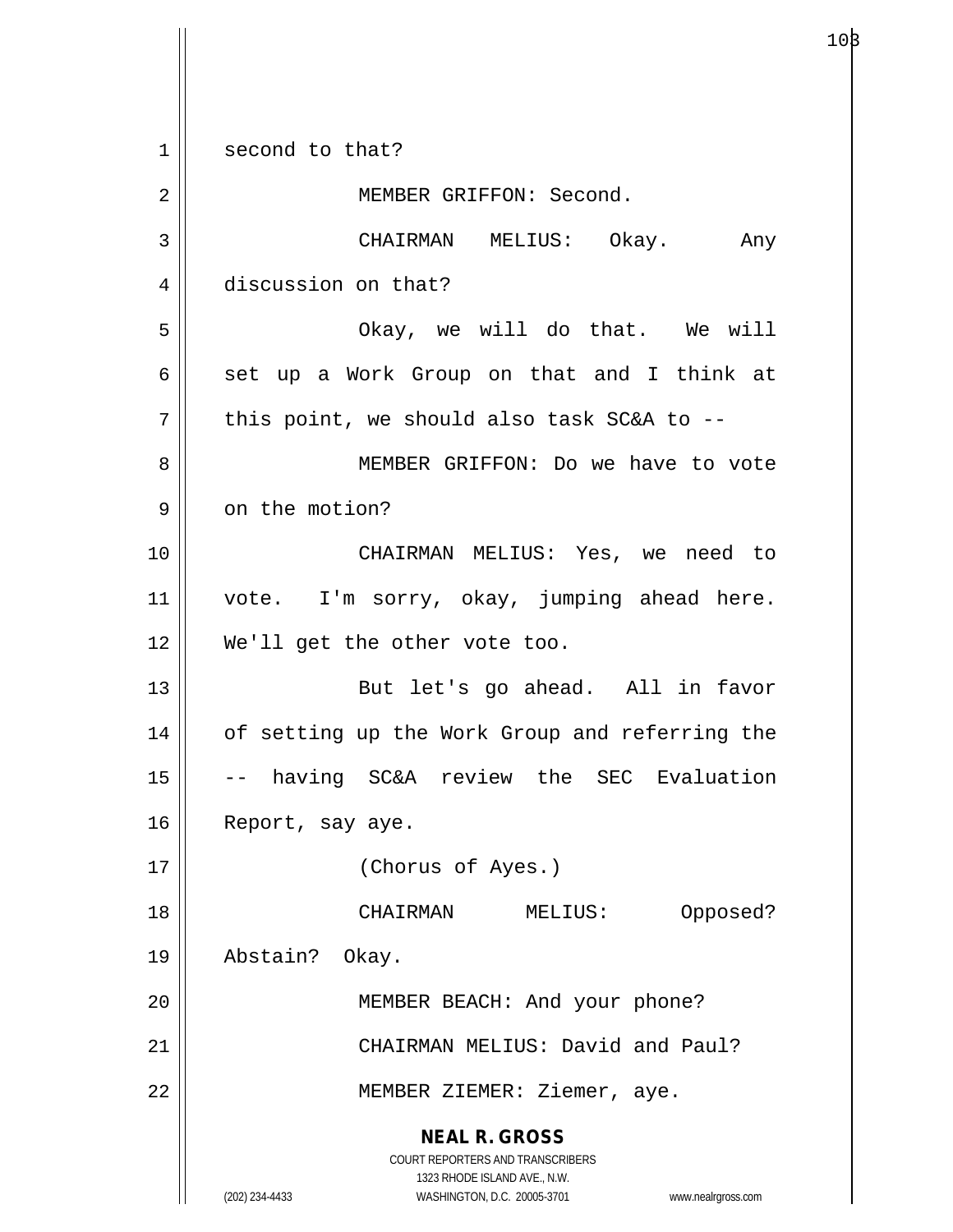**NEAL R. GROSS** COURT REPORTERS AND TRANSCRIBERS 1323 RHODE ISLAND AVE., N.W. (202) 234-4433 WASHINGTON, D.C. 20005-3701 www.nealrgross.com 1 CHAIRMAN MELIUS: Yes, okay. 2 **Okay**, yes, Andy? 3 || MEMBER ANDERSON: Just quick, where 4 do we stand on the Fernald conclusion issue? I  $5 \parallel$  mean, it's kind of cascading here. 6 CHAIRMAN MELIUS: Yes, that's a 7 | qood point. 8 MEMBER GRIFFON: I guess we'll get 9 an update tomorrow on the Work Group. We're 10 still in the Work Group process. It's Brad's 11 | Work Group. 12 MEMBER CLAWSON: I will give a 13 || report on that. We've got some outstanding 14 issues. 15 MEMBER GRIFFON: Yes, we have not 16 come to completion on the Fernald SEC 17 discussions yet, but there are a lot of 18 similar issues. 19 CHAIRMAN MELIUS: Okay, good, and 20 || if you people can let me know, volunteers for 21 || the Work Group, Weldon Spring? Wanda? Phil? 22 Anybody else? I've got you down.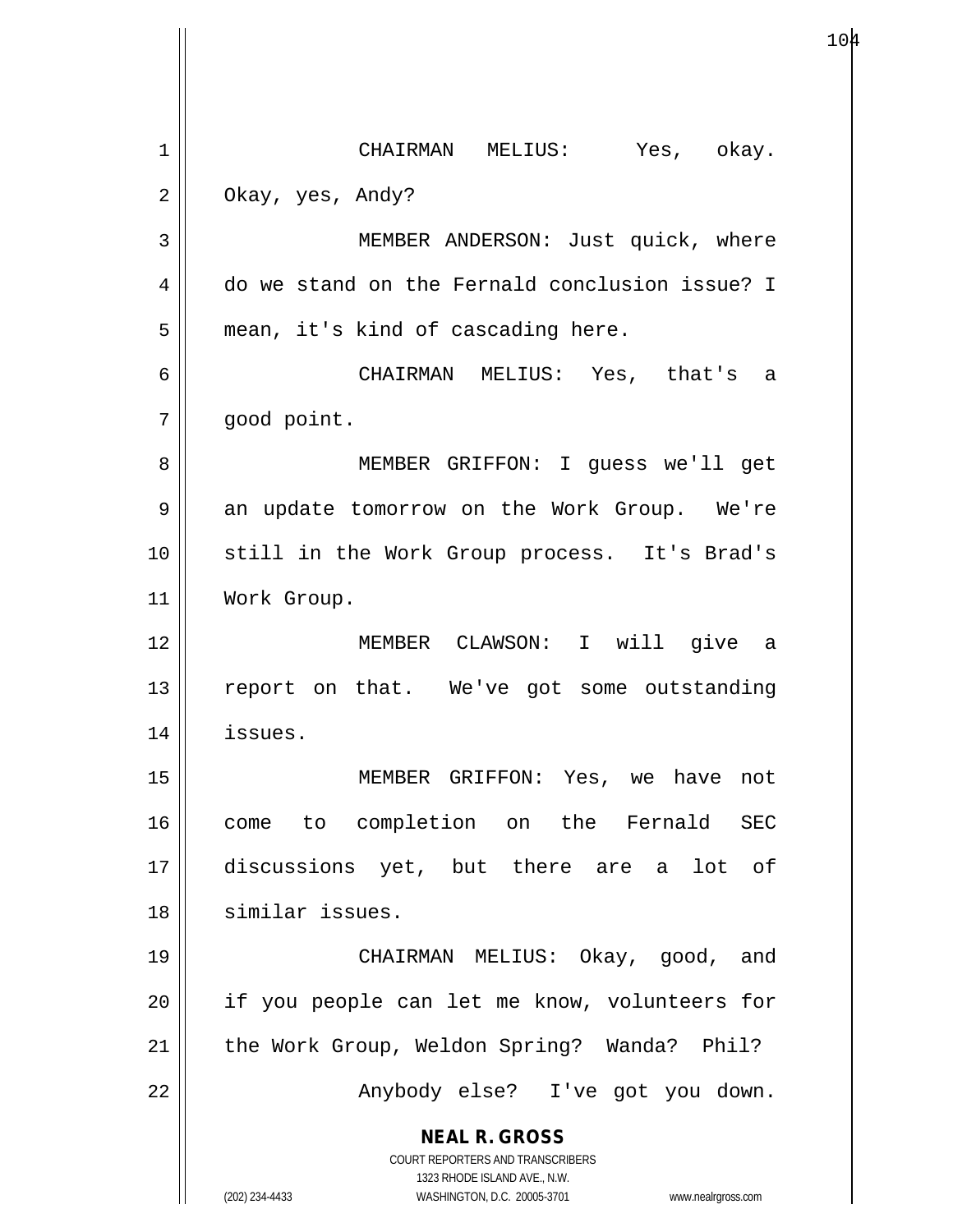**NEAL R. GROSS** COURT REPORTERS AND TRANSCRIBERS 1323 RHODE ISLAND AVE., N.W. (202) 234-4433 WASHINGTON, D.C. 20005-3701 www.nealrgross.com 1 | Think about it, and let me know, and then  $2 \parallel$  Paul and David, if you could also let me know  $3 \parallel$  if you'd like to volunteer, I'll -- just send 4 me an email. I think that would be fine, and  $5 \parallel$  then we'll make the appointment after the 6 meeting of that, and get that out to 7 | everybody. Good. 8 MS. JOHNSON: Can I make one more 9 comment? This is Karen Johnson, one of the 10 petitioners. 11 || It's really a question, when they 12 || qo to Work Group, will petitioners be allowed 13 || to sit in on any of those teleconferences? 14 CHAIRMAN MELIUS: Yes, you will. 15 || Those meetings are by teleconference. You'll 16 be allowed to sit in and will be notified of 17 || all the meetings and will be kept up to date  $18$  | on what's going on with that. 19 MS. JOHNSON: Okay, thank you. 20 CHAIRMAN MELIUS: Yes, good. Okay, 21 we have one other item. 22 MR. KATZ: Okay, so, just to be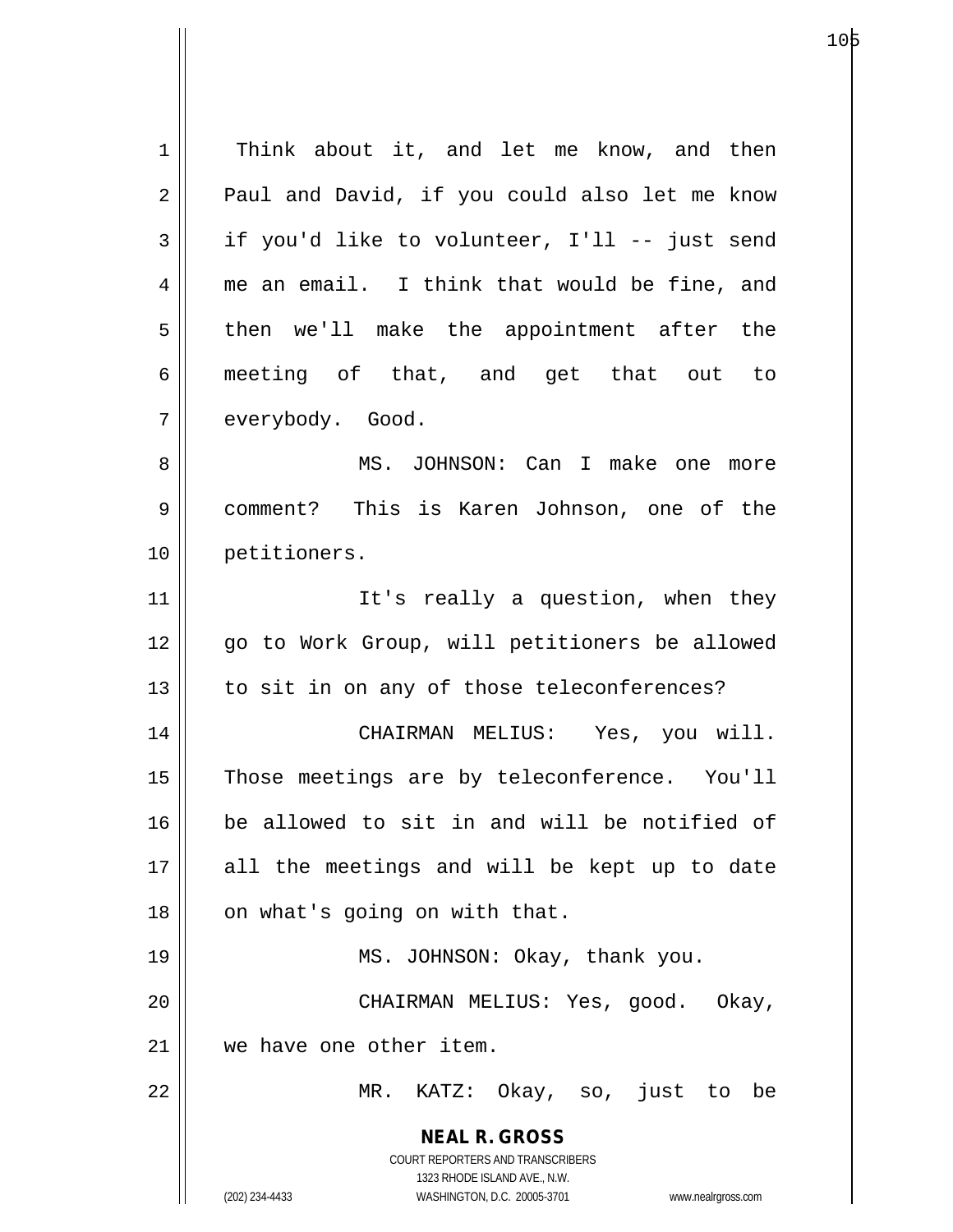**NEAL R. GROSS** COURT REPORTERS AND TRANSCRIBERS 1323 RHODE ISLAND AVE., N.W. (202) 234-4433 WASHINGTON, D.C. 20005-3701 www.nealrgross.com 1 | clear, so that SC&A is tasked with reviewing  $2 \parallel$  that Evaluation Report as part of that motion? 3 CHAIRMAN MELIUS: Right, that was 4 || part of the motion, correct. 5 MR. KATZ: Just for my being clear.  $6$  || Thank you. I realize that I have  $-1$ 7 | omitted obtaining a vote from Wanda Munn, for 8 || the St. Louis Airport facility, and her knee 9 didn't allow her to kick me this far across 10 || the table to remind me. 11 || But so, let me just solicit her 12 vote. I had -- all others had voted in favor. 13 || MEMBER MUNN: Having made the 14 motion, I'm reluctant to withdraw it. I  $15$  | therefore, vote yes. 16 MR. KATZ: Thank you for that. I  $17 \parallel$  apologize for the oversight. 18 CHAIRMAN MELIUS: Okay, we have a 19 break scheduled. We're a little bit early, 20  $\parallel$  but let's take a break until 10:30 a.m. 21 (Whereupon, the above-entitled 22 matter went off the record at 10:05 a.m. and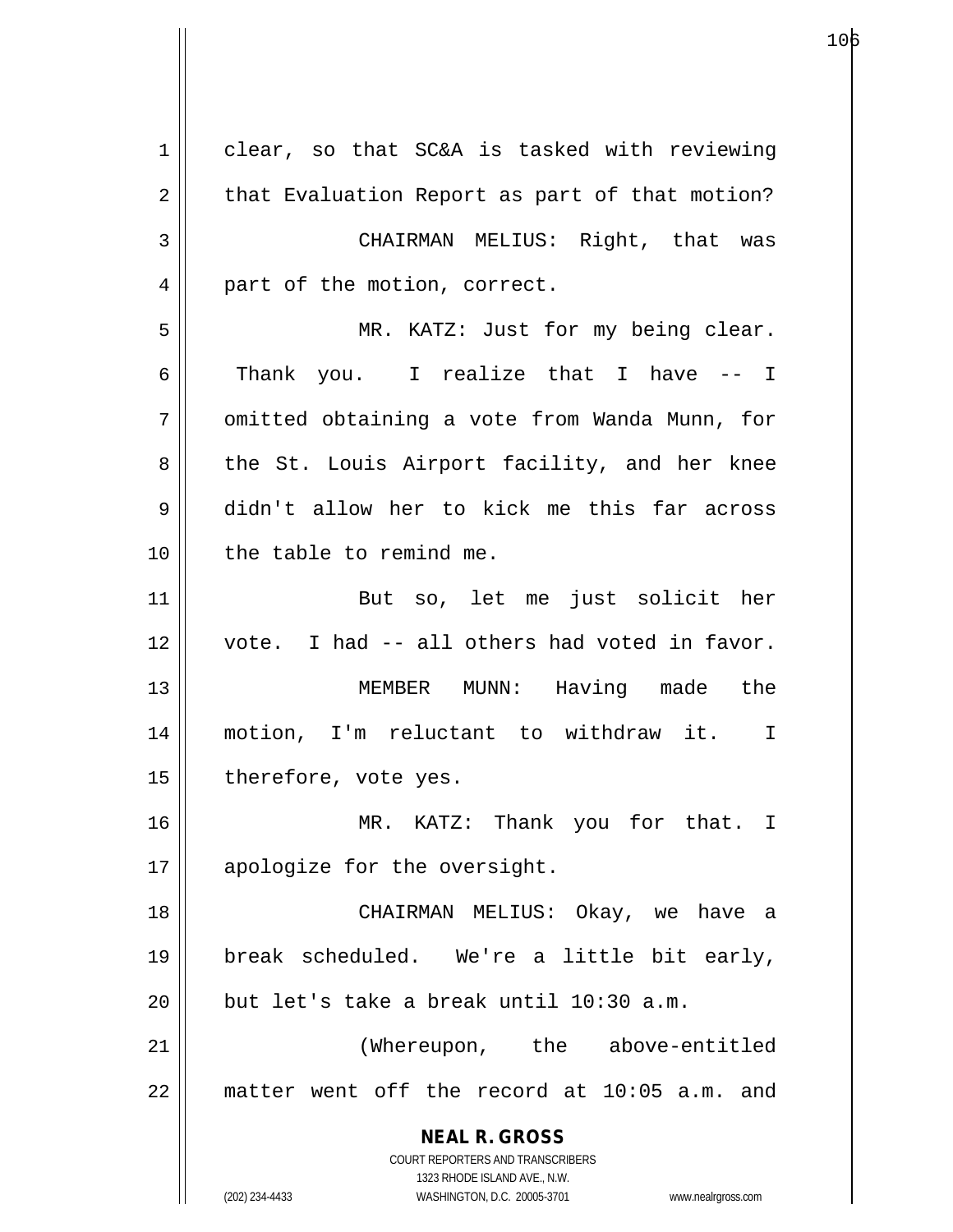$1$  resumed at 10:35 a.m.)

| $\overline{2}$ | CHAIRMAN MELIUS: Okay, why don't                                                                                                                                       |
|----------------|------------------------------------------------------------------------------------------------------------------------------------------------------------------------|
| $\mathfrak{Z}$ | we get started. We have -- the first item on                                                                                                                           |
| 4              | the agenda is the Blockson Chemical SEC                                                                                                                                |
| 5              | petition, which we've been discussing for a                                                                                                                            |
| 6              | long time here.                                                                                                                                                        |
| 7              | We have -- I did just have a                                                                                                                                           |
| 8              | discussion with our legal counsel, and it                                                                                                                              |
| 9              | probably -- we've not been sort of following                                                                                                                           |
| 10             | Robert's Rules of Order very strictly, but we                                                                                                                          |
| 11             | do have a motion that's tabled, and since we                                                                                                                           |
| 12             | may try to reach some decision on the Blockson                                                                                                                         |
| 13             | SEC petition today, it probably would be most                                                                                                                          |
| 14             | proper if we started by, you know, a motion to                                                                                                                         |
| 15             | remove that from the table.                                                                                                                                            |
| 16             | So, I would entertain that motion,                                                                                                                                     |
| 17             | before we start discussion.                                                                                                                                            |
| 18             | MEMBER CLAWSON: So moved.                                                                                                                                              |
| 19             | CHAIRMAN MELIUS: Second.                                                                                                                                               |
| 20             | MEMBER LEMEN: I'll second.                                                                                                                                             |
| 21             | CHAIRMAN<br>Second,<br>MELIUS:<br>okay.                                                                                                                                |
| 22             | All in favor?                                                                                                                                                          |
|                | <b>NEAL R. GROSS</b><br><b>COURT REPORTERS AND TRANSCRIBERS</b><br>1323 RHODE ISLAND AVE., N.W.<br>(202) 234-4433<br>WASHINGTON, D.C. 20005-3701<br>www.nealrgross.com |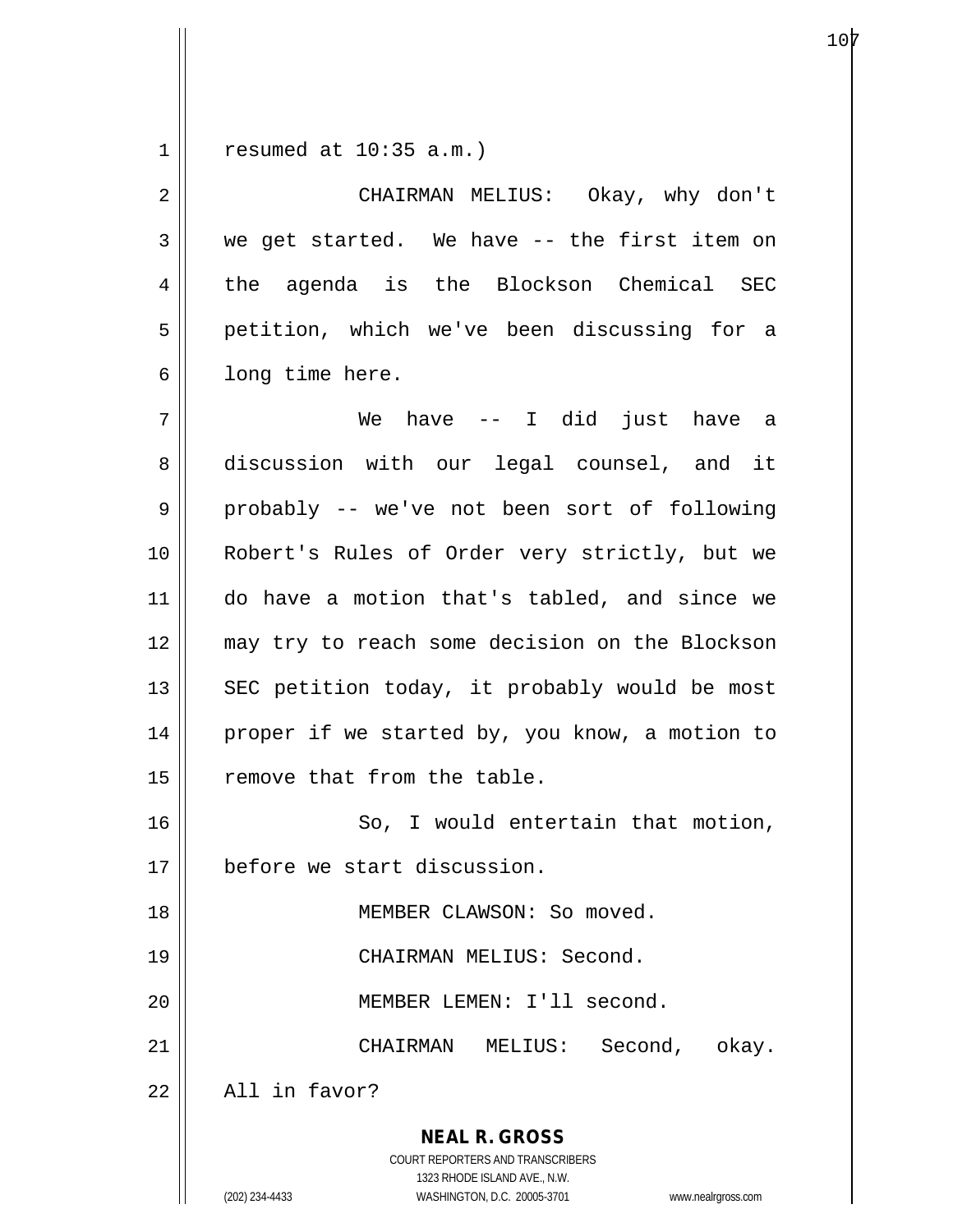| $\mathbf 1$ | (Chorus of Ayes.)                                                                        |
|-------------|------------------------------------------------------------------------------------------|
| 2           | CHAIRMAN MELIUS: Opposed? Okay,                                                          |
| 3           | Dr. Ziemer, Dr. Richardson?                                                              |
| 4           | MEMBER ZIEMER: Aye.                                                                      |
| 5           | MEMBER RICHARDSON: Aye.                                                                  |
| 6           | CHAIRMAN MELIUS: Okay. We                                                                |
| 7           | couldn't tell if you ayed together there, from                                           |
| 8           | a distance here.                                                                         |
| 9           | Okay, discussion? I think where                                                          |
| 10          | we are is the main issue on Blockson was the                                             |
| 11          | model, the radon model, and I think there were                                           |
| 12          | concerns. I think we've sort of reached the                                              |
| 13          | point that we had decided -- at least at the                                             |
| 14          | present time, that there was no sort of                                                  |
| 15          | further work to be done on the model, or that                                            |
| 16          | could be done.                                                                           |
| 17          | There was issues, questions raised                                                       |
| 18          | about validation, but those -- well, for                                                 |
| 19          | whatever various reasons, those could not be                                             |
| 20          | pursued, and I think that's sort of where we                                             |
| 21          | left it.                                                                                 |
| 22          | I think -- again, for background                                                         |
|             | <b>NEAL R. GROSS</b><br>COURT REPORTERS AND TRANSCRIBERS<br>1323 RHODE ISLAND AVE., N.W. |
|             | (202) 234-4433<br>WASHINGTON, D.C. 20005-3701<br>www.nealrgross.com                      |

Ħ

 $10\beta$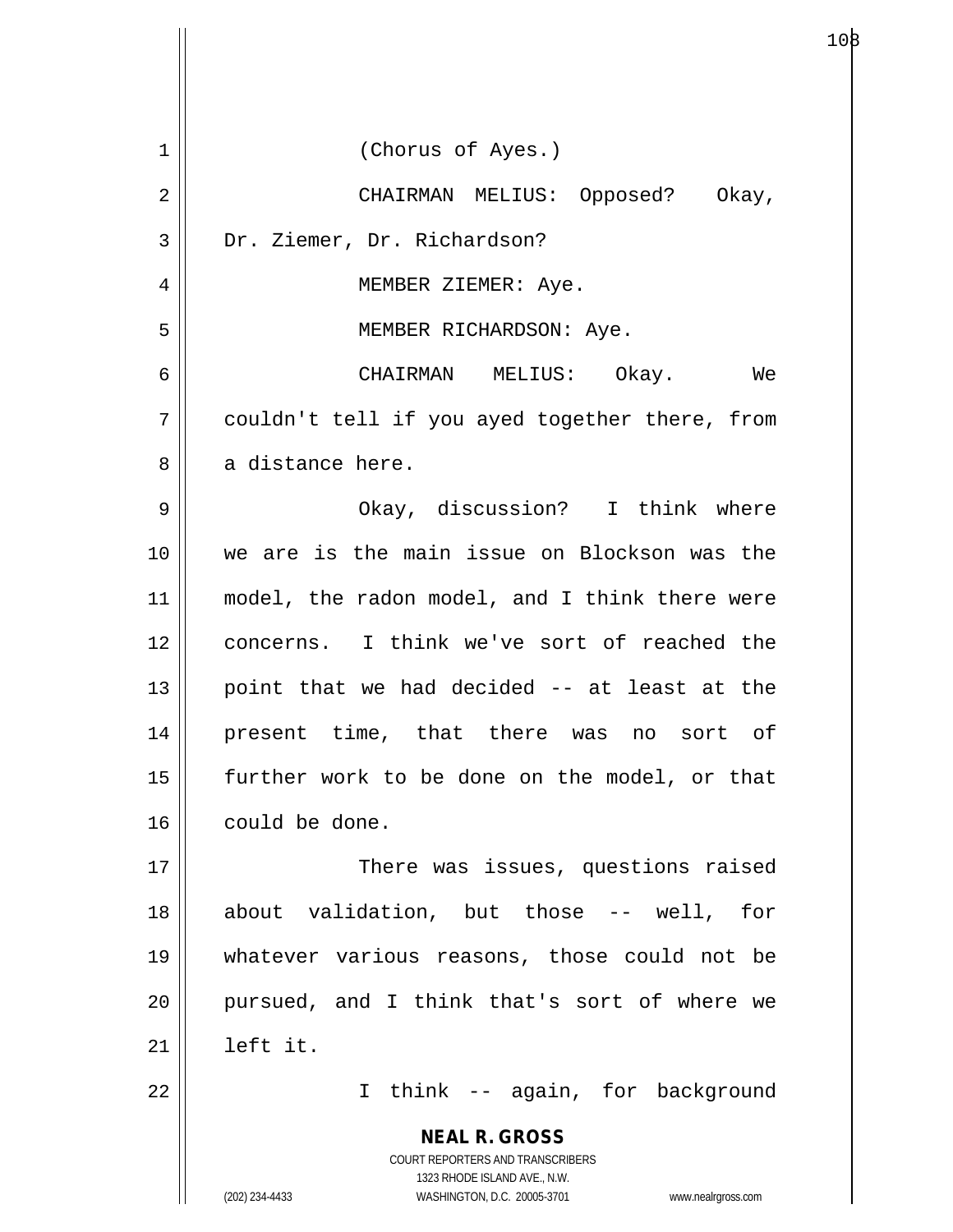**NEAL R. GROSS** COURT REPORTERS AND TRANSCRIBERS 1323 RHODE ISLAND AVE., N.W. (202) 234-4433 WASHINGTON, D.C. 20005-3701 www.nealrgross.com 1 for those in the audience, we've wanted our 2 || new Members to be brought up to date on the  $3 \parallel$  situation with Blockson and all of the work  $4 \parallel$  and discussions that had gone on, which was a  $5 \parallel$  1ot and was difficult, I think, to absorb and 6 || I think at our last meeting, there were a 7 couple of questions about it. We wanted  $8 \parallel$  people to have a chance to -- particularly the 9 new Members, to ask any questions, and I think 10 || we should sort of -- run out of the questions. 11 || The Mand I guess the question is, what 12 we do to -- in terms of moving forward on  $13$  || this, and I think we want to try to resolve 14 it, if we can, today. Maybe we can't. The 15 || Board has been essentially deadlocked on this 16 | for quite some time. 17 MEMBER ZIEMER: Dr. Melius? 18 CHAIRMAN MELIUS: Yes? 19 MEMBER ZIEMER: Question, this is 20 | Ziemer. 21 CHAIRMAN MELIUS: Yes. 22 MEMBER ZIEMER: For clarity, we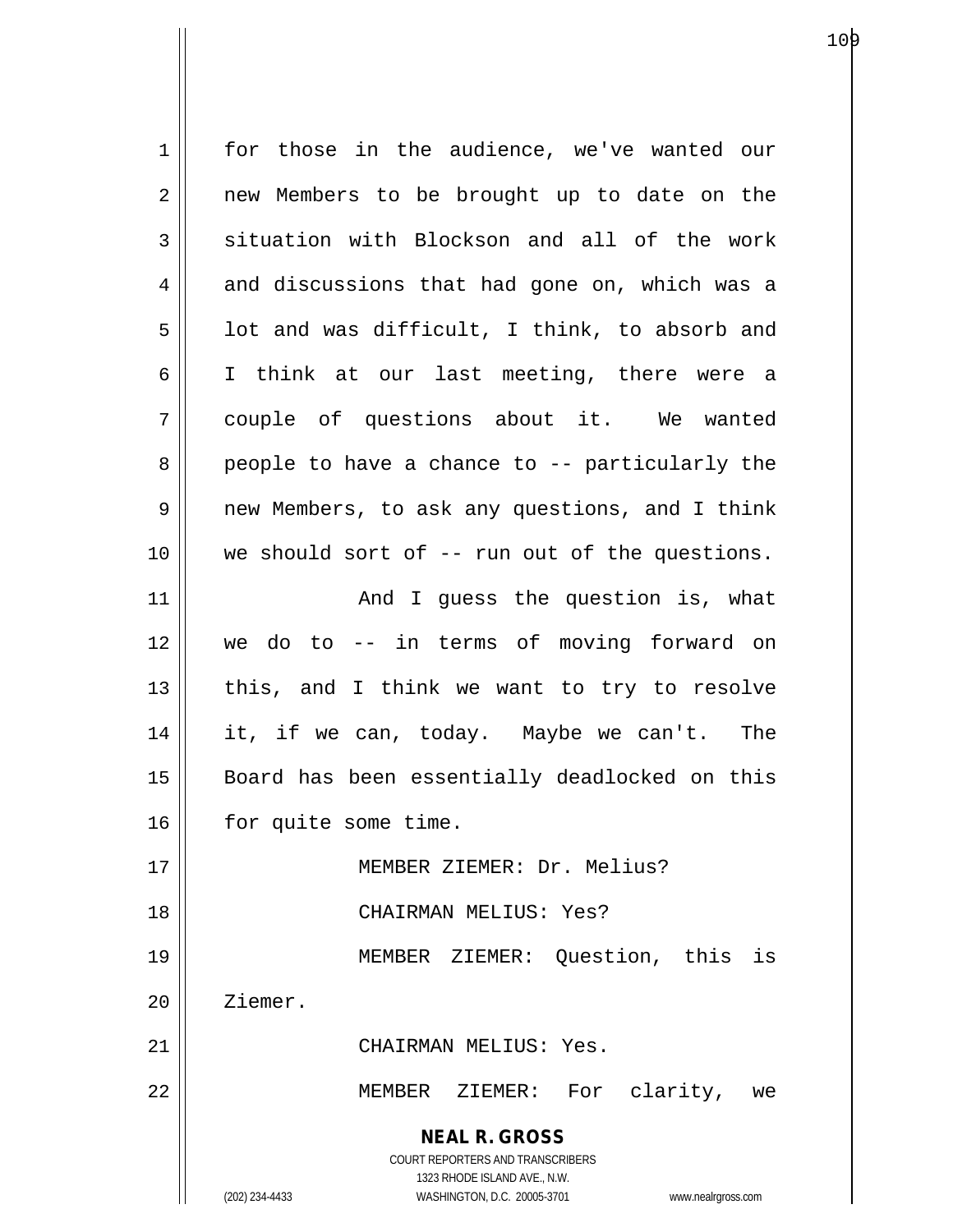**NEAL R. GROSS** COURT REPORTERS AND TRANSCRIBERS 1323 RHODE ISLAND AVE., N.W. (202) 234-4433 WASHINGTON, D.C. 20005-3701 www.nealrgross.com 1 need to indicate whether the motion is to  $2 \parallel$  approve an SEC Class or a motion to agree that 3 dose reconstruction can be done. 4 I don't recall which motion was 5 before us. 6 CHAIRMAN MELIUS: We'll read the 7 motion to you. 8 | | MEMBER ZIEMER: Okay. 9 MS. HOWELL: I don't know if I have 10 || the exact wording, but I have some notes on  $11$  it. 12 The motion that had been tabled 13 || repeatedly, or not removed from the table 14 || repeatedly, was actually made in June 26, 2008 15 | in our St. Louis meeting. 16 || Ms. Munn moved to accept the NIOSH 17 position on Blockson and thus deny the SEC 18 || Class. That was seconded by Dr. Roessler and 19 the Board then voted to table the motion on  $20$   $\parallel$  that. 21 || MEMBER ZIEMER: Thank you. 22 CHAIRMAN MELIUS: I don't believe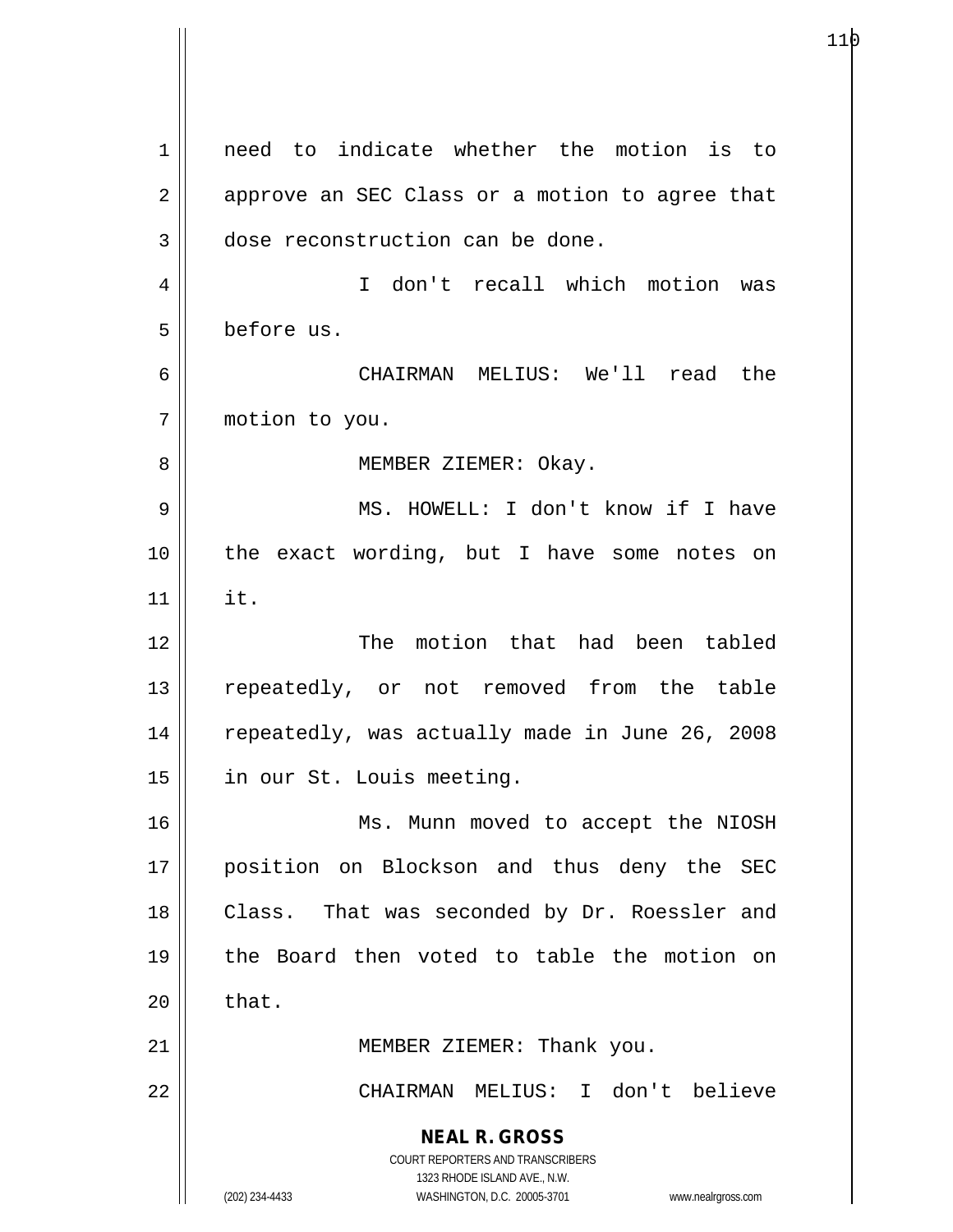**NEAL R. GROSS** COURT REPORTERS AND TRANSCRIBERS 1323 RHODE ISLAND AVE., N.W. (202) 234-4433 WASHINGTON, D.C. 20005-3701 www.nealrgross.com 1 | that report has been provided to us in the 2 | information we have today. It should be on  $3 \parallel$  the website, however. 4 || MEMBER MUNN: Yes. 5 CHAIRMAN MELIUS: Yes. 6 MEMBER MUNN: I have no material at 7 all in my Blockson file. 8 CHAIRMAN MELIUS: Right. 9 || MEMBER MUNN: Is there -- am I --10 MEMBER ROESSLER: Well, mine is 11 empty too. 12 CHAIRMAN MELIUS: I think 13 || everybody's is, and I looked at my memory  $14$  || stick here and there was nothing either, and I  $15$ 16 MEMBER ROESSLER: That's on the O: 17 drive. 18 CHAIRMAN MELIUS: Yes, but on the 19 website, there should be something, if that's  $20$  || helpful, and obviously, everyone is  $-$  by 21 email and we've exchanged voluminous 22 | documents, or at least a lot of documentation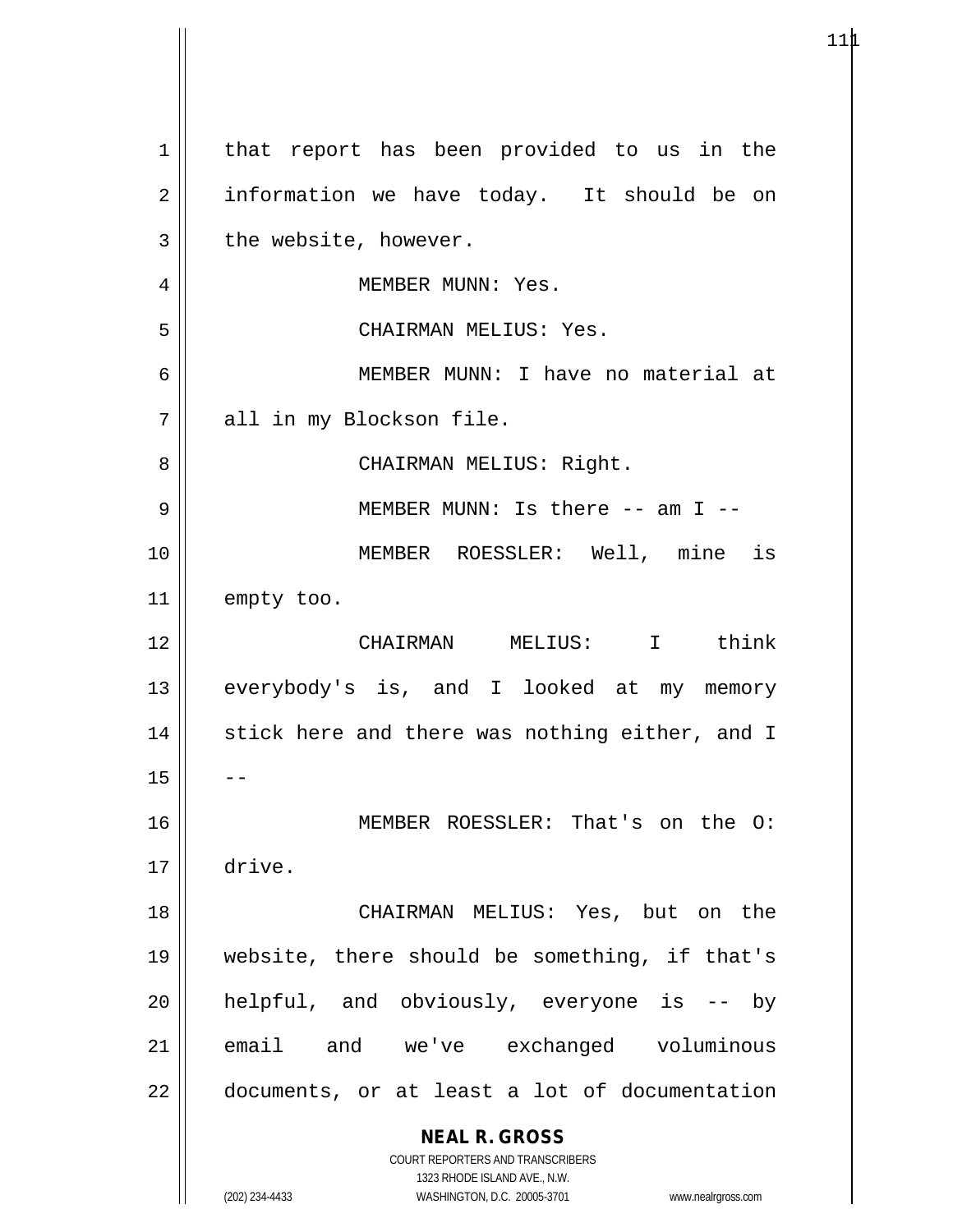$1 \parallel$  on this.

| $\overline{2}$ | MR. KATZ: Right, there was a whole                                                                                                                              |
|----------------|-----------------------------------------------------------------------------------------------------------------------------------------------------------------|
| 3              | document history that was sent to everybody,                                                                                                                    |
| 4              | including the new Members, to sort of bring                                                                                                                     |
| 5              | everybody up to speed, remind people who have                                                                                                                   |
| 6              | been with us for a long time, as well as to                                                                                                                     |
| 7              | educate the new Board Members.                                                                                                                                  |
| 8              | But that was not redistributed                                                                                                                                  |
| 9              | recently. That was distributed last -- you                                                                                                                      |
| 10             | know, back, before February.                                                                                                                                    |
| 11             | MEMBER MUNN: Yes, it was and at                                                                                                                                 |
| 12             | that time also, the brief presentation, which                                                                                                                   |
| 13             | was the final Working Group presentation, was                                                                                                                   |
| 14             | also repeated, for the sake of those who were                                                                                                                   |
| 15             | present.                                                                                                                                                        |
| 16             | CHAIRMAN MELIUS: Correct, just                                                                                                                                  |
| 17             | that we don't have anything in front of us                                                                                                                      |
| 18             | today. So, a little more confusing.                                                                                                                             |
| 19             | MEMBER MUNN: Yes.                                                                                                                                               |
| 20             | have<br>CHAIRMAN MELIUS: Do we                                                                                                                                  |
| 21             | fair enough, we have a motion that it's off                                                                                                                     |
| 22             | the table to accept the NIOSH Evaluation                                                                                                                        |
|                | <b>NEAL R. GROSS</b><br>COURT REPORTERS AND TRANSCRIBERS<br>1323 RHODE ISLAND AVE., N.W.<br>(202) 234-4433<br>WASHINGTON, D.C. 20005-3701<br>www.nealrgross.com |

 $11\beta$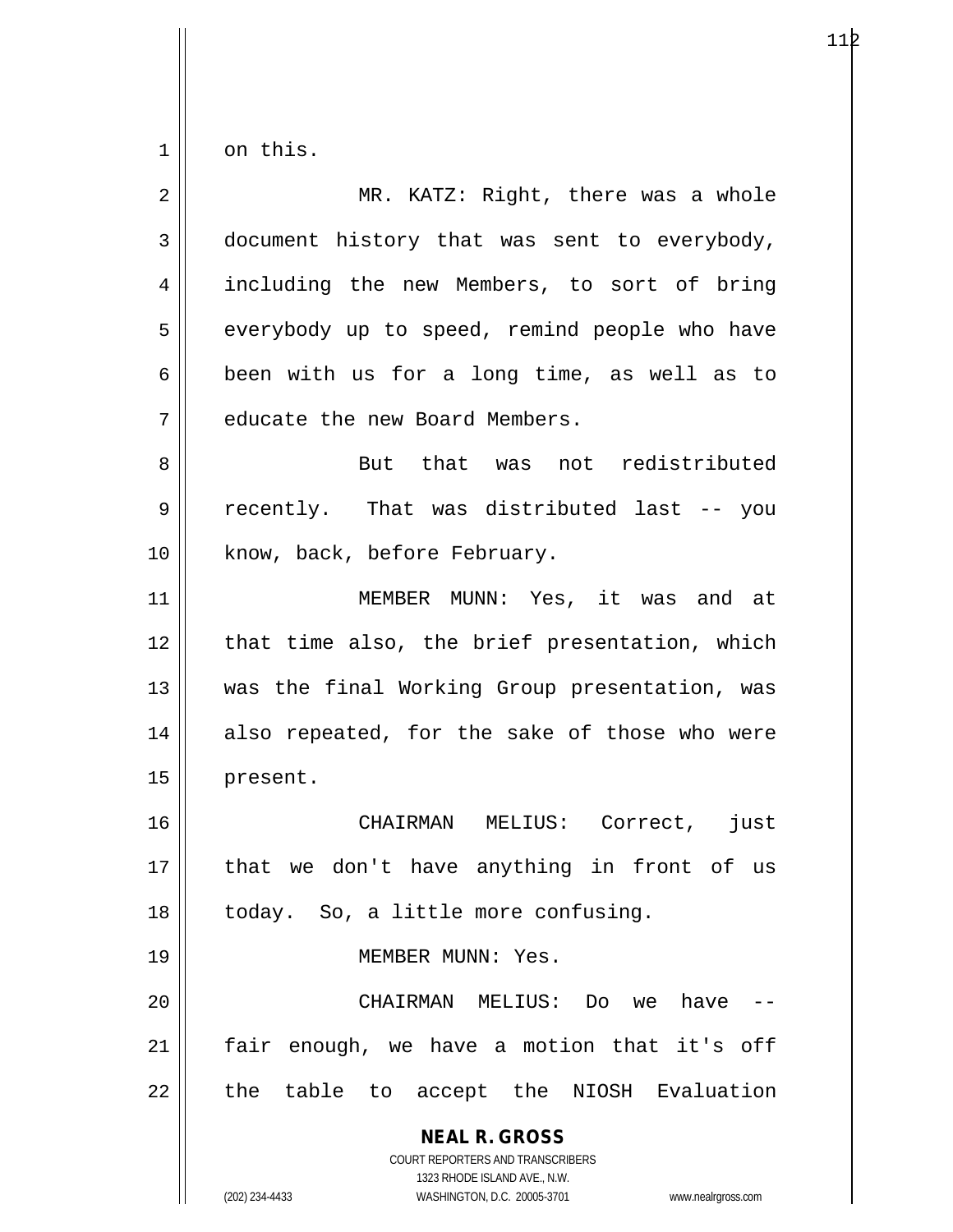| $\mathbf 1$ | Report. Is there a discussion on that? Maybe                            |
|-------------|-------------------------------------------------------------------------|
| 2           | someone could sort of summarize the different                           |
| 3           | viewpoints. Yes, Wanda, why don't you go                                |
| 4           | first?                                                                  |
| 5           | MEMBER MUNN: My apologies, for not                                      |
| 6           | bringing along the presentation again. I                                |
| 7           | thought it would be redundant for us to go                              |
| 8           | through the abbreviated comments that I made                            |
| 9           | last time.                                                              |
| 10          | But as Chair of the Working Group,                                      |
| 11          | we worked with the Blockson material for a                              |
| 12          | period of almost two years before we brought                            |
| 13          | it to the Board.                                                        |
| 14          | to the Board because we<br>It came                                      |
| 15          | had a split group. We had two members of the                            |
| 16          | Working Group who did not wish to accept the                            |
| 17          | NIOSH recommendation and two members of the                             |
| 18          | Board who did.                                                          |
| 19          | We had gone item by item, through                                       |
| 20          | each of the questions that had been raised.                             |
| 21          | seven question raised<br>by the<br>There were                           |
| 22          | during the review.<br>contractor<br>We<br>had                           |
|             |                                                                         |
|             | <b>NEAL R. GROSS</b>                                                    |
|             | <b>COURT REPORTERS AND TRANSCRIBERS</b><br>1323 RHODE ISLAND AVE., N.W. |
|             | (202) 234-4433<br>WASHINGTON, D.C. 20005-3701<br>www.nealrgross.com     |

 $11\beta$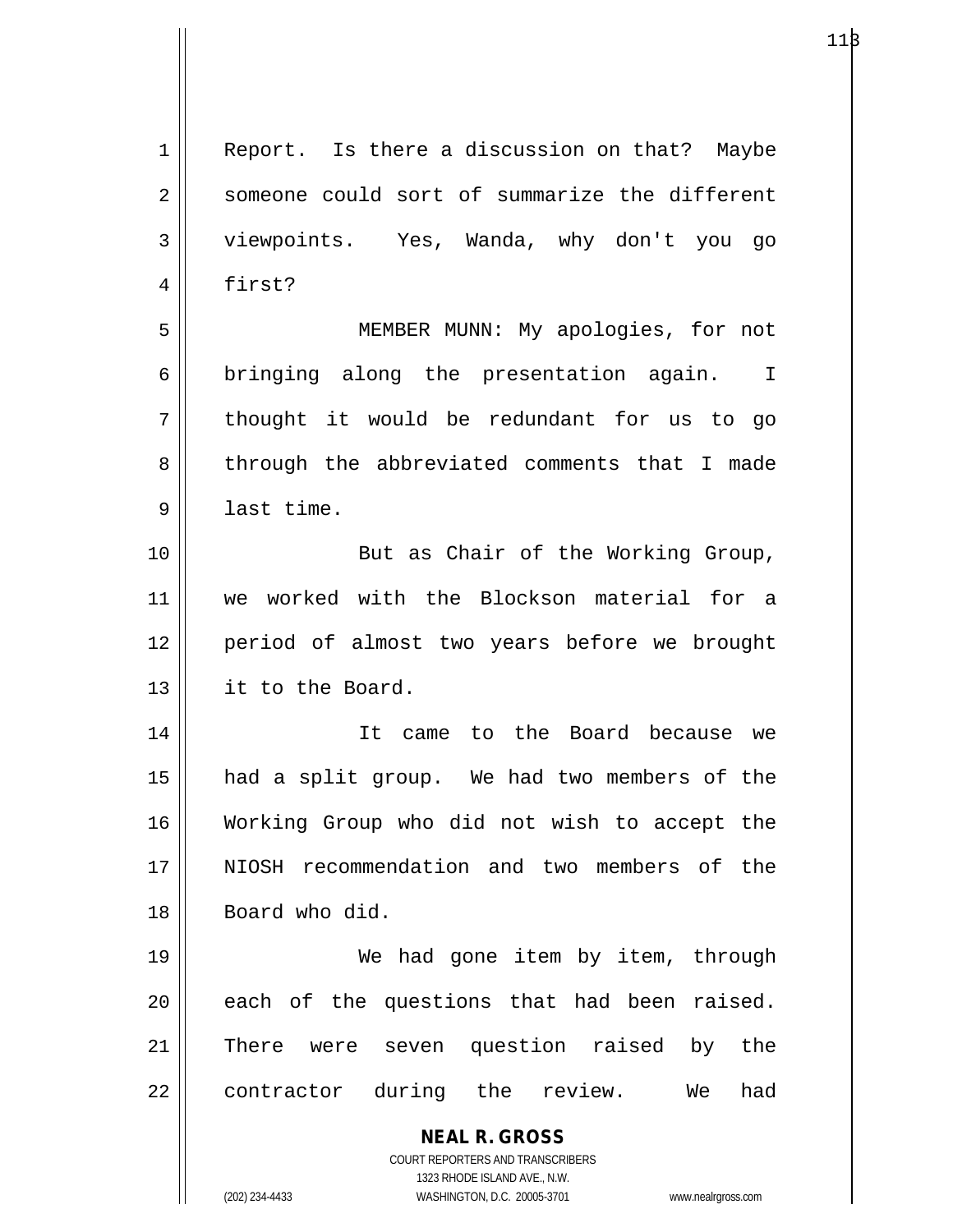1 addressed each of those satisfactorily.

2 A number of issues had arisen  $3 \parallel$  since, which have been under discussion and 4 for the most part, were resolved. SC&A agreed  $5$  | that all of their concerns had been met. 6  $\parallel$  6 The outstanding issue, as I  $7 \parallel$  recall, when last we left it with the Board, 8 was some disagreement as to whether or not the 9 radon loading that existed in that building 10 || could be adequately characterized. 11 || Tt was the position of some of us, 12 || that in a large building with not particularly 13 || qood insulation and a work crew who did not 14 have assigned jobs, but who moved from one  $15$  station to another inside that large building 16 || throughout the entire day -- throughout the 17 || entire shift, they seldom ran more than two 18 || shifts, and the work force did not consist of 19 more than nine to 12 people at one time. 20 It was the position that some of  $21$  us took, including me, that the distribution  $22$  | could easily be bounded and to the best of my

**NEAL R. GROSS**

COURT REPORTERS AND TRANSCRIBERS 1323 RHODE ISLAND AVE., N.W. (202) 234-4433 WASHINGTON, D.C. 20005-3701 www.nealrgross.com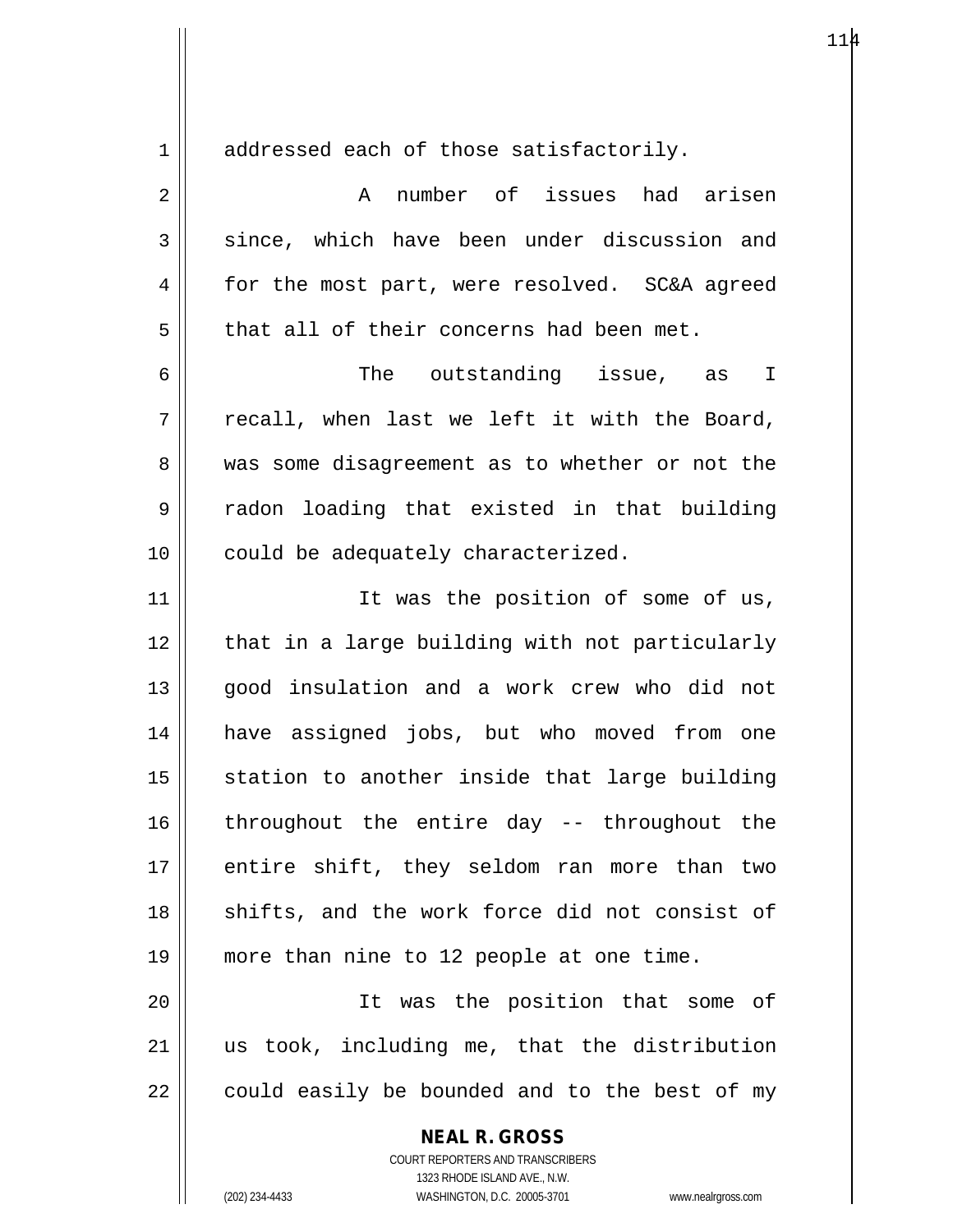| $\mathbf 1$    | knowledge, that's the outstanding issue at                                                          |
|----------------|-----------------------------------------------------------------------------------------------------|
| $\sqrt{2}$     | this time, whether or not it's feasible to                                                          |
| $\mathfrak{Z}$ | assume that a reasonable bound could be made                                                        |
| 4              | of the radon loading of that building.                                                              |
| 5              | CHAIRMAN MELIUS: Okay, thank you,                                                                   |
| 6              | Wanda, for that summary. Somebody else want                                                         |
| 7              | to comment on the model, or I guess -- I'm                                                          |
| 8              | sorry, go ahead, Gen?                                                                               |
| 9              | MEMBER ROESSLER: As I recall, and                                                                   |
| 10             | I think we should remind Board Members, the                                                         |
| 11             | radon model that's under discussion was one                                                         |
| 12             | developed by SC&A and one that, after much                                                          |
| 13             | discussion, NIOSH accepted and would use that                                                       |
| 14             | model, and I just want to make sure I'm                                                             |
| 15             | correct on that, but I think we should bring                                                        |
| 16             | that out.                                                                                           |
| 17             | It was a model, in my view, a very                                                                  |
| 18             | scientific<br>model with much<br>for<br>room                                                        |
| 19             | uncertainty bounds and so on.                                                                       |
| 20             | CHAIRMAN MELIUS: Yes, I just would                                                                  |
| 21             | correct that slightly, is that I think the                                                          |
| 22             | approach was proposed by SC&A. The actual                                                           |
|                | <b>NEAL R. GROSS</b>                                                                                |
|                | COURT REPORTERS AND TRANSCRIBERS                                                                    |
|                | 1323 RHODE ISLAND AVE., N.W.<br>(202) 234-4433<br>WASHINGTON, D.C. 20005-3701<br>www.nealrgross.com |
|                |                                                                                                     |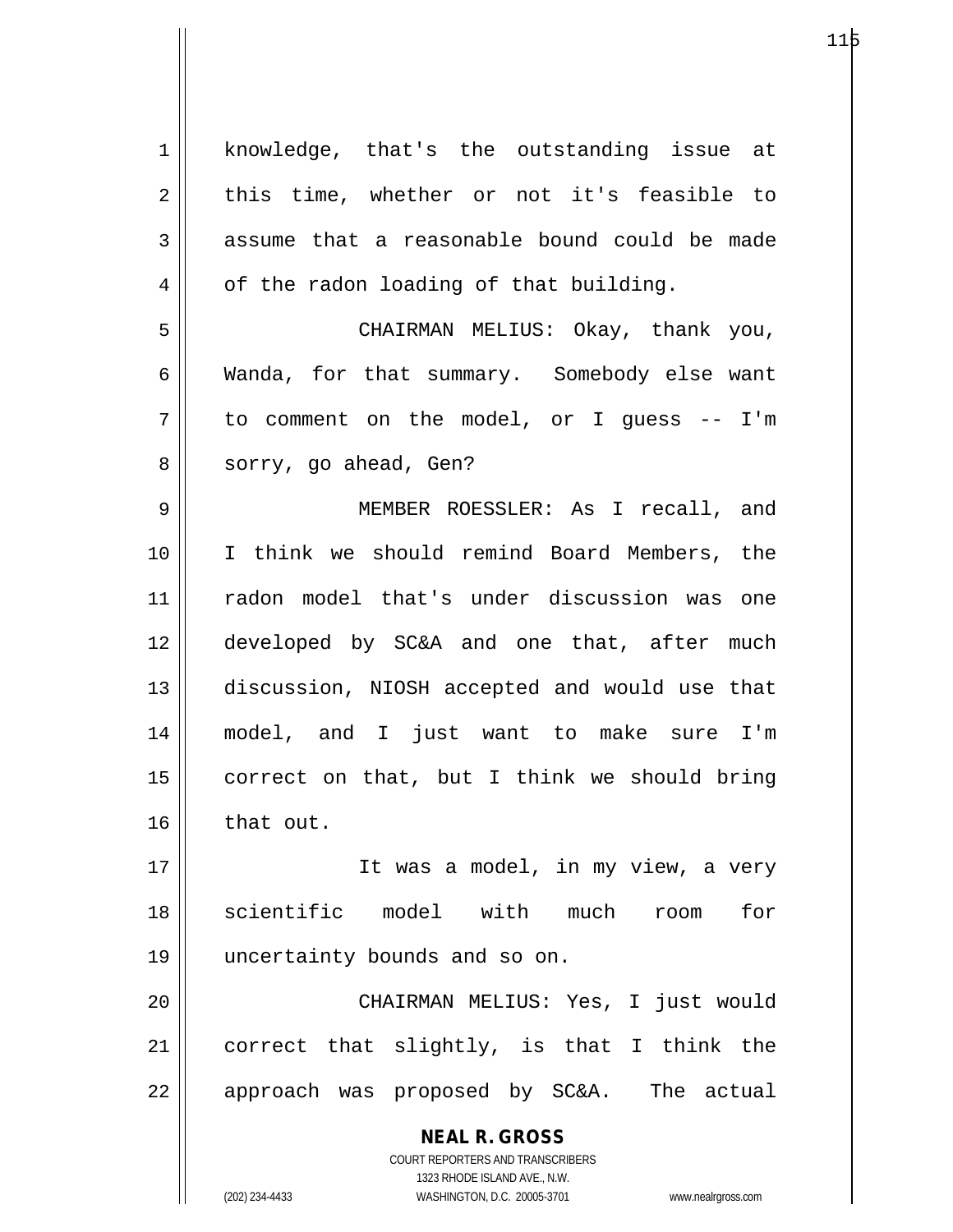| 1  | model that is under consideration and sort of  |
|----|------------------------------------------------|
| 2  | the parameters of that model, actually, I'm    |
| 3  | not even sure they've been fully settled.      |
| 4  | But it was a NIOSH -- we're going              |
| 5  | to turn back to NIOSH, to fill in. I think,    |
| 6  | is that a fair assessment of the way it -- it  |
| 7  | went back and forth so often --                |
| 8  | MEMBER ROESSLER: What I remember,              |
| 9  | a Work Group meeting, is that SC&A<br>from     |
| 10 | presented the model. I think the values of the |
| 11 | parameters are the ones that we might need     |
| 12 | some clarification on.                         |
| 13 | CHAIRMAN MELIUS: Correct, yes, I               |
| 14 | think that was what I was trying to express    |
| 15 | under that. Other comments?                    |
| 16 | If not, I -- I mean, my concerns,              |
| 17 | which I've also said repeatedly here, is that  |
| 18 | we have a model that's been put in front of    |
| 19 | us, that is -- has never been validated and    |
| 20 | despite repeated, I think, requests or         |
| 21 | attempts to do the same from NIOSH, NIOSH has  |
| 22 | not been able to locate data or a situation    |
|    | <b>NEAL R. GROSS</b>                           |

116

COURT REPORTERS AND TRANSCRIBERS 1323 RHODE ISLAND AVE., N.W. (202) 234-4433 WASHINGTON, D.C. 20005-3701 www.nealrgross.com

 $\mathsf{II}$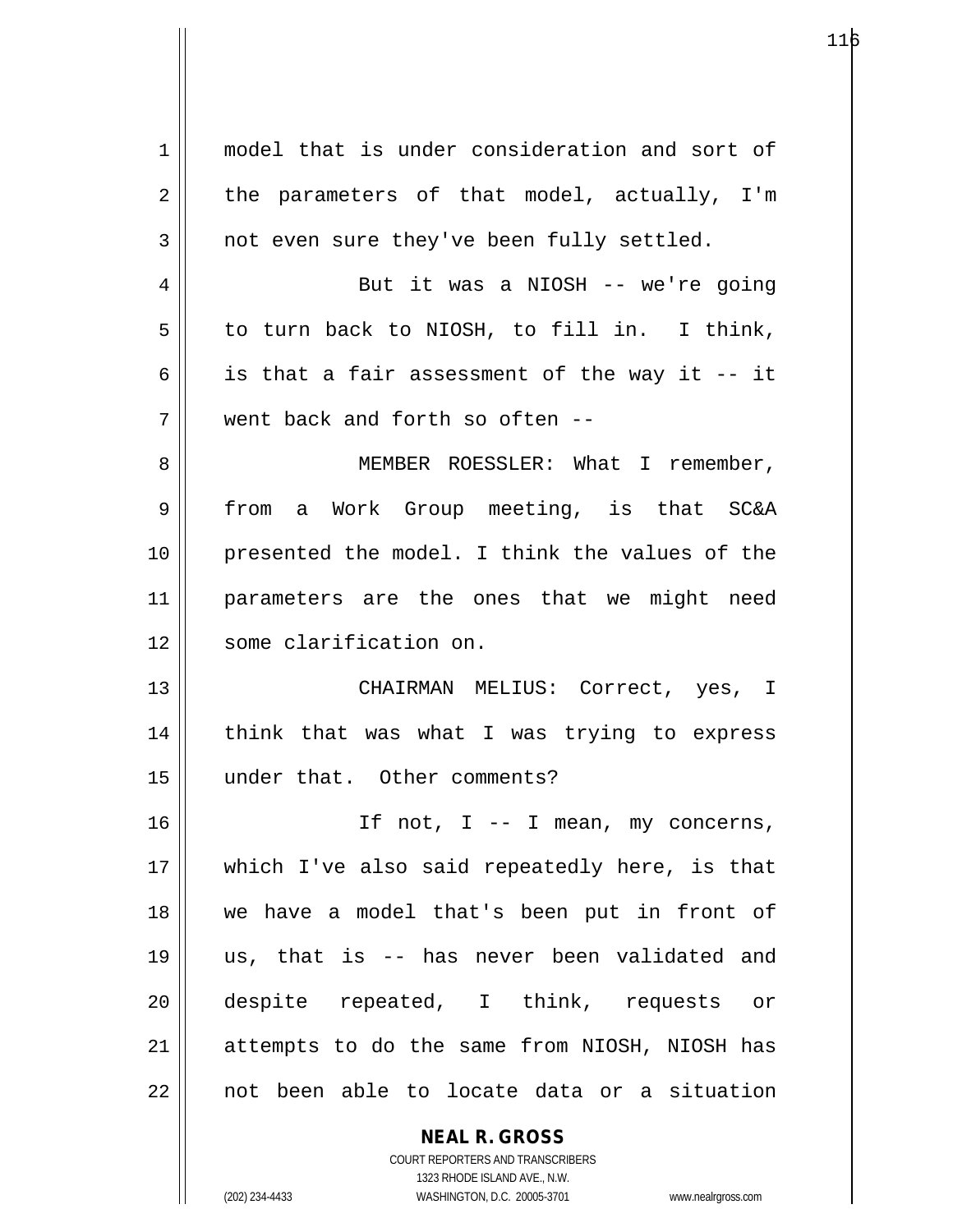**NEAL R. GROSS** COURT REPORTERS AND TRANSCRIBERS 1323 RHODE ISLAND AVE., N.W. (202) 234-4433 WASHINGTON, D.C. 20005-3701 www.nealrgross.com 1 || where they could validate that specific model. 2 And so, we would be accepting a 3 model that has not been validated and there 4 continues to be, I think, significant 5 uncertainties, at least in my mind, about the 6  $\parallel$  application of that model, if that's that type  $7 \parallel$  of model, without validation, is acceptable 8 for doing dose -- individual dose 9 reconstruction for radon at the Blockson Site. 10 I do not oppose it. 11 || MEMBER ZIEMER: This is Ziemer. I 12 | have a comment. 13 CHAIRMAN MELIUS: Yes, let me -- go  $14$  | ahead, Paul. 15 MEMBER ZIEMER: I'm sorry, did I 16 interrupt? 17 || CHAIRMAN MELIUS: No, that's okay,  $18$  | I was going to ask --19 MEMBER ZIEMER: In the process of 20 || unmuting you, I always lose a little bit. 21 || CHAIRMAN MELIUS: I know, go ahead,  $22 \parallel$  Paul.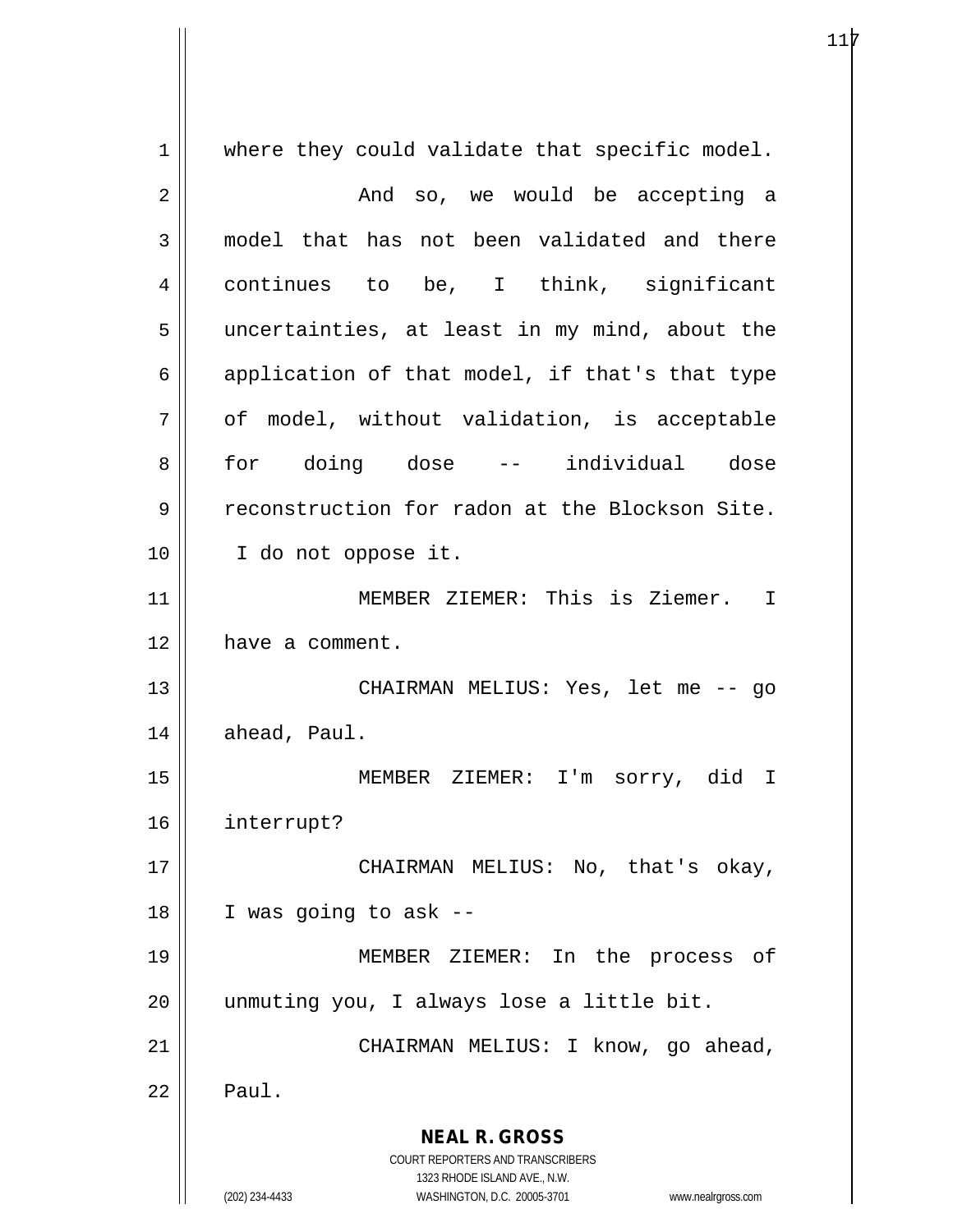1 | MEMBER ZIEMER: Well, on the issue  $2 \parallel$  of validation, we had questions along the line  $3 \parallel$  as to what it would mean to validate a model. 4 | Not all of us agree on what validation even 5 || means on some of these models.

 $6 \parallel$  But the model that was used, in  $7 \parallel$  terms of the approach, is not unlike the 8 manner in which one would determine radon 9 levels from a source term in a room or a 10 || closed sort of, big box with some amount of 11 | ventilation, which was specified.

12 || My recollection is, the main issue  $13$  || was the rate of mixing and the extent to which 14 one might have extremely non-uniform 15 concentrations or concentration gradients  $16$  through the facility, but keeping in mind that 17 || the release point was way at the top, and 18 || quite a ways away from workers.

19 It certainly, in my mind, seemed  $\parallel$  reasonable, that the assumed mixing rates for | this  $-$  or assumed concentration, not assumed,  $\parallel$  but the calculated concentration in the work

> **NEAL R. GROSS** COURT REPORTERS AND TRANSCRIBERS

1323 RHODE ISLAND AVE., N.W. (202) 234-4433 WASHINGTON, D.C. 20005-3701 www.nealrgross.com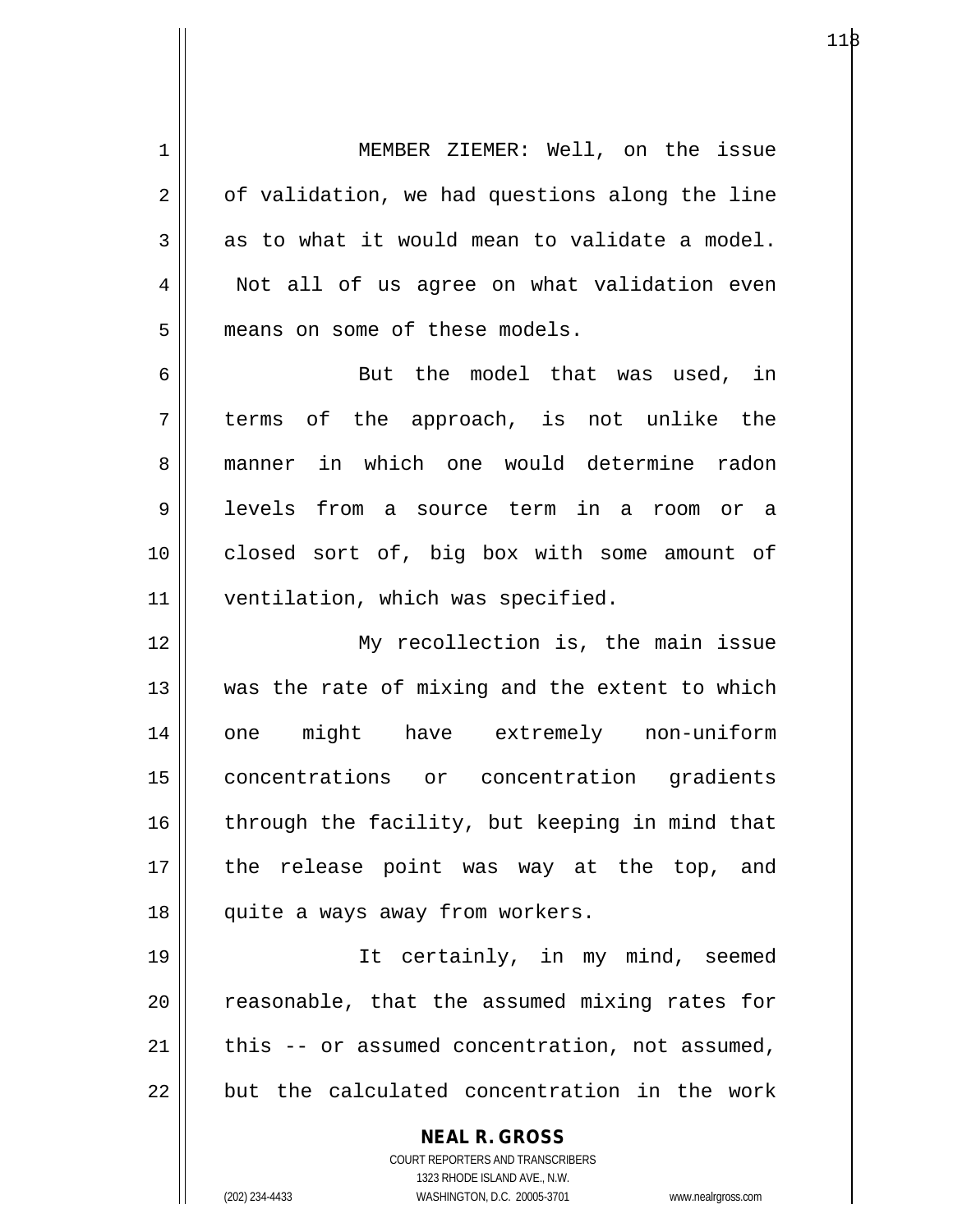$1$  areas, were quite reasonable.

| $\mathbf 2$ | So, I mean, there's many models of                                                                                                                              |
|-------------|-----------------------------------------------------------------------------------------------------------------------------------------------------------------|
| 3           | this type used where one could argue, what                                                                                                                      |
| 4           | does it mean to validate them. It certainly                                                                                                                     |
| 5           | is a -- the approach uses quite a normal                                                                                                                        |
| 6           | acceptable approach, and you know, I think                                                                                                                      |
| 7           | even SC&A has sort of defended that approach,                                                                                                                   |
| 8           | but they would need to speak for themselves.                                                                                                                    |
| 9           | CHAIRMAN MELIUS: Yes, Brad?                                                                                                                                     |
| 10          | MEMBER CLAWSON: Well, also too,                                                                                                                                 |
| 11          | remember, we have the surrogate data issue                                                                                                                      |
| 12          | too. We're using -- it was my understanding,                                                                                                                    |
| 13          | we were using information from a Florida                                                                                                                        |
| 14          | phosphate plant and also an Idaho phosphate                                                                                                                     |
| 15          | plant.                                                                                                                                                          |
| 16          | CHAIRMAN MELIUS: I think to be                                                                                                                                  |
| 17          | correct on that, the original proposal was to                                                                                                                   |
| 18          | use the data from the Florida phosphate plants                                                                                                                  |
| 19          | and that was one we rejected and NIOSH then --                                                                                                                  |
| 20          | NIOSH/SC&A came up with this alternative                                                                                                                        |
| 21          | proposal.                                                                                                                                                       |
| 22          | I don't believe that the Idaho was                                                                                                                              |
|             | <b>NEAL R. GROSS</b><br>COURT REPORTERS AND TRANSCRIBERS<br>1323 RHODE ISLAND AVE., N.W.<br>(202) 234-4433<br>WASHINGTON, D.C. 20005-3701<br>www.nealrgross.com |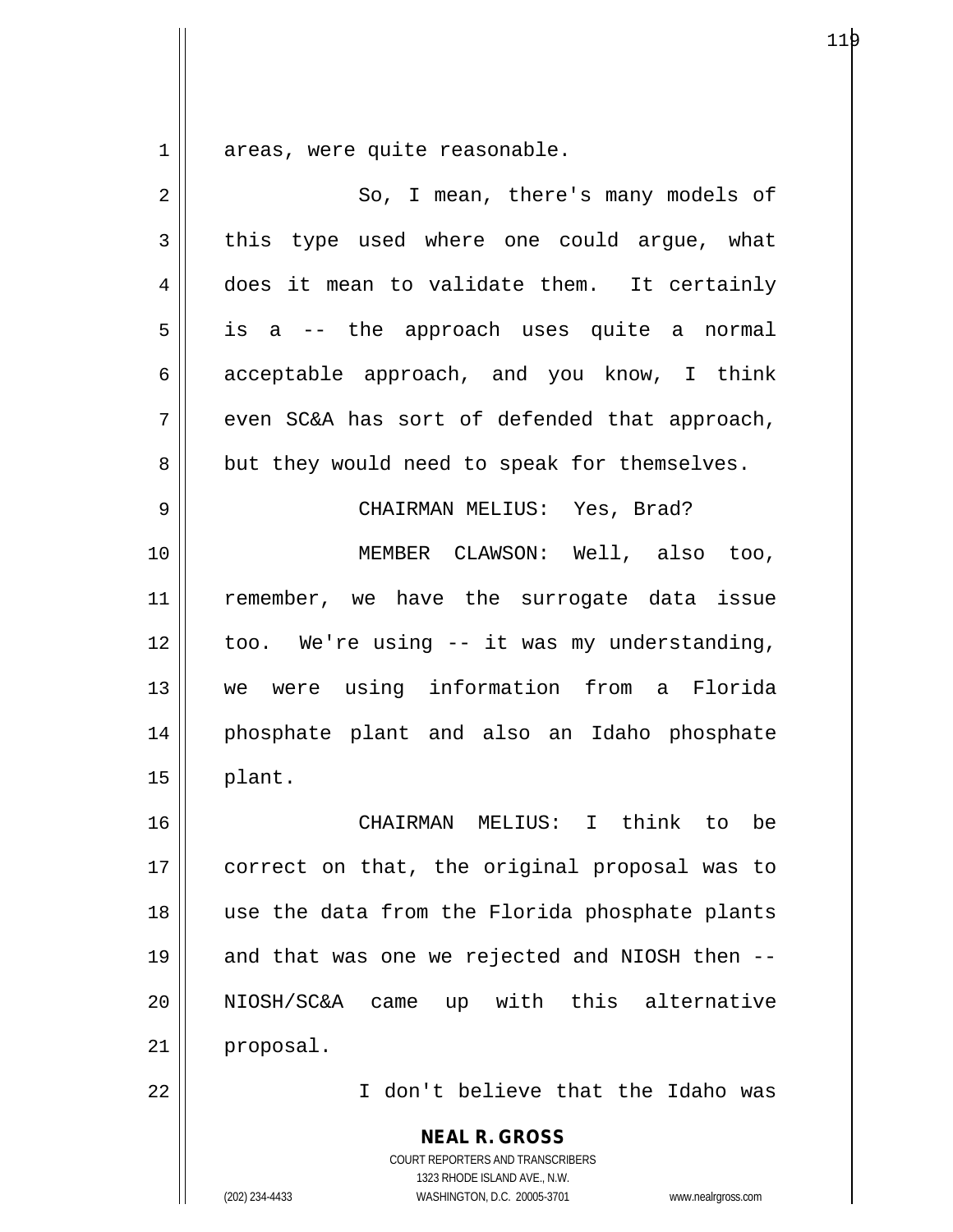| $\mathbf 1$ | being used and again, that's my memory of                |
|-------------|----------------------------------------------------------|
| 2           | that. I think it was considered it could -- I            |
| 3           | think we had suggested, could there be -- was            |
| 4           | there adequate data from the Idaho plants or             |
| 5           | other, you know, sort of northern latitude               |
| 6           | plants, where they would be -- you know, might           |
| 7           | be closed facilities and much more similar to            |
| 8           | the Blockson than the Florida, which were                |
| 9           | mostly open-sided facilities and so forth.               |
| 10          | Just a further comment on<br>Dr.                         |
| 11          | Ziemer's comment. I keep hearing this                    |
| 12          | statement that these are widely used models              |
| 13          | and if they're widely used models, it seems to           |
| 14          | me that then there should be available data to           |
| 15          | validate -- it should have been validated at             |
| 16          | some point in time, and I've actually had a              |
| 17          | fair amount of experience dealing with models            |
| 18          | indoor<br>attempting to estimate<br>air                  |
| 19          | concentrations and materials, and they get               |
| 20          | quite complicated quite quickly and difficult            |
| 21          | -- and are difficult to validate.                        |
| 22          | But if this is such a simple,                            |
|             | <b>NEAL R. GROSS</b><br>COURT REPORTERS AND TRANSCRIBERS |

1323 RHODE ISLAND AVE., N.W.

 $\prod$ 

(202) 234-4433 WASHINGTON, D.C. 20005-3701 www.nealrgross.com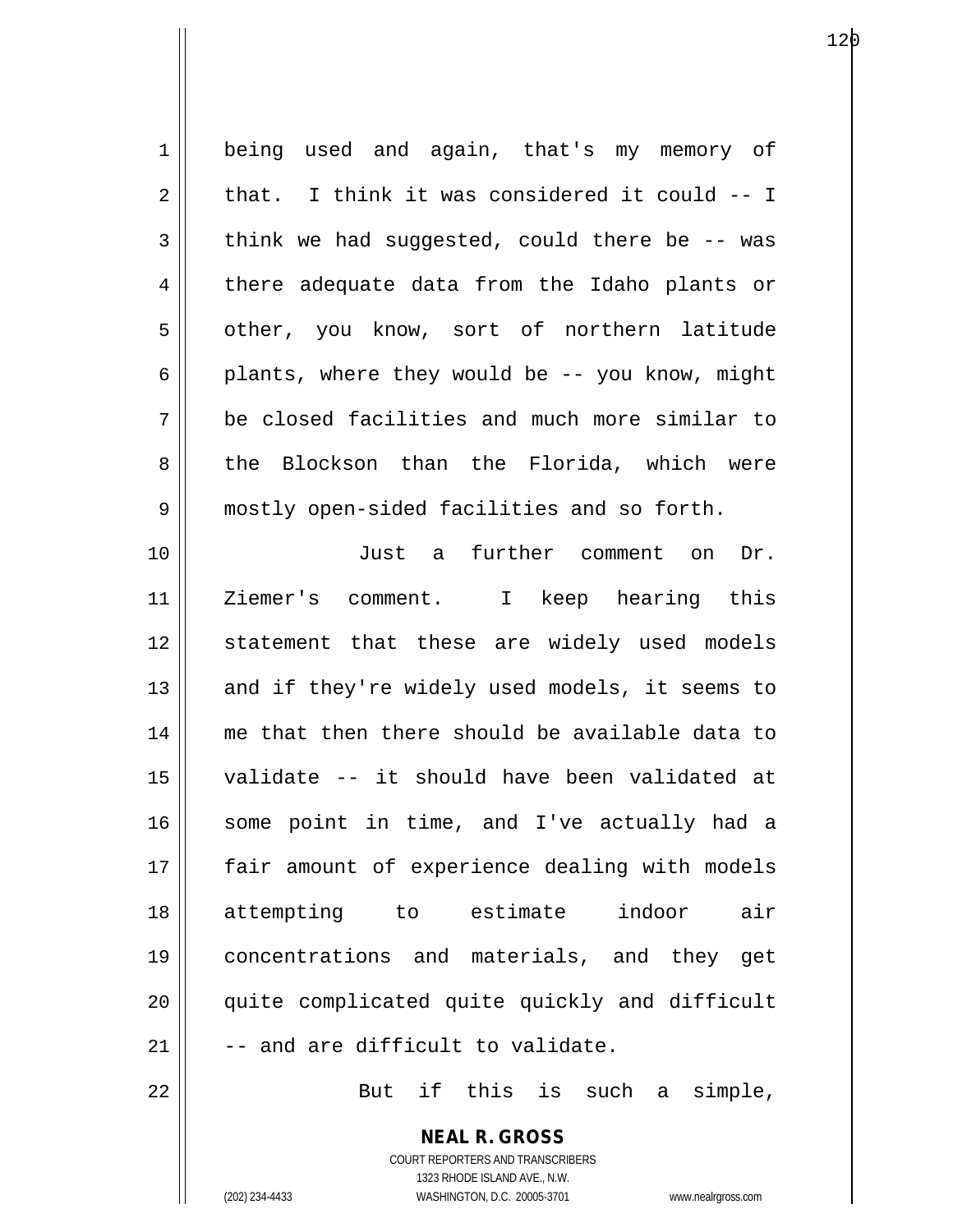1 straightforward model, then it would seem to  $2 \parallel$  me that there should be data out there that 3 would validate or help us to validate, and I  $4 \parallel$  agree, validation is a continuum of those 5 different approaches. It's not a single 6 validation.

7 || But it seems to me, there should 8 aab been then, data out there that would be 9 helpful for doing that, whether it's from 10 other industrial sites or other situations. 11 Wanda?

12 MEMBER MUNN: Since Jim Neton was 13 || the person at NIOSH who followed this most 14 closely, I thought it might not be out of 15 || order for me to repeat some of the comments 16  $\parallel$  that Jim made at the February meeting, at the 17 || time that we were discussing this. With your 18 permission, I'll read it. It's not a long 19 statement. We were discussing this precise 20 issue.

21 || CHAIRMAN MELIUS: That's fine.

22 || MEMBER MUNN: And he said, I might

**NEAL R. GROSS**

COURT REPORTERS AND TRANSCRIBERS 1323 RHODE ISLAND AVE., N.W. (202) 234-4433 WASHINGTON, D.C. 20005-3701 www.nealrgross.com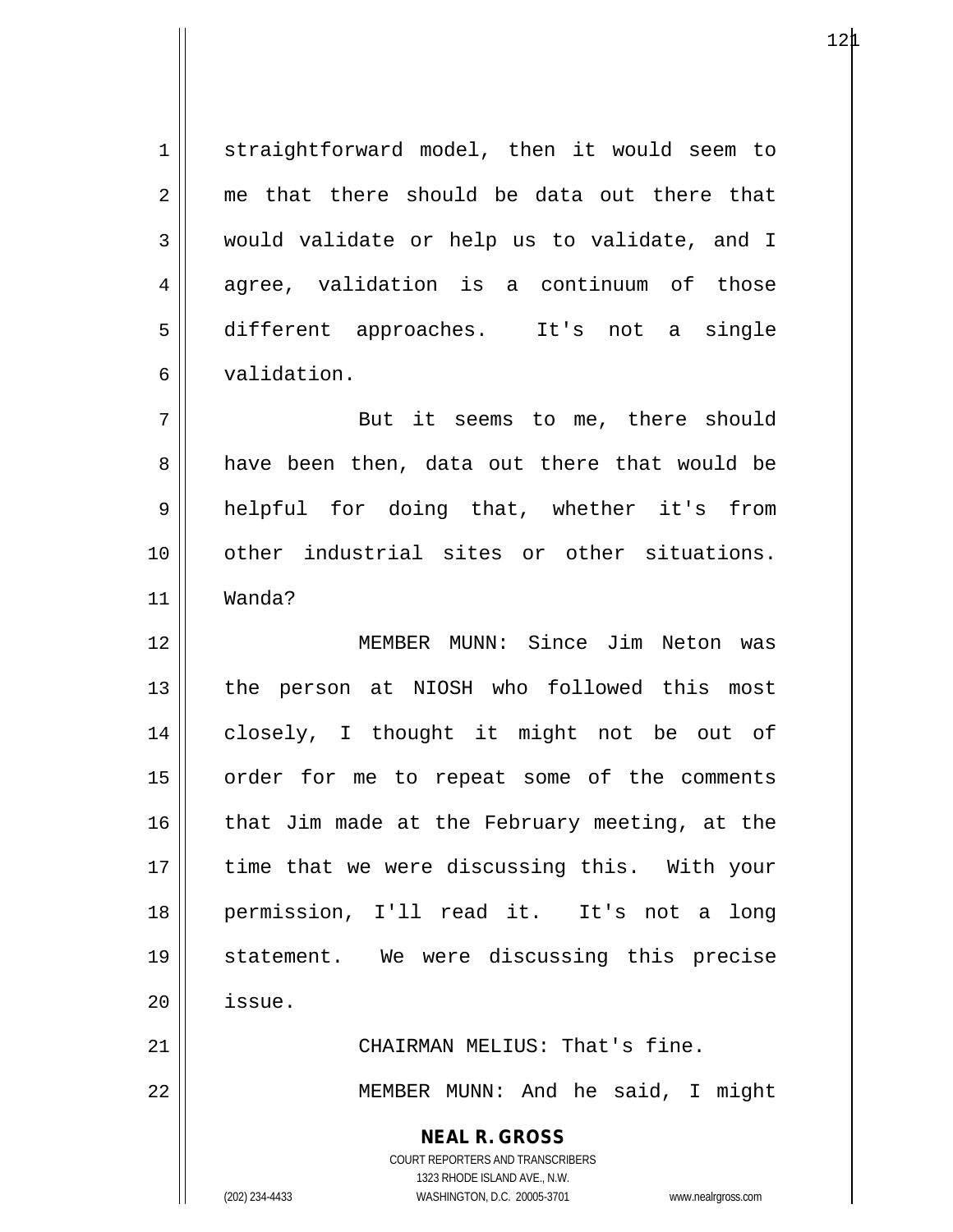1 elaborate a little bit on what Wanda said, 2 which is all correct, but the model that was 3 developed was a probabilistic model, so we  $4 \parallel$  took actually SC&A, in conjunction with SC&A. 5 || It's sort of a long story.

6 But we've ended up with this 7 probabilistic model that used the 8 distributions of the various parameters that  $9 \parallel$  are relevant to the contribution of the 10 variation of the concentration in the 11 building.

12 The key parameters, as you 13 indicated, were the ventilation rate of the 14 building, the volume of the building, the 15 input term of the ore itself and the release  $16$  rate into the atmosphere.

17 The model allows for those. They 18 have set distributions, put them out there. 19 It allows for them to very independently and 20  $\parallel$  we've selected the 95<sup>th</sup> percentile of the end 21 | result of the Monte Carlo calculation.

22 || So, allowing all those parameters

**NEAL R. GROSS** COURT REPORTERS AND TRANSCRIBERS 1323 RHODE ISLAND AVE., N.W.

(202) 234-4433 WASHINGTON, D.C. 20005-3701 www.nealrgross.com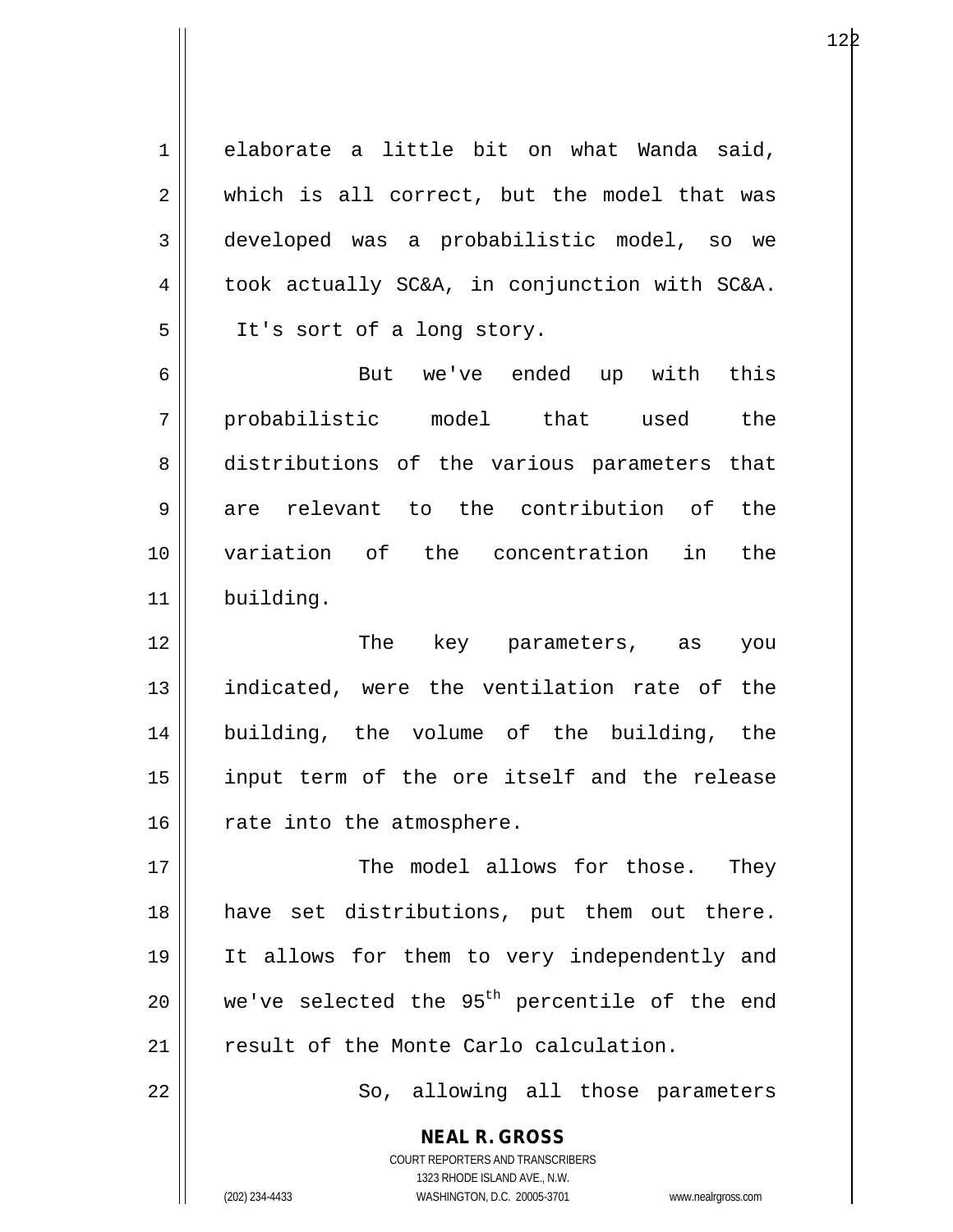| 1  | to vary independently, you picked the highest  |
|----|------------------------------------------------|
| 2  | value. I think we ended up with something on   |
| 3  | the order of 17 picocuries per liter.          |
| 4  | The issue of the variation, the                |
| 5  | spacial variability within the building itself |
| 6  | was the issue, the very issue that Mark has    |
| 7  | posed for a while now, and it's at least my    |
| 8  | opinion that the variation is in some ways     |
| 9  | handled by the allowance of those parameters   |
| 10 | in the probabilistic model to vary             |
| 11 | independently.                                 |
| 12 | So, in other words, you would have             |
| 13 | a variation in locations, where maybe the      |
| 14 | ventilation rate would be lower than another   |
| 15 | location, that sort of thing.                  |
| 16 | So, in the emanation fraction as               |
| 17 | well. So, allowing those to vary               |
| 18 | independently, I think, somehow addresses      |
| 19 | that. This Polish study that we had,           |
| 20 | unfortunately, was not contemporaneous with    |
| 21 | the 50s. The issue we had is, as far as I can  |
| 22 | tell, there is virtually no radon monitoring   |
|    |                                                |

COURT REPORTERS AND TRANSCRIBERS 1323 RHODE ISLAND AVE., N.W. (202) 234-4433 WASHINGTON, D.C. 20005-3701 www.nealrgross.com

**NEAL R. GROSS**

 $12\beta$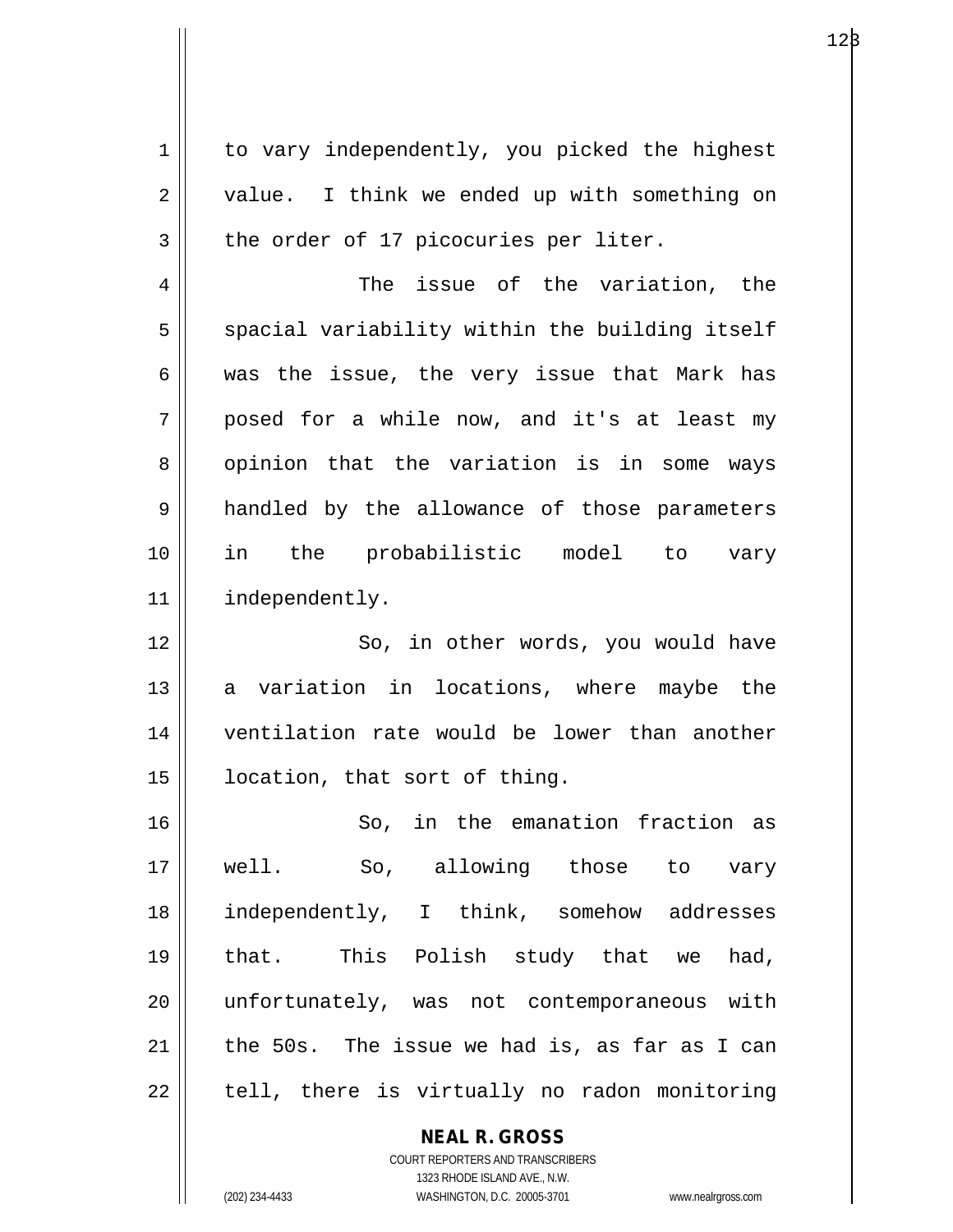$124$ 

| 1              | data in phosphate plants from the 50s and even           |
|----------------|----------------------------------------------------------|
| $\overline{2}$ | the 60s. The earliest data we have of the                |
| 3              | best data we have come from, was around the              |
| 4              | 70s.                                                     |
| 5              | But the Polish study, I think, and                       |
| 6              | I forget which time frame, it was fairly                 |
| 7              | recent, but they did the long-term track edge            |
| 8              | cups through building, I think in the winter             |
| $\mathsf 9$    | time, when it was fairly locked up and looked            |
| 10             | at the variability and we didn't see that huge           |
| 11             | a variation through the building itself.                 |
| 12             | It was kind of a similar facility,                       |
| 13             | similar production rates, that sort of thing.            |
| 14             | So, it ends up being a weight of the evidence            |
| 15             | argument. There is no good way that we could             |
| 16             | think of to model this sort of spacial                   |
| 17             | variability in itself, and we feel picking the           |
| 18             | 95 <sup>th</sup> percentile helps to account for some of |
| 19             | the uncertainty that we observed.                        |
| 20             | We ended up with a 95 <sup>th</sup> percentile.          |
| 21             | I think it's around 17 picocuries per liter              |
| 22             | for a source term, and that comes into the               |
|                | <b>NEAL R. GROSS</b>                                     |

COURT REPORTERS AND TRANSCRIBERS 1323 RHODE ISLAND AVE., N.W. (202) 234-4433 WASHINGTON, D.C. 20005-3701 www.nealrgross.com

 $\mathop{\text{||}}$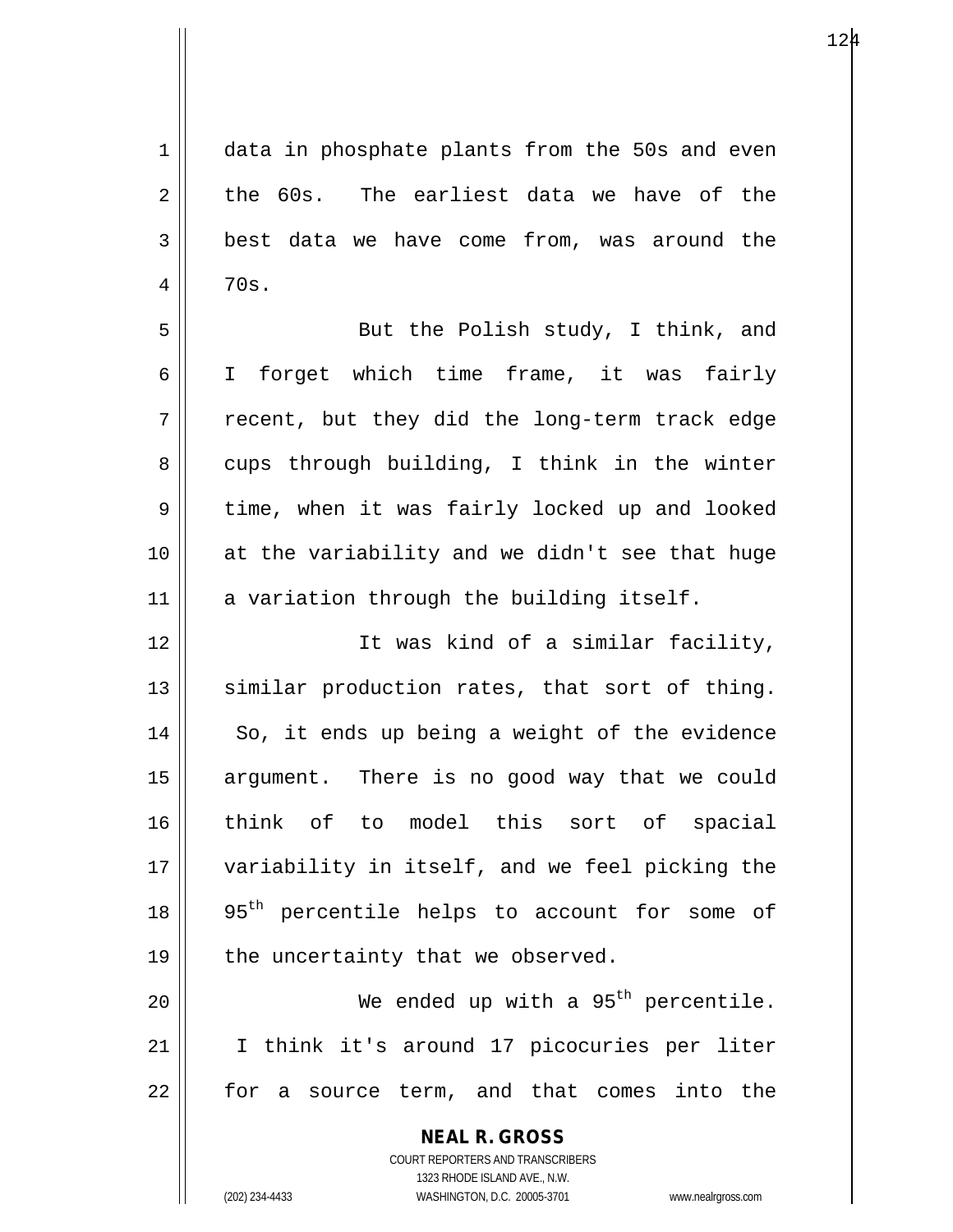**NEAL R. GROSS** COURT REPORTERS AND TRANSCRIBERS 1 || building at about 30 picocuries per gram 2 | radon. 3 CHAIRMAN MELIUS: Okay, thank you. 4 || Henry? 5 MEMBER ANDERSON: My history  $6 \parallel$  doesn't go back quite as long as the others,  $7 \parallel$  but I do have the last meeting, and I have a  $8 \parallel$  couple of issues, one being, it is a model.  $9 \parallel$  As I understand it, there are no measurements  $10$  | that were made at the facility. 11 So, we're now trying to 12 extrapolate from the source terms and the 13 || amount of ore and emissions from that, which - $14$   $\parallel$  - and you put a bound on that, and then you --15 probabilistic modeling is basically, it just 16 creates all the possible ranges. It doesn't 17 || tell you what necessarily is more realistic 18 || than the others. 19 What I was also concerned about at 20  $\parallel$  the last meeting, it sounded like -- or at  $21$  || least I heard, that there are other sites 22 || coming up, where NIOSH would intend to use

1323 RHODE ISLAND AVE., N.W.

(202) 234-4433 WASHINGTON, D.C. 20005-3701 www.nealrgross.com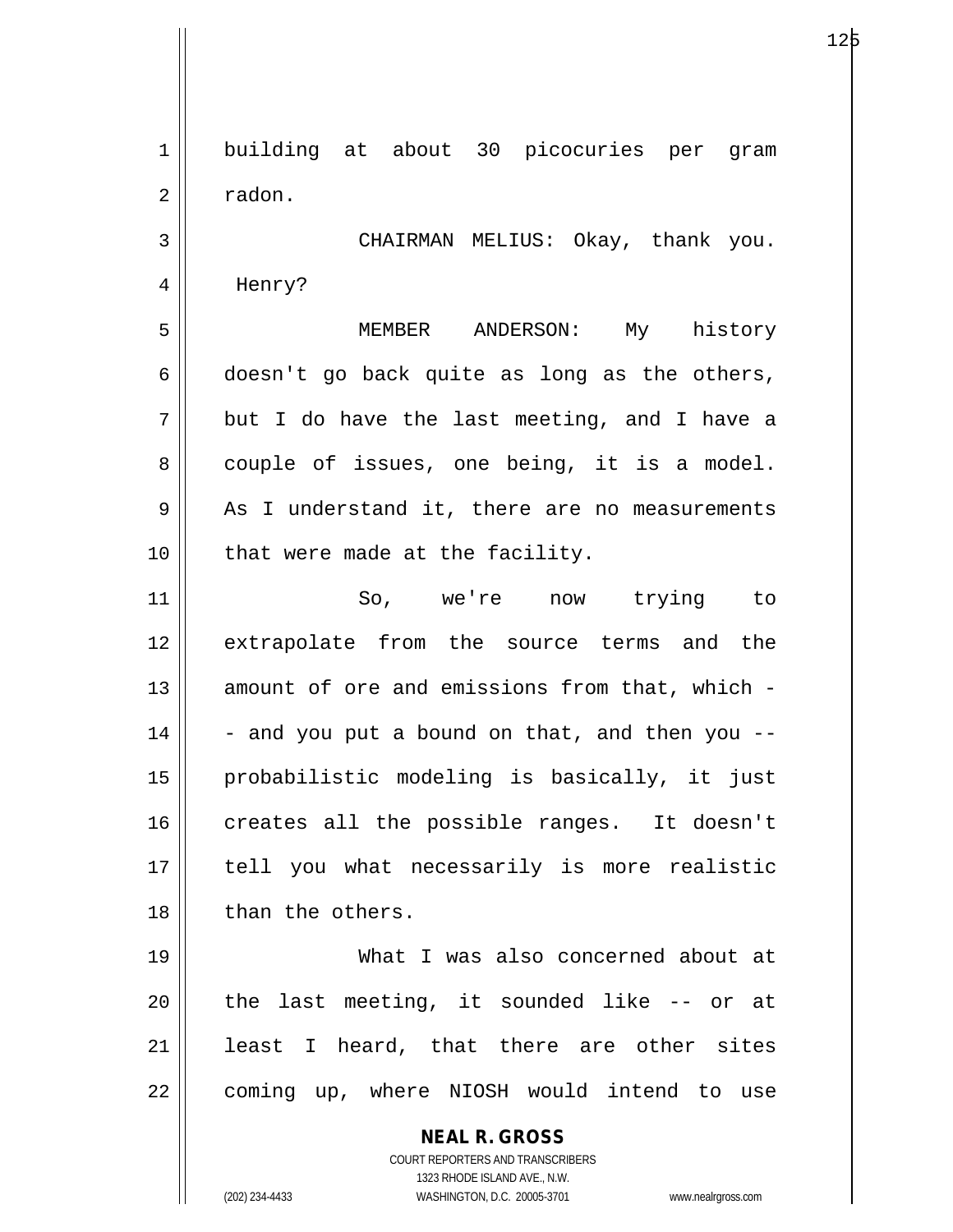**NEAL R. GROSS** 1 | this model for radon because there are other 2 similar or other circumstances where radon was  $3 \parallel$  not monitored, so, that what we're really also  $4 \parallel$  -- what my concern is, is if we say, well, you 5 || know, it doesn't matter much here, the 6 exposure isn't that great from this, and so we 7 approve it, then that basically validates 8 || without testing data, that this is a 9 || methodology that we go forward with it. 10 || My understanding is, this has --11 modeling of radon has not been used at any of 12 the other sites, that if sites -- that if 13  $\parallel$  there was a radon issue, they measured it, and 14 therefore, we could -- you could model where 15 in the building, based on the measurements 16 || that were made in that building, and that's 17 quite a different modeling exercise than I see 18 this one. 19 || So, my concern is it's a bit like  $20$  || a surrogate data, that probabilistic model is 21 || something that, you know, in epidemiology we  $22$   $\parallel$  use now, but that's quite different than using

> COURT REPORTERS AND TRANSCRIBERS 1323 RHODE ISLAND AVE., N.W.

(202) 234-4433 WASHINGTON, D.C. 20005-3701 www.nealrgross.com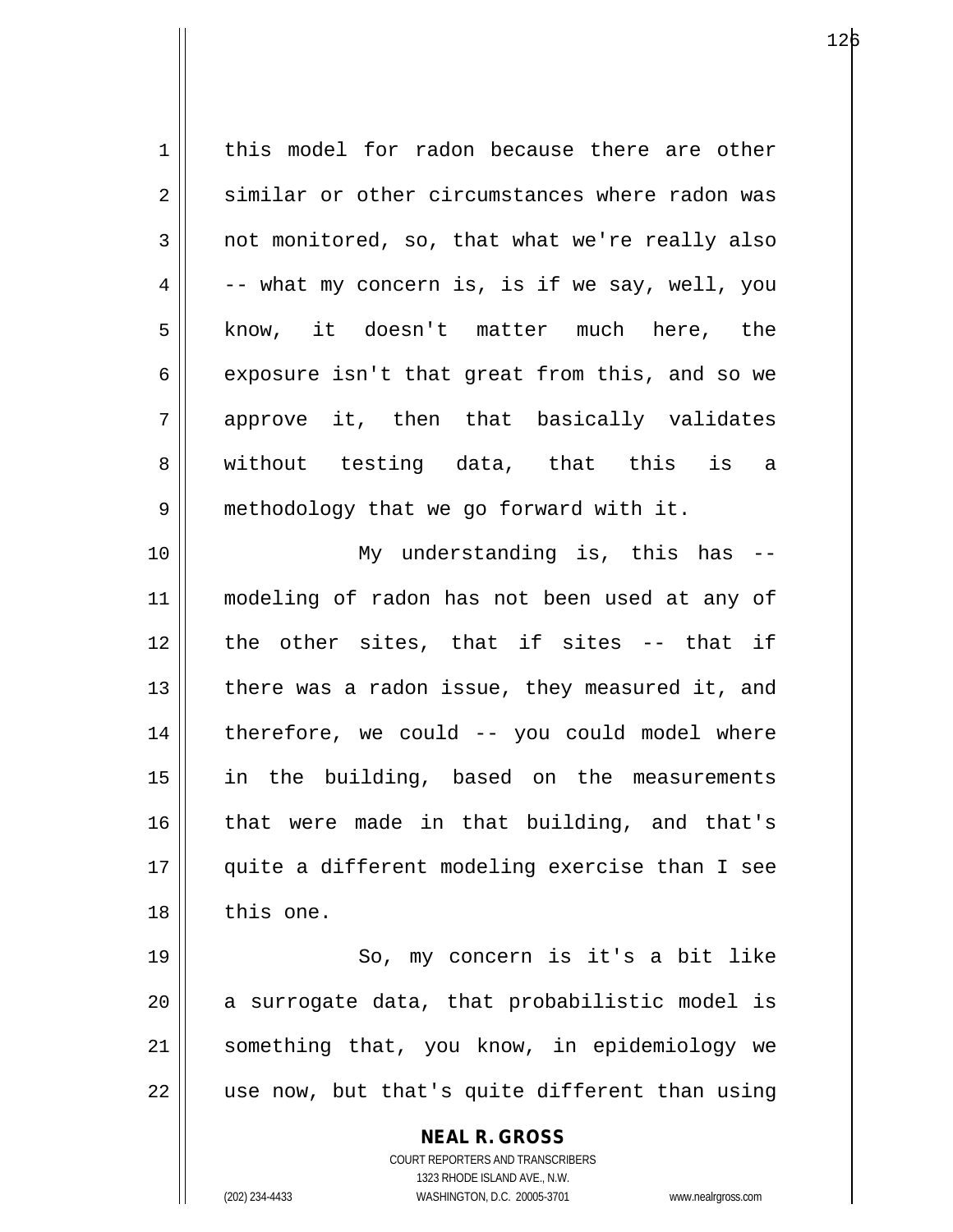$1 \parallel$  that to say, this is our best estimate of what 2 | the exposures actually were and you can bound  $3 \parallel$  it, but again, what the probabilistic model 4 does is you just change the exposure and the 5 || range parameters and it will change your  $6 \parallel$  output.

7 || So, you know, it's just, what you 8 put into it is what comes out of it. So,  $9 \parallel$  that's part of my concern here, is we -- it 10 || may not matter too much, as to whether it's 17 11 || or 25 or I think the earlier estimates, using 12 || the Florida was, you know, half that or 13 | something.

14 So, I'm not sure, kind of 15 negotiating what the 95 percent limit would 16 || be, really helps us too much on the issue and 17 || so that -- my major concern is, if we are so 18 confident of this model, are we also then 19 saying that it's appropriate to use in any  $20$  || large box, where there might be radon and we 21 have ore being processed through and we just  $22$  || put in the parameters and go from there.

## **NEAL R. GROSS**

COURT REPORTERS AND TRANSCRIBERS 1323 RHODE ISLAND AVE., N.W. (202) 234-4433 WASHINGTON, D.C. 20005-3701 www.nealrgross.com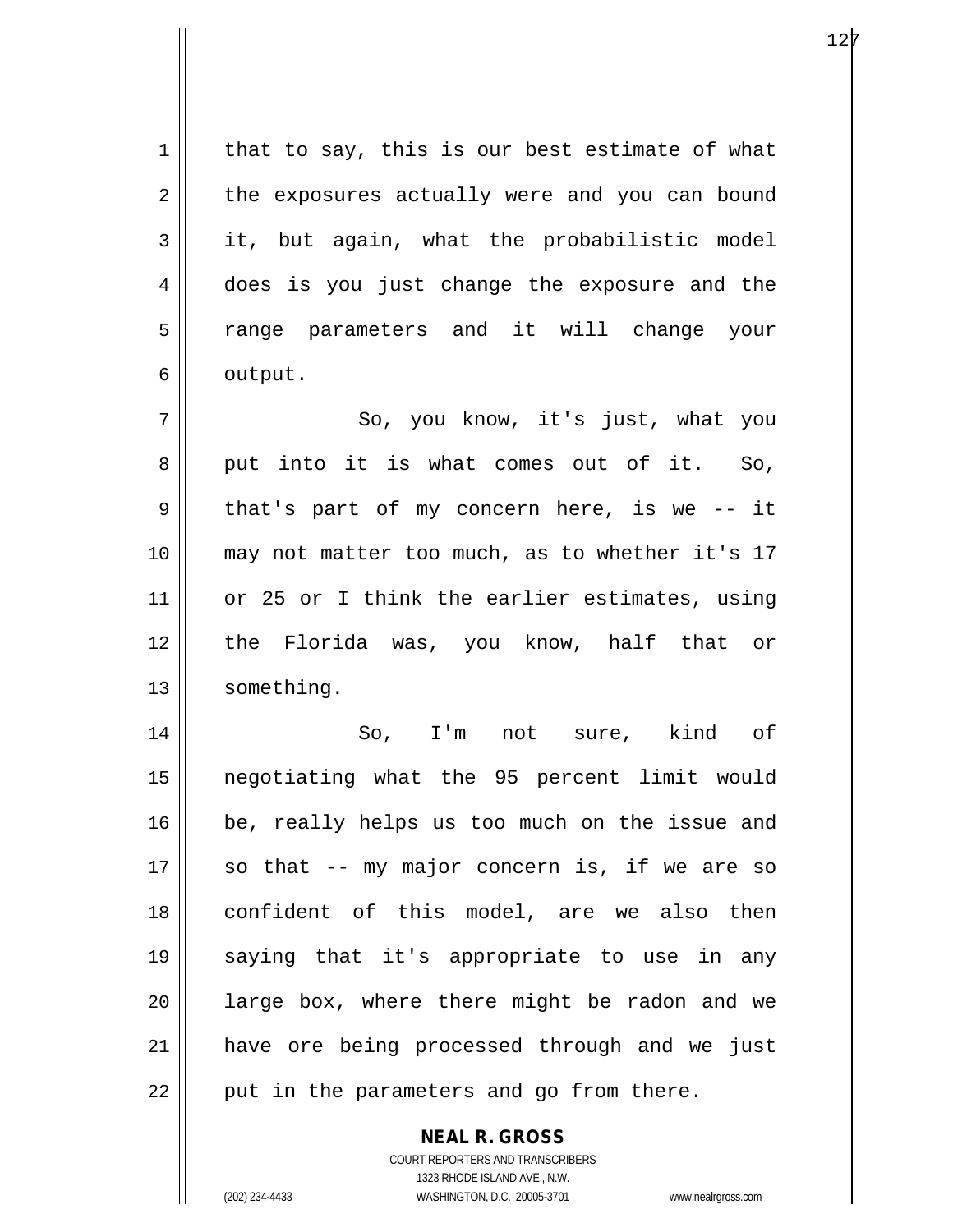| 1  | So, that's kind of where my                                         |
|----|---------------------------------------------------------------------|
| 2  | concern is, is if this were a one-time unique                       |
| 3  | set of circumstances, it would be quite                             |
| 4  | different and now, if you do this model, than                       |
| 5  | all exposures can be modeled and all you've                         |
| 6  | got is a starting point from somewhere else.                        |
| 7  | So, that's kind of my concern on this.                              |
| 8  | CHAIRMAN MELIUS: Okay, thank you,                                   |
| 9  | Henry. Wanda, I believe, is next.                                   |
| 10 | MEMBER MUNN: The source terms here                                  |
| 11 | are well known, and we have good records, with                      |
| 12 | respect to what the volume was, materials that                      |
| 13 | came in, the volume of materials that went                          |
| 14 | out. We know what happened to the raffinate.                        |
| 15 | There is no reason to assume that                                   |
| 16 | the known emission rate of the materials that                       |
| 17 | were handled is valid material.                                     |
| 18 | I don't know whether there is                                       |
| 19 | anyone here from NIOSH and our contractor, who                      |
| 20 | is -- who have anything to add or any comment                       |
| 21 | to make at this point. But it's -- there is                         |
| 22 | no point that we have -- that I'm aware of,                         |
|    |                                                                     |
|    | <b>NEAL R. GROSS</b><br>COURT REPORTERS AND TRANSCRIBERS            |
|    | 1323 RHODE ISLAND AVE., N.W.                                        |
|    | (202) 234-4433<br>WASHINGTON, D.C. 20005-3701<br>www.nealrgross.com |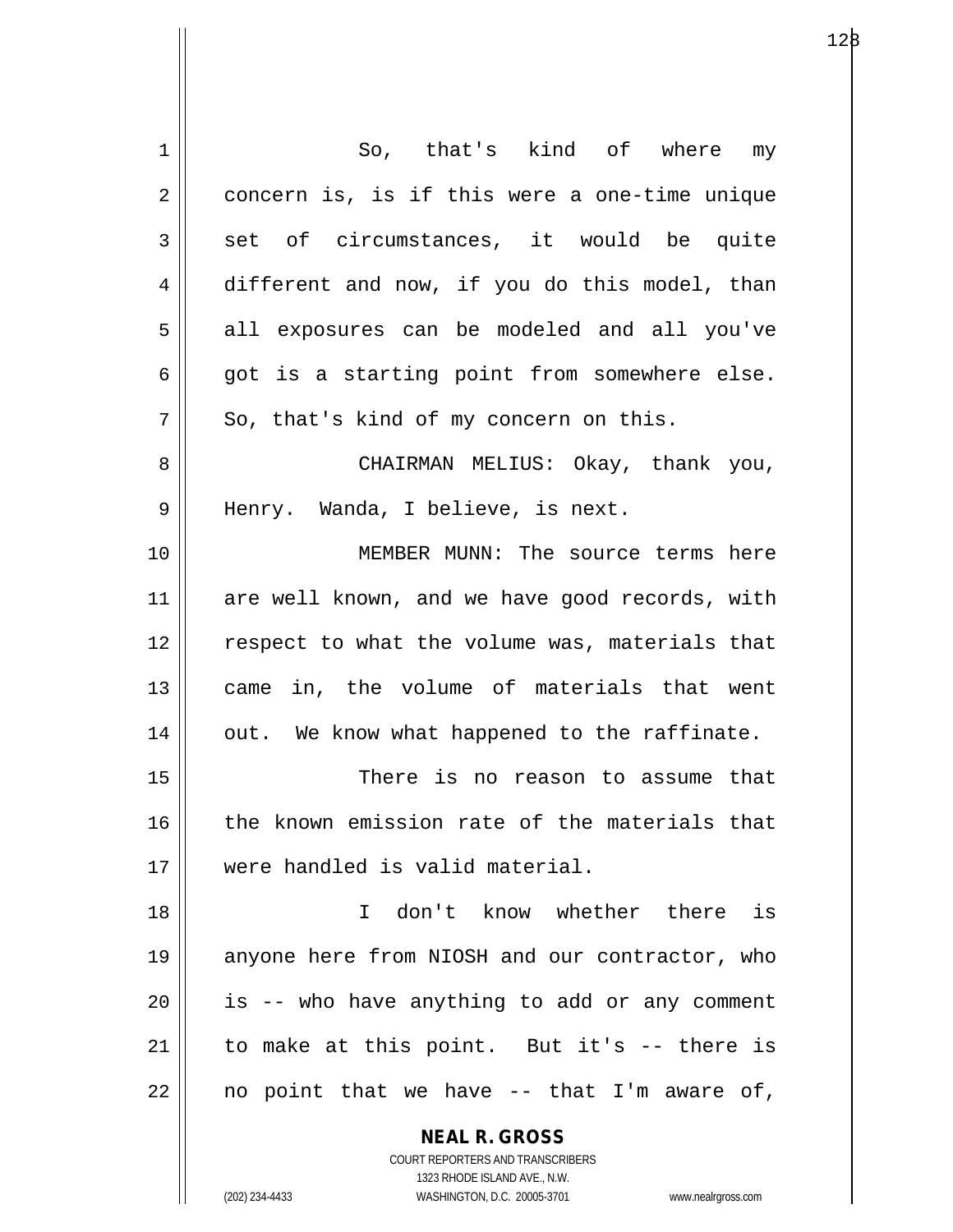$1 \parallel$  that we have not addressed.

| 2  | Henry's concern that this may be                                                                                                                                       |
|----|------------------------------------------------------------------------------------------------------------------------------------------------------------------------|
| 3  | used as some sort of a gold standard does not                                                                                                                          |
| 4  | seem to fit the paradigm that we have observed                                                                                                                         |
| 5  | in the past, where for the most part, we take                                                                                                                          |
| 6  | great pains to look at individual cases as                                                                                                                             |
| 7  | best we can, and this is certainly no                                                                                                                                  |
| 8  | different than that.                                                                                                                                                   |
| 9  | There is no question that the                                                                                                                                          |
| 10 | weight of the evidence in the Blockson case                                                                                                                            |
| 11 | very clearly shows us that we can do quite                                                                                                                             |
| 12 | reasonable, quite accurate dose assessments                                                                                                                            |
| 13 | for the people who work there.                                                                                                                                         |
| 14 | Is there anyone in the NIOSH group                                                                                                                                     |
| 15 | or -- Stu, do you have anything you can add at                                                                                                                         |
| 16 | this juncture, or is John Mauro here?                                                                                                                                  |
| 17 | MR. HINNEFELD: I think, I don't                                                                                                                                        |
| 18 | have anything particular to add. I mean, the                                                                                                                           |
| 19 | discussion here is sort of summarize the                                                                                                                               |
| 20 | discussion that's gone on, during the course.                                                                                                                          |
| 21 | You know, the radium content in                                                                                                                                        |
| 22 | the feed, in the limestone $-$ or the rock,                                                                                                                            |
|    | <b>NEAL R. GROSS</b><br><b>COURT REPORTERS AND TRANSCRIBERS</b><br>1323 RHODE ISLAND AVE., N.W.<br>(202) 234-4433<br>WASHINGTON, D.C. 20005-3701<br>www.nealrgross.com |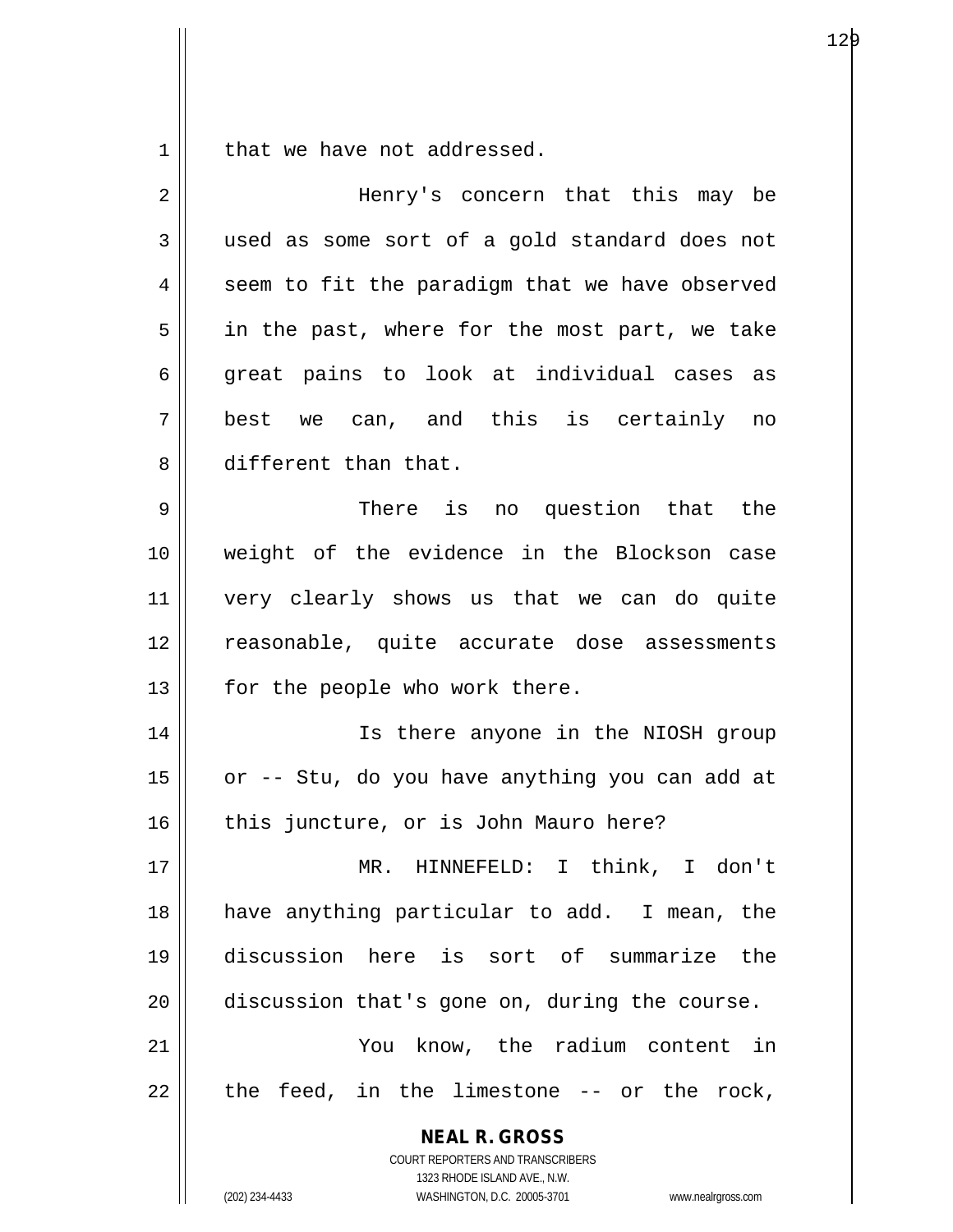**NEAL R. GROSS** COURT REPORTERS AND TRANSCRIBERS 1323 RHODE ISLAND AVE., N.W. (202) 234-4433 WASHINGTON, D.C. 20005-3701 www.nealrgross.com 1 | phosphate rock feed, was well known. That was  $2 \parallel$  characterized. The volume of the building is 3 || well known. Ventilation rate was, I believe, 4 doubled, probabilistically, and there may have 5 | been some uncertainty on those other values  $6$  || and models as well. 7 But I mean, the discussion here  $8 \parallel$  has been the discussion. We have really 9 nothing else to add. 10 || MEMBER MUNN: Thank you. 11 CHAIRMAN MELIUS: Okay, John, do 12 | vou have anything to add? 13 || DR. MAURO: In thinking about, if I 14 || had some data for this building, let's say, we 15 had 10 or 20 radon measurements taken over a 16 period of time, and I was to ask, would you 17 take the distribution of those radon 18 measurements? There may have been some grab 19  $\parallel$  samples taken, or the upper 95<sup>th</sup> percentile, I 20  $\parallel$  would use the model. 21 || There is the belief here that 22 measurements are always better than models.

е процессовательно производство в достаточность производство в достаточность при производство в достаточность <br>В 130 местоположение при производство в село в 130 место в 130 место в 130 место в 130 место в 130 место в 130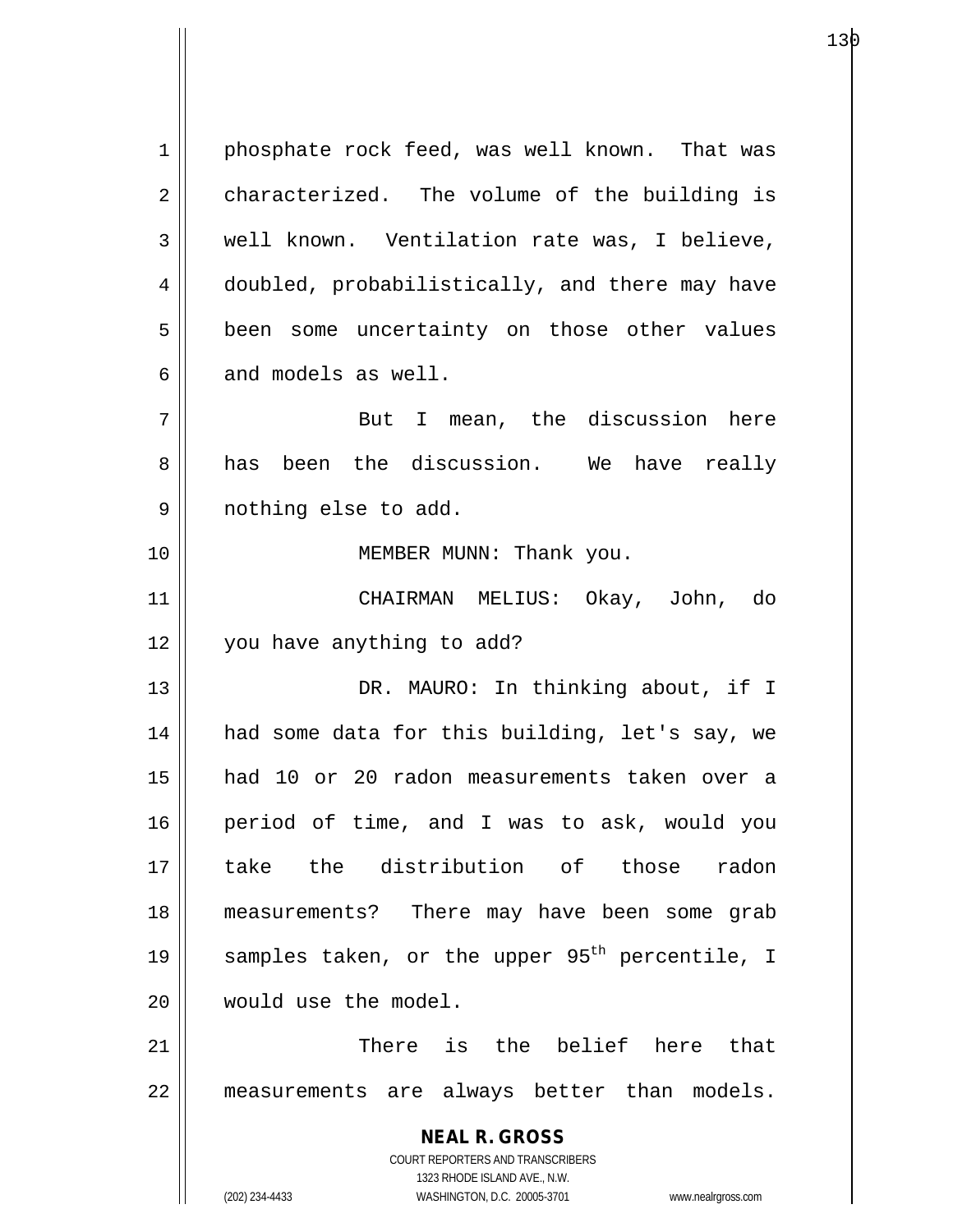| $\mathbf 1$ | There are times when measurements are better                        |
|-------------|---------------------------------------------------------------------|
| 2           | than models. There are times when models --                         |
| 3           | depending on what you're trying to achieve.                         |
| 4           | In this particular circumstance,                                    |
| 5           | and I wouldn't -- I would agree completely, I                       |
| 6           | would never extend this to another site, until                      |
| 7           | I was sure that the class of problem I was                          |
| 8           | dealing with was very similar to the one we're                      |
| 9           | dealing with.                                                       |
| 10          | There's some concern about Texas                                    |
| 11          | City. Certainly, that's a reasonable concern.                       |
| 12          | Should this model be applied to Texas City?                         |
| 13          | Well, for this particular                                           |
| 14          | facility, this particular approach, even if I                       |
| 15          | had some data in that building, I would sooner                      |
| 16          | trust the model as being the better way to                          |
| 17          | capture the upper end of what might<br>have                         |
| 18          | occurred in this building.                                          |
| 19          | So, and the model itself is the                                     |
| 20          | first principle model. The thing that has to                        |
| 21          | be validated is, do we trust the distributions                      |
| 22          | that were put in? Did we capture the range                          |
|             | <b>NEAL R. GROSS</b>                                                |
|             | COURT REPORTERS AND TRANSCRIBERS                                    |
|             | 1323 RHODE ISLAND AVE., N.W.                                        |
|             | (202) 234-4433<br>WASHINGTON, D.C. 20005-3701<br>www.nealrgross.com |

 $\mathsf{I}$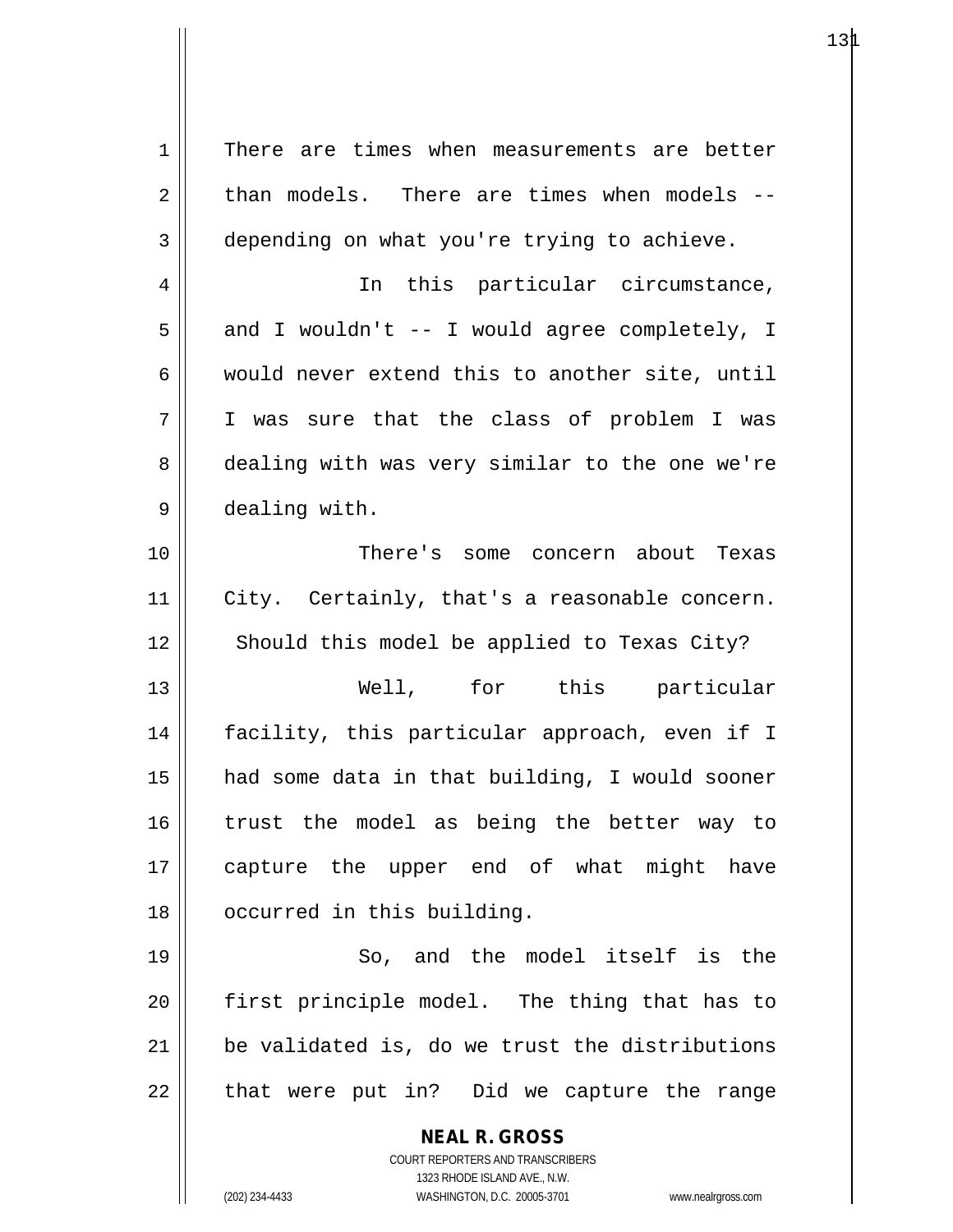1 properly, and there has been some disagreement 2 between SC&A and NIOSH, regarding the air  $3$  || turnover rate.

4 The outcome of that was, we think  $5 \parallel$  that the upper bound is 35 picocuries per 6 liter and NIOSH believes it should be 17.  $7 \parallel$  That's the extent of it. Other than that, I 8 think we also have some measurements that were 9 taken in the 1980s in this building, and we 10 have measurements taken in other buildings 11 || which really don't adequately apply.

12 || But one thing they do show is that 13 || 17 or 35, certainly appears to bound for the 14 data that we do have, even in light of its 15 limitations. This number is an upper bound 16 value that to assign to a person, as if you 17 were being exposed to that level,  $95<sup>th</sup>$ 18 percentile level all the time. I consider that 19 || to be extremely conservative and upper bound. 20 || So, I mean, I am trying to step 21 || out of this, even though SC&A originally

22 conceived of the idea. I stand before you

**NEAL R. GROSS** COURT REPORTERS AND TRANSCRIBERS 1323 RHODE ISLAND AVE., N.W.

(202) 234-4433 WASHINGTON, D.C. 20005-3701 www.nealrgross.com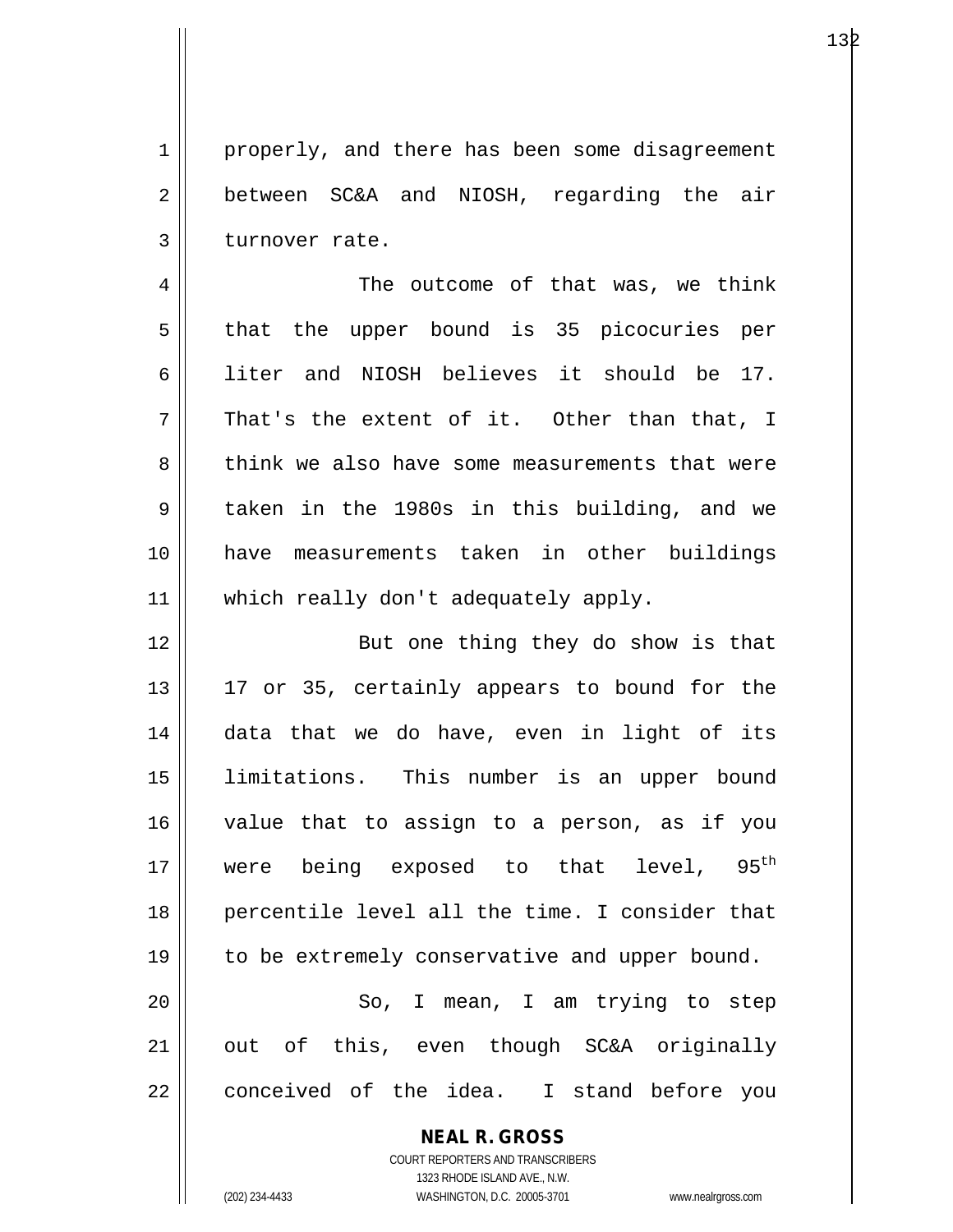1 || saying that I believe that in this particular  $2 \parallel$  application, this is the most sensible way to  $3 \parallel$  approach this problem and if you're not going 4 || to use a model here, you really can't use a 5 | model anywhere.

6 MEMBER MUNN: Thank you, John.

7 CHAIRMAN MELIUS: I'll remember you  $8 \parallel$  said that, because I guarantee you, it will --9 || that's not to -- you know, disparage your 10 arguments, but never say never, right? Dr. 11 Lemen?

12 MEMBER LEMEN: Having been one of 13 || the new members that brought this up and I 14 guess, was a little bit responsible for 15  $\parallel$  tabling it last time, I think there are two 16 issues here, and one issue is that we do have 17 something that I haven't -- and I've looked 18 through the data, seen any validation. I 19 would support what Dr. Melius says about that. 20 I would secondly want to echo what 21 Dr. Anderson says. I, again, without sounding  $22 \parallel$  like a broken record, do not believe that when

**NEAL R. GROSS**

COURT REPORTERS AND TRANSCRIBERS 1323 RHODE ISLAND AVE., N.W. (202) 234-4433 WASHINGTON, D.C. 20005-3701 www.nealrgross.com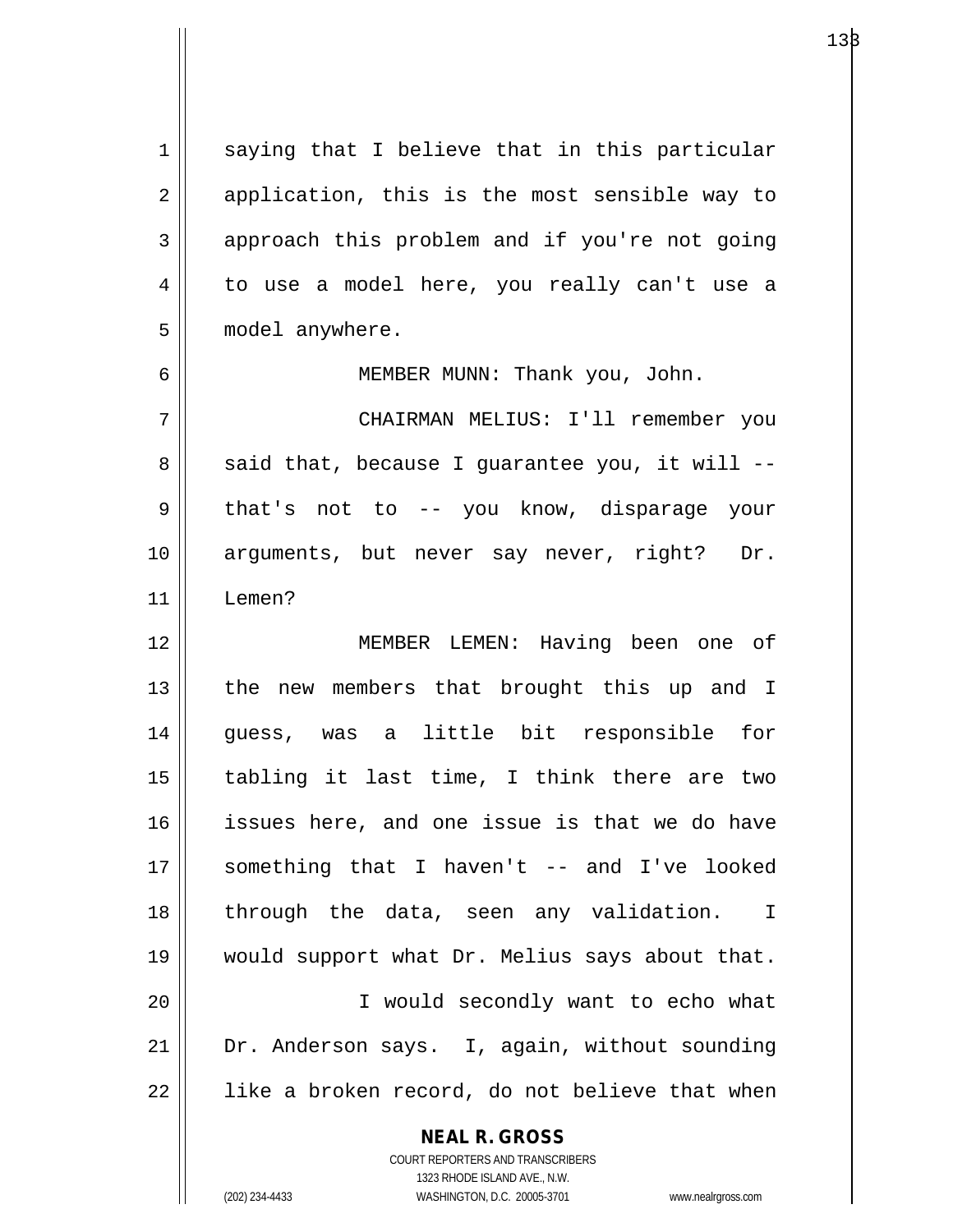**NEAL R. GROSS** COURT REPORTERS AND TRANSCRIBERS 1323 RHODE ISLAND AVE., N.W. (202) 234-4433 WASHINGTON, D.C. 20005-3701 www.nealrgross.com 1 | we're dealing with a compensation program, and 2 I'm an epidemiologist by training, so, I do 3 believe in models. But I don't believe in  $4$  | them for a compensation program. 5 I have to say very strongly that  $6 \parallel$  we're not doing an experimental study here. 7 We're dealing with people's lives, and we're 8 dealing with the ability of compensating these 9 || people for exposures they've received. 10 || So, I have to strongly urge, after 11 looking at this, that we reject this and get 12 || this decided and take a vote and go forward 13 and not come back to visit this idea of 14 || surrogate data and modeling again. I just 15 don't think it's appropriate in this case.  $16$  Thank you. 17 CHAIRMAN MELIUS: Thank you, Dr. 18 || Lemen. Dr. Lockey. 19 || MEMBER LOCKEY: I think this -- we 20 || really have gone the extra steps to look at 21 || these particular exposures in a claimant- $22$  | friendly manner, and in relationship to radon,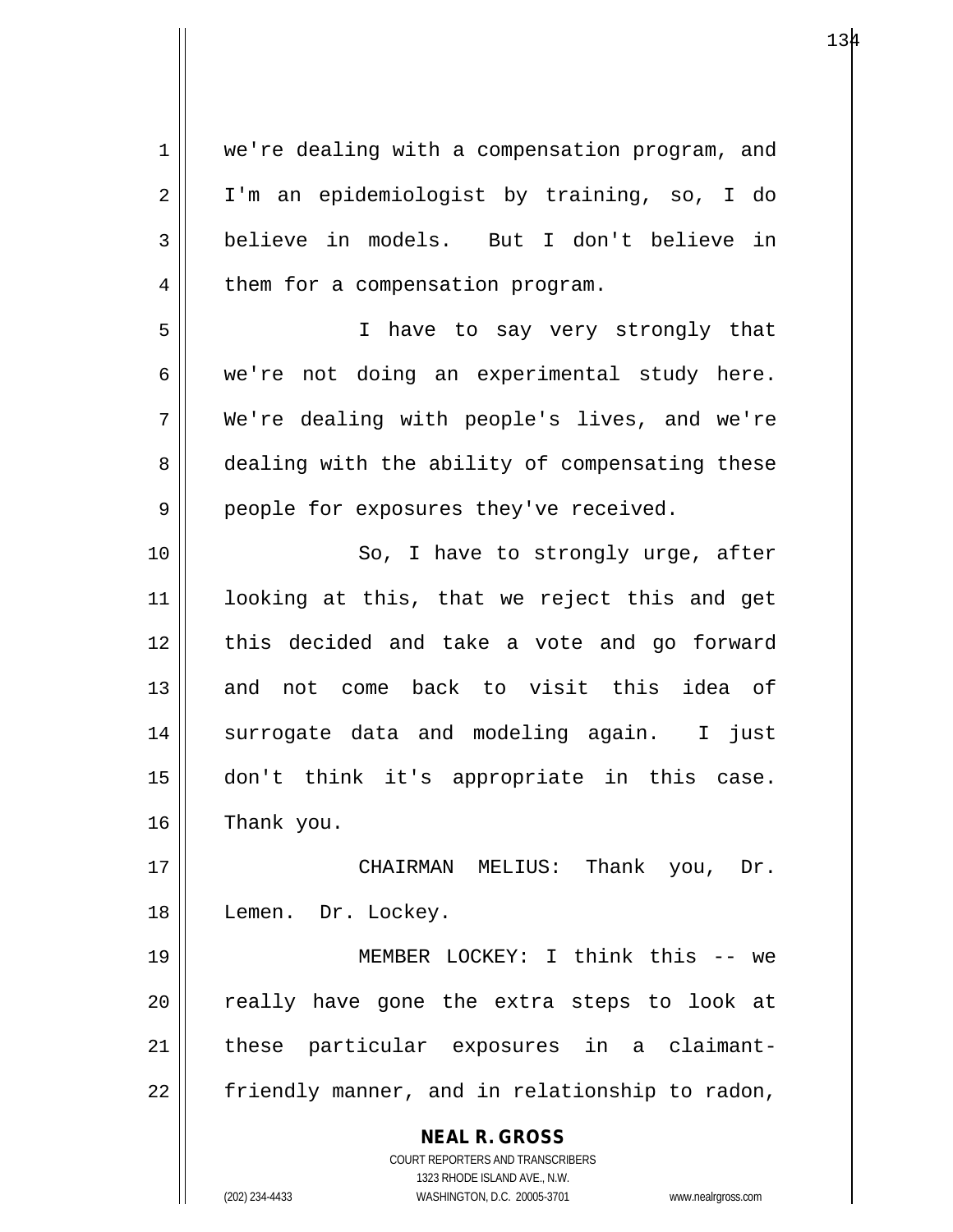**NEAL R. GROSS** COURT REPORTERS AND TRANSCRIBERS 1 || the end organs we're looking at are lung and 2 || hematological system, because those are the  $3 \parallel$  primary ones that would be affected. 4 Originally looked at the Florida  $5 \parallel$  data. I think it was seven or eight was the 6 || number and that's based on pretty good hard  $7 \parallel$  data, and then we weren't satisfied with that. 8 We didn't think it was claimant-friendly  $9 \parallel$  enough, or we wanted to validate it. 10 || So, we went to our consultants and 11 asked them to look at another way, and now, we 12 have an upper boundary of 17, which is  $13$  | extremely claimant-friendly. 14 || So, if we're worried about, are we 15 being claimant-friendly here, in relationship 16 to the end organs of interest, which in this 17 case, are hematological system and the lung 18 || cancer, I think we're being extremely 19 claimant-friendly and I think we covered the 20 bases in relationship to our mandate in that  $21 \parallel$  area. 22 We do actually cover the bases,

1323 RHODE ISLAND AVE., N.W.

(202) 234-4433 WASHINGTON, D.C. 20005-3701 www.nealrgross.com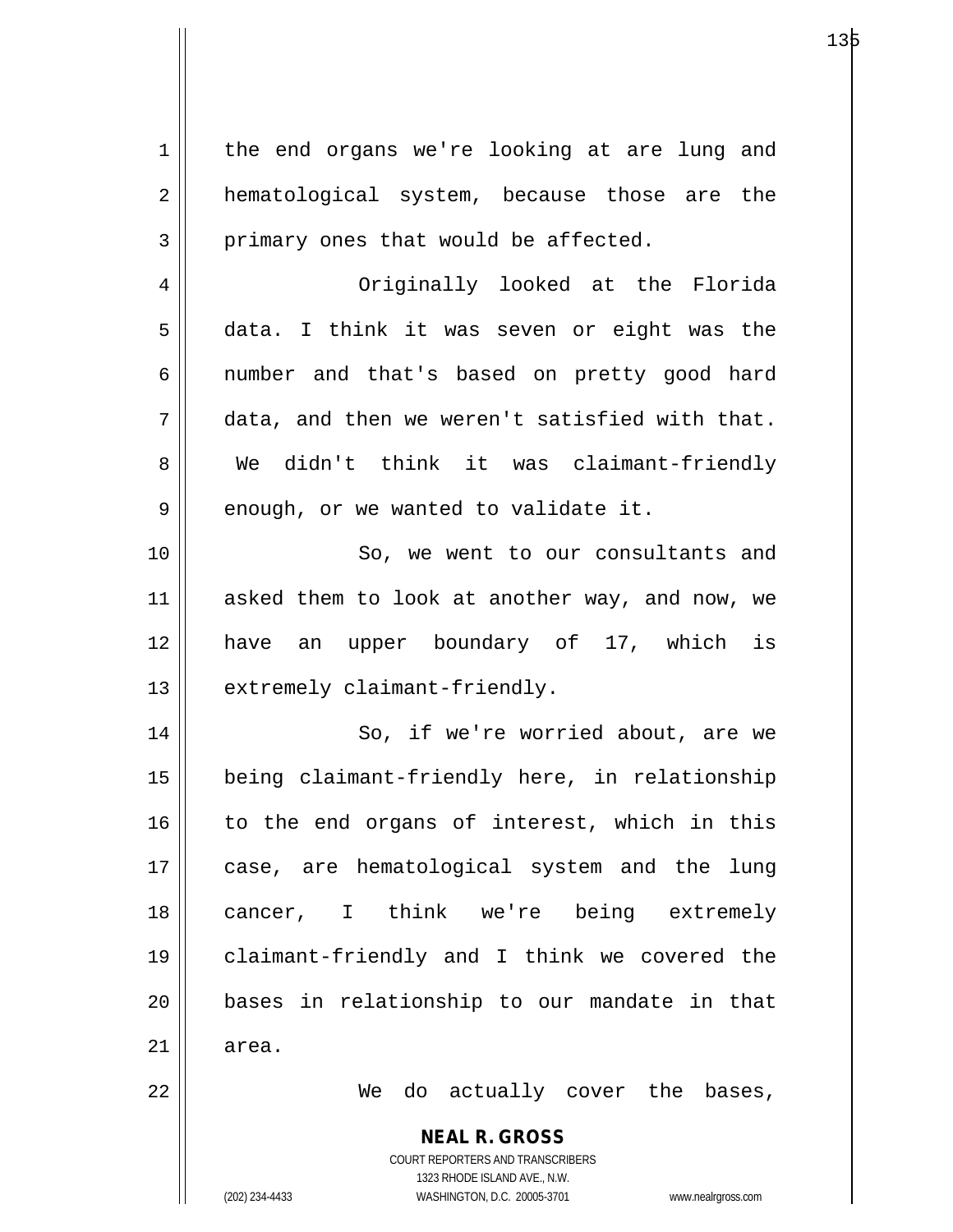| $\mathbf 1$ | did you have lung cancer or you have a         |
|-------------|------------------------------------------------|
| 2           | hematological based tumor, and you have this   |
| 3           | dose reconstruction applied with these         |
| 4           | parameters, you are going to get compensation. |
| 5           | CHAIRMAN MELIUS: Dr. Ziemer or Dr.             |
| 6           | Richardson?                                    |
| 7           | MEMBER ZIEMER: Yes, this is                    |
| 8           | Ziemer. I just had one sort of comment related |
| 9           | to Dr. Anderson's remarks and also Dr. Lemen,  |
| 10          | in terms of precedence setting.                |
| 11          | I don't think the fact that we use             |
| 12          | -- if we were to use a model here or this      |
| 13          | particular model, that that automatically      |
| 14          | binds us forever for using that model or a     |
| 15          | particular model in future cases.              |
| 16          | I think it's very important to                 |
| 17          | recognize that each site and each situation is |
| 18          | unique and one would have to determine that a  |
| 19          | particular model was appropriate to that site. |
| 20          | The fact that it had been used                 |
| 21          | before or hadn't been used before, I don't     |
| 22          | think binds this Board to any particular       |
|             | <b>NEAL R. GROSS</b>                           |

COURT REPORTERS AND TRANSCRIBERS 1323 RHODE ISLAND AVE., N.W.

 $\prod$ 

(202) 234-4433 WASHINGTON, D.C. 20005-3701 www.nealrgross.com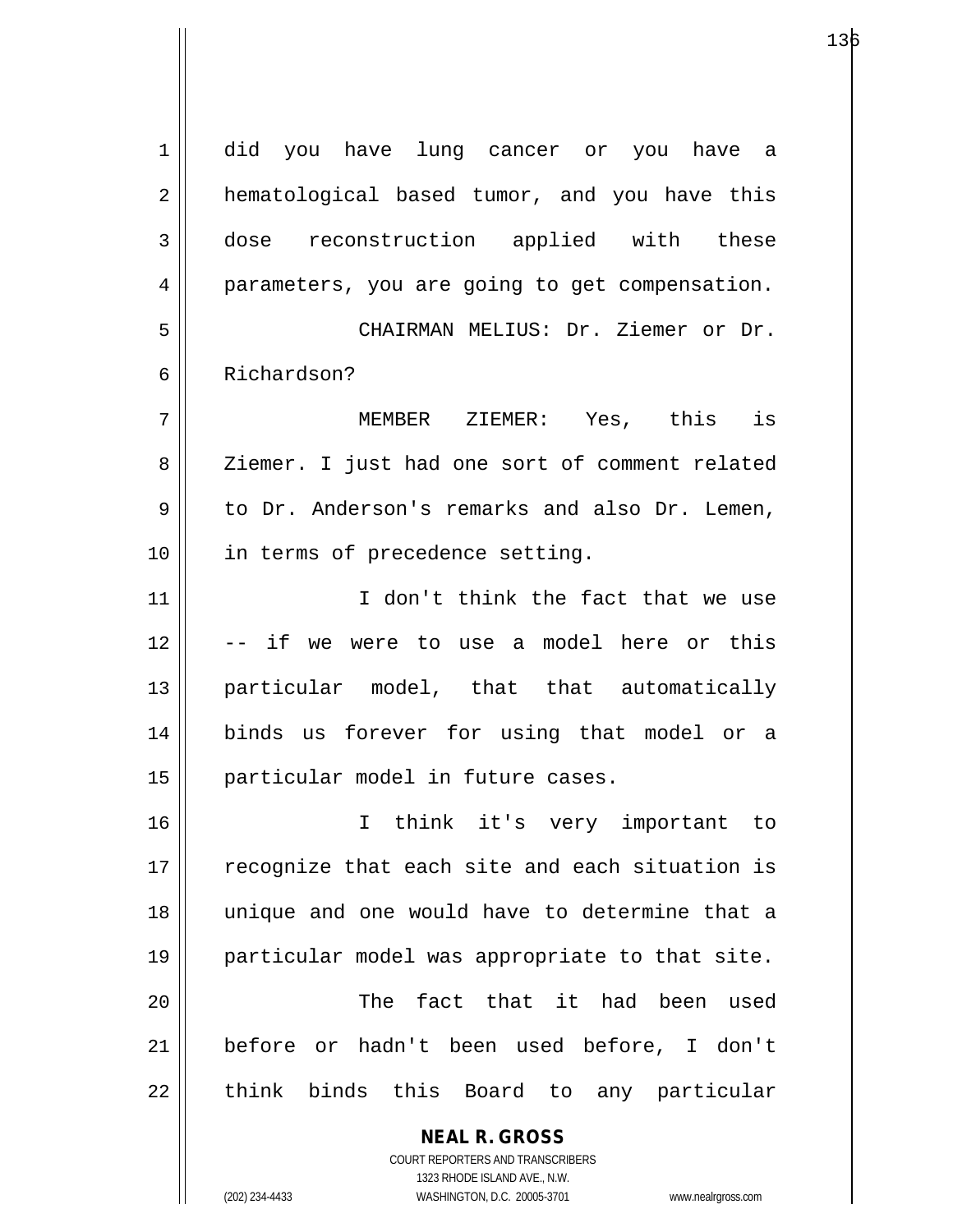1 || future position. It's quite true that we do 2 | look at precedence and we do want to be 3 | consistent.

4 But the fact that a particular 5 || approach was used at a particular site does 6  $\parallel$  not bind us, in any way, in my mind, to doing  $7 \parallel$  that same approach at a different site, which 8 || will have its own particular parameters and 9 || own particular uniqueness.

10 Also, I should comment, and I 11 understand Dr. Lemen's concerns about using 12 both models and surrogate data, and I simply 13 || point out to you that, although that may be an 14 objection, a personal objection that he has, 15 || and I respect that, none the less, this 16 || program allows for that approach and, by and 17 || large, that approach is used as Dr. Lockey has 18 described, to provide a completely claimant-19 favorable decision.

20 || Compensation programs, in fact, in 21 a sense, are based on making the right 22 decision and they are not based on determining

> **NEAL R. GROSS** COURT REPORTERS AND TRANSCRIBERS 1323 RHODE ISLAND AVE., N.W. (202) 234-4433 WASHINGTON, D.C. 20005-3701 www.nealrgross.com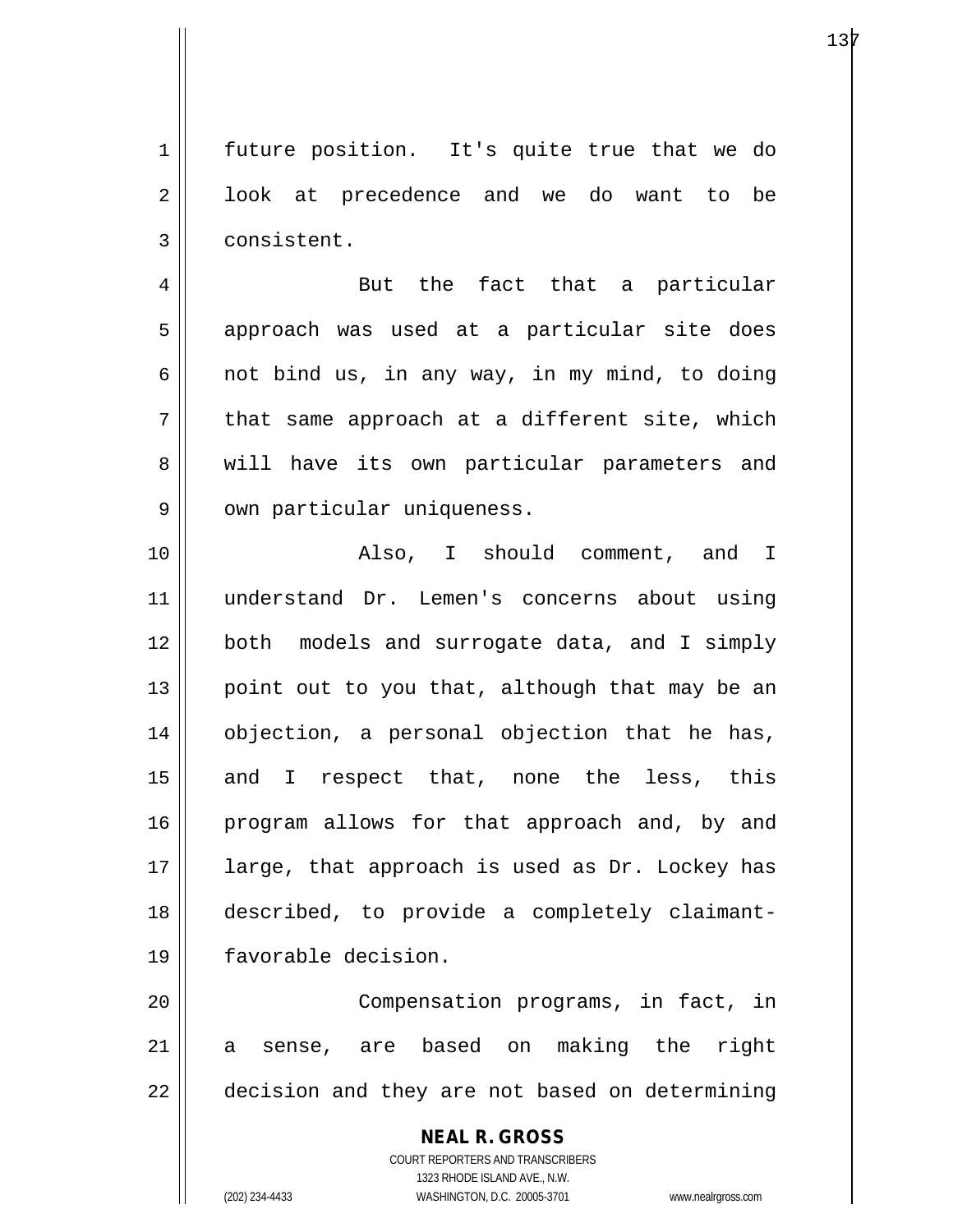$1 \parallel$  the precise dose, but an approach which will  $2 \parallel$  give the claimant-favorable decision. 3 Obviously, one can argue that, for 4 example, an SEC is the more claimant-5 | favorable, but it is not always, for some 6 claimants. 7 CHAIRMAN MELIUS: Okay, thank you. 8 Dr. Richardson? 9 || MEMBER RICHARDSON: I had one -- I 10 had a question and I also had a, sort of, 11 comment. But first, the question is sort of a 12 point of clarification. 13 There was the issue raised of the 14 || use of surrogate data, and we've been focusing 15 || on the radon model and discussions about that. 16 My question had to do with how 17 internal exposures from inhalation and 18 ingestion of other radioactive dusts that 19 might be produced during either the crushing  $20$  | of phosphate rock, the drying and loading of 21 yellow cake, are those -- those aren't dealt  $22$   $\parallel$  with here in the radon model, and is there --

 $138$ 

COURT REPORTERS AND TRANSCRIBERS 1323 RHODE ISLAND AVE., N.W. (202) 234-4433 WASHINGTON, D.C. 20005-3701 www.nealrgross.com

**NEAL R. GROSS**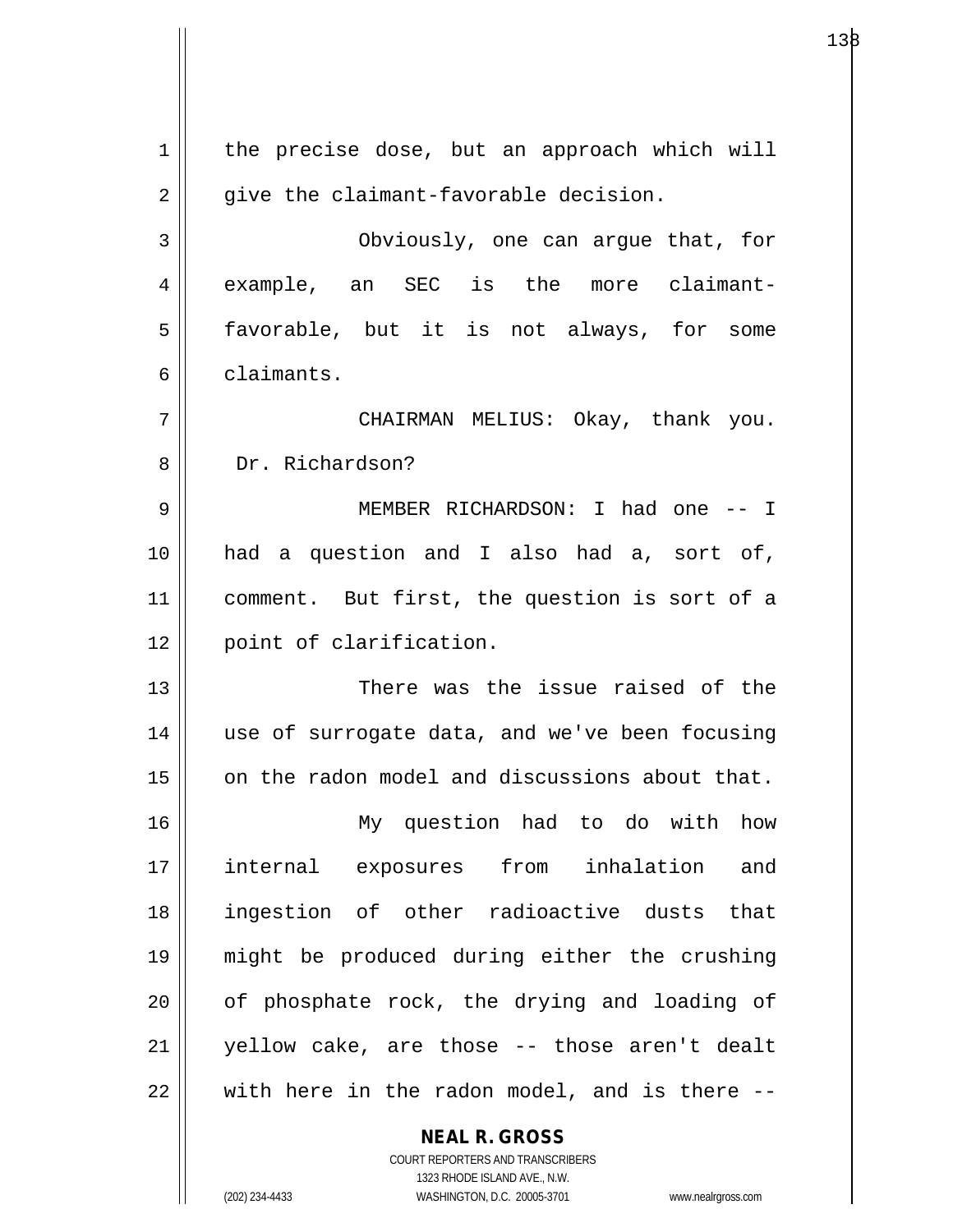$1 \parallel$  is this where -- is there a surrogate data 2 || model that's being used that's drawing upon 3 | information from Idaho or another facility, to 4 | address those exposures? 5 CHAIRMAN MELIUS: Can someone from 6 NIOSH answer? 7 MR. HINNEFELD: Yes, I want to make 8 sure we're clear on this. For the part of the 9 question that talked about loading the yellow 10 || cake, in other words, loading the uranium, and 11 any of the other exposures that would have 12 occurred in Building 55, which is where the 13 || uranium recovery operation occurred, the dose 14 is reconstructed based on bioassay data that's 15 available for some of the years that this 16 | plant operated. 17 There is the possibility that 18 || people were exposed to other, you know, more 19 of a mixture of radioactive materials, outside 20 || of Building 55, during phosphate rock crushing  $21$  and so on, and so, for that purpose, there is

22 || a surrogate model from an Idaho Falls, or

COURT REPORTERS AND TRANSCRIBERS 1323 RHODE ISLAND AVE., N.W. (202) 234-4433 WASHINGTON, D.C. 20005-3701 www.nealrgross.com

**NEAL R. GROSS**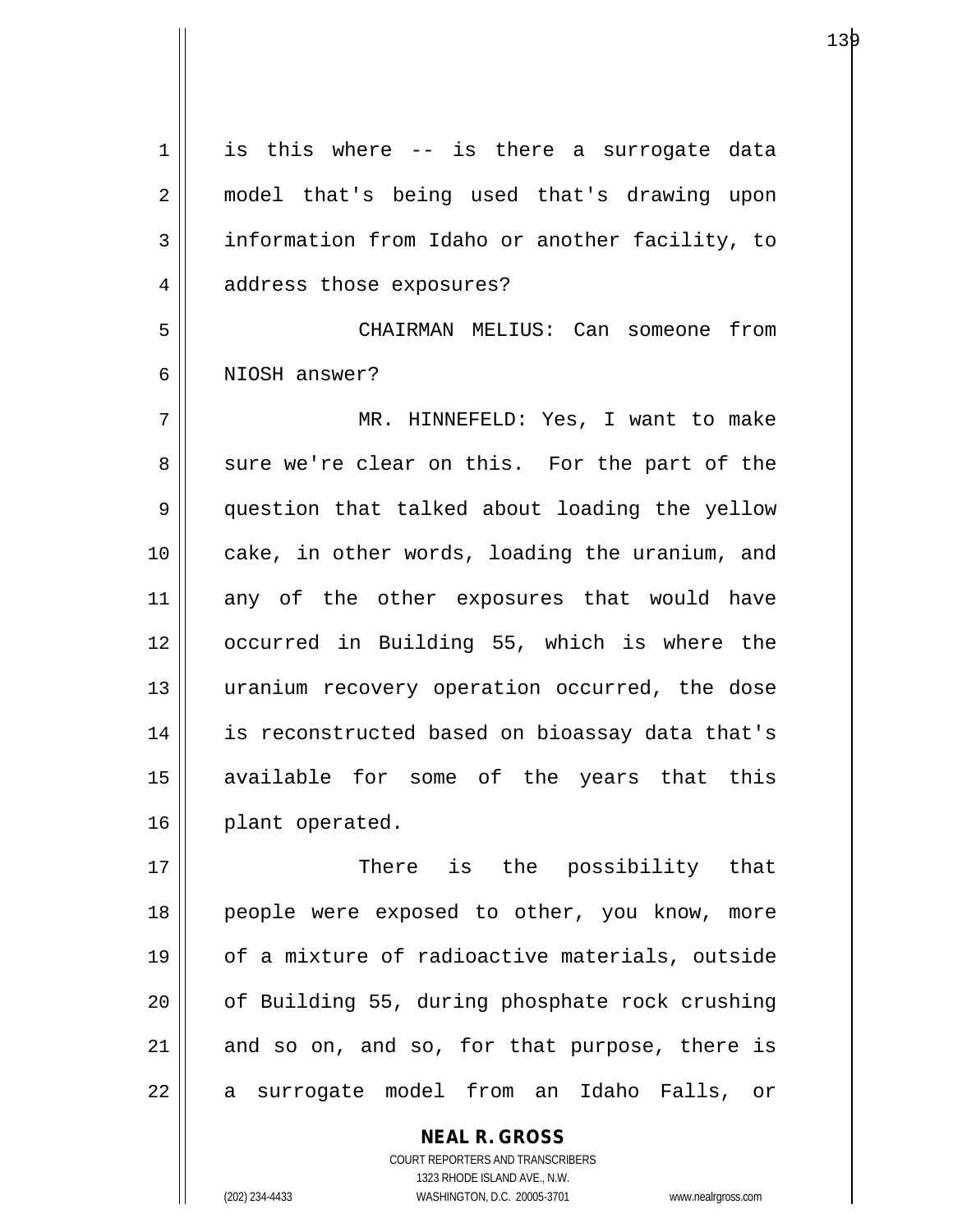1 || Idaho plant, that describe that situation and  $2 \parallel$  there's data from that site to use as an 3 option.

4 Now, as a practical matter, a 5 | particular claimant, either worked in Building 6  $\parallel$  55 or outside 55, and so, the dose 7 || reconstruction each time is done with both 8 considerations, which one for this particular 9 exposure experience and this particular 10 cancer, which one will be more favorable to 11 the claimant, and that one is selected for 12 || that claimant, rather than having it 13 | prescribed.

14 || As of -- I don't even know when 15  $\parallel$  this was, six months to a year ago, the last 16 time I was briefed on this, every dose 17 reconstruction done so far had used the 18 || Building 55 dose.

19 || So, the surrogate model is available, if someone  $-$  if that would give | them a higher dose than the Building 55 dose, || but up until that time the situation hadn't

> **NEAL R. GROSS** COURT REPORTERS AND TRANSCRIBERS 1323 RHODE ISLAND AVE., N.W. (202) 234-4433 WASHINGTON, D.C. 20005-3701 www.nealrgross.com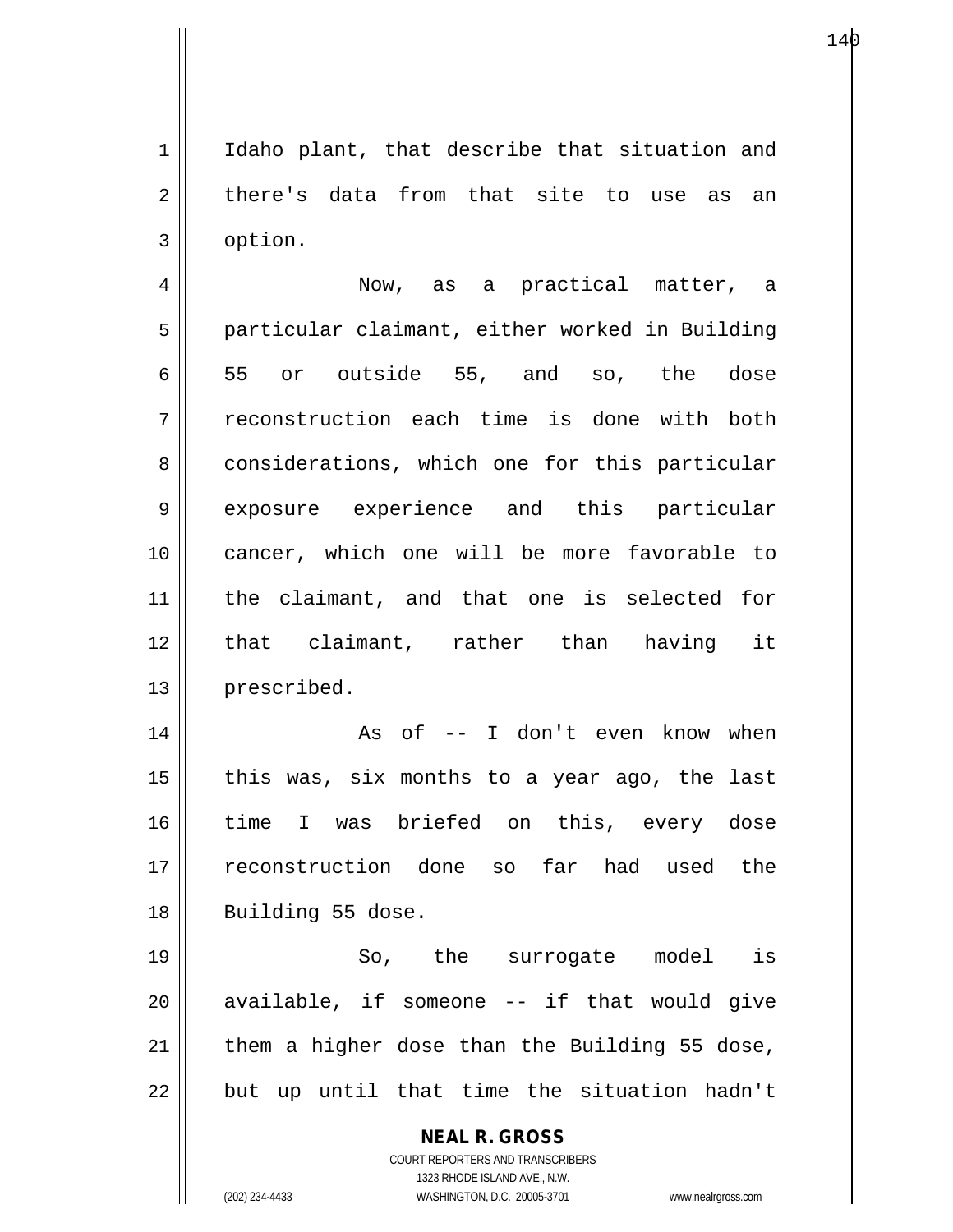**NEAL R. GROSS** COURT REPORTERS AND TRANSCRIBERS  $1 \parallel$  arisen that that was more favorable, and so,  $2 \parallel$  Building 55 was used for each one. 3 | CHAIRMAN MELIUS: And then you also 4 || had a comment, David, if that answers your 5 | question. 6 MEMBER RICHARDSON: I think that 7 answers my question. You're saying that you 8 don't have the ability to place somebody in 9 || Building 55, and so, when a claimant comes in, 10 you run them as though they were in Building 11 || 55 and as though they were not in Building 55? 12 MR. HINNEFELD: We know the names 13 || of some people in Building 55, because we have 14 || their bioassay samples. But we do not believe 15 we have a comprehensive list of the people who 16 were in Building 55, and the covered facility 17 is Blockson Chemical. The covered facility is 18 || not just Building 55. 19 || So, they are all eligible claims,  $20$  || and yes, so we treat them  $-$  we run them both 21 ways, you know, we don't know if they were in  $22$  || 55 or if they were outside, and so, we do them

1323 RHODE ISLAND AVE., N.W.

(202) 234-4433 WASHINGTON, D.C. 20005-3701 www.nealrgross.com

 $14\mu$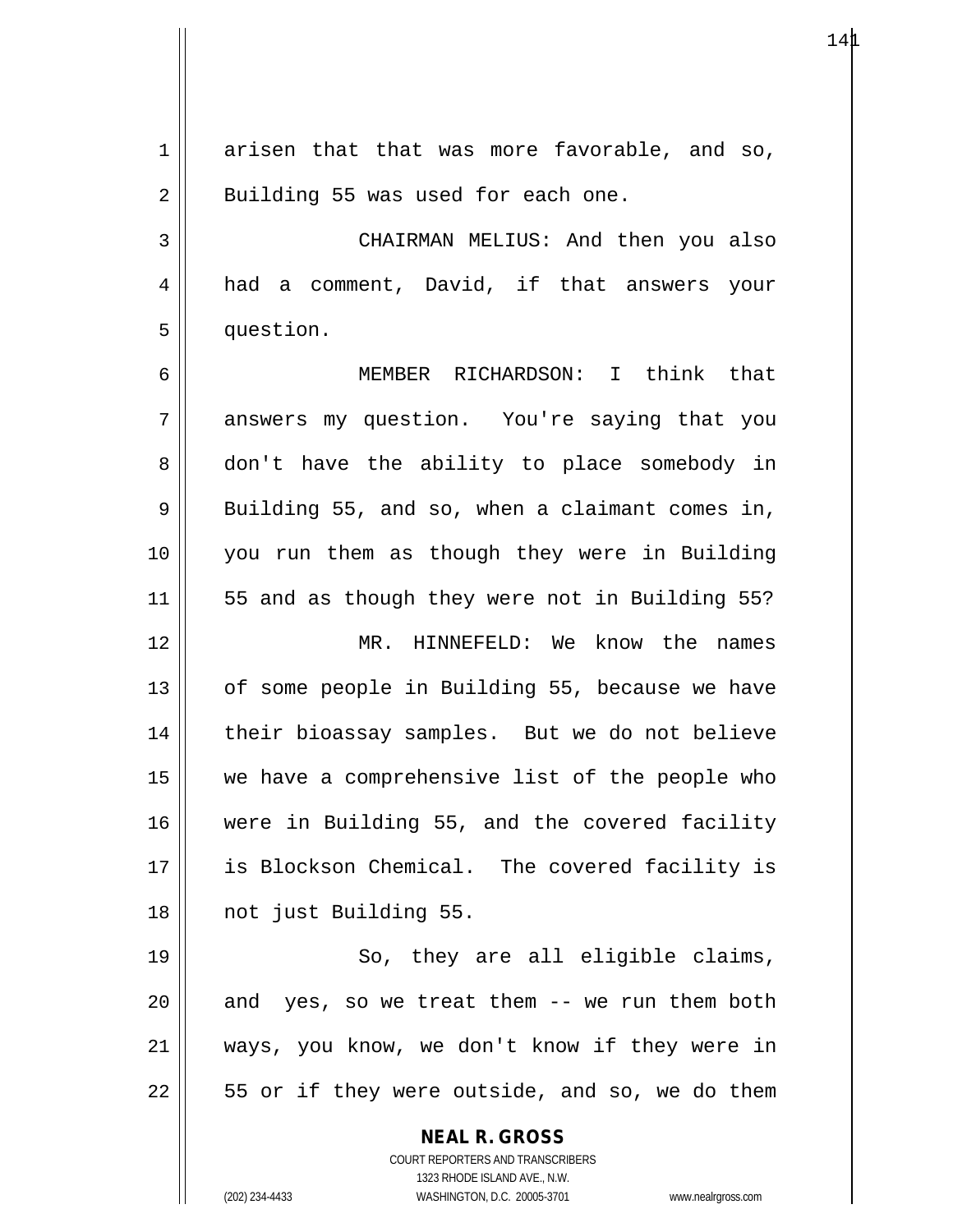**NEAL R. GROSS** 1 | both ways and then provide the particular dose  $2 \parallel$  reconstruction that's more favorable to them. 3 CHAIRMAN MELIUS: And maybe for a 4 follow-up clarification, if this would help, 5 | John Mauro, in the review of the Blockson SEC,  $6 \parallel$  did you look at the surrogate data issue and  $7 \parallel$  what was the timing of that? It may have been 8 Well before we had surrogate data criteria for  $9 \parallel$  the Board. I don't --10 DR. MAURO: In the strictest sense,  $11$  | the model is -- I never thought of that as a 12 || surrogate data issue. The model -- surrogate 13 data issue has always been, we have 14 measurements taken over here, and we want to  $15$  | assume that they --16 CHAIRMAN MELIUS: Yes, no, no. 17 DR. MAURO: So, what we really 18 have, the only aspect of this that's surrogate 19 is the parameter values we use, for example, 20 || the air turnover rate that was used in the 21 model is data, it comes from data from other 22 || facilities where they measured air turnover

> COURT REPORTERS AND TRANSCRIBERS 1323 RHODE ISLAND AVE., N.W.

(202) 234-4433 WASHINGTON, D.C. 20005-3701 www.nealrgross.com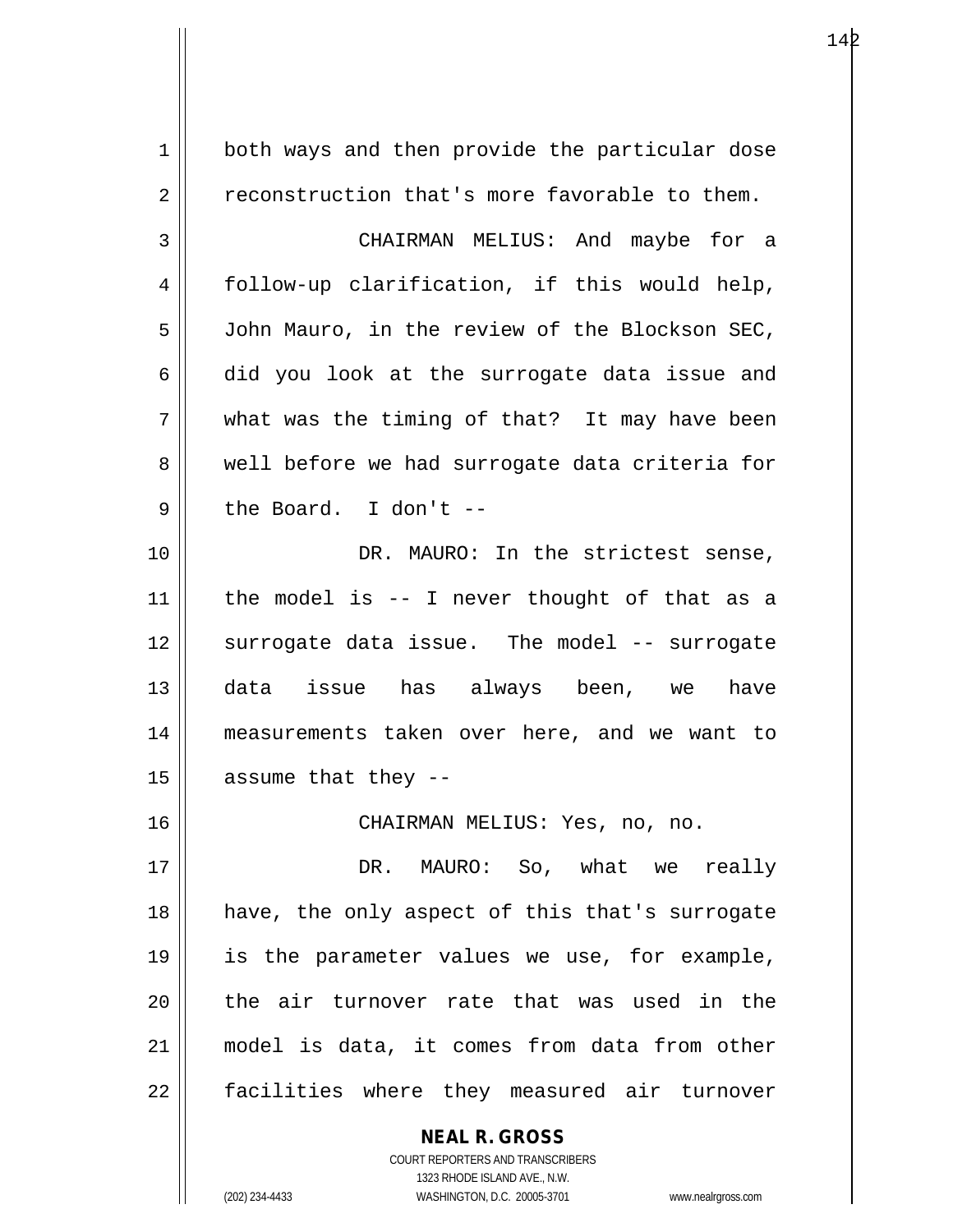$1 \parallel$  rate.

| $\overline{2}$ | So, in a way, this would be a type                                                                                                                                     |
|----------------|------------------------------------------------------------------------------------------------------------------------------------------------------------------------|
| 3              | two application of a surrogate model. So,                                                                                                                              |
| 4              | that's the degree to which this particular                                                                                                                             |
| 5              | approach uses surrogate data.                                                                                                                                          |
| 6              | MEMBER RICHARDSON: Excuse me, I'm                                                                                                                                      |
| 7              | drawing a distinction between the model                                                                                                                                |
| 8              | proposed for radon and the methodology used to                                                                                                                         |
| 9              | derive doses from inhalation and ingestion of                                                                                                                          |
| 10             | radioactive dusts during other activities,                                                                                                                             |
| 11             | crushing or loading --                                                                                                                                                 |
| 12             | CHAIRMAN MELIUS: The ore crushing,                                                                                                                                     |
| 13             | so the -- so, the use of the Idaho data --                                                                                                                             |
| 14             | DR. MAURO: Oh, okay, I thought you                                                                                                                                     |
| 15             | were referring to the inhalation of the                                                                                                                                |
| 16             | uranium from the 55 gallon drum. I have to                                                                                                                             |
| 17             | say, I don't recall the scenario for the dust.                                                                                                                         |
| 18             | CHAIRMAN MELIUS: Okay, that was my                                                                                                                                     |
| 19             | only question, okay. David, you had<br>an                                                                                                                              |
| 20             | additional comment?                                                                                                                                                    |
| 21             | MEMBER RICHARDSON: Yes, the other                                                                                                                                      |
| 22             | comment had to do with -- in principle,                                                                                                                                |
|                | <b>NEAL R. GROSS</b><br><b>COURT REPORTERS AND TRANSCRIBERS</b><br>1323 RHODE ISLAND AVE., N.W.<br>(202) 234-4433<br>WASHINGTON, D.C. 20005-3701<br>www.nealrgross.com |

 $14\beta$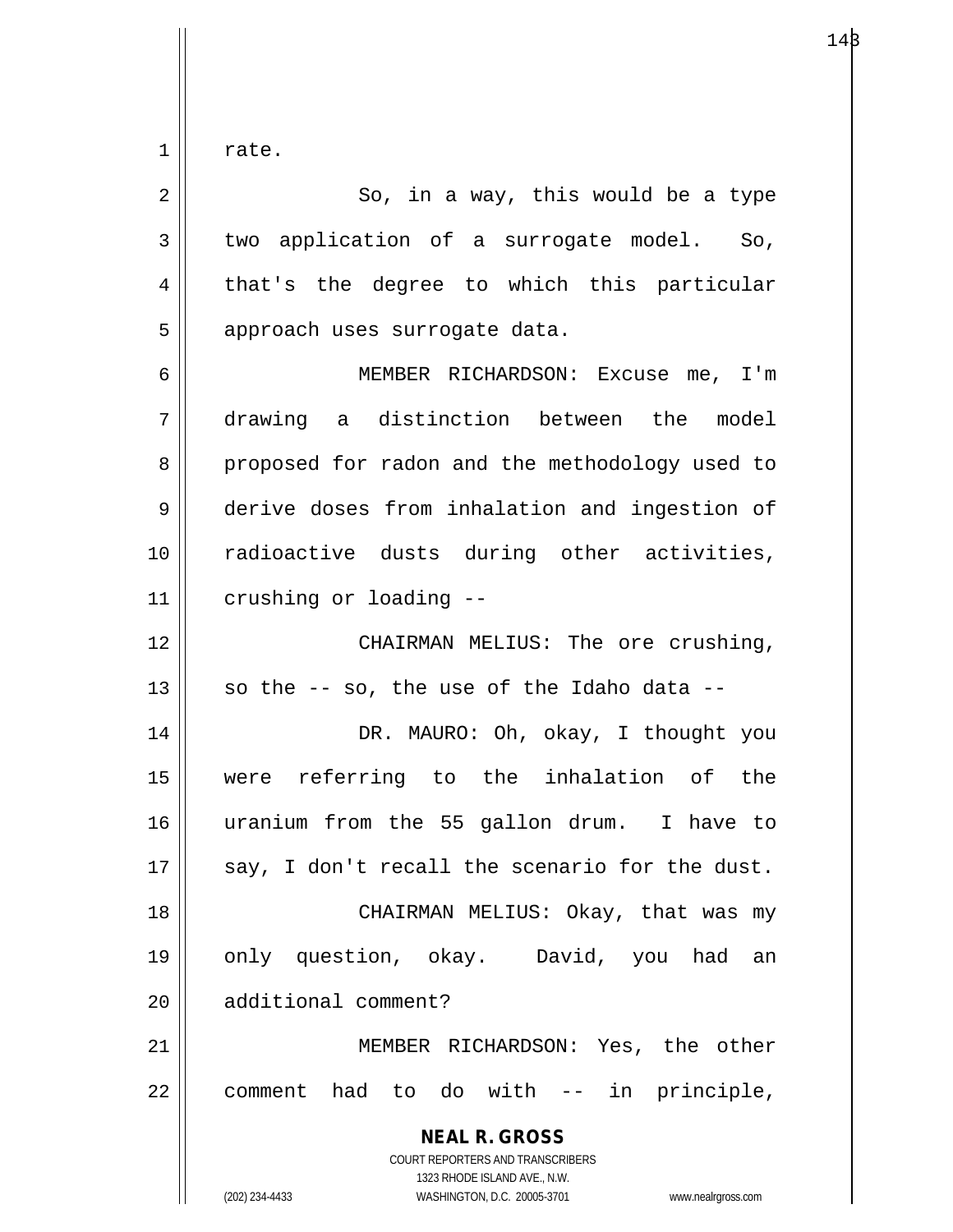1 deriving a model that's -- I think it's very  $2 \parallel$  nice what's been done in deriving kind of the 3 model for radon exposures, and I can -- in a  $4 \parallel$  sense, I can -- I accept it and I believe it's 5 | claimant-friendly and I can see that we could 6 || move forward with it.

7 || Thave two, I quess, modest, kind 8 of reservations about it. One is, is that 9 || it's certainly claimant-friendly on average 10 || and it's probably, in the vast preponderance 11 | of cases, it's claimant-friendly and it may be 12 || that the uncertainty bound that have been 13 placed on these parameters, when they're 14 convoluted over C- through this Monte Carlo 15 || process, allows there to be that the  $95<sup>th</sup>$ 16 percentile actually is claimant-friendly for 17 | everybody.

18 That's the sort of question 19 || though, is there somebody who is in the  $97<sup>th</sup>$  $20$  | percentile, who is  $-$  you know, we've actually 21 been not friendly to?

 $22 \parallel$  So, there is a possibility that

**NEAL R. GROSS** COURT REPORTERS AND TRANSCRIBERS 1323 RHODE ISLAND AVE., N.W. (202) 234-4433 WASHINGTON, D.C. 20005-3701 www.nealrgross.com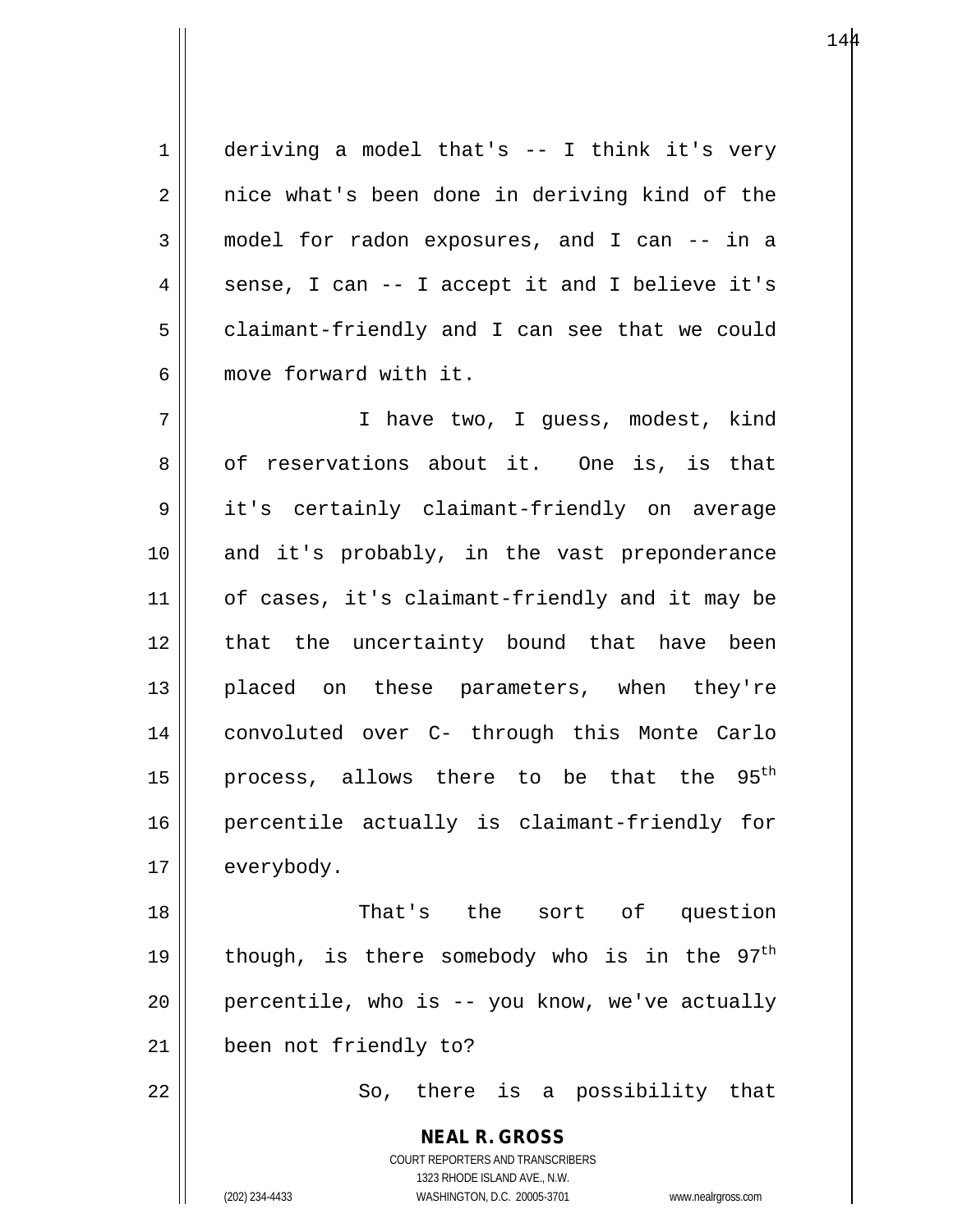1 although we're on average in the vast majority  $2 \parallel$  of cases, we're claimant-friendly, the absence  $3 \parallel$  of individualized information means that 4 models are performing best in -- for 5 | characterizing exposures for most people, and 6 || yet, they're not giving us good predictions 7 for individuals. That's one thing to keep in 8 mind.  $9 \parallel$  The other one is that, is there --10 when we end up with situations with so much 11 uncertainty, we can still produce models and 12 MCMC modeling is very appealing, that you can 13 kind of start to layer in all these 14 uncertainties, and you have a framework for 15 dealing with them. 16 || But, in that case, we can always 17 produce models that are going to be

18 || exceptionally friendly for people, but does it 19 meet the kind of the goal of, can we derive 20 plausible doses for individuals, and in this 21 case, lots of these dose estimates, I think 22 || we'd all agree, are not plausible, kind of in

> COURT REPORTERS AND TRANSCRIBERS 1323 RHODE ISLAND AVE., N.W. (202) 234-4433 WASHINGTON, D.C. 20005-3701 www.nealrgross.com

**NEAL R. GROSS**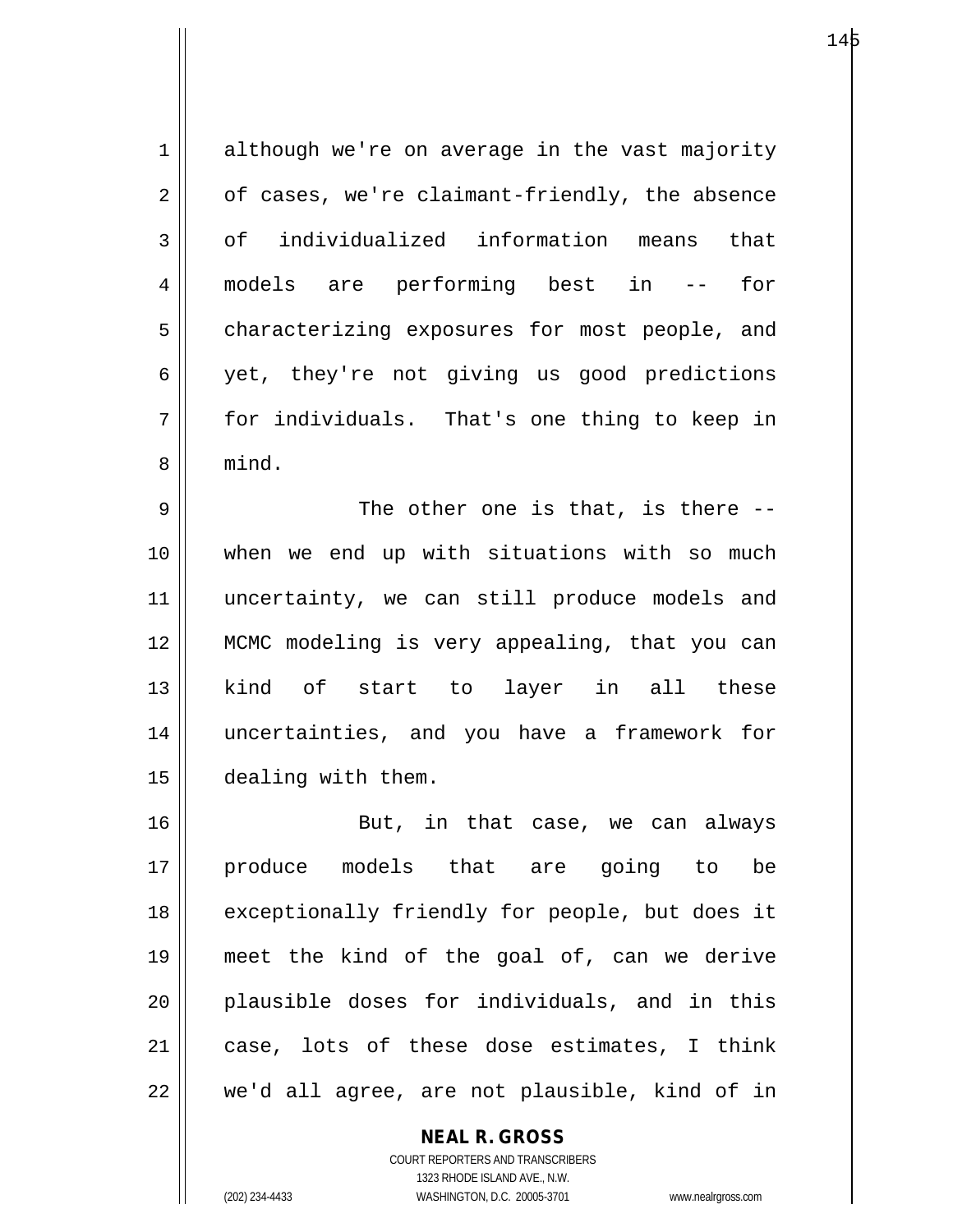1 | the sense that they're not very plausible  $2 \parallel$  estimates of what the exposure to radon was  $3 \parallel$  for most of the workers here.

4 | There are probably over-estimates,  $5 \parallel$  is what we -- as they've been characterized. 6 They're extremely claimant-friendly, and in  $7 \parallel$  that situation, are we suppose to say, well, 8 we've settled upon a model that we believe is 9 extremely claimant-friendly, or are we 10 supposed to say, this is one of these 11 || situations where this is why we have an SEC, 12 because in order to derive dose estimates for  $13$  || the vast majority of these people, we have to 14 use a model which is actually giving 15 implausibly high exposures for some of these 16 people.

17 CHAIRMAN MELIUS: Yes, thank you. 18 || I mean, I think with this or any other -- many 19 of our surrogate data approaches, other  $20$  || approaches, I mean, that is the basic sort of  $21$  tension is, do you capture people that,  $22$  | because of their work or type of work they did

> COURT REPORTERS AND TRANSCRIBERS 1323 RHODE ISLAND AVE., N.W. (202) 234-4433 WASHINGTON, D.C. 20005-3701 www.nealrgross.com

**NEAL R. GROSS**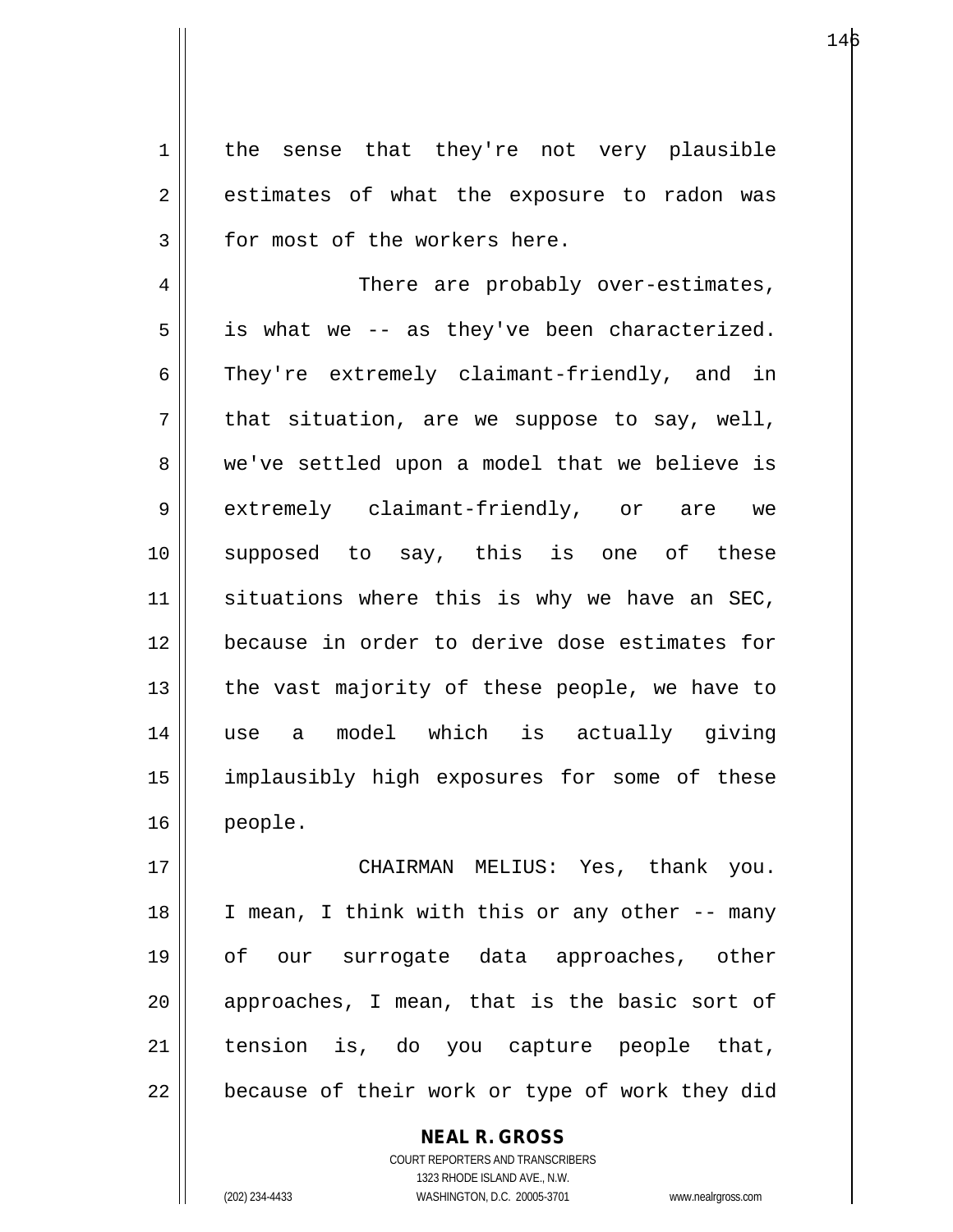1 or work assignments had, would be at the  $2 \parallel$  higher end of the distribution, are those  $3 \parallel$  adequately addressed and then, in assuring  $4 \parallel$  that they are, what's happening to everybody  $5 \parallel$  else?

6 Are you going -- are you  $7$  || implausible, in terms of your dose estimates 8 || for the average worker or other workers in the 9 facility, and when you're doing something 10 based on a building, where people have many 11 different work assignments, either you have to  $12$  assume, sort of, they're rotating  $-$  I mean, 13  $\parallel$  it's just -- it is difficult and it's hard to 14 || reach the right parameters for doing so, and 15 it's an issue Mark has brought up earlier 16 also, into that.

17 Okay, I believe Bill Field would 18 be next.

19 || MEMBER FIELD: I had a -- I guess,  $20$  || just a clarification, that I wanted to check 21 || with, and then maybe some questions.

22 With the clarification, when we're

**NEAL R. GROSS** COURT REPORTERS AND TRANSCRIBERS

1323 RHODE ISLAND AVE., N.W.

(202) 234-4433 WASHINGTON, D.C. 20005-3701 www.nealrgross.com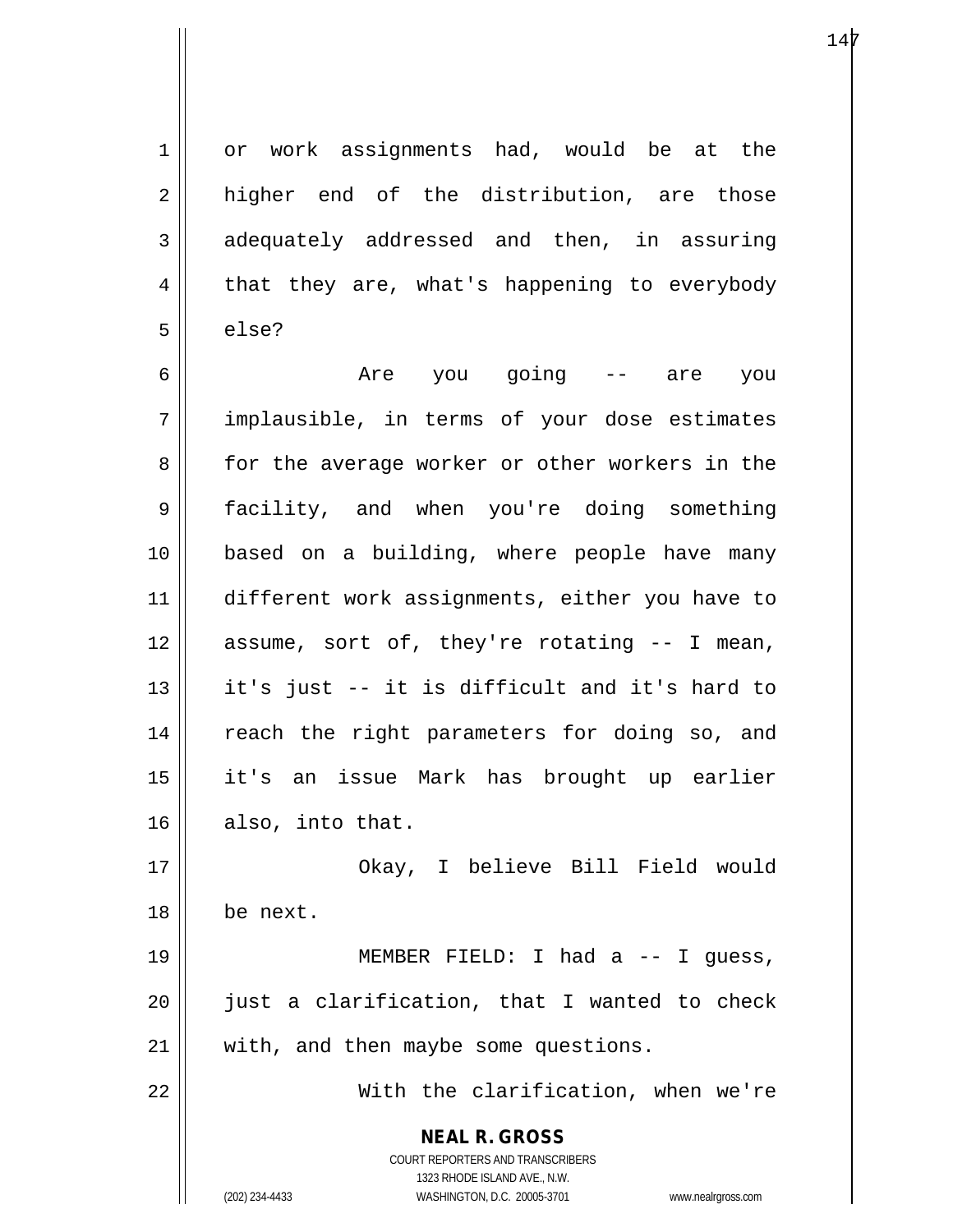1 voting whether or not to approve or not 2 approve this, are we also voting on the 3 distributions?

4 | CHAIRMAN MELIUS: Not necessarily. 5 || NIOSH has been hedging, I don't know if 6 that's a fair statement. Stu, you may want to 7 comment, but on the -- on what will be the  $8 \parallel$  parameters in the model, that would be  $-$ 

9 || MR. HINNEFELD: Well, I'm not here 10 to specify what will be the parameters of the 11 model. I mean, the -- as I understand it, 12 now, I can be corrected, maybe by counsel or  $13$  by Ted, but the motion was about the SEC, 14 whether to add the SEC, and that has to do 15 with the feasibility of the dose, not the 16 || quantity of the dose.

17 || So, if, in fact, the question is 18 || about the parameters of the model and where is 19 it going to come out, what's the number going 20 to be, I don't think that's a relevant 21 question to this vote. That would be my 22 | judgment.

> **NEAL R. GROSS** COURT REPORTERS AND TRANSCRIBERS

> > 1323 RHODE ISLAND AVE., N.W.

(202) 234-4433 WASHINGTON, D.C. 20005-3701 www.nealrgross.com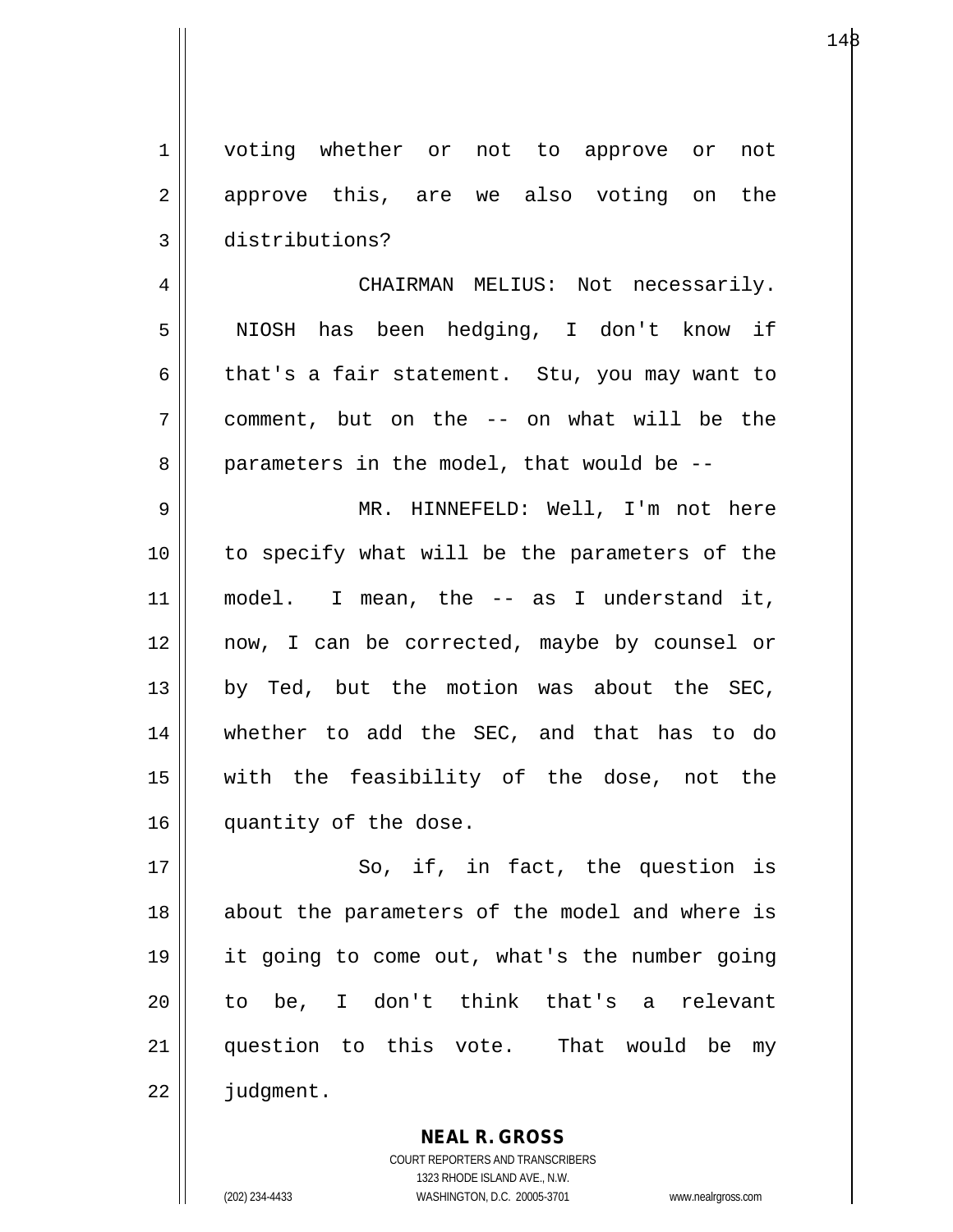**NEAL R. GROSS** 1 CHAIRMAN MELIUS: Yes, it would be  $2 \parallel$  a -- commonly, we so call it a Site Profile  $3 \parallel$  issue. 4 MR. HINNEFELD: That would be a 5 Site Profile issue. 6 CHAIRMAN MELIUS: So, it would be 7 addressed sort of as a Site Profile and we  $8 \parallel$  would have a -- say, if we voted for an SEC or 9 || part of an SEC, and so forth, there are sort 10 of left over issues that are Site Profile 11 issues, involved individual dose 12 reconstruction and like with Portsmouth 13 || Paducah, we're now sort of going back and, you 14 || know, evaluating those Site Profile issues, to  $15 \parallel$  that. 16 || And it may turn out that, you know  $17$ 18 I can't think of any examples, but there 19 || probably are, with the 8314s, where as we were 20 || qoing through those Site Profile issues, that 21 we find new SECs or where we can't -- it's 22 | complicated.

> COURT REPORTERS AND TRANSCRIBERS 1323 RHODE ISLAND AVE., N.W.

(202) 234-4433 WASHINGTON, D.C. 20005-3701 www.nealrgross.com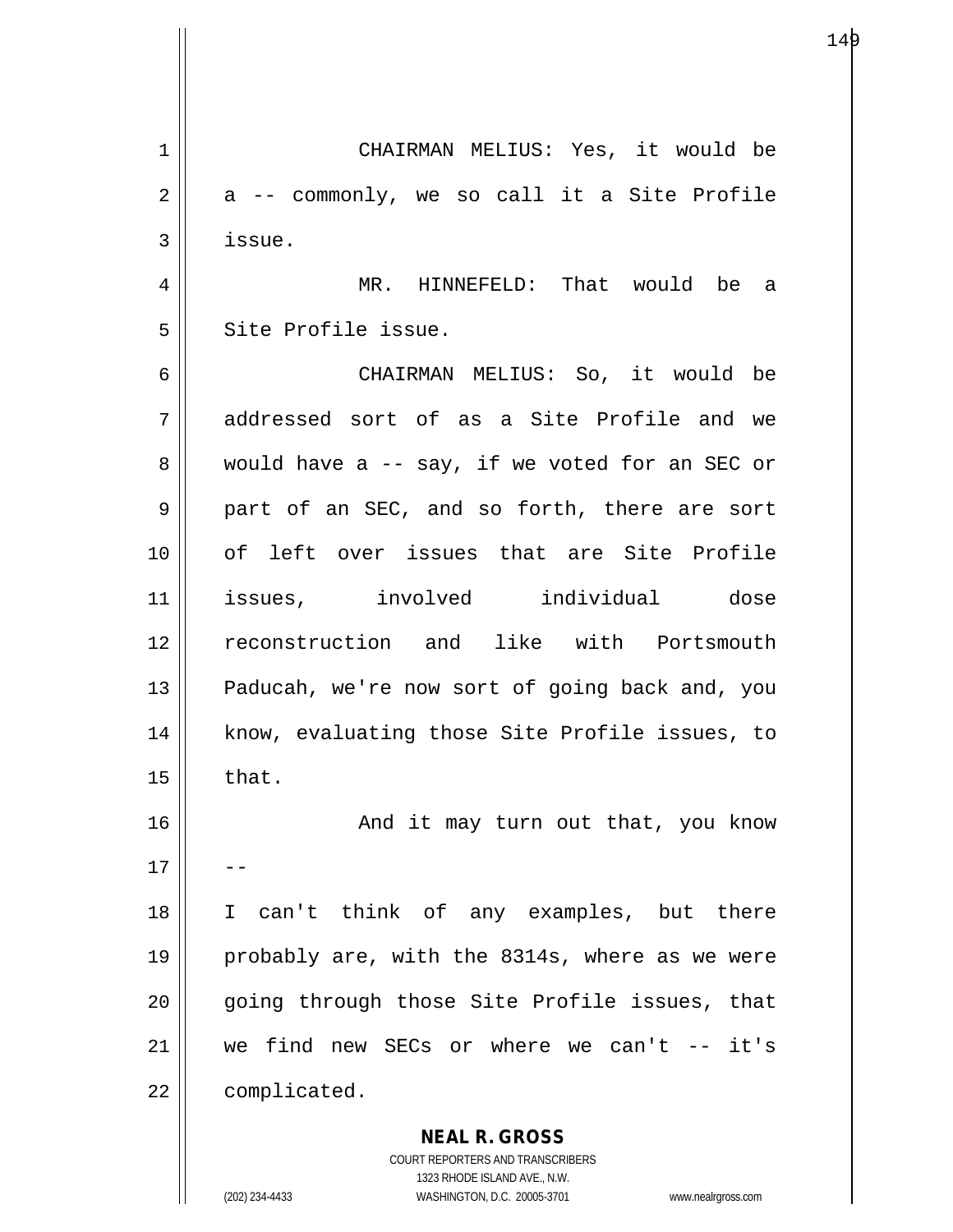1 | MEMBER FIELD: Right, and I guess  $2 \parallel$  it is complicated. There's a lot of factors,  $3 \parallel$  input factors going into this and it's very 4 | hard to reconstruct historic exposures, as we  $5 \parallel$  all know. 6 But part of, I think, the 7 questions that have come up, regarding 8 validation, I look at validation as something  $9 \parallel$  that you would like to do, if you're deriving 10 a central estimate or what your best estimate 11 would be. 12 || The Moviether or not you have the 13 || information, then to bound it, is sort of a 14 different question to me, and the bounding, 15 really depends in part on what the 16 distributions are. That's why I bring that 17 question up. 18 || CHAIRMAN MELIUS: Yes, I guess my 19 comment is the validation, to me, also should 20  $\vert$  -- for the purposes we're using these models,  $21$  also needs to capture the distributions in  $22$  | some way.

> COURT REPORTERS AND TRANSCRIBERS 1323 RHODE ISLAND AVE., N.W. (202) 234-4433 WASHINGTON, D.C. 20005-3701 www.nealrgross.com

**NEAL R. GROSS**

е процессовательно производство в составляют в 15р по 15р по 15р по 15р по 15р по 15р по 15р по 15р по 15р по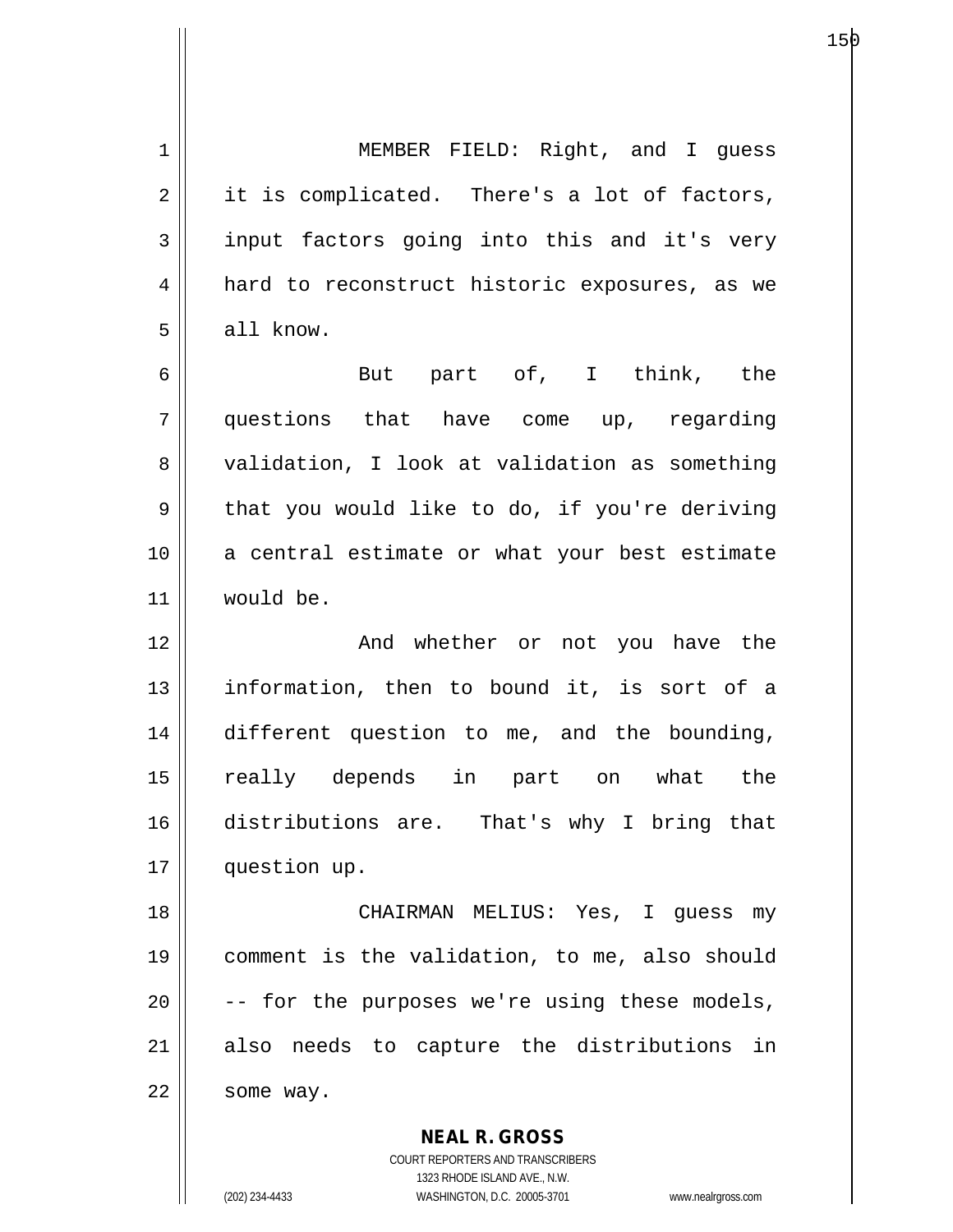**NEAL R. GROSS** COURT REPORTERS AND TRANSCRIBERS 1323 RHODE ISLAND AVE., N.W. (202) 234-4433 WASHINGTON, D.C. 20005-3701 www.nealrgross.com 1 MEMBER FIELD: Well, yes, I'm not  $2 \parallel$  sure, and the whole question, we could talk at  $3 \parallel$  length, about what validation means. 4 CHAIRMAN MELIUS: Yes. 5 MEMBER FIELD: But I guess, what 6 you -- regardless of what it's called, what 7 you want to get is a reasonable estimate of 8 what someone was exposed to, and because there 9 is so much uncertainty in the input 10 parameters, it's almost like -- I have a 11 tendency to want to see this be as claimant-12 favorable as possible, even though it's not 13 || supposed to depend on quantity of exposure, 14 || but whether or not it can be bounded, that it 15 || seems like there's a gray area in there, to  $16$  me, and it may not be  $-$  it may not be obvious  $17 \parallel$  to other people --18 CHAIRMAN MELIUS: Yes. 19 MEMBER FIELD: -- like my 20 questions are, but it would be helpful just to  $21$  know that if we're missing, we're not -- by  $22$  || the bounds, we're not missing it by much, if

 $15\text{\AA}$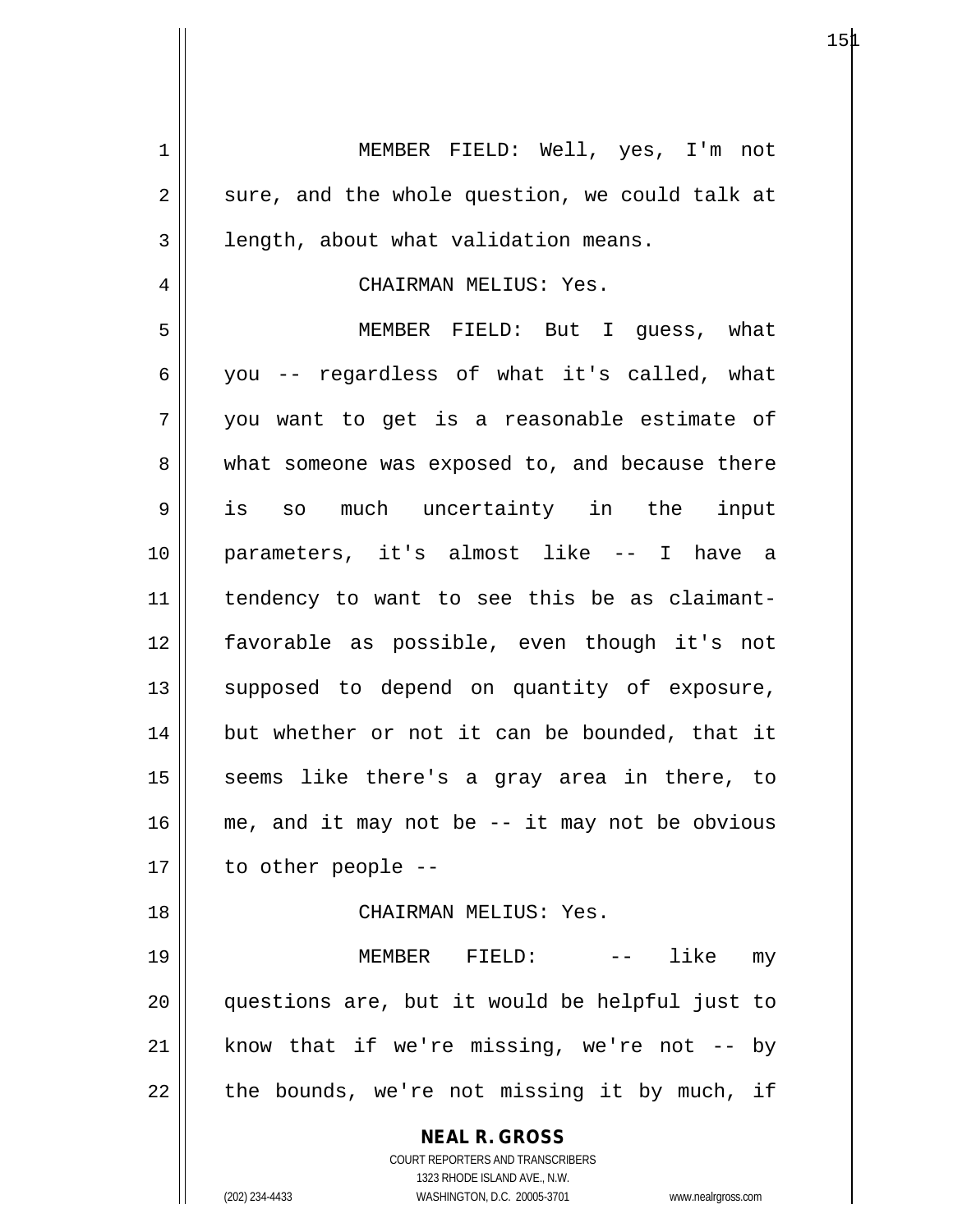$1 \parallel$  at all.

| $\overline{2}$ | CHAIRMAN MELIUS: Yes, that's a                 |
|----------------|------------------------------------------------|
| $\mathfrak{Z}$ | fair assessment. I just add one more thing,    |
| 4              | sort of, the Board procedure is that we do in  |
| 5              | evaluating an SEC one of the things we've done |
| 6              | NIOSH often doesn't have everything            |
| 7              | complete at the time they're doing an SEC      |
| 8              | Evaluation Report.                             |
| 9              | But we've sort of said that, well,             |
| $10$           | if they're going to say that they can          |
| 11             | reconstruct dose, then sort of show me,        |
| 12             | demonstrate it.                                |
| 13             | So, you'll see in the reports and              |
| 14             | in the presentations, on say, an 83.13, where  |
| 15             | they will say they can -- they don't -- I      |
| 16             | believe it's in this one, though it's been a   |
| 17             | while since I've looked at Blockson, the end   |
| 18             | of the report -- they will demonstrate they'll |
| 19             | do some, you know, dose reconstructions, you   |
| 20             | know, based on, sort of the common -- they're  |
| 21             | not actual individuals, but they will go       |
| 22             | through that process.                          |

**NEAL R. GROSS**

COURT REPORTERS AND TRANSCRIBERS 1323 RHODE ISLAND AVE., N.W. (202) 234-4433 WASHINGTON, D.C. 20005-3701 www.nealrgross.com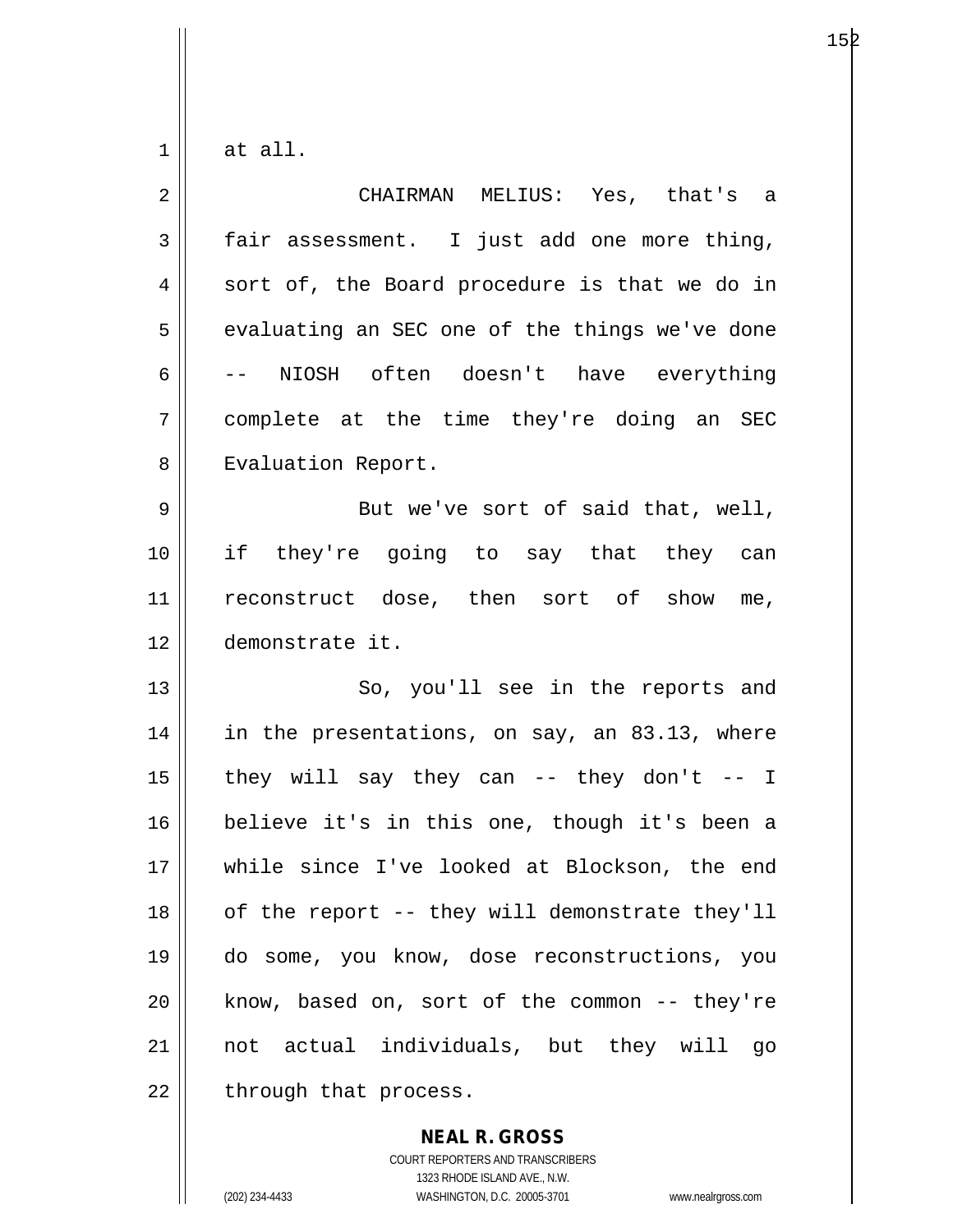| $\mathbf 1$    | So, at least we<br>have some                                        |
|----------------|---------------------------------------------------------------------|
| $\overline{2}$ | demonstration that they can do that and we at                       |
| 3              | least feel generally comfortable that with                          |
| 4              | what they're proposing now $-$ - I mean, things                     |
| 5              | change, as you go along. You find things                            |
| 6              | later, but that's been the process.                                 |
| 7              | MEMBER FIELD: Can I just follow up                                  |
| 8              | with one question?                                                  |
| 9              | CHAIRMAN MELIUS: Sure.                                              |
| 10             | MEMBER FIELD: And it's sort of a                                    |
| 11             | question that goes back to source term and how                      |
| 12             | much we know about the source term.                                 |
| 13             | In one of the documents, it says,                                   |
| 14             | the greatest uncertainty involves the fraction                      |
| 15             | of radon and involves some sulfuric acid, and                       |
| 16             | I'm just wondering, how -- do we have it well                       |
| 17             | documented, what the quantity of radium is                          |
| 18             | that goes through the process in this                               |
| 19             | facility? That's well documented?                                   |
|                |                                                                     |
| 20             | DR. MAURO: You bring up a very                                      |
| 21             | good point. The throughput, the<br>mass                             |
| 22             | throughput of the ore and its content is well                       |
|                | <b>NEAL R. GROSS</b>                                                |
|                | COURT REPORTERS AND TRANSCRIBERS<br>1323 RHODE ISLAND AVE., N.W.    |
|                | WASHINGTON, D.C. 20005-3701<br>(202) 234-4433<br>www.nealrgross.com |

 $\mathsf{I}$ 

 $15\beta$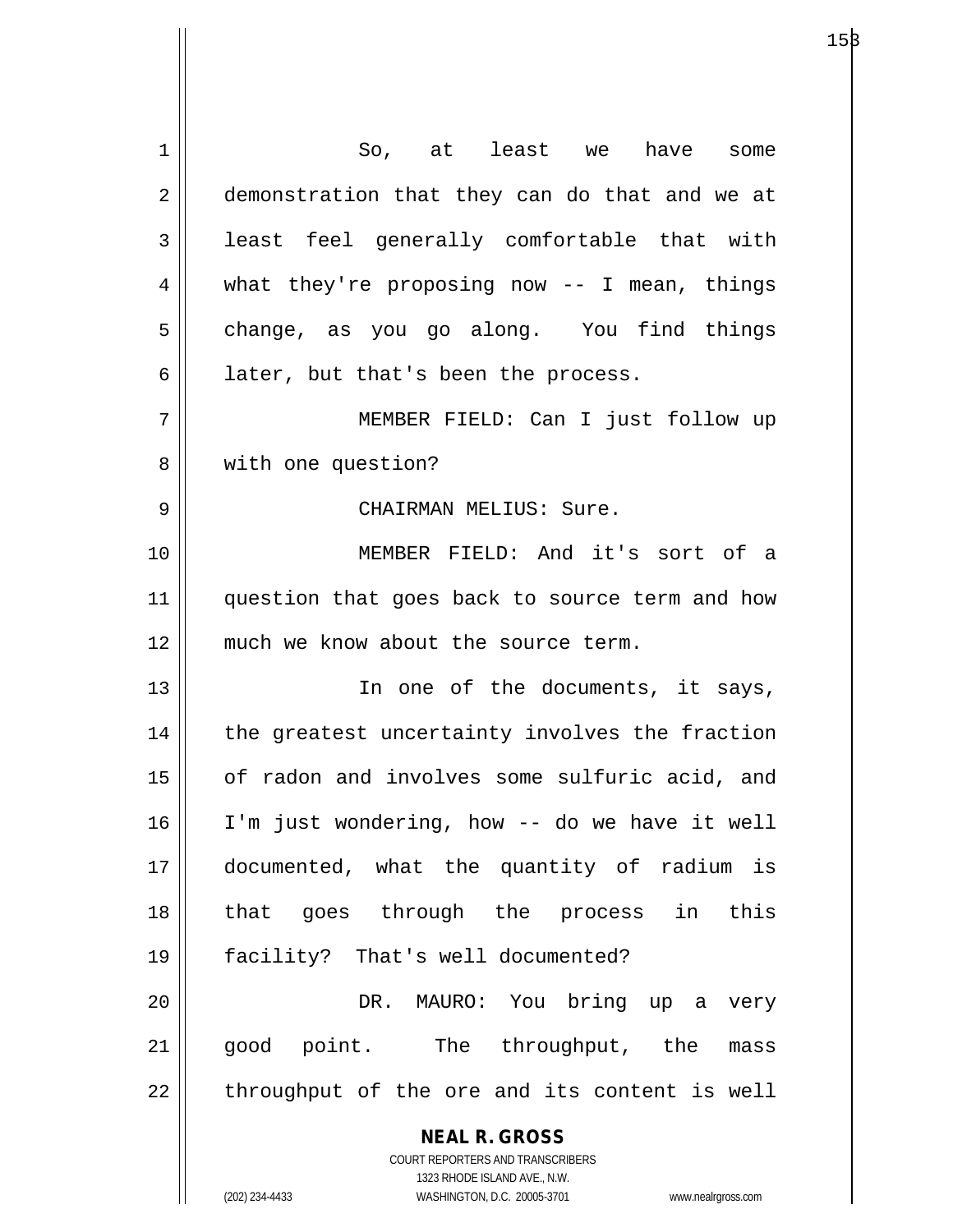$1$  understood.

| $\overline{2}$ | The point you're making is, okay                                                                                                                                       |
|----------------|------------------------------------------------------------------------------------------------------------------------------------------------------------------------|
| $\mathfrak{Z}$ | fine, you've got this bulk material moving                                                                                                                             |
| $\overline{4}$ | through the system. You're hitting it with                                                                                                                             |
| 5              | sulfuric acid. You're digesting it and the                                                                                                                             |
| 6              | sense is that if -- that's where the radon is                                                                                                                          |
| 7              | going to leave.                                                                                                                                                        |
| 8              | Okay, now, we ran some diffusion                                                                                                                                       |
| $\mathsf 9$    | models. We said, okay, now, we've got this                                                                                                                             |
| 10             | soup. Okay, everything is dissolved, open                                                                                                                              |
| 11             | ended tanks on the second floor, and the                                                                                                                               |
| 12             | question is, well, that's where the radon is                                                                                                                           |
| 13             | going to come off.                                                                                                                                                     |
| 14             | What fraction of the radon in the                                                                                                                                      |
| 15             | soup is going to become airborne, and the                                                                                                                              |
| 16             | answer is, we don't know.                                                                                                                                              |
| 17             | So, we ran some diffusion                                                                                                                                              |
| 18             | calculations, straight diffusion, not vector                                                                                                                           |
| 19             | transport, just -- and we ran it and it turns                                                                                                                          |
| 20             | out, less than one percent would come off                                                                                                                              |
| 21             | through diffusion.                                                                                                                                                     |
| 22             | So, we said, well, that would be                                                                                                                                       |
|                | <b>NEAL R. GROSS</b><br><b>COURT REPORTERS AND TRANSCRIBERS</b><br>1323 RHODE ISLAND AVE., N.W.<br>(202) 234-4433<br>WASHINGTON, D.C. 20005-3701<br>www.nealrgross.com |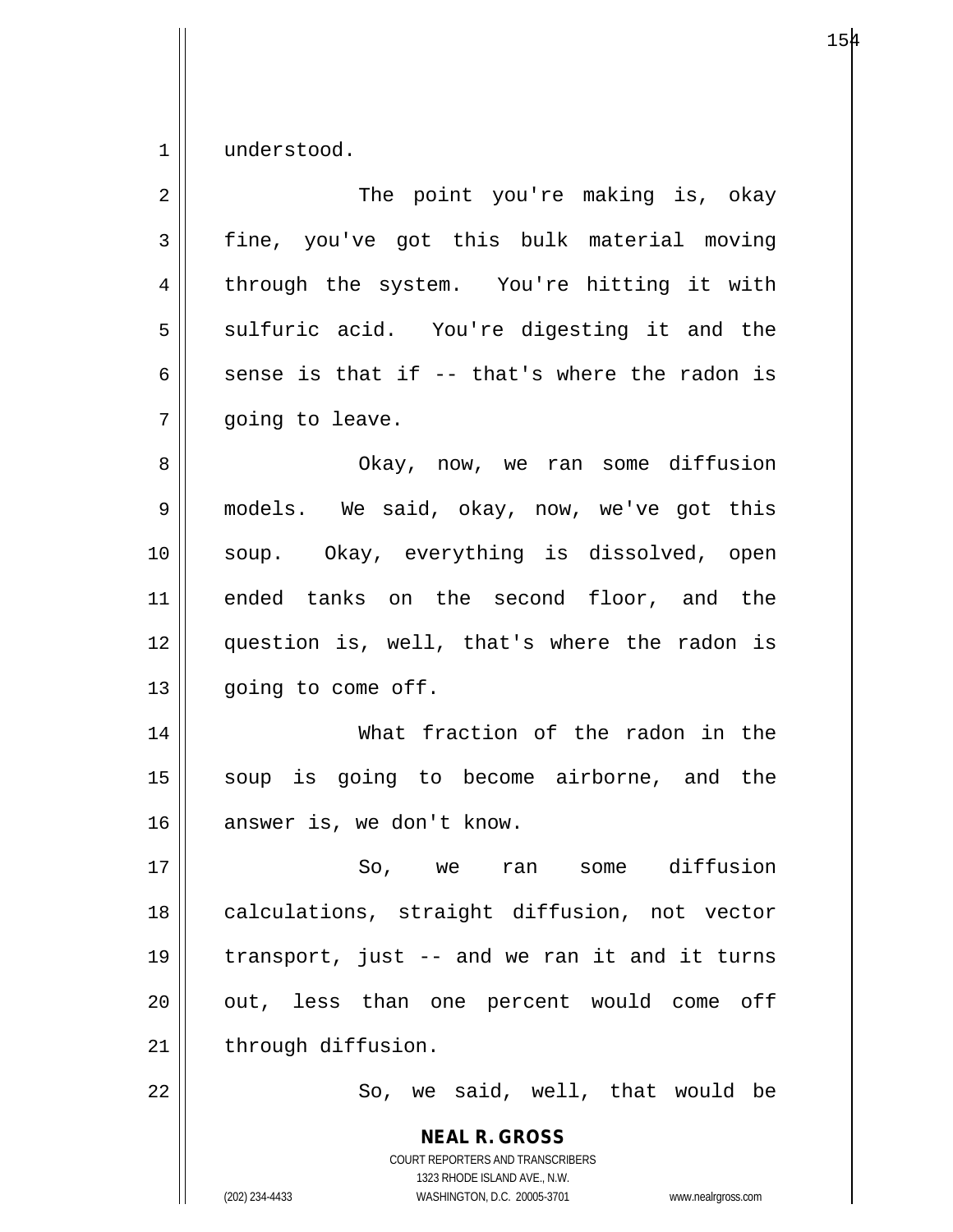1 | the lower end of what would come off. What 2 || would be the upper end? The upper end would  $3 \parallel$  be 100 percent, and we said, but -- we said is  $4 \parallel$  -- and then, we got into the discussion with  $5 \parallel$  NIOSH, okay, is that a good upper end? 6 But that's an enormous 7 uncertainty. We're going from zero to one. 8 || MEMBER FIELD: Right, right. 9 DR. MAURO: So, where we ended up 10 on that particular -- so, we're talking 11 distribution now, not modeling, important. 12 You see, in effect -- the discussion we're 13 having right now says, look, well, we'll 14 accept the idea you could run a box model, but 15 you better be right about the distributions,

 $16 \parallel \quad$  okay.

17 Well, it turns out, we ended up 18 with going with 70 percent of the fraction of 19  $\parallel$  the radon that's in the soup becomes airborne,  $20$  and that came out of a very interesting place. 21 We have lots of data on when 22 || people withdraw groundwater into their shower,

> COURT REPORTERS AND TRANSCRIBERS 1323 RHODE ISLAND AVE., N.W. (202) 234-4433 WASHINGTON, D.C. 20005-3701 www.nealrgross.com

**NEAL R. GROSS**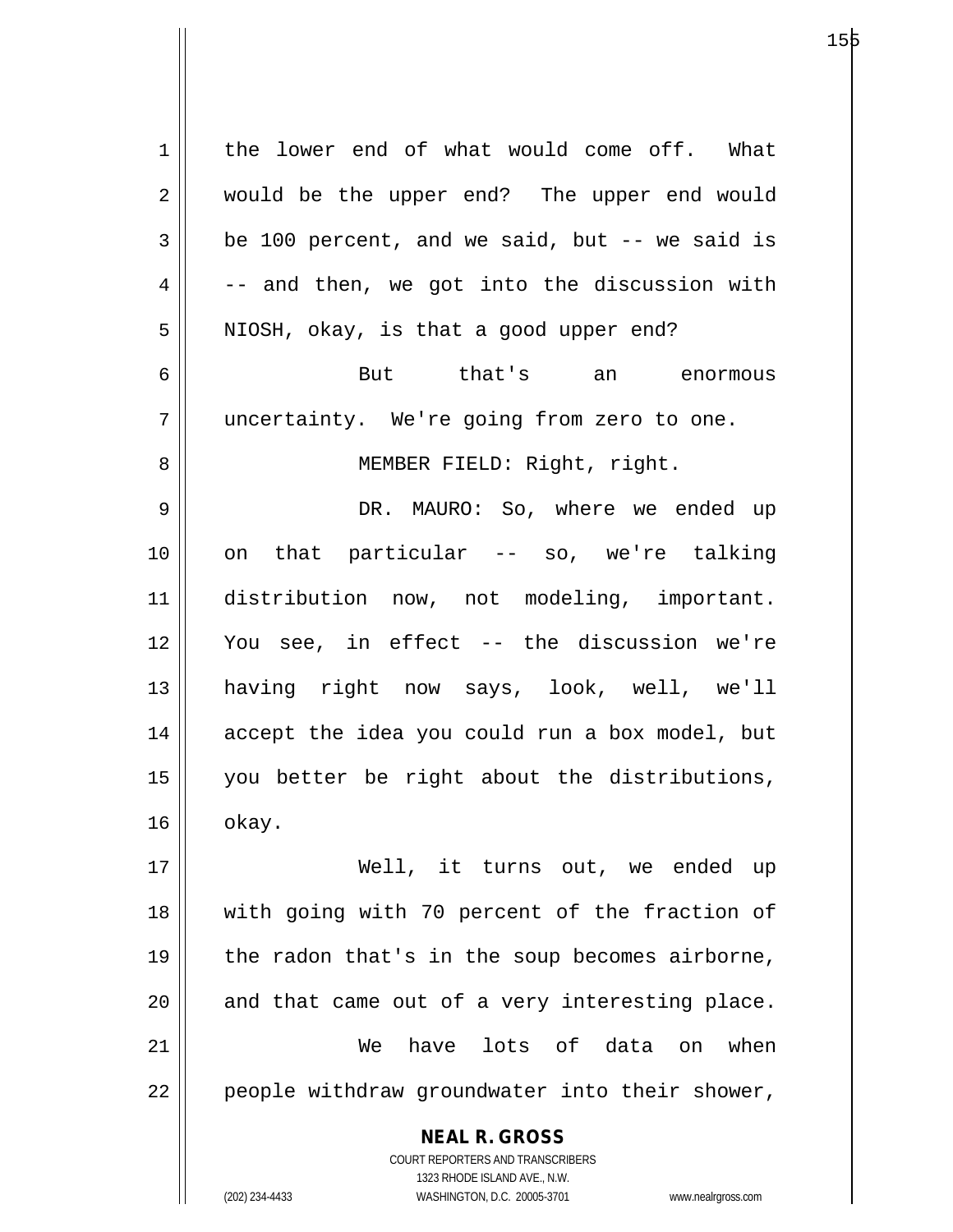**NEAL R. GROSS** COURT REPORTERS AND TRANSCRIBERS 1323 RHODE ISLAND AVE., N.W. (202) 234-4433 WASHINGTON, D.C. 20005-3701 www.nealrgross.com 1 || okay, they measure the radon in the 2 || groundwater. The water comes out, taking a  $3 \parallel$  shower, the water is collected, okay. It  $4 \parallel$  turns out that -- which is a very -- it's a  $5 \parallel$  way to really -- if you want to get the radon  $6 \parallel$  out of the water and into the air, that's a 7 good way to do it. You know, you sort of  $8 \parallel$  spray it, you know, and you really  $-$ 9 || So, what we found was, the highest 10 fraction that came out was 70 percent. So, we 11 || said, even on the very turbulent conditions 12 with a lot of vector transport in the soup, we 13 don't think more than 70 percent of the radon 14 would come out, and there was where we picked 15 | our upper bound. 16 || So, our input to the distribution 17  $\parallel$  on that parameter went from zero to .7 and  $-$ 18 to capture the full range, and we made it a 19 uniform distribution. 20 || So, that's how we dealt with that 21 || uncertainty, but that is a very important 22 || uncertainty. It's a large one, where you pick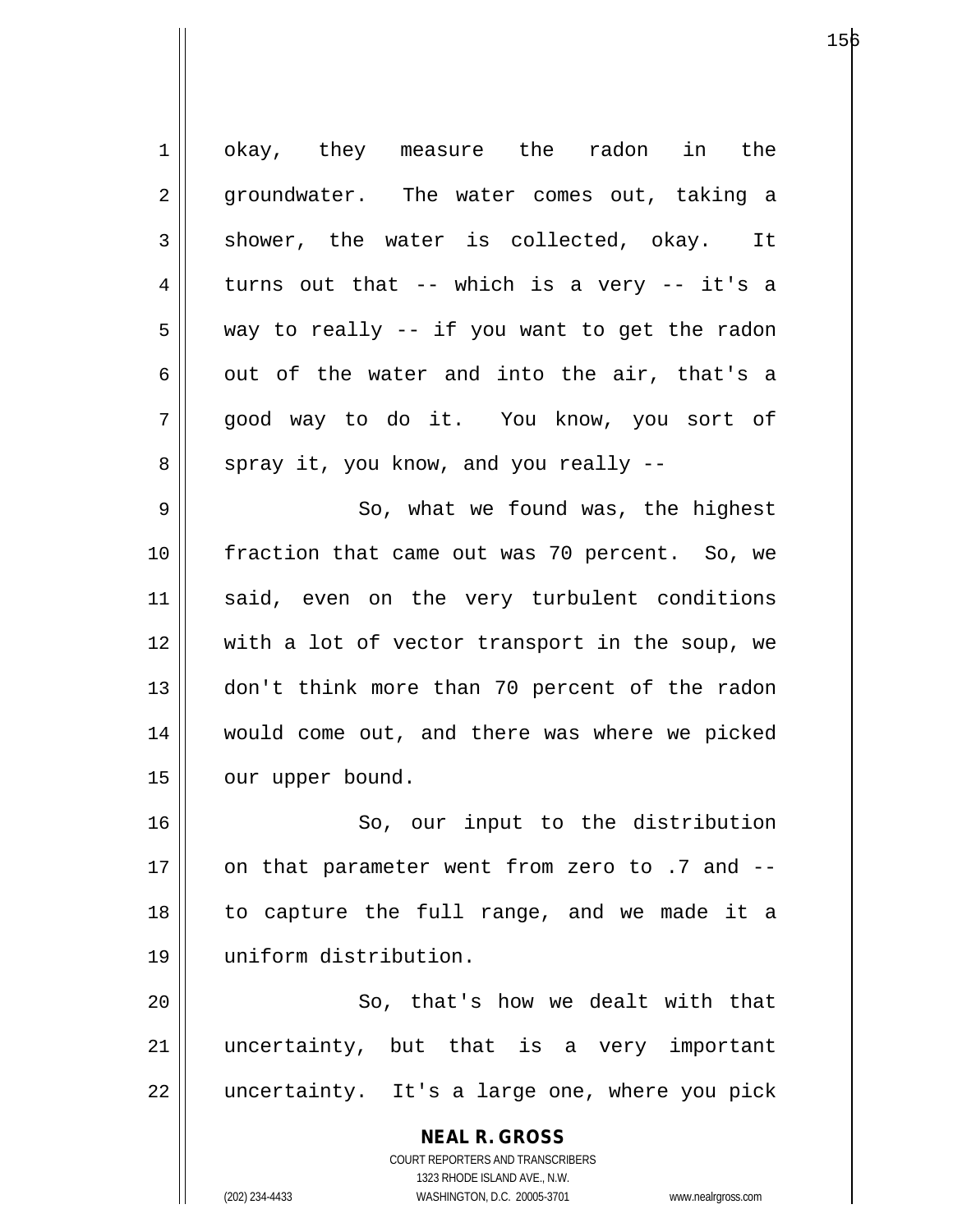$1 \parallel$  it.

| 2            | The reality is, we don't know, it                                                                                                                               |
|--------------|-----------------------------------------------------------------------------------------------------------------------------------------------------------------|
| $\mathbf{3}$ | could be much lower than that, so, that's why                                                                                                                   |
| 4            | we're feeling pretty confident that, that                                                                                                                       |
| 5            | number of -- well, our number is 34 picocuries                                                                                                                  |
| 6            | per liter, is very claimant-favorable and I                                                                                                                     |
| 7            | agree with you, to the point where, is it                                                                                                                       |
| 8            | plausible, you know, I mean, it's up there.                                                                                                                     |
| 9            | MEMBER FIELD: Right, right. Just                                                                                                                                |
| 10           | one last question.                                                                                                                                              |
| 11           | CHAIRMAN MELIUS: Sure.                                                                                                                                          |
| 12           | MEMBER FIELD: I guess I have some                                                                                                                               |
| 13           | concerns about using water and acid as equal                                                                                                                    |
| 14           | medium for carrying radon, as far the                                                                                                                           |
| 15           | solubility coefficients. I think they differ.                                                                                                                   |
| 16           | So, I think if you were taking a                                                                                                                                |
| 17           | shower with acid, you may have a higher                                                                                                                         |
| 18           | emanation than 70 percent                                                                                                                                       |
| 19           | DR. MAURO: You know, you're saying                                                                                                                              |
| 20           | then, let's go zero to one, the spread.                                                                                                                         |
| 21           | MEMBER FIELD: I am.                                                                                                                                             |
| 22           | DR. MAURO: And I'm okay with -- I                                                                                                                               |
|              | <b>NEAL R. GROSS</b><br>COURT REPORTERS AND TRANSCRIBERS<br>1323 RHODE ISLAND AVE., N.W.<br>(202) 234-4433<br>WASHINGTON, D.C. 20005-3701<br>www.nealrgross.com |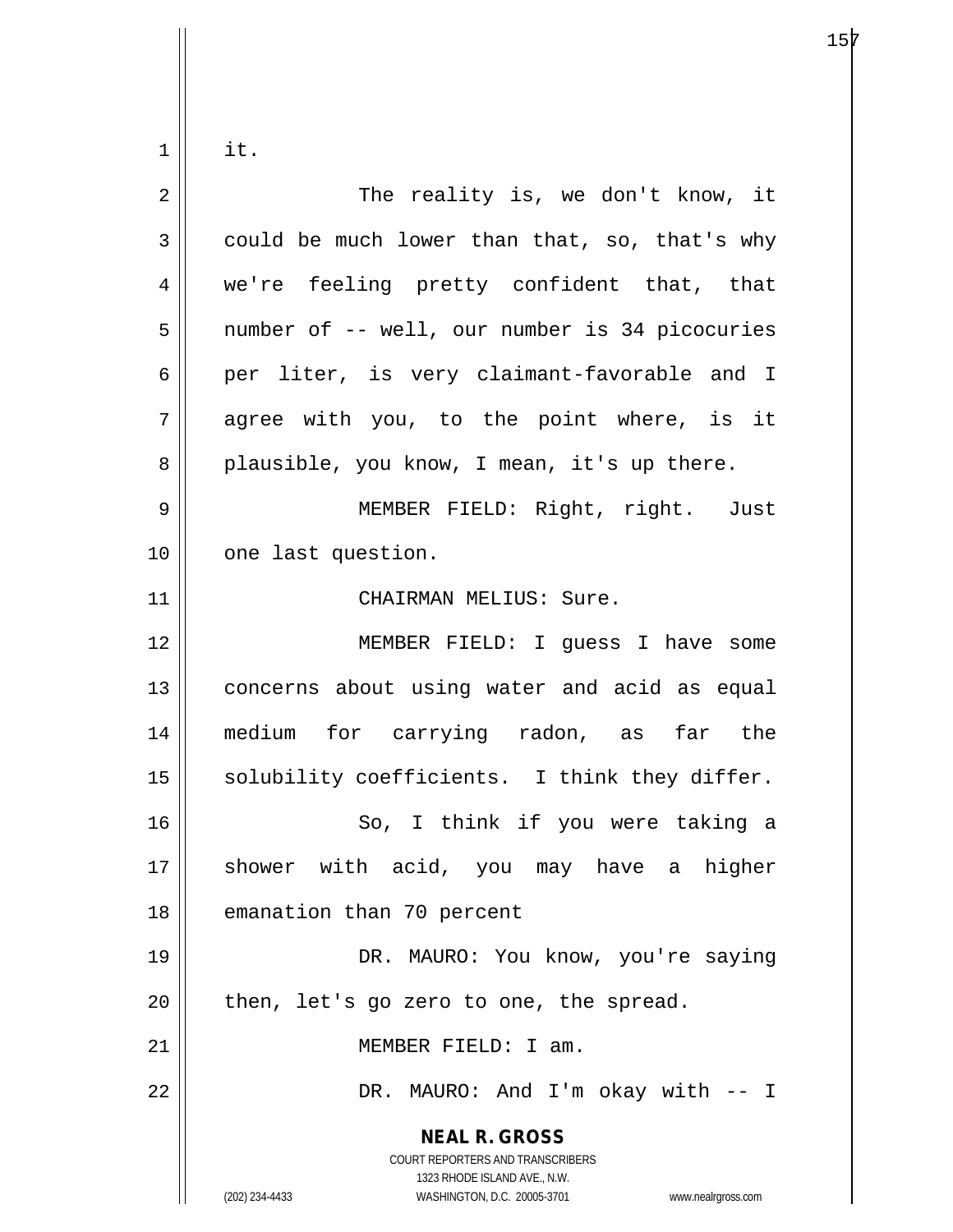**NEAL R. GROSS** COURT REPORTERS AND TRANSCRIBERS 1323 RHODE ISLAND AVE., N.W. (202) 234-4433 WASHINGTON, D.C. 20005-3701 www.nealrgross.com 1 || mean, see, it's not the model anymore, it's 2 the parameters, and that becomes a Site  $3$  | Profile issue. 4 | MEMBER FIELD: Okay. 5 CHAIRMAN MELIUS: Well, I disagree 6 with that point, John. I think you actually  $7 \parallel$  have to show that the parameters you're using 8 || for the model have some basis in reality. I 9 mean, you can't just -- 10 DR. MAURO: I have to say, I mean, 11 my whole world is models. As a health 12 || physicist, modeling things all the time. 13 || CHAIRMAN MELIUS: Okay. 14 DR. MAURO: And I can see why it 15 would be disturbing to try to solve lots of 16 | classes of problems, simply throwing a bigger 17 distribution. 18 || So, you know, before, maybe I got 19 || a little carried away. You know, if you can't 20 do 21 it here, you can't do it anywhere. I  $22$   $\parallel$  shouldn't have said that.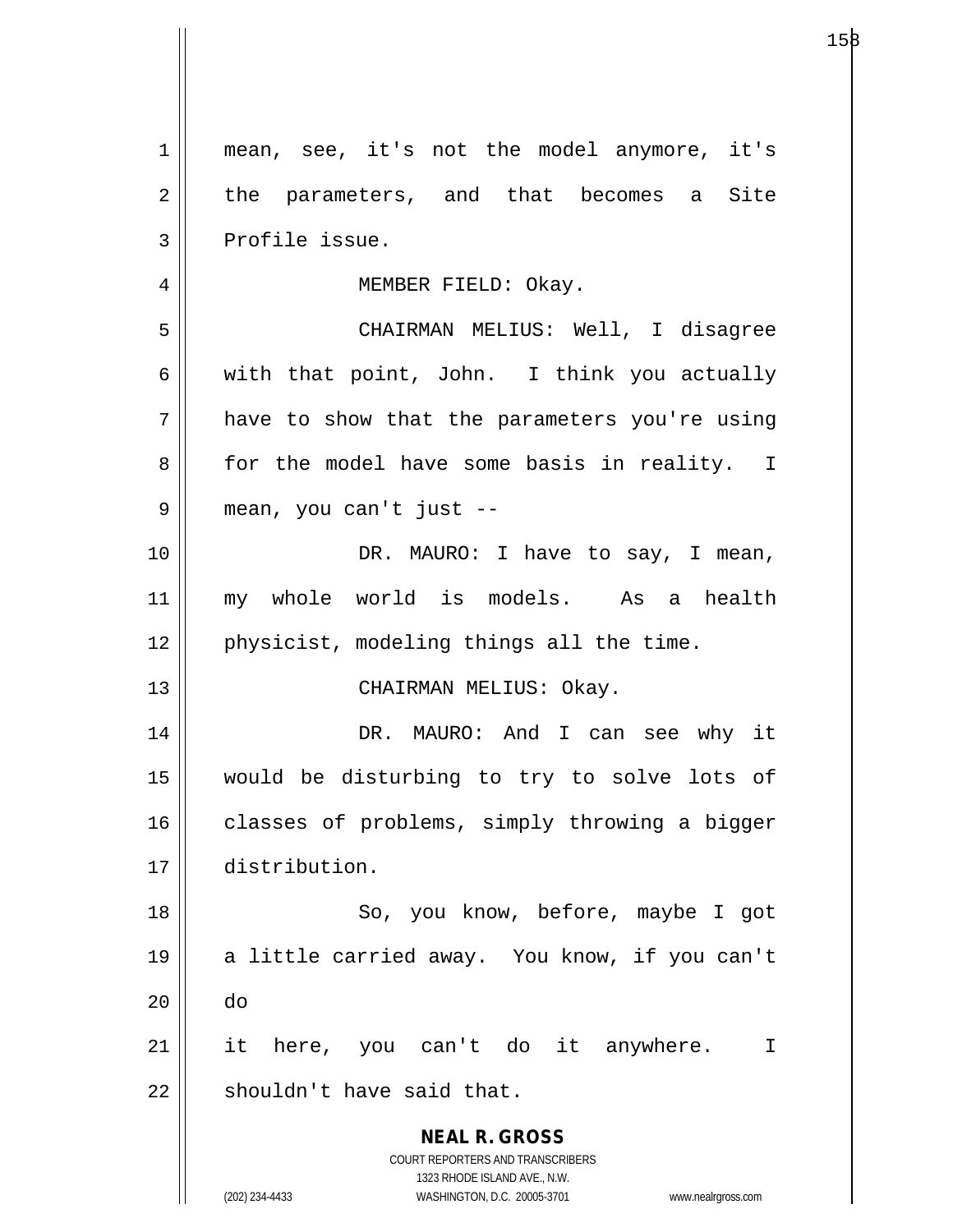| 1  | But nevertheless, I think that the             |
|----|------------------------------------------------|
| 2  | -- the idea of a box model as a way of coming  |
| 3  | at this problem is not a bad idea, and the     |
| 4  | real tough part is that have you captured the  |
| 5  | range of parameters going to the model in a    |
| 6  | way that seems to be appropriate, or is it     |
| 7  | just too easy, you know, just too easy to      |
| 8  | throw a bigger distribution at it to make sure |
| 9  | we're okay. I respect that problem.            |
| 10 | CHAIRMAN MELIUS: Thank you. I                  |
| 11 | also hope we don't have a bunch of SC&A people |
| 12 | taking showers in sulfuric acid to derive a    |
| 13 | parameter. I think that's a little bit above   |
| 14 | and beyond. Okay, Mike?                        |
| 15 | MEMBER GIBSON: Just a comment and              |
| 16 | a question. There's been some comment that     |
| 17 | modeling and surrogate data is allowed in The  |
| 18 | Act, which, you know, I guess I don't dispute, |
| 19 | but The Act also is based on this whole        |
| 20 | process of being timely to the claimants, and  |
| 21 | I think this process has been anything but     |
| 22 | timely for the claimants of Blockson.          |
|    |                                                |

COURT REPORTERS AND TRANSCRIBERS 1323 RHODE ISLAND AVE., N.W. (202) 234-4433 WASHINGTON, D.C. 20005-3701 www.nealrgross.com

**NEAL R. GROSS**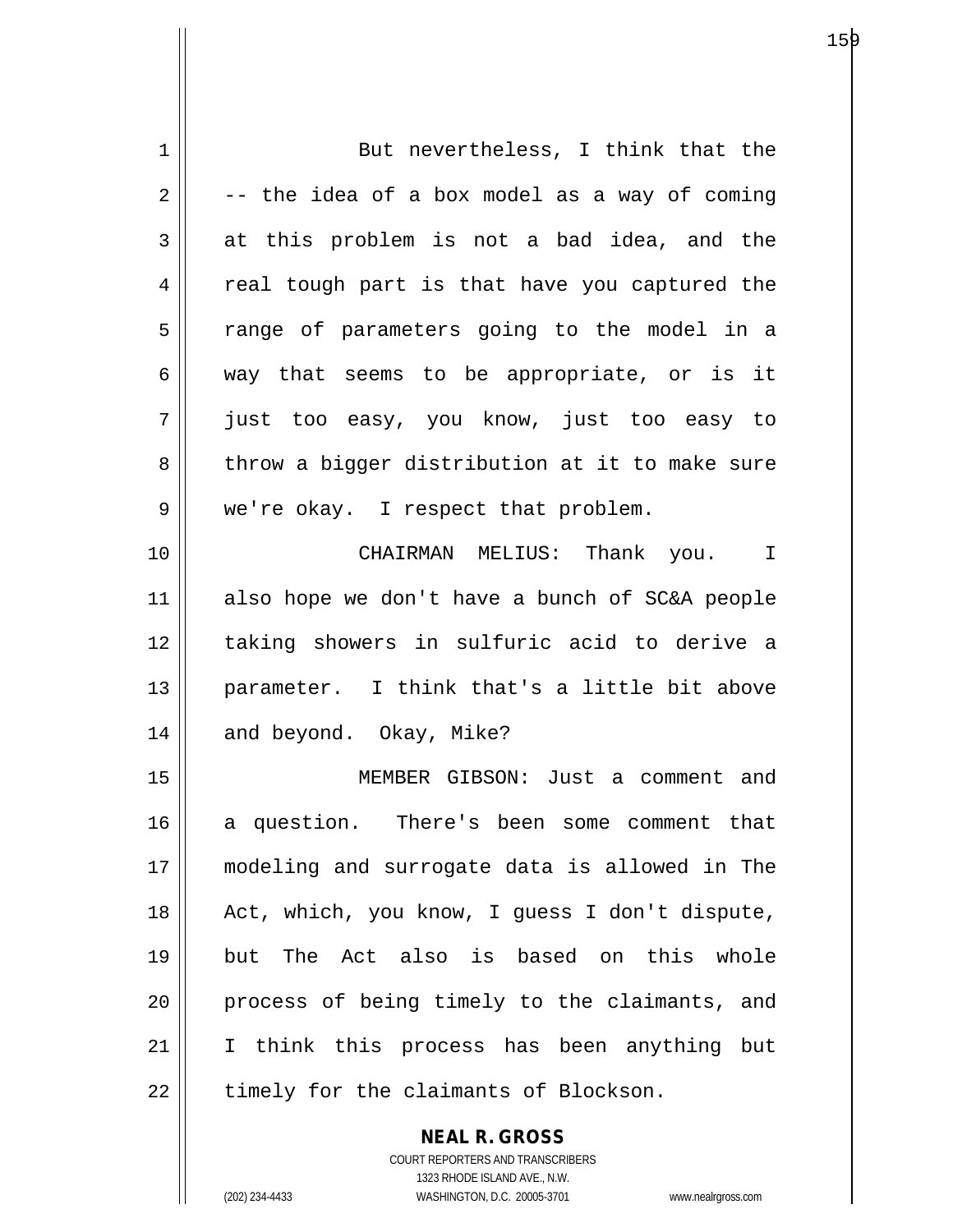| 1  | So, my question is, if we,                                       |
|----|------------------------------------------------------------------|
| 2  | procedurally, if we vote on this, the motion                     |
| 3  | that's on the table, and we vote it down, what                   |
| 4  | are our options today?                                           |
| 5  | CHAIRMAN MELIUS: Well, if we vote                                |
| 6  | it down, then I assume, then the next step                       |
| 7  | would be to develop a Class Definition and                       |
| 8  | supporting information for -- to vote it up, I                   |
| 9  | quess, you know, so to speak, the SEC.                           |
| 10 | So, we would have to craft that,                                 |
| 11 | whether we could do that at this meeting or at                   |
| 12 | a later point, I'm not sure. Sort of one step                    |
| 13 | at a time.                                                       |
| 14 | So, I think the motion on the                                    |
| 15 | table is to accept, and that's the first one                     |
| 16 | we need to deal with. I mean, alternatively,                     |
| 17 | we could re-table the motion.                                    |
| 18 | However, given the timeliness                                    |
| 19 | issue, and the -- this may come out of the                       |
| 20 | vote, also, I mean, we could decide that we --                   |
| 21 | based on the vote, or if we can't $-$ if it's a                  |
| 22 | tie vote, for example, we might want to have                     |
|    | <b>NEAL R. GROSS</b>                                             |
|    | COURT REPORTERS AND TRANSCRIBERS                                 |
|    | 1323 RHODE ISLAND AVE., N.W.                                     |
|    | (202) 234-4433<br>WASHINGTON, D.C. 20005-3701 www.nealrgross.com |

е процессовательно производство в подводността в подводство в село в село в село в село в село в село в село в<br>В 160 млн на село в село в село в село в село в село в село в село в село в село в село в село в село в село в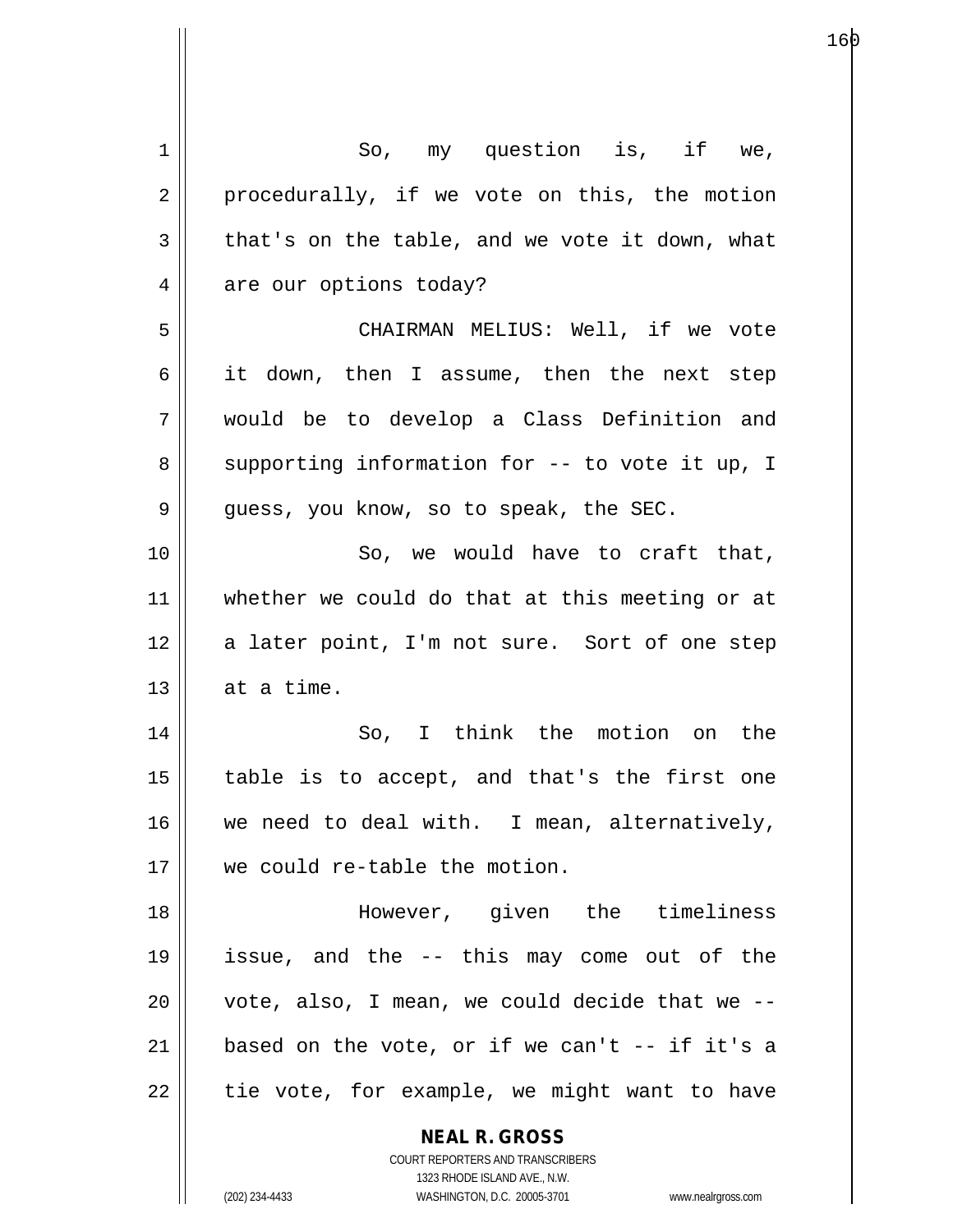1 | further information.

| 2  | But I think because of the                               |
|----|----------------------------------------------------------|
| 3  | timeliness issue, it does behoove us to be               |
| 4  | specific about what further steps we expect,             |
| 5  | in follow up that would -- they need to be               |
| 6  | steps that would, I think, help us to resolve,           |
| 7  | you know, need to resolve in a timely fashion,           |
| 8  | this particular SEC petition.                            |
| 9  | MEMBER GIBSON: Well, would it be -                       |
| 10 | - if this is voted down, would we be within              |
| 11 | our rights to make a motion that if it does              |
| 12 | indeed pass, draft a letter to the Secretary             |
| 13 | saying, we disagreed with NIOSH's assessment             |
| 14 | and we recommend a pass?                                 |
| 15 | CHAIRMAN MELIUS: Well, I think we                        |
| 16 | would make a -- turn that into a positive                |
| 17 | message, but I think we have to craft a                  |
| 18 | motion, but it also has to include a Class               |
| 19 | Definition. We don't have a Class Definition.            |
| 20 | mean, we have the one from the<br>T.                     |
| 21 | petition and we could vote that. I think we              |
| 22 | then have to be sure that what we're proposing           |
|    | <b>NEAL R. GROSS</b><br>COURT REPORTERS AND TRANSCRIBERS |

1323 RHODE ISLAND AVE., N.W.

 $\mathop{\text{||}}$ 

(202) 234-4433 WASHINGTON, D.C. 20005-3701 www.nealrgross.com

 $16\text{\AA}$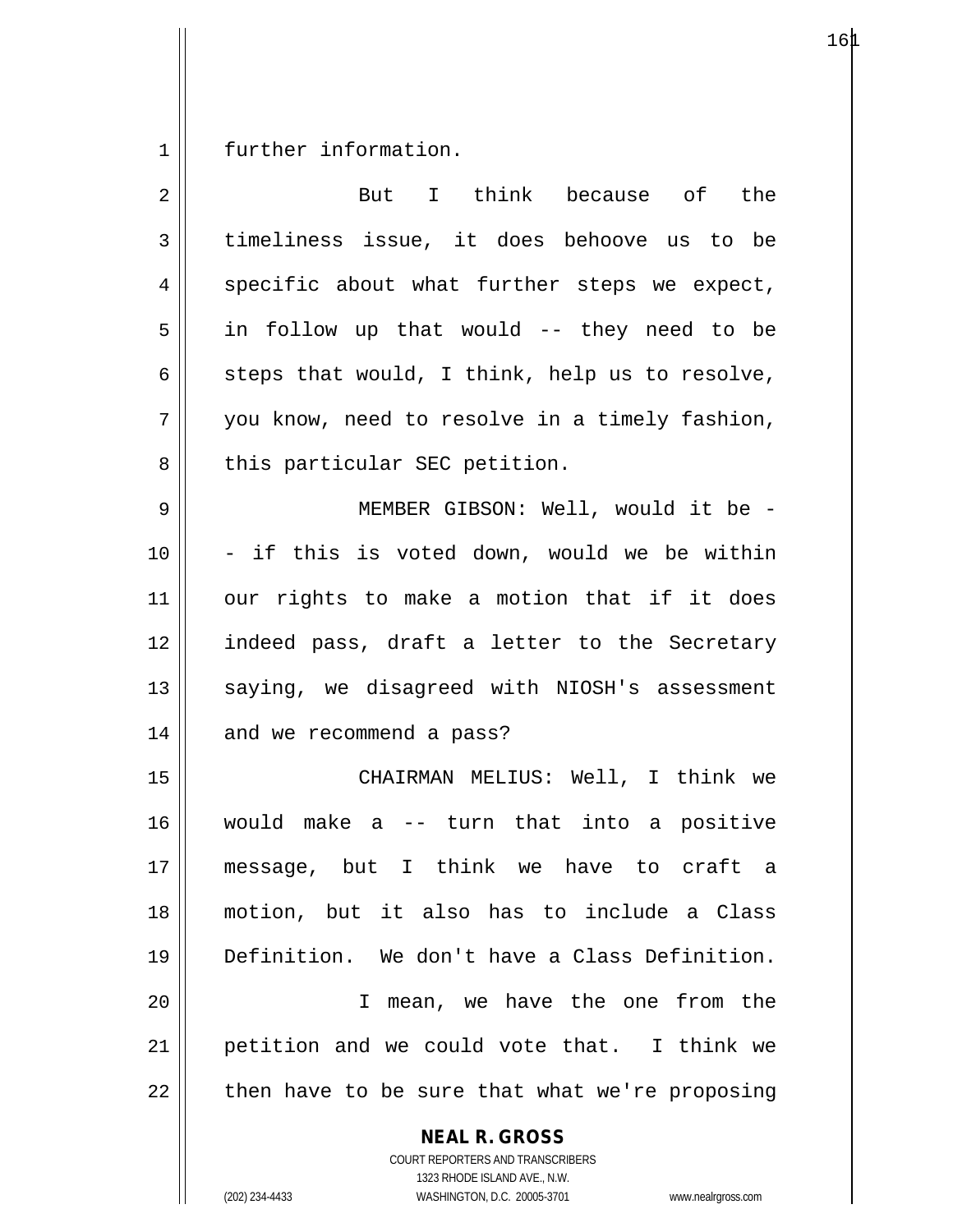**NEAL R. GROSS** COURT REPORTERS AND TRANSCRIBERS 1323 RHODE ISLAND AVE., N.W. (202) 234-4433 WASHINGTON, D.C. 20005-3701 www.nealrgross.com 1 || justifies that Class Definition. I think that  $2 \parallel$  would be the -- as I said, that's something we  $3 \parallel$  may be able to do here. I just don't want to 4 || jump ahead procedurally, and then we've had 5 this motion in front of us. 6 And I'm hoping that we're edging  $7 \parallel$  towards a vote on the motion, and I --8 MS. PINCHETTI: This is Kathy 9 | Pinchetti. I'm the petitioner for the SEC. 10 CHAIRMAN MELIUS: Okay. 11 MS. PINCHETT: I don't know if this 12 an appropriate -- 13 CHAIRMAN MELIUS: No, this a good 14 || time, because we are about to finish up our 15 || Board discussion on this, so before we take a 16 vote -- so we would like to hear from you. 17 || MS. PINCHETT: Okay. 18 || CHAIRMAN MELIUS: Go ahead. 19 MS. PINCHETT: It's okay to talk 20 now? 21 | CHAIRMAN MELIUS: Right now, yes. 22 || MS. PINCHETT: Okay, I just wanted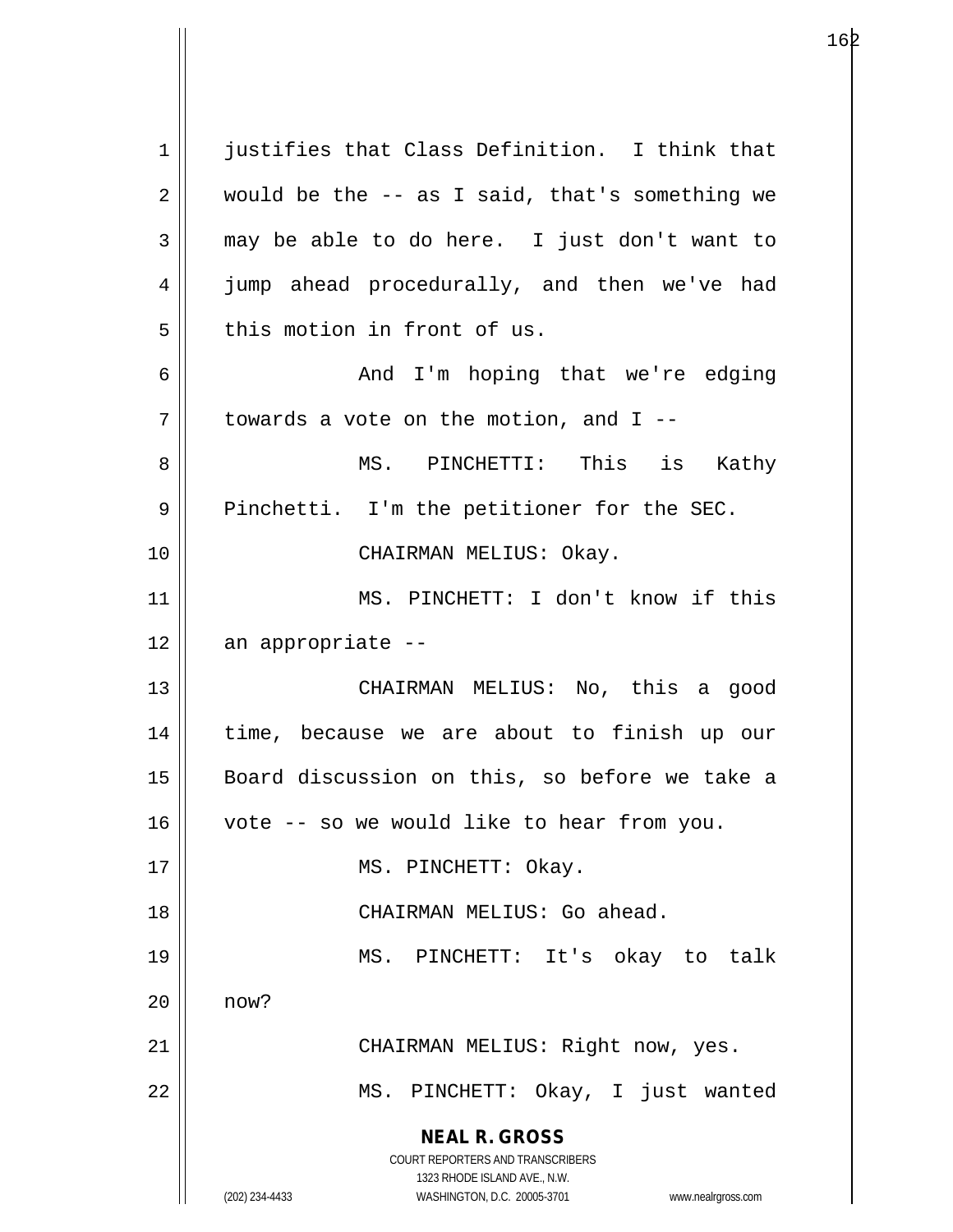1 to say that my dad worked at Blockson for 44 2 years, and on behalf of all the coworkers,  $3 \parallel$  that's why I submitted this.

4 There have been references to the 5 || -- things like people only working single 6 shifts and that is absolutely not true. I 7 || think the other workers and the family members  $8 \parallel$  can attest to that, that you had a certain 9 || job, and my dad's job was filter operator, and 10 if your relief person that was trained to do 11 that same job did not show up, then you worked 12 || a double, and it was more common than not, for 13 || him to be working double shifts.

14 || So, he was in Building 55 and I'm 15 kind of losing track of which building we're 16 talking about. I don't think there's even any 17 dimensions of Building 40.

18 || So, we keep going back and forth 19 and it seems like the discussion is very 20 circular and it seems that the new members  $21$  are, you know, able to see the forest despite  $22 \parallel$  the trees, and can see that there is really no

> **NEAL R. GROSS** COURT REPORTERS AND TRANSCRIBERS 1323 RHODE ISLAND AVE., N.W.

(202) 234-4433 WASHINGTON, D.C. 20005-3701 www.nealrgross.com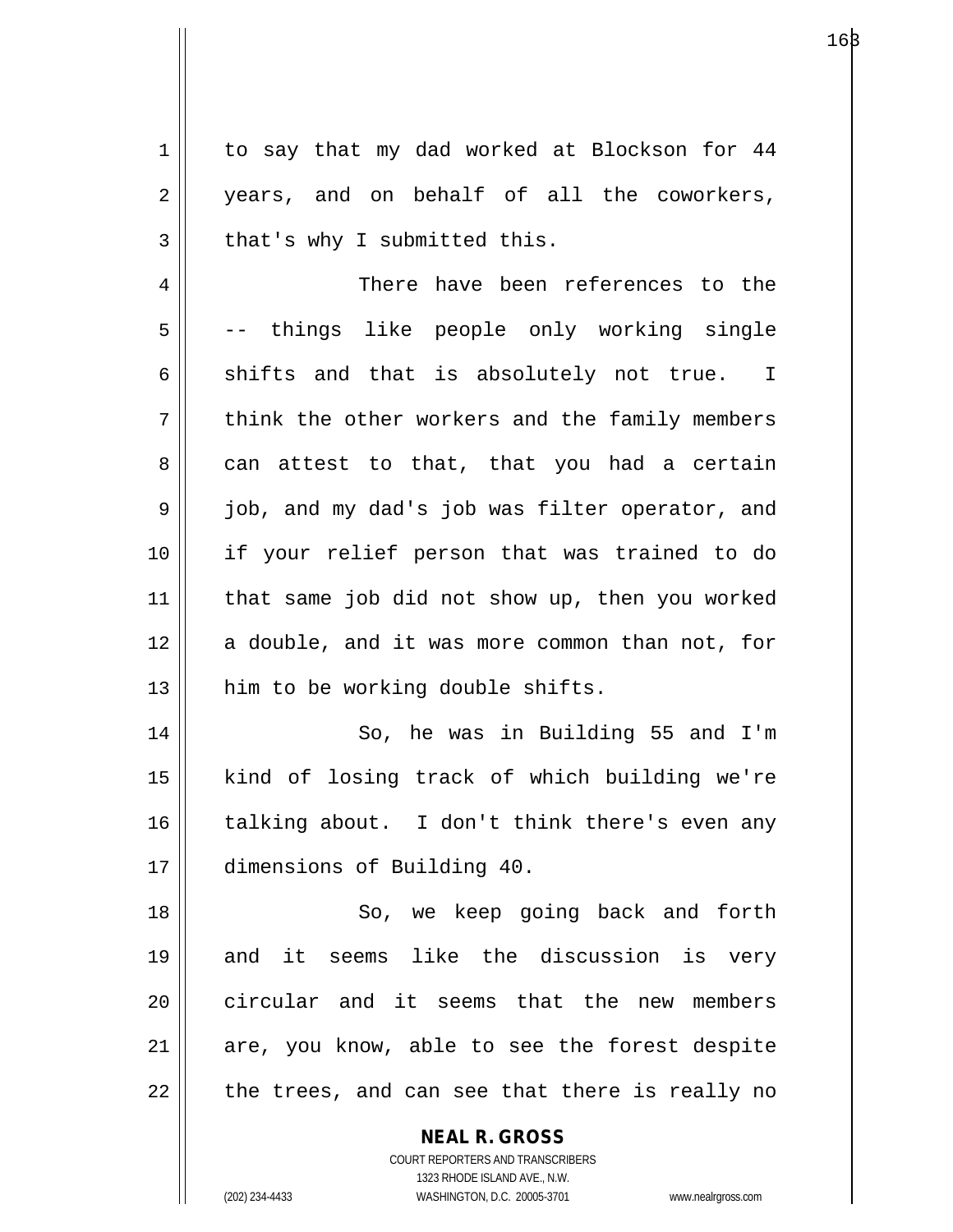1<sup>|</sup> information to base this on, it's all 2 estimates and assumptions and I think the 3 whole purpose of submitting the SEC was that 4 anyone that worked at Blockson would be 5 covered, and now it's kind of like we're 6 trying to estimate how much they were exposed  $7 \parallel$  to. 8 || It's pretty obvious that there's 9 | been a lot of dust for radiation. My dad was 10 in the hospital for a month, with radiation 11 poisoning, while he was working on this 12 project, and ended up staying there and 13 || surviving and was there for 44 years and I 14 || submitted this petition four years ago and 15 we're no closer to a decision now than we were 16 when it was first submitted. 17 And there's no more information 18 || that's going to become available and to this 19 estimate and plug it into a textbook model,  $20$  || it's  $-$  I don't know what the purpose of all  $21$  | that is.

22 || So, I guess in sum, I just want to

**NEAL R. GROSS** COURT REPORTERS AND TRANSCRIBERS 1323 RHODE ISLAND AVE., N.W. (202) 234-4433 WASHINGTON, D.C. 20005-3701 www.nealrgross.com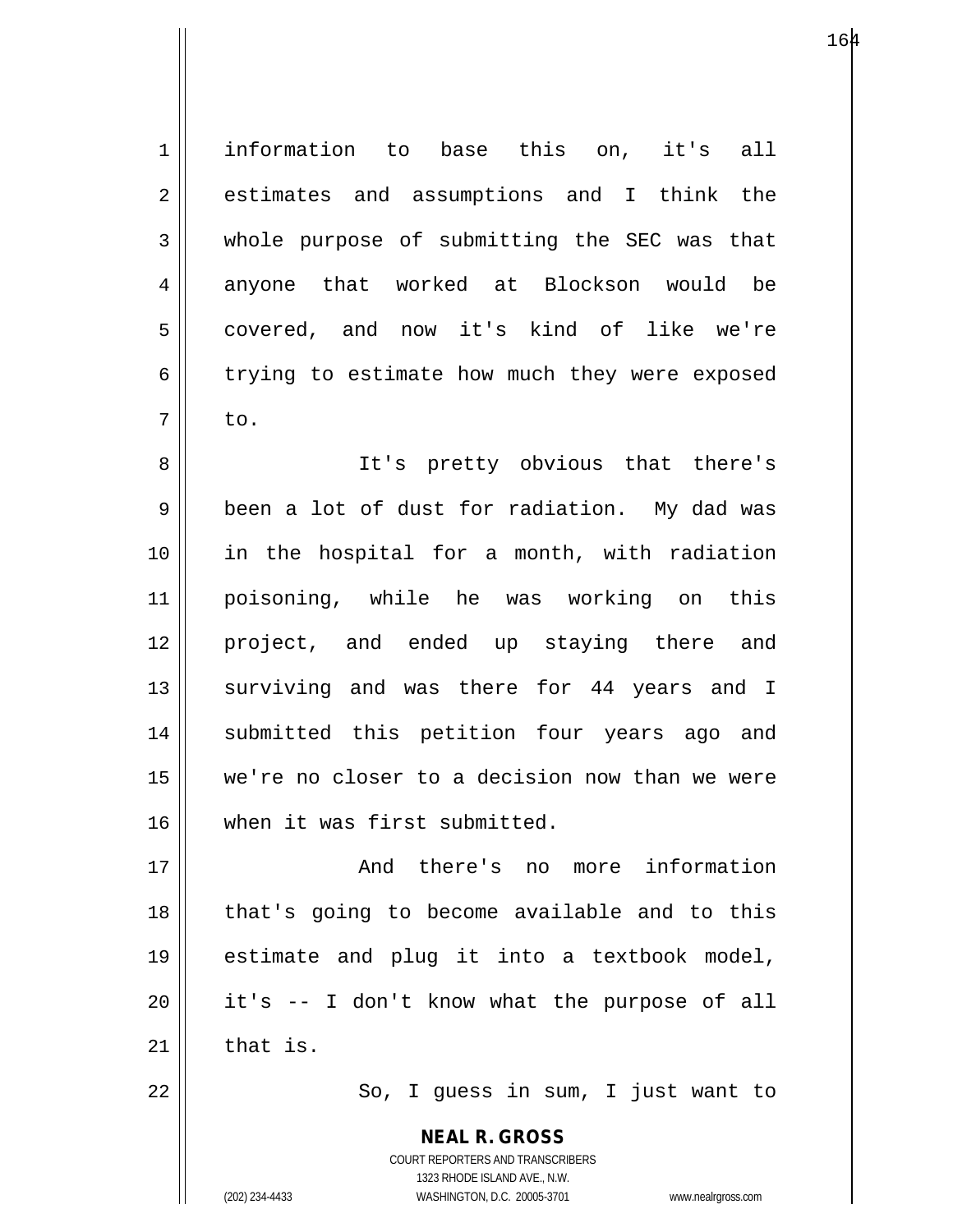1 ask that the Board accept the SEC petition on 2 behalf of Blockson.

**NEAL R. GROSS** COURT REPORTERS AND TRANSCRIBERS 1323 RHODE ISLAND AVE., N.W. 3 CHAIRMAN MELIUS: Thank you. So, 4 we have a motion on the table to accept the 5 || NIOSH SEC Evaluation Report, which would, in 6 || essence, turn down the petition. Are you 7 || ready to vote on it? So, Dr. Ziemer, Dr.  $8 \parallel$  Richardson, any further -- I don't want to --9 MEMBER ZIEMER: I have no further 10 questions. This is Ziemer. 11 CHAIRMAN MELIUS: Okay, David? 12 MEMBER RICHARDSON: I don't have  $13$  || any other questions at this point, no. 14 CHAIRMAN MELIUS: Okay, thank you. 15 Okay, Ted, yes. Don't skip -- 16 MR. KATZ: I'll try to do this  $17$  || right this time, and get everybody in one go. 18 CHAIRMAN MELIUS: Yes, basically, 19 the proposed Class Definition was that --  $20$  || actually, who had  $-$  somebody had written it  $21$  | out. Emily, read that. 22 MR. KATZ: The motion.

(202) 234-4433 WASHINGTON, D.C. 20005-3701 www.nealrgross.com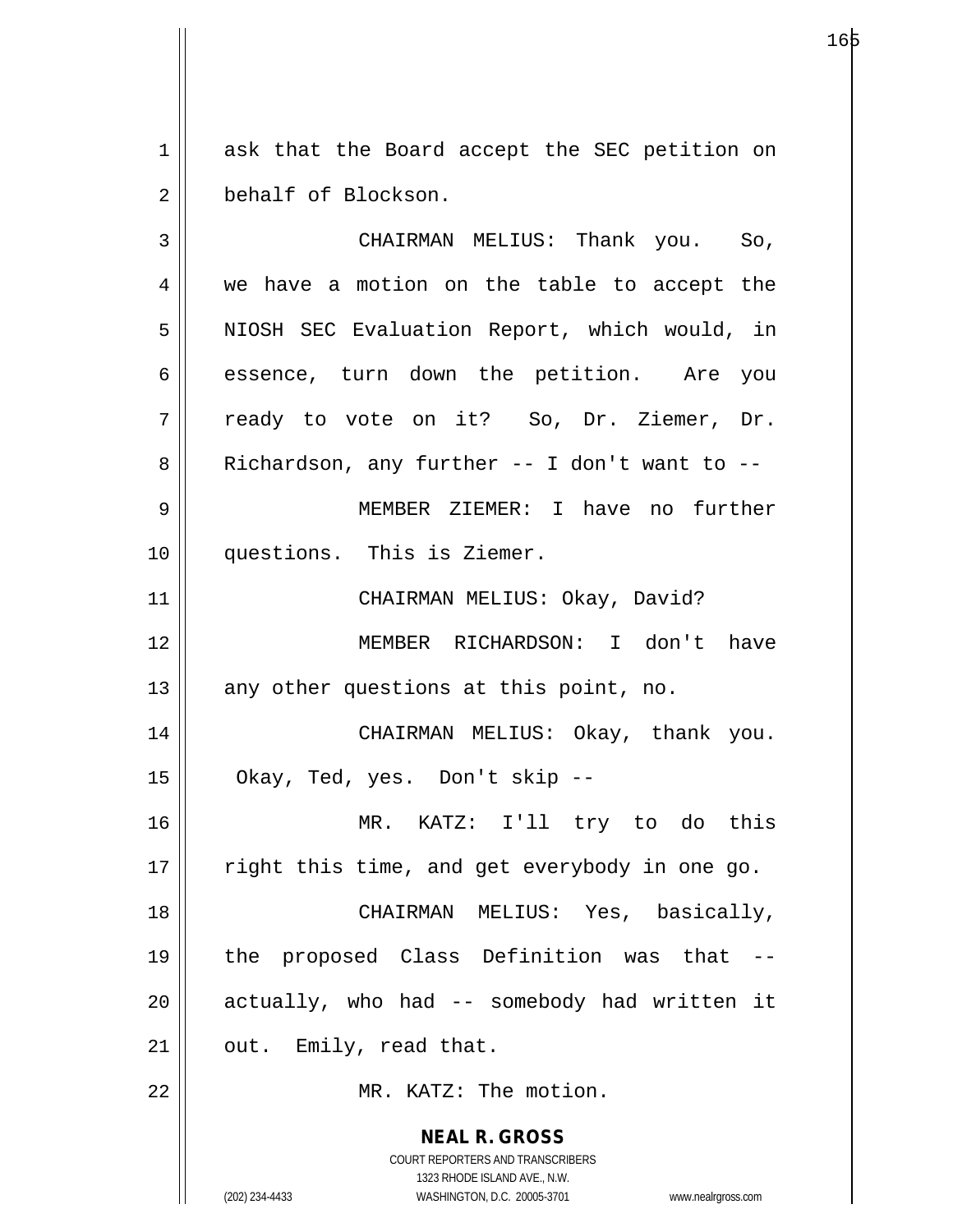| $\mathbf 1$    | CHAIRMAN MELIUS: The motion.                                        |
|----------------|---------------------------------------------------------------------|
| $\overline{c}$ | MR. KATZ: The motion, she didn't                                    |
| 3              | have it verbatim, but the motion on the table                       |
| 4              |                                                                     |
| 5              | CHAIRMAN MELIUS: Is basically to                                    |
| б              | accept the NIOSH SEC Evaluation Report, which                       |
| 7              | says that they can conduct dose                                     |
| 8              | reconstructions, is to turn down the petition.                      |
| 9              | MR. KATZ: Is everybody clear?                                       |
| 10             | Okay, so, let's just run this alphabetically                        |
| 11             | so I don't skip anybody. Dr. Anderson?                              |
| 12             | MEMBER ANDERSON: No.                                                |
| 13             | MR. KATZ: Ms. Beach?                                                |
| 14             | MEMBER BEACH: No.                                                   |
| 15             | MR. KATZ: Mr. Clawson?                                              |
| 16             | MEMBER CLAWSON: No.                                                 |
| 17             | MR. KATZ: Dr. Field?                                                |
| 18             | MEMBER FIELD: Yes.                                                  |
| 19             | MR. KATZ: Mr. Gibson?                                               |
| 20             | MEMBER GIBSON: No.                                                  |
| 21             | MR. KATZ: Mr. Griffon?                                              |
| 22             | MEMBER GRIFFON: No.                                                 |
|                | <b>NEAL R. GROSS</b>                                                |
|                | COURT REPORTERS AND TRANSCRIBERS<br>1323 RHODE ISLAND AVE., N.W.    |
|                | (202) 234-4433<br>WASHINGTON, D.C. 20005-3701<br>www.nealrgross.com |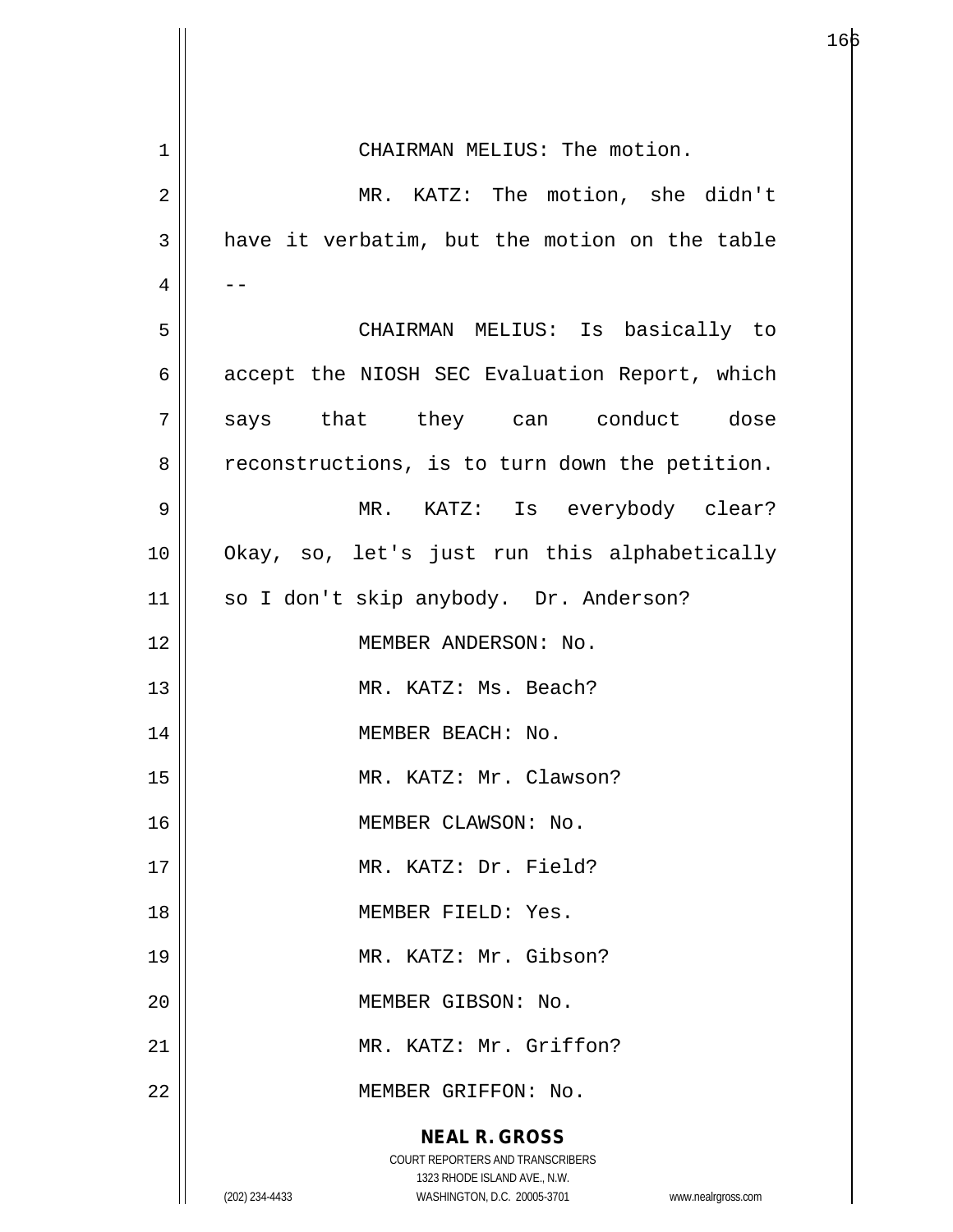| $\mathbf{1}$ | MR. KATZ: Dr. Lemen?                                                |
|--------------|---------------------------------------------------------------------|
| 2            | MEMBER LEMEN: No.                                                   |
| 3            | MR. KATZ: Dr. Lockey?                                               |
| 4            | MEMBER LOCKEY: Yes.                                                 |
| 5            | MR. KATZ: Dr. Melius?                                               |
| 6            | CHAIRMAN MELIUS: No.                                                |
| 7            | MR. KATZ: Ms. Munn?                                                 |
| 8            | MEMBER MUNN: Yes.                                                   |
| 9            | MR. KATZ: Dr. Poston?                                               |
| 10           | MEMBER POSTON: Yes.                                                 |
| 11           | MR. KATZ: Mr. Presley?                                              |
| 12           | MEMBER PRESLEY: Yes.                                                |
| 13           | MR. KATZ: Dr. Richardson?                                           |
| 14           | MEMBER RICHARDSON: No.                                              |
| 15           | MR. KATZ: Dr. Roessler?                                             |
| 16           | MEMBER ROESSLER: Yes.                                               |
| 17           | MR. KATZ: Mr. Schofield?                                            |
| 18           | MEMBER SCHOFIELD: No.                                               |
| 19           | MR. KATZ: Dr. Ziemer?                                               |
| 20           | MEMBER ZIEMER: Yes.                                                 |
| 21           | MR. KATZ: Okay, so, let me just be                                  |
| 22           | accurate on the numbers here. So, there are                         |
|              | <b>NEAL R. GROSS</b>                                                |
|              | COURT REPORTERS AND TRANSCRIBERS<br>1323 RHODE ISLAND AVE., N.W.    |
|              | (202) 234-4433<br>WASHINGTON, D.C. 20005-3701<br>www.nealrgross.com |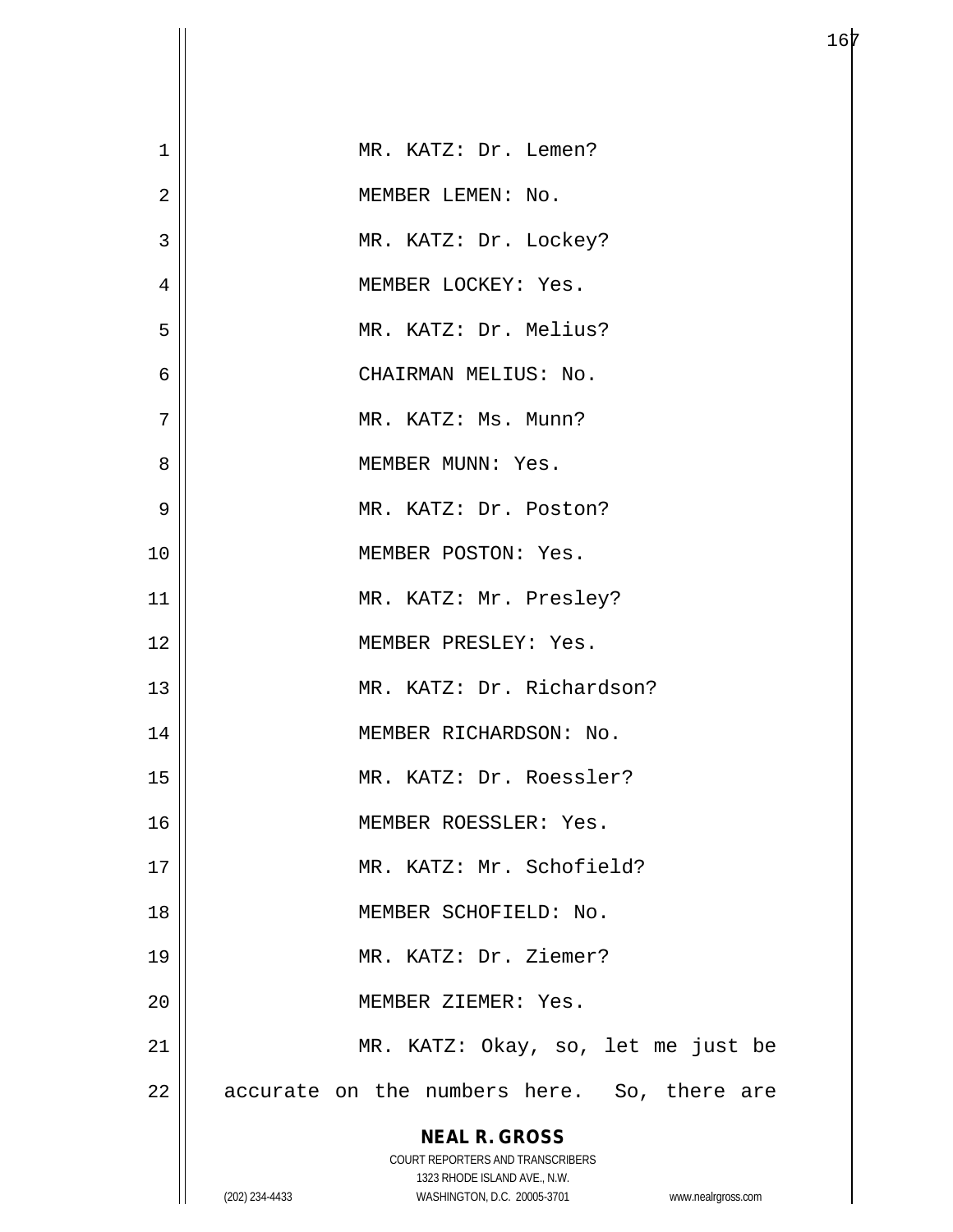$1 \parallel$  seven yes's, which means there are nine no's, 2 || which means the motion fails.

3 CHAIRMAN MELIUS: Okay, so, what I 4 || would propose as the next step is that we come  $5 \parallel$  back to this after lunch. Over lunch, I will 6 work to develop a motion and a Class 7 Definition. I will talk to the NIOSH counsel  $8 \parallel$  and see if we can come up with something that 9 || we can approve after lunch, or later in the 10 meeting, today, or even tomorrow morning, but 11 || preferably, I think today, and we will go from 12 || there. Is that satisfactory with everybody? 13 Okay, thank you.

14 Moving on to Chapman Valve. 15 Again, I don't believe we have any information 16 -- no motion, we have no motion here and 17 again, there is -- I don't think there's any 18 information on our drives, our O: drive or 19 || anything related to that.

20 || So, I quess we start with any 21 discussion or if anybody wants to make a 22 motion on Chapman. Yes, Dr. Poston?

> **NEAL R. GROSS** COURT REPORTERS AND TRANSCRIBERS 1323 RHODE ISLAND AVE., N.W. (202) 234-4433 WASHINGTON, D.C. 20005-3701 www.nealrgross.com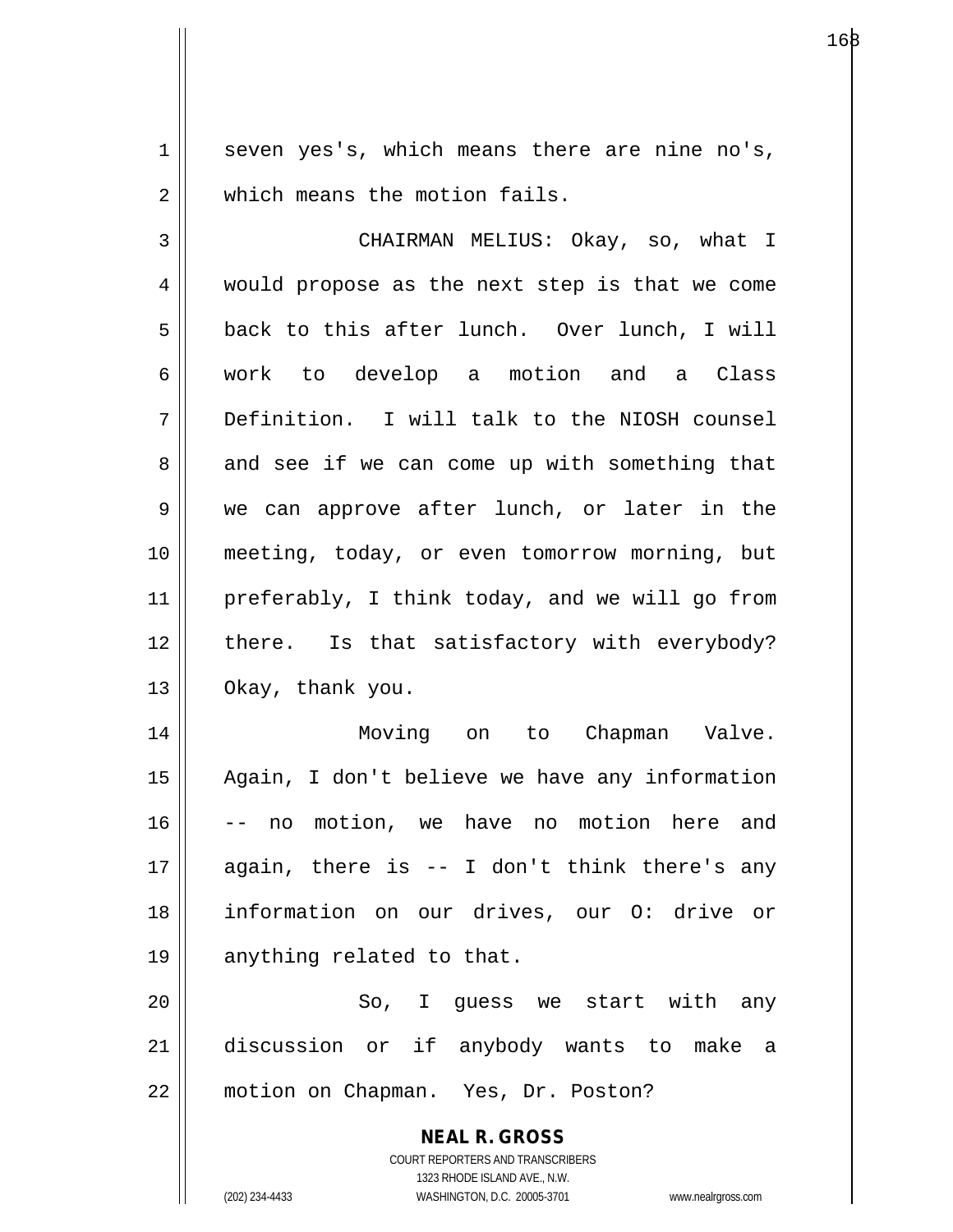**NEAL R. GROSS** COURT REPORTERS AND TRANSCRIBERS 1323 RHODE ISLAND AVE., N.W. (202) 234-4433 WASHINGTON, D.C. 20005-3701 www.nealrgross.com 1 || MEMBER POSTON: I think, isn't the 2 || motion on the table? The motion was to accept  $3$  | the recommendations of NIOSH. 4 CHAIRMAN MELIUS: No, yes, I don't  $5$   $\parallel$  believe that's --6 MEMBER POSTON: And that was 7 | tabled? 8 CHAIRMAN MELIUS: What? 9 || MEMBER POSTON: That was tabled? 10 CHAIRMAN MELIUS: No, don't think  $11$  | it --12 || MR. KATZ: No, I think the record  $13$  is -- there was some discussion of a motion, 14 || but there actually never was a formal motion,  $15$  | or at least --16 MEMBER POSTON: Then can we make a 17 motion? 18 MR. KATZ: There is not one 19 | currently. 20 MEMBER POSTON: You did not make a 21 motion? 22 || MEMBER BEACH: It was so long ago,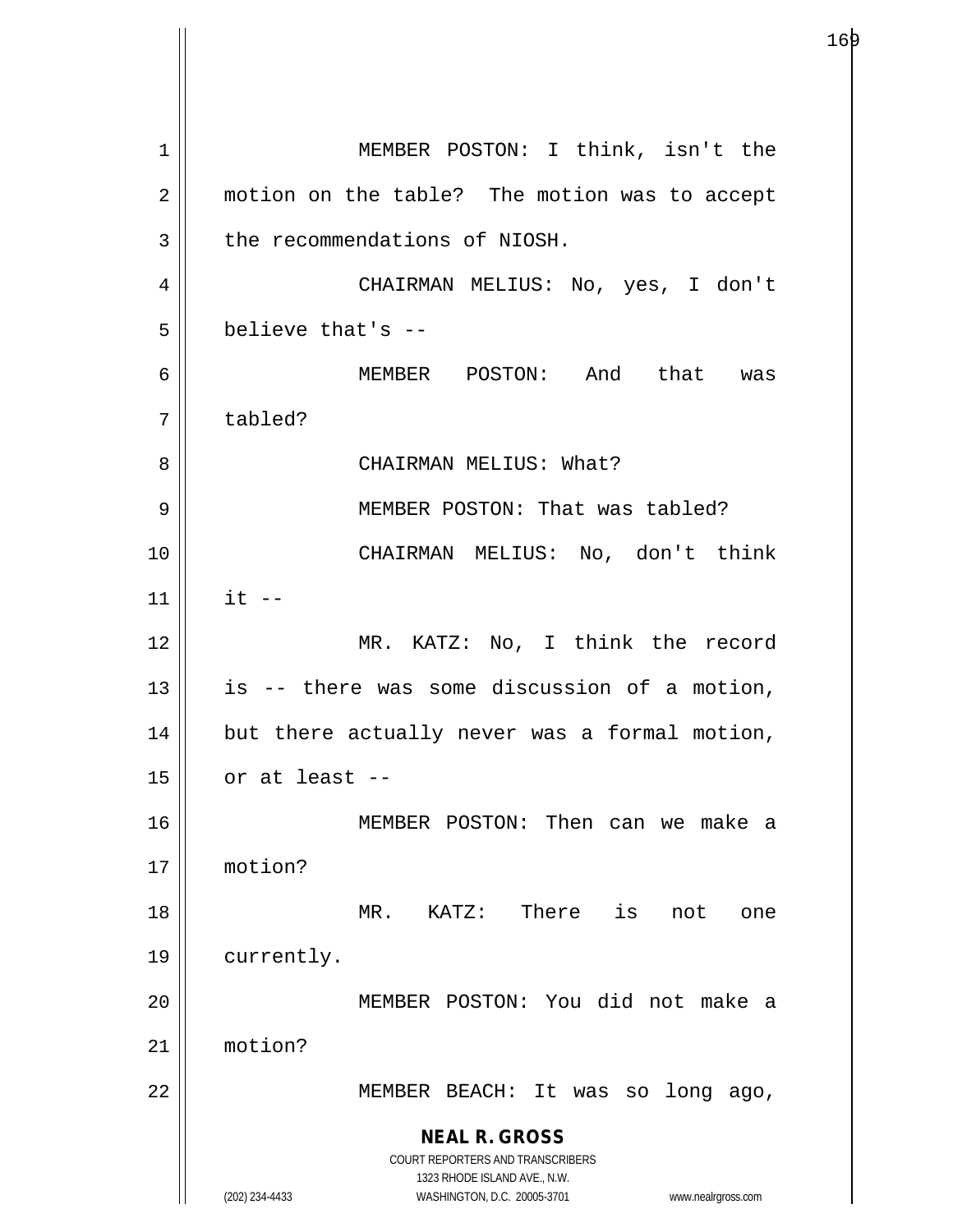**NEAL R. GROSS** COURT REPORTERS AND TRANSCRIBERS 1323 RHODE ISLAND AVE., N.W. 1 || I can't remember. 2 CHAIRMAN MELIUS: Yes. 3 MS. HOWELL: Let me get to the 4 || right place. I think the most recent action 5 || regarding Chapman Valve, there had been a 6 || motion. I believe the motion was to accept  $7$  the NIOSH report, and then, that motion was 8 tabled and then the motion failed.  $9 \parallel$  So, there is no motion on the 10 table at this time, is what I believe had 11 | happened. 12 MEMBER GRIFFON: The motion to 13 decry table failed? 14 || MS. HOWELL: No, I'm sorry --15 MEMBER POSTON: The motion was 16 || tabled and the motion to remove it was a tie  $17 \parallel$  vote. 18 || MS. HOWELL: Right, in a tie vote, 19 failed. 20 || MEMBER POSTON: It didn't fail. 21 || MS. HOWELL: Okay, Doctor --22 || MEMBER POSTON: It moved forward.

(202) 234-4433 WASHINGTON, D.C. 20005-3701 www.nealrgross.com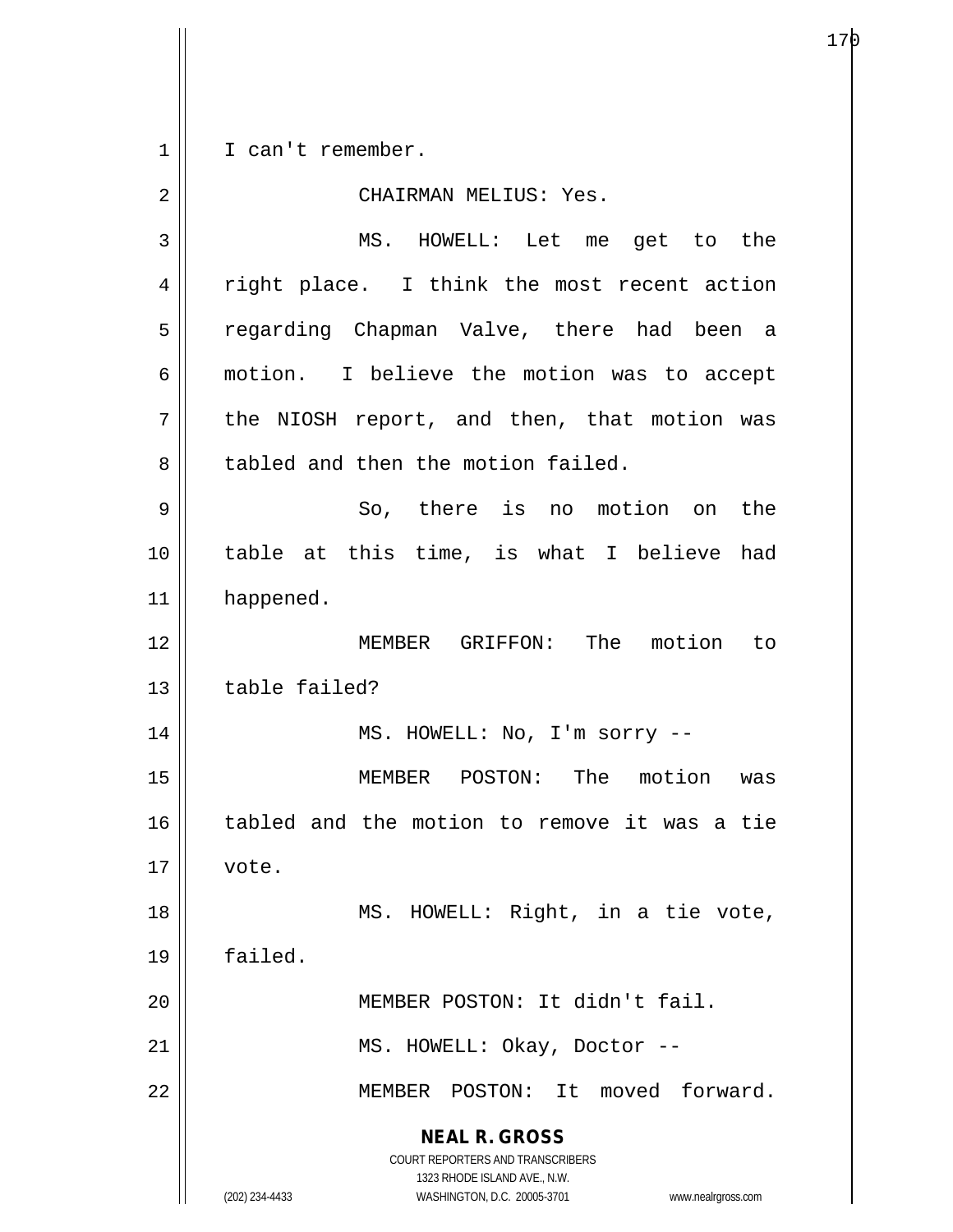$1 \parallel$  It didn't fail.

| 2  | MS. HOWELL: Dr. Poston moved to                                                                                                                                        |
|----|------------------------------------------------------------------------------------------------------------------------------------------------------------------------|
| 3  | accept the NIOSH recommendation on Chapman                                                                                                                             |
| 4  | Valve, thus denying the Class. The Board vote                                                                                                                          |
| 5  | on the motion was a tied vote.                                                                                                                                         |
| 6  | MEMBER POSTON: Yes.                                                                                                                                                    |
| 7  | MS. HOWELL: So it failed and there                                                                                                                                     |
| 8  | is no motion on the table. A tie vote fails,                                                                                                                           |
| 9  | but it doesn't mean that it -- it doesn't mean                                                                                                                         |
| 10 | that people voted against. It just means it's                                                                                                                          |
| 11 | gone. So, a new motion would be in order,                                                                                                                              |
| 12 | either way.                                                                                                                                                            |
| 13 | CHAIRMAN MELIUS: Does anybody want                                                                                                                                     |
| 14 | to make a motion, or comment, or discuss?                                                                                                                              |
| 15 | Yes, Bill?                                                                                                                                                             |
| 16 | MEMBER FIELD: I had a question. I                                                                                                                                      |
| 17 | think<br>I asked this last time we<br>had<br>а                                                                                                                         |
| 18 | conference call.                                                                                                                                                       |
| 19 | CHAIRMAN MELIUS: Yes.                                                                                                                                                  |
| 20 | the<br>But one of<br>MEMBER<br>FIELD:                                                                                                                                  |
| 21 | unique aspects of this site was this<br>one                                                                                                                            |
| 22 | finding of the one sample, is that correct?                                                                                                                            |
|    | <b>NEAL R. GROSS</b><br><b>COURT REPORTERS AND TRANSCRIBERS</b><br>1323 RHODE ISLAND AVE., N.W.<br>(202) 234-4433<br>WASHINGTON, D.C. 20005-3701<br>www.nealrgross.com |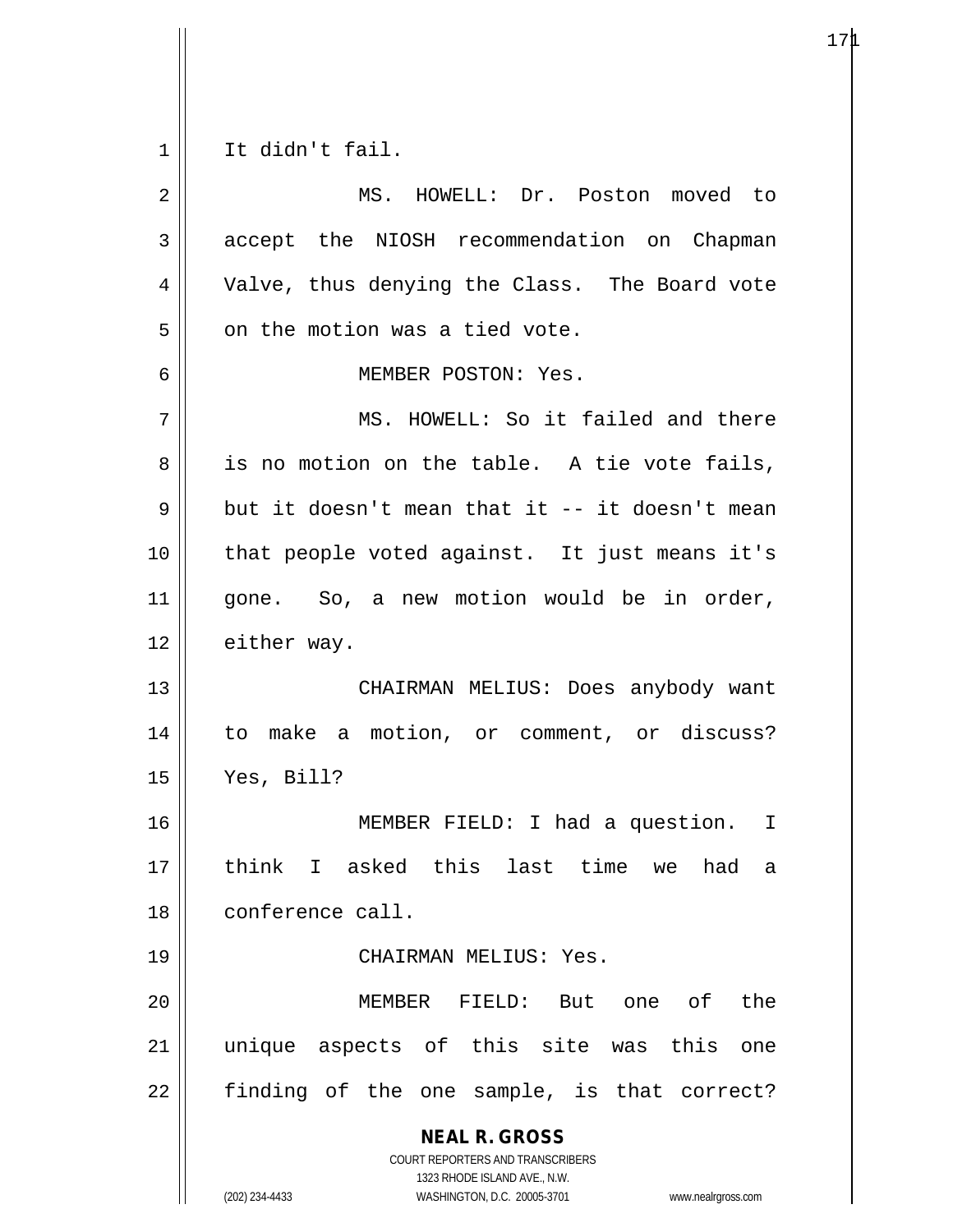$1 \parallel$  There was --

| 2  | CHAIRMAN MELIUS: Correct.                                                                                                                                       |
|----|-----------------------------------------------------------------------------------------------------------------------------------------------------------------|
| 3  | MEMBER FIELD: Is there any                                                                                                                                      |
| 4  | recollection, not knowing the history of this                                                                                                                   |
| 5  | site, that any workers reported working with                                                                                                                    |
| 6  | enrichment materials at this site, any self-                                                                                                                    |
| 7  | reported information?                                                                                                                                           |
| 8  | CHAIRMAN MELIUS: Mark?                                                                                                                                          |
| 9  | MEMBER GRIFFON: Yes, SC&A brought                                                                                                                               |
| 10 | this up in their report. John, maybe you can                                                                                                                    |
| 11 | speak to this, the interview with --                                                                                                                            |
| 12 | DR. MAURO: Yes they were, Arjun                                                                                                                                 |
| 13 | and myself, John, were at the worker meeting                                                                                                                    |
| 14 | and the answer is no, the only information we                                                                                                                   |
| 15 | have, that they recall these large manifolds                                                                                                                    |
| 16 | came in and went out and there --                                                                                                                               |
| 17 | MEMBER GRIFFON: There was<br>no                                                                                                                                 |
| 18 | direct information, right.                                                                                                                                      |
| 19 | DR. MAURO: They seem to remember                                                                                                                                |
| 20 | certain kinds of devices that came in and then                                                                                                                  |
| 21 | transported to this other facility,<br>were                                                                                                                     |
| 22 | called Dean Street, and that was the<br>only                                                                                                                    |
|    | <b>NEAL R. GROSS</b><br>COURT REPORTERS AND TRANSCRIBERS<br>1323 RHODE ISLAND AVE., N.W.<br>(202) 234-4433<br>WASHINGTON, D.C. 20005-3701<br>www.nealrgross.com |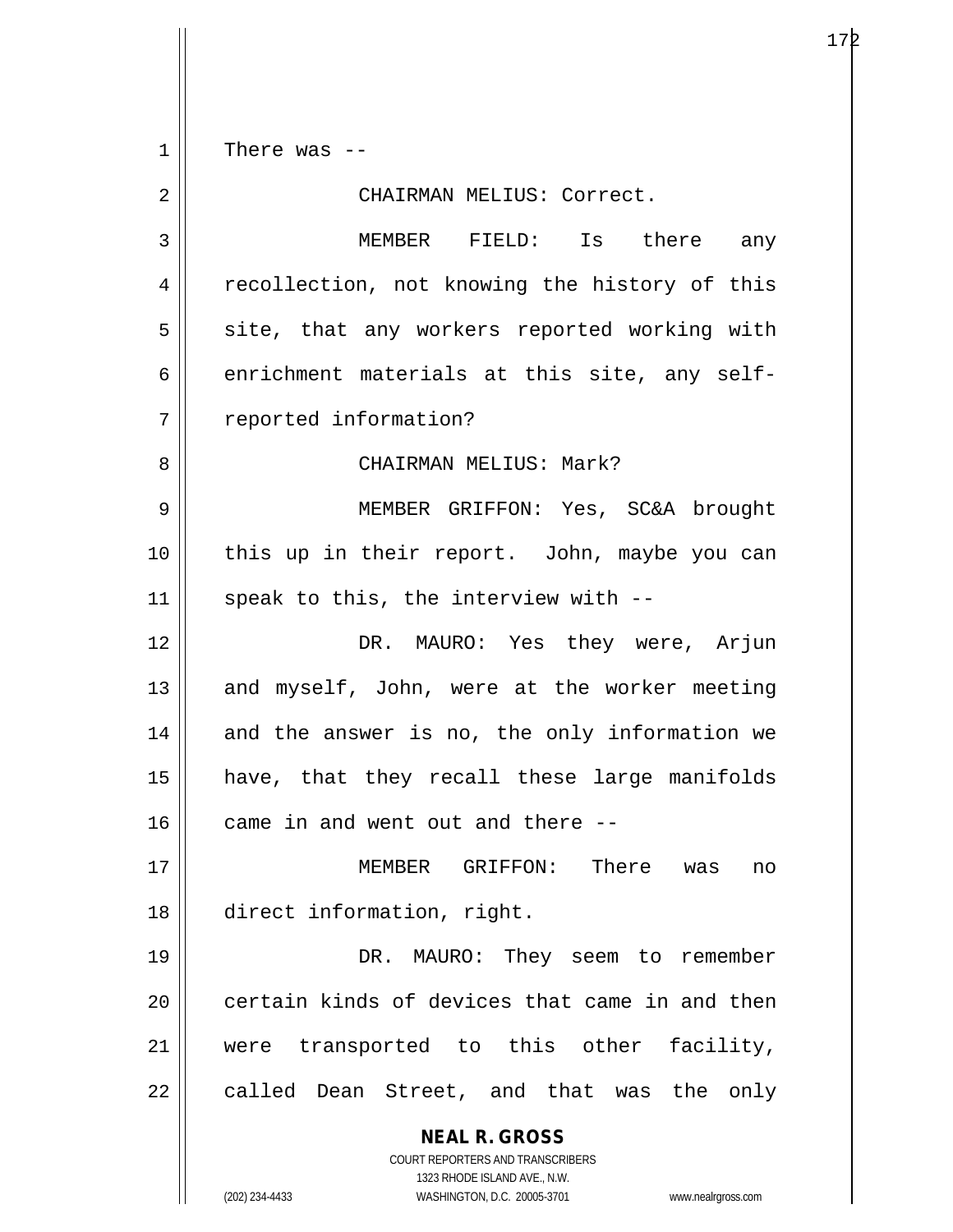$1 \parallel$  thing that's -- that we came away with, so, 2 | maybe that's the reason, because if a manifold  $3 \parallel$  that was being used for enriching uranium was  $4 \parallel$  being refurbished -- and this was, you know,  $5 \parallel$  something that we just thought about, that  $6 \parallel$  might be one reason why there might, during 7 || the transshipment, have some quantity of 8 enriched uranium left behind. 9 But that would not have been

10 related to the activity covered, for the 11 | covered period. But then again, when we went 12 in -- we, NIOSH, went into the literature, to 13 || see if there was any evidence that such 14 transshipments occurred, that came in from  $15$  | let's say Oak Ridge, and went to Dean Street, 16 no.

17 As a matter of fact, my 18 recollection and please, anyone who has a 19 better recollection --

20 MEMBER POSTON: One of the women 21 testified or told us that she remembered 22 || typing the shipping orders and so forth, for

> **NEAL R. GROSS** COURT REPORTERS AND TRANSCRIBERS 1323 RHODE ISLAND AVE., N.W. (202) 234-4433 WASHINGTON, D.C. 20005-3701 www.nealrgross.com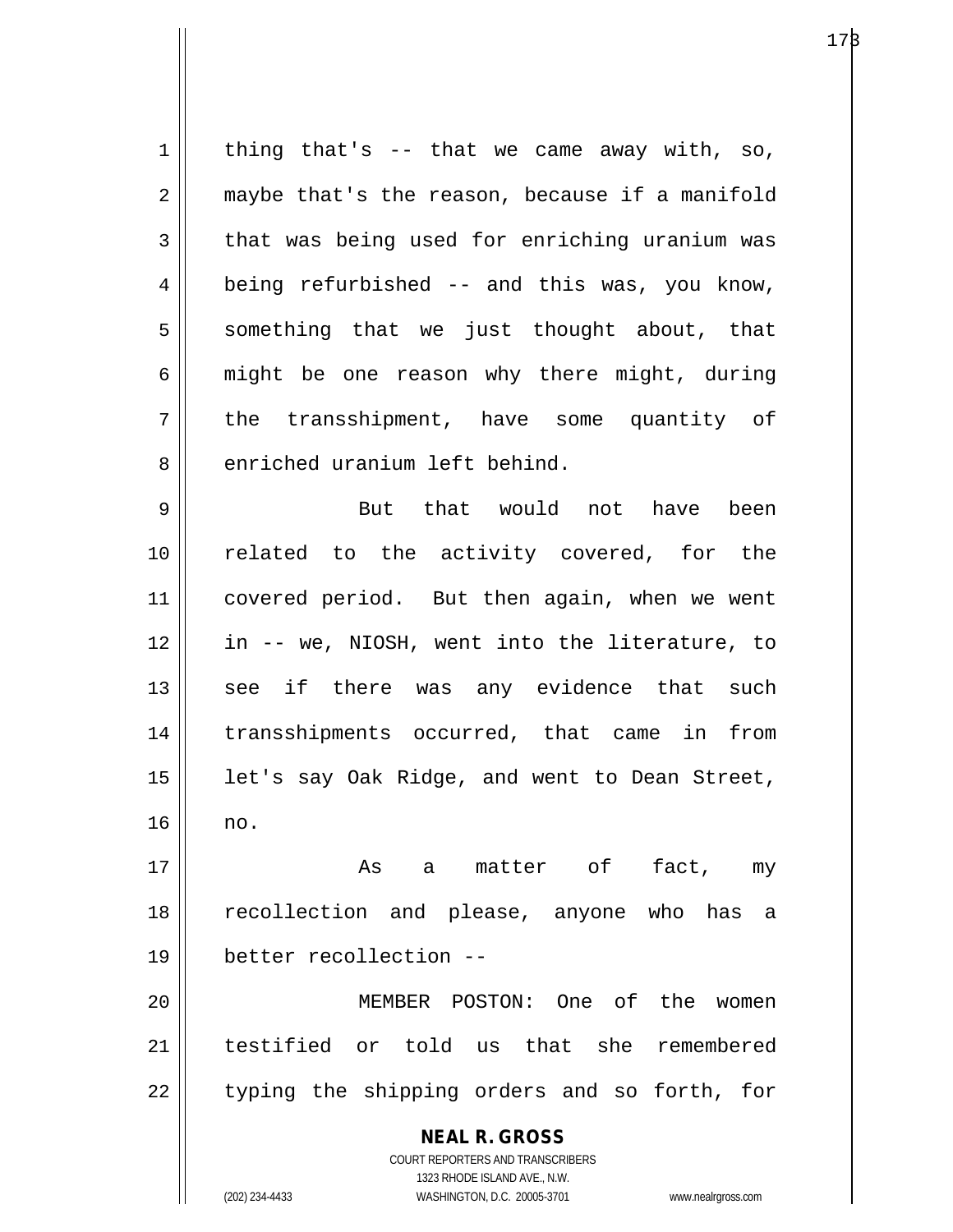**NEAL R. GROSS** COURT REPORTERS AND TRANSCRIBERS 1323 RHODE ISLAND AVE., N.W. 1 | these manifolds. But as John says, we were  $2 \parallel$  never able to find any data that indicated, or  $3 \parallel$  any copies of those shipping orders at all. 4 Mr. Chairman, you mentioned 5 Robert's Rules of Order, therefore, I'd like  $6 \parallel$  to make a motion, so that we can discuss this. 7 CHAIRMAN MELIUS: That's fine. 8 || That's why I left it open. So, go ahead. 9 MEMBER POSTON: I would like to 10 move that we accept the NIOSH evaluation. 11 || MEMBER PRESLEY: Second. 12 CHAIRMAN MELIUS: Yes, okay. Now, 13 discussion, Brad? 14 MEMBER CLAWSON: NIOSH, just 15 lately, made the comment that in researching 16 data for one of the other sites, they came up 17 with new information on Chapman Valve, but  $18$  || they -- the only thing that I've heard on it 19 || is that it has not changed their stance on it. 20 || But I haven't heard what they've 21 || found, with Chapman Valve. See, this is one  $22$  | of the questions that I've always had on this,

 $174$ 

(202) 234-4433 WASHINGTON, D.C. 20005-3701 www.nealrgross.com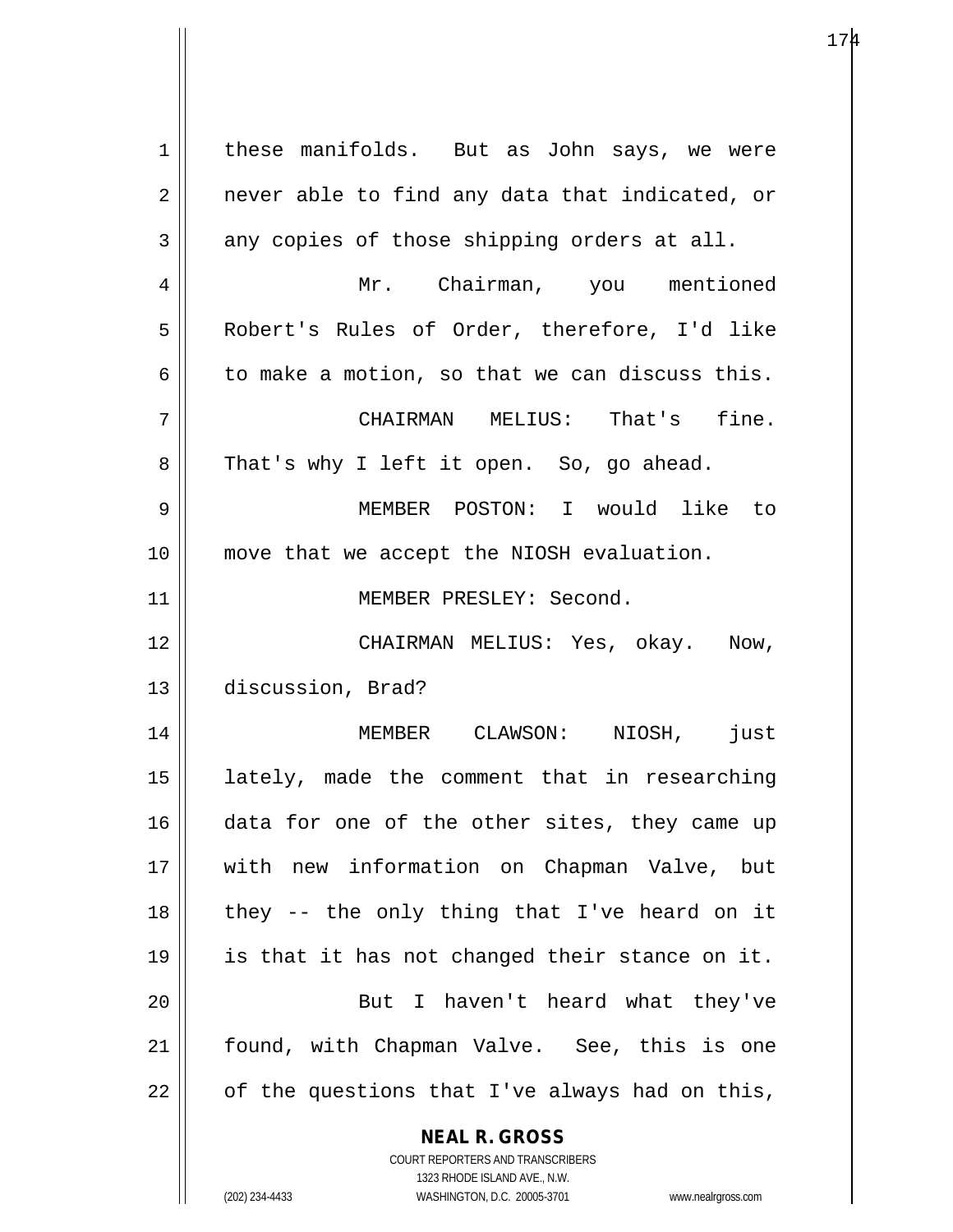| 1           | is that there has been a lot of information    |
|-------------|------------------------------------------------|
| 2           | and just -- you know, we've had people tell us |
| 3           | about this, but they haven't been able to find |
| 4           | any of the documentation or so forth like      |
| 5           | that, and I guess I have a little bit of a     |
| 6           | problem with it, because the paper trails are  |
| 7           | never always that good.                        |
| 8           | CHAIRMAN MELIUS: Yes. Stu, and                 |
| $\mathsf 9$ | then I believe somebody from SC&A, I think I   |
| 10          | know what Stu is going to talk about.          |
| 11          | MR. HINNEFELD: Yes, well, this                 |
| 12          | visit was made last Thursday, in order to try  |
| 13          | to see these, and what we found was a finding  |
| 14          | that said -- that associated Chapman Valve     |
| 15          | with<br>one box at a storage facility in       |
| 16          | Maryland.                                      |
| 17          | So, we went Thursday, this was a -             |
| 18          | - it was identified as a classified            |
| 19          | collection. The things we saw turned out not   |
| 20          | to be classified, but they were inter-mixed    |
| 21          | with classified material, and they were        |
| 22          | essentially -- as I understand it, they were   |
|             | <b>NEAL R. GROSS</b>                           |

COURT REPORTERS AND TRANSCRIBERS 1323 RHODE ISLAND AVE., N.W.

 $\mathbf{\mathsf{I}}$ 

 $\mathsf{l}$ 

(202) 234-4433 WASHINGTON, D.C. 20005-3701 www.nealrgross.com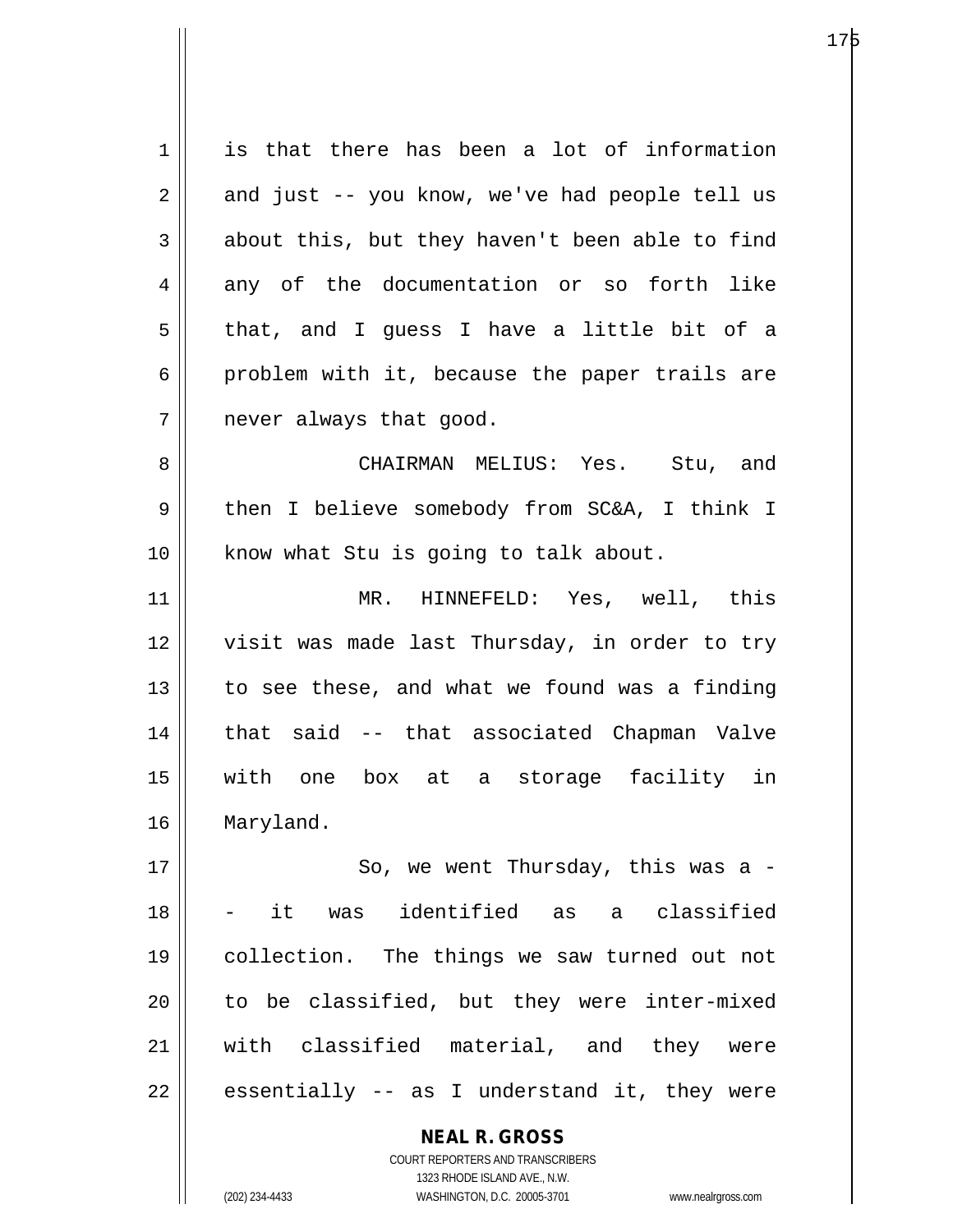1 || materials, you know, accountability numbers,  $2 \parallel$  you know, this is how much uranium we got,  $3 \parallel$  this is how much uranium we sent, pertains to  $4 \parallel$  that 1948 period that we know about, that is  $5 \parallel$  the activity that we knew -- that we have the 6 detailed knowledge about.  $7 \parallel$  So, that's it. Joe Fitzgerald is 8 actually there. Mark Rolfes was actually  $9 \parallel$  there. They might be able to give a better 10 characterization. 11 || CHAIRMAN MELIUS: Yes, Mark or Joe, 12 do you have anything to add? Joe? 13 || MR. FITZGERALD: No, I think that 14 covered it pretty well. Actually, it was in 15 || the context of what John was saying, John 16 || Poston was saying earlier. We wanted to focus 17 || on any possibility of those shipments and 18 focus on the sites that might have been 19 || shipping, and the records turned out to be, as 20 || Stu was saying, administrative, you know, 21 | property management. 22 || T mean, it was -- you know, it was

> COURT REPORTERS AND TRANSCRIBERS 1323 RHODE ISLAND AVE., N.W. (202) 234-4433 WASHINGTON, D.C. 20005-3701 www.nealrgross.com

**NEAL R. GROSS**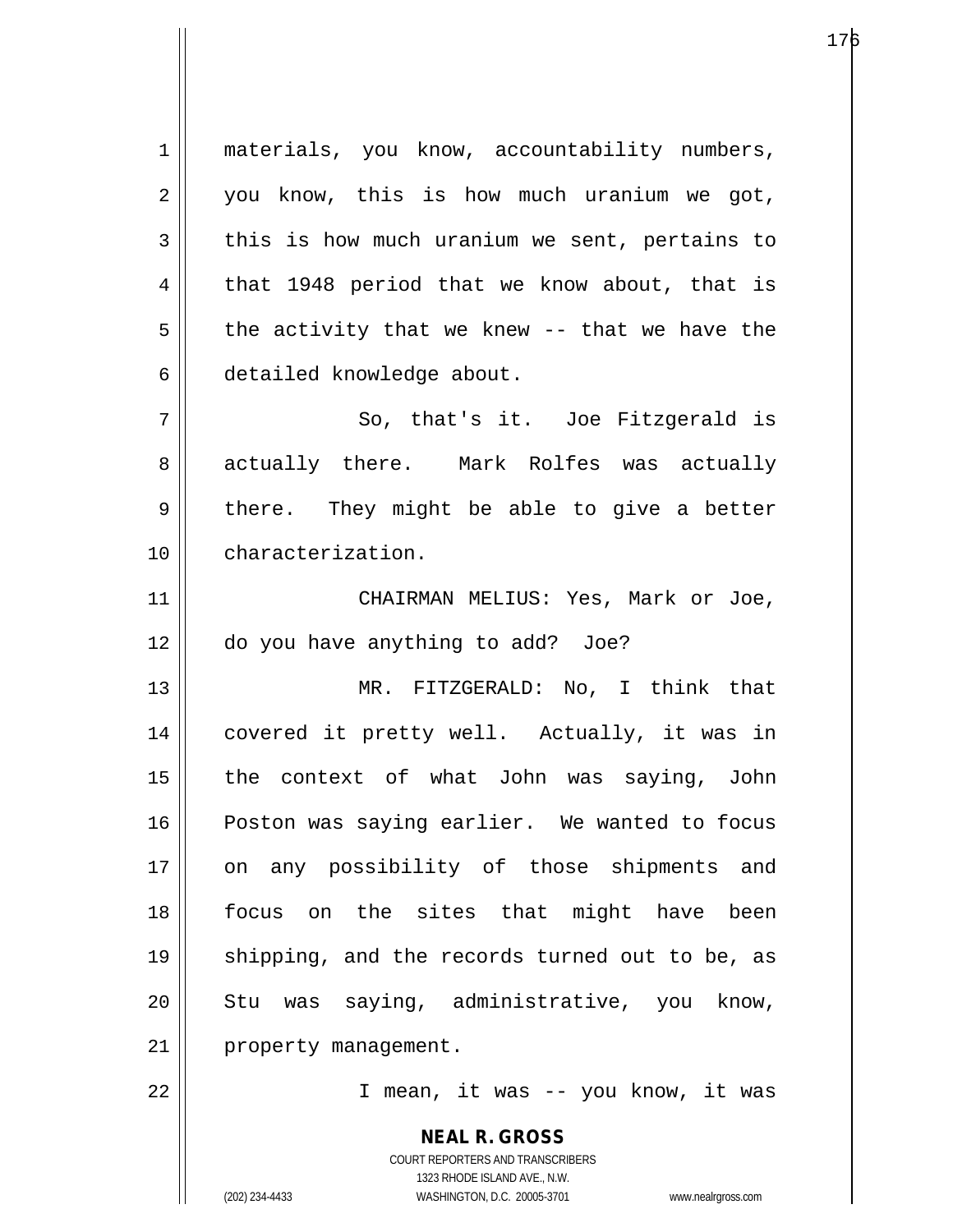1 || specific to Chapman, but nothing that would 2 | probably shed light on this. 3 CHAIRMAN MELIUS: Wouldn't shed  $4 \parallel$  light one way or the other, I guess is --5 MR. FITZGERALD: Right, right, I 6 mean, there was some expectation there might 7 be some information that would give you some 8 hint or some clue to this, but not at this  $9 \parallel$  time. 10 CHAIRMAN MELIUS: Yes, okay, thank  $11$  | you, Joe. Okay, so, we were  $-$ - I mean, they - $12$   $\parallel$  - as we mentioned earlier, NIOSH had expedited  $13$  || the visit there, to get Chapman, once these 14 were -- became aware of this information and 15 we were hoping it would help to resolve, but 16 it hasn't, and I think the other information, 17 || just to refresh people's memory, and again, 18 || Stu or somebody can correct me if I'm wrong, 19  $\parallel$  but that the initial -- also we, at one point, 20 || thought that maybe there was Defense 21 Department Nuclear Navy operations worked on  $22 \parallel$  at this facility and  $-$  but we're unable to

> **NEAL R. GROSS** COURT REPORTERS AND TRANSCRIBERS 1323 RHODE ISLAND AVE., N.W.

(202) 234-4433 WASHINGTON, D.C. 20005-3701 www.nealrgross.com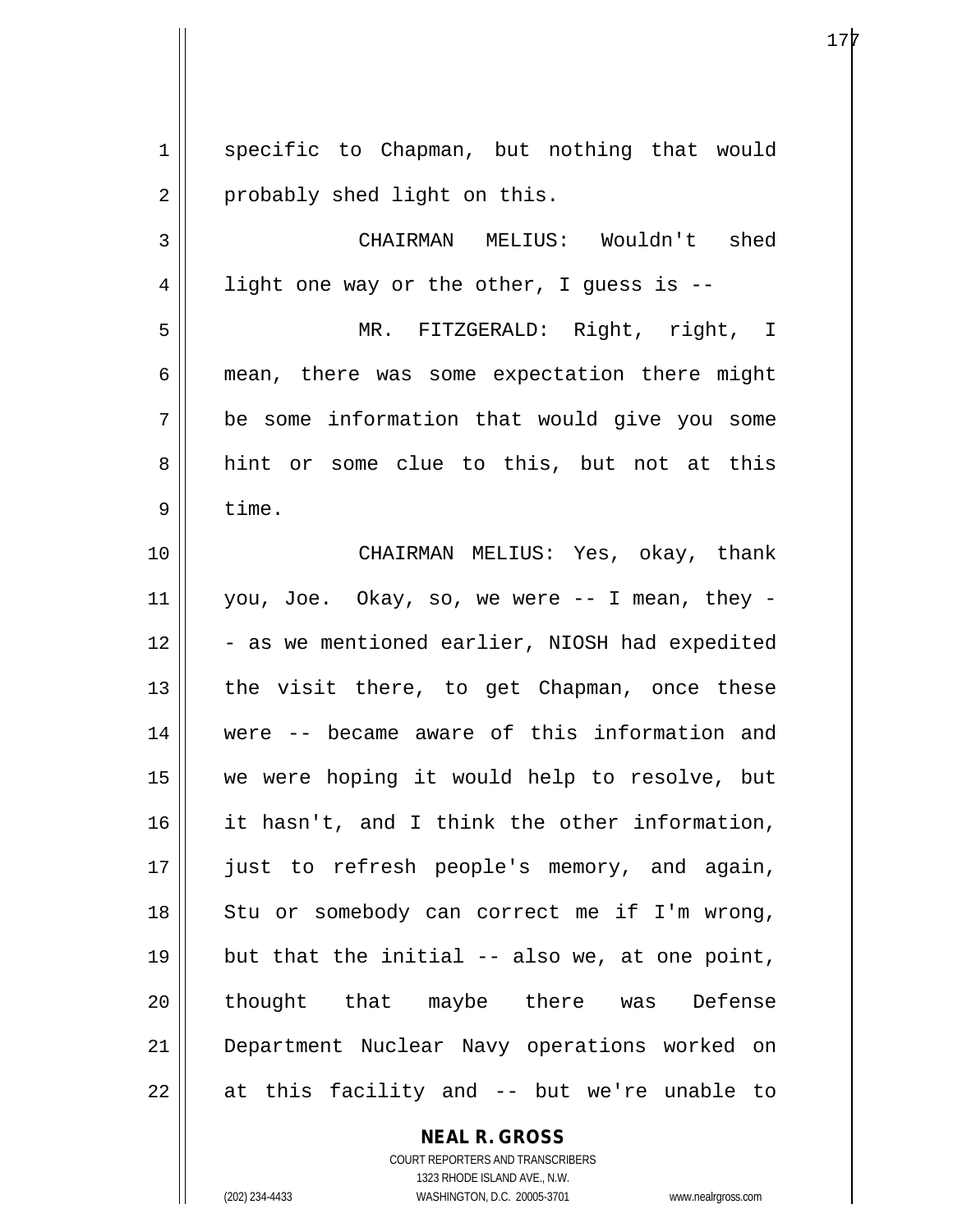$1 \parallel$  locate records and any sort of further  $-$ 2 || through a computerized database, and if I 3 recall right, there may be paper records 4 || someplace, but this would be a large  $5$  || undertaking to do -- wasn't sure that there 6 Was access for this. 7 And so, it was decided not to move 8 | forward on that, and so, we're left with this  $9 \parallel$  sample that we can't explain. Yes, Brad, then 10 Wanda. 11 || MEMBER CLAWSON: This has been part 12 || of the problem, and I guess, maybe it's wrong, 13 or whatever. I got back to what I do right 14 now, and we had a FUSRAP report that came out 15 of there and they said that it was not 16 uncommon, going into these sites, to be able 17 || to find higher than expected contents because

19 || another.

20 And we basically had two samples, 21 one enriched and one not, and we're  $22$   $\parallel$  disregarding this one sample, and this is my

18 a lot of these sites interacted with one

**NEAL R. GROSS** COURT REPORTERS AND TRANSCRIBERS 1323 RHODE ISLAND AVE., N.W.

(202) 234-4433 WASHINGTON, D.C. 20005-3701 www.nealrgross.com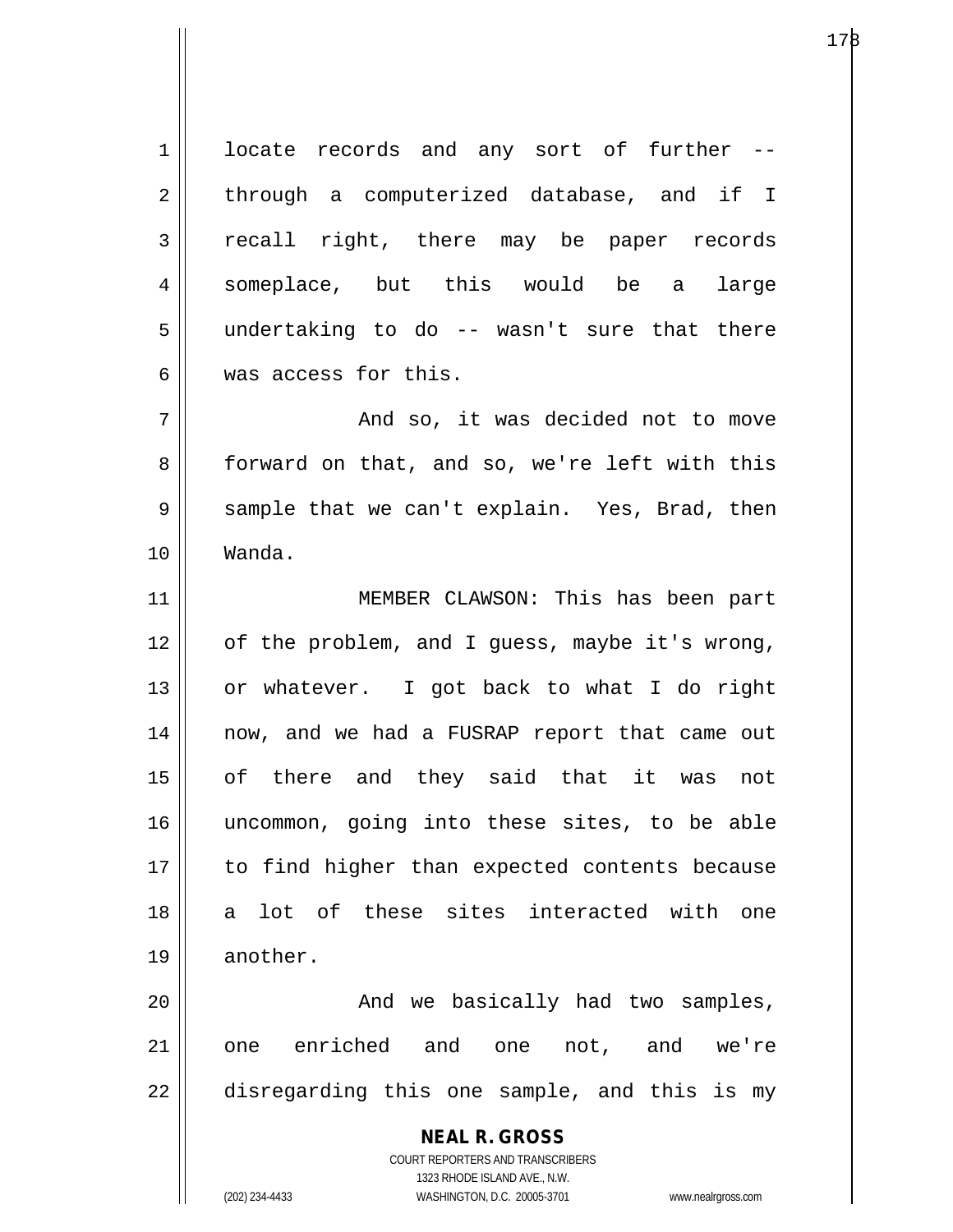| 1  | frustration because I personally know that in                       |
|----|---------------------------------------------------------------------|
| 2  | my process, the only documentation of fuel                          |
| 3  | that I have from other sites is just on my                          |
| 4  | criticality sheets. I have no record of it                          |
| 5  | because it's not my fuel. It belongs to                             |
| 6  | somebody else, and this is -- we've taken and                       |
| 7  | we've cut Dean Street out, because we couldn't                      |
| 8  | find the information on Dean Street, and John,                      |
| 9  | isn't that right, didn't we cut Dean Street                         |
| 10 | out separate from Chapman?                                          |
| 11 | MEMBER POSTON: After the                                            |
| 12 | interviews that Arjun and John and I conducted                      |
| 13 | on site, Dean Street was added.                                     |
| 14 | MEMBER CLAWSON: It was added.                                       |
| 15 | MEMBER POSTON: Because we were not                                  |
| 16 | aware of Dean Street at all.                                        |
| 17 | MEMBER CLAWSON: Okay.                                               |
| 18 | MEMBER POSTON: And then when they                                   |
| 19 | started looking for records, and correct me,                        |
| 20 | John, if I'm -- if I understand, they found no                      |
| 21 | records, and so, we couldn't proceed if the                         |
| 22 | Dean Street was incorporated with the other                         |
|    | <b>NEAL R. GROSS</b>                                                |
|    | COURT REPORTERS AND TRANSCRIBERS                                    |
|    | 1323 RHODE ISLAND AVE., N.W.                                        |
|    | (202) 234-4433<br>WASHINGTON, D.C. 20005-3701<br>www.nealrgross.com |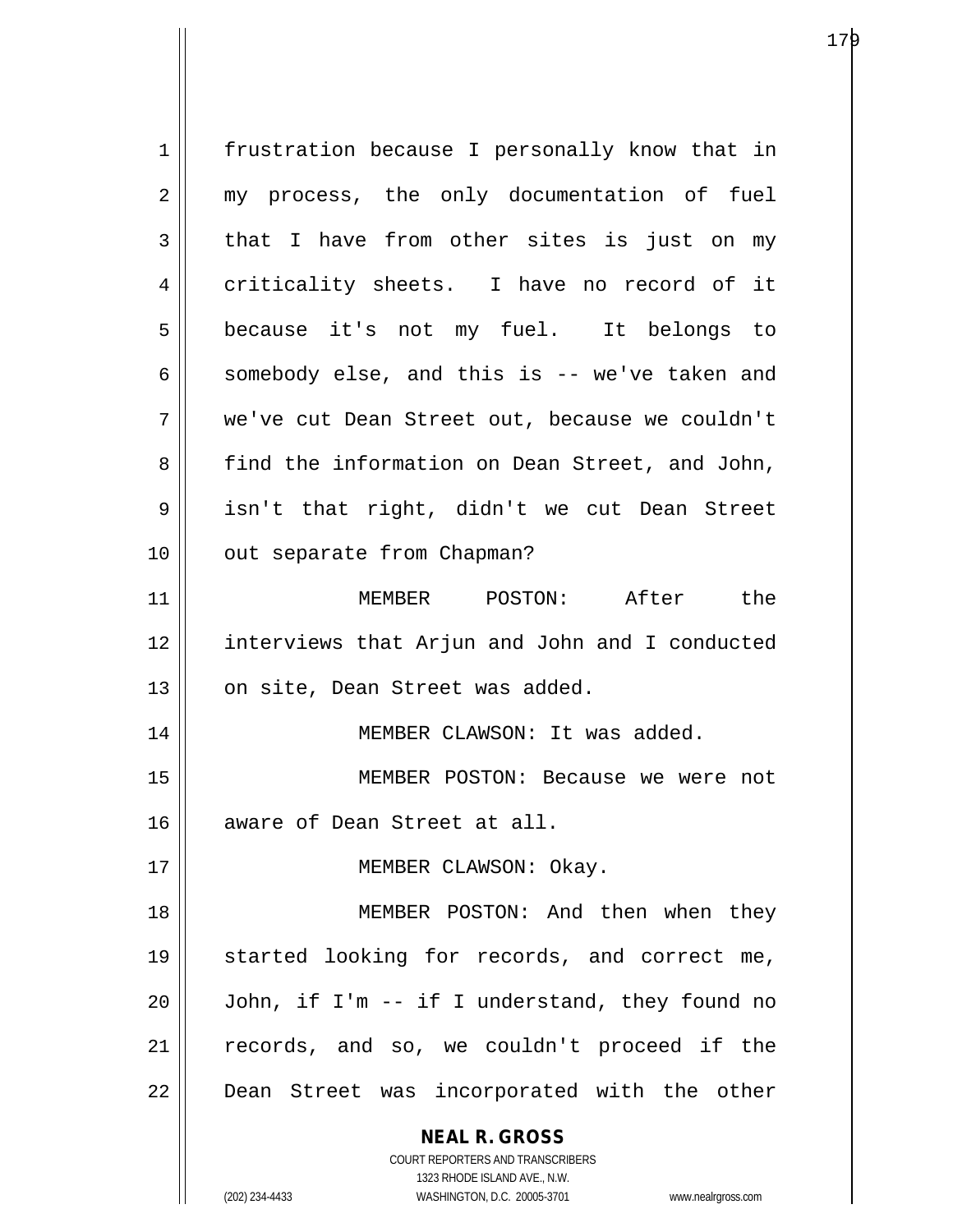1 | facility, and so, we requested that that be 2 | removed.

**NEAL R. GROSS** COURT REPORTERS AND TRANSCRIBERS  $3 \parallel$  So, it wasn't there initially, 4 when we did our interviews. We found out that  $5 \parallel$  there was a second facility, which was added, 6 but then when we looked for some way to 7 understand what went on at Dean Street, we had 8 no success at all. So, we asked that -- the 9 Working Group asked that it be removed from 10 our consideration and we focused on the 11 | original facility. 12 CHAIRMAN MELIUS: Can I just ask 13 for a clarification, because -- but Dean 14 || Street is part of the facility definition? 15 MEMBER POSTON: It was not. 16 CHAIRMAN MELIUS: Not, then it was 17 added? 18 MEMBER POSTON: Then it was added 19 || and then we requested that it be removed, so  $20$  that we could focus on the initial definition. 21 CHAIRMAN MELIUS: But removed from 22 || your consideration, but it is still part of

1323 RHODE ISLAND AVE., N.W.

(202) 234-4433 WASHINGTON, D.C. 20005-3701 www.nealrgross.com

е процессователи в последникото на 18 реку на 18 реку во 18 реку во 18 реку во 18 реку во 18 реку 1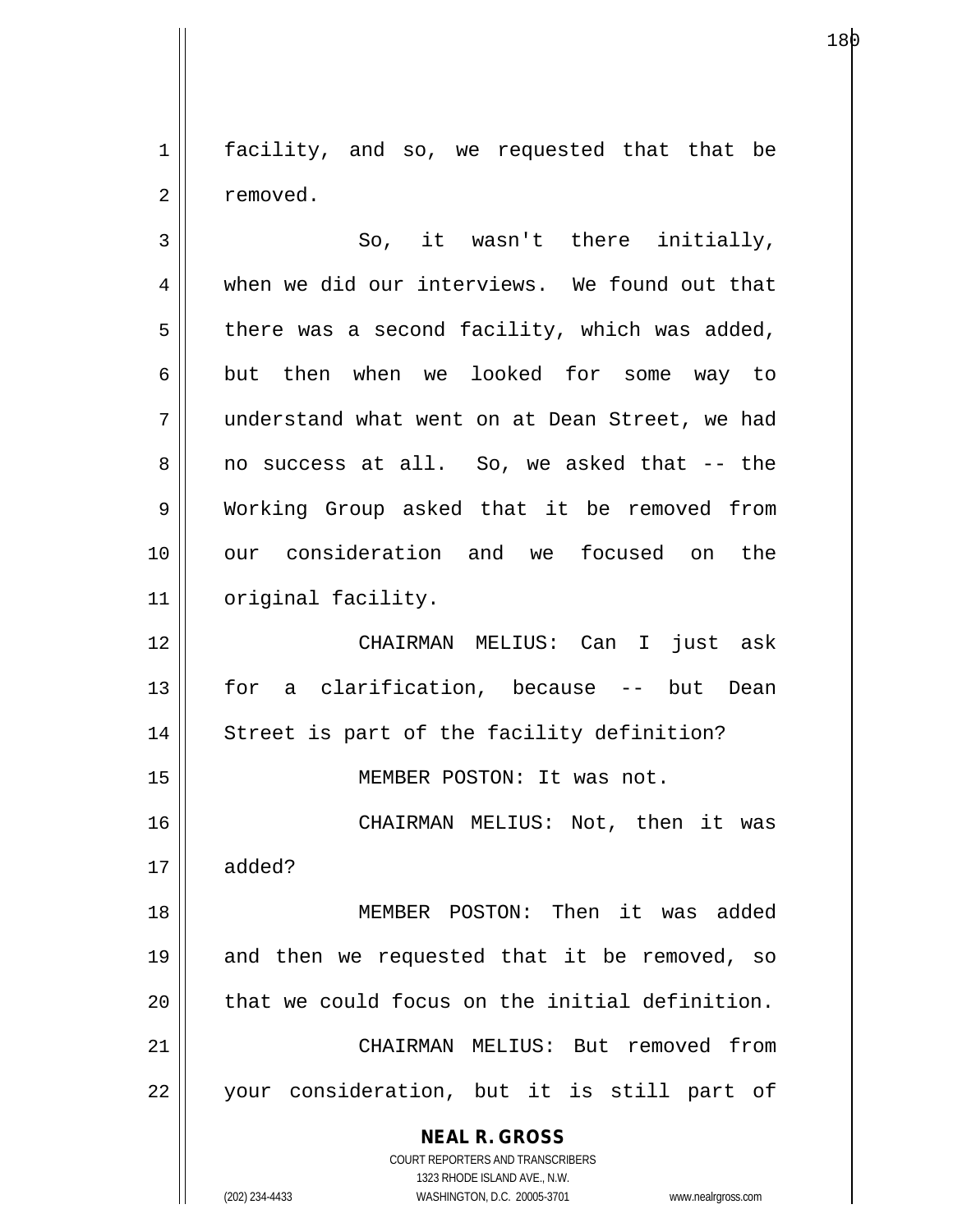**NEAL R. GROSS** COURT REPORTERS AND TRANSCRIBERS 1323 RHODE ISLAND AVE., N.W. (202) 234-4433 WASHINGTON, D.C. 20005-3701 www.nealrgross.com 1 || the facility definition? 2 MEMBER POSTON: I don't know the 3 answer. 4 CHAIRMAN MELIUS: That was -- 5 || MEMBER RICHARDSON: Correct. 6 CHAIRMAN MELIUS: Can someone -- 7 MEMBER CLAWSON: I thought that we 8 || brought it in. I didn't remember removing it,  $9 \parallel$  and this is --10 CHAIRMAN MELIUS: Well, I think -- 11 || MEMBER POSTON: We did. 12 || MR. HINNEFELD: Okay, in response 13 to your question, Dean Street is considered 14 | part of Chapman Valve. 15 || CHAIRMAN MELIUS: Okay. 16 MR. HINNEFELD: So, if someone 17 worked at Dean Street, that's considered 18 | covered employment. 19 CHAIRMAN MELIUS: Okay, that's -- 20 MEMBER CLAWSON: I just -- we've 21 || got too many unanswered questions, bottom 22 || line, is what it comes down to, and I don't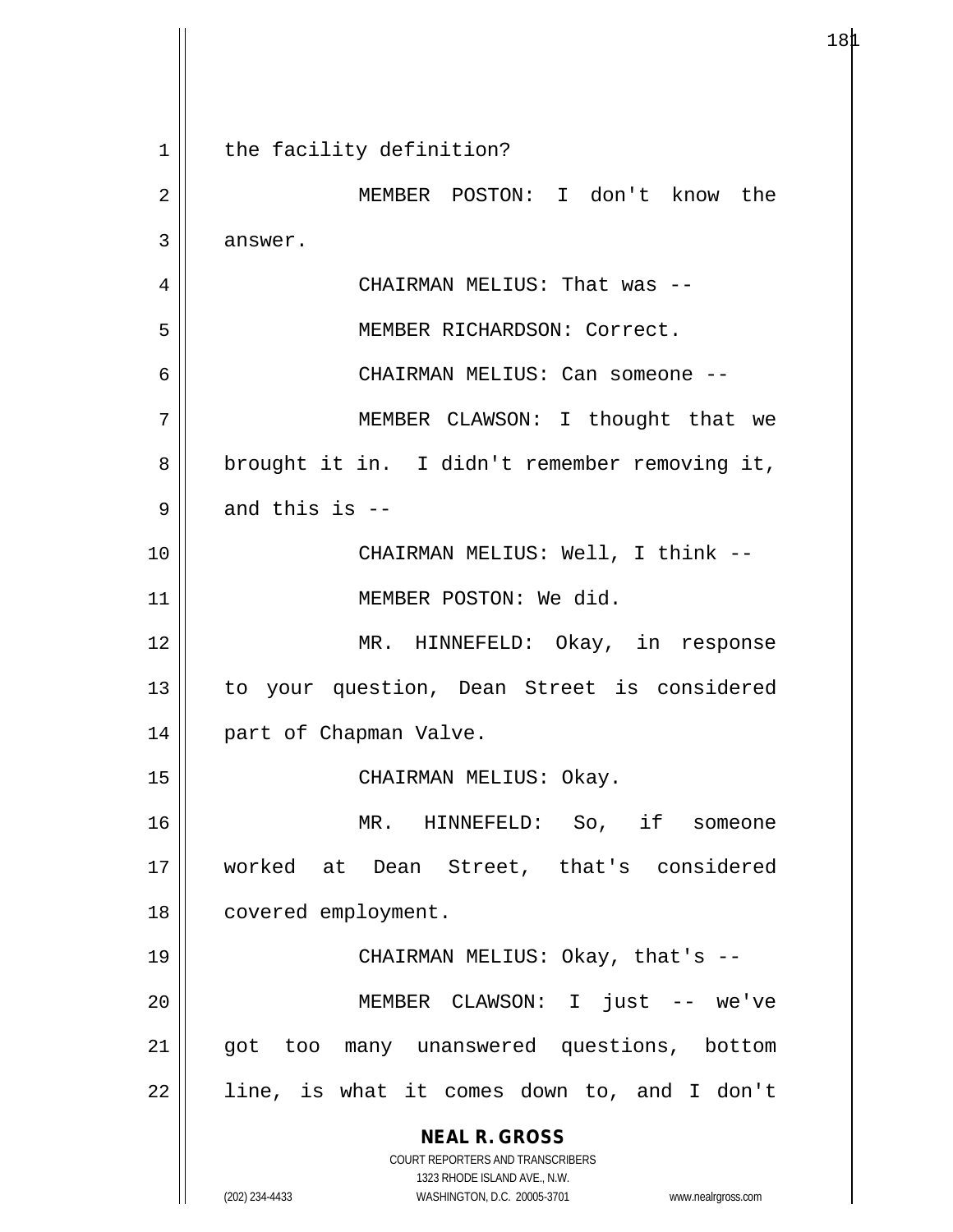**NEAL R. GROSS** COURT REPORTERS AND TRANSCRIBERS 1323 RHODE ISLAND AVE., N.W. (202) 234-4433 WASHINGTON, D.C. 20005-3701 www.nealrgross.com  $1 \parallel$  think that we can really, in my personal  $2 \parallel$  opinion, really do justice for that. 3 CHAIRMAN MELIUS: Thank you, Brad. 4 John, you had further? 5 MEMBER POSTON: Well, I thought it 6 | would be appropriate  $-$  I'm sorry, Wanda. 7 || MEMBER MUNN: No, go ahead. 8 || MEMBER POSTON: I thought it would 9 || be appropriate to go back and recall what the 10 Work Group did, just for -- to make everyone 11 aware. 12 || There is no question that on the - $13$   $\parallel$  - in terms of the reconstruction of external 14 dose, for the facility, we have the -- NIOSH  $15$  | has all the film badge data. 16 || So, the question of external doses  $17$  || is moot, as far as I'm concerned. They have 18 | the information. 19 The internal dose is a horse of a  $20$  | different variety, as my advisor used to say, 21 because we have a limited number of air 22 || sampling results in the facility and so, the

 $18\text{p}$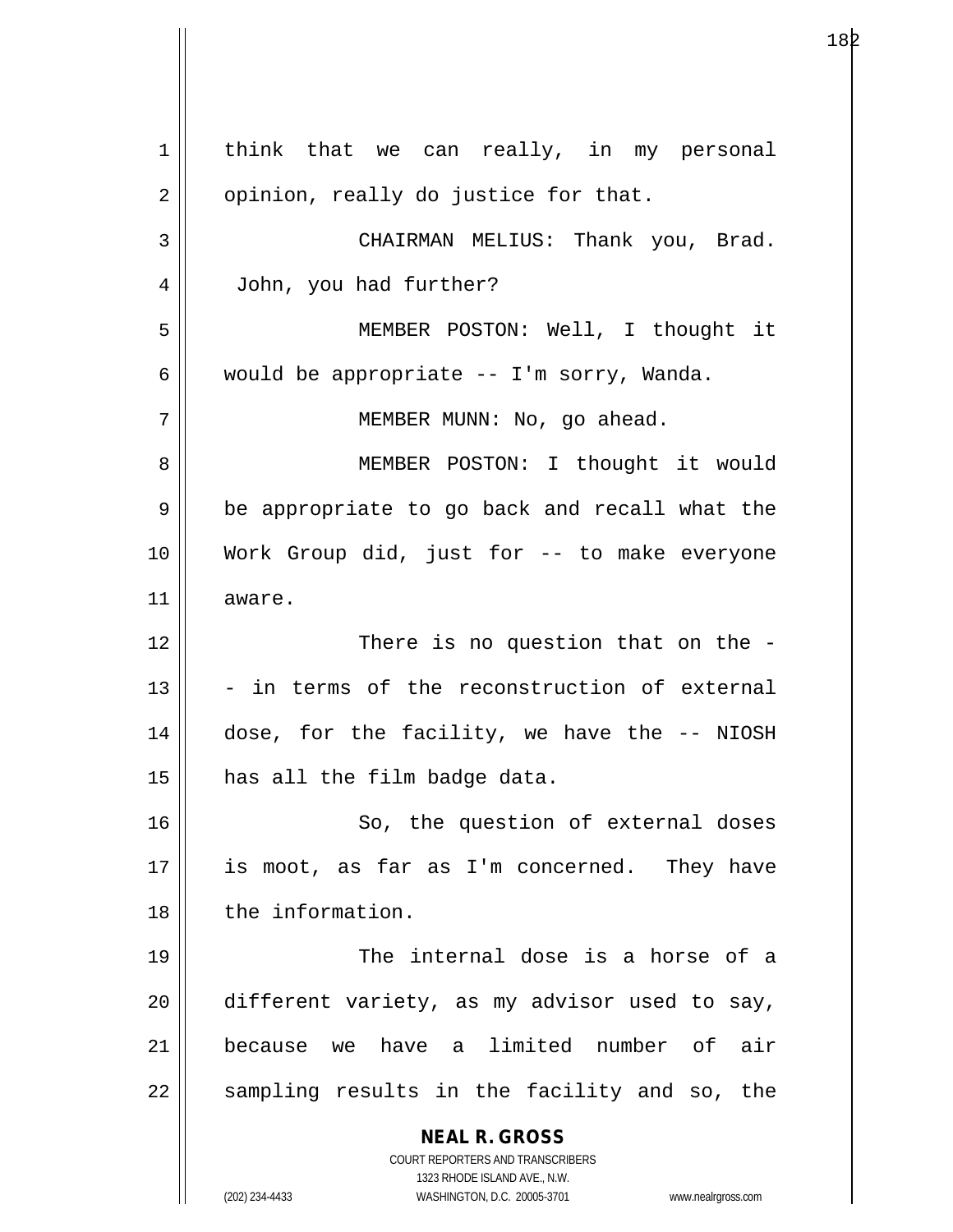| $\mathbf 1$ | approach that was taken by NIOSH was to take    |
|-------------|-------------------------------------------------|
| 2           | the highest concentration -- and again, John,   |
| 3           | if I'm misstating this, please, let me know,    |
| 4           | this has been a long time -- taking the         |
| 5           | highest concentration that existed in the       |
| 6           | facility and assume that it was there eight     |
| 7           | hours a day, for the entire covered period.     |
| 8           | Now, the covered period is a year               |
| $\mathsf 9$ | and a half, but the actual activity in the      |
| 10          | facility was less than that. So, we have two    |
| 11          | over-arching assumptions. One, that the         |
| 12          | maximum concentration existed in the facility   |
| 13          | over the entire covered period, which it C- we  |
| 14          | -- you know, think it does not, and the fact    |
| 15          | that the activity in the facility was much      |
| 16          | shorter than the covered period.                |
| 17          | So, under those assumptions, the                |
| 18          | Work Group concluded that if NIOSH calculated   |
| 19          | a Probability of Causation and it was less      |
| 20          | than 50 percent, it would never -- there were   |
| 21          | no situations in which it could be greater      |
| 22          | than 50 percent, and that's the<br>reason<br>we |

**NEAL R. GROSS** COURT REPORTERS AND TRANSCRIBERS 1323 RHODE ISLAND AVE., N.W. (202) 234-4433 WASHINGTON, D.C. 20005-3701 www.nealrgross.com

 $\mathbf{\mathsf{I}}$ 

 $18\beta$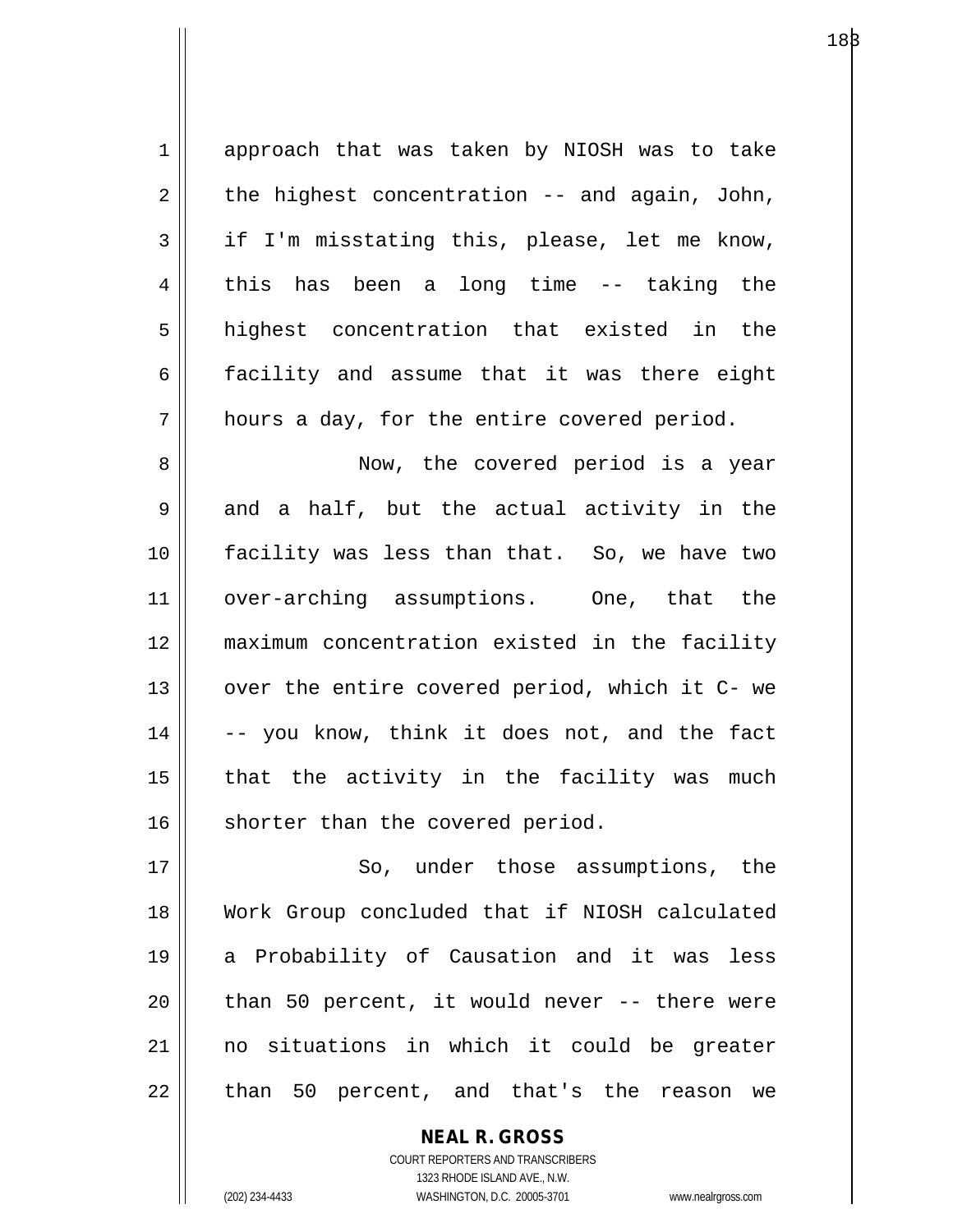**NEAL R. GROSS** COURT REPORTERS AND TRANSCRIBERS 1323 RHODE ISLAND AVE., N.W. 1 | voted to accept the NIOSH recommendation. Jim 2 | is frowning. 3 MEMBER GRIFFON: I didn't 4 || understand that last part. 5 MEMBER POSTON: Say it again? 6 CHAIRMAN MELIUS: I didn't 7 understand the last part, how -- 8 || MEMBER POSTON: Well, the period in 9 || which the folks were exposed was shorter than 10 || the year and a half. 11 || CHAIRMAN MELIUS: Okay. 12 MEMBER POSTON: We assumed that  $13$  || they were exposed for a year and a half at the 14 maximum concentration, eight hours a day, five  $15$   $\vert$  days a week. 16 CHAIRMAN MELIUS: Okay, I 17 understand now. 18 || MEMBER POSTON: And the logic is, 19 if the PoC is not greater than 50 percent, 20 under those assumptions, it would never be 21 | greater than 50 percent. 22 CHAIRMAN MELIUS: Okay, I thought

 $184$ 

(202) 234-4433 WASHINGTON, D.C. 20005-3701 www.nealrgross.com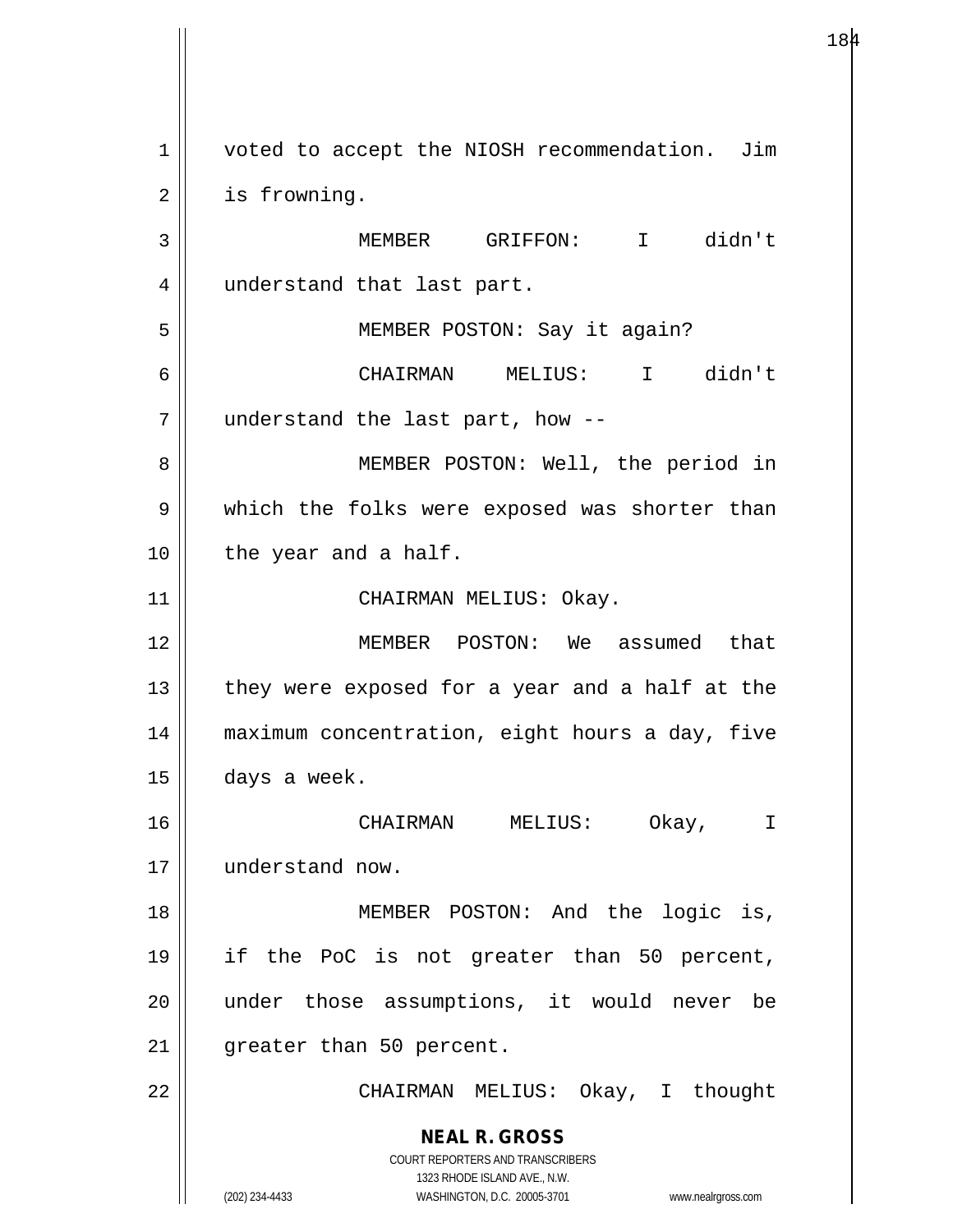**NEAL R. GROSS** COURT REPORTERS AND TRANSCRIBERS 1323 RHODE ISLAND AVE., N.W.  $1 \parallel$  you assume that up front, that's why --2 || MEMBER POSTON: No. 3 CHAIRMAN MELIUS: -- I 4 | misunderstood. 5 MEMBER POSTON: Now, we do have the  $6 \parallel$  problem that Brad brought up, of the two 7 samples, one which was not enriched, the 8 second one, which was slightly enriched, 9 | somewhere in the order, as I recall, around 10 | two percent. 11 || NIOSH, Jim Neton, did get in touch 12 with the FUSRAP people at Oak Ridge, talked to 13 || the folks that made the measurements. They 14 were relatively certain that they -- that that 15 was a correct value. 16 When we asked them, how did they 17 || make the measurements, what techniques, and so  $18$  | forth, they really didn't have a firm answer. 19 The folks -- the leader of the group was  $20$  still at Oak Ridge, but some of the other  $21$  | folks were not there to help explain. 22 | So, we do have those two samples.

(202) 234-4433 WASHINGTON, D.C. 20005-3701 www.nealrgross.com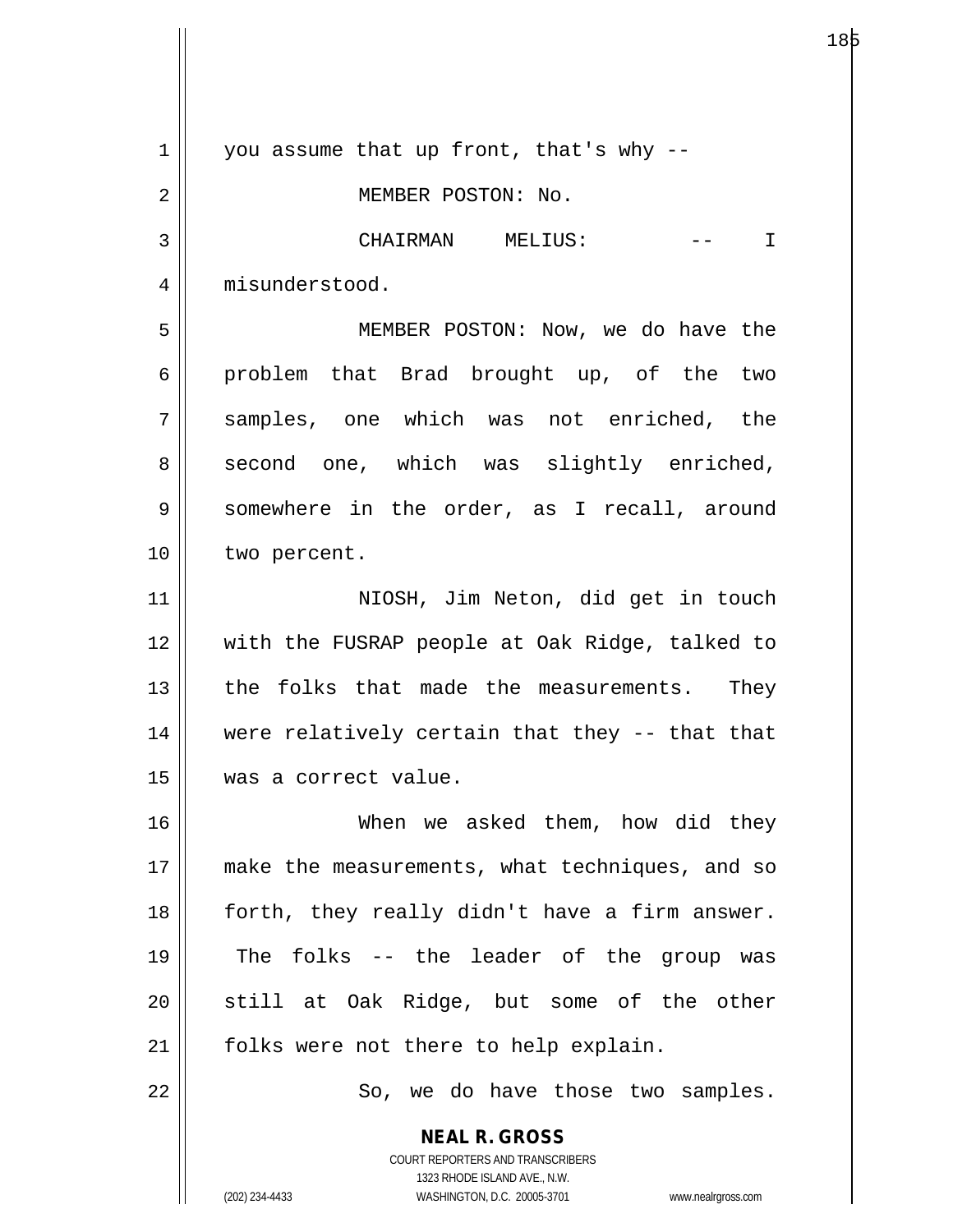**NEAL R. GROSS** COURT REPORTERS AND TRANSCRIBERS 1323 RHODE ISLAND AVE., N.W. 1 We thought, because there was an indication  $2 \parallel$  later, that some of the activities at Chapman 3 Valve outside of the covered period, were 4 | conducted under the Department of Defense. I 5 | believe Jim Neton also -- or somebody in NIOSH 6 || requested any documents from, I believe from  $7 \parallel$  the Navy. There was a Navy activity. 8 We got no response from the Navy, 9 in terms of what activities were going on at 10 Chapman Valve and so, that -- we basically got 11 stonewalled. We have no idea if there was 12 || slightly enriched uranium. We really don't 13 || know where that sample came from. 14 John, and Arjun and I, actually 15 postulated that it may have come from Oak 16 Ridge, with those manifolds, but again, we 17 couldn't find records that the manifolds were 18 || either shipped in or shipped out. 19 || So, we don't even -- except for 20 || the testimony of this woman who was very lucid  $21$  and clear about it, we have no indication that  $22$  | the manifolds actually exist. I don't know.

(202) 234-4433 WASHINGTON, D.C. 20005-3701 www.nealrgross.com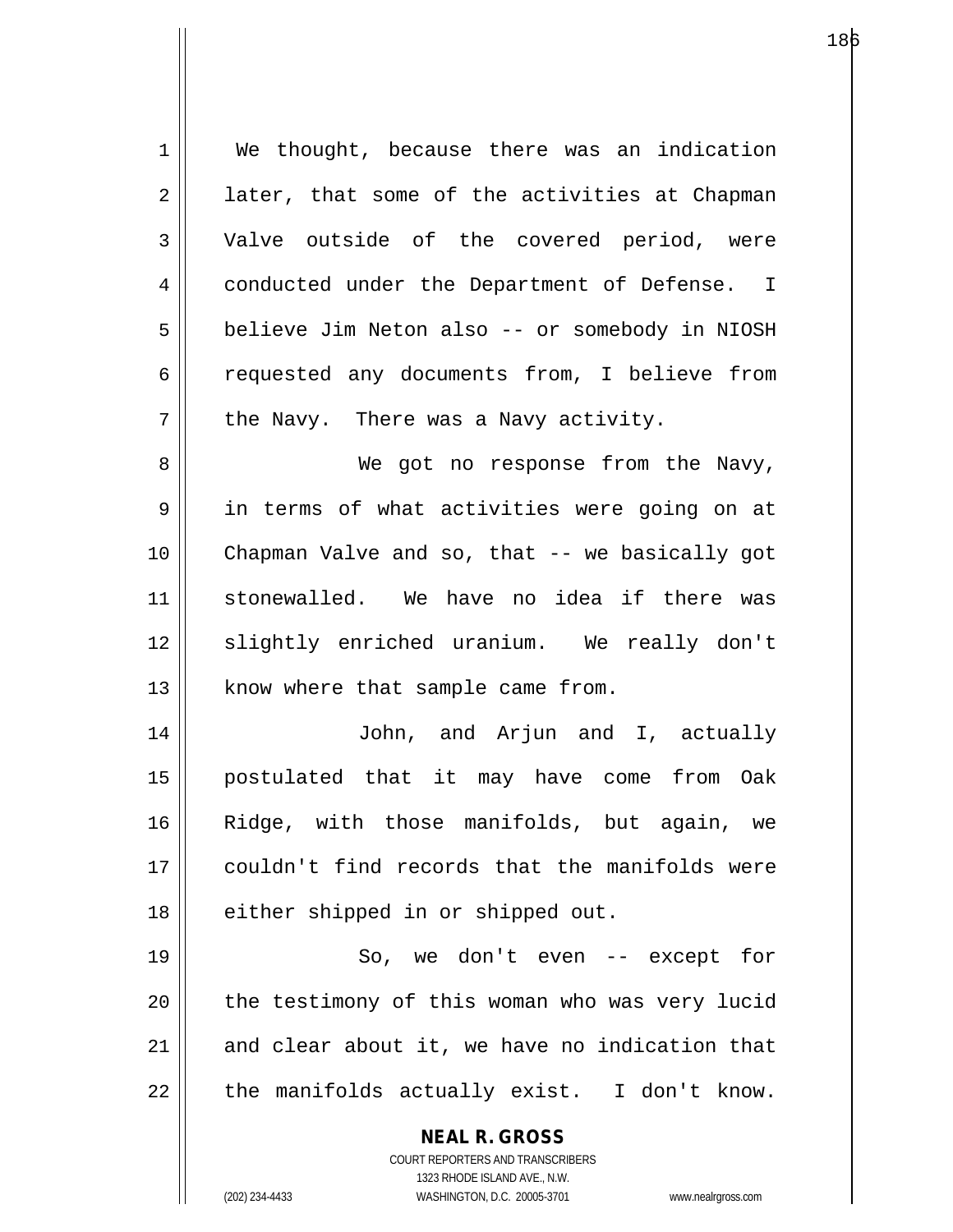**NEAL R. GROSS** COURT REPORTERS AND TRANSCRIBERS 1323 RHODE ISLAND AVE., N.W. (202) 234-4433 WASHINGTON, D.C. 20005-3701 www.nealrgross.com  $1 \parallel$  So, that's another one of the things. But --2 || MEMBER GRIFFON: I agree with that 3 account pretty much fully, except for one part 4 | of it. I think, and NIOSH can correct me if 5 I'm wrong, but I think the model is based on 6 urinalysis, not on air sampling. But  $7$  || otherwise, it's all -- it was based on like 8 || the highest urinalysis valve and the intakes 9 Were calculated from that. 10 MEMBER POSTON: Okay, I -- 11 || MR. HINNEFELD: There was actually 12 a fire there and there was bioassay taken  $13$  after the fire, and so, the highest sample 14 || from that is taken for the acute exposure 15 || associated with the fire. 16 || The Movid then, the highest sample, not 17 associated with the fire, is used for the 18 || chronic exposure for everybody for the whole  $19 \parallel$  time. 20 MEMBER POSTON: Thank you, Mark, I 21 | stand corrected. 22 CHAIRMAN MELIUS: It's been a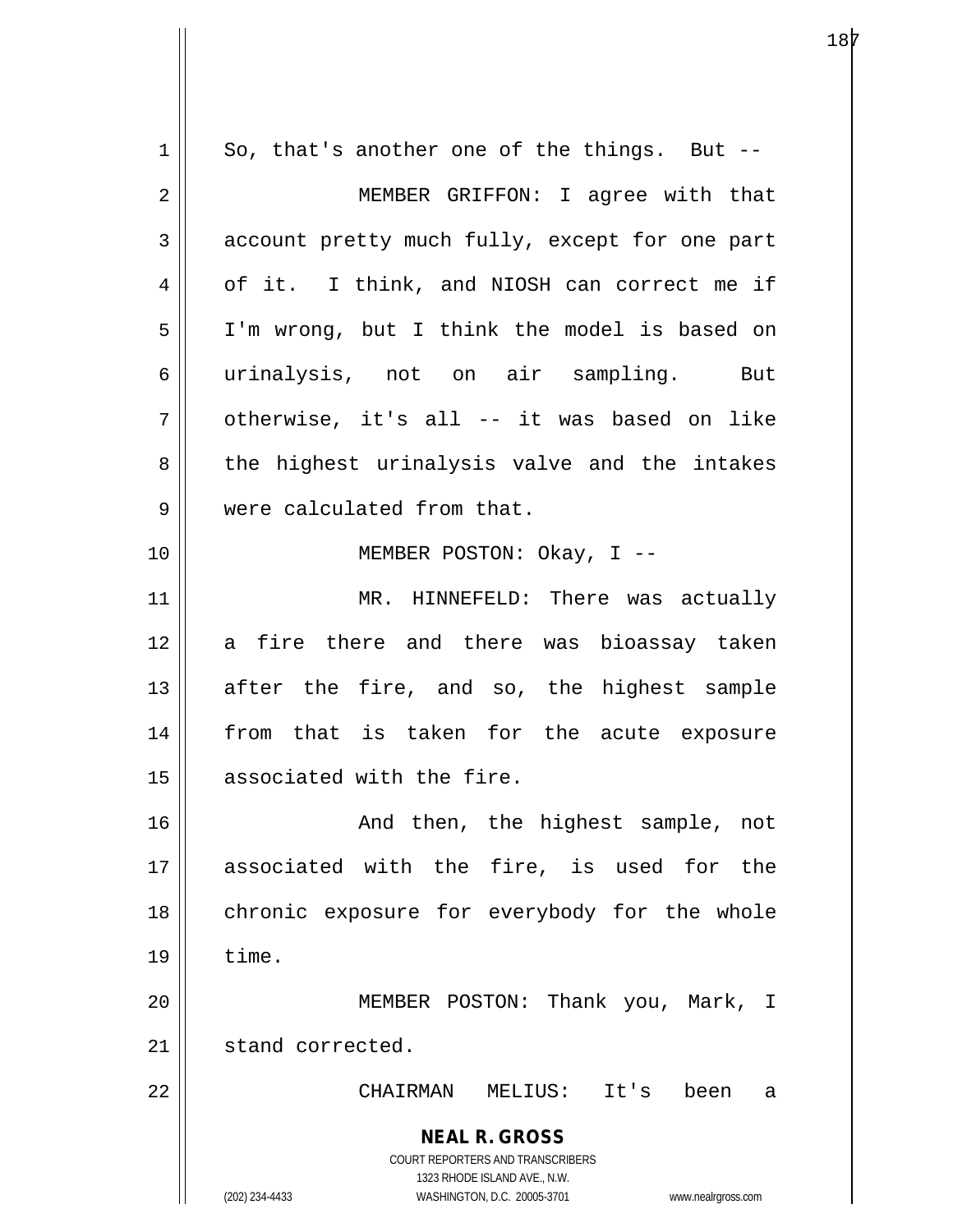$1 \parallel$  while. Thank you for that summary.

| 2  | MEMBER GRIFFON: The only other                                                                                                                                  |
|----|-----------------------------------------------------------------------------------------------------------------------------------------------------------------|
| 3  | thing I would say is that it was my -- my                                                                                                                       |
| 4  | memory is, from the interview, Jim Neton did                                                                                                                    |
| 5  | interview the individuals who did the surveys                                                                                                                   |
| 6  | and I thought he had indicated that he wasn't                                                                                                                   |
| 7  | sure of the particular method, but at that                                                                                                                      |
| 8  | time, they would have definitely used alpha                                                                                                                     |
| 9  | spec or mass spec.                                                                                                                                              |
| 10 | So, that was part of his reasoning                                                                                                                              |
| 11 | on why it was a real number, it wasn't likely                                                                                                                   |
| 12 | to have -- you know, just be attributed to                                                                                                                      |
| 13 | error.                                                                                                                                                          |
| 14 | MEMBER POSTON: Yes, it was an                                                                                                                                   |
| 15 | either/or situation.                                                                                                                                            |
| 16 | MEMBER GRIFFON: Yes.                                                                                                                                            |
| 17 | MEMBER POSTON: He didn't remember.                                                                                                                              |
| 18 | MEMBER GRIFFON: Right, right.                                                                                                                                   |
| 19 | MEMBER POSTON: So, it could have                                                                                                                                |
| 20 | been this or it could have been that.                                                                                                                           |
| 21 | MEMBER GRIFFON: Yes.                                                                                                                                            |
| 22 | Thank<br>CHAIRMAN<br>MELIUS:<br>you.                                                                                                                            |
|    | <b>NEAL R. GROSS</b><br>COURT REPORTERS AND TRANSCRIBERS<br>1323 RHODE ISLAND AVE., N.W.<br>(202) 234-4433<br>WASHINGTON, D.C. 20005-3701<br>www.nealrgross.com |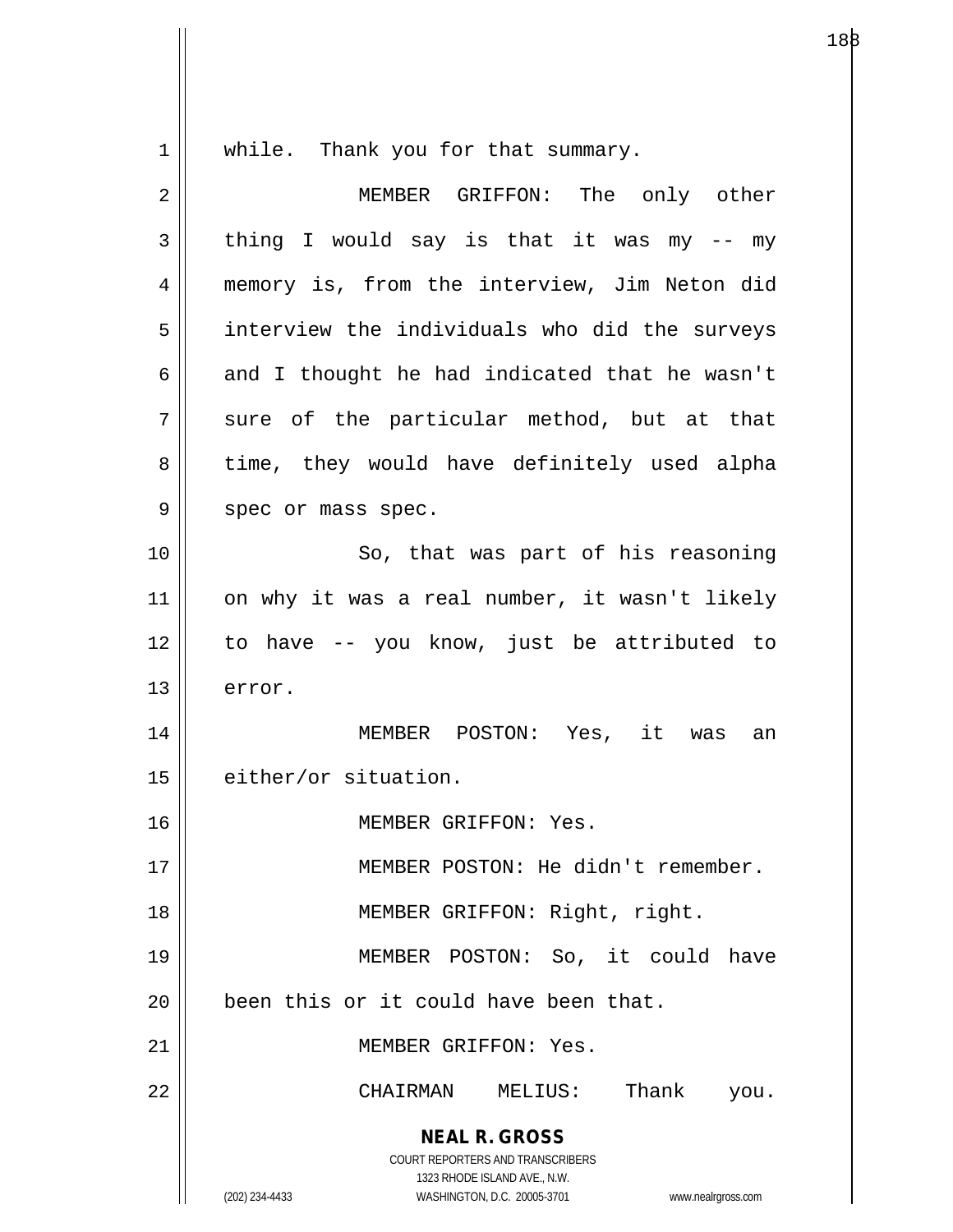$1 \parallel$  Wanda?

| 2  | MEMBER MUNN: One of the<br>most                                                                                                                                        |
|----|------------------------------------------------------------------------------------------------------------------------------------------------------------------------|
| 3  | valuable summaries that we have, of what goes                                                                                                                          |
| 4  | on with these case reviews is NIOSH                                                                                                                                    |
| 5  | presentations that are made to us, where their                                                                                                                         |
| 6  | recommendation occurs.                                                                                                                                                 |
| 7  | In this plethora of electronic                                                                                                                                         |
| 8  | data that's available to us, can we not pull                                                                                                                           |
| 9  | up, for our own review, the presentation                                                                                                                               |
| 10 | slides that were the NIOSH presentation to the                                                                                                                         |
| 11 | Board?                                                                                                                                                                 |
| 12 | CHAIRMAN MELIUS: I don't believe                                                                                                                                       |
| 13 | that information is archived on the website.                                                                                                                           |
| 14 | $So$ --                                                                                                                                                                |
| 15 | MEMBER MUNN: That's<br>really                                                                                                                                          |
| 16 | unfortunate.                                                                                                                                                           |
| 17 | MEMBER GRIFFON: It's<br>the 0:<br>on                                                                                                                                   |
| 18 | drive.                                                                                                                                                                 |
| 19 | CHAIRMAN MELIUS: It's on<br>the<br>$\Omega$ :                                                                                                                          |
| 20 | drive?                                                                                                                                                                 |
| 21 | MEMBER GRIFFON: Yes.                                                                                                                                                   |
| 22 | CHAIRMAN MELIUS: Somebody wants to                                                                                                                                     |
|    | <b>NEAL R. GROSS</b><br><b>COURT REPORTERS AND TRANSCRIBERS</b><br>1323 RHODE ISLAND AVE., N.W.<br>WASHINGTON, D.C. 20005-3701<br>(202) 234-4433<br>www.nealrgross.com |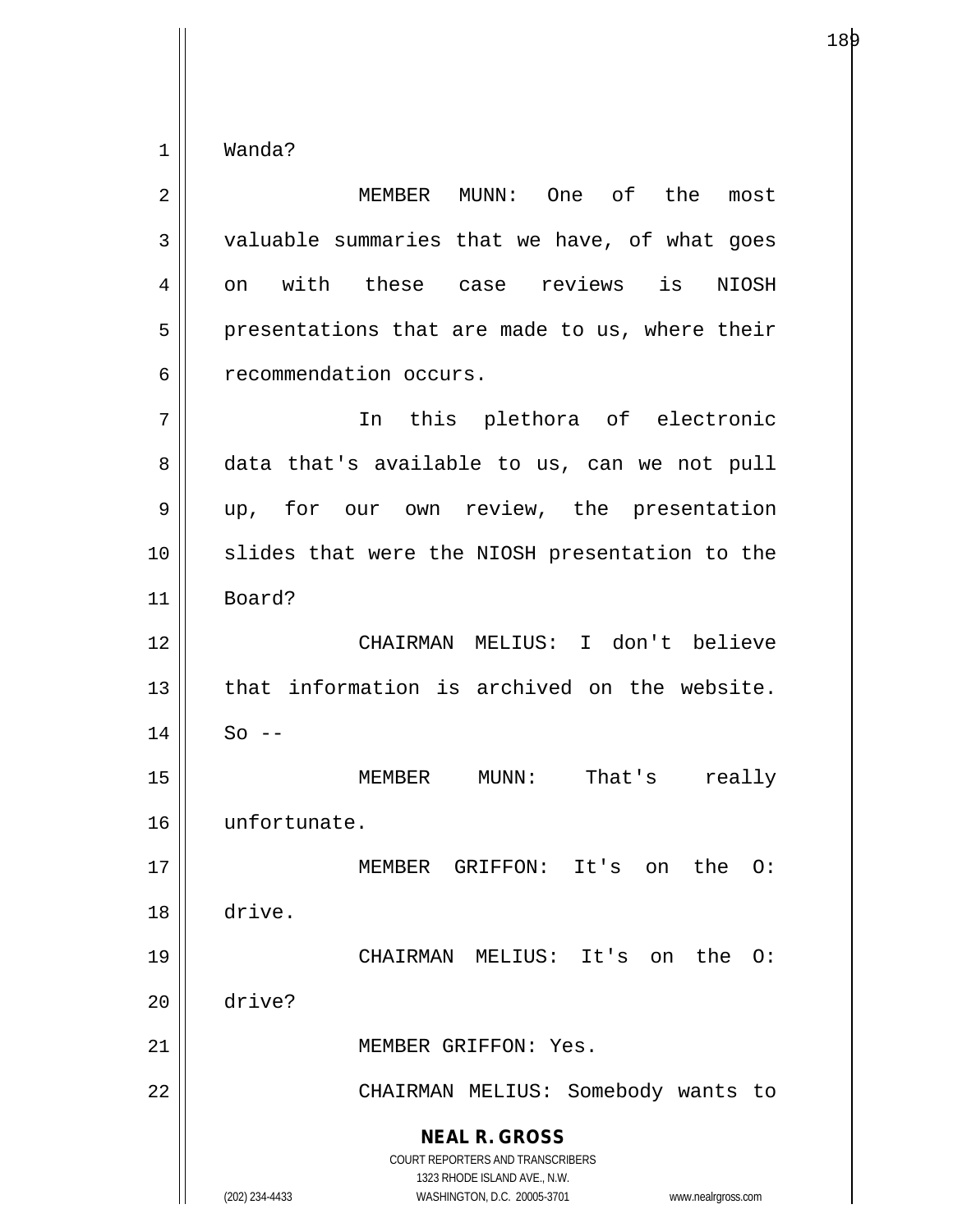| 1      |                                                                                          |
|--------|------------------------------------------------------------------------------------------|
| 2      | MEMBER GRIFFON: I'm pretty sure.                                                         |
| 3      | I see the Evaluation Report. I'm looking for                                             |
| 4      | the slide.                                                                               |
| 5      | CHAIRMAN MELIUS: Yes, I did know                                                         |
| 6      | that $-$                                                                                 |
| 7      | MEMBER MUNN: I looked for the                                                            |
| 8      | slide and couldn't find it.                                                              |
| 9      | CHAIRMAN MELIUS: Yes. I agree                                                            |
| 10     | with you in general, Wanda. I think that we                                              |
| 11     | need to make sure, next time we bring up                                                 |
| 12     | something from our past, that we need to have                                            |
| 13     | some reference material readily available, and                                           |
| 14     | I'll work with Ted and NIOSH, to make sure                                               |
| $15\,$ | that that is available to us, when we're                                                 |
| 16     | having these type of discussions and sort of                                             |
| 17     | reconsidering or reviewing something that                                                |
| 18     | we've done in the past, where it's not on the                                            |
| 19     | website or not directly accessible, or easily                                            |
| 20     | accessible on the O: drive, we should make it                                            |
| 21     | more readily available.                                                                  |
| 22     | MEMBER MUNN: Those visuals are                                                           |
|        | <b>NEAL R. GROSS</b><br>COURT REPORTERS AND TRANSCRIBERS<br>1323 RHODE ISLAND AVE., N.W. |
|        | (202) 234-4433<br>WASHINGTON, D.C. 20005-3701<br>www.nealrgross.com                      |

Ħ  $\overline{\phantom{a}}$ 

е процессователи в последници по процессователи в подата в селото на 19 рока в 19 рока в 19 рока в 19 рока в 1<br>Последници последници по производителности по производите на 19 рока в 19 рока в 19 рока в 19 рока в 19 рока в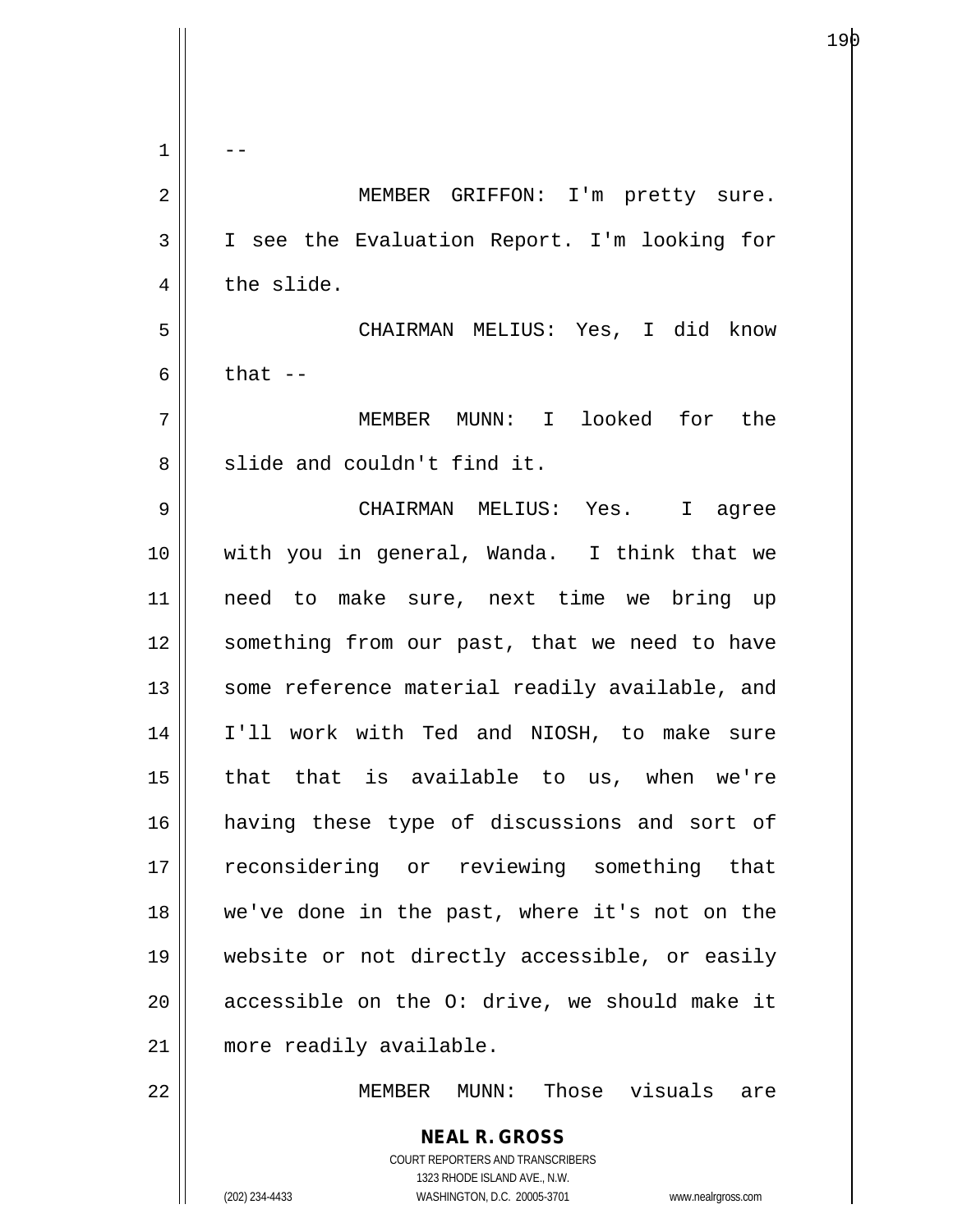**NEAL R. GROSS** COURT REPORTERS AND TRANSCRIBERS 1323 RHODE ISLAND AVE., N.W. (202) 234-4433 WASHINGTON, D.C. 20005-3701 www.nealrgross.com 1 || sometimes much easier to get to the meat of  $2 \parallel$  the matter, than reading the written material 3 || that comes out in the document. 4 | MEMBER ZIEMER: Dr. Melius? 5 CHAIRMAN MELIUS: Yes, go ahead. I 6 was -- Gen had a comment, then I was going to 7 do you and David. 8 || MEMBER ZIEMER: Okay, qo ahead,  $9 \parallel$  Gen. 10 MEMBER ROESSLER: Mine is short. 11 Just a comment on Dr. Poston's wording. The 12 || sample that we have under discussion, he said 13 was enriched. I don't think we have 14 confirmation that that's true. I think the 15 interpretation was that it was probably 16 enriched, and that's why the questions were 17 || asked about the methodology for looking at the 18 | sample. 19 I think there are all kinds of 20 || other possibilities. So, I think maybe a  $21$  change in wording would be -- I'm not quite  $22$  || sure what it is, but we're not certain it was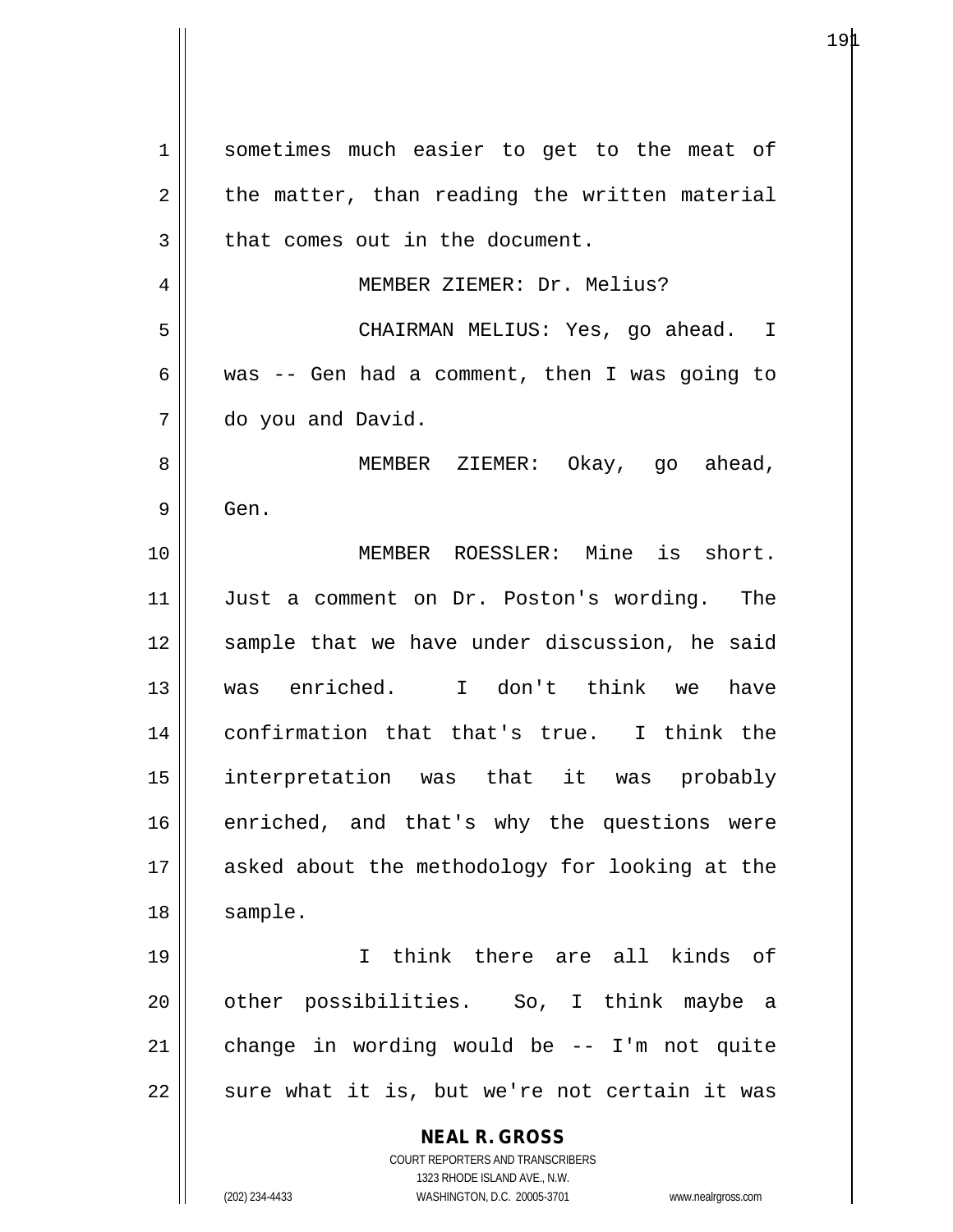**NEAL R. GROSS** COURT REPORTERS AND TRANSCRIBERS 1323 RHODE ISLAND AVE., N.W. 1 enriched. 2 MEMBER GRIFFON: Likely was 3 enriched, I guess, yes, likely was, or 4 | something. 5 MEMBER ROESSLER: One 6 || interpretation. 7 CHAIRMAN MELIUS: Paul? 8 || MEMBER ZIEMER: My memory is also a 9 || little fuzzy, but -- and maybe this was asked 10 || in the past some time. But what would be the 11 implication of the dose reconstruction if 12 NIOSH assumed that that low enrichment uranium 13 **instead of the natural uranium?** 14 MR. HINNEFELD: Well, I mean, 15 theoretically, you could adjust the dose 16 upward, but the problem with that though is 17 || that we -- it's pretty clear from the 18 information we have, that they used natural 19 uranium. 20 The work we know about at Chapman 21 Valve used natural uranium and they made these  $22$  || slugs. That's the work we know about, and so,

(202) 234-4433 WASHINGTON, D.C. 20005-3701 www.nealrgross.com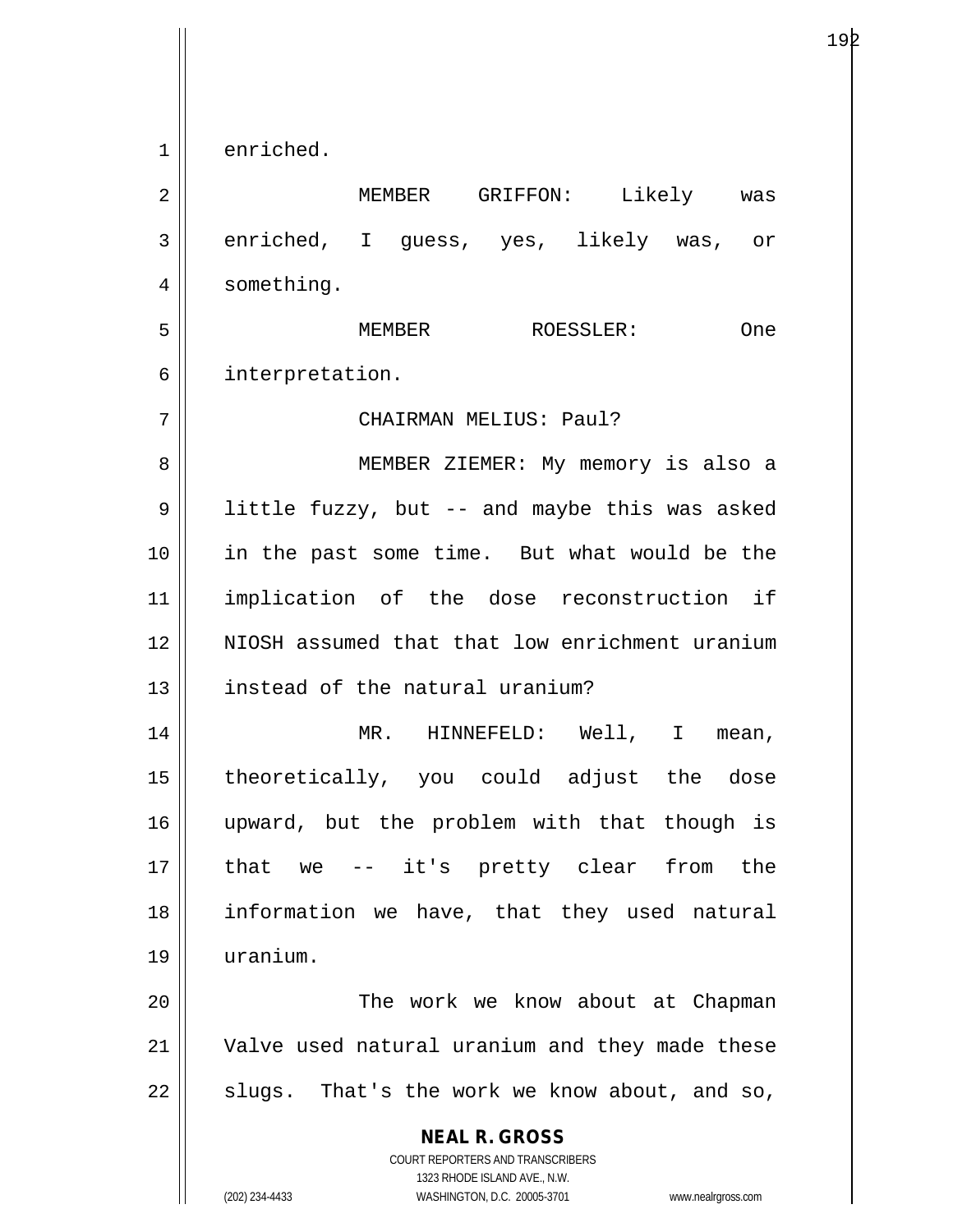$1 \parallel$  it would be a little incongruous, I think, to  $2 \parallel$  say because of this two percent sample, we're  $3 \parallel$  now going to do doses as if this were enriched  $4 \parallel$  uranium, based on the bioassay data we have.  $5 \parallel$  I think that would be a little inconsistent. 6 MEMBER ZIEMER: I suppose the only  $7 \parallel$  other implication is, there was something else 8 going on that's not accounted for, and I think 9 we also had the discussion because of the 10 detail to which enriched uranium was tracked, 11 || not only now, but then, that the likelihood of 12 there being any significant operation 13 involving U-235, that -- went undiscovered in 14 the process of record review, is very 15 unlikely. 16 I think we all concluded that at 17 best it was a contamination brought in, 18 perhaps in the shipping of the manifolds or

> COURT REPORTERS AND TRANSCRIBERS 1323 RHODE ISLAND AVE., N.W. (202) 234-4433 WASHINGTON, D.C. 20005-3701 www.nealrgross.com

**NEAL R. GROSS**

19 something like that, for which there might

20 have been some small area of a loading dock

21 contaminated. I believe the sample was on a

22 | loading dock, was it not?

 $19\beta$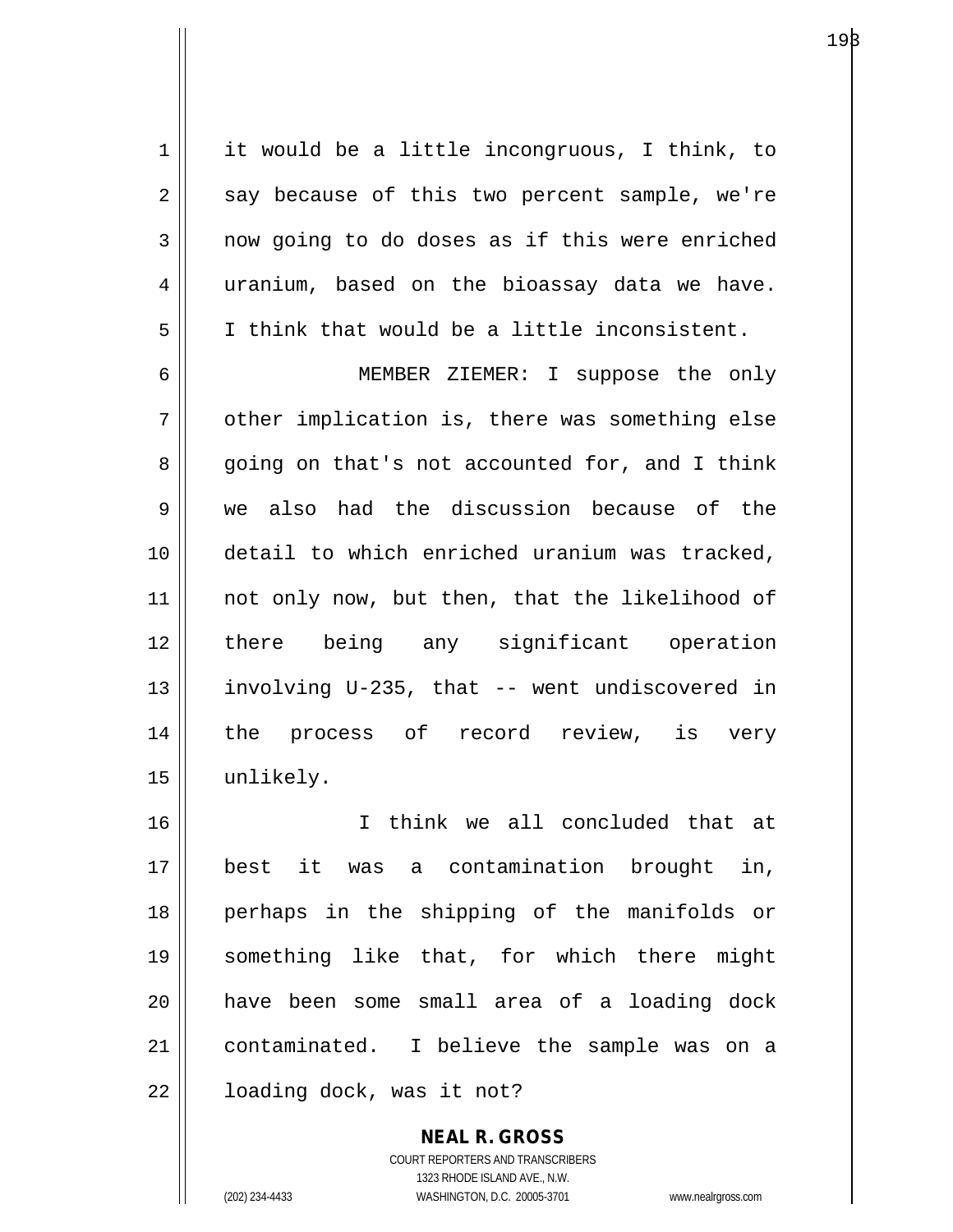| $\mathbf 1$ | CHAIRMAN<br>MELIUS: Yes, near<br>a                                  |
|-------------|---------------------------------------------------------------------|
| 2           | loading dock.                                                       |
| 3           | MR. HINNEFELD: Can I just offer                                     |
| 4           | something?                                                          |
| 5           | CHAIRMAN MELIUS: Sure.                                              |
| 6           | $MR$ .<br>HINNEFELD: Our position<br>on                             |
| 7           | I think we've been pretty<br>this<br>has                            |
| 8           | consistent in expressing this all along.                            |
| 9           | The work that we know about,                                        |
| 10          | despite all our research it's still the only                        |
| 11          | work we know about, is the manufacture of                           |
| 12          | those natural uranium slugs, and we believe we                      |
| 13          | have a method for reconstructing the dose for                       |
| 14          | that natural uranium work.                                          |
| 15          | The existence of a two percent                                      |
| 16          | sample, if it in fact, is a two percent                             |
| 17          | sample, is more -- if you're going to                               |
| 18          | interpret that in any way, it would have -- I                       |
| 19          | would think it would have to be, there must                         |
| 20          | have been other work at that site, that we                          |
| 21          | don't yet know about.                                               |
| 22          | And so, I don't know, you know,                                     |
|             | <b>NEAL R. GROSS</b>                                                |
|             | COURT REPORTERS AND TRANSCRIBERS<br>1323 RHODE ISLAND AVE., N.W.    |
|             | (202) 234-4433<br>WASHINGTON, D.C. 20005-3701<br>www.nealrgross.com |

 $194$ 

 $\mathsf{I}$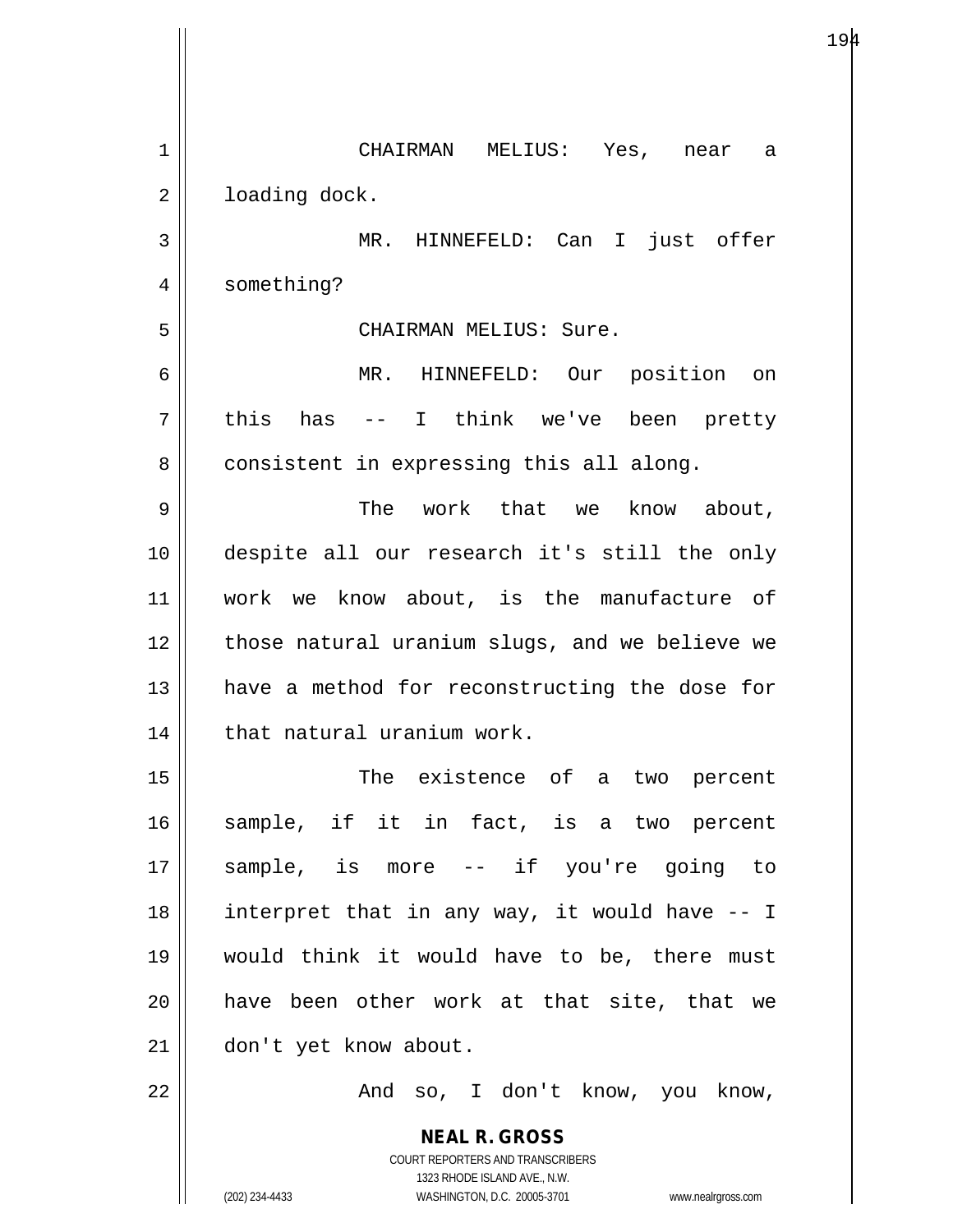| $\mathbf 1$    | if, in fact, that work occurred and if, in                          |
|----------------|---------------------------------------------------------------------|
| $\overline{2}$ | fact, we can learn enough about that work to                        |
| 3              | even make a judgment about whether doses                            |
| 4              | should be reconstructed, in other words, was                        |
| 5              | it AEC work, or make a judgment about, is it                        |
| 6              | feasible to reconstruct those doses, if we                          |
| 7              | don't learn anything more than, oh, yes, they                       |
| 8              | did have two percent uranium, then maybe we                         |
| 9              | don't have enough.                                                  |
| 10             | But that would all -- that's                                        |
| 11             | essentially a different -- it's essentially a                       |
| 12             | different Class. You know, what we know about                       |
| 13             | is the work, the natural uranium work, that's                       |
| 14             | what we believe we can reconstruct, and if                          |
| 15             | there is information that comes to bear or if                       |
| 16             | there is information that says there was other                      |
| 17             | activity there that involved two percent                            |
| 18             | uranium, then we would have to go back and                          |
| 19             | reconsider when that work occurred and what it                      |
| 20             | would mean.                                                         |
| 21             | I just -- I don't see how a two                                     |
| 22             | percent sample ties to the abundant knowledge                       |
|                | <b>NEAL R. GROSS</b>                                                |
|                | COURT REPORTERS AND TRANSCRIBERS                                    |
|                | 1323 RHODE ISLAND AVE., N.W.                                        |
|                | (202) 234-4433<br>WASHINGTON, D.C. 20005-3701<br>www.nealrgross.com |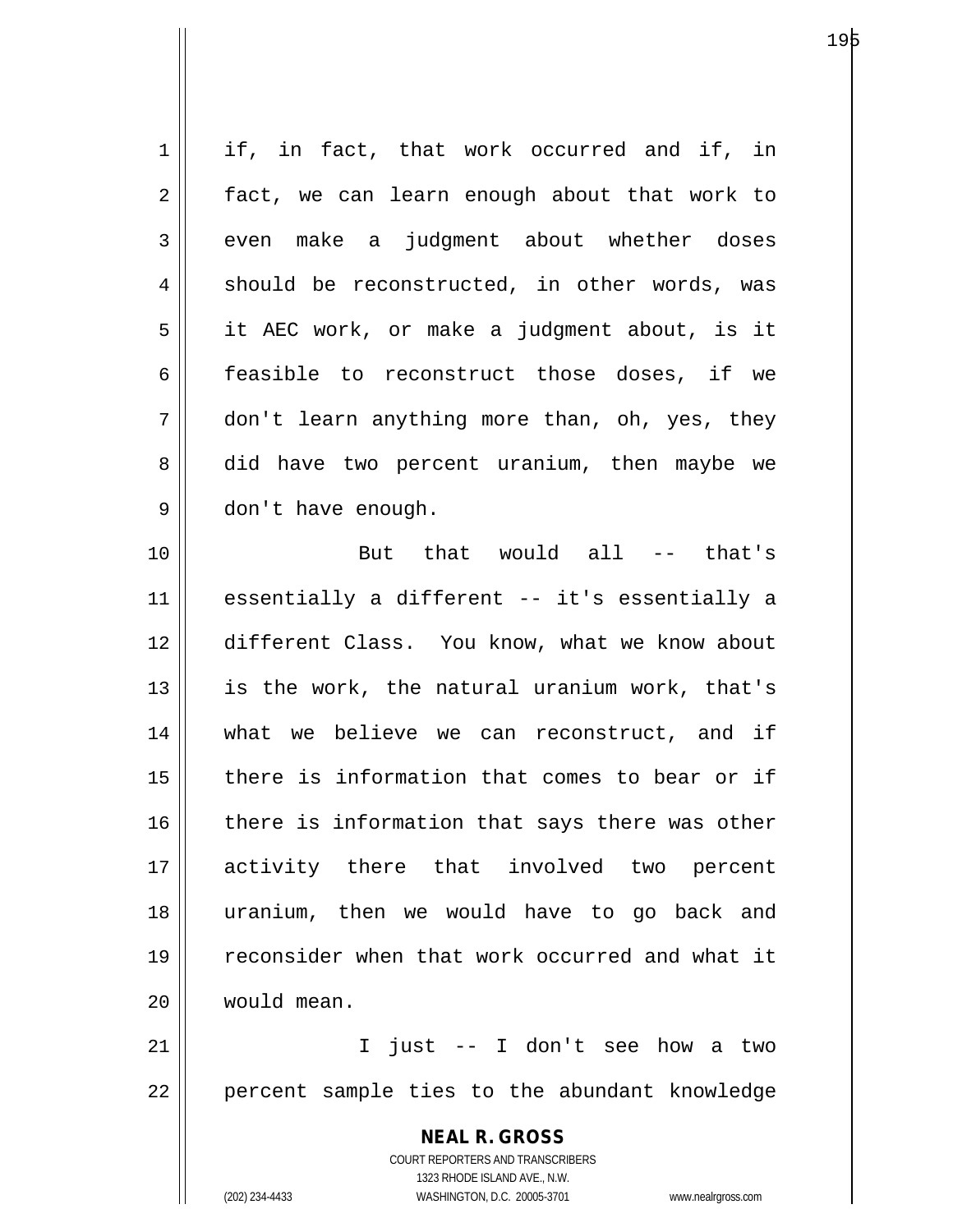1 | we have, how it refutes the abundant knowledge  $2 \parallel$  we have, that this work in 1948 and 1949,  $3 \parallel$  which is all we're talking about, was natural 4 || uranium. I'm sorry, I wanted to say it. 5 CHAIRMAN MELIUS: Well, correct me  $6 \parallel$  if I'm wrong on this, but I think the other 7 information we have, which again, none of it 8 || is definitive, but from what I've heard, is  $9 \parallel$  one, there is -- we do have this testimony 10 from this one person about the manifolds. 11 Maybe a different time period, it's not clear. 12 || The Mode secondly, there is -- I 13  $\parallel$  believe Mark quoted at the last meeting, which 14 || was something new to me, but there was -- at 15 least new to my recall, was about some 16 references in some of the DOE documents to 17 || other work that might have gone on at that  $18$  || facility, that it wasn't  $-$  maybe I'm off  $-$ 19 MEMBER GRIFFON: The only thing I 20 do remember that they did do some Naval work, 21 but as far  $-$  what we couldn't determine was  $22 \parallel$  if there was any -- if they did any Naval

> **NEAL R. GROSS** COURT REPORTERS AND TRANSCRIBERS

1323 RHODE ISLAND AVE., N.W. (202) 234-4433 WASHINGTON, D.C. 20005-3701 www.nealrgross.com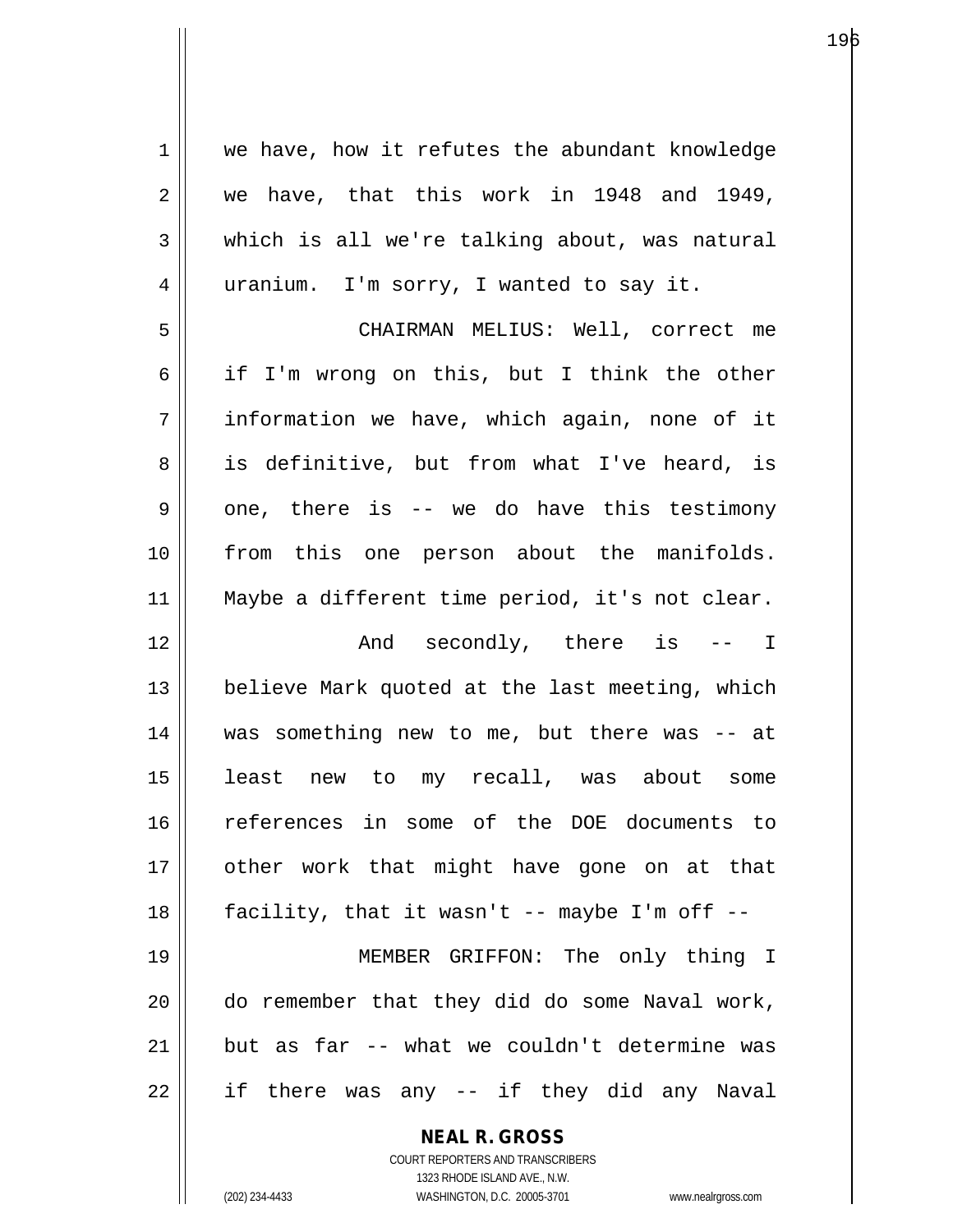**NEAL R. GROSS** COURT REPORTERS AND TRANSCRIBERS 1323 RHODE ISLAND AVE., N.W. 1 || nuclear work. 2 || CHAIRMAN MELIUS: Okay. 3 MEMBER GRIFFON: I mean, it was 4 || Naval valve work. 5 MR. HINNEFELD: Yes, valve -- 6 CHAIRMAN MELIUS: Unrelated to this 7 || --8 MR. HINNEFELD: They also did valve 9 work for AEC. If I'm not mistaken, the 10 manifold -- the woman who testified about the 11 || manifold, testified that was during the war, 12 isn't that true? 13 || MEMBER GRIFFON: Right. 14 MR. HINNEFELD: So, that would have 15 been different timing. 16 CHAIRMAN MELIUS: Okay, yes, that 17 was what I recall. But I would just say in 18 general, there are a number of these older 19  $\parallel$  sites that we've dealt with recently, where we  $20$  || just did not have adequate information on  $-$ 21 || we knew there were some operations there. We 22 || just didn't have adequate information to be

(202) 234-4433 WASHINGTON, D.C. 20005-3701 www.nealrgross.com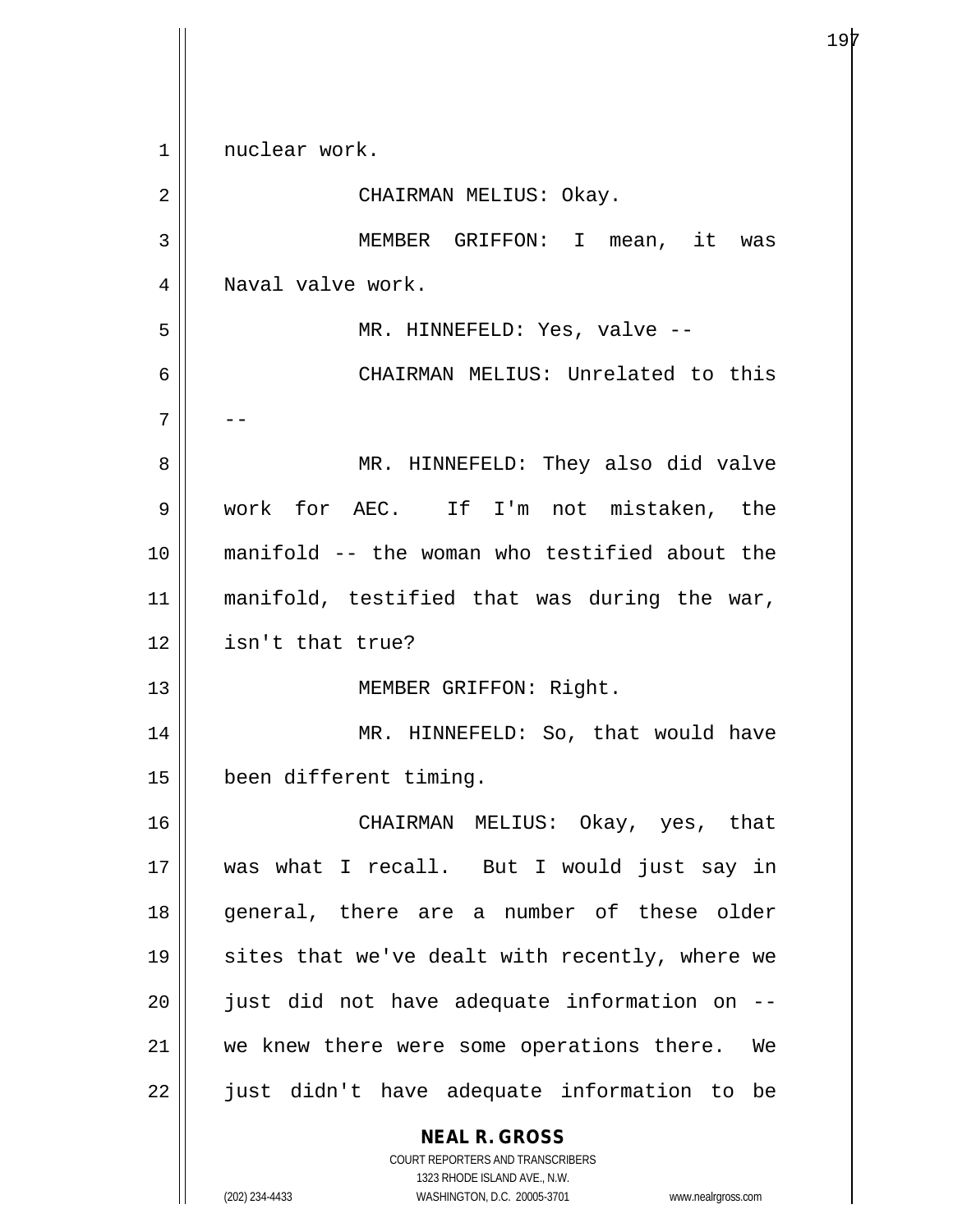1 able to characterize those in any way, and  $2 \parallel$  we've -- you know, basically made those fairly 3 wide open SECs, based on ignorance of 4 | operations.

5 I mean, we knew there were some 6 there, but we weren't able to characterize  $7 \parallel$  them in some way, and those were a continuum  $8 \parallel$  and it's difficult and I guess the questions 9 are, how are we being consistent in 10 approaching?

11 I don't think we've ever had a 12 || situation where we've had an anomalous sample  $13$  | that  $-$  from a site, that has caused as much 14 confusion, and I also -- Dr. Ziemer's 15 question, this may be my ignorance also, but 16 || given what we've learned recently about -- or 17 difficulties we've had with Rochester and this 18 latest round of 50 boxes, I'm far from 19 convinced that every time we find records -- 20 you know, look for records, that we've found 21 || them on operations, and certainly, some of  $22$  || these older sites are poorly documented.

> COURT REPORTERS AND TRANSCRIBERS 1323 RHODE ISLAND AVE., N.W. (202) 234-4433 WASHINGTON, D.C. 20005-3701 www.nealrgross.com

**NEAL R. GROSS**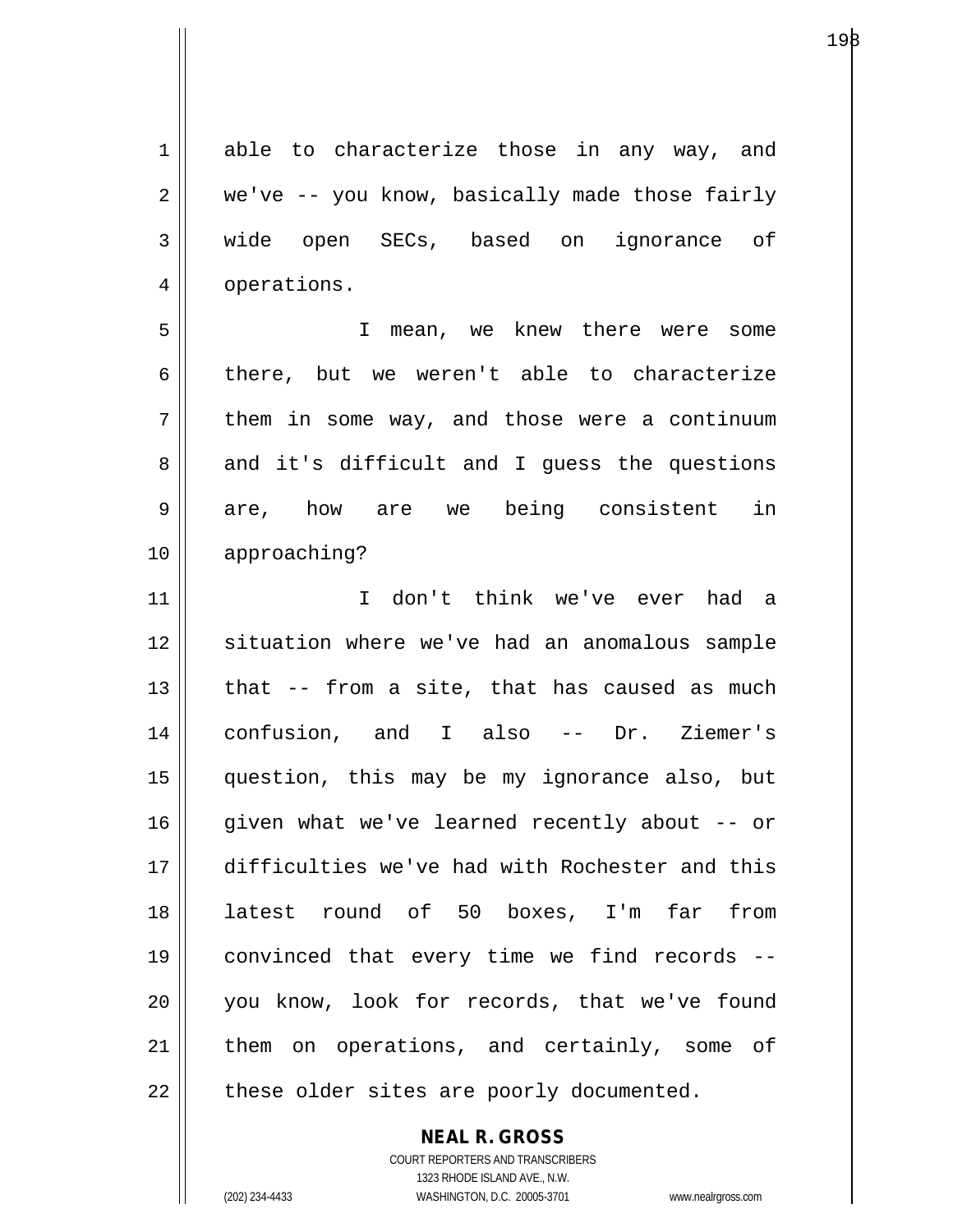| 1  | So, may not quite have -- quite as                       |
|----|----------------------------------------------------------|
| 2  | much faith, as you do, Dr. Ziemer, that we               |
| 3  | would have found the records on unenriched               |
| 4  | uranium at a site. But that's just my                    |
| 5  | judgment.                                                |
| 6  | So, we have a motion. David                              |
| 7  | Richardson, have you -- I didn't ask you if              |
| 8  | you had questions or comments.                           |
| 9  | MEMBER RICHARDSON: I don't think I                       |
| 10 | have questions.                                          |
| 11 | CHAIRMAN MELIUS: Okay.                                   |
| 12 | MEMBER RICHARDSON: No.                                   |
| 13 | CHAIRMAN MELIUS: Any other                               |
| 14 | comments from Board Members? If not, I think             |
| 15 | we need to proceed to a vote.                            |
| 16 | I think this is similar to the                           |
| 17 | Blockson situation. We have a motion to                  |
| 18 | accept the NIOSH SEC evaluation, and if we               |
| 19 | reject that, then given the time frame and so            |
| 20 | forth, I do think it behooves us that -- to              |
| 21 | make a -- you know, have a step -- a way to go           |
| 22 | forward, beyond this, and whether it be a                |
|    | <b>NEAL R. GROSS</b><br>COURT REPORTERS AND TRANSCRIBERS |

 $\mathsf{II}$ 

1323 RHODE ISLAND AVE., N.W. (202) 234-4433 WASHINGTON, D.C. 20005-3701 www.nealrgross.com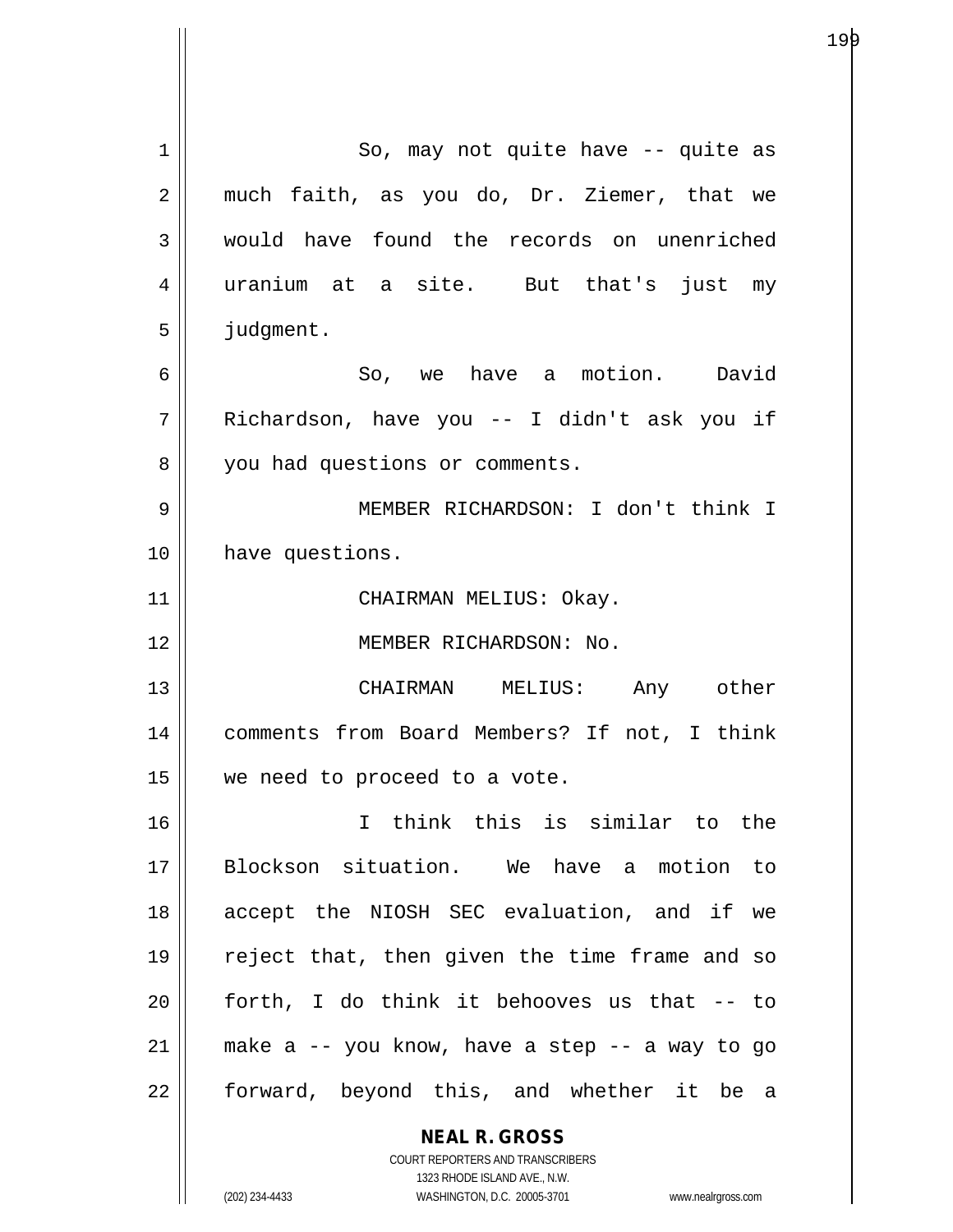**NEAL R. GROSS** COURT REPORTERS AND TRANSCRIBERS 1 || motion the other way or whatever, I think we  $2 \parallel$  need to  $-$ 3 MEMBER GRIFFON: Is there anyone 4 | from the petition here? 5 CHAIRMAN MELIUS: That's what I 6 | wanted to  $-$  I'm waiting for Ted to  $-$  Ted was 7 looking for Bill Field. Is there a petitioner  $8 \parallel$  that -- Ted, do you know, for this? 9 MR. KATZ: There are two 10 petitioners. 11 CHAIRMAN MELIUS: Are the 12 || petitioners on the line for the Chapman? 13 MS. REALE: Yes, I am, Marianna 14 | Reale. 15 || CHAIRMAN MELIUS: Okay, hi, there. 16 Do you have anything you'd like -- any 17 || statement you'd like to make? 18 MS. REALE: I'm just saying that 19 || this thing has been dragged out for more than  $20$  | 10 years and it seems as though everyone is so 21 || against it. It's very unfair to all these 22 people.

е производство на селото на 1920 година в 2001 година в 2014 година в 2014 година в 2014 година и 2014 година<br>В 1920 година в 2014 година в 2014 година в 2014 година в 2014 година в 2014 година в 2014 година в 2014 годин

1323 RHODE ISLAND AVE., N.W.

(202) 234-4433 WASHINGTON, D.C. 20005-3701 www.nealrgross.com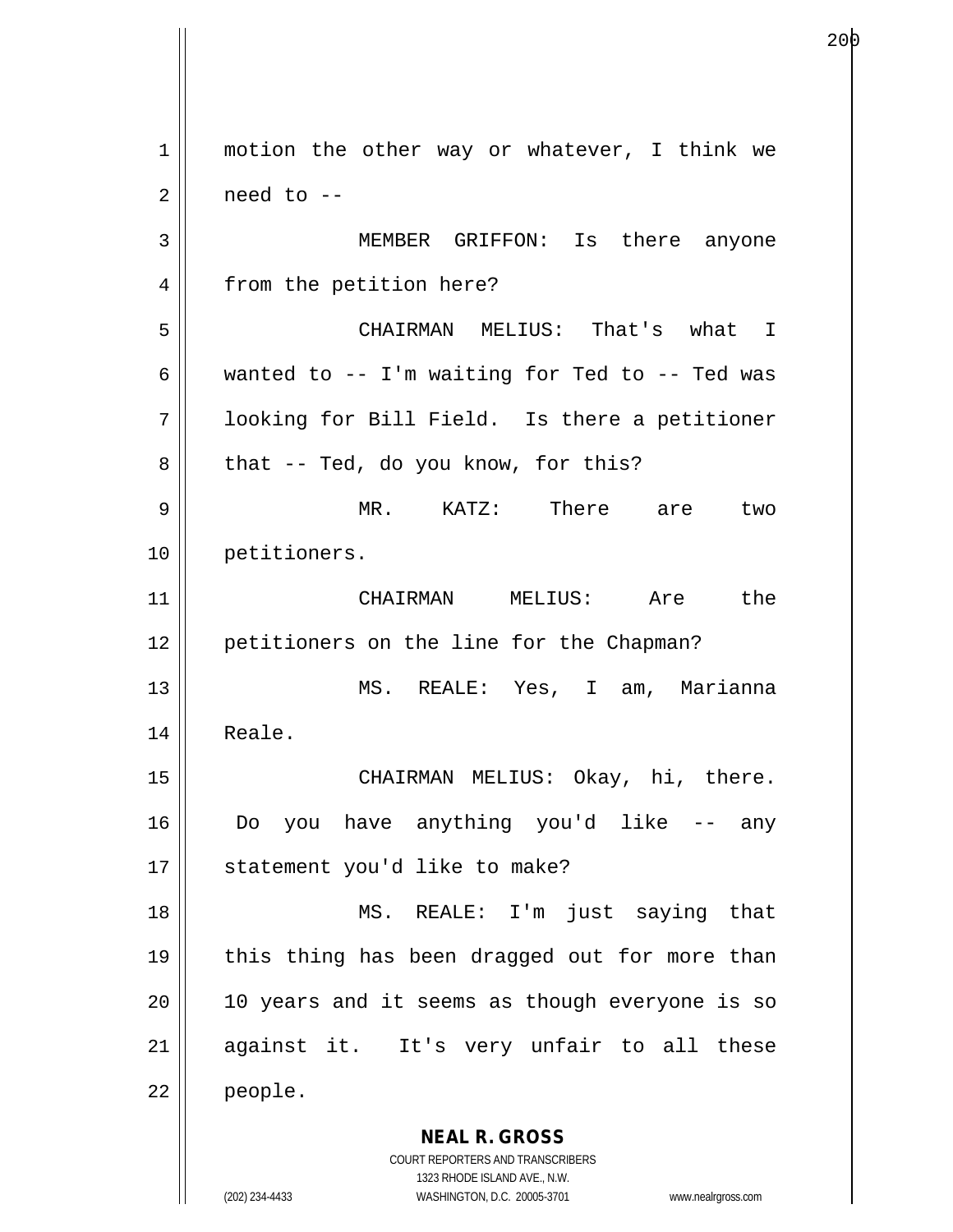**NEAL R. GROSS** COURT REPORTERS AND TRANSCRIBERS 1323 RHODE ISLAND AVE., N.W. (202) 234-4433 WASHINGTON, D.C. 20005-3701 www.nealrgross.com 1 CHAIRMAN MELIUS: Okay, thank you. 2 | Okay. Is there another petitioner, somebody  $3 \parallel$  else on the line, that would -- from Chapman? 4 Okay, why don't we proceed with a 5 || vote then? The vote would be to accept the 6 | NIOSH Evaluation Report and to turn down the 7 | SEC petition. 8 MEMBER ANDERSON: Go backwards. 9 MR. KATZ: Yes, I'm going to flip 10 the direction of the roll call. Keep it 11 simple. Dr. Ziemer? 12 MEMBER ZIEMER: Yes. 13 || MR. KATZ: Mr. Schofield? 14 || MEMBER SCHOFIELD: No. 15 MR. KATZ: Dr. Roessler? 16 || MEMBER ROESSLER: Yes. 17 MR. KATZ: Dr. Richardson? 18 MEMBER RICHARDSON: Yes. 19 || MR. KATZ: Mr. Presley? 20 MEMBER PRESLEY: Yes. 21 MR. KATZ: Dr. Poston? 22 | MEMBER POSTON: Yes.

 $20\text{\AA}$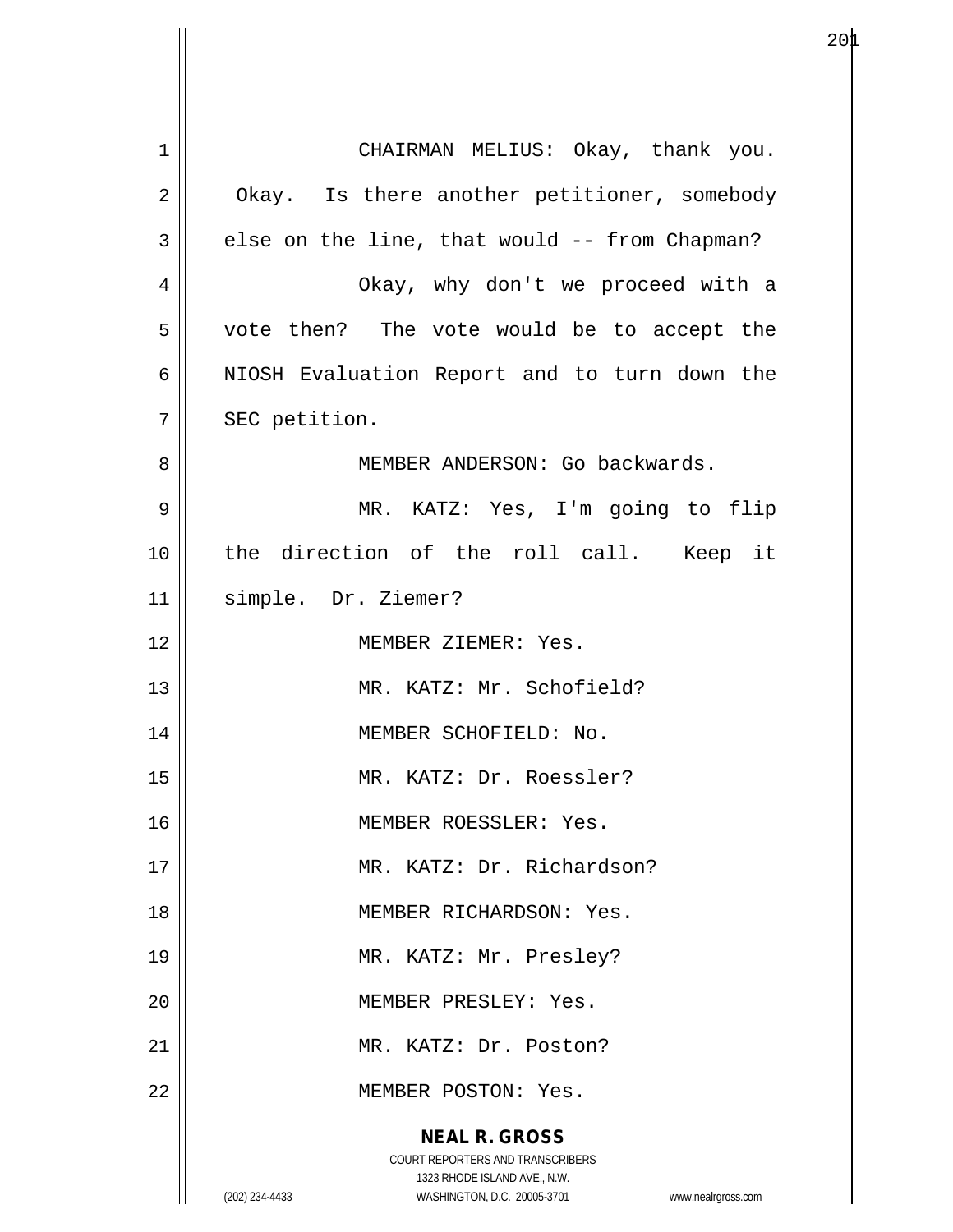| $\mathbf 1$    |                | MR. KATZ: Ms. Munn?                                         |                    |
|----------------|----------------|-------------------------------------------------------------|--------------------|
| $\overline{2}$ |                | MEMBER MUNN: Yes.                                           |                    |
| 3              |                | MR. KATZ: Dr. Melius?                                       |                    |
| $\overline{4}$ |                | CHAIRMAN MELIUS: No.                                        |                    |
| 5              |                | MR. KATZ: Dr. Lockey?                                       |                    |
| 6              |                | MEMBER LOCKEY: Yes.                                         |                    |
| 7              |                | MR. KATZ: Dr. Lemen?                                        |                    |
| 8              |                | MEMBER LEMEN: No.                                           |                    |
| 9              |                | MR. KATZ: Mr. Griffon?                                      |                    |
| 10             |                | MEMBER GRIFFON: No.                                         |                    |
| 11             |                | MR. KATZ: Mr. Gibson?                                       |                    |
| 12             |                | MEMBER GIBSON: No.                                          |                    |
| 13             |                | MR. KATZ: Dr. Field?                                        |                    |
| 14             |                | MEMBER FIELD: Yes.                                          |                    |
| 15             |                | MR. KATZ: Mr. Clawson?                                      |                    |
| 16             |                | MEMBER CLAWSON: No.                                         |                    |
| 17             |                | MR. KATZ: Ms. Beach?                                        |                    |
| 18             |                | MEMBER BEACH: No.                                           |                    |
| 19             |                | MR. KATZ: Dr. Anderson?                                     |                    |
| 20             |                | MEMBER ANDERSON: No.                                        |                    |
| 21             |                | MR. KATZ: Excuse me?                                        |                    |
| 22             |                | MEMBER ANDERSON: No.                                        |                    |
|                |                | <b>NEAL R. GROSS</b>                                        |                    |
|                |                | COURT REPORTERS AND TRANSCRIBERS                            |                    |
|                | (202) 234-4433 | 1323 RHODE ISLAND AVE., N.W.<br>WASHINGTON, D.C. 20005-3701 | www.nealrgross.com |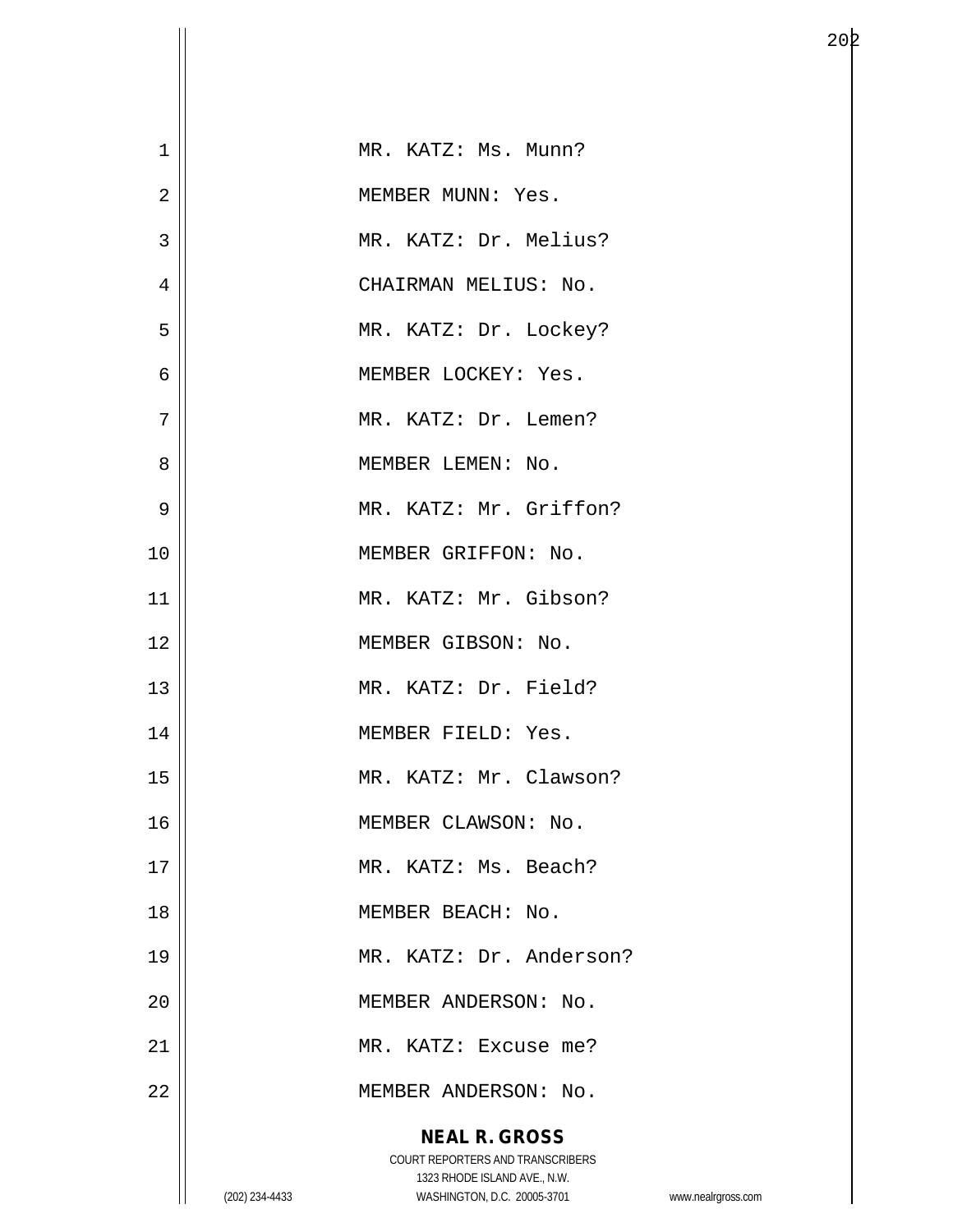1 MR. KATZ: Thank you. That's 2 | correct, it's a tie, eight. So, the motion  $3 \parallel$  fails.

4 CHAIRMAN MELIUS: Given the time 5 || period and that it's close to lunch, what I  $6 \parallel$  think we should do is, we'll break for lunch. 7 We'll come back at the beginning of the 8 afternoon session. We will have a short 9 discussion on thinking about steps forward, 10 what we should do next, how do we resolve this 11 issue with Chapman, and so, if you can at 12 || least think about that over lunch time. 13 And we will break and we will --

14 please, try to be back here by 1:30 p.m. We 15 do have a petition. We will have petitioners 16 and others present for the discussion of 17 Bethlehem.

18 (Whereupon, the above-entitled 19 matter went off the record at 12:15 p.m. and  $20$  | resumed at 1:40 p.m.)

21 MR. KATZ: Can I check on the 22 || lines? Dr. Ziemer and Dr. Richardson, are you

> **NEAL R. GROSS** COURT REPORTERS AND TRANSCRIBERS 1323 RHODE ISLAND AVE., N.W. (202) 234-4433 WASHINGTON, D.C. 20005-3701 www.nealrgross.com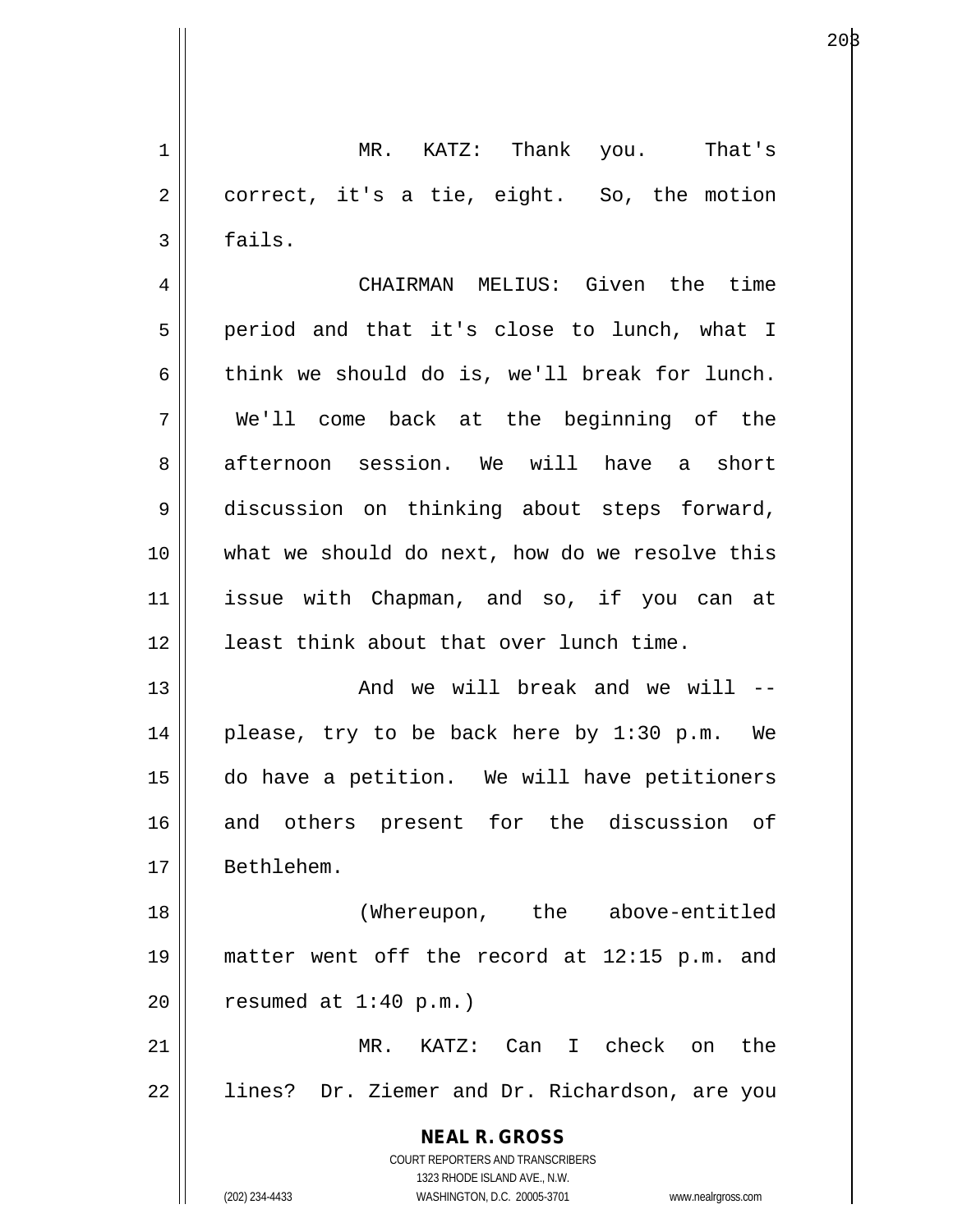| $\mathbf 1$ | with us?                                                            |
|-------------|---------------------------------------------------------------------|
| 2           | MEMBER ZIEMER: Yes, Ziemer here.                                    |
| 3           | MEMBER RICHARDSON: Hello, yes,                                      |
| 4           | David is here.                                                      |
| 5           | MR. KATZ: Great, thank you.                                         |
| 6           | CHAIRMAN MELIUS: A couple of                                        |
| 7           | updates before we start discussion<br>on                            |
| 8           | Bethlehem.                                                          |
| 9           | One is on the Mound Site that we                                    |
| 10          | discussed yesterday, where we had issues with                       |
| 11          | the Class Definition for that, I believe we                         |
| 12          | will see a proposal later today, for a Class                        |
| 13          | Definition that we hope will be<br>more                             |
| 14          | satisfactory for that site.                                         |
| 15          | And so we should see that in                                        |
| 16          | writing, so, we'll discuss that during our                          |
| 17          | Board working time, which should start a                            |
| 18          | little after three or so this afternoon.                            |
| 19          | On the Chapman Site, which we                                       |
| 20          | discussed this morning, we were -- continue to                      |
| 21          | be in deadlock. After that discussion, I did                        |
| 22          | have further discussions with NIOSH and I                           |
|             | <b>NEAL R. GROSS</b><br>COURT REPORTERS AND TRANSCRIBERS            |
|             | 1323 RHODE ISLAND AVE., N.W.                                        |
|             | (202) 234-4433<br>WASHINGTON, D.C. 20005-3701<br>www.nealrgross.com |

 $\overline{\phantom{a}}$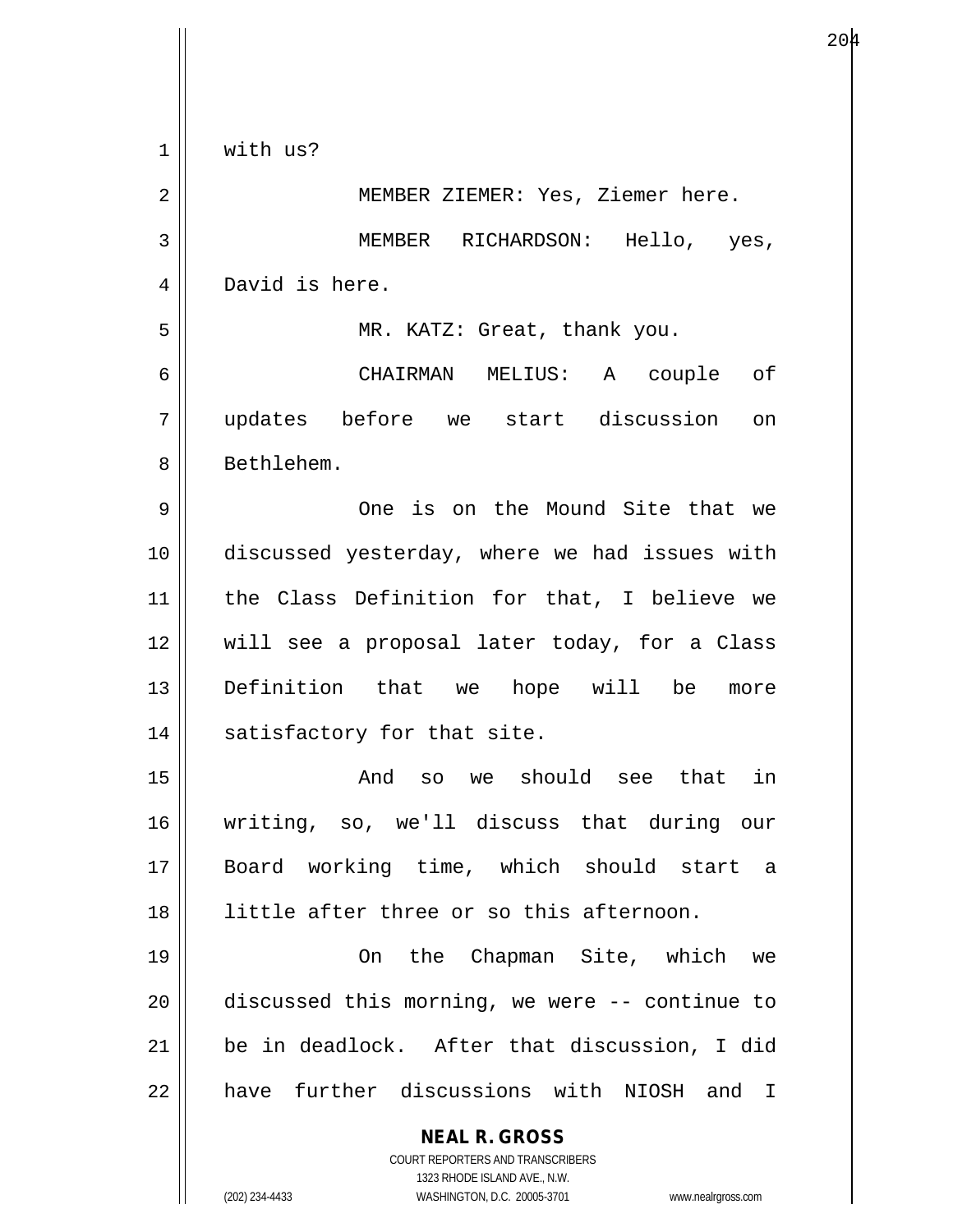1 | think there are two follow up items that can  $2 \parallel$  be pursued on that, in terms of additional 3 | information.

4 One is, we do have the 70 boxes of 5 materials that were found recently, or 6 whatever the number is, I'm not sure. 7 || Although they've looked at those that were 8 || labeled Chapman, there are some other -- many 9 || other boxes they have not gone through yet, 10 || some of which are some of the related sites 11 and so forth, that may shed some information 12 | on what went on at Chapman Valve.

13 || Secondly, they will also look back 14 into the Nuclear Navy question. Again, the 15 | clarification was that they had done sort of a 16 || computerized record search, but they will go 17 back to the Navy and the Defense Department 18 and see if there's information available and 19 we'll pursue the issue of doing a manual 20 || search of those records also, so that we would 21 have additional information to work with, one  $22$  || way or the other. We'll see on that.

> COURT REPORTERS AND TRANSCRIBERS 1323 RHODE ISLAND AVE., N.W. (202) 234-4433 WASHINGTON, D.C. 20005-3701 www.nealrgross.com

**NEAL R. GROSS**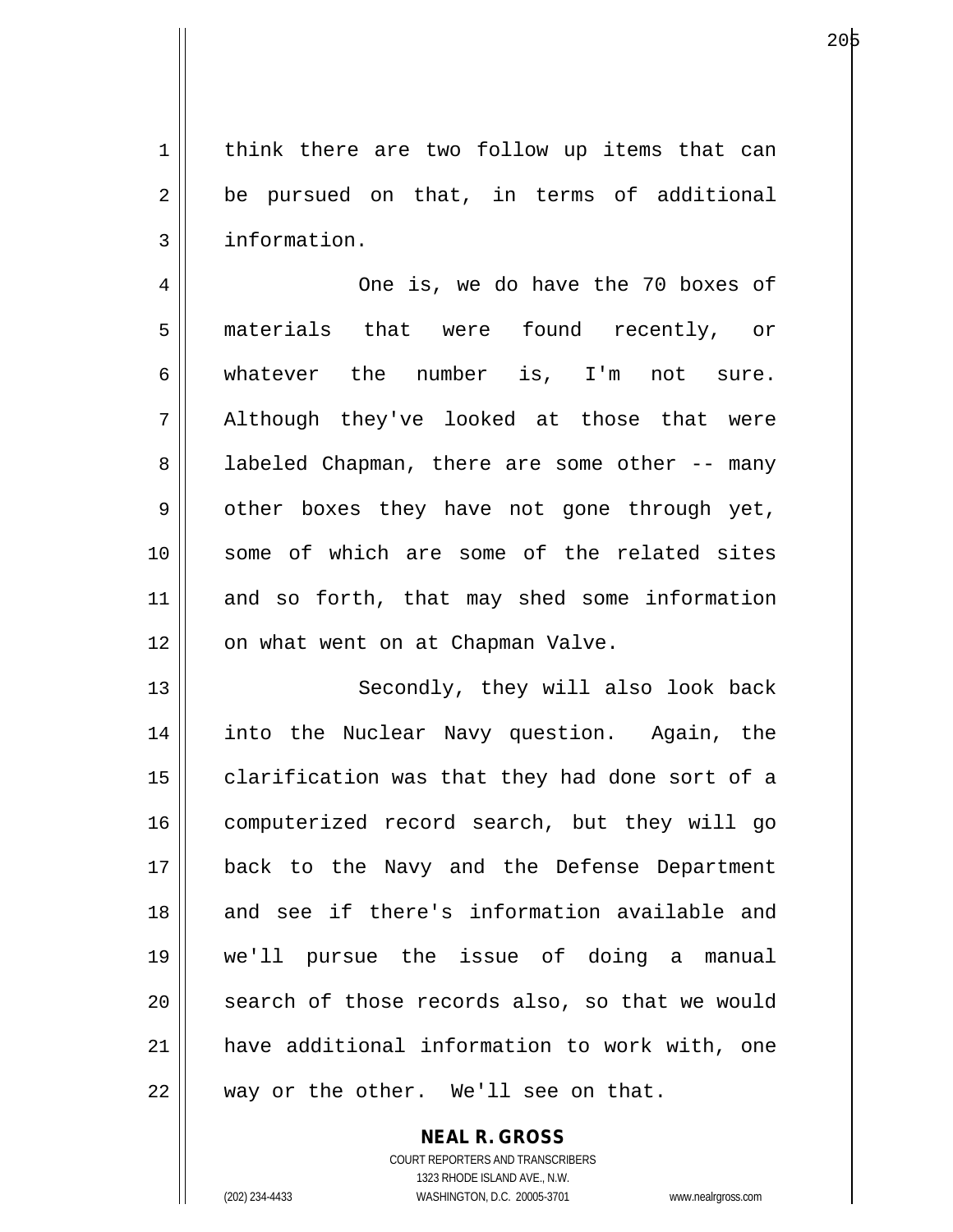$1 \parallel$  So, that will be something. 2 || Hopefully, that will be done in a timely 3 | fashion and we can pursue it.

4 || On the Blockson Site, what I think 5 || would be the best path forward is that we need  $6 \parallel$  to -- we need to have resolution to vote on 7 for that, presumably that would need a new 8 Class Definition because we are -- I think at 9 || least in principle, basing our -- a finding of 10 the SEC on the radon issue, in that one 11 building, and so, we need to craft a Class 12 Definition that not only encompasses where 13 dose cannot be reconstructed, or also, 14 encompass -- be a workable Class Definition  $15$  and that's just going to take some time.

16 || So, my proposal would be that we 17 || not take any further action on that, but for 18 || the agenda for our next conference call, that 19 there be -- that we would have that site on 20 the agenda, Blockson Site, and that there 21 would be a proposal in writing ahead of time,  $22$  || to everybody, for us to be able to vote on

> **NEAL R. GROSS** COURT REPORTERS AND TRANSCRIBERS 1323 RHODE ISLAND AVE., N.W. (202) 234-4433 WASHINGTON, D.C. 20005-3701 www.nealrgross.com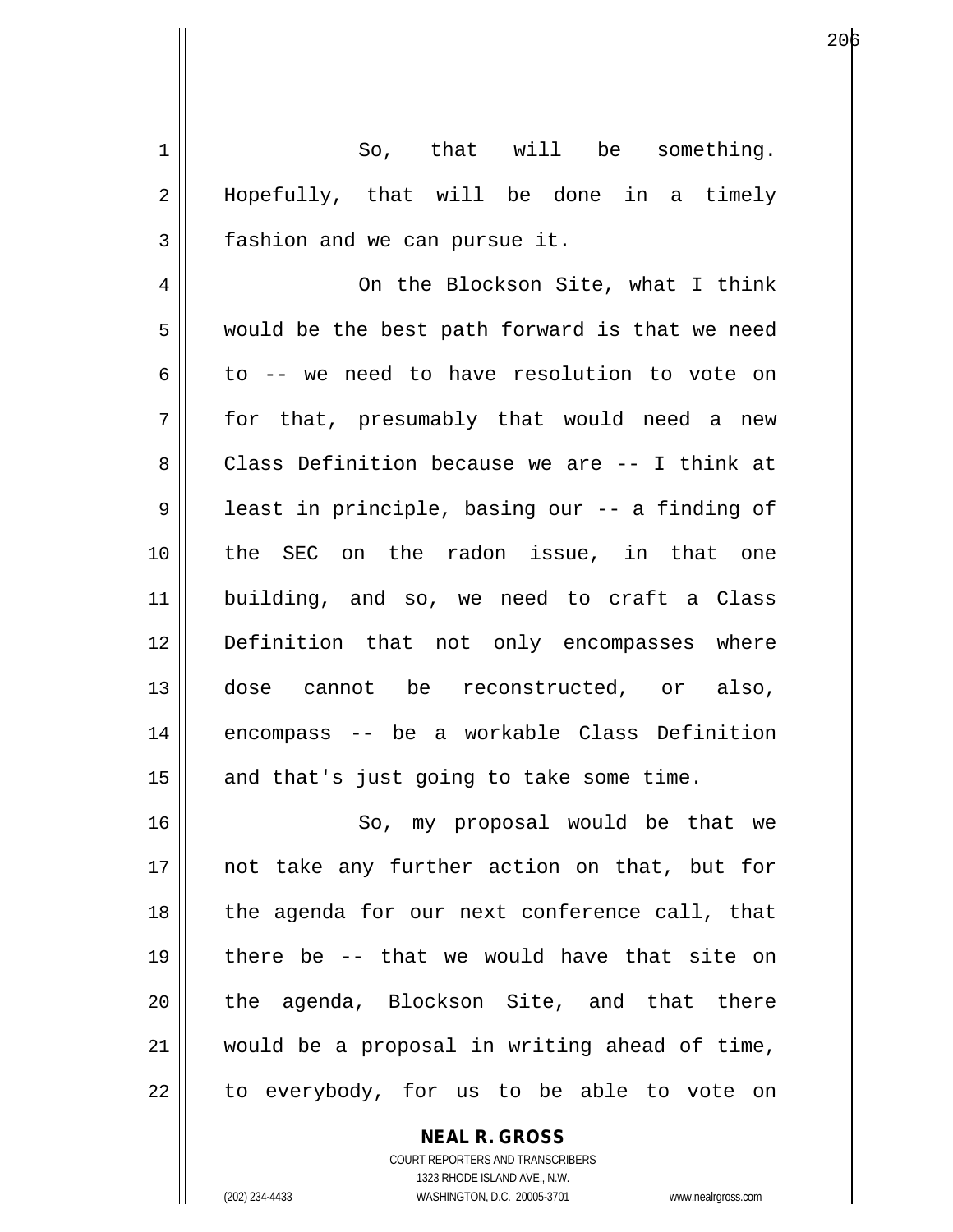**NEAL R. GROSS** COURT REPORTERS AND TRANSCRIBERS 1323 RHODE ISLAND AVE., N.W.  $1 \parallel$  that, and I think that would be the best way  $2 \parallel$  to go forward on that. 3 So, if that's agreeable with  $4 \parallel$  everybody, I don't think we need to take any  $5 \parallel$  action, but just as a point of information,  $6 \parallel$  going forward. 7 MEMBER ZIEMER: Dr. Melius? 8 CHAIRMAN MELIUS: Yes. 9 MEMBER ZIEMER: Paul Ziemer here. 10 || I agree with that, moving forward. I did want 11 to raise a concern or ask that NIOSH 12 || specifically address this, and that would be, 13 || because in essence, what we're seeing here is  $14$  | that if the vote remains the same, it would be  $15$  a recommendation for an SEC, and the question 16 || is going to arise for those who don't meet the 17 250 day issue, or who do not have one of the 18 || specified cancers. 19 In the case of the partial dose  $20$   $\parallel$  reconstruction, that we usually look at, as a  $21$   $\vert$  -- for those who are in those categories, what 22 || NIOSH will do to assign radon exposure for

(202) 234-4433 WASHINGTON, D.C. 20005-3701 www.nealrgross.com

е производите последни представителни под 20<mark>7</mark> године.<br>В 1930 године под 2014 године под 2014 године под 2014 године под 2014 године под 2014 године под 2014 године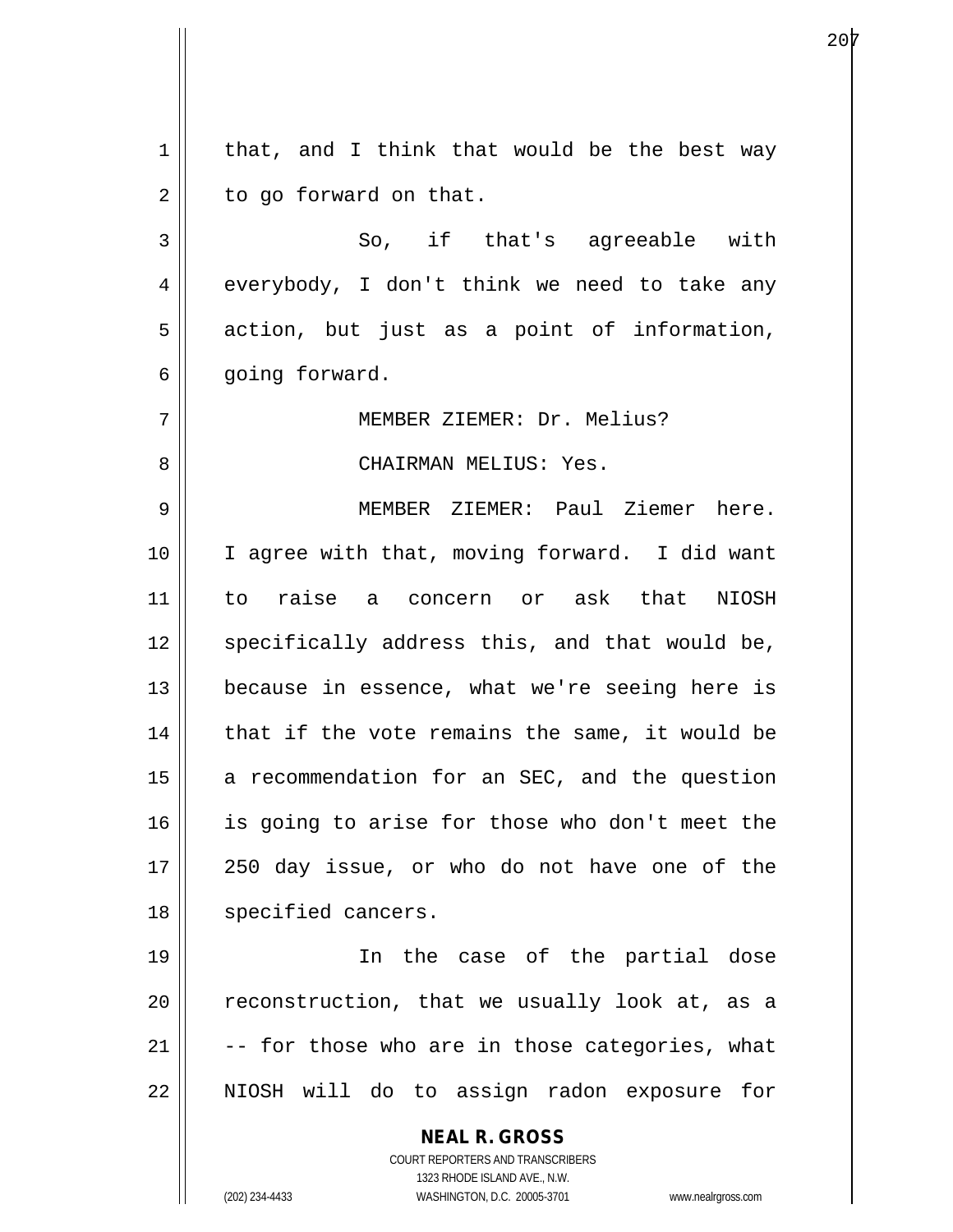**NEAL R. GROSS** COURT REPORTERS AND TRANSCRIBERS 1323 RHODE ISLAND AVE., N.W.  $1$  those individuals, since we have in essence,  $2 \parallel$  taken the position that the radon model is not 3 usable. 4 So, I would hope that what's in  $5 \parallel$  their definition of Class, that they at least 6 make us aware of what will be done on the 7 || partial dose reconstruction. 8 CHAIRMAN MELIUS: I agree with 9 || Paul, and that was what I was thinking, it 10 was, we would take our time on this and -- a 11 little bit more time and come back, to be able 12 || to address that, as well as the specific Class 13 Definition for Blockson. 14 MEMBER ZIEMER: Thank you. 15 CHAIRMAN MELIUS: Yes, all right. 16 Okay, let's move on. We have the Bethlehem 17 || Steel SEC petition and we will first hear from 18 NIOSH, from Sam Glover, who will make a 19 presentation, then we will later hear from  $20$   $\vert$  SC&A and we'll also hear from the petitioners.  $21$  So, Sam, go ahead. 22 || MR. GLOVER: Thank you, Dr. Melius.

(202) 234-4433 WASHINGTON, D.C. 20005-3701 www.nealrgross.com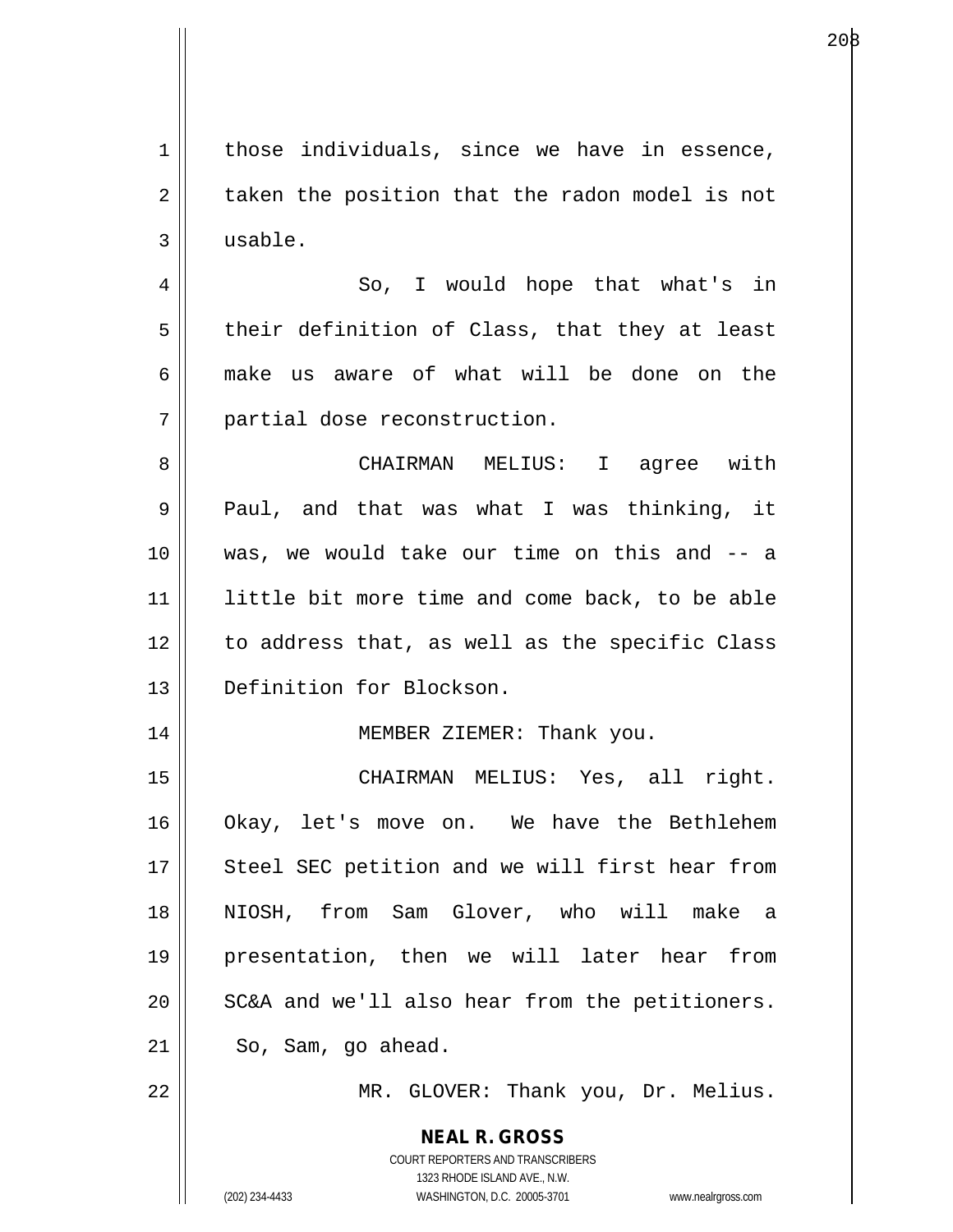**NEAL R. GROSS** COURT REPORTERS AND TRANSCRIBERS 1323 RHODE ISLAND AVE., N.W. (202) 234-4433 WASHINGTON, D.C. 20005-3701 www.nealrgross.com 1 Can everybody hear me okay? Okay, I'm Sam  $2 \parallel$  Glover. I'm here to, as was asked earlier by  $3 \parallel$  the Board, this is actually a re-presentation 4 | of what we discussed about two years. So, 5 | this will give you guys an opportunity to 6 c refresh what we presented and the facts around 7 | our presentation. 8 So, I came to work about six years 9 || ago at NIOSH, in January 2005, and Jim Neton 10 says, Sam, I've got a job for you. My very 11 first day, I started on Bethlehem Steel. So, 12 I find myself six years later, we're still 13 working at it. We were right in the middle of 14 || a Technical Basis Document review at the time. 15 The first one for the Board was 16 || the first place we dose reconstruction for and  $17 \parallel$  so, there's a lot of first's here. So, we'll 18 | begin with that. 19 || The petition for Bethlehem Steel 20 was received March 13, 2006. It qualified for  $21$  | evaluation on August 29, 2006. 22 A Federal Register notice was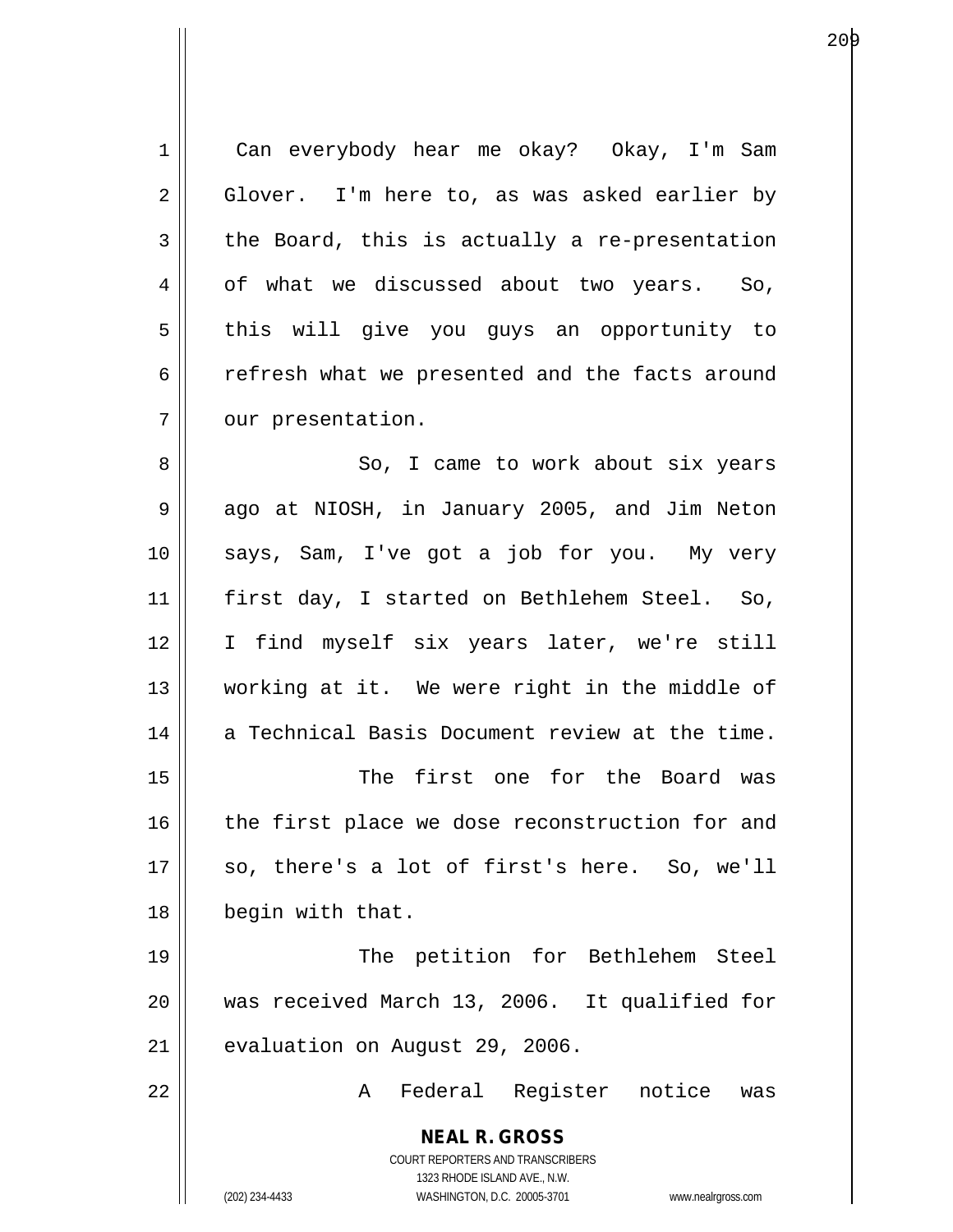| $\mathbf 1$    | posted September 7, 2006 and the Evaluation                                                         |
|----------------|-----------------------------------------------------------------------------------------------------|
| $\overline{2}$ | Report was issued in February 21, 2007.                                                             |
| 3              | The ER was presented, as you can                                                                    |
| 4              | see, July 2007 at the Board meeting, and the                                                        |
| 5              | petition was referred to the Board -- by the                                                        |
| 6              | Board to the Surrogate Data Group -- Data Work                                                      |
| 7              | Group.                                                                                              |
| 8              | So, to be specific, NIOSH                                                                           |
| $\mathsf 9$    | evaluated the following Class of people, all                                                        |
| 10             | Atomic Weapons Employer personnel at the                                                            |
| 11             | Bethlehem Steel Corporation who were monitored                                                      |
| 12             | or should have been monitored for exposure to                                                       |
| 13             | uranium during uranium-rolling activities at                                                        |
| 14             | the Bethlehem Steel Lackawanna, New York                                                            |
| 15             | facility from January 1, 1949 through December                                                      |
| 16             | 31, 1952.                                                                                           |
| 17             | Bethlehem Steel is a large steel                                                                    |
| 18             | manufacturer<br>large steel<br>-- was a                                                             |
| 19             | manufacturing facility located in Lackawanna,                                                       |
| 20             | New York. Bethlehem Steel Corporation                                                               |
| 21             | purchased the facility in 1922.                                                                     |
|                |                                                                                                     |
| 22             | By the end of World War II, there                                                                   |
|                | <b>NEAL R. GROSS</b>                                                                                |
|                | <b>COURT REPORTERS AND TRANSCRIBERS</b>                                                             |
|                | 1323 RHODE ISLAND AVE., N.W.<br>WASHINGTON, D.C. 20005-3701<br>(202) 234-4433<br>www.nealrgross.com |
|                |                                                                                                     |

е в селото на 1920 година в 21 реки в 21 реки в 21 реки в 21 реки в 21 реки в 21 реки в 21 реки в 2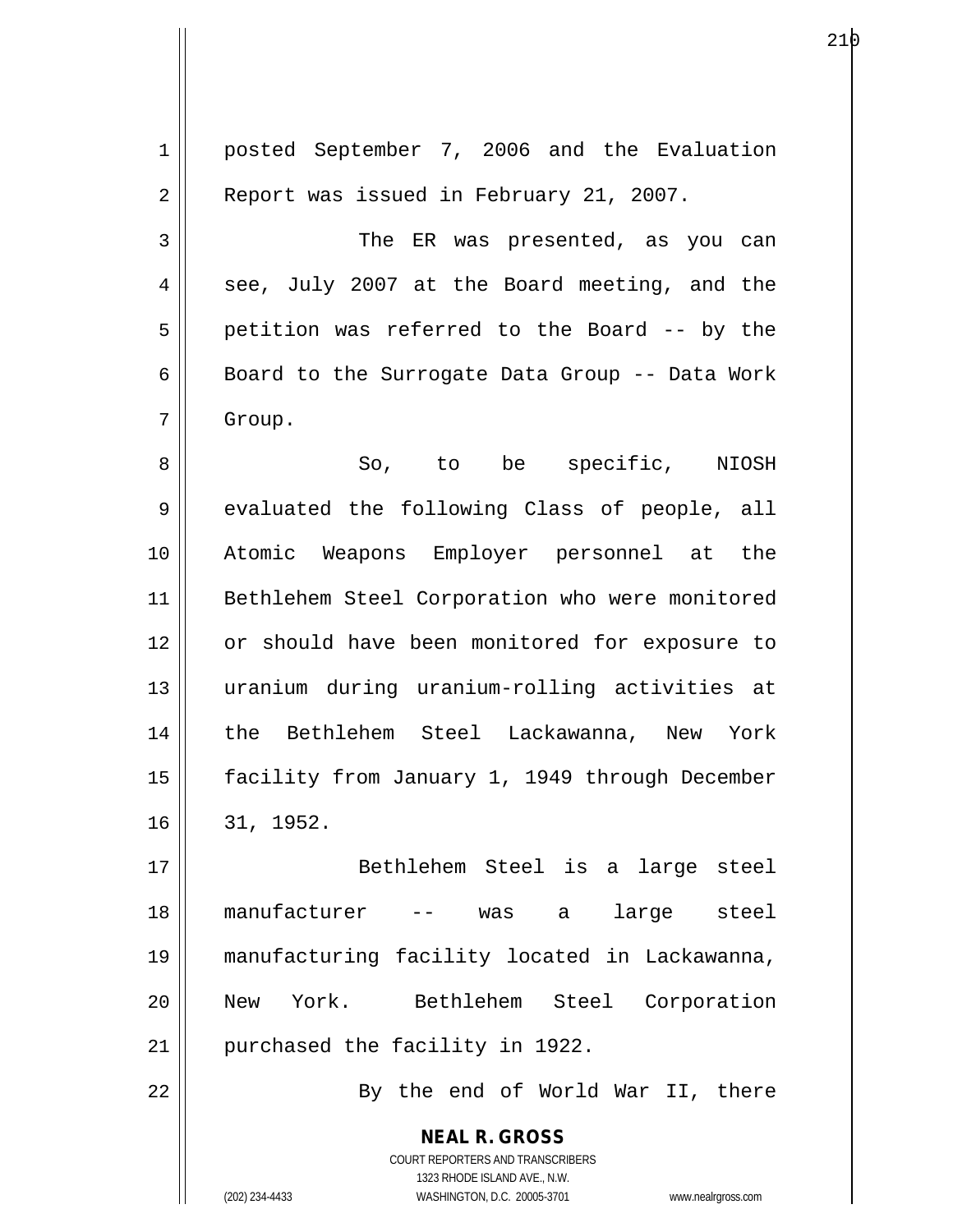1 were over 20,000 employees at Lackawanna. It 2 was state of art, continuous rolling mill  $3 \parallel$  added in 1947, known as the ten-inch bar mill. 4 This is a photo of -- Mr. Ed  $5 \parallel$  Walker provided this to us. We have others,  $6 \parallel$  but this kind of gives you a feel for the size  $7 \parallel$  of this continuous rolling mill, that was 8 | later added -- similar facility was added in 9 Fernald. 10 || So, a bit of background. The EC 11 contracted with Bethlehem Steel to improve 12 || rolling pass schedules on a continuous rolling 13 mill. The goals of the Bethlehem Steel 14 || rolling program were to finish rolling up rods 15 that were rough rolled at Simonds Saw and  $16$  Steel or Aliquippa Forge, evaluate the effect 17 || of lead and salt bath heating on products and 18 process quality, heat treating of rods and 19 billets rolled or to be rolled at other 20 facilities, which in some cases, also included 21 || grinding as part of this preparation.

22 For the rolling period, I want to

**NEAL R. GROSS** COURT REPORTERS AND TRANSCRIBERS

1323 RHODE ISLAND AVE., N.W.

(202) 234-4433 WASHINGTON, D.C. 20005-3701 www.nealrgross.com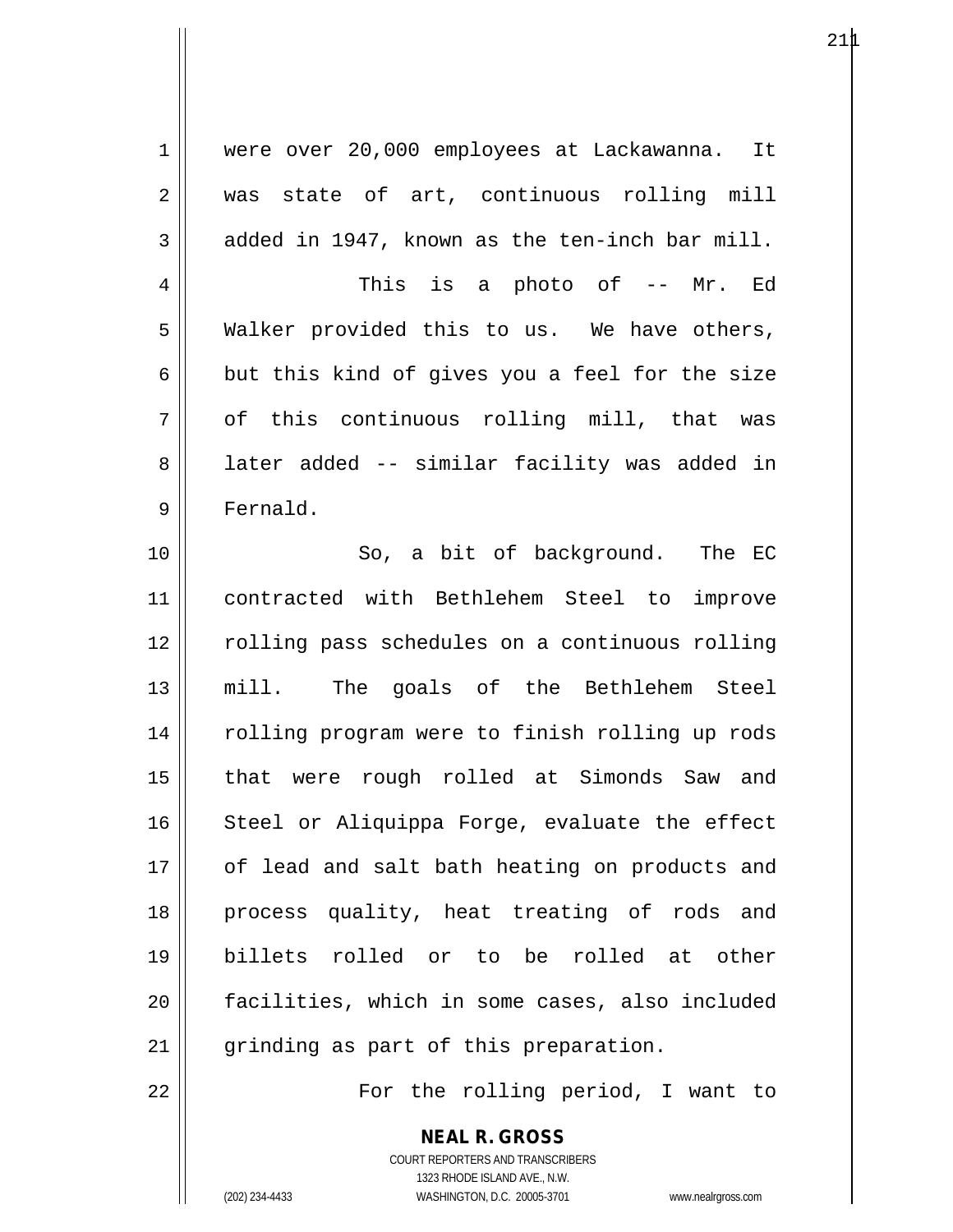| $\mathbf 1$ | briefly discuss, it was originally established                      |
|-------------|---------------------------------------------------------------------|
| 2           | by the Department of Labor, in 1949-1950.                           |
| 3           | NIOSH began its research, we<br>As                                  |
| 4           | obtained documents which showed the rolling                         |
| 5           | occurred in 1951 and 1952 and upon review, the                      |
| 6           | Department of Labor added that, and so the                          |
| 7           | covered period became 1949 through 1952.                            |
| 8           | Initial designation was based on a                                  |
| 9           | letter in the late 1970s which stated that in                       |
| 10          | around 1949 through 1950, Bethlehem Steel                           |
| 11          | rolled uranium. Worker interviews also stated                       |
| 12          | that there were 1949-1950 rollings.                                 |
| 13          | Numerous additional reports had                                     |
| 14          | been collected related to this early rolling                        |
| 15          | period and a portion of these documents,                            |
| 16          | approximately seven, most strongly speak to                         |
| 17          | these operations, which were provided to the                        |
| 18          | Department of Labor for their information.                          |
| 19          | The Department of Labor has chosen                                  |
| 20          | not to change the covered period.<br>These                          |
| 21          | documents are also available to the Board and                       |
| 22          | the Director of NIOSH or the Secretary of HHS.                      |
|             | <b>NEAL R. GROSS</b>                                                |
|             | COURT REPORTERS AND TRANSCRIBERS                                    |
|             | 1323 RHODE ISLAND AVE., N.W.                                        |
|             | (202) 234-4433<br>WASHINGTON, D.C. 20005-3701<br>www.nealrgross.com |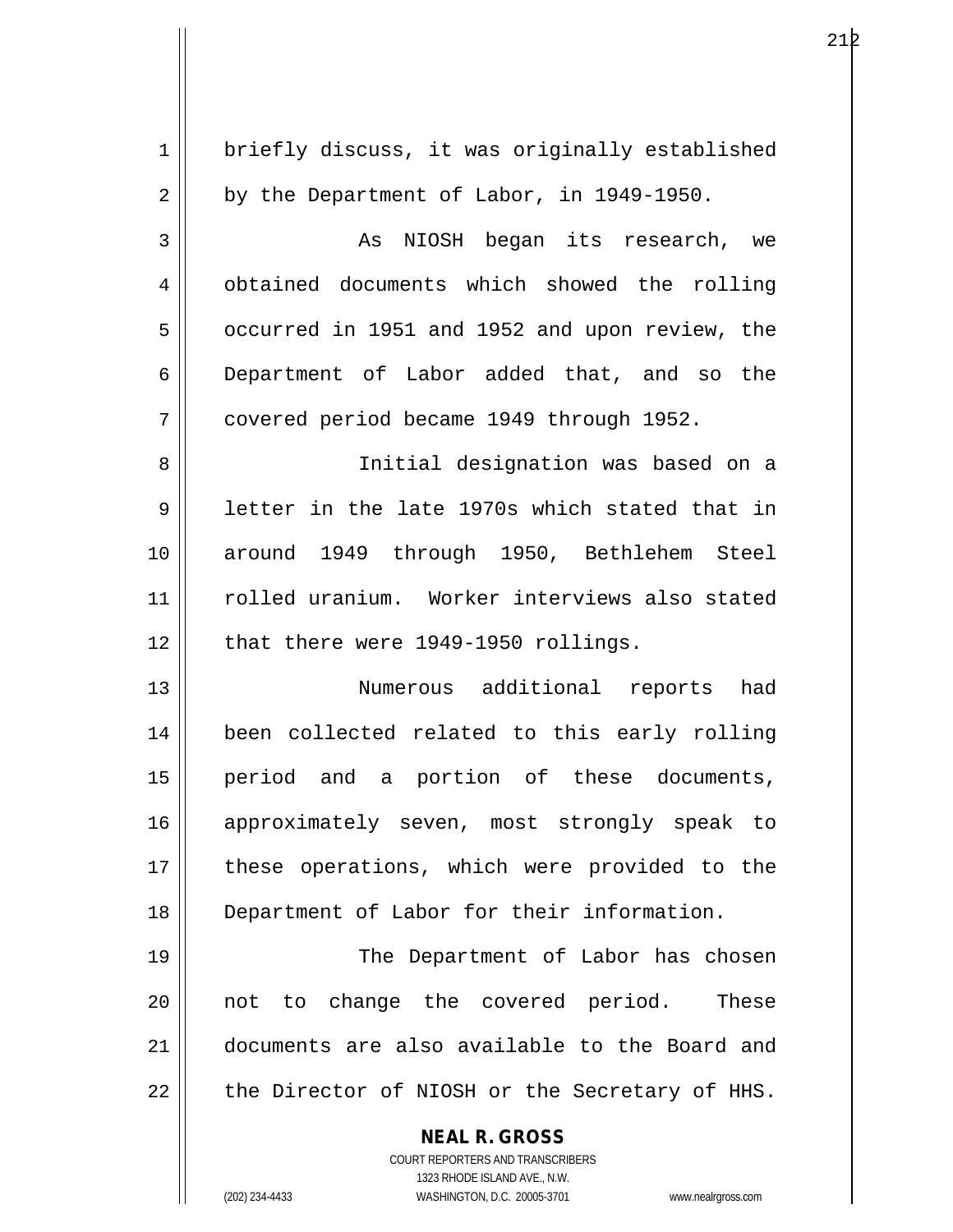| $\mathbf 1$ | These are available<br>those<br>have<br>$---$ we                    |
|-------------|---------------------------------------------------------------------|
| 2           | available on a secure flash drive.<br>These                         |
| 3           | include export-controlled information, and so,                      |
| 4           | they are available for your review.                                 |
| 5           | Included in these reports is a                                      |
| 6           | letter to the FBI in 1952 which discusses in                        |
| 7           | great detail background and operations of this                      |
| 8           | experimental rolling program which, it is                           |
| 9           | stated, began in 1951.                                              |
| 10          | It also includes a detailed<br>New                                  |
| 11          | York operations office report, which describes                      |
| 12          | the science of Fernald and very specifically,                       |
| 13          | addresses the experimental rolling program.                         |
| 14          | Experimental rolling<br>number<br>one                               |
| 15          | remains the earliest documented rolling at                          |
| 16          | Bethlehem Steel on April 26th and 27th of                           |
| 17          | 1951.                                                               |
| 18          | Letters by the previous Director,                                   |
| 19          | Larry Elliott, describe that while it is                            |
| 20          | likely, during the 1949 and 1950 time frame,                        |
| 21          | that no rolling occurred at Bethlehem Steel,                        |
| 22          | NIOSH continues to use a claimant-favorable                         |
|             | <b>NEAL R. GROSS</b>                                                |
|             | <b>COURT REPORTERS AND TRANSCRIBERS</b>                             |
|             | 1323 RHODE ISLAND AVE., N.W.                                        |
|             | (202) 234-4433<br>WASHINGTON, D.C. 20005-3701<br>www.nealrgross.com |

 $21\beta$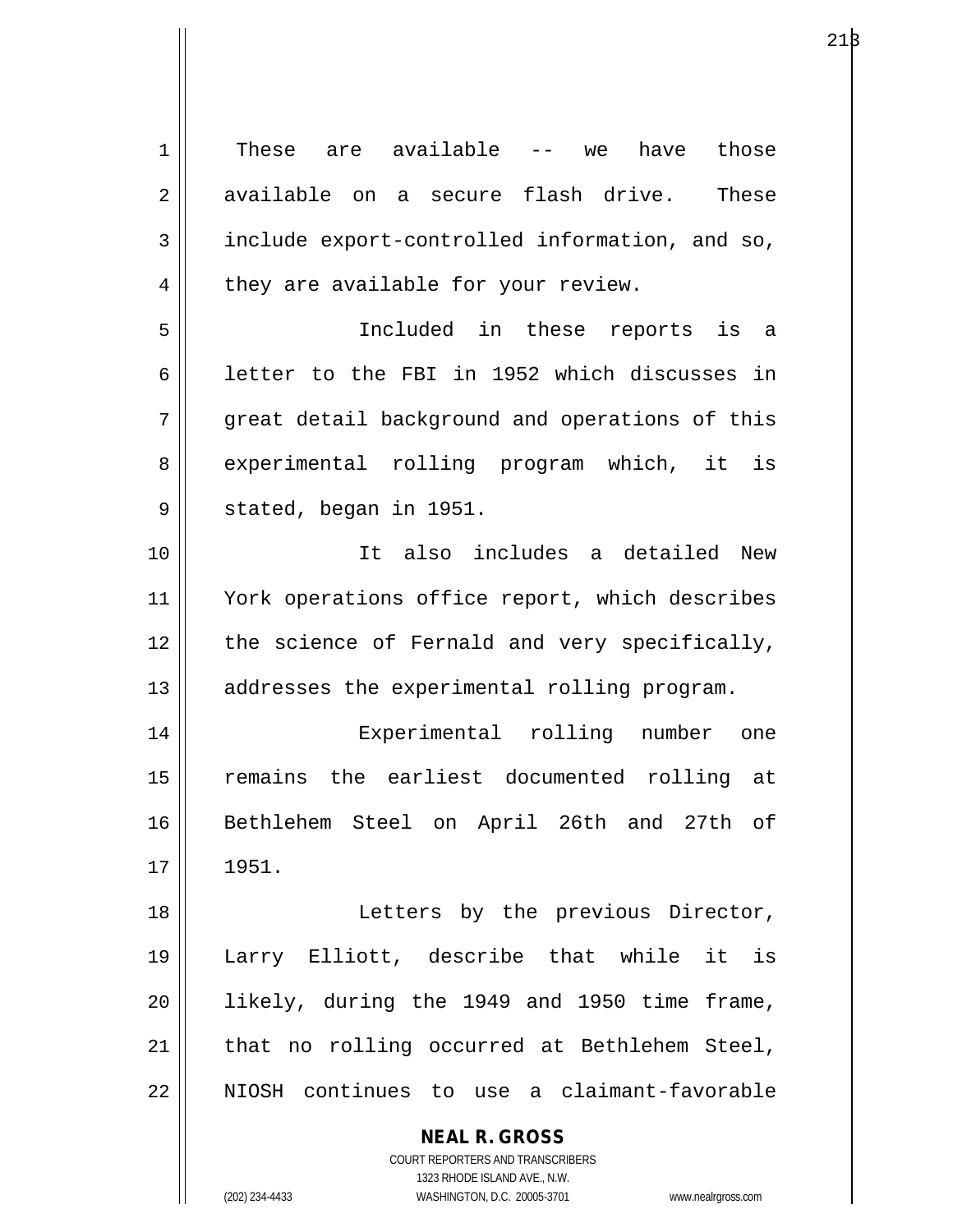| $\mathbf 1$ | approach and include the very high exposures                                                        |
|-------------|-----------------------------------------------------------------------------------------------------|
| 2           | derived from Simonds Saw and Steel.                                                                 |
| 3           | It continues to be the position of                                                                  |
| 4           | the Division of Compensation Analysis and                                                           |
| 5           | Support that we can reconstruct dose for the                                                        |
| 6           | entire period. So, with that, I'll continue                                                         |
| 7           | through this.                                                                                       |
| 8           | You'll see, these are the                                                                           |
| 9           | documented rollings that we have at Bethlehem                                                       |
| 10          | Steel. You see on April 26th and 27th, 1951                                                         |
| 11          | is listed as experiment number one. Twenty-                                                         |
| 12          | six billets were rolled on that day in a lead                                                       |
| 13          | and salt bath.                                                                                      |
| 14          | can see where we<br>have air<br>You                                                                 |
| 15          | This provides our background for the<br>data.                                                       |
| 16          | facility. The last known rolling was October                                                        |
| 17          | 19, 1952, which was a production rolling, in                                                        |
| 18          | which 60 tons was rolled in a salt bath.                                                            |
| 19          | Sources of information, the Site                                                                    |
| 20          | Profile documents, the basis of developing an                                                       |
| 21          | exposure matrix. This was a heavily reviewed                                                        |
| 22          | document by the Board, which was Technical                                                          |
|             | <b>NEAL R. GROSS</b>                                                                                |
|             | COURT REPORTERS AND TRANSCRIBERS                                                                    |
|             | 1323 RHODE ISLAND AVE., N.W.<br>(202) 234-4433<br>WASHINGTON, D.C. 20005-3701<br>www.nealrgross.com |

 $\mathsf{I}$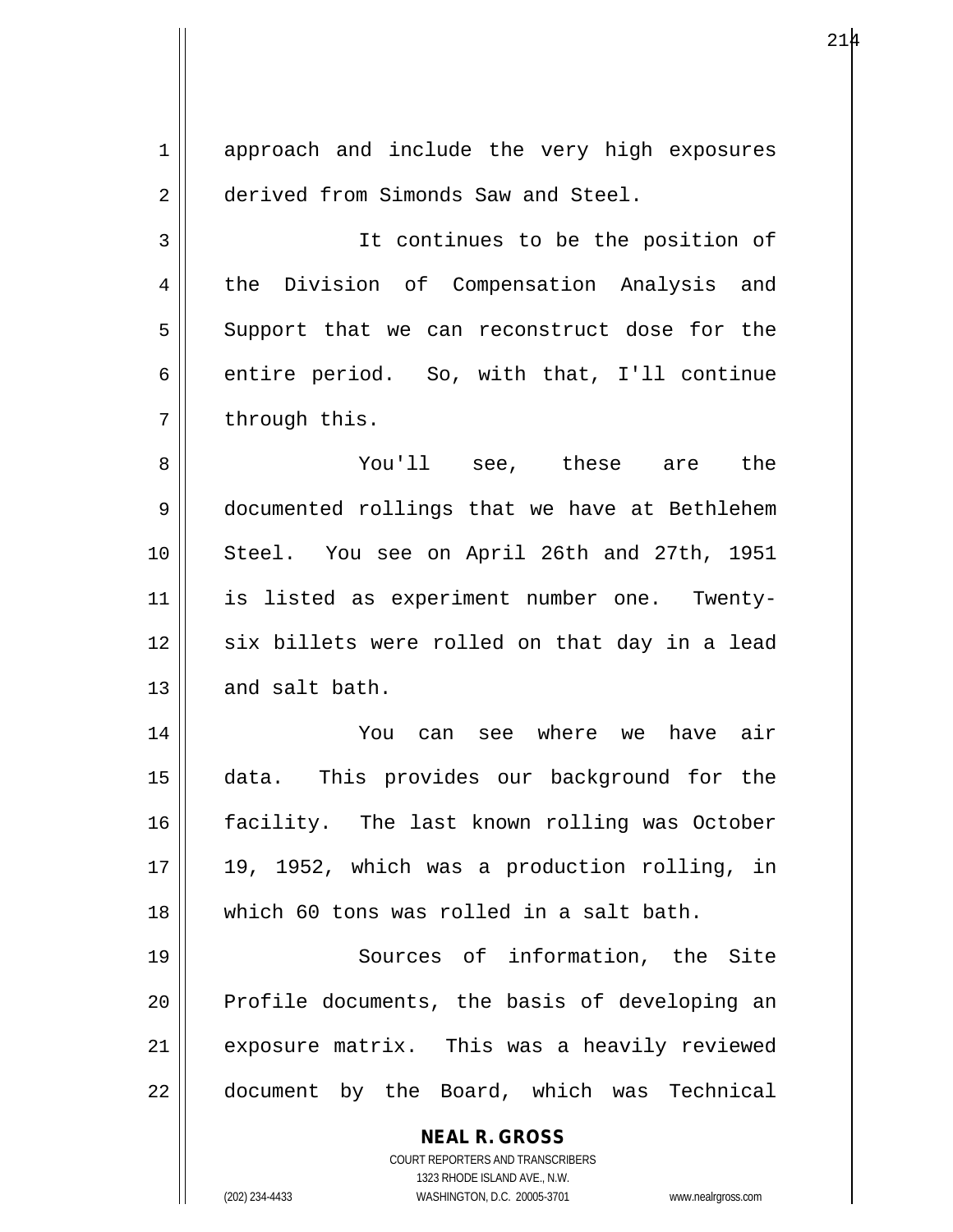| $\mathbf 1$ | Basis number three. We had initial document                         |
|-------------|---------------------------------------------------------------------|
| 2           | in this, which was the revision, which was                          |
| 3           | issued July 27, 2006.                                               |
| 4           | We also had a Technical Basis, and                                  |
| 5           | as I said, the previous Technical Basis number                      |
| 6           | one, which was the original document.                               |
| 7           | We have the Site Profile for                                        |
| 8           | Simonds Saw and Steel, which as you guys have                       |
| 9           | done a great deal of surrogate data review,                         |
| 10          | associated with the early years for Bethlehem                       |
| 11          | Steel, the earliest data we have is 1951, and                       |
| 12          | we use Simonds Saw and Steel to do the review                       |
| 13          | for 1949 and 1950.                                                  |
| 14          | We also use Technical Information                                   |
| 15          | Bulletins, including occupational x-rays, in                        |
| 16          |                                                                     |
|             | estimating the maximum plausible dose to what                       |
| 17          | was an Atomic Weapons Employer facility, also                       |
| 18          | known as OTIB-0004.                                                 |
| 19          | We held several outreach meetings,                                  |
| 20          | including May 4, 2004, July 1, 2004, January                        |
| 21          | 12, 2005 and June 26, 2006. There were also                         |
| 22          | numerous personal interviews, including those                       |
|             | <b>NEAL R. GROSS</b>                                                |
|             | COURT REPORTERS AND TRANSCRIBERS                                    |
|             | 1323 RHODE ISLAND AVE., N.W.                                        |
|             | (202) 234-4433<br>WASHINGTON, D.C. 20005-3701<br>www.nealrgross.com |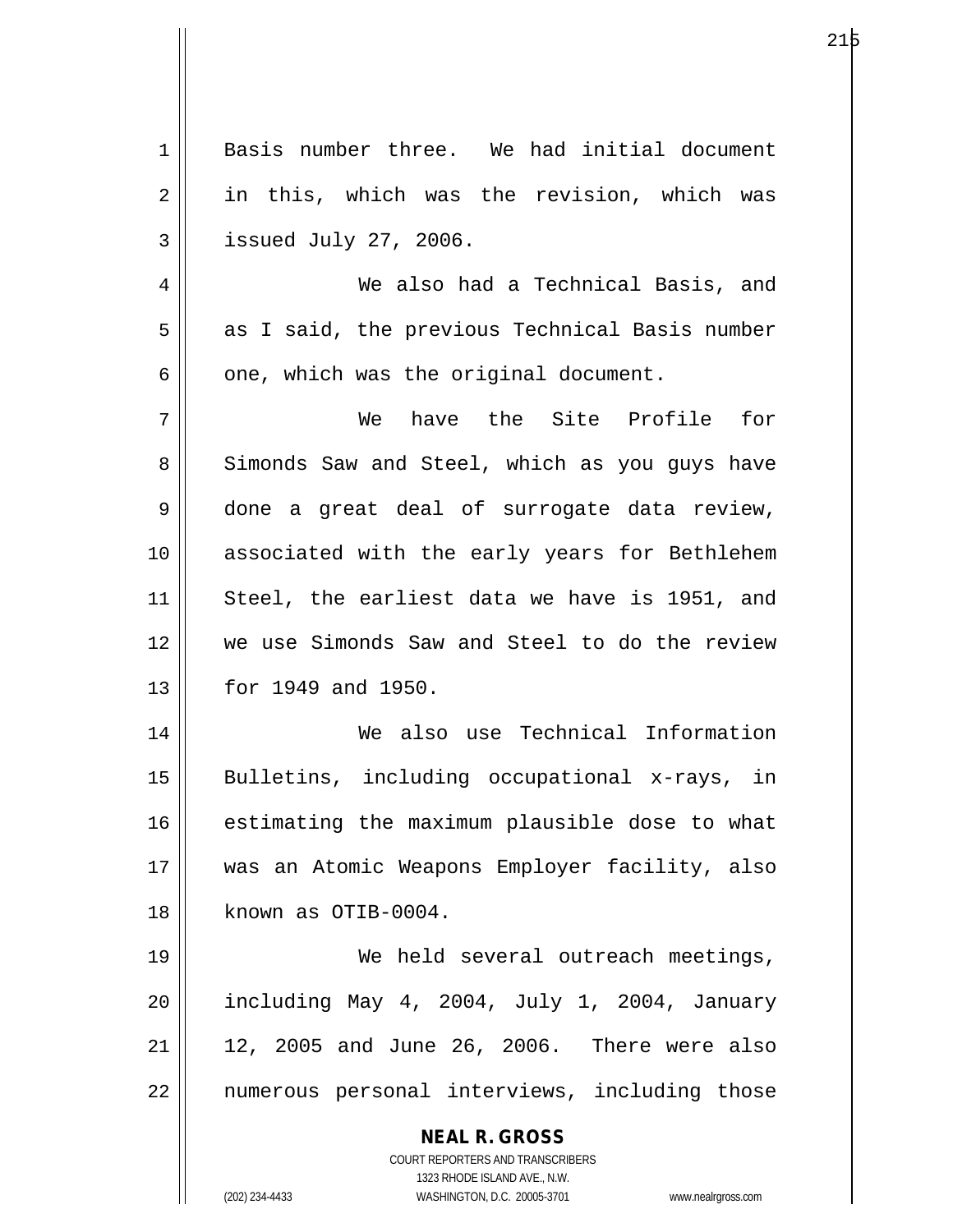1 || with [identifying information redacted], Ed 2 Walker. These were telephone interviews, but 3 | obviously, Mr. Walker was heavily involved 4 || with the Board process for several years, as 5 we reviewed the TBD. 6 || Site Research Database, when I

7 || presented this in 2007, it contained 141 8 || documents. We actually have more than that  $9 \parallel$  now, so there are -- that could actually be 10 updated.

11 These contain historical 12 background process information, trip reports, 13 || air sample data, FUSRAP reports and residual 14 | contamination surveys.

15 We have documentation and 16 || affidavits submitted by petitioners, including 17 || the Wayne Range letter, which was originally 18 used to set the 1949 and 1950 time frame. 19 This is a 1970s -- late 1970s document, 20 || produced by the Department of Energy and 69  $21$  affidavits.

22 || The radiological operations,

**NEAL R. GROSS** COURT REPORTERS AND TRANSCRIBERS 1323 RHODE ISLAND AVE., N.W.

(202) 234-4433 WASHINGTON, D.C. 20005-3701 www.nealrgross.com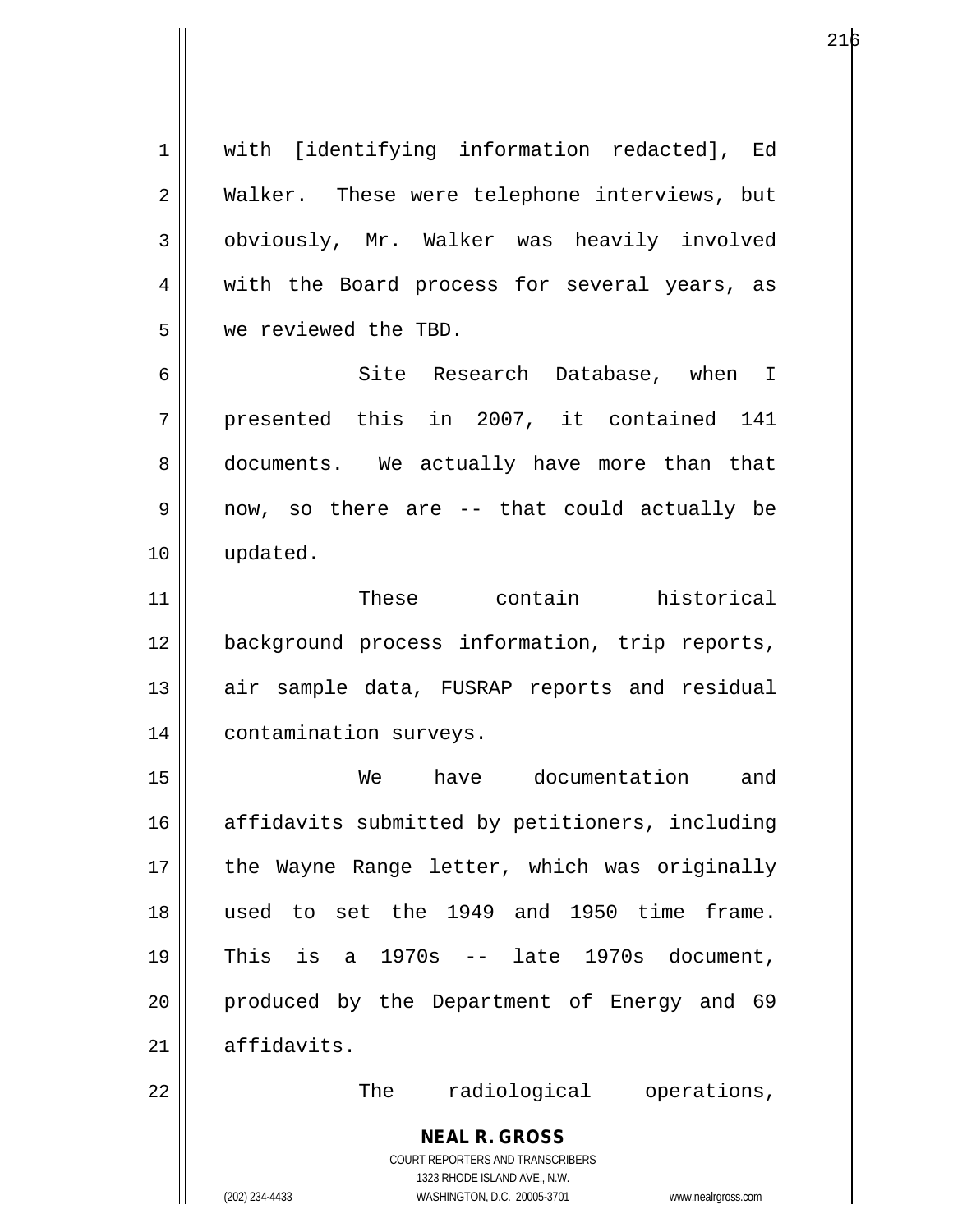1 || uranium billets were prepared by Mallinckrodt. 2 They were rough-rolled at Simonds Saw and  $3 \parallel$  Steel or Aliquippa Forge. They were shipped 4 to Lackawanna on freight cars for finish 5 | rolling and, based on numerous documents, work  $6 \parallel$  involved only the ten-inch bar mill.

7 || Rollings typically occurred on the 8 weekend, as documented in many references, 9 because of the production needs of the mill 10 during the week. Documents and interviews 11 report strict accountability practices 12 || regarding the collection of scale, residues, 13 fines and cropped ends. Tonawanda sub-office 14 || reports of November 1951 detail 13 bundles of 15 cobbled rods and four drums of scrap was 16 transferred from Lackawanna to Lake Ontario 17 | Ordnance Works.

18 No bioassay or external dosimetry 19 data are available for Bethlehem Steel 20 || operations. In 1951 and 1952, the Health and 21 || Safety Laboratory, known as HASL, and later 22 National Lead, conducted air and surface

> **NEAL R. GROSS** COURT REPORTERS AND TRANSCRIBERS 1323 RHODE ISLAND AVE., N.W. (202) 234-4433 WASHINGTON, D.C. 20005-3701 www.nealrgross.com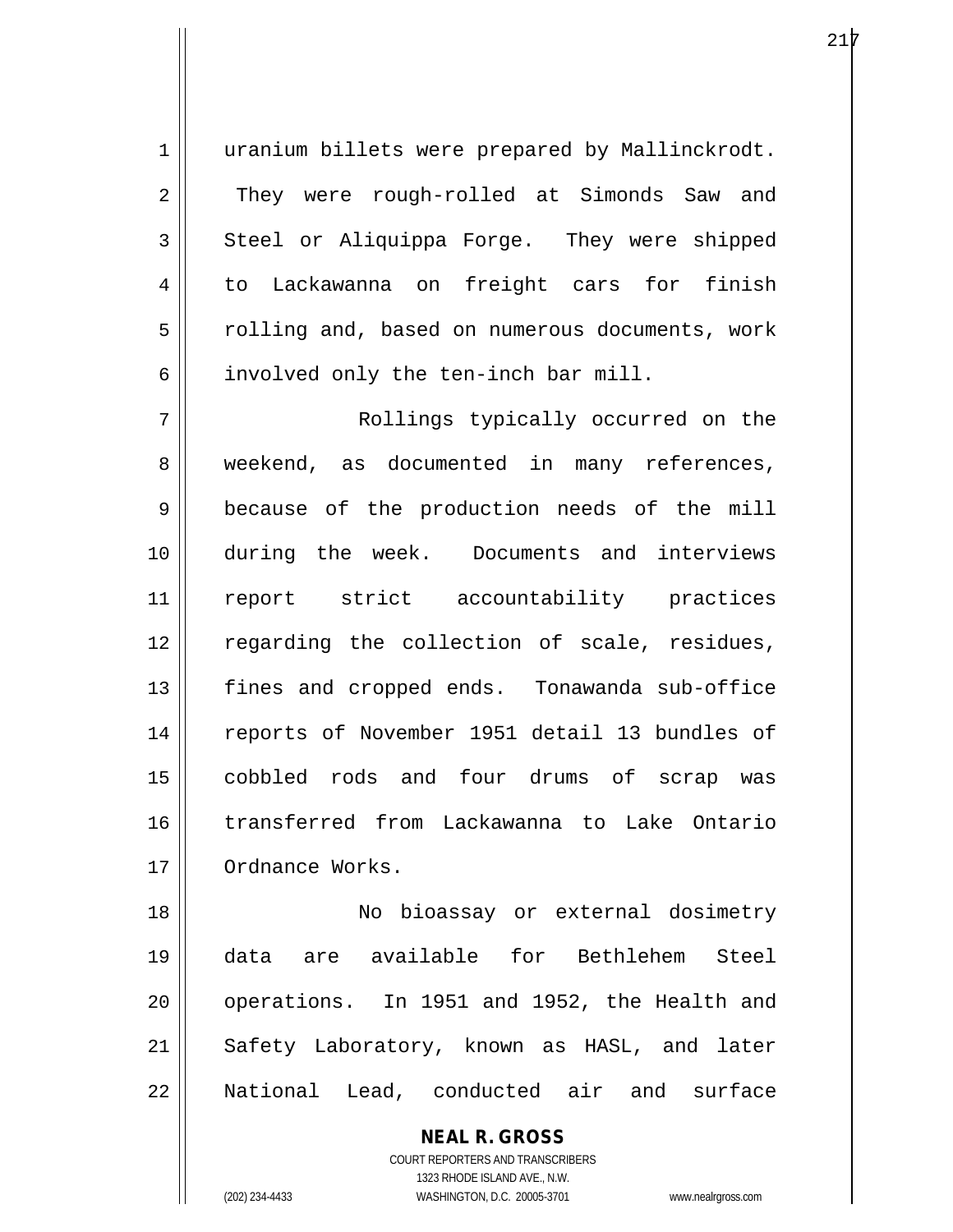1 || radioactivity monitoring during various 2 | rolling activities.

3 Data evaluated with data collected 4 at Simonds Saw and Steel for rollings  $5 \parallel$  conducted in 1949 and 1950. We used Simonds  $6 \parallel$  Saw and Steel as surrogate data.

7 || Simonds Saw and Steel, obviously 8 were very close to Lockport, a large supplier 9 | of rolled uranium rods for Hanford. They were 10 || the big Atomic Weapons Employer roller. They 11 rolled well over one-million tons of uranium.

12 NIOSH used the October 1948 air 13 || sample data to supplement the Bethlehem Steel 14 || evaluation. October 27, 1948 was before any 15 health improvements which were suggested by 16 HASL had been implemented.

17 Uranium was not coded with lead or 18 || salt at this time frame. It was heated in an 19 air-heated furnace, which maximized the amount  $20$  |  $\sigma$  of oxidation produced on the rolls.

21 || So, when they began using a lead  $22$  || bath, it reduced that oxidation by at least a

> **NEAL R. GROSS** COURT REPORTERS AND TRANSCRIBERS 1323 RHODE ISLAND AVE., N.W. (202) 234-4433 WASHINGTON, D.C. 20005-3701 www.nealrgross.com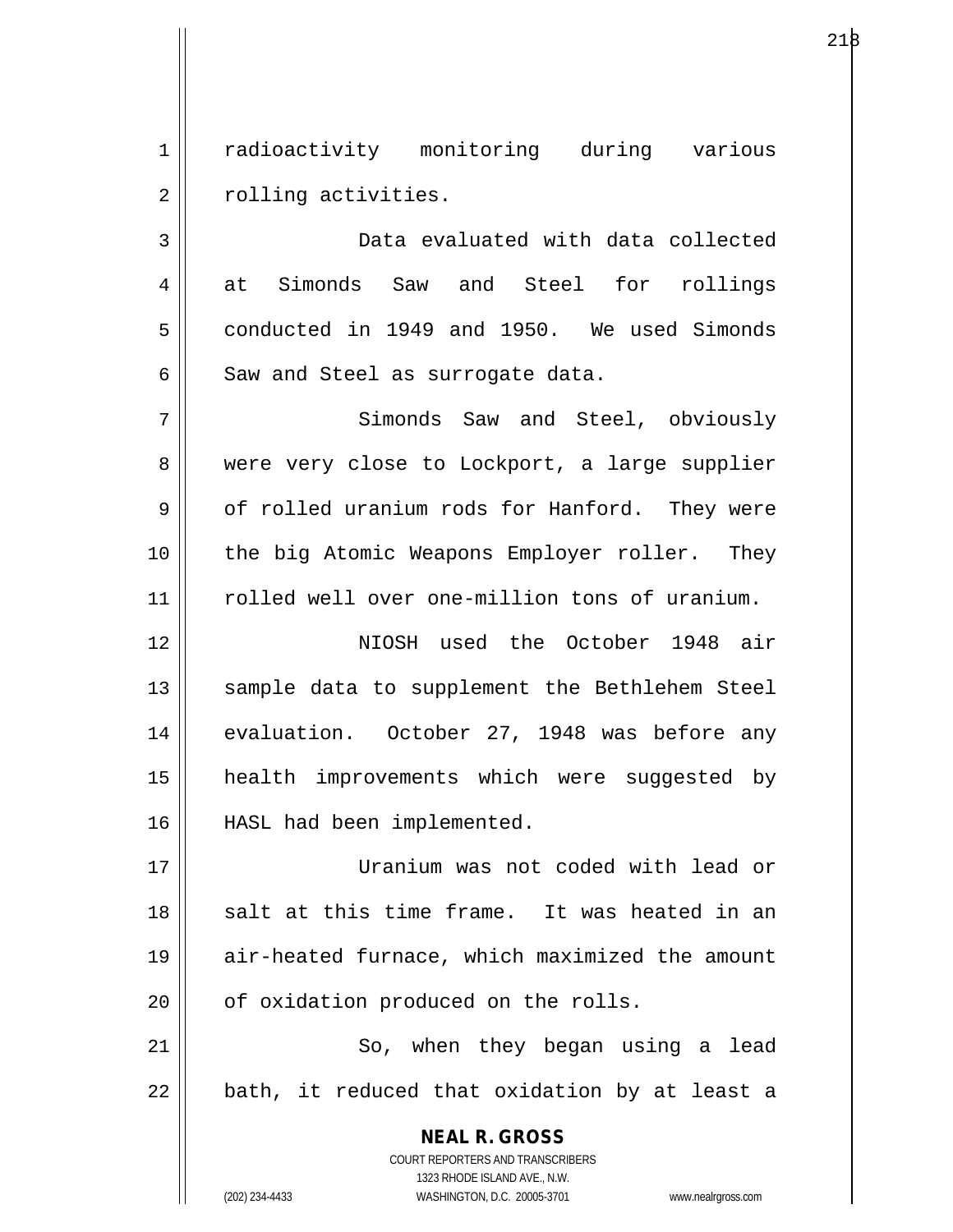| $\mathbf 1$ | factor of two, and I have documents -- there's |
|-------------|------------------------------------------------|
| 2           | numerous documents that talk about that.       |
| 3           | Samples collected during the                   |
| 4           | periods of highest concentrations were also of |
| 5           | extremely short duration. These weren't 10-    |
| 6           | minute samples. They were one-minute samples,  |
| 7           | collected only during the peak operation.      |
| 8           | They maximized the exposure potential that     |
| 9           | could have occurred.                           |
| 10          | The highest exposed worker,                    |
| 11          | estimated by HASL, was exposed to 190 MAC.     |
| 12          | This is at Simonds Saw and Steel, 190 times    |
| 13          | the maximum permissible level for the maximum  |
| 14          | acceptable concentration. One MAC is equal to  |
| 15          | 70 dpm, or 50 micrograms of uranium, natural   |
| 16          | uranium.                                       |
| 17          | So, just to give you a feel, this              |
| 18          | is the distribution of air data that was       |
| 19          | observed on that day. The upper tail, at 95th  |
| 20          | percentile, which is equal to 553 times the    |
| 21          | maximum permissible level, is what was used as |
| 22          | a surrogate for Bethlehem Steel.               |
|             |                                                |

COURT REPORTERS AND TRANSCRIBERS 1323 RHODE ISLAND AVE., N.W. (202) 234-4433 WASHINGTON, D.C. 20005-3701 www.nealrgross.com

**NEAL R. GROSS**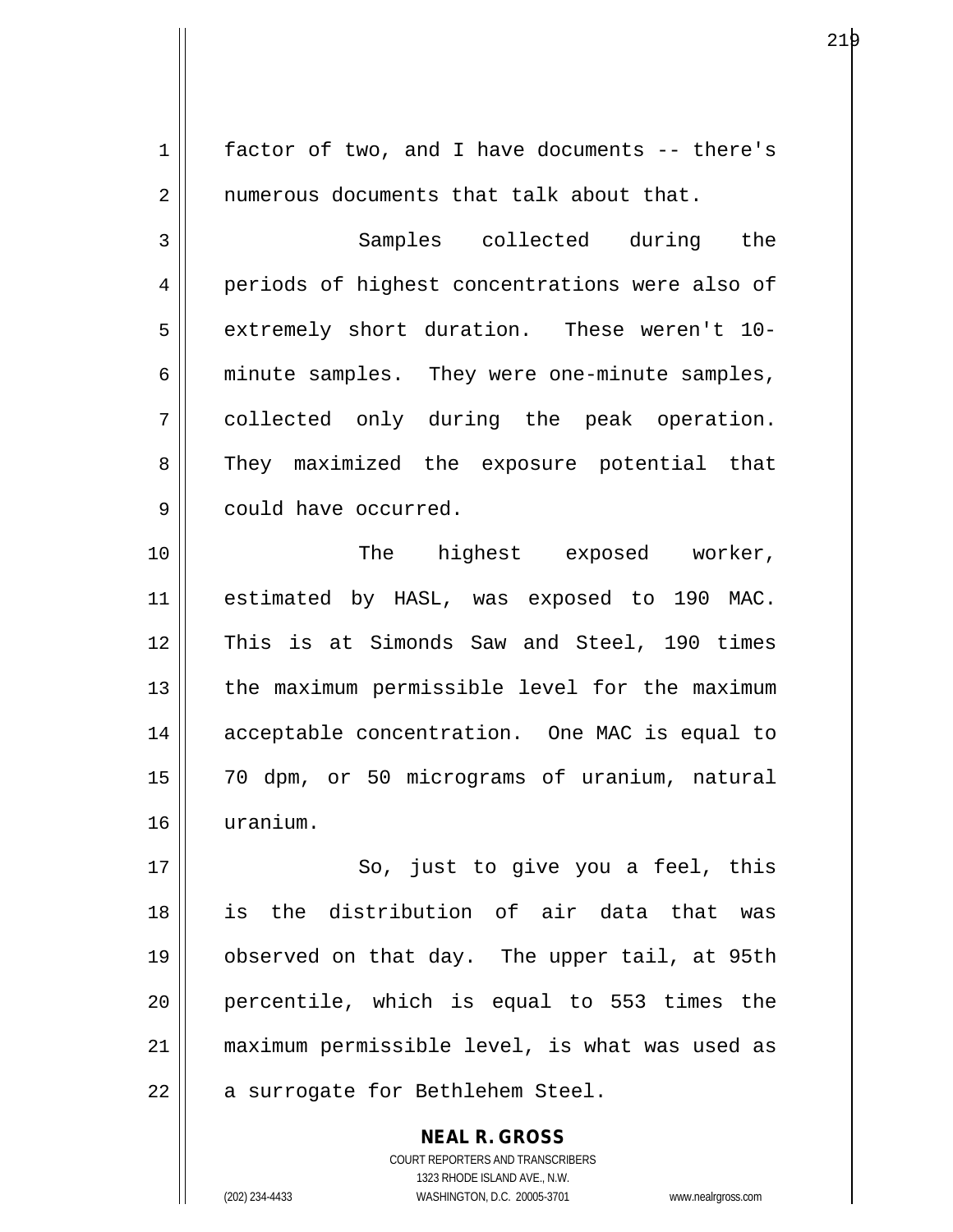| 1  | This would be the highest rolling              |
|----|------------------------------------------------|
| 2  | data, the guy who would have been at the       |
| 3  | rolls, the rolling operator for Simonds Saw    |
| 4  | and Steel. This is over twice what HASL        |
| 5  | estimated the highest exposed person that      |
| 6  | Simonds Saw could have received on a daily     |
| 7  | weighted average.                              |
| 8  | Data was collected at Bethlehem                |
| 9  | Steel during 1951 and 1952 rollings.<br>Data   |
| 10 | consists of 204 measurements by HASL. Salt     |
| 11 | and lead bath coatings were used at various    |
| 12 | times. As I said, the lead bath was used to    |
| 13 | help reduce oxidation. It did not cause a      |
| 14 | problem when it went to the Hanford reactors.  |
| 15 | salt bath was being tested<br>The              |
| 16 | also to help reduce this oxidation problem. A  |
| 17 | fraction of breathing zone samples, not as     |
| 18 | large at Simonds Saw and Steel, they were      |
| 19 | looking for source term generation, and so, in |
| 20 | our Technical Basis Document review, along     |
| 21 | with the Advisory Board, it was determined     |
| 22 | that we would supplement the general<br>air    |

**NEAL R. GROSS** COURT REPORTERS AND TRANSCRIBERS 1323 RHODE ISLAND AVE., N.W.

 $\mathsf{II}$ 

(202) 234-4433 WASHINGTON, D.C. 20005-3701 www.nealrgross.com

е производите производите на 1920 година в 22 река во 1940 године и 1940 године и 1940 година и 1940 године пр<br>В 1940 година в 1940 година в 1940 година в 1940 година в 1940 година в 1940 година в 1940 година в 1940 годин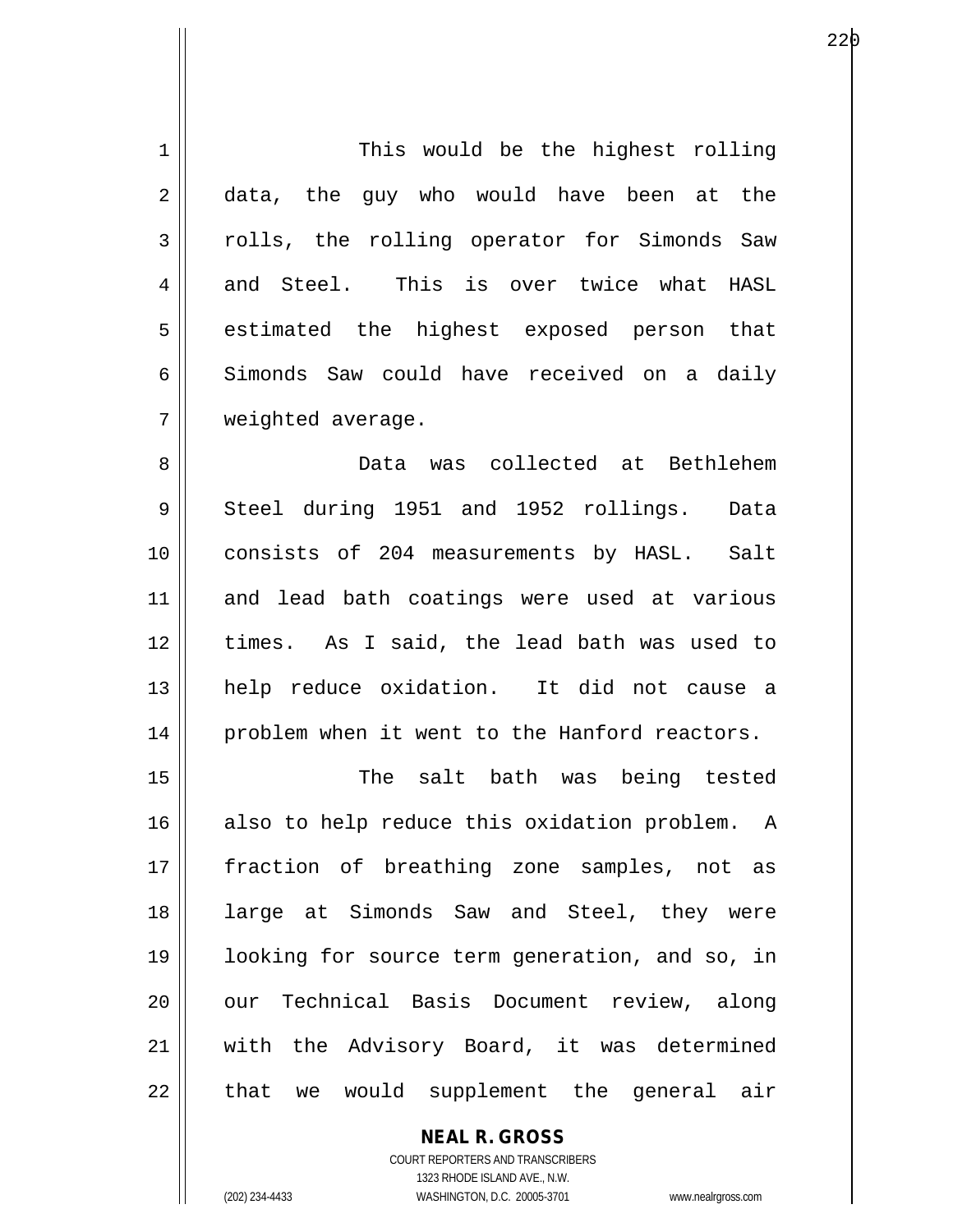1 || samples by using a multiplier on the general 2 air to make more breathing zone samples, to  $3 \parallel$  weight the upper distribution higher.

4 The actual air monitoring data 5 | from Bethlehem Steel consists of -- and this 6 || is broken up into two time frames. You see in  $7 \parallel$  the beginning, we have 225 MAC and 70 MAC of - $8 \parallel$  - this is 15,000 dpm per meter cubed in the  $9 \parallel$  earliest time frame, and then, they began only  $10$  | to roll in salt baths, and when they did that, 11 when they quit doing lead baths in -- around 12 November of 1951, the air data dropped 13 || precipitously and the highest data point 14 | became the grinding operation.

15 It was no longer the rolling mill,  $16$  but at the grinding ops, we had a measurement  $17$  || there, and that was the highest data point, 18 || and so, instead of using the distribution, we 19 chose to use the very highest value that was 20 || measured during that time frame.

21 || So, a summary evaluation for 22 || Bethlehem Steel, in 1949 and 1950, the

> **NEAL R. GROSS** COURT REPORTERS AND TRANSCRIBERS 1323 RHODE ISLAND AVE., N.W. (202) 234-4433 WASHINGTON, D.C. 20005-3701 www.nealrgross.com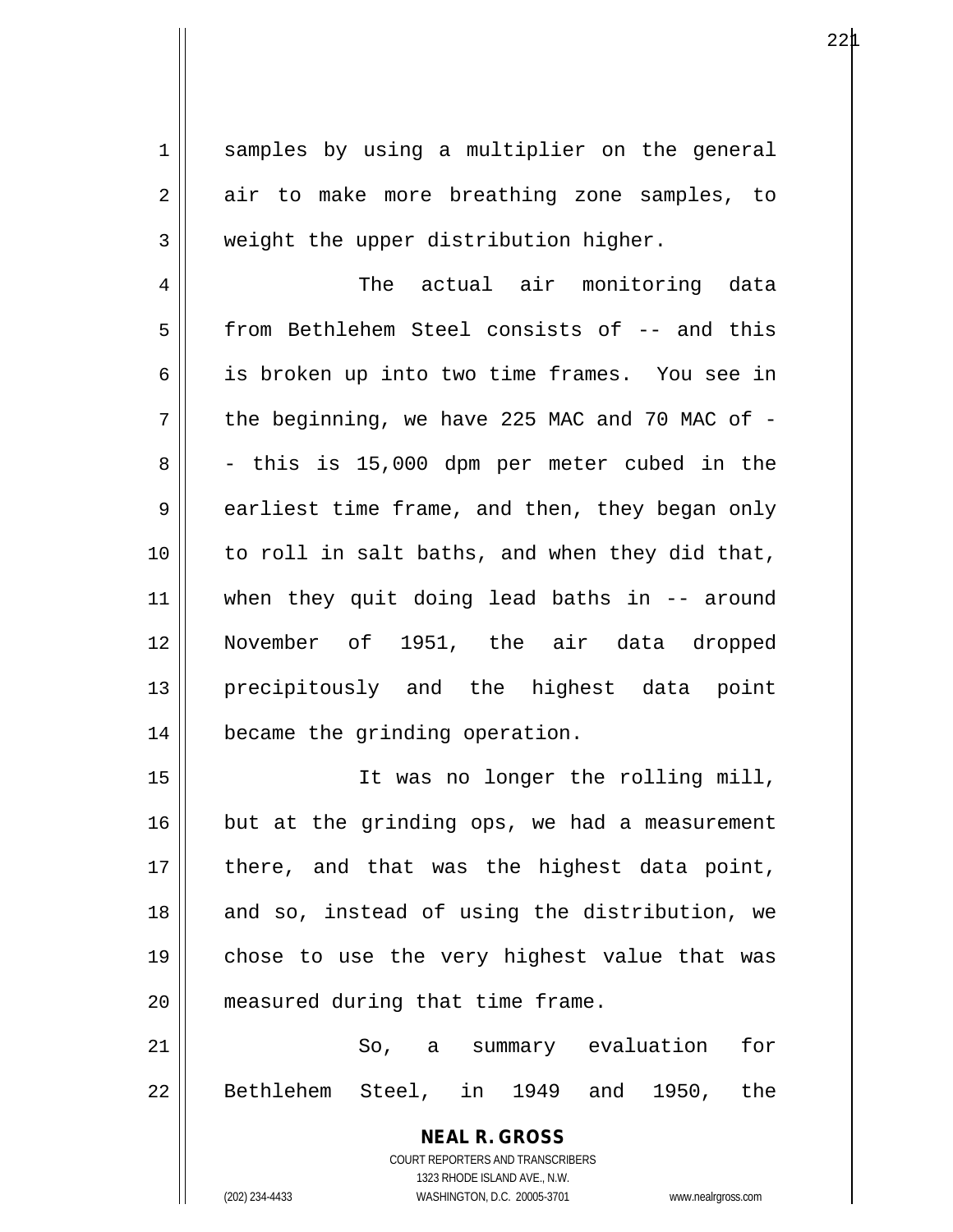1 building is a ten-inch bar mill. Although no 2 documentation or records have been found to 3 substantiate that rolling operations were  $4 \parallel$  actually performed, it is assumed to have been 5 performed. We've been claimant-favorable to 6 assume that it's contained  $-$  that it was 7 performed.

8 Simonds Saw and Steel was used as 9 || a surrogate with no protective coating or 10 ventilation methods applied. This includes 11 Simonds Saw and Steel rough rolling 12 activities, not just finished rolling. The 13 || rough rolling activities is when the highest 14 || airborne agent -- was generated, as it knocked  $15$  | that oxide off the rods.

16 || The plant population, all workers, 17 were assumed to be affected. We did not try 18 to put people in the ten-inch bar mill. 19 Everyone was given the highest -- the 95th 20 percentile value of the maximum dose, 21 potential data set, with a cobble cutting dose 22 || model added for suspected cobble cutters.

> COURT REPORTERS AND TRANSCRIBERS 1323 RHODE ISLAND AVE., N.W. (202) 234-4433 WASHINGTON, D.C. 20005-3701 www.nealrgross.com

**NEAL R. GROSS**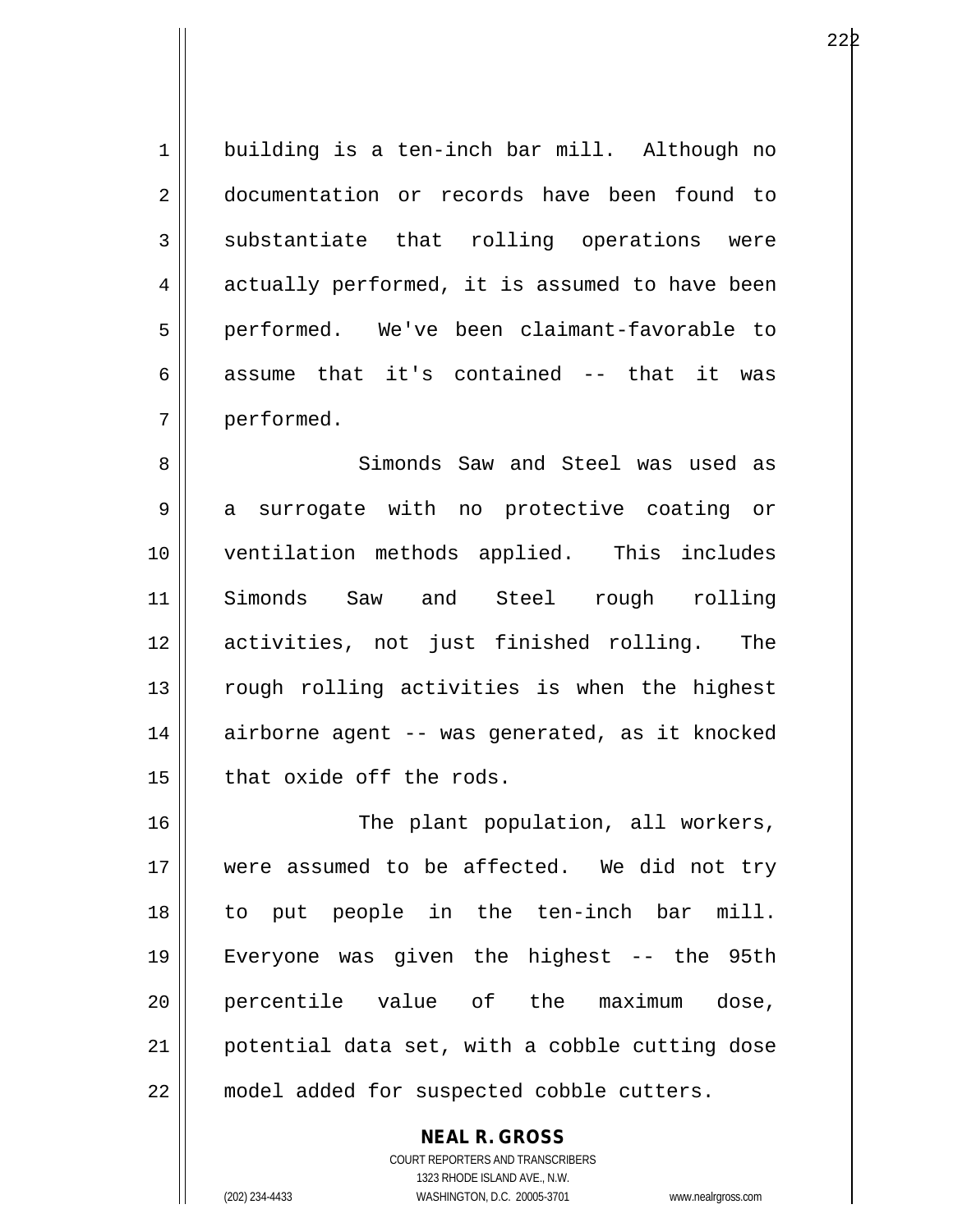| $\mathbf 1$ | In January 1951 through September              |
|-------------|------------------------------------------------|
| 2           | 1951, also the ten-inch bar mill, lead and     |
| 3           | salt bath technologies were utilized. General  |
| 4           | air sample monitoring was mainly performed.    |
| 5           | We used a breathing zone general area ratio    |
| 6           | from Simonds Saw and Steel, which was applied  |
| 7           | to Bethlehem Steel to provide more high data,  |
| 8           | and we used again -- workers are assumed to be |
| 9           | affected by the 95th percentile of the value   |
| 10          | of the maximum dose set, with also a cobble    |
| 11          | cutting dose model affected for suspected      |
| 12          | cobble cutters, as determined by the           |
| 13          | Department of Labor, who holds that under      |
| 14          | their auspices of -- that that person would be |
| 15          | determined by them, who cobble cutters are.    |
| 16          | September of 1951 through 1952 --              |
| 17          | through the end of 1952, that's December 31,   |
| 18          | 1952, salt technology -- salt bath technology  |
| 19          | was fully employed, significantly reducing the |
| 20          | airborne uranium levels. This was documented   |
| 21          | in numerous reports. Hence, grinding           |
| 22          | operations became the task with maximum dose   |

COURT REPORTERS AND TRANSCRIBERS 1323 RHODE ISLAND AVE., N.W. (202) 234-4433 WASHINGTON, D.C. 20005-3701 www.nealrgross.com

**NEAL R. GROSS**

 $22\beta$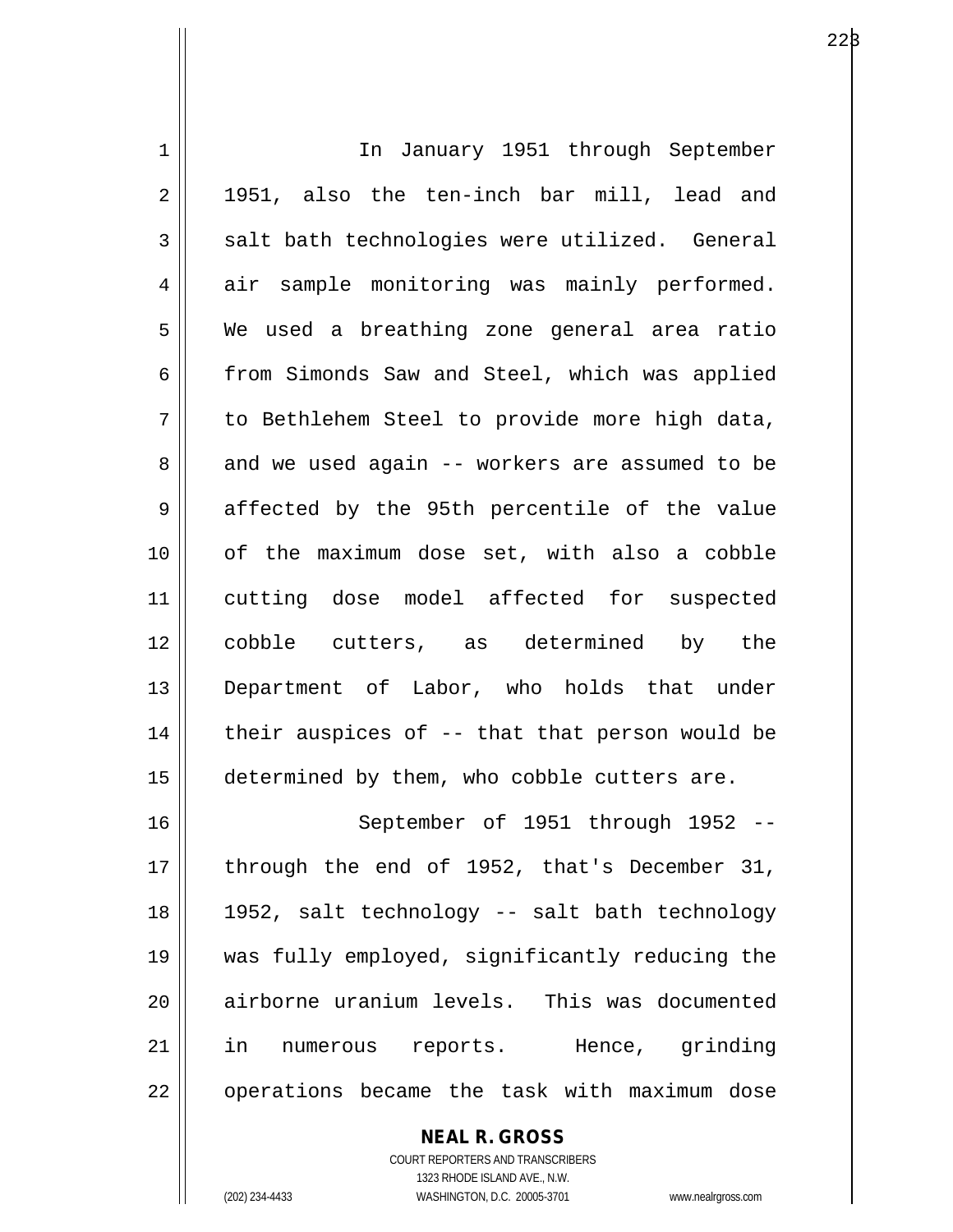1 | potential. All workers assumed to be affected 2 by grinding airborne levels with cobble 3 cutting dose adding more for the suspected 4 | cobble cutters. 5 This became more important during

6 this time frame, if you were expected to be a 7 cobble cutter, because the dose -- the air 8 concentration was down to 70, the cobble 9 | cutting is a higher level.

10 || Specifically to cobble cutters, 11 cobbled uranium are bars that bend or could 12 not pass through the rolling operation. It 13 was evaluated -- the frequency was evaluated 14 || of cobbling based on the written reports and 15 documented rollings. Worker interviews 16 assisted in determining the location and 17 || nature of the cutting operations, and also, we 18 || found in Fernald reports that they did torch-19 || cut uranium during cobbles with the mill.

20 When Fernald operated the rolling 21 mill, we also found supporting evidence that  $22$  | they did torch-cut there.

> **NEAL R. GROSS** COURT REPORTERS AND TRANSCRIBERS 1323 RHODE ISLAND AVE., N.W. (202) 234-4433 WASHINGTON, D.C. 20005-3701 www.nealrgross.com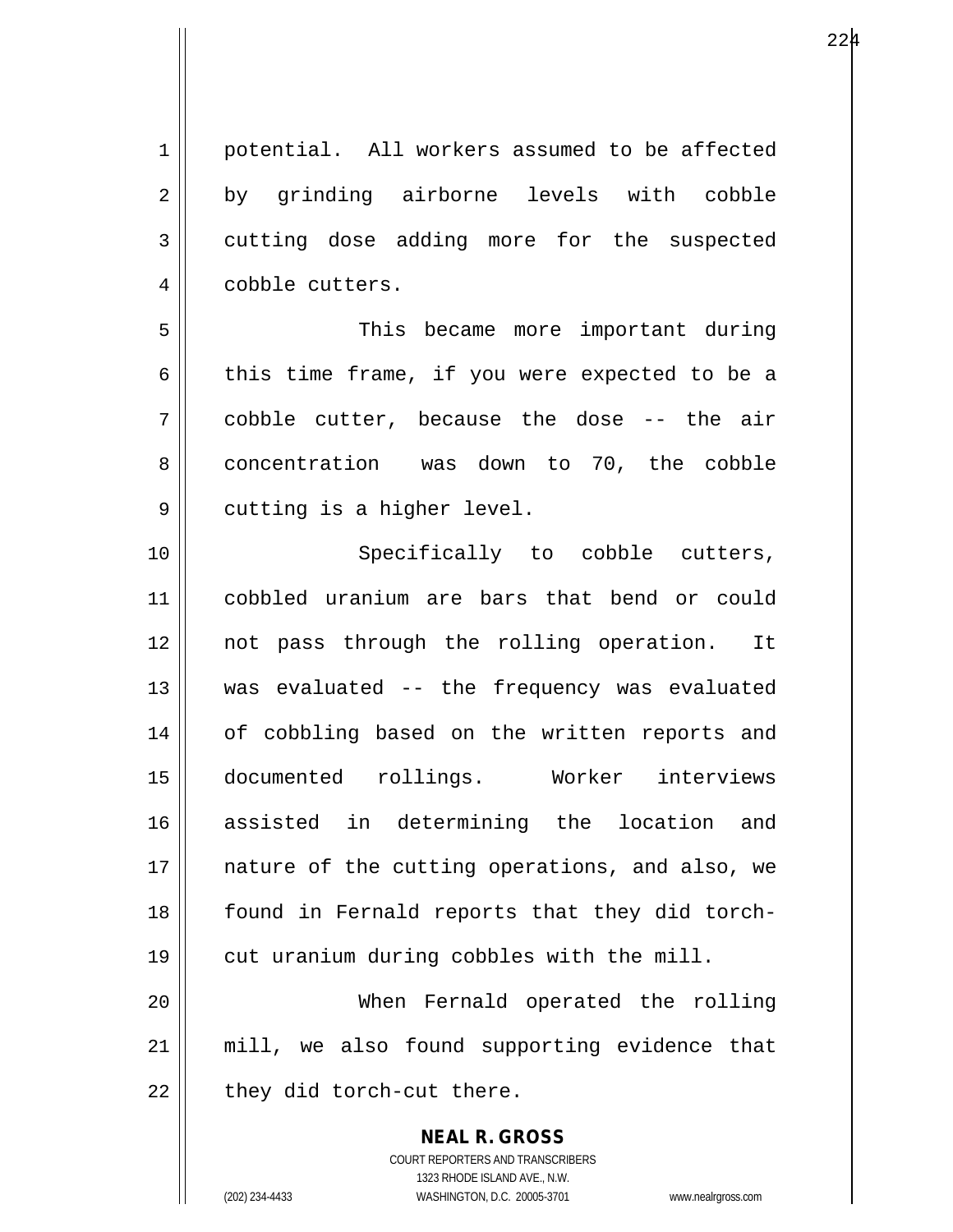1 || Tonawanda reports clearly show 2 || receipt of both drums of residue and bundles 3 | of cobbled rods from Bethlehem Steel as part 4 || of the scrap program. 5 Cobble cutters, again, these 6 cobbles, based on interviews with workers, 7 were taken off line using crane and necessary 8 || cutting to allow the rolling to continue. 9 | Cobbles were cut up by one employee. 10 We evaluated both the intake rate, 11 time required and particle size during cutting 12 operations, for the exposure analysis from 13 || 1948 to 1952. We're assuming that two hours 14 per rolling day, 600 MAC air and using .5 15 micron particle size. Eight hours per day is 16 || 70 MAC with five microns of particle size. 17 || **Ingestion, employees ate and drank** 18 in the area. It was assumed that they -- 19 during rolling and in between rolling periods. 20 || Air concentration data used to determine the 21 || surface loading and a dilution model was used 22 | between the rollings.

> COURT REPORTERS AND TRANSCRIBERS 1323 RHODE ISLAND AVE., N.W. (202) 234-4433 WASHINGTON, D.C. 20005-3701 www.nealrgross.com

**NEAL R. GROSS**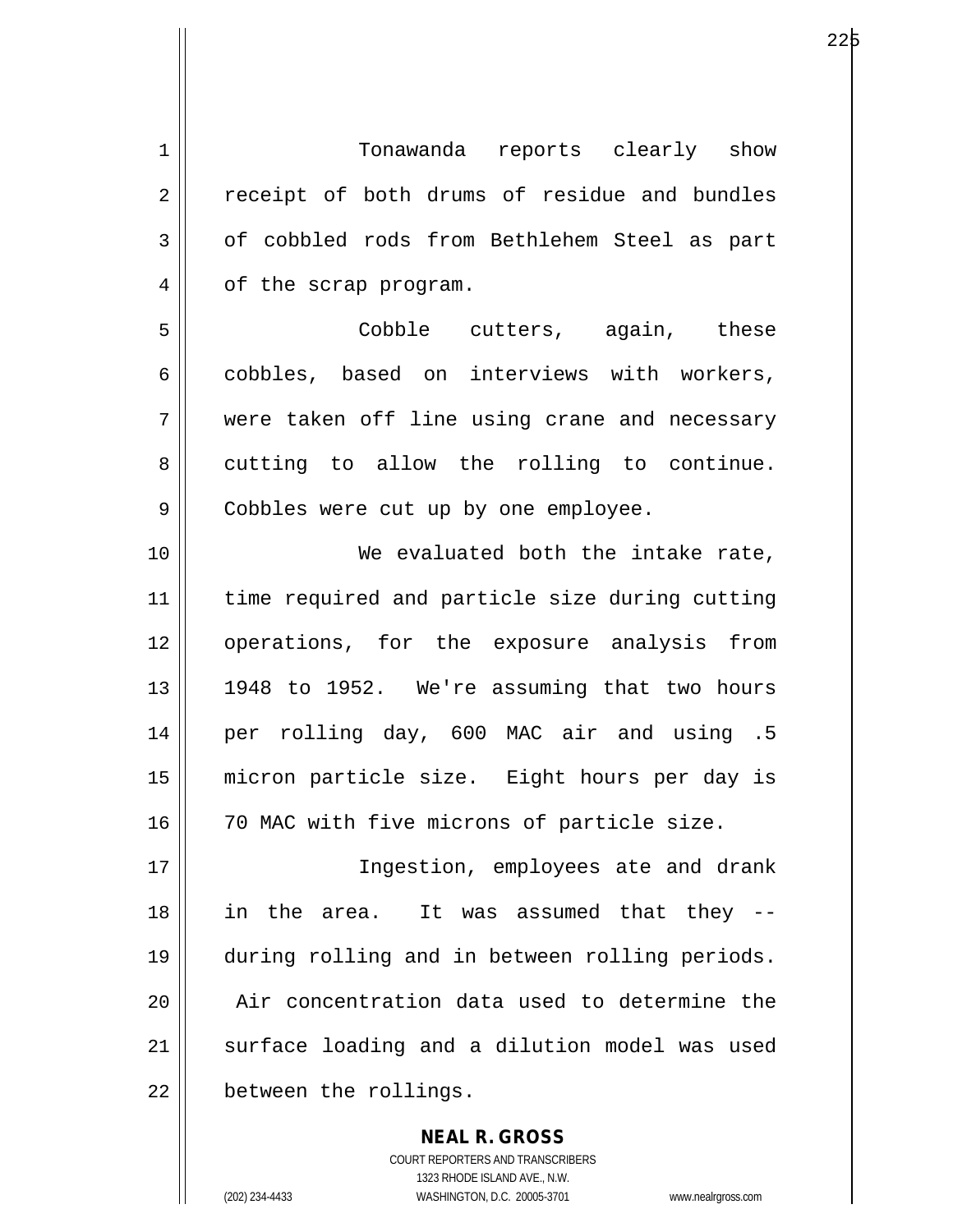| $\mathbf 1$    | So, obviously, they were rolling a                                                                  |
|----------------|-----------------------------------------------------------------------------------------------------|
| $\overline{2}$ | tremendous amount of steel in addition to this                                                      |
| 3              | rolling operation conducted on the weekends.                                                        |
| 4              | So, inhalation and ingestion,                                                                       |
| 5              | during the periods of residual contamination,                                                       |
| 6              | survey data from both Simonds Saw and Steel                                                         |
| 7              | and Bethlehem Steel was used. Rolling data                                                          |
| 8              | used to determine rolling day surface                                                               |
| 9              | contamination values and general area samples                                                       |
| 10             | were used to determine non-rolling-day data.                                                        |
| 11             | Residual period specifically                                                                        |
| 12             | designated to ensure that activities in the                                                         |
| 13             | basement are included. Area required                                                                |
| 14             | occasional clean-up. Worker interviews                                                              |
| 15             | indicate intermittent occupancy. Source term                                                        |
| 16             | data was used to bound the exposure during                                                          |
| 17             | operations. Steel and uranium will mix to                                                           |
| 18             | dilute the source term.                                                                             |
| 19             | External sources of exposure, the                                                                   |
| 20             | uranium dose was evaluated and determined it                                                        |
| 21             | has an extremely, extremely small component of                                                      |
| 22             | the dose. Direct contact with uranium is the                                                        |
|                | <b>NEAL R. GROSS</b>                                                                                |
|                | <b>COURT REPORTERS AND TRANSCRIBERS</b>                                                             |
|                | 1323 RHODE ISLAND AVE., N.W.<br>(202) 234-4433<br>WASHINGTON, D.C. 20005-3701<br>www.nealrgross.com |
|                |                                                                                                     |

 $\mathsf{I}$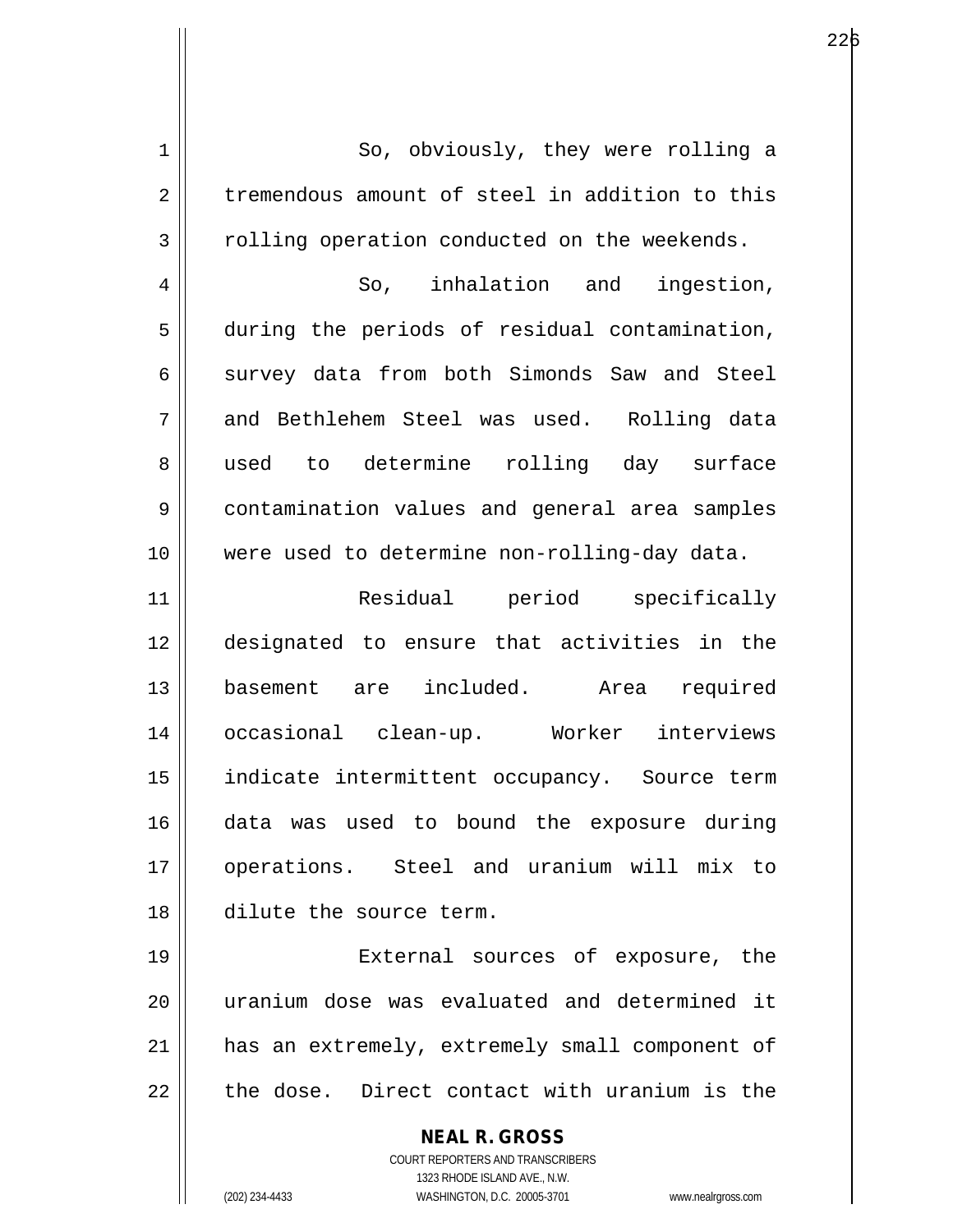1 driver, shallow and deep dose. There's also 2 residual contamination. We also included the 3 reuse of contaminated clothing and 4 | occupational medical dose.

5 Triangular distribution was used 6 for the evaluation of shallow dose from beta 7 particles. The minimum worker was one meter 8 from uranium source for one hour, versus --9 || per 10-hour shift. That gives you 90 millirem 10 per rolling day. The mode was determined to 11 || be a survey data from Simonds Saw and Steel. 12 The highest value measured during those shifts 13 was 15 millirad per hour for an entire 10-hour 14 || shift. This provides you 150 millirem per 15 rolling day, and the maximum of this 16 triangular distribution, six hours at one foot 17 from an extended uranium source, and that 18 || would be 150 millirad per hour, four hours, 19 || one meter from the source, which would give 20 | you 1,260 millirem per rolling day.

21 || **Each** of these multiplied by the  $22$  || number of rolling days, and the deep dose was

> COURT REPORTERS AND TRANSCRIBERS 1323 RHODE ISLAND AVE., N.W. (202) 234-4433 WASHINGTON, D.C. 20005-3701 www.nealrgross.com

**NEAL R. GROSS**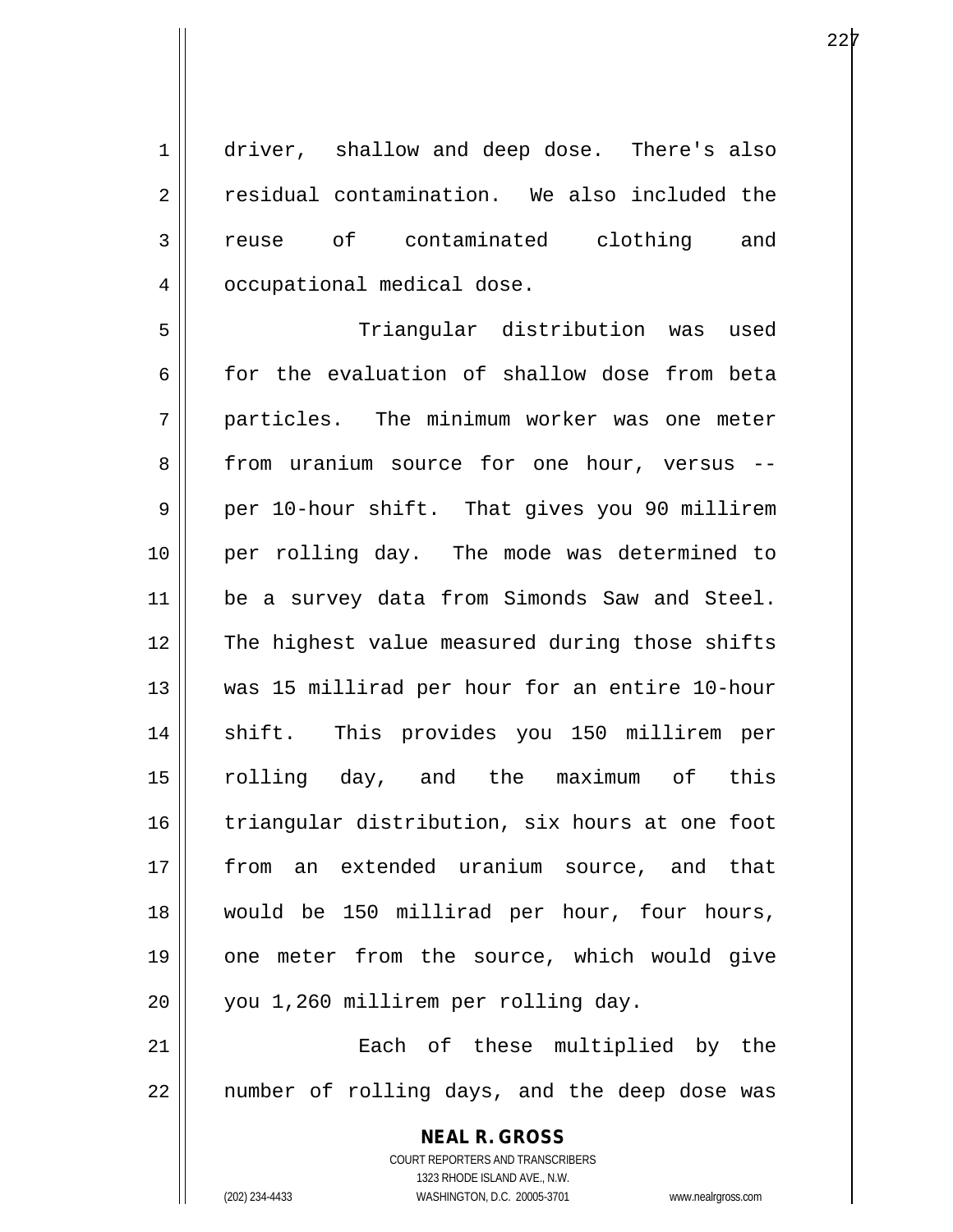| $\mathbf 1$ | also evaluated as a triangular distribution.   |
|-------------|------------------------------------------------|
| 2           | Residual contamination for the                 |
| 3           | external dose, we used Simonds Saw and Steel,  |
| 4           | contamination as bounding. We used a 1.25      |
| 5           | times 10 to the seventh dpm per meters squared |
| 6           | at all times on the surfaces for four years,   |
| 7           | even though they documented that they cleaned  |
| 8           | up after the rollings.                         |
| 9           | The annual dose from contaminated              |
| 10          | surfaces is provided here, skin at 1.7, bone   |
| 11          | .01, and all other organs .005. Obviously,     |
| 12          | skin dose, because of the shallow dose, is     |
| 13          | very high, even contaminated surfaces.         |
| 14          | Contaminated clothing, we assume               |
| 15          | that it was wore for two weeks after rollings, |
| 16          | based on worker interviews. We used dose rate  |
| 17          | from Mallinckrodt Chemical Company as<br>data  |
| 18          | bounding, because of the type of radionuclides |
| 19          | and the work that they did. This assigned 1.5  |
| 20          | millirem per hour to the skin, 10 hours a day, |
| 21          | which results in 1.8 rem per year shallow      |
| 22          | dose.                                          |

**NEAL R. GROSS** COURT REPORTERS AND TRANSCRIBERS

1323 RHODE ISLAND AVE., N.W.

(202) 234-4433 WASHINGTON, D.C. 20005-3701 www.nealrgross.com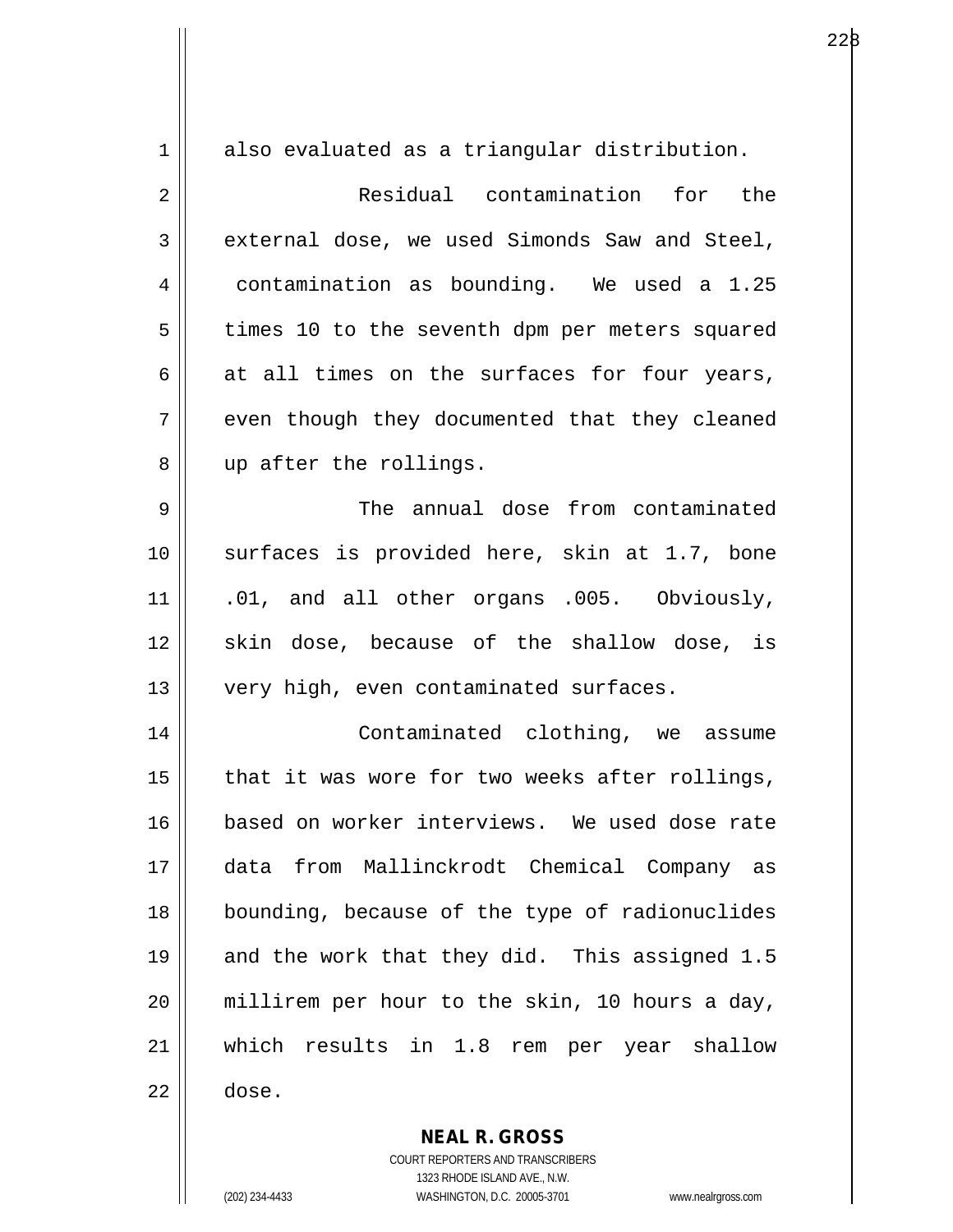**NEAL R. GROSS** COURT REPORTERS AND TRANSCRIBERS 1 | Occupational medical dose, we have 2 || no evidence to show that the AEC required 3 occupational medical x-rays at Bethlehem 4 Steel. We assume pre-employment and periodic  $5$  annual x-rays in keeping with AEC practices, 6 at larger facilities. 7 The Evaluation Report, NIOSH 8 || evaluates the petition using the guidelines of 9 42 CFR 83.13 and submits as summary finding of 10 || petition Evaluation Report. NIOSH issued this 11 on February 21, 2007. 12 NIOSH found that the available 13 monitoring records, process descriptions and 14 || source term data are adequate to complete dose 15 reconstruction with sufficient accuracy for 16 the proposed Class of employees, health 17 | endangerment determination not required. 18 In summary, we find that dose 19 reconstruction is feasible for internal dose 20 || of uranium, external dose and beta-gamma and 21 occupational medical x-rays. Thank you. 22 CHAIRMAN MELIUS: Questions for

1323 RHODE ISLAND AVE., N.W.

(202) 234-4433 WASHINGTON, D.C. 20005-3701 www.nealrgross.com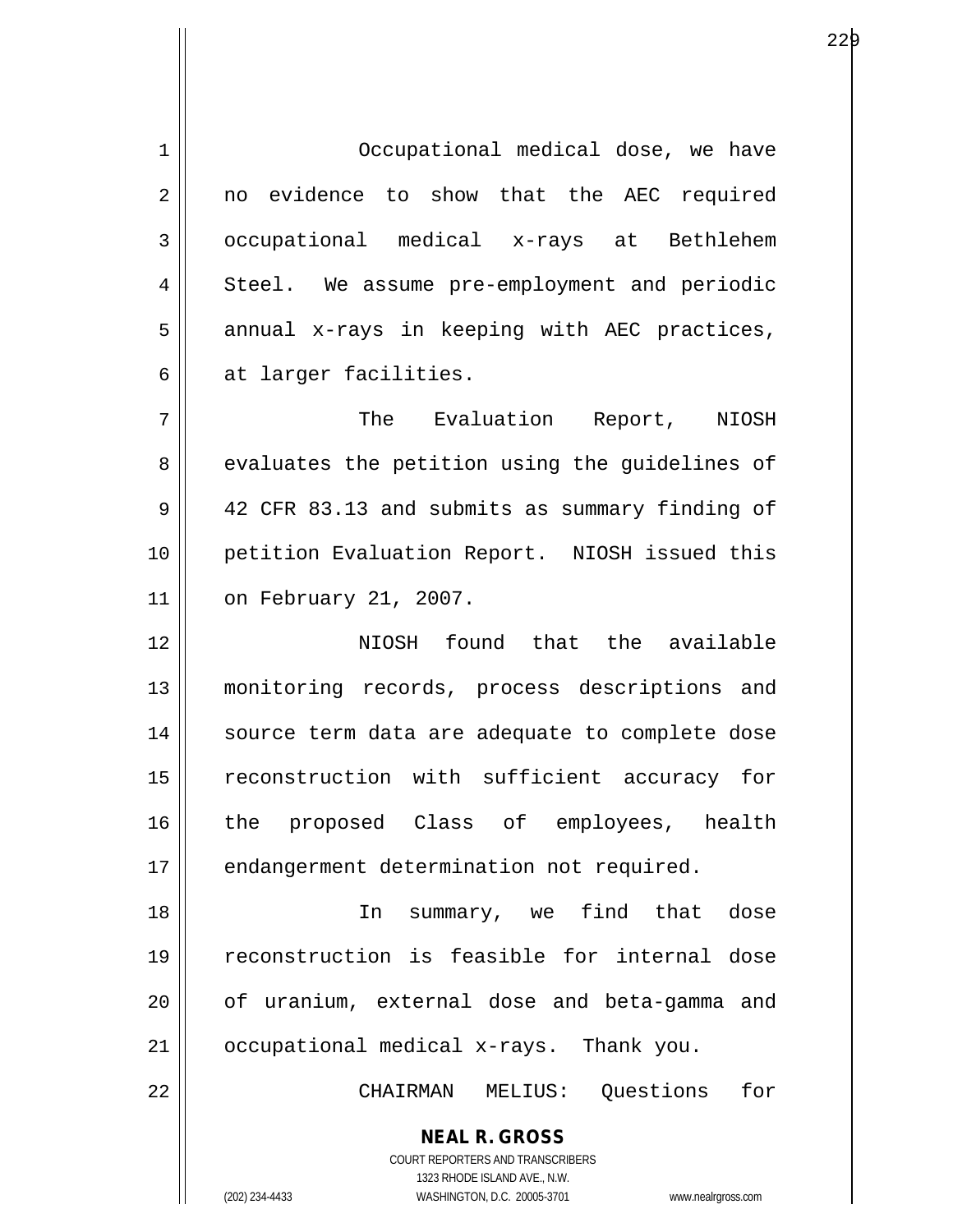**NEAL R. GROSS** COURT REPORTERS AND TRANSCRIBERS 1323 RHODE ISLAND AVE., N.W. (202) 234-4433 WASHINGTON, D.C. 20005-3701 www.nealrgross.com 1 Sam? Well, I'll have one, then. To start off  $2 \parallel$  with, the -- if my recollection is correct,  $3 \parallel$  and this goes back to the early days of the 4 program, that there were, for the earlier time  $5 \parallel$  period, the 1949-1950 time period, there were 6 worker interviews, where the workers had  $7 \parallel$  reported rollings during that time period. I 8 believe that was the basis for the initial 9 || assumptions on that. Do you recall that? 10 MR. GLOVER: The worker interviews 11 did suggest that there was 1949 and 1950 12 || rollings. The initial Department of Labor 13 || designation was because of the Range letter. 14 CHAIRMAN MELIUS: Right. 15 || MR. GLOVER: Yes, sir. 16 CHAIRMAN MELIUS: Yes, and the 17 facility designation was starting in 1949, 18 correct? 19 || MR. GLOVER: That's correct. 20 CHAIRMAN MELIUS: Yes, yes, just 21 || get that clear. Other questions? Can't take  $22$  || questions from the audience now, this is  $-$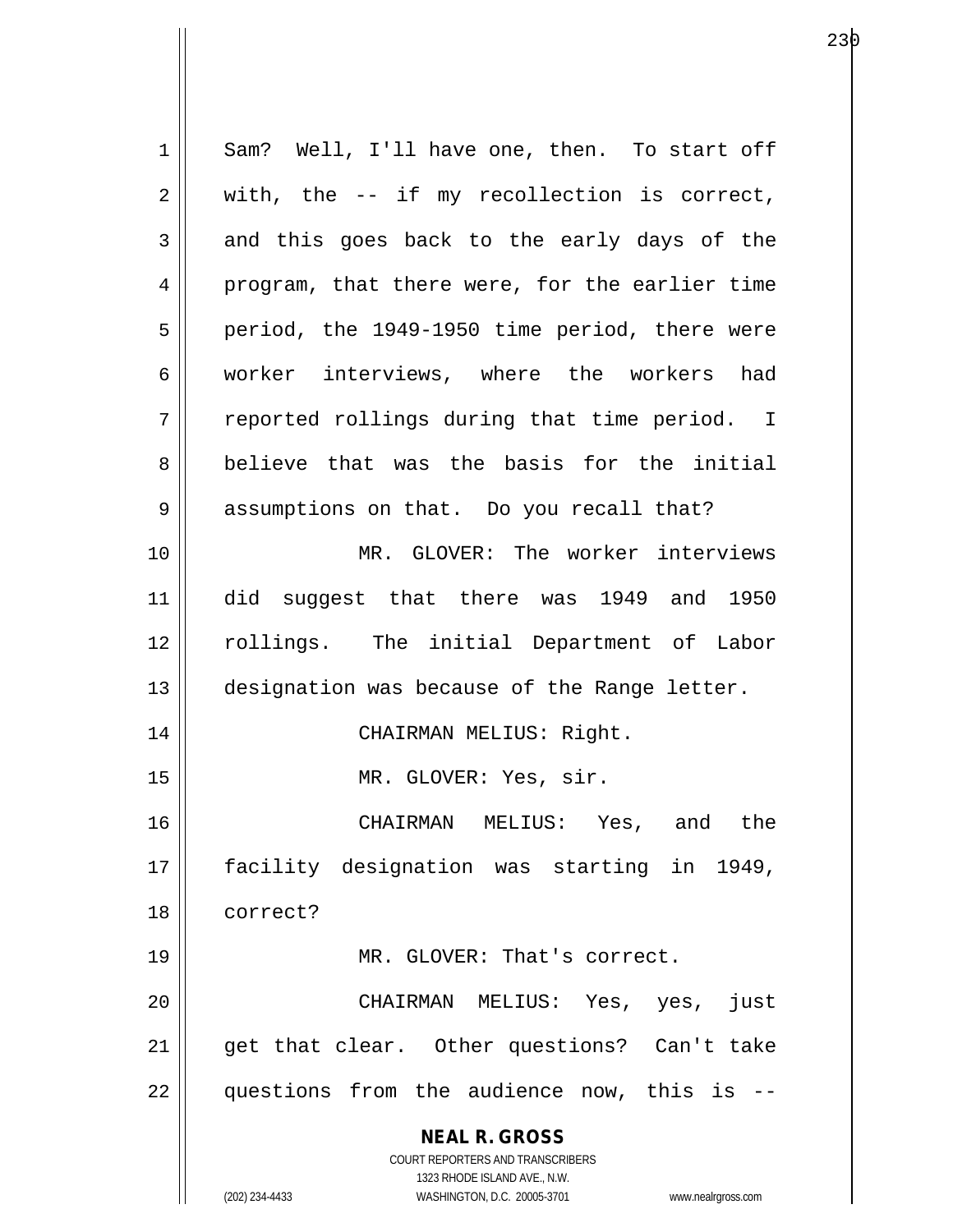$1 \parallel$  yes, Bill?

| $\overline{2}$ | MEMBER FIELD: Just had a quick                                                                                                                                         |
|----------------|------------------------------------------------------------------------------------------------------------------------------------------------------------------------|
| 3              | question. In your records or any reports, did                                                                                                                          |
| 4              | you see any evidence of radiographic sources,                                                                                                                          |
| 5              | x-rays, metal at all?                                                                                                                                                  |
| 6              | MR. GLOVER: No, sir.                                                                                                                                                   |
| 7              | CHAIRMAN MELIUS: Other questions?                                                                                                                                      |
| 8              | The Board? Dr. Ziemer or Dr. Richardson?                                                                                                                               |
| 9              | For those of you in the audience, we have two                                                                                                                          |
| 10             | Board Members that are calling in from --                                                                                                                              |
| 11             | because they were unable to be here today, but                                                                                                                         |
| 12             | they are on a conference call.                                                                                                                                         |
| 13             | MEMBER ZIEMER: I have no questions                                                                                                                                     |
| 14             | at this time.                                                                                                                                                          |
| 15             | CHAIRMAN MELIUS: Okay.<br>Dr.                                                                                                                                          |
| 16             | Richardson?                                                                                                                                                            |
| 17             | DR. RICHARDSON: I don't have any                                                                                                                                       |
| 18             | questions.                                                                                                                                                             |
| 19             | CHAIRMAN MELIUS: Okay.                                                                                                                                                 |
| 20             | RICHARDSON:<br>No, I don't have<br>DR.                                                                                                                                 |
| 21             | any.                                                                                                                                                                   |
| 22             | CHAIRMAN MELIUS: Thank you.<br>Okay,                                                                                                                                   |
|                | <b>NEAL R. GROSS</b><br><b>COURT REPORTERS AND TRANSCRIBERS</b><br>1323 RHODE ISLAND AVE., N.W.<br>(202) 234-4433<br>WASHINGTON, D.C. 20005-3701<br>www.nealrgross.com |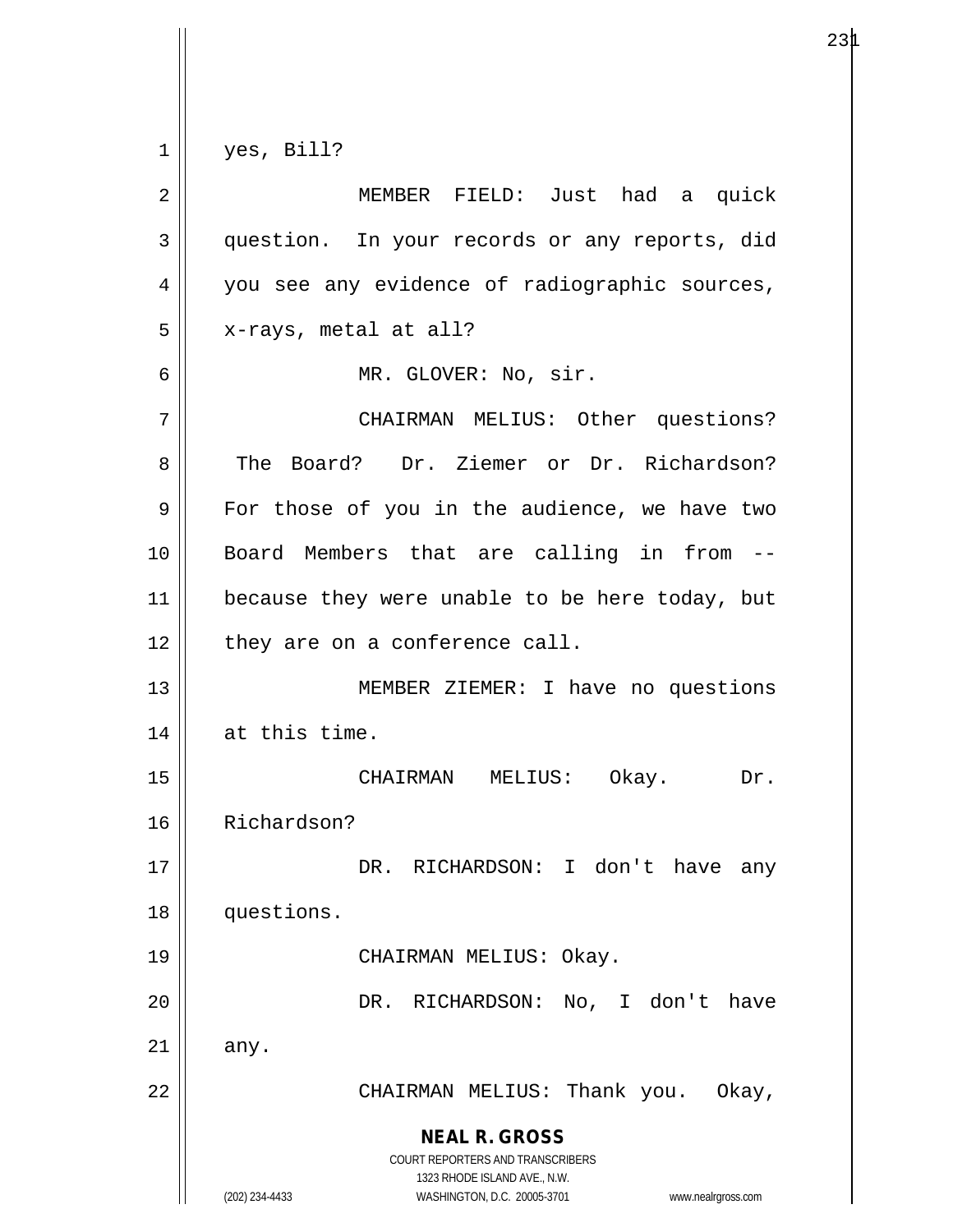| 1  | go back. Next, we'll like to hear from SC&A.   |
|----|------------------------------------------------|
| 2  | DR. MAURO: Good afternoon.<br>Му               |
| 3  | name is John Mauro. I work for Sanford, Cohen  |
| 4  | & Associates, and like Sam, the very first     |
| 5  | project that the Board -- we work for the      |
| 6  | Board -- the Board asked us to independently   |
| 7  | evaluate the work being done by NIOSH on       |
| 8  | Bethlehem Steel and that was the first project |
| 9  | we worked on also.                             |
| 10 | A great deal of work was done for              |
| 11 | quite a bit of time and in fact, the paradigm, |
| 12 | the approach that you just heard on how to     |
| 13 | reconstruct doses reflects a very long,        |
| 14 | protracted series of discussions that took     |
| 15 | place between the Board, this contractor,      |
| 16 | SC&A, NIOSH, related to -- initially, there    |
| 17 | was some initial drafts of how they were going |
| 18 | to approach the problem. We had certain        |
| 19 | concerns and, over the years, we got to the    |
| 20 | point where we resolved those concerns, and at |
| 21 | the end of this long process, SC&A had -- came |
| 22 | to its technical conclusions that the approach |
|    |                                                |

**NEAL R. GROSS**

COURT REPORTERS AND TRANSCRIBERS 1323 RHODE ISLAND AVE., N.W. (202) 234-4433 WASHINGTON, D.C. 20005-3701 www.nealrgross.com

 $\mathsf{II}$ 

232 and 232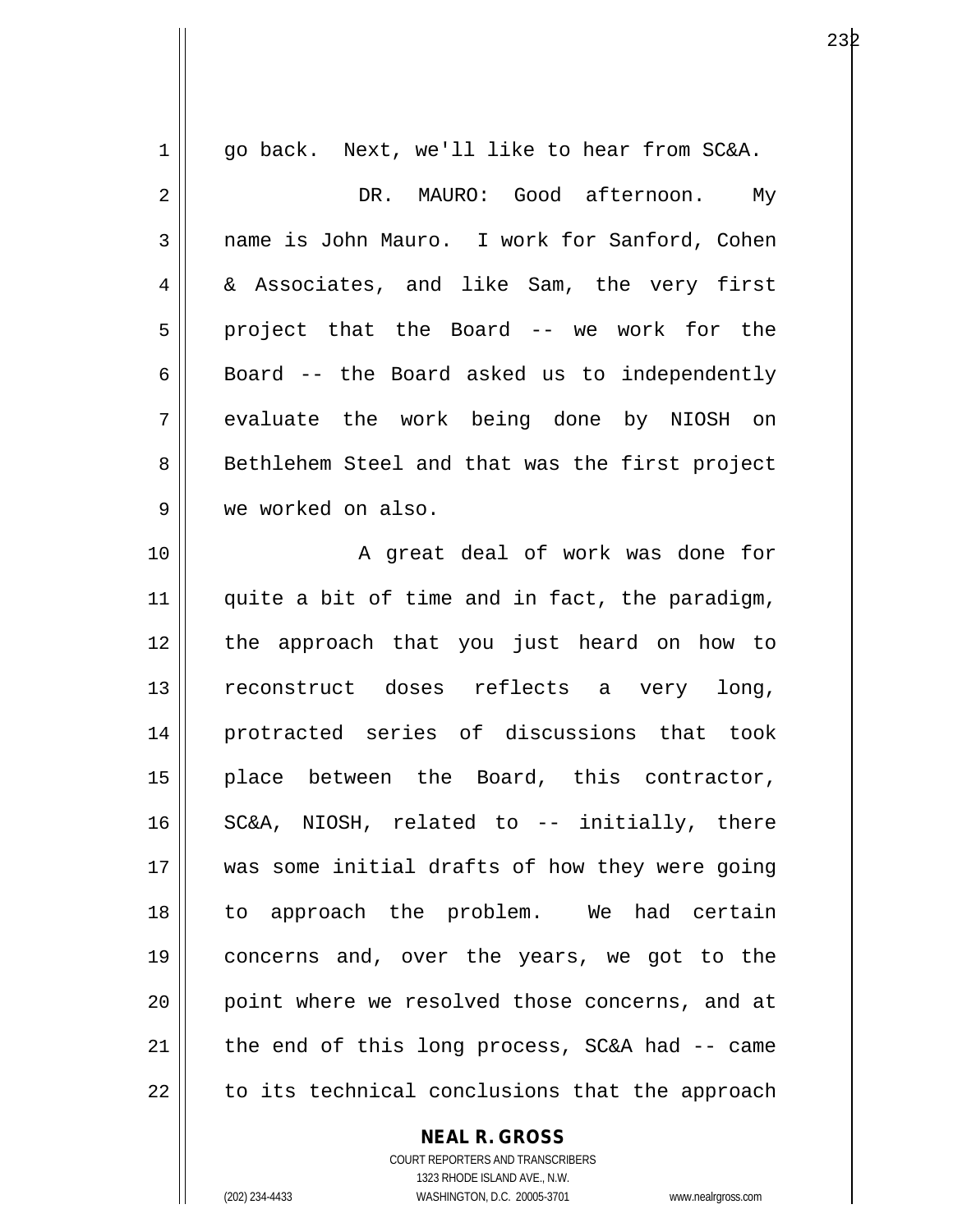| $\mathbf 1$ | that you just heard is claimant-favorable and  |
|-------------|------------------------------------------------|
| 2           | will place a plausible upper bound on both     |
| 3           | the internal and external exposures.           |
| 4           | Now, by the way, that was a review             |
| 5           | of the Site Profile. SC&A has not reviewed     |
| 6           | the Evaluation Report, but we are very         |
| 7           | familiar with the Site Profile and the         |
| 8           | protocol that you just heard.                  |
| 9           | One of the things that SC&A was                |
| 10          | asked to do, relatively recently, was to say,  |
| 11          | okay, as we all know, embedded in this process |
| 12          | is the use of what we call surrogate data.     |
| 13          | This means that Bethlehem Steel had data on    |
| 14          | air samples, but it wasn't a complete set of   |
| 15          | data. It was quite a bit of data, mainly air   |
| 16          | sampling data, and there were time periods     |
| 17          | when there wasn't any data.                    |
| 18          | And the way -- and this was not                |
| 19          | uncommon, what we do is, we -- what NIOSH does |
| 20          | and what health physicists do is they try to   |
| 21          | find the way to come up with a way to fill in  |
| 22          | the gaps, in a way that is reasonable,         |

**NEAL R. GROSS** COURT REPORTERS AND TRANSCRIBERS 1323 RHODE ISLAND AVE., N.W. (202) 234-4433 WASHINGTON, D.C. 20005-3701 www.nealrgross.com

 $\mathsf{II}$ 

 $23\beta$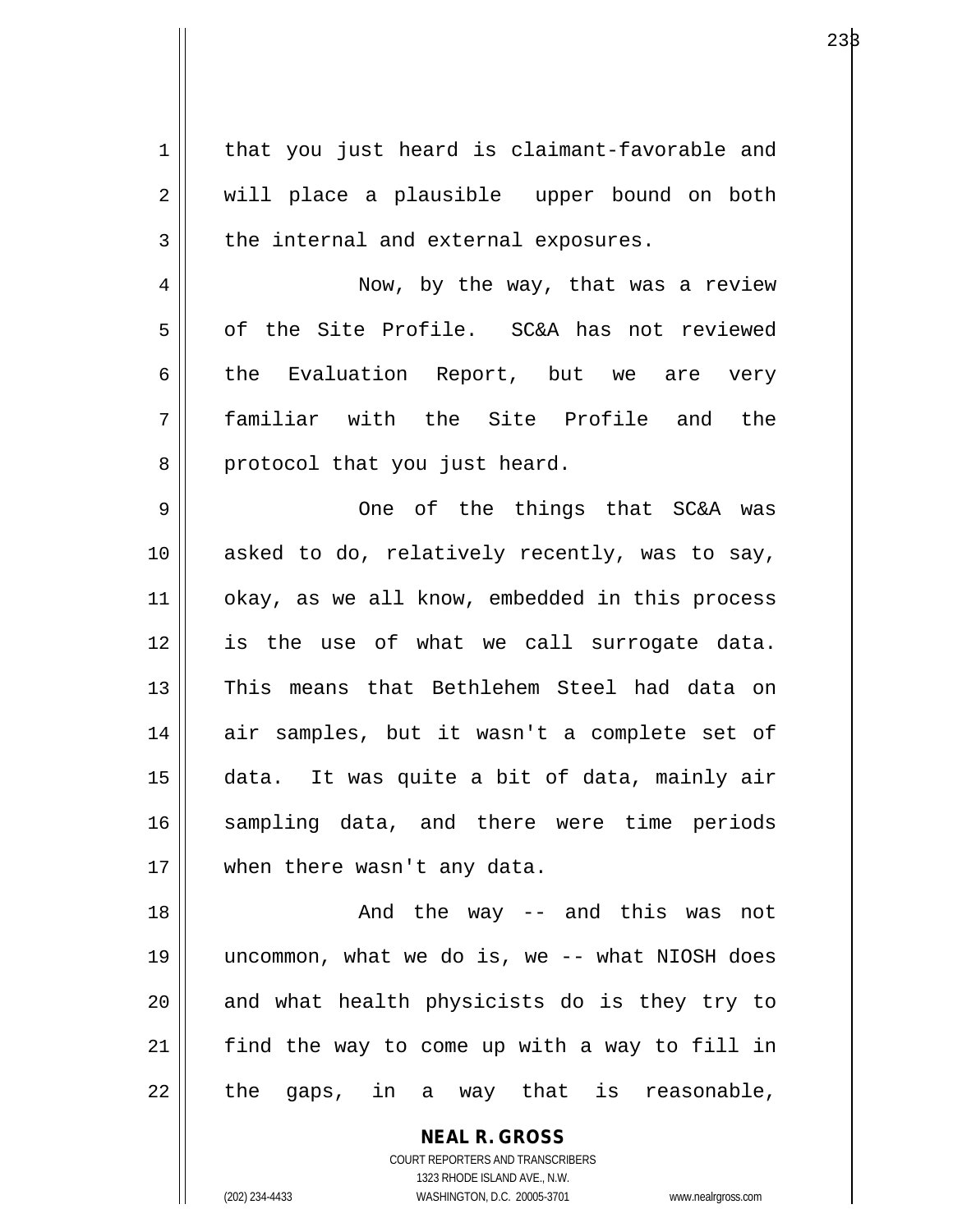**NEAL R. GROSS** COURT REPORTERS AND TRANSCRIBERS 1 claimant-favorable and in fact, the Board and 2 | its Working Group have come up with criteria. 3 They're very concerned that, 4 || listen, if you have to resort to surrogate 5 data, namely, go get some data from another  $6$  site and use it at this site. You've got to 7 do it very carefully, because you have to make  $8 \parallel$  sure that there's parity and it's done fairly. 9 || So, we were asked, recently, to 10 look at that question and compare the -- 11 basically, the use of surrogate data. So, I 12 won't go back into any of the details here.  $13$  The factual information presented to you, we 14 | completely agree, that's exactly what is being 15 done and from the point of a view of a dose 16 reconstruction, our finding is that that 17 certainly places an upper bound on the 18 | exposures. 19 || The question then is, does it meet 20 || the acceptance criteria that the Board has 21 developed in draft form, as being appropriate.  $22$   $\parallel$  You know, because you have to be careful when

1323 RHODE ISLAND AVE., N.W.

(202) 234-4433 WASHINGTON, D.C. 20005-3701 www.nealrgross.com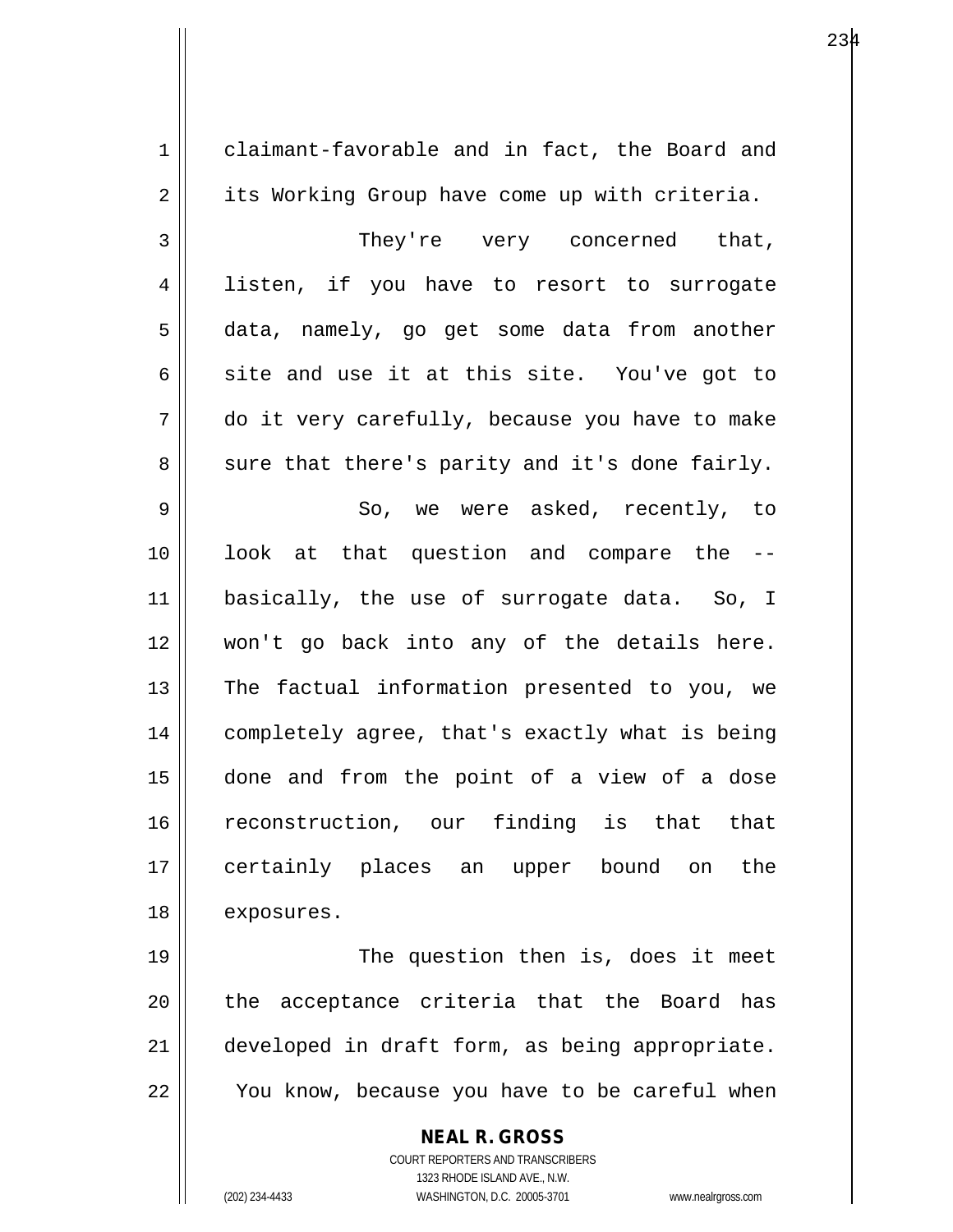| 1  | you're going to use data, and as you heard,                         |
|----|---------------------------------------------------------------------|
| 2  | data was used from Simonds Saw, airborne                            |
| 3  | sampling data, and other data, which I'll                           |
| 4  | explain briefly, to apply -- to sort of fill                        |
| 5  | in some of the holes at Bethlehem Steel, and                        |
| 6  | the question is, was that appropriate. Does                         |
| 7  | it work well?                                                       |
| 8  | The way I'm going to $-$ and I'll                                   |
| 9  | do this briefly. I don't have any slides.                           |
| 10 | It's good to think about the first place where                      |
| 11 | surrogate data is used. There's three places,                       |
| 12 | described in three places -- is 1949 to 1950.                       |
| 13 | This was a time period where the                                    |
| 14 | evidence that there was some rolling, uranium                       |
| 15 | rolling going on, basically, from interviews                        |
| 16 | of workers, and as Sam has explained to you,                        |
| 17 | they really can't find very much evidence that                      |
| 18 | there was rolling, but based<br>those<br>on                         |
| 19 | interviews, we're going to presume there was                        |
| 20 | some rolling.                                                       |
| 21 | All right, so, now, you have the                                    |
| 22 | presumption of rolling and the question was,                        |
|    |                                                                     |
|    | <b>NEAL R. GROSS</b>                                                |
|    | COURT REPORTERS AND TRANSCRIBERS<br>1323 RHODE ISLAND AVE., N.W.    |
|    | (202) 234-4433<br>WASHINGTON, D.C. 20005-3701<br>www.nealrgross.com |

е в селото на 1923 година в 23 река во 1920 година в 23 река во 1940 година, кои 1940 година и 1940 година и 1<br>В 1940 година в 1940 година в 1940 година в 1940 година в 1940 година в 1940 година в 1940 година в 1940 годин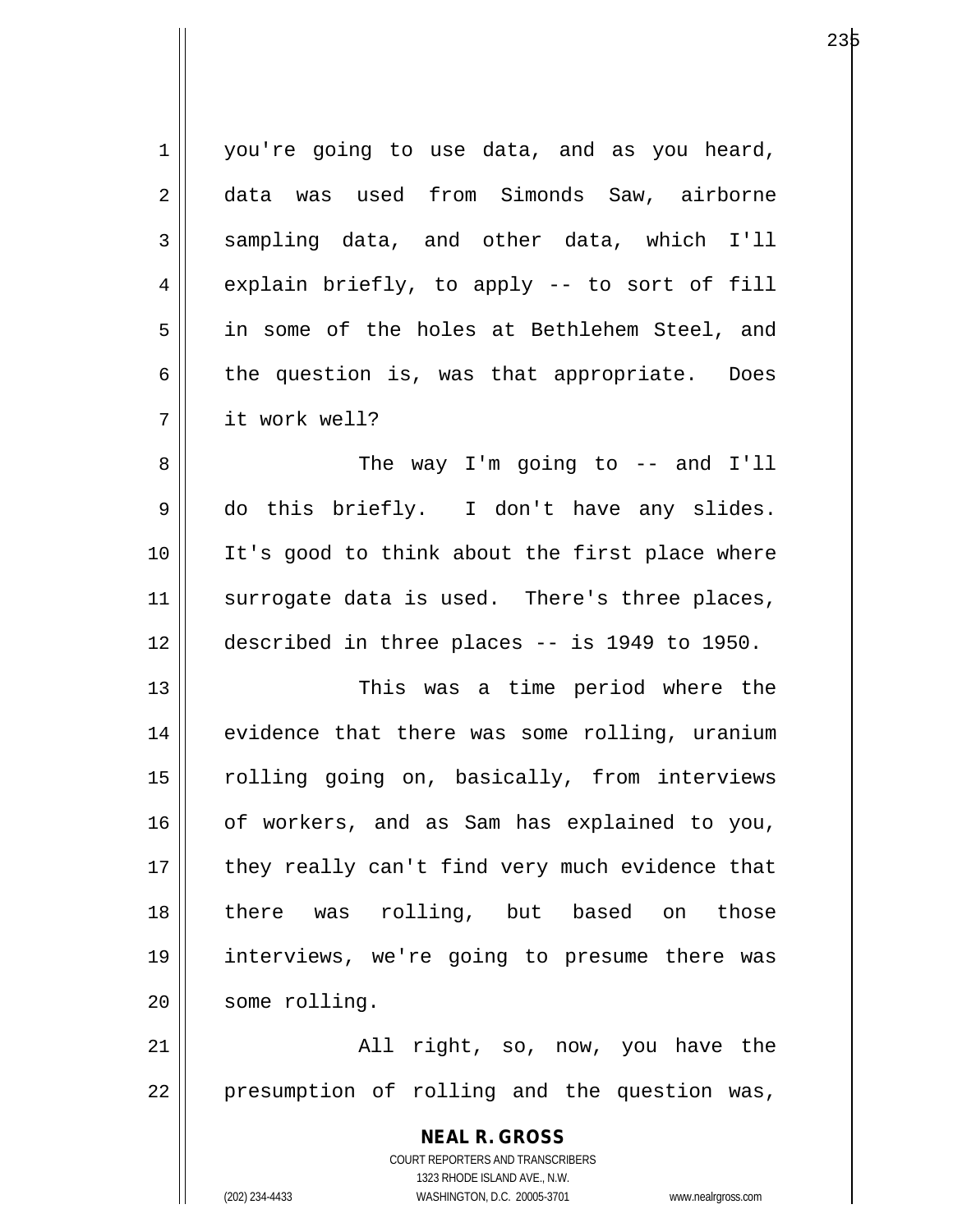1 || okay, let's presume there was some rolling. 2 | How much rolling?

3 || The presumption was made that I 4 believe there were 13 rollings that took 5 || place, which in our opinion, probably not a 6 | bad presumption, because we know that the  $7 \parallel$  rollings that took place in let's say, 1951  $8 \parallel$  and 1952, there were seven to ten, to 12 9 || rollings that took place on weekends, and of 10 course, during the weekdays, as I'm sure you 11 || all know, is when the steel was moved.

12 || So, making that assumption that,  $13$  | okay, though we don't have any evidence that 14 || there was any rolling, we're going to assume 15 uranium was rolled in 1949 to 1950, and so, 16 that's the first thing. We'll assume it 17 occurs. We'll assume there was about -- I 18 || think it was 13 rollings, and we're going to 19 say, well, what are we going to do for the 20 dust loading. We've got to come up with some 21 number.

22 Well, they didn't have any numbers

**NEAL R. GROSS** COURT REPORTERS AND TRANSCRIBERS 1323 RHODE ISLAND AVE., N.W. (202) 234-4433 WASHINGTON, D.C. 20005-3701 www.nealrgross.com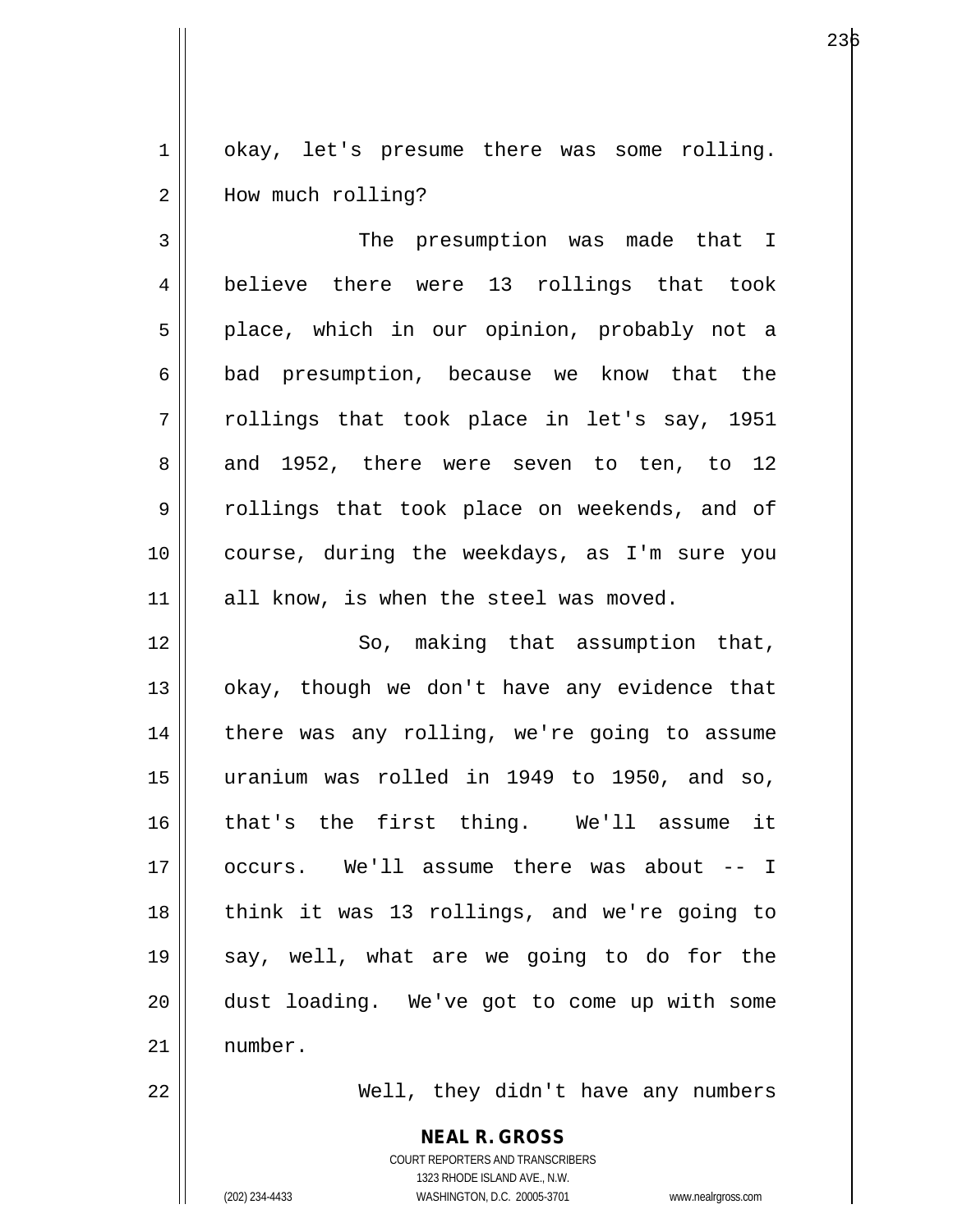$2 \parallel$  let's go to over to Simonds Saw and let's grab  $3 \parallel$  their data, and that big question, is using 4 || the Simonds Saw data appropriate to apply to 5 | Bethlehem Steel, if there was some rolling? 6 And the way you answer that

1 | for Bethlehem Steel. So, they said, well,

7 question is, well, we have to be sure that 8 that data is claimant-favorable, that it's  $9 \parallel$  sort of going to be reasonable, and is there 10 any reason to believe -- you ask yourself the 11 question, is that -- if you measure dust at 12 Simonds Saw in 1949, and you have the 13 || concentrations of dust, and let's -- and 14 you're saying, well, we'll assume that that 15 same concentration happened in Bethlehem  $16$  Steel, is that a reasonable thing to do.

17 || So, the first thing we did is 18 || asked ourselves, and I think -- and NIOSH did 19 too, they said, well, what were the 20 differences in the operations that might be 21 | important.

22 Well, one of the big differences

**NEAL R. GROSS** COURT REPORTERS AND TRANSCRIBERS 1323 RHODE ISLAND AVE., N.W. (202) 234-4433 WASHINGTON, D.C. 20005-3701 www.nealrgross.com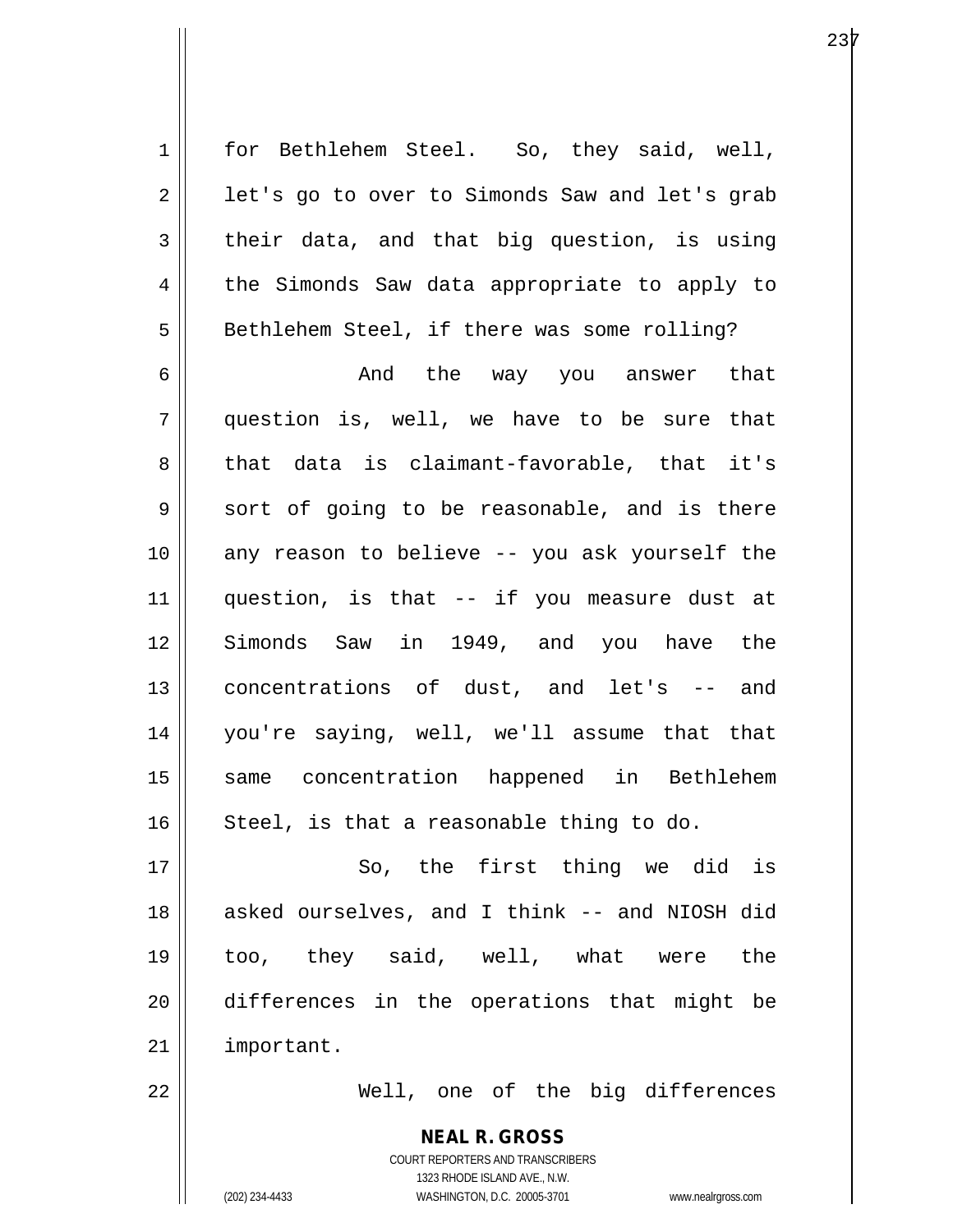1 || is, Simonds Saw was a relatively small plant, 2 || had two mills, maybe 100 feet wide, or 100 3 feet long, but Bethlehem Steel was big. In  $4 \parallel$  fact, it was state of that art, maybe 100 to  $5 \parallel 200$  feet wide, 1,000 feet long. I think they 6 and six or seven rolling stations. So that 7 changes the complexion, changes the physical 8 | setting. 9 Now, and you say to yourself, 10 well, what does that mean. Well, another 11 thing that was important, rolling of uranium 12 || took place every day at Simonds Saw, only took 13 || place on weekends. Okay, so, there was a 14 difference, and one would expect there might  $15$  | be some differences in the ventilation system, 16 where the workers worked, how they worked. 17 || Another thing that's important is, 18 since they rolled uranium all the time at 19 Simonds Saw, they could have -- they build up 20 a lot of uranium on the floor and you're

22 || But at Simonds Saw -- I'm sorry,

**NEAL R. GROSS** COURT REPORTERS AND TRANSCRIBERS 1323 RHODE ISLAND AVE., N.W.

21 walking around and you're kicking up dust.

(202) 234-4433 WASHINGTON, D.C. 20005-3701 www.nealrgross.com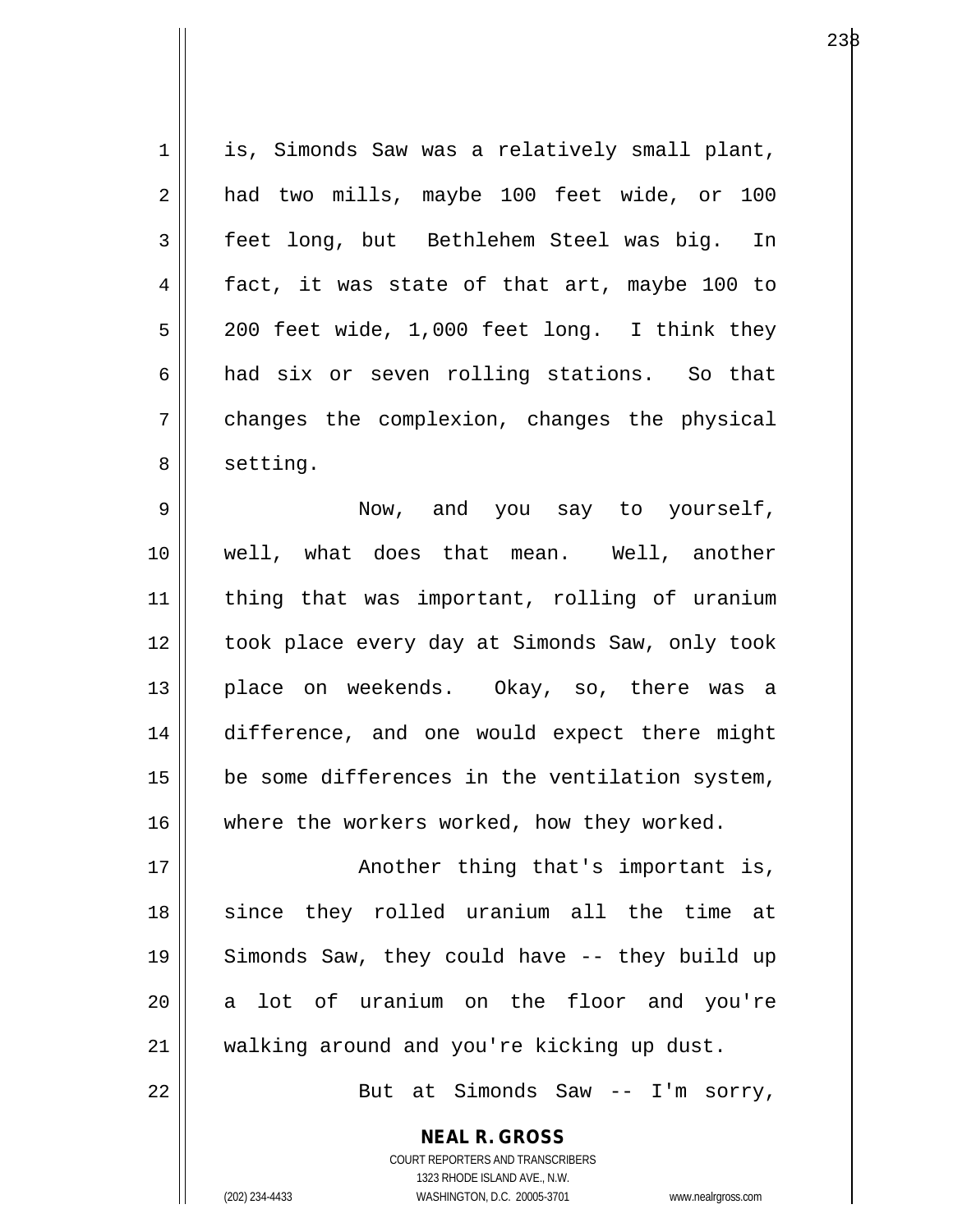1 at Bethlehem Steel, they rolled on the 2 weekends. So, what did you have on the floor?  $3 \parallel$  Well, what you had is a combination of iron 4 filings, or whatever that comes off, and 5 uranium sort of mixed in there from the 6 weekend work.  $7 \parallel$  So, these are some of the 8 || differences, in general. Also, what -- since 9 Simonds Saw was a smaller plant and was sort  $10$  | of more primitive  $-$  didn't have the level of 11 sophistication -- I understand that Bethlehem 12 || Steel was state of the art at the time, was as 13 | good as they come. 14 Well, what happened is, when you 15 were using the -- at Simonds Saw, they'd roll, 16  $\parallel$  as I understand it -- they go through the 10-17 or 16-inch roll and they would somehow 18 manually go through it again, and they would 19 drag the rolled steel -- uranium, and it would 20 || scrape along the grating, generate sparks, 21  $\parallel$  generate airborne activity, while the steel --22 Another difference was, that's

> **NEAL R. GROSS** COURT REPORTERS AND TRANSCRIBERS 1323 RHODE ISLAND AVE., N.W.

(202) 234-4433 WASHINGTON, D.C. 20005-3701 www.nealrgross.com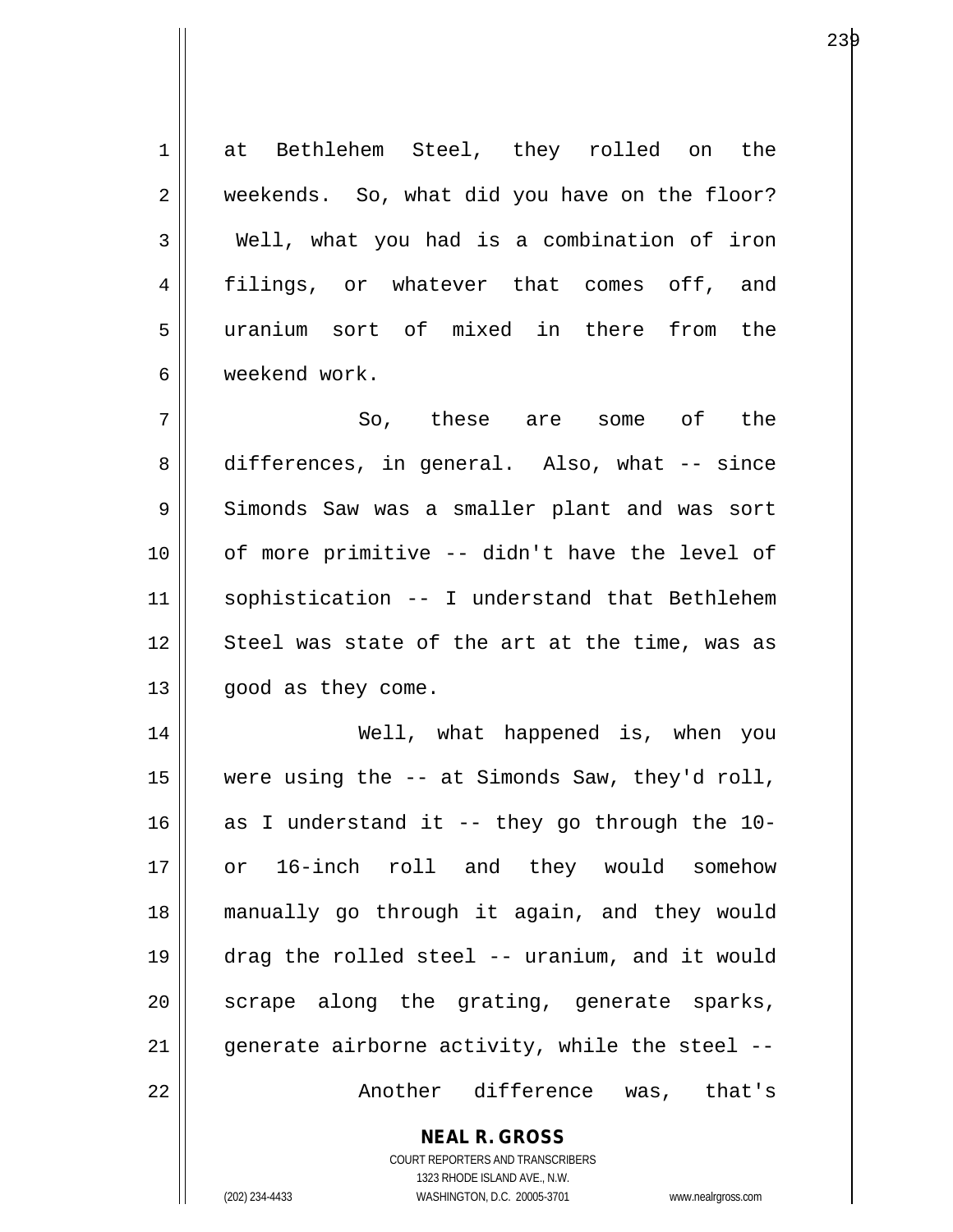1 important, at Bethlehem Steel, it was a  $2 \parallel$  continuous rolling operation, sort of like  $3 \parallel$  as I understand it, it went right through the 4 || rolling. So, there was a little less of that  $5 \parallel$  kind of handling. 6 So, okay, now, you start to get a  $7 \parallel$  sense of the differences and you say  $-$  and  $8 \parallel$  this is where the judgment comes in, you see. 9 Well, if I've got all of this air 10 sampling data, and they do have a lot of good 11 || air sampling data from Simonds Saw, and I have 12 nothing for 1949 and for Bethlehem Steel, know  $13$  || what we're going to do? This is what -- the 14 decision that was made. They said, what we're 15 going to do is, we'll take all that data from 16 Simonds Saw and we're going to find out the 17 highest values they got. They call it the 18 95th percentile value. It turns out, it's 553 19 MAC, the maximum air concentration, and they 20 || said, we're going to assume that that 21 concentration occurred in 1949 in Bethlehem  $22 \parallel$  Steel.

240

**NEAL R. GROSS** COURT REPORTERS AND TRANSCRIBERS

1323 RHODE ISLAND AVE., N.W. (202) 234-4433 WASHINGTON, D.C. 20005-3701 www.nealrgross.com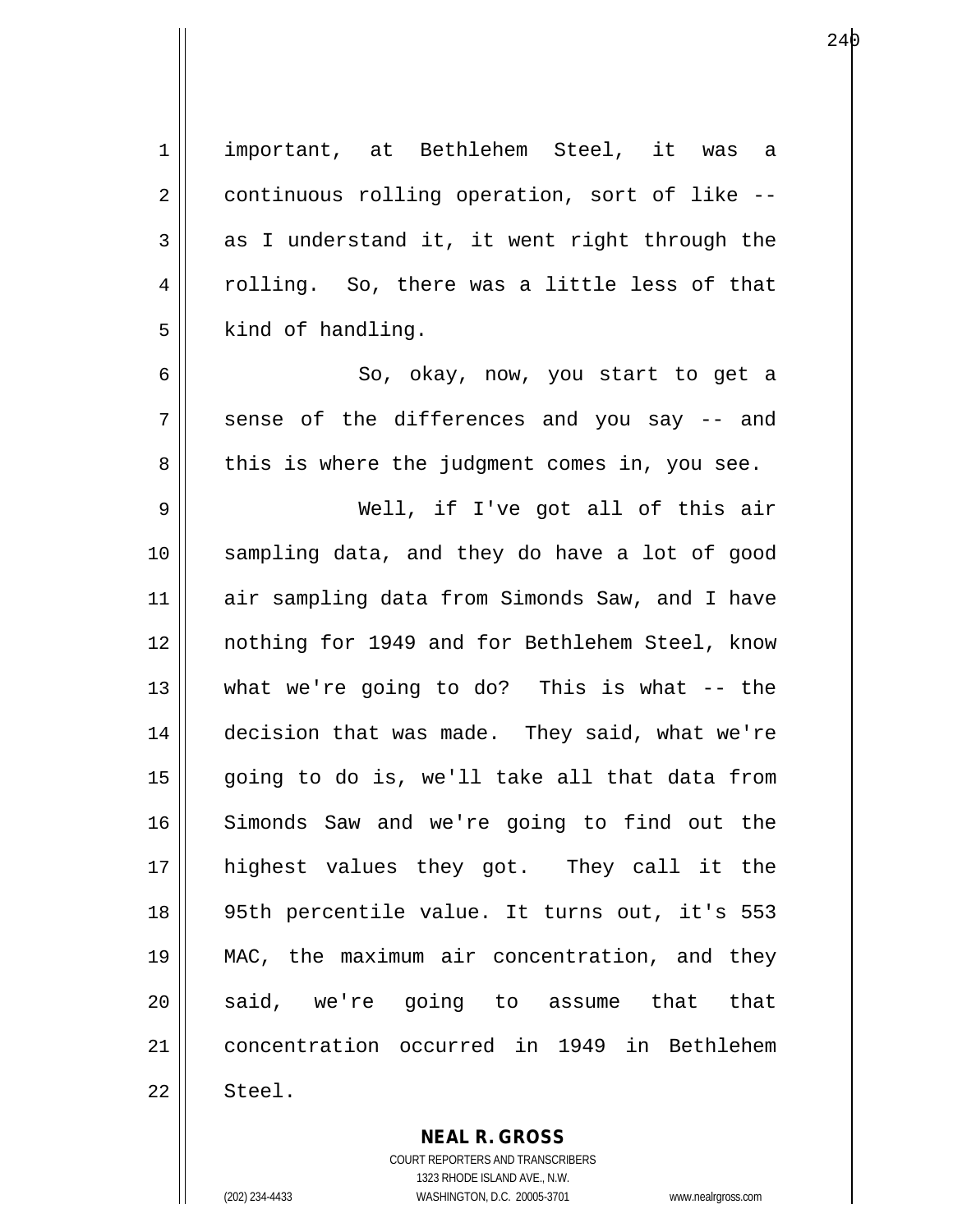| 1  | Now, as best I can tell, and you               |
|----|------------------------------------------------|
| 2  | know, you folks know this better than I do,    |
| 3  | you know, is it likely that the dust loading   |
| 4  | in a place like Simonds Saw for that year, was |
| 5  | higher than the dust loading at Bethlehem      |
| 6  | Steel?                                         |
| 7  | It looks like it probably was. It              |
| 8  | was a more primitive operation, and by         |
| 9  | assigning the upper 95th percentile from       |
| 10 | Simonds Saw, you're probably placing -- you're |
| 11 | probably certainly conservative when you apply |
| 12 | that to Bethlehem Steel.                       |
| 13 | But ah, here is the hooker. Part               |
| 14 | of the criteria of when you do that is, it's   |
| 15 | got to be plausible. So, and this is where     |
| 16 | judgment comes in and here is where the Board  |
| 17 | is probably going to have a lot of discussion. |
| 18 | I, for one, believe by assigning               |
| 19 | 553 MAC to 1949 to the breathing zone that the |
| 20 | people in Bethlehem Steel experienced, that's  |
| 21 | claimant-favorable. It's a high number, it's   |
| 22 | a big number. It's going to give a very large  |

**NEAL R. GROSS** COURT REPORTERS AND TRANSCRIBERS

1323 RHODE ISLAND AVE., N.W.

(202) 234-4433 WASHINGTON, D.C. 20005-3701 www.nealrgross.com

 $\mathsf{II}$ 

 $\mathsf{I}$ 

 $24\text{µ}$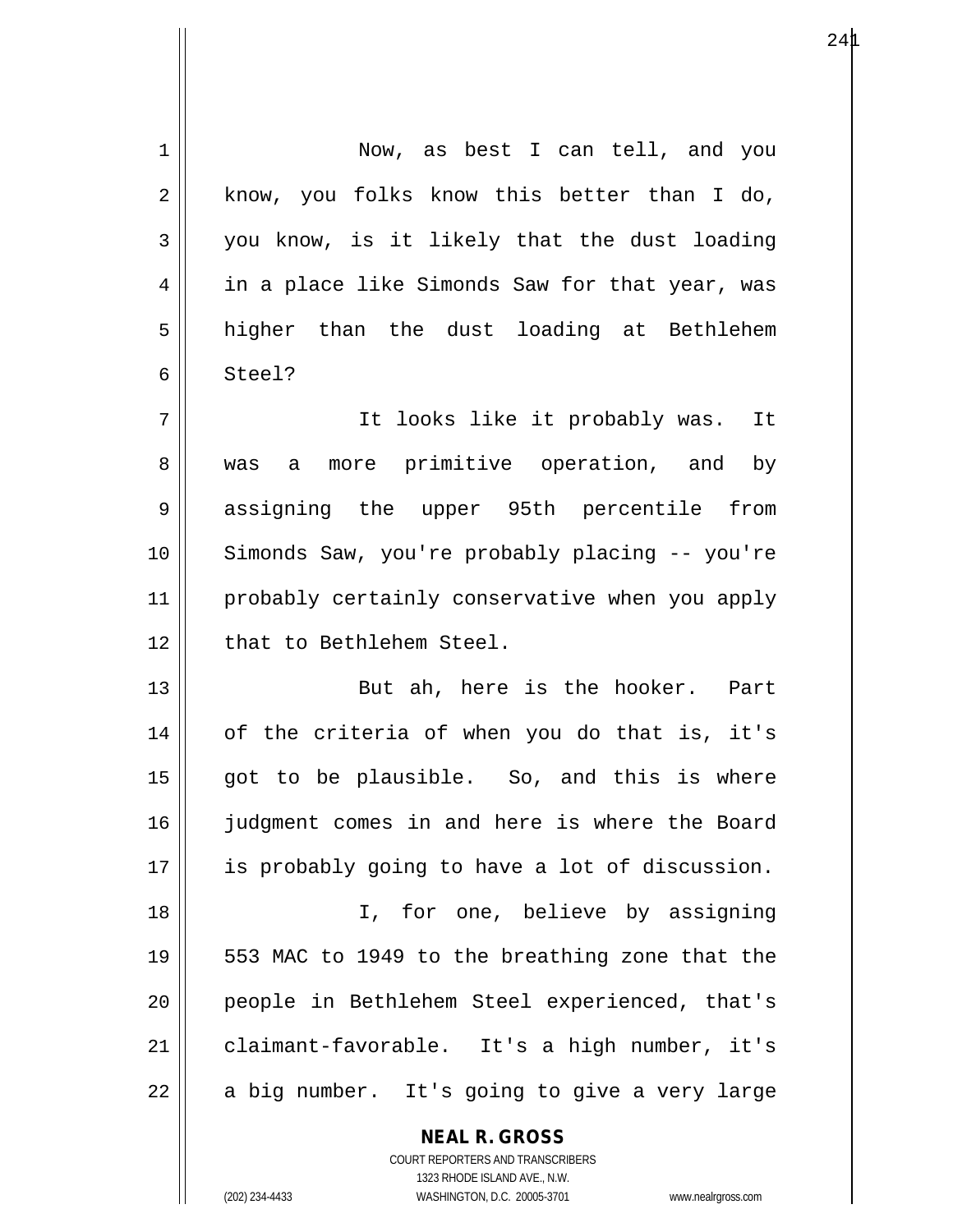$1 \parallel$  dose.

| $\overline{2}$ | But then again, this is one of the                              |
|----------------|-----------------------------------------------------------------|
| 3              | criteria for when you use surrogate data. You                   |
| 4              | have to be plausible. It has to be realistic.                   |
| 5              | It can't be some crazy, off-the-charts                          |
| 6              | number, and there is where the judgment comes                   |
| 7              | in. It's almost like, you've got to be high                     |
| 8              | enough that you're sure that every worker that                  |
| 9              | worked at Bethlehem Steel in 1949 who might                     |
| 10             | have been involved in a rolling, that we're                     |
| 11             | going to assign a number that's going to be                     |
| 12             | high for them. We're not going to                               |
| 13             | underestimate his dose.                                         |
| 14             | But you don't want to make it so                                |
| 15             | high, that it's unrealistic. You've got to                      |
| 16             | find that place, and there is where the                         |
| 17             | judgment comes in.                                              |
| 18             | So, that's surrogate issue number                               |
| 19             | one, that in my opinion, is the judgment call                   |
| 20             | has to be made, whether that was<br>that                        |
| 21             | appropriate or not, and this is something that                  |
| 22             | we don't -- we did not come to a conclusion on                  |
|                | <b>NEAL R. GROSS</b><br><b>COURT REPORTERS AND TRANSCRIBERS</b> |

1323 RHODE ISLAND AVE., N.W.

 $\mathop{\text{||}}$ 

(202) 234-4433 WASHINGTON, D.C. 20005-3701 www.nealrgross.com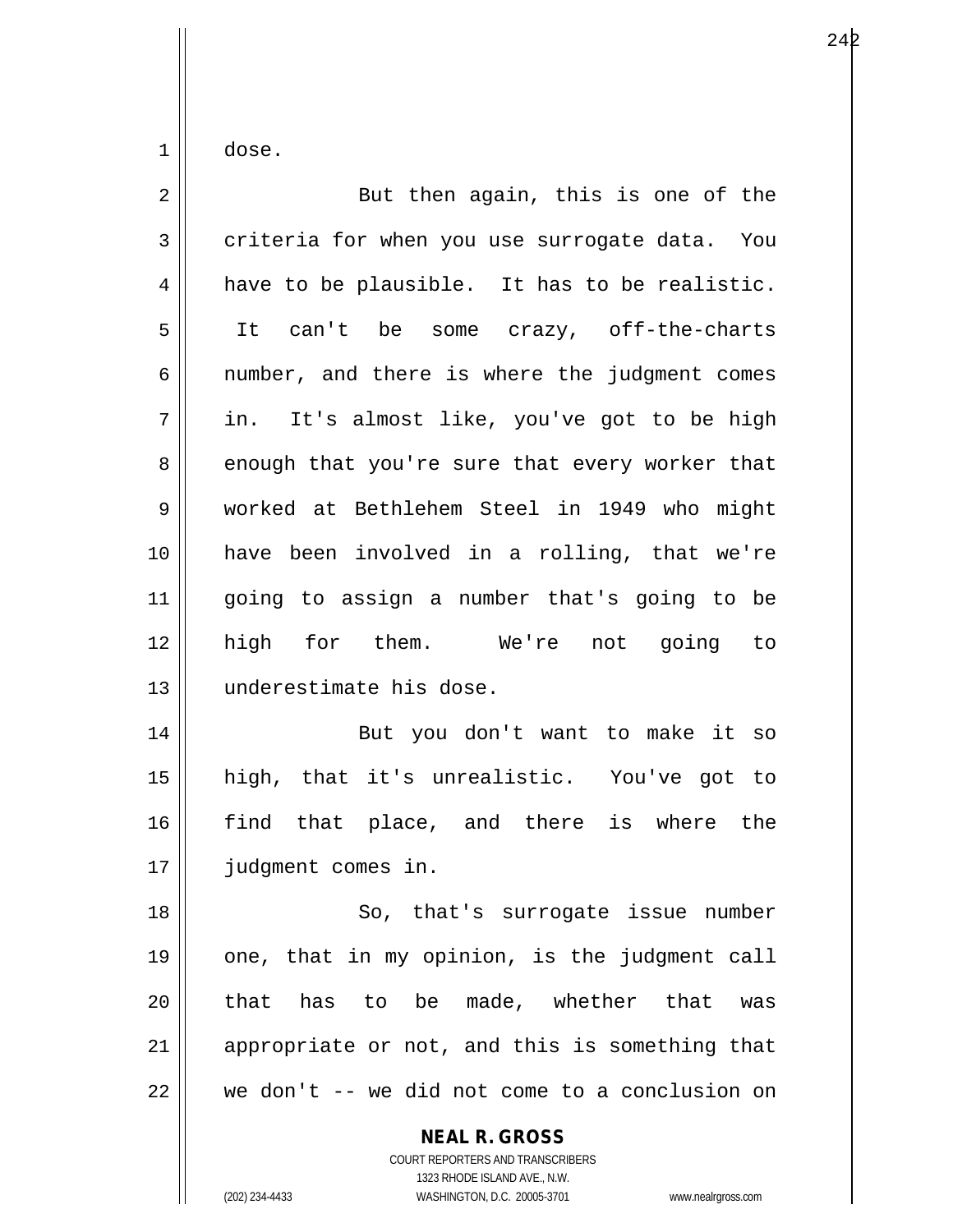| $\mathbf 1$    | this. We are just trying as best we can to               |
|----------------|----------------------------------------------------------|
| $\sqrt{2}$     | present the facts as we understand them to all           |
| $\mathfrak{Z}$ | concerned, including you. You know, whether              |
| 4              | it -- does that seem to make sense?                      |
| 5              | Let's go to the second place,                            |
| 6              | where they used surrogate data. Now, it turns            |
| 7              | out that the air sampling data that was                  |
| 8              | collected at Bethlehem Steel in 1951 and 1952,           |
| 9              | they -- now, think of it like this. There's              |
| 10             | two ways you can collect air sampling data.              |
| 11             | You could have a little sample,                          |
| 12             | and it's right where you're breathing zone is            |
| 13             | or you could have a general air sampling                 |
| 14             | that's sitting up here, pulling in air                   |
| 15             | samples. Better data is over here, because               |
| 16             | it's all -- it's very well known that there              |
| 17             | could be a ten-fold difference between the               |
| 18             | concentration of the uranium in the air when             |
| 19             | you have an air sample breathing zone, and the           |
| 20             | concentration that's sitting up here, in some            |
| 21             | air sampler.                                             |
| 22             | One of the concerns we<br>had<br>was                     |
|                | <b>NEAL R. GROSS</b><br>COURT REPORTERS AND TRANSCRIBERS |

1323 RHODE ISLAND AVE., N.W.

 $\begin{array}{c} \hline \end{array}$ 

(202) 234-4433 WASHINGTON, D.C. 20005-3701 www.nealrgross.com

 $24\beta$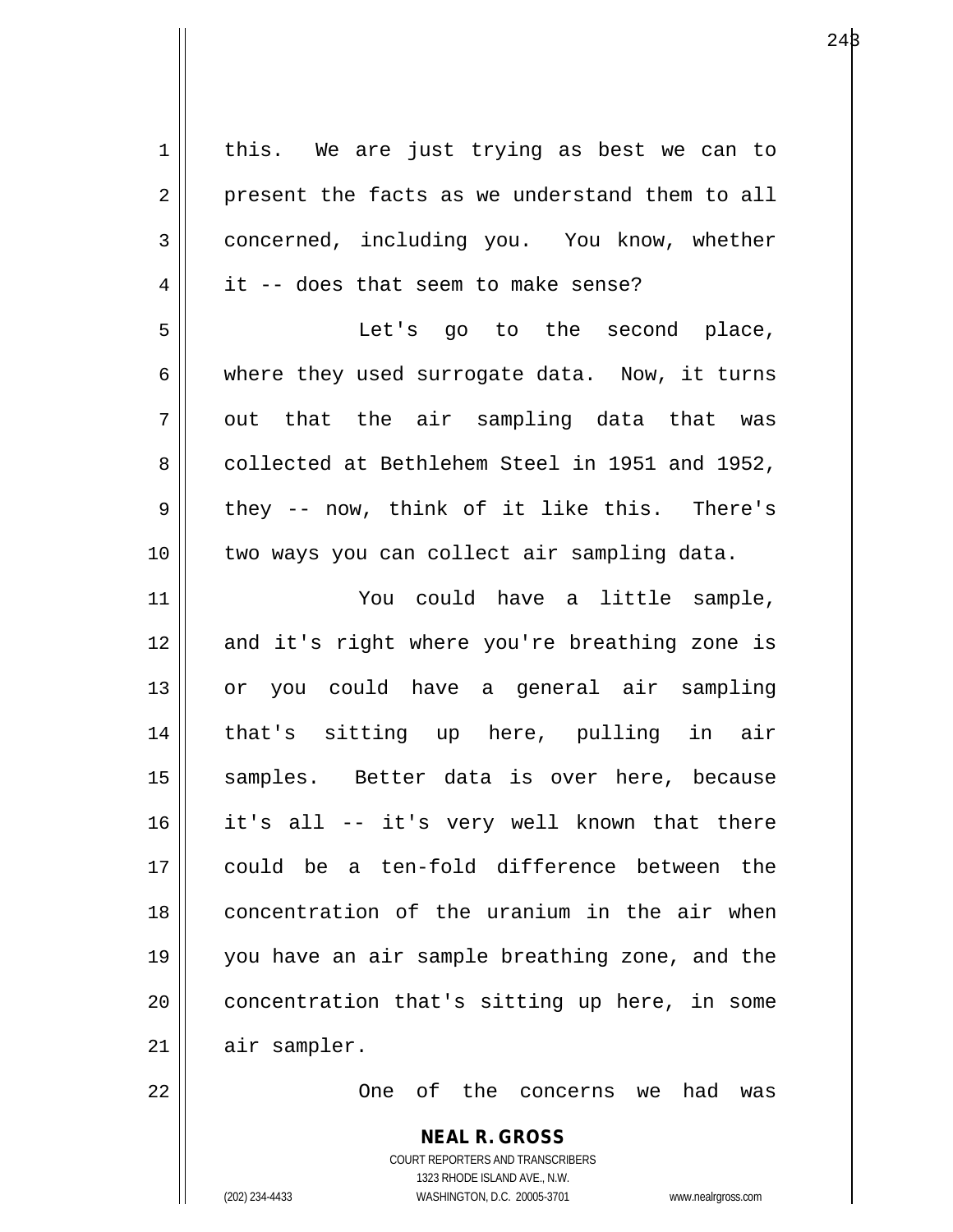**NEAL R. GROSS** COURT REPORTERS AND TRANSCRIBERS 1323 RHODE ISLAND AVE., N.W. 1 | that, when you look at the Bethlehem Steel 2 data, they have an awful lot of general air  $3 \parallel$  samples, not that much breathing zone samples. 4 || So, if you're going to use the air 5 sampling data for Bethlehem Steel to 6 ceconstruct inhalation, you've got to take  $7 \parallel$  into consideration that there -- you know, 8 maybe you don't have enough breathing zone 9 data. In fact, that was one of our 10 | criticisms. 11 So, what was done is, it turns 12 || out, they had a lot of good breathing zone 13  $\parallel$  samples and they would -- stay with me on this 14 || one, I have an estimate of how much people 15 || might have breathed it, based on the breathing 16 zone data. I could also make an estimate 17 based on the general air sample, and we found  $18$  || out that there was a big difference in which 19 | one you would use. 20 It turns out that there's about an 21 eight-fold difference, nine-fold difference,  $22$  || depending on what you use. So, we felt that

(202) 234-4433 WASHINGTON, D.C. 20005-3701 www.nealrgross.com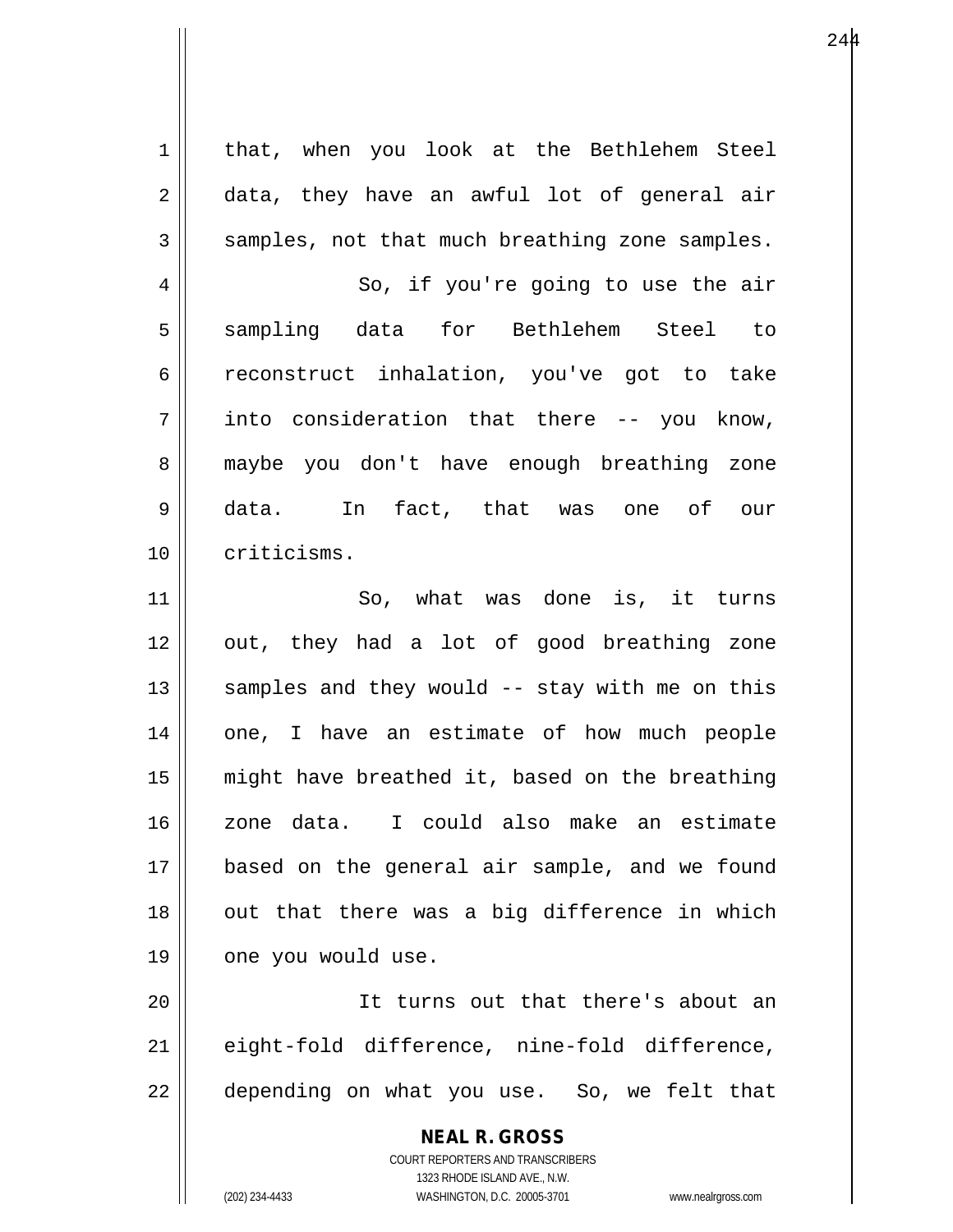1 || if you're going to use the Bethlehem Steel 2 dust loading data, based on the air sampling  $3 \parallel$  data they had, you had to adjust it up, 4 || because there wasn't enough breathing zone 5 data, and the adjustment factor was based on 6 || knowledge of the relationship between the  $7 \parallel$  breathing zone concentrations and the general 8 air concentrations observed at Simonds Saw. 9 So, in a way, we're using 10 surrogate data, right? We're saying, oh, 11 || okay, we have some really good data at Simonds 12 Saw, to understand the difference between 13 || breathing zone and general air samples. Based 14 || on our understanding, we're going to use that  $15$  as an adjustment factor, so that we could sort

17 If they used -- it turns out, for 18 || the time period in 1951, if you were to use 19 just the Bethlehem Steel data, just the way it  $20$  || came off the presses, you would have went with 21 || 87 MAC. But because of our concerns, that you  $22 \parallel$  got -- you know, you don't have enough good

> COURT REPORTERS AND TRANSCRIBERS 1323 RHODE ISLAND AVE., N.W. (202) 234-4433 WASHINGTON, D.C. 20005-3701 www.nealrgross.com

**NEAL R. GROSS**

16 | of kick up, and they did.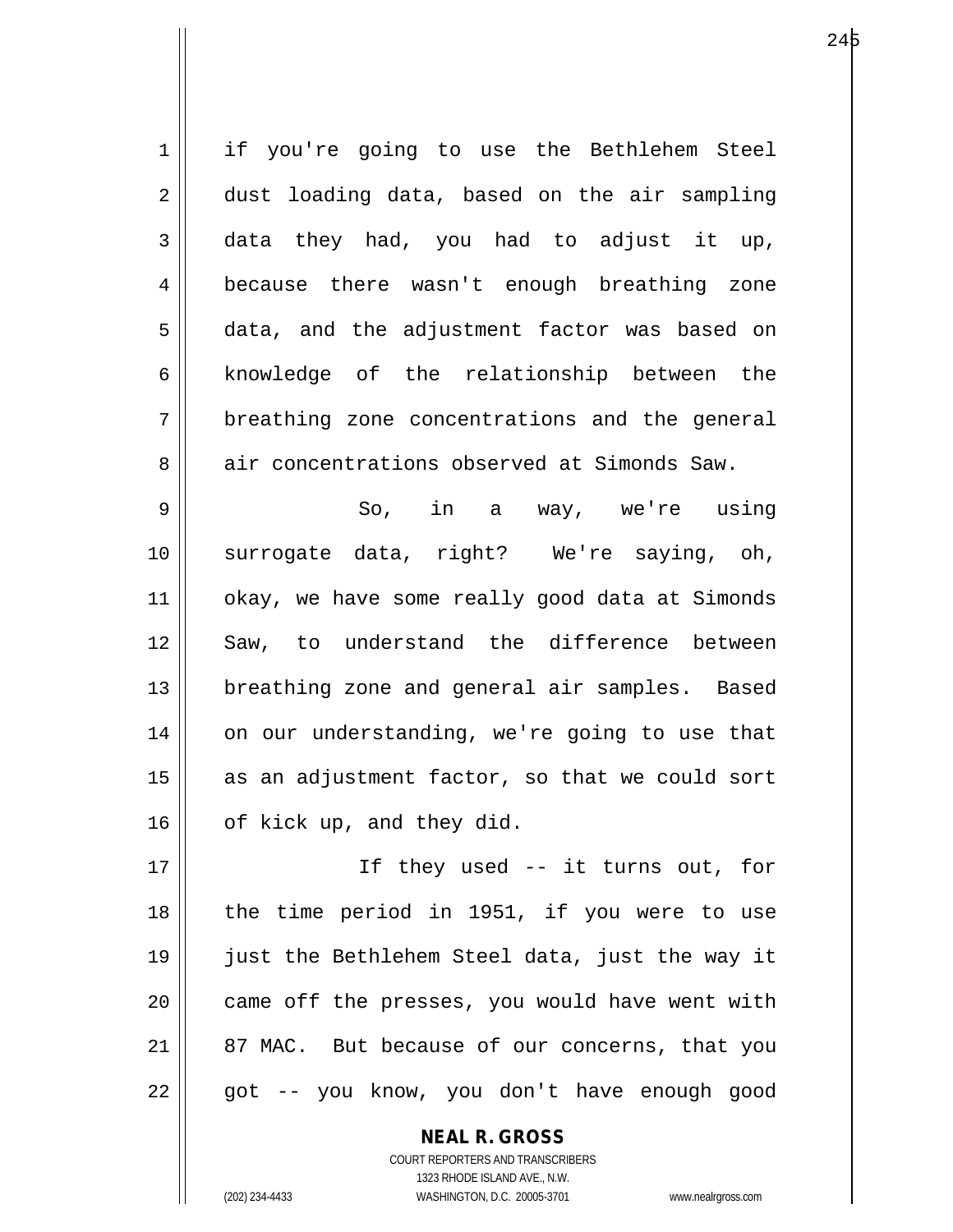$1 \parallel$  breathing zone sample. Let's go ahead -- they  $2 \parallel$  kicked it up to 225.

3 So, that was one way to adjust the 4 || breathing zone to try to be as claimant-5 || favorable as you can or as appropriate as you  $6 \parallel$  can.

7 || So, surrogate data, right, we use 8 || the Simonds Saw adjustment factor in that 9 experience there. You can make a judgment for 10 yourself, whether or not you think that's a 11 | reasonable thing.

12 Finally, the last one, and I'll be 13 || done, we heard about cobble cutting. Well, it 14 turns out, by 1952, they got really good at 15 || rolling uranium. They used a salt bath. So, 16 || the amount of dust that was being generated 17 || really came down. In fact, it turns out, as 18 you heard, it got all the way down to 70 MAC. 19 It's still high, by the way, but it's much  $20$  | better than the 553 we had, you know.

21 But then we said, well, wait a 22 minute, there were other things going on that

> **NEAL R. GROSS** COURT REPORTERS AND TRANSCRIBERS 1323 RHODE ISLAND AVE., N.W. (202) 234-4433 WASHINGTON, D.C. 20005-3701 www.nealrgross.com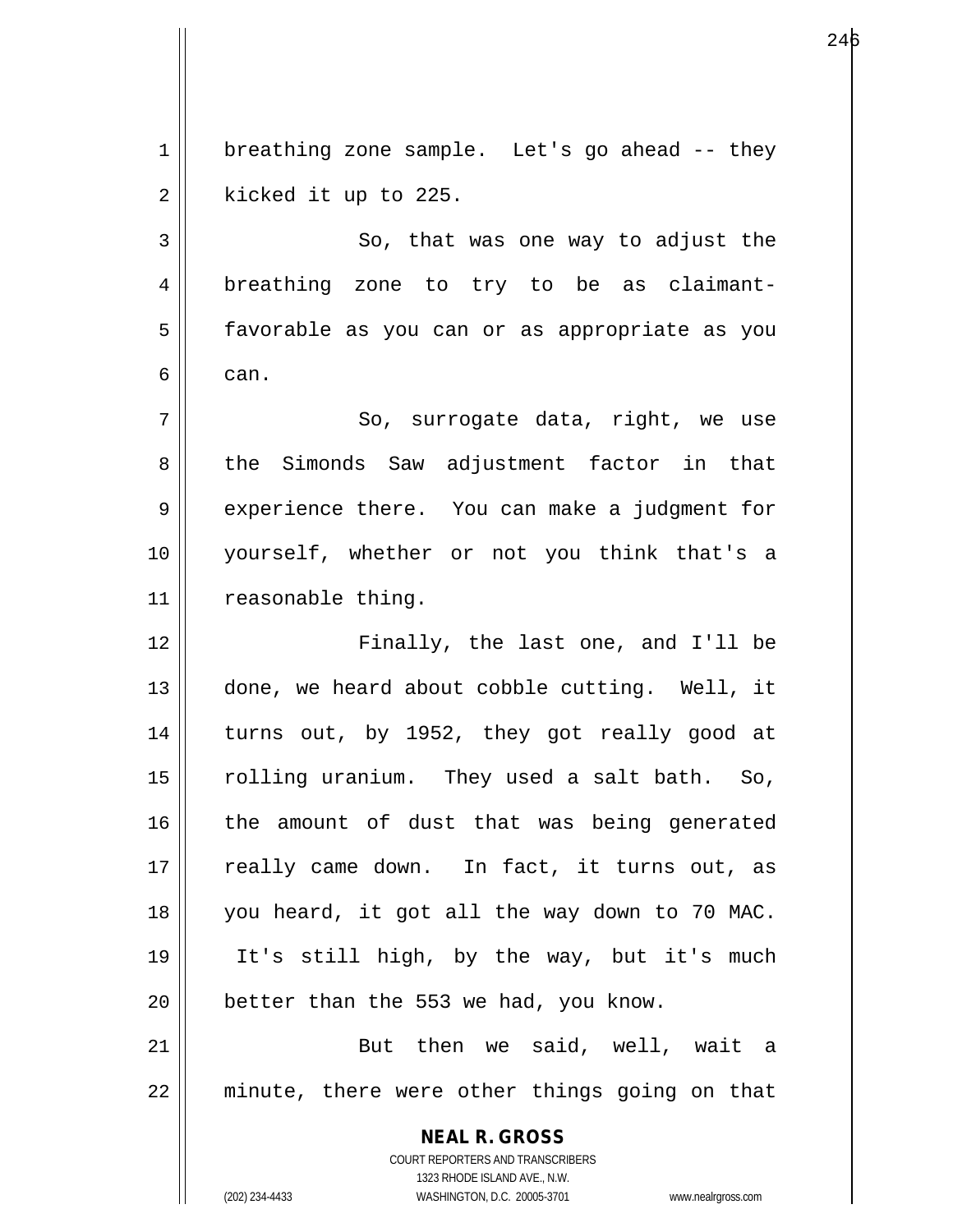1 || might have -- that now, maybe are more  $2 \parallel$  important, and one of them is cobble cutting.  $3 \parallel$  Some of you may be familiar with what that 4 | means.

5 || But what they did is, they take an 6 || acetylene torch and some of these rollings,  $7 \parallel$  they had to cut them, and it turns out, when 8 you do that, you generate dust, and what  $9 \parallel$  happened is -- so, what happened was, they 10 decided, okay, for the cobble cutters, we're 11 going to assume that when they were cutting 12 || the cobbles, with the acetylene torch, we're 13 || going to assume, let's say, it took three or 14 || four minutes, maybe 10 times a day they had to 15 do it. I don't know, you guys might be more 16 familiar with it than I am about it.

17 When they did that, we're going to 18 || assume the guy that was doing that was exposed 19 to 600 MAC for that time period, and so, but 20 here is the third place where surrogate data 21 is used. There's no basis for that. Your  $22 \parallel$  basis is, if you go into the literature on the

> COURT REPORTERS AND TRANSCRIBERS 1323 RHODE ISLAND AVE., N.W. (202) 234-4433 WASHINGTON, D.C. 20005-3701 www.nealrgross.com

**NEAL R. GROSS**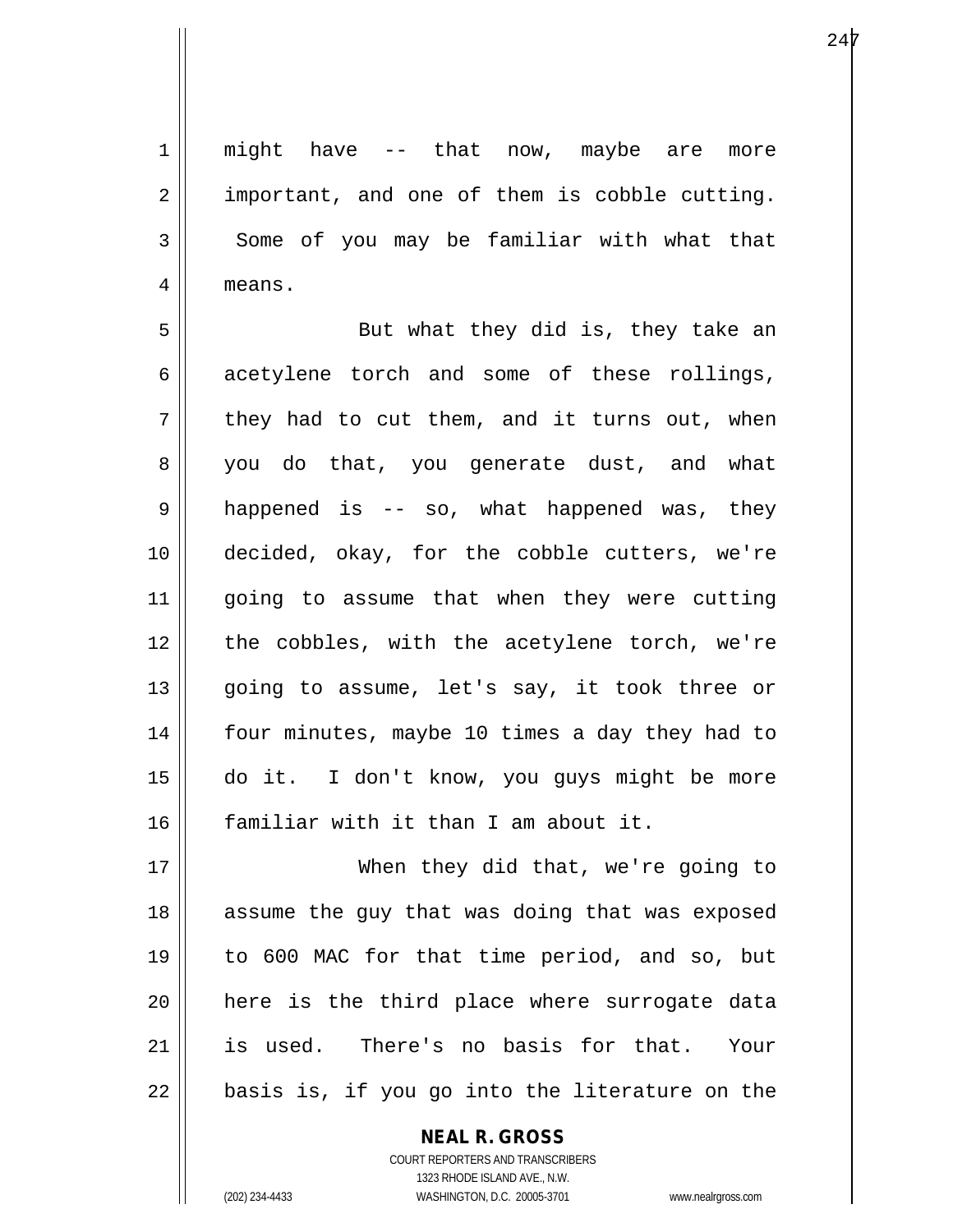**NEAL R. GROSS** COURT REPORTERS AND TRANSCRIBERS 1323 RHODE ISLAND AVE., N.W. 1 amount of dust that people are exposed to in  $2 \parallel$  the worst possible environments, it really  $3 \parallel$  doesn't get much worse than 600 MAC. 4 || So, in a way, they broke one of  $5 \parallel$  the rules of surrogate data. They really  $6 \parallel$  didn't have a good basis for it. They picked  $7 \parallel$  a number that was basically, an upper bound. 8 | You know, I don't think anybody would argue, 9 you know, 600 MAC is a nasty, big number. 10 We're going to just use that as an upper bound 11 for the people who were doing the cobble  $12 \parallel$  cutting. 13 || But according to the criteria, as 14 || set forth by the Board, you know, you've got 15 to do it better than that. You know, it's got  $16$  to be -- you've got to somehow -- because we 17 don't have any data, from any facility, of 18 what kind of dust do you generate when you cut 19 uranium with an acetylene torch. We don't  $20$  | have any data. 21 || So, not having that data puts you 22 || in just a situation where you don't really

(202) 234-4433 WASHINGTON, D.C. 20005-3701 www.nealrgross.com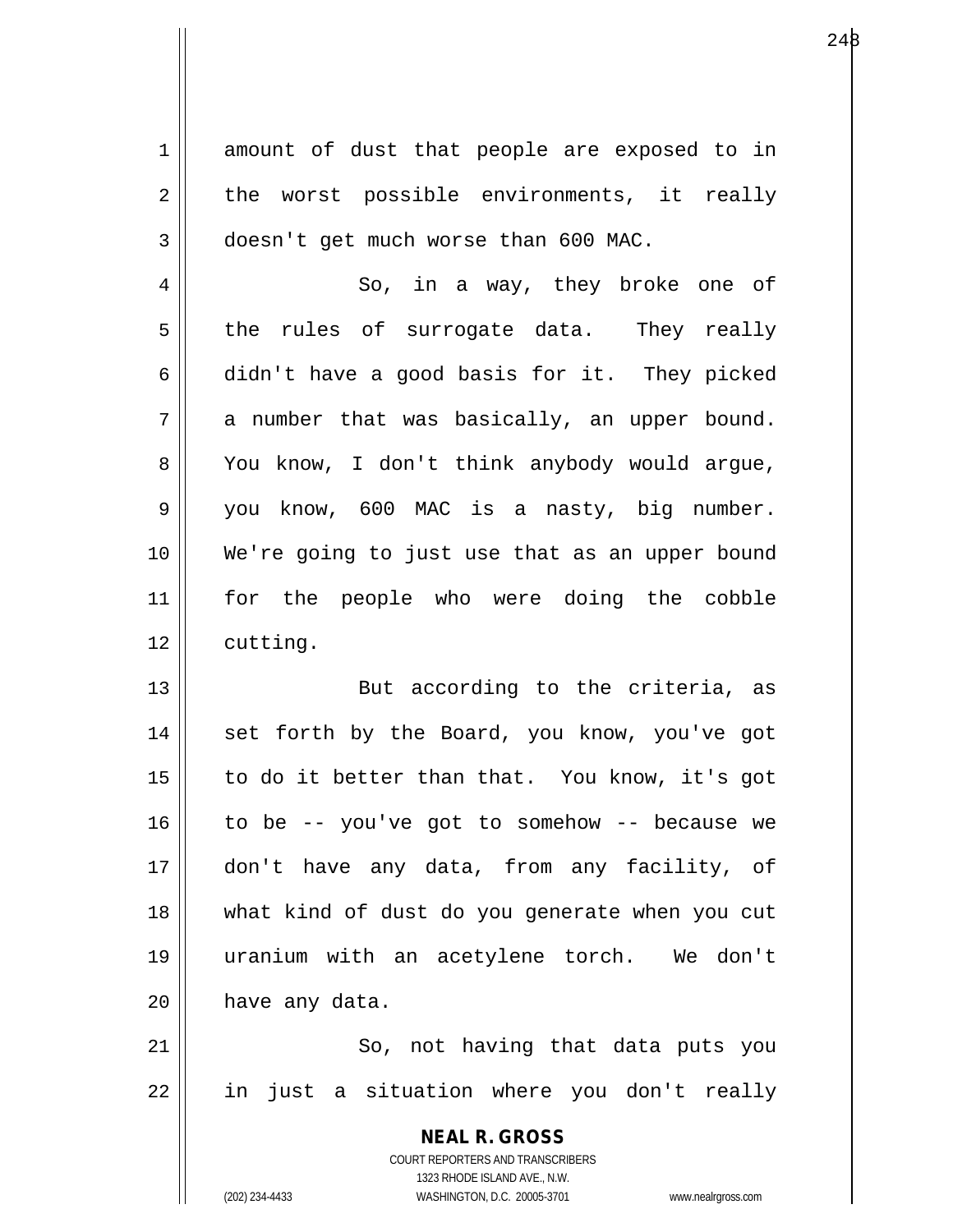1 meet the Board's criteria, because you've got 2 d to have a basis for it.

3 || But one thing to say, there's no 4 doubt in my mind that throwing 600 MAC at it 5 || is certainly in upper bound, and there is 6 another judgment call, is that okay. In fact, 7 | it may be unreasonably high.

8 So, those are the three places 9 where surrogate data were used, when they do 10 what you just heard, and a judgment has to be 11 || made by everyone concerned whether or not it's 12 fair to the workers. Is it claimant-13 favorable? Is it -- you know, or is it 14 something that just isn't right, and this is 15 || something that we leave with the Board and 16 yourselves, to get a -- make a judgment of 17 whether or not it's the right thing to do. 18 || That's my story.

19 CHAIRMAN MELIUS: Thank you, John. 20 Questions from the Board Members for John? 21 Yes, Bill?

22 MEMBER FIELD: Could you just

**NEAL R. GROSS** COURT REPORTERS AND TRANSCRIBERS

1323 RHODE ISLAND AVE., N.W.

(202) 234-4433 WASHINGTON, D.C. 20005-3701 www.nealrgross.com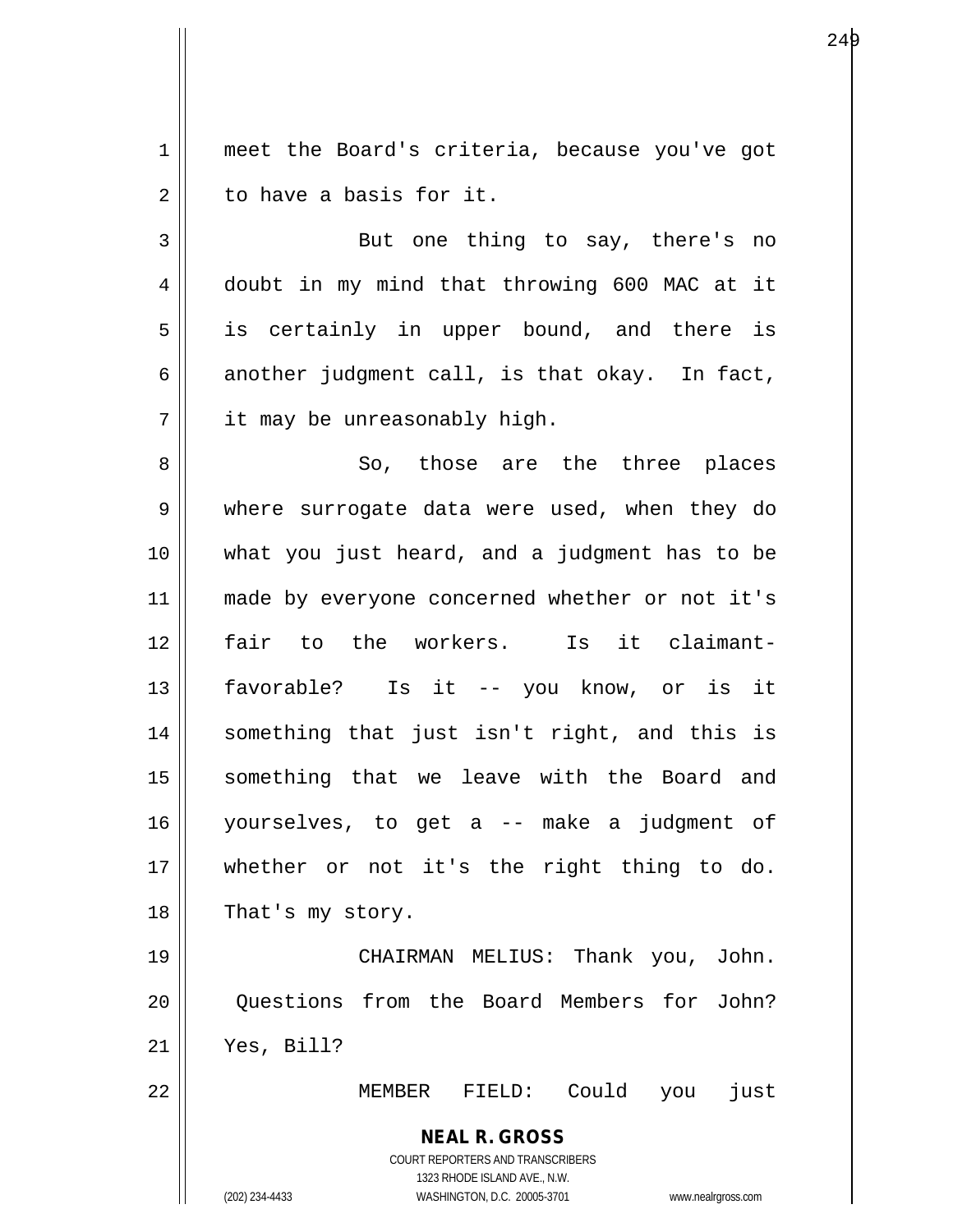**NEAL R. GROSS** 1 discuss the impact of particle size and all  $2 \parallel$  these calculations, or what's assumed? 3 DR. MAURO: I'm sorry, I didn't 4 | hear you. 5 MEMBER FIELD: The impact of 6 particle size? 7 DR. MAURO: Yes, particle -- yes,  $8 \parallel$  the particle size, they generally -- what 9 || happens is, ICRP recommends, whenever you're 10 doing inhalation studies, assume 5 micron 11 AMAD, and that's like your default value, and 12 | it's generally accepted. 13 There's a lot of literature that 14 || that sort of plays as an upper-bound. But 15 they didn't do that when they got to the 16 cobbles. 17 || When the got to the cobbles, they 18 || said, "But we know that when you're cutting 19 cobbles, you're not generating particles. 20 You're generating fumes," which is melted 21 metal becoming vaporized, and the fumes are 22 || much smaller, they're sub-particle sized.

> COURT REPORTERS AND TRANSCRIBERS 1323 RHODE ISLAND AVE., N.W.

(202) 234-4433 WASHINGTON, D.C. 20005-3701 www.nealrgross.com

е производите производите на 1936 година од 25 року на 1940 године и 1940 године и 1940 године и 1940 године п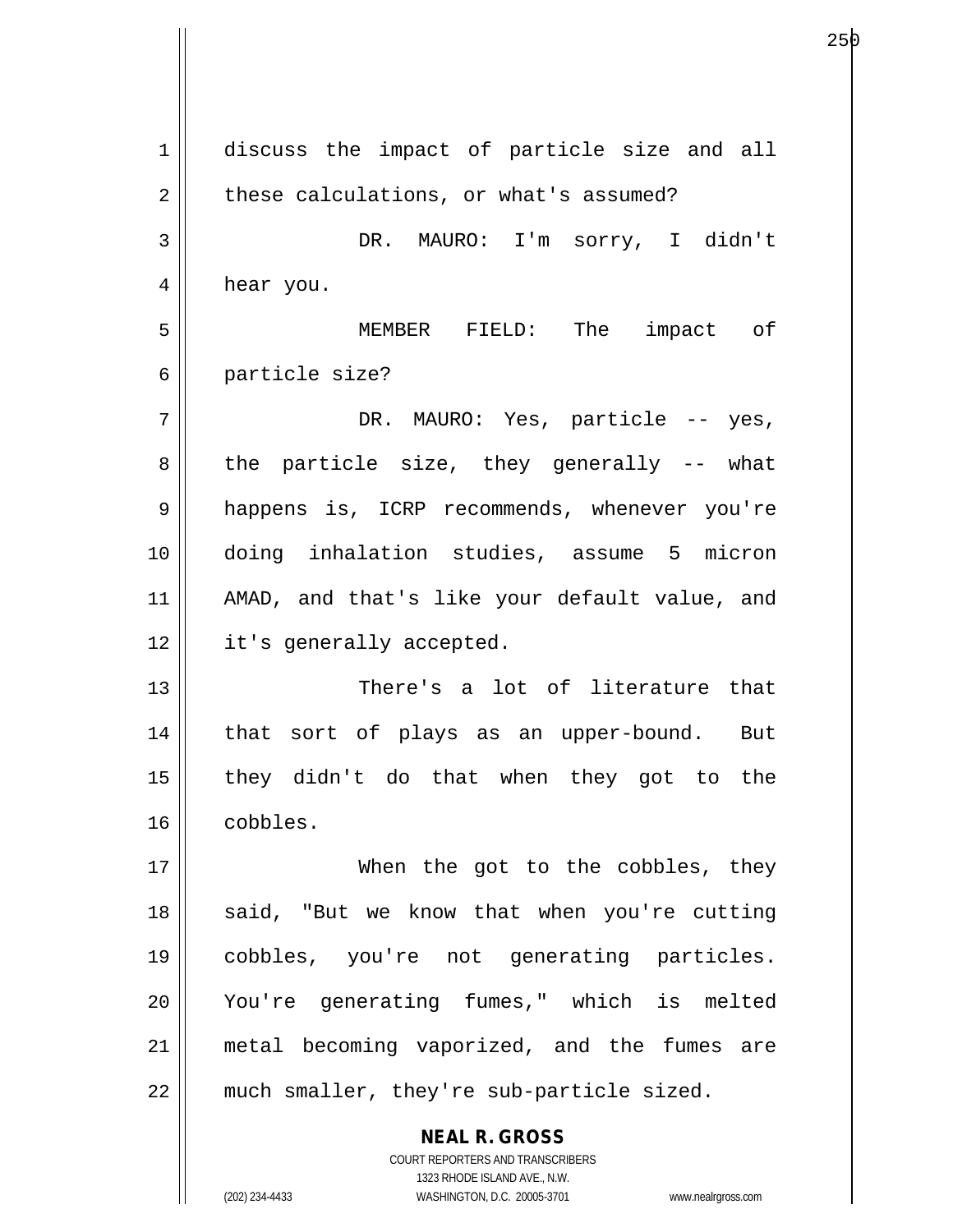**NEAL R. GROSS** COURT REPORTERS AND TRANSCRIBERS 1323 RHODE ISLAND AVE., N.W. (202) 234-4433 WASHINGTON, D.C. 20005-3701 www.nealrgross.com 1 || So, yes, NIOSH did two things. 2 They assumed 5 micron AMAD for the regular 3 dust and they assumed .5 micron AMAD for the 4 | cobble part. So, in my mind, that isn't bad. 5 CHAIRMAN MELIUS: Good. Other 6 questions? Yes, Dr. Lemen? 7 MEMBER LEMEN: John, given your 8 || report, what is the bottom line that you 9 | recommend to the Board? 10 DR. MAURO: What do I think? 11 MEMBER LEMEN: Yes, what do you 12 | recommend? 13 || DR. MAURO: I think that if you use 14 || the methods described previously, you would 15 certainly place an upper-bound on the 16 || exposures that any worker could have possibly 17 || received, while they were working at Bethlehem 18 Steel. 19 Whether or not that meets the 20 || plausibility requirement, because I do believe 21 that some of those concentrations are at such  $22 \parallel$  a high level, that maybe they're too high, and

 $25\text{\AA}$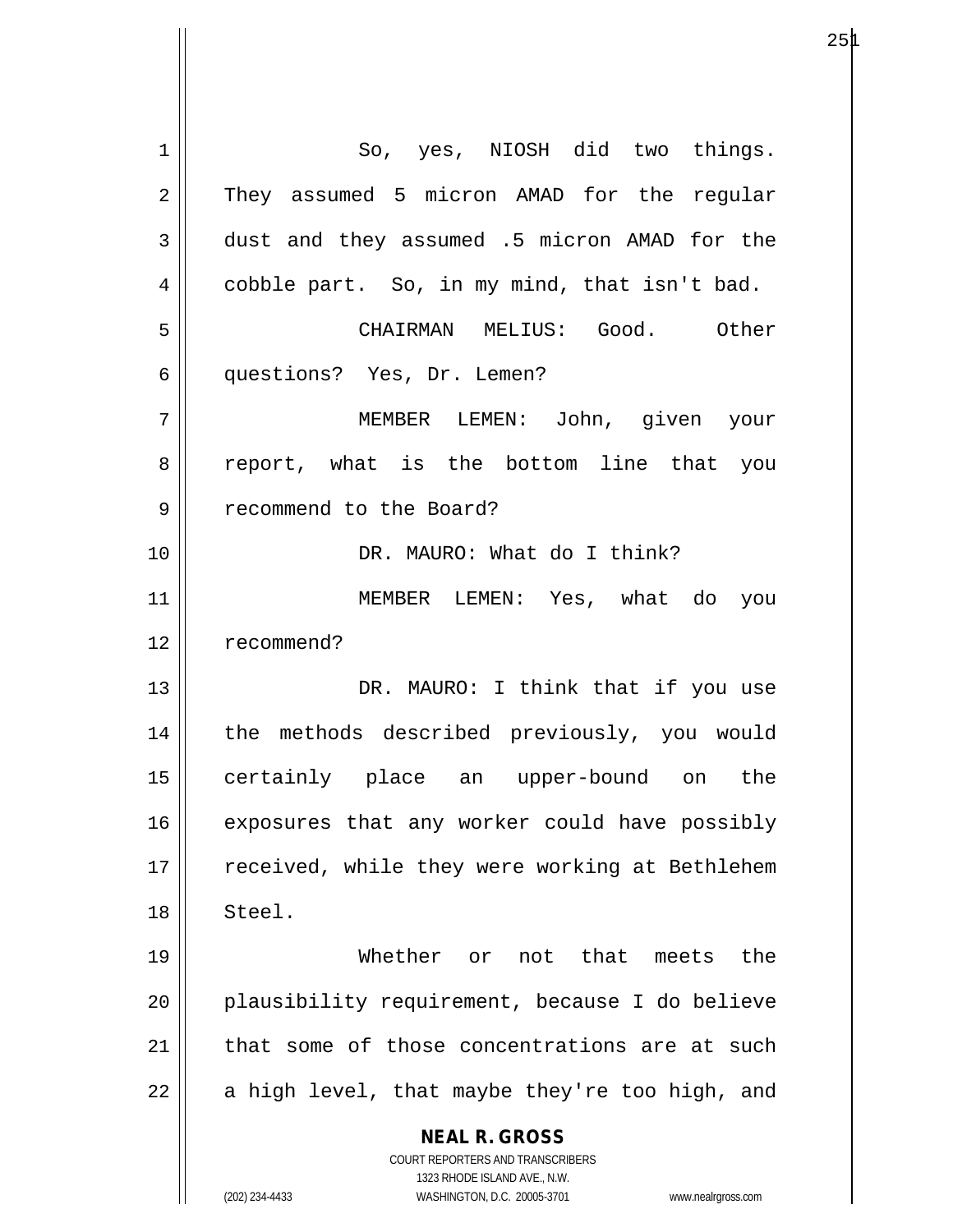**NEAL R. GROSS** COURT REPORTERS AND TRANSCRIBERS 1323 RHODE ISLAND AVE., N.W. (202) 234-4433 WASHINGTON, D.C. 20005-3701 www.nealrgross.com  $1 \parallel$  this is where -- but I do believe that these  $2 \parallel$  assumptions will -- see, when we first started  $3 \parallel$  this, and we got to the point where we agree 4 || with that size profile, because we felt 5 Strongly, "Yes, you're going to place an 6 | upper-bound with those assumptions." 7 || But now, a different question was 8 posed most recently, it is plausible, and all 9 I I can say is that, some of those numbers are 10 pretty high. Whether or not you would 11 | consider them plausible or not, that's where I  $12$  stop and I -- because that's very much a 13 judgment call, and you've got to -- that's 14 | made by the Board. 15 || MEMBER LEMEN: I guess that's where 16 I have a problem. I heard you use the term 17 || "judqment call" several times. 18 DR. MAURO: Yes. 19 MEMBER LEMEN: I heard you use the 20 | term "ten-fold difference." 21 || DR. MAURO: Yes. 22 || MEMBER LEMEN: I heard you use the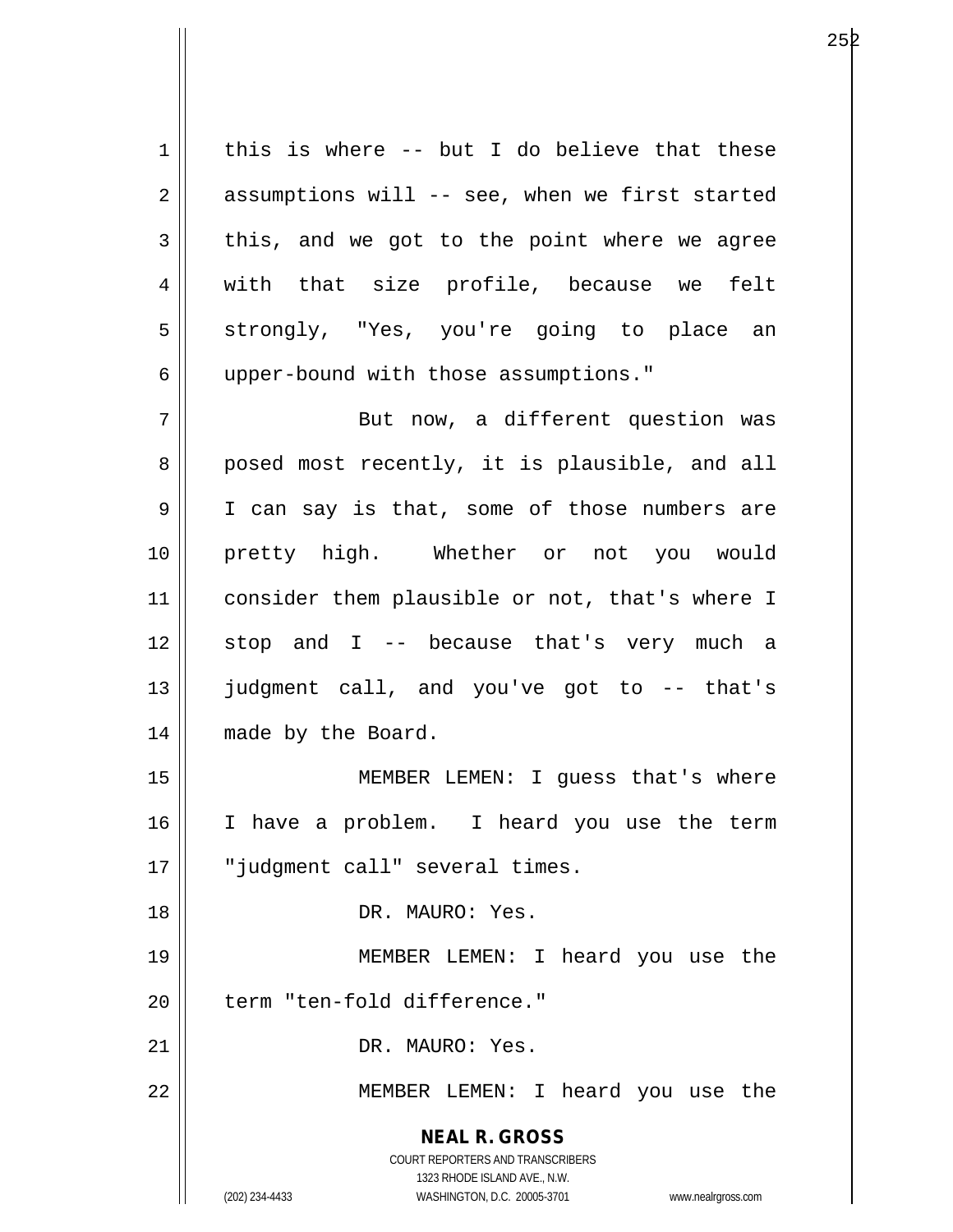**NEAL R. GROSS** COURT REPORTERS AND TRANSCRIBERS 1323 RHODE ISLAND AVE., N.W. (202) 234-4433 WASHINGTON, D.C. 20005-3701 www.nealrgross.com 1 | term "eight-fold difference." I heard you use 2 || "assume" a lot of times, and I heard you use  $3 \parallel$  the term "broke rules of the surrogate data." 4 It seems to me, like you're  $5 \parallel$  recommending to the Board, we don't accept it. 6 DR. MAURO: I didn't say that. 7 MEMBER LEMEN: Well, you said those 8 words. 9 DR. MAURO: I did say those words, 10 but maybe I shouldn't have said those words. 11 What I'm saying is, if you're 12 || qoing to compare the use of surrogate data 13 || against the criteria, and there are places 14 where it did not meet those criteria -- now, 15 || these are draft criteria. It's not written in 16 stone. 17 CHAIRMAN MELIUS: Well, yes, and I  $18$  || think they're now --19 DR. MAURO: But they're reasonable 20 criteria -- 21 || CHAIRMAN MELIUS: They're now a bit 22 more final, and I think to be fair to John, we

 $25\beta$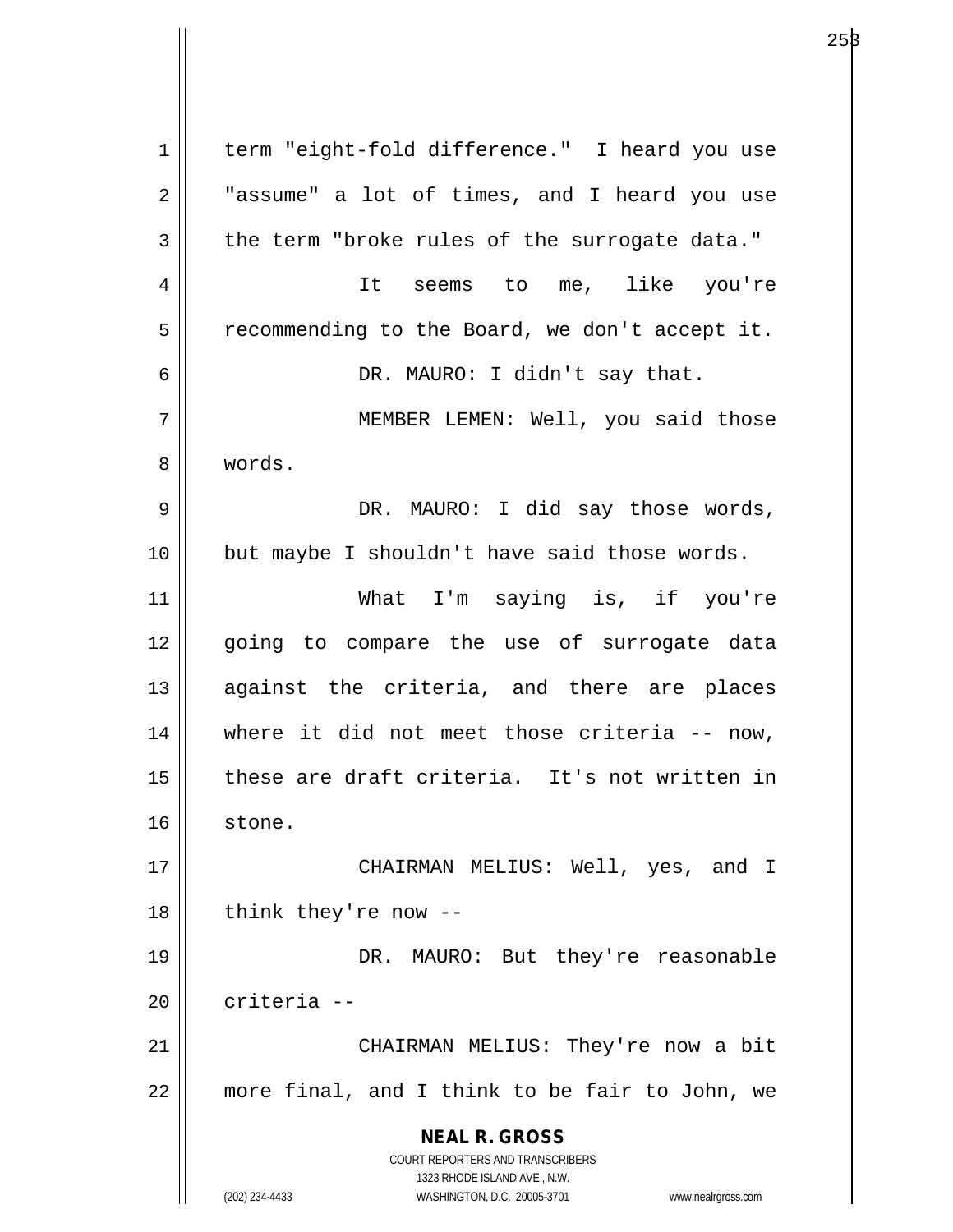1 don't ask our contractor to recommend 2 decisions for us. They are a technical 3 || contractor and they provide a technical 4 || review, based on the criteria, the 5 || regulations, the program, the methods and so 6 forth.

7 There is a report here that 8 actually discusses a lot. This is the --9 dated May 2010, use of surrogate data for dose 10 reconstruction at Bethlehem Steel, revision 11 || one, that actually reviews a lot of this 12 information in more detail and also, I would 13 || point out the part of  $-$  one part that I found 14 particularly useful on page 10 and 11, is sort 15 || of a good comparison between the Bethlehem 16 mill and the Simonds Saw, in terms of the 17 | characteristics of those operations.

18 And one of our criteria are, you 19 know, workplace plausibility, are the 20 workplaces, from which these are derived, 21 || appropriate -- you know, are they comparable  $22 \parallel$  and so, that we can have -- you know, feel a

> **NEAL R. GROSS** COURT REPORTERS AND TRANSCRIBERS 1323 RHODE ISLAND AVE., N.W. (202) 234-4433 WASHINGTON, D.C. 20005-3701 www.nealrgross.com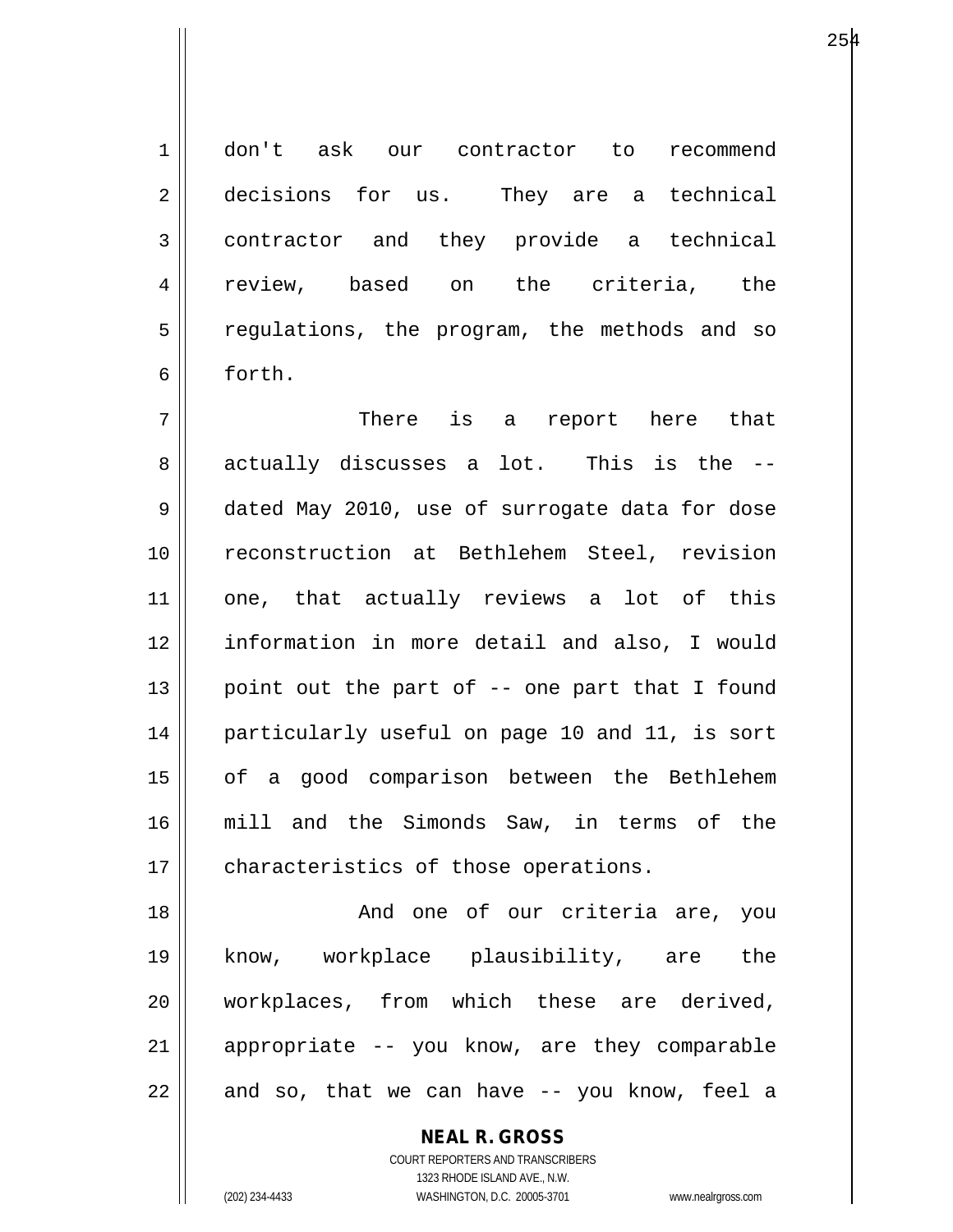**NEAL R. GROSS** COURT REPORTERS AND TRANSCRIBERS 1323 RHODE ISLAND AVE., N.W. (202) 234-4433 WASHINGTON, D.C. 20005-3701 www.nealrgross.com 1 || level of comfort in using data from one, 2 || applying them to another site. Phil? 3 MEMBER SCHOFIELD: Yes, just one 4 || question, do you know if they -- when they're  $5 \parallel$  cutting the cobbles, if they had any kind of  $6$  || PPE available to them, at all? 7 DR. MAURO: I'm sorry, I didn't 8 | hear you. 9 CHAIRMAN MELIUS: For the cobble 10 cutting, was there personal protective 11 equipment used? 12 || DR. MAURO: Not that I know of, and 13 in the calculations, no credit was taken for 14 || it, and so, if there was some type of --15 whether, you know -- if you're doing a torch  $16$  cutting, I would say though, torch cutting, 17 you know, you have this face mask to protect 18 || you from the sparks, protect your eyes. 19 || But I don't know whether or not  $20$  | you would consider it some type of  $-$ 21 CHAIRMAN MELIUS: Some type of  $22 \parallel$  shield.

е производите производите на 1936 година од 25 рануари 25 рануари 25 рануари 25 рануари 25 рануари 25 рануари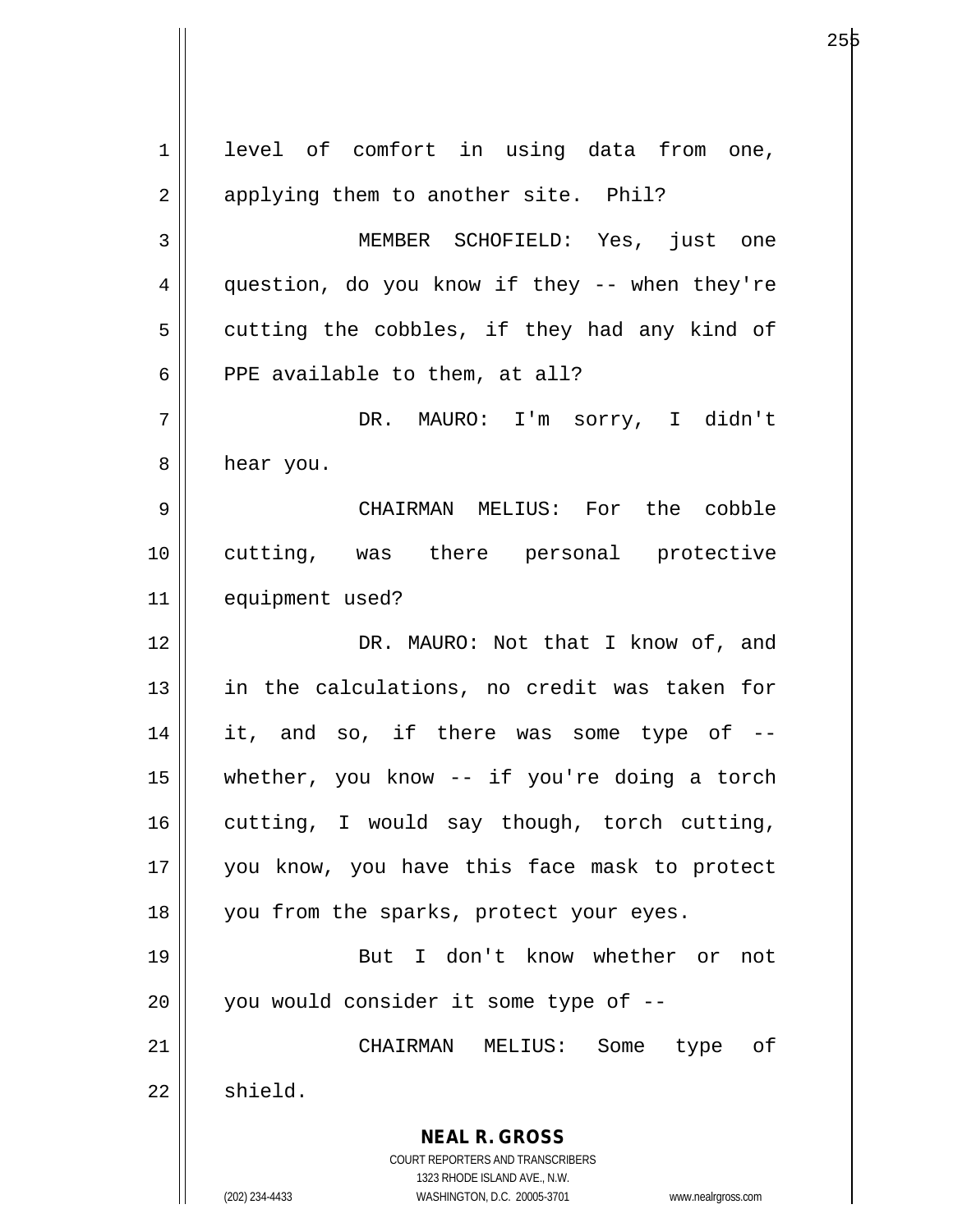| 1  | DR. MAURO: A shield, a shield,<br>as                                                                |
|----|-----------------------------------------------------------------------------------------------------|
| 2  | opposed to like, a respiratory protection. It                                                       |
| 3  | could come up anyway. So --                                                                         |
| 4  | CHAIRMAN MELIUS: Okay.                                                                              |
| 5  | DR. MAURO: My guess is, if you're                                                                   |
| 6  | dealing with -- if you're cutting, you have a                                                       |
| 7  | shield, but the air still -- the vapor still,                                                       |
| 8  | could find its way underneath the shield.                                                           |
| 9  | CHAIRMAN MELIUS: Dr. Ziemer or Dr.                                                                  |
| 10 | Richardson, do you have questions for Dr.                                                           |
| 11 | Mauro?                                                                                              |
| 12 | MEMBER ZIEMER: My questions have                                                                    |
| 13 | all been answered previously.                                                                       |
| 14 | CHAIRMAN MELIUS: Okay, thank you.                                                                   |
| 15 | David?                                                                                              |
| 16 | MEMBER RICHARDSON: One question                                                                     |
| 17 | about cobble cutting. In addition to the                                                            |
| 18 | assumption, which you're pointing out about                                                         |
| 19 | the levels of air exposure, air concentrations                                                      |
| 20 | when they're doing cutting, there are                                                               |
| 21 | assumptions about the amount of time per day                                                        |
| 22 | that somebody does that and there is some                                                           |
|    | <b>NEAL R. GROSS</b>                                                                                |
|    | COURT REPORTERS AND TRANSCRIBERS                                                                    |
|    | 1323 RHODE ISLAND AVE., N.W.<br>WASHINGTON, D.C. 20005-3701<br>(202) 234-4433<br>www.nealrgross.com |

е производите производите на 1946 године на 1946 године на 1946 године и 1946 године при представление од 195

 $\mathbf{\mathcal{L}}$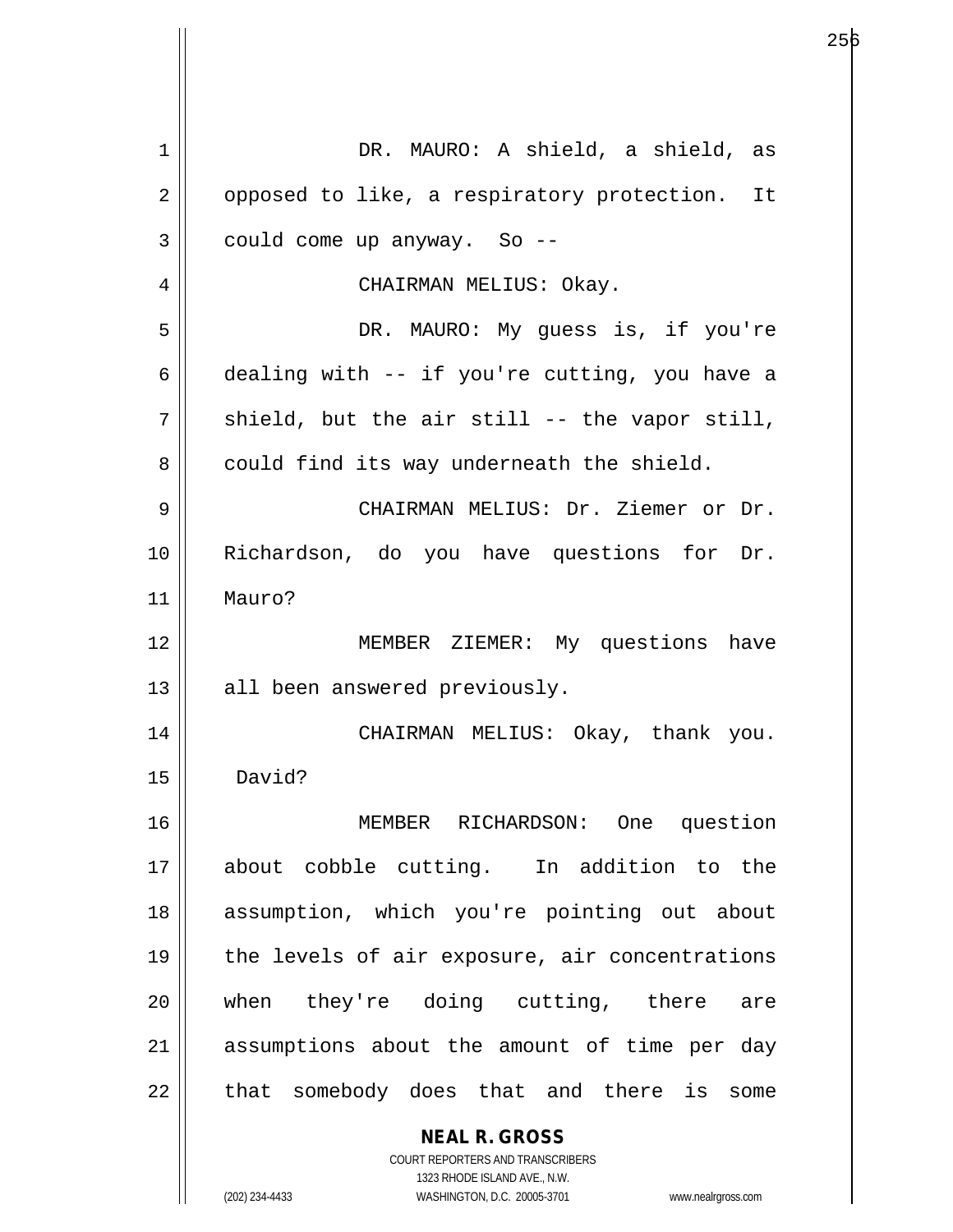**NEAL R. GROSS**  $1 \parallel$  uncertainty about who is actually that work,  $2 \parallel$  is that right? 3 || T mean, there is -- it's kind of 4 || been punted back to the Department of Labor,  $5 \parallel$  to say that somebody is a cobble cutter and  $6 \parallel$  not that there maybe --7 PARTICIPANT: Yes, I had a 8 question. Are you assuming that you're 9 comfortable? 10 MEMBER RICHARDSON: Excuse me, is 11 someone else on the phone? 12 CHAIRMAN MELIUS: I think we're 13 || having a different conversation there. So, go  $14$  | on, David. 15 MEMBER RICHARDSON: But just to 16 help me clarify, because some of the 17 || information going into the -- what we've been 18 focusing on, on the air concentration 19 information, right now is surrogate data, but 20 || layered on top of this, there is information 21 about the amount of time that somebody 22 || performs the task and who is actually doing

> COURT REPORTERS AND TRANSCRIBERS 1323 RHODE ISLAND AVE., N.W.

(202) 234-4433 WASHINGTON, D.C. 20005-3701 www.nealrgross.com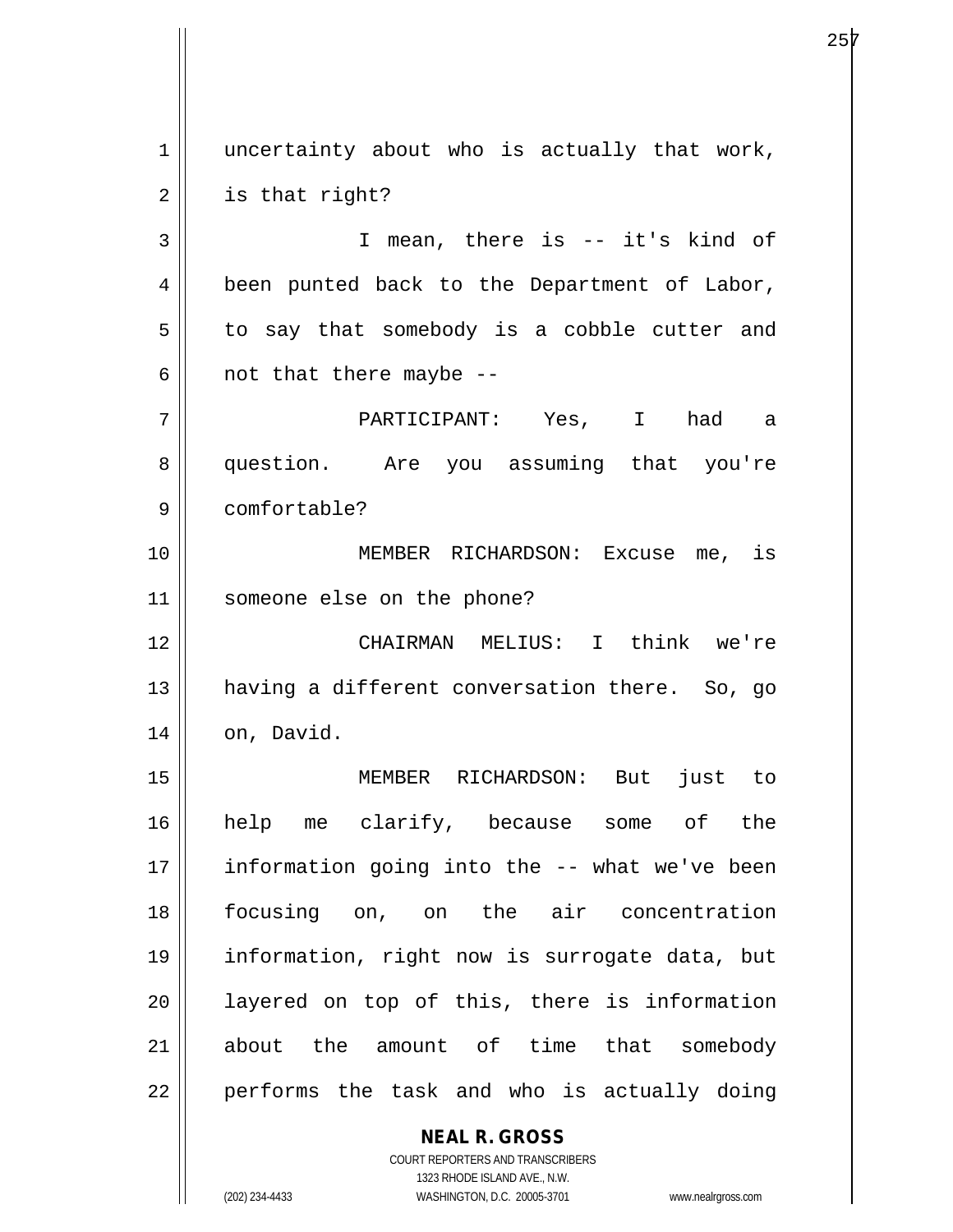$1 \parallel$  that task, is that right? All of those things 2 | are unknown.

3 DR. MAURO: Yes, certainly, the  $4 \parallel$  amount of time -- and I recall, when I was  $5 \parallel$  reviewing that work, certain information was  $6 \parallel$  gathered by NIOSH, to try to get a reasonable  $7 \parallel$  estimate of how many cobbles had to be cut, 8 for each time you went through a rolling 9 || operation, and they came up with some 10 estimate.

11 || Thave to say right now, I can't 12 really say whether or not that was -- you 13 know, as claimant favorable as it could be.  $14$  So, but certainly, that's part of the question  $15$  and also, who -- you know, who are you going  $16$  to give this to, is certainly -- and how are 17 you going to determine that, is certainly a 18 question that has to be answered, when you're 19 doing dose reconstructions. 20 MEMBER ZIEMER: Dr. Melius?

21 || CHAIRMAN MELIUS: Yes, Paul.

22 MEMBER ZIEMER: At our Surrogate

**NEAL R. GROSS** COURT REPORTERS AND TRANSCRIBERS

1323 RHODE ISLAND AVE., N.W.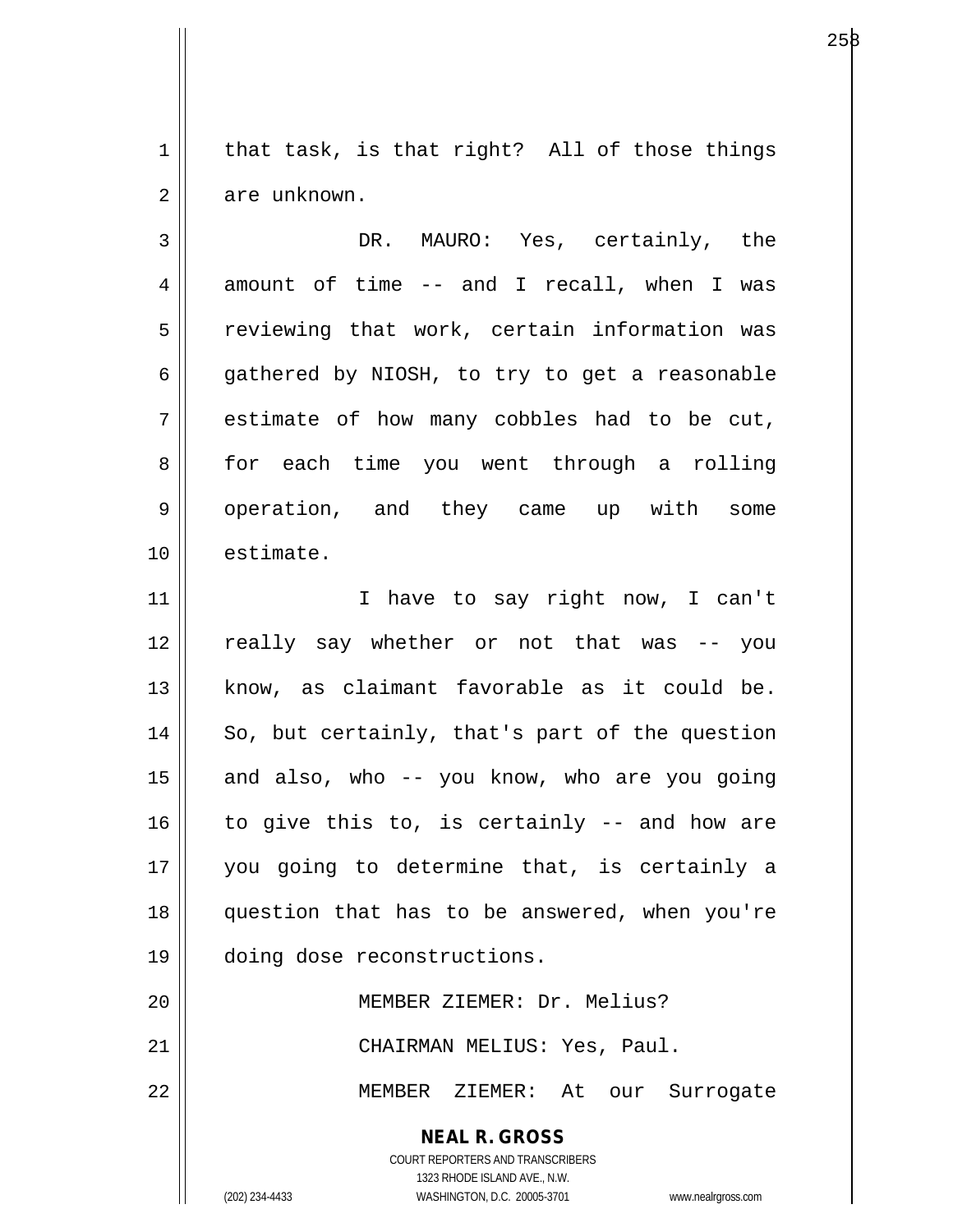| $\mathbf 1$ | Data Work Group meeting, I asked Dr. Neton               |
|-------------|----------------------------------------------------------|
| 2           | about the cobble cutters and he indicated to             |
| 3           | me that they had identified cobble cutters and           |
| 4           | they actually assign a different dose to them.           |
| 5           | Perhaps, one of the NIOSH people                         |
| 6           | could confirm this, but I had forgotten that,            |
| 7           | because I had assumed that everyone at                   |
| 8           | Bethlehem was being assigned the same dose.              |
| 9           | CHAIRMAN MELIUS: Yes, I actually                         |
| 10          | have that mistake and assumption. That's what            |
| 11          | I think, Jim was responding to, and I think              |
| 12          | Sam Glover actually, also mentioned it during            |
| 13          | his presentation.                                        |
| 14          | I think -- I don't think we really                       |
| 15          | know how well Department of Labor is able to             |
| 16          | do that, since $-$ but $-$ since these people            |
| 17          | would, right now, be referred to the program             |
| 18          | for dose reconstruction, to the NIOSH program,           |
| 19          | then I assume NIOSH would be doing it as part            |
| 20          | of their review and in gathering information.            |
| 21          | don't know, Sam, if you have<br>I.                       |
| 22          | anything to add on that.                                 |
|             | <b>NEAL R. GROSS</b><br>COURT REPORTERS AND TRANSCRIBERS |

1323 RHODE ISLAND AVE., N.W.

 $\mathsf{II}$ 

(202) 234-4433 WASHINGTON, D.C. 20005-3701 www.nealrgross.com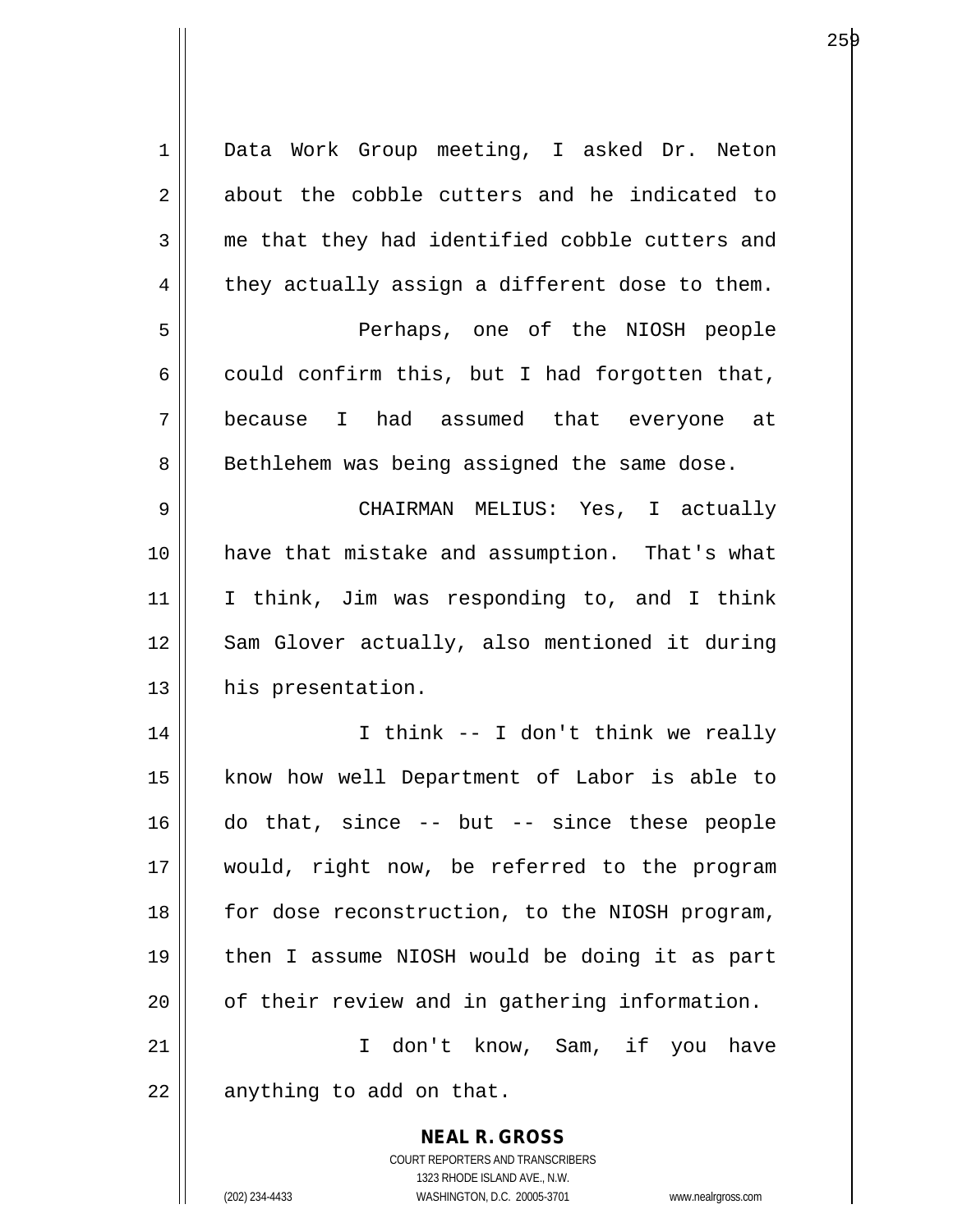**NEAL R. GROSS** COURT REPORTERS AND TRANSCRIBERS 1323 RHODE ISLAND AVE., N.W. (202) 234-4433 WASHINGTON, D.C. 20005-3701 www.nealrgross.com 1 || MEMBER ZIEMER: Okay, all right,  $2 \parallel$  then. 3 CHAIRMAN MELIUS: Sam? 4 MR. GLOVER: We use that when a 5 || person is identified. I would repeat the 6 worker testimony, that the guy who cut up 7 cobbles, it was pulled off to the side and  $8 \parallel$  there was a guy that he identified himself as 9 || the guy who cut up cobbles for Bethlehem 10 Steel. He would have been the guy who would 11 have taken care of that. 12 || CHAIRMAN MELIUS: Okay. 13 MR. GLOVER: So, it's fairly 14 limited. 15 CHAIRMAN MELIUS: Yes, okay, 16 || thanks. Anymore -- any further questions for 17 John? If not, we would like to hear from the 18 || petitioners. You'll have a chance to speak. 19 Ms. Walker, it's the petitioners  $20$  || that need to speak. So, we need to start with  $21$  | the petitioners and  $-$ 22 || T'll just point out, people in the

е процессионално производство на 1960 година в 1960 година од 26 року 1960 година од 26 року 1960 година од 19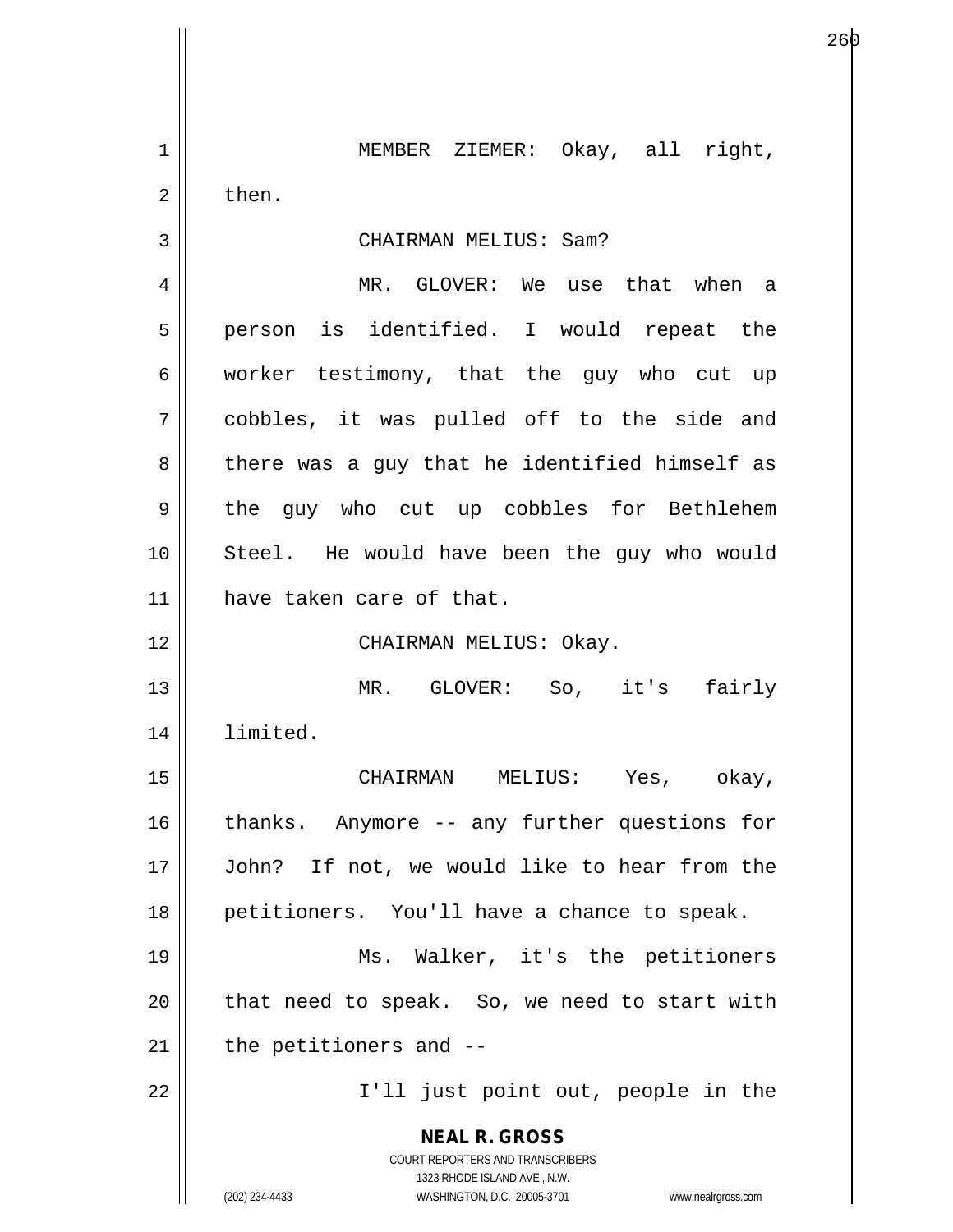| $\mathbf 1$ | audience, it's not a full public comment                                                            |
|-------------|-----------------------------------------------------------------------------------------------------|
| 2           | period. There will be a full public comment                                                         |
| 3           | period later this afternoon, starting around                                                        |
| 4           | six, is it? Six o'clock.                                                                            |
| 5           | But we do allow the petitioners to                                                                  |
| 6           | speak during this time period, and they're                                                          |
| 7           | designating people.                                                                                 |
| 8           | MS. WALKER: First of all, I'd like                                                                  |
| 9           | to thank the Advisory Board and NIOSH for                                                           |
| 10          | having the meeting here in Niagara Falls.                                                           |
| 11          | Thank you very much.                                                                                |
| 12          | Over the last 10 years, I've seen                                                                   |
| 13          | and heard the frustrations of the claimants.                                                        |
| 14          | These claimants, I feel, have endured their                                                         |
|             |                                                                                                     |
| 15          | share of heartache, losing their husbands,                                                          |
| 16          | fathers, brothers and sons. For what?<br>To                                                         |
| 17          | help their Government, unbeknownst to them,                                                         |
| 18          | working with uranium that was kept secret for                                                       |
| 19          | over 50 years.                                                                                      |
| 20          | When the government finally                                                                         |
| 21          | announced they were going to compensate the                                                         |
| 22          | workers who worked during the years<br>1949                                                         |
|             | <b>NEAL R. GROSS</b>                                                                                |
|             | COURT REPORTERS AND TRANSCRIBERS                                                                    |
|             | 1323 RHODE ISLAND AVE., N.W.<br>(202) 234-4433<br>WASHINGTON, D.C. 20005-3701<br>www.nealrgross.com |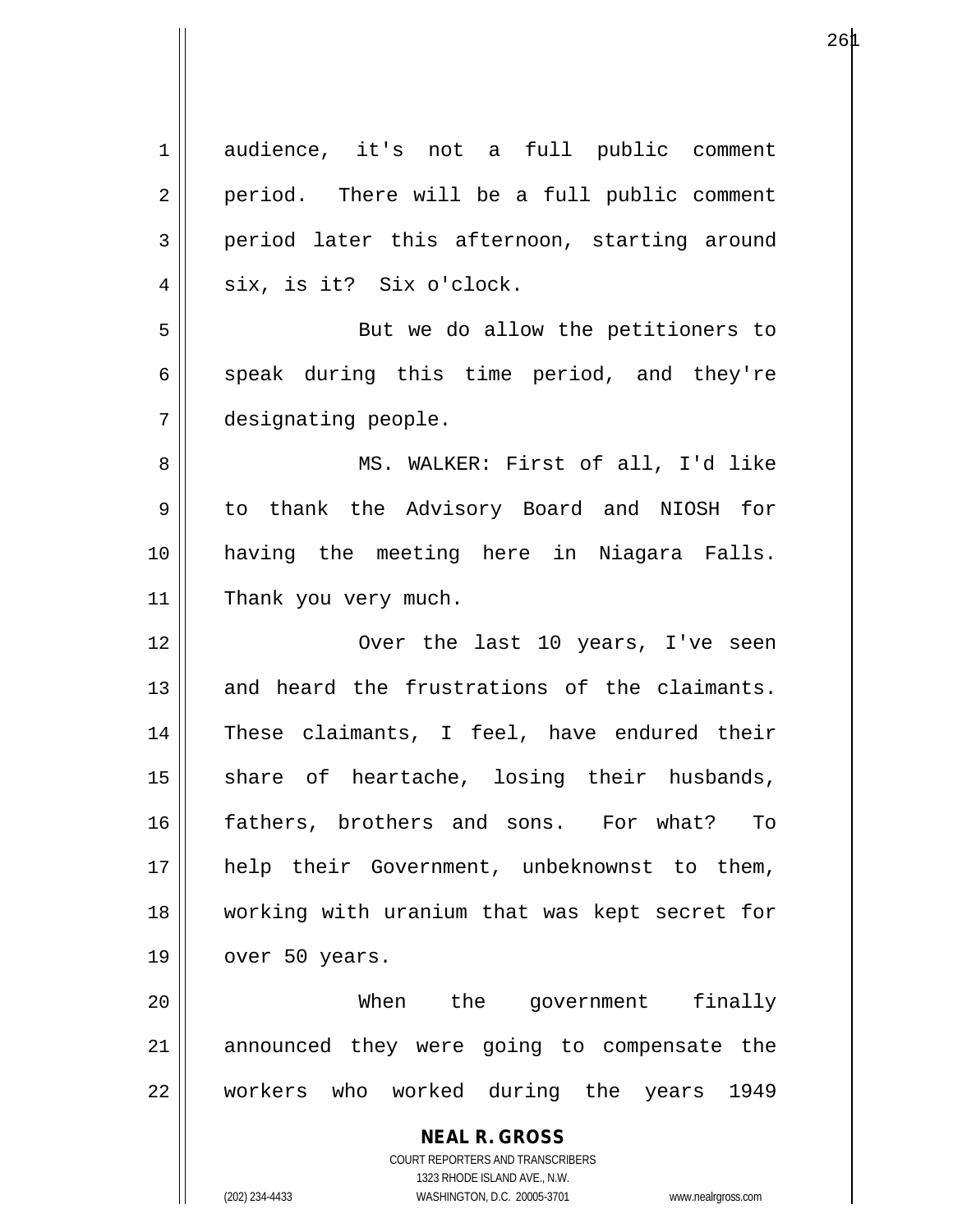**NEAL R. GROSS** COURT REPORTERS AND TRANSCRIBERS 1323 RHODE ISLAND AVE., N.W. (202) 234-4433 WASHINGTON, D.C. 20005-3701 www.nealrgross.com 1 | through 1952, they all had to do was proved 2 they worked at Bethlehem Steel for at least 3 250 days, and contracted cancer, and they 4 || would receive their reward in three months.  $5 \parallel$  That's when the nightmare began. 6 Many of the facilities have little 7 information or lost records, or no information 8 at all. Bethlehem Steel was one such 9 facility. It was a state of the art facility  $10$  || and the only one at that time. 11 || Tt also employed between 22,000 to 12 || 26,000 workers. Minimum, if any, monitoring 13 was done. They didn't know the Ed Walker that 14 I knew. He was just an ordinary guy from a  $15$   $\parallel$  small town. 16 Ed had graduated from high school 17 in 1951 and went to work at Bethlehem from 18 || 1951 to 1954, as an apprentice brick layer. 19 I didn't know Ed at the time, but 20 || through the years, he would talk about how 21 dirty the place was. They had to blow the 22 || reddish-orange dust off their sandwiches.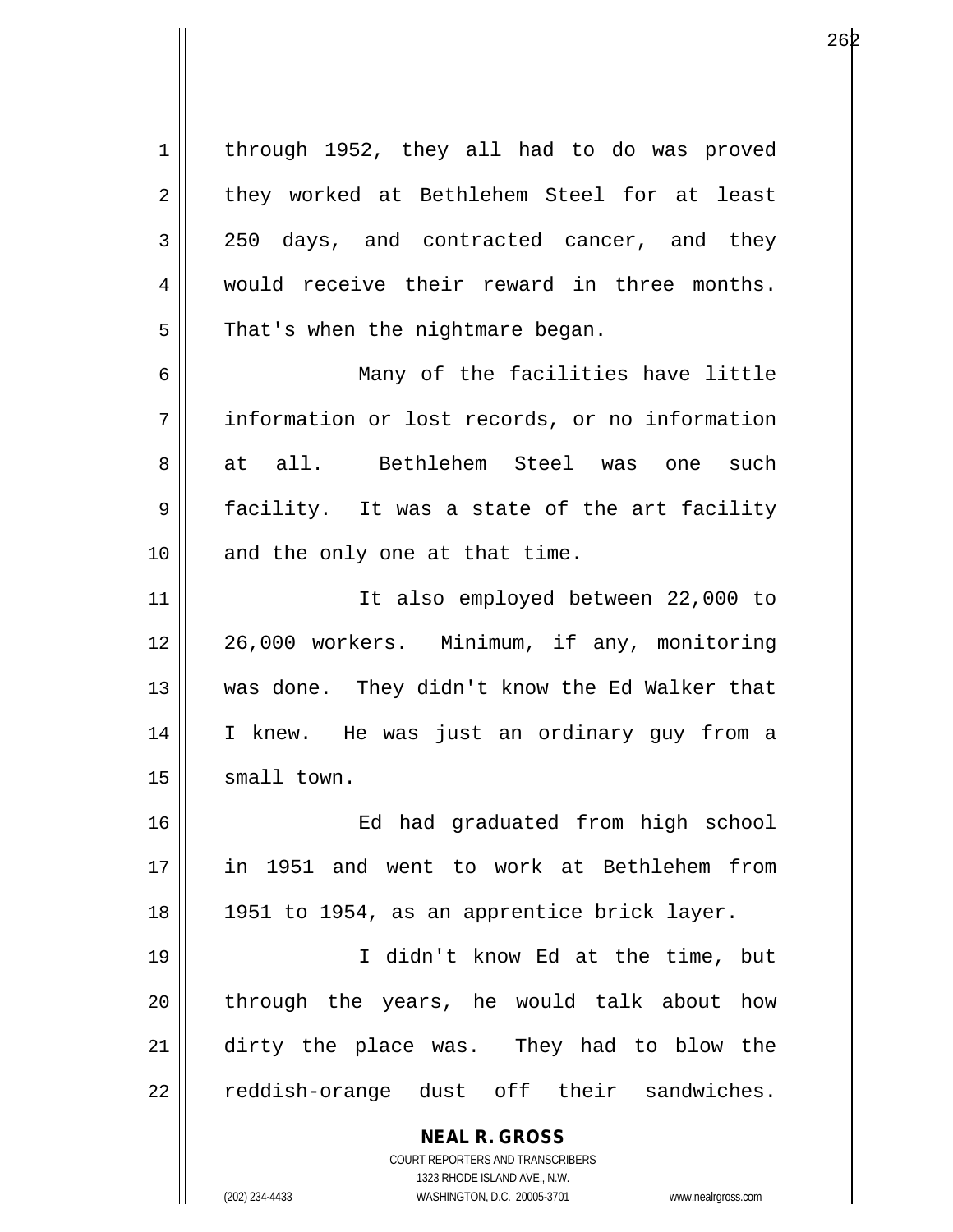1 There was dust particles in their coffee and 2 dust all over the water coolers.

3 Ed started researching, after he 4 was denied, and found extensive laws and 5 discrepancies in the program. Ed and I  $6 \parallel$  started attending their meetings. We also  $7 \parallel$  engaged the help of all of our Senators, 8 Congressmen, Congresswomen, the news and TV 9 || media's, for their help, and we were very well 10 accepted.

11 || T would like to quote from Ed's 12 || Special Exposure Cohort petition in 206. I 13 think it summarizes much of the work that he 14 has done.

15 His quote was, "During the entire 16 || continuous rolling period, the workers were 17 unaware that material being processed was 18 uranium. The Federal Government kept all work 19 || secret for 50 years. Government records, 20 documented, show that the Government had 21 || removed or destroyed all of the records for  $22$  | the period 1949 through 1952."

> **NEAL R. GROSS** COURT REPORTERS AND TRANSCRIBERS 1323 RHODE ISLAND AVE., N.W. (202) 234-4433 WASHINGTON, D.C. 20005-3701 www.nealrgross.com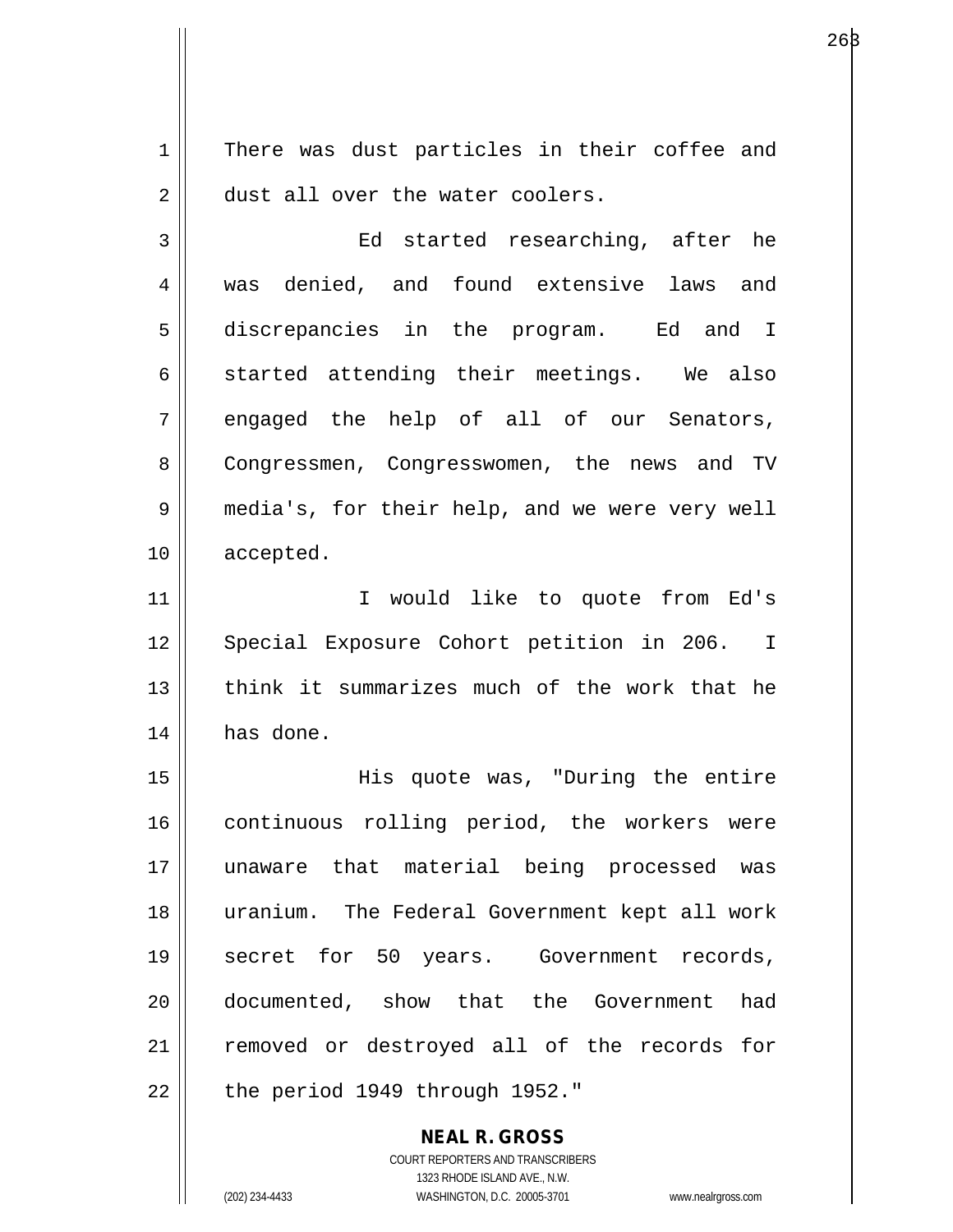**NEAL R. GROSS** COURT REPORTERS AND TRANSCRIBERS 1323 RHODE ISLAND AVE., N.W. (202) 234-4433 WASHINGTON, D.C. 20005-3701 www.nealrgross.com 1 "During this period, none of the 2 | workers were never monitored. No dosimetry  $3 \parallel$  badges were worn. No protective gear, gloves, 4 || boots, coats, masks or glove boxes were ever 5 used." 6 || Based on total lack of information 7 in exposures at Bethlehem Steel, I would 8 || respectfully ask this Board committee to right  $9 \parallel$  the wrong that was done to my husband and all 10 the workers who were exposed to the deadly 11 radiation at Bethlehem Steel. 12 For the seven years that Ed 13 || survived doing research, there wasn't a day 14 || gone by that he didn't put his heart and soul 15 | into this program. Thank you. 16 (Applause.) 17 CHAIRMAN MELIUS: Thank you, and we 18 have somebody else from the petitioners that  $19$  | wanted to  $-$ 20 MR. FRANCO: Yes, I'm Tino Franco. 21 I'm also from the Bethlehem Steel Action Group 22 || and representing also, fellow family members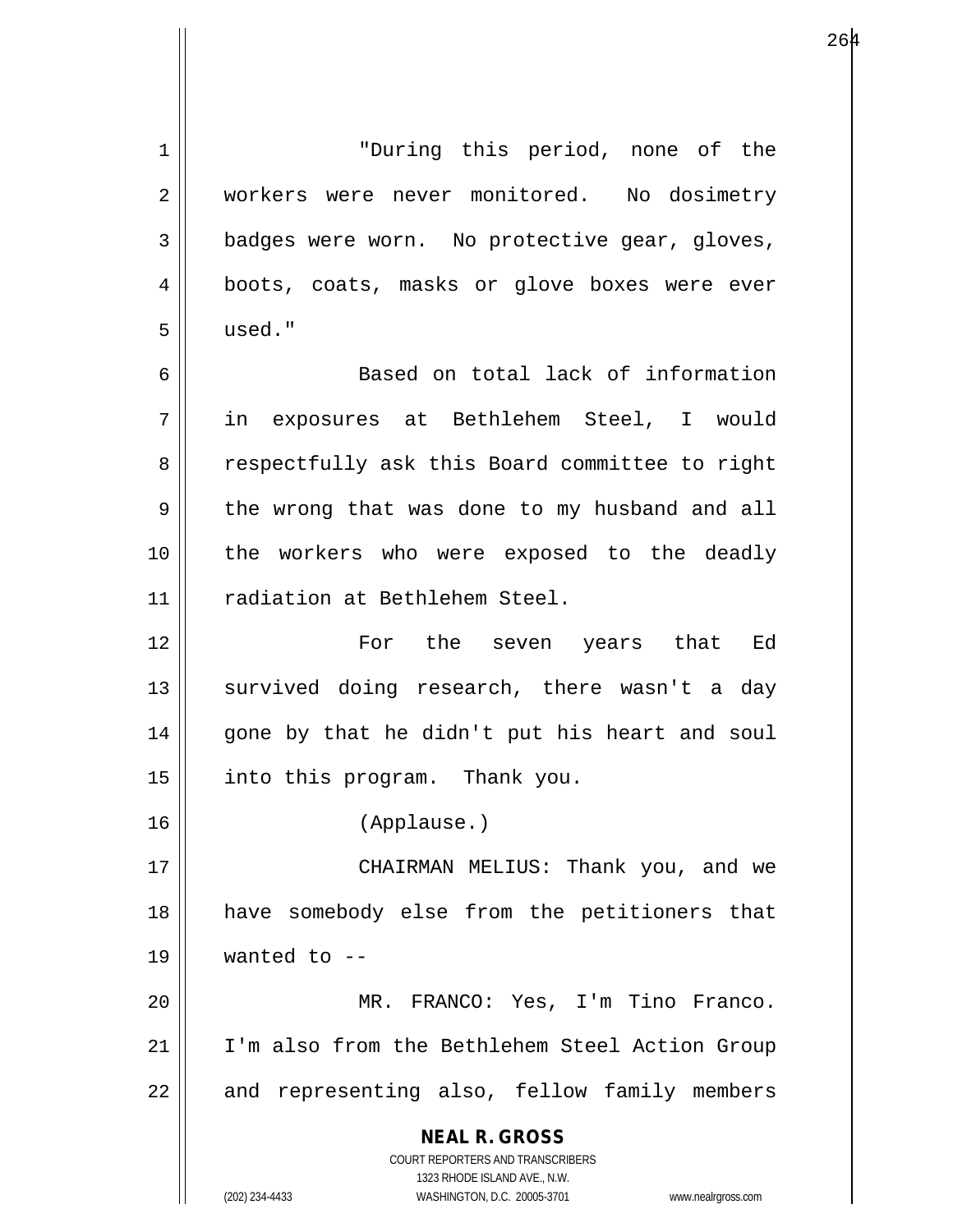$1 \parallel$  that were a part of working there at Bethlehem 2 Steel.

е процесс производство на 1965 године в 1965 године производство на 1965 године и 1965 године при 1965 године<br>В 1965 године при 1965 године при 1965 године при 1965 године при 1965 године при 1965 године при 1965 године

3 Basically, I'm going to be a 4 | little bit repetitive, but this is a sentiment  $5 \parallel$  that we have been experiencing and this has 6 | been, as Joyce just declared, so, I won't be 7 | too repetitive.

8 || But I want to go back to what  $9 \parallel$  Senator Clinton, then Senator Clinton shared, 10 with you all, on June 15, 2006, and I'm then  $11$  | I'm going to intersperse on a personal note.

12 || Senator Clinton testified before 13 || the Advisory Board to recommend approval of a 14 Special Cohort petition and received 15 compensation under the EEOICP, without going 16 through the case-by-case radiation dose  $17$   $\parallel$  estimates.

18 || Senator Clinton stated, "Bethlehem 19 Steel nuclear workers and their families have 20 || not received the compensation they deserve. I 21 urge the Advisory Board to act swiftly, to  $22$  || bring justice and closure to these Cold War

**NEAL R. GROSS**

COURT REPORTERS AND TRANSCRIBERS 1323 RHODE ISLAND AVE., N.W. (202) 234-4433 WASHINGTON, D.C. 20005-3701 www.nealrgross.com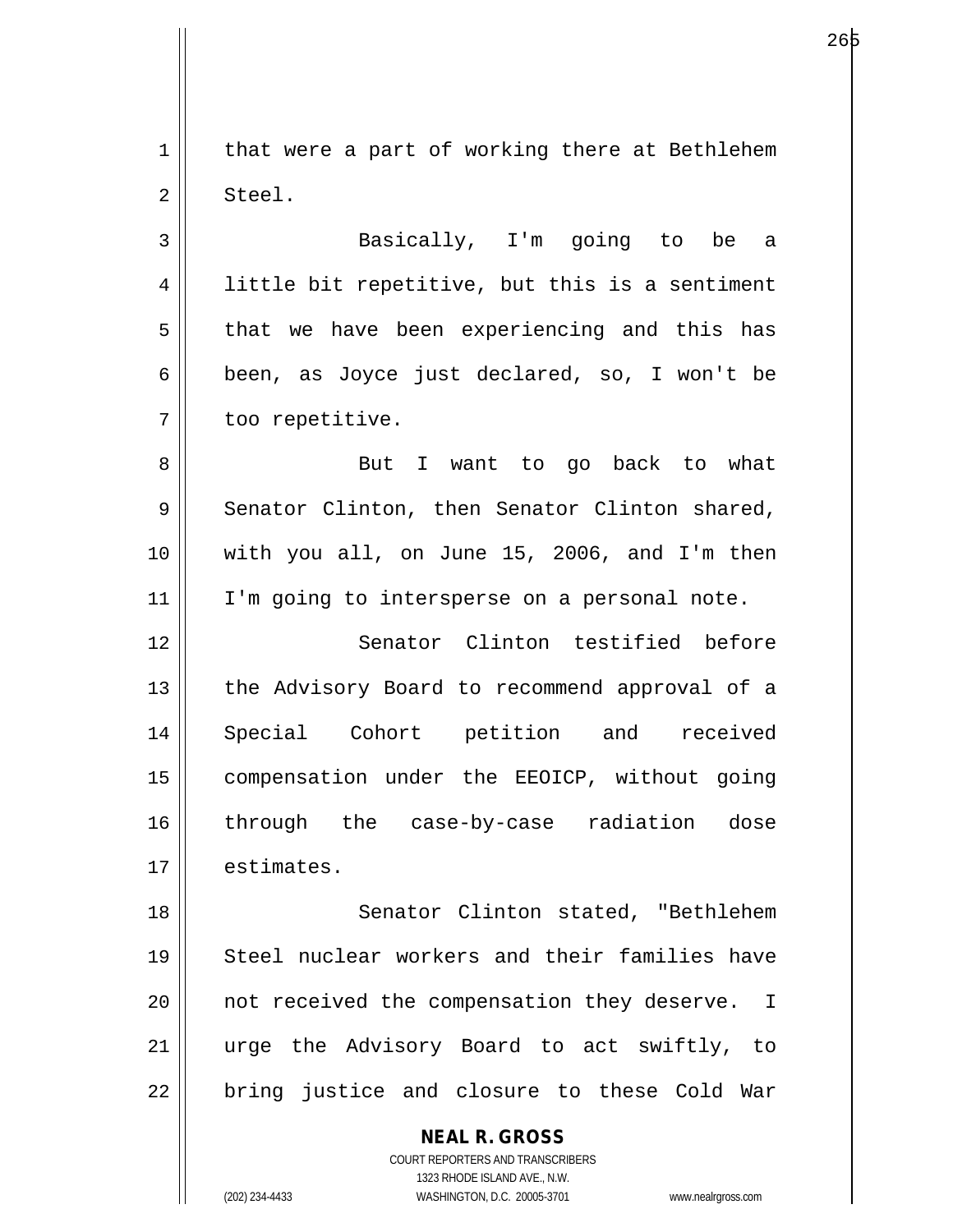$1 \parallel$  heroes."

| $\overline{2}$ | "The dose reconstruction process                                                                                                                                |
|----------------|-----------------------------------------------------------------------------------------------------------------------------------------------------------------|
| $\mathbf{3}$   | been time consuming, controversial,<br>has                                                                                                                      |
| 4              | particularly at facilities like Bethlehem                                                                                                                       |
| 5              | Steel, where workers did not wear individual                                                                                                                    |
| 6              | radiation monitors, there was minimal                                                                                                                           |
| 7              | monitoring of surrounding atmosphere<br>for                                                                                                                     |
| 8              | radiation."                                                                                                                                                     |
| 9              | She also added that she would like                                                                                                                              |
| 10             | for us to be added, at that point, to the                                                                                                                       |
| 11             | Special Cohort which means, employees do not                                                                                                                    |
| 12             | have to go through a dose reconstruction                                                                                                                        |
| 13             | process.                                                                                                                                                        |
| 14             | Instead, if an employee has an                                                                                                                                  |
| 15             | eligible cancer and worked at the facility                                                                                                                      |
| 16             | when weapons work was performed, their cancer                                                                                                                   |
| 17             | was presumed to have been caused by workplace                                                                                                                   |
| 18             | exposure and the employees' claim was paid, as                                                                                                                  |
| 19             | Joyce just noted.                                                                                                                                               |
| 20             | Senator Clinton then also stated,                                                                                                                               |
| 21             | "These workers were essential to our Cold War                                                                                                                   |
| 22             | effort.<br>These workers literally built our                                                                                                                    |
|                | <b>NEAL R. GROSS</b><br>COURT REPORTERS AND TRANSCRIBERS<br>1323 RHODE ISLAND AVE., N.W.<br>(202) 234-4433<br>WASHINGTON, D.C. 20005-3701<br>www.nealrgross.com |
|                |                                                                                                                                                                 |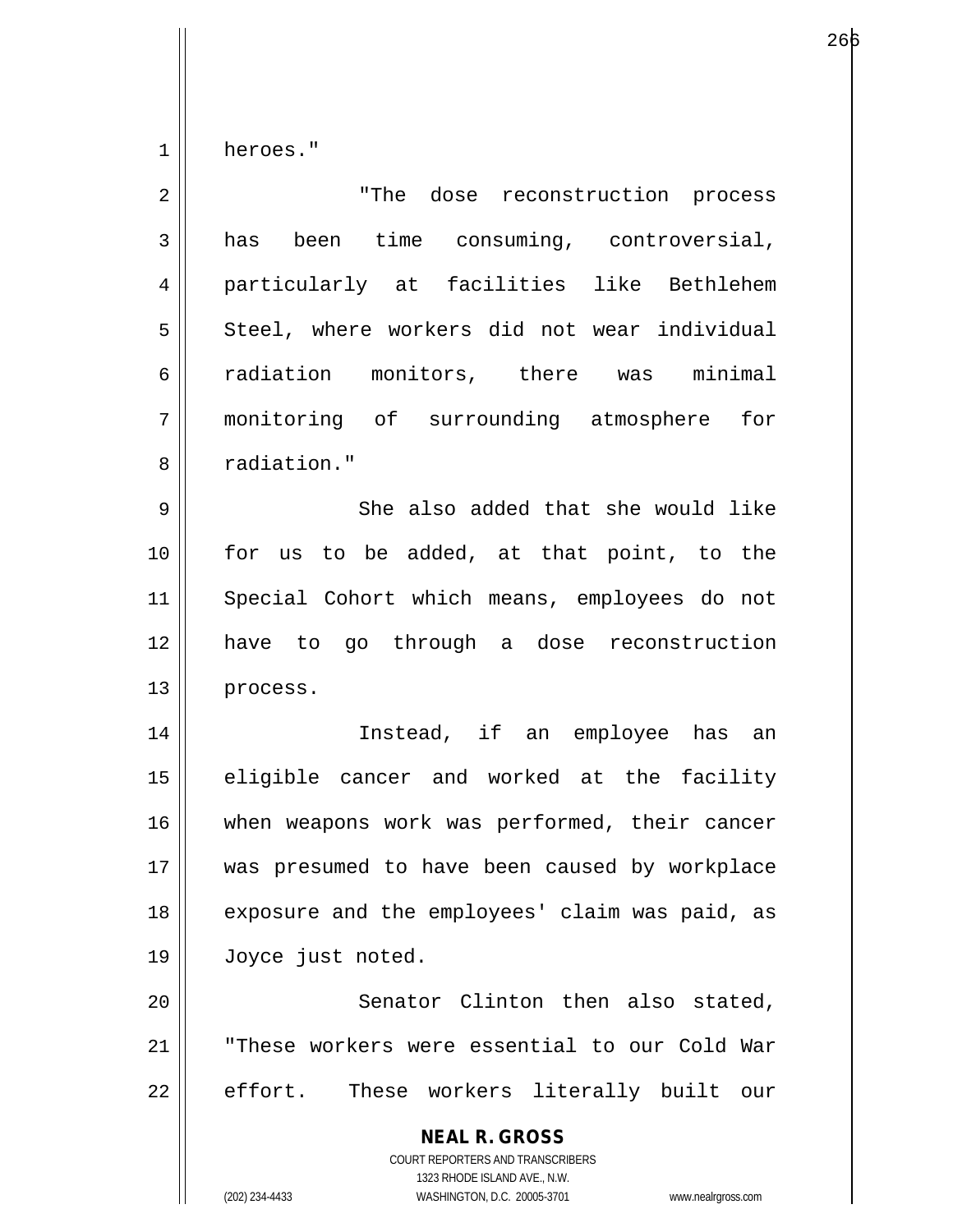1 || nuclear arsenal in the decades after World War 2 || II and helped us eventually to win the Cold 3 War in the late 40's and early 50's. The 4 || government contracted with Bethlehem Steel,  $5 \parallel$  which is in Buffalo, to roll uranium at their  $6 \parallel$  plant.

7 But the workers were never told 8 what they were working with. They were not 9 || provided with safety equipment to shield them 10 from radiation. They were not monitored to 11 || determine how much radiation they were being 12 exposed to. Uranium dust was thick in the 13 air. They breathed it. They coated their 14 hands with it. They would sit in areas on the 15 plant to eat lunch and put their lunch down, 16 and uranium dust would be on their sandwiches. 17 || They ingested it. It covered them 18 | completely.

19 || As you are all aware, the original 20 || Site Profile was developed without even a 21 visit, to the Bethlehem Steel plant, and so,  $22$   $\parallel$  she states, "I became even more convinced that

> **NEAL R. GROSS** COURT REPORTERS AND TRANSCRIBERS 1323 RHODE ISLAND AVE., N.W. (202) 234-4433 WASHINGTON, D.C. 20005-3701 www.nealrgross.com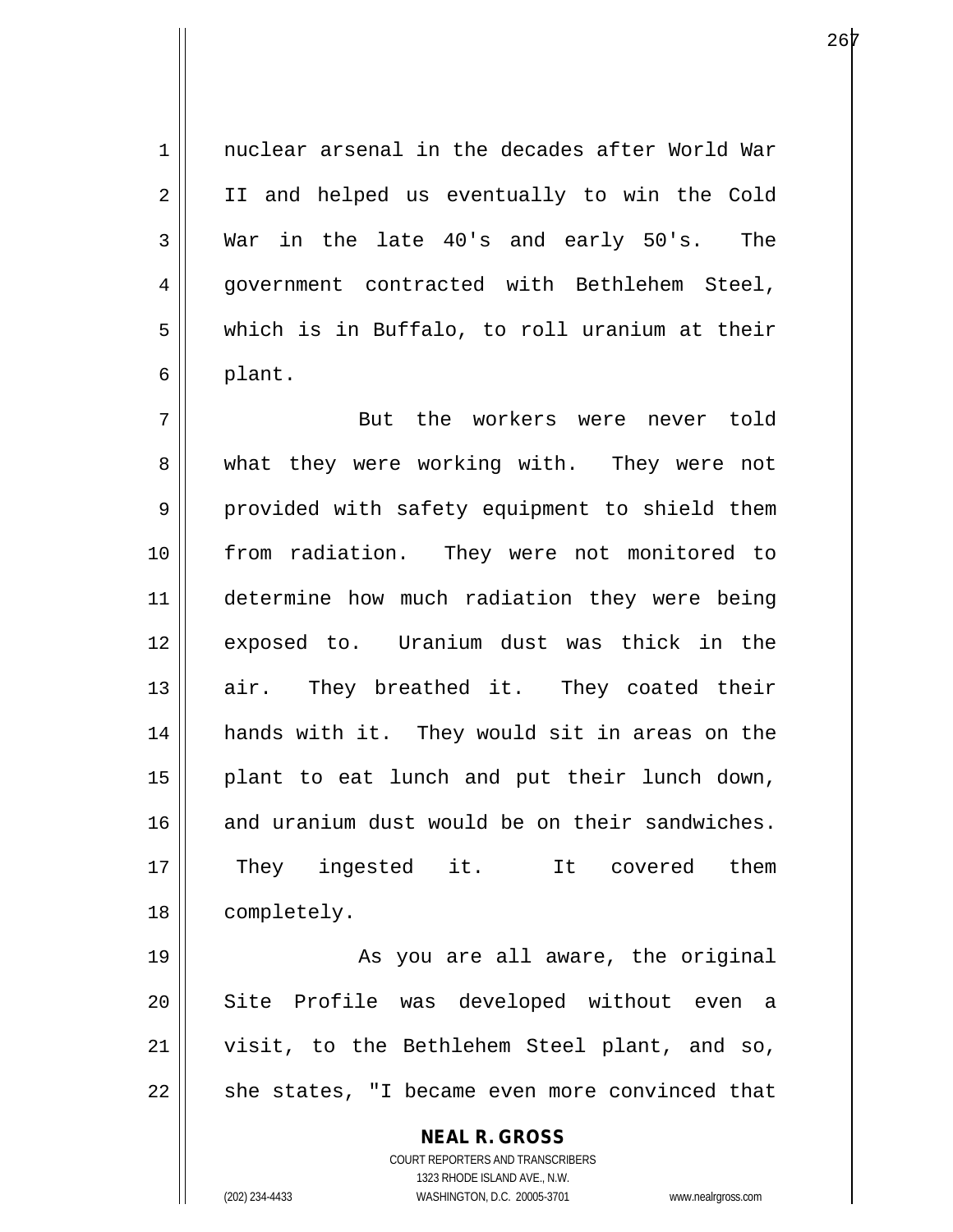**NEAL R. GROSS** 1 | reconstructing doses for Bethlehem Steel 2 | workers is an impossible task." 3 It shouldn't be surprising, after  $4 \parallel$  all, we're talking about work that occurred in 5 || secret over 50 years ago and before modern 6 | radiation monitoring and safety practices had  $7 \parallel$  been developed, and as a result, the inability 8 to estimate a Bethlehem Steel worker dose is  $9 \parallel$  not a failure. It simply can't be done. 10 The real failure would be if we 11 don't recognize a Special Cohort that will 12 || qive them the recognition and the justice they 13 deserve. 14 When Congress passed a law in 15 2000, it recognized that reconstructing doses 16 would be impossible in many cases, and that's 17 why the Special Cohort process was included in  $18$  || the law. The statute is very clear, though. 19 It says that if the government 20 doesn't have the information to reconstruct 21 doses, then workers should be given the  $22$   $\parallel$  benefit of the doubt and their claims should

> COURT REPORTERS AND TRANSCRIBERS 1323 RHODE ISLAND AVE., N.W.

(202) 234-4433 WASHINGTON, D.C. 20005-3701 www.nealrgross.com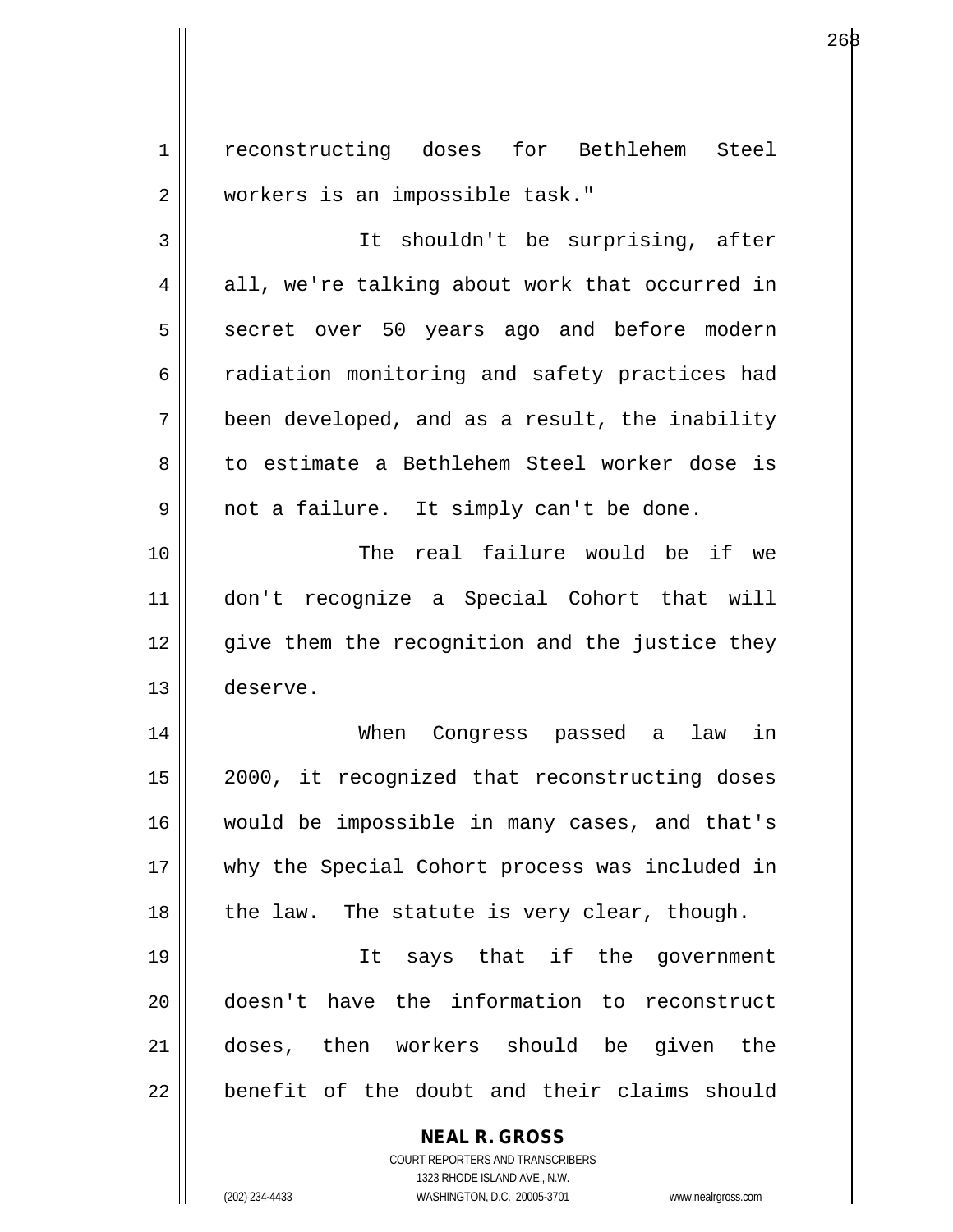1 | be paid, even more precisely, it provides for 2 | Classes of workers to be added to a Special  $3 \parallel$  Cohort if it's not feasible to estimate the 4 | radiation doses with sufficient accuracy, and  $5$  that is where the reasonable doubt 6 || likelihood that the radiation dose clearly  $7 \parallel$  could have endangered their health. 8 || Now, I don't think we could have a 9 clearer case in the Bethlehem Steel, where not 10 || a single worker wore a radiation badge, where 11 || the workers rolled uranium, where many of them 12 || contracted related cancers.

13 You, the Board, have received 14 || numerous letters from others, Senator Schumer, 15 | Gillibrand, Representatives Higgins, Slaughter  $16$  and Chris Lee, appealing on our behalf.

17 || So, today, we are appealing to 18 you, to help us bring this process to a 19 conclusion. It has been now 10 years since 20 || Congress passed the law. There are not many 21 workers left from that era. Many now have 22 || died from this exposure related -- from these

> **NEAL R. GROSS** COURT REPORTERS AND TRANSCRIBERS 1323 RHODE ISLAND AVE., N.W. (202) 234-4433 WASHINGTON, D.C. 20005-3701 www.nealrgross.com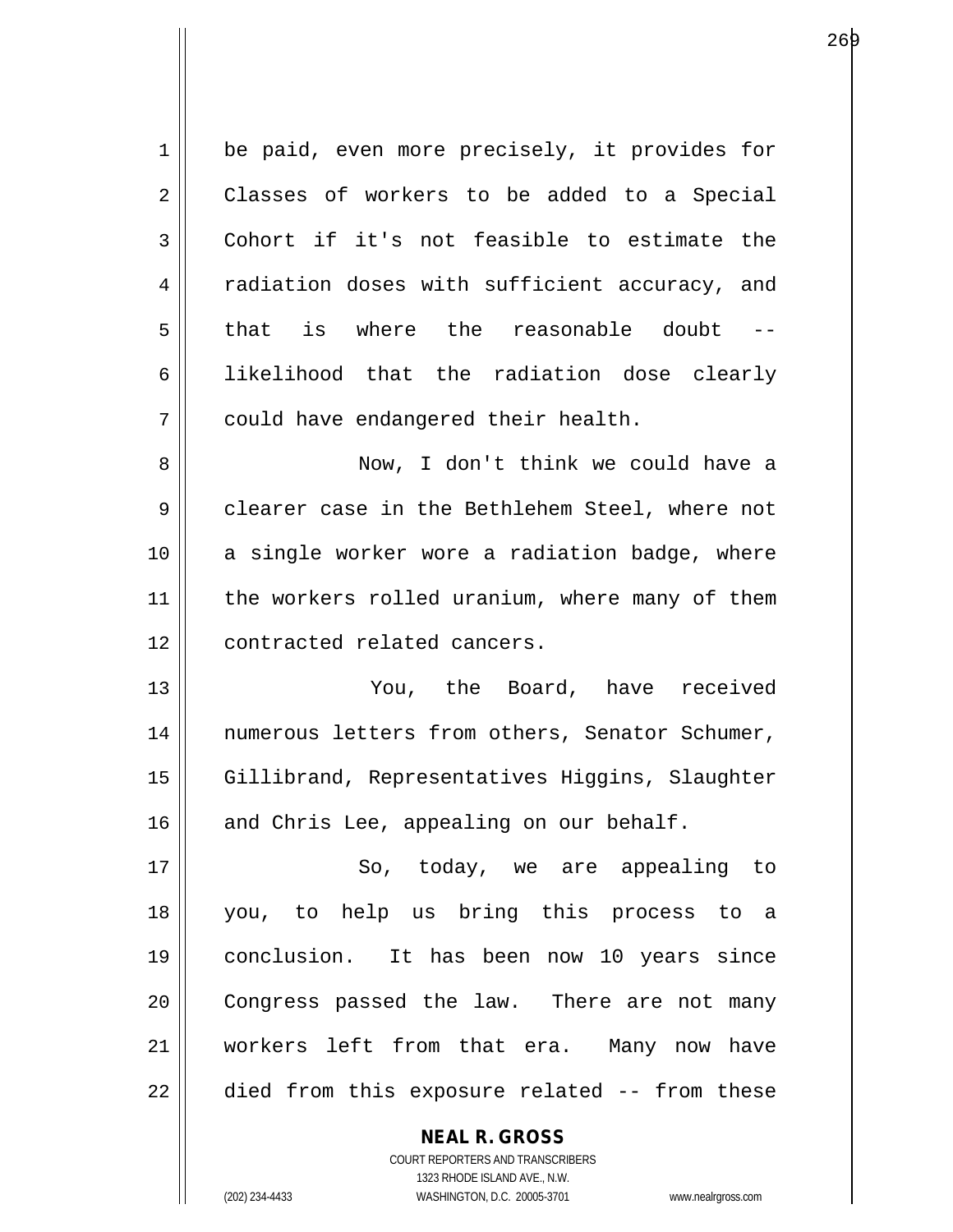1 exposure related cancers, in many cases,  $2 \parallel$  tragically, with extreme suffering.

3 || They and their families have had 4 to endure. Many of these workers were World 5 War II Veterans, yes, even heroes there too. 6 Just in my family alone, my dad a Marine, my 7 father-in-law in the Navy, three uncles in the  $8 \parallel$  Army, all made it through the War, thank you, 9 Lord, safely, then they came home to be 10 reunited with their families and all they 11 || wanted to do was to provide to their families.

12 || So, innocently and unexpectedly, 13  $\parallel$  but faithfully, they went to work every day, 14 || only to be deliberately exposed to radiation 15 || and not warned or protected and certainly, not  $16 \parallel$  told.

17 Ladies and gentlemen, that is 18 || unconscionable. Innocent victims, and still, 19 || the tragedy continues, as the shameful debate  $20$  || and huge disrespect for them continues, what 21 || they and we, their family members, from 22 || Bethlehem Steel Action Group has phased is

> COURT REPORTERS AND TRANSCRIBERS 1323 RHODE ISLAND AVE., N.W. (202) 234-4433 WASHINGTON, D.C. 20005-3701 www.nealrgross.com

**NEAL R. GROSS**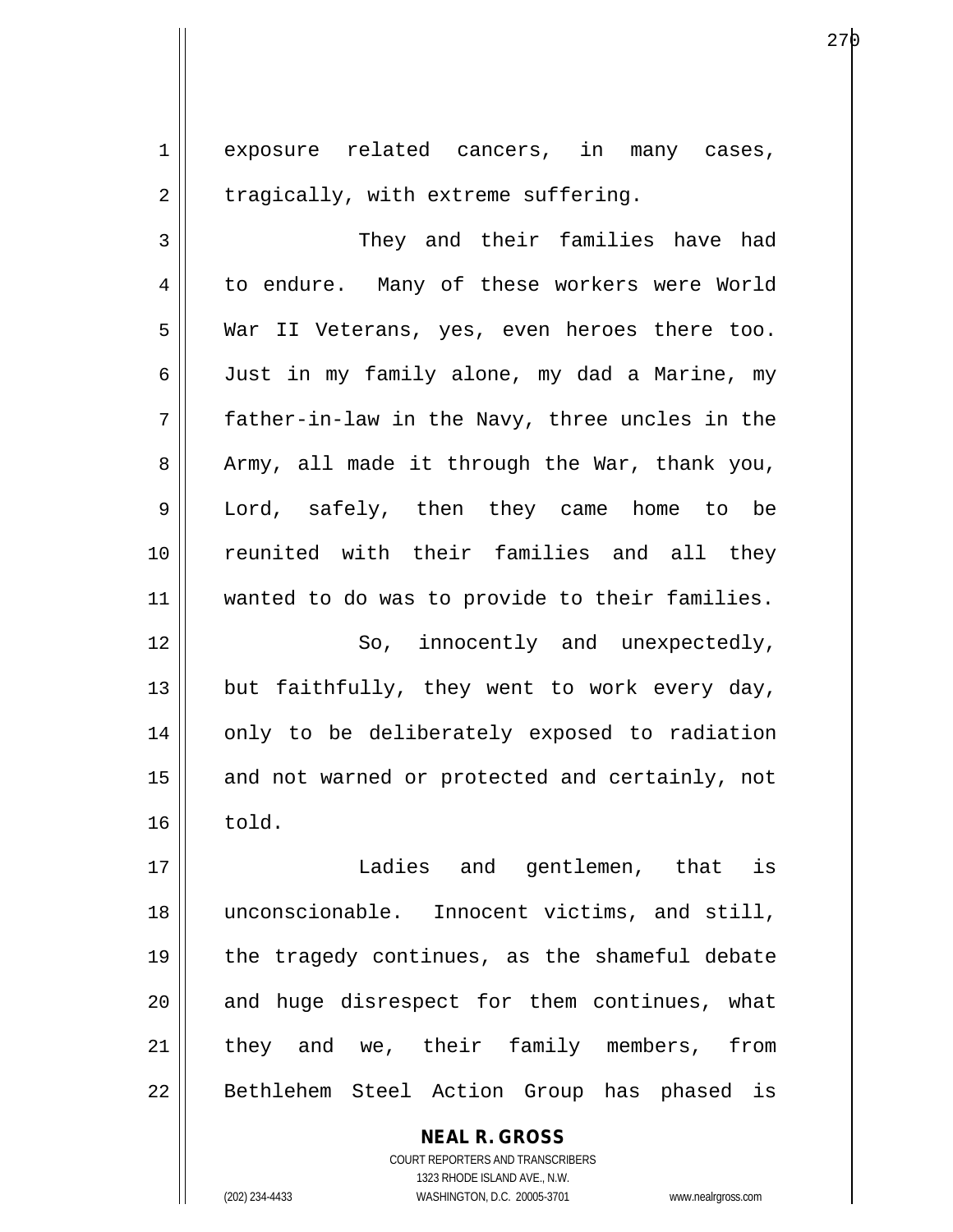1 | this, delay, deny and hope they die, responds  $2 \parallel$  for 10 years.

**NEAL R. GROSS** COURT REPORTERS AND TRANSCRIBERS 1323 RHODE ISLAND AVE., N.W. (202) 234-4433 WASHINGTON, D.C. 20005-3701 www.nealrgross.com 3 Today, we say, acknowledge the 4 || wrong's to these workers. Amend your past  $5 \parallel$  practices. Bring closure for them and for us,  $6$  their families. That is what these pioneer 7 workers deserve, dignity and justice and 8 || honor, and then the only decision that really  $9 \parallel$  can be made, okay, is the admission to place 10 them all into the Special Cohort group. In 11 || fact, we, the family, members of the Bethlehem 12 || Steel Action Group, trust that this Board will 13 finally resolve this shameful blot of 14 embarrassment on the workers and their 15 families, and on behalf of them all, we thank 16 you ahead of time, for your favorable 17 decision. Thank you. 18 (Applause.) 19 CHAIRMAN MELIUS: Someone else 20 || speaking on behalf of the petitioners? 21 MR. COOK: Hi, I'm Roger Cook, the 22 || Director of the Western New York Council and

 $27\mu$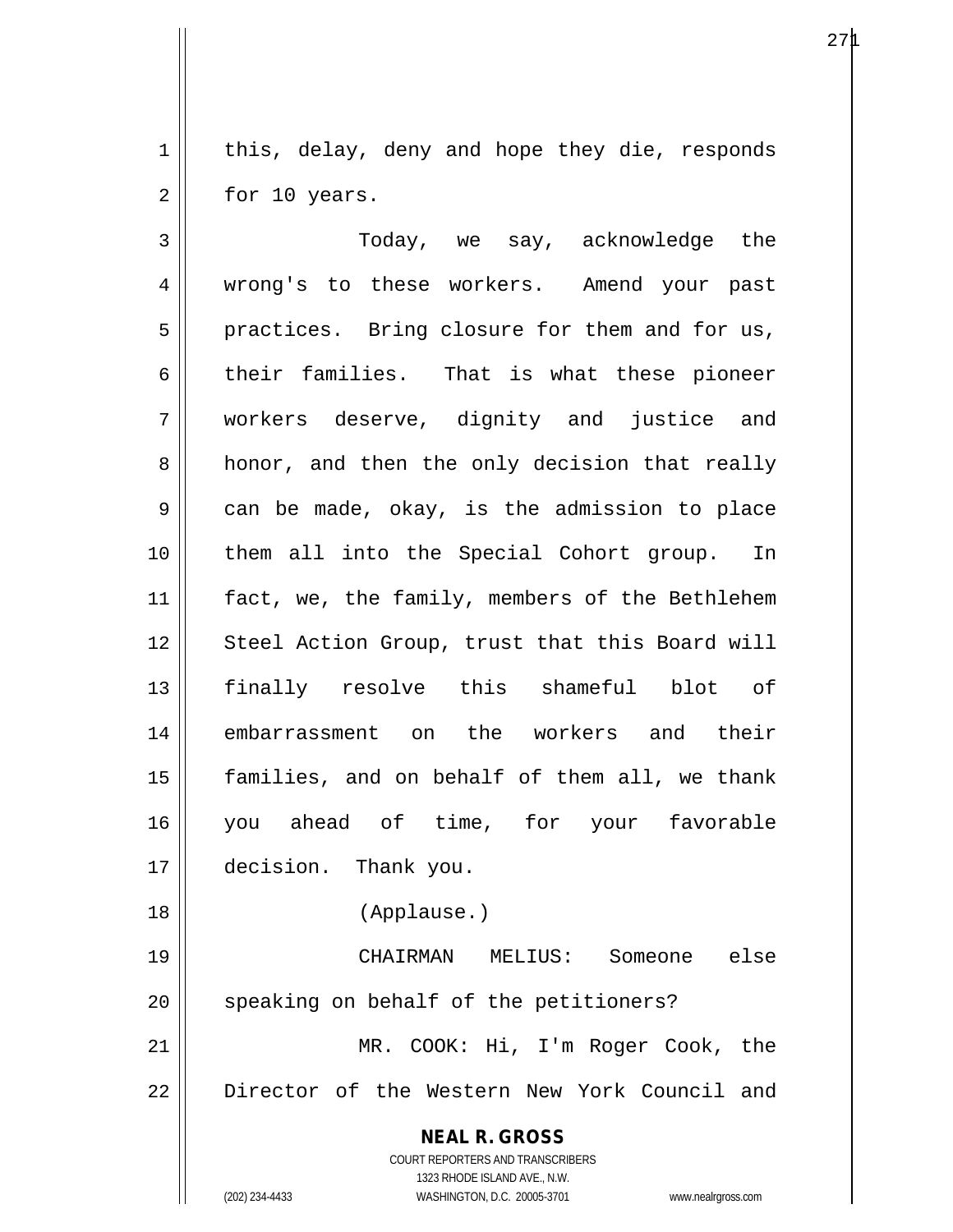**NEAL R. GROSS** COURT REPORTERS AND TRANSCRIBERS 1 | Occupational Safety and Health, and Joyce  $2 \parallel$  asked that I speak in support of the SEC 3 cohort petition that was submitted by Ed 4 Walker, on behalf of the Bethlehem Steel 5 | Action Group, and I guess it's appropriate I 6 should do that, because I was with Ed while we 7 were preparing that petition. 8 || Much of what I have to say repeats 9 what was said, so, I'll be quick. I think 10 || within two minutes, I can do this. 11 I first became involved with Ed 12 Walker and the Bethlehem Steel Action Group in 13 || 2004. Ed explained to me that the Energy 14 Employees Occupational Illness Compensation 15 || Program of 2000 was suppose to compensate 16 workers who had been exposed to radiation 17 during the Cold War, during the periods 1948 18 | through 1952. 19 He noted, he put his claim in in 20 2001 and then 10 months later, he got a  $21$  | letter, indicating that there would be a Site  $22$  | Profile conducted at the Bethlehem Steel Site,

1323 RHODE ISLAND AVE., N.W.

(202) 234-4433 WASHINGTON, D.C. 20005-3701 www.nealrgross.com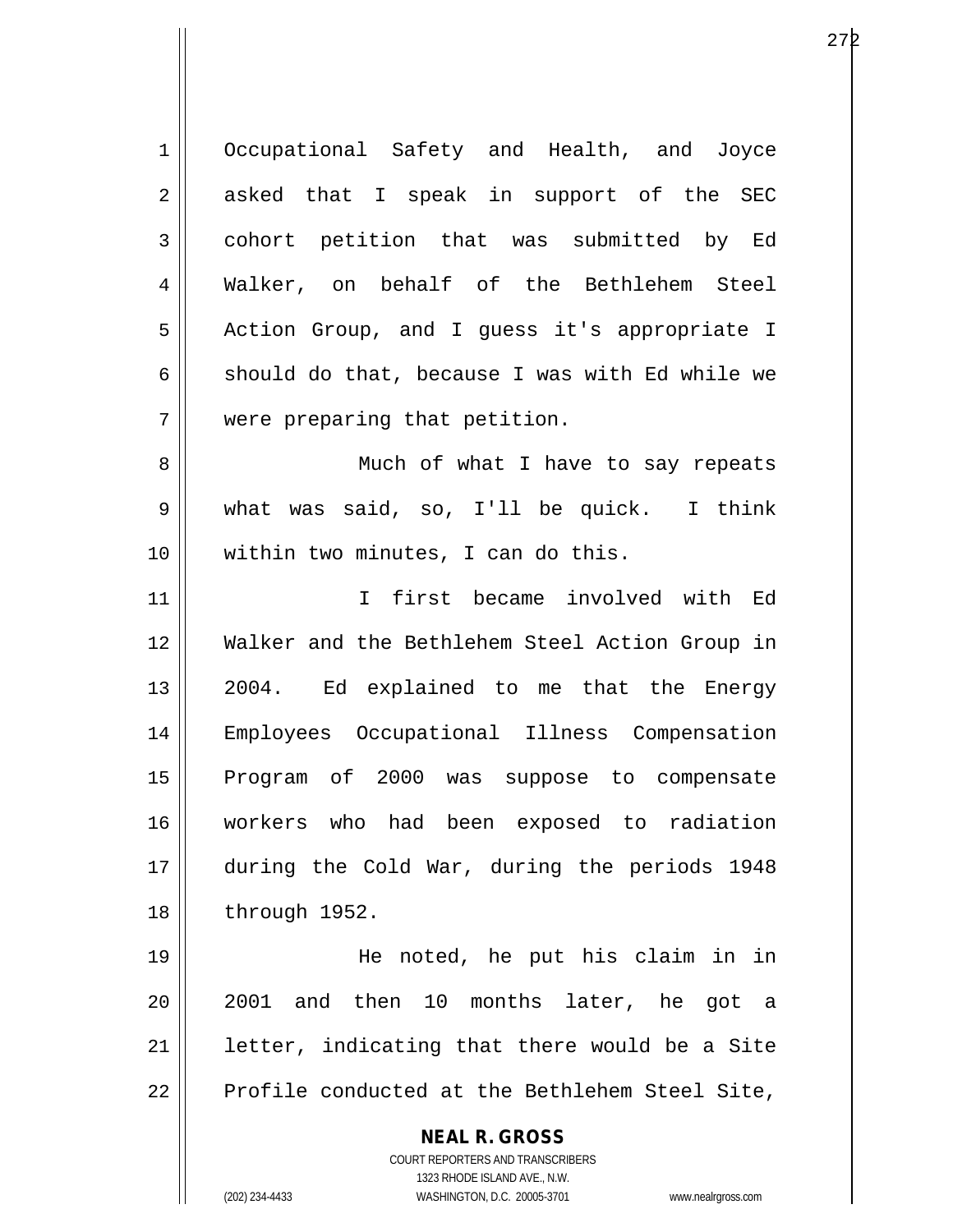1 which would be the basis for dose 2 | reconstruction for the claimants.

3 He then noted that in 2003, 4 | claimants were being denied compensation and 5 he did not understand the basis for their 6 denials, and this was what concerned him. He  $7 \parallel$  said, "None of the workers who were exposed to 8 T radiation while the uranium was being cut and 9 Tolled had been contacted for information, for 10 || the Site Profile," and he suspected that NIOSH 11 and DOL were using partial or faulty 12 information, and I have to say that my 13 organization, the Council of Occupational 14 Safety and Health, takes very seriously, 15 || information that we get from workers, because 16 usually, when we find industrial diseases and  $17$  | so forth, it's been after the fact.

18 It's not because of the scientists 19 || or the reconstructionist who put together the 20 || very formal protocols, actually of discovery.  $21$  || It's usually because we discover the diseases 22 || in the workers. That's basically the way that

## **NEAL R. GROSS**

COURT REPORTERS AND TRANSCRIBERS 1323 RHODE ISLAND AVE., N.W. (202) 234-4433 WASHINGTON, D.C. 20005-3701 www.nealrgross.com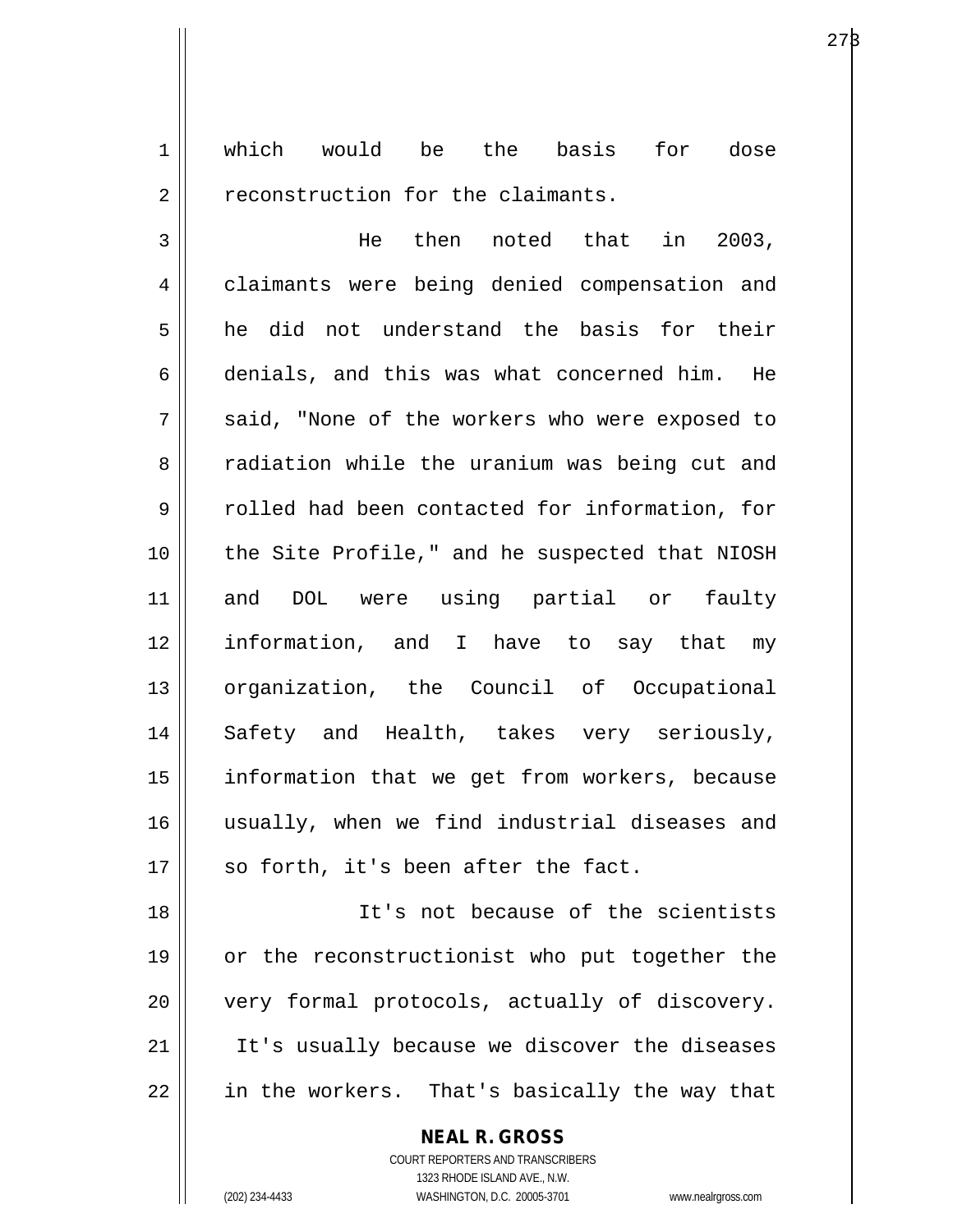**NEAL R. GROSS** COURT REPORTERS AND TRANSCRIBERS 1323 RHODE ISLAND AVE., N.W. 1 we do a lot of industrial medicine in this 2 | country. 3 Ed and I contacted Richard Miller 4 at the Government Accountability Project and 5 **h** he agreed that the workers should have been  $6 \parallel$  contacted and interviewed, and agreed to come 7 | to Buffalo for a meeting. 8 || Subsequently, Richard, Dr. Melius 9 and others, I believe from NIOSH and SC&A, 10 attended a public meeting and met with former 11 workers, most of whom gave detailed accounts 12 of working conditions at the facility, that 13 || NIOSH apparently had no knowledge of. 14 They really scoffed at the -- 15 || something that was in the report that said  $16$  | that the operations were cleaned up relatively 17 || quickly after they were conducted. 18 || They spoke of the dust that was in 19  $\parallel$  the rafters, the dust that was on the floors,  $20$  | the dust that was all over the workplace. 21 The key question that Ed and  $22$  |  $\circ$  others raised was, how can you evaluate claims

(202) 234-4433 WASHINGTON, D.C. 20005-3701 www.nealrgross.com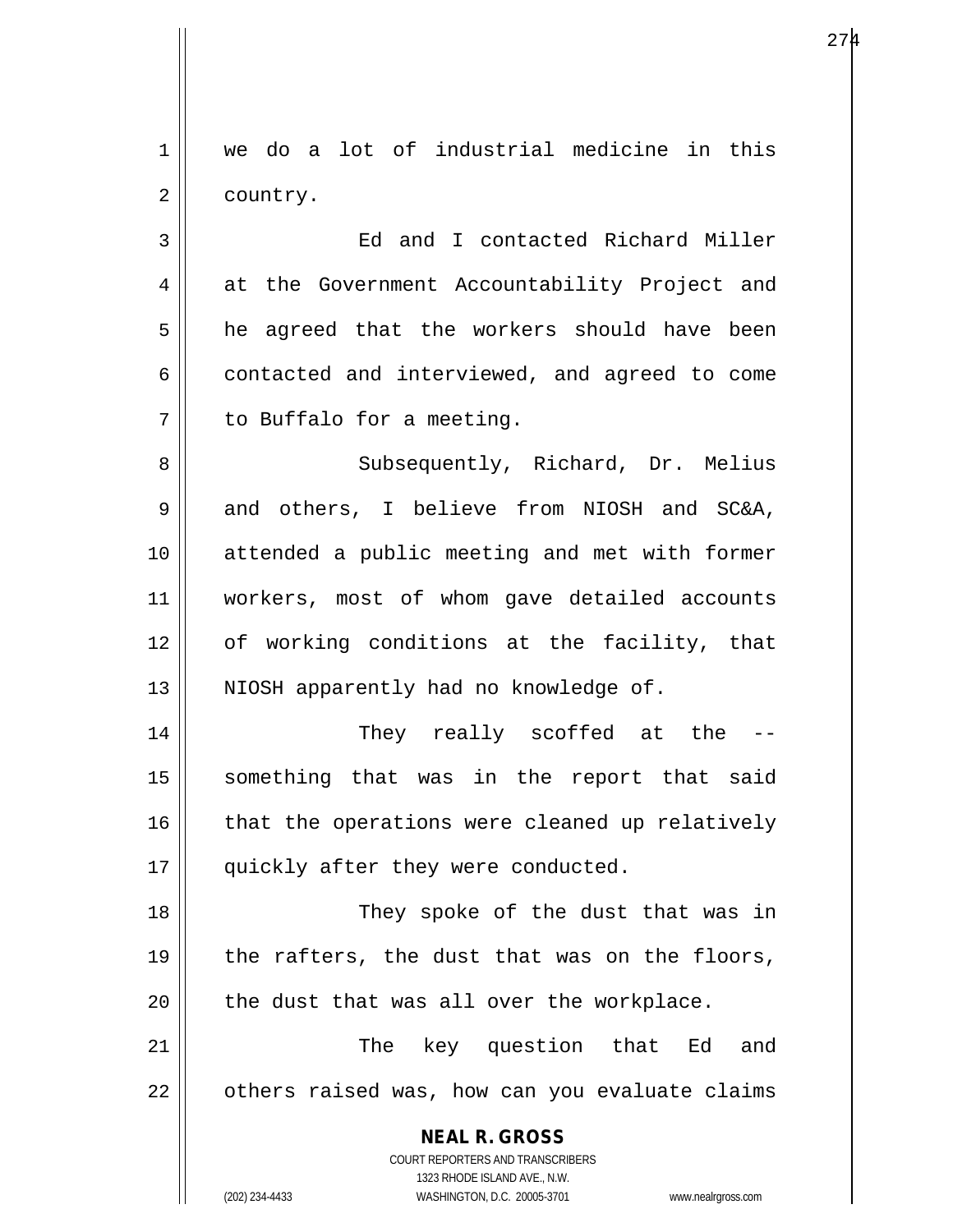1 || with having knowledge of what the operations  $2 \parallel$  and conditions at the plant were?

3 Further, the workers noted that 4 || none of them had been informed that they were 5 || rolling or handling radioactive material 6 during the 1949 to 1952 period, that the 7 material could have deleterious health 8 || effects, that they should be wearing 9 || protective equipment, that they should be 10 || wearing dosimeters, that they should have 11 || regular health evaluations.

12 Finally, as of June 7th -- as the 13 || June 7, 1976 letter from Wayne Range to David 14 Anderson makes clear, after interviewing 15 workers, "I do not understand why Mr. Glover  $16$  | omitted to say that that was -- those were the 17 || guys who said the operations were really going 18 || on in 1949 through 1951, that these operations 19 at the Blooming Mill and the continuous mill, 20 || there were virtually no records of operations 21 | or exposures during that period."

22 Following those meetings, Ed

**NEAL R. GROSS** COURT REPORTERS AND TRANSCRIBERS 1323 RHODE ISLAND AVE., N.W.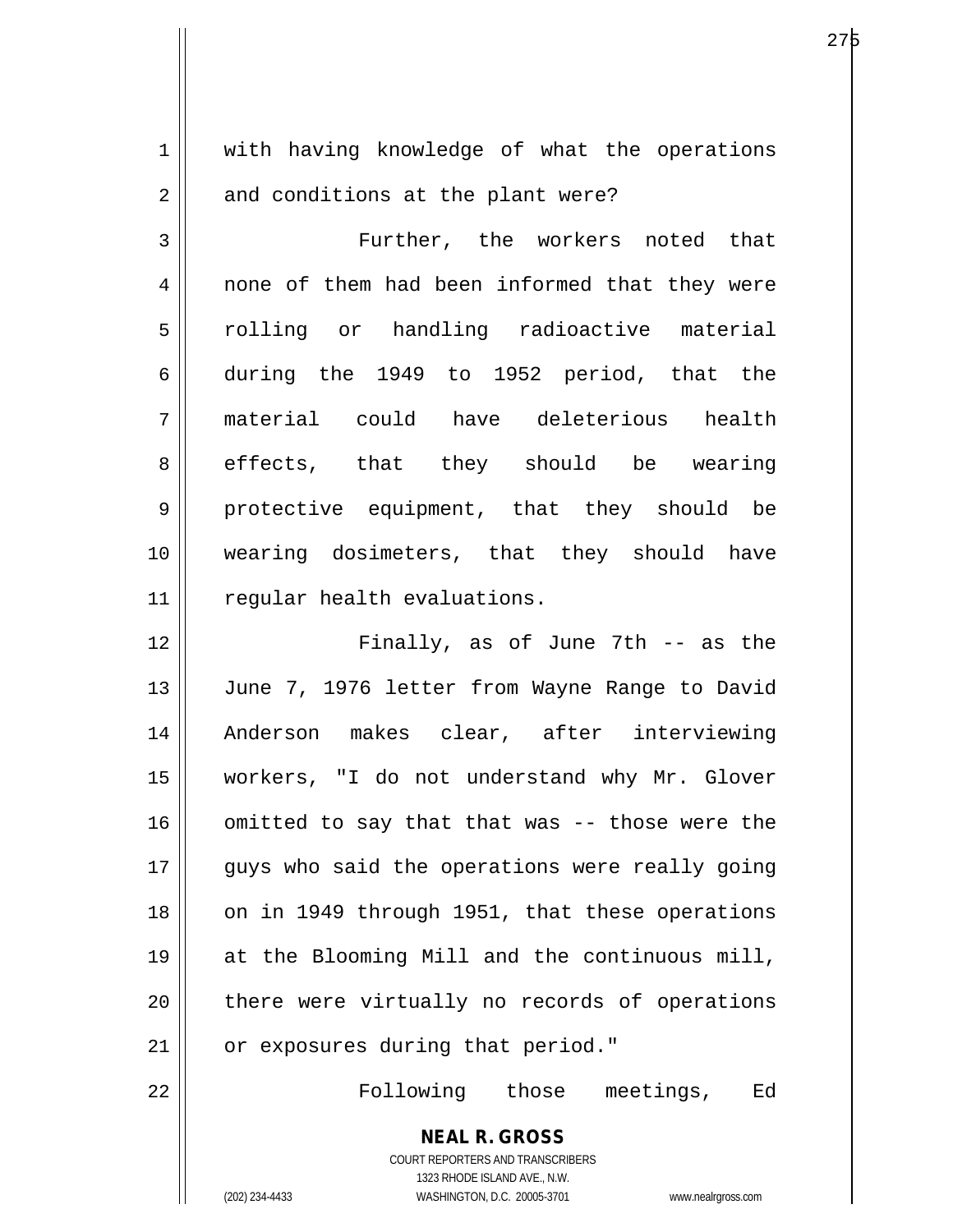| $\mathbf 1$ | continued to uncover information that NIOSH    |
|-------------|------------------------------------------------|
| 2           | had failed to emphasis or apparently, was not  |
| 3           | aware of, conditions of the salt bath, the     |
| 4           | Blooming Mill operations, the cutting of       |
| 5           | cobbles, the cutting of billets, the dust that |
| 6           | was generated by that, the cutting of uranium  |
| 7           | scrap and the dust, the tons of uranium that   |
| 8           | Ed believes, was unaccounted for, the          |
| 9           | conditions in the long sub-basement underneath |
| 10          | the rolling bed, where workers repaired        |
| 11          | motors, cleaned up waste and were exposed to   |
| 12          | dust and to fumes from burning grease on the   |
| 13          | motors.                                        |
| 14          | The proximity of other workers to              |
| 15          | the grinding operations, the fact that         |
| 16          | according to one of the claimants,             |
| 17          | [identifying information redacted]             |
| 18          | [identifying information<br>redacted],         |
| 19          | [identifying information redacted] --<br>you   |
| 20          | couldn't, down in that sub-basement,<br>see    |
| 21          | further than 15 feet in front of you because   |
| 22          | of the dust.                                   |

**NEAL R. GROSS** COURT REPORTERS AND TRANSCRIBERS

1323 RHODE ISLAND AVE., N.W. (202) 234-4433 WASHINGTON, D.C. 20005-3701 www.nealrgross.com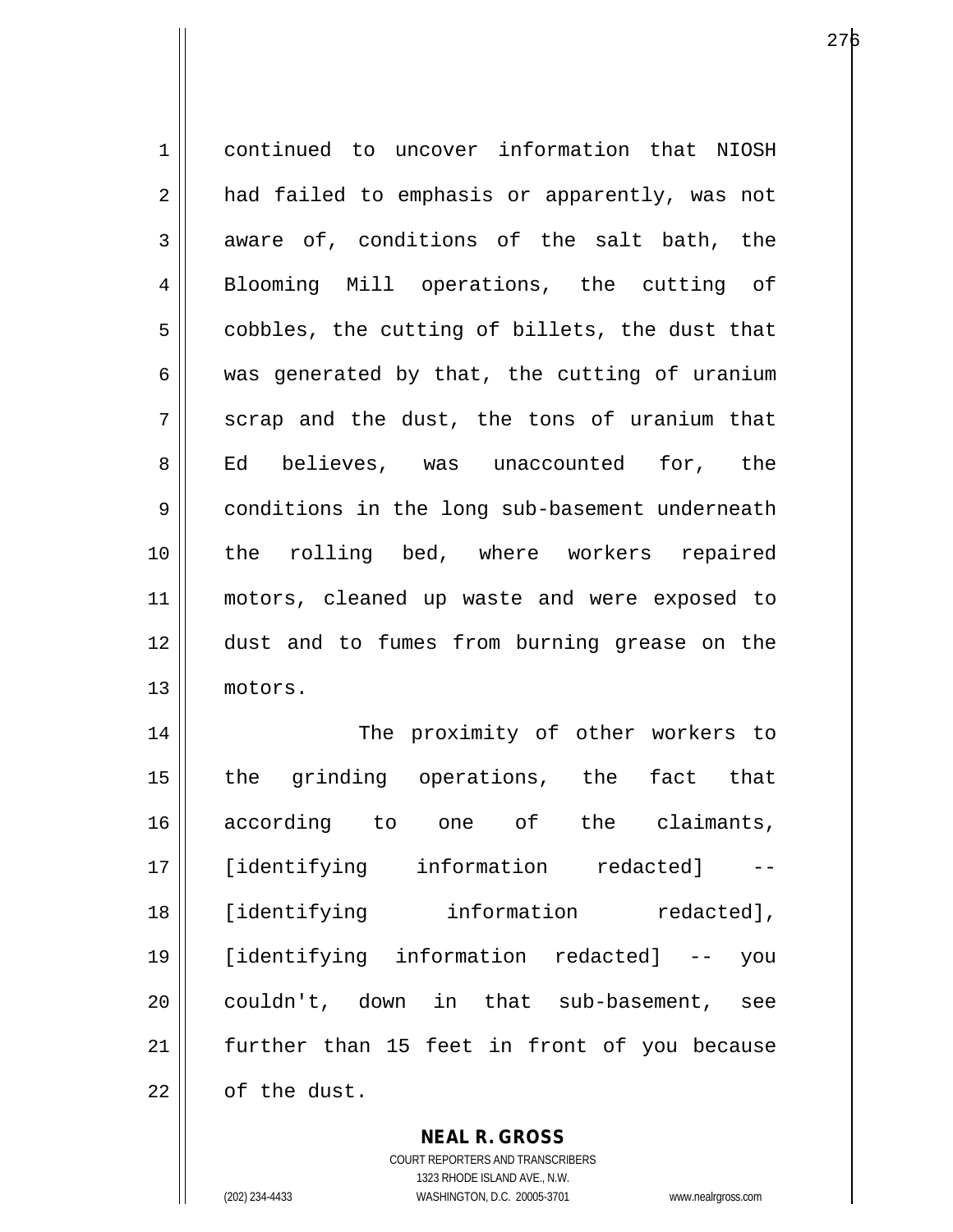| 1  | As we know, the absence of                                          |
|----|---------------------------------------------------------------------|
| 2  | operations and exposure data at Bethlehem led                       |
| 3  | NIOSH to use surrogate data from Simonds Saw                        |
| 4  | and Steel, a method which Richard Miller                            |
| 5  | stated, is not permitted under the law, a                           |
| 6  | position which was affirmed by former Senator                       |
| 7  | Clinton, Senator Schumer, Congressional Rep                         |
| 8  | Slaughter, Higgins and Lee, and former                              |
| 9  | Representative Reynolds.                                            |
| 10 | Again, during this time, Ed Walker                                  |
| 11 | continued to devote much of his time to                             |
| 12 | uncovering information that demonstrated                            |
| 13 | significant differences in the two facilities,                      |
| 14 | differences whose significance were                                 |
| 15 | consistently dismissed by the Director of OCAS                      |
| 16 | at NIOSH, as were the observations of Marvin                        |
| 17 | Resnikoff, PhD, who found serious flaws in                          |
| 18 | NIOSH's methodology.                                                |
| 19 | So, that was then. Sadly, Ed                                        |
| 20 | passed away, without hearing the words of our                       |
| 21 | current President Obama, who stated that, "I                        |
| 22 | will assure that the benefits under the                             |
|    | <b>NEAL R. GROSS</b>                                                |
|    | <b>COURT REPORTERS AND TRANSCRIBERS</b>                             |
|    | 1323 RHODE ISLAND AVE., N.W.                                        |
|    | WASHINGTON, D.C. 20005-3701<br>(202) 234-4433<br>www.nealrgross.com |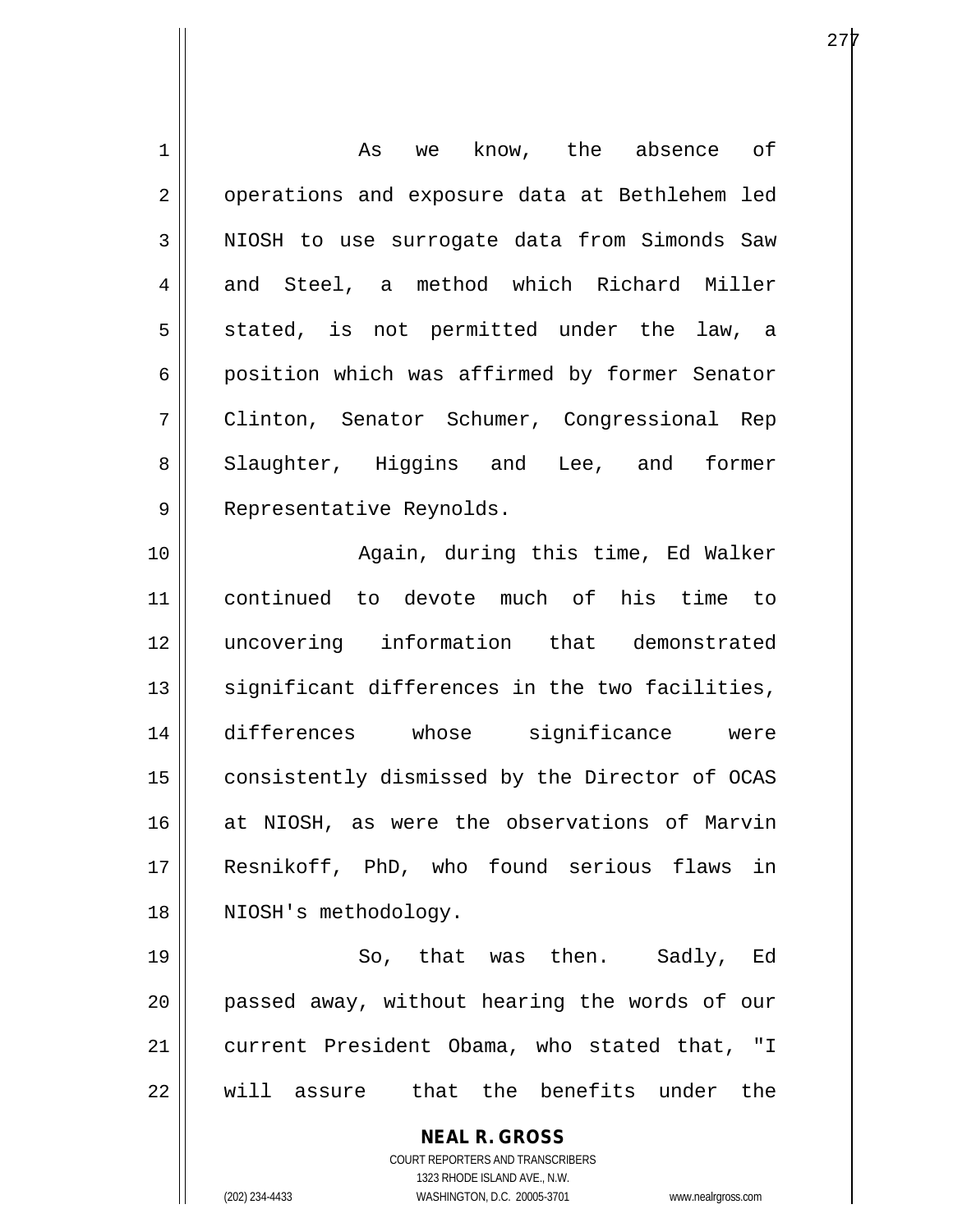1 || Energy Employee Occupational Illness 2 | Compensation Act of 2000 will be provided in a  $3 \parallel$  timely and equitable manner. The delays and 4 || foot-dragging over the past several years is 5 | simply inexcusable."

6 While the President says he will 7 || support ongoing -- will support going the 8 || legislative route, if necessary, I believe 9 that all members of the Bethlehem Steel Act --10 Bethlehem Steel Action Group have hung in 11 there, and would agree that if this Board -- 12 if the Board would act now and address the 13 || inexcusable foot-dragging by agreeing, one,  $14$  | that the surrogate data from other -- another 15 facility is inappropriate and dose 16 reconstruction should not be based on this 17 | methodology.

18 Two, the Bethlehem Steel workers 19 should be placed in Special Exposure Cohort,  $20$  as the law provides, in the absence of any or  $21$  || insufficient data. Three, something like the  $22$   $\parallel$  criteria stated in the Ed Walker Memorial Act

> **NEAL R. GROSS** COURT REPORTERS AND TRANSCRIBERS 1323 RHODE ISLAND AVE., N.W. (202) 234-4433 WASHINGTON, D.C. 20005-3701 www.nealrgross.com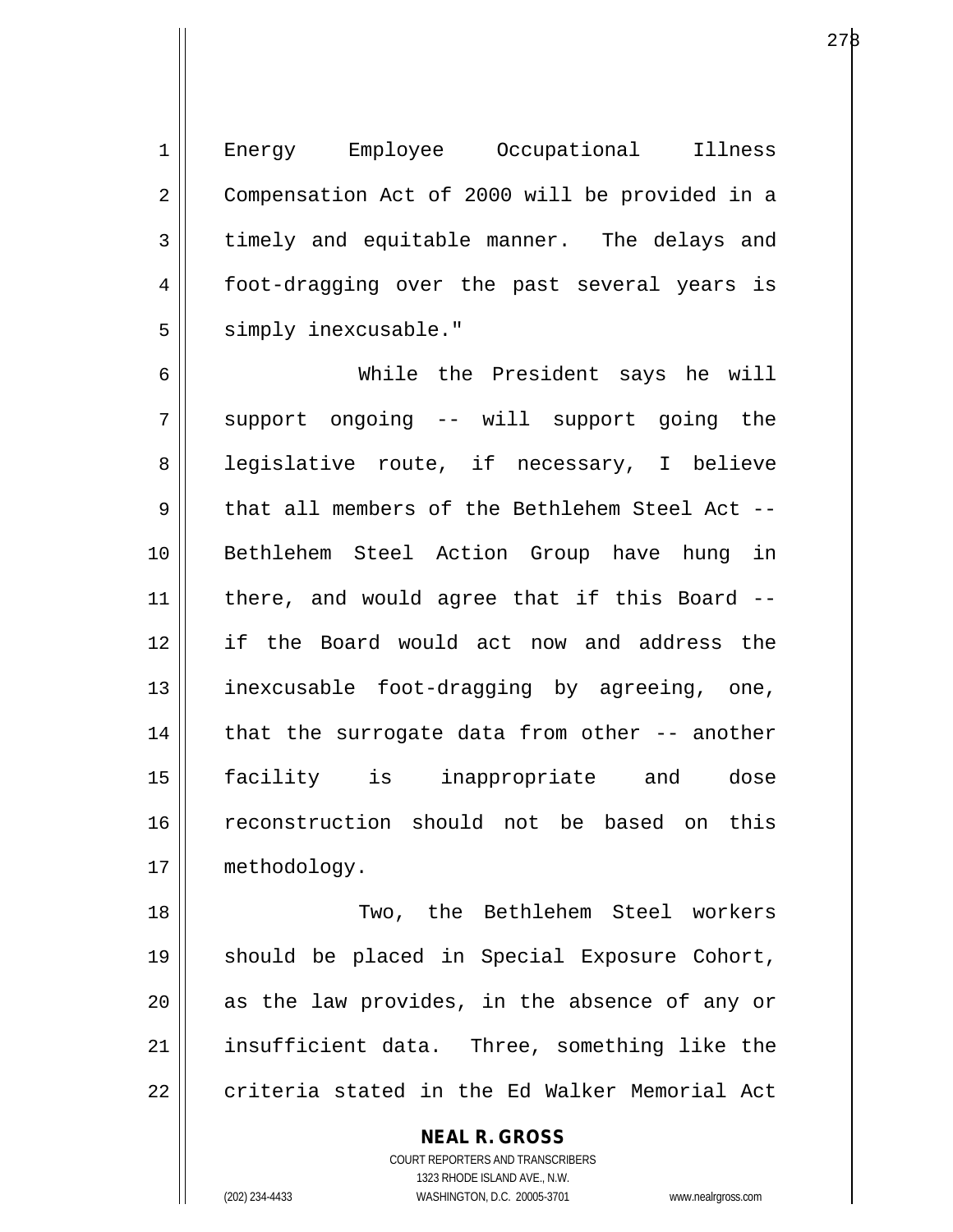1 || should be applied to all former workers who 2 exposure records may be incomplete or where  $3 \parallel$  lack -- of lacking proper documentation, and  $4 \parallel$  they should be compensated if, one, they 5 worked at the facility for an aggregate of at 6  $\vert$  least 250 years during the 1949 through 1952 7 || period, I'm not personally --8 CHAIRMAN MELIUS: Two-hundred-fifty  $9 \parallel$  days. 10 MR. COOK: I'm sorry, days. What 11 did I say, years? 12 CHAIRMAN MELIUS: Years. 13 MR. COOK: Days, it seems like 14 years, it does seem like years. Two, that 15 fewer than 50 percent of the total number of 16 workers were individually monitored on a 17 regular basis for exposure to 18 internal/external ionizing radiation. Three, 19 the individual internal exposure records for 20 || radiation are non-existent or are not  $21$  available, or to the extent that a portion of 22 individual internal or external records are

> **NEAL R. GROSS** COURT REPORTERS AND TRANSCRIBERS

1323 RHODE ISLAND AVE., N.W. (202) 234-4433 WASHINGTON, D.C. 20005-3701 www.nealrgross.com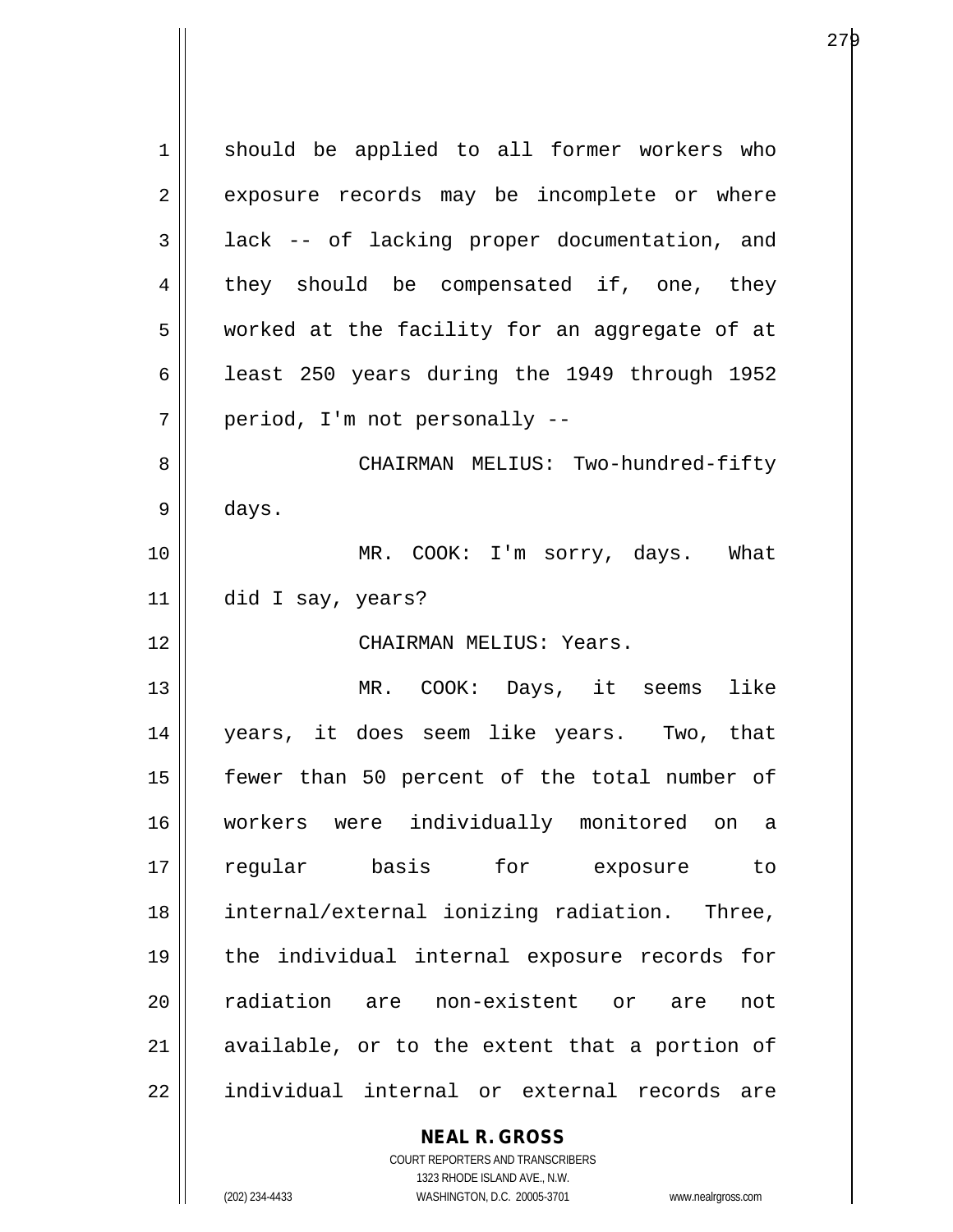$1 \parallel$  available for that period, from such facility,  $2 \parallel$  the exposure to radiation at such facility  $3 \parallel$  could not be reliably determined for greater  $4$  | than two-thirds of the workers.

5 Finally, I would ask this Board to  $6 \parallel$  move with dispatch -- with the dispatch the 7 President's words imply. The former workers 8 and their families have been extremely 9 || patient. Hopes have been raised and dashed. 10 The time is now to do the right thing, to 11 compensate these Cold War heroes and their 12 families. Thank you.

13 (Applause.)

14 CHAIRMAN MELIUS: Thank you, Roger. 15 Anyone else to speak on behalf of the 16 petitioners?

17 MS. MACRI: Yes, hi, I'm Suzanne 18 Macri. I'm a staffer for Congresswomen Louise 19 || Slaughter.

20 || CHAIRMAN MELIUS: Okay.

21 MS. MACRI: I want to thank all of 22 || you. The reason the Congresswoman sent me, I

> **NEAL R. GROSS** COURT REPORTERS AND TRANSCRIBERS

> > 1323 RHODE ISLAND AVE., N.W.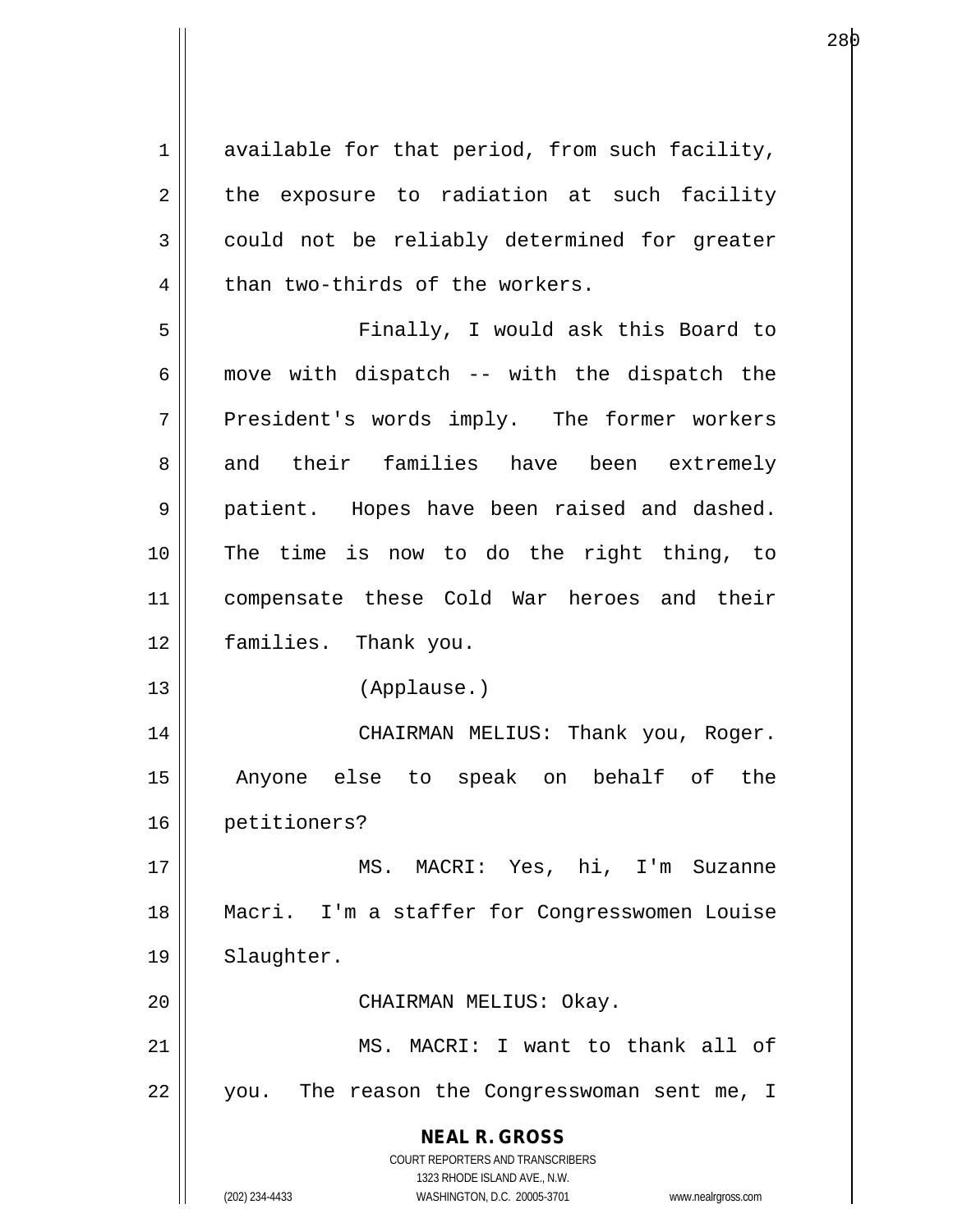1 was here yesterday too, I'm her case worker. 2 | I work strictly with the atomic workers. I've 3 done it for six years.

4 This morning, there was an  $5 \parallel$  obituary in the paper. One of the people I've 6 | worked with for six years passed away. He was 7 refused four times. He passed away from 8 cancer the other night. Like I said, I worked 9 | closely with him.

10 I can stand here and tell you 11 about numerous cases that I've handled over 12 || the years. I'll only go over three that I've 13 | covered, the last two weeks.

14 One woman, her father was 15 diagnosed at 49 percent. He was refused. 16 Another woman, her husband had bladder cancer 17 || and lung cancer, and she happened to state in 18 her letter to the Department of Labor and 19 NIOSH, that his skin was falling off his 20 bones.

21 || They sent a letter back from her - $22 \parallel$  - to her, that I have, saying, it was eczema.

> **NEAL R. GROSS** COURT REPORTERS AND TRANSCRIBERS 1323 RHODE ISLAND AVE., N.W.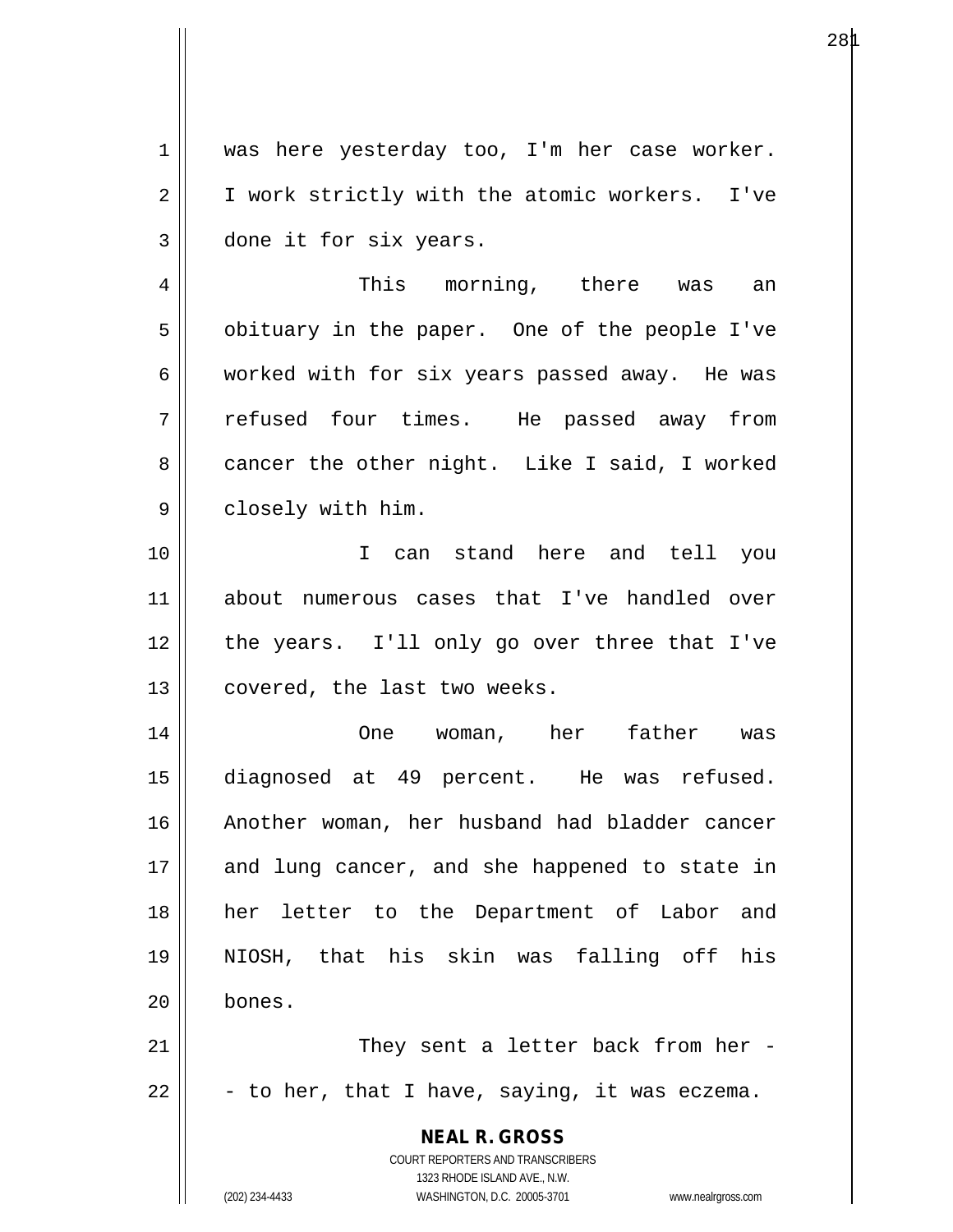1 Another gentleman, just another  $2 \parallel$  one, worked at Hooker. He wrote and said that  $3 \parallel$  he had left to go to Niagara Falls Fire 4 Department and shortly after that he was 5 | diagnosed with two cancers.

6 || They wrote back and said they had  $7 \parallel$  no record of the Niagara Falls Fire Department 8 working out of Hooker. Again, he tried to  $9 \parallel$  explain, no, they never worked out of Hooker. 10 || I left to go work for the Niagara Falls Fire 11 || Department. Again, they wrote back, no record 12 of Niagara Falls Fire Department working out 13 | of Hooker.

14 We had to write a letter. I had to 15 || call. Finally, they understood. That's just 16 many mistakes. I have over 400 cases, and out 17 || of 400 cases that I've personally handled, 18 || trying to get compensation, only five in the 19 || last six years, have been compensated.

20 I just really, really want to  $21$  | thank you and find it in your heart  $-$  I don't  $22$  | know who or what we have to do to convince the

> **NEAL R. GROSS** COURT REPORTERS AND TRANSCRIBERS 1323 RHODE ISLAND AVE., N.W.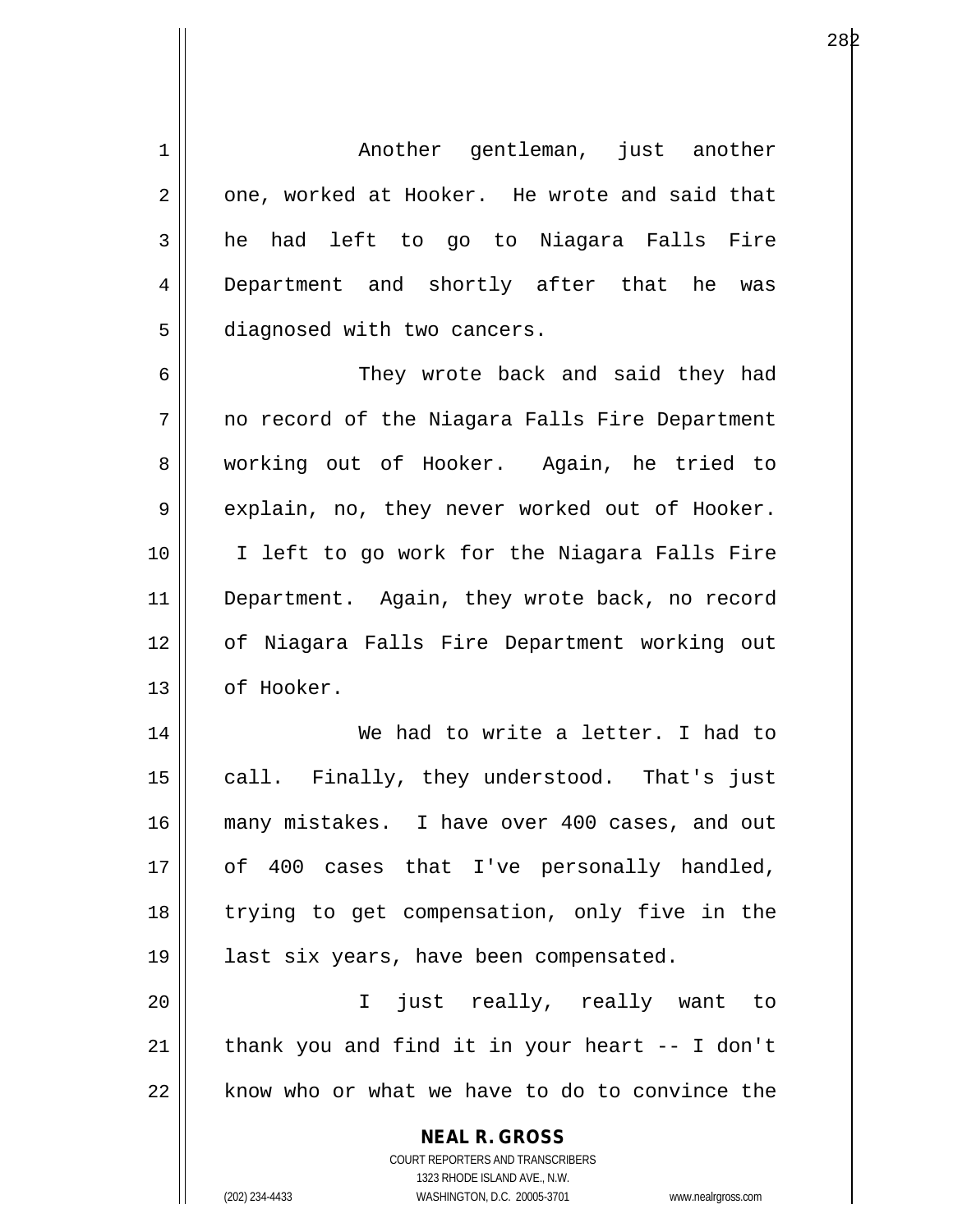1 Department of Labor and NIOSH that these 2 | people need to be compensated.

3 I've already lost seven of the 4 constituents that work with our office and 5 | their widows, and I don't know what else to  $6 \parallel$  say. But thank you and please, listen from 7 your heart. Some of this data that you read 8 || for dose reconstruction, I don't even 9 || understand it and what one worker may be able 10 || to tolerate and not develop cancer, that might 11 not be true for someone else. But I want to  $12 \parallel$  thank you.

13 CHAIRMAN MELIUS: Thank you. 14 Anyone else on behalf of the petitioners? 15 Yes, sir?

16 MR. WEBBER: My name is Lew Webber. 17 I'm the President of Shore Chapter 46. 18 That's the Bethlehem Steel Chapter. I'm 19 || representing the people of our Chapter, which  $20$  || is over 1,000 people that work at the plant. 21 Now, there is not that many

 $22$  || members that are affected by this disease, but

**NEAL R. GROSS**

COURT REPORTERS AND TRANSCRIBERS 1323 RHODE ISLAND AVE., N.W. (202) 234-4433 WASHINGTON, D.C. 20005-3701 www.nealrgross.com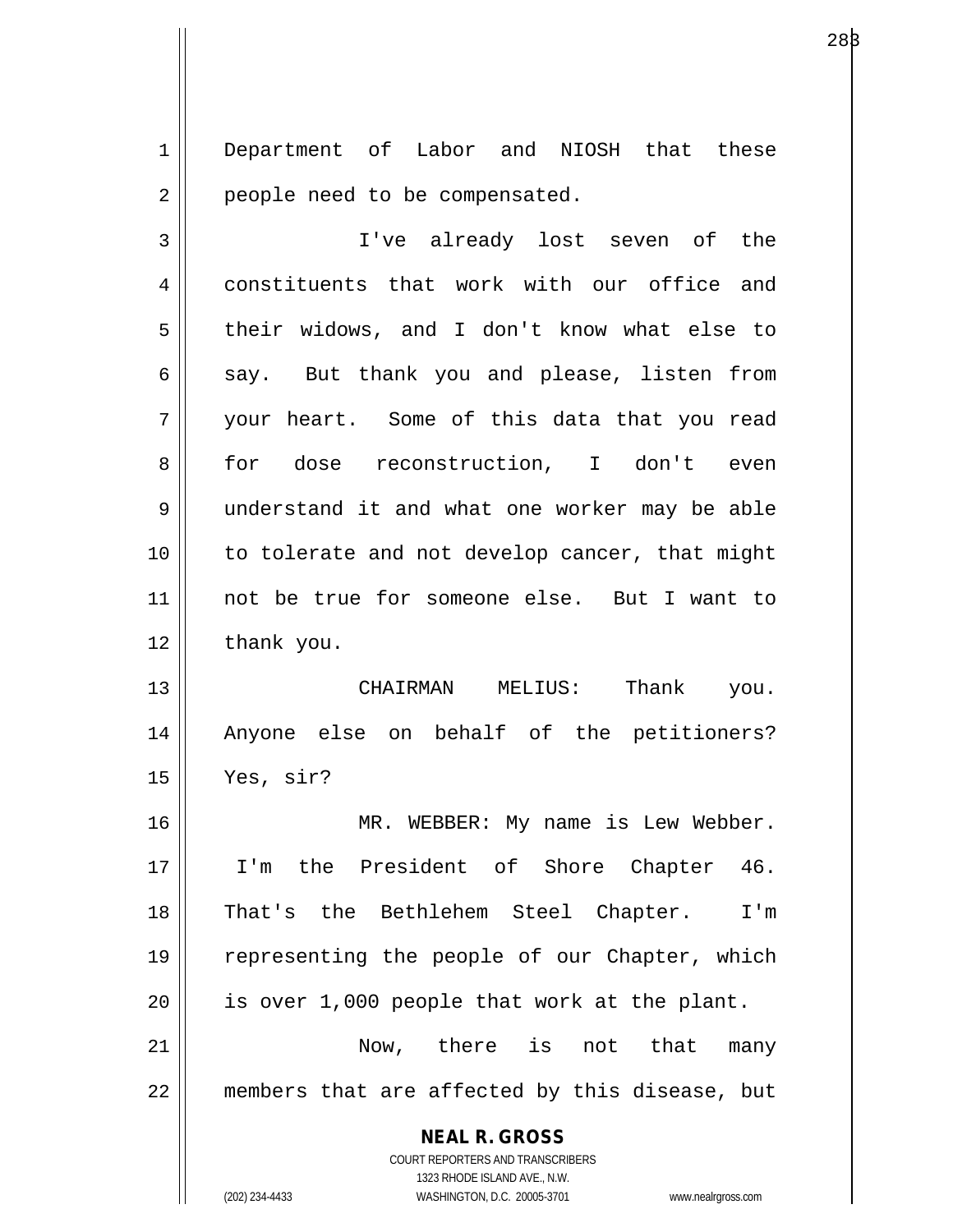| $\mathbf 1$ | we have a large amount. I am not one of the       |
|-------------|---------------------------------------------------|
| 2           | affected members. I'd like [identifying           |
| 3           | information redacted] to stand up.                |
| 4           | [identifying information redacted]                |
| 5           | was a crane operator from the time he was         |
| 6           | [identifying information redacted] years old,     |
| 7           | worked for 40 -- he's number five on this list    |
| 8           | that I passed out. He worked from 1948 --         |
| 9           | let's see, 1942 until 1983.                       |
| 10          | He has [identifying information                   |
| 11          | redacted], both the [identifying information      |
| 12          | redacted] and [identifying information            |
| 13          | redacted] have been removed completely. He        |
| 14          | has less than four inches of [identifying         |
| 15          | information redacted]. He<br>has<br>partial       |
| 16          | [identifying information<br>redacted].            |
| 17          | [identifying information redacted]<br>has<br>been |
| 18          | removed, due to [identifying information          |
| 19          | redacted]. [identifying information redacted]     |
| 20          | hasn't eaten yet today, because if he did, he     |
| 21          | couldn't come here.                               |
| 22          | has to be home when<br>he eats,<br>He             |
|             | <b>NEAL R. GROSS</b>                              |

COURT REPORTERS AND TRANSCRIBERS 1323 RHODE ISLAND AVE., N.W.

 $\mathsf{II}$ 

(202) 234-4433 WASHINGTON, D.C. 20005-3701 www.nealrgross.com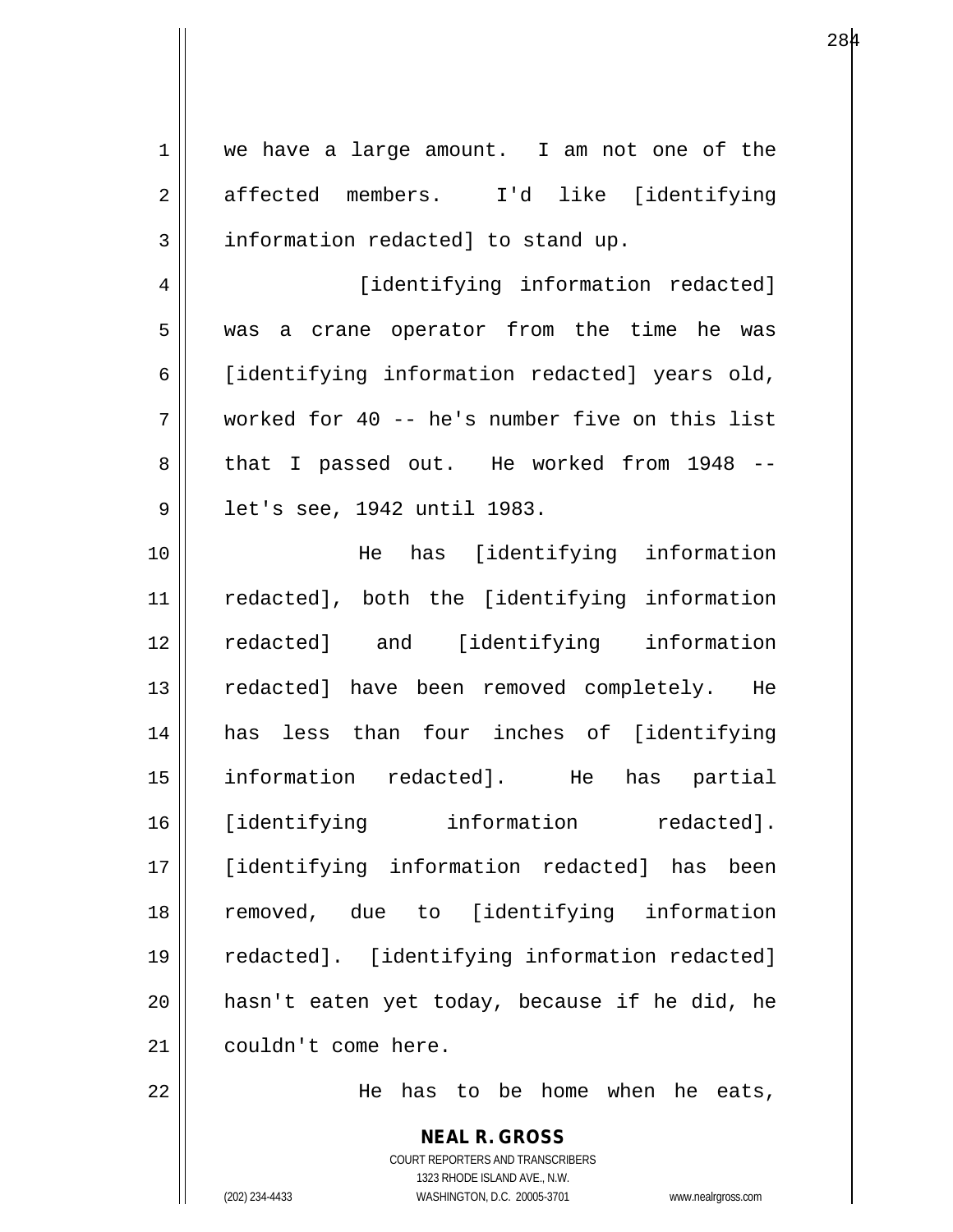| $\mathbf 1$    | because he has to take care of it. He has a    |
|----------------|------------------------------------------------|
| $\overline{2}$ | [identifying information redacted], but it     |
| 3              | won't hold, due to the fact he doesn't have no |
| $\overline{4}$ | room for expansion. Most people that have a    |
| 5              | [identifying information redacted] have a      |
| 6              | [identifying information redacted] that is     |
| 7              | large enough that they could eat a small meal. |
| 8              | But unfortunately, he cannot.                  |
| $\mathsf 9$    | Now, he has endured this for 23                |
| 10             | years. His bills per week, the portion he      |
| 11             | pays, is over \$30. They're actually \$90, but |
| 12             | the insurance covers part of it. But \$30 a    |
| 13             | week comes out of his pocket. For the last 23  |
| 14             | years, he had paid all these expenses, and I   |
| 15             | really -- we have probably, some other people  |
| 16             | involved.                                      |
| 17             | I did this little survey, just to              |
| 18             | show that we had seven people with colon       |
| 19             | cancer, two people with skin cancer, three     |
| 20             | with lung cancer, three with stomach cancer,   |
| 21             | two with esophagus cancer, three with pancreas |
|                |                                                |

22  $\parallel$  and liver. Between the years of 1984 and 1990,

COURT REPORTERS AND TRANSCRIBERS 1323 RHODE ISLAND AVE., N.W. (202) 234-4433 WASHINGTON, D.C. 20005-3701 www.nealrgross.com

**NEAL R. GROSS**

е производите производите на 1986 година в 28 року на 1980 године и 1980 године и 1980 године и 1980 године пр<br>В 1980 године при представительно при представительно при представительно при представительно при представител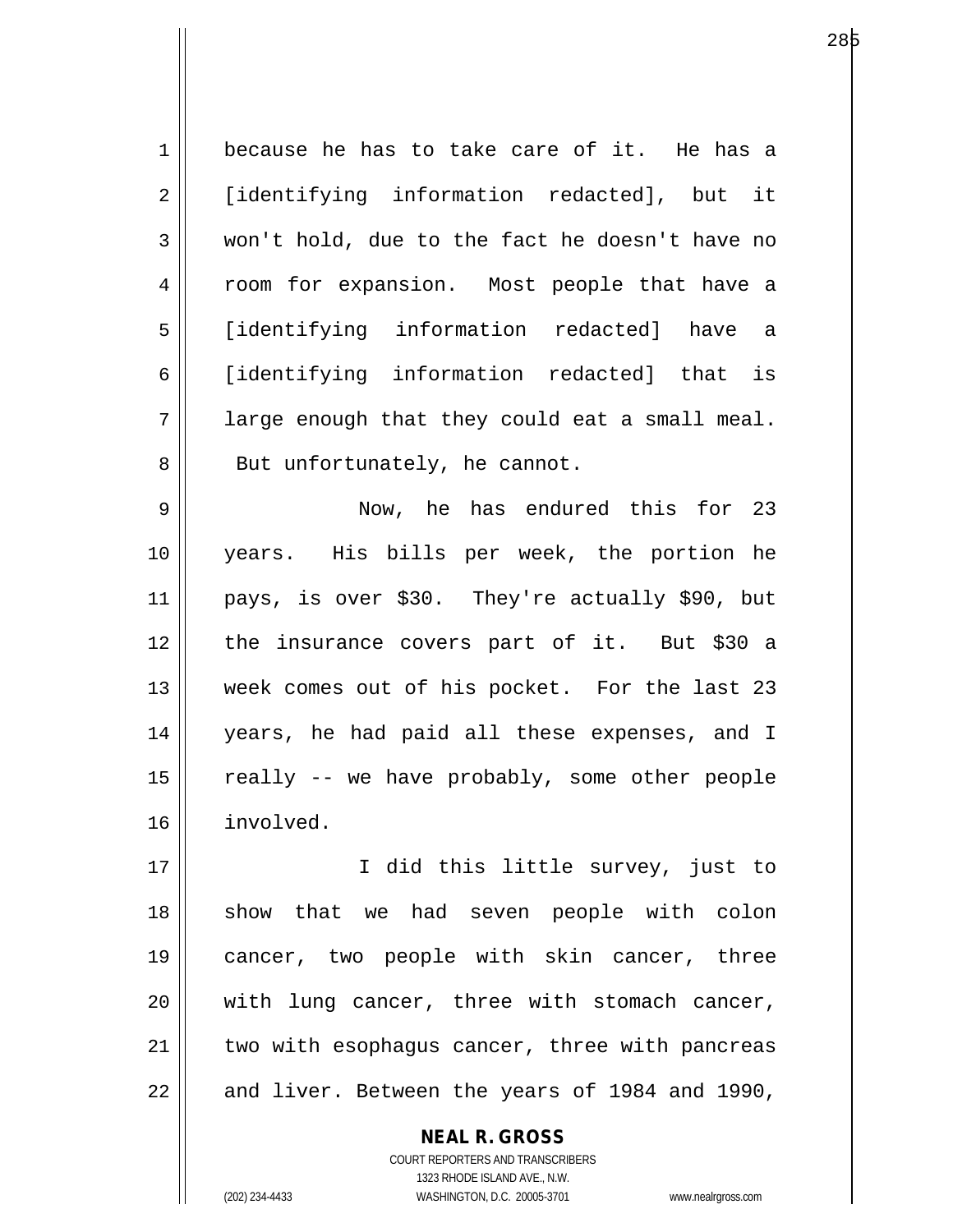1 ten of these were diagnosed, which kind of  $2 \parallel$  shows that the people got sick about the same  $3 \parallel$  time.

4 Also, what might be interesting 5 || is, [identifying information redacted] was a  $6$  || crane operator in the bar mill. We had 16  $7 \parallel$  crane operators work during the time frame  $-$ -8 during that time of these projects. Not all 9 || of them handled uranium, probably, but 10 [identifying information redacted] is the last 11 || one alive. The rest have all passed on.

12 || So, I just appeal to you, this has 13 || to do mostly with common sense, that these 14 people are sick, need help and I'd like to see  $15$  | that done, if this Board can see fit, to help 16 || us with this exposure cohort, and thank you 17 very much for all the Politicians. Senator 18 Kirsten Gillibrand has written letters, 19 || Senator Schumer's office and Assemblyman Brian 20 Higgins, and also, we appealed to President 21 Obama to meet with him last week. We were 22 || turned down. He was too busy. He has had

> **NEAL R. GROSS** COURT REPORTERS AND TRANSCRIBERS 1323 RHODE ISLAND AVE., N.W. (202) 234-4433 WASHINGTON, D.C. 20005-3701 www.nealrgross.com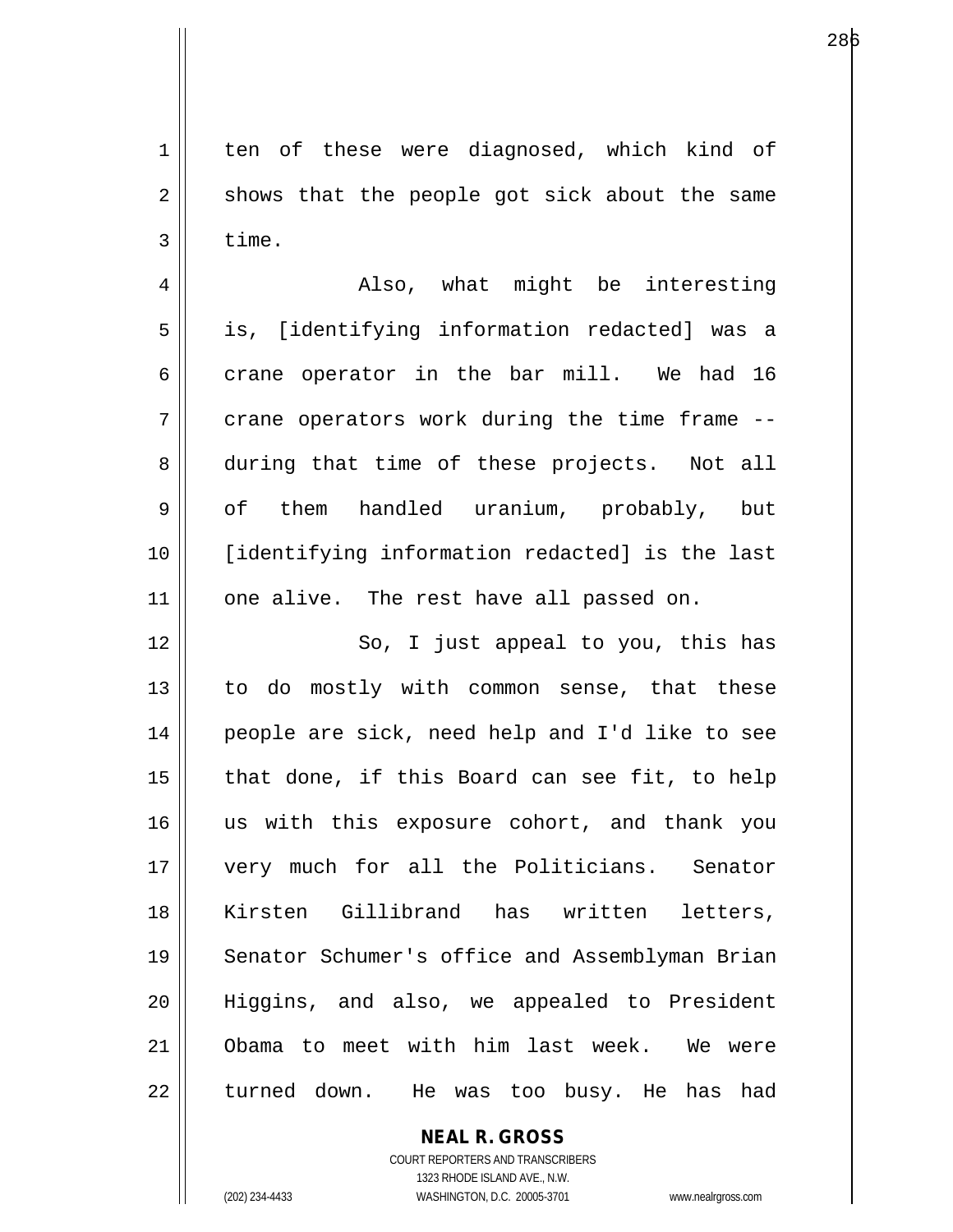**NEAL R. GROSS** COURT REPORTERS AND TRANSCRIBERS 1323 RHODE ISLAND AVE., N.W. (202) 234-4433 WASHINGTON, D.C. 20005-3701 www.nealrgross.com 1 letters from us and answered them. 2 || So, thank you very much for all 3 your concerns. We really appreciate it, and  $4 \parallel$  thank you for coming here. 5 CHAIRMAN MELIUS: Thank you. Yes,  $6 \parallel$  sir? 7 PARTICIPANT: I am going to be very  $8 \parallel$  brief, to address the greatest sin of mankind 9 || is injustice. I'm suffering from Parkinson's 10 disease. I have friends who are suffering 11 from other diseases. I have no control over  $12 \parallel$  this. 13 || There are people, and I recommend  $14$  | to the future our country, to have an autopsy,  $15$  so that you can establish some kind of a track 16 || record, on behalf of the medical profession.  $17$  | Thank you. 18 || CHAIRMAN MELIUS: Thank you. Okay, 19 I think we as a Board need to now consider  $20$  || this, and so, if you can be patient with us 21  $\parallel$  for a little bit and let us do that. 22 Unless there are other people on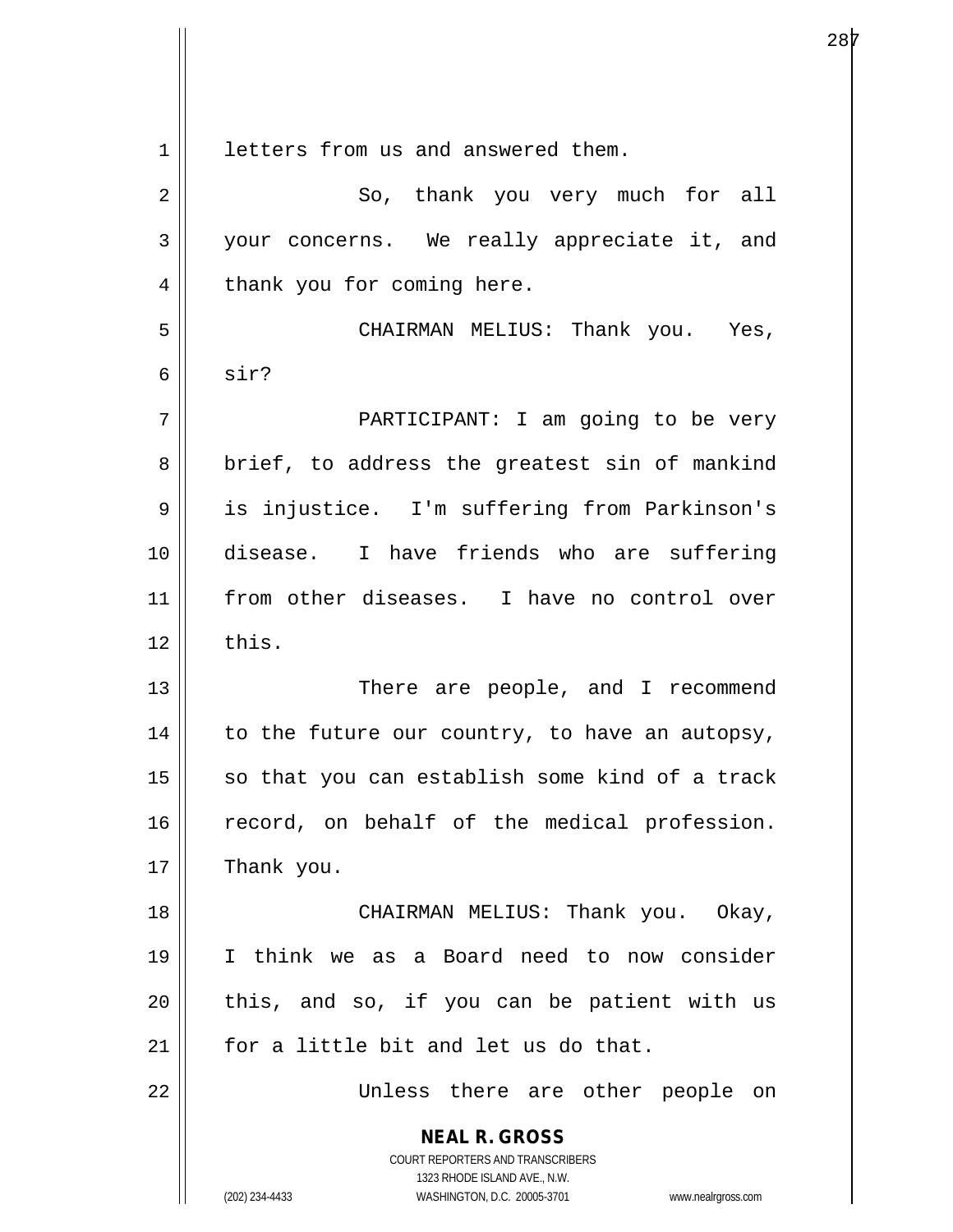$1 \parallel$  behalf of the petitioners, but -- okay, be  $2 \parallel$  brief, because we need to be able to -- yes,  $3 \parallel$  thank you.

4 PARTICIPANT: I don't represent  $5 \parallel$  anybody other than my father who deceased in 6 1988 due to kidney cancer. He worked in the 7 ten-inch bar mill. His dose reconstruction 8 came back at 49.87 and I've been denied four 9 | times.

10 Every time I go, we go to a 11 meeting, we have a denial. I get the 12 || transcript back, I think somebody else was at 13 || this meeting. I've had transcripts where 14 they've given us wrong data on what my 15 father's disease was.

16 || The Department of Labor tells me 17 || they don't know, they've lost our birth  $18$  || certificates. This is -- it's horrendous, 19 what you're putting the families through and  $20$  || then this gentleman here sits here with an air 21 concentration, do they really have air 22 || concentration samples at Bethlehem Steel? Do

## **NEAL R. GROSS**

COURT REPORTERS AND TRANSCRIBERS 1323 RHODE ISLAND AVE., N.W. (202) 234-4433 WASHINGTON, D.C. 20005-3701 www.nealrgross.com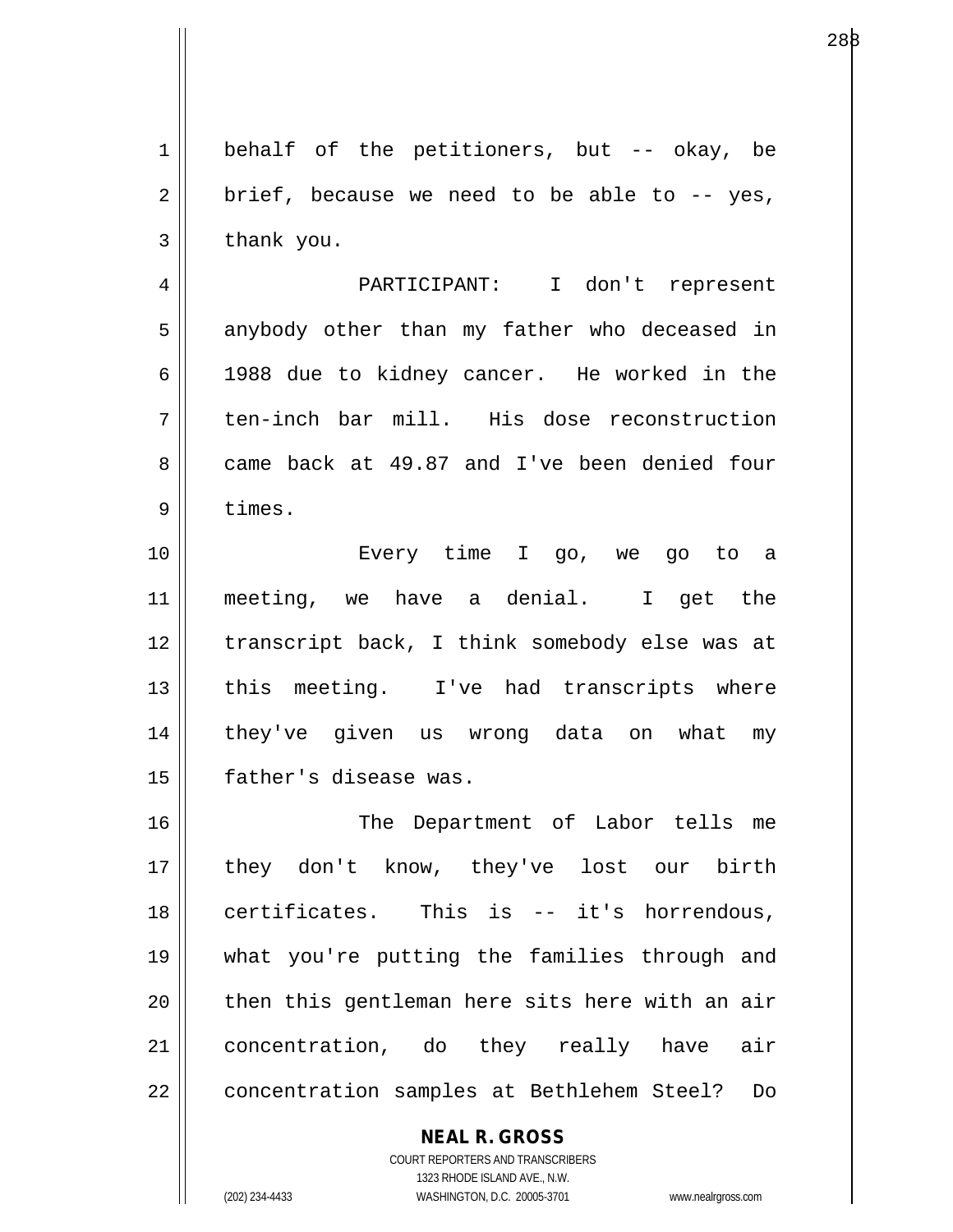1 they know who the cobblers were, because when  $2 \parallel$  I asked, when we first opened this and said, 3 do you know what my father did, they had no

5 We, then found out he worked in 6 the ten-inch bar mill. That still wasn't good  $7 \parallel$  enough. I don't know what to say. I've been 8 || fighting this. We have four hearings. They 9 won't budge from 49.87. He died in 1988, of 10 what they told me was a superficial cancer.

 $4 \mid$  idea.

11 Well, I don't know, but kidney 12 cancer does not seem superficial. Thank you.

13 CHAIRMAN MELIUS: Thank you. We'll 14 || let two more people speak, this gentleman with  $15$  | the green shirt, and then, you've been patient 16 || over there. You'll be next, if you want to  $17 \parallel$  get up by the mic, so, we'll --

18 PARTICIPANT: Mr. Chairman and 19 Honorable Board, I had a speech here prepared,  $20$  but I'm not going to even go through it,  $21$  | because after hearing all of this, I just want 22 || to quick, briefly let you know.

> **NEAL R. GROSS** COURT REPORTERS AND TRANSCRIBERS 1323 RHODE ISLAND AVE., N.W. (202) 234-4433 WASHINGTON, D.C. 20005-3701 www.nealrgross.com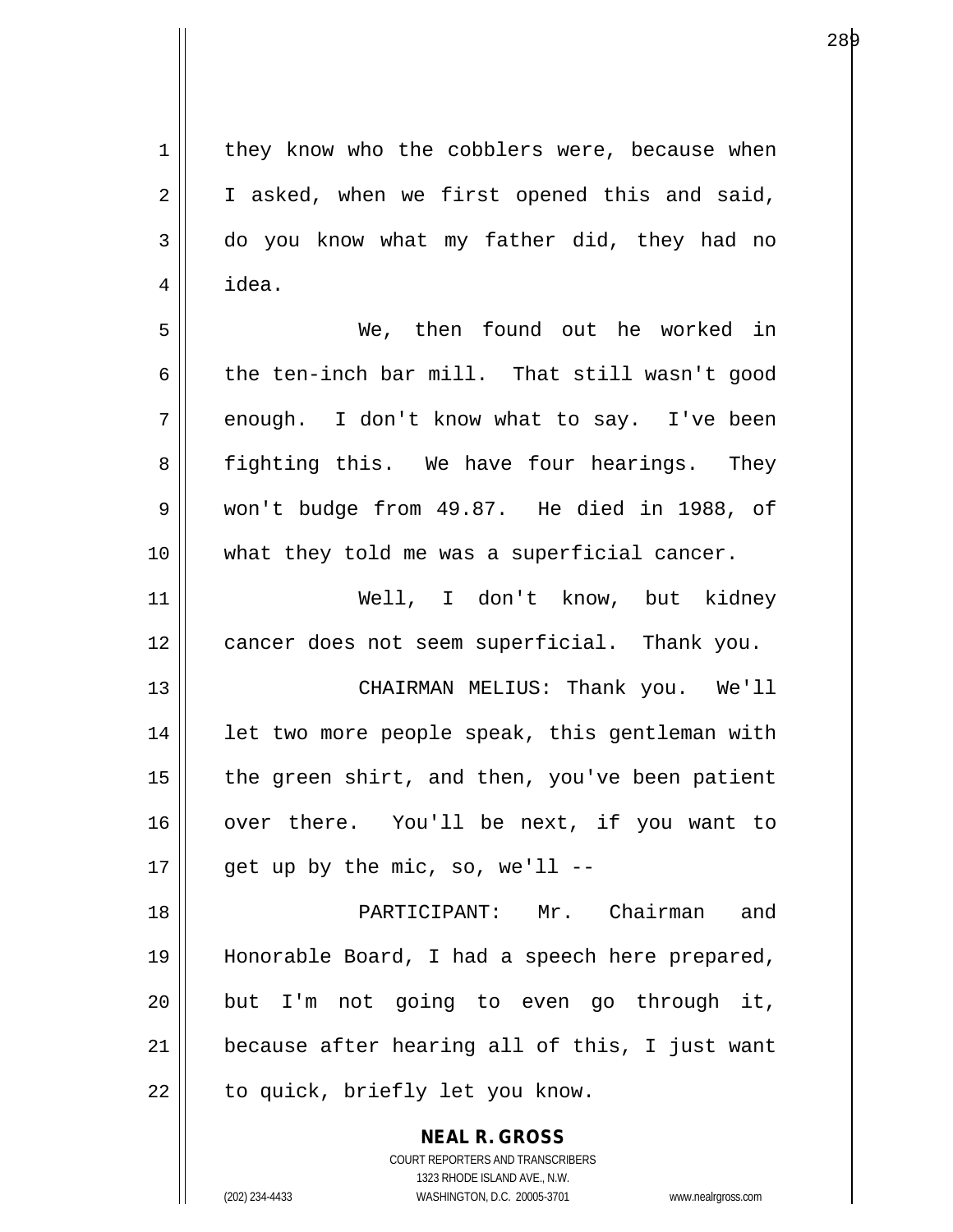1 || My father worked in the plant from 2 || 1937 and through these years we're talking  $3 \parallel$  about. In all those years, he was a sander  $4 \parallel$  there and when these billets, or whatever they 5 were, rods, came off, he used to sand these  $6 \parallel$  things and he used to tell me about it. 7 I just wanted to let you know  $8 ||$  that, you know, he had a high case that -- of  $9 \parallel$  a bunch of rems that the NIOSH had discovered, 10 || but it didn't go anywhere. 11 || But my problem with this is, with 12 || -- now, the Nuclear Requlatory Board won't let 13 || you have any more than  $.5$  percent through  $-$ 14 you know, dosage at one time. How much is  $15$  || left in the steel plant now? It's been there 16 forever. 17 || I mean, does it just evaporate? 18 || Did the radiation that these guys went through 19 quit? This has all got to be building up 20 || somewhere, that all these people that are 21 dying through thing, and my dad died from a 22 || very rare case of cancer. How can it be? It

> COURT REPORTERS AND TRANSCRIBERS 1323 RHODE ISLAND AVE., N.W. (202) 234-4433 WASHINGTON, D.C. 20005-3701 www.nealrgross.com

**NEAL R. GROSS**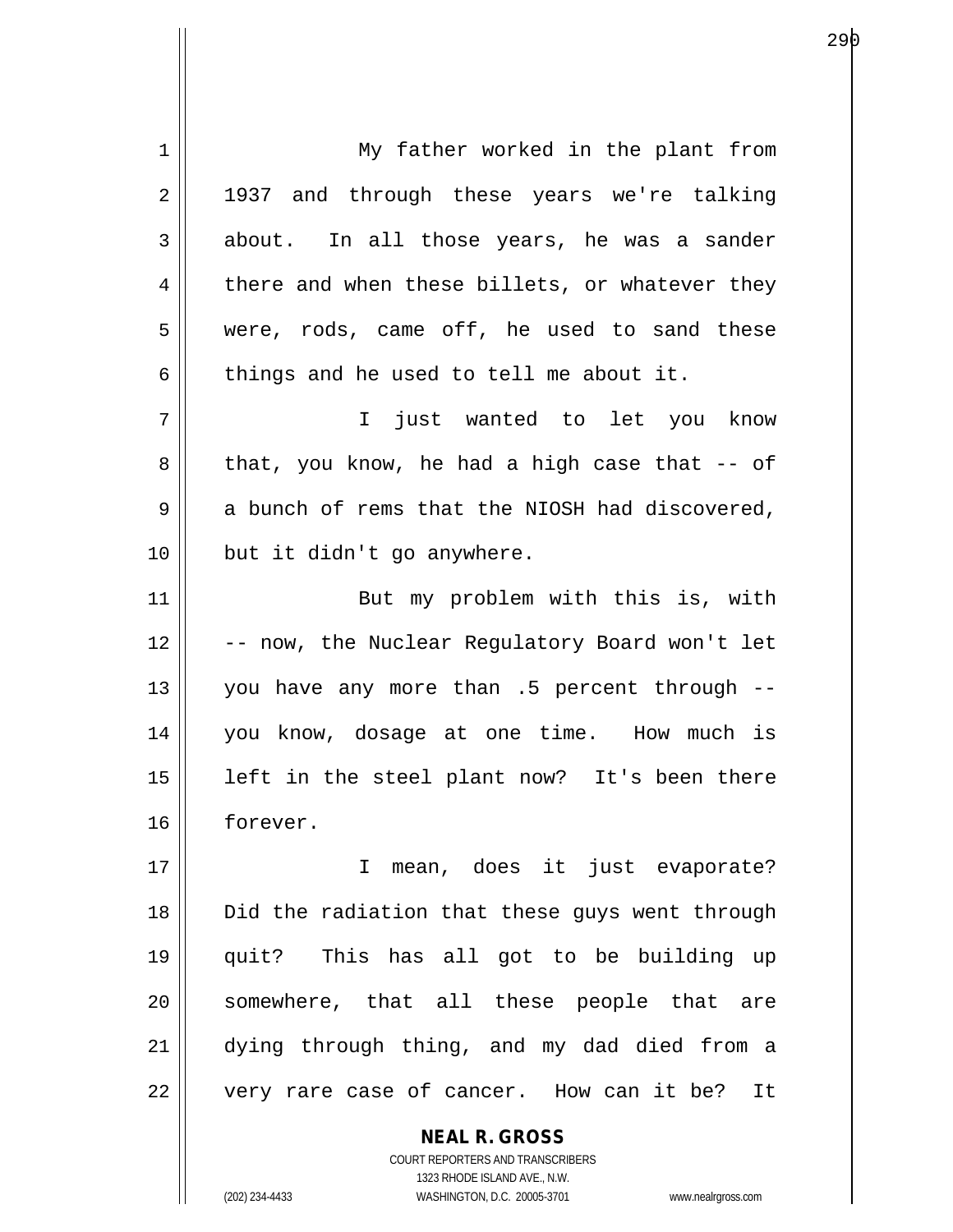$1 \parallel$  just doesn't go that way.

| $\overline{2}$ | But I'm just trying to say that                                                                                                                                 |
|----------------|-----------------------------------------------------------------------------------------------------------------------------------------------------------------|
| $\mathbf{3}$   | this place was never cleaned up. It was dirty                                                                                                                   |
| $\overline{4}$ | and filthy and these guys had to pay the                                                                                                                        |
| 5              | price. Thank you very much for your time.                                                                                                                       |
| 6              | CHAIRMAN MELIUS: Thank you, and                                                                                                                                 |
| 7              | sir, you -- I'm sorry, I don't have a name.                                                                                                                     |
| 8              | PARTICIPANT: Can I just ask a                                                                                                                                   |
| $\mathsf 9$    | question?                                                                                                                                                       |
| 10             | CHAIRMAN MELIUS: Sure.                                                                                                                                          |
| 11             | PARTICIPANT: Does this<br>just                                                                                                                                  |
| 12             | pertain to the people that worked for                                                                                                                           |
| 13             | Bethlehem, because I worked on construction,                                                                                                                    |
| 14             | and I was there for over 25 years, in and out                                                                                                                   |
| 15             | of buildings, and I was subjected to a lot of                                                                                                                   |
| 16             | silica dust. That's the question.                                                                                                                               |
| 17             | CHAIRMAN MELIUS: Yes, the -- and                                                                                                                                |
| 18             | the answer to that is, for this site, the way                                                                                                                   |
| 19             | the law is written, it's an AWE site and only                                                                                                                   |
| 20             | people working for Bethlehem Steel, the main                                                                                                                    |
| 21             | contractor, are included.                                                                                                                                       |
| 22             | So, for this particular type of                                                                                                                                 |
|                | <b>NEAL R. GROSS</b><br>COURT REPORTERS AND TRANSCRIBERS<br>1323 RHODE ISLAND AVE., N.W.<br>(202) 234-4433<br>WASHINGTON, D.C. 20005-3701<br>www.nealrgross.com |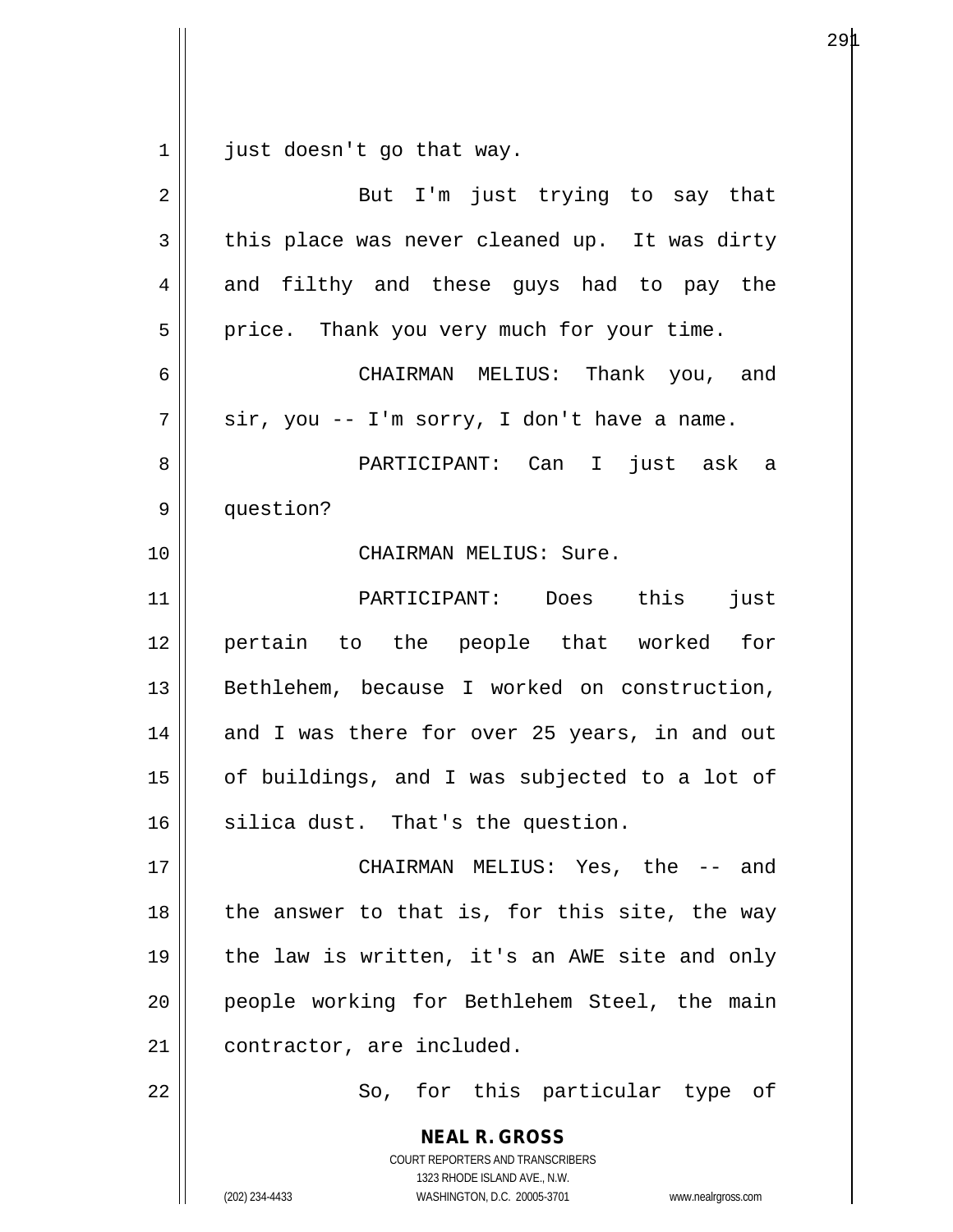**NEAL R. GROSS** COURT REPORTERS AND TRANSCRIBERS 1323 RHODE ISLAND AVE., N.W. (202) 234-4433 WASHINGTON, D.C. 20005-3701 www.nealrgross.com 1 site, contract workers, other sub-contract 2 || workers, the construction workers and so 3 forth, are usually are not included. That's  $4 \parallel$  the way the law is written. 5 PARTICIPANT: Yes, but nobody told  $6 \parallel$  us that you were subjected to silica dust. 7 CHAIRMAN MELIUS: I understand. 8 PARTICIPANT: And that turns into 9 | cancer. 10 CHAIRMAN MELIUS: Yes, I 11 understand, but I'm just telling what's in the  $12 \parallel$  law. I can't -- you know --13 || PARTICIPANT: All right, thank you 14 | very much. 15 || CHAIRMAN MELIUS: That's the way it 16 is. Okay, okay, for the Board Members, do we 17 have any further questions or comments? If  $18$  || not, I'll -- why don't I move forward? 19 || When the Work Group met, we did --20 we discussed the report from SC&A, the one on  $21$  | the application of surrogate data. 22 || Just, for those of you that are

е производство на селото на 1920 година в 29 раното на 1940 година од 29 раното на 1940 година, кои 1940 годин<br>Селото на 1940 година од селото на 1940 година, кои 1940 година од селото на 1940 година, кои 1940 година од с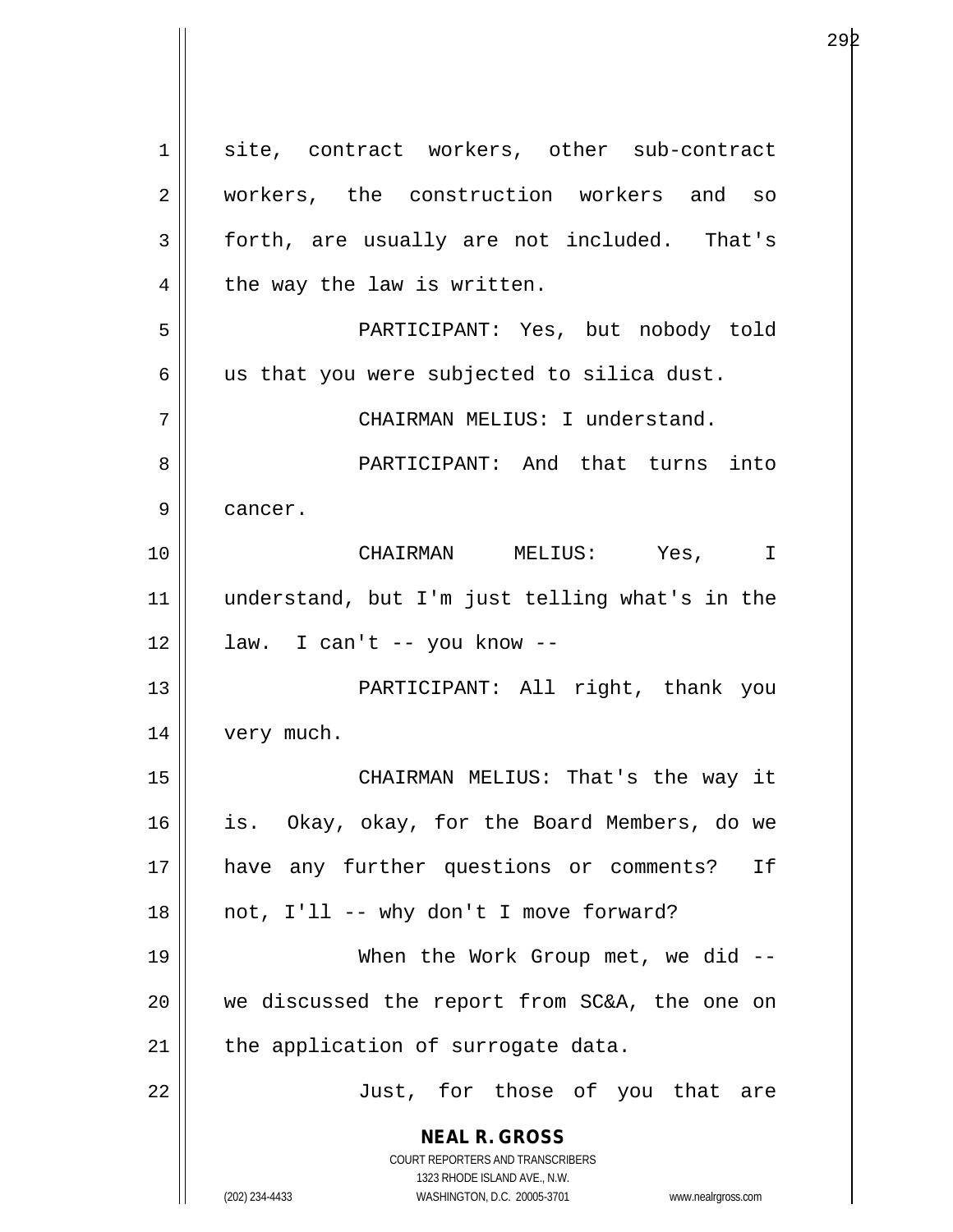**NEAL R. GROSS** 1 || newer Board Members, to remind you, at the  $2 \parallel$  time that we had considered -- first dealt  $3$   $\parallel$  with the site and made recommendations and did 4 || our review, was before there were SEC  $5$  | requlations. 6 So, the times I was up here and 7 | others, talking to people from Bethlehem and 8 || the original evaluation, there were no SEC 9 || regulations or any possibility for people to 10 || apply for that. 11 || So, at a subsequent point in time 12 is when they -- people from the Bethlehem 13 || Action Group applied for the SEC. 14 || So, that's some of the reason for 15 the delay. It's also why we have to 16 reconsider, because the time we were first 17 reviewing this issue, John Mauro referred to 18 it, we were reviewing it as a Site Profile, 19 without the possibility of considering an SEC. 20 When we discussed in the Work 21 Group, we -- last week, we discussed mainly  $22$  || about the surrogate data issue and I thought

> COURT REPORTERS AND TRANSCRIBERS 1323 RHODE ISLAND AVE., N.W.

(202) 234-4433 WASHINGTON, D.C. 20005-3701 www.nealrgross.com

 $29\beta$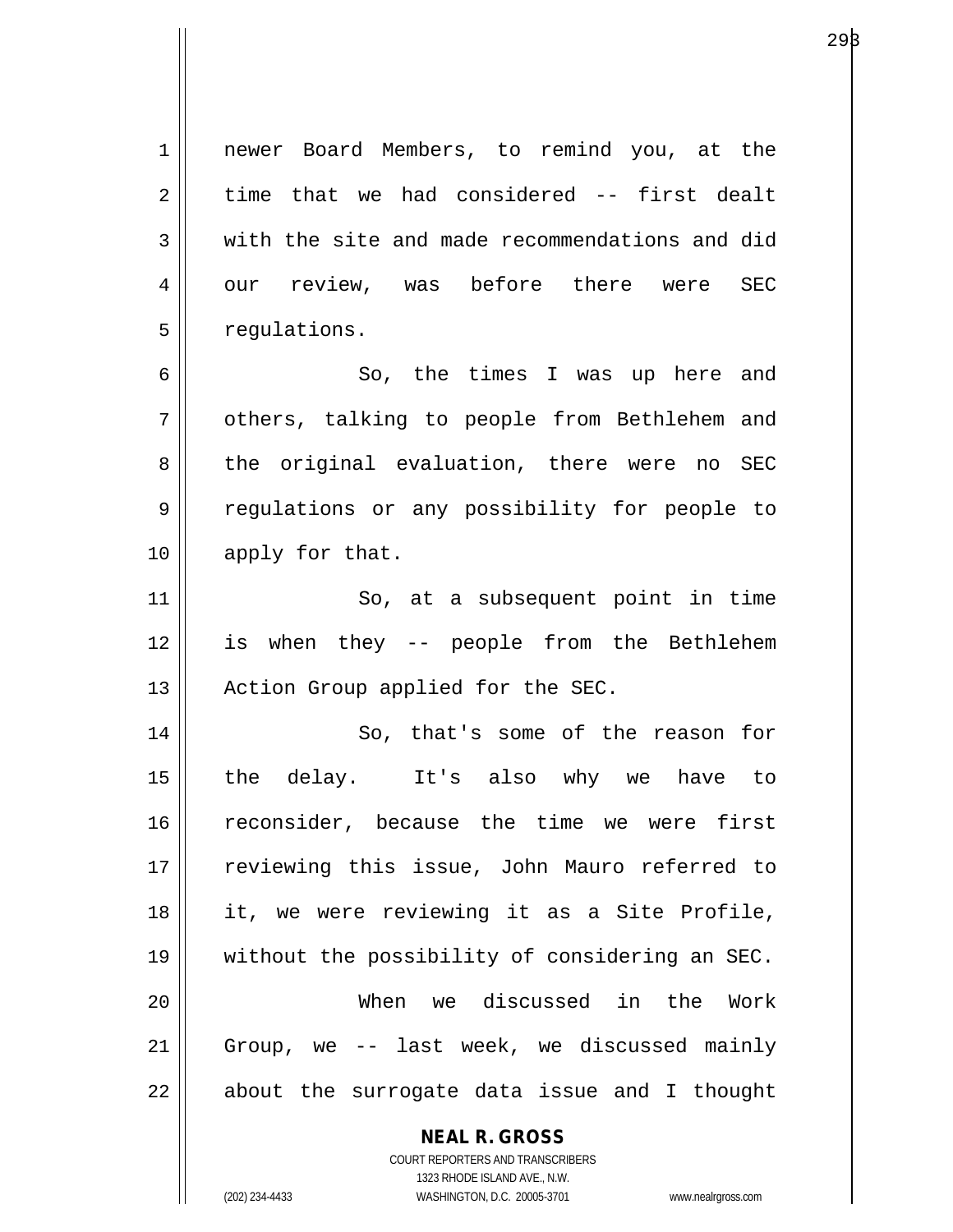$1$  that the report from SC&A was very useful and  $2 \parallel$  I think John has characterized it correctly, 3 while many of the assumptions were claimant-4 favorable, I personally really question the 5 || plausibility of applying data from the Simonds 6  $\parallel$  Saw Site to the Bethlehem site, and going back  $7 \parallel$  in time, particularly the early years, where  $8 \parallel$  there's almost nothing, you know -- we know  $9 \parallel$  the -- we have information that there were 10 rollings, but from the worker interviews, but 11 we have very little information to sort of 12 || anchor any sort of estimate from and even in  $13$  | the later years, there's very little data. 14 So, I'm going to propose as a 15 motion, that we approve a work Class, in 16 addition to the SEC, that would be all Atomic 17 Employers -- Weapons Employer personnel at the 18 || Bethlehem Steel Corporation who were monitored 19 -- who worked at the Bethlehem Steel 20 | Corporation from January 1, 1949 through 21 December 31, 1952. 22 MEMBER LEMEN: I will second that.

> COURT REPORTERS AND TRANSCRIBERS 1323 RHODE ISLAND AVE., N.W. (202) 234-4433 WASHINGTON, D.C. 20005-3701 www.nealrgross.com

**NEAL R. GROSS**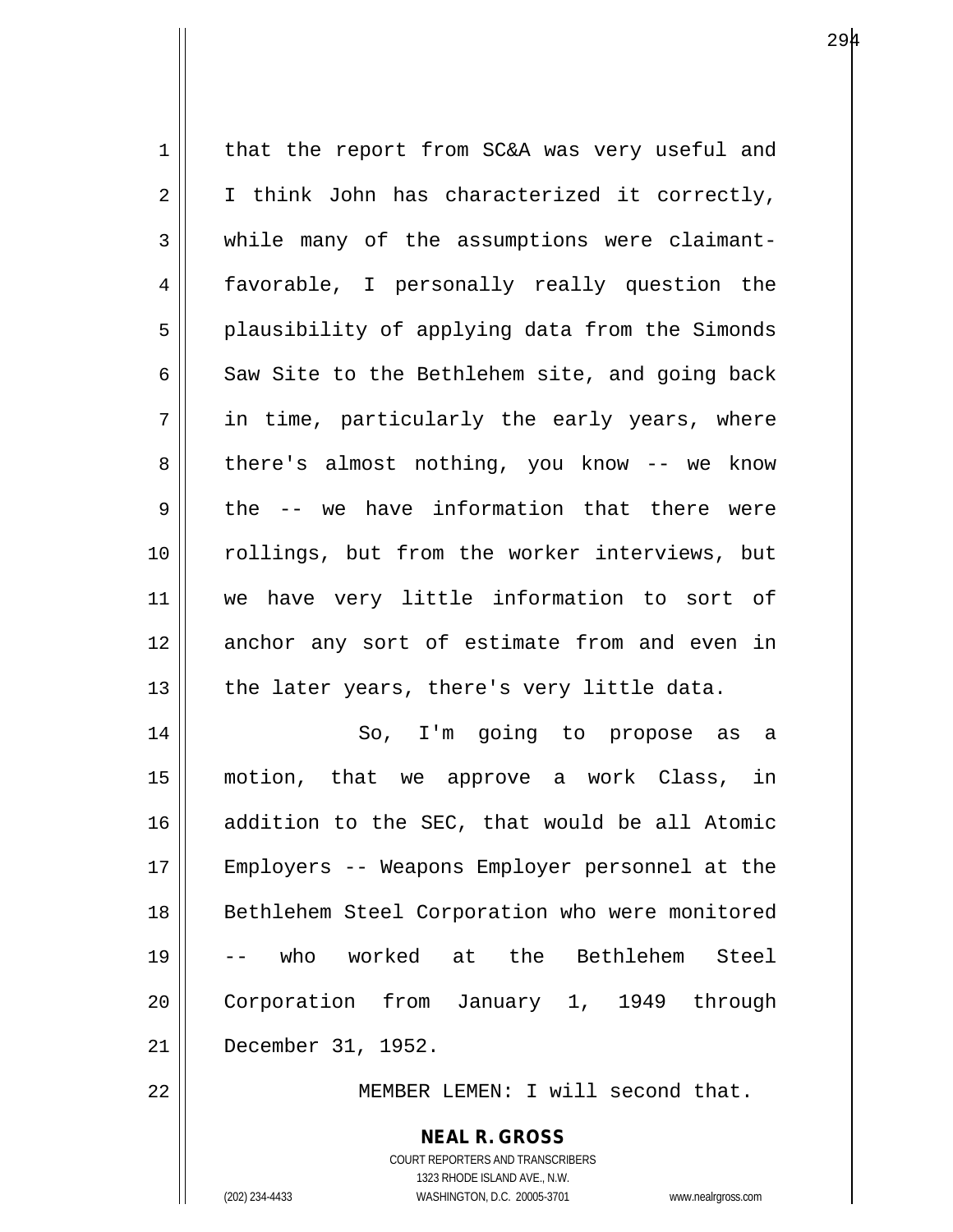1 CHAIRMAN MELIUS: Okay, we have a  $2 \parallel$  second from -- we'll get it open for 3 discussion. Other people? Comments or --  $4 \parallel$  yes?

е процесс производство на 1946 године в 1946 године производство на 1946 године и 1946 године при 1946 године<br>В 1946 године при 1946 године при 1946 године при 1946 године при 1946 године при 1946 године при 1946 године

5 MEMBER GRIFFON: I'll speak in  $6 \parallel$  support of the motion. I think a nice summary 7 || that all of the members on the Board might 8 || reflect on is -- was made by John Mauro's  $9 \parallel$  presentation, that the three, sort of, 10 surrogate factors that were involved in this, 11 and I think one part of the presentation that 12 John made that was very important, in my 13 || consideration of this anyway, is the cobble 14 | cutters.

15 I mean, you know, and I agree with 16 John's recollection of this, is that you know, 17 || there wasn't any data and basically, they 18 || pulled a high number, and you know, it begs 19 the question of, do you really know what was 20 || qoing on at Bethlehem Steel or are we just 21 || increasing the number, to sort of say, you 22 || know, look, we're assigning a very high dose.

## **NEAL R. GROSS**

COURT REPORTERS AND TRANSCRIBERS 1323 RHODE ISLAND AVE., N.W. (202) 234-4433 WASHINGTON, D.C. 20005-3701 www.nealrgross.com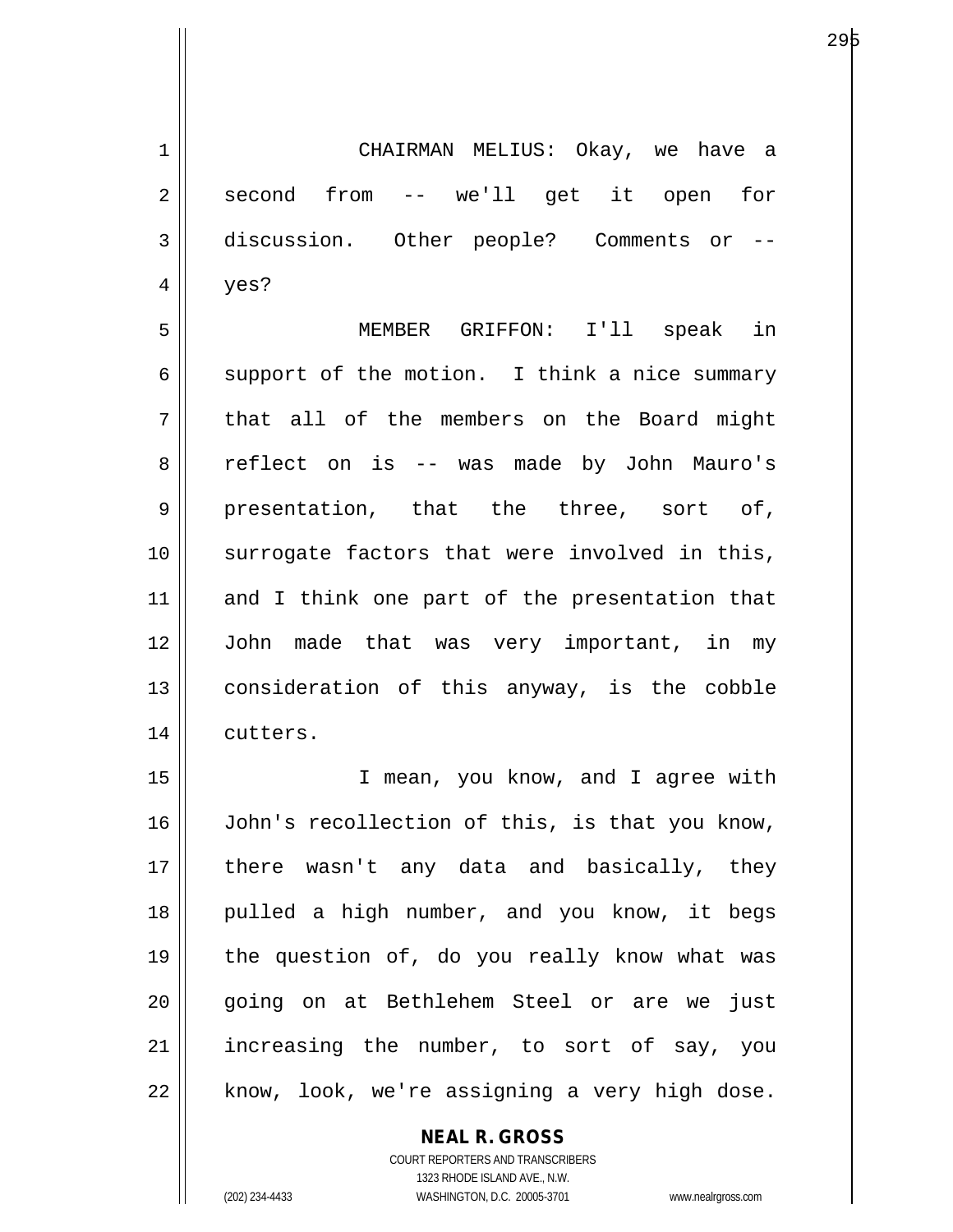$1 ||$  I think there is -- that's a very different 2 | question.

296

 $3 \parallel$  So, on -- from the sufficient-4 accuracy standpoint, I have a lot of trouble 5 || with the proposed methods for dose 6 | reconstruction.

 $7 \parallel$  another -- and I mean, just the 8 differences in the facilities, I think, you  $9 \parallel$  know, one factor -- I'm not sure on this, but 10 the sub-floor, and I do remember Ed Walker 11 making the -- very strong arguments on the 12 sub-basement work that was done and the 13 conditions in the sub-basement, and I'm not 14 || sure that translates to Simonds Saw. I don't 15 | know if there was a similar situation.

16 || The final point that I have been 17 thinking about is the -- this correction 18 factor for breathing zone versus general area 19 air sampling, and again, we use Simonds Saw. 20 || I'm not sure if we cross-walked or if we are 21 able to cross-walk, you know, the relevance of 22 || using that correction factor in Bethlehem

> COURT REPORTERS AND TRANSCRIBERS 1323 RHODE ISLAND AVE., N.W. (202) 234-4433 WASHINGTON, D.C. 20005-3701 www.nealrgross.com

**NEAL R. GROSS**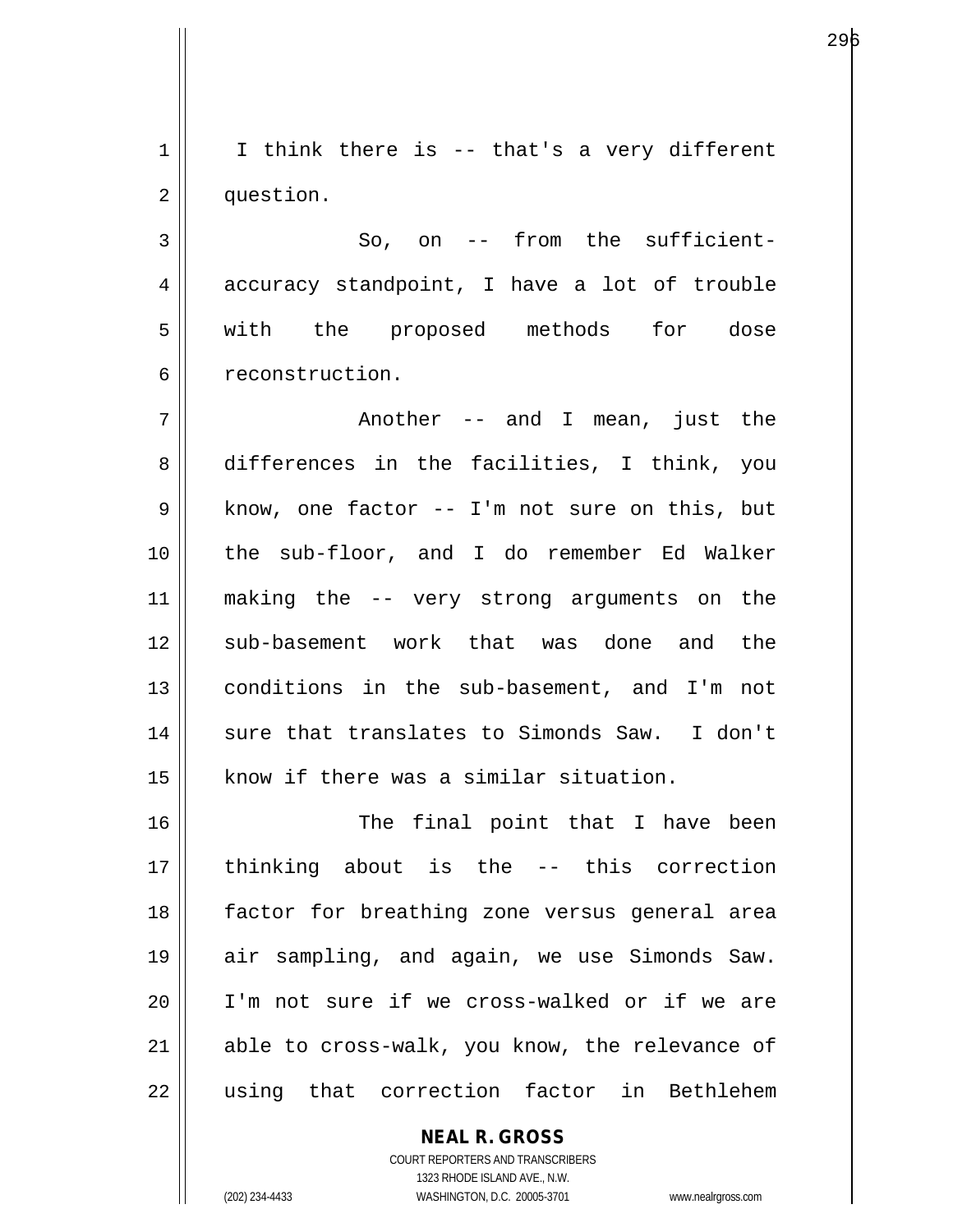$1 \parallel$  Steel.

| $\overline{2}$ | In other words, were the general                                                         |
|----------------|------------------------------------------------------------------------------------------|
| 3              | area air samplers at a similar distance in                                               |
| 4              | Simonds Saw from the operation as they were,                                             |
| 5              | you know, general area air samplers to                                                   |
| 6              | breathing zone versus the Bethlehem Steel                                                |
| 7              | facility.                                                                                |
| 8              | I'm not sure that you can                                                                |
| 9              | translate those directly and to just apply a                                             |
| 10             | correction factor, again, just to get a higher                                           |
| 11             | number and maybe convince us that, look, this                                            |
| 12             | is a very high dose, I'm not sure that meets                                             |
| 13             | the threshold of sufficient accuracy that                                                |
| 14             | we're required to look at.                                                               |
| 15             | So, those are my points for                                                              |
| 16             | supporting the motion.                                                                   |
| 17             | Thank you, Mark.<br>CHAIRMAN MELIUS:                                                     |
| 18             | Other comments? No, this is really for Board                                             |
| 19             | discussion right now, thank you. Yes, Phil                                               |
| 20             | and then --                                                                              |
| 21             | MEMBER<br>just<br>FIELD:<br>$\mathbf{I}$<br>was                                          |
| 22             | wondering, did the Work<br>Group have<br>а                                               |
|                | <b>NEAL R. GROSS</b><br>COURT REPORTERS AND TRANSCRIBERS<br>1323 RHODE ISLAND AVE., N.W. |
|                | (202) 234-4433<br>WASHINGTON, D.C. 20005-3701<br>www.nealrgross.com                      |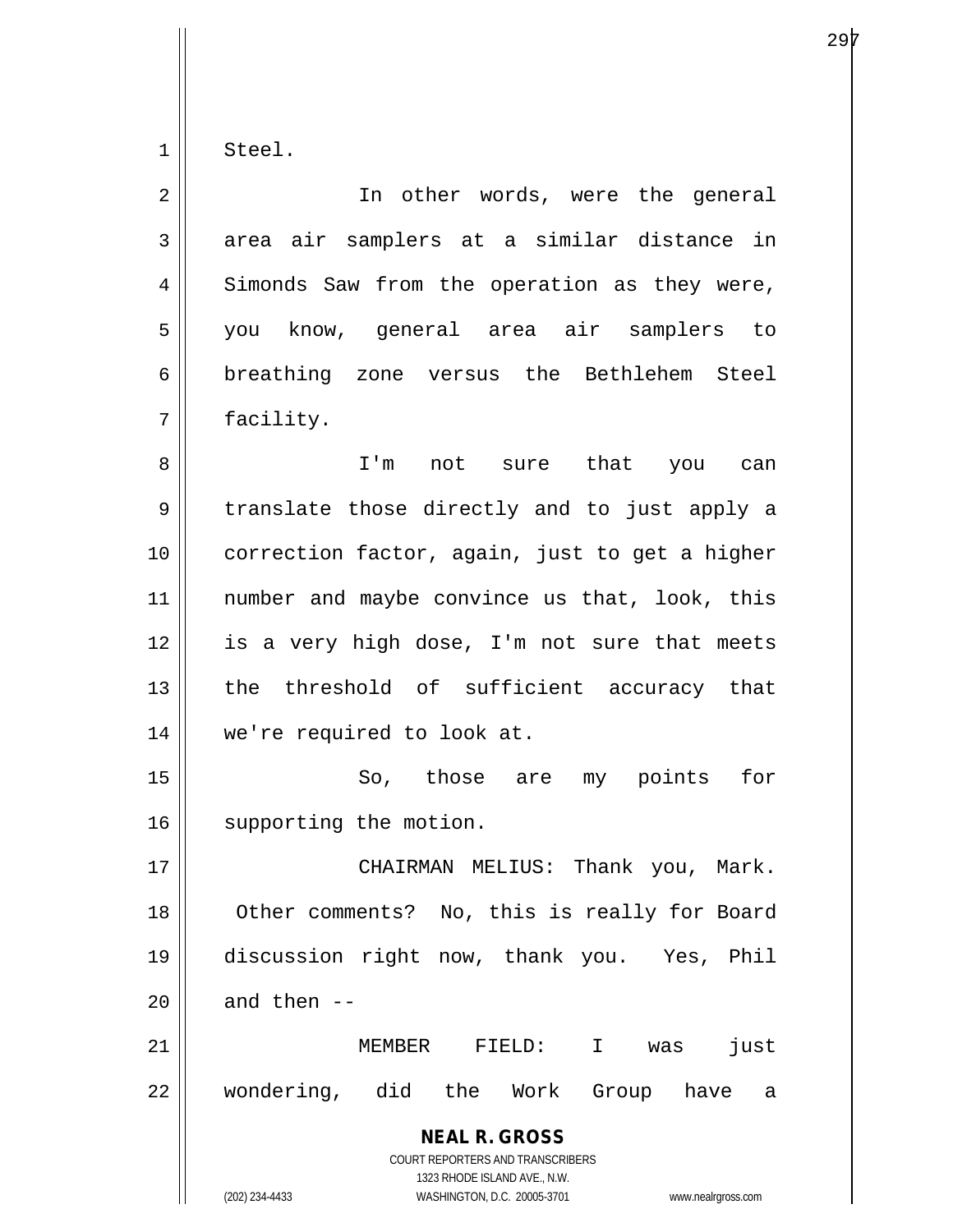1 | recommendation?

| 2  | CHAIRMAN MELIUS: No, we did not                |
|----|------------------------------------------------|
| 3  | make a recommendation. We didn't, sort of,     |
| 4  | get the point. We had literally just received  |
| 5  | the report from the SC&A the day before the    |
| 6  | meeting, and I don't believe people have had a |
| 7  | chance.                                        |
| 8  | We got a presentation on and we                |
| 9  | had discussion, but we did<br>not make the     |
| 10 | specific recommendation yet.                   |
| 11 | Bethlehem Steel. The surrogate                 |
| 12 | data -- to refresh your memory, procedurally,  |
| 13 | the -- Bethlehem Steel SEC evaluation had been |
| 14 | referred to the surrogate data Work Group.     |
| 15 | When we originally had that, we                |
| 16 | had deadlocked on the -- as I recall, we had   |
| 17 | deadlocked on the evaluation recommendation    |
| 18 | and we at that point, referred it to the       |
| 19 | surrogate data Work Group for review. That     |
| 20 | was one of the two sites that were referred to |
| 21 | the surrogate data Work Group, that and the    |
| 22 | Texas City Site.                               |

**NEAL R. GROSS** COURT REPORTERS AND TRANSCRIBERS

1323 RHODE ISLAND AVE., N.W.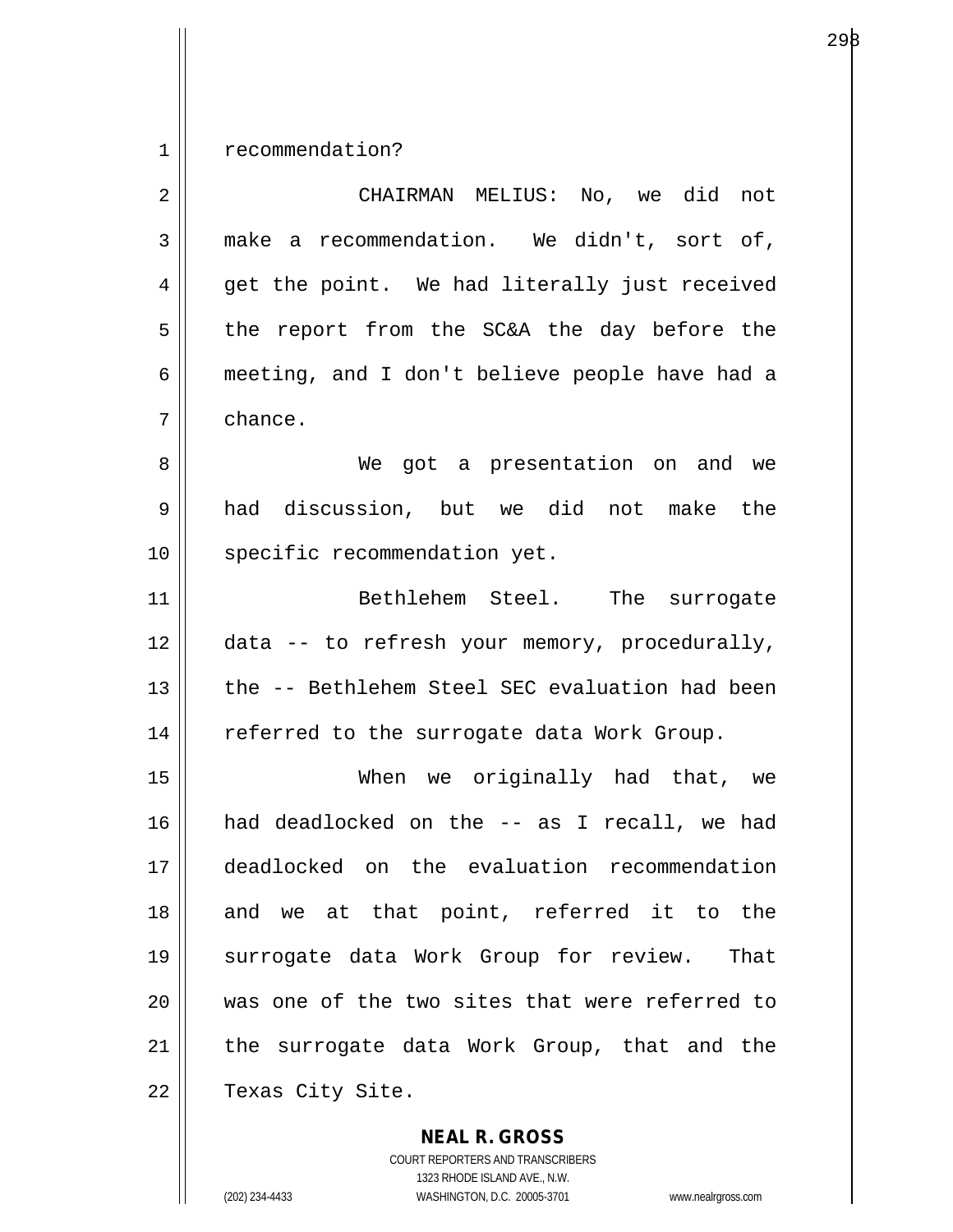**NEAL R. GROSS** COURT REPORTERS AND TRANSCRIBERS 1323 RHODE ISLAND AVE., N.W. (202) 234-4433 WASHINGTON, D.C. 20005-3701 www.nealrgross.com 1 || MEMBER LOCKEY: The question is, is 2 | the Work Group going to meet again to review  $3 \parallel$  SC&A's report. 4 CHAIRMAN MELIUS: Not if we take 5 | action here today. Dr. Lemen? 6 MEMBER LEMEN: I would just like to  $7 \parallel$  speak in support again and reiterate what I  $8 \parallel$  said the last -- yesterday and today, that I  $9 \parallel$  think this is a really good example of how 10 || surrogate data should not be used and we need 11 | to really concentrate. 12 If we don't have the data, let's  $13$  || not try and invent it, and I would recommend,  $14$  | the Board --15 (Applause.) 16 MEMBER LEMEN: And I'd like to 17 || support your motion, just on the record.  $18$   $\parallel$  That's all. 19 (Applause.) 20 MEMBER SCHOFIELD: First, I'd like 21 || to fully support your motion but there is some  $22$   $\parallel$  -- one area of a health concern here, which I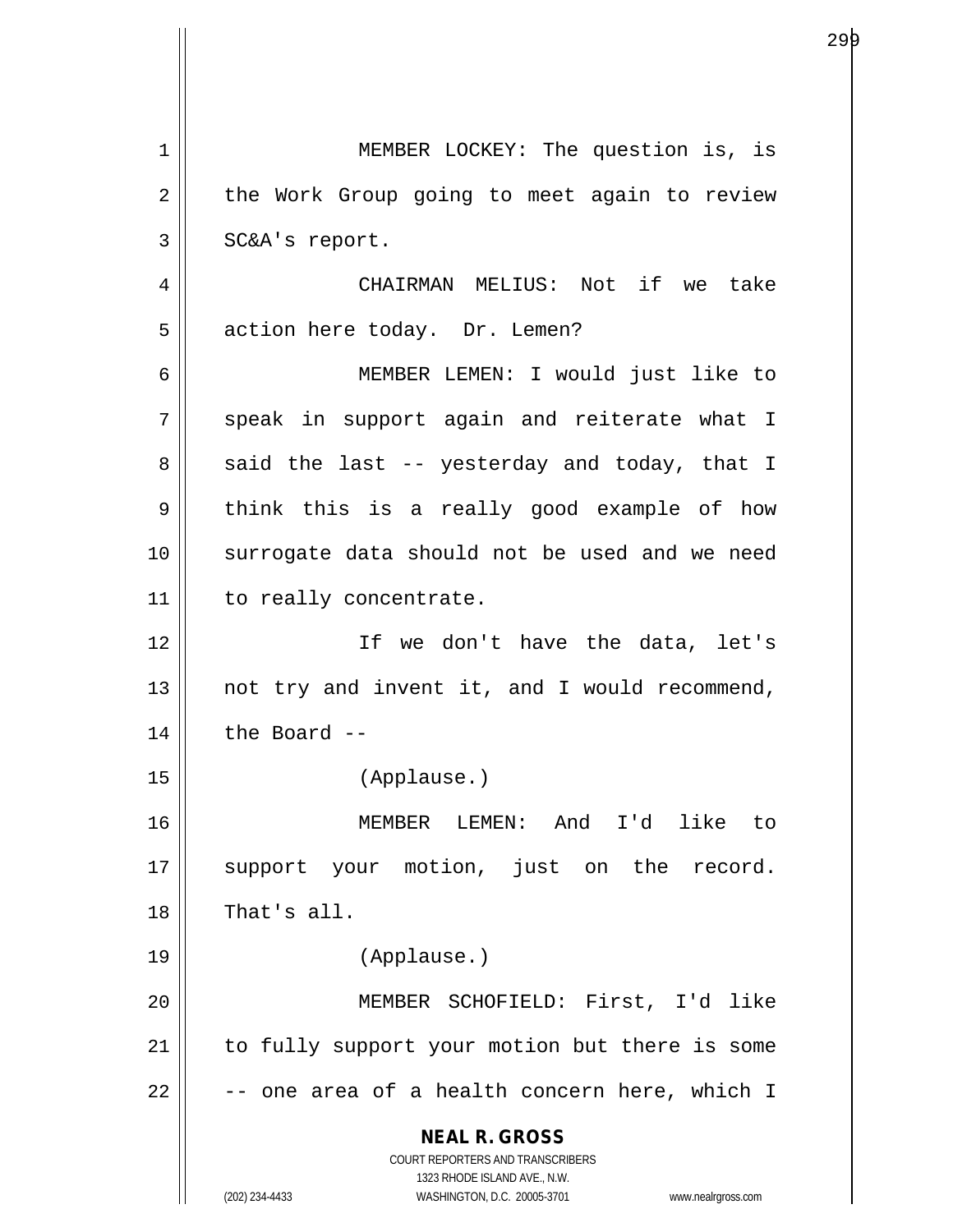1 | know is not actually the Board's area, but the 2 || workers and the potential for the lead  $3 \parallel$  poisoning they had, after they were in the raw 4 || mill after the lead baths, I think maybe 5 || that's an area that CDC could possibly look  $6 \parallel$  into or maybe the State.

7 CHAIRMAN MELIUS: Yes, I don't know 8 || if it were -- I guess, to some extent, it 9 || relates to Part E, but it's also a bigger -- I 10 mean, there's other -- we heard discussions 11 last night, which are known to cause cancer 12 || among steel workers.

13 || So, there's a number of hazards at 14 || these sites. Another gentleman pointed out,  $15$  | the silica exposure, which is also  $-$ - you 16 know, more than just related to these 17 || particular rollings there.

18 Wanda, then I want -- go ahead, 19 Wanda.

20 MEMBER MUNN: I am hesitant to even 21 || say anything, because I know this is an 22 || unpopular position, and I have such strong

> **NEAL R. GROSS** COURT REPORTERS AND TRANSCRIBERS 1323 RHODE ISLAND AVE., N.W.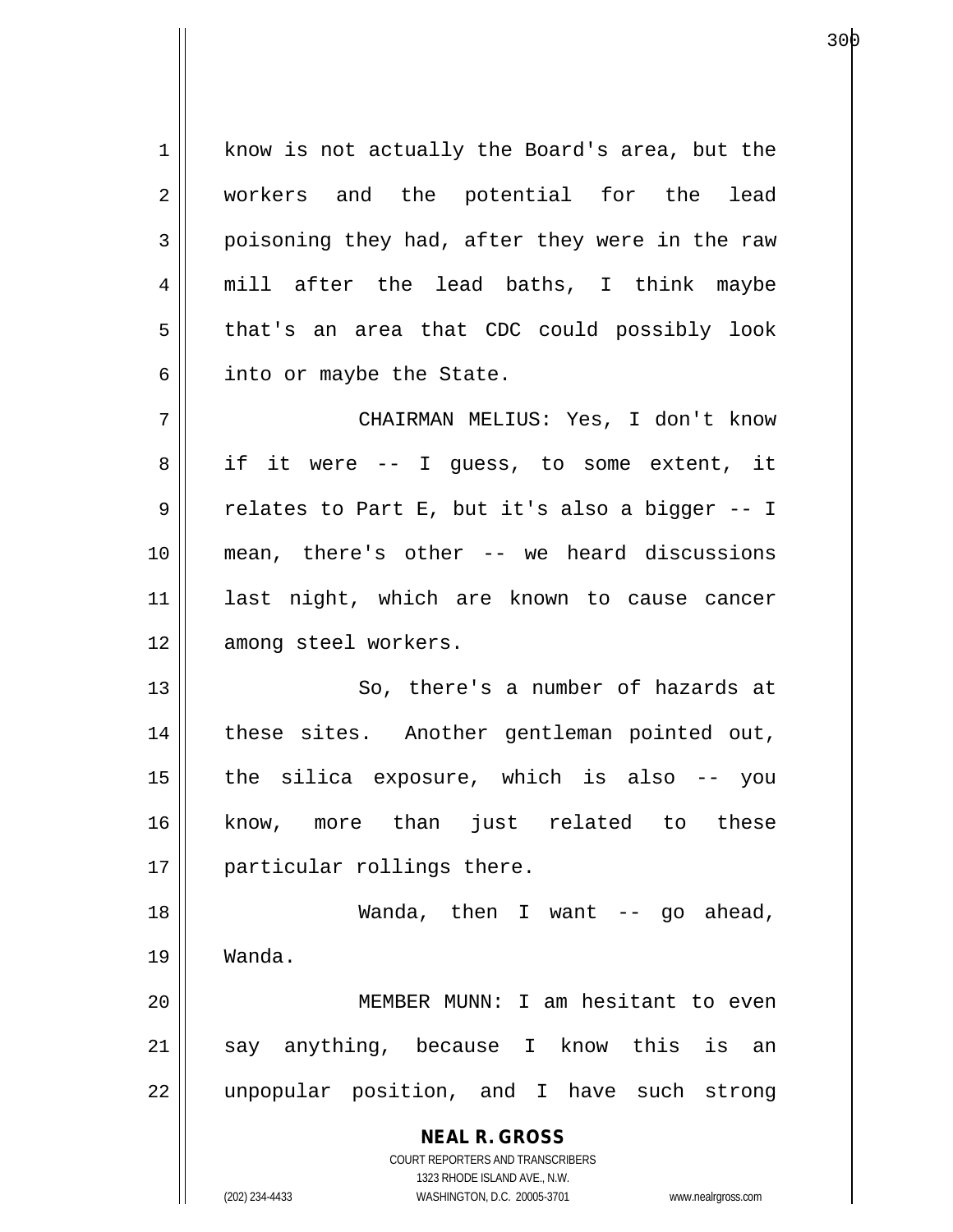1 | feelings of empathy for the workers and their 2 families.

 $30\text{\AA}$ 

3 Cancer is a dreadful disease and  $4 \parallel$  it's horrible for all of us. It's -- however, 5 || from a factual point of view, it's very 6 difficult to see that a fairness issue exists 7 when a blanket granting is made to such a 8 all large group of people, knowing that there is 9 || no real supporting evidence of excess cancers 10 in the population.

11 || The working situations are very 12 difficult, I know, and the issue of the amount 13 of exposure is one which we've discussed 14 || endlessly, and as Mark and others have pointed 15 || out, is truly problematical, with respect to 16 | getting to real accuracy.

17 || But to lead people to believe that  $18$  || they have all been harmed by work that they 19 have done, when only some of them have been 20 harmed is a difficult thing to accept as a 21 fairness issue.

22 || I will probably abstain from this

**NEAL R. GROSS** COURT REPORTERS AND TRANSCRIBERS 1323 RHODE ISLAND AVE., N.W. (202) 234-4433 WASHINGTON, D.C. 20005-3701 www.nealrgross.com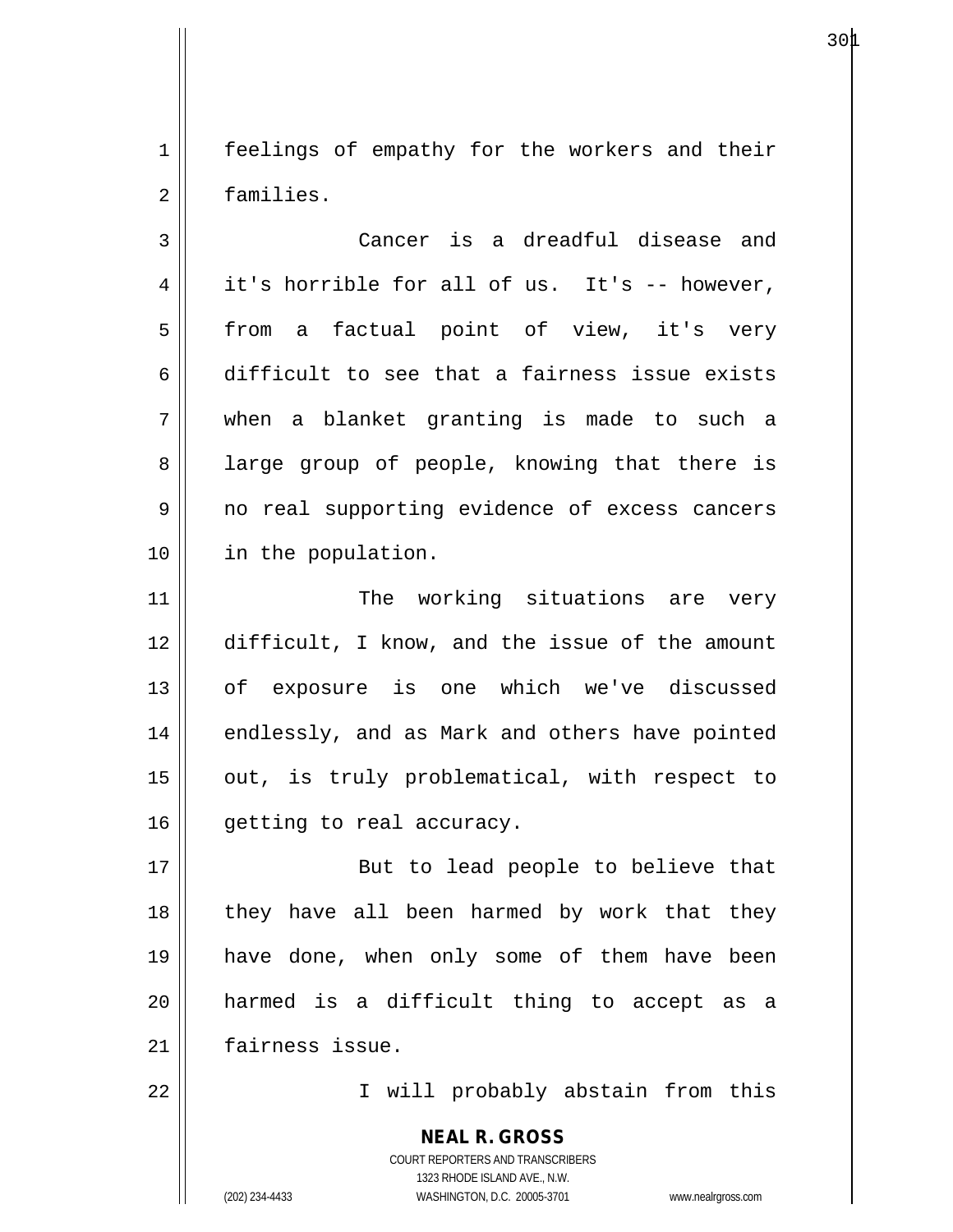1 | vote, because it cannot in my mind be truly  $2 \parallel$  substantiated on the facts.

3 I understand Dr. Lemen's position  $4 \parallel$  and I have nothing but sympathy for the people 5 who are here and who have spoken already on 6 behalf, but I think it does need to be said,  $7$  || that SECs in many ways are not fair. They are 8 || unfair because many people who are being 9 || compensated are receiving the same kind of 10 largesse from their fellow tax payers, as 11 their fellows -- as their fellows -- 12 || CHAIRMAN MELIUS: Please, let this  $13$ 14 || MEMBER MUNN: -- as their fellows  $15$   $\parallel$  -- as --16 CHAIRMAN MELIUS: No, it's not 17 public comment period. It's time for the 18 || Board. People can express their opinions. 19 MEMBER MUNN: As their fellows  $20$  || were, who actually were harmed, and it's  $21$  | this is a precedent which has, I know, been  $22$  || looming for a quite long time and probably

COURT REPORTERS AND TRANSCRIBERS

**NEAL R. GROSS**

1323 RHODE ISLAND AVE., N.W.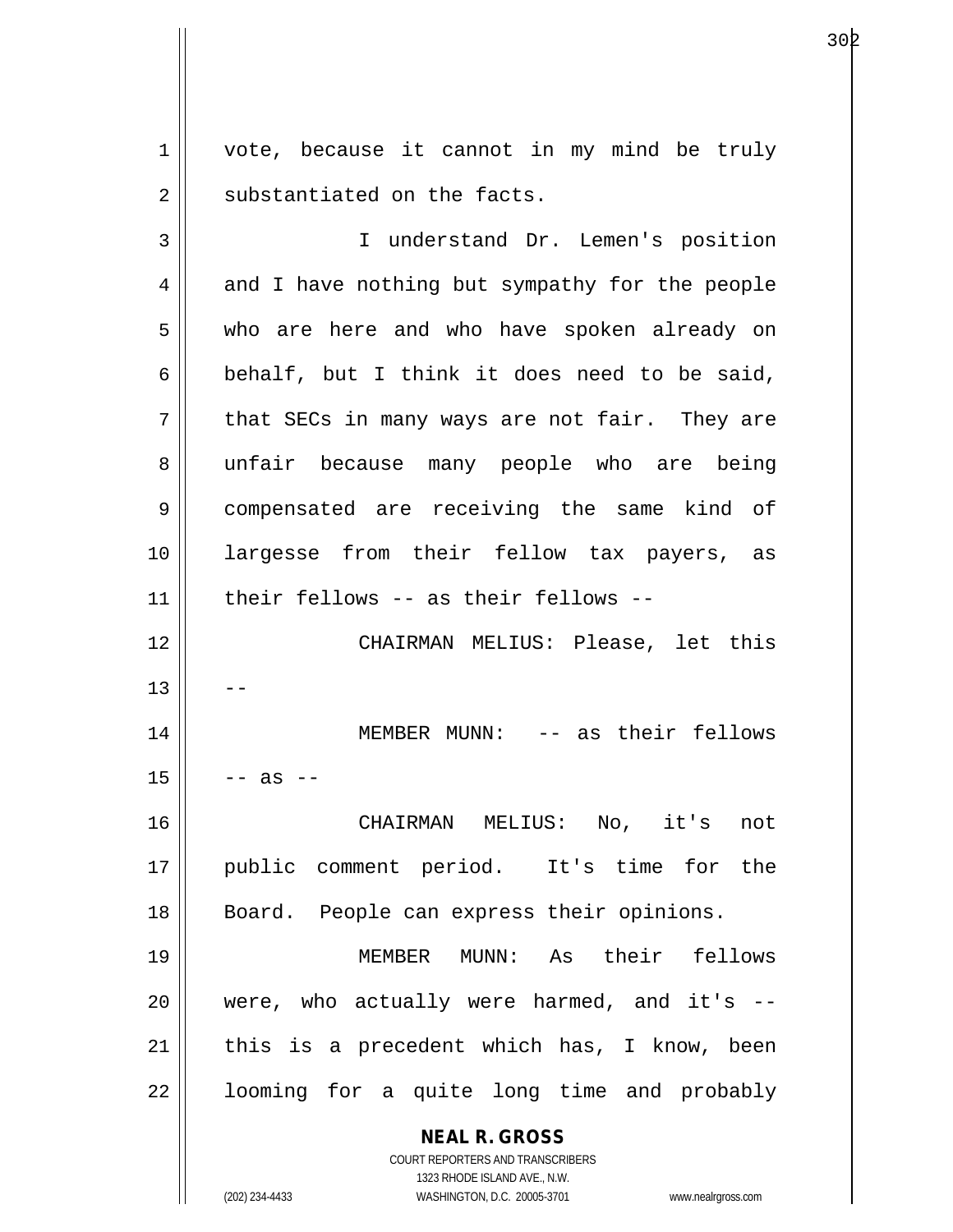$1 \parallel$  will occur again.

| 2  | But it's in many ways, good to at                                                                                                                                      |
|----|------------------------------------------------------------------------------------------------------------------------------------------------------------------------|
| 3  | least have it over and thanks for the                                                                                                                                  |
| 4  | opportunity for expressing one opinion that's                                                                                                                          |
| 5  | slightly different.                                                                                                                                                    |
| 6  | CHAIRMAN MELIUS: Thank you. Dr.                                                                                                                                        |
| 7  | Ziemer, Dr. Richardson, do you have comments?                                                                                                                          |
| 8  | If not, I will -- if there are no further                                                                                                                              |
| 9  | questions or -- Paul, David, I -- okay.                                                                                                                                |
| 10 | MEMBER RICHARDSON: Dr. Ziemer was                                                                                                                                      |
| 11 | speaking.                                                                                                                                                              |
| 12 | CHAIRMAN MELIUS: Well, we couldn't                                                                                                                                     |
| 13 | hear him then.                                                                                                                                                         |
| 14 | MEMBER RICHARDSON: Dr. Ziemer,                                                                                                                                         |
| 15 | could you take your mute off?                                                                                                                                          |
| 16 | MEMBER ZIEMER: This is Ziemer. Am                                                                                                                                      |
| 17 | I off?                                                                                                                                                                 |
| 18 | CHAIRMAN MELIUS: You're on<br>now,                                                                                                                                     |
| 19 | Paul. Thanks.                                                                                                                                                          |
| 20 | MEMBER ZIEMER: Okay, I had<br>a                                                                                                                                        |
| 21 | couple of comments, if I might.                                                                                                                                        |
| 22 | CHAIRMAN<br>MELIUS:<br>Yes,<br>you                                                                                                                                     |
|    | <b>NEAL R. GROSS</b><br><b>COURT REPORTERS AND TRANSCRIBERS</b><br>1323 RHODE ISLAND AVE., N.W.<br>(202) 234-4433<br>WASHINGTON, D.C. 20005-3701<br>www.nealrgross.com |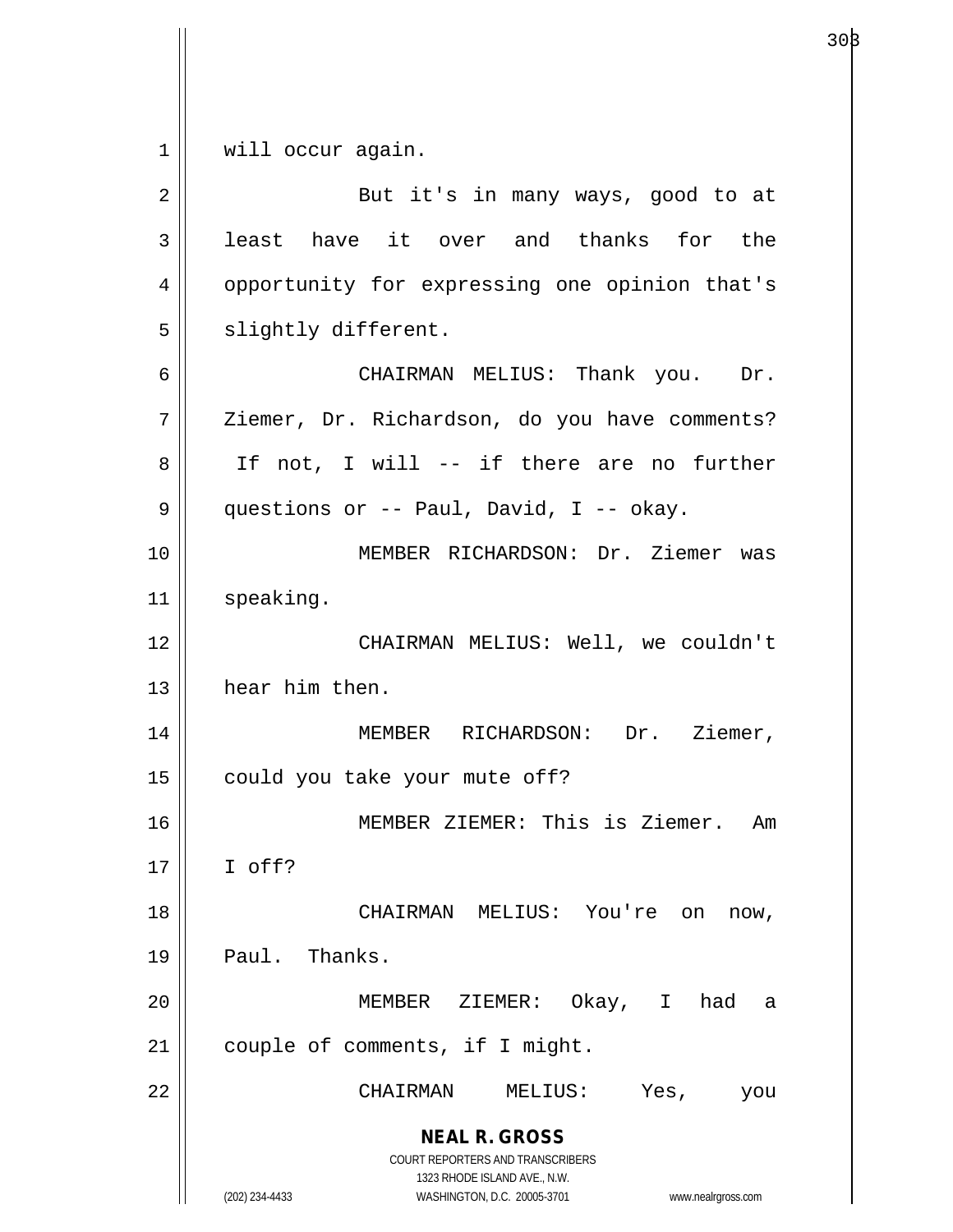1 certainly may.

| 2  | MEMBER ZIEMER: One is, I did want              |
|----|------------------------------------------------|
| 3  | to point out that the Work Group, although we  |
| 4  | heard the SC&A evaluation, we did not adopt it |
| 5  | or approve it nor did NIOSH<br>have an         |
| 6  | opportunity to respond to it.                  |
| 7  | I do understand the comments John              |
| 8  | Mauro made and I personally agree with the     |
| 9  | points that he made.                           |
| 10 | The net effect, though, is to say              |
| 11 | that the doses assigned at Bethlehem Steel are |
| 12 | implausibly high, as<br>I understood<br>the    |
| 13 | implausibility part.                           |
| 14 | Now, one reason why that is                    |
| 15 | interesting is because if they are implausibly |
| 16 | high and we look at the dose reconstruction    |
| 17 | that were done there, and I think most of the  |
| 18 | cases were reconstructed, I don't have the     |
| 19 | exact figures before me, but I believe that    |
| 20 | virtually every lung cancer has been           |
| 21 | compensated. I say virtually, there may have   |
| 22 | been a couple of exceptions to that and most   |
|    | <b>NEAL R. GROSS</b>                           |

COURT REPORTERS AND TRANSCRIBERS 1323 RHODE ISLAND AVE., N.W.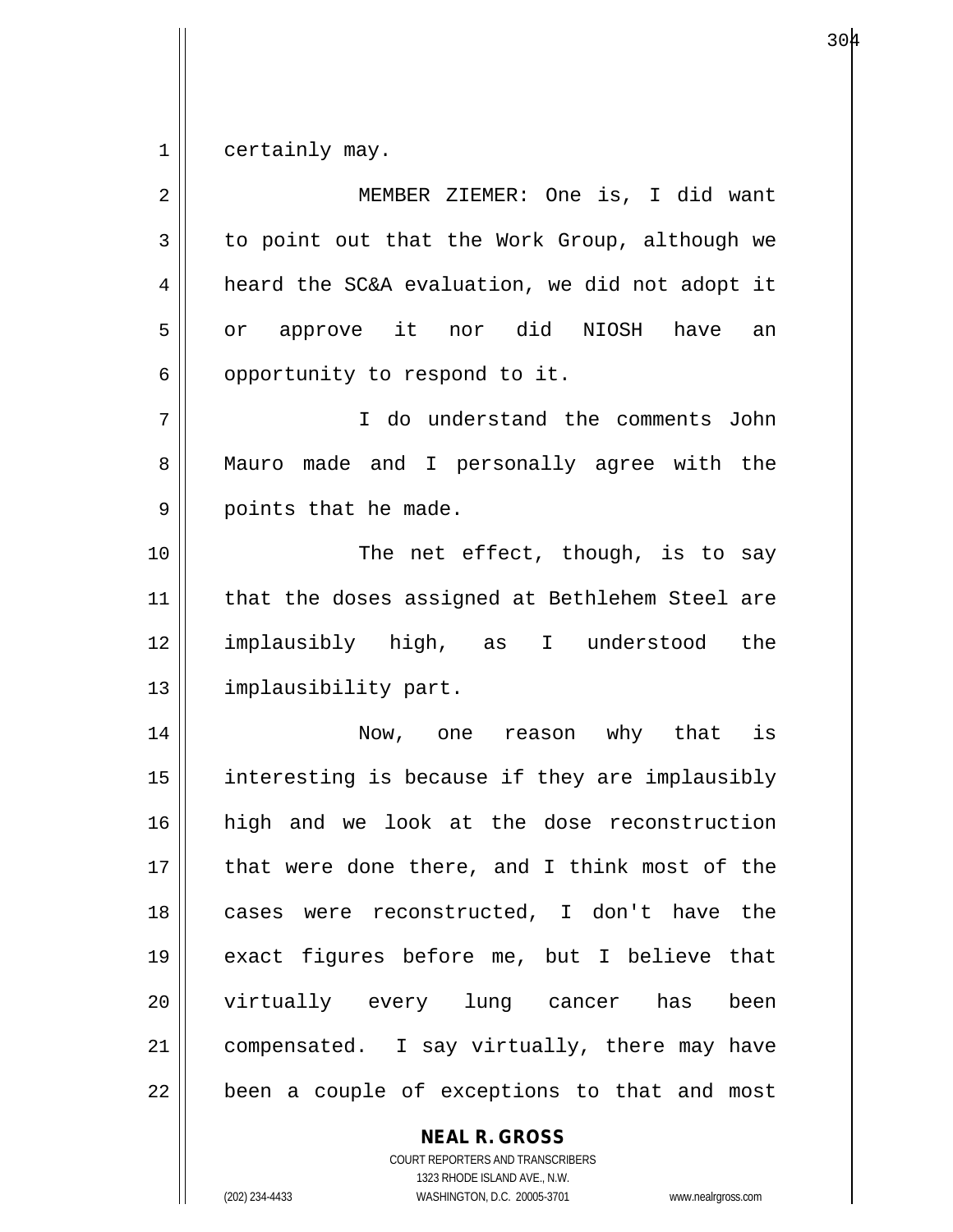| $\mathbf 1$ | of the denials were other types of cancers.    |
|-------------|------------------------------------------------|
| 2           | Now, I personally believe that                 |
| 3           | there are a lot of health effects at Bethlehem |
| 4           | Steel that are due to things like chemicals    |
| 5           | and other dusts. There's a whole mix of        |
| 6           | things, some of which can be associated with   |
| 7           | uranium exposure, some of which are probably   |
| 8           | associated with a lot of other things.         |
| 9           | There's no denial, the health                  |
| 10          | effects are there. In my mind, the Special     |
| 11          | Exposure Cohort approach puts the, I'll call   |
| 12          | it blame, for the effects all on the uranium   |
| 13          | exposures and ignores everything else.         |
| 14          | Unfortunately, our laws don't provide too well |
| 15          | for compensation through other routes.         |
| 16          | But the other part of it is, is                |
| 17          | simply to point out, and I've worked all my    |
| 18          | career with all kinds of radionuclides, and of |
| 19          | those, natural uranium would be considered     |
| 20          | about the lowest in radiotoxicity of all the   |
| 21          | nuclides that we work with. In fact,<br>its    |
| 22          | chemical effects are<br>than<br>its<br>worse   |

COURT REPORTERS AND TRANSCRIBERS 1323 RHODE ISLAND AVE., N.W. (202) 234-4433 WASHINGTON, D.C. 20005-3701 www.nealrgross.com

**NEAL R. GROSS**

а в селото на селото на 1966 година в 1968 година в 1968 година в 1968 година в 1968 година в 1969 година в 19<br>В 1969 година в 1969 година в 1969 година в 1969 година в 1969 година в 1969 година в 1969 година в 1969 годин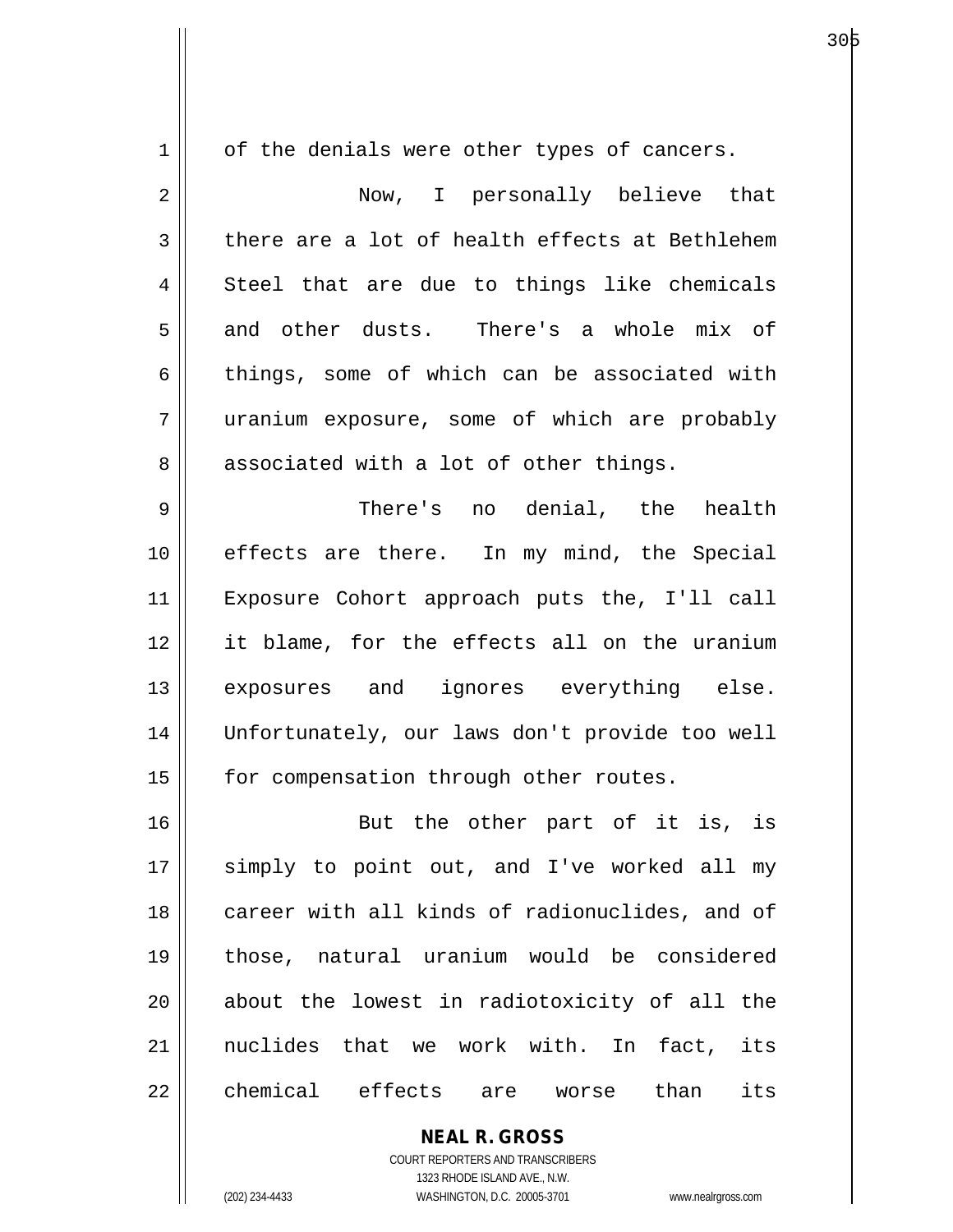1 || radiological effect, and even in the uranium 2 || miners, we see essentially lung cancers. 3 Other cancers due to uranium exposures are 4 | extremely, extremely rare.

 $5 \parallel$  So, in my mind, in a certain 6 sense, the NIOSH approach, although 7 implausibly high, has a certain fairness built 8 into it, in terms of the compensation of the 9 workers there at Bethlehem Steel, and in fact, 10 I believe, if you look at the record, the 11 || compensation rates have been, I would guess, 12 more generous than virtually any other site in  $13$  | this country.

14 || Now, that in itself does not say 15 that makes it correct. But I think we should 16 || recognize that the NIOSH approach has, in a 17 || sense, tried to be ultra extremely fair, to  $18$  || the point of being implausibly fair.

19 || So, that's my point, and it's one  $20$  reason why I believe that the bounding 21 || approach that NIOSH has done, does provide a 22 | fair compensation decision. I say a fair

> **NEAL R. GROSS** COURT REPORTERS AND TRANSCRIBERS

> > 1323 RHODE ISLAND AVE., N.W.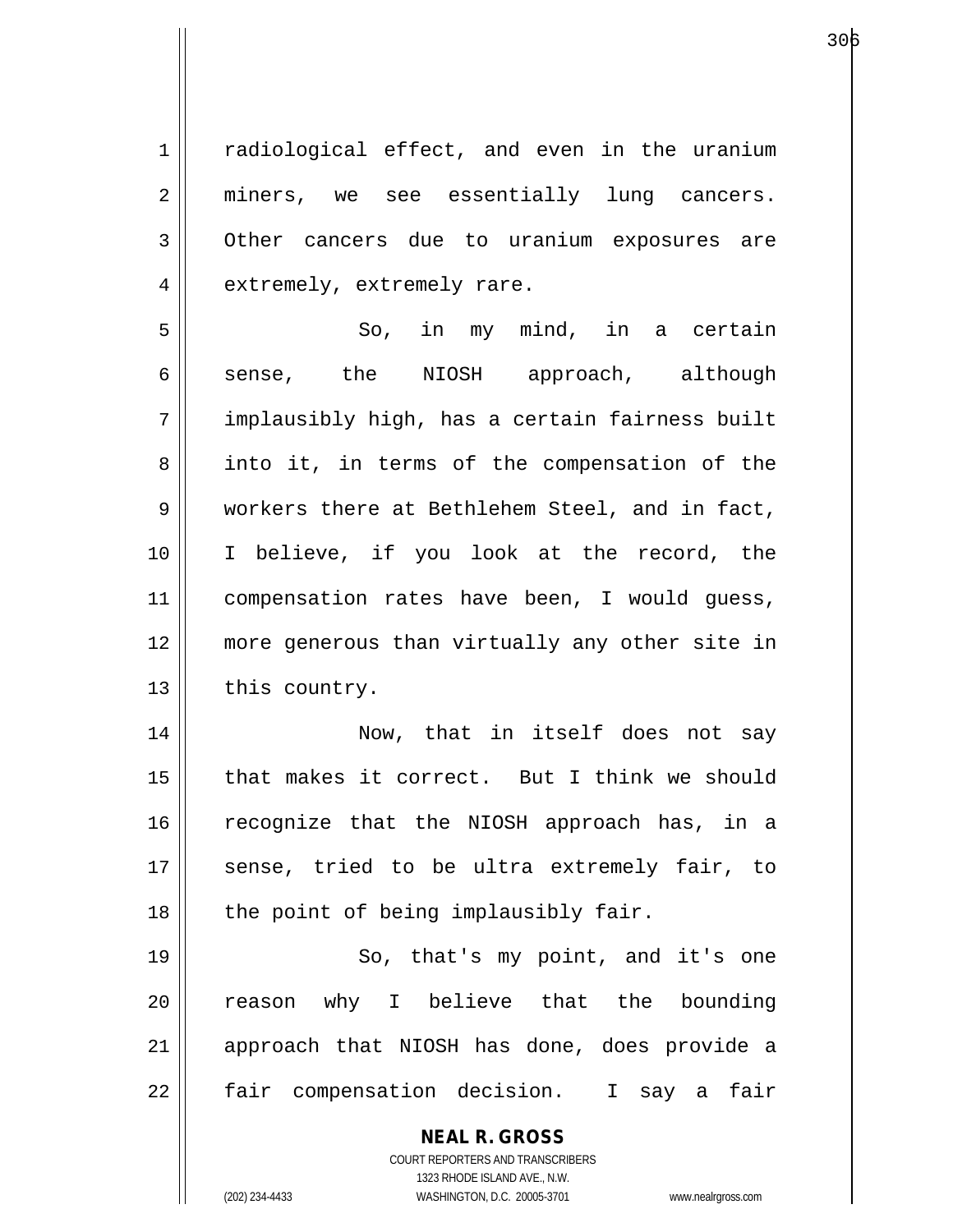**NEAL R. GROSS** COURT REPORTERS AND TRANSCRIBERS 1323 RHODE ISLAND AVE., N.W. (202) 234-4433 WASHINGTON, D.C. 20005-3701 www.nealrgross.com 1 compensation decision, because in my mind,  $2 \parallel$  from the radiological point of view, it is  $3 \parallel$  probably implausibly high. 4 | CHAIRMAN MELIUS: Thank you, Paul. 5 I would point out, just my interpretation on 6 the SC&A report is, I mean, the basis for  $7$  | looking at this is -- with the surrogate data 8 criteria, is we really can't tell if it's 9 | implausibly high or low. 10 || The basic -- it's the question of  $11$  | the comparison between the  $-$ -12 MEMBER ZIEMER: Well, I believe  $13 \parallel$  John --14 CHAIRMAN MELIUS: No, no, and if 15 you let me finish, I was saying, in this case, 16 || it certainly pointed out, at least in some of 17 the instances, it may be interpreted as 18 | implausibly high. 19 But the real basis for our 20 decision on surrogate data is, you cannot make  $21$   $\parallel$  -- is the implausibility of the comparison -- $22$  | in the basis of the comparison.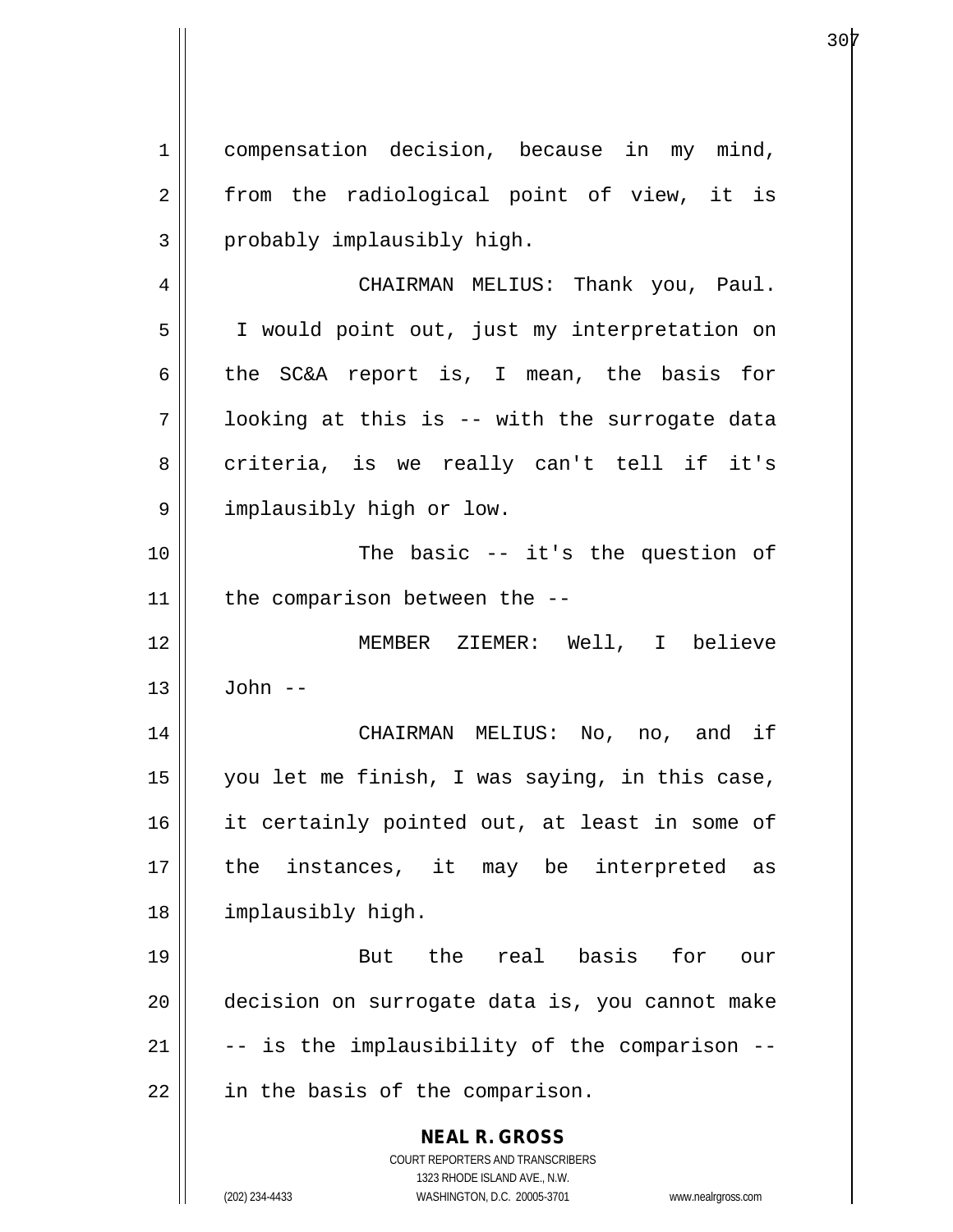| $\mathbf 1$    | David Richardson, do you have                                                                                                                                   |
|----------------|-----------------------------------------------------------------------------------------------------------------------------------------------------------------|
| $\overline{a}$ | comments?                                                                                                                                                       |
| 3              | MEMBER RICHARDSON: No, I think I'm                                                                                                                              |
| $\overline{4}$ | going to hold my comments.                                                                                                                                      |
| 5              | CHAIRMAN MELIUS: Okay.                                                                                                                                          |
| 6              | MEMBER RICHARDSON: Thank you.                                                                                                                                   |
| 7              | CHAIRMAN MELIUS: Thank you, David.                                                                                                                              |
| 8              | Okay, if -- no further questions or comments,                                                                                                                   |
| 9              | then I think we will have a vote, or have a                                                                                                                     |
| 10             | motion. I made a motion. Do we have a                                                                                                                           |
| 11             | second? Yes?                                                                                                                                                    |
| 12             | The motion is to grant the SEC for                                                                                                                              |
| 13             | all Atomic Weapons Employer personnel at                                                                                                                        |
| 14             | Bethlehem Steel Corporation working there --                                                                                                                    |
| 15             | who worked in uranium rolling activities at                                                                                                                     |
| 16             | Bethlehem Steel, Lackawanna, New York                                                                                                                           |
| 17             | facility, from January 1, 1949 through                                                                                                                          |
| 18             | December 31, 1952.                                                                                                                                              |
| 19             | MR. KATZ: Okay, and I am going to                                                                                                                               |
| 20             | try to mix this up a little bit, so that we're                                                                                                                  |
| 21             | not stuck in a rut.                                                                                                                                             |
| 22             | CHAIRMAN MELIUS: Okay.                                                                                                                                          |
|                | <b>NEAL R. GROSS</b><br>COURT REPORTERS AND TRANSCRIBERS<br>1323 RHODE ISLAND AVE., N.W.<br>(202) 234-4433<br>WASHINGTON, D.C. 20005-3701<br>www.nealrgross.com |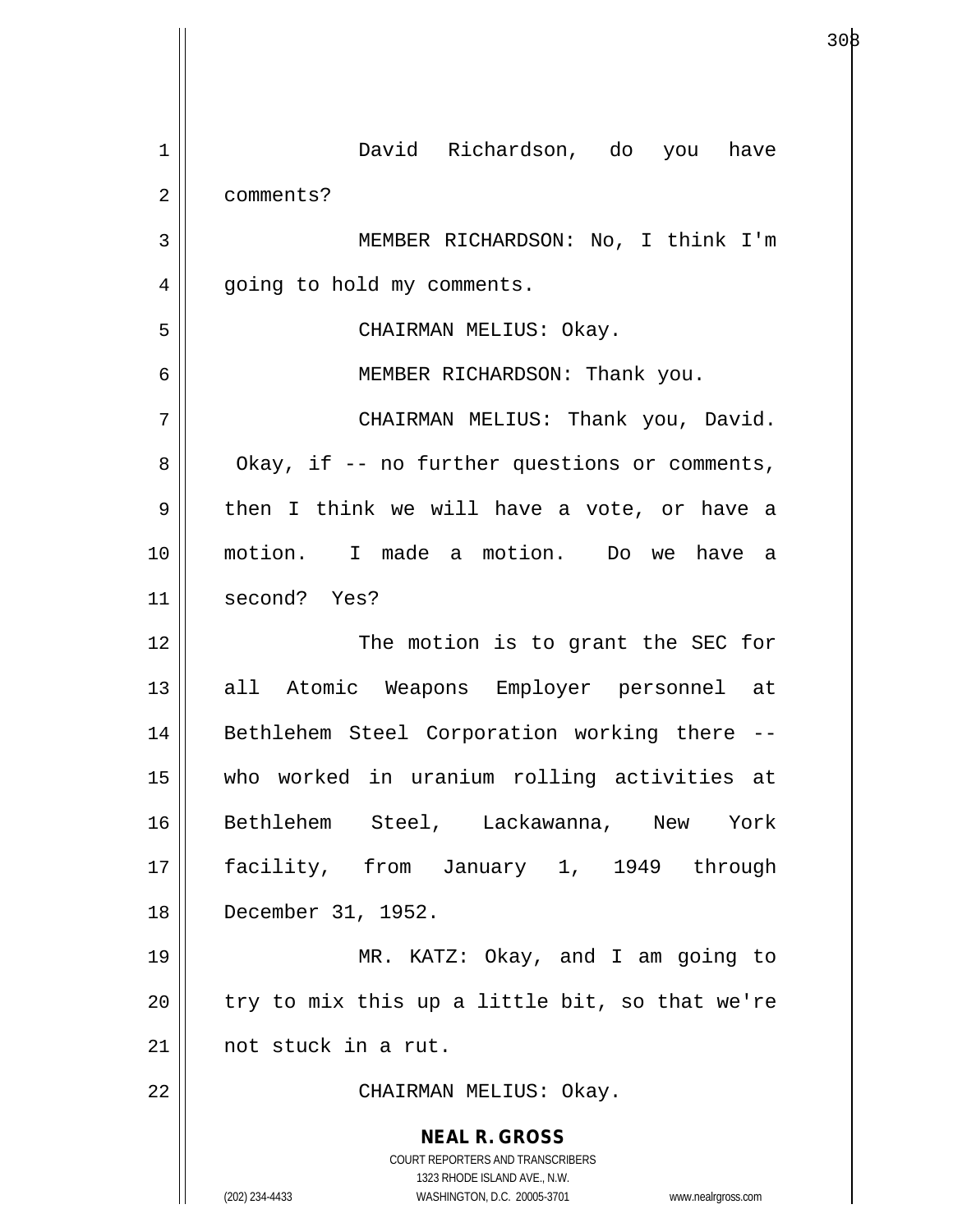| $\mathbf 1$    | MR. KATZ: I'm going to go ahead                                                                     |
|----------------|-----------------------------------------------------------------------------------------------------|
| $\overline{2}$ | this way, but I'll get everybody. Dr.                                                               |
| 3              | Roessler?                                                                                           |
| 4              | MEMBER ROESSLER: No.                                                                                |
| 5              | MR. KATZ: Mr. Presley?                                                                              |
| 6              | MR. PRESLEY: I'm going to vote                                                                      |
| 7              | yes, with a whole lot of reservation. Sam,                                                          |
| 8              | you've done a lot of good and I've got                                                              |
| 9              | somebody working in this area. I've got some                                                        |
| 10             | reservations.                                                                                       |
| 11             | MR. KATZ: Ms. Munn?                                                                                 |
| 12             | MEMBER MUNN: Abstain.                                                                               |
| 13             | MR. KATZ: Dr. Lockey?                                                                               |
| 14             | MEMBER LOCKEY: No.                                                                                  |
| 15             | MR. KATZ: Mr. Griffon?                                                                              |
| 16             | ACTING CHAIR: Yes.                                                                                  |
| 17             | MR. KATZ: Mr. Gibson?                                                                               |
| 18             | MEMBER GIBSON: Strongly support                                                                     |
| 19             | the motion, yes.                                                                                    |
| 20             | MR. KATZ: Ms. Beach?                                                                                |
| 21             | MEMBER BEACH: Yes.                                                                                  |
| 22             | MR. KATZ: Dr. Anderson?                                                                             |
|                | <b>NEAL R. GROSS</b><br><b>COURT REPORTERS AND TRANSCRIBERS</b>                                     |
|                | 1323 RHODE ISLAND AVE., N.W.<br>WASHINGTON, D.C. 20005-3701<br>(202) 234-4433<br>www.nealrgross.com |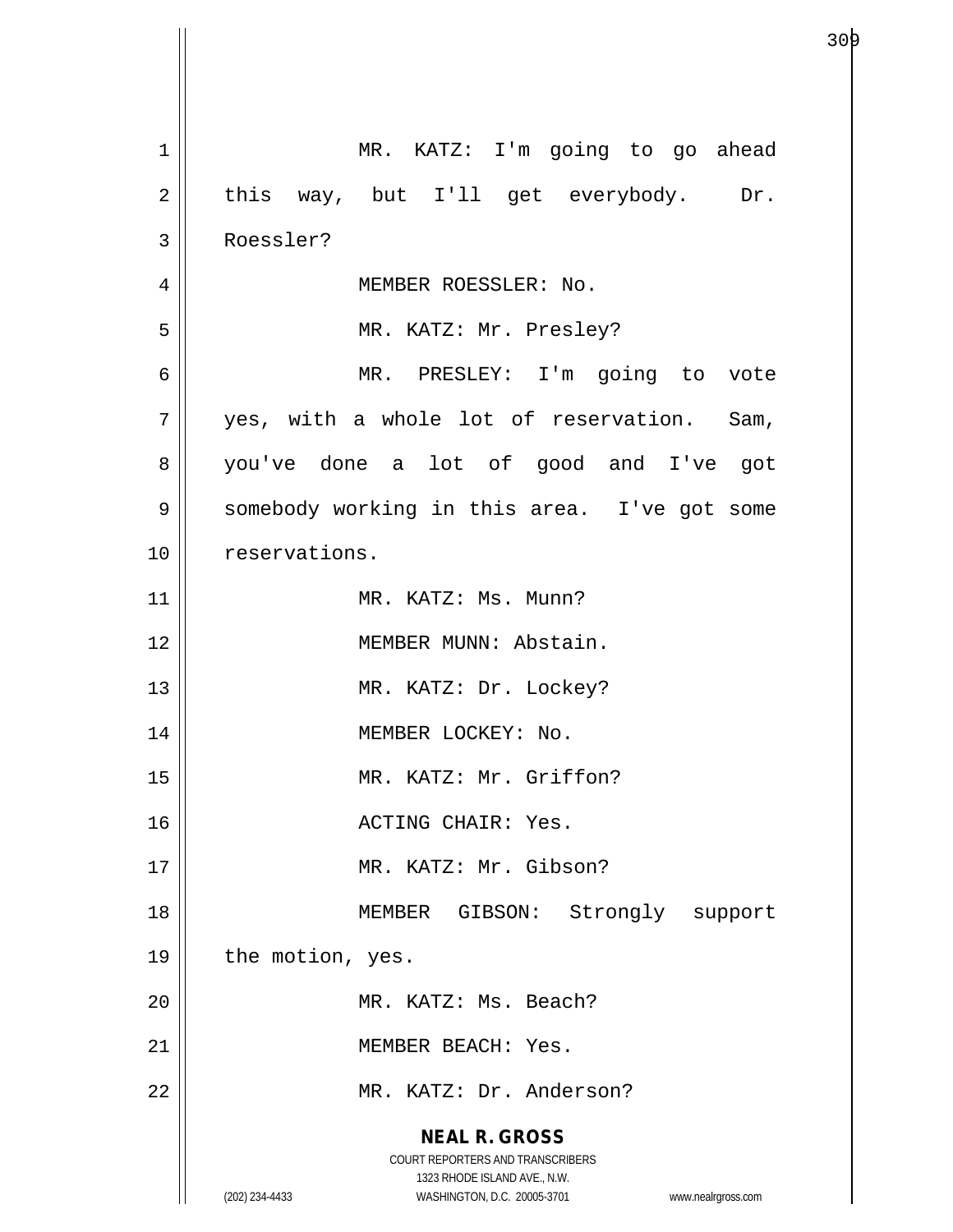| $\mathbf 1$ | MEMBER ANDERSON: Yes.                                                                                   |
|-------------|---------------------------------------------------------------------------------------------------------|
| 2           | MR. KATZ: Mr. Clawson?                                                                                  |
| 3           | MEMBER CLAWSON: Yes.                                                                                    |
| 4           | MR. KATZ: Mr. Gibson? Wait, I'm                                                                         |
| 5           | repeating. Dr. Field, I'm sorry.                                                                        |
| 6           | MEMBER FIELD: The process seems                                                                         |
| 7           | kind of expedited, and I can understand why                                                             |
| 8           | you want to expedite it, with everyone here.                                                            |
| 9           | But as a new member, I don't feel able to make                                                          |
| 10          | a vote, so I'm going to abstain.                                                                        |
| 11          | MR. KATZ: Okay, Dr. Lemen?                                                                              |
| 12          | MEMBER LEMEN: Strongly support the                                                                      |
| 13          | motion.                                                                                                 |
| 14          | MR. KATZ: Dr. Melius?                                                                                   |
| 15          | CHAIRMAN MELIUS: Yes.                                                                                   |
| 16          | MR. KATZ: Dr. Poston?                                                                                   |
| 17          | MEMBER POSTON: No.                                                                                      |
| 18          | MR. KATZ: Dr. Richardson?                                                                               |
| 19          | MEMBER RICHARDSON: Yes.                                                                                 |
| 20          | MR. KATZ: Mr. Schofield?                                                                                |
| 21          | MEMBER SCHOFIELD: Yes.                                                                                  |
| 22          | MR. KATZ: Dr. Ziemer?                                                                                   |
|             | <b>NEAL R. GROSS</b>                                                                                    |
|             | 1323 RHODE ISLAND AVE., N.W.                                                                            |
|             | COURT REPORTERS AND TRANSCRIBERS<br>(202) 234-4433<br>WASHINGTON, D.C. 20005-3701<br>www.nealrgross.com |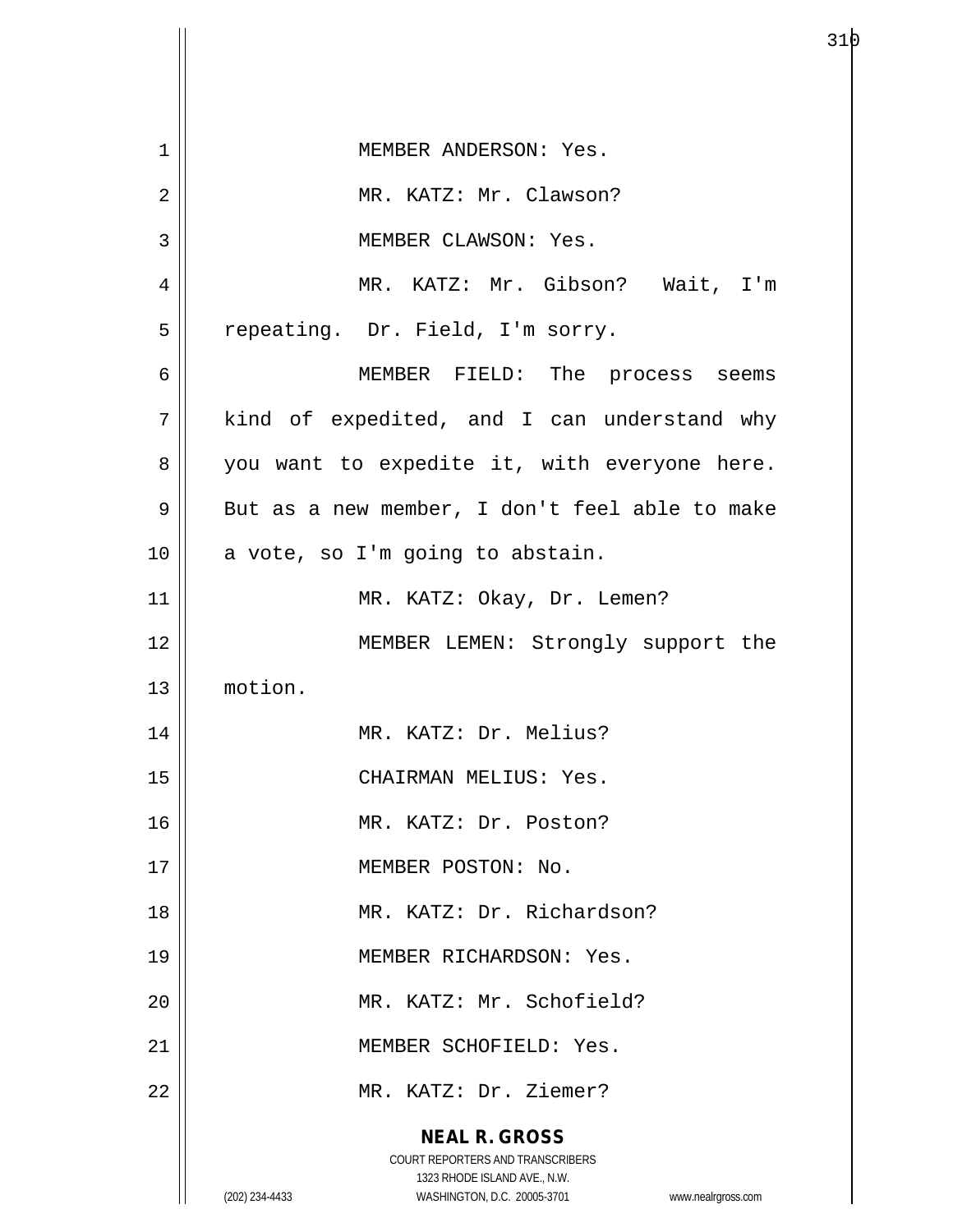| 1  | MEMBER ZIEMER: No.                                                  |
|----|---------------------------------------------------------------------|
| 2  | MR. KATZ: Okay, thank you. I                                        |
| 3  | thought I should mix this up. So, let me just                       |
| 4  | -- okay, so, we have one, two, three -- we                          |
| 5  | have four nays. We have two abstentions, that                       |
| 6  | makes six, that means we have 10 yeses, let me                      |
| 7  | make sure, and we have 10 yays, so, the motion                      |
| 8  | passes.                                                             |
| 9  | CHAIRMAN MELIUS: Yes, the motion                                    |
| 10 | carries, 10 to four.                                                |
| 11 | (Applause.)                                                         |
| 12 | CHAIRMAN MELIUS: And we'd like to                                   |
| 13 | thank you for coming today, for your patience                       |
| 14 | with this process. Certainly, our sympathy to                       |
| 15 | your families. I know, Ms. Walker, and others                       |
| 16 | that have been -- many others have lost family                      |
| 17 | members and we're glad we're able to get this                       |
| 18 | accomplished today. Thank you.                                      |
| 19 | We'll take a break for 20 minutes                                   |
| 20 | and then reconvene.                                                 |
| 21 | (Whereupon, the above-entitled                                      |
| 22 | matter went off the record at 3:29 p.m. and                         |
|    | <b>NEAL R. GROSS</b>                                                |
|    | COURT REPORTERS AND TRANSCRIBERS<br>1323 RHODE ISLAND AVE., N.W.    |
|    | (202) 234-4433<br>WASHINGTON, D.C. 20005-3701<br>www.nealrgross.com |

 $\mathsf{I}$ 

 $31\text{\AA}$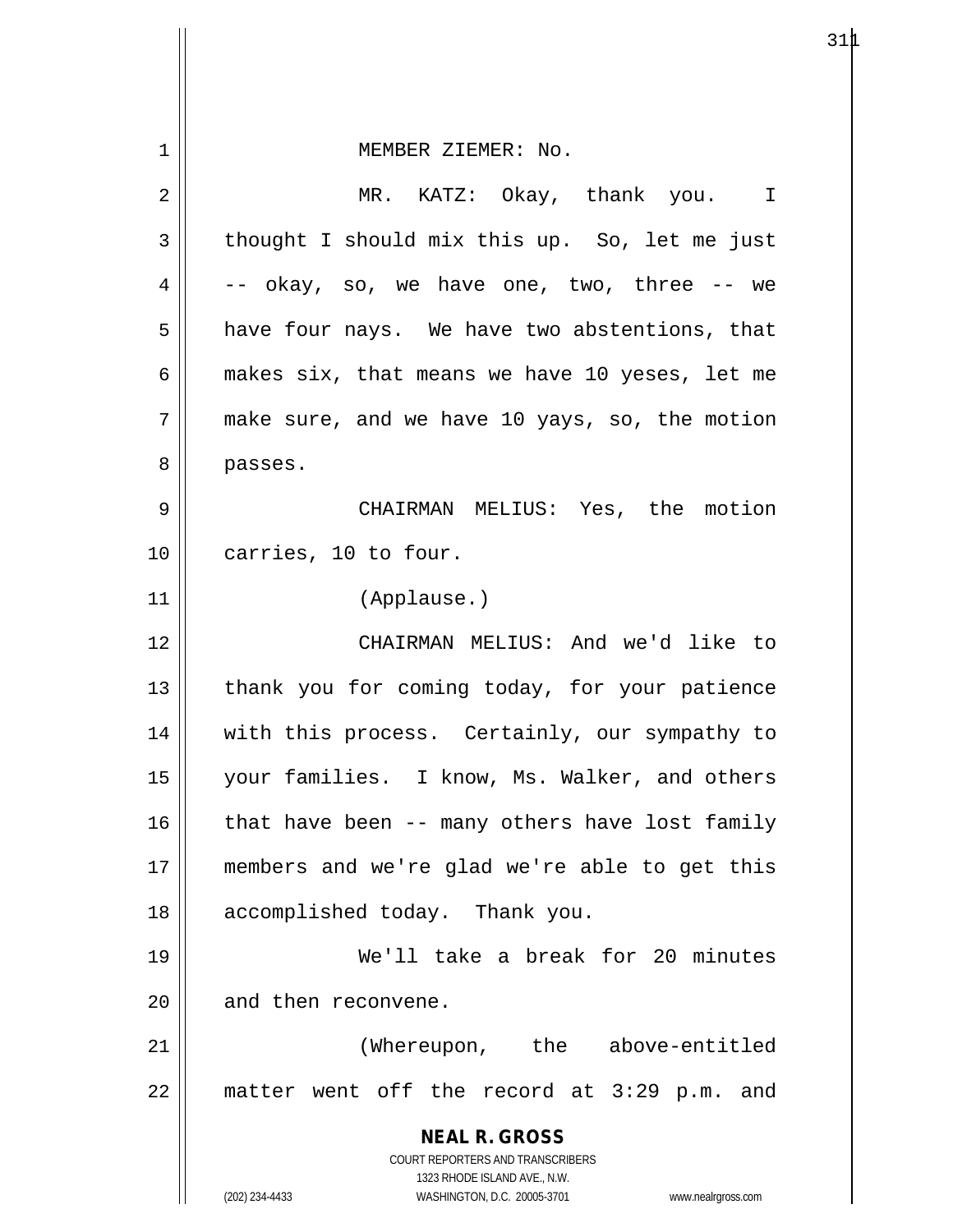1  $\parallel$  resumed at 3:58 p.m.)

| $\overline{2}$ | CHAIRMAN MELIUS: Okay, why don't                                                                                                                                |
|----------------|-----------------------------------------------------------------------------------------------------------------------------------------------------------------|
| 3              | we get started again and there are a few                                                                                                                        |
|                |                                                                                                                                                                 |
| 4              | people missing, but they are -- one of them is                                                                                                                  |
| 5              | -- two of them are conflicted on the first                                                                                                                      |
| 6              | issue.                                                                                                                                                          |
| 7              | The first issue I'd like to deal                                                                                                                                |
| 8              | with is the Mound, and I think Mike, if you'd                                                                                                                   |
| 9              | step in the audience for a second.                                                                                                                              |
| 10             | MR. KATZ: And do we have -- Dr.                                                                                                                                 |
| 11             | Ziemer and Richardson, are you back with us?                                                                                                                    |
| 12             | CHAIRMAN MELIUS: We have a Class                                                                                                                                |
| 13             | Definition issue.                                                                                                                                               |
| 14             | MEMBER RICHARDSON: Yes, I'm here.                                                                                                                               |
| 15             | CHAIRMAN MELIUS: Okay.                                                                                                                                          |
| 16             | MR. KATZ: Great. Dr. Ziemer, you                                                                                                                                |
| 17             | Dr. Ziemer, did you just unmute to say<br>too?                                                                                                                  |
| 18             | you're with us?                                                                                                                                                 |
| 19             | (No response.)                                                                                                                                                  |
| 20             | CHAIRMAN MELIUS: Dr. Ziemer?                                                                                                                                    |
| 21             | MR. KATZ: Dr. Ziemer, are you with                                                                                                                              |
| 22             | us now?                                                                                                                                                         |
|                | <b>NEAL R. GROSS</b><br>COURT REPORTERS AND TRANSCRIBERS<br>1323 RHODE ISLAND AVE., N.W.<br>(202) 234-4433<br>WASHINGTON, D.C. 20005-3701<br>www.nealrgross.com |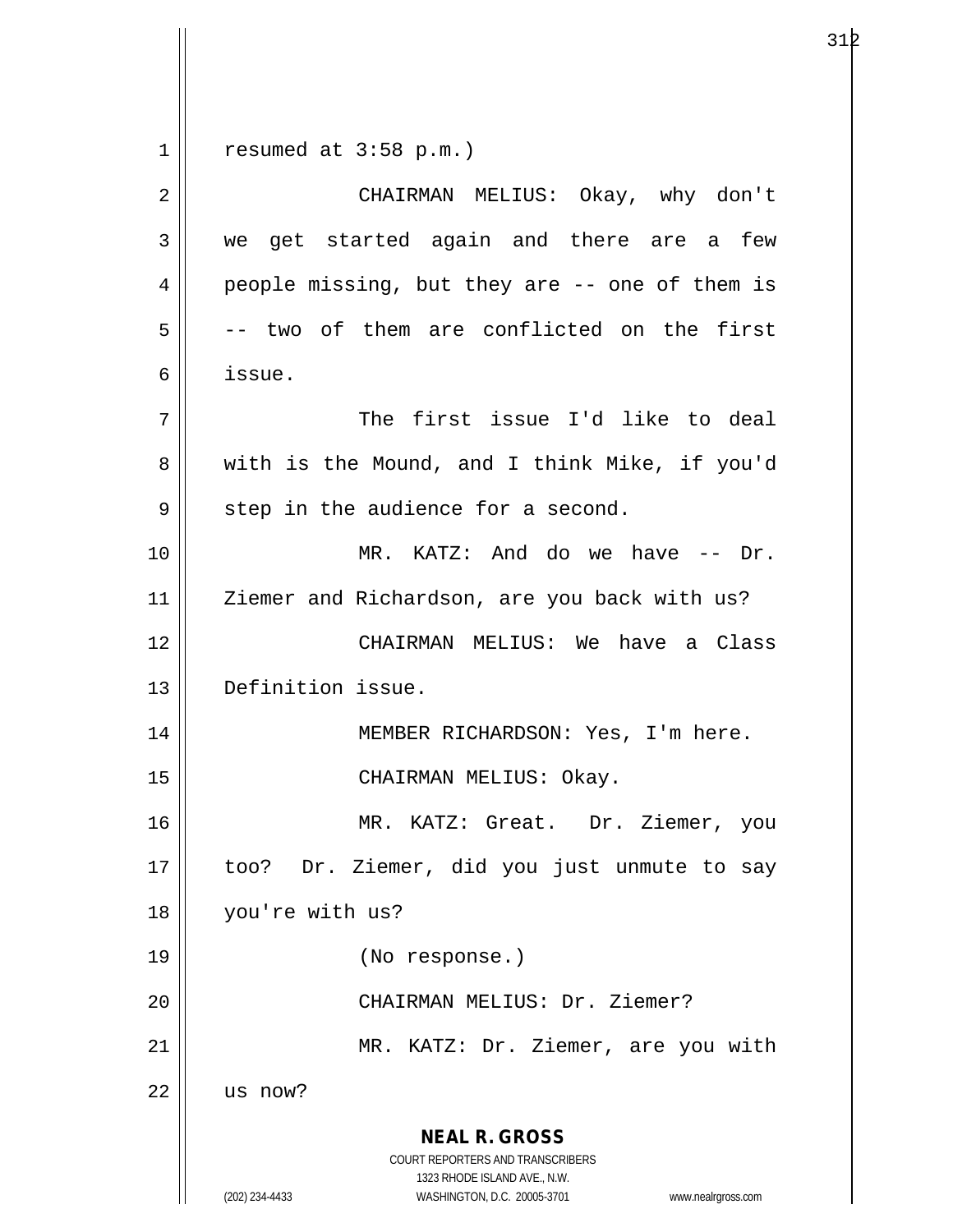1 CHAIRMAN MELIUS: Let's just go  $2 \parallel$  ahead. 3 || MR. KATZ: Okay. 4 CHAIRMAN MELIUS: And we can  $5 \parallel$  collect that. The issue came up yesterday, 6 with Mound, about Class Definition issue and  $7 \parallel$  we had -- I think we all have some concerns  $8 \parallel$  about it, and we have a proposal that the  $-$ 9 worked on with counsel, and then we have a 10 || suggested change to that. 11 So, I will read the -- the one 12 || that's proposed, which is, all employees of 13 || the Department of Energy, its predecessor 14 agencies and their contractors and 15  $\parallel$  subcontractors who one -- who had -- who were 16 || -- number one, who were monitored for tritium 17 exposure and worked at the Mound Plant in 18 Miamisburg, Ohio from March 1, 1959 through

19 March 5, 1980, for a number of work days 20 aggregating at least 250 work days occurring 21 either solely under this employment or in 22 | combination with work days within the

> **NEAL R. GROSS** COURT REPORTERS AND TRANSCRIBERS 1323 RHODE ISLAND AVE., N.W.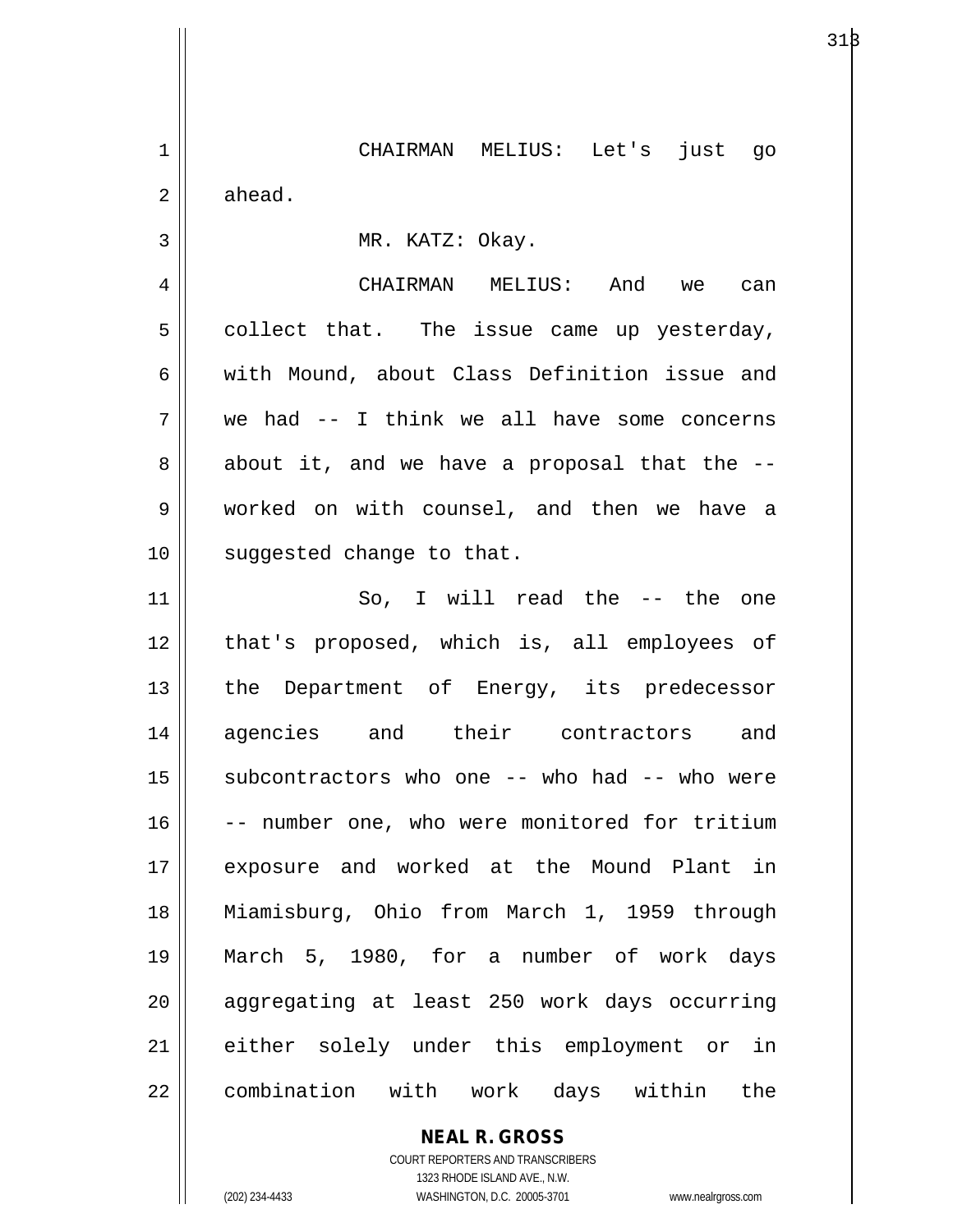| 1              | parameters established for one or more other                        |
|----------------|---------------------------------------------------------------------|
| 2              | Classes of employees in the Special Exposure                        |
| 3              | Cohort, or two, worked in the R and/or SW                           |
| $\overline{4}$ | buildings, of the Mound Plant in Miamisburg,                        |
| 5              | Ohio from March 1, 1959 through March 5, 1980,                      |
| 6              | for a number of work days aggregating at least                      |
| 7              | 250 work days occurring either solely under                         |
| 8              | this employment or in combination with work                         |
| 9              | days within the parameters established for one                      |
| 10             | or more other Classes of employees in the                           |
| 11             | Special Exposure Cohort.                                            |
| 12             | So, that's the proposed. We                                         |
| 13             | figured that -- the second part, worked in the                      |
| 14             | R and/or SW building, helps to sort of capture                      |
| 15             | the people that --                                                  |
| 16             | ANDERSON:<br>That<br>MEMBER<br>weren't                              |
| 17             | monitored.                                                          |
|                |                                                                     |
| 18             | Monitored,<br>CHAIRMAN MELIUS:                                      |
| 19             | correct. So, the one change, which people                           |
| 20             | from the Work Group, Josie, had -- others had                       |
| 21             | suggested, were concerned about, were                               |
| 22             | monitored for tritium exposure, how that would                      |
|                | <b>NEAL R. GROSS</b>                                                |
|                | COURT REPORTERS AND TRANSCRIBERS                                    |
|                | 1323 RHODE ISLAND AVE., N.W.                                        |
|                | (202) 234-4433<br>WASHINGTON, D.C. 20005-3701<br>www.nealrgross.com |

 $\mathsf{I}$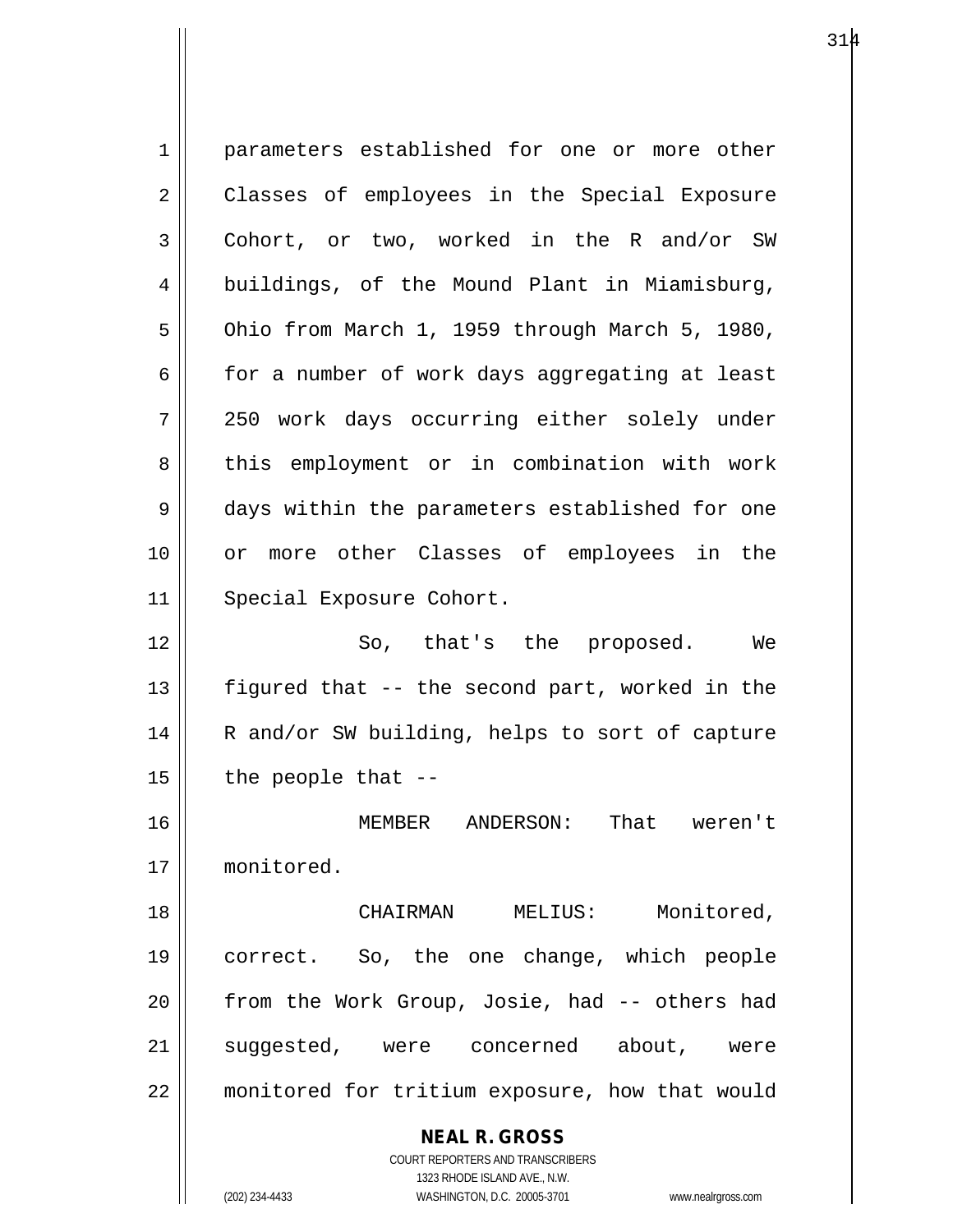| $\mathbf 1$ | be interpreted and are proposing that we       |
|-------------|------------------------------------------------|
| 2           | change that from, you know, who were monitored |
| 3           | for tritium exposure, to who had at least one  |
| 4           | tritium bioassay sample, and worked at the     |
| 5           | Mound Plant in Miamisburg, Ohio from that time |
| 6           | period.                                        |
| 7           | So, is that -- the counsel is just             |
| 8           | hearing that, I think, for the first time.     |
| 9           | So, and you're sitting way in the back there.  |
| 10          | MEMBER BEACH: She asked for a                  |
| 11          | repeat.                                        |
| 12          | CHAIRMAN MELIUS: Yes, it's<br>$-\,-$           |
| 13          | okay, one had -- who -- number one, had at     |
| 14          | least one tritium bioassay sample, and worked  |
| 15          | at the Mound. I think the issue is, sort of    |
| 16          | this interpretation of monitored. You know,    |
| 17          | it's like the same issue we've got with        |
| 18          | monitored or should have been monitored.       |
| 19          | This makes it more explicit, so,               |
| 20          | least there is -- sort of a working<br>at      |
| 21          | definition for that, that's explicit by what   |
| 22          | we meant.                                      |
|             | <b>NEAL R. GROSS</b>                           |

COURT REPORTERS AND TRANSCRIBERS 1323 RHODE ISLAND AVE., N.W.

 $\mathsf{II}$ 

 $\mathsf{l}$ 

(202) 234-4433 WASHINGTON, D.C. 20005-3701 www.nealrgross.com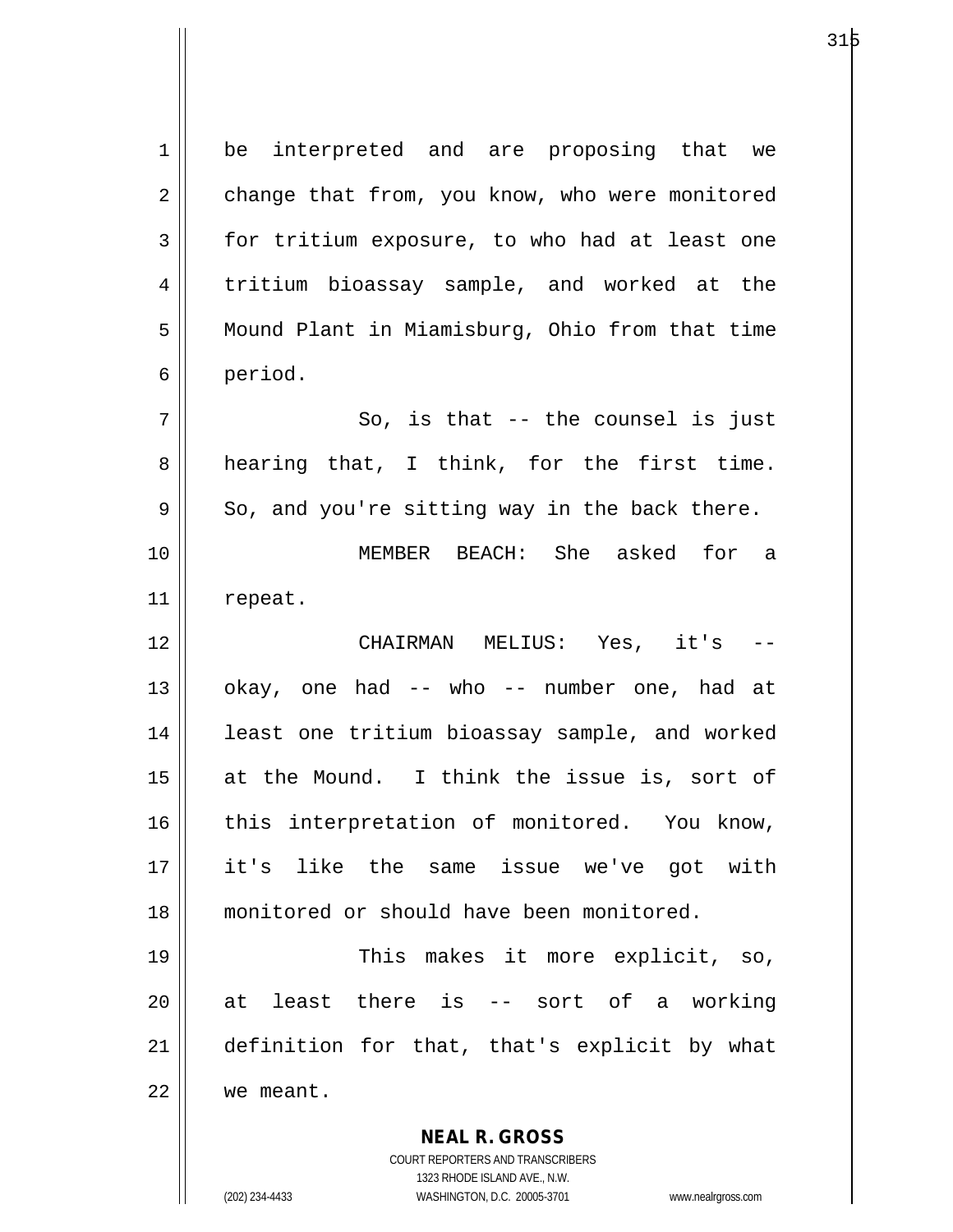**NEAL R. GROSS** COURT REPORTERS AND TRANSCRIBERS 1323 RHODE ISLAND AVE., N.W. (202) 234-4433 WASHINGTON, D.C. 20005-3701 www.nealrgross.com 1 || Okay, thanks for that. So, I  $2 \parallel$  think we've --3 | MEMBER ANDERSON: So moved. 4 | CHAIRMAN MELIUS: So moved, thank 5 || you, took the words out of my mouth. Do I  $6 \parallel$  have a second to the so-moved? 7 (A chorus of seconds.) 8 CHAIRMAN MELIUS: Okay, Brad, give 9 | Brad credit and all in favor? Do I need to do  $10 \parallel$  that? 11 || MEMBER ZIEMER: Question, sorry. 12 CHAIRMAN MELIUS: Sorry, Dr. 13 || Ziemer. 14 MEMBER ZIEMER: Yes, I didn't get 15 || the full wording there. What was the second 16 || point: had at least one tritium bioassay and? 17 CHAIRMAN MELIUS: And worked -- 18 MEMBER ZIEMER: And worked? 19 CHAIRMAN MELIUS: At the Mound  $20$  | Plant from March 1959 --21 || MEMBER ZIEMER: Yes, I got that  $22$  || part, but what -- the building part?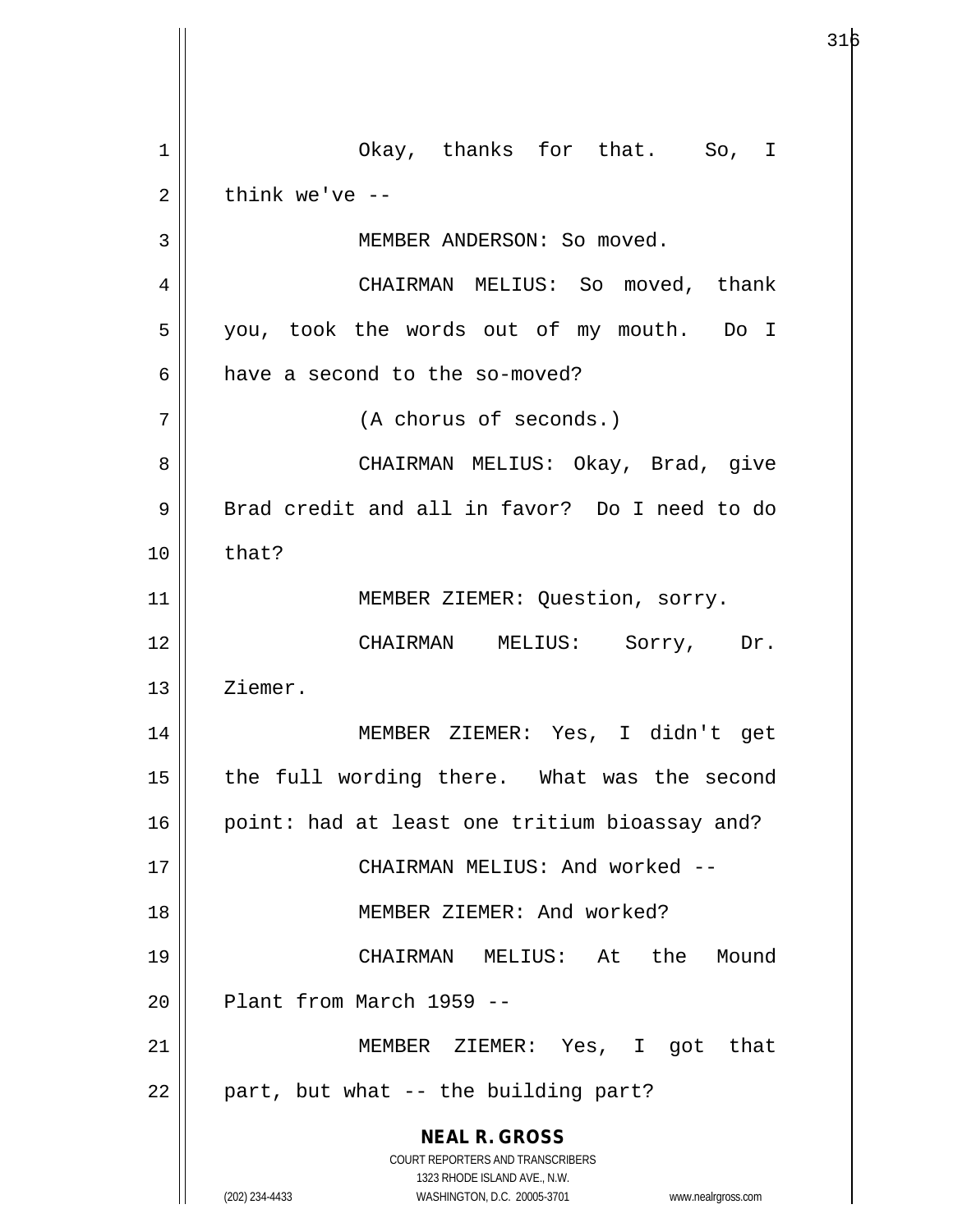**NEAL R. GROSS** COURT REPORTERS AND TRANSCRIBERS 1323 RHODE ISLAND AVE., N.W. (202) 234-4433 WASHINGTON, D.C. 20005-3701 www.nealrgross.com 1 CHAIRMAN MELIUS: And the number  $2 \parallel$  two, worked in the R and/or SW buildings at  $3 \parallel$  the Mound Plant from, blah, blah, blah. 4 MEMBER ZIEMER: Was it one tritium 5 | bioassay and worked, or worked? 6 CHAIRMAN MELIUS: And worked. 7 MEMBER ZIEMER: And worked? 8 CHAIRMAN MELIUS: You had to work 9 || at the Mound Plant from that time period --10 MEMBER ZIEMER: Right. 11 CHAIRMAN MELIUS: -- and you had 12 | to have at least one tritium bioassay sample. 13 || MEMBER ZIEMER: And then having --14 CHAIRMAN MELIUS: And then, number  $15$   $\vert$  -- or, number two, you worked --16 MEMBER ZIEMER: That's what I was 17 || asking on the or part, is that or worked? 18 || CHAIRMAN MELIUS: Or worked. Now, 19 you could have done both, but -- 20 MEMBER ZIEMER: Oh, that's where  $21$  the and/or comes from? 22 || CHAIRMAN MELIUS: Yes, to qualify,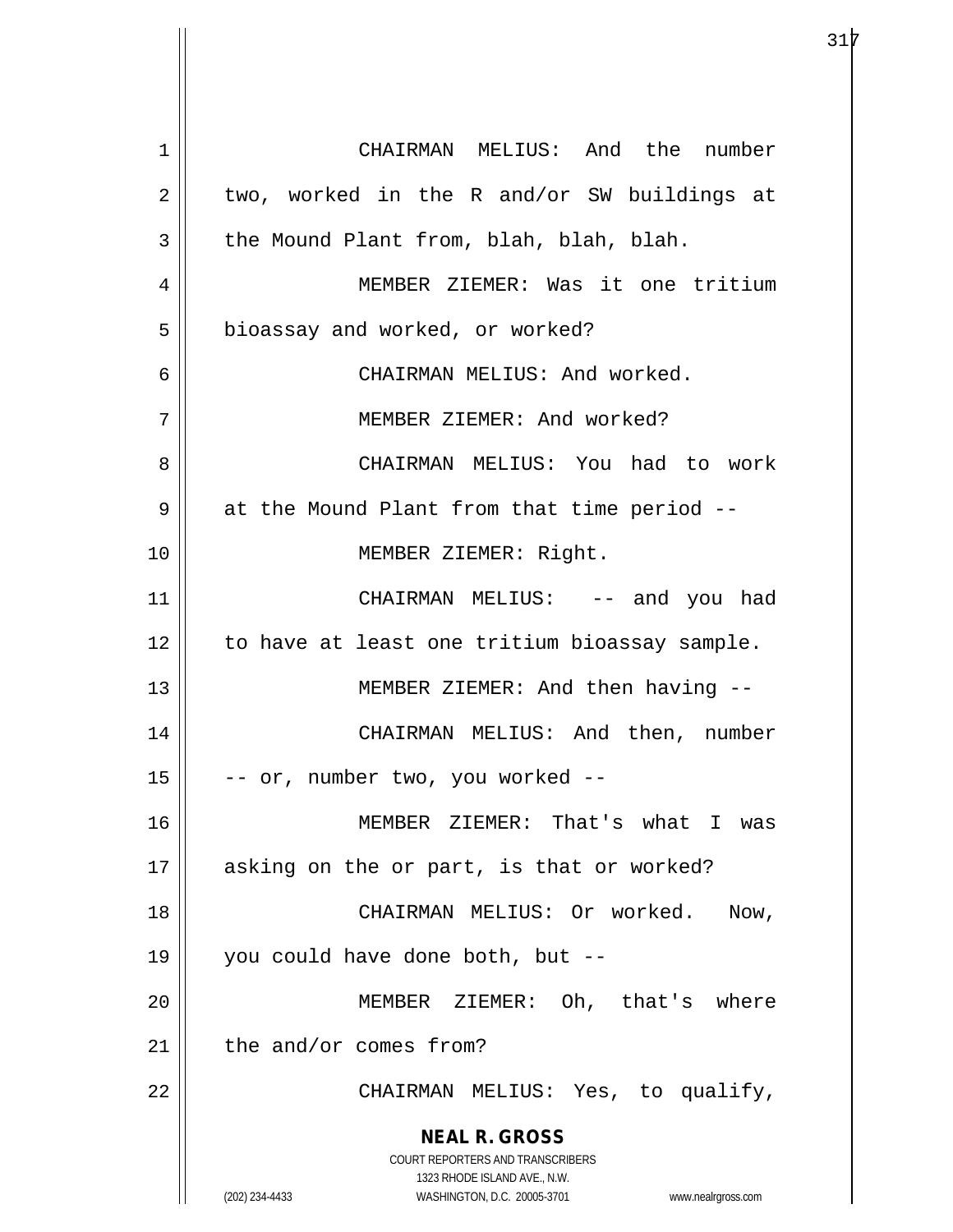**NEAL R. GROSS** COURT REPORTERS AND TRANSCRIBERS 1 || it's really one or the other. So, this is an  $2 \parallel$  or. 3 MEMBER ZIEMER: Does that require  $4 \parallel$  then for -- the -- the Department of Labor to 5 | first establish the bioassay and then confirm  $6 \parallel$  the working in the building or the --7 CHAIRMAN MELIUS: No, no -- 8 MEMBER ZIEMER: If they have the 9 bioassay sample, they don't have to take 10 || another step, right? 11 CHAIRMAN MELIUS: No, the 12 qualification is either of those criteria.  $13$   $\parallel$  The first criteria is had --14 MEMBER ZIEMER: Got you. 15 CHAIRMAN MELIUS: -- at least one 16 tritium bioassay sample and worked at the 17 Mound Plant in Miamisburg from March 1, 1959 18  $\parallel$  through 1980, then for a number of  $-$  blah, 19 blah, blah, and then the second way that they 20  $\parallel$  can qualify, or worked in the R and/or SW  $21$  || buildings at the Mound Plant from, blah, blah,  $22$  || blah, for a number of work days, 250, et

 $318$ 

1323 RHODE ISLAND AVE., N.W.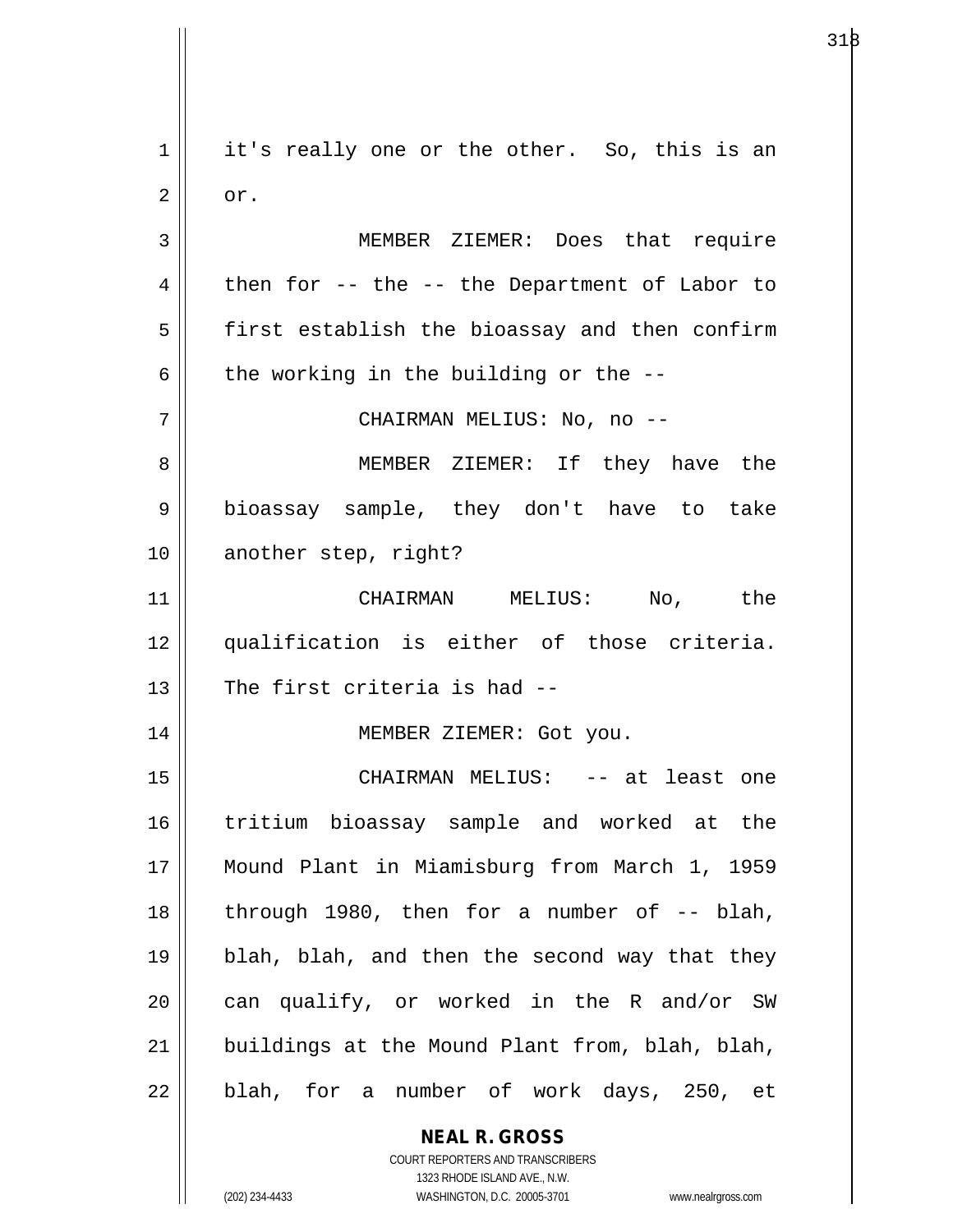$1 \parallel$  cetera.

| 2  | MEMBER ZIEMER: Okay, thank you.                                                                                                                                 |
|----|-----------------------------------------------------------------------------------------------------------------------------------------------------------------|
| 3  | CHAIRMAN MELIUS: Yes, it is a                                                                                                                                   |
| 4  | little -- it's different, put it that way.                                                                                                                      |
| 5  | MEMBER ZIEMER: Well, my question                                                                                                                                |
| 6  | on the and part, if it's a double requirement,                                                                                                                  |
| 7  | what was mentioned yesterday, that $-$ by Stu,                                                                                                                  |
| 8  | I think, was that it does pick up some people                                                                                                                   |
| 9  | in a different building, the tritium assay --                                                                                                                   |
| 10 | bioassay picks up a few people who had no                                                                                                                       |
| 11 | connection with that building.                                                                                                                                  |
| 12 | I wondered if the and part, if                                                                                                                                  |
| 13 | this a double requirement, does that eliminate                                                                                                                  |
| 14 | them $--$                                                                                                                                                       |
| 15 | CHAIRMAN MELIUS: No.                                                                                                                                            |
| 16 | MEMBER ZIEMER: -- or the or part                                                                                                                                |
| 17 | leaves them in, I quess.                                                                                                                                        |
| 18 | CHAIRMAN MELIUS: No.                                                                                                                                            |
| 19 | MEMBER ZIEMER: I think there's                                                                                                                                  |
| 20 | still some ambiguity there.                                                                                                                                     |
| 21 | CHAIRMAN MELIUS: There definitely                                                                                                                               |
| 22 | is, and I think that, if we'd been able to                                                                                                                      |
|    | <b>NEAL R. GROSS</b><br>COURT REPORTERS AND TRANSCRIBERS<br>1323 RHODE ISLAND AVE., N.W.<br>(202) 234-4433<br>WASHINGTON, D.C. 20005-3701<br>www.nealrgross.com |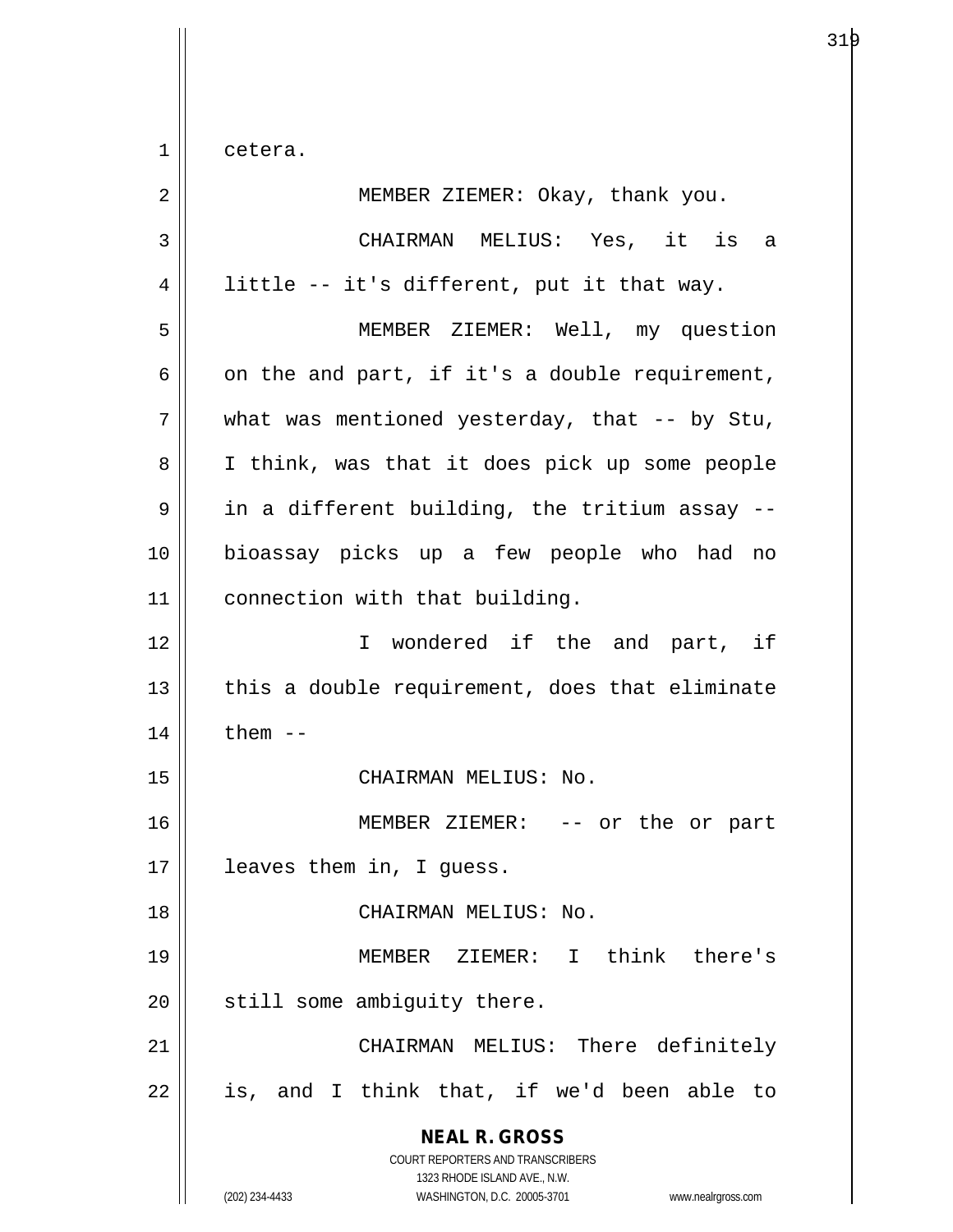**NEAL R. GROSS** COURT REPORTERS AND TRANSCRIBERS 1323 RHODE ISLAND AVE., N.W. (202) 234-4433 WASHINGTON, D.C. 20005-3701 www.nealrgross.com 1 || have -- work -- count on or rely on just the 2 criteria of working in the building or  $3 \parallel$  something, it would be better. But we don't 4 believe there are records for everyone who 5 worked in the building. 6 || But there may be some people that 7 can show that they worked in the building and  $8 \parallel$  may not --9 MEMBER ZIEMER: May not have the 10 tritium -- 11 || CHAIRMAN MELIUS: -- may not have 12 | the tritium bioassay, tritium monitoring. 13 || MEMBER ZIEMER: Right. 14 CHAIRMAN MELIUS: And so forth, so, 15  $\parallel$  but you know, we are -- I hate to use the word  $16$  surrogate -- sort of a surrogate, definitely. 17 We're trying to capture the group, the 18 individuals who were exposed as best we can 19 do, we believe, based on the information. 20 Okay, Wanda? 21 MEMBER MUNN: Would it be  $22$  | clarifying to use the word either?

е в селото в селото на 1920 година в 1920 година в 1920 година в 1920 година в 1920 година в 1920 година в 192<br>В 1920 година в 1920 година в 1920 година в 1920 година в 1920 година в 1920 година в 1920 година в 1920 годин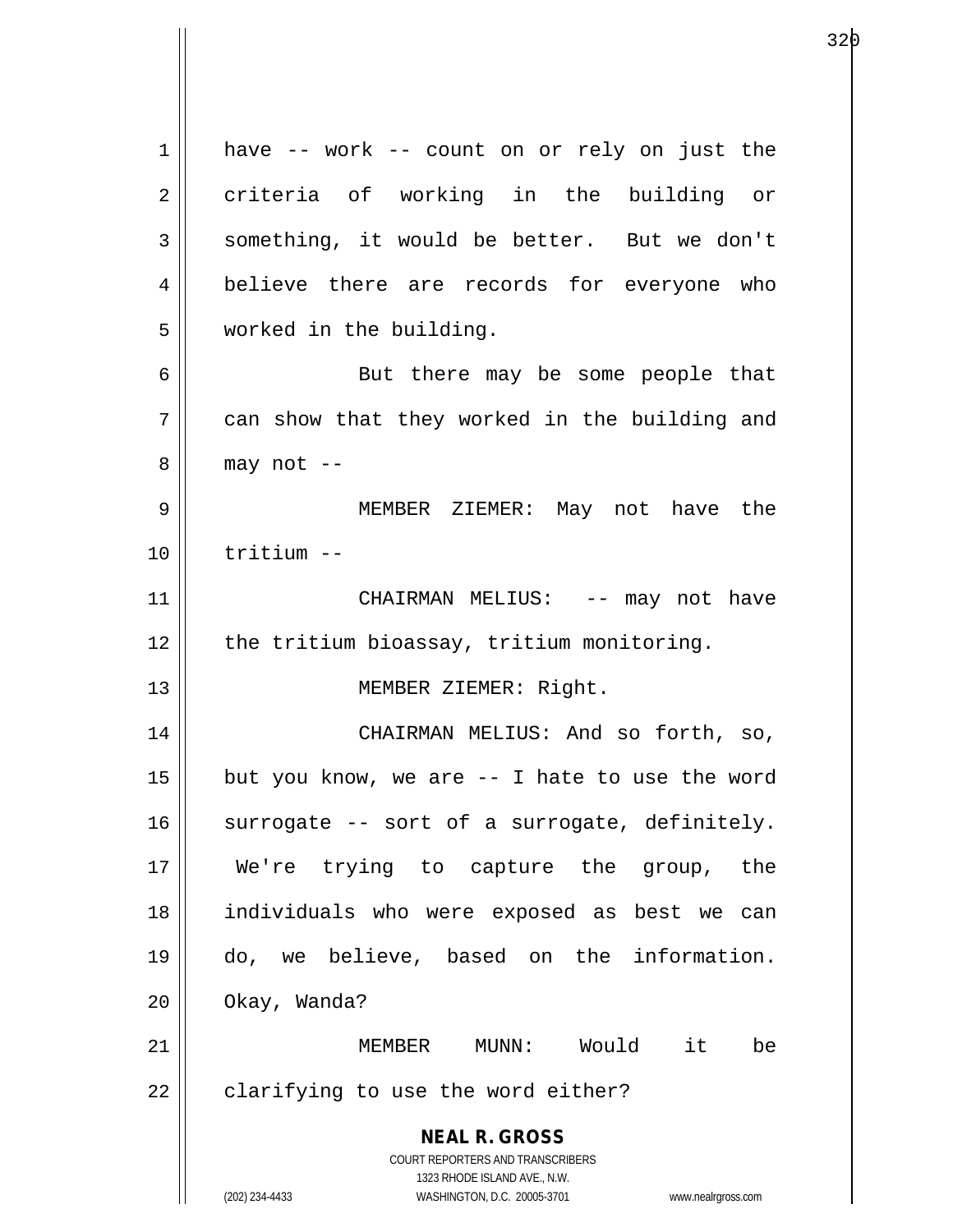| $\mathbf 1$    | CHAIRMAN MELIUS: So, who either                                     |
|----------------|---------------------------------------------------------------------|
| 2              | one, yes, that's fine. So, we'll modify that                        |
| 3              | either, either, colon, the punctuation mark,                        |
| $\overline{4}$ | not the word. Okay, so, Ted?                                        |
| 5              | MR. KATZ: Thank you, okay.                                          |
| 6              | CHAIRMAN MELIUS: With those                                         |
| 7              | friendly amendments.                                                |
| 8              | MR. KATZ: With those friendly                                       |
| 9              | amendments. Dr. Anderson?                                           |
| 10             | MEMBER ANDERSON: Yes.                                               |
| 11             | MR. KATZ: Ms. Beach?                                                |
| 12             | MEMBER BEACH: Yes.                                                  |
| 13             | MR. KATZ: Mr. Clawson?                                              |
| 14             | MEMBER CLAWSON: Yes.                                                |
| 15             | MR. KATZ: Dr. Field?                                                |
| 16             | MEMBER FIELD: Yes.                                                  |
| 17             | MR. KATZ: Dr. Lemen?                                                |
| 18             | MEMBER LEMEN: Yes.                                                  |
| 19             | MR. KATZ: Dr. Melius?                                               |
| 20             | CHAIRMAN MELIUS: Yes.                                               |
| 21             | MR. KATZ: Ms. Munn?                                                 |
| 22             | MEMBER MUNN: Yes.                                                   |
|                | <b>NEAL R. GROSS</b>                                                |
|                | COURT REPORTERS AND TRANSCRIBERS<br>1323 RHODE ISLAND AVE., N.W.    |
|                | (202) 234-4433<br>WASHINGTON, D.C. 20005-3701<br>www.nealrgross.com |

 $32\mu$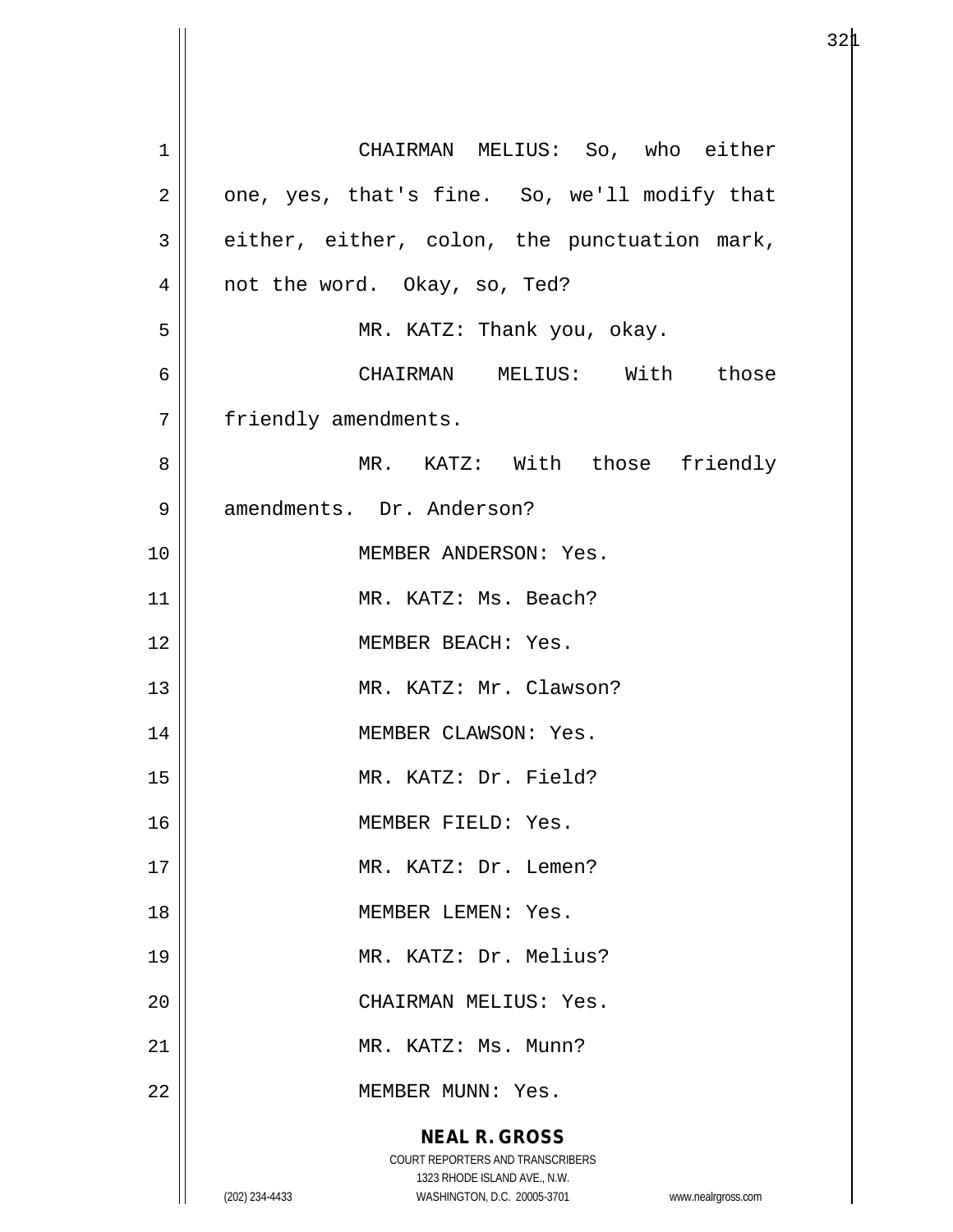| $\mathbf 1$    | MR. KATZ: Dr. Poston?                                               |
|----------------|---------------------------------------------------------------------|
| $\overline{2}$ | MEMBER POSTON: Yes.                                                 |
| 3              | MR. KATZ: Mr. Presley?                                              |
| $\overline{4}$ | MEMBER PRESLEY: Yes.                                                |
| 5              | MR. KATZ: Dr. Richardson?                                           |
| $\overline{6}$ | MEMBER RICHARDSON: Yes.                                             |
| 7              | MR. KATZ: Dr. Roessler?                                             |
| 8              | MEMBER ROESSLER: Yes.                                               |
| 9              | MR. KATZ: Mr. Schofield?                                            |
| 10             | MEMBER SCHOFIELD: Yes.                                              |
| 11             | MR. KATZ: Dr. Ziemer? You might                                     |
| 12             | be muted, Dr. Ziemer.                                               |
| 13             | CHAIRMAN MELIUS: Paul?                                              |
| 14             | MEMBER ZIEMER: I vote yes.                                          |
| 15             | CHAIRMAN MELIUS: Thank you.                                         |
| 16             | MR. KATZ: Yes, okay, so, all                                        |
| 17             | voting voted in favor. That's 13 in favor.                          |
| 18             | Three individuals, Mr. Gibson, Dr. --                               |
| 19             | CHAIRMAN MELIUS: Mr. Griffon.                                       |
| 20             | MR. KATZ: -- Mr. Griffon --                                         |
| 21             | CHAIRMAN MELIUS: Dr. Lockey.                                        |
| 22             | MR. KATZ: -- and Dr. Lockey are                                     |
|                | <b>NEAL R. GROSS</b>                                                |
|                | COURT REPORTERS AND TRANSCRIBERS<br>1323 RHODE ISLAND AVE., N.W.    |
|                | (202) 234-4433<br>WASHINGTON, D.C. 20005-3701<br>www.nealrgross.com |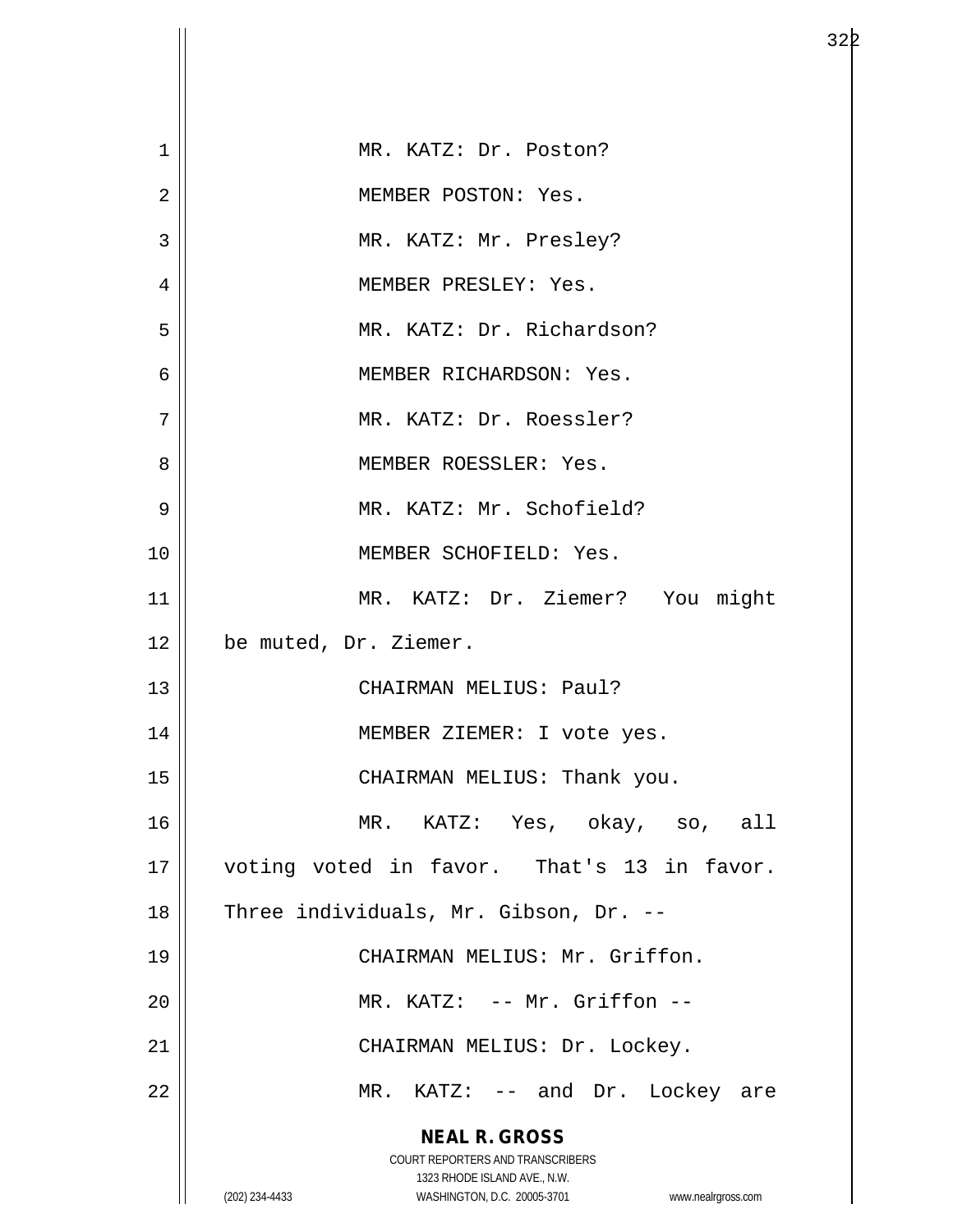$1 \parallel$  recused.

| $\overline{2}$ | CHAIRMAN MELIUS: Okay, thank you.                                                                                                                               |
|----------------|-----------------------------------------------------------------------------------------------------------------------------------------------------------------|
| 3              | So, the recused can rejoin us at the table.                                                                                                                     |
| $\overline{4}$ | The next order of business, we                                                                                                                                  |
| 5              | will start some of the Work Group reports and                                                                                                                   |
| 6              | this is to -- we're going to start with ones                                                                                                                    |
| 7              | that will assist us in terms of SC&A casting                                                                                                                    |
| 8              | issues.                                                                                                                                                         |
| $\mathsf 9$    | I will point out that I need to                                                                                                                                 |
| 10             | leave at 4:30. I have a graduation to attend                                                                                                                    |
| 11             | on the West Coast and I need to catch an                                                                                                                        |
| 12             | airplane and so it's not because of anything                                                                                                                    |
| 13             | Ted said to me or anybody else's action on the                                                                                                                  |
| 14             | Board. Previous engagement.                                                                                                                                     |
| 15             | So, I will be sort of sneaking                                                                                                                                  |
| 16             | out. I am going to turn the Chairmanship over                                                                                                                   |
| 17             | to Mark Griffon for the remainder of this                                                                                                                       |
| 18             | afternoon and tomorrow morning.                                                                                                                                 |
| 19             | So, the first $--$ I understand $--$                                                                                                                            |
| 20             | if I understand correctly, the Work Group that                                                                                                                  |
| 21             | is -- report that is critical to our tasking                                                                                                                    |
| 22             | of SC&A is the Procedures Work Group, and so,                                                                                                                   |
|                | <b>NEAL R. GROSS</b><br>COURT REPORTERS AND TRANSCRIBERS<br>1323 RHODE ISLAND AVE., N.W.<br>(202) 234-4433<br>WASHINGTON, D.C. 20005-3701<br>www.nealrgross.com |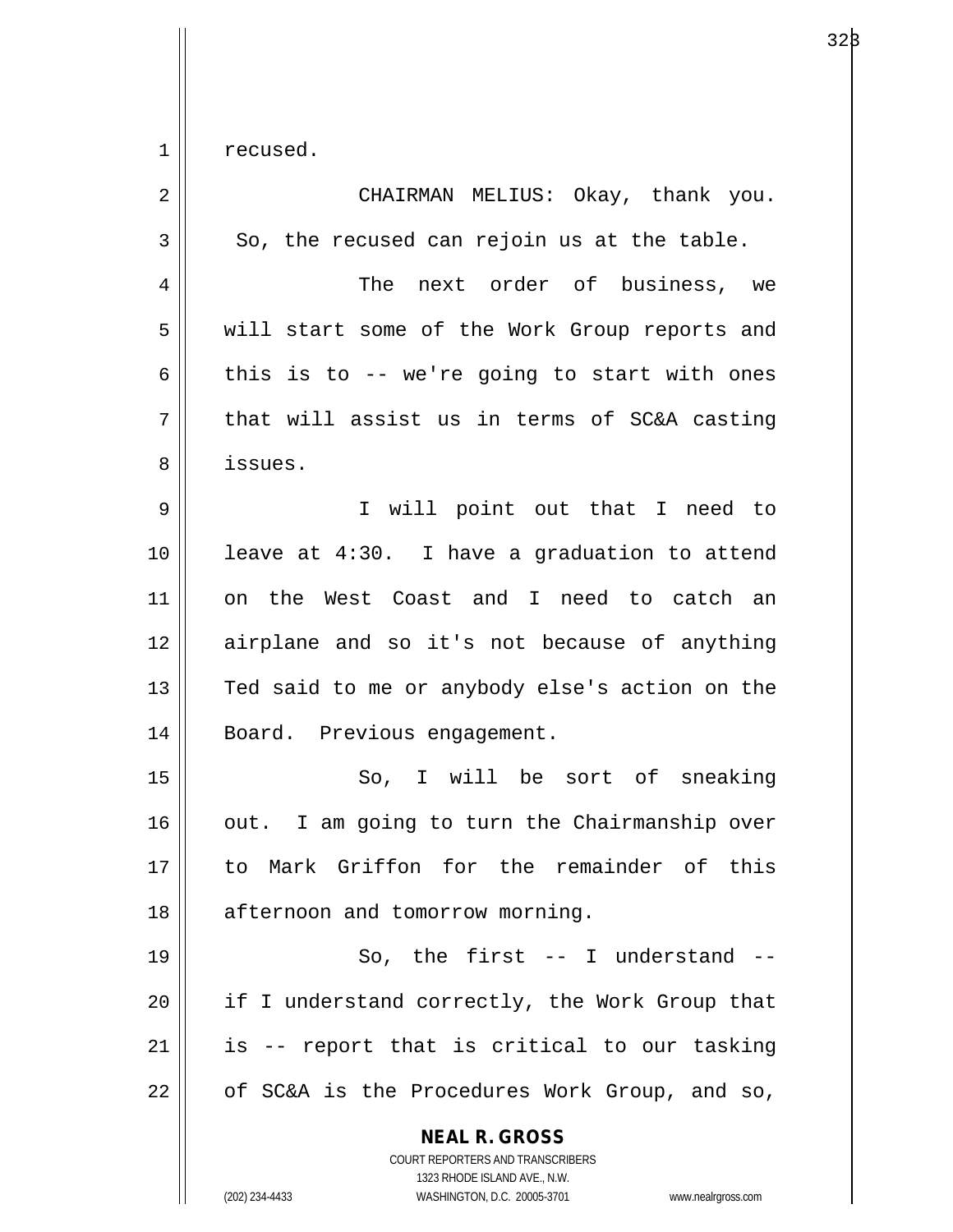$1 \parallel$  Wanda.

| $\overline{2}$ | MEMBER MUNN: I hope all of you                                                                                                                                  |
|----------------|-----------------------------------------------------------------------------------------------------------------------------------------------------------------|
| 3              | recall the fairly lengthy report I gave on our                                                                                                                  |
| 4              | telephone conference during our last meeting,                                                                                                                   |
| 5              | when I tried to bring you up to date with                                                                                                                       |
| 6              | respect to what the Subcommittee had<br>been                                                                                                                    |
| 7              | doing.                                                                                                                                                          |
| 8              | We are continuing to deal with the                                                                                                                              |
| 9              | standard workload that we have but the most                                                                                                                     |
| 10             | pressing items that we've had facing us in                                                                                                                      |
| 11             | recent months has been the issue of the PERs,                                                                                                                   |
| 12             | how we will address them and how we will move                                                                                                                   |
| 13             | forward on them.                                                                                                                                                |
| 14             | We've been trying to work very                                                                                                                                  |
| 15             | closely with SC&A to get the information that                                                                                                                   |
| 16             | need assimilated and to get the process<br>we                                                                                                                   |
| 17             | established so that we can move forward in a                                                                                                                    |
| 18             | timely manner with these things.                                                                                                                                |
| 19             | I'm going to work on<br>the                                                                                                                                     |
| 20             | assumption that all of you have -- you should                                                                                                                   |
| 21             | have, somewhere in your files, the protocol to                                                                                                                  |
| 22             | review NIOSH's Program Evaluation Reports that                                                                                                                  |
|                | <b>NEAL R. GROSS</b><br>COURT REPORTERS AND TRANSCRIBERS<br>1323 RHODE ISLAND AVE., N.W.<br>WASHINGTON, D.C. 20005-3701<br>(202) 234-4433<br>www.nealrgross.com |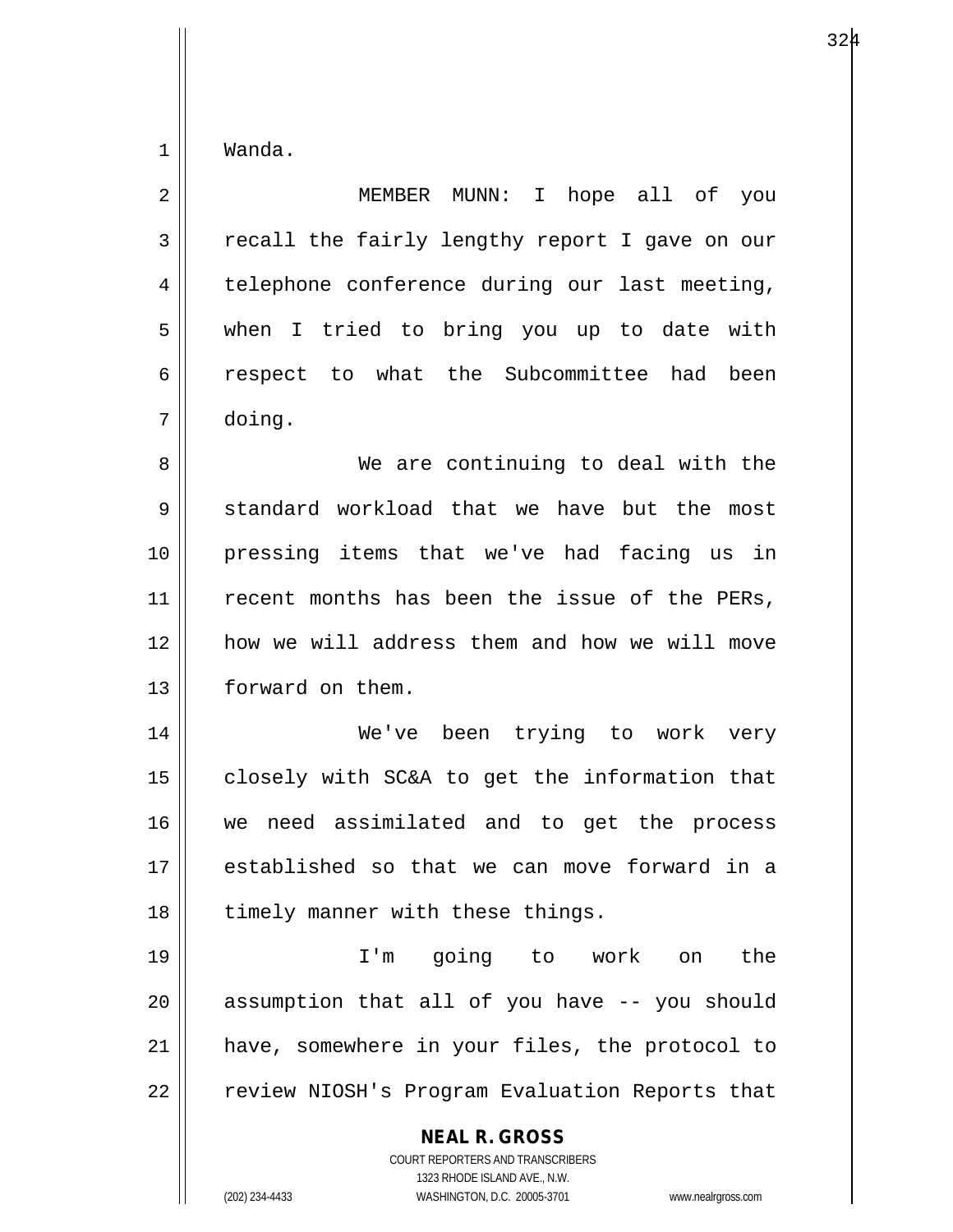| $\mathbf 1$ | was prepared by SC&A in December 2009. It was  |
|-------------|------------------------------------------------|
| 2           | sent to all of you and it was their            |
| 3           | presentation to us with respect to their view  |
| 4           | of how we should proceed in this manner.       |
| 5           | The Subcommittee finds this to be              |
| 6           | an acceptable document. There is -- are a      |
| 7           | number of attachments. The attachments might   |
| 8           | change from time to time.                      |
| 9           | You should have also received from             |
| 10          | John Mauro or Kathy Behling, a most -- the     |
| 11          | most recent update of the PERs that are        |
| 12          | available for us to choose to deal with.       |
| 13          | As I hope you recall, we<br>had                |
| 14          | indicated earlier that we would attempt to     |
| 15          | select some of these PERs and -- so that SC&A  |
| 16          | could get started on them. We have been --     |
| 17          | some of us have been working on a document,    |
| 18          | which is integral to this proposal, namely a   |
| 19          | two-page wrap-up description of what happens   |
| 20          | at the end of the PER review process.<br>That  |
| 21          | will become an archival document so that, in   |
| 22          | perpetuity, whoever wants to identify what any |

**NEAL R. GROSS**

COURT REPORTERS AND TRANSCRIBERS 1323 RHODE ISLAND AVE., N.W. (202) 234-4433 WASHINGTON, D.C. 20005-3701 www.nealrgross.com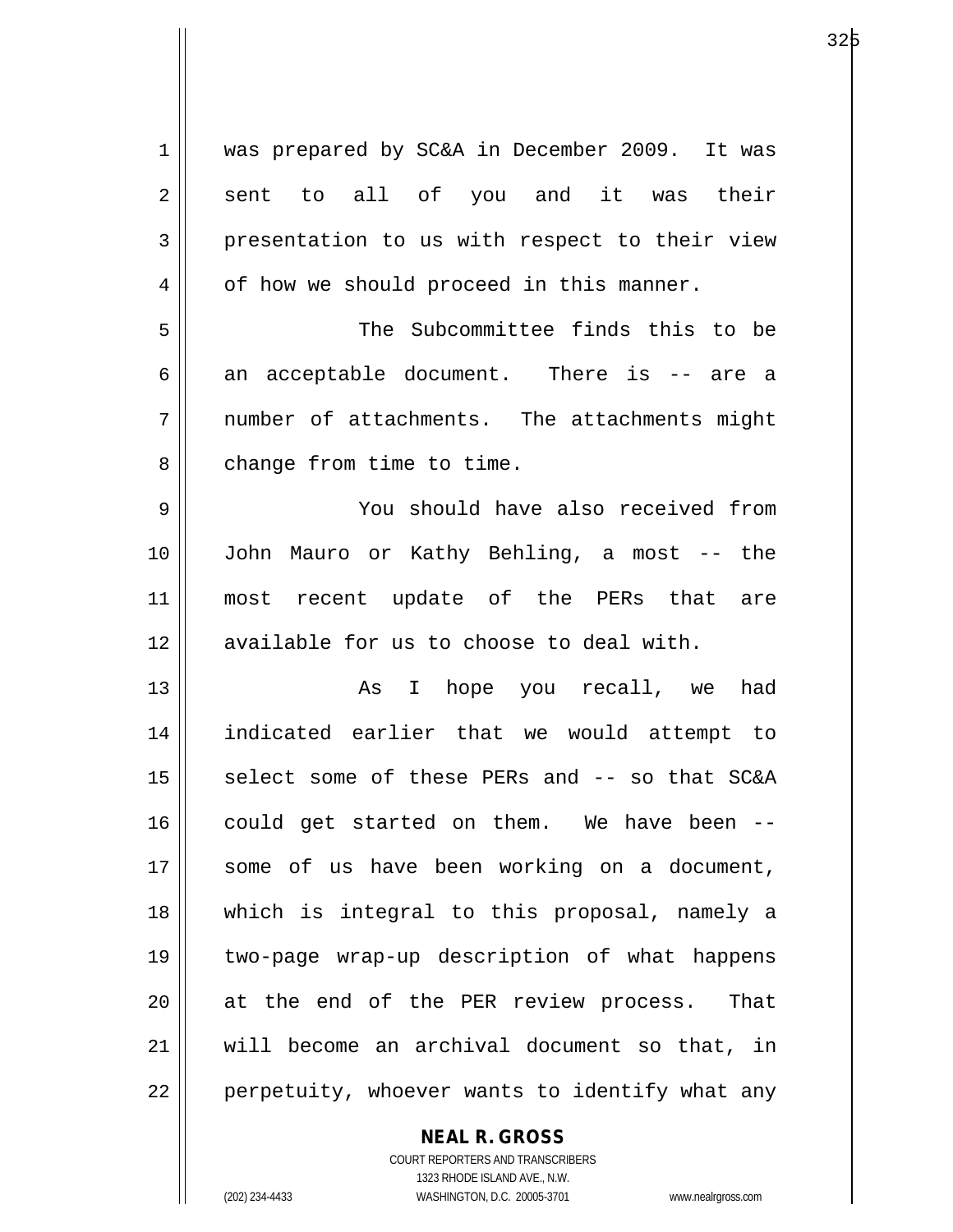1 PER was about and what was done with it, can  $2 \parallel$  pull up this quick two-pager and take a look  $3 \parallel$  at it.

4 | Several of us on the Subcommittee 5 || have had numerous exchanges. Originally, it 6 had been my plan to attempt to have a 7 teleconference meeting about this. But it 8 seems to be more efficient at this juncture 9 for the three of us who are involved, 10 primarily Dr. Lemen, Dr. Ziemer and myself, in 11 word-smithing this document.

12 || T'm very concerned about it 13 because I want to make sure -- I understand 14 that it's going to be used primarily as a 15 template. It's a straw man that John and 16 | company put together for us and we've changed 17 it significantly from its original format and 18 its original content. We want to try to get 19 it right.

20 || So, we're not going to present 21 || that to you today. We're still playing with  $22$  || that. We -- with any luck at all, we'll have

> **NEAL R. GROSS** COURT REPORTERS AND TRANSCRIBERS

1323 RHODE ISLAND AVE., N.W. (202) 234-4433 WASHINGTON, D.C. 20005-3701 www.nealrgross.com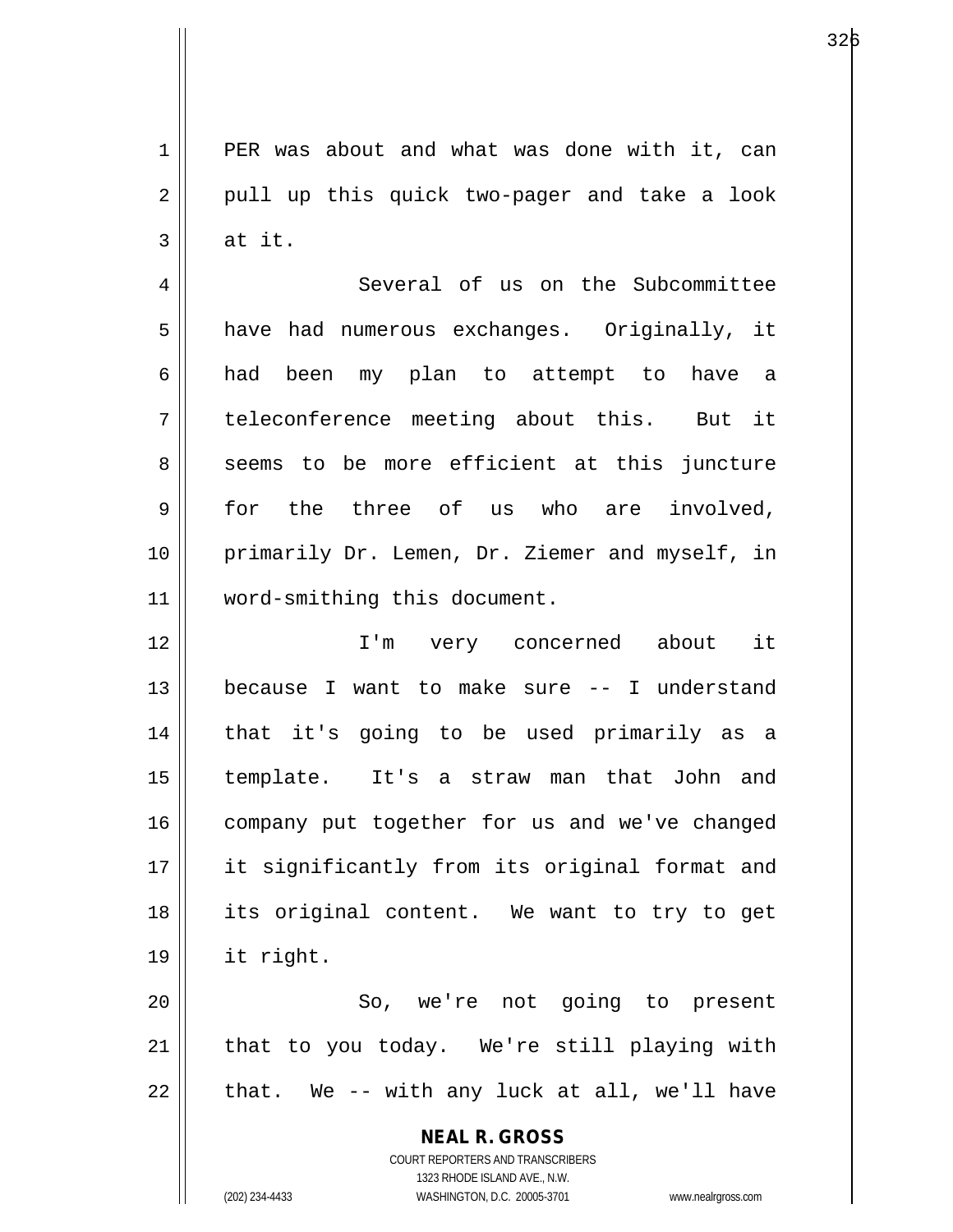$1$  that very nicely put together and as polished  $2 \parallel$  as we can get it, when the Subcommittee meets  $3 \parallel$  next on June  $8^{th}$ .

4 || It appears to me that what we need  $5 \parallel$  to do today, if at all possible, if there's  $6 \parallel$  concern about SC&A being held off any longer 7 with respect to the choice of PERs to be 8 Teviewing next, we have the list that they've 9 put before us of the PERs that are available 10 that they have assessed from a number of 11 criteria with, in their view, the most 12 || important at the top and the least important, 13 depending upon how you weigh the assessment 14 | values, at the bottom.

15 So, if there is -- I'd like to 16 make sure that no one on the Subcommittee has 17 || any additional comment to make before I 18 || suggest that we take a look at the list of 19 PERs and see if it is the desire of the Board  $20$  | to make a selection, so SC&A can move forward 21 with their preferred task of getting on with  $22$  | this.

> COURT REPORTERS AND TRANSCRIBERS 1323 RHODE ISLAND AVE., N.W. (202) 234-4433 WASHINGTON, D.C. 20005-3701 www.nealrgross.com

**NEAL R. GROSS**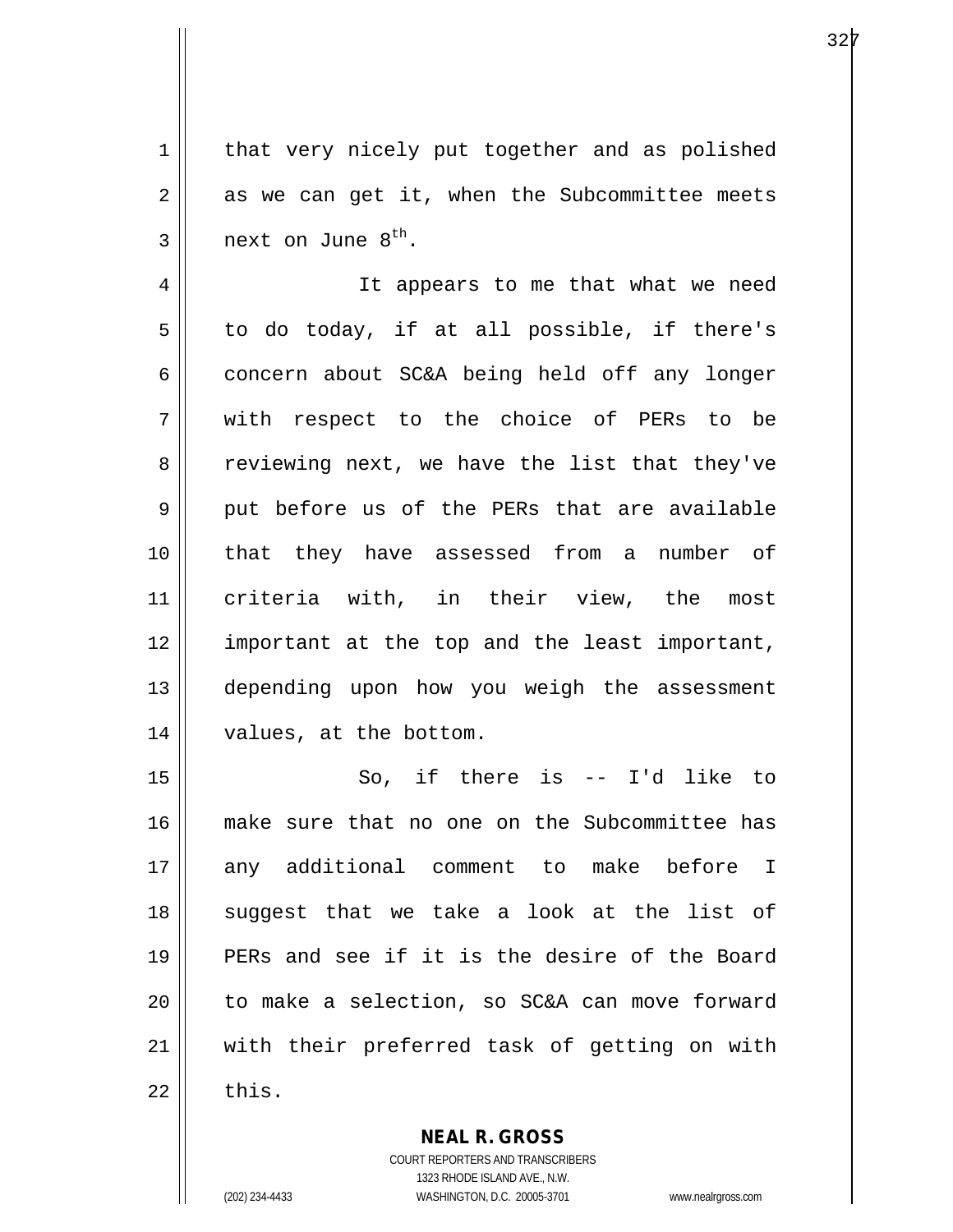| 1  | MR. KATZ: So, let address a                                         |
|----|---------------------------------------------------------------------|
| 2  | procedural matter, then, related to this,                           |
| 3  | because like Site Profiles, tasking these                           |
| 4  | conflict of interest matters, and some of                           |
| 5  | these are site-specific, and for the site-                          |
| 6  | specific ones, those who have a conflict, just                      |
| 7  | let me remind you, and I can do that as we go                       |
| 8  | through these, too, but if you have a conflict                      |
| 9  | for that site, you shouldn't be speaking. You                       |
| 10 | can stay at the table, but shouldn't be                             |
| 11 | speaking to the issue, and of course, you                           |
| 12 | wouldn't vote on that one either.                                   |
| 13 | MEMBER LOCKEY: You may have to                                      |
| 14 | remind us.                                                          |
| 15 | MR. KATZ: And I'm happy to remind                                   |
| 16 | you. That's easy to do. I have it all                               |
| 17 | organized here by PER.                                              |
| 18 | The other thing I would just note                                   |
| 19 | is, in discussing this with John Mauro                              |
| 20 | yesterday, he thought that a ballpark of                            |
| 21 | around five would probably be at a limit of                         |
| 22 | how many PERs to deal with at a time.                               |
|    |                                                                     |
|    | <b>NEAL R. GROSS</b><br>COURT REPORTERS AND TRANSCRIBERS            |
|    | 1323 RHODE ISLAND AVE., N.W.                                        |
|    | (202) 234-4433<br>WASHINGTON, D.C. 20005-3701<br>www.nealrgross.com |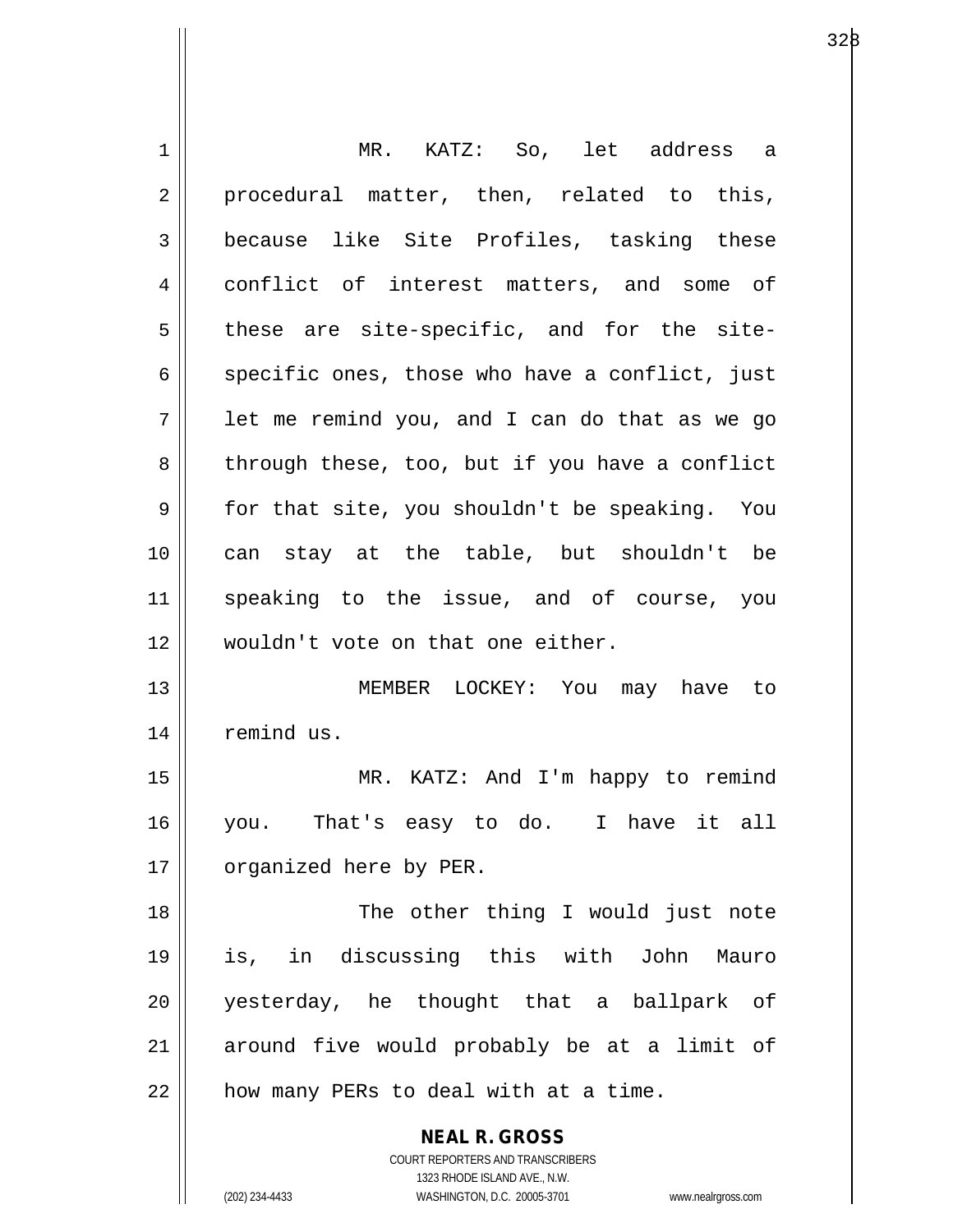| 1              | CHAIRMAN MELIUS: Okay.                                                  |
|----------------|-------------------------------------------------------------------------|
| $\overline{2}$ | MEMBER MUNN: That sounds                                                |
| 3              | reasonable. I was thinking in terms of three,                           |
| 4              | but if five is possible on their schedule,                              |
| 5              | then I see no reason why not.                                           |
| 6              | I believe everyone should have                                          |
| 7              | that on their email.                                                    |
| 8              | CHAIRMAN MELIUS: Do you want to --                                      |
| 9              | why don't we start with the three, so, to                               |
| 10             | talk, discuss, then we can add through the                              |
| 11             | next two.                                                               |
| 12             | MEMBER MUNN: That's fine. Let me                                        |
| 13             | make very sure that there is no one on the                              |
| 14             | Subcommittee who wants to speak to any of this                          |
| 15             | before we start moving through the PERs.                                |
| 16             | CHAIRMAN MELIUS: Yes, well, I                                           |
| 17             | guess, first, are there any questions for                               |
| 18             | Wanda about the Subcommittee and what she's                             |
| 19             | reported on?                                                            |
| 20             | Okay, Dr. Ziemer or<br>Dr.                                              |
| 21             | Richardson?                                                             |
| 22             | MEMBER ZIEMER: I have no comment.                                       |
|                | <b>NEAL R. GROSS</b>                                                    |
|                | <b>COURT REPORTERS AND TRANSCRIBERS</b><br>1323 RHODE ISLAND AVE., N.W. |
|                | (202) 234-4433<br>WASHINGTON, D.C. 20005-3701 www.nealrgross.com        |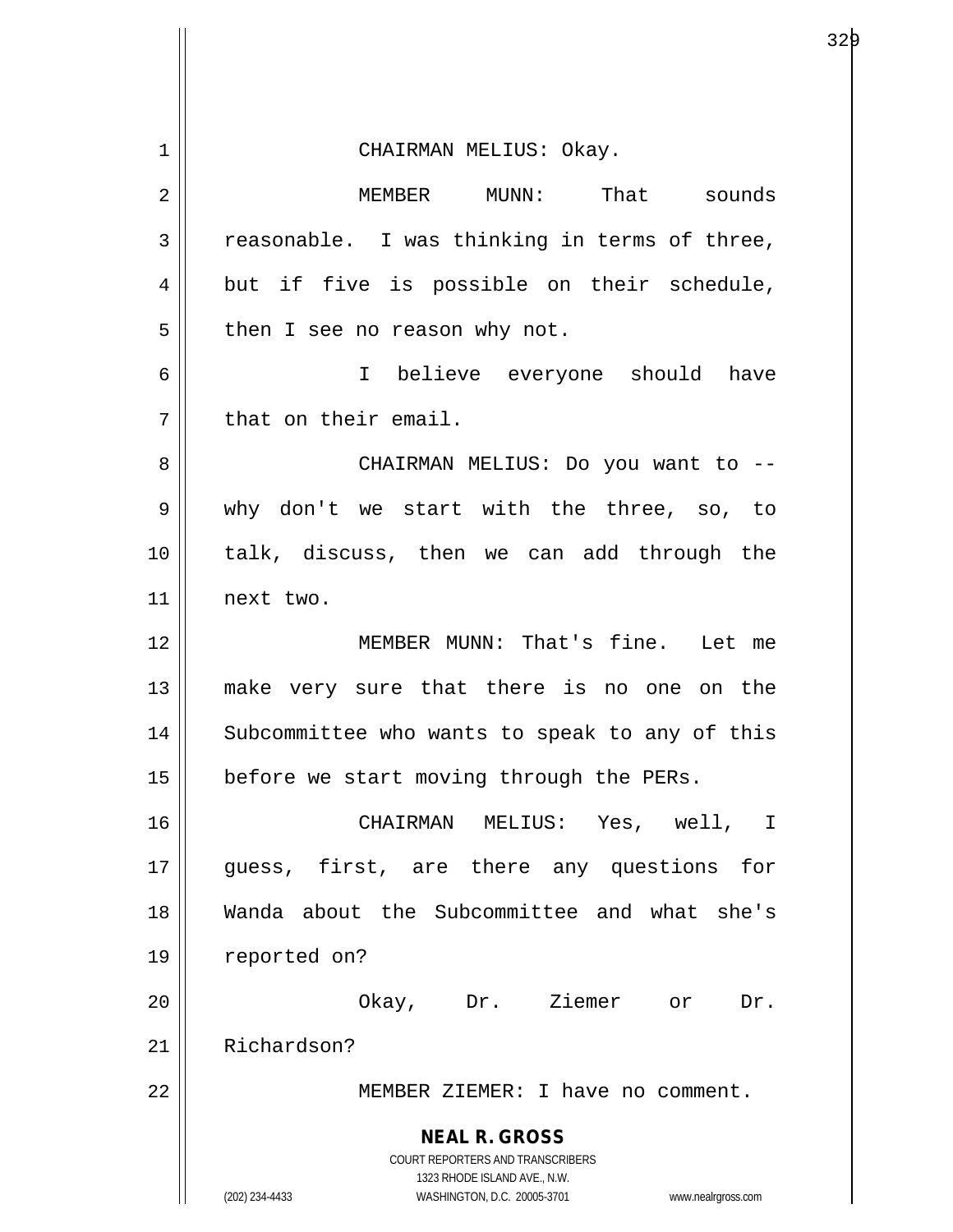**NEAL R. GROSS** COURT REPORTERS AND TRANSCRIBERS 1323 RHODE ISLAND AVE., N.W. (202) 234-4433 WASHINGTON, D.C. 20005-3701 www.nealrgross.com 1 || CHAIRMAN MELIUS: Okay, thank you. 2 || MEMBER RICHARDSON: No. 3 | CHAIRMAN MELIUS: Thanks, David.  $4 \parallel$  Okay. 5 MR. KATZ: Let me just remind then,  $6 \parallel$  Members, for these  $-$  just for the top what? 7 For the top four or five, where the recusals  $8 \parallel$  are -- so, for Hanford, we have recusals of 9 || Ms. Beach and Ms. Munn. 10 The next one that we would have  $11$  recusals is for the INL and that would be Mr. 12 Clawson, and then for PER 18, that's the 13 || fourth of these listed in priority order, we 14 would have Dr. Poston and Mr. Schofield, just  $15$ 16 MEMBER MUNN: Wait, that's not the 17 same order I had. The order I have, 18  $\parallel$  attachment one, updated May 17<sup>th</sup>, has the 19 | construction trades prior to INL. 20 MR. KATZ: There are no conflicts.  $21$  | That's why I didn't mention any conflicts,  $22$  | because there's no one conflicted for that.

а в селото в селото в селото в 1930 година в 1930 година в 1930 година в 1930 година в 1930 година в 1930 годи<br>В 1930 година в 1930 година в 1930 година в 1930 година в 1930 година в 1930 година в 1930 година в 1930 годин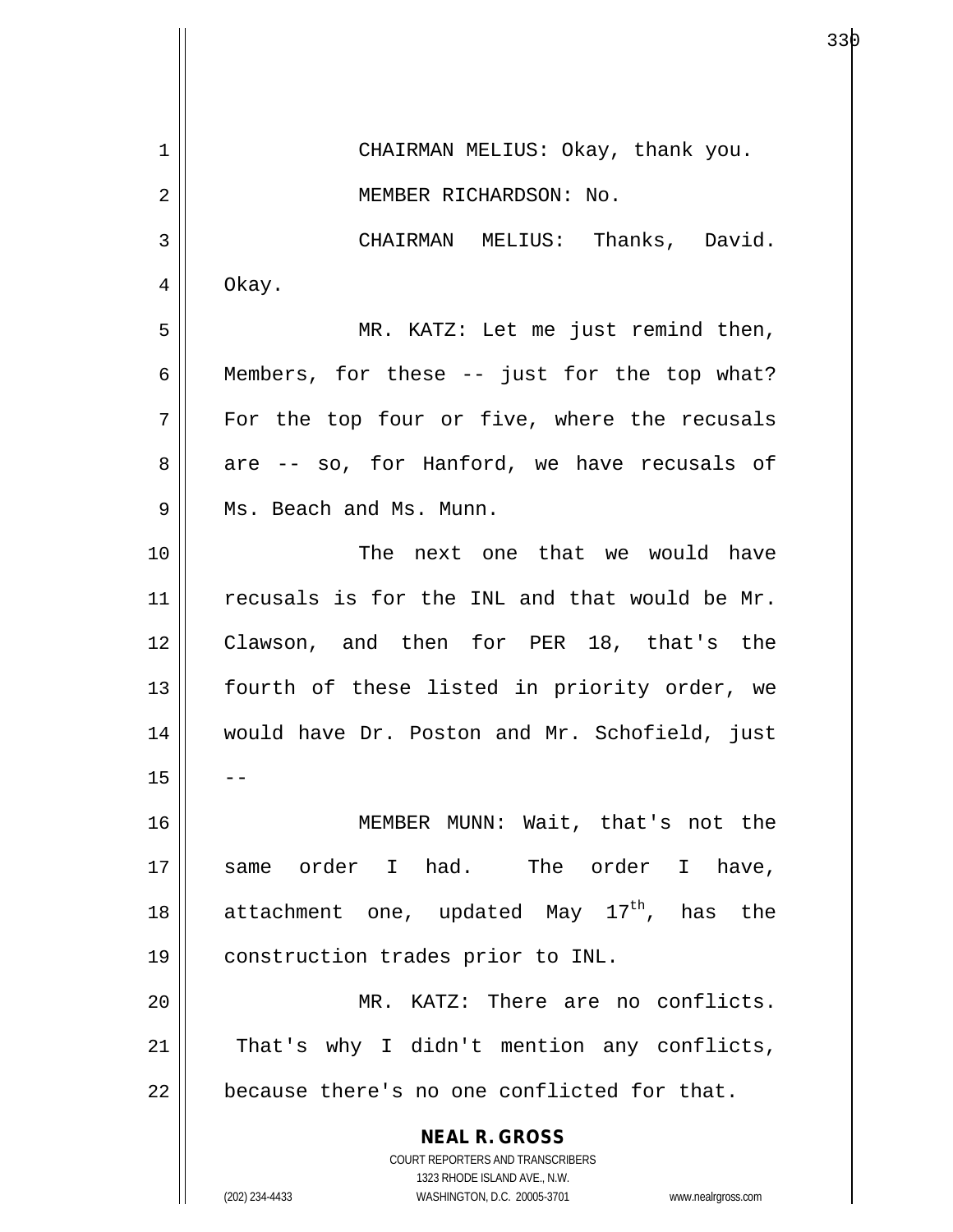**NEAL R. GROSS** COURT REPORTERS AND TRANSCRIBERS 1323 RHODE ISLAND AVE., N.W. (202) 234-4433 WASHINGTON, D.C. 20005-3701 www.nealrgross.com 1 MEMBER MUNN: Well, that makes it  $2 \parallel$  easier then. I thought you said that was 3 || number four, all right. 4 || MR. KATZ: No, the fourth is LANL,  $5$  | L-A-N-L. 6 MEMBER MUNN: Appreciate it. 7 CHAIRMAN MELIUS: So, the first is 8 || INL, Construction. 9 || MEMBER MUNN: No, the first is --10 || MR. KATZ: The first is Hanford. 11 CHAIRMAN MELIUS: Hanford? 12 MR. KATZ: That's the highest 13 | priority one. 14 CHAIRMAN MELIUS: Okay. 15 MEMBER MUNN: And I can't speak to  $16$  | that, but I could  $-$ 17 MR. KATZ: So, do we want to just  $18$  || go down the list and  $-$ 19 CHAIRMAN MELIUS: I guess that's -- 20 || MR. KATZ: -- just begin the 21 discussion? 22 CHAIRMAN MELIUS: Yes.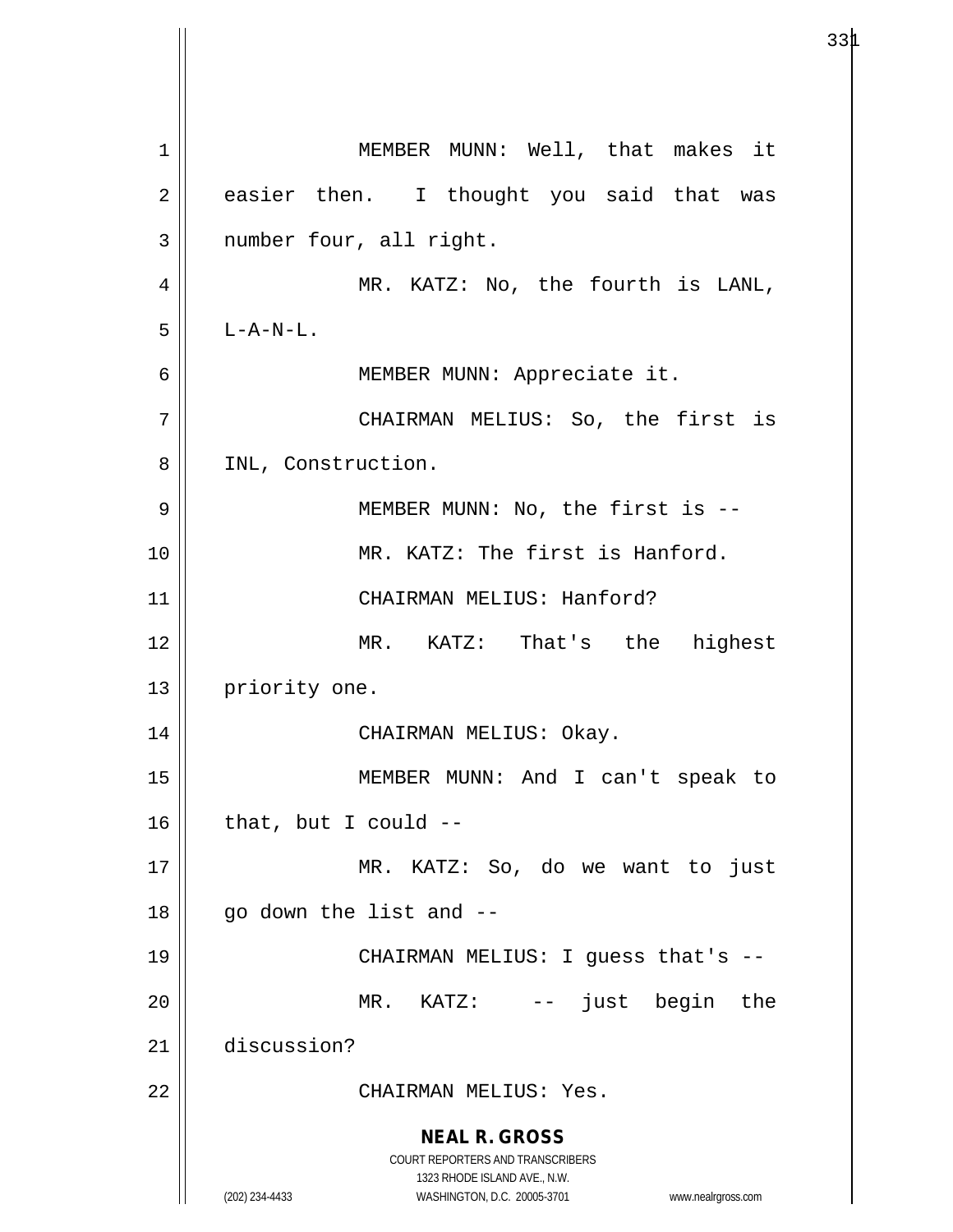**NEAL R. GROSS** COURT REPORTERS AND TRANSCRIBERS 1323 RHODE ISLAND AVE., N.W. (202) 234-4433 WASHINGTON, D.C. 20005-3701 www.nealrgross.com 1 | MR. KATZ: So, why don't we just -- $2 \parallel$  for Hanford, is there any discussion before we  $3 \parallel$  take a vote? 4 CHAIRMAN MELIUS: Well, actually, I  $5 \parallel$  don't think we need to go through that, as 6 ||  $long$  the  $--$  that's  $--$  unless there is 7 disagreement. 8 So, all in favor of Hanford, say  $9 \parallel$  aye. 10 (A chorus of ayes.) 11 CHAIRMAN MELIUS: Opposed? 12 (No response.) 13 CHAIRMAN MELIUS: Okay, and Dr. 14 Richardson, Dr. Ziemer, do you -- 15 || MEMBER ZIEMER: Yes. 16 || CHAIRMAN MELIUS: Okay. 17 MR. KATZ: I think we need to do  $18$  | this by voice vote. 19 MS. HOWELL: I'm sorry, because of  $20$  | the conflict of interest --21 MR. KATZ: Because of recusals -- 22 || MS. HOWELL: -- recusals, we need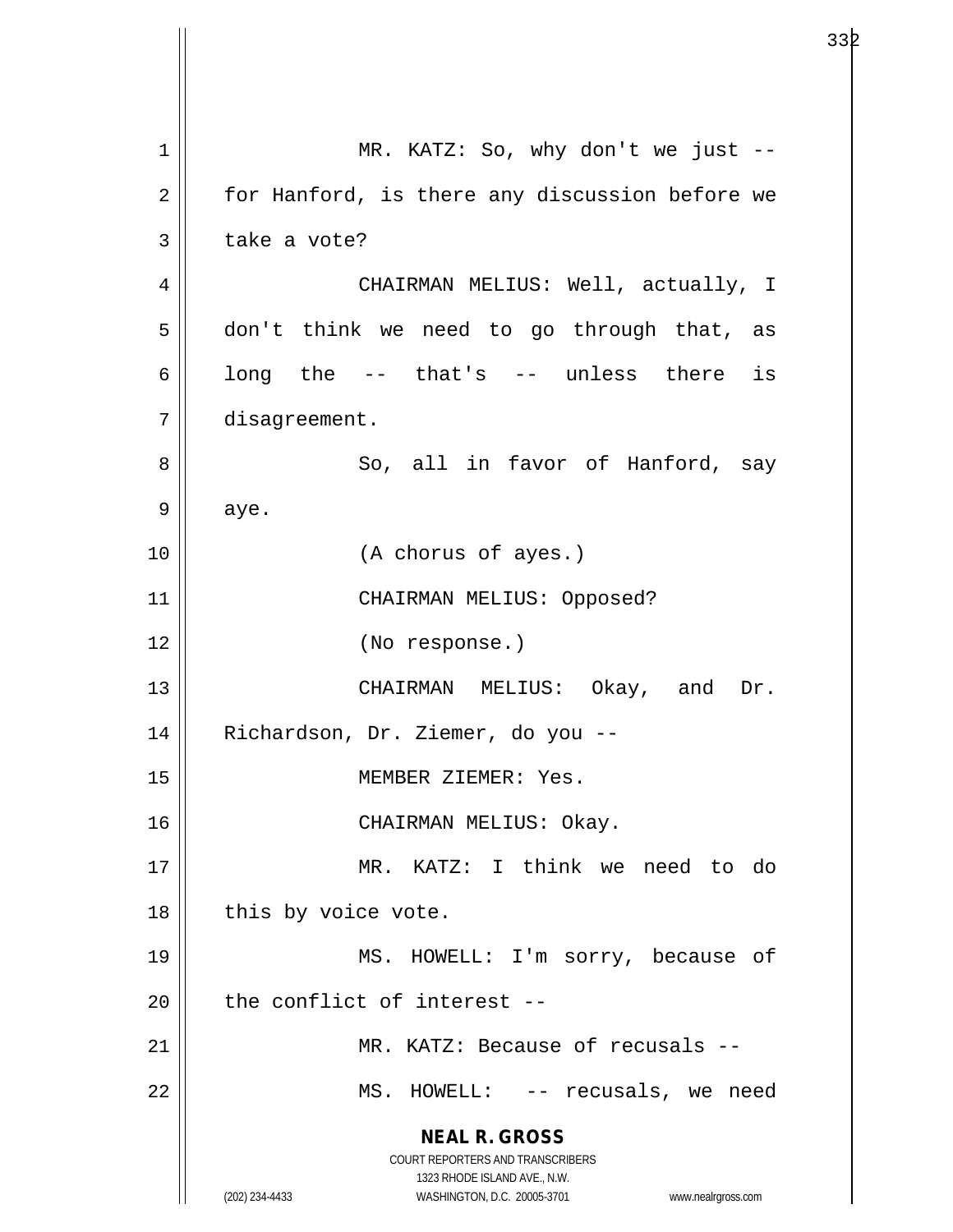**NEAL R. GROSS** COURT REPORTERS AND TRANSCRIBERS 1323 RHODE ISLAND AVE., N.W. 1 | to go voice votes. 2 CHAIRMAN MELIUS: Okay. 3 MR. KATZ: Okay. So, I'll just do  $4 \parallel$  this very quickly. Dr. -- we're talking about 5 | PER-29, Hanford. Dr. Anderson? 6 MEMBER ANDERSON: Yes. 7 || MR. KATZ: Mr. Clawson? 8 MEMBER CLAWSON: Yes. 9 MR. KATZ: Dr. Field? 10 MEMBER FIELD: Yes. 11 || MR. KATZ: Mr. Gibson? 12 MEMBER GIBSON: Yes. 13 || MR. KATZ: Mr. Griffon? 14 MEMBER GRIFFON: Yes. 15 || MR. KATZ: Dr. Lemen? 16 MEMBER LEMEN: Yes. 17 || MR. KATZ: Dr. Lockey? 18 MEMBER LOCKEY: Yes. 19 || MR. KATZ: Dr. Melius? 20 || CHAIRMAN MELIUS: Yes. 21 MR. KATZ: Dr. Poston? 22 | MEMBER POSTON: Yes.

(202) 234-4433 WASHINGTON, D.C. 20005-3701 www.nealrgross.com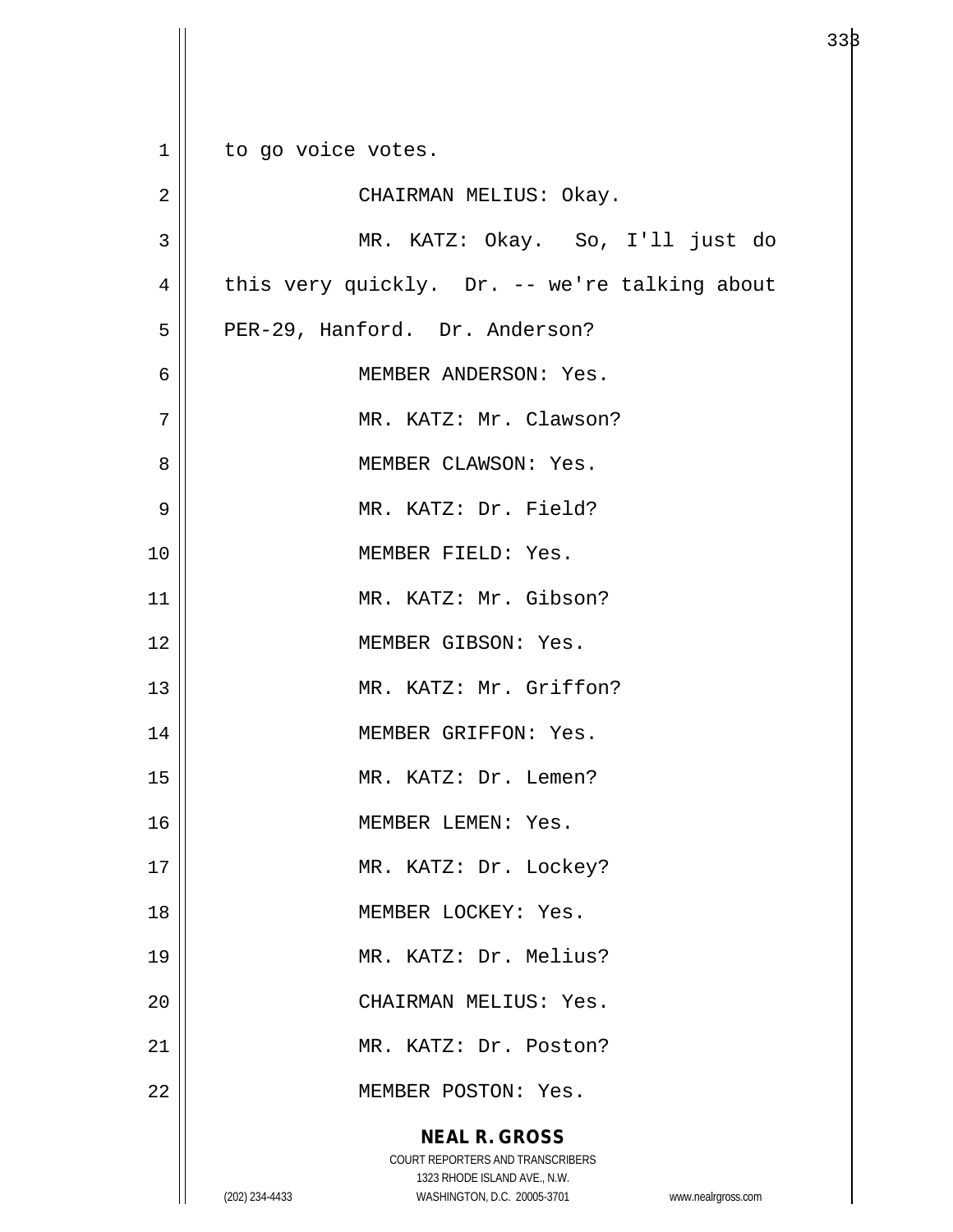| 1  | MR. KATZ: Mr. Presley?                                              |
|----|---------------------------------------------------------------------|
| 2  | MEMBER PRESLEY: Yes.                                                |
| 3  | MR. KATZ: Dr. Richardson?                                           |
| 4  | MEMBER RICHARDSON: Yes.                                             |
| 5  | MR. KATZ: Dr. Roessler?                                             |
| 6  | MEMBER ROESSLER: Yes.                                               |
| 7  | MR. KATZ: Mr. Schofield?                                            |
| 8  | MEMBER SCHOFIELD: Yes.                                              |
| 9  | MR. KATZ: Dr. Ziemer?                                               |
| 10 | MEMBER ZIEMER: Yes.                                                 |
| 11 | MR. KATZ: Great, the next -- we                                     |
| 12 | don't -- we can do by voice vote, because                           |
| 13 | there is no recusals. That's the construction                       |
| 14 | trades.                                                             |
| 15 | CHAIRMAN MELIUS: Okay, proceed.                                     |
| 16 | MR. KATZ: So, all in favor, say                                     |
| 17 | aye.                                                                |
| 18 | (A chorus of ayes.)                                                 |
| 19 | MR. KATZ: Any opposed?                                              |
| 20 | (No response.)                                                      |
| 21 | MR. KATZ: Okay, the next one is                                     |
| 22 | PER-17 INL, and for that, we have Mr. Clawson                       |
|    | <b>NEAL R. GROSS</b><br><b>COURT REPORTERS AND TRANSCRIBERS</b>     |
|    | 1323 RHODE ISLAND AVE., N.W.                                        |
|    | (202) 234-4433<br>WASHINGTON, D.C. 20005-3701<br>www.nealrgross.com |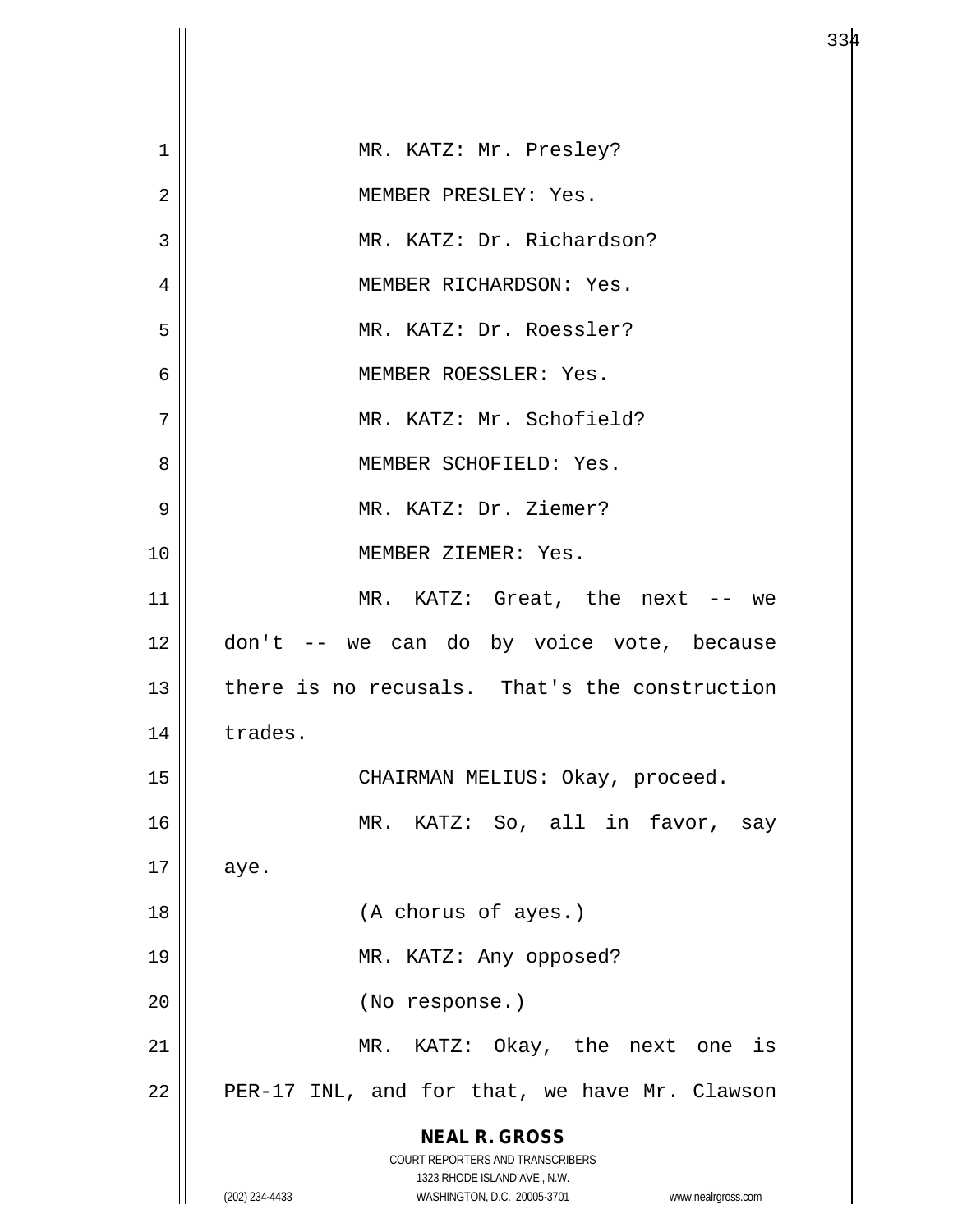| $\mathbf{1}$   |                | recused. So, I'll run down the vote. Dr.                         |                    |
|----------------|----------------|------------------------------------------------------------------|--------------------|
| $\overline{2}$ | Anderson?      |                                                                  |                    |
| 3              |                | MEMBER ANDERSON: Yes.                                            |                    |
| 4              |                | MR. KATZ: Ms. Beach?                                             |                    |
| 5              |                | MEMBER BEACH: Yes.                                               |                    |
| 6              |                | MR. KATZ: Dr. Field?                                             |                    |
| 7              |                | MEMBER FIELD: Yes.                                               |                    |
| 8              |                | MR. KATZ: Mr. Gibson?                                            |                    |
| 9              |                | MEMBER GIBSON: Yes.                                              |                    |
| 10             |                | MR. KATZ: Mr. Griffon?                                           |                    |
| 11             |                | MEMBER GRIFFON: Yes.                                             |                    |
| 12             |                | MR. KATZ: Dr. Lemen?                                             |                    |
| 13             |                | MEMBER LEMEN: Yes.                                               |                    |
| 14             |                | MR. KATZ: Dr. Lockey?                                            |                    |
| 15             |                | MEMBER LOCKEY: Yes.                                              |                    |
| 16             |                | MR. KATZ: Dr. Melius?                                            |                    |
| 17             |                | CHAIRMAN MELIUS: Yes.                                            |                    |
| 18             |                | MR. KATZ: Ms. Munn?                                              |                    |
| 19             |                | MEMBER MUNN: Yes.                                                |                    |
| 20             |                | MR. KATZ: Dr. Poston?                                            |                    |
| 21             |                | MEMBER POSTON: Yes.                                              |                    |
| 22             |                | MR. KATZ: Mr. Presley?                                           |                    |
|                |                | <b>NEAL R. GROSS</b>                                             |                    |
|                |                | COURT REPORTERS AND TRANSCRIBERS<br>1323 RHODE ISLAND AVE., N.W. |                    |
|                | (202) 234-4433 | WASHINGTON, D.C. 20005-3701                                      | www.nealrgross.com |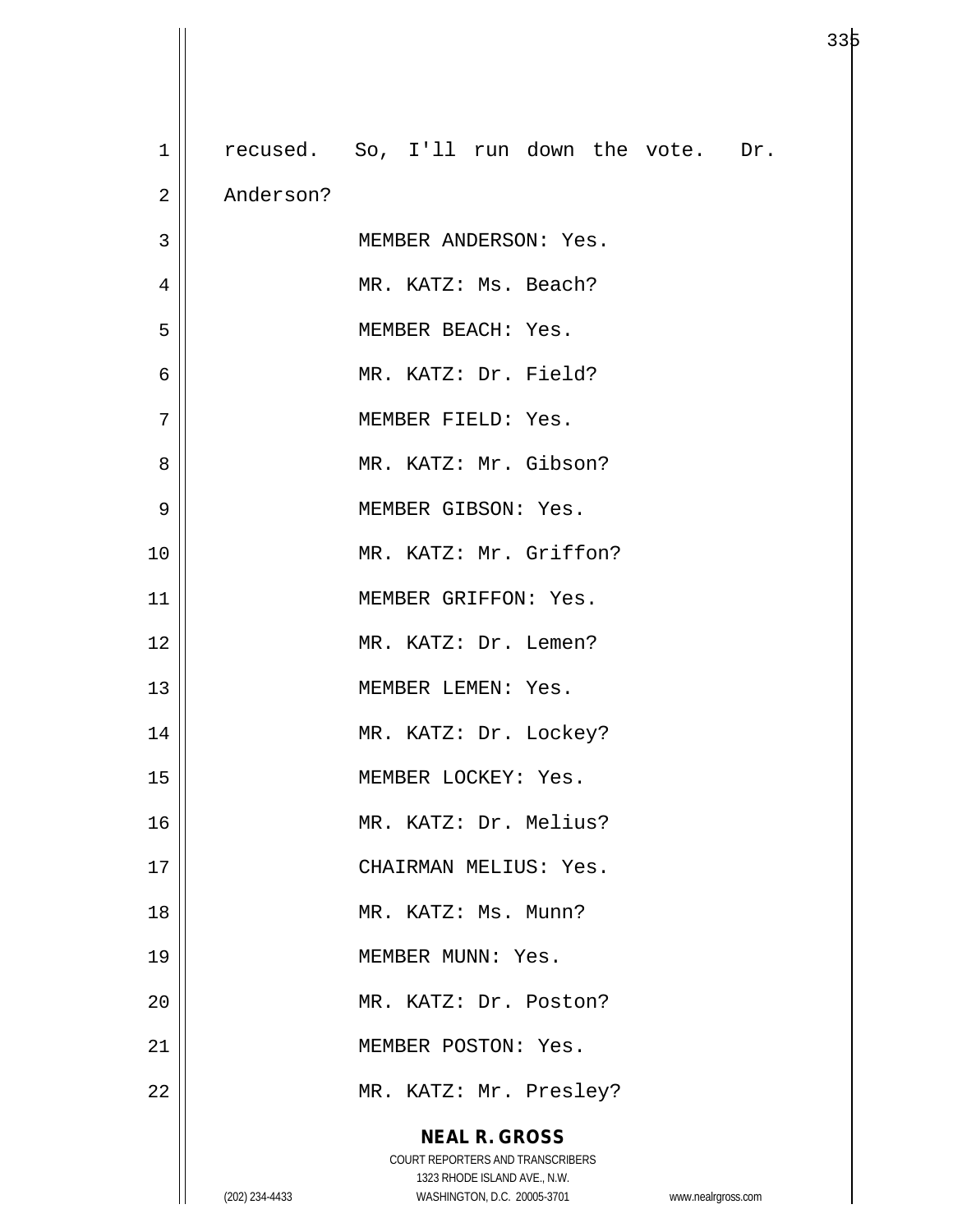**NEAL R. GROSS** COURT REPORTERS AND TRANSCRIBERS 1323 RHODE ISLAND AVE., N.W. (202) 234-4433 WASHINGTON, D.C. 20005-3701 www.nealrgross.com 1 || MEMBER PRESLEY: Yes. 2 MR. KATZ: Dr. Richardson? Dr. 3 Richardson? 4 MEMBER RICHARDSON: Yes. 5 MR. KATZ: Thanks. Dr. Roessler? 6 MEMBER ROESSLER: Yes. 7 || MR. KATZ: Mr. Schofield? 8 MEMBER SCHOFIELD: Yes. 9 || MR. KATZ: Dr. Ziemer? 10 MEMBER ZIEMER: Yes. 11 || MR. KATZ: That's three. Do you --12 do we want to go to five? 13 || CHAIRMAN MELIUS: Do we want to go  $14$  to five? 15 || MR. KATZ: Yes, okay. So, the next  $16$ 17 || MEMBER MUNN: What's the difference 18 if you do four? 19 MR. KATZ: The next is PER-18.  $20$  | That's LANL. 21 || MEMBER MUNN: May I ask John, if he  $22$  | really feels five is  $-$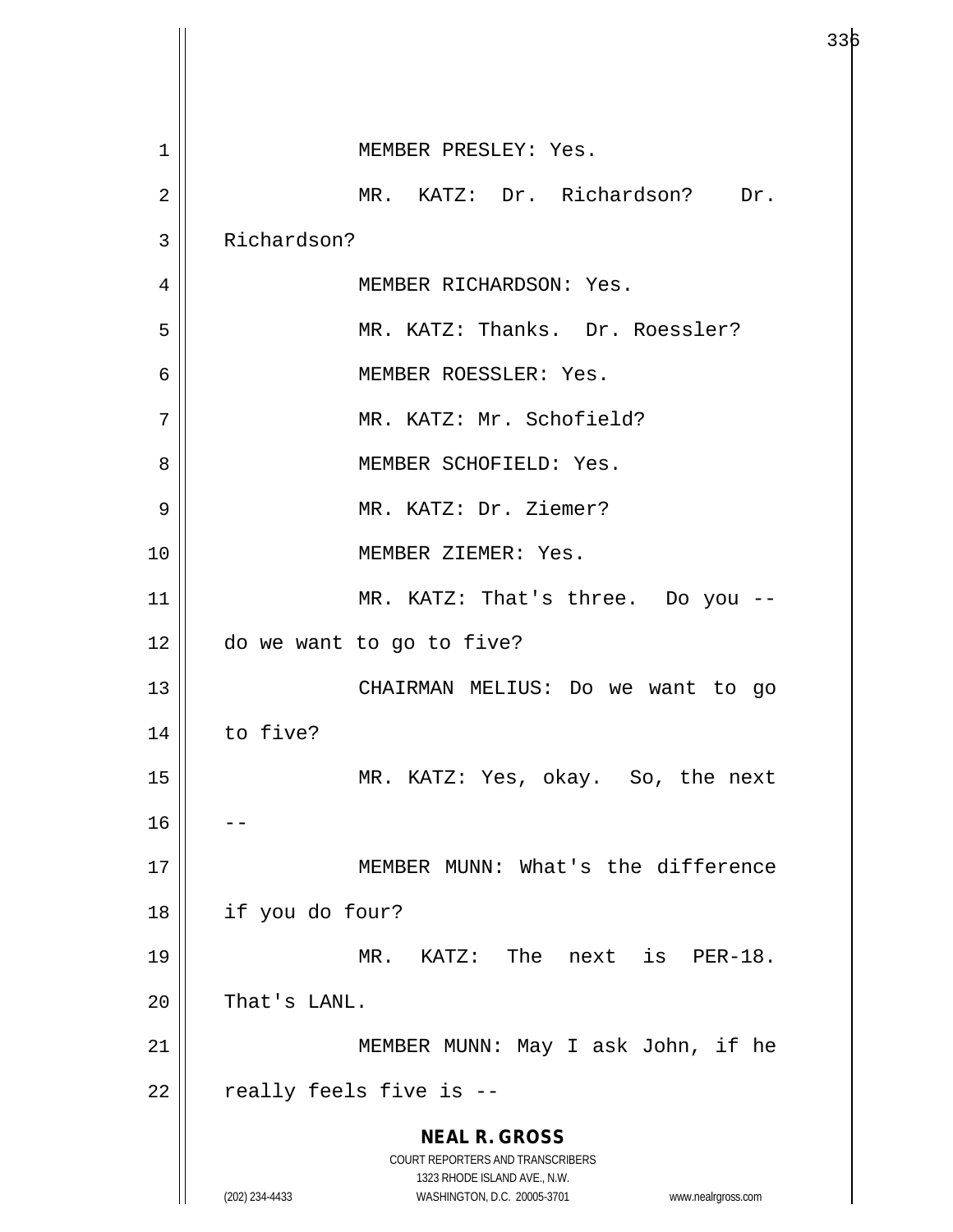| $\mathbf 1$    | MR. KATZ: John, would you like to                                                                   |
|----------------|-----------------------------------------------------------------------------------------------------|
| $\mathbf 2$    | confirm, is five a manageable number or are                                                         |
| $\mathfrak{Z}$ | you concerned?                                                                                      |
| $\overline{4}$ | DR. MAURO: No, five is -- three,                                                                    |
| 5              | five, we can handle five.                                                                           |
| 6              | MR. KATZ: Okay.                                                                                     |
| 7              | MEMBER MUNN: Okay.                                                                                  |
| 8              | DR. MAURO: Yes, we can do it.                                                                       |
| 9              | MEMBER MUNN: Fine with me.                                                                          |
| 10             | DR. MAURO: Well, I'm here, there's                                                                  |
| 11             | something I'd like to remind everyone of and I                                                      |
| 12             | think it might have slipped through the                                                             |
| 13             | cracks.                                                                                             |
| 14             | When we do a PER, you know, we've                                                                   |
| 15             | already done three of them, the last thing in                                                       |
| 16             | the PER is doing some real cases to see if, in                                                      |
| 17             | fact, it implemented the change and those                                                           |
| 18             | cases and the way in which it was suppose to                                                        |
| 19             | work is that I believe, Wanda and Mark, you                                                         |
| 20             | were going to sort of collaborate and say                                                           |
| 21             | which cases you'd like to review.                                                                   |
| 22             | So, right now, we're sort of not                                                                    |
|                | <b>NEAL R. GROSS</b>                                                                                |
|                | COURT REPORTERS AND TRANSCRIBERS                                                                    |
|                | 1323 RHODE ISLAND AVE., N.W.<br>(202) 234-4433<br>WASHINGTON, D.C. 20005-3701<br>www.nealrgross.com |

 $\overline{\phantom{a}}$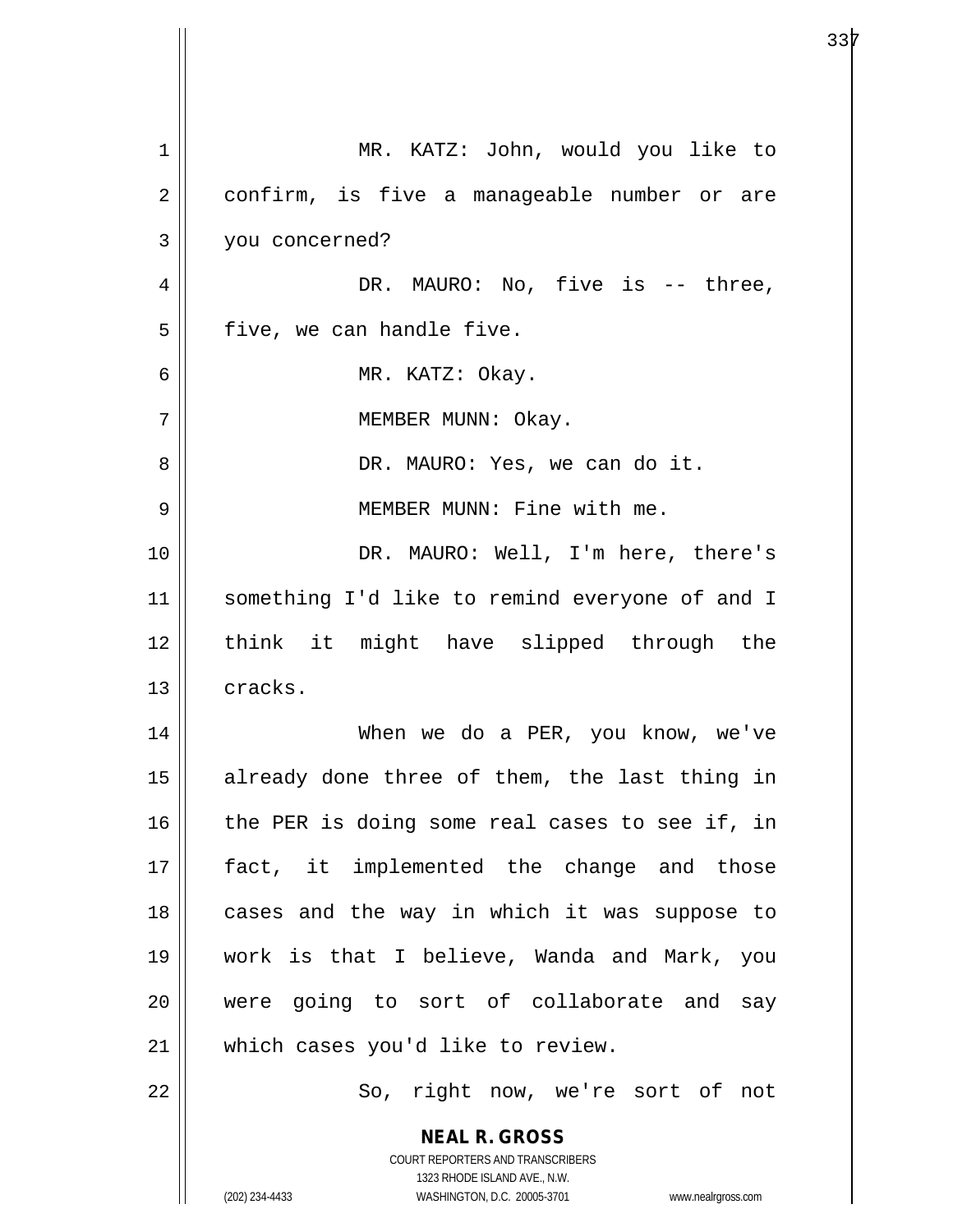**NEAL R. GROSS** COURT REPORTERS AND TRANSCRIBERS 1323 RHODE ISLAND AVE., N.W. (202) 234-4433 WASHINGTON, D.C. 20005-3701 www.nealrgross.com 1 | finished with the one on lymphatic tissue, the 2 || one on high-fired plutonium and Blockson.  $3 \parallel$  Those are three PERs that we completed, 4 delivered, but the last chapter isn't there, 5 || which is three, four, five, six cases, to see  $6 \parallel$  if, in fact, they did it the way they were 7 | supposed to do it. 8 || So, that's something that has to 9 || be worked into the process, and so, maybe you 10 || want to just bear that in mind, that somewhere 11 along the line, we're going to have to pick 12 cases to do, so, we could do this -- finish  $13$  this job. 14 We can start it, but we can't 15 | finish it without your help. 16 || MR. KATZ: Thank you, John. 17 || **MEMBER MUNN: That's correct, and I** 18 didn't mention that because that was a part of 19 the protocol that I had assumed everyone had  $20$   $\parallel$  read. 21 MR. KATZ: So, for LANL, we have  $22$  | two recusals, Dr. Poston and Mr. Schofield.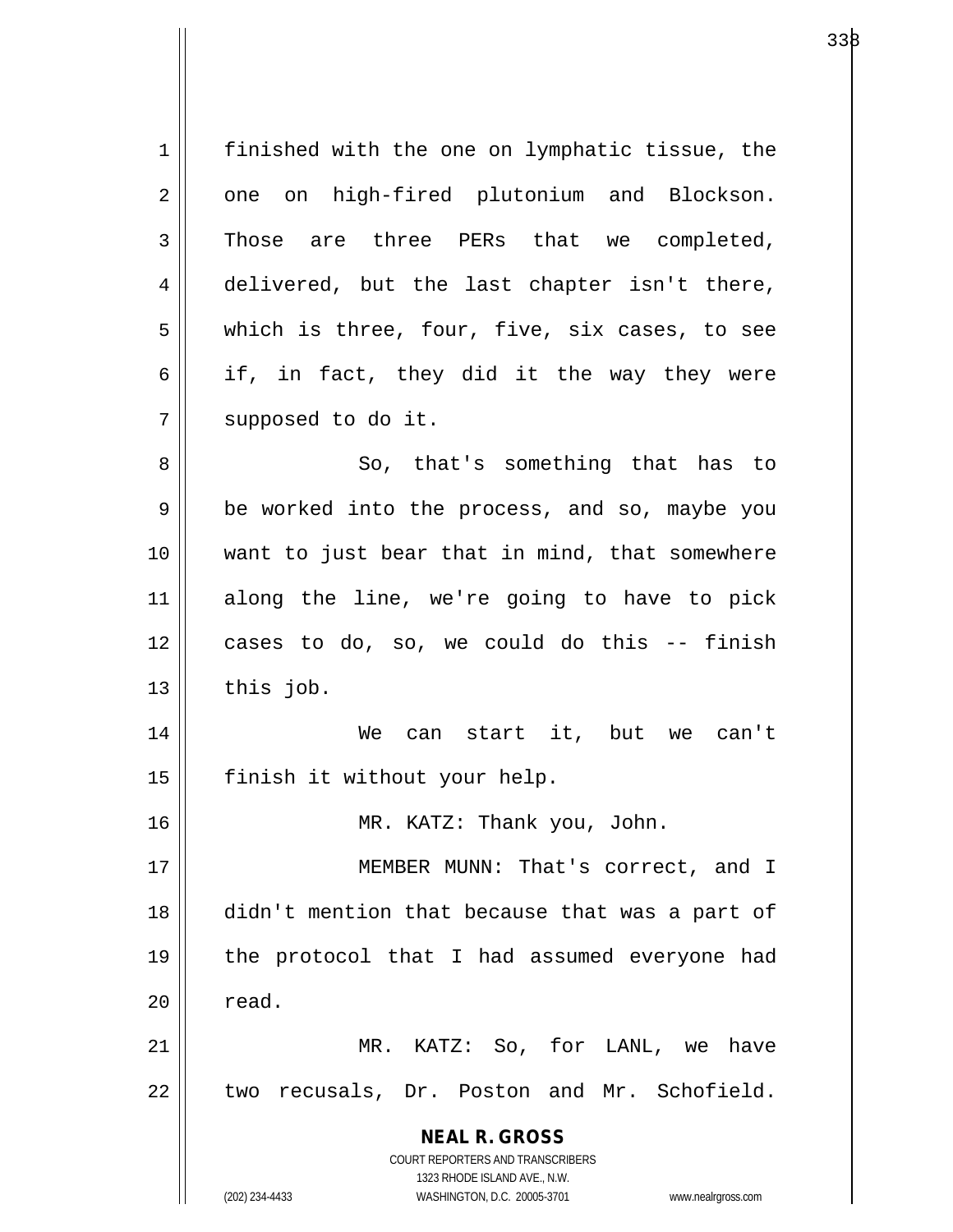| $\mathbf 1$    | Dr. Anderson?                                                                 |                    |
|----------------|-------------------------------------------------------------------------------|--------------------|
| $\overline{2}$ | MEMBER ANDERSON: Yes.                                                         |                    |
| $\overline{3}$ | MR. KATZ: Ms. Beach?                                                          |                    |
| 4              | MEMBER BEACH: Yes.                                                            |                    |
| 5              | MR. KATZ: Mr. Clawson?                                                        |                    |
| 6              | MEMBER CLAWSON: Yes.                                                          |                    |
| 7              | MR. KATZ: Dr. Field?                                                          |                    |
| 8              | MEMBER FIELD: Yes.                                                            |                    |
| 9              | MR. KATZ: Mr. Gibson?                                                         |                    |
| 10             | MEMBER GIBSON: Yes.                                                           |                    |
| 11             | MR. KATZ: Mr. Griffon?                                                        |                    |
| 12             | MEMBER GRIFFON: Yes.                                                          |                    |
| 13             | MR. KATZ: Dr. Lemen?                                                          |                    |
| 14             | MEMBER LEMEN: Yes.                                                            |                    |
| 15             | MR. KATZ: Dr. Lockey?                                                         |                    |
| 16             | MEMBER LOCKEY: Yes.                                                           |                    |
| 17             | MR. KATZ: Dr. Melius?                                                         |                    |
| 18             | CHAIRMAN MELIUS: Yes.                                                         |                    |
| 19             | MR. KATZ: Ms. Munn?                                                           |                    |
| 20             | MEMBER MUNN: Yes.                                                             |                    |
| 21             | MR. KATZ: Mr. Presley?                                                        |                    |
| 22             | MEMBER PRESLEY: Yes.                                                          |                    |
|                | <b>NEAL R. GROSS</b><br>COURT REPORTERS AND TRANSCRIBERS                      |                    |
|                | 1323 RHODE ISLAND AVE., N.W.<br>(202) 234-4433<br>WASHINGTON, D.C. 20005-3701 | www.nealrgross.com |

 $\overline{\mathsf{I}}$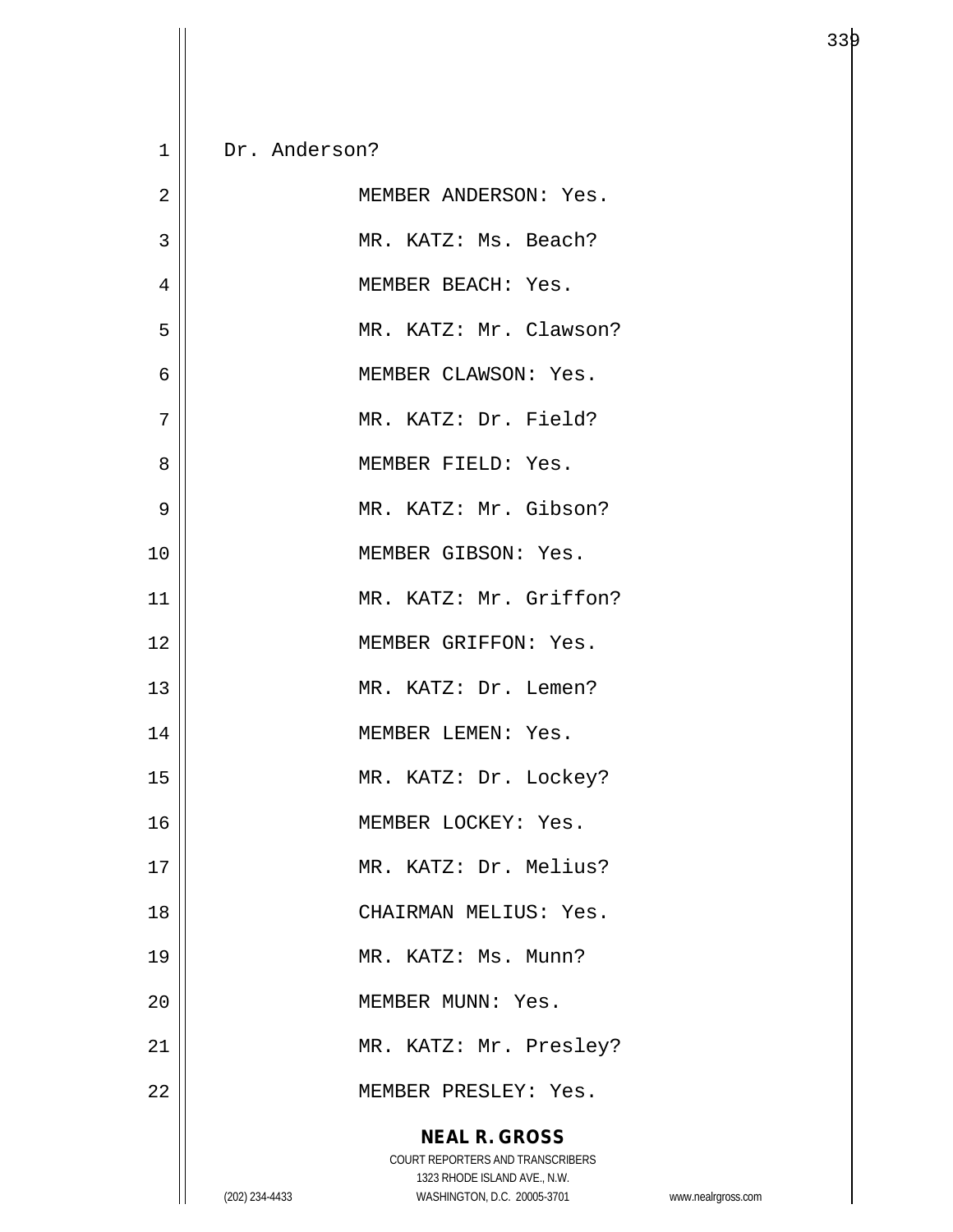| 1  | MR. KATZ: Dr. Richardson?                                           |
|----|---------------------------------------------------------------------|
| 2  | MEMBER RICHARDSON: Yes.                                             |
| 3  | MR. KATZ: Dr. Roessler?                                             |
| 4  | MEMBER ROESSLER: Yes.                                               |
| 5  | MR. KATZ: Dr. Ziemer?                                               |
| 6  | MEMBER ZIEMER: Yes.                                                 |
| 7  | MR. KATZ: And finally, the fifth,                                   |
| 8  | PER-8, that's lung model. There are<br>no                           |
| 9  | recusals, so, we could do a voice vote. All                         |
| 10 | in favor, say aye.                                                  |
| 11 | (A chorus of ayes.)                                                 |
| 12 | MR. KATZ: Any opposed, say nay.                                     |
| 13 | (No response.)                                                      |
| 14 | MR. KATZ: It passes, all in favor.                                  |
| 15 | CHAIRMAN MELIUS: And, Mark, I'm                                     |
| 16 | going to now turn the meeting over to you.                          |
| 17 | Just so you know that I'm a nice                                    |
| 18 | person, I left Mark with letters written for                        |
| 19 | LANL and the other two sites for tomorrow.                          |
| 20 | ACTING CHAIR GRIFFON: Okay, now                                     |
| 21 | that Jim is gone.                                                   |
| 22 | KATZ: So, Mark, we<br>MR.<br>have                                   |
|    | <b>NEAL R. GROSS</b><br><b>COURT REPORTERS AND TRANSCRIBERS</b>     |
|    | 1323 RHODE ISLAND AVE., N.W.                                        |
|    | (202) 234-4433<br>WASHINGTON, D.C. 20005-3701<br>www.nealrgross.com |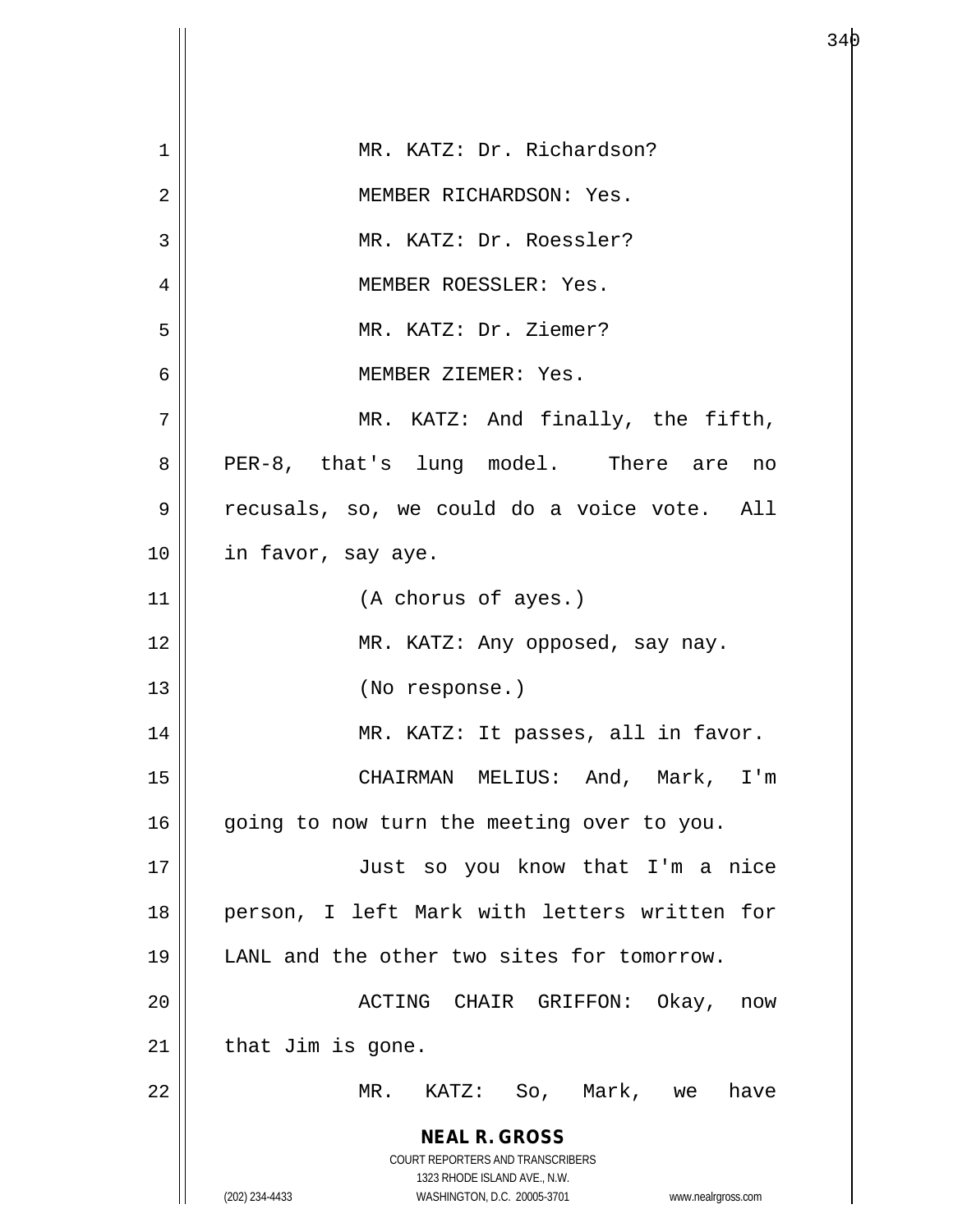1 additional SC&A tasking to do, which is Site 2 || Profile reviews. 3 There are a number of Site

4 Profiles that haven't been reviewed yet and I  $5$  have a list of the names of those. 6 ACTING CHAIR GRIFFON: Do we have a 7 || sense from -- how many are we going for? Do 8 we have a sense from SC&A on how many Site 9 || Profiles? 10 MR. KATZ: And John can speak to 11 these. The Site Profiles that are possible 12 for review are Simonds Saw, Stanford Linear 13 Accelerator -- 14 || MEMBER MUNN: Ted? 15 || MR. KATZ: Yes. 16 MEMBER MUNN: Do we also have a 17 list of them or should we be writing these 18 down? 19 || MR. KATZ: I would write them down. 20 I don't know whether you have a list off the  $21$  | top of my head or not.

22 MEMBER MUNN: Simonds Saw?

**NEAL R. GROSS** COURT REPORTERS AND TRANSCRIBERS

1323 RHODE ISLAND AVE., N.W.

(202) 234-4433 WASHINGTON, D.C. 20005-3701 www.nealrgross.com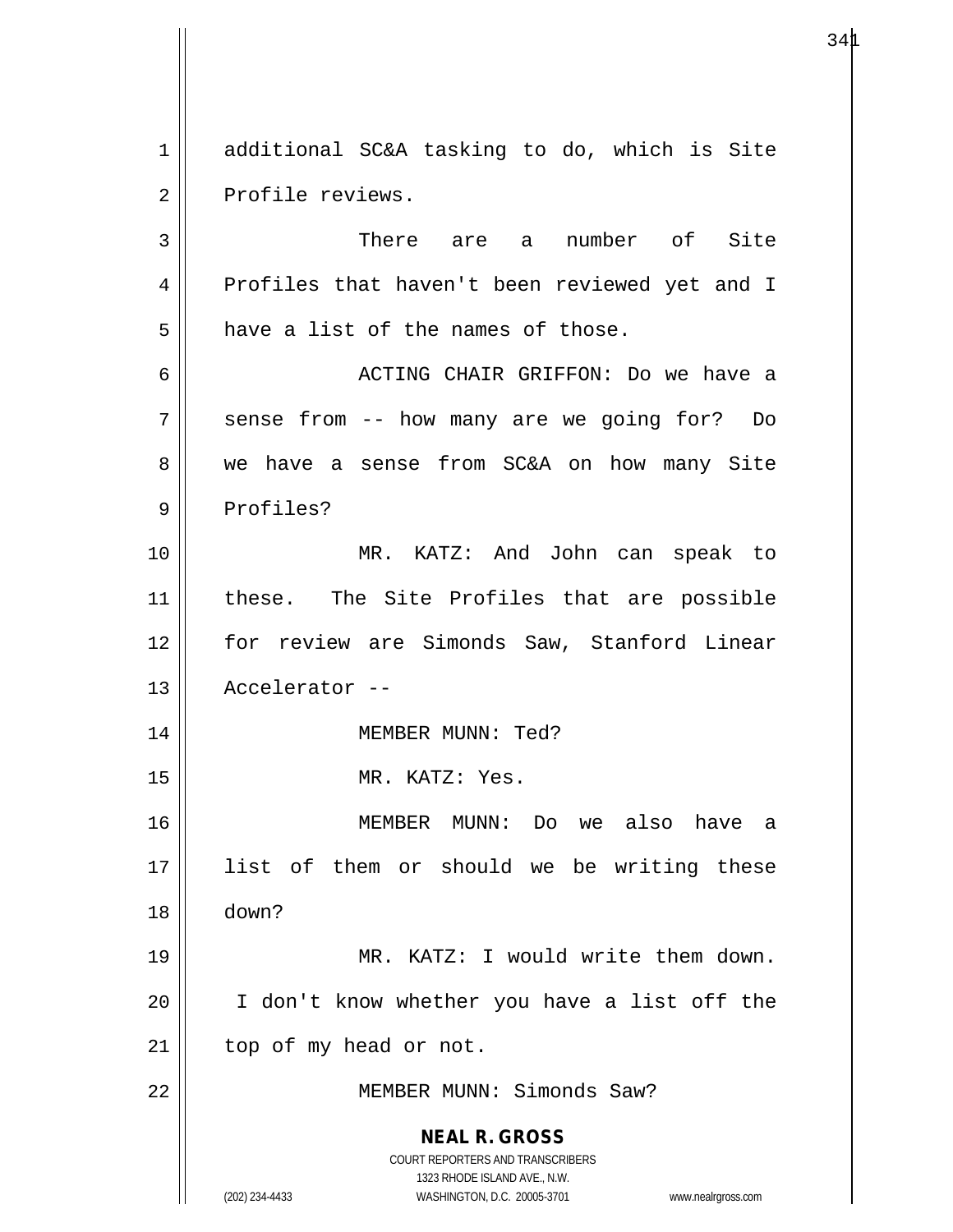| 1  | MR. KATZ: Simonds Saw, Stanford                                     |
|----|---------------------------------------------------------------------|
| 2  | Linear Accelerator, Pacific Proving Grounds,                        |
| 3  | Superior Steel, TVA and Allied Chemical                             |
| 4  | Corporation and just to note, Dr. Melius and I                      |
| 5  | had some interactions with John previously on                       |
| 6  | Site Profiles that hadn't been reviewed and                         |
| 7  | there was only one other Site Profile that --                       |
| 8  | but that Site Profile is currently under for                        |
| 9  | renovation by DCAS. So, it didn't make sense                        |
| 10 | to even consider that one, since we don't have                      |
| 11 | a current version ready for review.                                 |
| 12 | But so, John, do you want to speak                                  |
| 13 | to these Site Profiles?                                             |
| 14 | DR. MAURO: Yes, I would -- the                                      |
| 15 | first three and -- but I have to also mention                       |
| 16 | that during the discussion of TBD-6001 the                          |
| 17 | other day, and that there will be a meeting of                      |
| 18 | that Work Group.                                                    |
| 19 | There are four or five Site                                         |
| 20 | Profiles that are under those. So, what I'm                         |
| 21 | getting at is, they're small. They're all                           |
| 22 | relatively easy to do. So, we probably want                         |
|    | <b>NEAL R. GROSS</b>                                                |
|    | <b>COURT REPORTERS AND TRANSCRIBERS</b>                             |
|    | 1323 RHODE ISLAND AVE., N.W.                                        |
|    | WASHINGTON, D.C. 20005-3701<br>(202) 234-4433<br>www.nealrgross.com |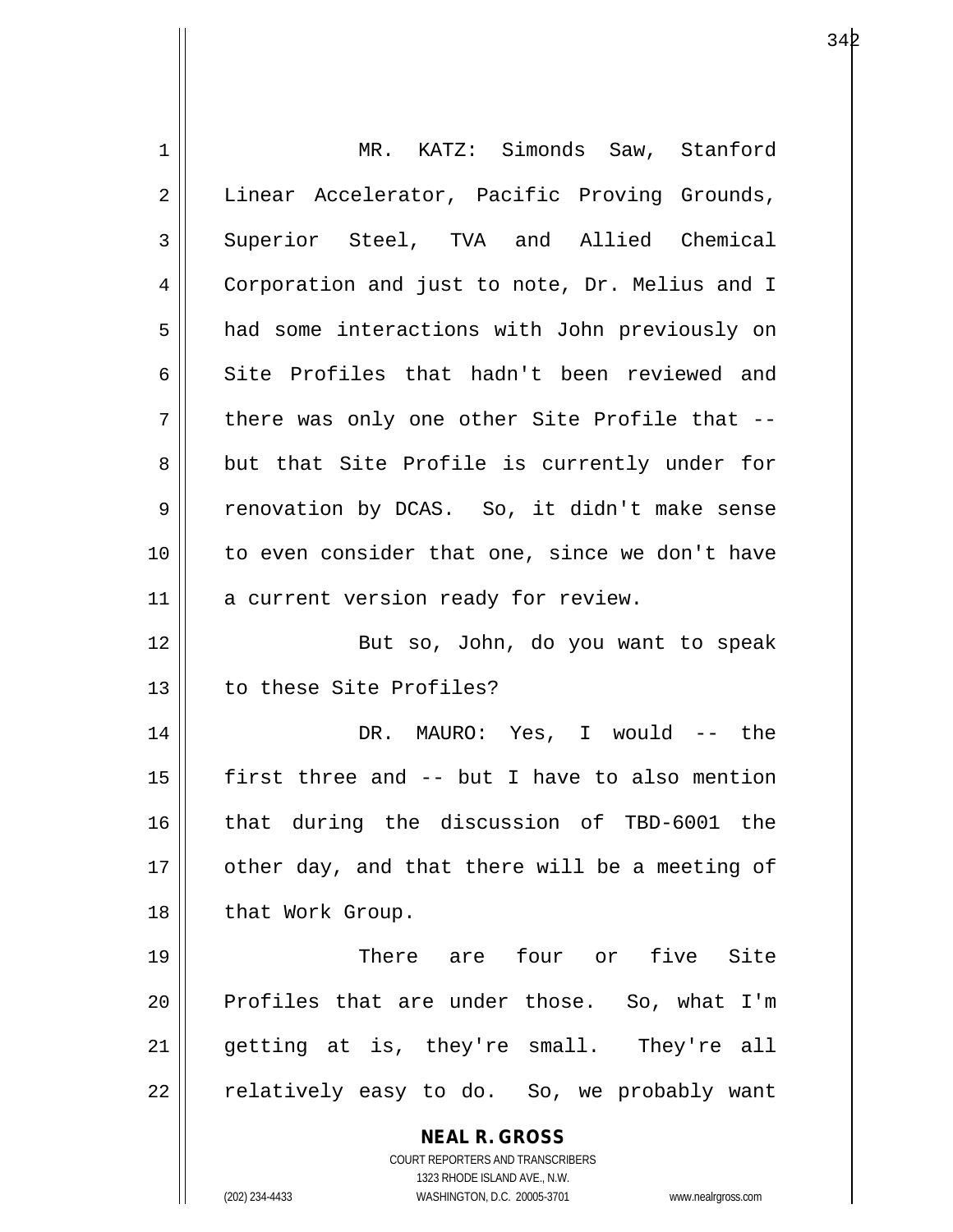**NEAL R. GROSS** COURT REPORTERS AND TRANSCRIBERS 1323 RHODE ISLAND AVE., N.W. (202) 234-4433 WASHINGTON, D.C. 20005-3701 www.nealrgross.com 1 | to limit these to three, so that we could do  $2 \parallel$  these three and we could also take care of the  $3 \parallel$  small group that goes with TBD-6001, and now, 4 || I'm operating on the premise that the group  $5 \parallel$  that falls under TBD-6001, that's going to be 6 andled under the 6001 Work Group, along with  $7 \parallel$  -- you know, that's all part and parcel of an 8 || integrated process. 9 These others, though, I'm 10 presuming will be under a separate Work Group, 11 || the ones we're about to identify now. 12 ACTING CHAIR GRIFFON: I would 13  $\parallel$  think that would be the case, yes. 14 DR. MAURO: Yes, okay, so, I would  $15$  say three would be plenty. 16 ACTING CHAIR GRIFFON: Okay, 17 || anybody out of that list, does anybody have 18 || any -- I mean, I look at it and I see, Simonds 19 Saw seems to be one that stands out for me as 20 needing something. 21 || MEMBER MUNN: Why? 22 | ACTING CHAIR GRIFFON: What? Why?

 $34\beta$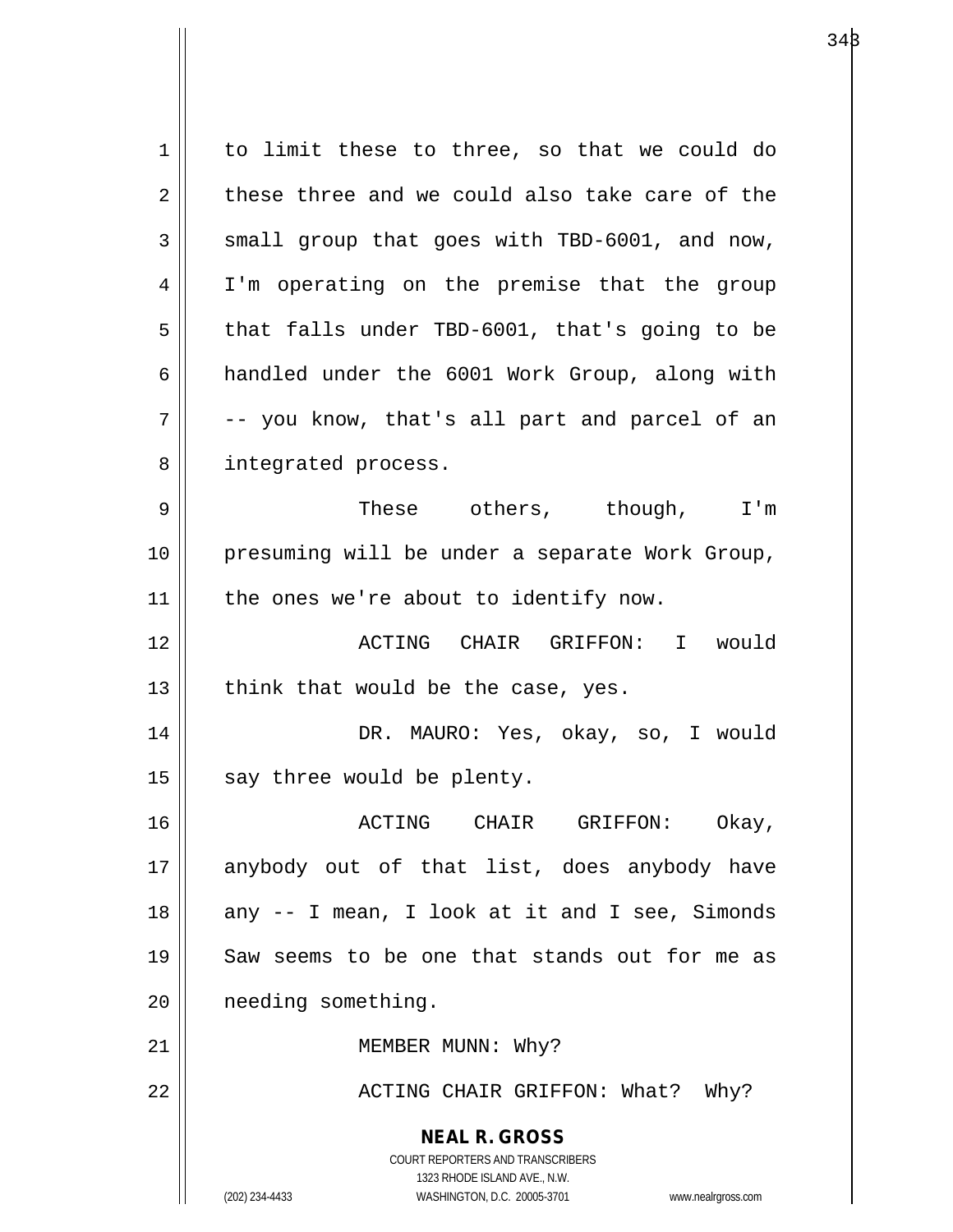**NEAL R. GROSS** COURT REPORTERS AND TRANSCRIBERS 1323 RHODE ISLAND AVE., N.W. (202) 234-4433 WASHINGTON, D.C. 20005-3701 www.nealrgross.com 1 || MEMBER MUNN: Isn't that done now? 2 ACTING CHAIR GRIFFON: I don't 3 | think Simon Saw is done, no. 4 MEMBER ANDERSON: The data was  $5 \parallel$  used, but not --6 ACTING CHAIR GRIFFON: Yes, the 7 data was used, right, right. 8 || MEMBER MUNN: I guess my question  $9 \parallel$  is, what's the point? 10 ACTING CHAIR GRIFFON: Well -- 11 MEMBER BEACH: It's current in the 12 | evaluation process. 13 ACTING CHAIR GRIFFON: Is it in the 14 | evaluation process also? 15 || MEMBER BEACH: Right. 16 || ACTING CHAIR GRIFFON: Yes. So, if 17 it's in -- it's in the ER review, is that 18 correct? 19 MEMBER BEACH: I'm just looking 20  $\parallel$  ahead at the SEC petitions for tomorrow's --21 ACTING CHAIR GRIFFON: Yes. 22 DR. MAURO: To help out a little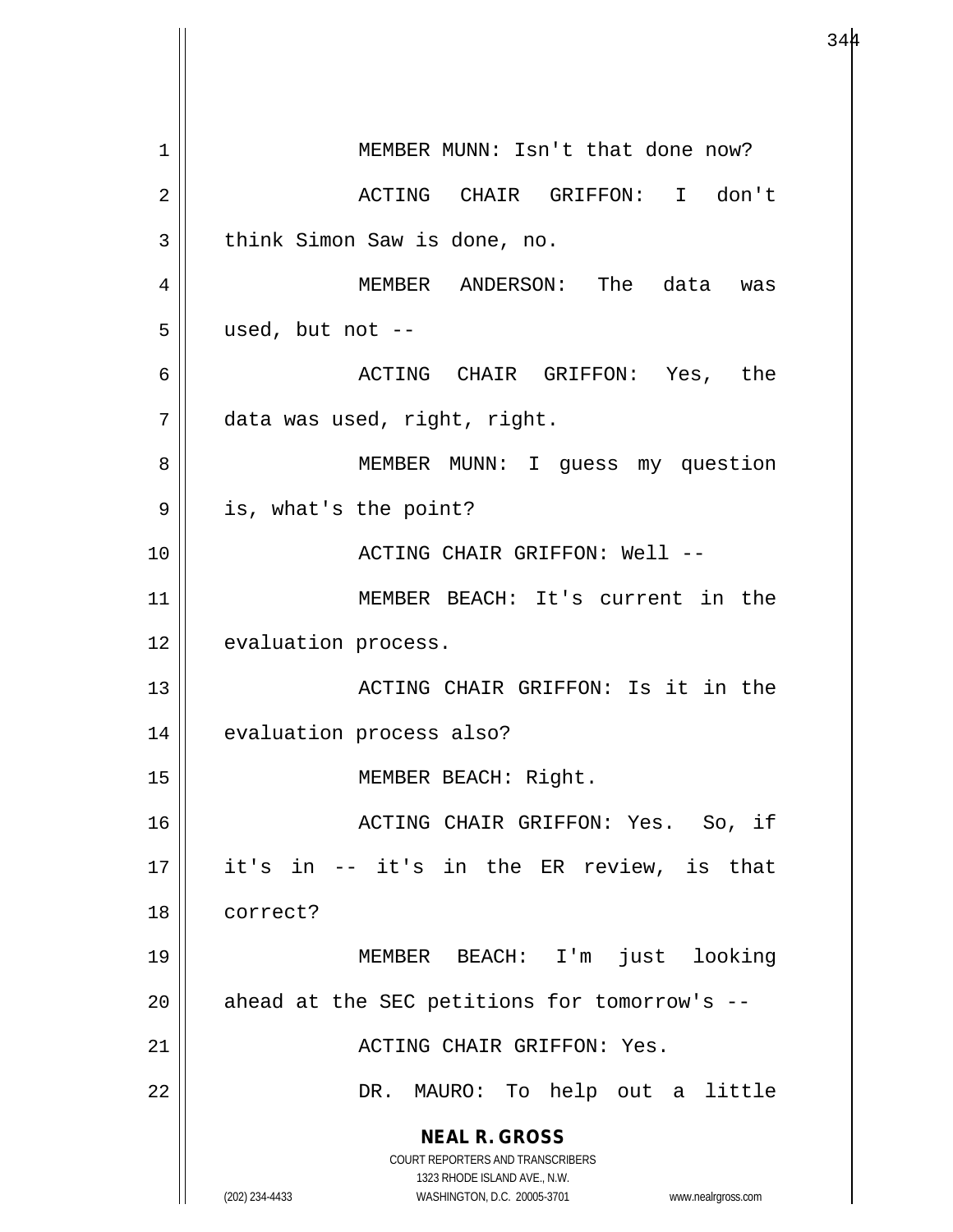| $\mathbf 1$    | bit, it's been our experience, when there is                                                        |
|----------------|-----------------------------------------------------------------------------------------------------|
| $\overline{2}$ | an SEC that's undergoing, in the process,                                                           |
| 3              | where Simonds Saw is, it's been approved --                                                         |
| 4              | ACTING CHAIR GRIFFON: Right.                                                                        |
| 5              | DR. MAURO: -- and it's in the                                                                       |
| 6              | process. What we found has been beneficial is                                                       |
| 7              | if we can get our Site Profile review out                                                           |
| 8              | quickly, into the hands of NIOSH as quickly as                                                      |
| 9              | we possibly can, it might help and they'll                                                          |
| 10             | have at least some perspective, as we see --                                                        |
| 11             | ACTING CHAIR GRIFFON: Your                                                                          |
| 12             | concerns earlier on --                                                                              |
| 13             | DR. MAURO: Yes, earlier, right,                                                                     |
| 14             | because we did that on Brookhaven. Now, I                                                           |
| 15             | don't -- I know that that seemed to go very                                                         |
| 16             | well. I don't know the degree to which our                                                          |
| 17             | work -- but we did get it -- our Site Profile                                                       |
| 18             | review on Brookhaven into the hands of NIOSH                                                        |
| 19             | before the Brookhaven ER came out, and that                                                         |
| 20             | seems to be a way of doing things which makes                                                       |
| 21             | it -- things go a little more smoothly.                                                             |
| 22             | So, that's why I think C- that's                                                                    |
|                | <b>NEAL R. GROSS</b>                                                                                |
|                | COURT REPORTERS AND TRANSCRIBERS                                                                    |
|                | 1323 RHODE ISLAND AVE., N.W.<br>(202) 234-4433<br>WASHINGTON, D.C. 20005-3701<br>www.nealrgross.com |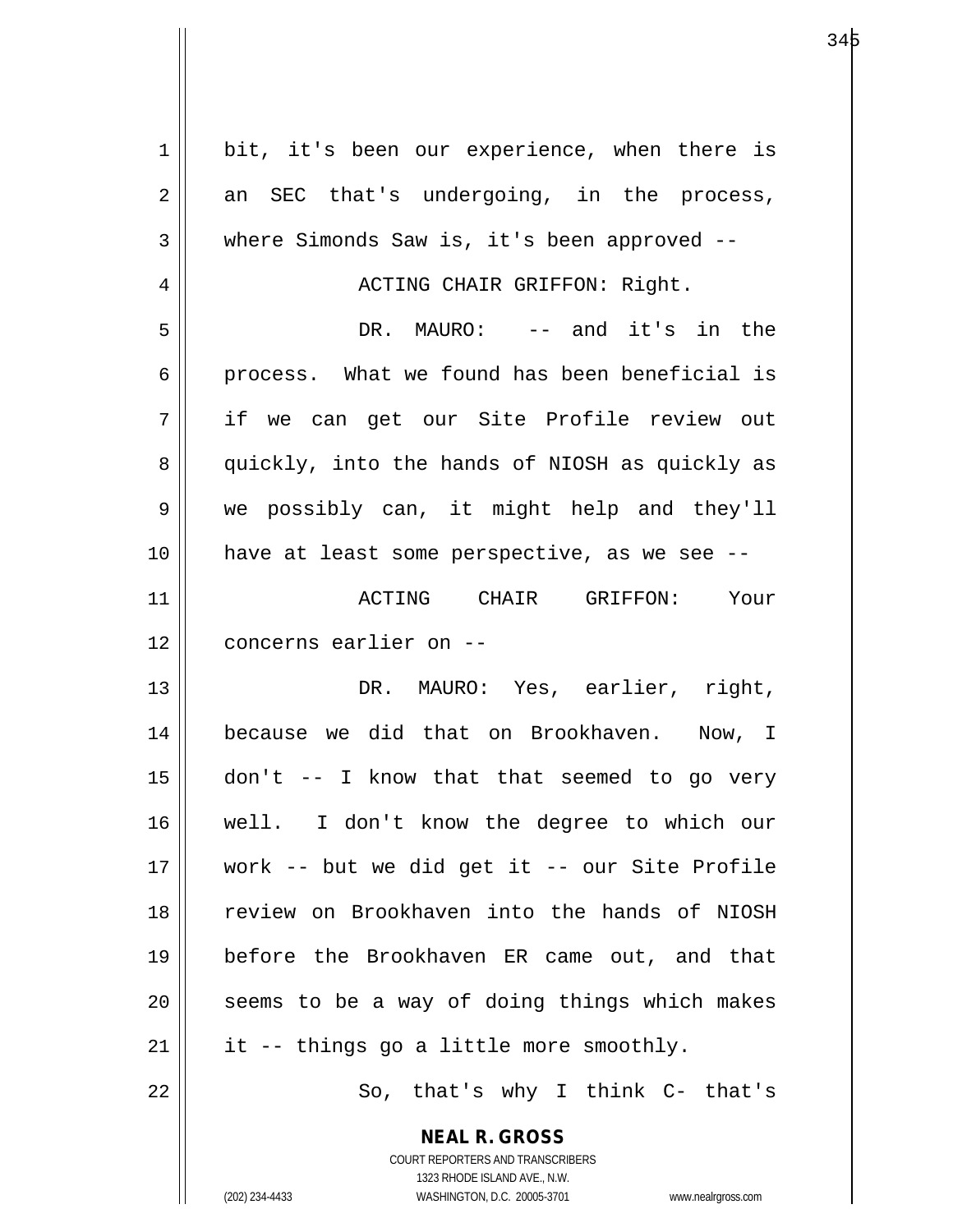**NEAL R. GROSS** COURT REPORTERS AND TRANSCRIBERS 1323 RHODE ISLAND AVE., N.W. (202) 234-4433 WASHINGTON, D.C. 20005-3701 www.nealrgross.com 1 || why I felt Simonds Saw was important, because  $2 \parallel$  it's in the queue. So, yes. 3 Now, the other two are not. The 4 | other two would just be Site Profile Reviews,  $5 \parallel$  and then I do not believe are in the queue for  $6 \parallel$  Site Profile -- for SECs. 7 ACTING CHAIR GRIFFON: I mean, my  $8 \parallel$  sense is, you have to look at it either way. 9 If you're doing the evaluation review for the 10 SEC, you're going to ultimately look at the 11 model used in the Site Profile, so why not  $12$  start it now, is sort of what I would justify 13 looking at that one. John agrees. I don't 14 || know if anyone else agrees. 15 MEMBER BEACH: Well, and to  $16$  | clarify, that's due in July. 17 || ACTING CHAIR GRIFFON: Yes, right, 18 right. But you know, we can look at any 19 | others that stand out to Members. 20 MEMBER MUNN: Stanford Accelerator 21 would be interesting just from a technical  $22$  || standpoint, but whether or not it has  $-$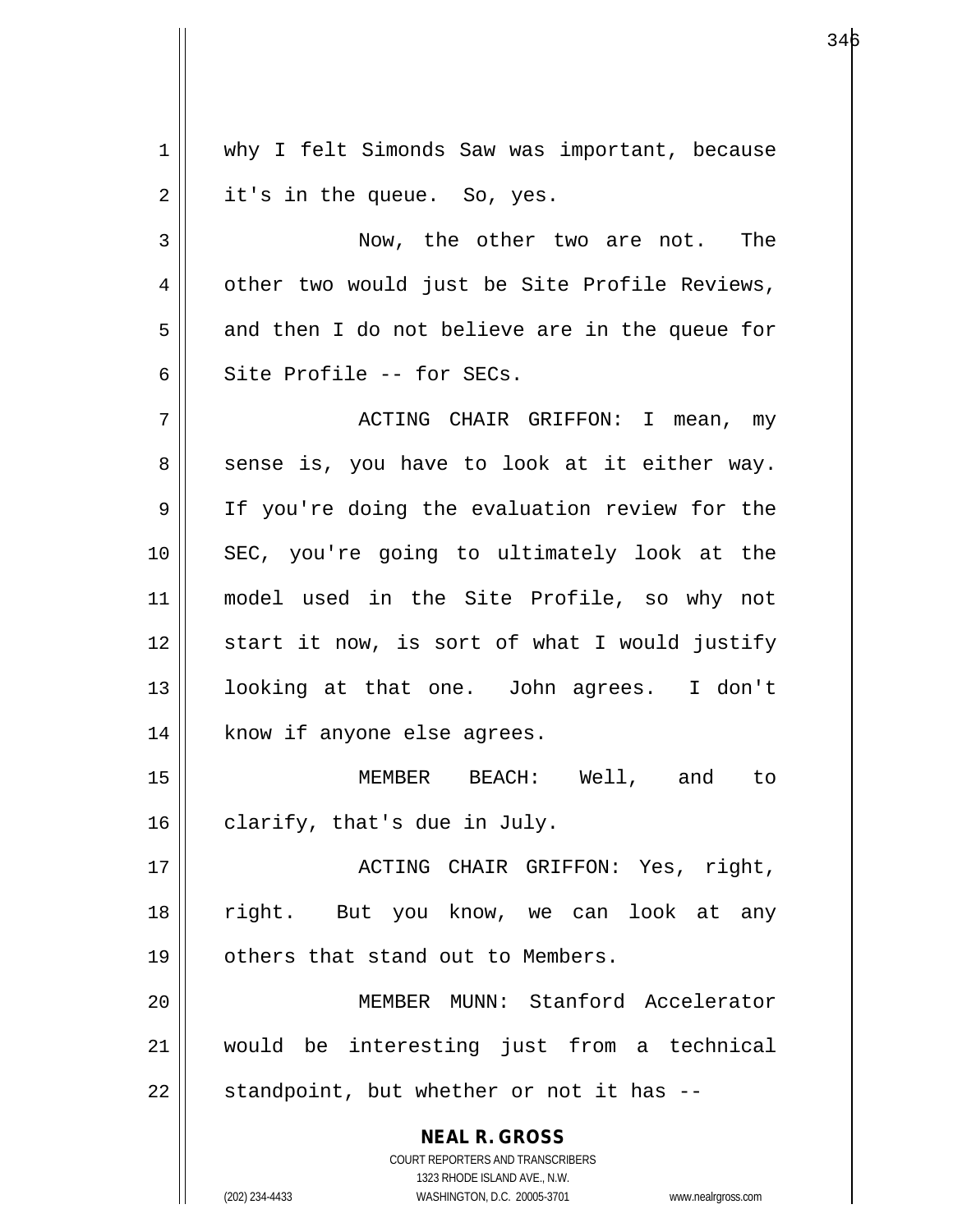**NEAL R. GROSS** COURT REPORTERS AND TRANSCRIBERS 1323 RHODE ISLAND AVE., N.W. (202) 234-4433 WASHINGTON, D.C. 20005-3701 www.nealrgross.com 1 ACTING CHAIR GRIFFON: Justifies a 2 | full review, yes. 3 MEMBER MUNN: Yes, I don't know. 4 ACTING CHAIR GRIFFON: Do we have  $5 \parallel$  any sense of a number of -- this is a question 6 for Stu or support group, the numbers of 7 claims for each of these sites? I expect not 8 by Stu's reaction. 9 MR. HINNEFELD: No, I'm sorry, I 10 don't. I don't have that with me. I might be 11 able to find out relatively soon. But I don't 12 || have it, if you want to know on this. 13 || I don't think we have very many 14 | from Stanford, but I'll check. 15 ACTING CHAIR GRIFFON: And yes, 16 because my sense is that Pacific Proving 17 Ground and the Stanford Linear Accelerator are 18 || kind of different, you know, things that we 19 haven't looked at before, certainly. But are  $20$   $\vert$  -- is it -- does it justify a full SC&A 21 | review? I'm not sure. 22 MEMBER ZIEMER: Mark?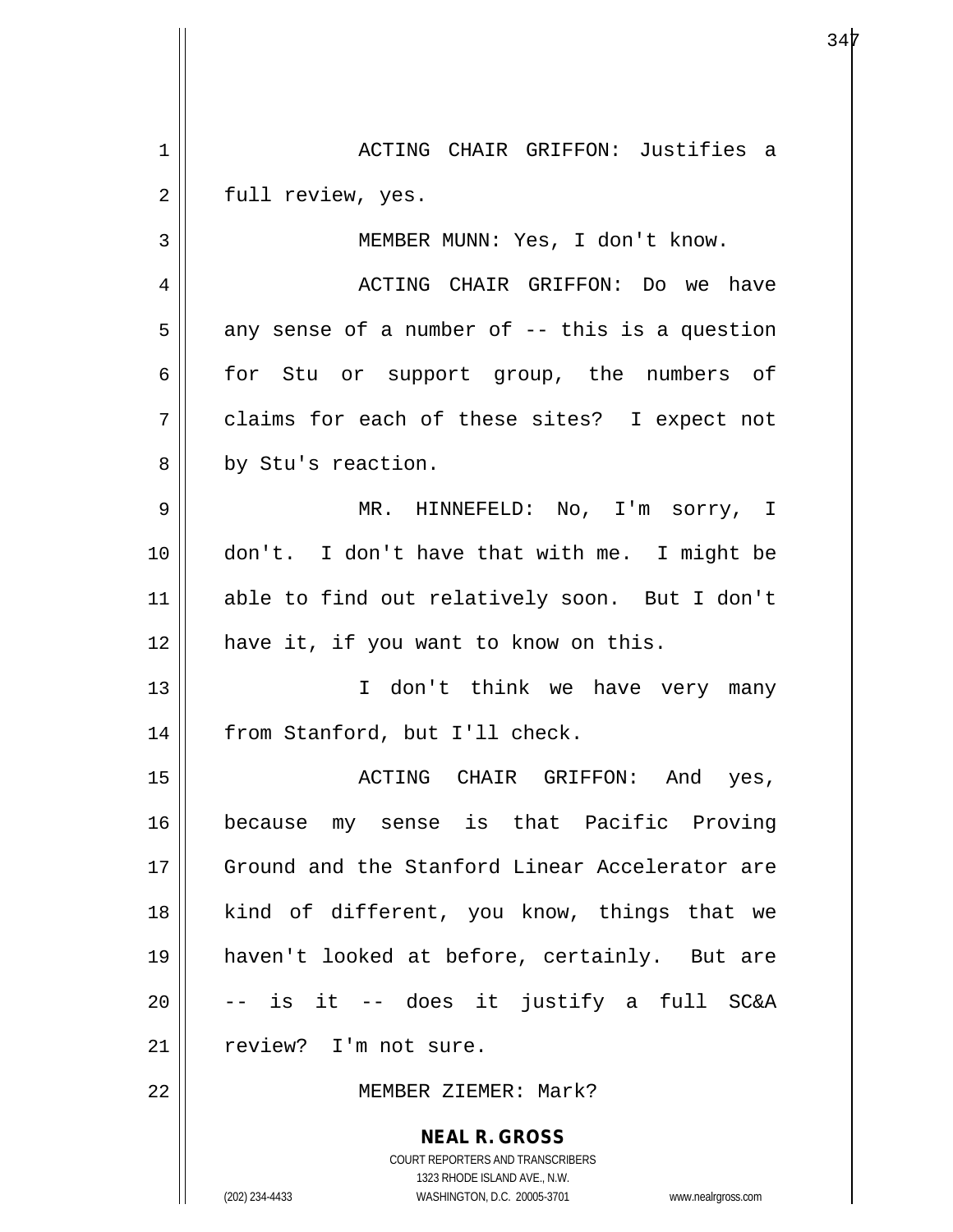**NEAL R. GROSS** COURT REPORTERS AND TRANSCRIBERS 1323 RHODE ISLAND AVE., N.W. (202) 234-4433 WASHINGTON, D.C. 20005-3701 www.nealrgross.com 1 || ACTING CHAIR GRIFFON: Yes, Paul. 2 MEMBER ZIEMER: Paul Ziemer here. 3 || I just wanted to remind the Board that before 4 | each Board meeting, Nancy Adams sends out a 5 document which summarizes the Board tracking 6  $\parallel$  on all of the sites and the one that she sent  $7 \parallel$  out this past week, you should have gotten in 8 your email, that lists all the Site Profiles  $9 \parallel$  and those that are under review or when 10 || they've been reviewed, the dates. That may be 11 also helpful to you. 12 || Thote, for example, I see that 13 || Pacific Northwest Labs, which I believe is  $14$  || Battelle --15 | MEMBER MUNN: That's correct. 16 MEMBER ZIEMER: -- shows up as not 17 having a Site Profile Review. Is that 18 | correct, John Mauro? 19 DR. MAURO: No, we were recently  $20$  | authorized to do Pacific  $-$ 21 || MEMBER ZIEMER: Okay, that's been 22 | authorized?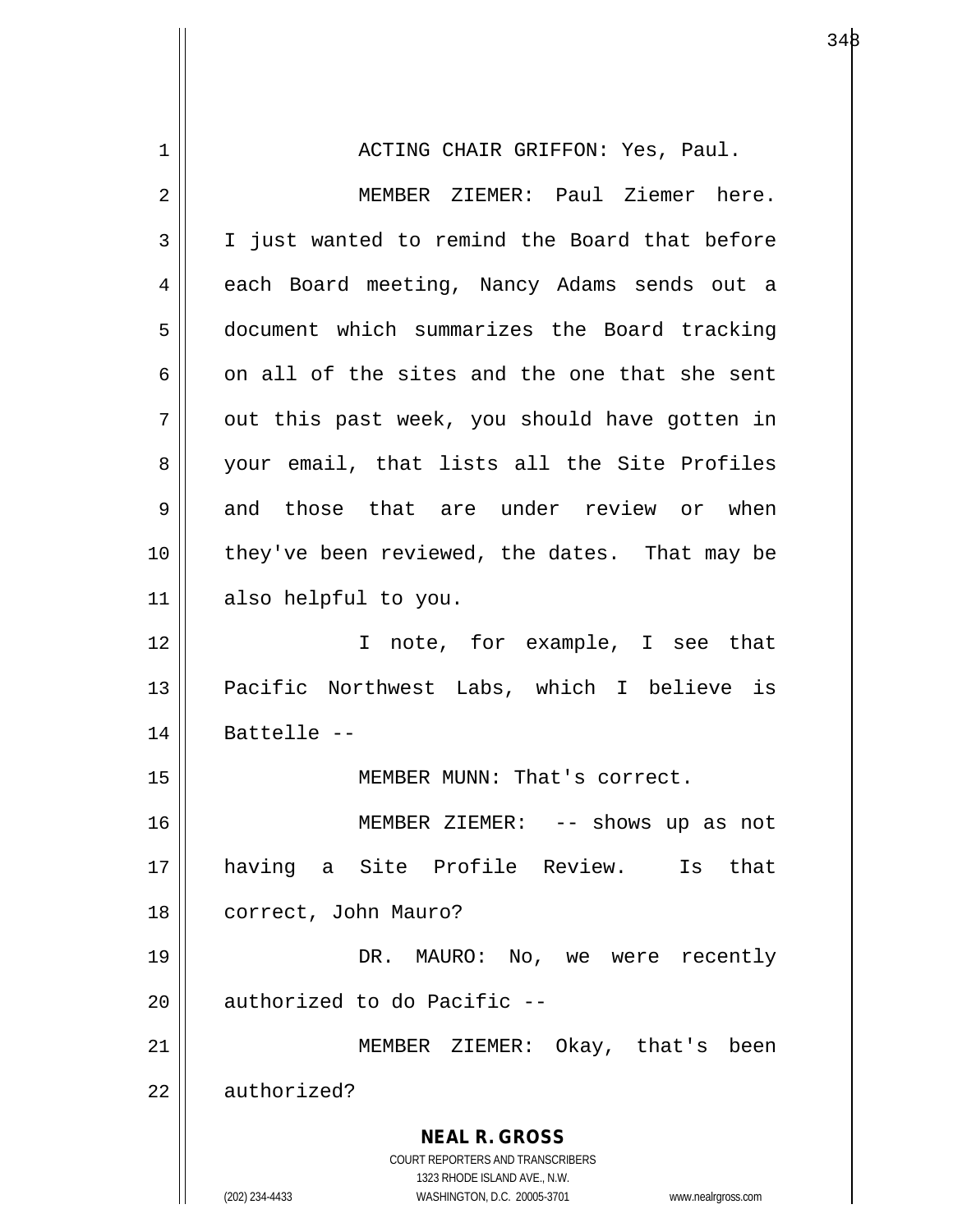| 1  | DR. MAURO: Yes.                                                                                     |
|----|-----------------------------------------------------------------------------------------------------|
| 2  | ACTING CHAIR GRIFFON: That's been                                                                   |
| 3  | authorized, okay.                                                                                   |
| 4  | DR. MAURO: Yes, so, we have that                                                                    |
| 5  | in the -- we're working on it.                                                                      |
| 6  | MEMBER ZIEMER: It doesn't show up                                                                   |
| 7  | on the current list as having been authorized.                                                      |
| 8  | What about West Valley?                                                                             |
| 9  | DR. MAURO: West -- yes, West                                                                        |
| 10 | Valley has been authorized. PNL has been                                                            |
| 11 | authorized, yes.                                                                                    |
| 12 | MEMBER ZIEMER: Okay. So, I guess                                                                    |
| 13 | those dates are -- those dates don't show up                                                        |
| 14 | the current chart that went through<br>on<br>me                                                     |
| 15 | here.                                                                                               |
| 16 | DR. MAURO: Joe just reminded me,                                                                    |
| 17 | though we have PNL, it's going to be a very                                                         |
| 18 | easy one because it's basically part and                                                            |
| 19 | parcel to Hanford.                                                                                  |
| 20 | MEMBER ZIEMER: Understood.                                                                          |
| 21 | DR. MAURO: They're connected very                                                                   |
| 22 | closely.                                                                                            |
|    | <b>NEAL R. GROSS</b>                                                                                |
|    | COURT REPORTERS AND TRANSCRIBERS                                                                    |
|    | 1323 RHODE ISLAND AVE., N.W.<br>(202) 234-4433<br>WASHINGTON, D.C. 20005-3701<br>www.nealrgross.com |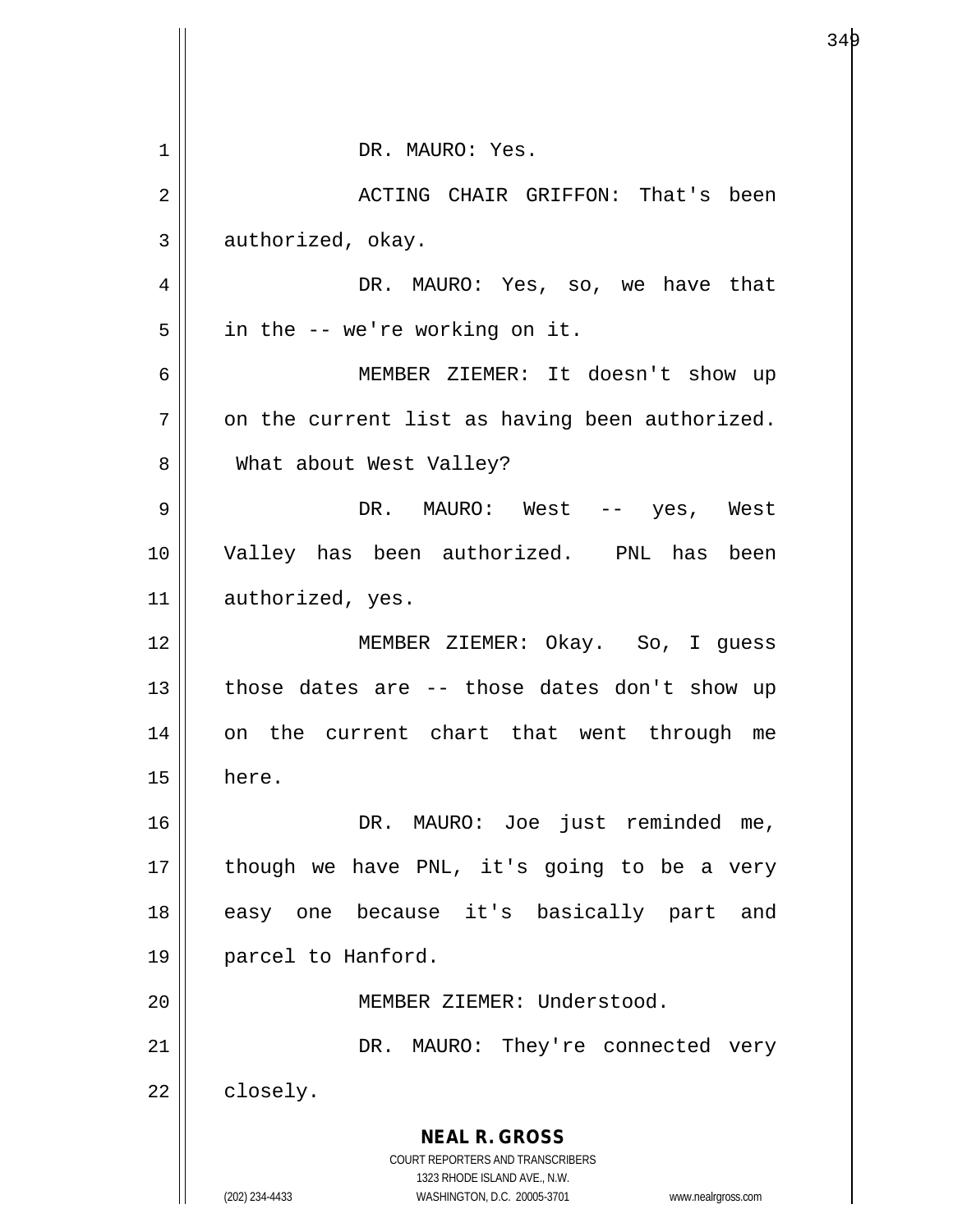**NEAL R. GROSS** COURT REPORTERS AND TRANSCRIBERS 1323 RHODE ISLAND AVE., N.W. (202) 234-4433 WASHINGTON, D.C. 20005-3701 www.nealrgross.com 1 || MEMBER ZIEMER: Right. 2 DR. MAURO: So, our plan was to 3 deliver something, but we don't see that as 4 || being, you know -- it's really a sub-set of 5 Hanford. 6 ACTING CHAIR GRIFFON: And can 7 someone just describe -- Superior Steel, I 8 || know we've had a couple cases come before the 9 Dose Reconstruction Subcommittee, but can you 10 quickly -- someone just quickly go over what 11 || they did at Superior Steel, so we have a sense  $12 \parallel$  of -- I can't remember if they did rolling 13 || operations or if they did -- okay, or Allied 14 Chemical. It might be good just to know a 15 little bit of background on these, that -- 16 MR. HINNEFELD: Allied Chemical, I  $17$  | think, I know that's the one in Metropolis. 18 MEMBER ZIEMER: How about Kansas 19 City Plant? 20 || MEMBER GLOVER: Allied Chemical -- $21$  this is Stu. 22 ACTING CHAIR GRIFFON: Hold on,

en de la construction de la construction de la construction de la construction de la construction de la constr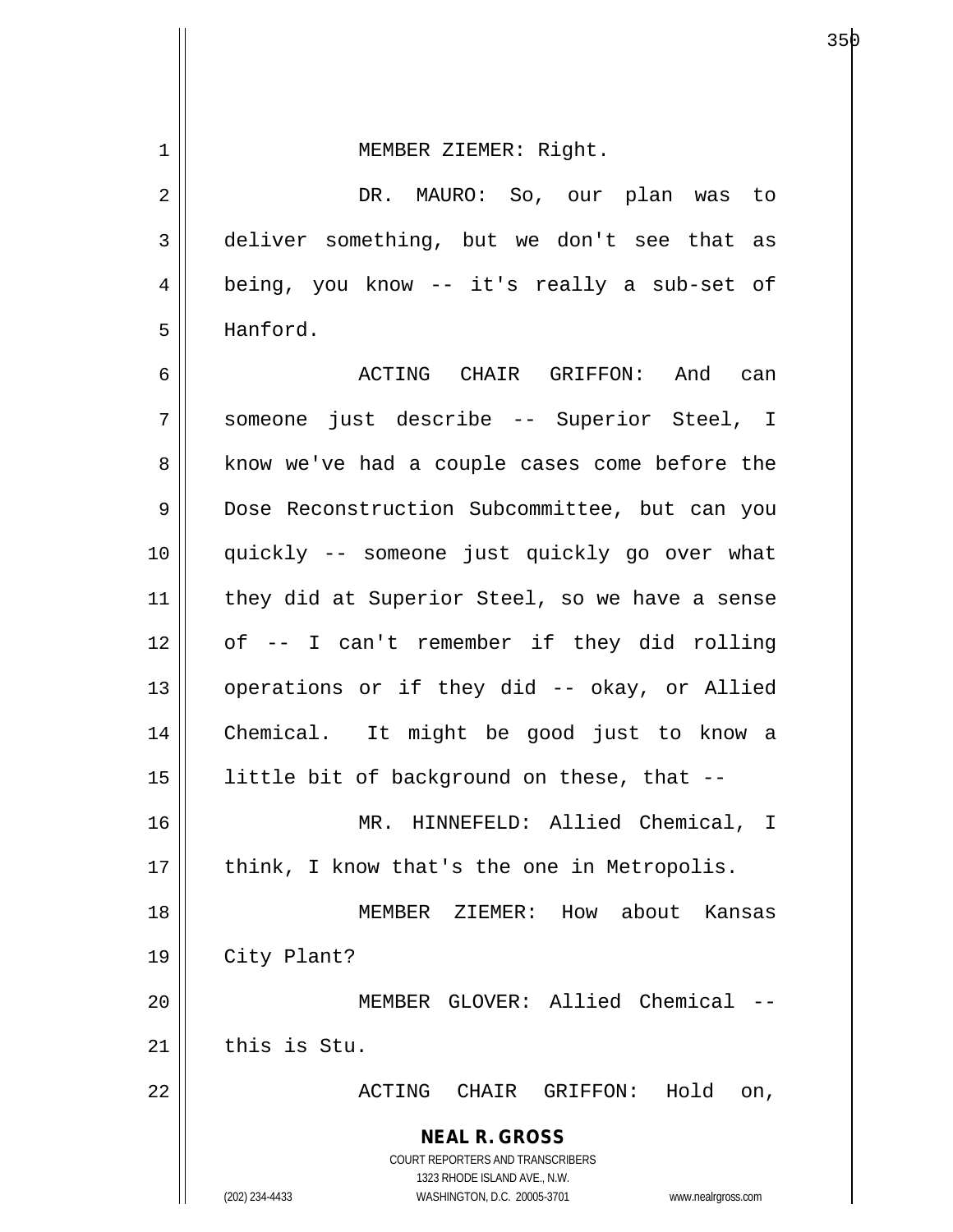1 || Paul, one second.

**NEAL R. GROSS** 2 | MEMBER ZIEMER: Okay. 3 || MR. HINNEFELD: Allied Chemical, 4 || I'm pretty sure is the conversion plant in 5 Metropolis, Illinois that it -- it's a fairly 6 || large scale uranium chemical conversion --7 | conversion plant. 8 ACTING CHAIR GRIFFON: Right, 9 || right, okay. So, that may be interesting. I 10 mean, I'm almost thinking, does it make sense 11 to -- well, I don't know. We haven't really 12 done this before, but if Simonds Saw and 13 || Superior Steel -- you know, if they're similar 14 || operations, we might want to have one Work 15 || Group look at both, although Simonds Saw is an 16 SEC. So, I'm not sure that makes sense. But  $17$ 18 || MEMBER BEACH: What about TVA, any 19 information on that? 20 ACTING CHAIR GRIFFON: Yes, TVA,  $21$  any -- we might have to -- you know, we have 22 more working time tomorrow. I guess, what I'm

1323 RHODE ISLAND AVE., N.W. (202) 234-4433 WASHINGTON, D.C. 20005-3701 www.nealrgross.com

COURT REPORTERS AND TRANSCRIBERS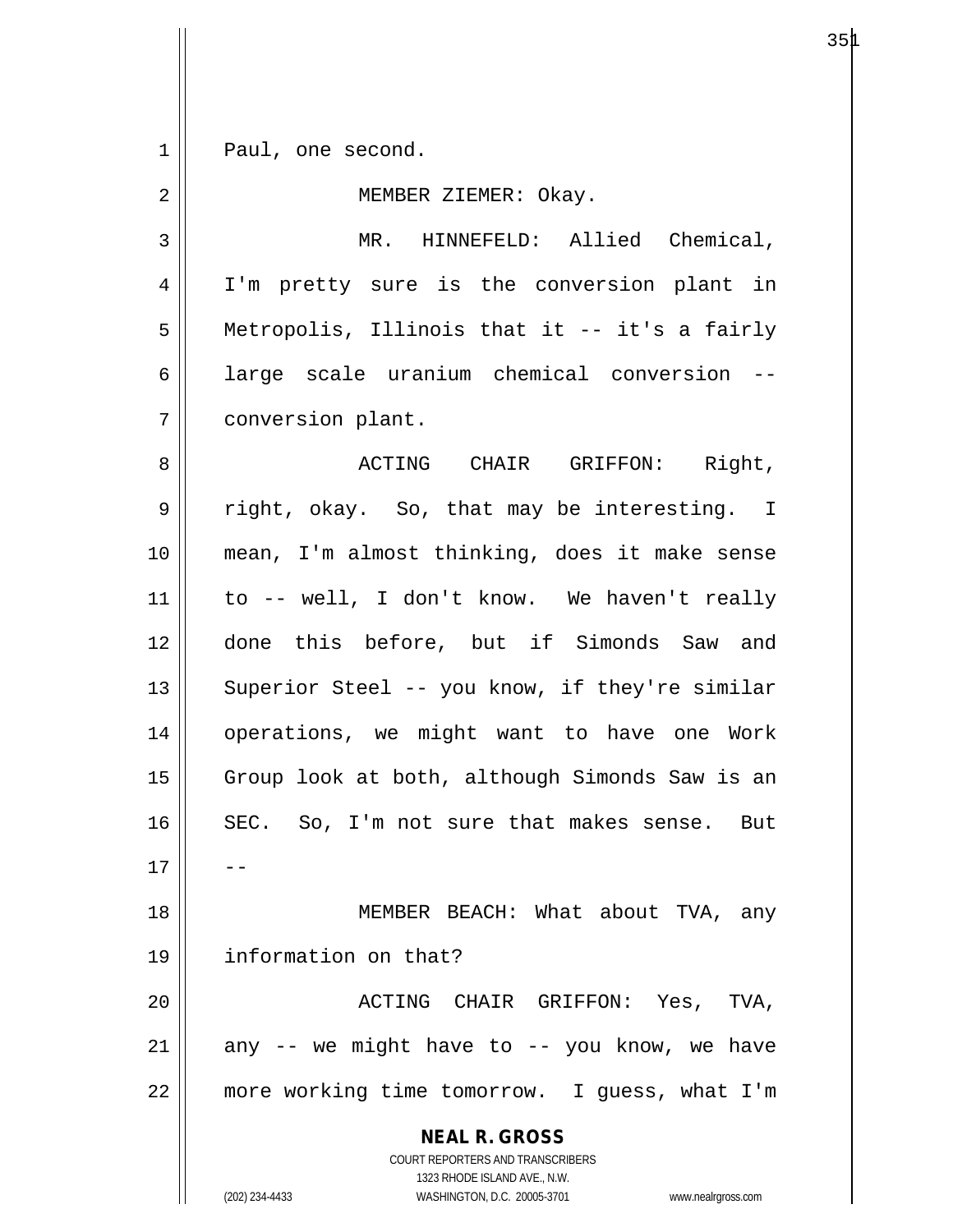**NEAL R. GROSS** COURT REPORTERS AND TRANSCRIBERS 1323 RHODE ISLAND AVE., N.W. 1 || proposing is, we got this list from Ted. 2 || Maybe we should take tonight to think about 3 it, on our own, and if NIOSH can come back and 4 maybe give us some numbers on -- the number of 5 | claimants and a little description of what 6 went on at each one of these sites, so, we can 7 have a sense of what we're looking at 8 assigning, because I agree with Wanda. I 9 || imagine there's a fair number of claimants at 10 most of these sites, but it would be good to 11 see some data before we just start assigning 12 || SC&A to do these. 13 MR. KATZ: Yes, and you could look  $14$  | on the website, at the TBDs for these. 15 ACTING CHAIR GRIFFON: Right, we 16 || could all do a little more --17 MR. KATZ: To familiarize 18 yourselves with them. 19 ACTING CHAIR GRIFFON: We can all 20 do a little of our own homework, but also -- 21 you know, I'm sure everyone is pretty tired 22 || from a long day of meetings, but I propose, if

(202) 234-4433 WASHINGTON, D.C. 20005-3701 www.nealrgross.com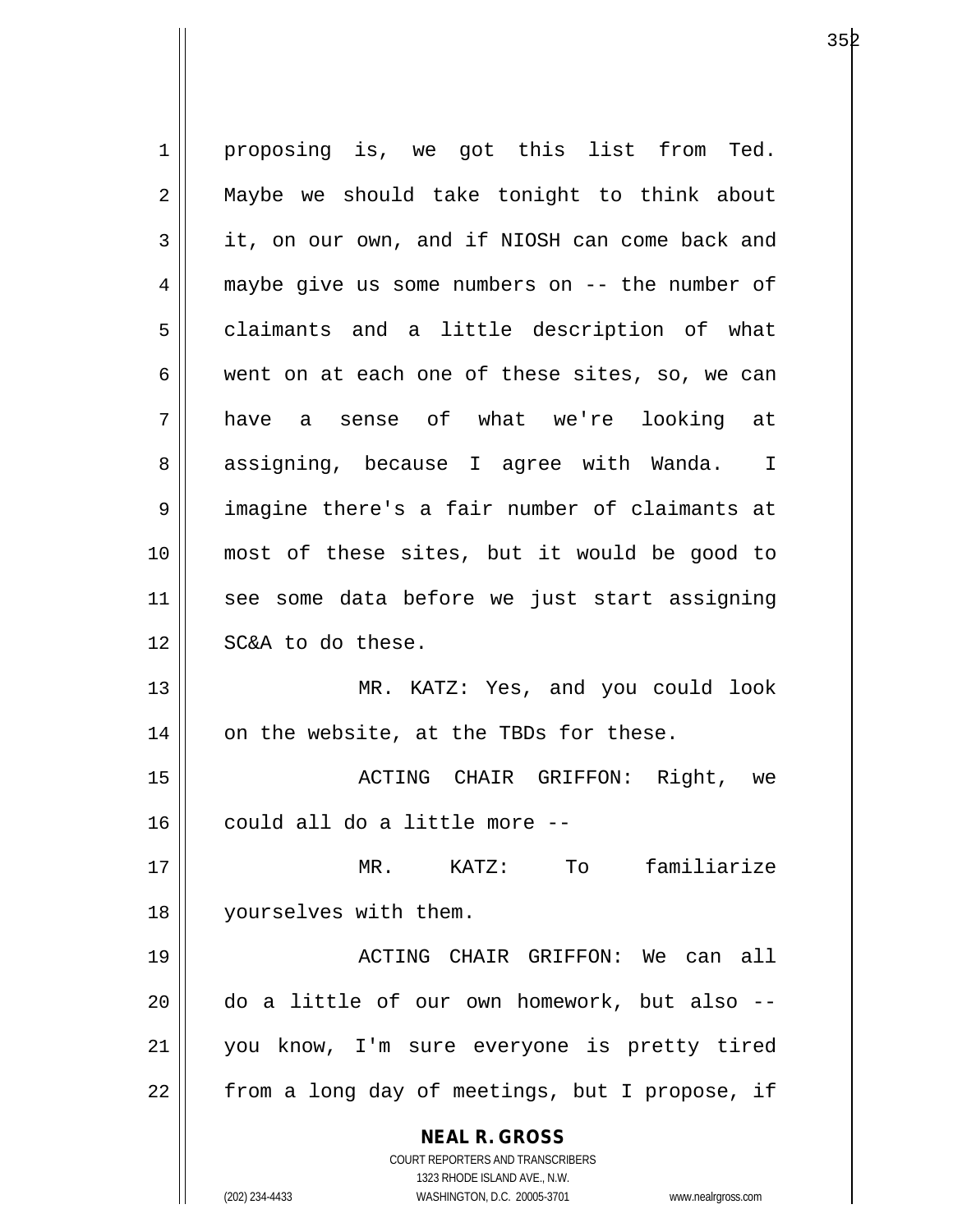| $\mathbf 1$    | it's okay, maybe we can just put this off for                       |
|----------------|---------------------------------------------------------------------|
| $\overline{2}$ | our working time tomorrow. Is that okay with                        |
| 3              | everybody?                                                          |
| 4              | MR. KATZ: Yes.                                                      |
| 5              | ACTING CHAIR GRIFFON: All right.                                    |
| 6              | So, we have the -- the ideas are out there.                         |
| 7              | Are there any others that we haven't $-$ I                          |
| 8              | heard Paul say Kansas City.                                         |
| 9              | DR. MAURO: We have Kansas City.                                     |
| 10             | We're working on it now.                                            |
| 11             | ACTING CHAIR GRIFFON: John, did --                                  |
| 12             | Paul, did you hear that?                                            |
| 13             | MEMBER ZIEMER: Yes.                                                 |
| 14             | ACTING CHAIR GRIFFON: Yes, okay.                                    |
| 15             | MEMBER<br>$MUNN$ :<br>TVA<br>is another                             |
| 16             | phosphate.                                                          |
| 17             | ACTING CHAIR GRIFFON: Hold on, Stu                                  |
| 18             | has another comment.                                                |
| 19             | MR. HINNEFELD: Yes, Stu, again.                                     |
| 20             | Superior Steel manufactured uranium strip and                       |
| 21             | rolled uranium slabs for Savannah River. The                        |
| 22             | period was like, 1952 to 1957.                                      |
|                | <b>NEAL R. GROSS</b>                                                |
|                | COURT REPORTERS AND TRANSCRIBERS<br>1323 RHODE ISLAND AVE., N.W.    |
|                | (202) 234-4433<br>WASHINGTON, D.C. 20005-3701<br>www.nealrgross.com |

 $35\beta$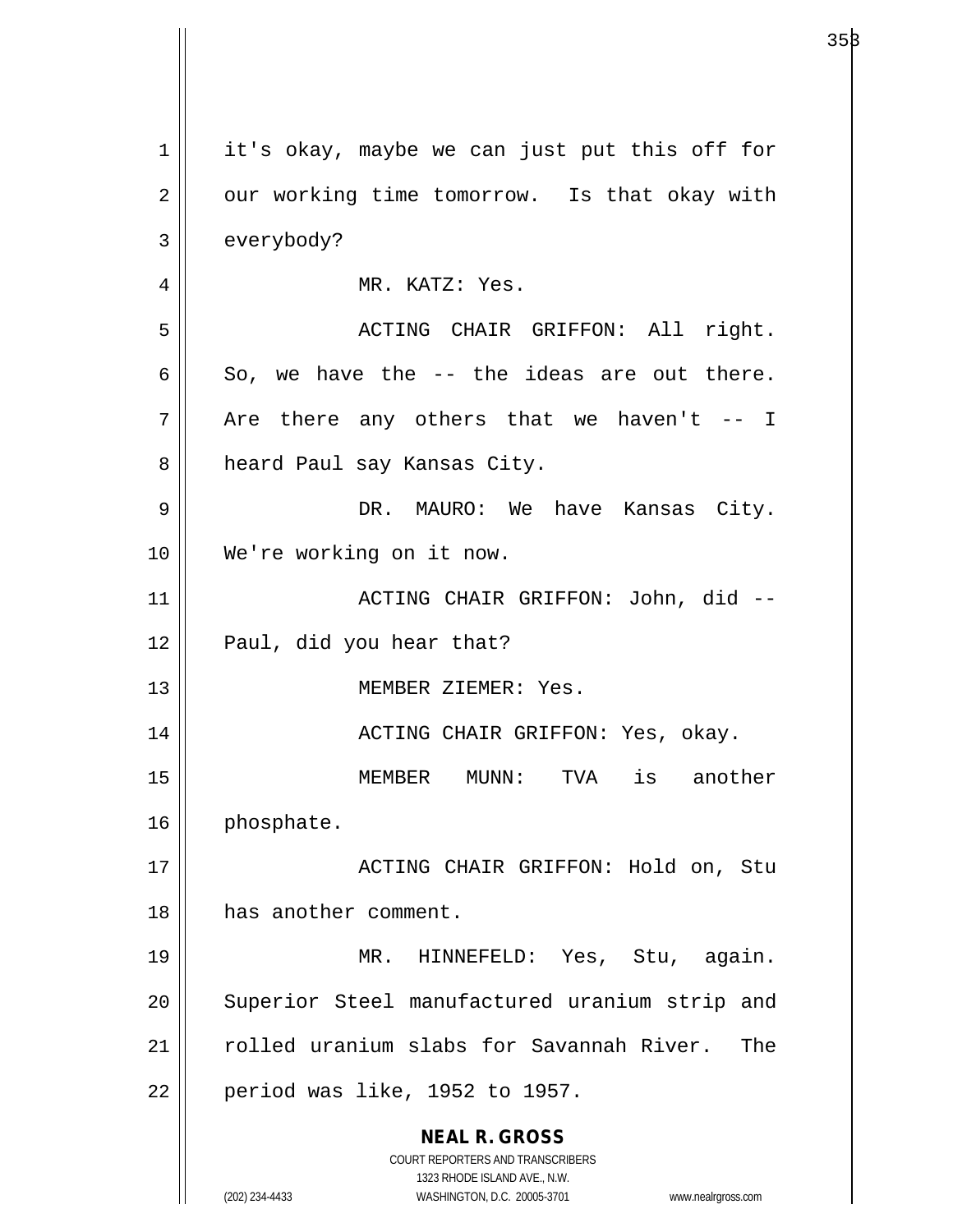**NEAL R. GROSS** COURT REPORTERS AND TRANSCRIBERS 1323 RHODE ISLAND AVE., N.W. (202) 234-4433 WASHINGTON, D.C. 20005-3701 www.nealrgross.com 1 ACTING CHAIR GRIFFON: Okay. 2 || MR. HINNEFELD: So, that's Superior  $3 \parallel$  Steel. I'm working on getting the number of 4 | claims for these five sites. 5 ACTING CHAIR GRIFFON: All right,  $6 \parallel$  well, we can --7 MR. HINNEFELD: I'll have it -- 8 ACTING CHAIR GRIFFON: We'll take 9 it up tomorrow, so, you got a little -- yes, 10 || all right. Okay, what's next? 11 MR. KATZ: I think I have an item  $12$  | here, that, really, Jim wanted to discuss, so, 13 we can't do that. 14 ACTING CHAIR GRIFFON: Okay. 15 MR. KATZ: So, then the next is 16 || really to begin the Subcommittee and Work 17 | Group reports. 18 || ACTING CHAIR GRIFFON: All right, 19  $\parallel$  and I can say, we'll do the -- start the Work 20 || Group updates and if we don't finish all of  $21$  | them, we have time tomorrow. 22 I can say for the Dose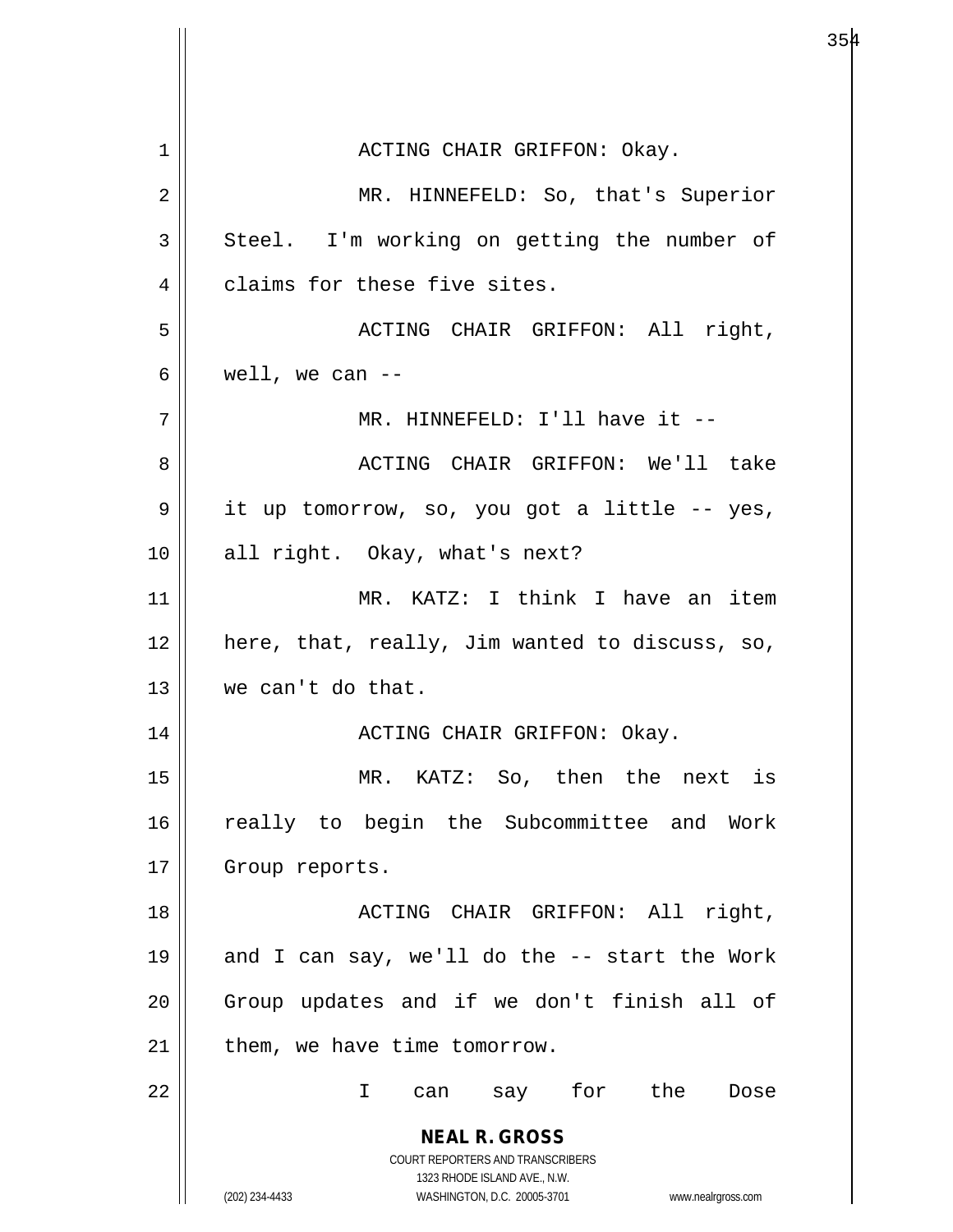**NEAL R. GROSS** COURT REPORTERS AND TRANSCRIBERS 1323 RHODE ISLAND AVE., N.W. (202) 234-4433 WASHINGTON, D.C. 20005-3701 www.nealrgross.com 1 Reconstruction Subcommittee, which often  $2 \parallel$  starts this process off, I didn't get the 3 report out yet. I was trying to email it 4 before Jim left, but I'm going to -- right 5 || after this meeting ends, I'm going to send  $6 \parallel$  everyone an email with this follow-up on the 7 first 100 cases report, from the Dose 8 || Reconstruction Subcommittee. 9 || I apologize for not getting it out 10 || sooner, but at least, you know, we can -- I 11 can describe it tomorrow and at least, go 12 || through it and then you'll have it. I don't 13 || expect any action on it. But, you know, I'll  $14$  | give a better update on that tomorrow. 15 || But then maybe we can start with 16 || the Dose Reconstruction -- or the Procedures 17 | Subcommittee, sorry. 18 MR. KATZ: Wanda, do you want to 19 || report on Procedures today? 20 MEMBER MUNN: Didn't I just do  $21$   $\parallel$  that? 22 ACTING CHAIR GRIFFON: Is there any

а о производите производите на 1935 година в 1946 година в 1946 године и 1946 година в 1946 година и 1946 годи<br>В 1946 година в 1946 година в 1946 година в 1946 година в 1946 година в 1946 година в 1946 година в 1946 годин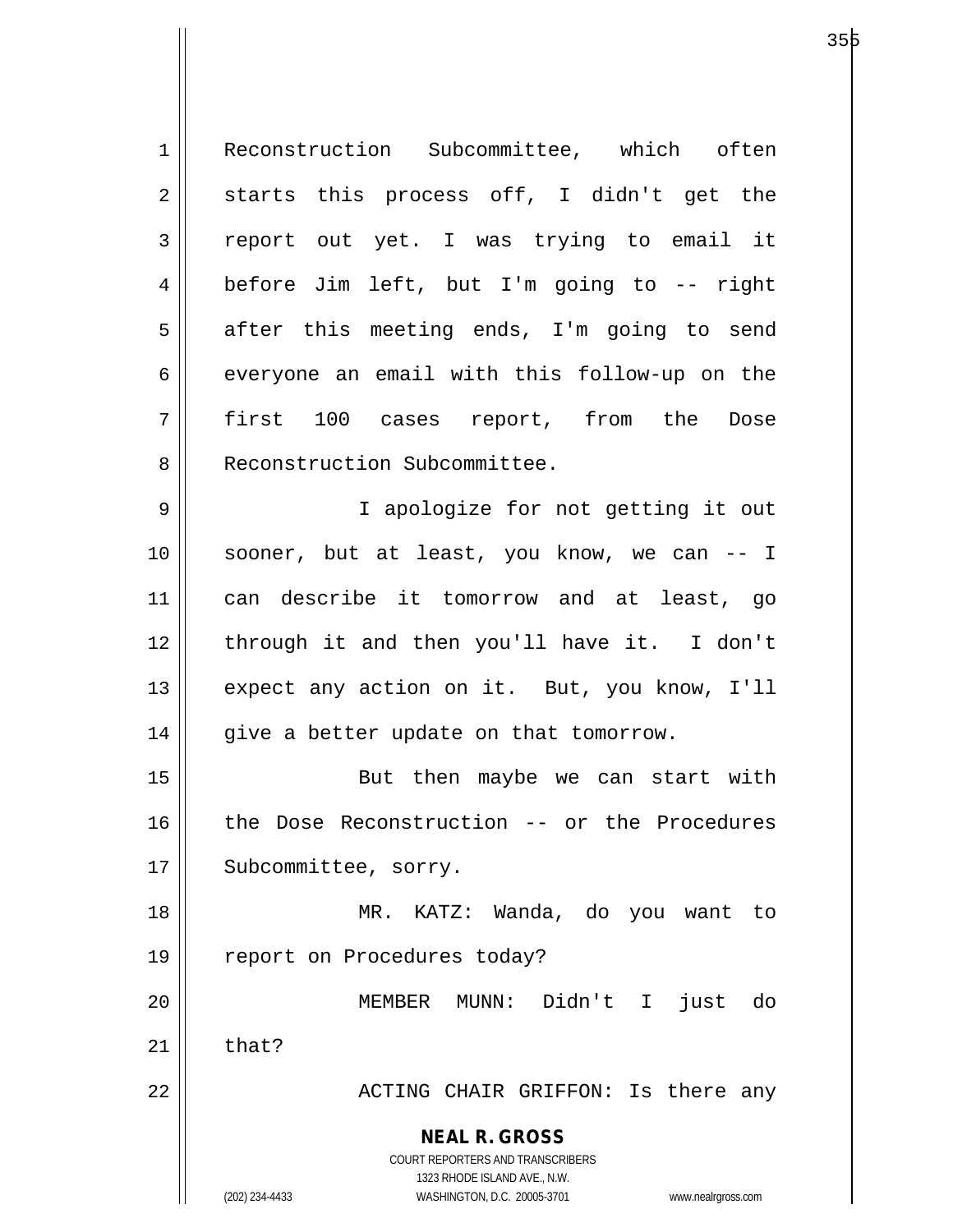**NEAL R. GROSS** COURT REPORTERS AND TRANSCRIBERS 1323 RHODE ISLAND AVE., N.W. (202) 234-4433 WASHINGTON, D.C. 20005-3701 www.nealrgross.com  $1 \parallel$  more  $-$ 2 MR. KATZ: Well, you did the PER.  $3 \parallel$  Do you have other items --4 || MEMBER MUNN: No, I don't. 5 || MR. KATZ: -- with respect to the 6 | Procedures Subcommittee report. 7 MEMBER MUNN: I did the whole 8 bthing. 9 MR. KATZ: Okay, very good. 10 ACTING CHAIR GRIFFON: Okay, you 11 gave your regular -- 12 || MEMBER MUNN: Yes, I just did. 13 ACTING CHAIR GRIFFON: Okay, that 14 | was a quick one. 15 MEMBER MUNN: Well, there was 16 nothing to add over what I reported at our 17 | last meeting. 18 MR. KATZ: That's fine. 19 MEMBER MUNN: At the 20 | teleconference. 21 ACTING CHAIR GRIFFON: That's  $22 \parallel$  great.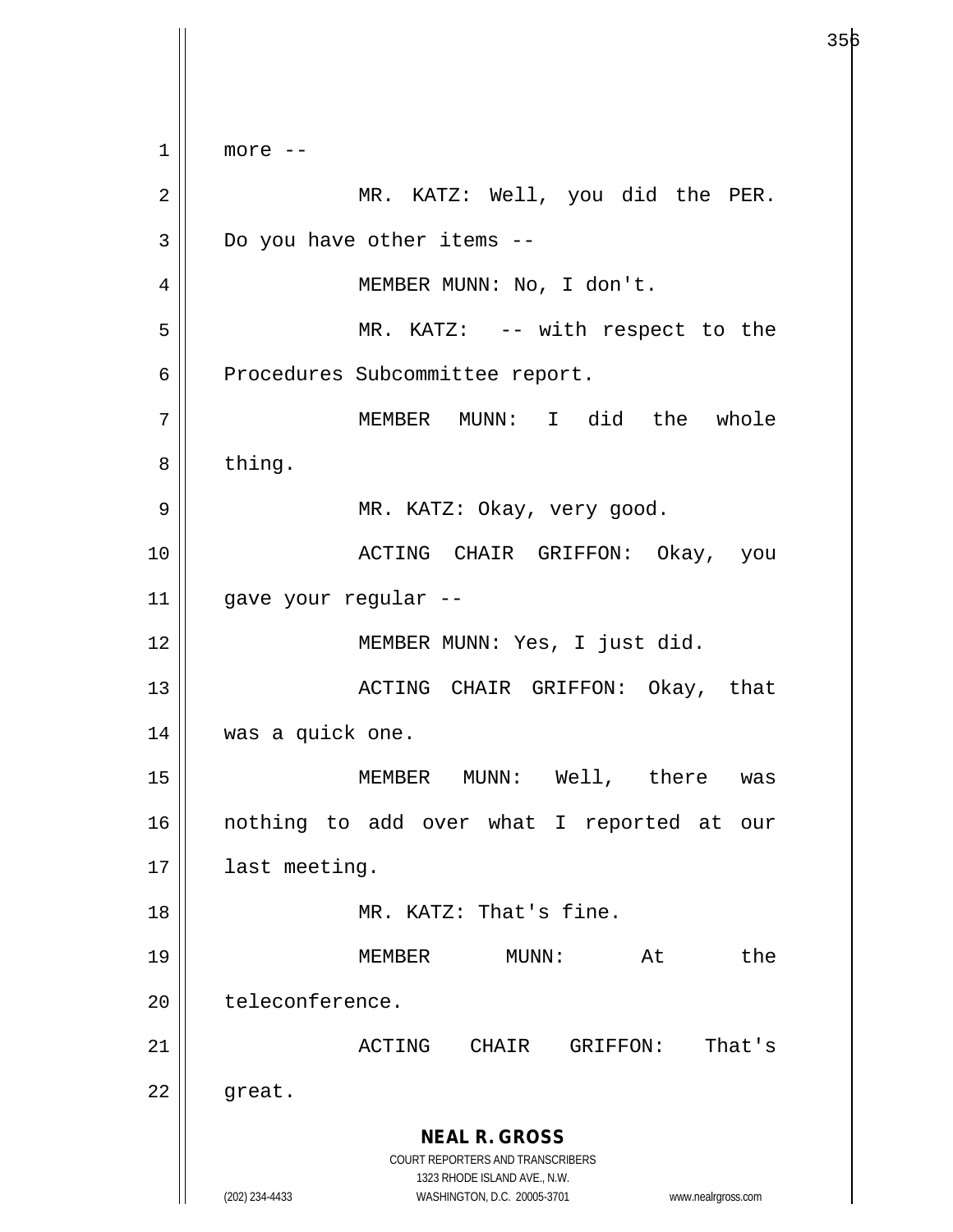| $\mathbf 1$ | MR. KATZ: Okay, and then let me go             |
|-------------|------------------------------------------------|
| 2           | to the next one. Obviously, I'm going to skip  |
| 3           | the Work Groups for which we've already        |
| 4           | addressed them today.                          |
| 5           | So, the first $--$                             |
| 6           | ACTING CHAIR GRIFFON: Hold on one              |
| 7           | second. John?                                  |
| 8           | DR. MAURO: I'm sorry to interrupt,             |
| $\mathsf 9$ | but I just wanted to check. Wanda, I know one  |
| 10          | of the challenges we've had with the           |
| 11          | procedures was the software that we'd been     |
| 12          | using. I'm not -- I saw some email             |
| 13          | correspondence. I've been out of the office.   |
| 14          | Has that been fixed because, you know, when    |
| 15          | we move through the process, we $-$ it really  |
| 16          | expedites the process if we -- if it's -- if   |
| 17          | we could -- I don't know where it is now.      |
| 18          | MEMBER MUNN: We have to have the               |
| 19          | process. The last information that I saw was   |
| 20          | from Steve Marschke and he -- what the message |
| 21          | said was, I've checked it out and it works for |
| 22          | me today. Stu?                                 |
|             | <b>NEAL R. GROSS</b>                           |

COURT REPORTERS AND TRANSCRIBERS 1323 RHODE ISLAND AVE., N.W.

 $\mathsf{II}$ 

(202) 234-4433 WASHINGTON, D.C. 20005-3701 www.nealrgross.com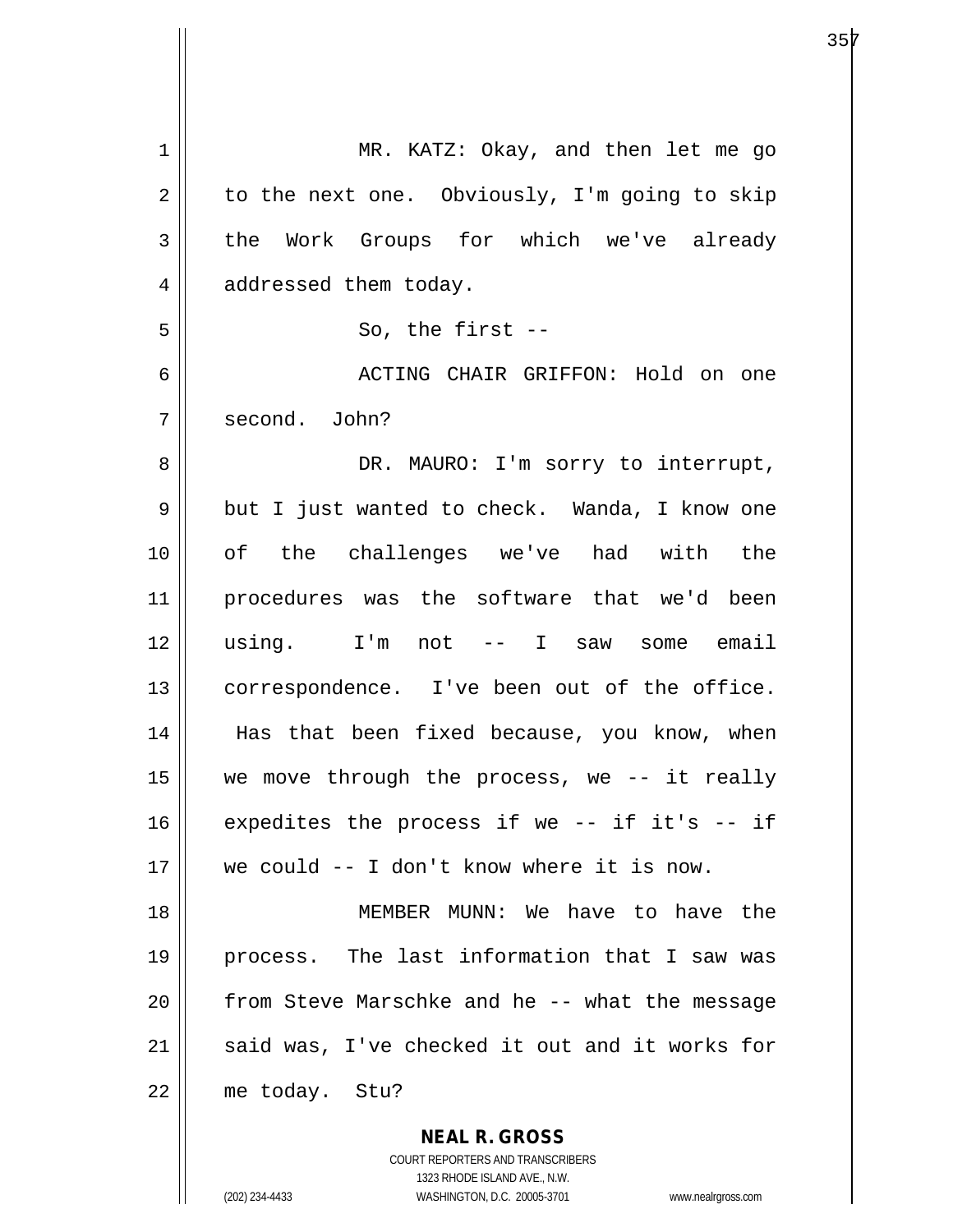| 1  | MR. HINNEFELD: Yes, the -- as far                                                                   |
|----|-----------------------------------------------------------------------------------------------------|
| 2  | as I know, that data -- well, that data has                                                         |
| 3  | all been added to the application that we                                                           |
| 4  | wrote, that's actually available -- it's now -                                                      |
| 5  | - it's made for all the Work Groups now.                                                            |
| 6  | I mean, this is made to<br>hold                                                                     |
| 7  | findings for all the work of all the Work                                                           |
| 8  | Groups, and there are ways to pull it up, so                                                        |
| 9  | that it looks very much like the product we                                                         |
| 10 | had before, though we're -- I think we're                                                           |
| 11 | going to go through that at the next                                                                |
| 12 | Subcommittee meeting.                                                                               |
| 13 | MEMBER MUNN: I had hoped that you                                                                   |
| 14 | would do that at the --                                                                             |
| 15 | MR. HINNEFELD: Yes, we're planning                                                                  |
| 16 | to have our IT folks there and go through a                                                         |
| 17 | tutorial on the next Subcommittee meeting, so,                                                      |
| 18 | people can understand. It's -- I think it's                                                         |
| 19 | available there by now. It's called the                                                             |
| 20 | document control tracking application, DCTA,                                                        |
|    |                                                                                                     |
| 21 | on our staff tools page.                                                                            |
| 22 | So, you go to our staff tools                                                                       |
|    | <b>NEAL R. GROSS</b>                                                                                |
|    | COURT REPORTERS AND TRANSCRIBERS                                                                    |
|    | 1323 RHODE ISLAND AVE., N.W.<br>(202) 234-4433<br>WASHINGTON, D.C. 20005-3701<br>www.nealrgross.com |
|    |                                                                                                     |

 $\mathsf{I}$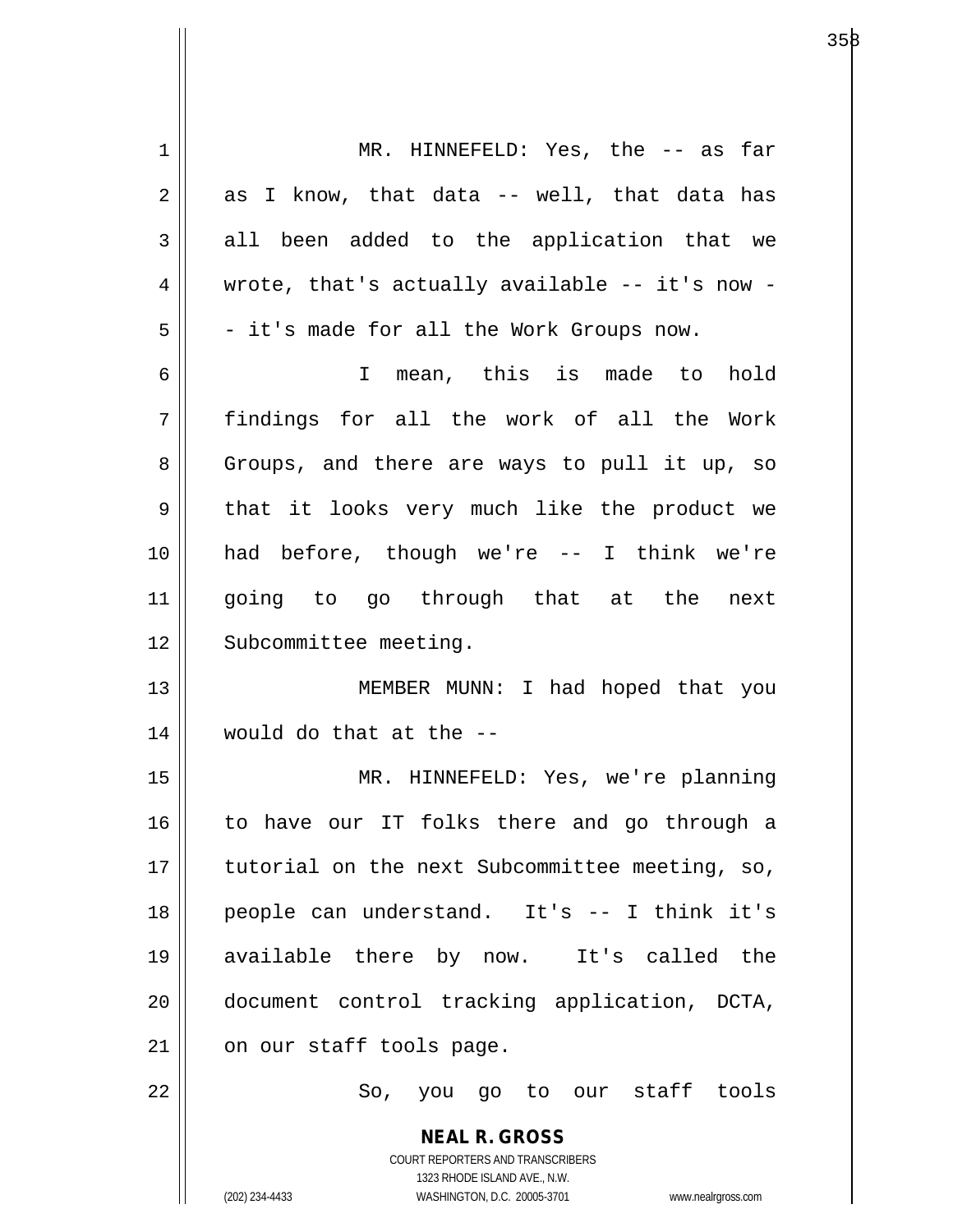**NEAL R. GROSS** COURT REPORTERS AND TRANSCRIBERS 1 || page, you can open it up, but it's not very 2 || intuitive on how to get to these particular 3 | Procedures findings. 4 MEMBER MUNN: I had assumed that 5 we'd all need training, but since Steve was  $6 \parallel$  comfortable with it, I figured if Steve could  $7 \parallel$  qet on, we'd find out our  $-$ 8 ACTING CHAIR GRIFFON: And I think 9 | some people will need training on how to get  $10$  || to staff tools, but that's really --11 || MEMBER MUNN: Yes, that's true. 12 ACTING CHAIR GRIFFON: But we'll  $13$  | have to go through that, yes. 14 DR. MAURO: One last dimension to  $15$  | that, why it's important is the two-pagers. 16 MEMBER MUNN: Yes. 17 DR. MAURO: You see, basically, 18 || there are 103 procedures that we've reviewed 19 || over the last five years. Out of those, we 20 || have determined that about 55, we've finished, 21 we're done, and we want two-pagers on all of 22 || them, but the only way to write those two

1323 RHODE ISLAND AVE., N.W.

359

(202) 234-4433 WASHINGTON, D.C. 20005-3701 www.nealrgross.com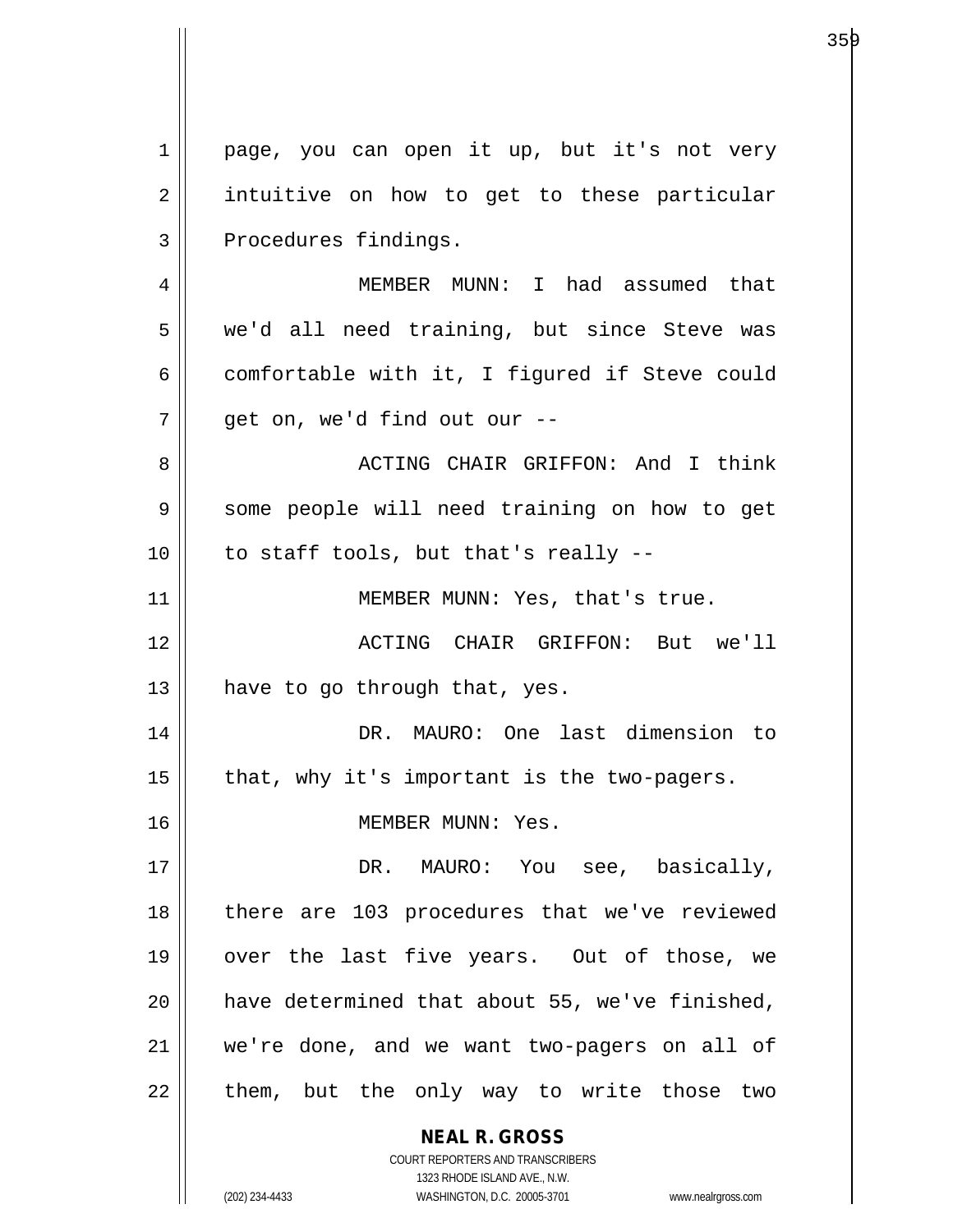| $\mathbf 1$    | pages, is to be able to go into the database                                                        |
|----------------|-----------------------------------------------------------------------------------------------------|
| 2              | and retrieve the history of how we got there,                                                       |
| 3              | how did we --                                                                                       |
| $\overline{4}$ | In other words, whatever the                                                                        |
| 5              | procedure was, there was a series of meetings                                                       |
| 6              | and how we closed out every issue, it's all in                                                      |
| 7              | that database and it's going to be very                                                             |
| 8              | difficult to write those two-pagers and --                                                          |
| 9              | unless that's working.                                                                              |
| 10             | MR. KATZ: Thanks, John.                                                                             |
| 11             | ACTING CHAIR GRIFFON: Yes, that                                                                     |
| 12             | will be $-$                                                                                         |
| 13             | MR. KATZ: I think, actually, the                                                                    |
| 14             | DCAS folks are planning to do a little bit of                                                       |
| 15             | training of the front end of the Subcommittee                                                       |
| 16             | meeting in a week and a half, so, that                                                              |
| 17             | everybody is abreast of how to work that new                                                        |
| 18             | data system.                                                                                        |
| 19             | ACTING CHAIR GRIFFON: And I should                                                                  |
| 20             | say, it comes just in time, because I was                                                           |
| 21             | ready to make a motion to go back to the old                                                        |
| 22             | matrix system, but anyway. So, I actually                                                           |
|                | <b>NEAL R. GROSS</b>                                                                                |
|                | <b>COURT REPORTERS AND TRANSCRIBERS</b>                                                             |
|                | 1323 RHODE ISLAND AVE., N.W.<br>WASHINGTON, D.C. 20005-3701<br>(202) 234-4433<br>www.nealrgross.com |
|                |                                                                                                     |

 $\mathsf{I}$ 

е в последници производите в 1960 године в 1960 године в 1960 године в 1960 године в 1960 године в 1960 године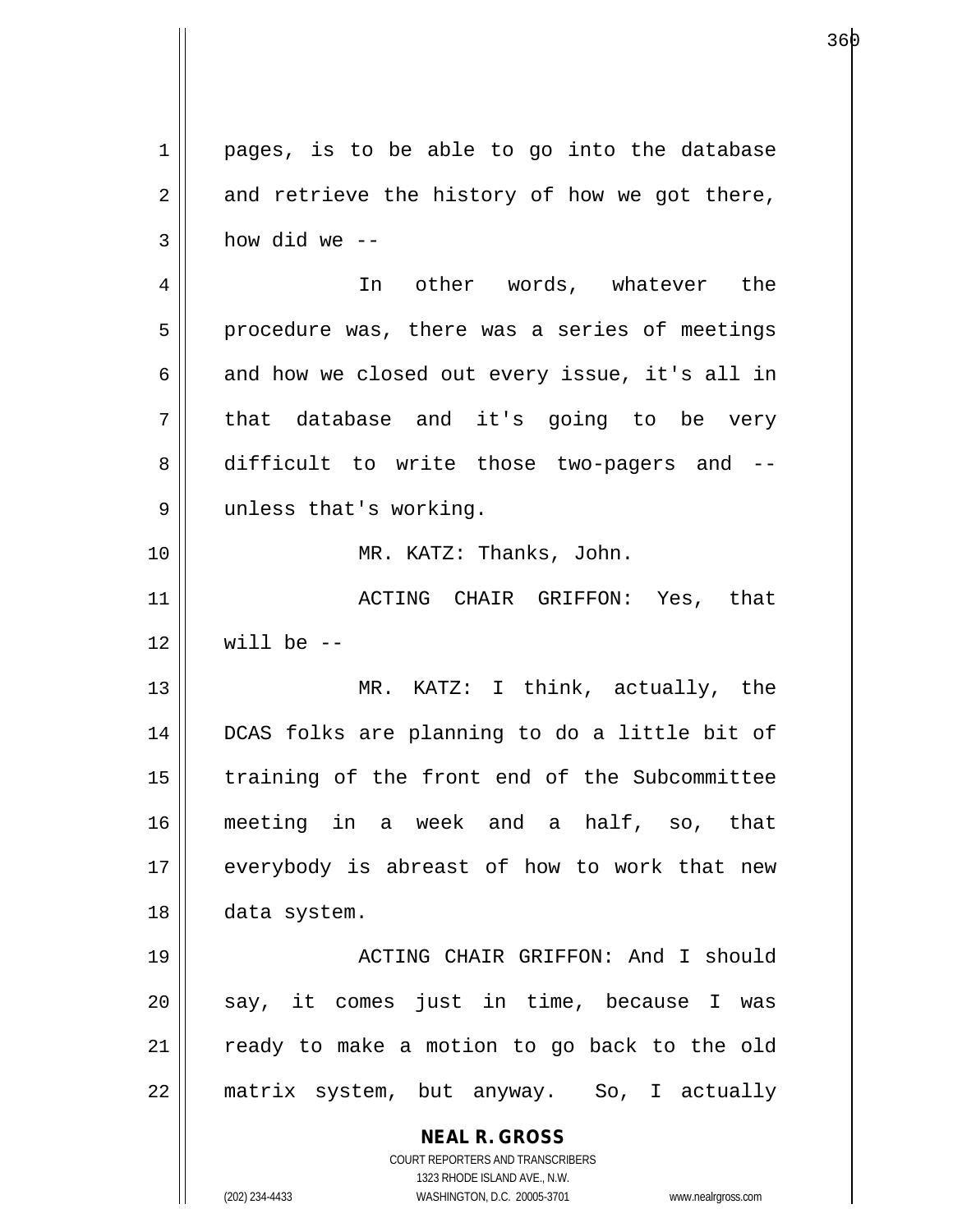**NEAL R. GROSS** COURT REPORTERS AND TRANSCRIBERS 1323 RHODE ISLAND AVE., N.W. (202) 234-4433 WASHINGTON, D.C. 20005-3701 www.nealrgross.com  $1 \parallel$  prefer that. 2 || MR. KATZ: So, let's see the --3 ACTING CHAIR GRIFFON: But that's 4 another story. So, let's go through the Work 5 | Groups, yes. 6 MR. KATZ: Let's proceed with 7 | Fernald, Mr. Clawson. 8 || MEMBER CLAWSON: Yes, we just had a 9 || Fernald Work Group here just last month. 10 We've got several issues that are starting to 11 || come in. They're starting to flow back. 12 I just noticed that I got from 13 || SC&A an issue on the thorium and so forth. 14 We're proceeding on -- we haven't got a work -  $15$  - another Work Group meeting at this time. 16 || As soon as I get more of the data  $17$  | or a date of when we can expect it, we'll set 18 up another Work Group. 19 ACTING CHAIR GRIFFON: Do you know 20 || if you have any outstanding action items? Is  $21$  | that -- did you say there were outstanding --22 MEMBER CLAWSON: Yes, we've still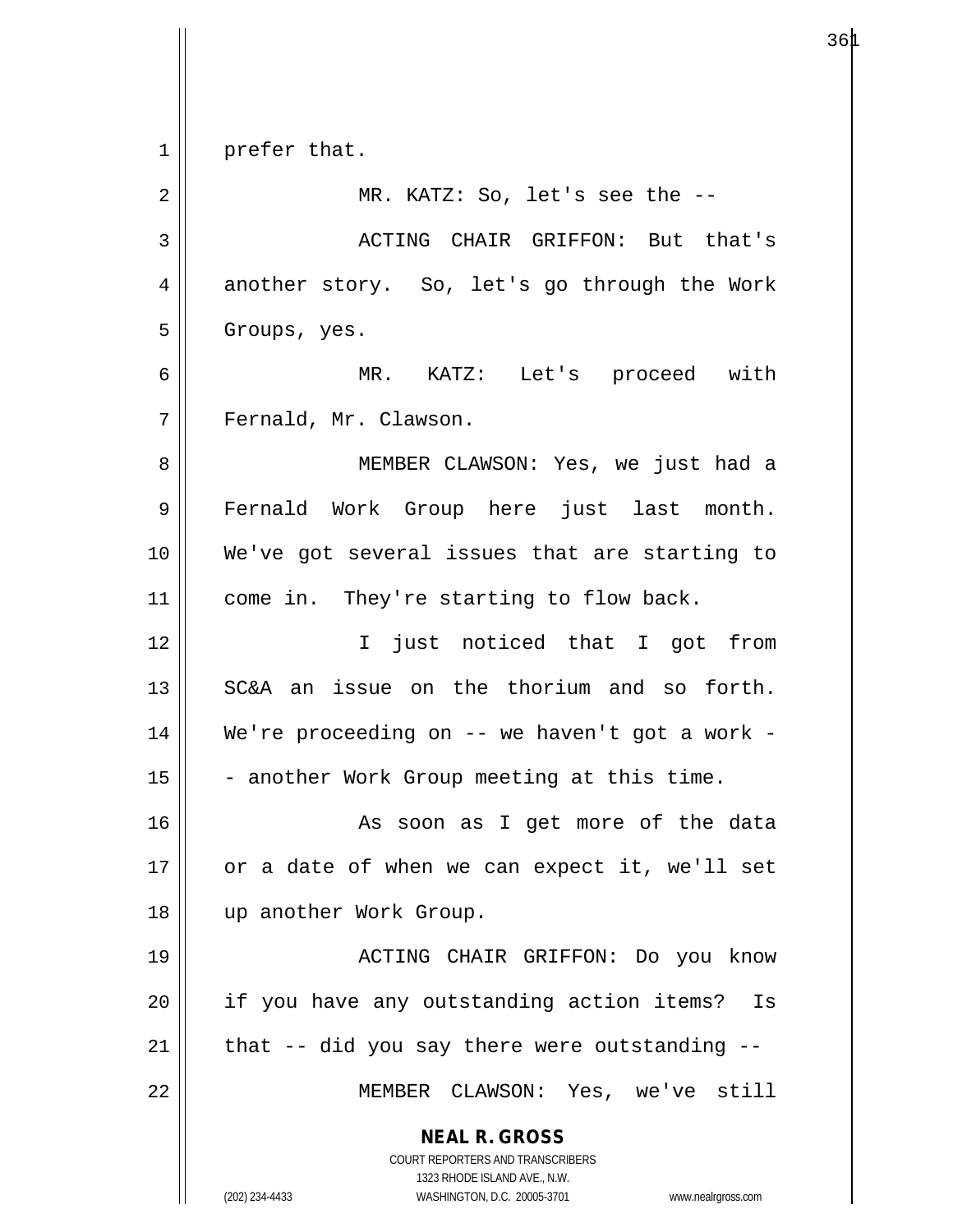$1 \parallel$  got some outstanding.

| 2  | ACTING CHAIR GRIFFON:<br>Some                                                                                                                                          |
|----|------------------------------------------------------------------------------------------------------------------------------------------------------------------------|
| 3  | outstanding, for NIOSH? For SC&A? For both?                                                                                                                            |
| 4  | MEMBER CLAWSON: For NIOSH and kind                                                                                                                                     |
| 5  | of a little bit of both. I think John's about                                                                                                                          |
| 6  | got all of his, that we're going to sit down                                                                                                                           |
| 7  | with.                                                                                                                                                                  |
| 8  | ACTING CHAIR GRIFFON: Okay, all                                                                                                                                        |
| 9  | right, that's good.                                                                                                                                                    |
| 10 | MR. KATZ: Any questions? Okay,                                                                                                                                         |
| 11 | thank you. Hanford is Dr. Melius, who is, of                                                                                                                           |
| 12 | course, gone, but does Dr. Poston or Mr.                                                                                                                               |
| 13 | Schofield, Dr. Ziemer, someone want to report                                                                                                                          |
| 14 | for the Hanford?                                                                                                                                                       |
| 15 | ACTING CHAIR GRIFFON: I don't                                                                                                                                          |
| 16 | think there's been any report to give, right.                                                                                                                          |
| 17 | MR. KATZ: $Okay$ , I don't -- yes,                                                                                                                                     |
| 18 | right.                                                                                                                                                                 |
| 19 | ACTING CHAIR GRIFFON: Okay.                                                                                                                                            |
| 20 | MR. KATZ: INL is next.<br>That's Mr.                                                                                                                                   |
| 21 | Schofield.                                                                                                                                                             |
| 22 | MEMBER SCHOFIELD: We're<br>going<br>to                                                                                                                                 |
|    | <b>NEAL R. GROSS</b><br><b>COURT REPORTERS AND TRANSCRIBERS</b><br>1323 RHODE ISLAND AVE., N.W.<br>(202) 234-4433<br>WASHINGTON, D.C. 20005-3701<br>www.nealrgross.com |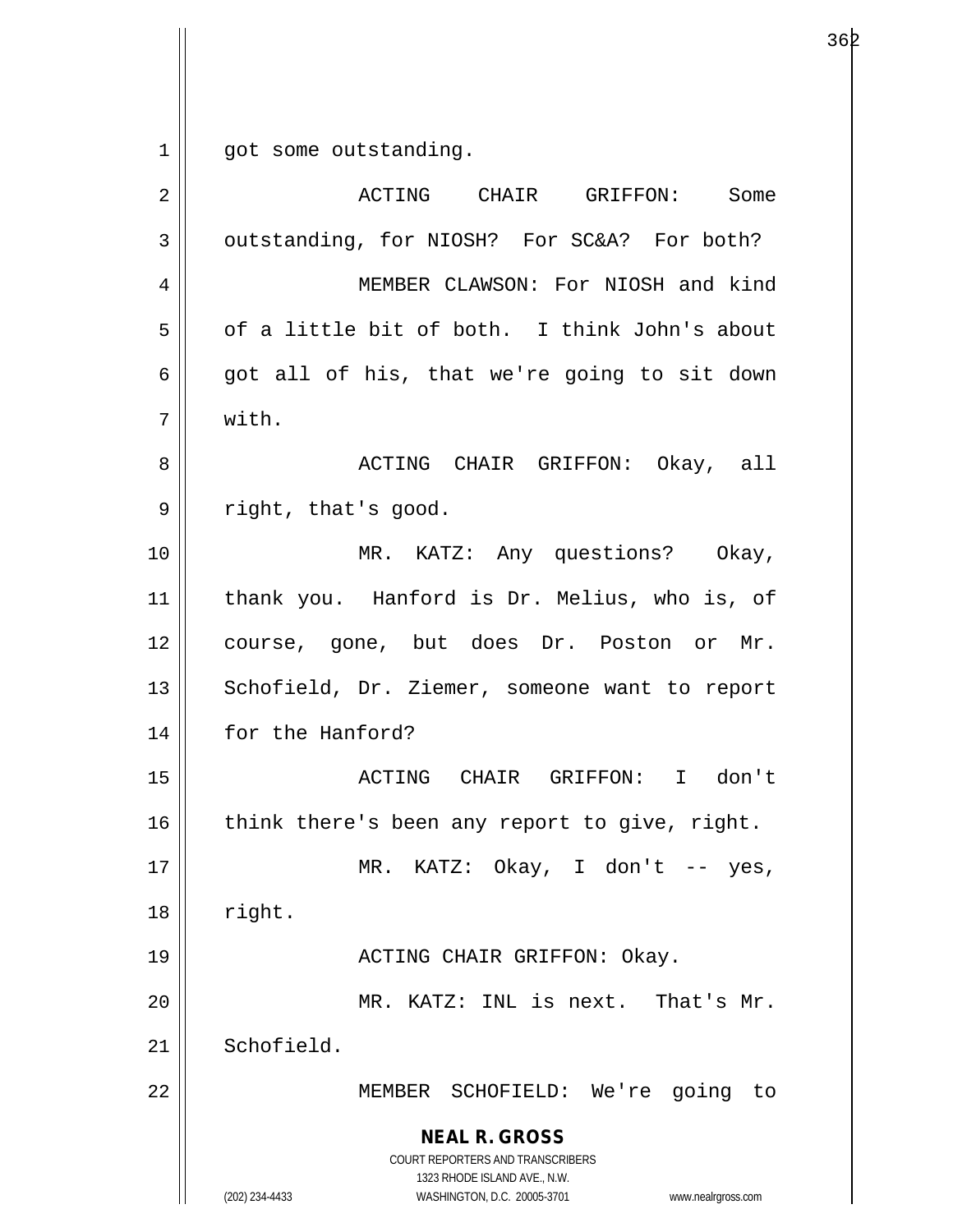1 || have scheduled Work Group meetings in June or  $2 \parallel$  July. 3 MR. KATZ: Lawrence Berkeley is Dr. 4 | Ziemer. 5 MEMBER ZIEMER: Lawrence Berkeley 6 Work Group has just been formed this past 7 week. We've not yet met. 8 MR. KATZ: Right, thank you, and 9 | Linde reported yesterday morning, and then we 10 have LANL, Mr. Griffon. 11 ACTING CHAIR GRIFFON: Yes, Los 12 Alamos, we did have a Work Group meeting just  $13$  a little while ago in Cincinnati, a couple of 14 || weeks ago, I think. It kind of runs together. 15 And we made some -- it was our 16 initial meeting on the latest -- the later 17 years' SEC petition and so, we made some 18 initial headway, but we have quite a bit of 19 work to do on that and we'll -- we have some 20 LANL folks here today, so we're going to get 21 || some comments on the change in the old SEC  $22$  | petition language, and also, I assume on the

**NEAL R. GROSS**

COURT REPORTERS AND TRANSCRIBERS 1323 RHODE ISLAND AVE., N.W. (202) 234-4433 WASHINGTON, D.C. 20005-3701 www.nealrgross.com

 $36\beta$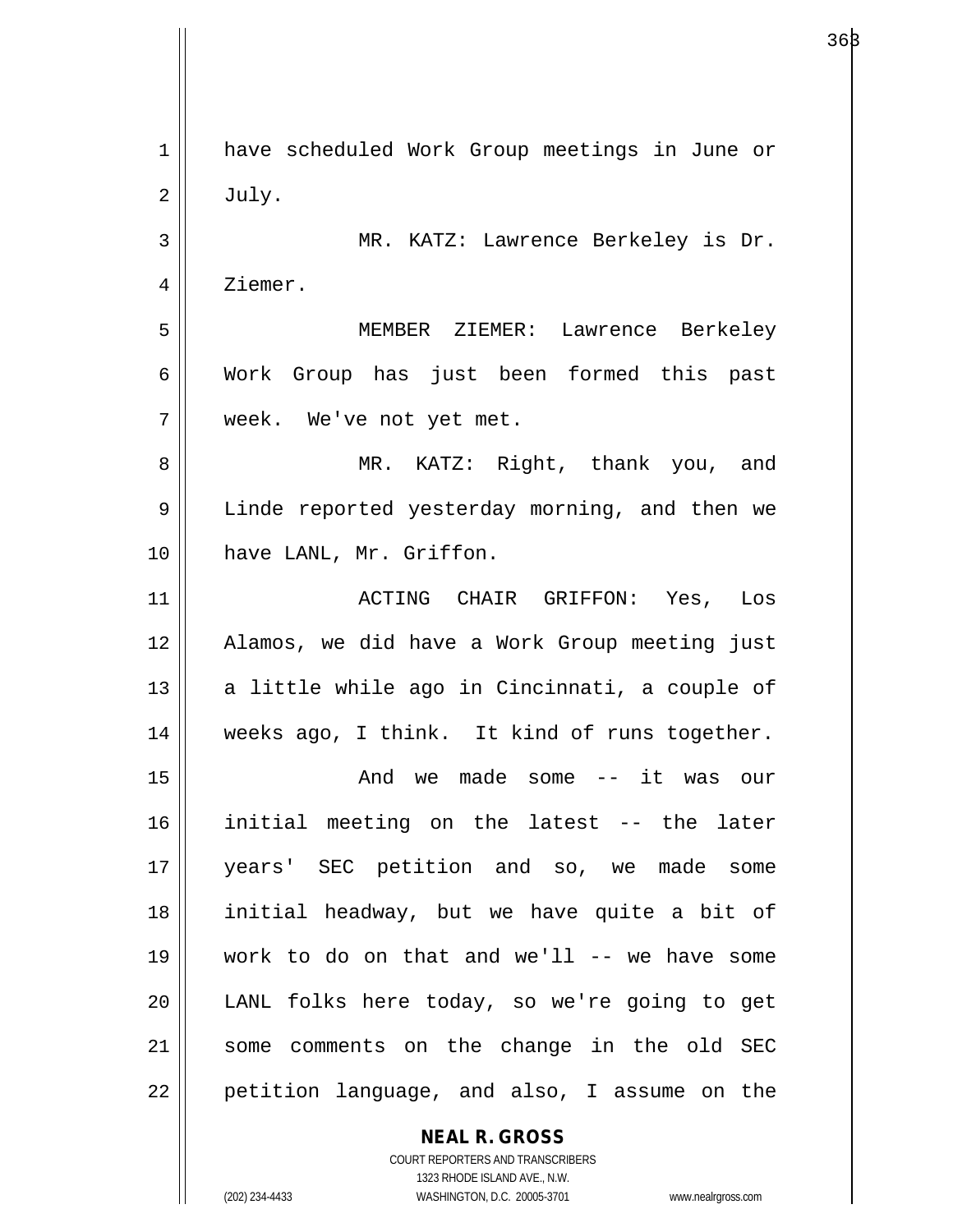1 new petition.

| $\overline{2}$ | So, we're moving on on that, but                                                                                                                                |
|----------------|-----------------------------------------------------------------------------------------------------------------------------------------------------------------|
| $\mathfrak{Z}$ | we haven't scheduled another meeting yet, but                                                                                                                   |
| 4              | we did start the Work Group working on that.                                                                                                                    |
| 5              | MR. KATZ: Thank you. Any                                                                                                                                        |
| 6              | questions? Then we have Mound, Ms. Beach.                                                                                                                       |
| 7              | MEMBER BEACH: Mound does have a                                                                                                                                 |
| 8              | list of action items out. At this time, I                                                                                                                       |
| 9              | don't have them right in front of me, but we                                                                                                                    |
| 10             | are going to be scheduling a meeting at the                                                                                                                     |
| 11             | end of June, first of July time frame, to                                                                                                                       |
| 12             | address the final issues for Mound.                                                                                                                             |
| 13             | MR. KATZ: Thank you, Josie.                                                                                                                                     |
| 14             | Pantex, Mr. Clawson.                                                                                                                                            |
| 15             | MEMBER CLAWSON: Yes, we finally                                                                                                                                 |
| 16             | had our first Work Group meeting. We've got                                                                                                                     |
| 17             | several outstanding issues. We were able to                                                                                                                     |
| 18             | take the matrix and combine several of the                                                                                                                      |
| 19             | issues into one.                                                                                                                                                |
| 20             | At this time, SC&A is at Pantex.                                                                                                                                |
| 21             | We did get our documentation, our interviews,                                                                                                                   |
| 22             | and they're wrapping those things up.                                                                                                                           |
|                | <b>NEAL R. GROSS</b><br>COURT REPORTERS AND TRANSCRIBERS<br>1323 RHODE ISLAND AVE., N.W.<br>(202) 234-4433<br>WASHINGTON, D.C. 20005-3701<br>www.nealrgross.com |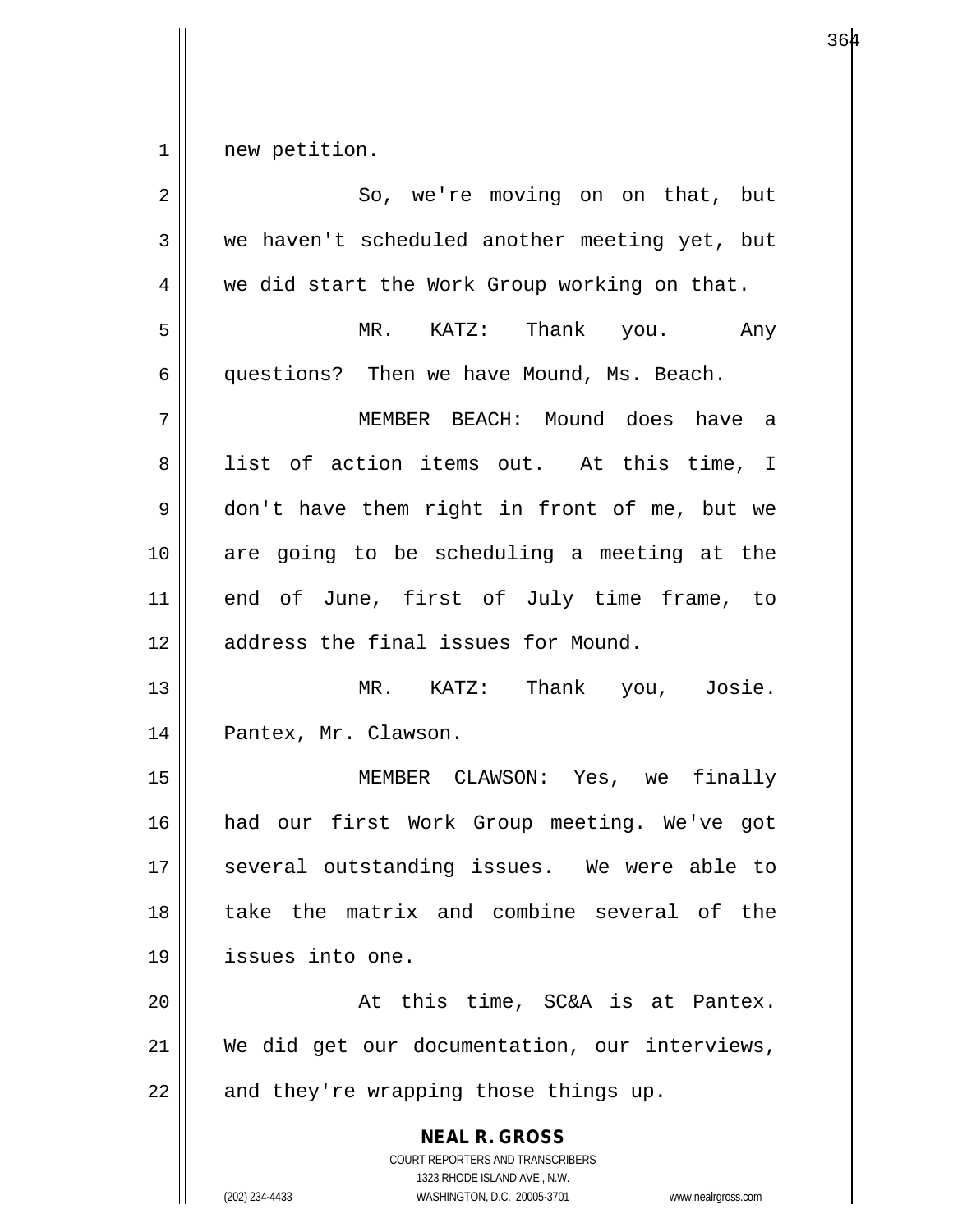| 1  | We've also got a tour coming up.                                    |
|----|---------------------------------------------------------------------|
| 2  | It's probably going to be the later time frame                      |
| 3  | of July. We're still trying to hammer out the                       |
| 4  | exact buildings and so forth like that. But                         |
| 5  | we are finally making headway there.                                |
| 6  | MR. KATZ: Any questions? Thank                                      |
| 7  | you, Brad. Pinellas, Mr. Schofield.                                 |
| 8  | MEMBER SCHOFIELD: Nothing yet.                                      |
| 9  | They don't expect anything until at least                           |
| 10 | August.                                                             |
| 11 | MR. KATZ: Thank you, and Piqua,                                     |
| 12 | Dr. Poston.                                                         |
| 13 | MEMBER POSTON: We're scheduling a                                   |
| 14 | meeting, sending out an email to try to get                         |
| 15 | that scheduled in June or early July.                               |
| 16 | MR. KATZ: Thank you, John. Rocky                                    |
| 17 | Flats, Mr. Griffon.                                                 |
| 18 | ACTING CHAIR GRIFFON: Rocky Flats                                   |
|    |                                                                     |
| 19 | has no update at this point, except to -- you                       |
| 20 | know, my comment to the Department of Labor on                      |
| 21 | clarifying on the implementation of the Class,                      |
| 22 | but no update from the Work Group.                                  |
|    | <b>NEAL R. GROSS</b>                                                |
|    | COURT REPORTERS AND TRANSCRIBERS                                    |
|    | 1323 RHODE ISLAND AVE., N.W.                                        |
|    | (202) 234-4433<br>WASHINGTON, D.C. 20005-3701<br>www.nealrgross.com |

 $\mathsf{I}$ 

а в област 1966 година в селото в 1965 година в 1965 година в 1965 година в 1965 година в 1965 година в 1965 г<br>В 1965 година в 1965 година в 1965 година в 1965 година в 1965 година в 1965 година в 1965 година в 1965 годин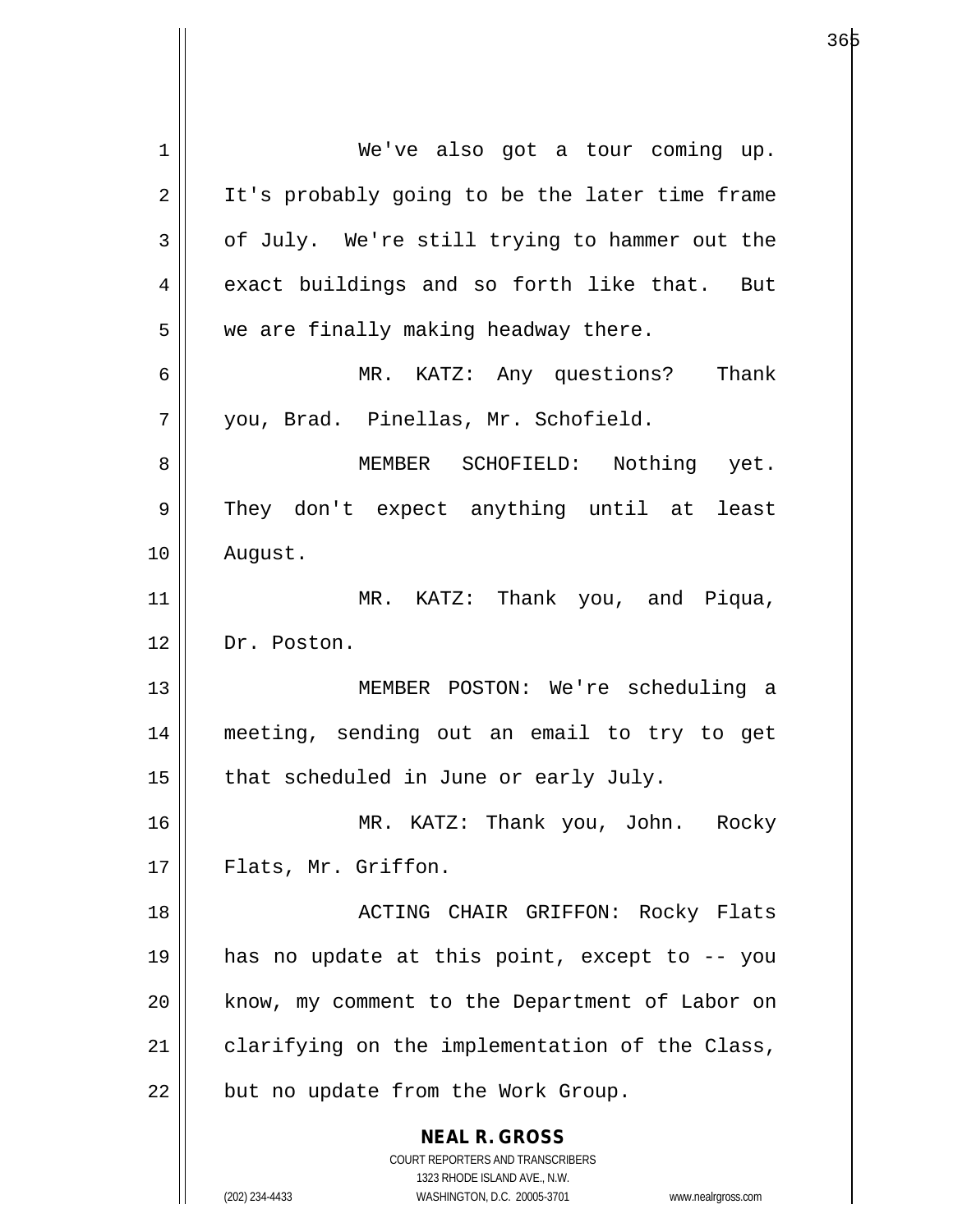**NEAL R. GROSS** COURT REPORTERS AND TRANSCRIBERS 1323 RHODE ISLAND AVE., N.W. (202) 234-4433 WASHINGTON, D.C. 20005-3701 www.nealrgross.com 1 || MR. KATZ: Thank you. Santa 2 | Susana, Mr. Gibson. 3 MEMBER GIBSON: Yes, we had a -- 4 || were finally able to have a Work Group meeting  $5$  April 20<sup>th</sup> in Cincinnati. We went back 6 through the matrix and some of the open 7 issues. 8 There were some that were 9 Tesolved. There are some that were identified 10 that's going to take some additional time for 11 DCAS to respond to, and so we look forward to  $12 \parallel$  that. 13 We'll hopefully have another 14 || meeting in a couple of months. 15 MR. KATZ: Thank you, Mike. SRS, 16 || Savannah River Site, Mr. Griffon. 17 ACTING CHAIR GRIFFON: We also had 18 || a Work Group meeting a couple of weeks ago on 19 Savannah River. I believe this was the first 20 meeting of the Work Group to address the SEC. 21 We had had a Work Group a while  $22$   $\parallel$  back on the Site Profile issues, but now it is

а в село во село во 1966 година, во 1966 година, во 1960 година, во 1960 година, во 1960 година, во 1960 годин<br>Во 1960 година, во 1960 година, во 1960 година, во 1960 година, во 1960 година, во 1960 година, во 1960 година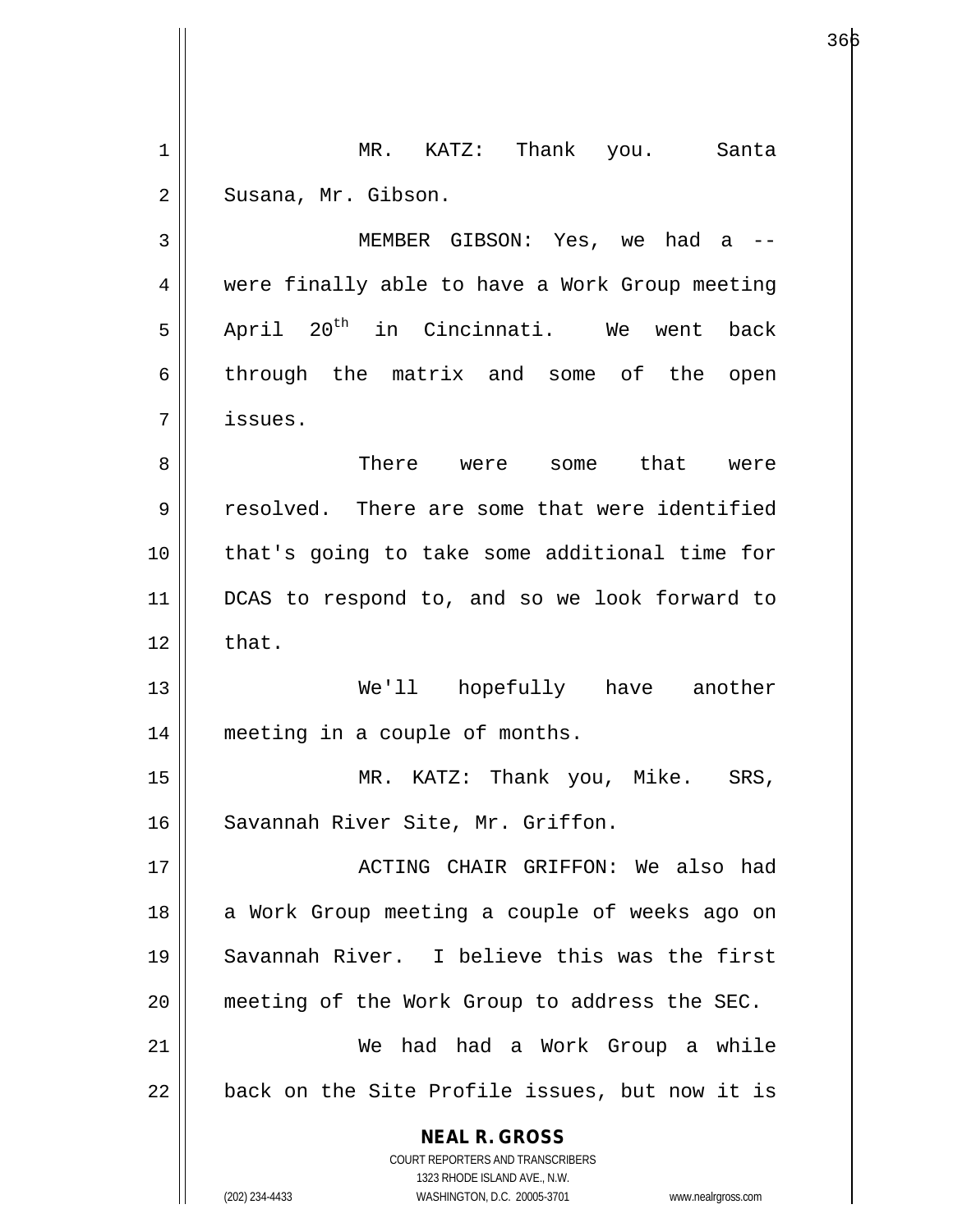$1 \parallel$  looking at the SEC issues.

| $\overline{2}$ | Again, several actions were                              |
|----------------|----------------------------------------------------------|
| 3              | identified for NIOSH and SC&A, I believe, and            |
| 4              | we weren't ready to schedule another meeting             |
| 5              | yet, but we will, hopefully in probably two to           |
| 6              | three month time frame.                                  |
| 7              | MR. KATZ: Any questions? Thank                           |
| 8              | you, Mark. Then we have the -- there's the               |
| 9              | SEC Work Group and Dr. Melius gave an update,            |
| 10             | really yesterday for that. I think that                  |
| 11             | covers that, unless any Members have anything            |
| 12             | more to add to what Jim discussed yesterday.             |
| 13             | Very good. Then we have TBD-6000,                        |
| 14             | Dr. Ziemer.                                              |
| 15             | MEMBER ZIEMER: Our Work Group met                        |
| 16             | on May $12^{th}$ . Our main focus -- well, we're         |
| 17             | still working on closing out the TBD-6000                |
| 18             | itself, but our main focus is on Appendix BB,            |
| 19             | which is the General Steel Industries Site               |
| 20             | Profile and the General Steel Industries SEC             |
| 21             | petition, and in that connection, the                    |
| 22             | petitioner, [identifying information                     |
|                | <b>NEAL R. GROSS</b><br>COURT REPORTERS AND TRANSCRIBERS |

1323 RHODE ISLAND AVE., N.W.

 $\begin{array}{c} \hline \end{array}$ 

(202) 234-4433 WASHINGTON, D.C. 20005-3701 www.nealrgross.com

е в селото в 1967 година в 1967 година в 1967 година в 1968 година в 1968 година в 1968 година в 196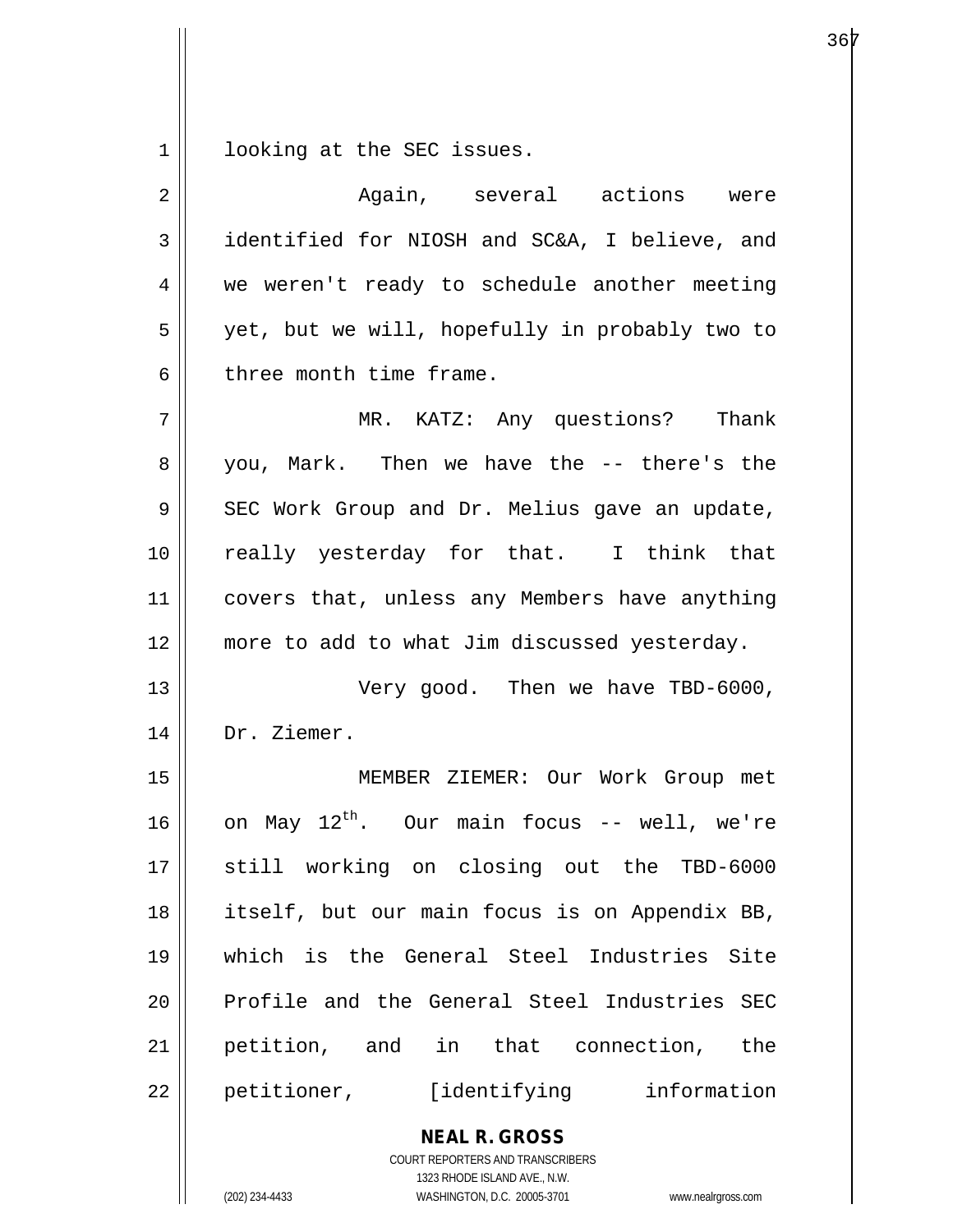1 || redacted], had been able, through the FOIA 2 || process, to identify a large number of 3 documents that were held by the Nuclear 4 | Regulatory Commission. 5 Those documents have been made 6 available, actually, on a website by the NRC,

7 || so they're available to the Work Group. NIOSH 8 also had those documents available and in the 9 meantime, had done their review of those 10 documents to determine the impact of those on 11 || their dose reconstruction process, source term 12 | information and related matters.

13 And at our meeting, NIOSH 14 presented their sort of critique of those 15 documents. Well, I shouldn't call it a 16 critique, but their evaluation of those 17 || documents, in terms of how that would impact, 18 how they would do dose reconstruction for the 19 || General Steel Industry Site.

20 || Also, at that time, since we had 21 || just received that information from NIOSH, our  $22$  | contractor, SC&A, had not had an opportunity

> **NEAL R. GROSS** COURT REPORTERS AND TRANSCRIBERS 1323 RHODE ISLAND AVE., N.W. (202) 234-4433 WASHINGTON, D.C. 20005-3701 www.nealrgross.com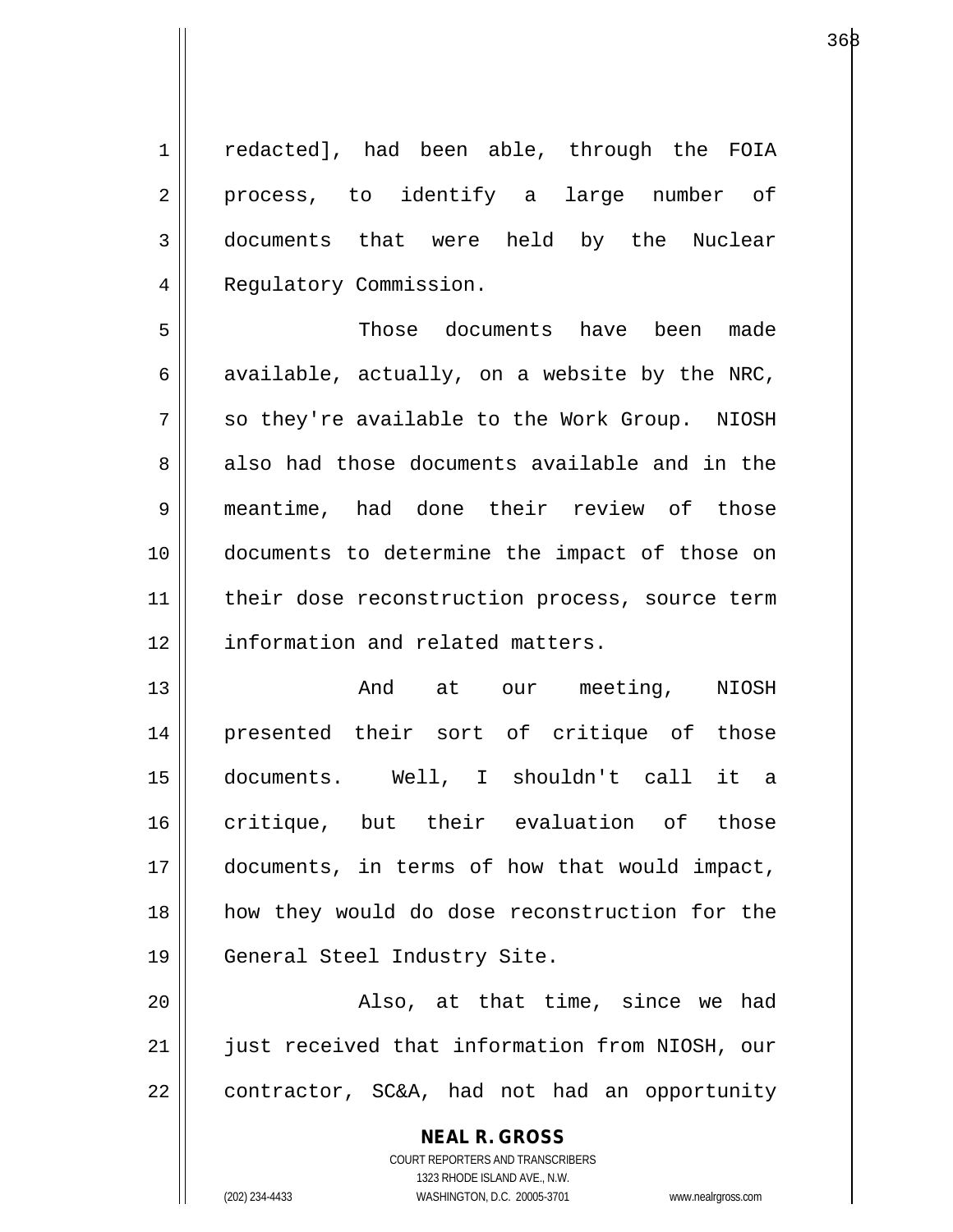1 to official review that, and they also 2 || received a pretty detailed critique from the  $3 \parallel$  petition on the NIOSH review, which we are  $-$ 4 | ourselves and the Board had an opportunity to  $5$  | critique in any detail.

6 || But we did also receive from the 7 petitioner a request that we task SC&A to 8 review all of those NRC provided documents,  $9 \parallel$  and so, in connection with the tasking issue, 10 I want to present my view of what should be 11 || tasked, and I say it's my view because at the 12 || time of our Work Group meeting, we had not had 13 a chance to go through [identifying 14 information redacted]'s comments in full 15 detail, that is, his critique of the NIOSH 16 comments.

17 And I wanted the Work Group 18 members to have a chance to do that, before we 19 did any tasking and we agreed to postpone the  $20$  || tasking until the full Board meeting, in any  $21$   $\parallel$  event.

> **NEAL R. GROSS** COURT REPORTERS AND TRANSCRIBERS 1323 RHODE ISLAND AVE., N.W.

22 What the request from the

(202) 234-4433 WASHINGTON, D.C. 20005-3701 www.nealrgross.com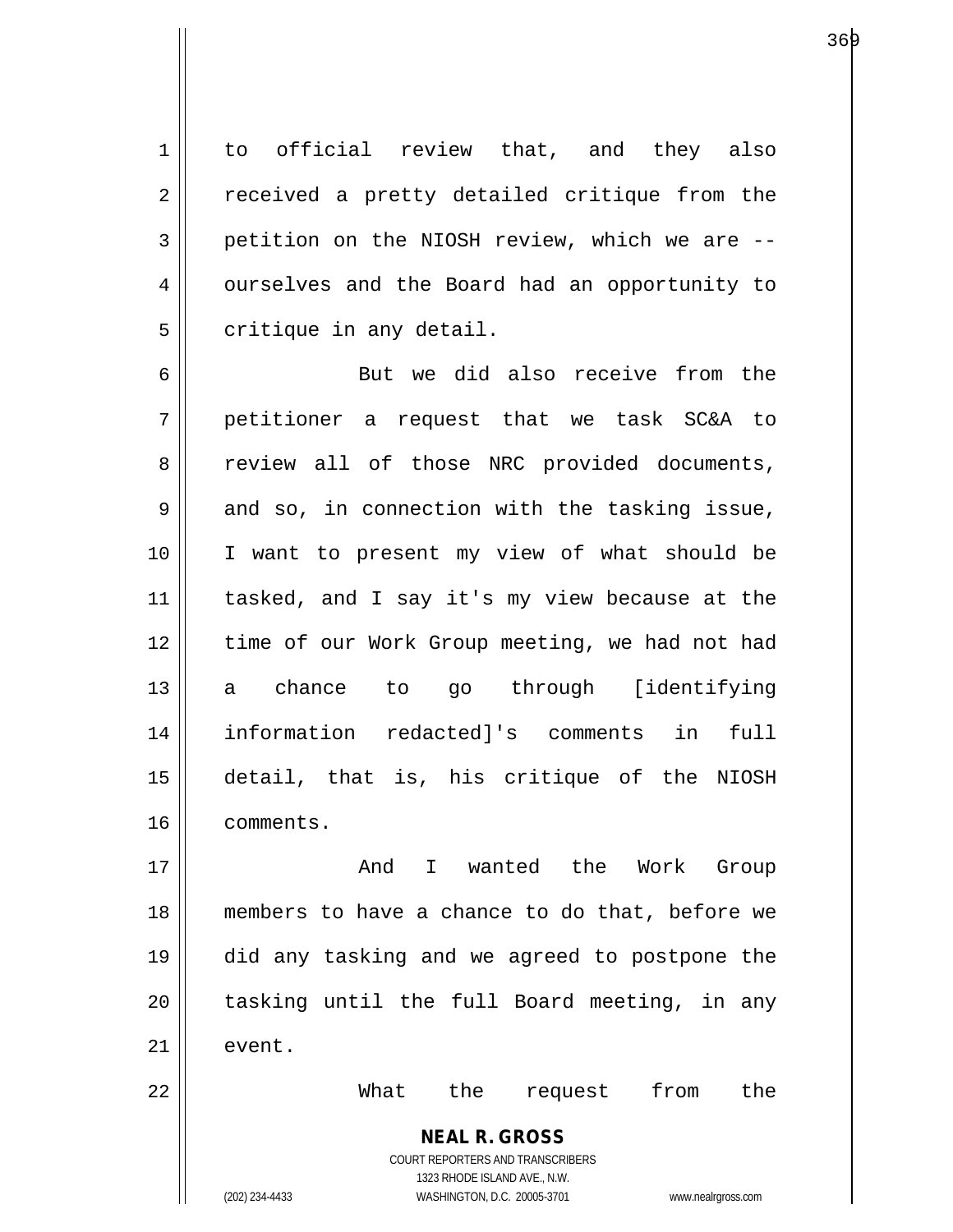1 petitioner was, was that we task our 2 contractor to evaluate the documents from the  $3 \parallel$  NRC. I'm not sure I'm using the correct word, 4 when I say evaluate. But we need to review  $5 \parallel$  those and my personal point of view is, that's  $6 \parallel$  the agency's job, NIOSH, and they have 7 | reviewed those.

8 I believe that our contractors 9 job, if we wish to task them, is to critique 10 what NIOSH has done, and so, I'm proposing 11  $\parallel$  that our -- that we task SC&A to critique the 12 NIOSH White Paper, which is basically what was 13 || presented, a White Paper that relates to that 14 || set of documents, which covered -- includes 15 NRC licenses, NRC inspections, states -- 16 material from the state agencies, a wealth of 17 material about the sources used, the 18 inspection reports from the NRC and so on.  $19 \parallel$  So, a vast amount of material.

20 My suggestion is that we task SC&A 21 || to critique how NIOSH says it will use those 22 || documents, recognizing that by doing so, it

> **NEAL R. GROSS** COURT REPORTERS AND TRANSCRIBERS 1323 RHODE ISLAND AVE., N.W. (202) 234-4433 WASHINGTON, D.C. 20005-3701 www.nealrgross.com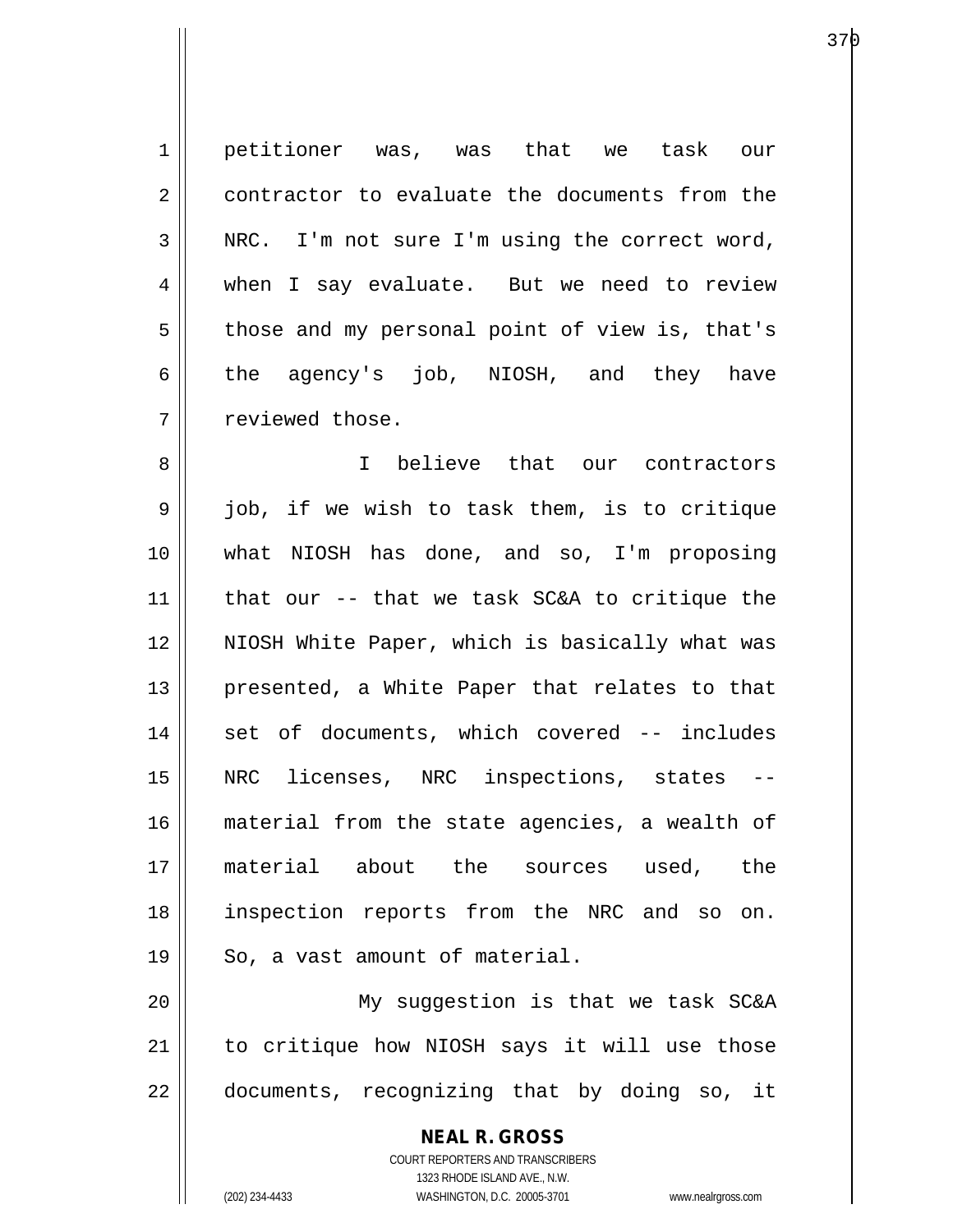1 || probably will be necessary for SC&A to review  $2 \parallel$  the documents themselves.

3 || But I think our task is to ask 4 SC&A whether their view is that NIOSH is 5 | correctly making use of those documents for 6 dose reconstruction, particularly vis-a-vis  $7 \parallel$  the petition itself, as well as it may pertain 8 to the Site Profile, which also includes 9 | source term information.

10 But that is a recommendation from 11 || me, not from the full Work Group, but to task 12 || SC&A to critique the White Paper, which I 13  $\parallel$  believe in doing so, will cause them to, by 14 || necessity, to have to review those documents.

15 || But the focus should be how NIOSH 16 || is proposing to use those documents. Perhaps, 17 other Members of the Work Group can comment or 18 || agree or disagree with that.

19 ACTING CHAIR GRIFFON: Yes, Paul, 20 Mark Griffon, and as a member of the Work 21 || Group, I agree with that, that NIOSH should  $22 \parallel$  really -- and they did, you know, do the first

> **NEAL R. GROSS** COURT REPORTERS AND TRANSCRIBERS

> > 1323 RHODE ISLAND AVE., N.W.

(202) 234-4433 WASHINGTON, D.C. 20005-3701 www.nealrgross.com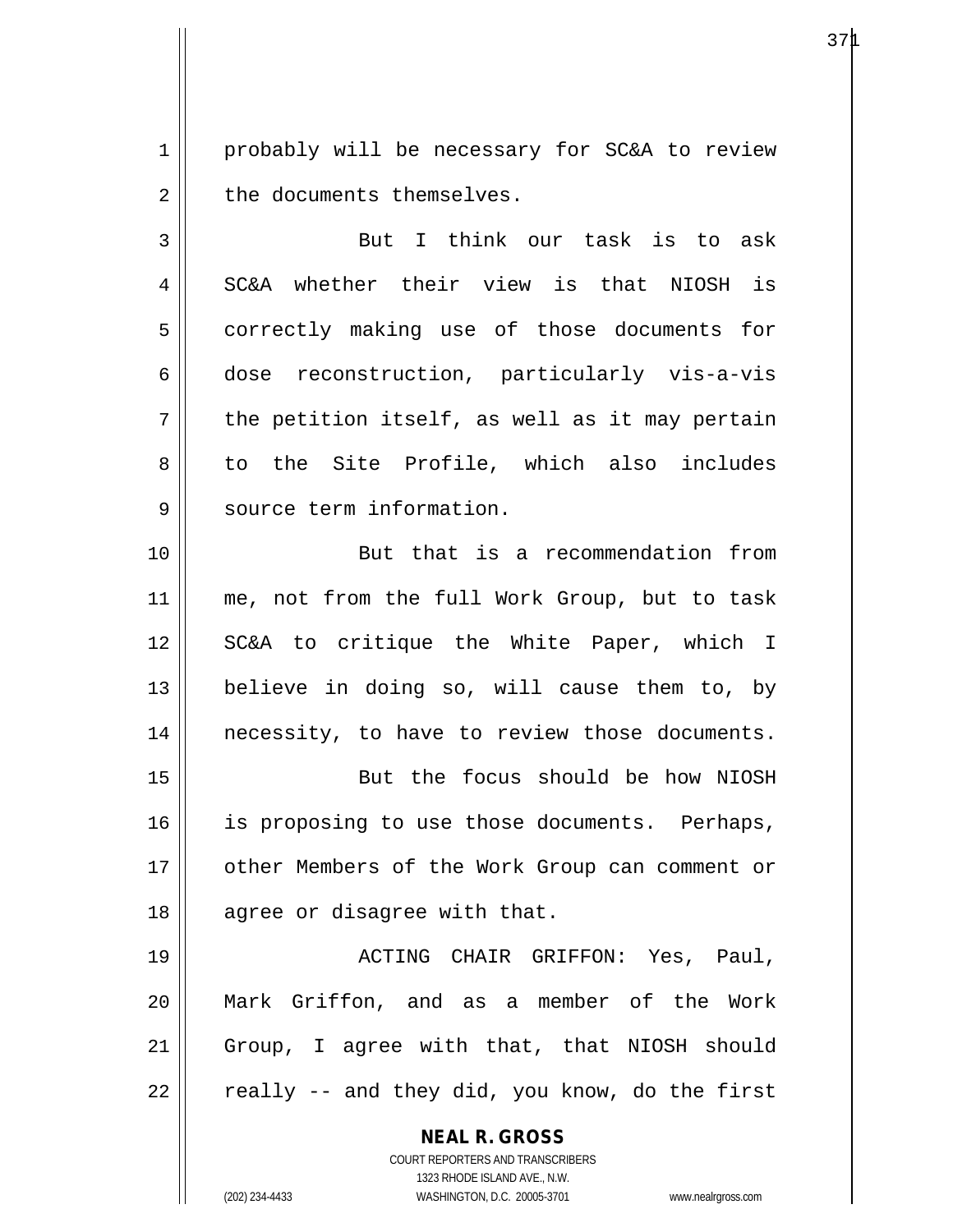**NEAL R. GROSS** COURT REPORTERS AND TRANSCRIBERS 1323 RHODE ISLAND AVE., N.W. (202) 234-4433 WASHINGTON, D.C. 20005-3701 www.nealrgross.com  $1 \parallel$  review of the actual data, but really, SC&A is  $2 \parallel$  probably going to get out the  $-$ - you know, the 3 end result anyway, by reviewing NIOSH's 4 || position. They'll probably have to look back  $5 \parallel$  at the data to --6 MEMBER ZIEMER: Well, they clearly 7 will have to. 8 ACTING CHAIR GRIFFON: Yes, yes. 9 MEMBER ZIEMER: I'm just saying, in 10 principle, we've tasked SC&A to critique the 11 | technical work done by NIOSH. 12 ACTING CHAIR GRIFFON: Right, I'm 13 | agreeing with you. 14 || MEMBER ZIEMER: Yes. 15 ACTING CHAIR GRIFFON: So, yes,  $16 \parallel$  yes. 17 MEMBER ZIEMER: So, that's what I 18 would propose, if the other members of the 19 Work Group agree, we can -- let me make that  $20$  | as a motion then and we can act on. 21 I move that we task SC&A to do 22 what I've just described.

е в селото в 1972 година в 197<u>2 година в 1974 година в 1974 година в 1974 година в 1974 година в 1974 година в </u>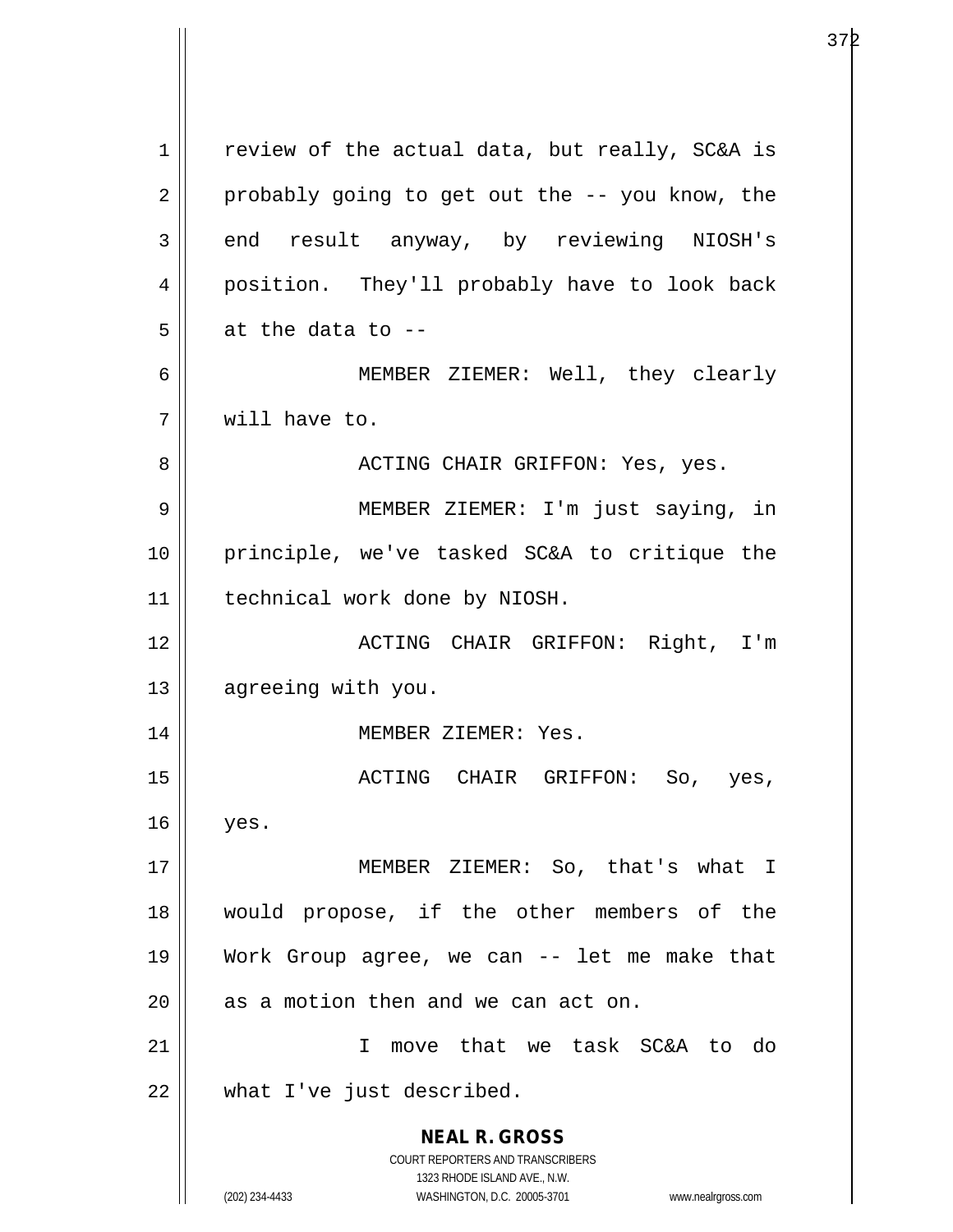**NEAL R. GROSS** COURT REPORTERS AND TRANSCRIBERS 1323 RHODE ISLAND AVE., N.W. (202) 234-4433 WASHINGTON, D.C. 20005-3701 www.nealrgross.com 1 ACTING CHAIR GRIFFON: Is there a 2 second? 3 MEMBER BEACH: I'll second it. 4 ACTING CHAIR GRIFFON: Second from  $5 \parallel$  Josie. Is there any  $-$ 6 MEMBER ZIEMER: And Josie is a 7 || member of that group, as well. 8 ACTING CHAIR GRIFFON: Is there any 9 discussion on that? All in favor of that 10 motion, aye?  $11$  ||  $\qquad \qquad$  ALL: Aye. 12 MR. KATZ: It's just the Work  $13$  || Group, really, that  $-$ 14 ACTING CHAIR GRIFFON: Well, I  $15$  || thought it was  $-$ 16 MEMBER ZIEMER: No, no, I'm asking  $17$   $\parallel$  -- this is a motion for the Board. 18 || ACTING CHAIR GRIFFON: That's what 19 I was asking you, if it will -- if the Board 20 had the task or if the Work Group had the  $21$  task. 22 || MR. KATZ: The Work Group.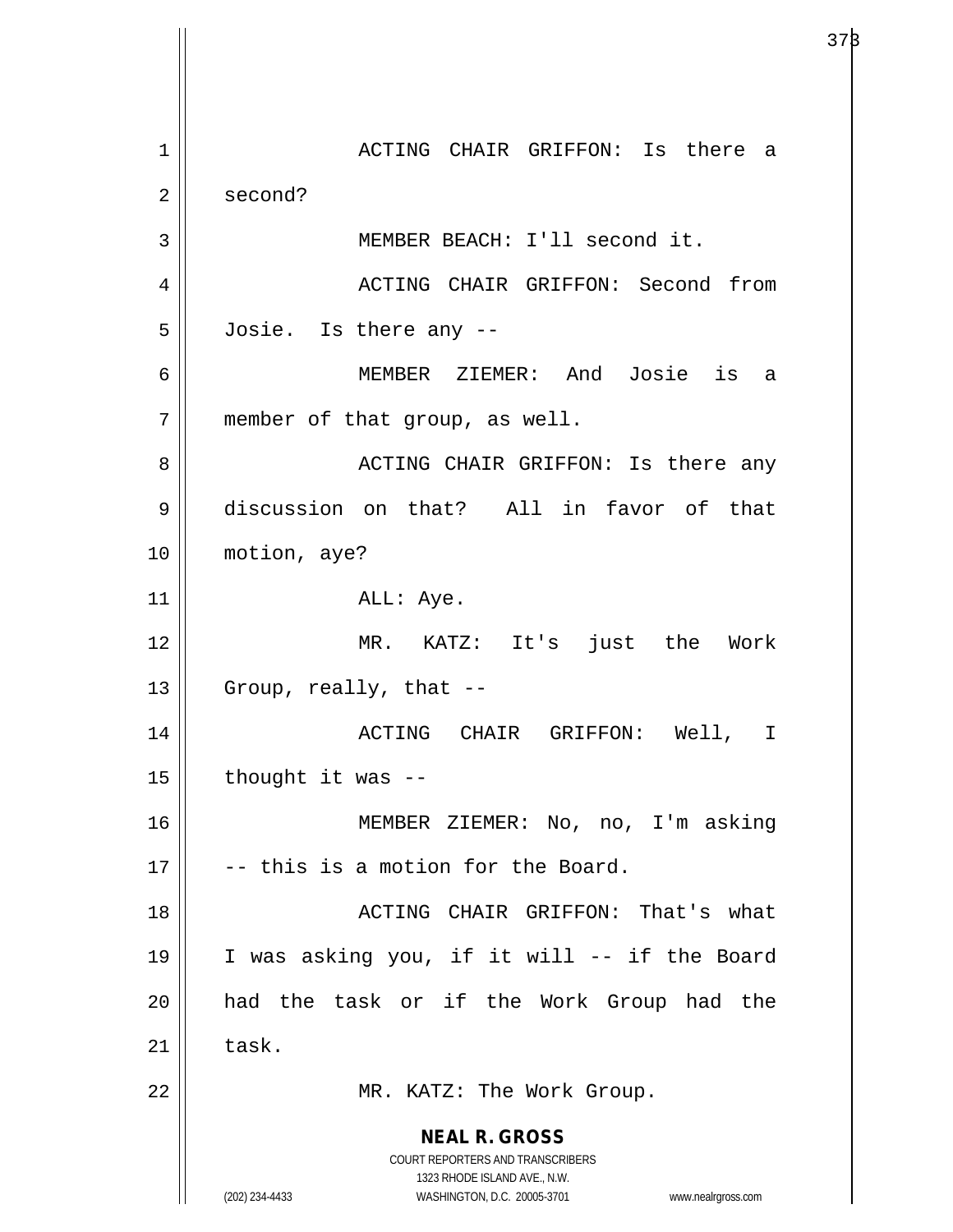**NEAL R. GROSS** COURT REPORTERS AND TRANSCRIBERS 1323 RHODE ISLAND AVE., N.W. (202) 234-4433 WASHINGTON, D.C. 20005-3701 www.nealrgross.com 1 ACTING CHAIR GRIFFON: Okay, all 2 || right. Okay, well, that passes on the Board  $3 \parallel$  and the Work Group. So, it's fully tasked to  $4 \parallel$  SC&A, to do that. Paul, was there another 5 | item that you had? 6 MEMBER ZIEMER: No, I simply point  $7 \parallel$  out to the Board, or to the full Board, I  $8 \parallel$  believe that within the last day, perhaps, 9 early this week, [identifying information 10 redacted] did provide to all the Board 11 Members, some information relating to this 12 || site, which he wished to share with all the 13 | Board Members. 14 It may be that he will comment on 15 || that and there's a public comment period, but 16 I did want to make you aware of that document. 17 ACTING CHAIR GRIFFON: Okay, thank 18 you. 19 MR. KATZ: Paul, I would just add  $20$  || one other thing to this discussion, is, I 21 || received, and I believe I distributed it, but 22 I'm somewhat uncertain, the Bliss -- the TBD-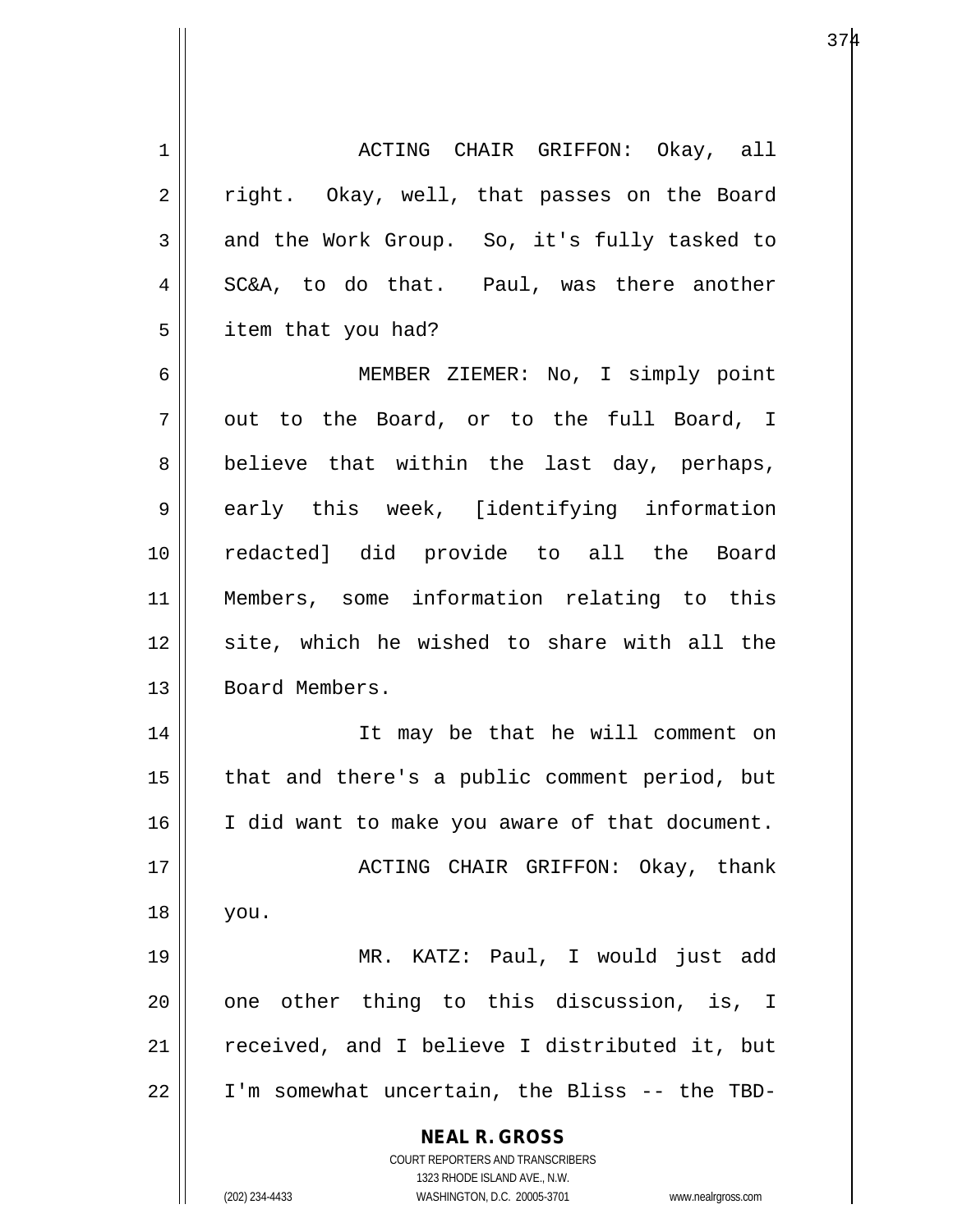**NEAL R. GROSS** COURT REPORTERS AND TRANSCRIBERS 1323 RHODE ISLAND AVE., N.W. (202) 234-4433 WASHINGTON, D.C. 20005-3701 www.nealrgross.com 1 6000 Work Group also briefly discussed Bliss &  $2 \parallel$  Laughlin, which is --3 MEMBER ZIEMER: Oh, yes, let me 4 | mention that. 5 | MR. KATZ: Thank you. 6 MEMBER ZIEMER: The Bliss & 7 Laughlin that was done by SC&A was still at  $8 \parallel$  the DOE. So, we don't have that matrix yet, 9 || to review. So, we were not able to do 10 anything specifically on Bliss & Laughlin at  $11$  | the meeting. 12 Perhaps John Mauro can update us  $13$  on that, but I believe that was still at the  $14$  | DOE, at the time that we met. 15 || DR. MAURO: I believe so. 16 MEMBER ZIEMER: We did not have the 17 matrix from SC&A. 18 || MR. KATZ: Thank you, Paul. I just 19  $\vert$  -- the petitioner is anxious to see that work  $20$  || go forward on that petition as well. So, I  $21$  || just thought I'd give that credit, because  $22$   $\parallel$  we've heard from the petitioner after the Work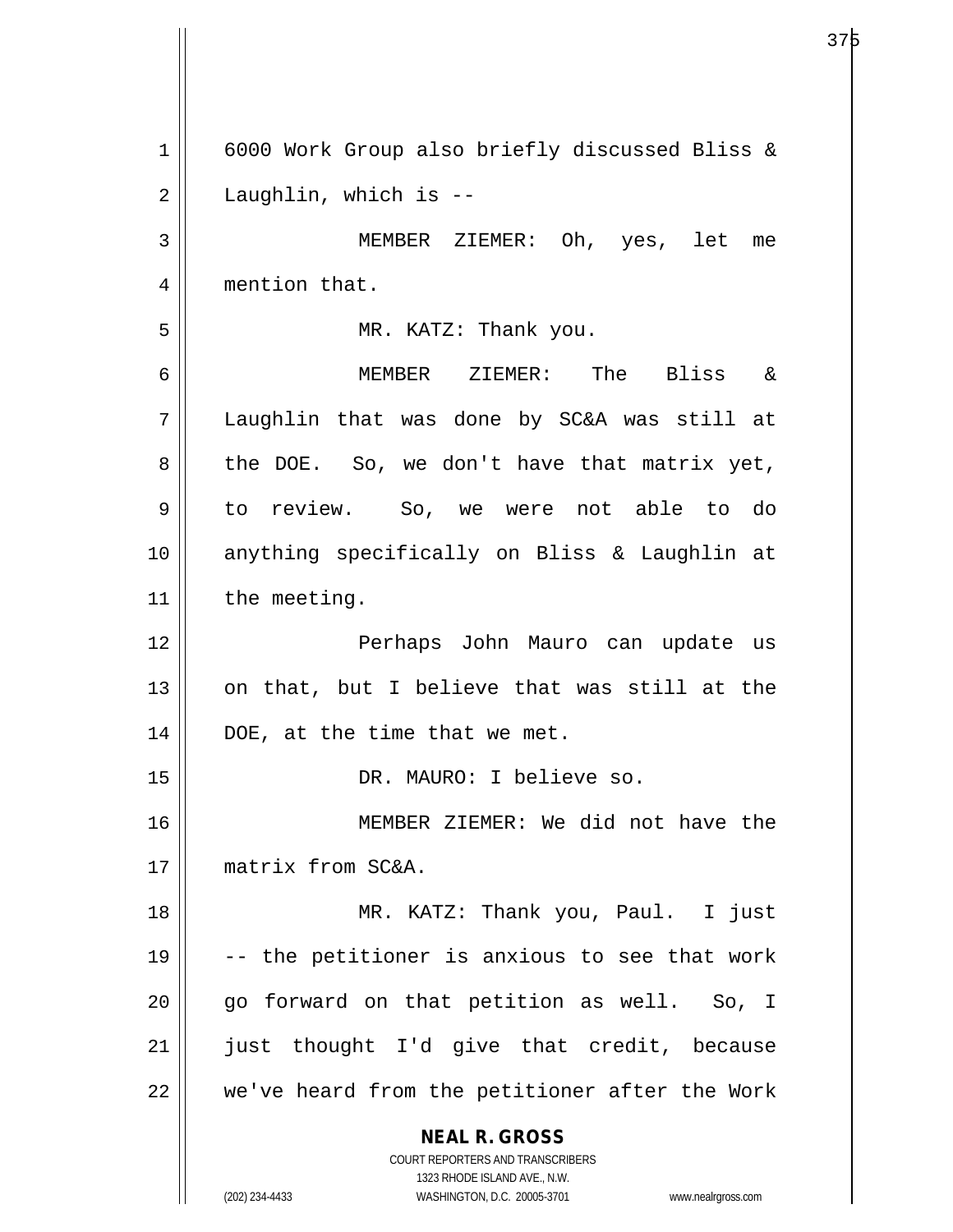1 | Group meeting.

**NEAL R. GROSS** COURT REPORTERS AND TRANSCRIBERS 1323 RHODE ISLAND AVE., N.W. (202) 234-4433 WASHINGTON, D.C. 20005-3701 www.nealrgross.com 2 || MEMBER ZIEMER: Yes, thank you. 3 MR. KATZ: All right, thanks. TBD-4 6000, one Work Group has just been 5 || established, as well. Dr. Anderson is the 6 Chair. 7 MEMBER ANDERSON: And I now know 8 where the documents are, if I can find the 9 documents on the O: drive. 10 || But yes, I think we're basically 11 waiting for NIOSH to organize our first -- or 12  $\parallel$  put the material together, and I think, aren't 13 you also reviewing 6001? 14 MEMBER ZIEMER: They're already is  $15 \parallel$  a 6001 matrix. 16 || MEMBER ANDERSON: Yes, okay. 17 MEMBER ZIEMER: Dr. Anderson. 18 MEMBER ANDERSON: Okay, so, there  $19$   $\parallel$  is. 20 DR. MAURO: There is a TBD-6001 21 matrix with the issues laid out. I don't know 22 || if NIOSH has yet responded -- commented on any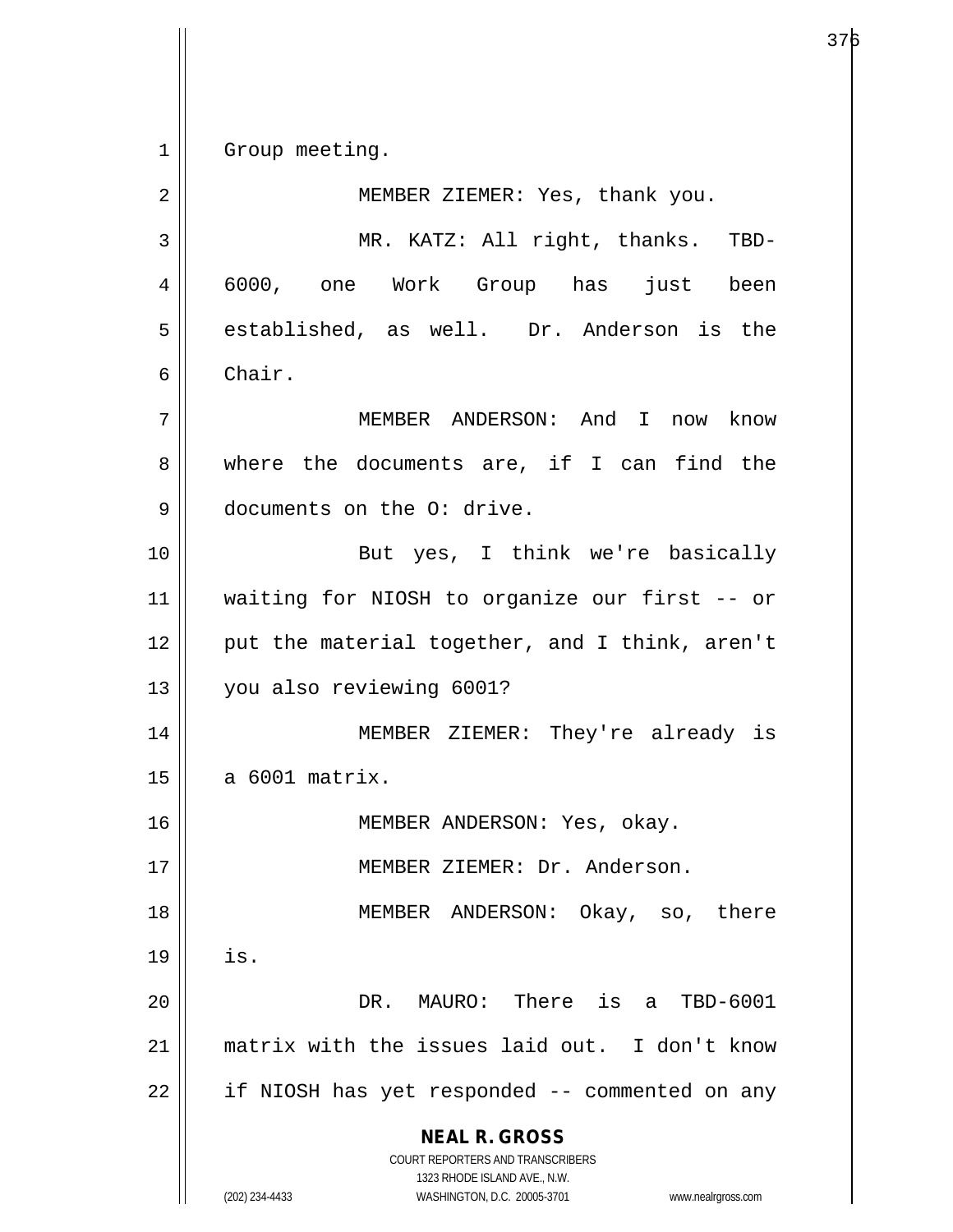$1 \parallel$  of those. I don't recall.

| 2  | MEMBER ANDERSON: Yes, I think                  |
|----|------------------------------------------------|
| 3  | that's what I was told we're waiting for.      |
| 4  | DR. MAURO: And the other important             |
| 5  | aspect is -- in fact, this was a new concept.  |
| 6  | There are four or five exposure matrices       |
| 7  | dealing with specific sites that are           |
| 8  | appendices to TBD-6000.                        |
| 9  | Now, as I understand it, we will               |
| 10 | review those. We have already reviewed one of  |
| 11 | them, the metallurgical lab. We're going to    |
| 12 | review Hooker and then, there's a couple of    |
| 13 | others.                                        |
| 14 | These are not big deals. These                 |
| 15 | are relatively modest documents. So, the idea  |
| 16 | being, and we haven't done this before, is     |
| 17 | we engage TBD-6000, we will<br>that when       |
| 18 | simultaneously engage the other four and in    |
| 19 | one fell-swoop, knock off a lot of exposure    |
| 20 | matrix's, the sites. We should create some     |
| 21 | efficiencies, I think, and I think it's a good |
| 22 | idea.                                          |

**NEAL R. GROSS** COURT REPORTERS AND TRANSCRIBERS

1323 RHODE ISLAND AVE., N.W.

(202) 234-4433 WASHINGTON, D.C. 20005-3701 www.nealrgross.com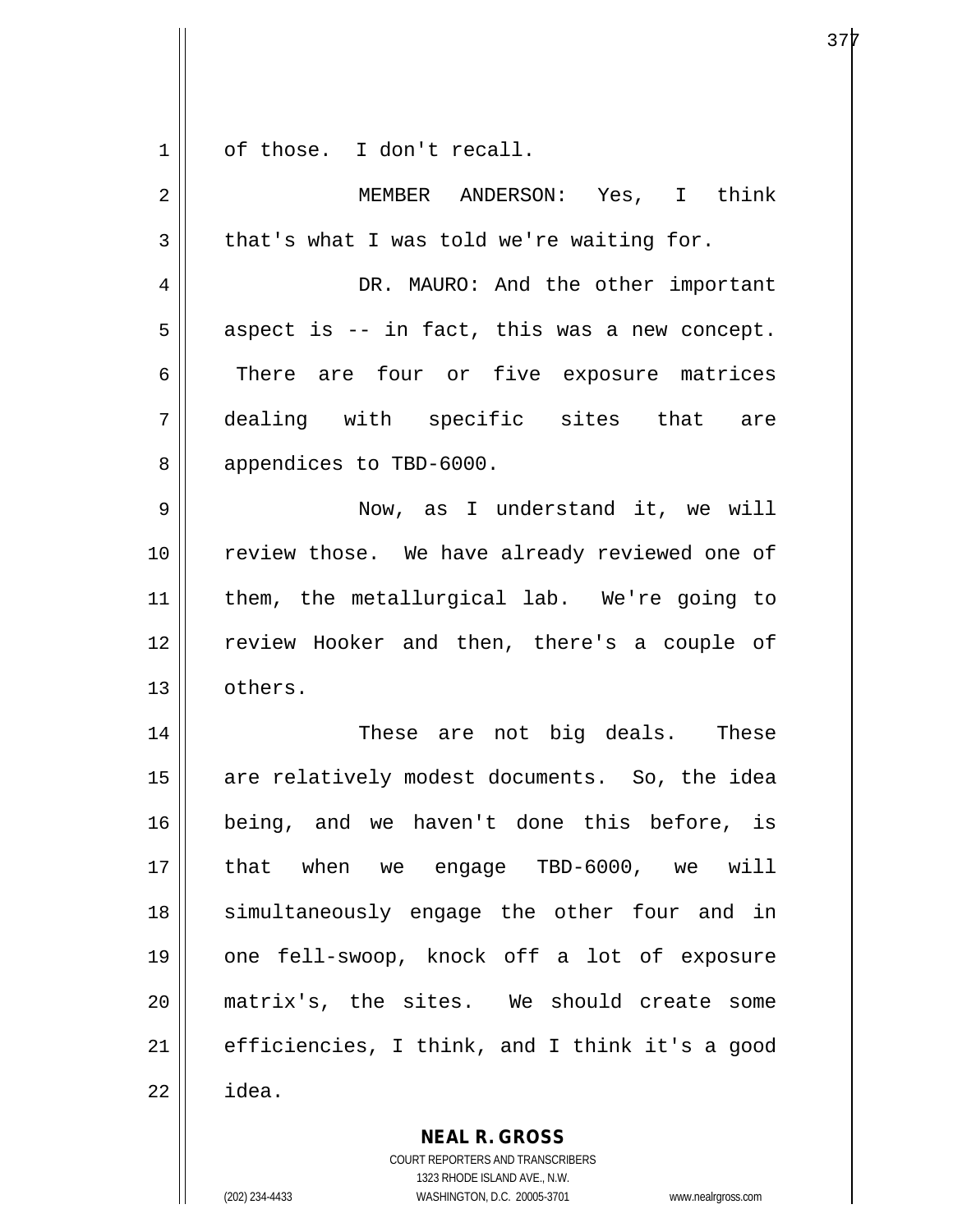**NEAL R. GROSS** COURT REPORTERS AND TRANSCRIBERS 1323 RHODE ISLAND AVE., N.W. (202) 234-4433 WASHINGTON, D.C. 20005-3701 www.nealrgross.com 1 || MR. KATZ: That's TBD-6001,  $2 \parallel$  actually  $-$ 3 ACTING CHAIR GRIFFON: So, you're 4 waiting on progress, before you schedule a 5 meeting, right? 6 DR. MAURO: Yes. 7 ACTING CHAIR GRIFFON: Okay. 8 MR. KATZ: But also, there are  $9 \parallel$  three SEC petitions assigned to that --10 ACTING CHAIR GRIFFON: Right. 11 || MR. KATZ: -- Work Group. All 12 || right, good. So, next is surrogate data,  $13$  which  $-$ 14 || ACTING CHAIR GRIFFON: I'm sorry, 15 maybe I should clarify. John, you're 16 || reviewing the SEC petitions are part of your 17 || review, and that will roll all into the 18 committee together, right? Not just the 19 matrix? 20 DR. MAURO: No, I have to say, the  $21$  | only one that I'm aware of that's an SEC in  $22$  | that group is Hooker.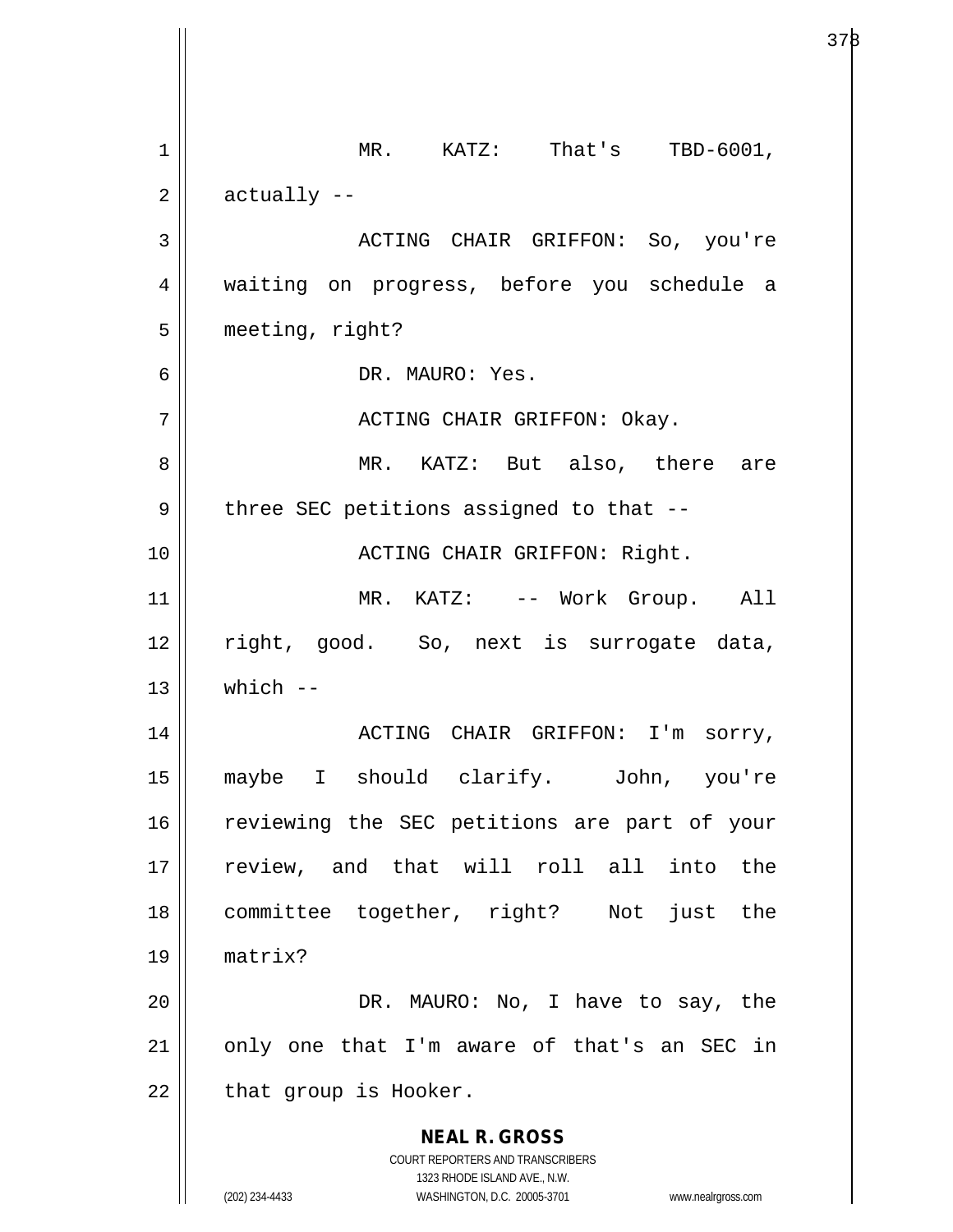| 1              | ACTING CHAIR GRIFFON: Hooker?                                       |
|----------------|---------------------------------------------------------------------|
| $\overline{2}$ | DR. MAURO: And the others, I don't                                  |
| 3              | -- I'm not sure.                                                    |
| 4              | MR. KATZ: I can't recount them                                      |
| 5              | right now, but there are three.                                     |
| 6              | DR. MAURO: Yes, yes.                                                |
| 7              | MR. KATZ: I think, I believe there                                  |
| 8              | are three, yes. Electro Met is one. That's                          |
| 9              | one, and there's a third --                                         |
| 10             | DR. MAURO: Well, we've already                                      |
| 11             | completed our review of Electro Met. You have                       |
| 12             | that report.                                                        |
| 13             | ACTING CHAIR GRIFFON: But not the                                   |
| 14             | Evaluation Report, or is there a<br>NIOSH                           |
| 15             | Evaluation Report for Electro Met, for the                          |
| 16             | SEC?<br>MR. KATZ: Yes.                                              |
| 17             | DR. MAURO: I think we --                                            |
| 18             | ACTING CHAIR GRIFFON: So, have you                                  |
| 19             | completed your review of that?                                      |
| 20             | DR. MAURO: I think it's done. I                                     |
| 21             | think the Evaluation Reports, profile review--                      |
| 22             | ACTING CHAIR GRIFFON: Okay.                                         |
|                | <b>NEAL R. GROSS</b>                                                |
|                | COURT REPORTERS AND TRANSCRIBERS<br>1323 RHODE ISLAND AVE., N.W.    |
|                | (202) 234-4433<br>WASHINGTON, D.C. 20005-3701<br>www.nealrgross.com |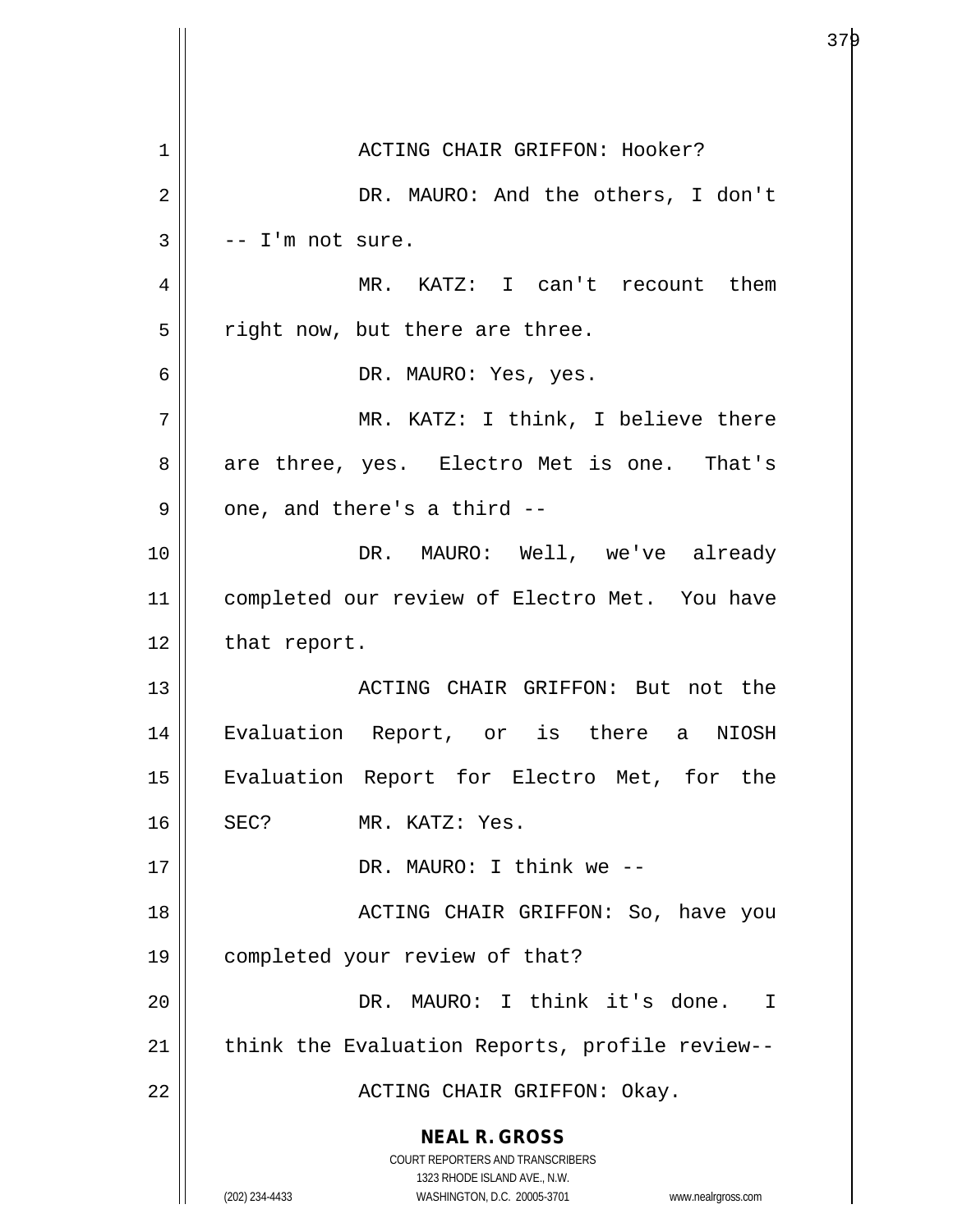**NEAL R. GROSS** COURT REPORTERS AND TRANSCRIBERS 1323 RHODE ISLAND AVE., N.W. 1 || DR. MAURO: -- petition review,  $2 \parallel$  the whole nine yards has been delivered. So,  $3 \parallel$  that's sitting there, waiting to be engaged by 4 | the TBD-6001 Work Group. 5 ACTING CHAIR GRIFFON: Okay. 6 MR. KATZ: Thank you, John. Then 7 || we have surrogate data reported already, and 8 then we have last, but not least, worker 9 | outreach, Mr. Gibson. 10 MEMBER GIBSON: We had a meeting 11 || March 19<sup>th</sup> in Cincinnati and I believe the 12 Board Members should have, some time last 13 || week, received a spreadsheet sent out by Ted, 14 || that shows worker comments and how they're 15 | being tracked. 16 The Work Group wanted to send it  $17$  || out to the Board and give you a few days to 18 look at it. That's all we'd like to 19 || recommend, is a tool to track worker comments 20 || and get your feelings on that, number one. 21 And then, also, during the 22 meeting, we tasked SC&A to look at how we

(202) 234-4433 WASHINGTON, D.C. 20005-3701 www.nealrgross.com

en die staatsland van die Soos-Afrikaanse koning van die Soos-Afrikaanse koning van die Soos-Afrikaanse koning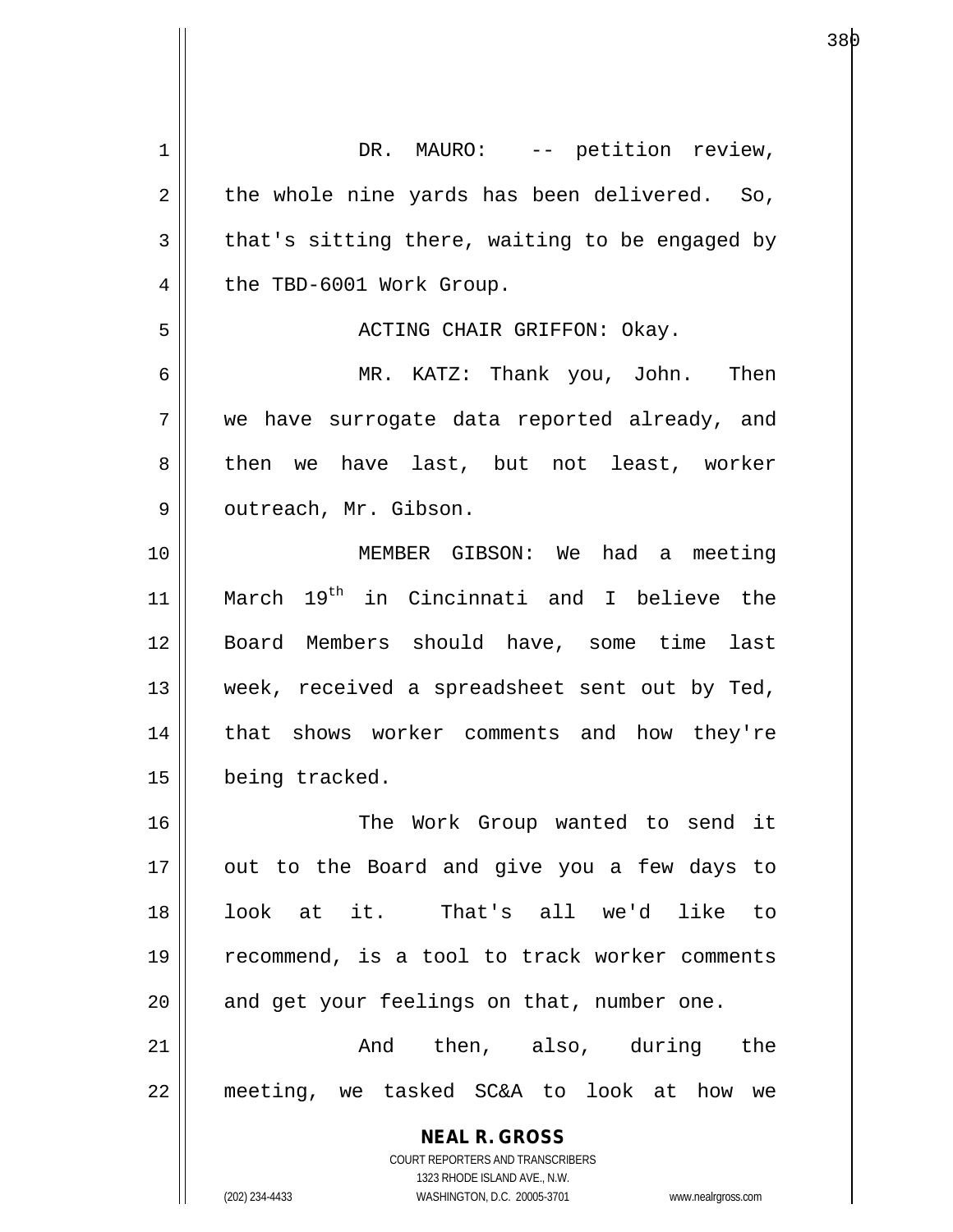| $\mathbf{1}$   | could -- how they thought we could best                                                             |
|----------------|-----------------------------------------------------------------------------------------------------|
| $\overline{2}$ | implement objective number three. They did                                                          |
| 3              | respond, with a short two-page of their                                                             |
| 4              | recommendations. Unfortunately, I have some                                                         |
| 5              | email problems, so, I wasn't able to talk to                                                        |
| 6              | some of the Work Group members, to see if they                                                      |
| 7              | agree with it, before we bring that to the                                                          |
| 8              | Board, but maybe we can do that tomorrow.                                                           |
| 9              | MR. KATZ: Well, that actually -- I                                                                  |
| 10             | mean, the Work Group can work through those,                                                        |
| 11             | because the Work Group can task --                                                                  |
| 12             | MEMBER GIBSON: Okay.                                                                                |
| 13             | MR. KATZ: It's really, for just                                                                     |
| 14             | the Work Group to consider -- consider the                                                          |
| 15             | proposal and make recommendations to SC&A, as                                                       |
| 16             | to the scope.                                                                                       |
| 17             | MEMBER GIBSON: Okay, so, I quess                                                                    |
| 18             | the only issue then is, did everyone get the                                                        |
| 19             | spreadsheet and is there any thoughts on that?                                                      |
| 20             | ACTING CHAIR GRIFFON: I have<br>to to                                                               |
| 21             | say, I didn't have a chance to review it yet.                                                       |
| 22             | So, I don't know if others have.                                                                    |
|                | <b>NEAL R. GROSS</b>                                                                                |
|                | COURT REPORTERS AND TRANSCRIBERS                                                                    |
|                | 1323 RHODE ISLAND AVE., N.W.<br>(202) 234-4433<br>WASHINGTON, D.C. 20005-3701<br>www.nealrgross.com |

 $38\mu$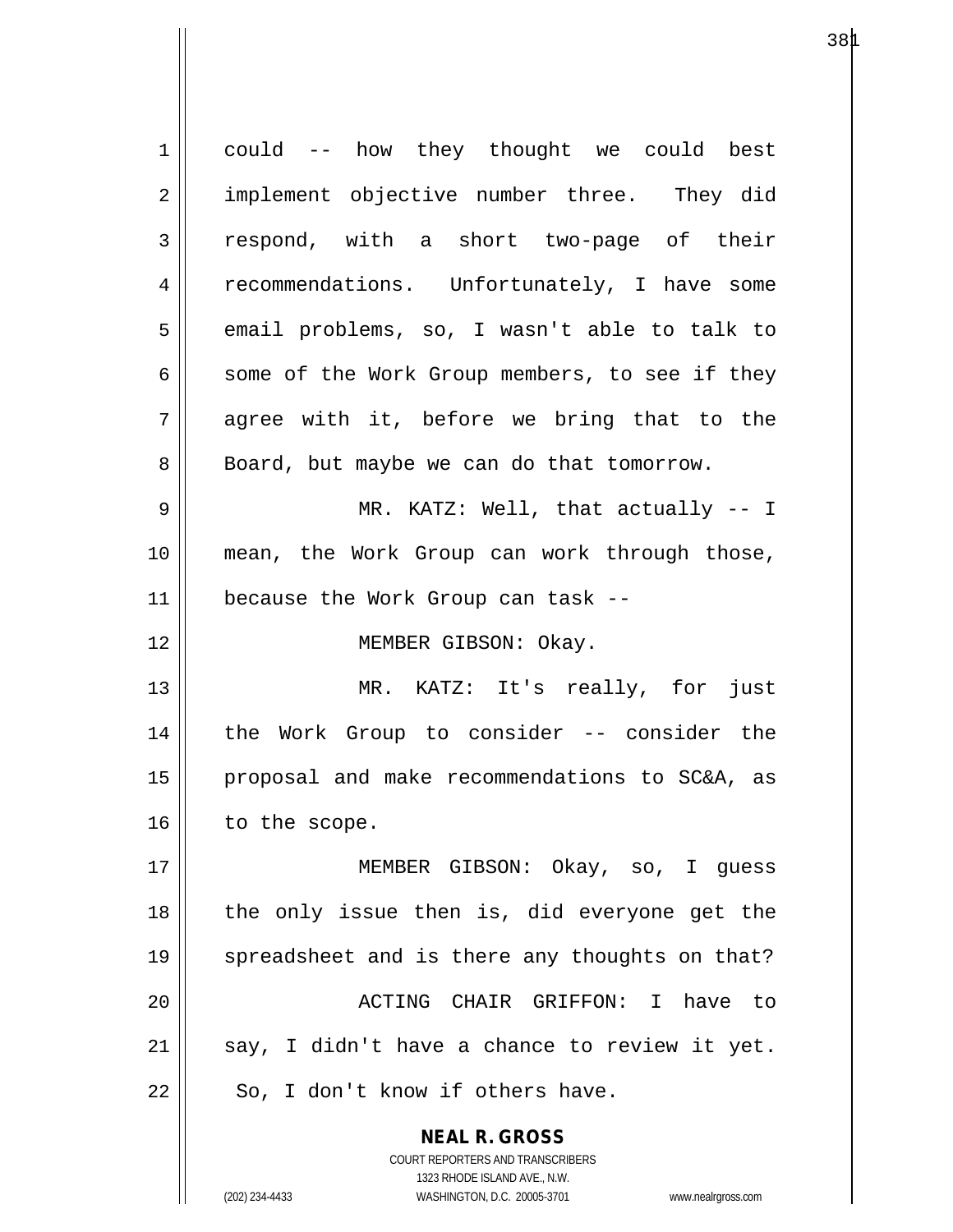**NEAL R. GROSS** COURT REPORTERS AND TRANSCRIBERS 1323 RHODE ISLAND AVE., N.W. (202) 234-4433 WASHINGTON, D.C. 20005-3701 www.nealrgross.com 1 || MEMBER MUNN: I just saw it. 2 || ACTING CHAIR GRIFFON: You saw it. 3 We may be able to take this up tomorrow, if 4 || people have time to look at it tonight, adding  $5 \parallel$  onto our homework, but you know. All right, 6  $\vert$  we have  $\vert$  -7 MR. KATZ: Do you want to discuss 8 || that tomorrow? 9 ACTING CHAIR GRIFFON: Yes, yes. 10 || MR. KATZ: Very good. 11 || ACTING CHAIR GRIFFON: Let's try to 12 do that. 13 || MR. KATZ: Well, that gets us 14 || through our Work Groups, unless -- oh, Josie? 15 MEMBER BEACH: I don't know if you 16 mentioned Brookhaven. Brookhaven is one of my  $17$ 18 || MR. KATZ: I'm sorry. 19 MEMBER BEACH: Did you skip it? 20 MR. KATZ: I did skip Brookhaven, 21 because -- 22 MEMBER BEACH: This will be very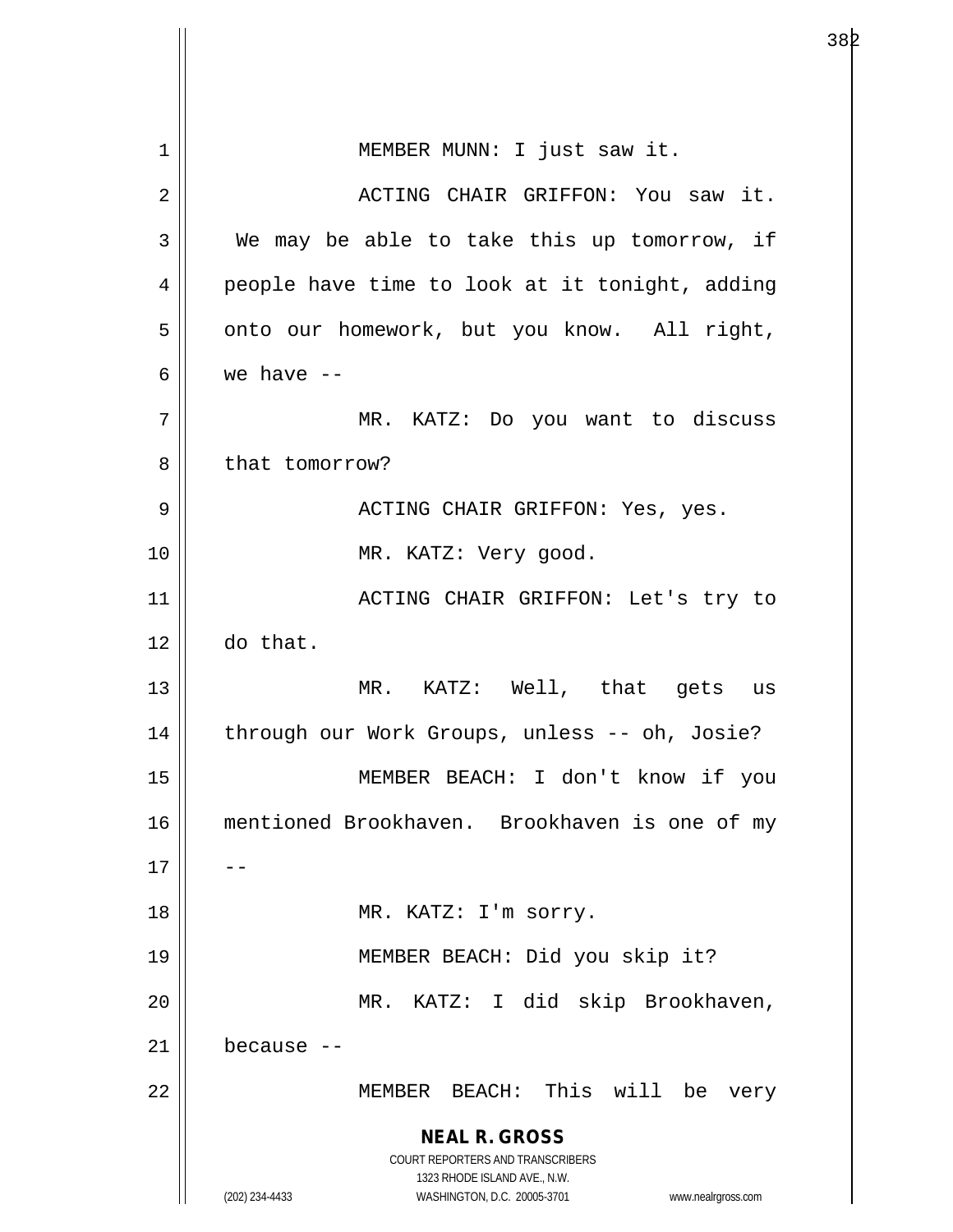1 brief, because I don't have too much to  $2 \parallel$  report.

3 We do have the Site Profile and we 4 have been -- the Evaluation Report from SC&A 5 || has been delivered. So, I will be setting up  $6 \parallel$  a Work Group meeting in the next month, 7 probably to coincide with my Mound Work Group 8 | meeting.

9 MR. KATZ: Thank you, Josie. I 10 || knew we discussed the SEC, and so, I was  $11$  | thinking, is this still active, but yes, thank 12 || you. That concludes the Work Group.

13 || So, now, we have, actually, some 14 time. LANL begins at 5:15 p.m. So, we 15 actually have time for a short break, before  $16$   $\parallel$  LANL.

17 ACTING CHAIR GRIFFON: Yes, why 18 don't we take a short break, but this is time 19 sensitive, since we have this published at  $20$  | 5:15 p.m. We'll stick to that time.

21 || MR. KATZ: So, 10 minutes.

22 || ACTING CHAIR GRIFFON: Ten minute

**NEAL R. GROSS** COURT REPORTERS AND TRANSCRIBERS

1323 RHODE ISLAND AVE., N.W.

(202) 234-4433 WASHINGTON, D.C. 20005-3701 www.nealrgross.com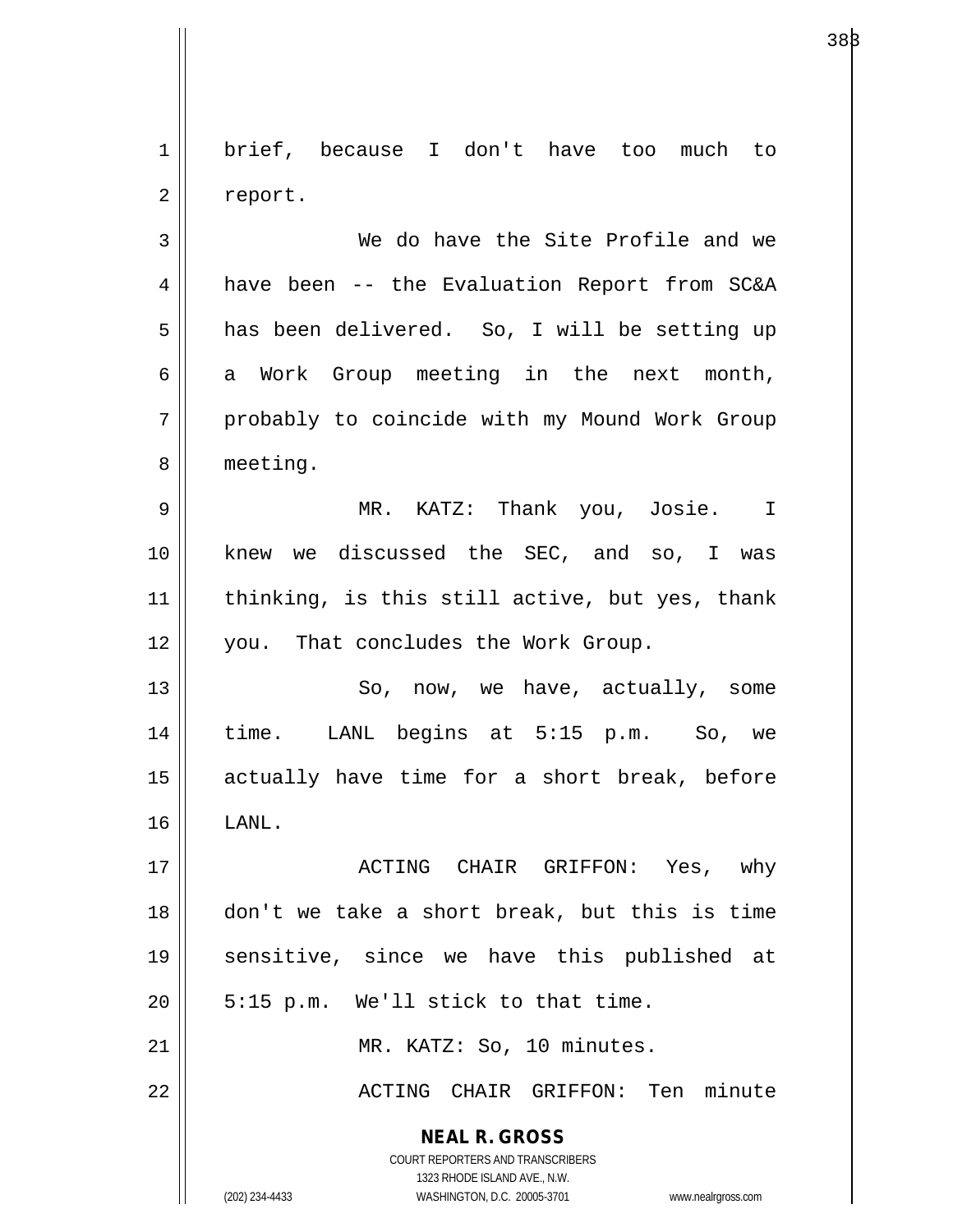$1 \parallel$  break, yes.

| $\overline{2}$ | (Whereupon, the above-entitled                                                                                                                                         |
|----------------|------------------------------------------------------------------------------------------------------------------------------------------------------------------------|
| 3              | matter went off the record at 5:00 p.m. and                                                                                                                            |
| 4              | resumed at $5:15$ p.m.)                                                                                                                                                |
| 5              | ACTING CHAIR GRIFFON: Okay, let's                                                                                                                                      |
| 6              | start up. We have really one more agenda item                                                                                                                          |
| 7              | and then we're going to have public comment,                                                                                                                           |
| 8              | and we may be able to do a few public comments                                                                                                                         |
| $\mathsf 9$    | before the 6:00 p.m. time frame, but we'll                                                                                                                             |
| 10             | certainly stay on until after six, to cover if                                                                                                                         |
| 11             | people are still here or on the phone, that                                                                                                                            |
| 12             | want to make public comment.                                                                                                                                           |
| 13             | We do have to be here at six at                                                                                                                                        |
| 14             | least for a little while, because it's                                                                                                                                 |
| 15             | published that way.                                                                                                                                                    |
| 16             | The next item on the agenda is the                                                                                                                                     |
| 17             | It's 83.14 amendment to a petition, I<br>LANL.                                                                                                                         |
| 18             | believe, and Stu Hinnefeld is going to give us                                                                                                                         |
| 19             | an update on that, and then we have time for                                                                                                                           |
| 20             | the petitioners to weigh in on that, as well.                                                                                                                          |
| 21             | Stu, are you ready to -- Stu is                                                                                                                                        |
| 22             | getting ready to do this presentation. Just                                                                                                                            |
|                | <b>NEAL R. GROSS</b><br><b>COURT REPORTERS AND TRANSCRIBERS</b><br>1323 RHODE ISLAND AVE., N.W.<br>(202) 234-4433<br>WASHINGTON, D.C. 20005-3701<br>www.nealrgross.com |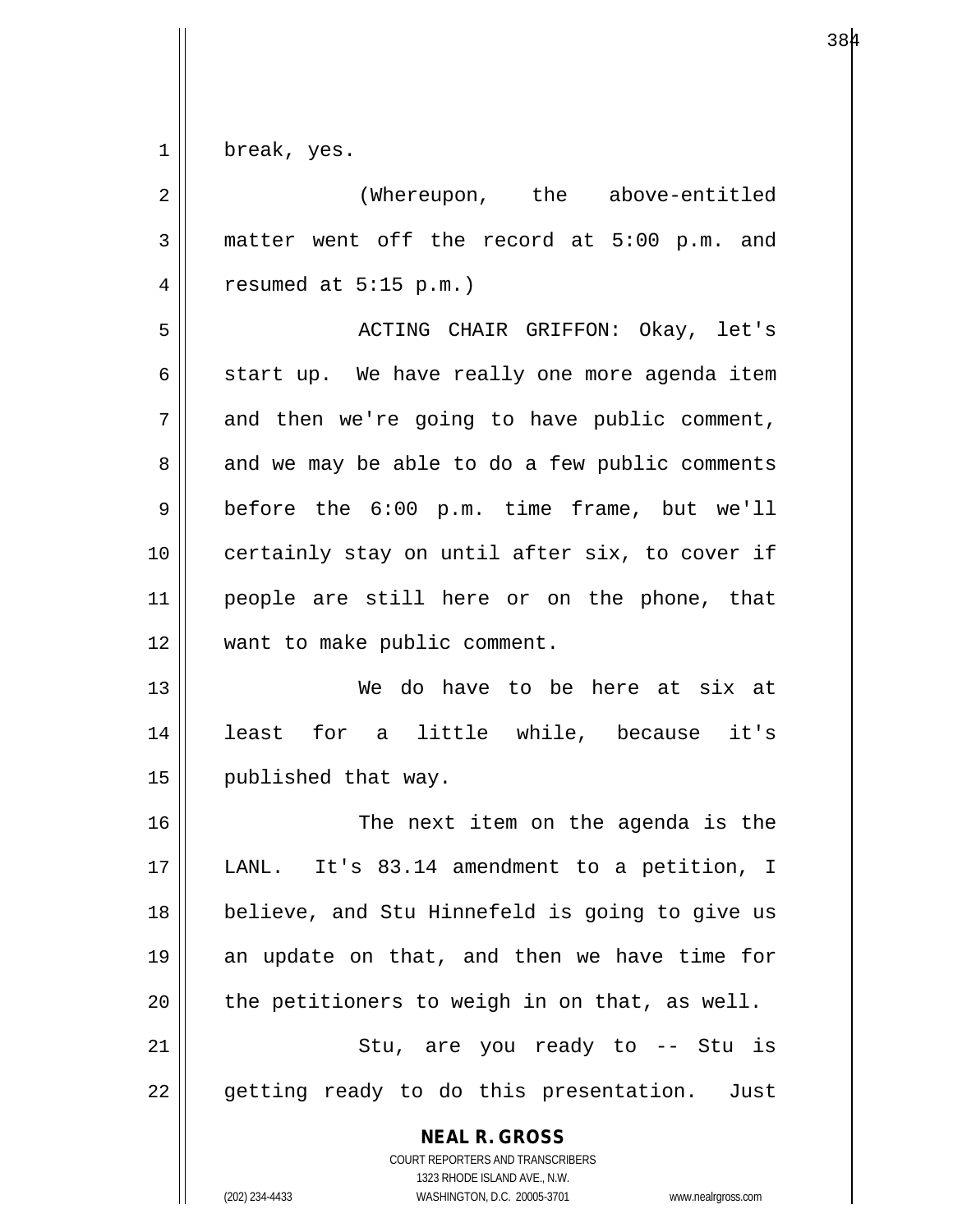1 bear with us for one minute. We're setting up  $2 \parallel$  the computer here.

3 Okay, Stu is ready to present.  $4 \parallel$  Stu, I'll turn it over to you.

5 MR. HINNEFELD: Now, I am ready. I 6 || think the agenda actually has Greg Macievic 7 giving this presentation and I decided, you 8 || know, it's not terribly cost effective to 9 travel Greg up here for a half-hour agenda 10 item, and I was confident in that decision, 11 knowing that Dr. Neton was going to make the 12 | presentation.

13 || So now Dr. Neton couldn't make the  $14$  | trip, and so, here I am.

15 ACTING CHAIR GRIFFON: Third 16 | string.

17 || MR. HINNEFELD: Yes, no good deed 18 goes unpunished. Third string and no good 19 deed goes unpunished.

20 Okay, I'm here to present the 21 || Evaluation Report for SEC-170. This is a 22 || petition that was submitted by a claimant

> **NEAL R. GROSS** COURT REPORTERS AND TRANSCRIBERS 1323 RHODE ISLAND AVE., N.W.

(202) 234-4433 WASHINGTON, D.C. 20005-3701 www.nealrgross.com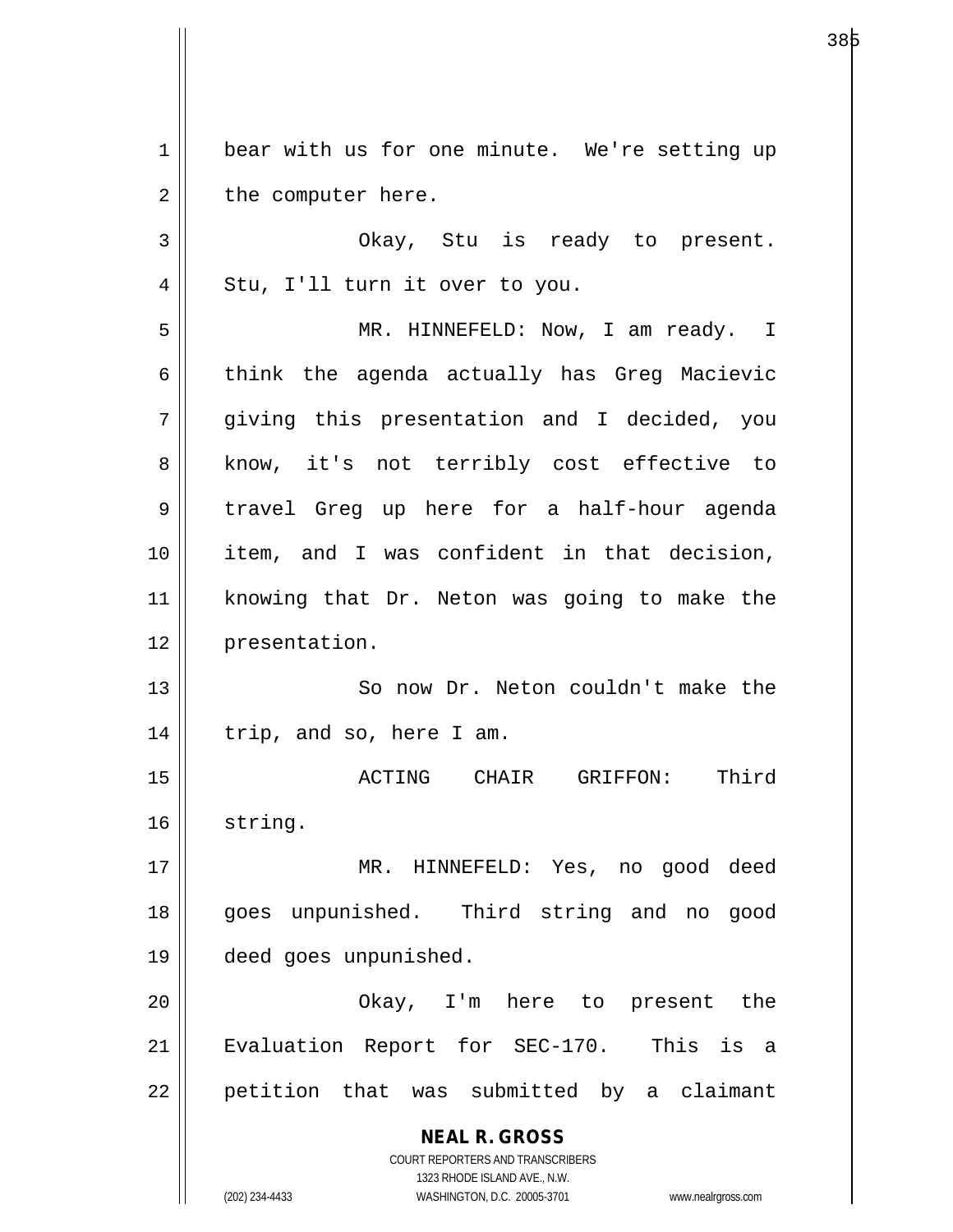| 1              | whose dose reconstruction we could not         |
|----------------|------------------------------------------------|
| $\overline{2}$ | complete, due to insufficient information.     |
| 3              | So, it's an 83.14 petition.                    |
| 4              | The claimant was employed in Los               |
| 5              | Alamos National Laboratory and our             |
| 6              | determination is that we're unable to complete |
| 7              | a dose reconstruction for the claimant and     |
| 8              | that's the qualified basis for the petition.   |
| 9              | So, they submitted the petition                |
| 10             | relatively short time ago. We qualified it on  |
| 11             | April 23rd, and since the petition process in  |
| 12             | these instances, follows -- you know, comes    |
| 13             | after our decision that it's not feasible to   |
| 14             | do dose reconstruction, the evaluation process |
| 15             | is essentially done before the petition comes  |
| 16             | in. So, we're able to provide it today.        |
| 17             | Just a little short recap of the               |
| 18             | work that was done at Los Alamos. We all know  |
| 19             | it's one of the large weapons labs and they've |
| 20             | done a variety of work over the course of the  |
| 21             | years. There is a list of some of them from -  |
| 22             | that we've talked about before, at other       |

**NEAL R. GROSS** COURT REPORTERS AND TRANSCRIBERS

1323 RHODE ISLAND AVE., N.W.

(202) 234-4433 WASHINGTON, D.C. 20005-3701 www.nealrgross.com

 $\mathsf{II}$ 

а в селото на селото на 1938 година в 1938 година в 1940 година в 1940 година в 1940 година в 1940 година в 19<br>В 1940 година в 1940 година в 1940 година в 1940 година в 1940 година в 1940 година в 1940 година в 1940 годин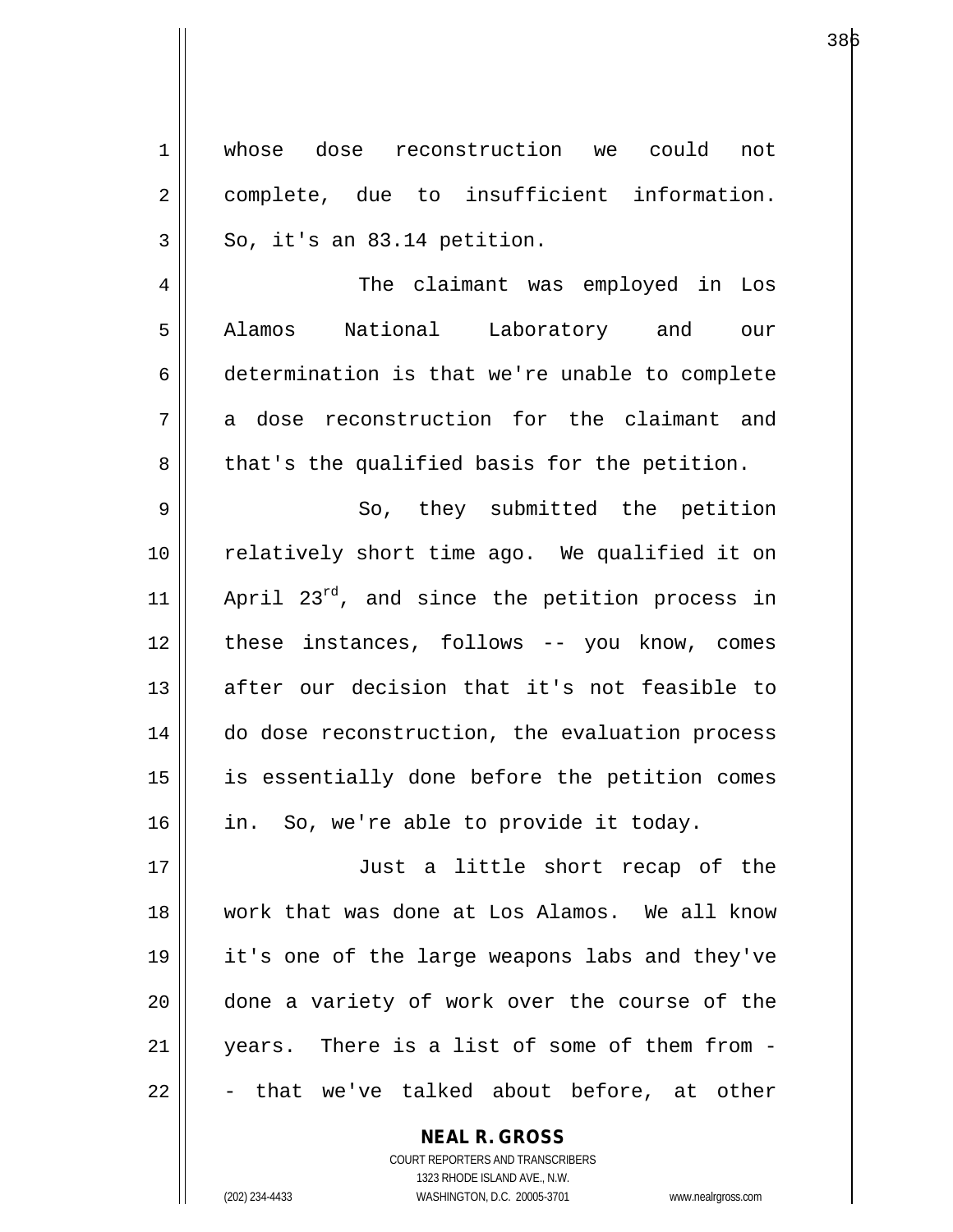1 presentations.

| 2  | And the full description of that -             |
|----|------------------------------------------------|
| 3  | - of the Los Alamos radiological history is    |
| 4  | found in the -- our Evaluation Report SEC-     |
| 5  | 00051.                                         |
| 6  | I think I should probably say at               |
| 7  | this point that the Evaluation Report we're    |
| 8  | presenting today is essentially a              |
| 9  | modification, or a slight modification to the  |
| 10 | Evaluation Report we presented earlier on      |
| 11 | these years, from 1943 up through 1975, and in |
| 12 | that Evaluation Report, we started with the    |
| 13 | criteria on the people who were monitored, or  |
| 14 | should have been monitored.                    |
| 15 | We then, after some discussions,               |
| 16 | decided to throw in -- to list specific        |
| 17 | technical areas, because this is about the     |
| 18 | when the issues with that phrase<br>time       |
| 19 | monitored or should have been monitored and    |
| 20 | the administration of Classes, about the time  |
| 21 | that came up, and so, I can remember at one of |
| 22 | our meetings, I don't even remember where or   |

**NEAL R. GROSS**

COURT REPORTERS AND TRANSCRIBERS 1323 RHODE ISLAND AVE., N.W. (202) 234-4433 WASHINGTON, D.C. 20005-3701 www.nealrgross.com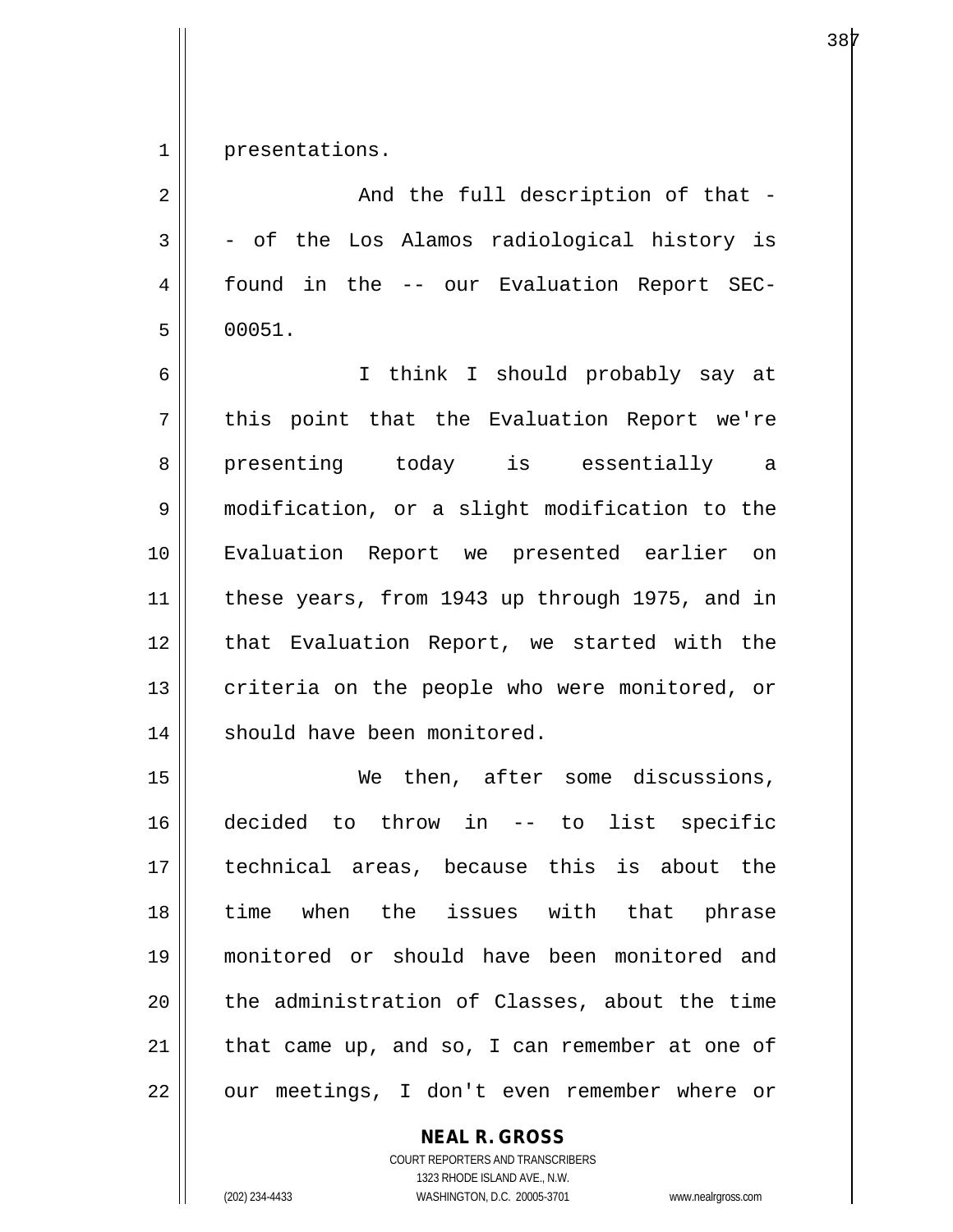**NEAL R. GROSS** 1 || when, but I think I was peripherally involved  $2 \parallel$  in the discussions, of trying to derived at -- $3 \parallel$  a complete listing of technical areas, that we 4 || should be in there to cover people who were 5 | monitored, or should have been monitored. 6 And so, there were some technical  $7 \parallel$  areas listed, associated with that Evaluation 8 || Report, and it turns out, now, we want to make 9 || a slight amendment to that Evaluation Report 10 from 1943 through 1975. 11 || So, the previous Class was -- is 12 || listed here. It's employees, contractors and 13 || subcontractors who were monitored or should 14 have been monitored, while working in 15 || operational technical areas with a history of 16 radioactive material used at the Los Alamos 17 || National Laboratory for 250 days, and there is 18 || a period of March 1943 through December 1945. 19 The dose reconstructions that 20 we're doing for -- or the information 21 available for those reconstructions at Los 22 || Alamos include external radiation, based on

> COURT REPORTERS AND TRANSCRIBERS 1323 RHODE ISLAND AVE., N.W.

(202) 234-4433 WASHINGTON, D.C. 20005-3701 www.nealrgross.com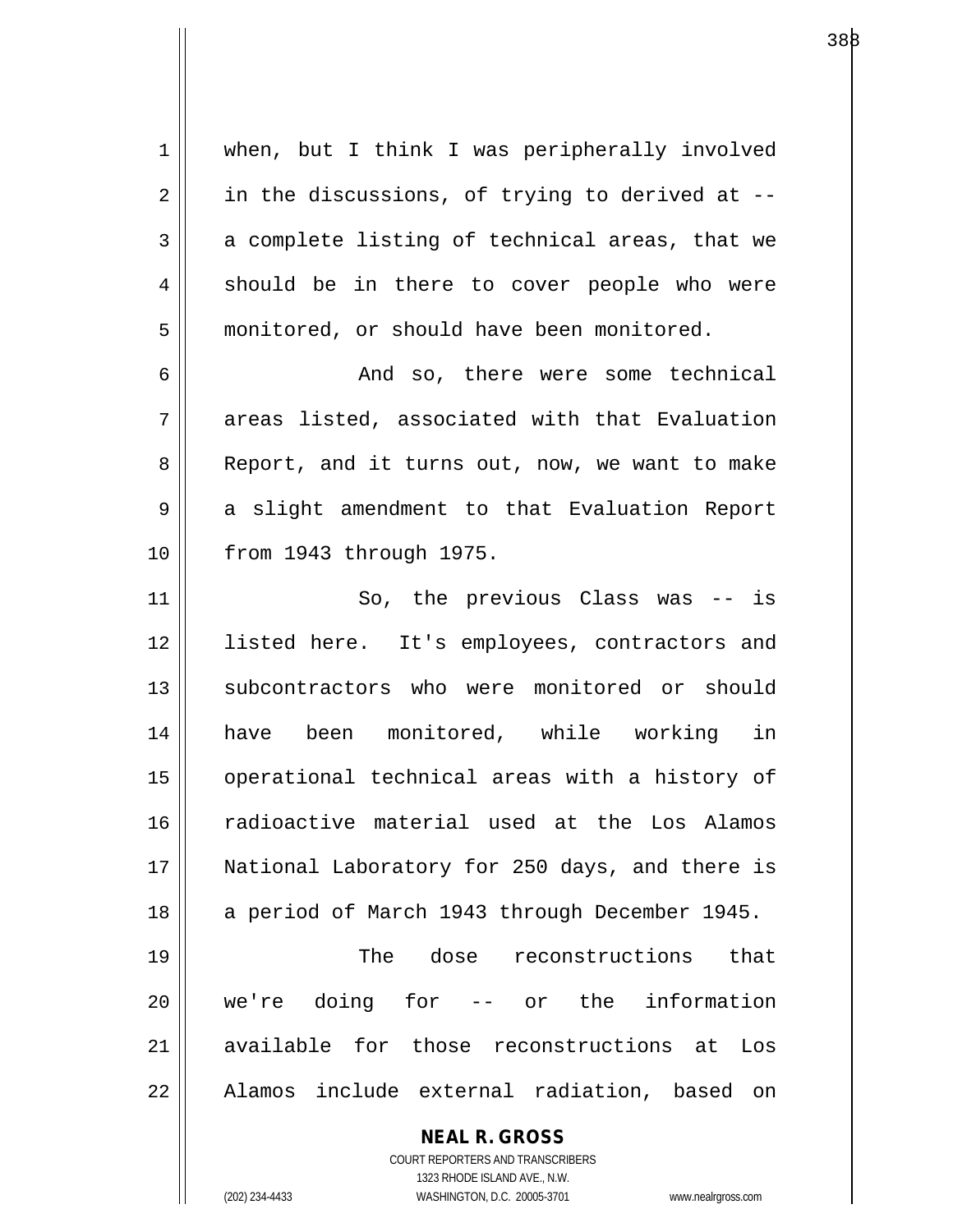$1$  the routine monitoring.

| $\overline{2}$ | We can't necessarily identify                                           |
|----------------|-------------------------------------------------------------------------|
| 3              | source terms in detail for all the                                      |
| 4              | radionuclides that were used because Los                                |
| 5              | Alamos used so many radionuclides and in so                             |
| 6              | many different applications.                                            |
| 7              | The environmental monitoring                                            |
| 8              | information is not particularly good at Los                             |
| 9              | Alamos before 1970, or for one instance, in                             |
| 10             | 1965 for external environmental, and we've                              |
| 11             | actually -- we've received some claims for                              |
| 12             | dose reconstruction, you know, since the                                |
| 13             | enactment of the Class associated with SEC                              |
| 14             | Petition 00051.                                                         |
| 15             | We've received some claims<br>for                                       |
| 16             | dose reconstruction that we looked at and                               |
| 17             | said, well, gee, we can't do the dose                                   |
| 18             | reconstruction for this claim, and therefore,                           |
| 19             | our conclusion was, it should have<br>been                              |
| 20             | included in the Class.                                                  |
| 21             | The issue we have here is that                                          |
| 22             | work assignment location at Los Alamos is not                           |
|                | <b>NEAL R. GROSS</b>                                                    |
|                | <b>COURT REPORTERS AND TRANSCRIBERS</b><br>1323 RHODE ISLAND AVE., N.W. |
|                | WASHINGTON, D.C. 20005-3701<br>(202) 234-4433<br>www.nealrgross.com     |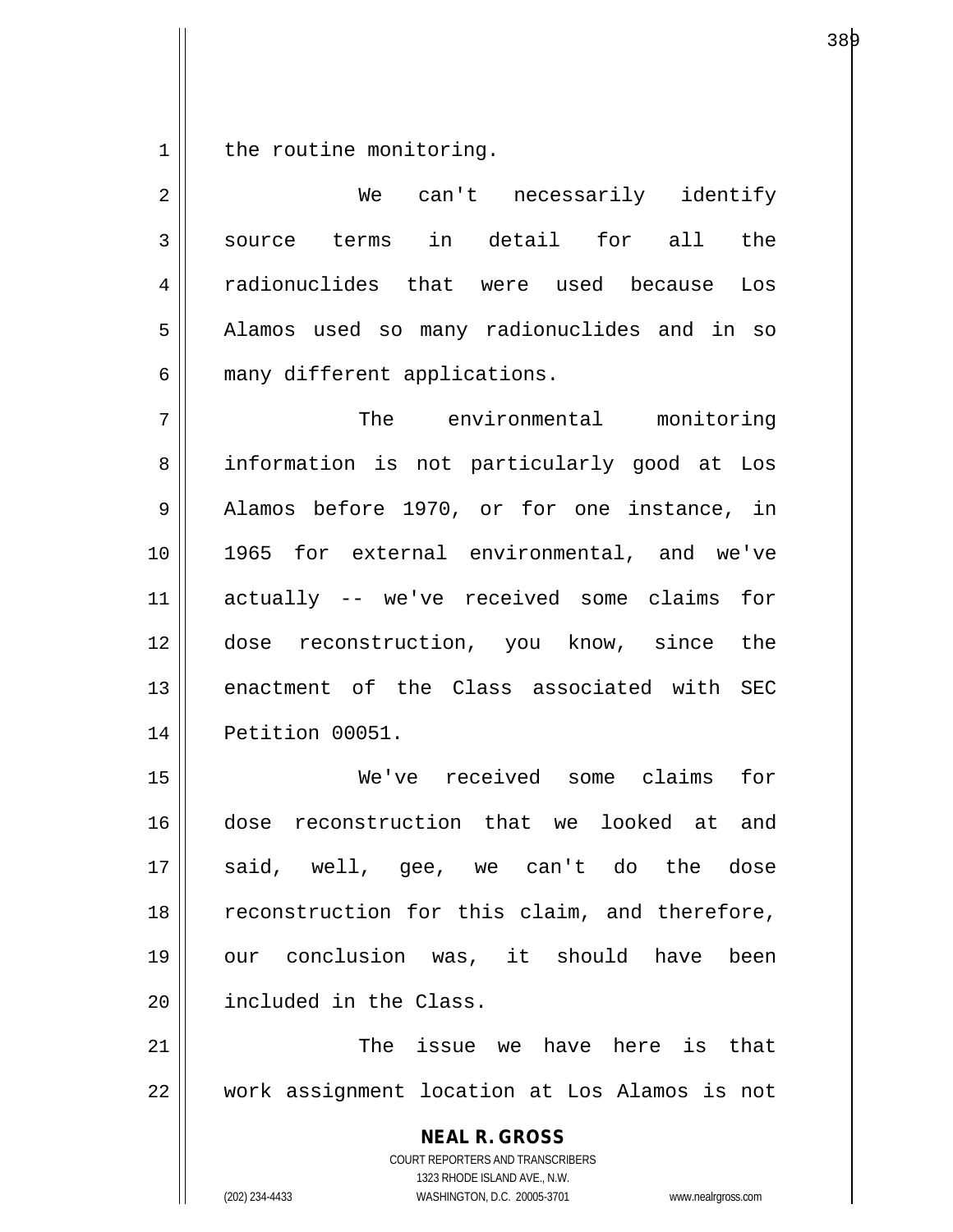1 a definitive indicator of a person's various 2 || work locations. I mean, they could be  $3 \parallel$  assigned to a specific technical area and work 4 in others, and we don't really have a record 5 || system that shows movement among technical 6 areas. So, you can't really exclude people 7 from certain technical areas or place them in 8 certain technical areas at particular times, 9 || based on the record we have. 10 || So, we concluded then that, you 11 || know, this technical area designation that we 12 || tried last time isn't a good descriptor of the 13 || people who could have been exposed or might 14 have been exposed, and so, our -- so, we felt 15 like the previous Class Definition and 16 therefore, the previous SEC Class was not 17 | entirely complete. 18 || So, here is -- we're saying here 19 that, you know, based on the information 20 || available, we can't really eliminate workers 21 || from -- specific workers from the potential

22 | exposure scenario.

**NEAL R. GROSS** COURT REPORTERS AND TRANSCRIBERS

1323 RHODE ISLAND AVE., N.W.

(202) 234-4433 WASHINGTON, D.C. 20005-3701 www.nealrgross.com

а се од селото на 1930 година во 1940 година, кои 1940 година од селото на 1940 година, кои 1940 година од 194<br>Во 1940 година од селото на 1940 година, кои 1940 година, кои 1940 година, кои 1940 година, кои 1940 година, к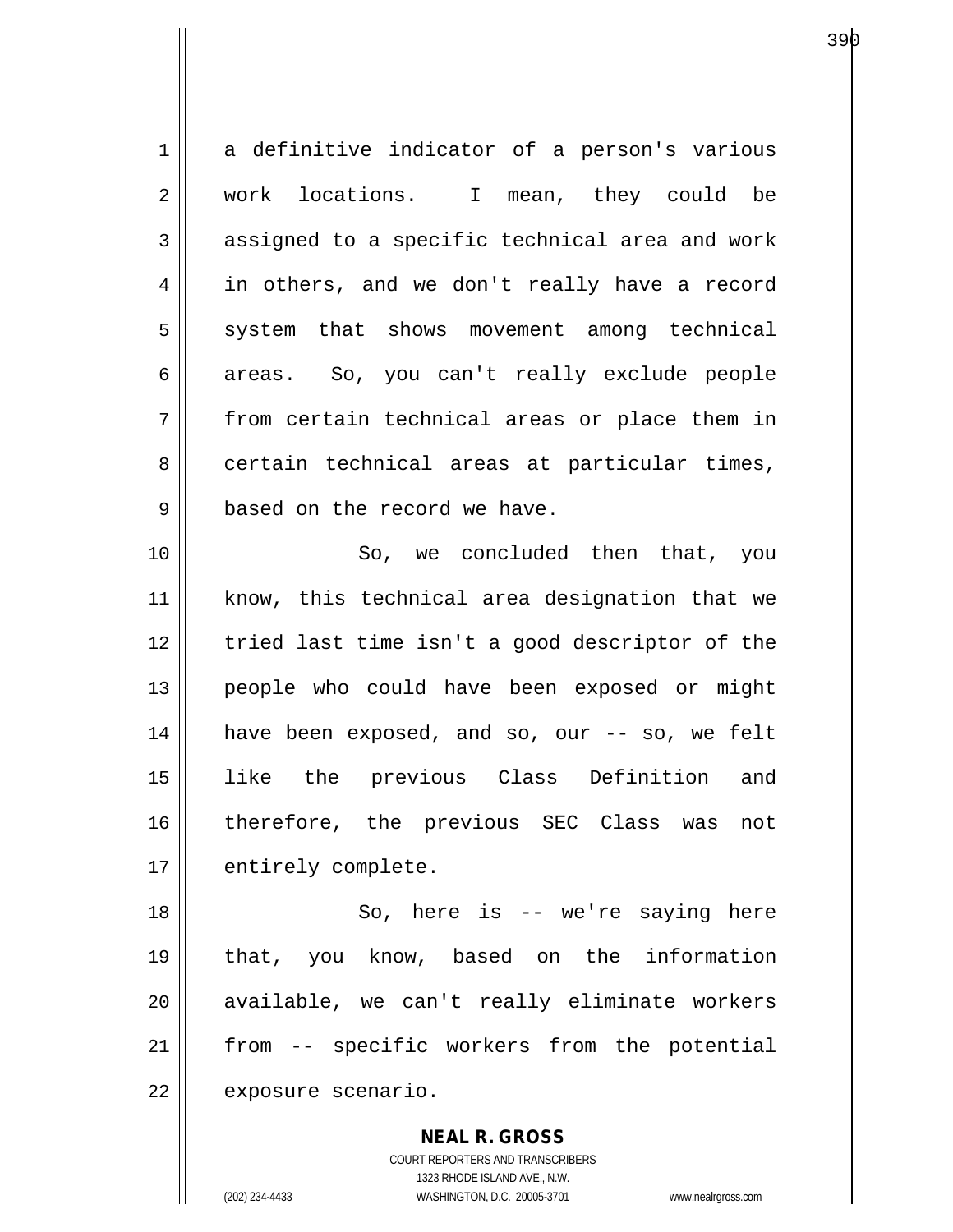| $\mathbf 1$    | In terms of health endangerment,               |
|----------------|------------------------------------------------|
| $\overline{2}$ | when we determine that we cannot provide a     |
| $\mathbf{3}$   | sufficiently accurate dose reconstruction for  |
| 4              | a Class, we always conclude that there is some |
| 5              | evidence of worker -- of health endangerment.  |
| 6              | found -- we did not<br>find<br>We              |
| 7              | evidence that workers were involved in a       |
| 8              | sudden discrete event that was not reported    |
| 9              | and investigated. We know that there were      |
| 10             | criticality event accidents at Los Alamos, but |
| 11             | we don't know that that would have -- those    |
| 12             | criticality accidents affected the members of  |
| 13             | those Classes, and so, we are going with the   |
| 14             | chronic exposure criteria, essentially a two-  |
| 15             | prong -- or you have essentially two options   |
| 16             | in the findings, and so, we're going with the  |
| 17             | chronic exposure 250 day criteria.             |
| 18             | finding, our recommendation,<br>Our            |
| 19             | feasibility recommendation, is that's it not   |
| 20             | feasible to do dose reconstruction at times we |
| 21             | break this into the various categories of      |
| 22             | The key infeasibility here is in --<br>dose.   |

**NEAL R. GROSS** COURT REPORTERS AND TRANSCRIBERS

1323 RHODE ISLAND AVE., N.W.

(202) 234-4433 WASHINGTON, D.C. 20005-3701 www.nealrgross.com

 $\mathsf{I}$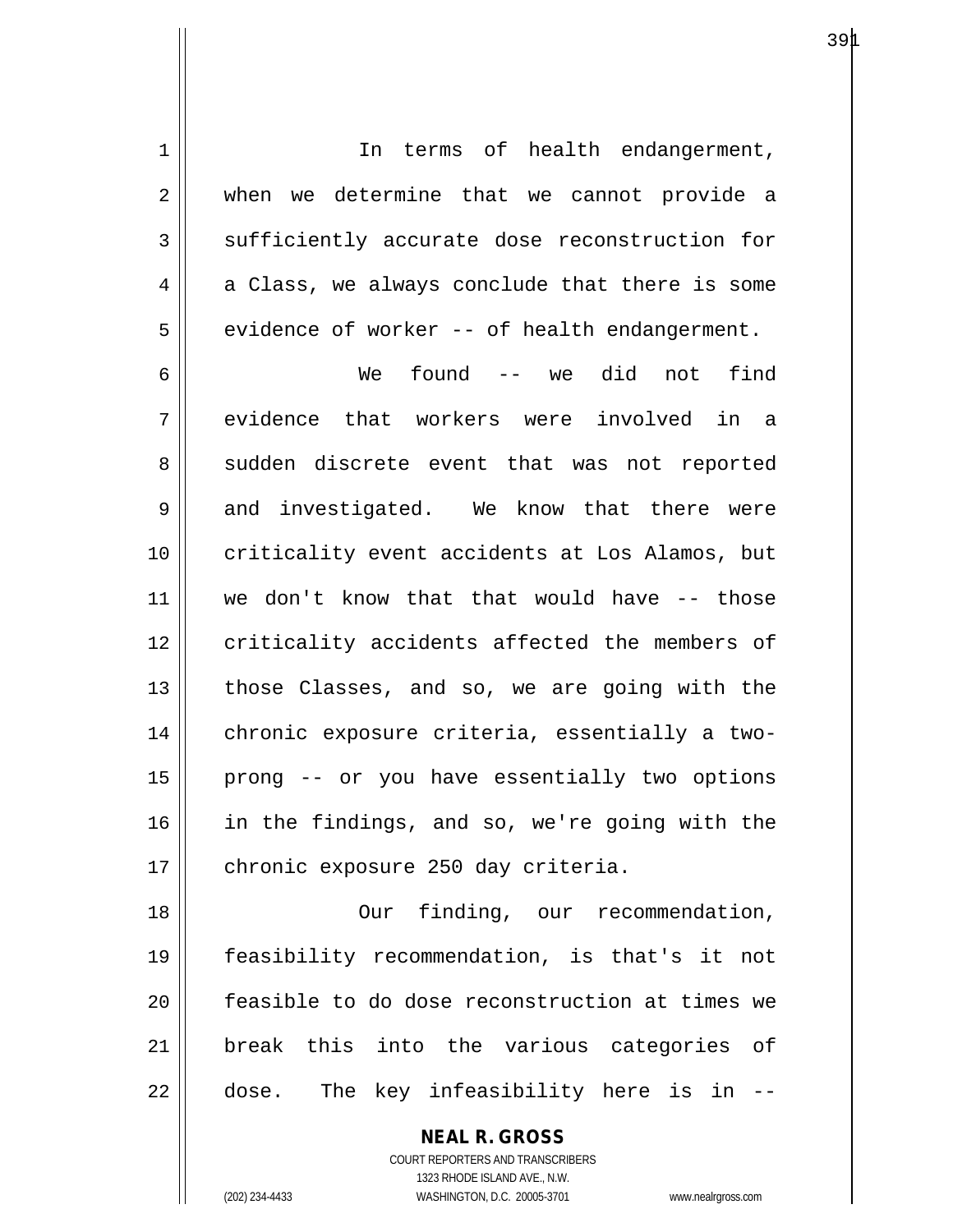$1 \parallel$  reconstruct all the internal doses.

| $\overline{2}$ | We're not -- you know, we don't                                                                                                                                 |
|----------------|-----------------------------------------------------------------------------------------------------------------------------------------------------------------|
| 3              | feel we have a way to reconstruct convincing                                                                                                                    |
| 4              | internal doses for this period, and our                                                                                                                         |
| 5              | proposed Class Definition that we're                                                                                                                            |
| 6              | presenting today is, all employees of the                                                                                                                       |
| 7              | Department of Energy, its predecessor agencies                                                                                                                  |
| 8              | and their contractors and subcontractors, who                                                                                                                   |
| 9              | worked at Los Alamos from March 15, 1943                                                                                                                        |
| 10             | through December 31, 1975, which is the same                                                                                                                    |
| 11             | period.                                                                                                                                                         |
| 12             | So, we've just gone from monitored                                                                                                                              |
| 13             | or should have been monitored and who worked                                                                                                                    |
| 14             | in designated technical areas, et cetera, to                                                                                                                    |
| 15             | just all employees, and that again, is to                                                                                                                       |
| 16             | remedy the situation where we received claims                                                                                                                   |
| 17             | for dose reconstruction, that we still don't                                                                                                                    |
| 18             | feel we can reconstruct.                                                                                                                                        |
| 19             | And we have a very brief one, it's                                                                                                                              |
| 20             | strictly that modification, and that's the end                                                                                                                  |
| 21             | of my presentation.                                                                                                                                             |
| 22             | ACTING CHAIR GRIFFON: Thanks, Stu.                                                                                                                              |
|                | <b>NEAL R. GROSS</b><br>COURT REPORTERS AND TRANSCRIBERS<br>1323 RHODE ISLAND AVE., N.W.<br>(202) 234-4433<br>WASHINGTON, D.C. 20005-3701<br>www.nealrgross.com |

а о производите представа во 1939 година од селото на 1942 година, кои 1942 година од селото на 1942 година, п<br>Во 1942 година, постојат се постојат се постојат се постојат се постојат се постојат се постојат се постојат с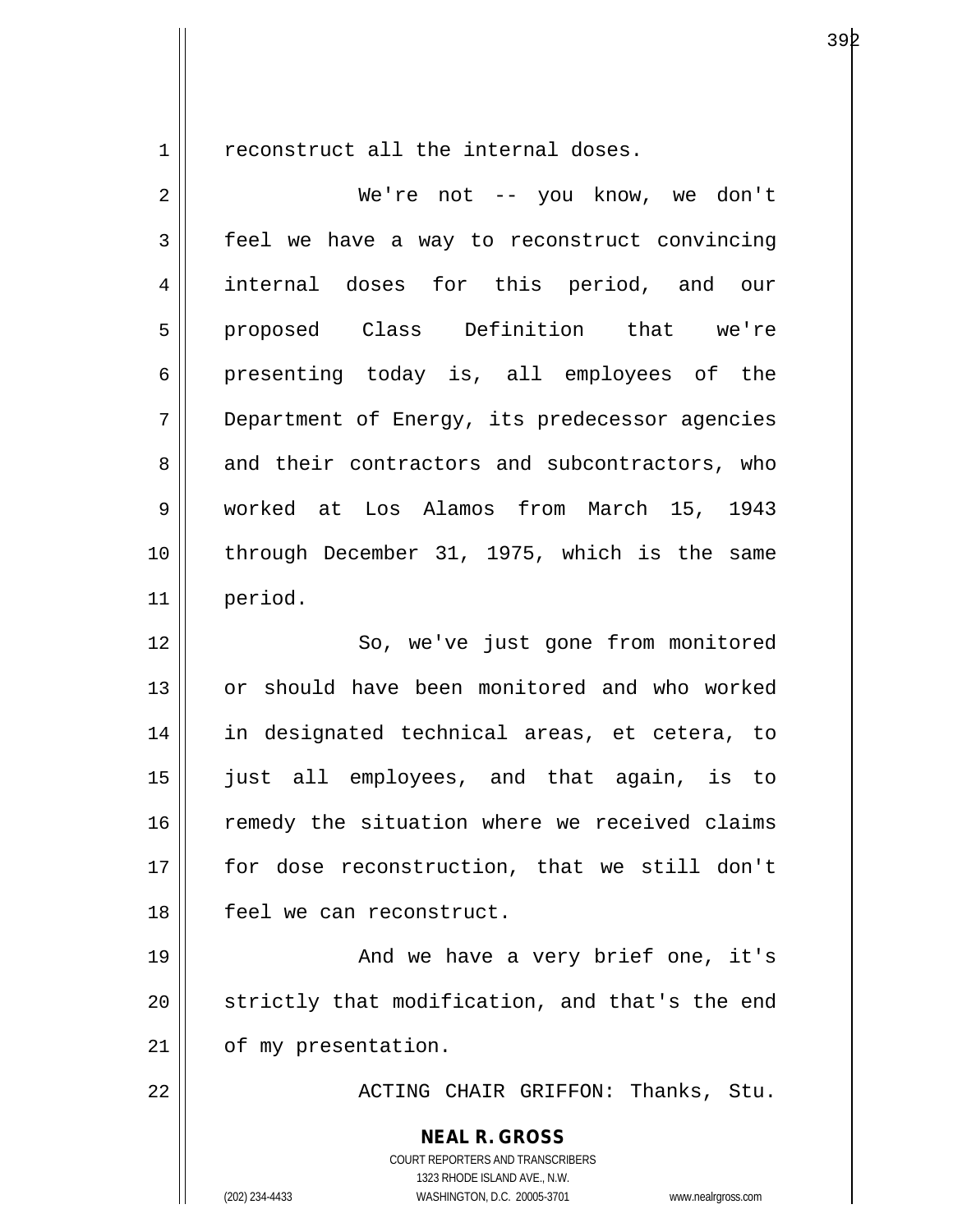| $1\,$          | Any questions from the Board for Stu?                               |
|----------------|---------------------------------------------------------------------|
| $\overline{2}$ | MR. KATZ: Before we go to                                           |
| 3              | questions, just let me note for the record                          |
| 4              | that two members, Dr. Poston and Mr. Schofield                      |
| 5              | have recused themselves from this session.                          |
| 6              | ACTING CHAIR GRIFFON: Any                                           |
| 7              | questions from the Board, for Stu? I have                           |
| 8              | one, I can start it off, or you can start it                        |
| 9              | off.                                                                |
| 10             | I noted -- I think what I heard                                     |
| 11             | you say was that you identified a claim, in                         |
| 12             | which you couldn't place the worker in some of                      |
| 13             | these buildings and therefore -- and I just                         |
| 14             | wonder if you -- I think this gets back to                          |
| 15             | -- something Jim was asking about<br>what                           |
| 16             | yesterday, the process of sort of going from                        |
| 17             | the building, specific to the all workers, and                      |
| 18             | if it was -- if this claim was an anomaly or                        |
| 19             | if you kind of looked and saw a pattern here                        |
| 20             | that was going to be a problem going forward.                       |
| 21             | In other words, this was happening                                  |
| 22             | in quite a few claims and --                                        |
|                | <b>NEAL R. GROSS</b>                                                |
|                | COURT REPORTERS AND TRANSCRIBERS                                    |
|                | 1323 RHODE ISLAND AVE., N.W.                                        |
|                | (202) 234-4433<br>WASHINGTON, D.C. 20005-3701<br>www.nealrgross.com |

 $39\beta$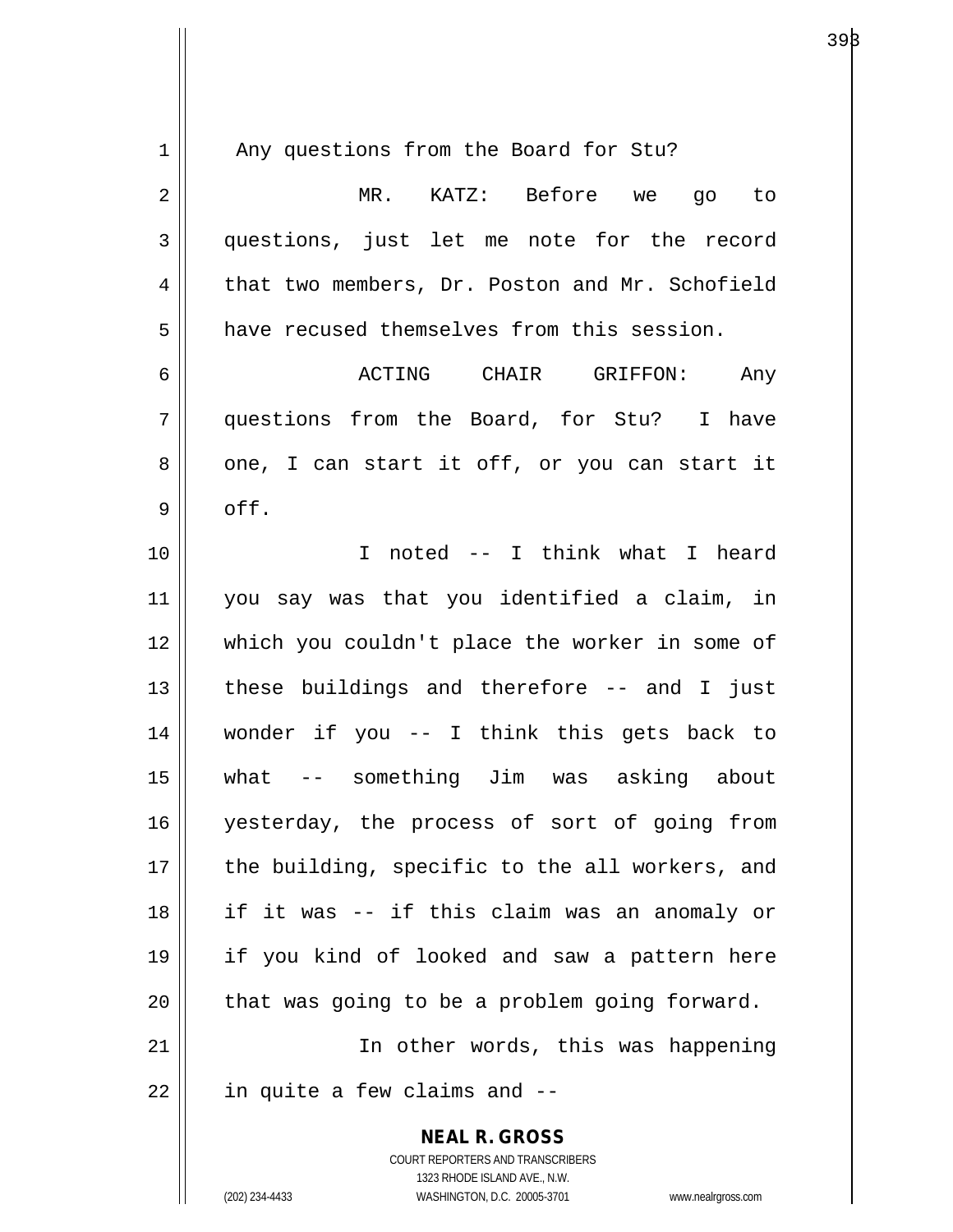| 1  | MR. HINNEFELD: It has not happened                                                                  |
|----|-----------------------------------------------------------------------------------------------------|
| 2  | a lot. I want to say, we have a handful of                                                          |
| 3  | claims that people --                                                                               |
| 4  | ACTING CHAIR GRIFFON: Oh, you do                                                                    |
| 5  | have a handful of claims?                                                                           |
| 6  | MR. HINNEFELD: It's not one.                                                                        |
| 7  | ACTING CHAIR GRIFFON: Right.                                                                        |
| 8  | MR. HINNEFELD: No.                                                                                  |
| 9  | ACTING CHAIR GRIFFON: Okay, go                                                                      |
| 10 | ahead, Wanda.                                                                                       |
| 11 | MEMBER MUNN: Stu, I just,                                                                           |
| 12 | truthfully, haven't read through the SEC and                                                        |
| 13 | probably should, to answer my own question.                                                         |
| 14 | But this is such an enormous time period, and                                                       |
| 15 | when I saw that you had essentially limited or                                                      |
| 16 | certainly, inadequate monitoring data, prior                                                        |
| 17 | to 1970, you said?                                                                                  |
| 18 | MR. HINNEFELD: Environmental data                                                                   |
| 19 | is not particularly good. I mean, there's not                                                       |
| 20 | particularly a very large amount<br>of                                                              |
| 21 | environmental monitoring data, between                                                              |
| 22 | before 1970 for -- I think it's 1970 for the                                                        |
|    | <b>NEAL R. GROSS</b>                                                                                |
|    | COURT REPORTERS AND TRANSCRIBERS                                                                    |
|    | 1323 RHODE ISLAND AVE., N.W.<br>(202) 234-4433<br>WASHINGTON, D.C. 20005-3701<br>www.nealrgross.com |
|    |                                                                                                     |

 $\mathsf{I}$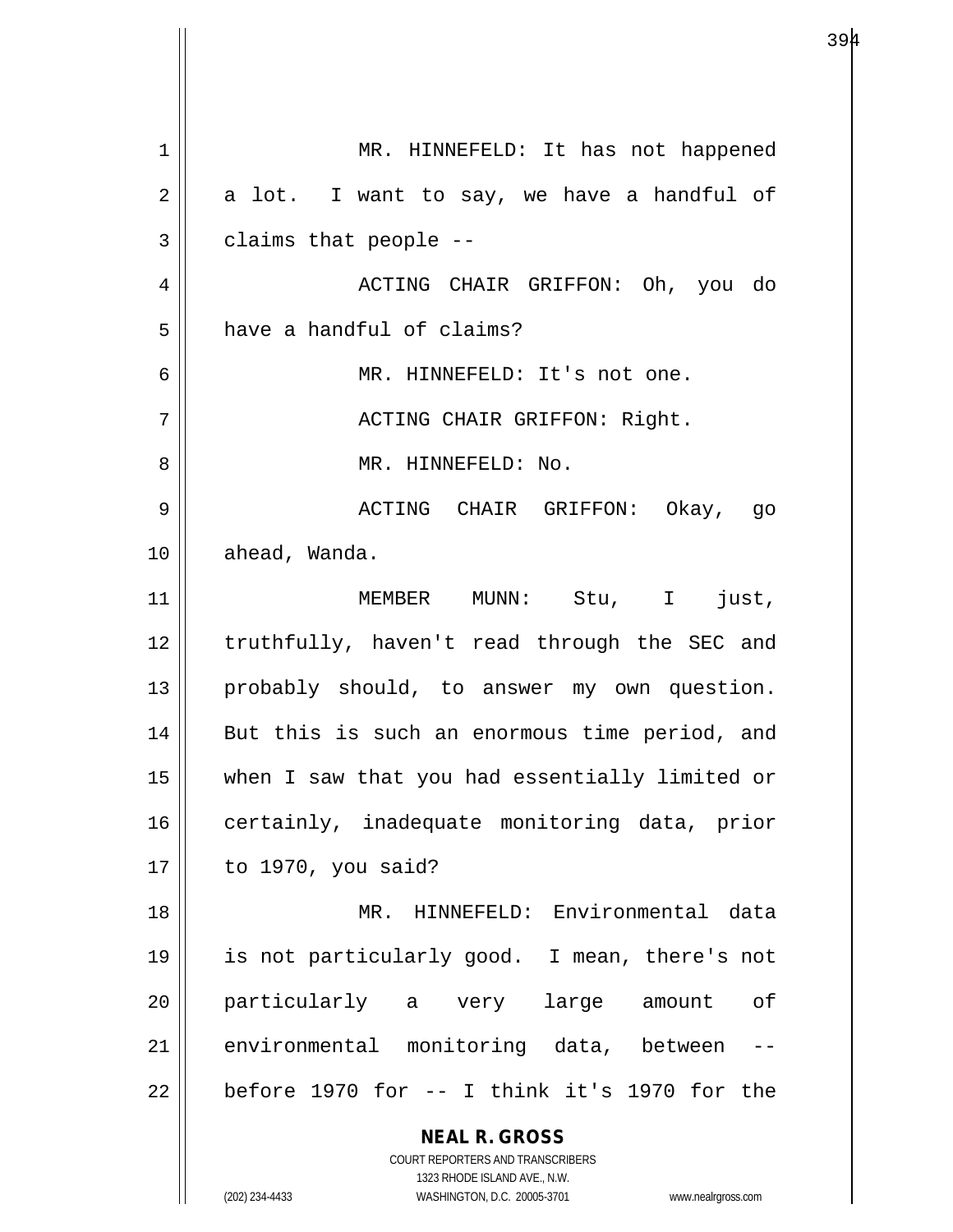**NEAL R. GROSS** COURT REPORTERS AND TRANSCRIBERS 1323 RHODE ISLAND AVE., N.W. 1 | internal, you know, for airborne radionuclides  $2 \parallel$  and 1965 for external exposure. I think they 3 put out some environmental dosimeters around  $4 \mid 1965.$ 5 And so, one aspect of the dose for  $6 \parallel$  someone who would not be monitored would be,  $7$  || what would be the way they've been exposed to, 8 || from being on the property, which depends 9 || upon, essentially, environmental -- so, that's 10 | environmental. 11 || That's not the key element for the 12 dose reconstruction -- or for the 13 infeasibility. The infeasibility is the 14 inability to tell for a specific individual  $15$  | that this person was not exposed in one of the 16 technical areas where radioactive materials 17 were used. That's the basis for the 18 | Evaluation Report. 19 MEMBER MUNN: All right, there was  $20$  || real concern in my mind about that much of a 21 || lack of monitoring data for such a long period  $22$  | of time. But that's all right. Thank you.

(202) 234-4433 WASHINGTON, D.C. 20005-3701 www.nealrgross.com

а о производите на 1936 године на 1946 године на 1946 године на 1946 године и 1946 године и 1946 године и 1940<br>В 1940 године 1940 године на 1940 године и 1940 године 1940 године и 1940 године 1940 године 1940 године 1940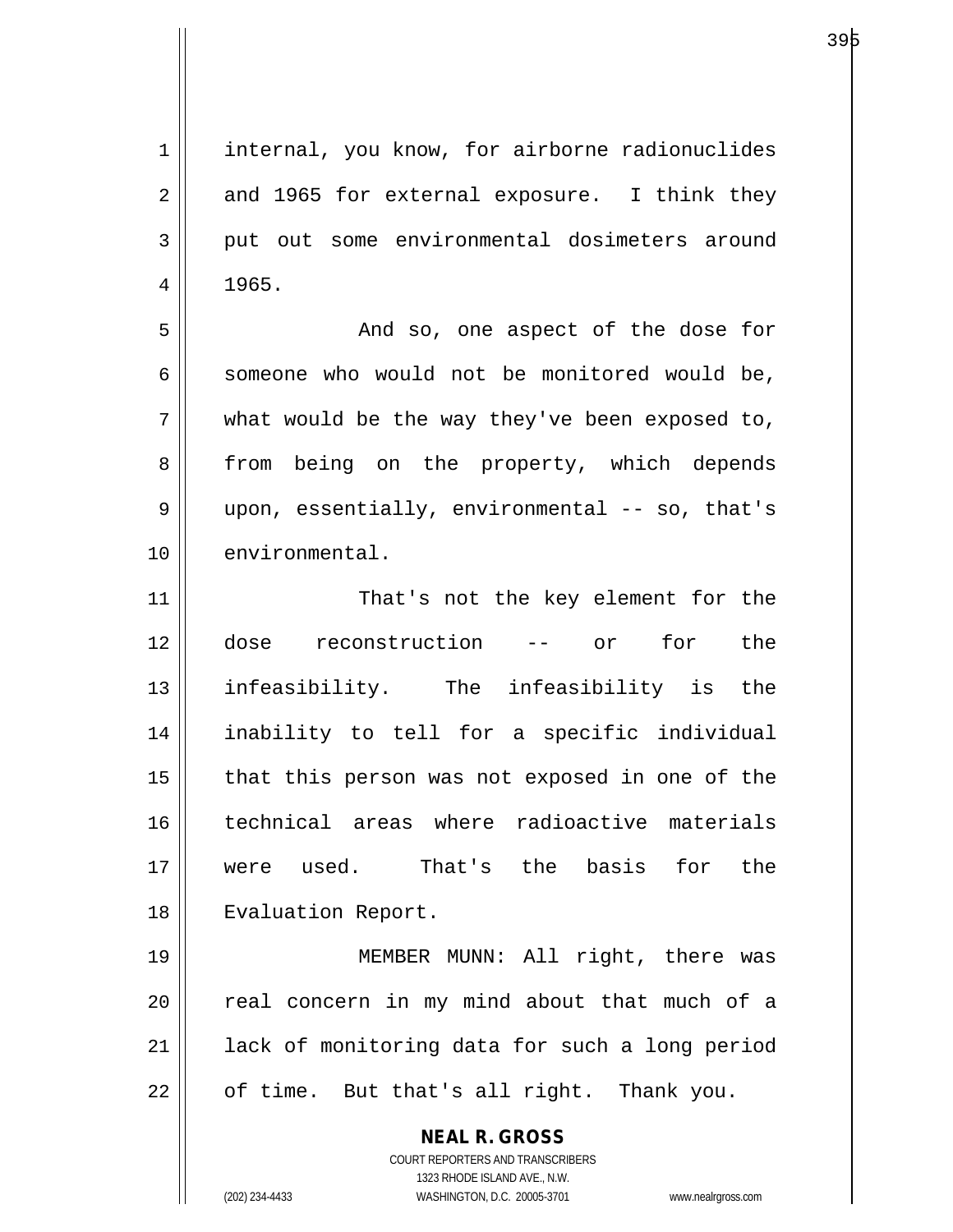**NEAL R. GROSS** COURT REPORTERS AND TRANSCRIBERS 1323 RHODE ISLAND AVE., N.W. (202) 234-4433 WASHINGTON, D.C. 20005-3701 www.nealrgross.com 1 ACTING CHAIR GRIFFON: I mean, if -  $2 \parallel$  - to summarize, the only change, right, was  $3 \parallel$  the Class Definition, really? 4 MR. HINNEFELD: All we changed was 5 d the Class Definition from --6 ACTING CHAIR GRIFFON: Nothing else 7 | changed from the review --8 MR. HINNEFELD: -- you know, 9 monitored or should be monitored to all 10 || employees, that's the only change. 11 ACTING CHAIR GRIFFON: Right, so, 12 we approve the full period -- you know, 1943 13 to 1975 for those technical areas. 14 || MR. HINNEFELD: Yes. 15 ACTING CHAIR GRIFFON: It was just 16 || NIOSH determining that there were --17 || **MEMBER GLOVER: Yes.** 18 ACTING CHAIR GRIFFON: -- problems 19 with that Class Definition. 20 MR. HINNEFELD: Right, this -- like 21 I said, this definition was written as 22 monitored or should have been monitored, about

а се од селото на 1946 година во 1946 година, кои 1946 година од селото на 1940 година, кои 1940 година од 194<br>Во 1940 година од селото на 1940 година, кои 1940 година, кои 1940 година, кои 1940 година, кои 1940 година, к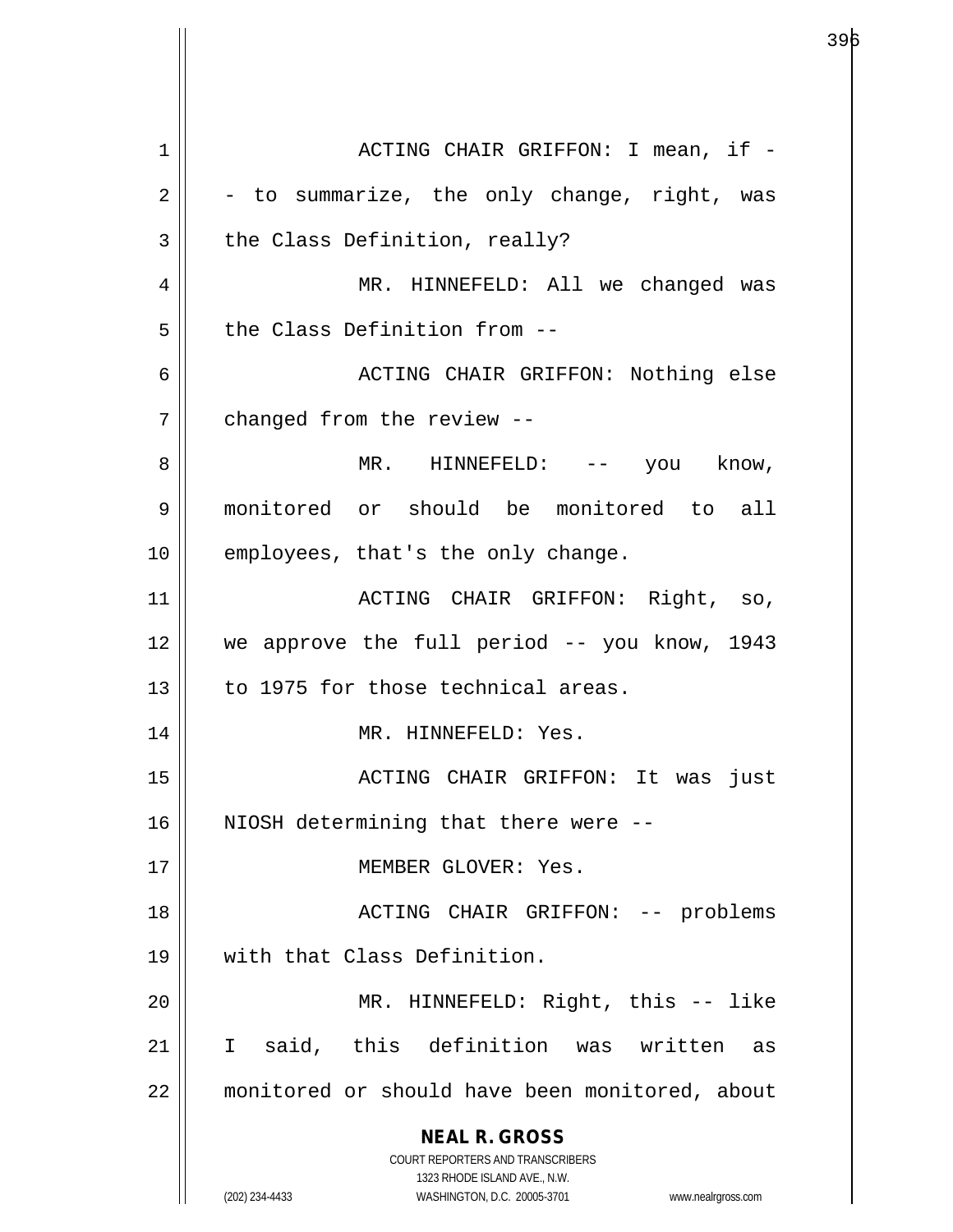1 | the time that issue surfaced with the 2 difficulty of administering those Classes, and 3 how that can sometimes put a burden on the 4 claimant, and you know, place Labor in the 5 || position of having to look for some sort of  $6 \parallel$  evidence along those lines, and so, that's why  $7$  | we try to get away from that now. 8 ACTING CHAIR GRIFFON: And go  $9 \parallel$  ahead. 10 MEMBER ANDERSON: Any idea of how 11 many additional workers are now -- would now 12 be eligible, not cases, but I mean, how many 13 unmonitored people were there employed, during 14 | those years? 15 MR. HINNEFELD: We wouldn't really 16 || know that. We wouldn't really know how many 17 || people potentially would fall into this. 18 You know, we'd have to know quite 19 a lot about each one, you know, each  $20$  || individual who was going to claim, to kind of 21 make a judgment about whether they'd fall into  $22$   $\parallel$  this or not.

> **NEAL R. GROSS** COURT REPORTERS AND TRANSCRIBERS 1323 RHODE ISLAND AVE., N.W.

(202) 234-4433 WASHINGTON, D.C. 20005-3701 www.nealrgross.com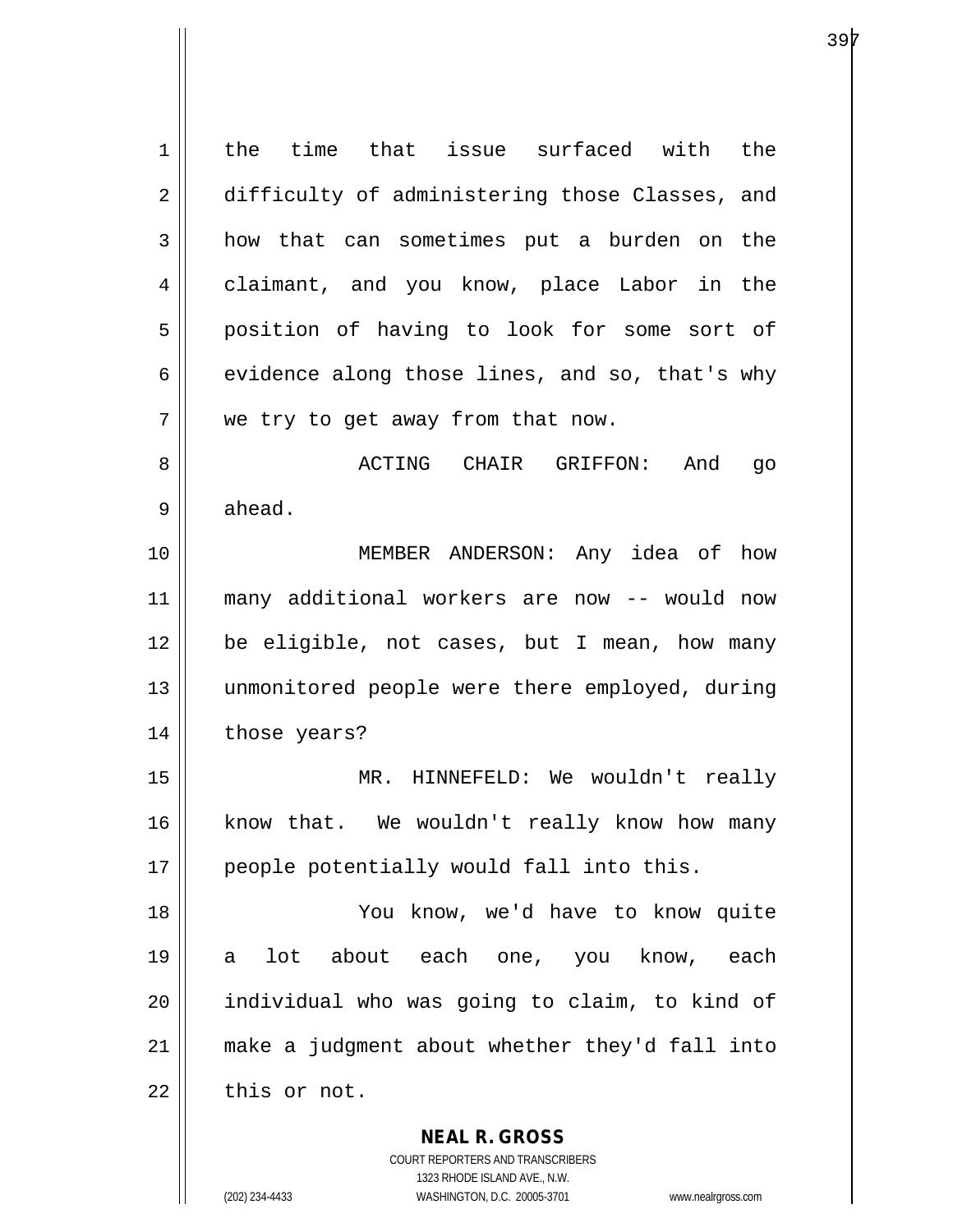**NEAL R. GROSS** COURT REPORTERS AND TRANSCRIBERS 1323 RHODE ISLAND AVE., N.W. (202) 234-4433 WASHINGTON, D.C. 20005-3701 www.nealrgross.com  $1 \parallel$  So, but right now, we have  $-1$  $2 \parallel$  think it's just a handful. We have eight. 3 | Right now, we have eight claims that would be 4 affected, but no, we don't have any way to 5 || know how many people could ultimately fall 6 into this. 7 MEMBER ANDERSON: How many people 8 || were employed there, during that period of 9 || time, I mean, because it's basically anybody 10 || who worked there a year. 11 MR. HINNEFELD: I bet our friends 12 from Los Alamos could tell better than me, of 13 how many people might have been employed 14 || there. 15 MEMBER ZIEMER: Mark? 16 ACTING CHAIR GRIFFON: Yes, go 17 | ahead, Paul. 18 || **MEMBER ZIEMER:** This is Ziemer. I 19 am trying to understand. This is a fairly big 20 campus, I'll call it a campus, a lot of 21 || facilities there, some of which, indeed, are 22 not technical.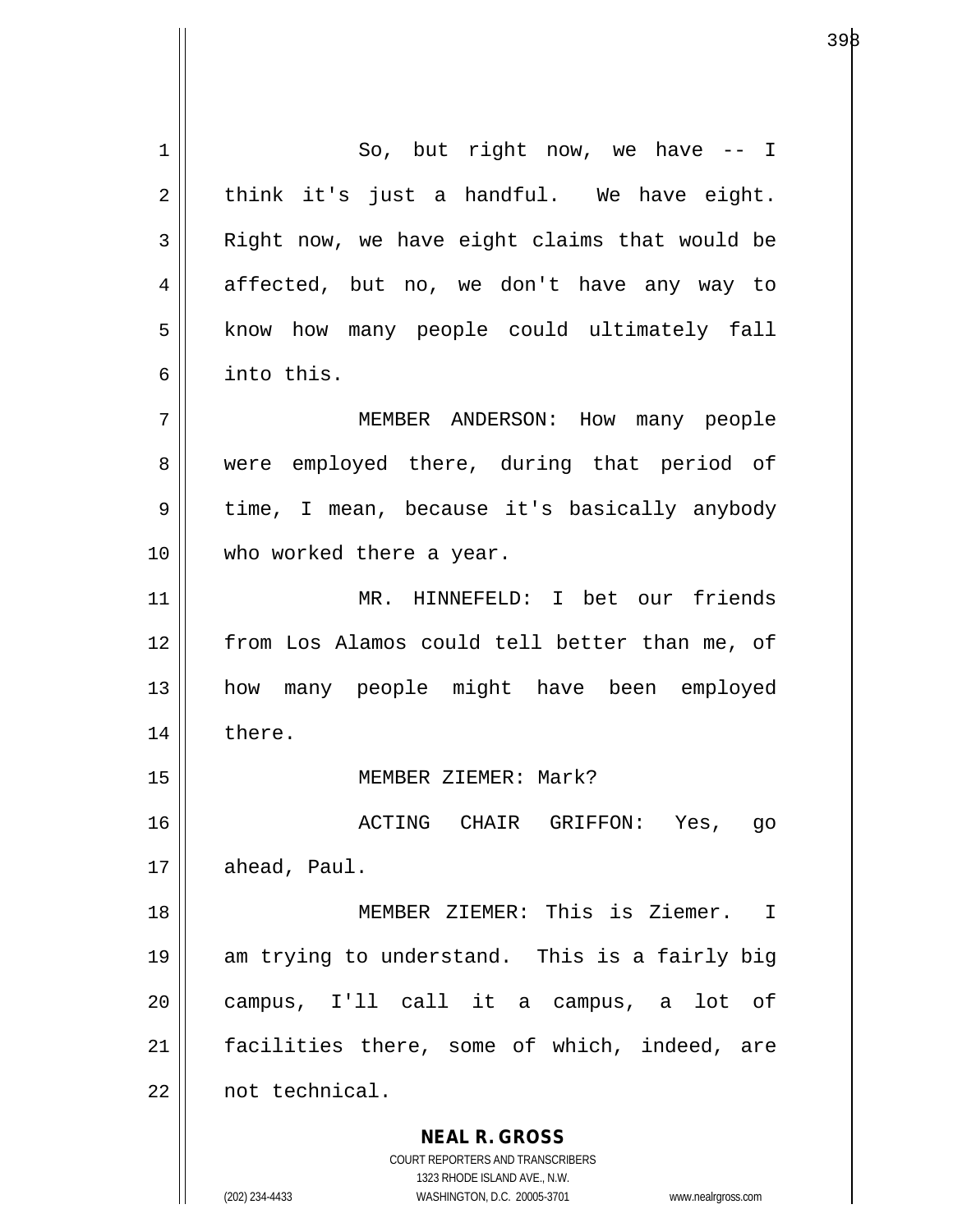| 1              | I don't know what it was -- you                                     |
|----------------|---------------------------------------------------------------------|
| $\overline{2}$ | know, the full layout in 1975, but maybe you                        |
| 3              | can expand on that, but they certainly had                          |
| 4              | areas like -- at least at the present time,                         |
| 5              | they have buildings that are sort of set aside                      |
| 6              | for offices and dining halls and so on, that                        |
| 7              | have nothing to do with any work, and does                          |
| 8              | this mean that we're including anyone that --                       |
| 9              | anywhere on that site, because we can't                             |
| 10             | exclude them from having gone to technical                          |
| 11             | areas? Is that what we're saying?                                   |
| 12             | ACTING CHAIR GRIFFON: Let Stu                                       |
| 13             | speak to that, but I guess that's the essence                       |
| 14             | of it, yes.                                                         |
| 15             | MR. HINNEFELD: Yes, that's what                                     |
| 16             | we're saying.                                                       |
| 17             | ACTING CHAIR GRIFFON: And I think                                   |
| 18             | that's why we're asking questions here, is to                       |
| 19             | better justify that -- opening up that far,                         |
| 20             | you know, so -- I think Bomber had a response                       |
| 21             | to that.                                                            |
| 22             | MR. RUTHERFORD: Yes, I do have one                                  |
|                | <b>NEAL R. GROSS</b>                                                |
|                | COURT REPORTERS AND TRANSCRIBERS<br>1323 RHODE ISLAND AVE., N.W.    |
|                | (202) 234-4433<br>WASHINGTON, D.C. 20005-3701<br>www.nealrgross.com |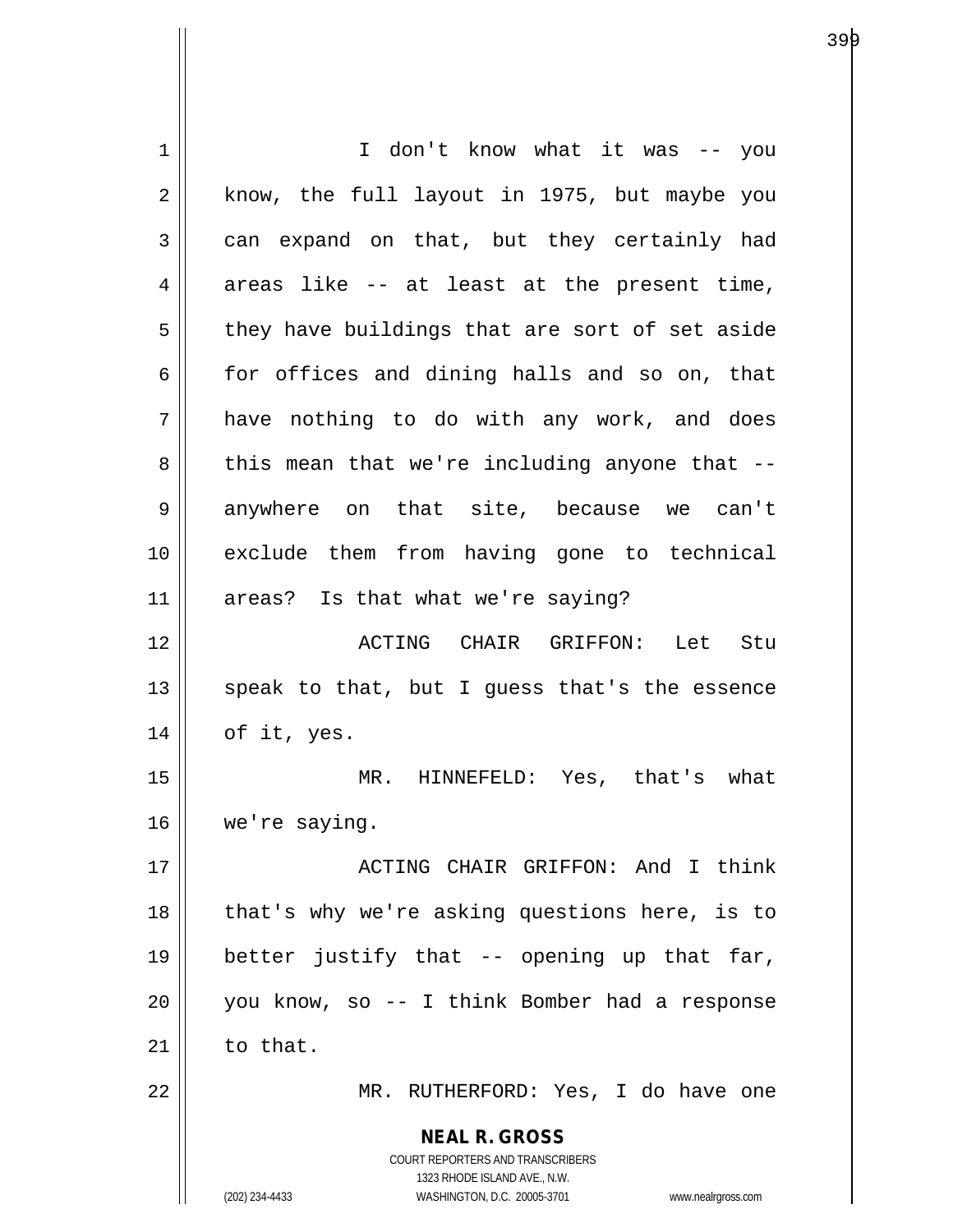$1 \parallel$  thing -- a couple of things to say.

2 || If you actually look at it, there 3 were very -- I mean, the site is broken up 4 || into technical areas completely and there were 5 || very few technical areas that were left out of  $6 \parallel$  our original definition.  $7 \parallel$  So, it's not as broad a change as

8 you would expect, okay. It's really -- I 9 mean, we had one technical area that was  $10$  || smack-dab in the middle of about -- you know, 11 smack-dab in the middle of a bunch of other 12 technical areas, so, we excluded this  $13$  | technical area, because it was actually, if I 14 remember correctly, a place where it was 15 || security guards or someone would -- that was 16 || their starting point, basically. It's where 17 they came in, there was no radioactive 18 material there. But they -- then they moved 19 | throughout the site.

20 Well, we excluded that building 21 because there was no radioactive material  $22$  || there, all right, but it also sat right smack-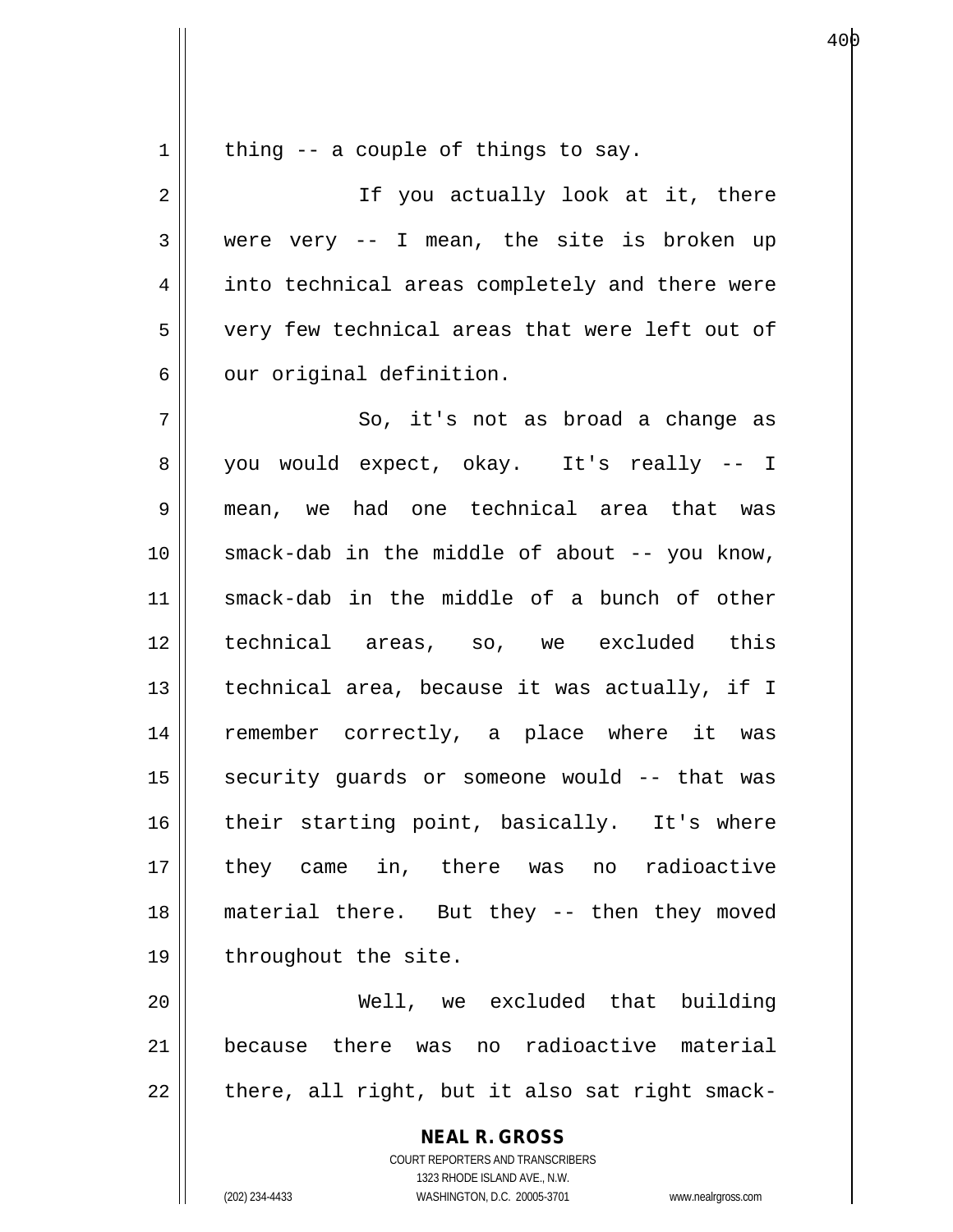**NEAL R. GROSS** COURT REPORTERS AND TRANSCRIBERS 1323 RHODE ISLAND AVE., N.W. (202) 234-4433 WASHINGTON, D.C. 20005-3701 www.nealrgross.com 1 dab in the middle of the other technical areas  $2 \parallel$  that were included, and so, even though  $-1$ 3 mean, the workers traversed through technical 4 || areas. They dispersed out to other technical  $5 \parallel$  areas, and this was one of the issues we came 6 up with. 7 ACTING CHAIR GRIFFON: Were there 8 || other particular types of workers, where you - $9 \parallel$  - I mean, security guard seems like one of the 10 troubling ones. Was it maintenance? Was it - 11 - yes, so, we've heard these kinds of 12 || situations before. 13 || MEMBER ZIEMER: Was there anything 14 that wasn't called a technical area, like 15  $\parallel$  1 oader fleet, that's off in the different --16 MR. HINNEFELD: No, I don't believe  $17$  so, Paul. 18 MEMBER ZIEMER: Okay, everything is 19 in a technical area anyway. 20 MR. HINNEFELD: Everything is in 21 || something that -- something called a technical  $22 \parallel$  area.

 $40\text{\AA}$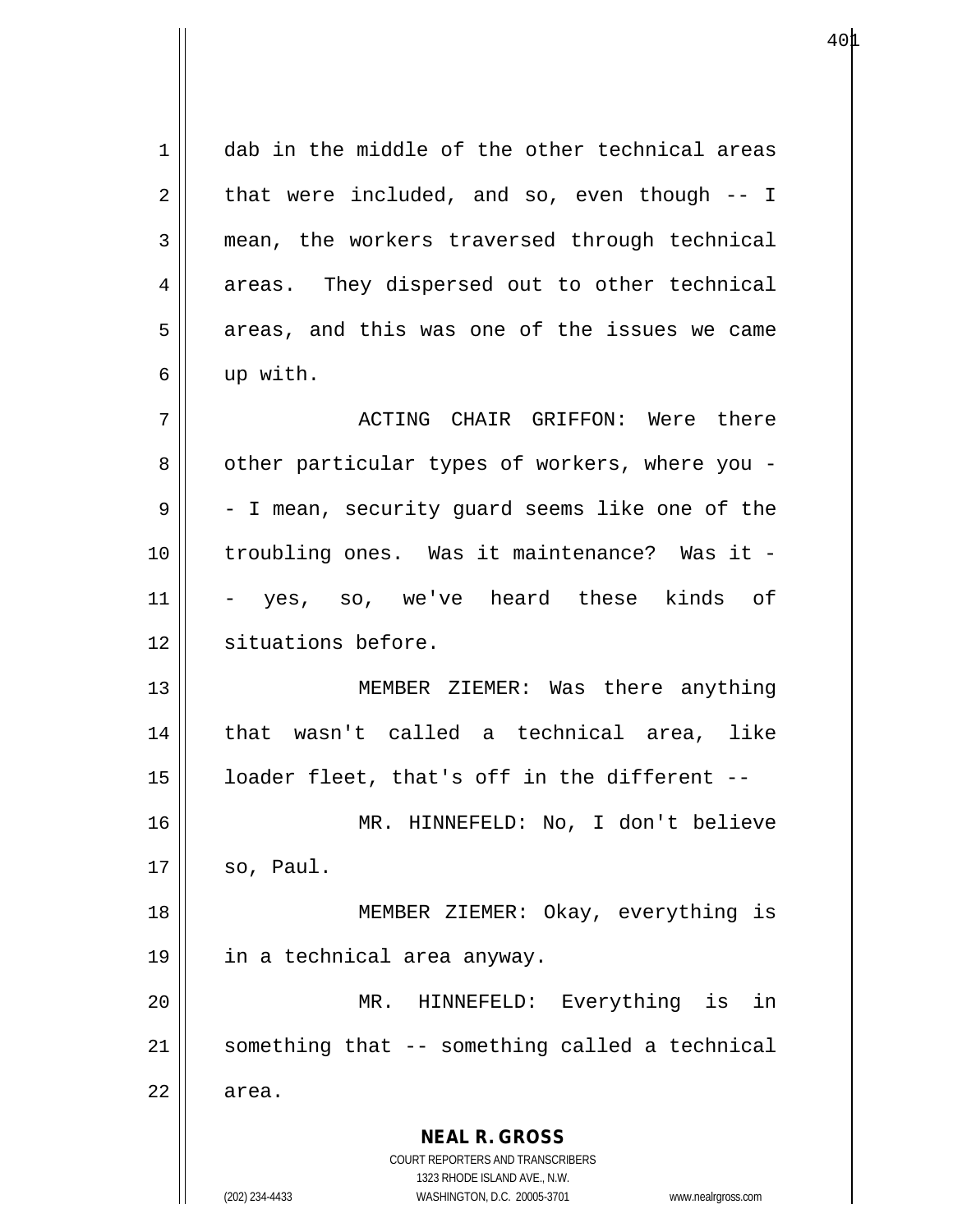| 1  | MEMBER ZIEMER: Yes.                                                 |
|----|---------------------------------------------------------------------|
| 2  | MEMBER PRESLEY: Everything out                                      |
| 3  | there starts with TA, technical area.                               |
| 4  | ACTING CHAIR GRIFFON: Right,                                        |
| 5  | right. So, and based on the fact that you've                        |
| 6  | only identified eight that fall into this                           |
| 7  | category, out of how many claims are you                            |
| 8  | dealing with right now?                                             |
| 9  | MR. RUTHERFORD: Originally, I                                       |
| 10 | think there were 1,153 claims, is that                              |
| 11 | correct, Leroy, 1,153 claims, and we had                            |
| 12 | roughly 400-something that were active, and                         |
| 13 | those include the post-1975 time period, and                        |
| 14 | we've only come up with eight right now, out                        |
| 15 | of that.                                                            |
| 16 | ACTING CHAIR GRIFFON: And how many                                  |
| 17 | currently qualified for the SEC definition?                         |
| 18 | MR. RUTHERFORD: I'd have to -- I'm                                  |
| 19 | not sure.                                                           |
| 20 | ACTING CHAIR GRIFFON: It's in the                                   |
| 21 | $--$ I mean $--$                                                    |
| 22 | Hundreds,<br>MR.<br>RUTHERFORD:                                     |
|    | <b>NEAL R. GROSS</b><br><b>COURT REPORTERS AND TRANSCRIBERS</b>     |
|    | 1323 RHODE ISLAND AVE., N.W.                                        |
|    | (202) 234-4433<br>WASHINGTON, D.C. 20005-3701<br>www.nealrgross.com |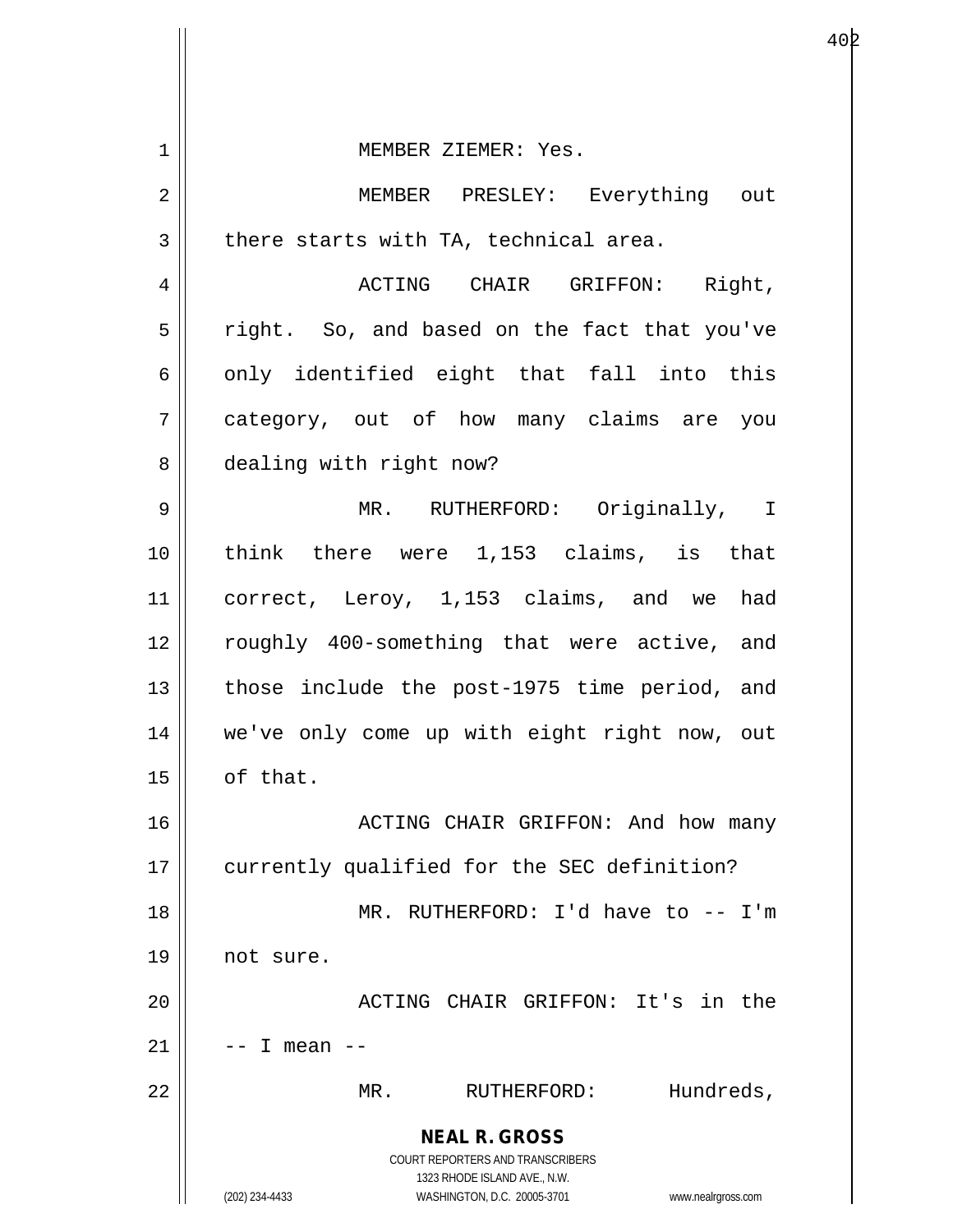**NEAL R. GROSS** COURT REPORTERS AND TRANSCRIBERS 1323 RHODE ISLAND AVE., N.W. (202) 234-4433 WASHINGTON, D.C. 20005-3701 www.nealrgross.com 1 hundreds. 2 ACTING CHAIR GRIFFON: Hundreds? 3 || MR. RUTHERFORD: Oh, yes. 4 ACTING CHAIR GRIFFON: So, we're 5 | talking eight out of hundreds? 6 MR. RUTHERFORD: Yes. 7 ACTING CHAIR GRIFFON: Eight 8 | additional ones, so, I guess you can make an 9 || argument that it's not likely to -- like you 10 || said, it's not expanding the Class as much as 11 | we might think. 12 || MR. RUTHERFORD: Right. 13 ACTING CHAIR GRIFFON: Yes, okay. 14 || Any other questions from the Board, or on the 15 || phone? Paul or David? 16 MEMBER ZIEMER: No further 17 | questions from me. 18 || ACTING CHAIR GRIFFON: I mean, I 19 think we might be ready to make a motion on  $20$   $\parallel$  this. 21 || MR. HINNEFELD: There might be -- $22$  || is the petitioner for this participating? The

 $40\beta$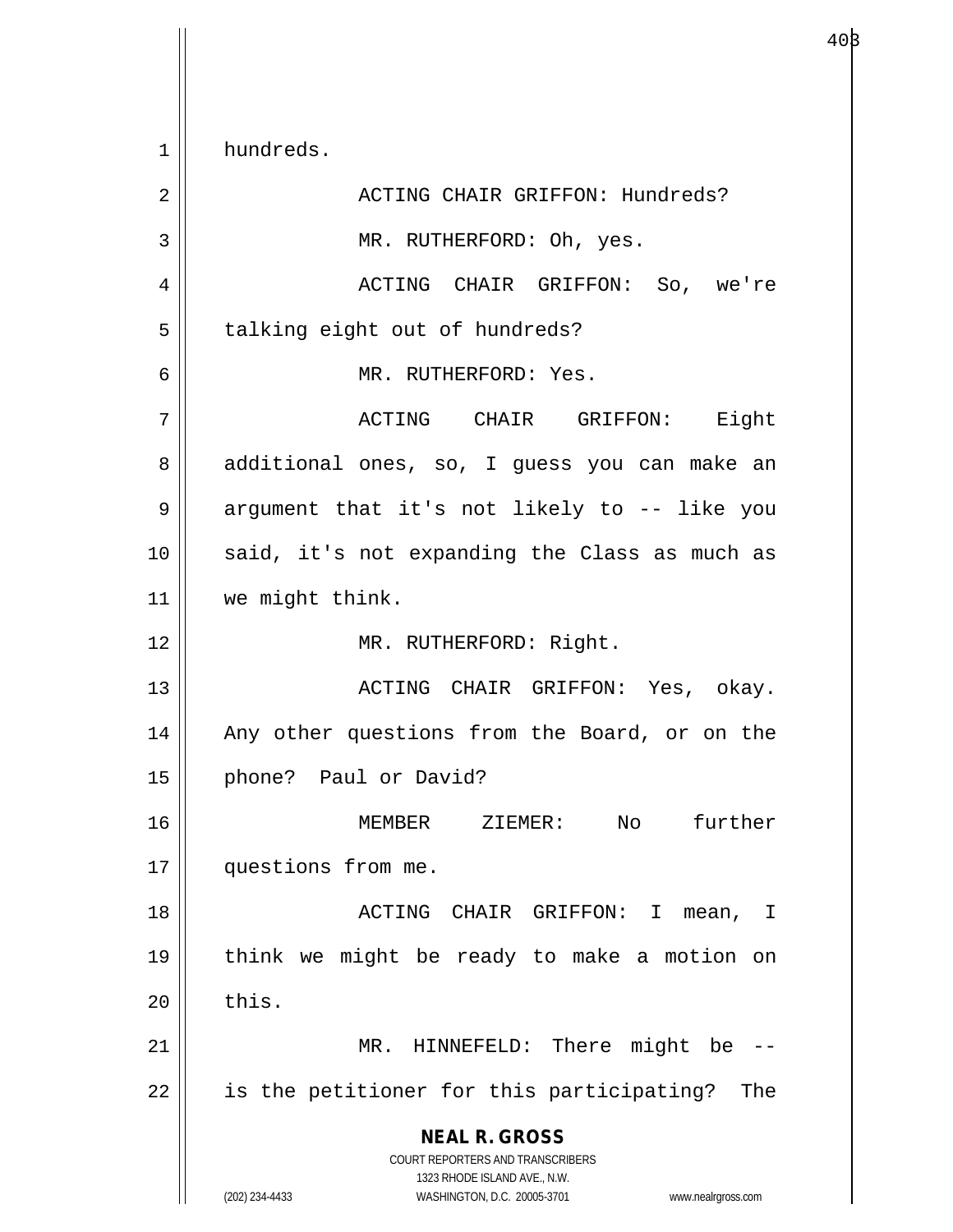**NEAL R. GROSS** COURT REPORTERS AND TRANSCRIBERS 1 | petitioner would be on the phone, if she's 2 | participating. 3 ACTING CHAIR GRIFFON: Oh, yes, I'm 4 || sorry, yes. Is the petitioner for this 83.14 5 | for LANL on the phone? 6 (No response.) 7 ACTING CHAIR GRIFFON: No? But I 8 || know there are a couple of people here in the 9 audience that would like to speak to the 10 petition, so, I'll let -- I'm sorry about 11 that, I almost forgot. Didn't see you over  $12 \parallel$  there. 13 || MS. RUIZ: Thank you, Mr. Chair and 14 Members of the Committee. My name is Harriet 15 Ruiz and that's spelled R-U-I-Z, and I'm the 16 || original petitioner for the SEC-00051. It 17 became law in 2007. 18 I would like to thank NIOSH for 19 bringing this to our attention. My original 20 intent was to cover all employees that worked 21 || in Los Alamos, simply because even some in the 22 | administration buildings, were contaminated

1323 RHODE ISLAND AVE., N.W.

(202) 234-4433 WASHINGTON, D.C. 20005-3701 www.nealrgross.com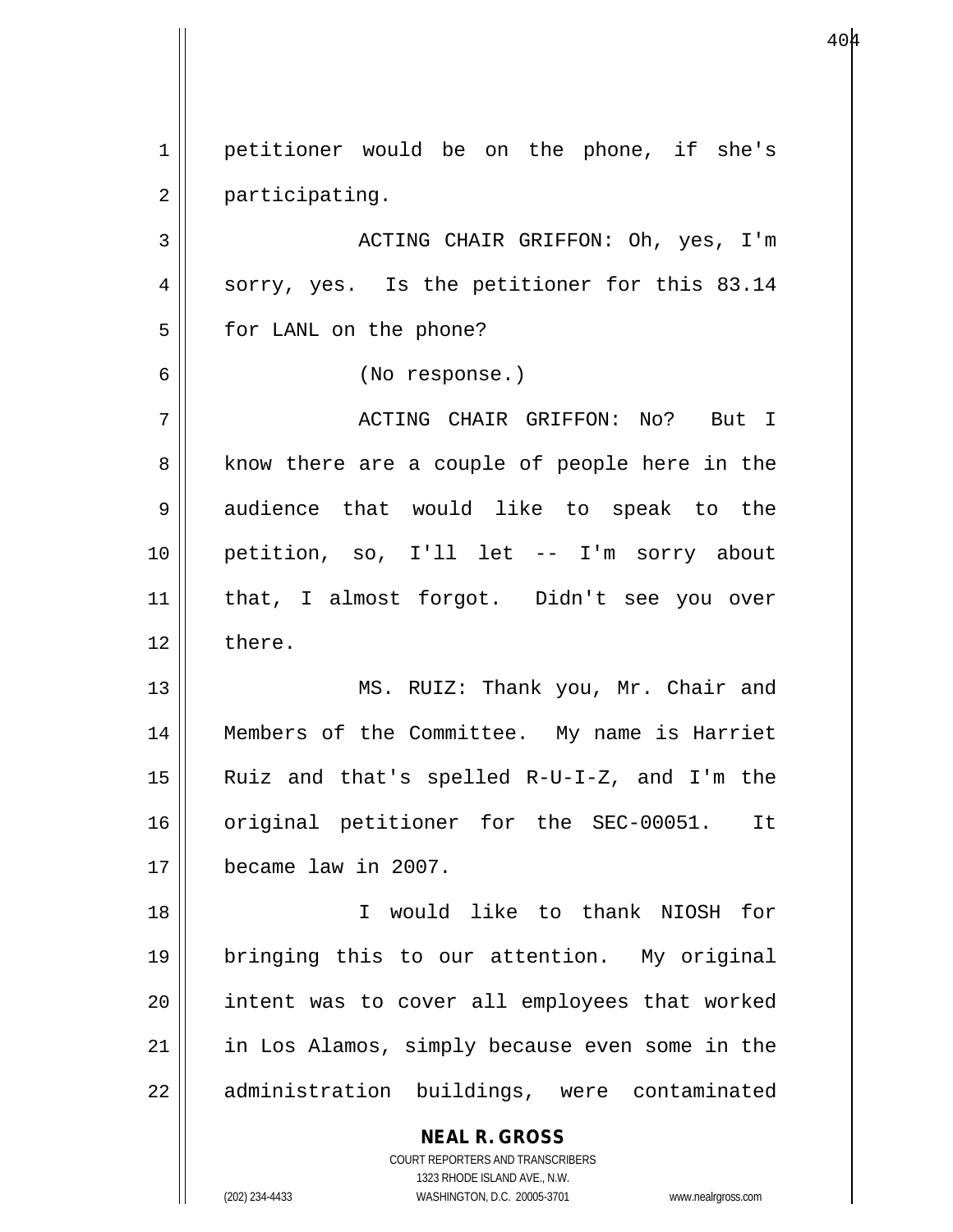**NEAL R. GROSS** COURT REPORTERS AND TRANSCRIBERS 1323 RHODE ISLAND AVE., N.W. (202) 234-4433 WASHINGTON, D.C. 20005-3701 www.nealrgross.com 1 because of what was done up there and what  $2 \parallel$  they were exposed to.  $3 \parallel$  So, that's all I have to say, 4 except to welcome all the new members on the 5 | Advisory Committee. I haven't spoken to you 6 guys since Denver, I believe. So, welcome and  $7$  | thank you very much. 8 ACTING CHAIR GRIFFON: Well, thank  $9 \parallel$  you. 10 || MS. RUIZ: And thank you, NIOSH, I 11 || appreciate all your concern for the claimants.  $12$  | That's really important to me. Thanks. 13 || ACTING CHAIR GRIFFON: Thank you, 14 Harriet, and thank you for making the long 15 || trip to come see us again. Is there someone  $16$  | else going to -- yes? 17 MS. VALERIO: Good afternoon. My 18 name is Loretta Valerio and I'm the Director 19 of the Office of Nuclear Workers Advocacy in 20 New Mexico. 21 || As an advocate, I've been involved 22 with LANL claims where employment records were

е в 1966 године в 1966 године в 1966 године в 1966 године в 1966 године в 1966 године в 1966 године в 1966 год<br>В 1966 године в 1966 године в 1966 године в 1966 године в 1966 године в 1966 године в 1966 године в 1966 годин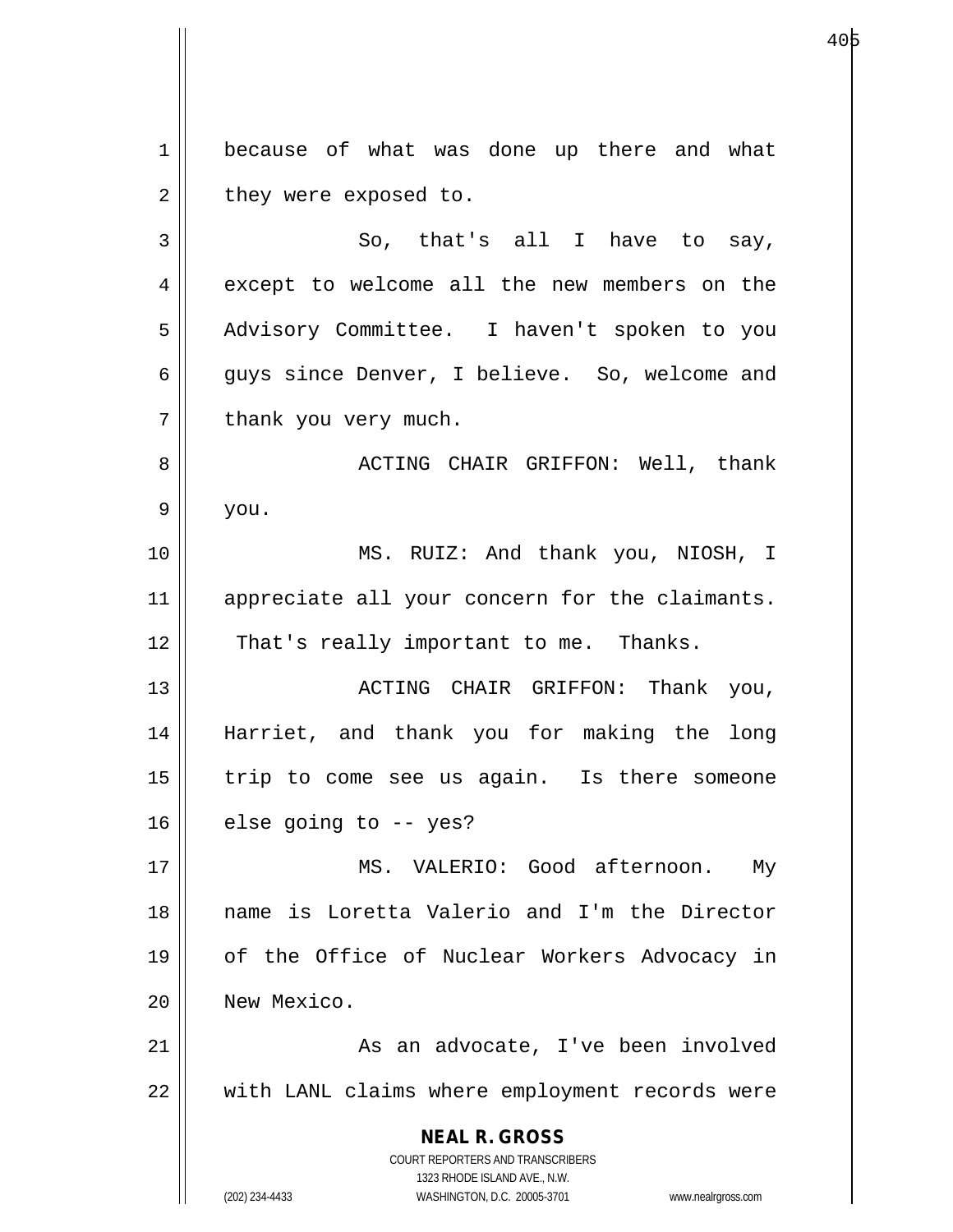1 || specified group designations rather than 2 || technical areas where the employee actually 3 || performed his or her work.

4 While researching some of these 5 || records, for many of these records, I found  $6 \parallel$  that both the employment and the monitoring 7 || records were either inconsistent or were just 8 || totally absent, and I'd like to take just a 9 Second to thank the Board and NIOSH, for 10 considering expanding the SEC to include all 11 LANL workers between the years of 1943 and 12 1975. Thank you.

13 || ACTING CHAIR GRIFFON: Thank you. 14 Okay, and is the petitioner on the phone?  $15 \parallel$  I'll ask again.

16 (No response.)

17 ACTING CHAIR GRIFFON: Is there any 18 || further Board discussion or -- we're ready to 19 take a motion, I believe. Anybody want to 20 || make a motion on this, Bob?

21 MEMBER PRESLEY: I'll make a motion  $22$  | that we accept this change.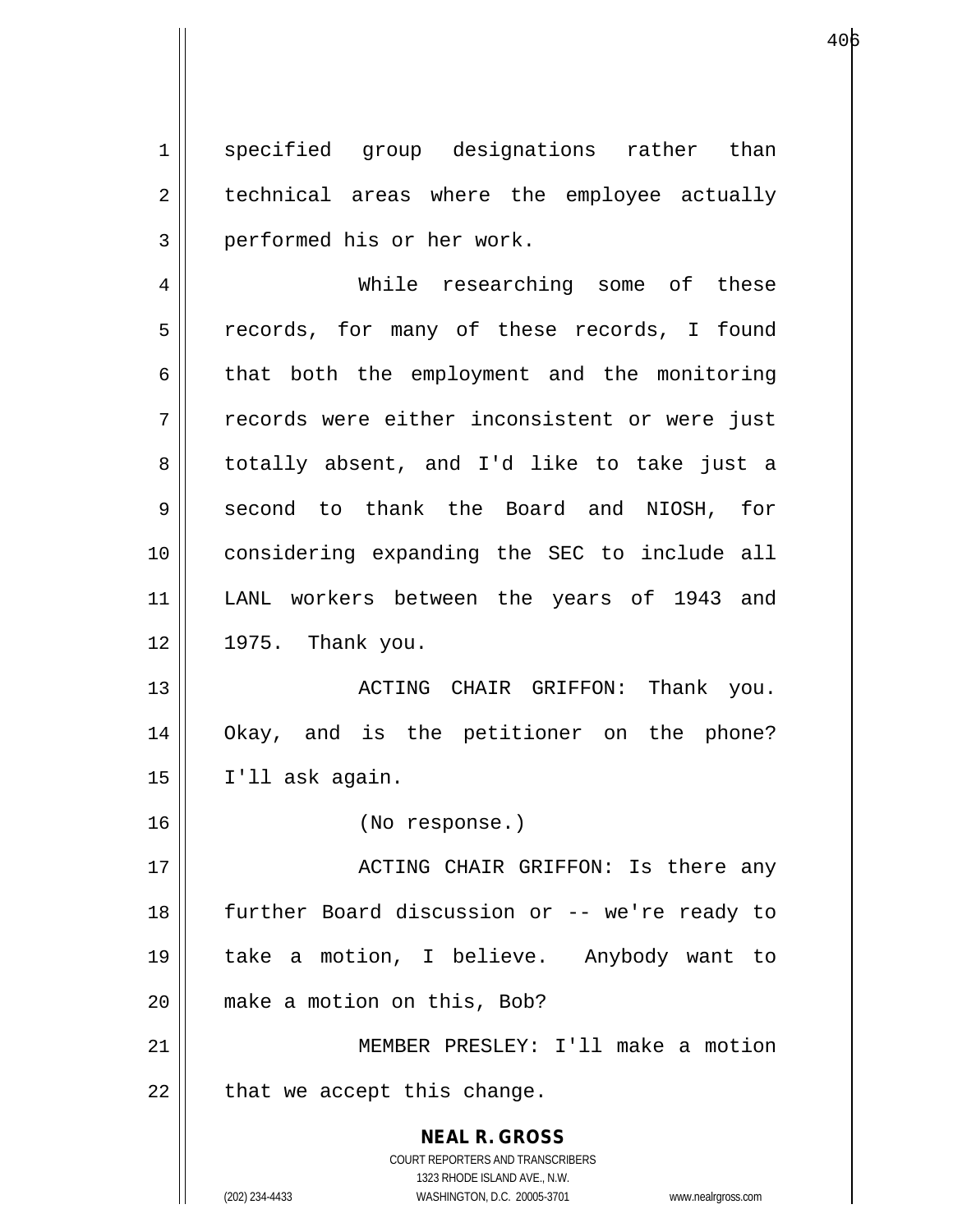| $\mathbf 1$ | MEMBER CLAWSON: I'll second it.                                     |
|-------------|---------------------------------------------------------------------|
| 2           | ACTING CHAIR GRIFFON: Second by                                     |
| 3           | Brad, okay, any discussion -- so, the motion                        |
| 4           | is to accept NIOSH's modified language, Class                       |
| 5           | Definition, to be all workers for LANL, period                      |
| 6           | 1943 through 1975, and is there any discussion                      |
| 7           | on the --                                                           |
| 8           | MEMBER ZIEMER: Procedural                                           |
| 9           | question.                                                           |
| 10          | ACTING CHAIR GRIFFON: Sure, Paul.                                   |
| 11          | MEMBER ZIEMER: Does this require                                    |
| 12          | an actual sort of new SEC Class or is it                            |
| 13          | simply a modification? In other words, does                         |
| 14          | this go to the Secretary and the --                                 |
| 15          | ACTING CHAIR GRIFFON: It is<br>a                                    |
| 16          | separate -- yes, it was brought forward as a                        |
| 17          | separate 83.14. So, I believe it does require                       |
| 18          |                                                                     |
| 19          | MEMBER ZIEMER: Okay, thank you.                                     |
| 20          | ACTING CHAIR GRIFFON:<br>а                                          |
| 21          | letter, yes, yes. Thank you for -- I defer to                       |
| 22          | you on the procedural questions.                                    |
|             | <b>NEAL R. GROSS</b>                                                |
|             | COURT REPORTERS AND TRANSCRIBERS<br>1323 RHODE ISLAND AVE., N.W.    |
|             | (202) 234-4433<br>WASHINGTON, D.C. 20005-3701<br>www.nealrgross.com |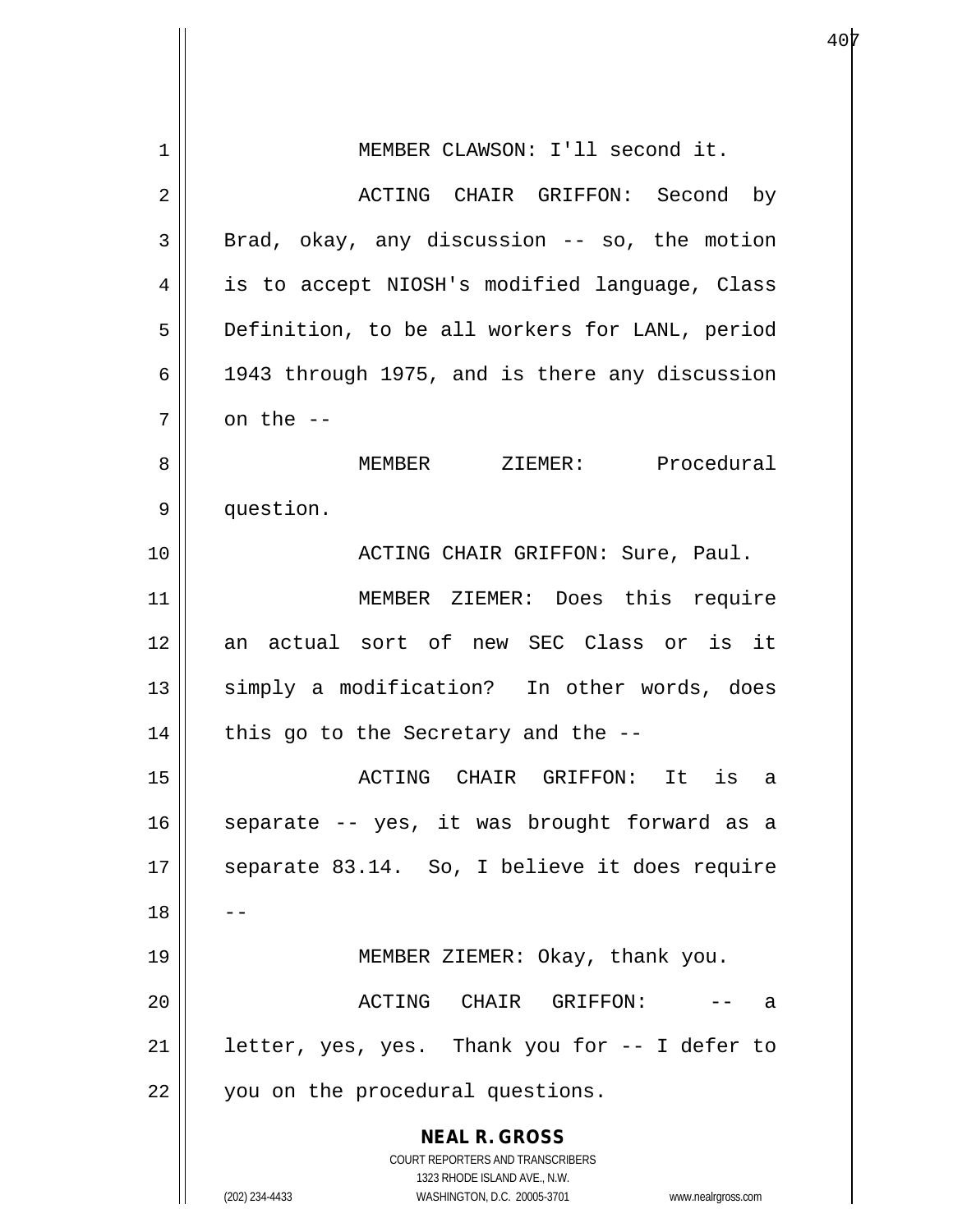**NEAL R. GROSS** COURT REPORTERS AND TRANSCRIBERS 1323 RHODE ISLAND AVE., N.W. (202) 234-4433 WASHINGTON, D.C. 20005-3701 www.nealrgross.com 1 MEMBER ZIEMER: Well, I believe  $2 \parallel$  then it would go to the Secretary as a  $3 \parallel$  recommendation  $-$ 4 ACTING CHAIR GRIFFON: Yes. 5 MEMBER ZIEMER: -- for -- although 6 || it's not a new Class, it's an expansion. But  $7 \parallel$  thank you. In essence, it would replace the 8 || previous one. 9 ACTING CHAIR GRIFFON: That's 10 correct. 11 || MR. KATZ: That's correct. 12 ACTING CHAIR GRIFFON: Yes. Okay, 13 || is there any discussion on the Board or Paul 14 | or David, any comments on the motion? 15 || MEMBER ZIEMER: No comment. 16 ACTING CHAIR GRIFFON: If there's  $17 \parallel$  no comments, I --18 MEMBER RICHARDSON: I don't think 19 from me, no. 20 ACTING CHAIR GRIFFON: If there's 21 || no comments, I guess we're ready for a vote.  $22 \parallel$  We'll do a roll call vote, Ted.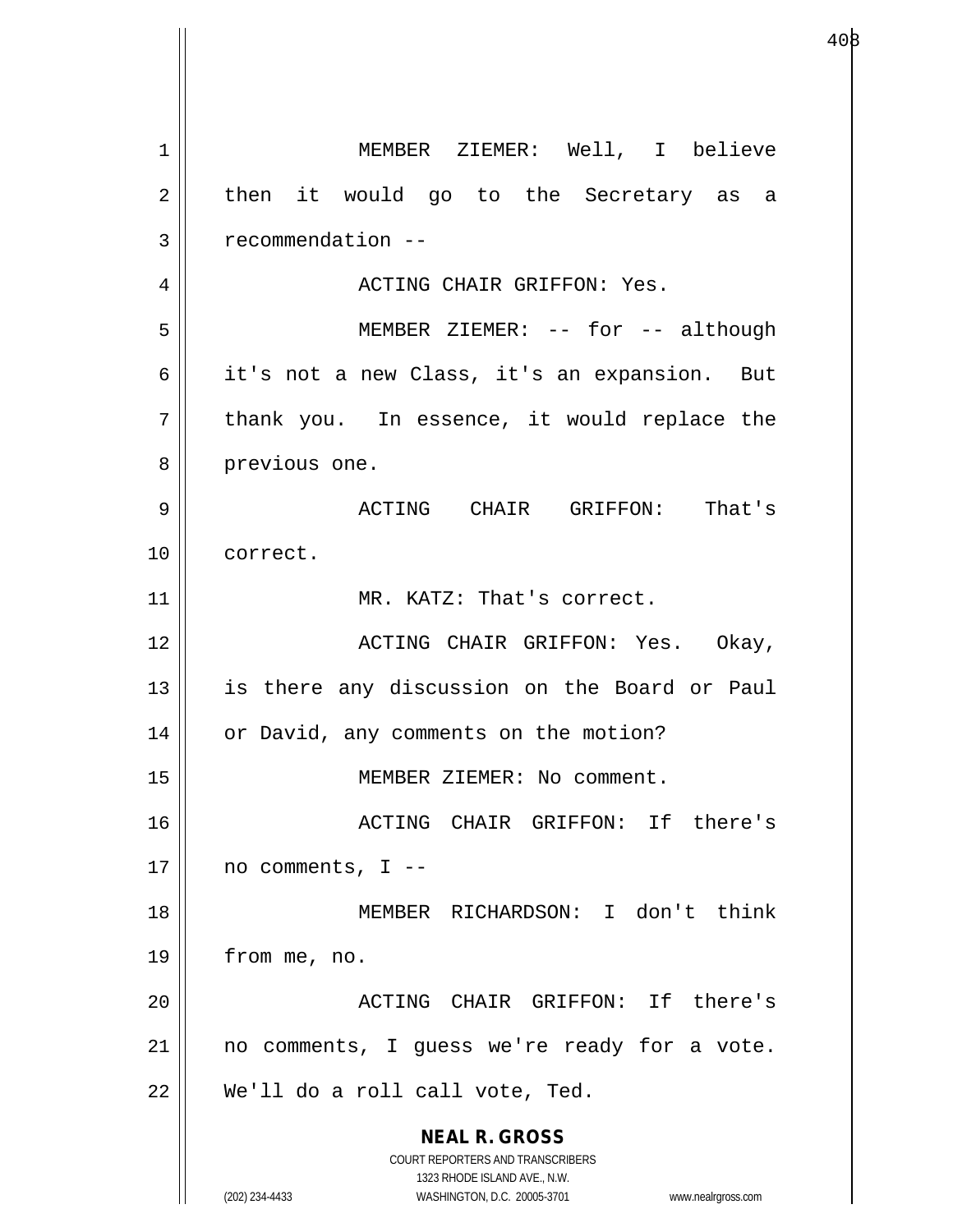| MR. KATZ: Thank you. Dr. |
|--------------------------|
|                          |
|                          |
|                          |
|                          |
|                          |
|                          |
|                          |
|                          |
|                          |
|                          |
|                          |
|                          |
|                          |
|                          |
|                          |
|                          |
|                          |
|                          |
|                          |
|                          |
|                          |
|                          |
|                          |
|                          |
|                          |
|                          |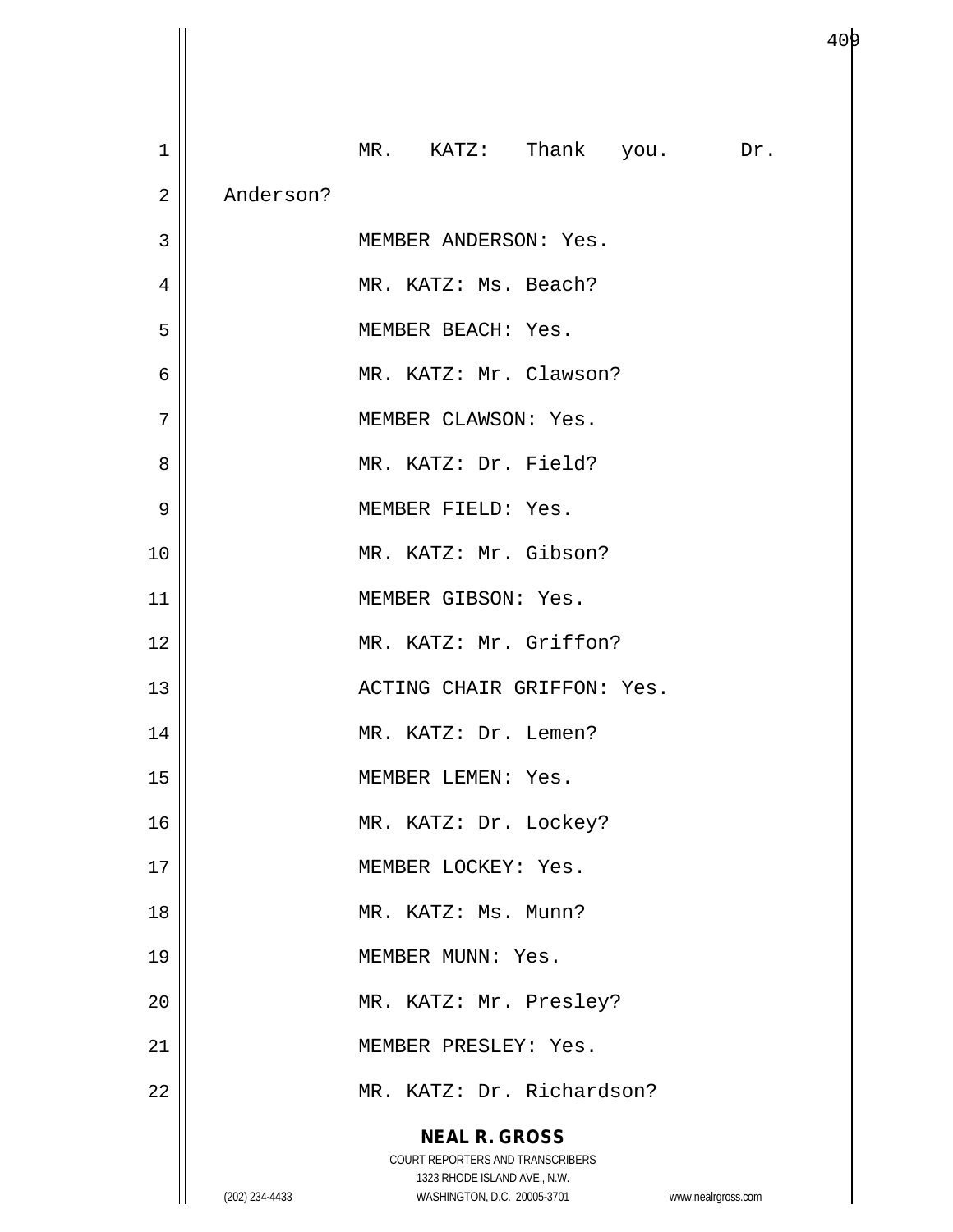| $\mathbf 1$ | MEMBER RICHARDSON: Yes.                                  |
|-------------|----------------------------------------------------------|
| 2           | MR. KATZ: Dr. Roessler?                                  |
| 3           | MEMBER ROESSLER: Yes.                                    |
| 4           | MR. KATZ: And Dr. Ziemer?                                |
| 5           | MEMBER ZIEMER: Yes.                                      |
| 6           | MR. KATZ: So, all in favor, one                          |
| 7           | member, Dr. Melius, is absent, so, I'll have             |
| 8           | to collect his vote, subsequently, and there             |
| 9           | are two members who have recused, and that               |
| 10          | would be Dr. Poston and Mr. Schofield. So,               |
| 11          | the motion passes.                                       |
| 12          | ACTING CHAIR GRIFFON: Okay, thank                        |
| 13          | you, and we'll have to draft up a letter, and            |
| 14          | I'm not sure who is going to do that because             |
| 15          | Melius isn't here. But we -- I think he left             |
| 16          | -- yes, we're not sure what he left, but we'll           |
| 17          | find it, yes.                                            |
| 18          | Okay, anyway, that ends our agenda                       |
| 19          | for today. We have a couple items for our                |
| 20          | working session tomorrow morning, but what I             |
| 21          | was going to do is, if it's okay with Members,           |
| 22          | we just had a break and there are a few people           |
|             | <b>NEAL R. GROSS</b><br>COURT REPORTERS AND TRANSCRIBERS |

1323 RHODE ISLAND AVE., N.W.

 $\mathbf{I}$  $\prod$ 

 $\mathsf{I}$ 

(202) 234-4433 WASHINGTON, D.C. 20005-3701 www.nealrgross.com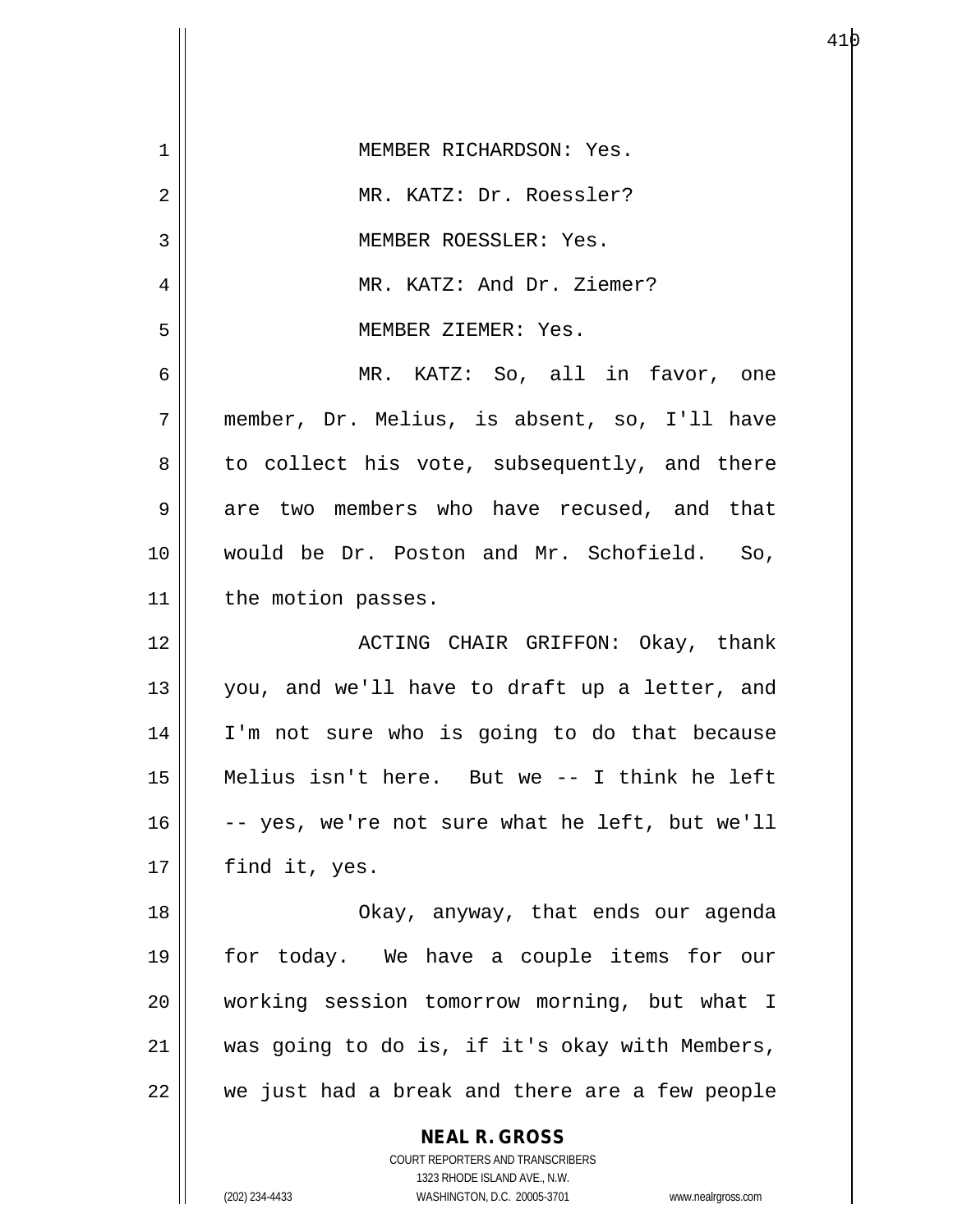**NEAL R. GROSS** COURT REPORTERS AND TRANSCRIBERS 1323 RHODE ISLAND AVE., N.W. 1 || here that have been waiting, actually very  $2 \parallel$  patiently, the last couple of days, and since  $3 \parallel$  we just did LANL, I thought it might be okay  $4 \parallel$  to start our public comment session. 5 We certainly have to stay after  $6 \parallel 6:00 \text{ p.m.}$  because we advertised it that way.  $7 \parallel$  But I guess I would ask the LANL folks, maybe  $8 \parallel$  to start us off, because we were just talking  $9 \parallel$  about that site, and I think that makes a lot  $10$  | of sense, if they -- so, this is our public 11 comment session, starting a little early, and 12 we'll also check the sign-in sheet, and maybe 13 || I can ask Ted to just give the rules on public 14 | comments. 15 MR. KATZ: Yes, I'll do that, 16 before you start. 17 ACTING CHAIR GRIFFON: And 18 || redaction for the --19 MR. KATZ: Which is, thank you, 20 Mark. As most of you are aware, there is a  $21$  | transcript, a verbatim transcript for the full 22 || Board meeting, including the public comment

(202) 234-4433 WASHINGTON, D.C. 20005-3701 www.nealrgross.com

 $41\mu$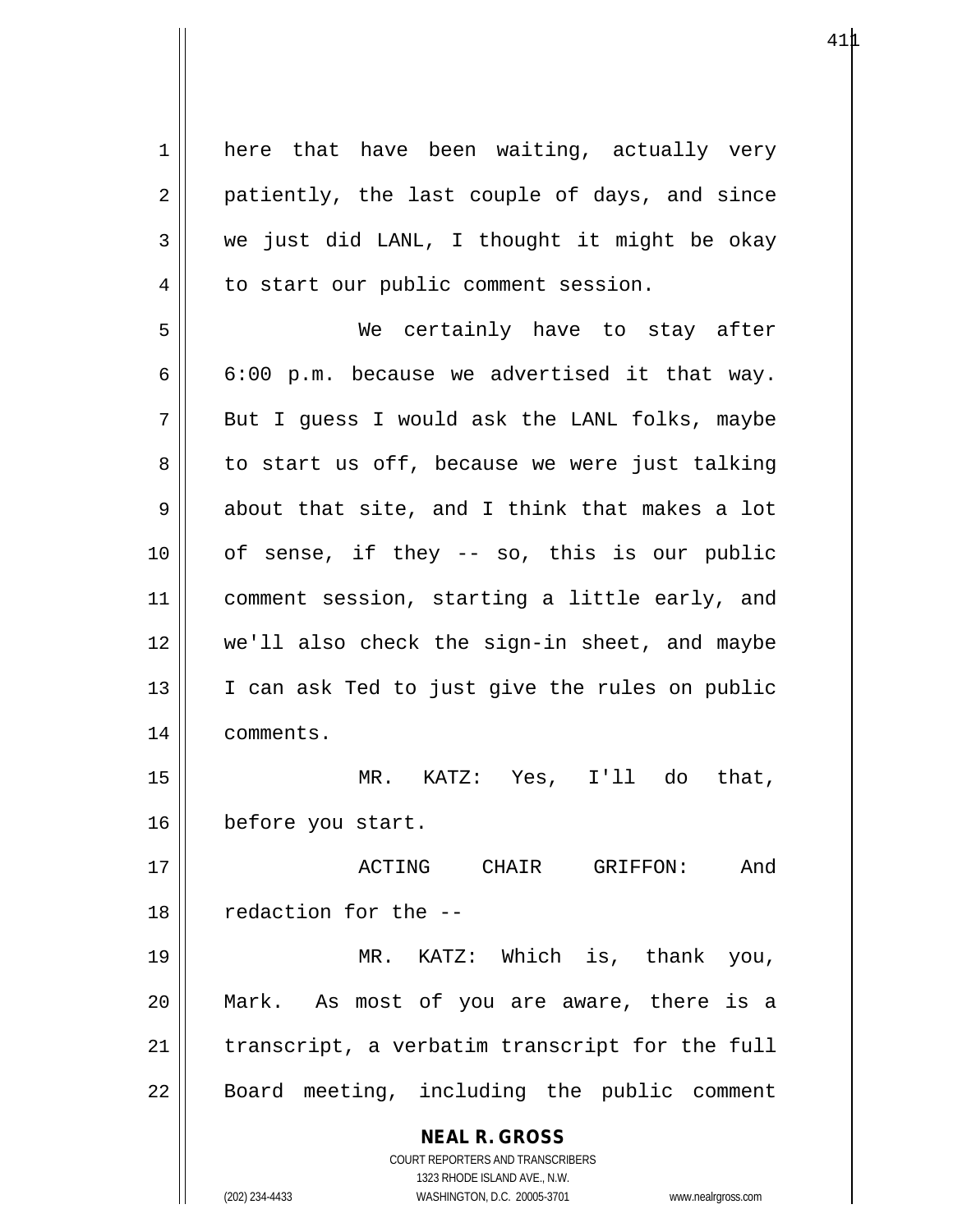1 sessions.

| $\overline{2}$ | So, for members of the public,                                                                                                                                  |
|----------------|-----------------------------------------------------------------------------------------------------------------------------------------------------------------|
| 3              | what you say during the public comment session                                                                                                                  |
| 4              | will be transcribed fully, will end up in the                                                                                                                   |
| 5              | transcript for this Board meeting on the                                                                                                                        |
| 6              | website, the NIOSH website. If you provide                                                                                                                      |
| 7              | your name, that will be included, any personal                                                                                                                  |
| 8              | information you provide about yourself, that                                                                                                                    |
| 9              | will be included in the transcript.                                                                                                                             |
| 10             | But if you discuss third parties,                                                                                                                               |
| 11             | other persons in your comments, their names                                                                                                                     |
| 12             | and other identifying information about those                                                                                                                   |
| 13             | third parties will be redacted and if you'd                                                                                                                     |
| 14             | like to see the full policy on redaction on                                                                                                                     |
| 15             | comments for transcripts, it should be out                                                                                                                      |
| 16             | there on the table and it's also available                                                                                                                      |
| 17             | online, on the NIOSH website with the agenda                                                                                                                    |
| 18             | for this meeting. Thank you.                                                                                                                                    |
| 19             | ACTING CHAIR GRIFFON: Okay, yes, I                                                                                                                              |
| 20             | think we're ready to start. Andrew has some                                                                                                                     |
| 21             | slides, I think, that he's going to start                                                                                                                       |
| 22             | with, right?                                                                                                                                                    |
|                | <b>NEAL R. GROSS</b><br>COURT REPORTERS AND TRANSCRIBERS<br>1323 RHODE ISLAND AVE., N.W.<br>(202) 234-4433<br>WASHINGTON, D.C. 20005-3701<br>www.nealrgross.com |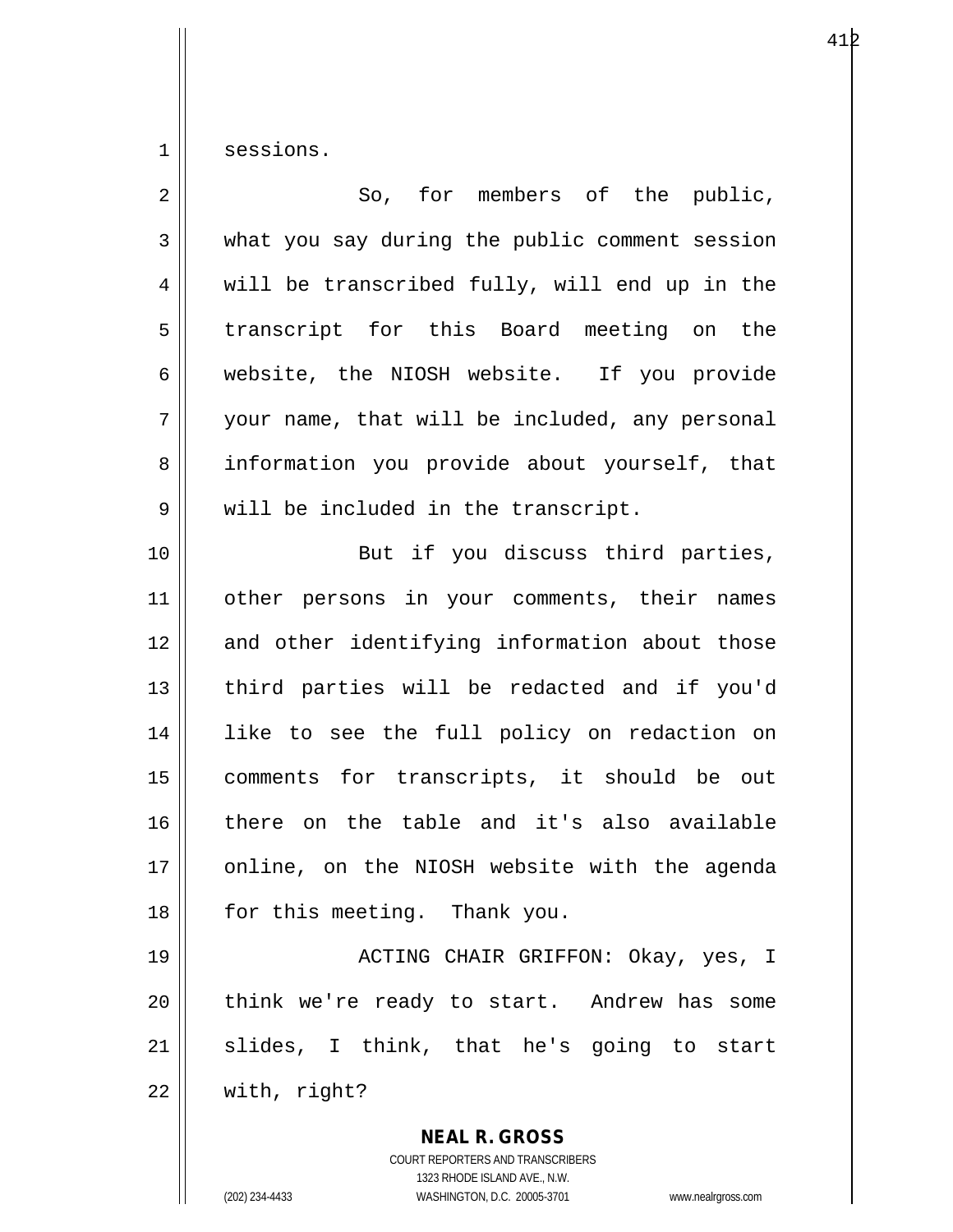| $\mathbf 1$ | MS. JACQUEZ-ORTIZ: Well, I'd like                                   |
|-------------|---------------------------------------------------------------------|
| 2           | to thank Chairman Griffon and Members of the                        |
| 3           | Board for allowing me to speak today on behalf                      |
| 4           | of Senator Udall. This is Tom Udall out of                          |
| 5           | New Mexico, as opposed to Mark Udall.                               |
| 6           | My name is Michele Jacquez-Ortiz                                    |
| 7           | and I have worked for Senator Udall since he                        |
| 8           | was elected to Congress nearly 12 years ago,                        |
| 9           | and for those of you on the Board who have                          |
| 10          | joined more recently, Senator Udall's                               |
| 11          | constituency contains many DOE contractor                           |
| 12          | facilities, the largest of which is LANL.                           |
| 13          | Senator Udall, along with his New                                   |
| 14          | Mexico colleague, Senator Jeff Bingaman,                            |
| 15          | hosted the first public hearings in New Mexico                      |
| 16          | on this issue and worked to ensure that our                         |
| 17          | constituents would be covered as part of the                        |
| 18          | compensation program.                                               |
| 19          | When the Senator's Office<br>was                                    |
| 20          | notified of NIOSH's decision to propose an                          |
| 21          | 83.14 petition to broaden the LANL SEC Class,                       |
| 22          | it covers all claimants through 1975, he<br>SO                      |
|             | <b>NEAL R. GROSS</b>                                                |
|             | COURT REPORTERS AND TRANSCRIBERS                                    |
|             | 1323 RHODE ISLAND AVE., N.W.                                        |
|             | (202) 234-4433<br>WASHINGTON, D.C. 20005-3701<br>www.nealrgross.com |

 $41\beta$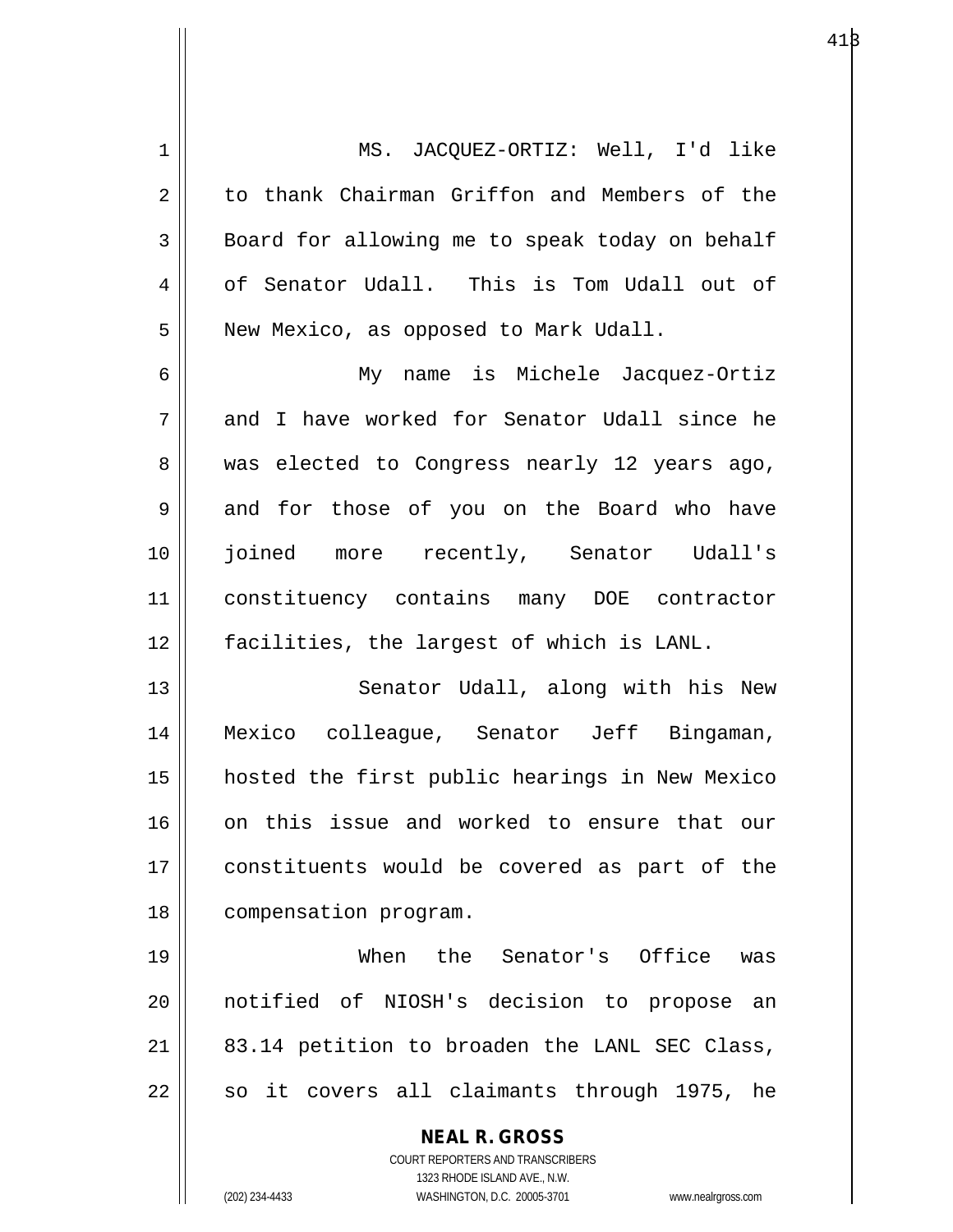$1$  was delighted.

| $\overline{2}$ | As some of you might recall, those                                                                                                                              |
|----------------|-----------------------------------------------------------------------------------------------------------------------------------------------------------------|
| $\mathfrak{Z}$ | of you who were present for the May 2007                                                                                                                        |
| 4              | meeting in Denver, in which Harriet Ruiz's SEC                                                                                                                  |
| 5              | was considered, the claimants put forth a                                                                                                                       |
| 6              | strong effort to pass an SEC that was not tied                                                                                                                  |
| 7              | to specific technical areas. They knew that                                                                                                                     |
| 8              | this detailed information was not available.                                                                                                                    |
| 9              | Still, the fact that NIOSH                                                                                                                                      |
| 10             | approved this decision is very significant and                                                                                                                  |
| 11             | something that deserves a big thank you from                                                                                                                    |
| 12             | Senator Udall on behalf of his constituents                                                                                                                     |
| 13             | that will benefit.                                                                                                                                              |
| 14             | The Senator's office had a couple                                                                                                                               |
| 15             | of questions for the record, that we'd like to                                                                                                                  |
| 16             | pose, related to the 83.14. The first of                                                                                                                        |
| 17             | which is, of those eight claimants, is it just                                                                                                                  |
| 18             | eight claimants that will be affected by this                                                                                                                   |
| 19             | changed in the expanded SEC Class? So, that's                                                                                                                   |
| 20             | actually a question for NIOSH and --                                                                                                                            |
| 21             | MR. KATZ: Do you want -- I mean, I                                                                                                                              |
| 22             | think I can respond for the program, in this                                                                                                                    |
|                | <b>NEAL R. GROSS</b><br>COURT REPORTERS AND TRANSCRIBERS<br>1323 RHODE ISLAND AVE., N.W.<br>(202) 234-4433<br>WASHINGTON, D.C. 20005-3701<br>www.nealrgross.com |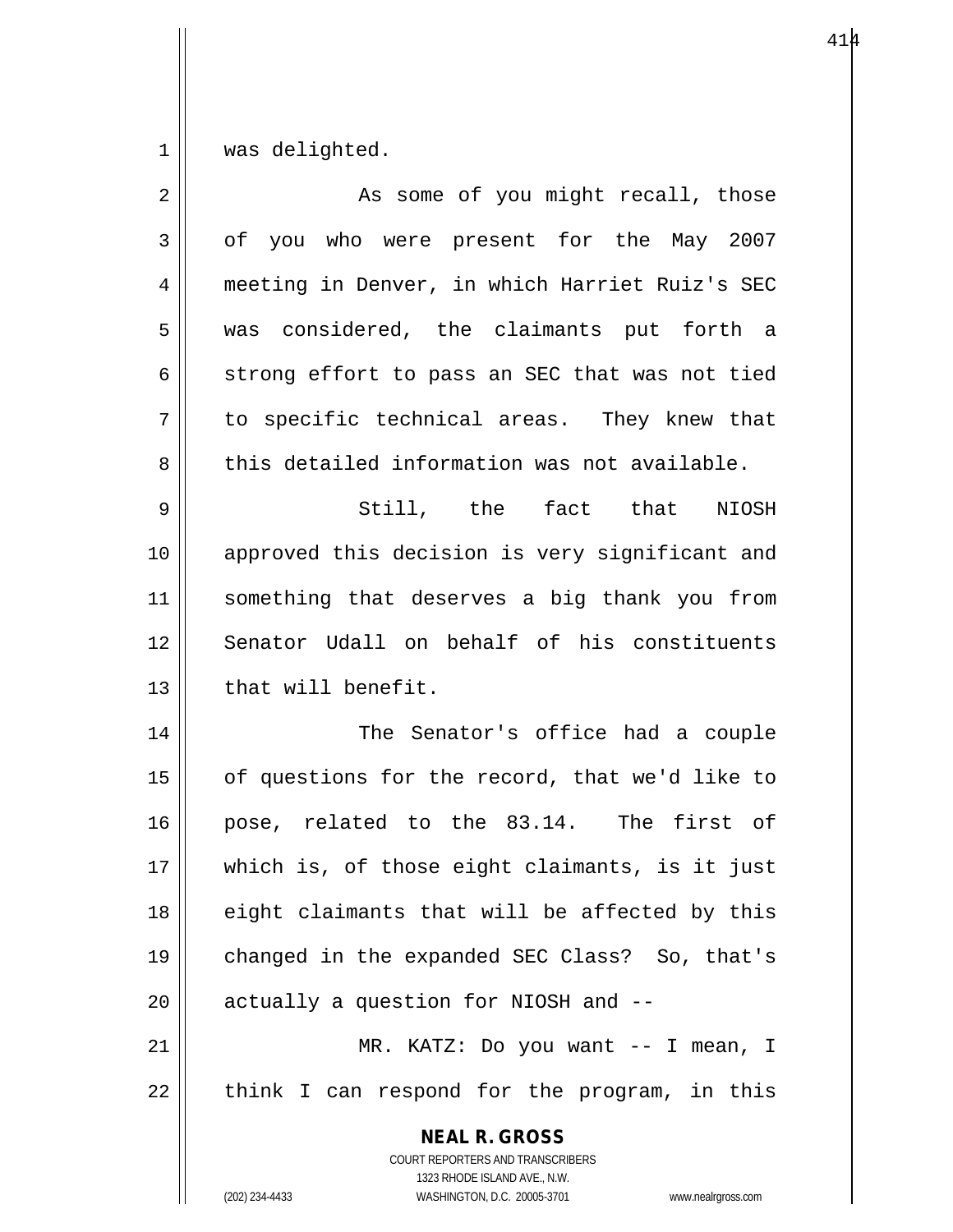$1 \parallel$  respect.

| $\overline{2}$ | I mean, I believe I'm correct to                                                                                                                                |
|----------------|-----------------------------------------------------------------------------------------------------------------------------------------------------------------|
| 3              | say, I mean, it's eight claimants that have                                                                                                                     |
| 4              | been identified at this point, but that's not                                                                                                                   |
| 5              | to say that there wouldn't be other claimants                                                                                                                   |
| 6              | in the future who would also be affected.                                                                                                                       |
| 7              | So, that's not the -- the total                                                                                                                                 |
| 8              | number, it's just the number that are in the                                                                                                                    |
| 9              | system currently.                                                                                                                                               |
| 10             | MS. JACQUEZ-ORTIZ: Okay, that's                                                                                                                                 |
| 11             | helpful. Thank you. Will the cases be                                                                                                                           |
| 12             | reopened, is the second question, and this is                                                                                                                   |
| 13             | -- it's just procedural, but will the cases be                                                                                                                  |
| 14             | reopened? Will all of their previous                                                                                                                            |
| 15             | information remain intact or will they need to                                                                                                                  |
| 16             | reapply, of those that are affected?                                                                                                                            |
| 17             | ACTING CHAIR GRIFFON: You can<br>go                                                                                                                             |
| 18             | ahead, Stu. Go ahead.                                                                                                                                           |
| 19             | HINNEFELD: There will<br>MR.<br>be<br>no                                                                                                                        |
| 20             | reapply.<br>The<br>need<br>to<br>process<br>goes                                                                                                                |
| 21             | automatically. The claimant doesn't have<br>to                                                                                                                  |
| 22             | do anything.                                                                                                                                                    |
|                | <b>NEAL R. GROSS</b><br>COURT REPORTERS AND TRANSCRIBERS<br>1323 RHODE ISLAND AVE., N.W.<br>(202) 234-4433<br>WASHINGTON, D.C. 20005-3701<br>www.nealrgross.com |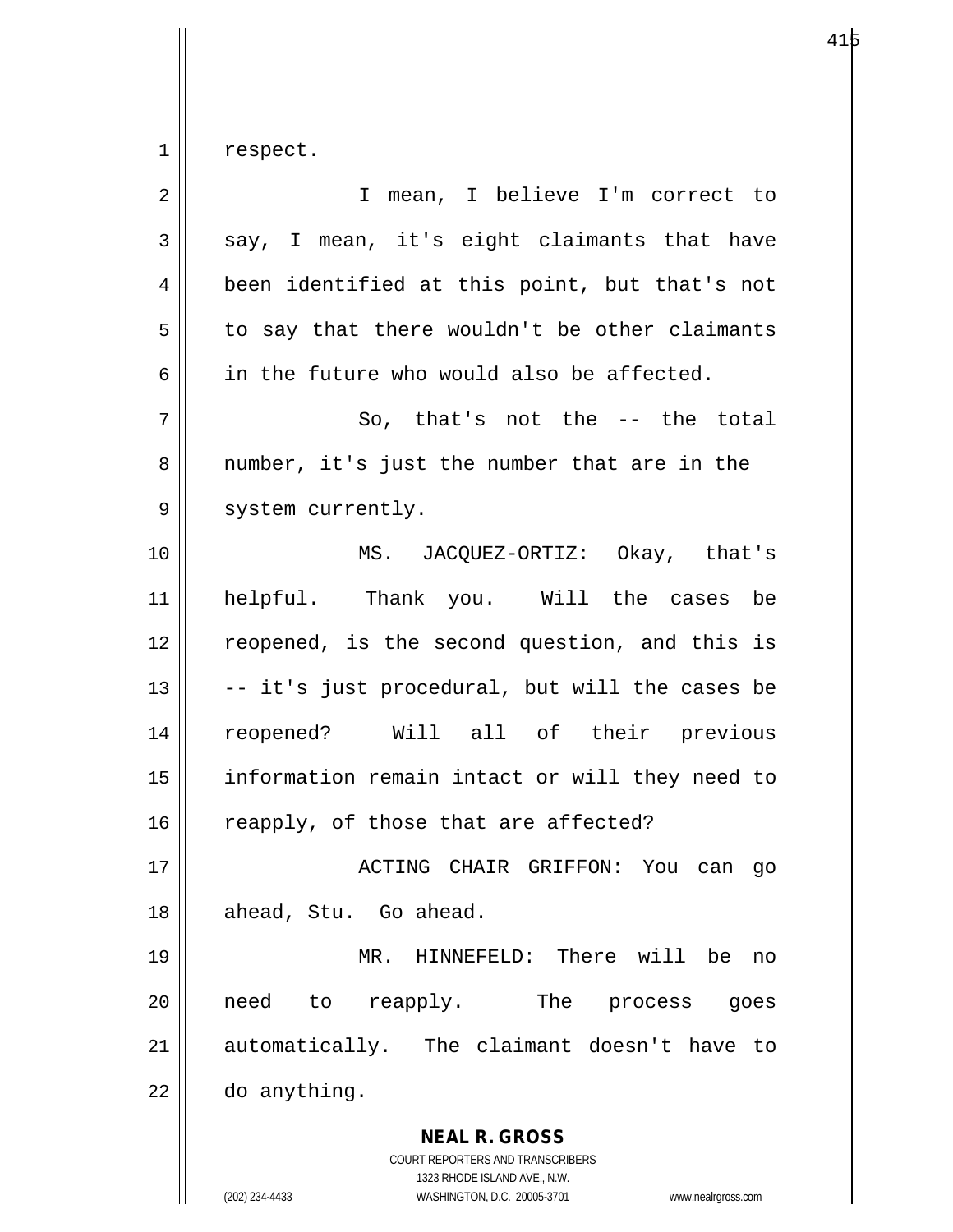1 || MS. JACQUEZ-ORTIZ: Okay, perfect,  $2 \parallel$  thank you, and then on a separate note, the 3 | Senator's office is monitoring issues 4 surrounding the bioassay database recently 5 developed for post-1975 LANL claimants, as  $6 \parallel$  well as the use of surrogate data.

7 We've listened closely to 8 questions and concerns about these issues 9 || posed by the Board and share some of those 10 concerns. We applaud the Advisory Board's 11 decision yesterday to adopt criteria where 12 | surrogate data is concerned.

13 I think it's important to say 14 || thank you and to give kudos to those involved 15 || with the program when good decisions are made. 16 Moreover, it's important to say thank you to 17 each of you on the Advisory Board for the 18 hundreds of hours that you spend on these 19 petitions, often invisibly. Thank you for 20 allowing me to speak today on behalf of 21 Senator Udall and for your work to ensure 22 || fairness and compassion in your decisions that

> COURT REPORTERS AND TRANSCRIBERS 1323 RHODE ISLAND AVE., N.W. (202) 234-4433 WASHINGTON, D.C. 20005-3701 www.nealrgross.com

**NEAL R. GROSS**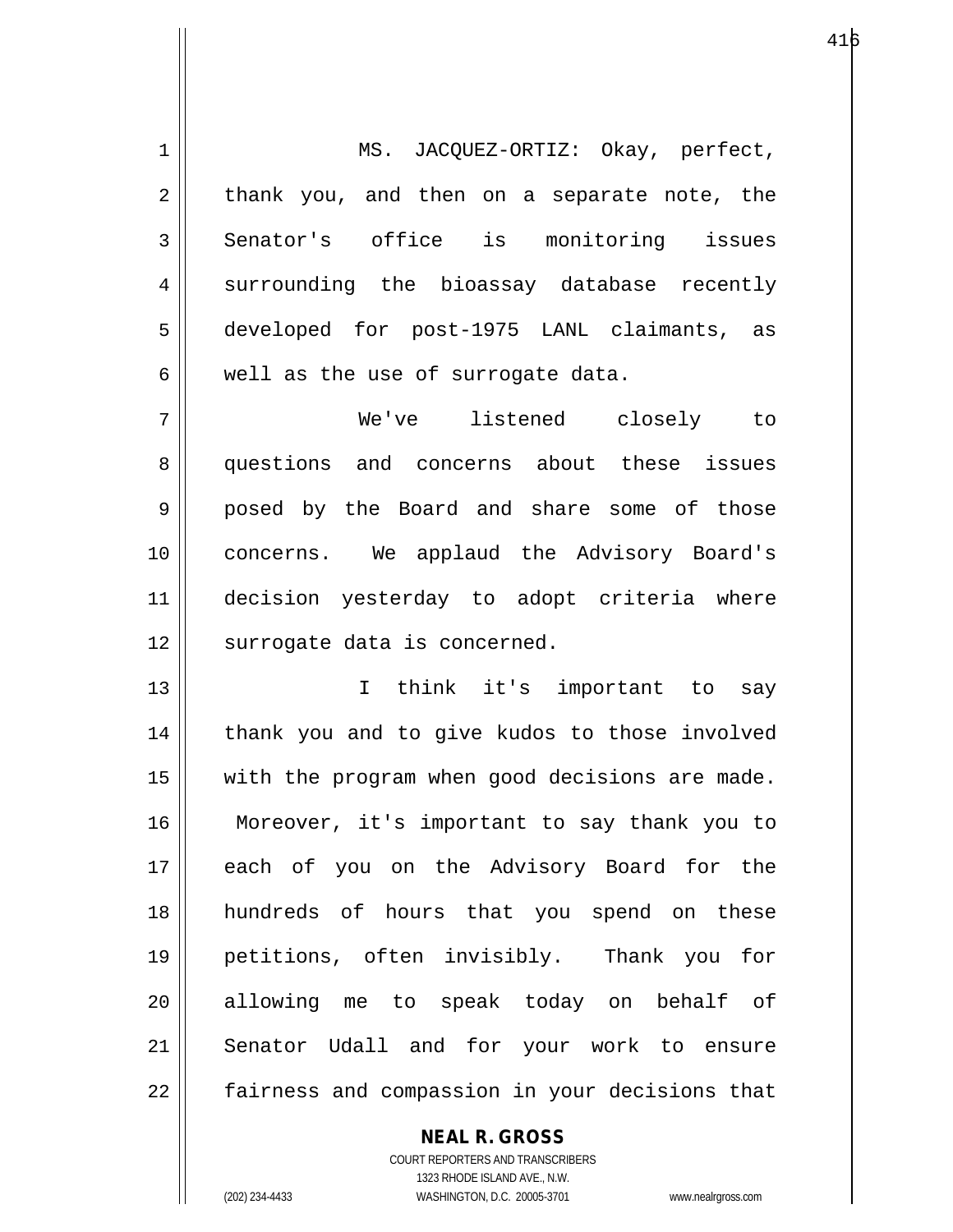1 affect so many of these courageous Cold War 2 | veterans.

3 ACTING CHAIR GRIFFON: Thank you, 4 || Michele, and I think Andrew has some comments. 5 MR. EVASKOVICH: Good afternoon, 6 and gentlemen. My name is Andrew 7 Evaskovich. I'm the petitioner for SEC-00109 8 for Los Alamos National Laboratories Support 9 H Service Workers. 10 What I'm going to be discussing 11 || today is the pre-assessment screening for Los 12 || Alamos National Laboratory. This report was a 13 || joint study prepared by Department of Energy, 14 || the New Mexico Environment Department, the 15 Department of the Interior, and the U.S. 16 Forest Service, I believe, and several pueblos 17 || that surround Los Alamos National Laboratory, 18 || and it addresses environmental pollution, or

20 environment.

21 It's a pre-assessment in order to 22 determine whether or not there should be

19 the -- and the possibility of injury to the

**NEAL R. GROSS** COURT REPORTERS AND TRANSCRIBERS 1323 RHODE ISLAND AVE., N.W. (202) 234-4433 WASHINGTON, D.C. 20005-3701 www.nealrgross.com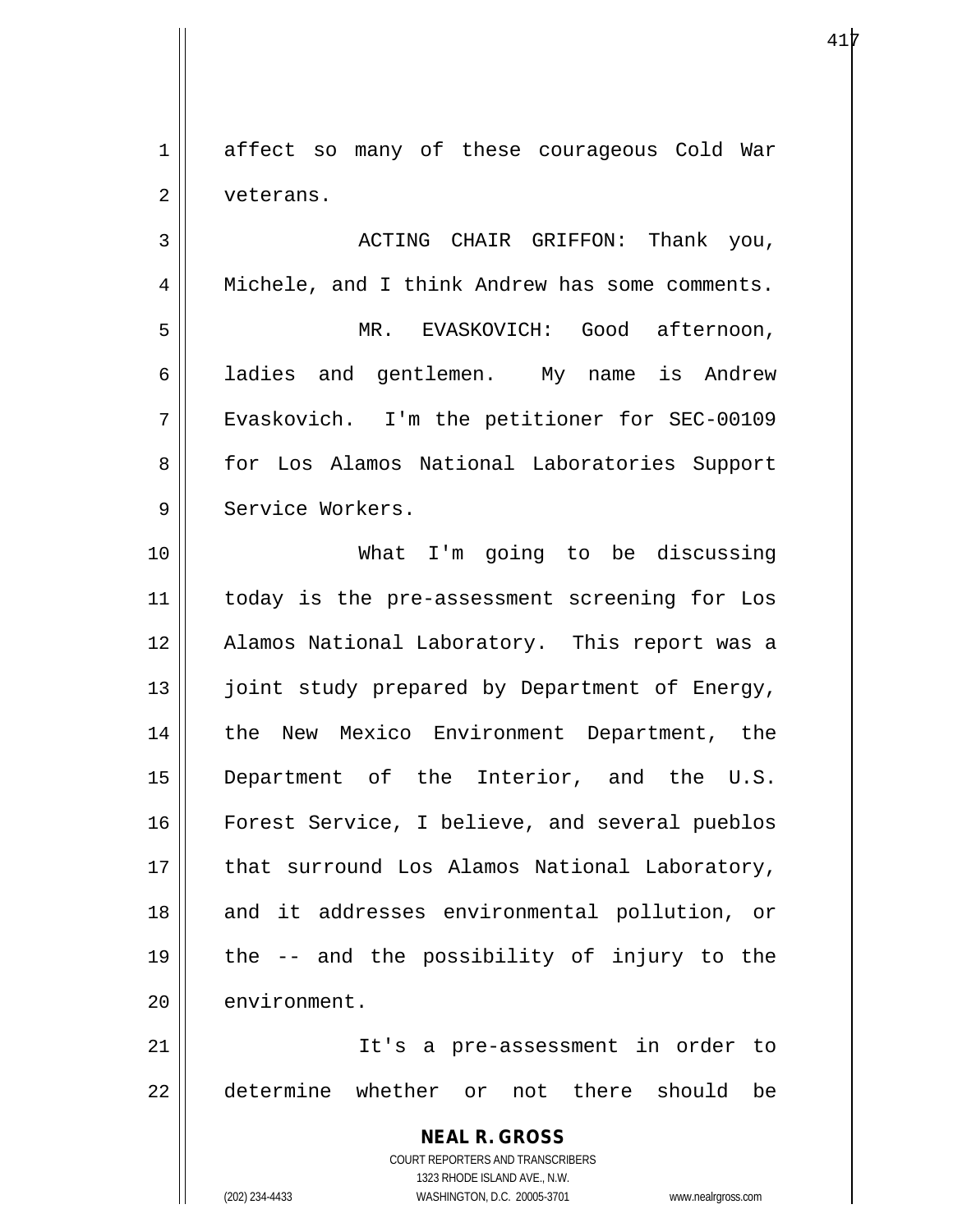1 | reparations for those -- for any damages to 2 | the environment.

3 If you'll recall the last time I  $4 \parallel$  spoke to you, I talked to you, part of the 5 || presentation included opera and explosions,  $6 \parallel$  so, we're going to do something a little 7 different today.

8 We're going to discuss 9 || prospecting. The reason why I mentioned 10 prospecting is because people have inquired to 11 || me about my research efforts, and basically I 12 felt like it was panning for gold. That's why 13 this screen is titled this because I sifted 14 through a large amount of reports and I 15 usually ended up with small, little nuggets. 16 Either sometimes I would find a really big fat 17  $\parallel$  one, concerning, say, neptunium and TA-55 that 18 wasn't monitored, or smaller nuggets, you 19 know, and basically, I gathered a bunch of  $20$  || nuggets together to prepare my SEC petition,  $21$  and I did pull some nuggets out of this 22 || report, which I have provided to the Board as

**NEAL R. GROSS**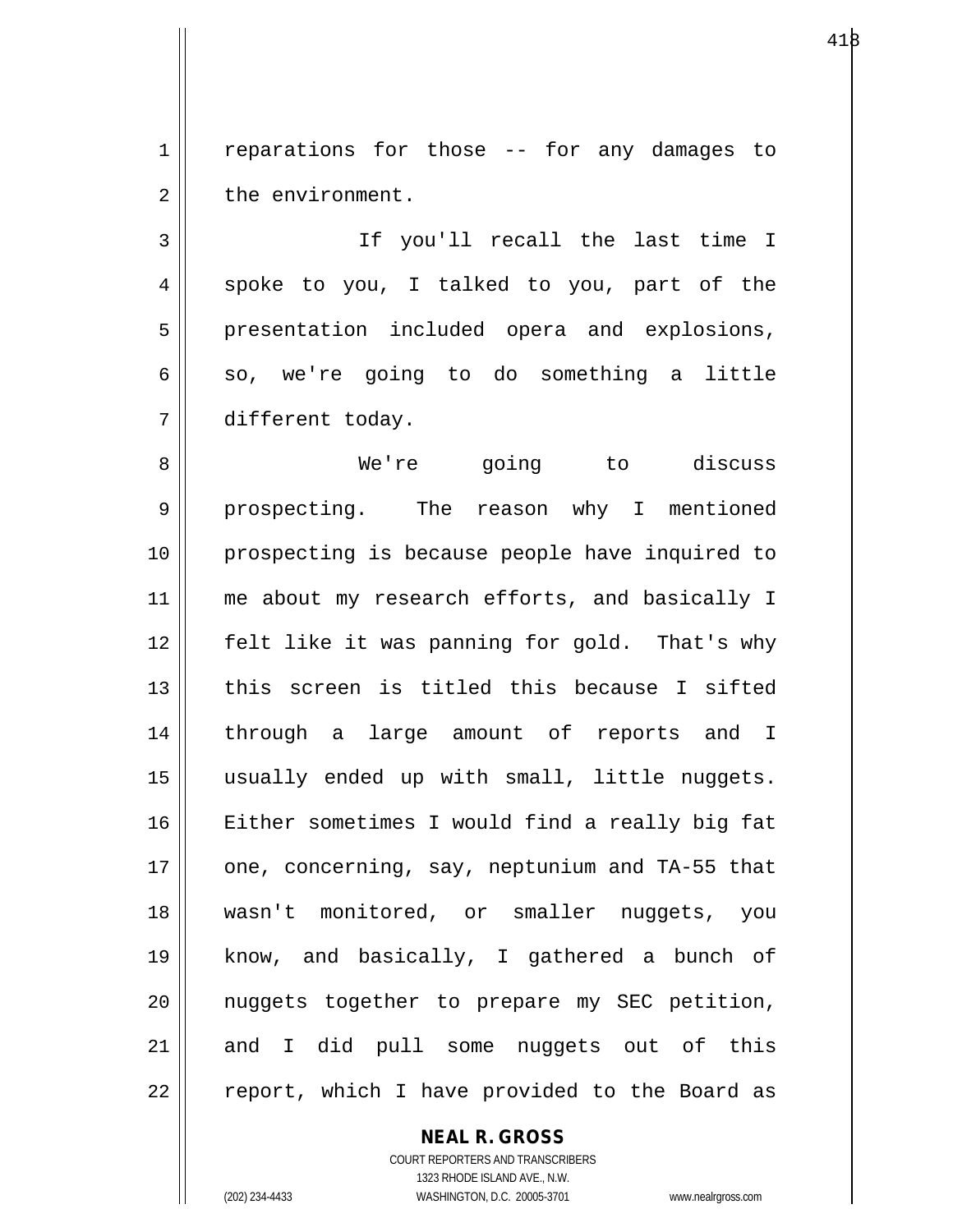$1 \parallel$  well, and NIOSH.

| $\overline{a}$ | This is an overview of the Los                                                                                                                                         |
|----------------|------------------------------------------------------------------------------------------------------------------------------------------------------------------------|
| $\mathfrak{Z}$ | Alamos National Laboratory. This will give                                                                                                                             |
| $\overline{4}$ | you a review of the laboratory since we                                                                                                                                |
| 5              | haven't discussed this in a year, and I notice                                                                                                                         |
| 6              | there was some -- a lack of clarity -- or a                                                                                                                            |
| 7              | lack of understanding about this new petition                                                                                                                          |
| 8              | that was approved.                                                                                                                                                     |
| 9              | As you can see here, we<br>have                                                                                                                                        |
| 10             | canyons. The Valles Caldera here, which is a                                                                                                                           |
| 11             | large volcano that exploded and created the                                                                                                                            |
| 12             | mesa, and you have the large canyons that run                                                                                                                          |
| 13             | down and you can see the work areas here,                                                                                                                              |
| 14             | particularly here is LANSCE, with the lagoons                                                                                                                          |
| 15             | at LANSCE.                                                                                                                                                             |
| 16             | These are the surrounding areas of                                                                                                                                     |
| 17             | the laboratory, which is part of the concern                                                                                                                           |
| 18             | of the report, Bandelier National Monument,                                                                                                                            |
| 19             | Santa Fe National Forest, you have some BLM                                                                                                                            |
| 20             | land for Department of Interior, San Ildefonso                                                                                                                         |
| 21             | Pueblo, Santa Clara Pueblo.                                                                                                                                            |
| 22             | The pre-assessment screen<br>is<br>a                                                                                                                                   |
|                | <b>NEAL R. GROSS</b><br><b>COURT REPORTERS AND TRANSCRIBERS</b><br>1323 RHODE ISLAND AVE., N.W.<br>(202) 234-4433<br>WASHINGTON, D.C. 20005-3701<br>www.nealrgross.com |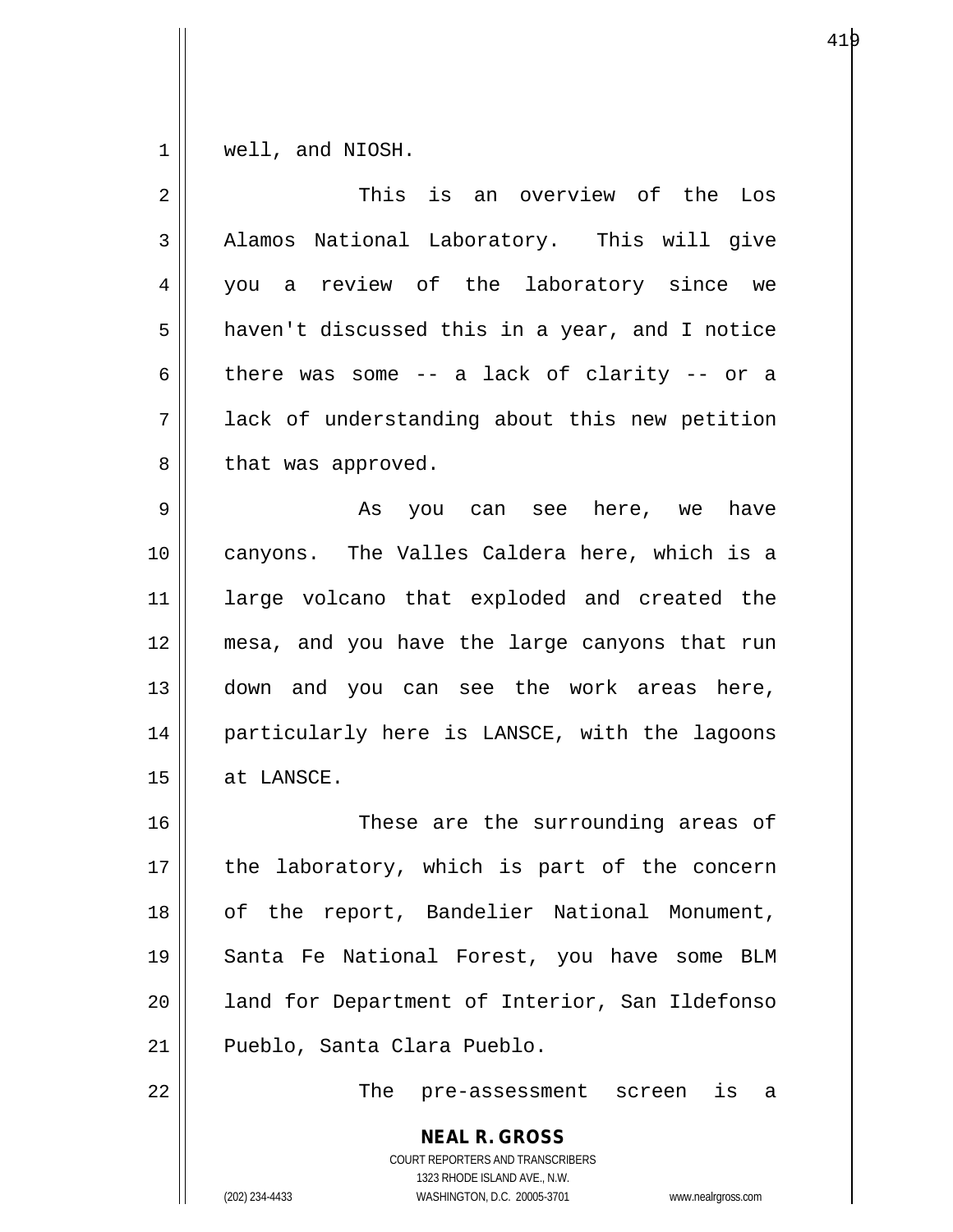1 document that represents only a preliminary 2 || step in natural resource damage assessment  $3 \parallel$  process, and this is just to determine whether 4 they should go forward to find out exactly  $5 \parallel$  what the extent of the damage was.

6 A lot of the data was developed  $7 \parallel$  from the RACER database, which is funded by 8 || the Department of Energy. It was -- and it's  $9 \parallel$  a very large collection of data. That's the 10 location of the data. I'm sure a lot of it 11 has been used in order to develop the Site 12 Profile information. It's publically 13 accessible and it's also -- New Mexico 14 || Environment Department data as well.

15 The RACER database currently 16 contains nearly six million data records, most 17 of which have been validated as confirming to 18 accepted standards of scientific data 19 collection and analysis, but not all of them 20 | have, which is an important point.

21 || The PAS represents the first phase 22 || of a natural resource damages assessment for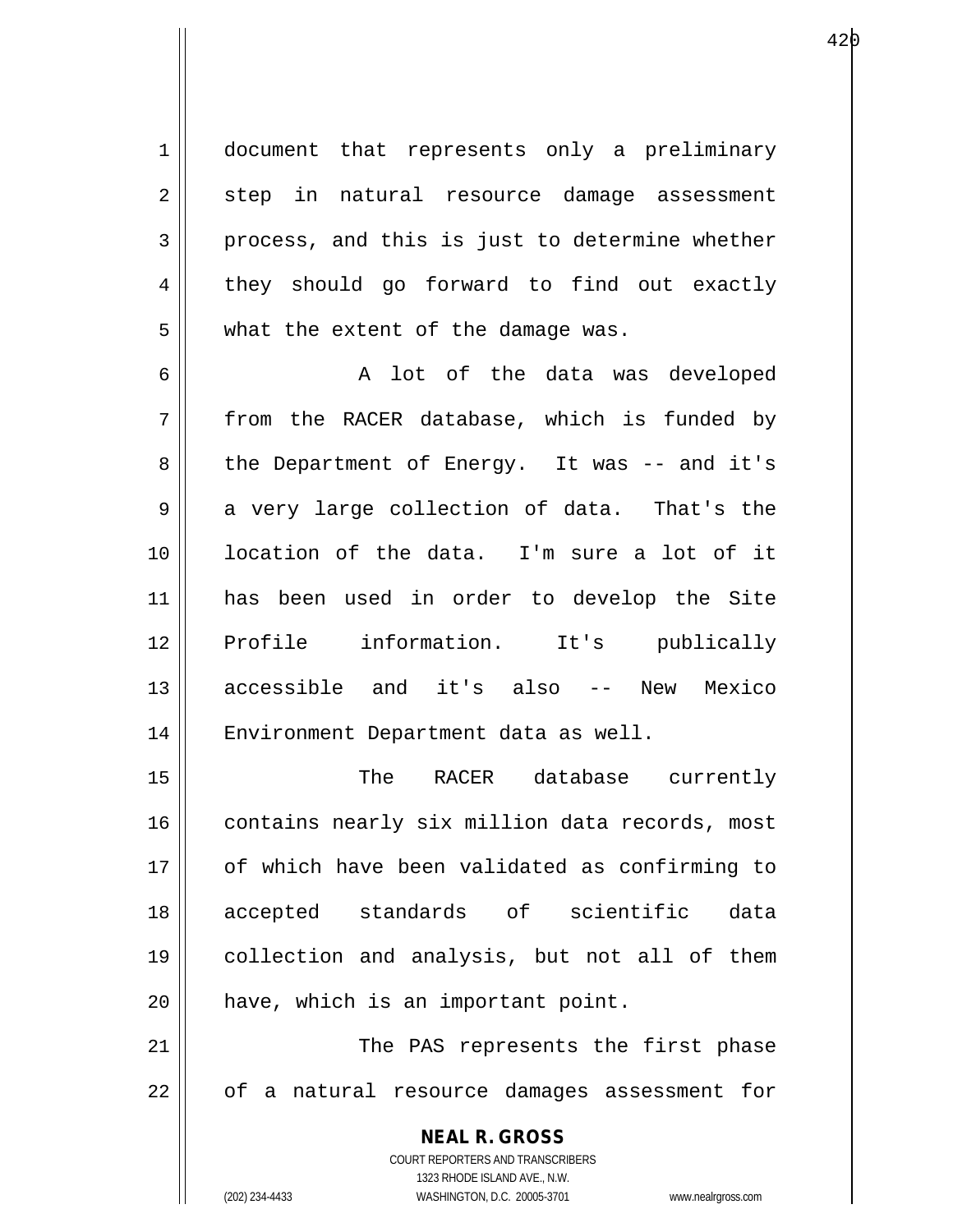1 || LANL Site and all other areas, within which 2 || natural resources may have been injured by the  $3 \parallel$  storage of oil or release of hazardous  $4 \parallel$  substances, including radionuclides. 5 The radionuclides, metals, and HE 6 || may have been released into the environment 7 during the various steps of the design, 8 experimentation, manufacture, or detonation of 9 experimental weapons, and each of these 10 operations was dispersed geographically 11 throughout LANL, in which this refers to the 12 83.14 because it was spread out all over the 13 | laboratory. 14 Non-key facilities have been

15 responsible for generating hazardous and 16 radiological waste. So it wasn't just 17 || concentrated into certain key areas, and there 18 is some data here that references that. The 19 15 key facilities represent 90 percent of the 20 data or radioactive liquid waste and solid 21 waste, but this was according to the 1999  $22$  | site-wide environmental impact statement.

> COURT REPORTERS AND TRANSCRIBERS 1323 RHODE ISLAND AVE., N.W. (202) 234-4433 WASHINGTON, D.C. 20005-3701 www.nealrgross.com

**NEAL R. GROSS**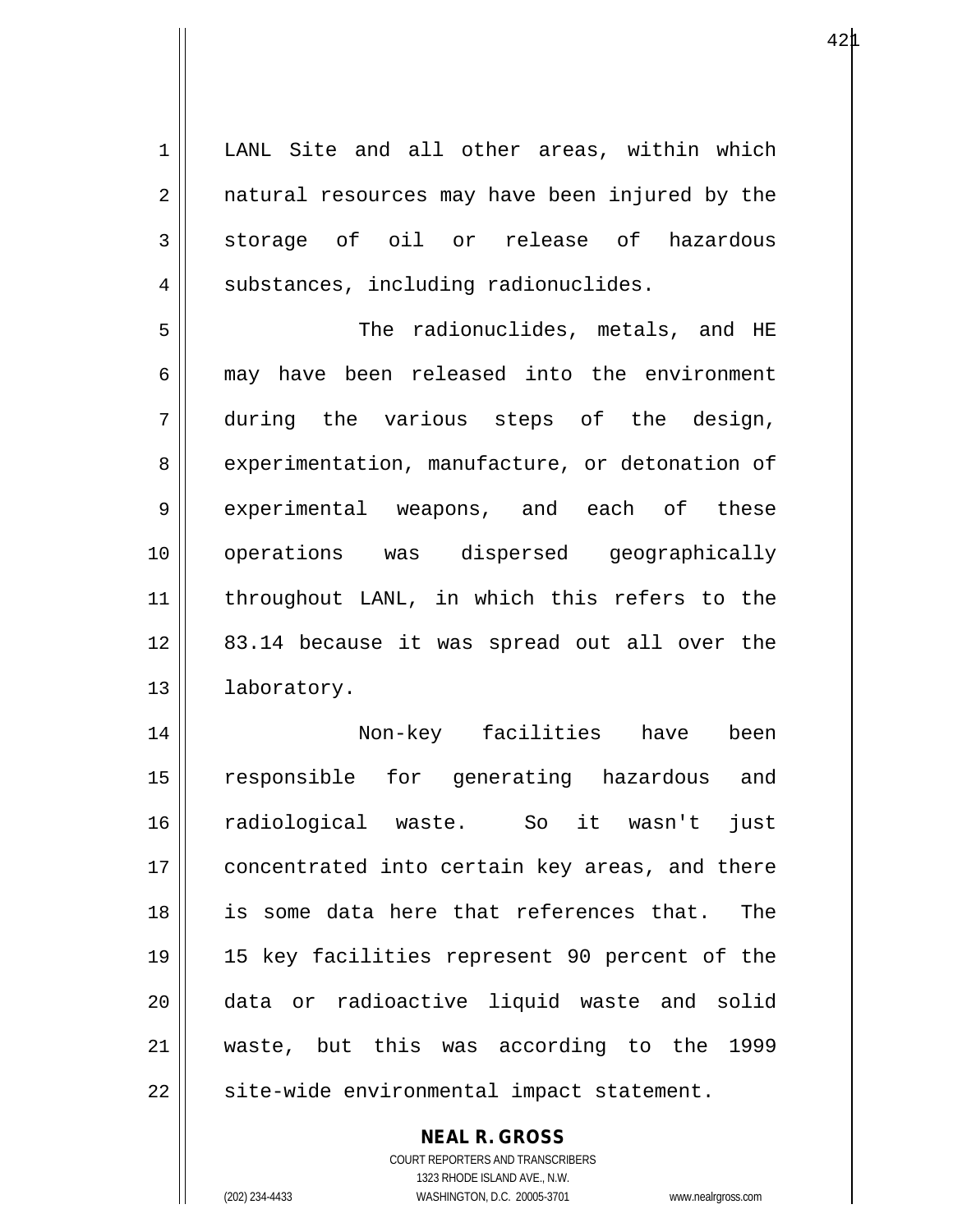| $\mathbf 1$    | But in 2004, non-key facilities                |
|----------------|------------------------------------------------|
| $\overline{2}$ | were responsible for 87 percent of low level   |
| 3              | radioactive waste, 30 percent of mixed level   |
| 4              | radioactive waste, 54 percent of transuranic   |
| 5              | waste volumes generated by all LANL            |
| 6              | facilities, and this is quoted from the 2008   |
| 7              | site-wide environmental impact statement.      |
| 8              | The major contributors to                      |
| 9              | environmental impact of operating LANL waste   |
| 10             | water discharges and radioactive emissions are |
| 11             | -- the historic discharges in the Mortandad    |
| 12             | Canyon have resulted in above background       |
| 13             | residual radionuclide concentrations,          |
| 14             | americium, plutonium, strontium-90, and        |
| 15             | cesium-137.                                    |
| 16             | Plutonium deposits have been                   |
| 17             | detected along Rio Grande between Otowi and    |
| 18             | Cochiti Lake, and the principle contributors   |
| 19             | to air emissions have been and continue to be  |
| 20             | the Los Alamos Neutron Science Center and high |
| 21             | explosives testing activities, and LANSCE and  |
|                |                                                |

22 the high explosive testing activities, I

## **NEAL R. GROSS**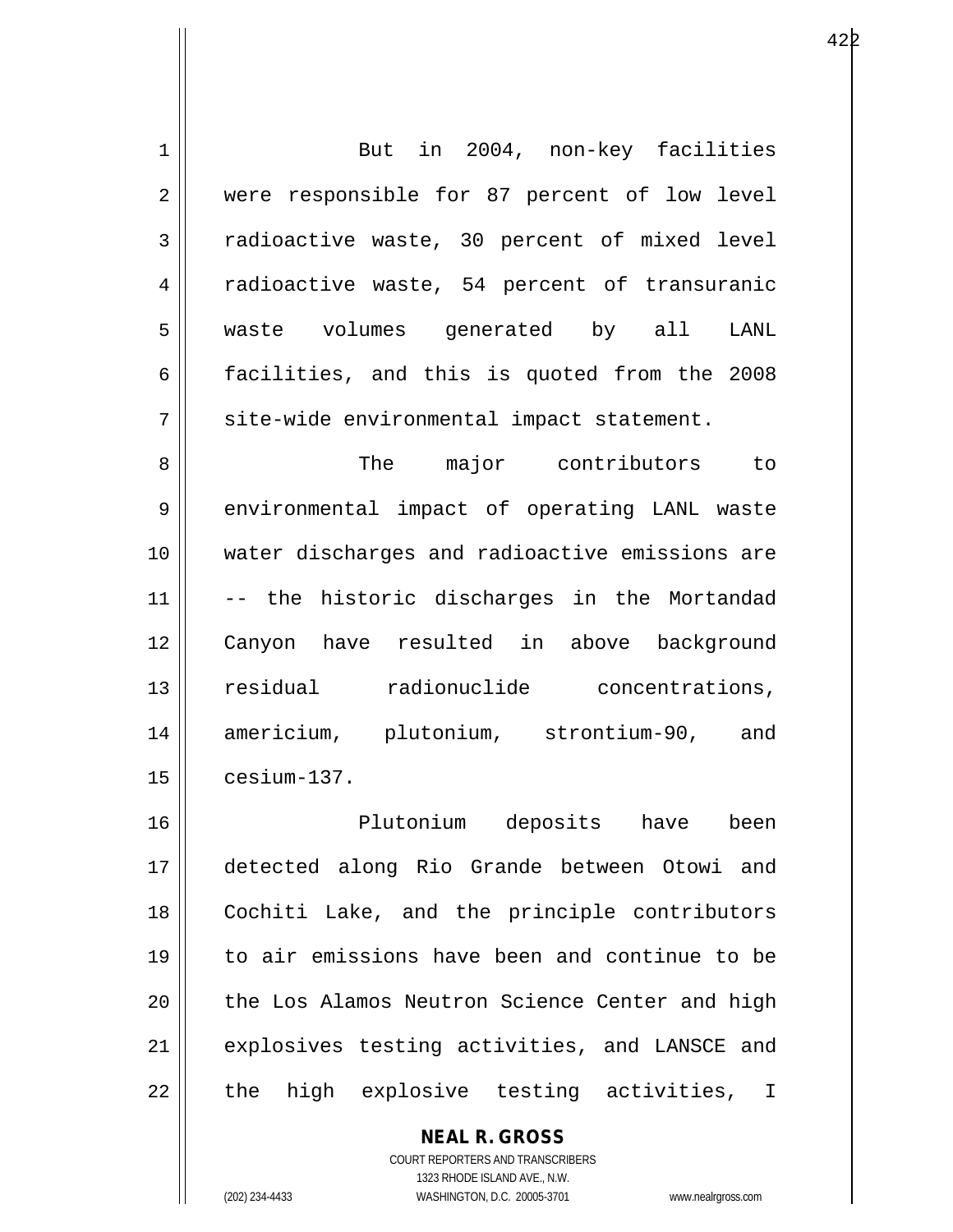$1 \parallel$  think, are key to what I've talked about in my 2 || petition, and it's interesting to talk about  $3 \parallel$  the canyons because this also references the 4 || addition of opening all technical areas 5 **b**ecause I have addressed this concern before  $6 \parallel$  before the Board in 2008, when the Board met 7 in Tampa. 8 That was one of the concerns that

9 I addressed, was contamination into the buffer 10 areas and the potential for exposure to those  $11$   $\parallel$  -- to the radionuclides in those areas.

12 The effluent discharges to canyons 13 of LANL resulted in contamination of surface 14 water and sediment in canyons. Some 15 contaminants tend to absorb to the sediment 16 particles, which either remain in the canyons 17 or are transported downstream to the Rio 18 Grande.

19 Jemez Mountains have experienced a  $20$  || series of wild land fires. I've made these an  $21$  | issue in my petition as well. They've had the 22 water fire in 1954, La Mesa fire in 1977, that

> **NEAL R. GROSS** COURT REPORTERS AND TRANSCRIBERS 1323 RHODE ISLAND AVE., N.W. (202) 234-4433 WASHINGTON, D.C. 20005-3701 www.nealrgross.com

 $42\beta$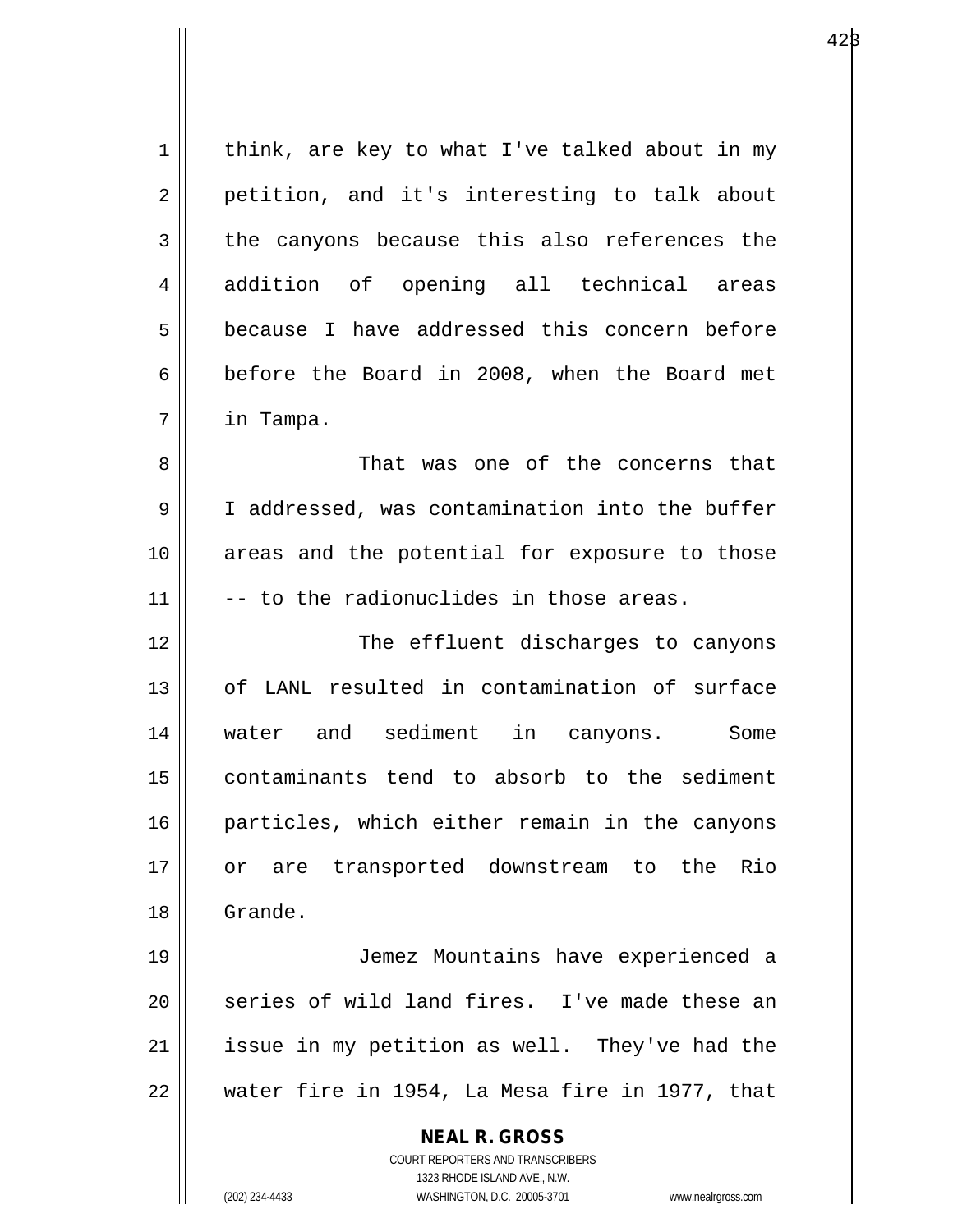1 burned onto LANL land. I didn't address that  $2 \parallel$  one because I didn't have a lot of information  $3 \parallel$  on it, but I think it needs to be looked at 4  $\parallel$  because it did burn into TA-16, TA-49, and TA- $5 \parallel$  37, which did have radioactive materials. 6 The Dome fire, the Oso fire, and

 $7 \parallel$  the Cerro Grande fire, which was a very large 8 fire also, and it affected the environment.  $9 \parallel$  This is a photograph of the Cerro Grande fire. 10 || You can see the extent of the burning that's 11 || happening there. You can actually see that it 12 is burning on LANL property, and, again, this  $13$  || is a satellite view that I presented before of  $14$  | the extent of the fire at Los Alamos.

15 || This is important because the loss 16 | of ground cover and vegetation resulting from 17 the fire combined with below average 18 precipitation over several years may have 19 increased the resuspension of contaminants in 20 || the air. So I think this report reflects on 21 issues that I have addressed concerning 22 | contamination or exposure pathways.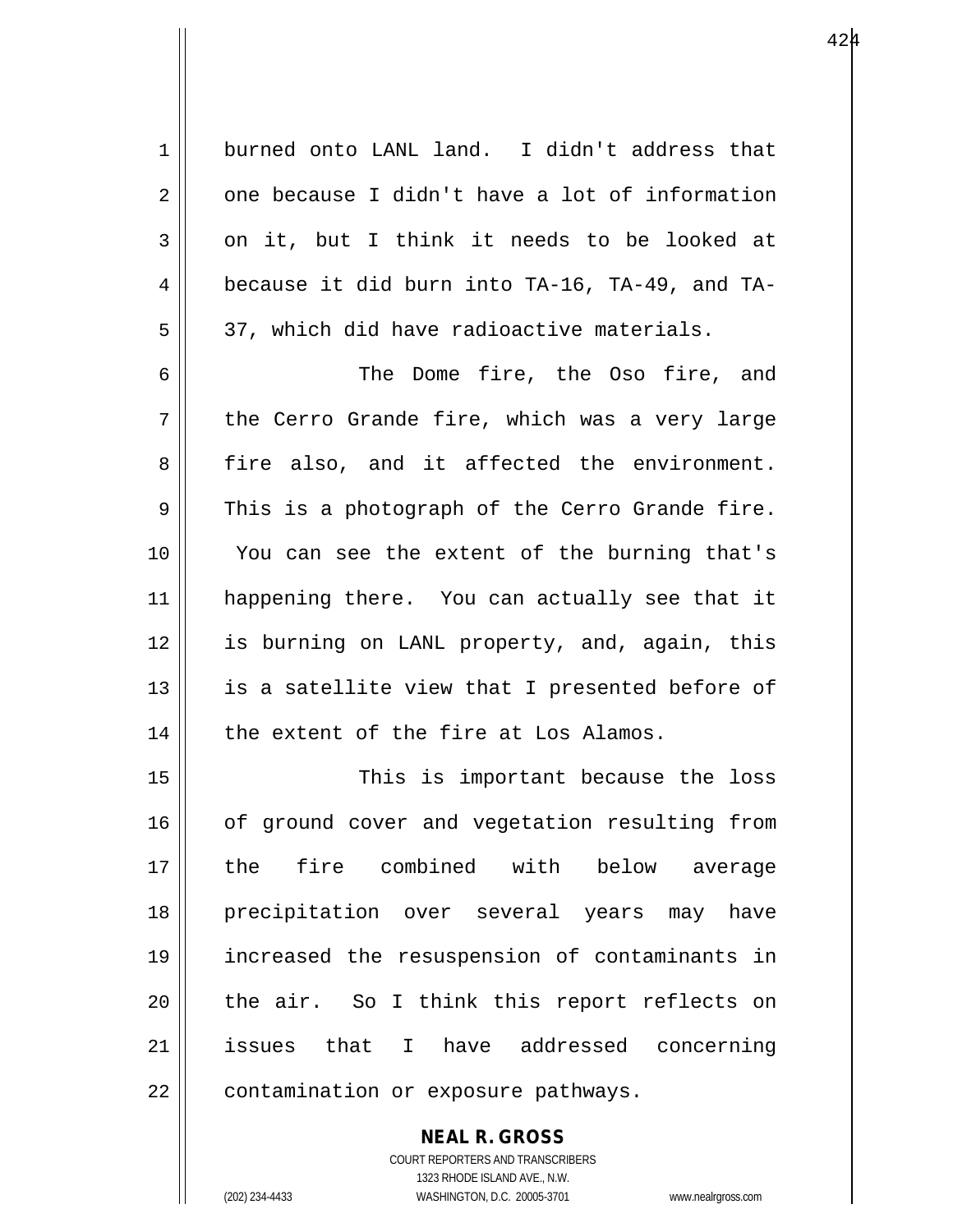| $\mathbf 1$    | To discuss the air contamination,              |
|----------------|------------------------------------------------|
| 2              | discharges of hazardous and radiological       |
| 3              | contaminants that have occurred as part of     |
| $\overline{4}$ | operations at LANL, releases that include      |
| 5              | stack emissions, point -- which are point      |
| 6              | source, fugitive emissions, which are non-     |
| 7              | point sources, and from detonation and burning |
| 8              | of explosives, and the firing sites where the  |
| 9              | explosives are detonated, I feel, are a key    |
| 10             | issue because they did test with radionuclides |
| 11             | at those areas.                                |
| 12             | Approximately 1,000 curies of                  |
| 13             | radioactive air emissions occur annually from  |
| 14             | off gassing at inactive facilities. Soil       |
| 15             |                                                |
|                | contamination, spills, releases, deposits of   |
| 16             | contaminants released into the air,            |
| 17             | radionuclides, metals such as<br>lead<br>and   |
| 18             | beryllium, improper disposal of hazardous      |
| 19             | materials have resulted in widespread onsite   |
| 20             | contamination of soils. So I think this        |
| 21             | supports the 83.14 because it discusses the    |

**NEAL R. GROSS** COURT REPORTERS AND TRANSCRIBERS

1323 RHODE ISLAND AVE., N.W.

(202) 234-4433 WASHINGTON, D.C. 20005-3701 www.nealrgross.com

 $\mathsf{II}$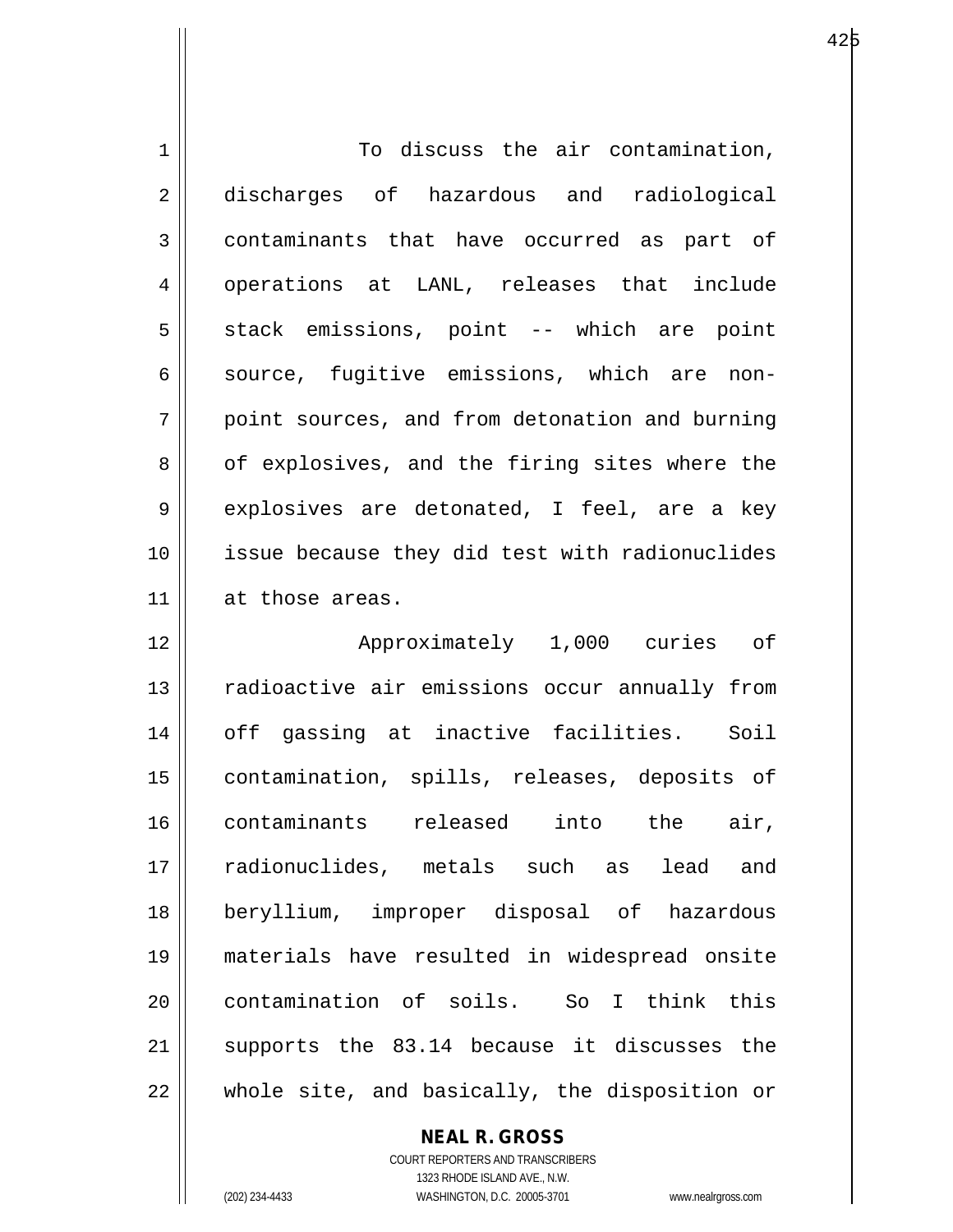$1 \parallel$  the -- when they -- in the early years, they 2 || had what they called the kick-and-roll program  $3 \parallel$  to get rid of radionuclides. They backed up 4 || in the truck, kicked the barrels out, and then  $5 \parallel$  they left, and that occurred on the site 6 before they actually established material 7 disposal areas.

8 Surface water and sediment 9 | contamination, radionuclide metals, 10 contaminants and fluids were historically 11 discharged directly or indirectly into the 12 environment, and in addition, historical 13 || spills and leaks have led and continue to lead 14 to contamination of sediment and surface 15 water, and this plays into the widespread 16 problems and the issue of the sediments in the 17 | canyons.

18 This leads to groundwater 19 contamination, and this occurs through the 20 infiltration of hazardous substance from 21 || surface water and soils, and they are  $22$  || currently trying  $-$  evaluating their program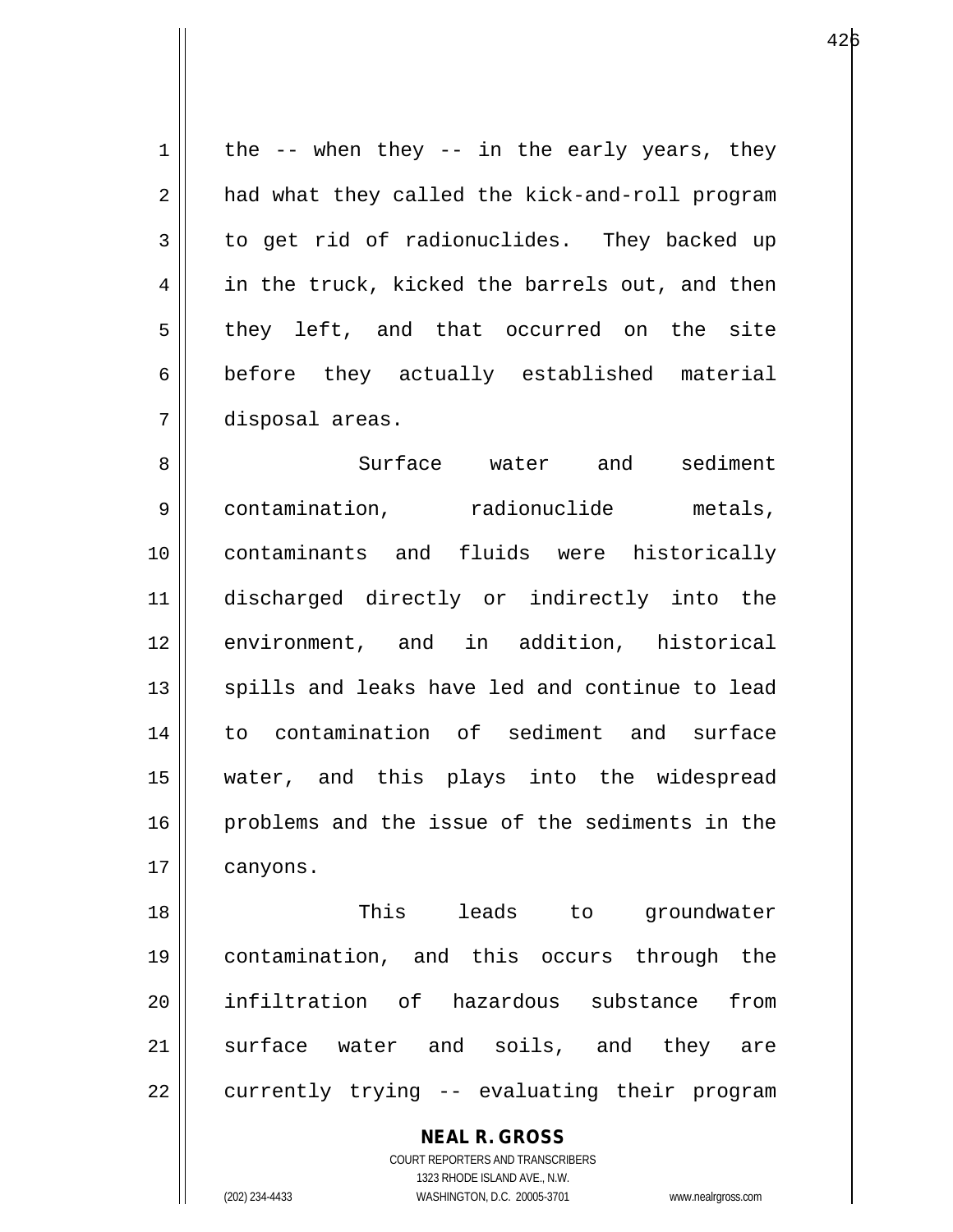| $\mathbf 1$ | to see if it is effective in determining what  |
|-------------|------------------------------------------------|
| 2           | types of materials are actually getting into   |
| 3           | the groundwater, which is a big issue in New   |
| 4           | Mexico, especially, because of the limited     |
| 5           | water resource. We don't have anything near    |
| 6           | as large as Niagara in New Mexico. Some        |
| 7           | examples of the contamination are tritium,     |
| 8           | plutonium-239 and 240, americium-241, and      |
| 9           | strontium-90.                                  |
| 10          | Potential release sites are a very             |
| 11          | big issue. The MDAs, which are material        |
| 12          | disposal areas where radioactive or hazardous  |
| 13          | constituents have been disposed of, generally  |
| 14          | by burial within soil or underlying tuff.      |
| 15          | There are two MDAs, U and V, which they do not |
| 16          | even know what is in them. They have not even  |
| 17          | classified the materials that went into those  |
| 18          | areas. So before they can even begin clean     |
| 19          | up, they're going to have to try to figure out |
| 20          | what's in those, in order to safely do it.     |
| 21          | Firing sites where radioactive or              |
| 22          | hazardous constituents have been explosively   |
|             |                                                |

**NEAL R. GROSS** COURT REPORTERS AND TRANSCRIBERS 1323 RHODE ISLAND AVE., N.W.

 $\mathsf{II}$ 

(202) 234-4433 WASHINGTON, D.C. 20005-3701 www.nealrgross.com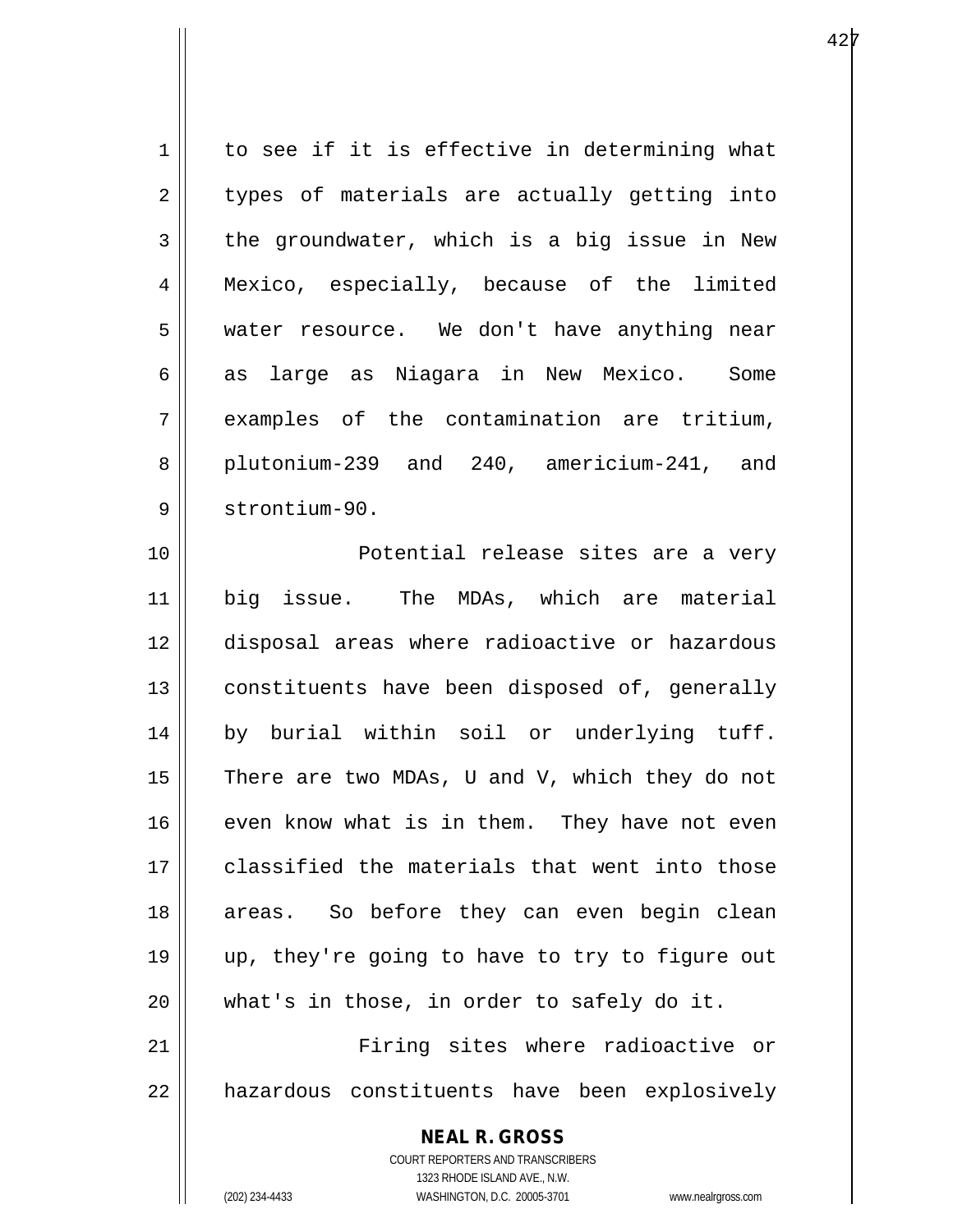1 disperse, outfalls, where soils, sediments and 2 || water bodies or aquifers have been 3 contaminated with radioactive or hazardous 4 constituents contained or discharged 5 || effluents, and other areas of possible 6 || surface, sub-surface, or groundwater 7 contamination. These are what are considered 8 || potential release sites, and there are a very 9 || large number of them on Los Alamos, and I 10 discuss these as well in my petition.

11 What does this lead to? 12 Contamination of birds and mammals. Birds and 13 mammals are exposed to contaminants of concern 14 || through consumption of contaminated prey, 15 incidental ingestion of contaminated soils,  $16$  sediment, and/or water, and via contact with 17 | radioactive material.

18 || Some further examples, gophers at 19 LANL-G had tritium concentrations of 9.1 rad 20 || per day. Rock squirrels near radioactive 21 waste lagoon at TA-53, which is the LANSCE  $22 \parallel$  facility, had a significantly higher tritium

> **NEAL R. GROSS** COURT REPORTERS AND TRANSCRIBERS 1323 RHODE ISLAND AVE., N.W.

(202) 234-4433 WASHINGTON, D.C. 20005-3701 www.nealrgross.com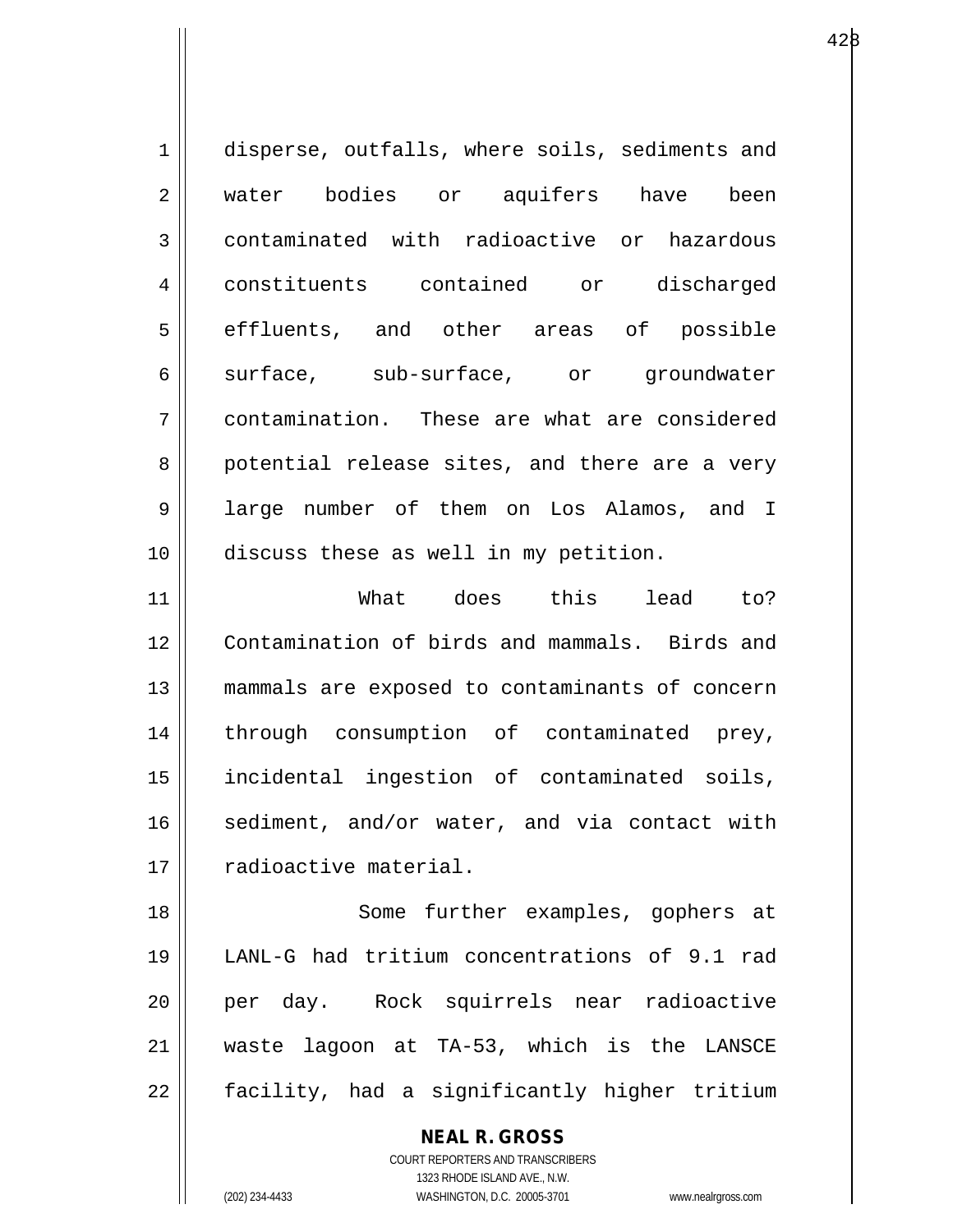1 concentration, and mean concentrations of 2 radionuclides in small mammal carcasses were  $3 \parallel$  found to be significantly higher at a site in 4 Mortandad Canyon, relative to background 5 | concentration.

6 This leads us to the canary in the 7 coal mine. Canaries are especially sensitive 8 || to methane and carbon monoxide, which made  $9 \parallel$  them ideal for detecting any dangerous gas 10 build-ups. As long as the canary in the coal 11 || mine was kept singing, the miners knew the air  $12$   $\parallel$  supply was safe. A dead canary in a coal mine 13 || signaled an immediate evacuation, and this 14 refers, or leads to this, basically, my 15 opinion.

16 Injuries to wildlife at LANL, so 17 || the potential for harm to humans, in these 18 source terms and exposure pathways need a 19 better evaluation, which I believe the LANL 20 Working Group and NIOSH and SC&A are doing at  $21$  this point.

22 I had to add this information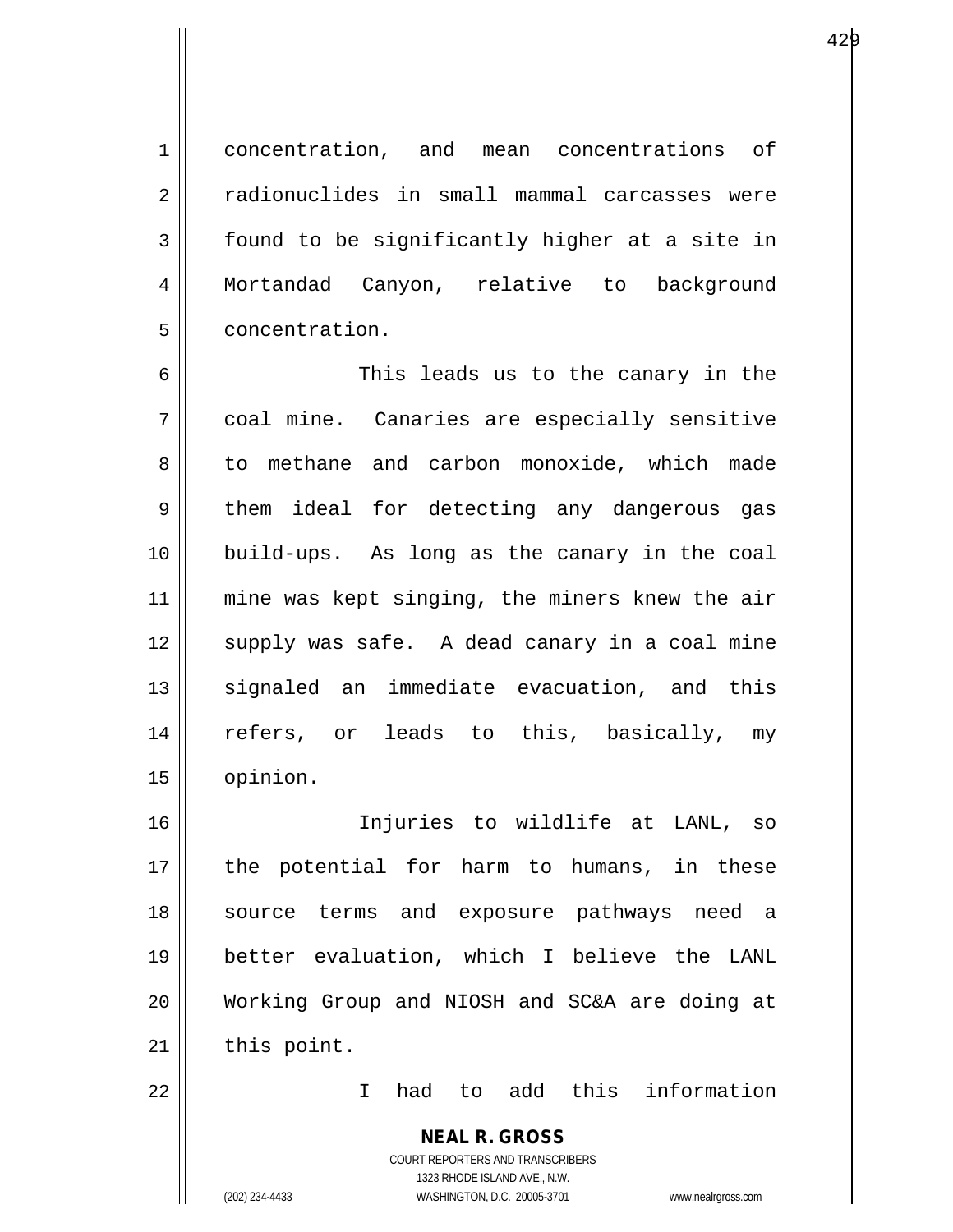1 because of discussions that have occurred here  $2 \parallel$  at the Board concerning surrogate data, and  $3 \parallel$  this petition or my petition has resulted in 4 || something new, which is substitute data.

5 || As you know, surrogate data is the 6 || use of exposure data from one site for 7 || individual dose reconstruction for workers at 8 another site. Substitute data is use of 9 || exposure data for one material at a site for 10 another material at the same site, and so far, 11 I believe only LANL has this issue, but I do 12 believe that there do need to be some 13 guidelines, and I'm going to request today 14 || that the Board develop some type of criteria 15 | for this.

16 || As they had was surrogate data 17 because this is something new. I'm not sure 18 if it's going to apply to other sites or just 19 LANL, but I think it is a big issue that needs  $20$  || to be addressed, and I think that has been 21 demonstrated today -- yesterday, with the  $22$  || issues that have been presented to the Board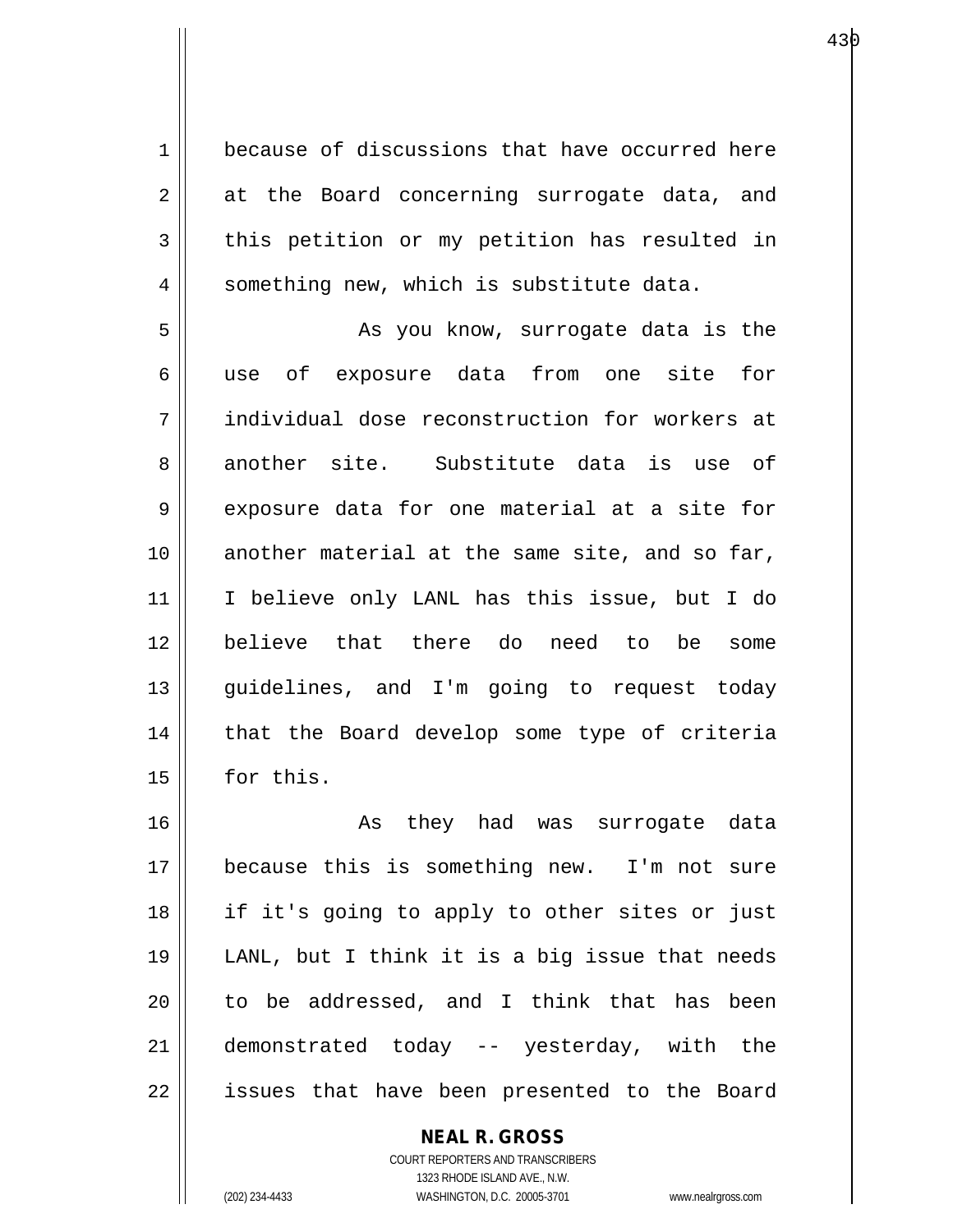$1 \parallel$  and dealt with by the Board.

| $\overline{2}$ | So I guess the question is have                |
|----------------|------------------------------------------------|
| 3              | the nuggets that I've gathered, do they weigh  |
| 4              | enough to support adding a Class to this       |
| 5              | Special Exposure Cohort, and I'm hoping that   |
| 6              | as you do your work, you do as I did, and when |
| 7              | you find these nuggets, you do find some       |
| 8              | enjoyment in the fact that you did find them,  |
| 9              | and I thank you for your service and thanks    |
| 10             | for listening to me today.                     |
| 11             | ACTING CHAIR GRIFFON: Thank you,               |
| 12             | Andrew, and thanks to all the folks from New   |
| 13             | Mexico. We appreciate you coming out and       |
| 14             | giving us comments on LANL.                    |
| 15             | I will say one thing on the                    |
| 16             | substitute data. I think this did come up in   |
| 17             | the Work Group meeting on<br>LANL, and         |
| 18             | specifically, the use was sort of using        |
| 19             | cesium-137, which was measured to -- as a      |
| 20             | substitute for other either fission product    |
| 21             | exposures or actinide exposures, and also, I   |
| 22             | believe it was plutonium as a substitute for   |

**NEAL R. GROSS**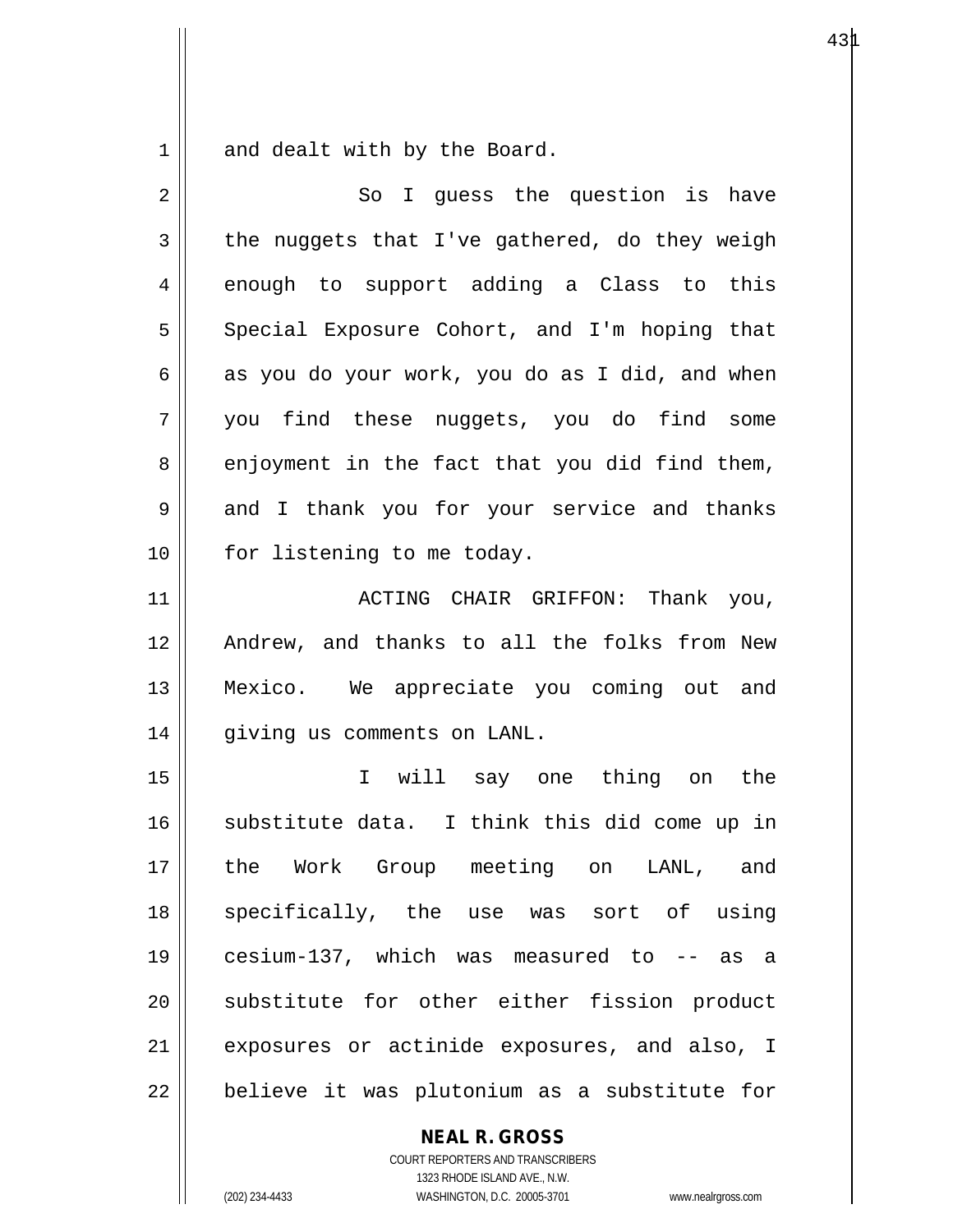1 | other transuranic exposures.

| 2              | So -- and Jim Neton was careful to                                                                                                                              |
|----------------|-----------------------------------------------------------------------------------------------------------------------------------------------------------------|
| $\mathfrak{Z}$ | pose this as sort of a substitute model, not                                                                                                                    |
| 4              | surrogate model, and so I think it -- I think                                                                                                                   |
| 5              | we do need to maybe think of this as an entire                                                                                                                  |
| 6              | Board and maybe consider if this is happening                                                                                                                   |
| 7              | at other sites and if we need to sort of                                                                                                                        |
| 8              | understand it better from a policy standpoint,                                                                                                                  |
| 9              | as the entire Board.                                                                                                                                            |
| 10             | MR. KATZ: Andrew, just let me ask,                                                                                                                              |
| 11             | if you would save your presentation either to                                                                                                                   |
| 12             | the NIOSH computer or email it to us, either                                                                                                                    |
| 13             | way.                                                                                                                                                            |
| 14             | MR. EVASKOVICH: Yes, it's saved on                                                                                                                              |
| 15             | the laptop there.                                                                                                                                               |
| 16             | MR. KATZ: Okay, thank you.                                                                                                                                      |
| 17             | ACTING CHAIR GRIFFON:<br>0kay,<br>$I'$ m                                                                                                                        |
| 18             | going to continue with public comments.<br>It's                                                                                                                 |
| 19             | just about -- it is after six now,<br>SO,                                                                                                                       |
| 20             | continue on the public comments.                                                                                                                                |
| 21             | have a listing here, but<br>T.<br>$\mathbf{I}$                                                                                                                  |
| 22             | believe some folks may have left. They signed                                                                                                                   |
|                | <b>NEAL R. GROSS</b><br>COURT REPORTERS AND TRANSCRIBERS<br>1323 RHODE ISLAND AVE., N.W.<br>(202) 234-4433<br>WASHINGTON, D.C. 20005-3701<br>www.nealrgross.com |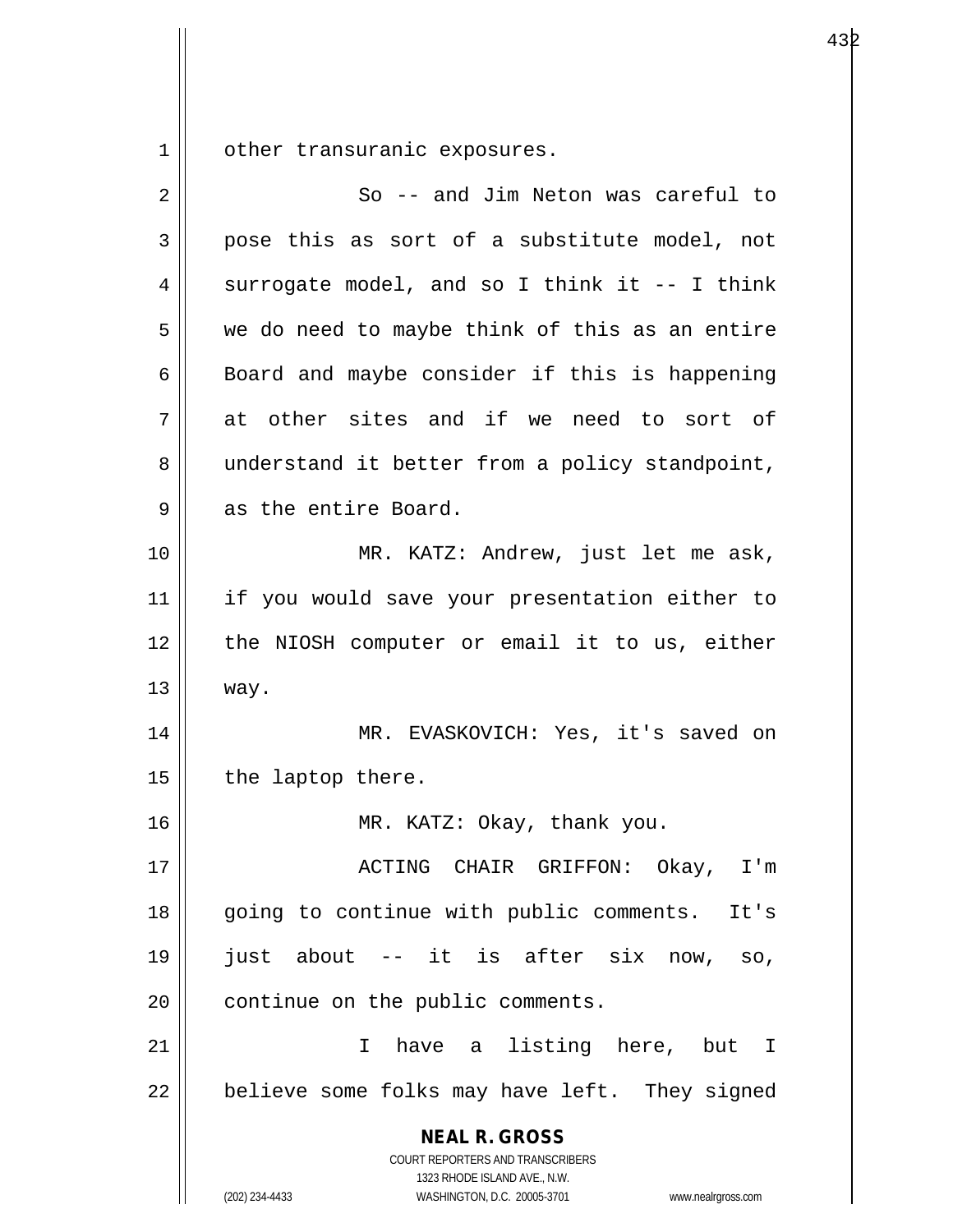|    | <b>NEAL R. GROSS</b>                           |
|----|------------------------------------------------|
| 22 | in Niagara Falls.                              |
| 21 | away places, I hope you enjoy your stay here   |
| 20 | that have traveled to this hearing from far    |
| 19 | know, hope that you enjoy your stay and those  |
| 18 | Falls. I'd like to welcome you here and, you   |
| 17 | Dyster. I'm Mayor of the City of Niagara       |
| 16 | MR. DYSTER: My name is<br>Paul                 |
| 15 | you're comfortable.                            |
| 14 | Paul? You can use either microphone, wherever  |
| 13 | redacted]? And then let's see, Paul Dyster,    |
| 12 | How about [identifying information             |
| 11 | Franco?                                        |
| 10 | I apologize if I'm mispronouncing names. Tino  |
| 9  | Okay, next I have Tino Franco, and             |
| 8  | don't believe she came back.                   |
| 7  | have Joyce Walker on here, but I believe -- I  |
| 6  | So just to go down the list, I                 |
| 5  | welcome to speak.                              |
| 4  | has joined us in the last few minutes, will be |
| 3  | list, I'll certainly open it up to anyone that |
| 2  | through the listing. If you didn't sign the    |
| 1  | up earlier and may have left. But I'll go      |
|    |                                                |

COURT REPORTERS AND TRANSCRIBERS 1323 RHODE ISLAND AVE., N.W. (202) 234-4433 WASHINGTON, D.C. 20005-3701 www.nealrgross.com

 $\mathbf{I}$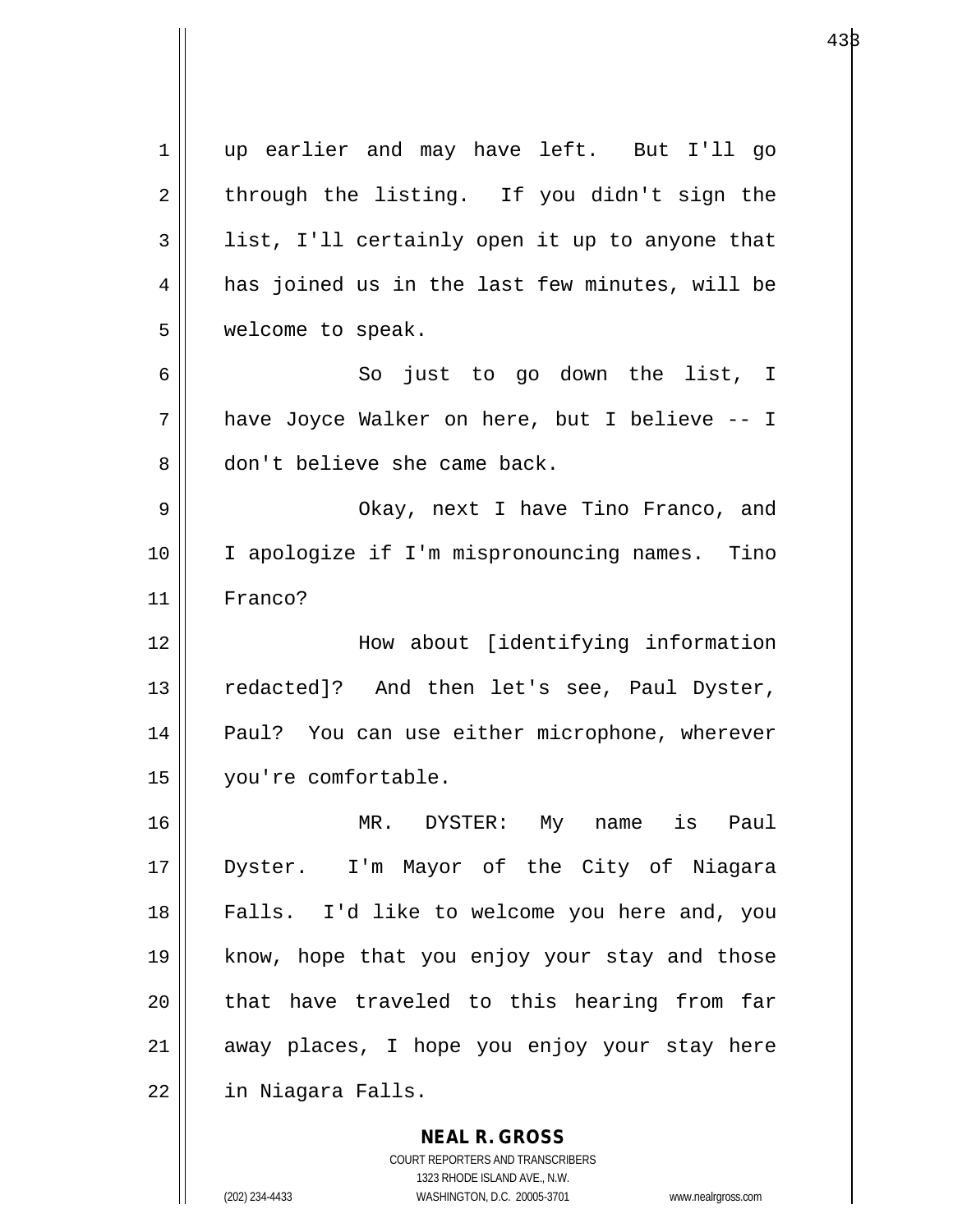| 1  | It's a wonderful place to come for                                  |
|----|---------------------------------------------------------------------|
| 2  | a visit at this time of year. It's also,                            |
| 3  | unfortunately, a place that has a history that                      |
| 4  | makes it very germane to the issue that is                          |
| 5  | being addressed in this hearing, and I tried                        |
| 6  | to stick around for the public comment period                       |
| 7  | yesterday when my remarks might have been                           |
| 8  | somewhat more germane to the cases that were                        |
| 9  | being discussed, but I had another engagement.                      |
| 10 | But I thought it was important to come back                         |
| 11 | this evening.                                                       |
| 12 | The City of Niagara Falls has been                                  |
| 13 | on record regarding the issue of atomic worker                      |
| 14 | compensation since the year 2001, and in 2001,                      |
| 15 | the City Council, of which I was then a                             |
| 16 | member, unanimously passed a resolution                             |
| 17 | relative to the Energy Employees Occupational                       |
| 18 | Compensation Program Act that was<br>Illness                        |
| 19 | followed by another unanimous Council                               |
| 20 | resolution in 2002.                                                 |
| 21 | The interest, of course, that we                                    |
| 22 | have in this issue is that a variety of                             |
|    |                                                                     |
|    | <b>NEAL R. GROSS</b>                                                |
|    | COURT REPORTERS AND TRANSCRIBERS<br>1323 RHODE ISLAND AVE., N.W.    |
|    | (202) 234-4433<br>WASHINGTON, D.C. 20005-3701<br>www.nealrgross.com |

 $\mathsf{l}$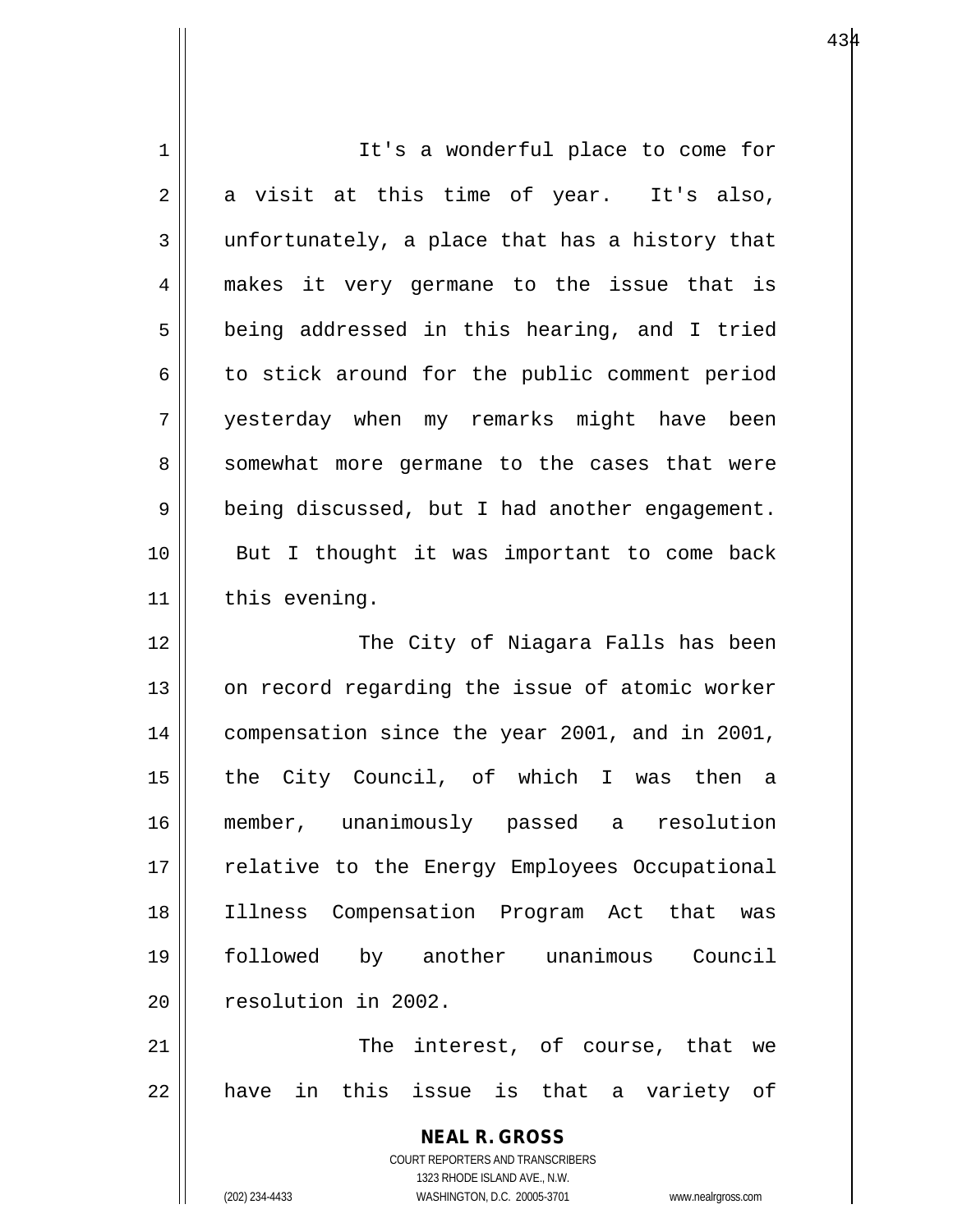1 facilities, including Electro Metallurgical 2 Company, Hooker Electrochemical, and Titanium 3 | Alloys Manufacturing are facilities that were 4 actually located in Niagara Falls, but city 5 residents also worked at the Lake Ontario 6 | Ordnance Works, Simonds Saw and Steel, Ashland 7 || Oil, Linde Ceramics and other facilities in 8 | nearby communities, and as you've, no doubt, 9 heard, many of these workers, hundreds of 10 workers, at these facilities handled high 11 levels of radioactive materials with little or 12 no protective gear or other precautions, 13 || sometimes with little knowledge, at the time, 14 || of what it was that they were doing. All they 15  $\parallel$  knew was that -- you know, they were going to 16 work in the morning, and they felt as though 17 they were doing something that was 18 contributing to the national security, and 19  $\parallel$  they thought that that was important. 20 The reason that we were passing 21 || resolutions back in 2001 and 2002 was that, of

 $22 \parallel$  course, you know, during that time period,

**NEAL R. GROSS** COURT REPORTERS AND TRANSCRIBERS

1323 RHODE ISLAND AVE., N.W.

(202) 234-4433 WASHINGTON, D.C. 20005-3701 www.nealrgross.com

е в 135 року на 135 року на 135 року 143 року 143 року 143 року 143 року 143 року 143 року 143 року 143 року 1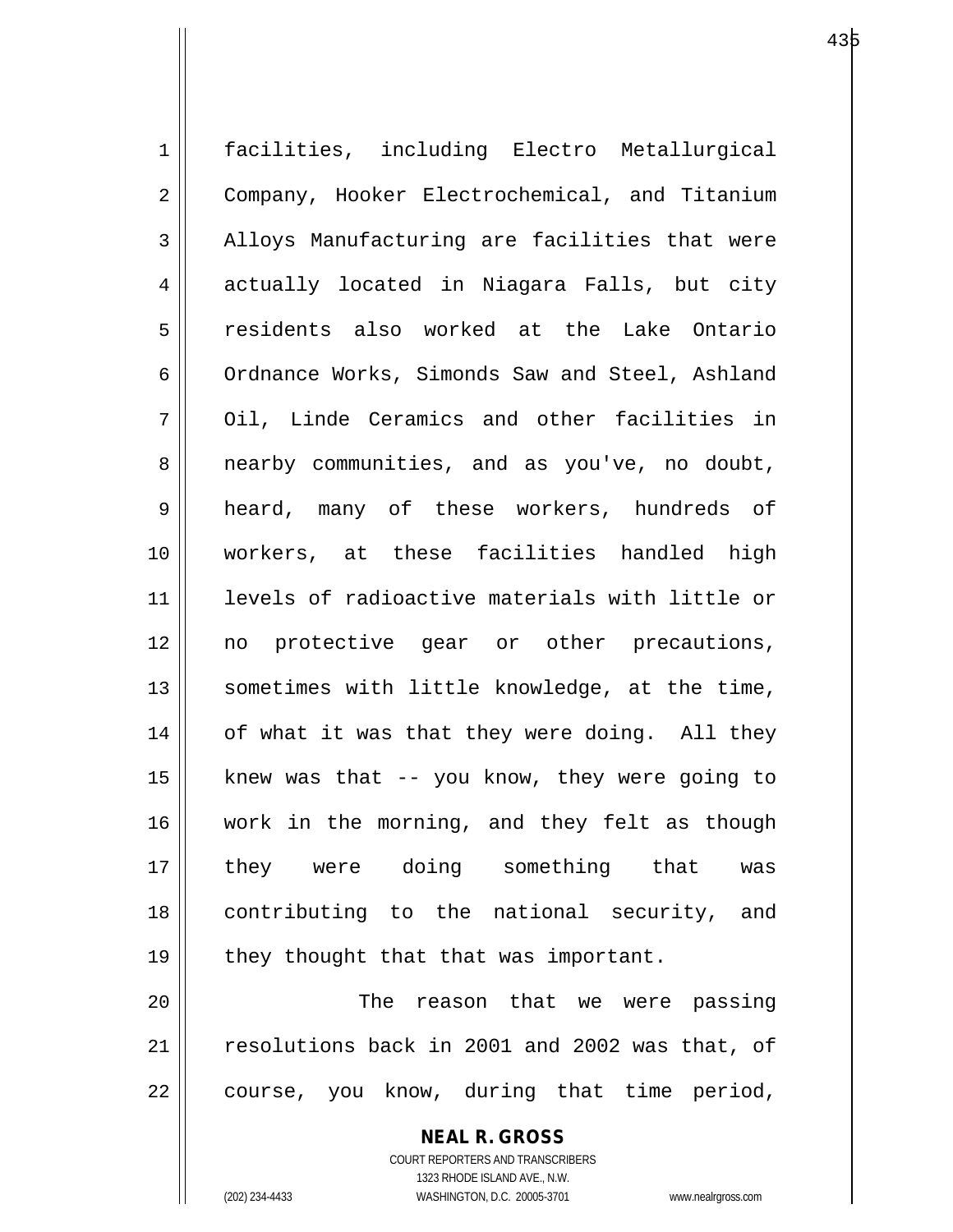| $\mathbf 1$    | efforts were taken to try to provide some      |
|----------------|------------------------------------------------|
| $\overline{2}$ | compensation to workers in similar             |
| 3              | circumstances. In October of 2000, the Energy  |
| 4              | Employees Occupational Illness Compensation    |
| 5              | Program Act was passed, and there was a very   |
| 6              | high level of expectation in the community at  |
| 7              | that time that finally justice was going to be |
| 8              | done in the cases of these workers.            |
| 9              | But what we found subsequently was             |
| 10             | that in order to qualify for compensation,     |
| 11             | employees or their survivors had to provide    |
| 12             | such a detailed employment history that -- and |
| 13             | various other evidence of their past           |
| 14             | employment and trying to document their        |
| 15             | exposure, that it became very, very difficult  |
| 16             | for many of those involved to do so, and in    |
| 17             | local government, we began receiving numerous  |
| 18             | complaints about the difficulty of simply      |
| 19             | going through the process. This was even       |
| 20             | before the initial round of results, which in  |
| 21             | more cases than the public expected,<br>far    |
| 22             | resulted in the denial of claims. Why did      |

## **NEAL R. GROSS**

COURT REPORTERS AND TRANSCRIBERS 1323 RHODE ISLAND AVE., N.W. (202) 234-4433 WASHINGTON, D.C. 20005-3701 www.nealrgross.com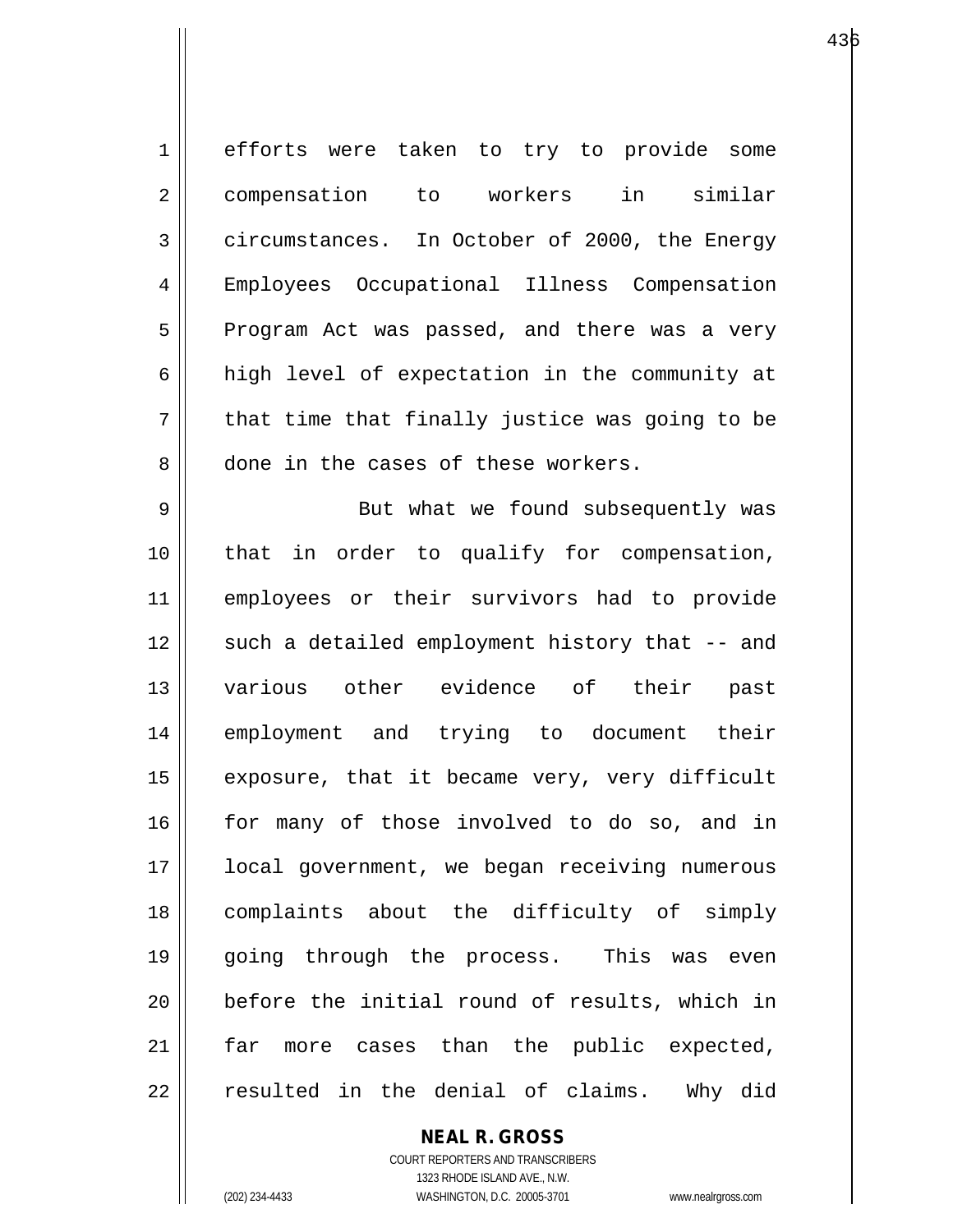$1 \parallel$  this happen?

| 2  | Well, I think it happened in part,             |
|----|------------------------------------------------|
| 3  | fault of the workers that were<br>from<br>no   |
| 4  | employed at these industries, as a result of   |
| 5  | the record keeping or lack of it, that was     |
| 6  | being done at facilities that participated in  |
| 7  | the activities in question, many of which, of  |
| 8  | course, were privately owned and where records |
| 9  | might not have been kept with the same         |
| 10 | diligence as at government facilities, and as  |
| 11 | a result of the loss of industry in subsequent |
| 12 | years, many of those facilities either moved   |
| 13 | overseas or were shut down, again, at no fault |
| 14 | of the workers, but complicating their task,   |
| 15 | when they tried to reconstruct records.        |
| 16 | So you had a situation where in                |
| 17 | many cases, even the best case of due          |
| 18 | diligence on the part of the worker, may have  |
| 19 | turned up very scanty records. There was even  |
| 20 | one -- a worse situation that occurred here,   |
| 21 | and I say this not because I think we're       |
| 22 | likely to be able to hold criminally culpable  |

## **NEAL R. GROSS**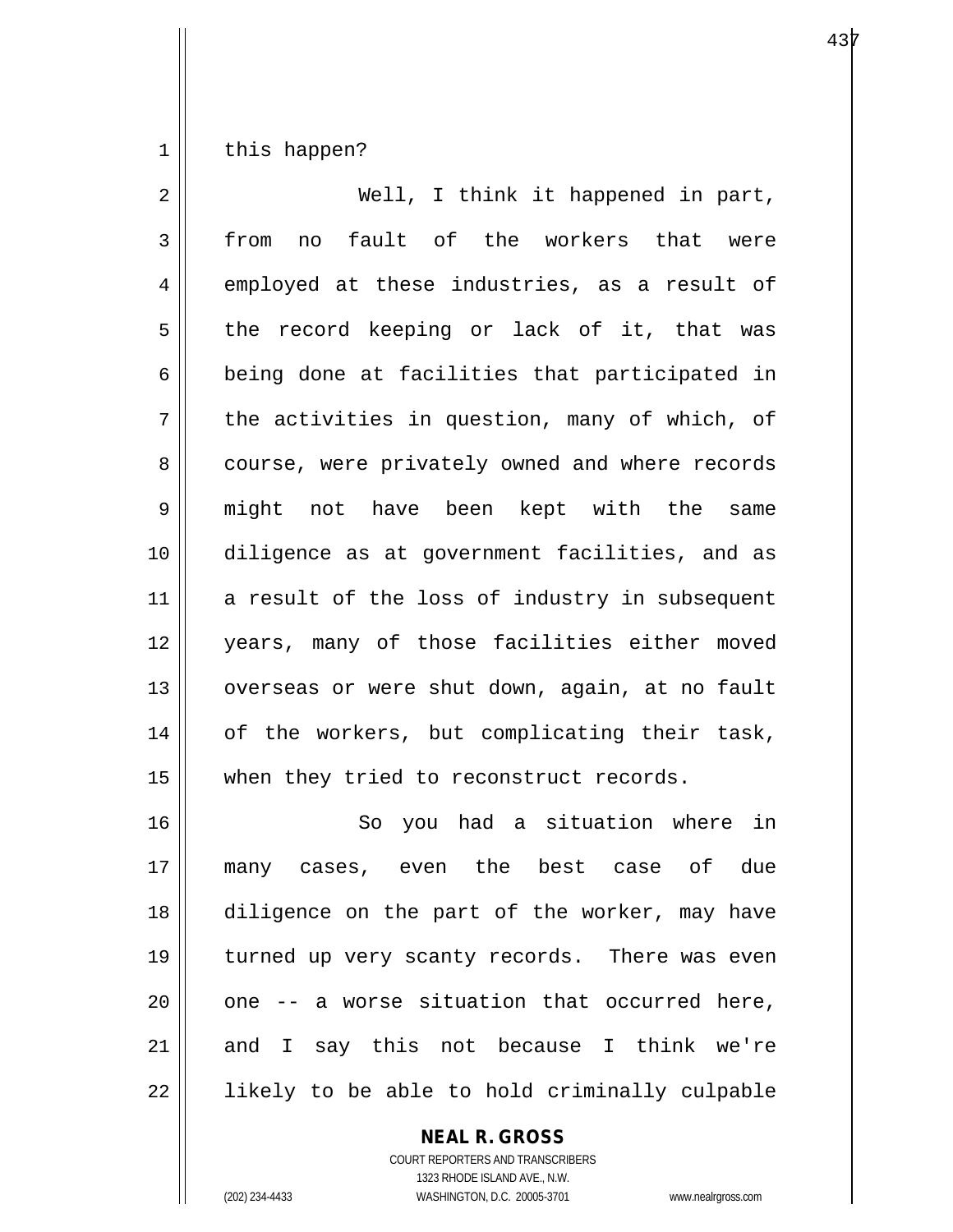**NEAL R. GROSS** COURT REPORTERS AND TRANSCRIBERS 1323 RHODE ISLAND AVE., N.W.  $1 \parallel$  any of the individuals that were involved,  $2 \parallel$  but, you know, we had other environmental  $3 \parallel$  tragedies in this community, for example, the 4 Love Canal situation. 5 In the immediate aftermath of Love 6 Canal, there were widespread reports within 7 || the community of shredding of documents at 8 | local chemical companies, any non-essential 9 | files were essentially being destroyed because 10 they were concerned to avoid future 11 liabilities. 12 || So besides simply records that may 13 || never have been kept, records that may have 14 || been lost through the closing of facilities or 15 | otherwise through the passage of time, I think 16 there's a lot of evidence to suggest that in 17 this region, at least, there was willful 18 destruction of records that might have 19 documented later claims. 20 || To try to ask the individual who, 21 || without fault, you know, worked in an industry  $22$  || and then sought compensation for damage to

(202) 234-4433 WASHINGTON, D.C. 20005-3701 www.nealrgross.com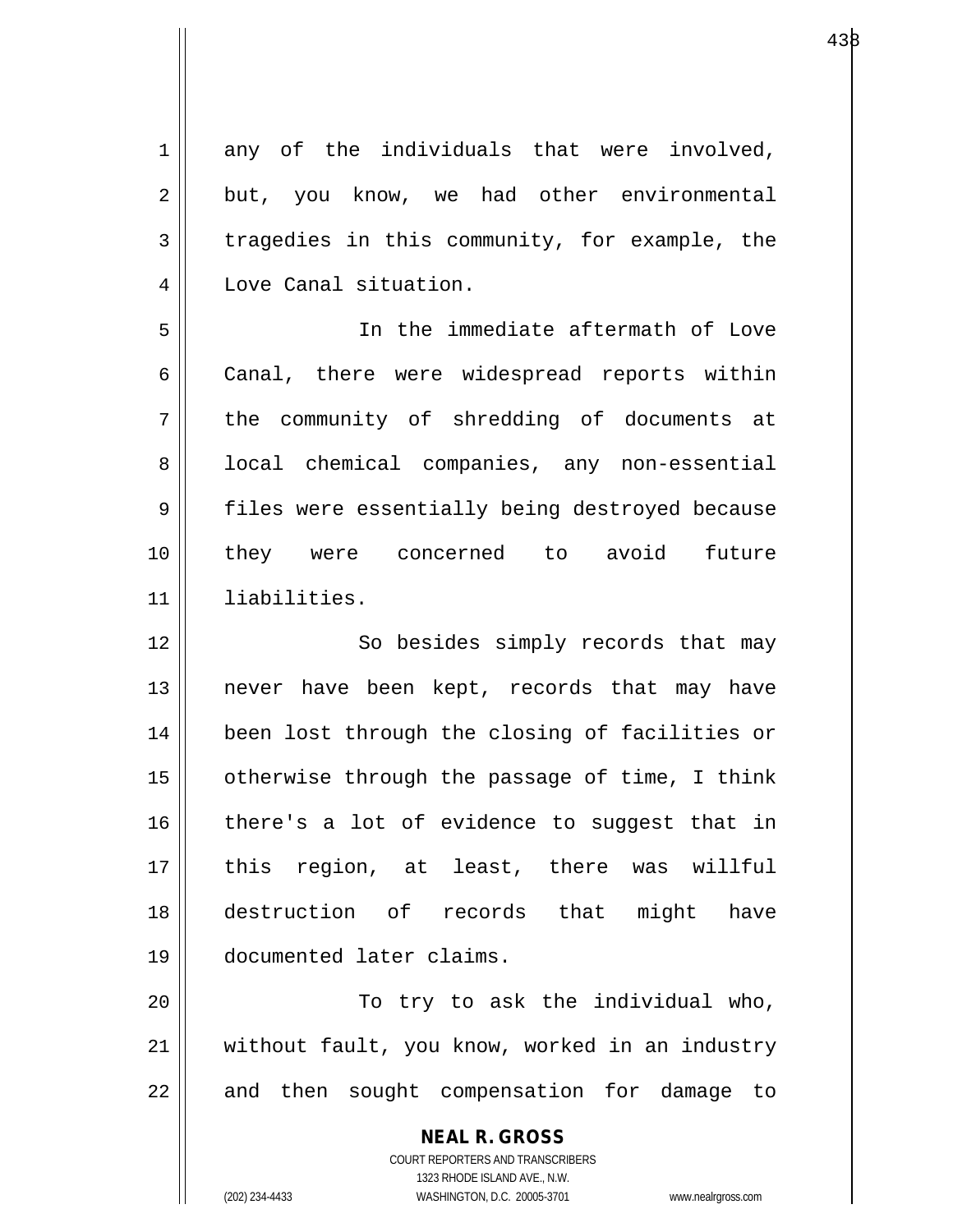1 | their health and well being that they suffered  $2 \parallel$  as a result, to try to ask them to overcome  $3$  this mountain of difficulties, in order to 4 access compensation, you know, we didn't feel  $5 \parallel$  in 2001 and 2002, we don't feel today, was  $6 \parallel$  fair. 7 It's probably something that 8 you've heard numerous times, with result to 9 the claims of atomic workers. It's been 10 attributed variously to the Magna Carta, 11 William Penn, Gladstone, but I think it's very 12 || applicable, you know, that justice delayed is 13 | justice denied. 14 And I wanted to conclude, when  $15$  | these difficulties arose back some years ago, 16 we sought assistance from our federal 17 || representatives, and two of them that were at 18 || that time and remain to this day very active 19 in assisting the victims in attempting to 20 || achieve compensation, Senator Charles Schumer 21 || and Congresswoman Louise Slaughter, and back

22 | in December of 2002, Senator Schumer held a

**NEAL R. GROSS**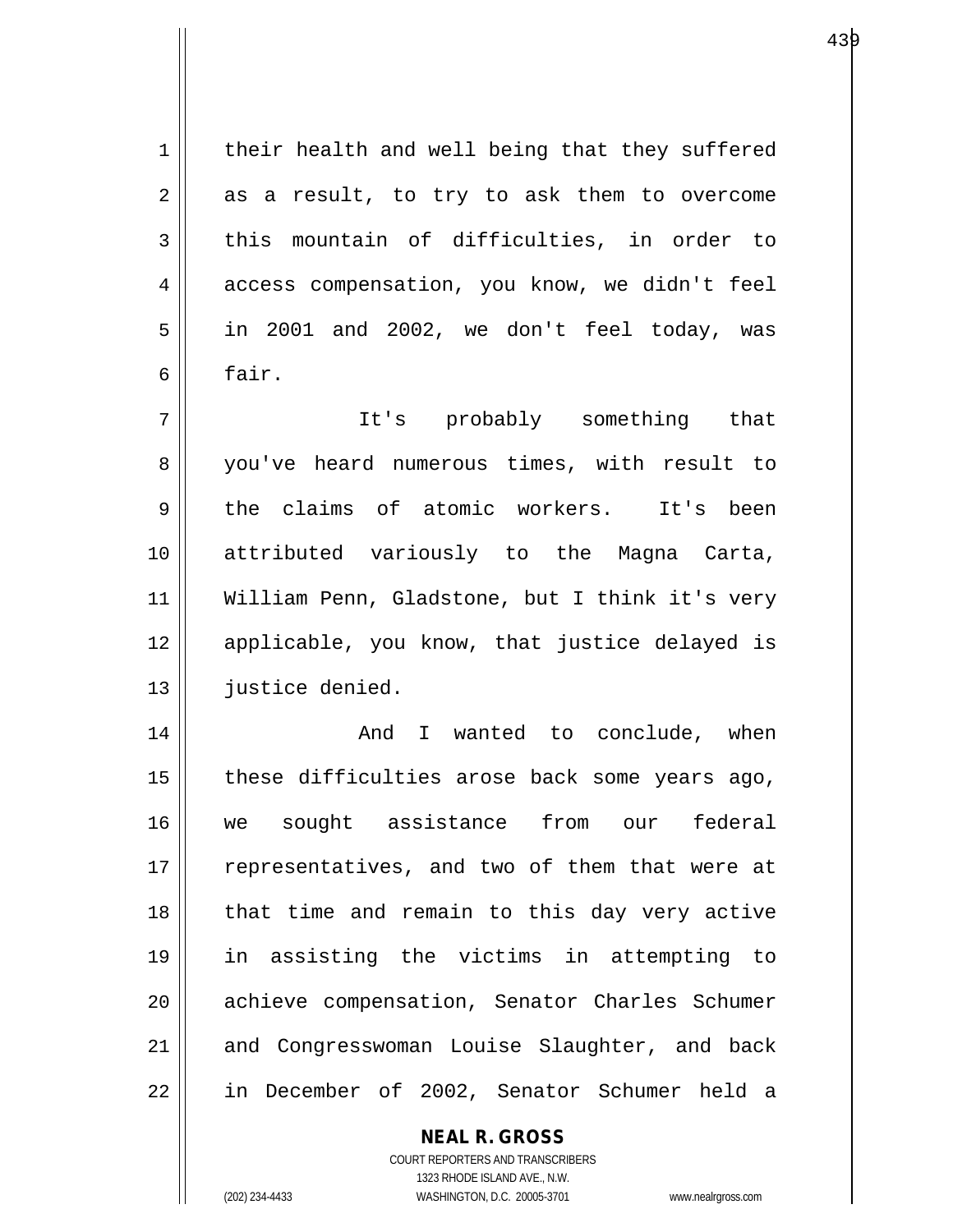| $\mathbf 1$    | rally of sorts out in front of an industry on                                                       |
|----------------|-----------------------------------------------------------------------------------------------------|
| 2              | Buffalo Avenue. One of the individuals who                                                          |
| 3              | spoke was a fellow by the name of Ernest                                                            |
| $\overline{4}$ | Frank, who was then 80 years of age. He was a                                                       |
| 5              | former iron worker who was seeking a                                                                |
| 6              | settlement. He had worked at various                                                                |
| 7              | industries that were involved in the nuclear                                                        |
| 8              | weapons program back during the 1940s and                                                           |
| 9              | 1950s, and at that time he said, "Trying to                                                         |
| 10             | get the money has been a long drawn out                                                             |
| 11             | process. Most of the people I worked with are                                                       |
| 12             | gone. Will I live long enough to see it? I                                                          |
| 13             | don't know."                                                                                        |
| 14             | Standing at his side was Senator                                                                    |
| 15             | Schumer. Senator Schumer said, "We're going                                                         |
| 16             | to fight for you and for the others that are                                                        |
| 17             | in a similar position," and Senator Schumer,                                                        |
| 18             | to his credit, did help to lead that fight at                                                       |
| 19             | that time.                                                                                          |
| 20             | The next time that we held a press                                                                  |
| 21             | conference, it was with<br>Congresswoman                                                            |
| 22             | Slaughter. That was in March 2003, and I                                                            |
|                | <b>NEAL R. GROSS</b>                                                                                |
|                | COURT REPORTERS AND TRANSCRIBERS                                                                    |
|                | 1323 RHODE ISLAND AVE., N.W.<br>(202) 234-4433<br>WASHINGTON, D.C. 20005-3701<br>www.nealrgross.com |
|                |                                                                                                     |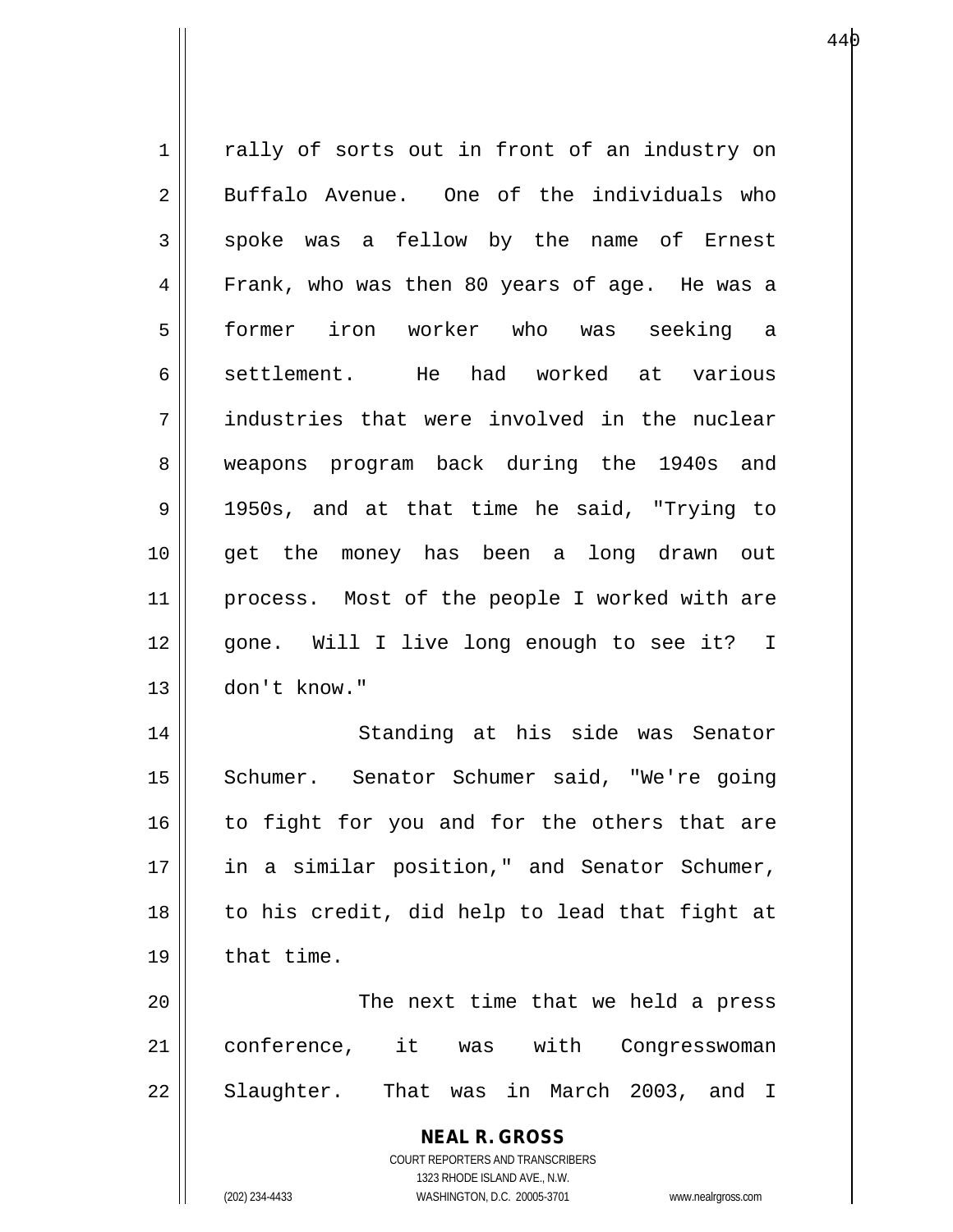1 attended that press conference as well. I was 2 | coming from the wake of Ernest Frank. He had  $3 \parallel$  died that day, as it turns out, ironically. 4 His son, Chip, has been active in 5 || this fight for many, many years. He kept 6 alive his father's memory through the  $7 \parallel$  subsequent years. He now himself has passed  $8 \parallel$  away, and I felt that it was a burden upon me, 9 as Mayor of the City of Niagara Falls, to 10 attach a human face to the issue that you're 11 facing. 12 I believe that Senator Schumer is  $13$  still on the case. I think that the proposals 14 he has made for trying to overcome this 15 impasse represent a way forward. I think the 16 opportunity to pursue an administrative 17 || solution to this question is the most positive 18 avenue currently available, and I would like 19 to say that Senator Schumer, now Senator 20 Gillibrand, who has joined the fight, and 21 | Congresswoman Slaughter, have the full support  $22 \parallel$  of the City of Niagara Falls and its residents

**NEAL R. GROSS**

COURT REPORTERS AND TRANSCRIBERS 1323 RHODE ISLAND AVE., N.W. (202) 234-4433 WASHINGTON, D.C. 20005-3701 www.nealrgross.com

 $44\mu$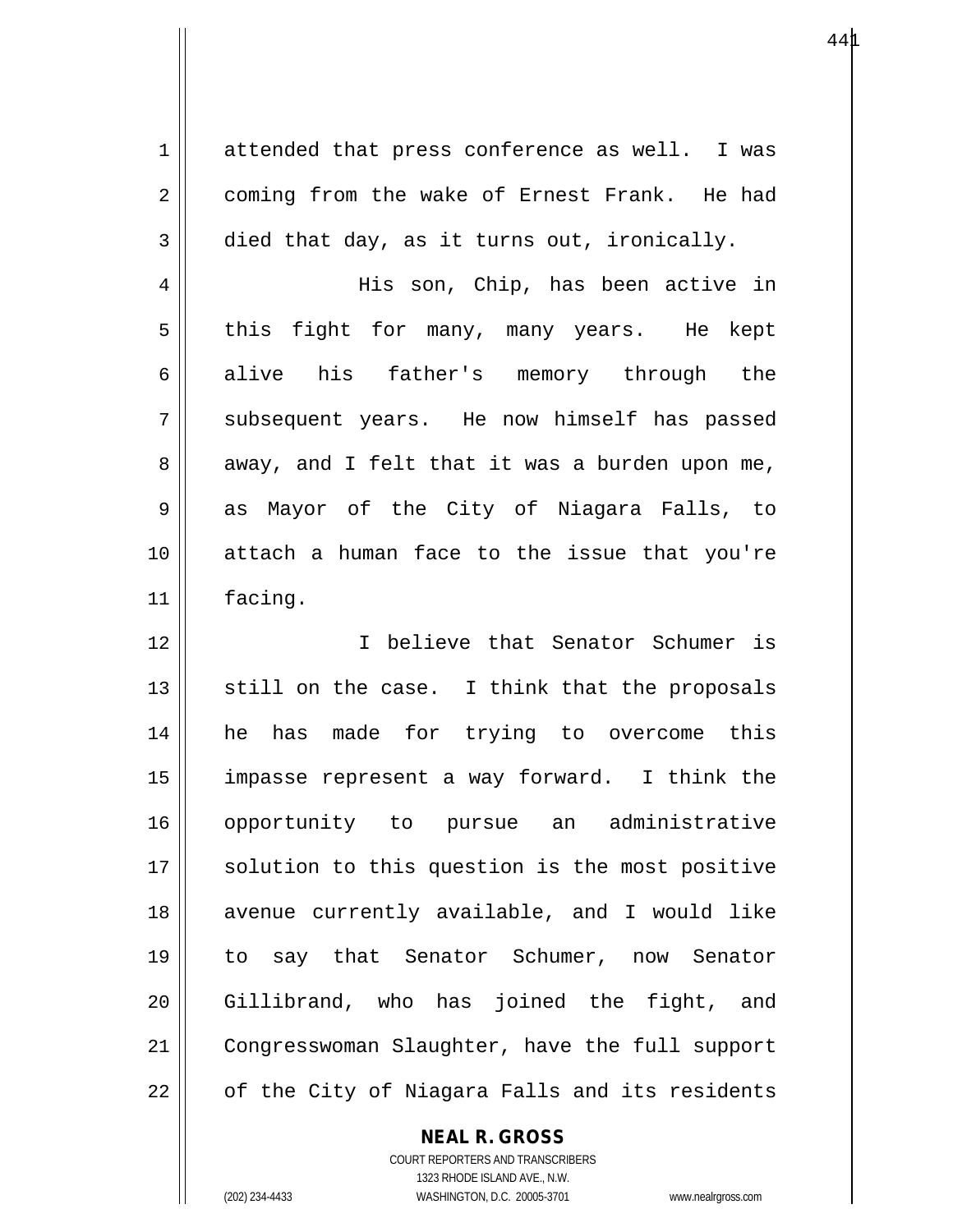**NEAL R. GROSS** 1 || in their efforts to achieve just compensation 2 for atomic workers who have been victimized, 3 through no fault of their own, by a very 4 difficult set of circumstances. 5 I thank you for the opportunity to  $6 \parallel$  speak. 7 ACTING CHAIR GRIFFON: Thank you 8 for the comments, and we are happy to be here 9 | to hear from you and directly from so many 10 || that worked at these facilities. 11 || The next person I have is Lewis 12 Webber. Again, some folks may have left from 13 being here earlier. [identifying information 14 redacted]? No? [identifying information 15 redacted]? [identifying information 16 redacted]? I believe that was earlier. 17 [identifying information redacted]? Cathy 18 || Kern? Most of those ones I've read off were 19 Bethlehem Steel, and we did have a vote on 20 || Bethlehem Steel earlier, and I think they left  $21$  | after that vote. 22 || MS. KERN: Good evening, ladies and

> COURT REPORTERS AND TRANSCRIBERS 1323 RHODE ISLAND AVE., N.W.

(202) 234-4433 WASHINGTON, D.C. 20005-3701 www.nealrgross.com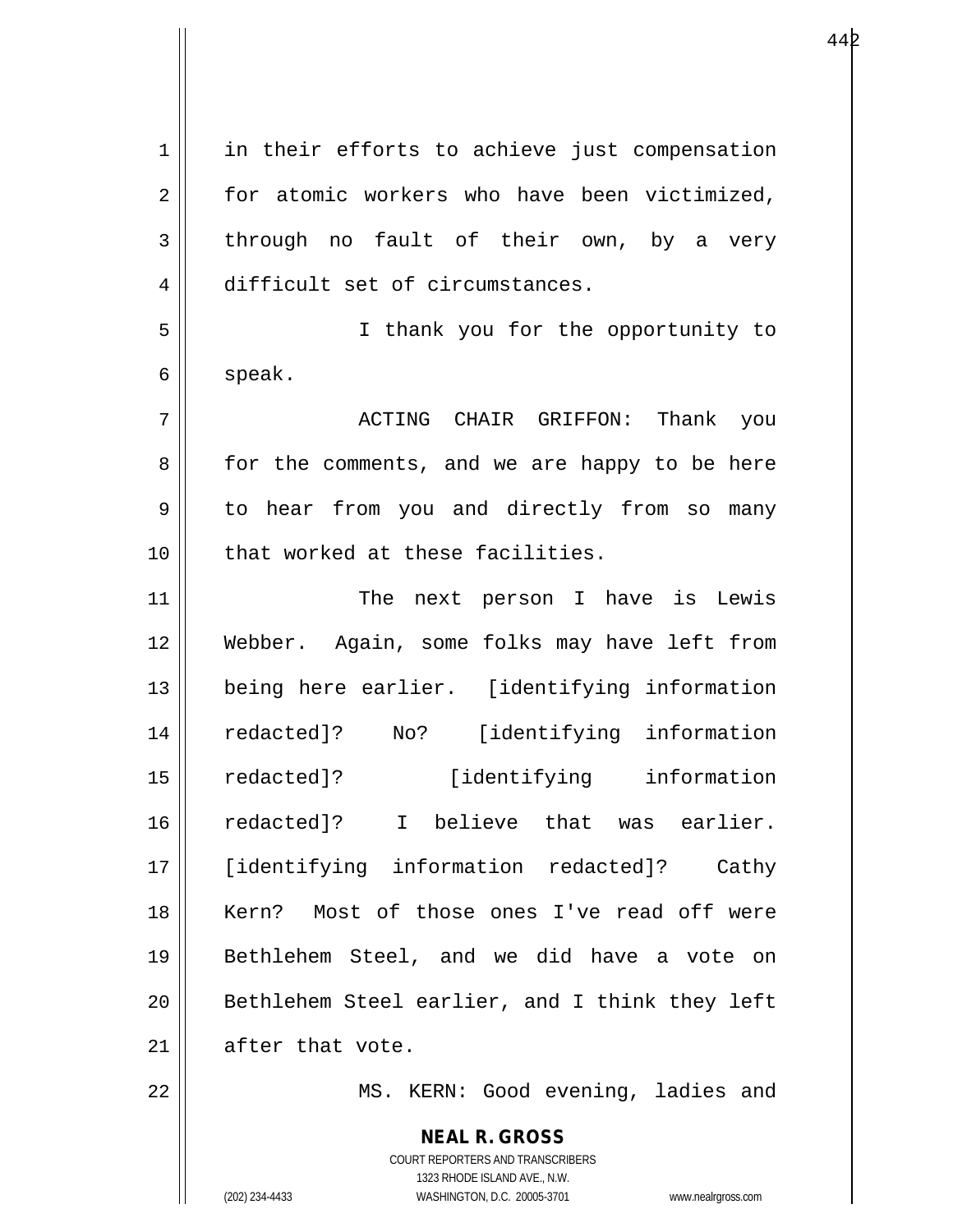| $\mathbf 1$ | gentlemen, and thank you for giving me this   |
|-------------|-----------------------------------------------|
| 2           | opportunity to speak. My name is Cathy Kern,  |
| 3           | and I worked at Praxair, formerly known as    |
| 4           | Linde, for 31 years, from March 26, 1968 to   |
| 5           | June 30, 1999, when I accepted a buy-out to   |
| 6           | leave. I also worked in Building 14, which    |
| 7           | you heard about yesterday, from 1970 to 1974, |
| 8           | which today, no longer exists due to          |
| 9           | contamination.                                |
| 10          | As far as the slides yesterday, it            |
| 11          | said Linde was in Tonawanda. The name is      |
| 12          | different today, since Linde decided to spin  |
| 13          | off from Union Carbide and became known as    |
| 14          | Praxair, but the site is still there.         |
| 15          | I was here yesterday, and I heard             |
| 16          | the most gut-wrenching accounts of claims     |
| 17          | being denied. I gave this much thought last   |
| 18          | night. I felt I needed to come back today and |
| 19          | provide not only support but additional       |
| 20          | information that you may or may not know. I   |
|             |                                               |
| 21          | have not filed a claim, as I am not ill yet,  |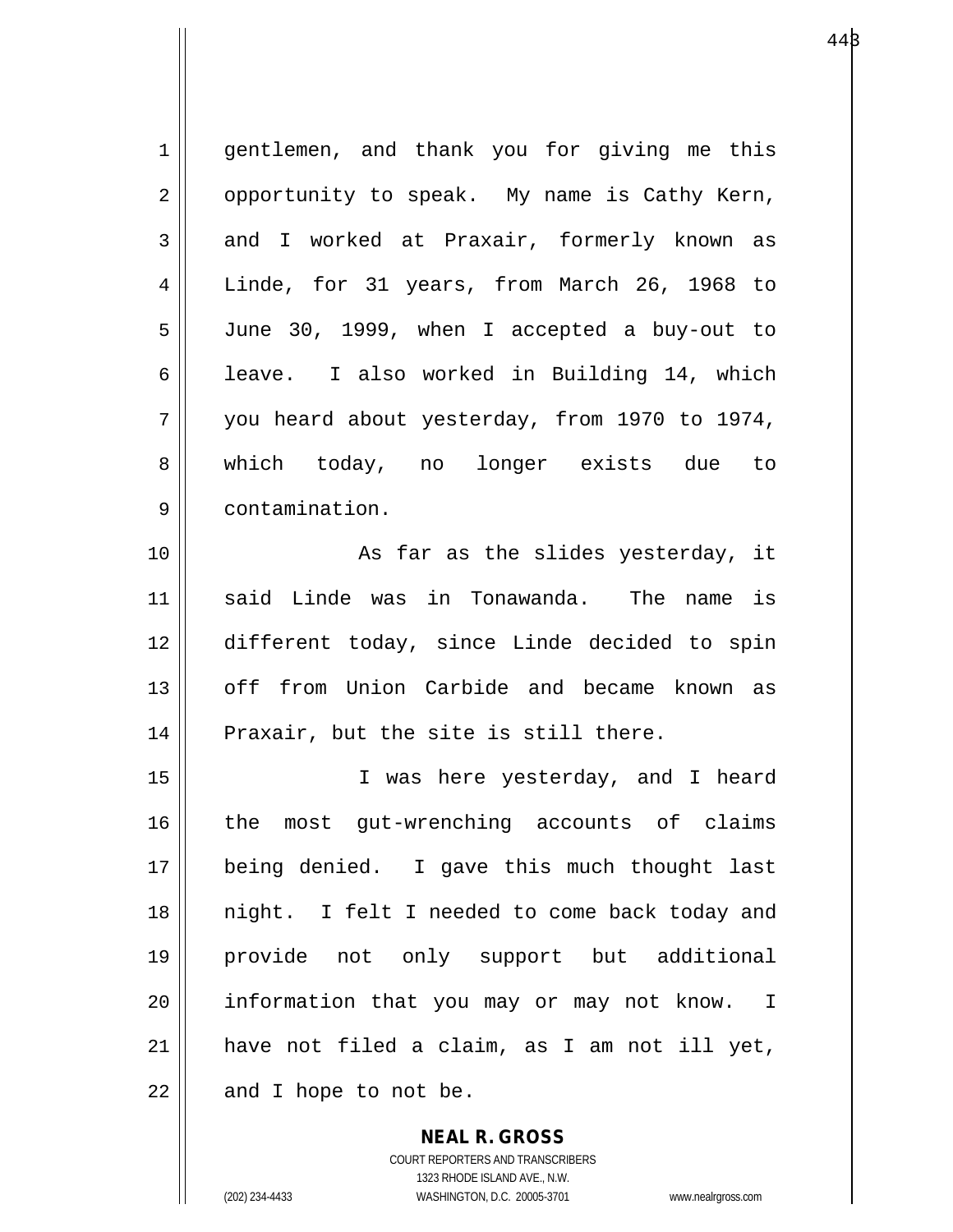**NEAL R. GROSS** COURT REPORTERS AND TRANSCRIBERS 1 || As an employee, for the first 25 2 || years, it was required that you got a yearly 3 physical by the company, at the company's 4 | location. All employees, whether they were  $5 \parallel$  salaried or hourly, were given the same 6 || physical, which included chest X-rays, EKG, 7 | blood work, and urinalysis. 8 at the age of 47, I went to a 9 cardiologist who informed me I had a heart 10 murmur. When I told him I had an EKG every 11 year and was never told this, he shrugged his 12 shoulders and said, "Not everyone that 13 || performs and EKG can read them." 14 || I often wondered what results, if 15 anything out of the ordinary, was told to 16 employees. We had two full-time nurses and a 17 medical doctor on staff that was there every 18 day. Employees were medically monitored, as 19 well as treated for on the job injuries. 20 Once the factory closed, however, 21 || all salaried employees' physicals stopped. I  $22$  || often wondered, where are all these medical

1323 RHODE ISLAND AVE., N.W.

(202) 234-4433 WASHINGTON, D.C. 20005-3701 www.nealrgross.com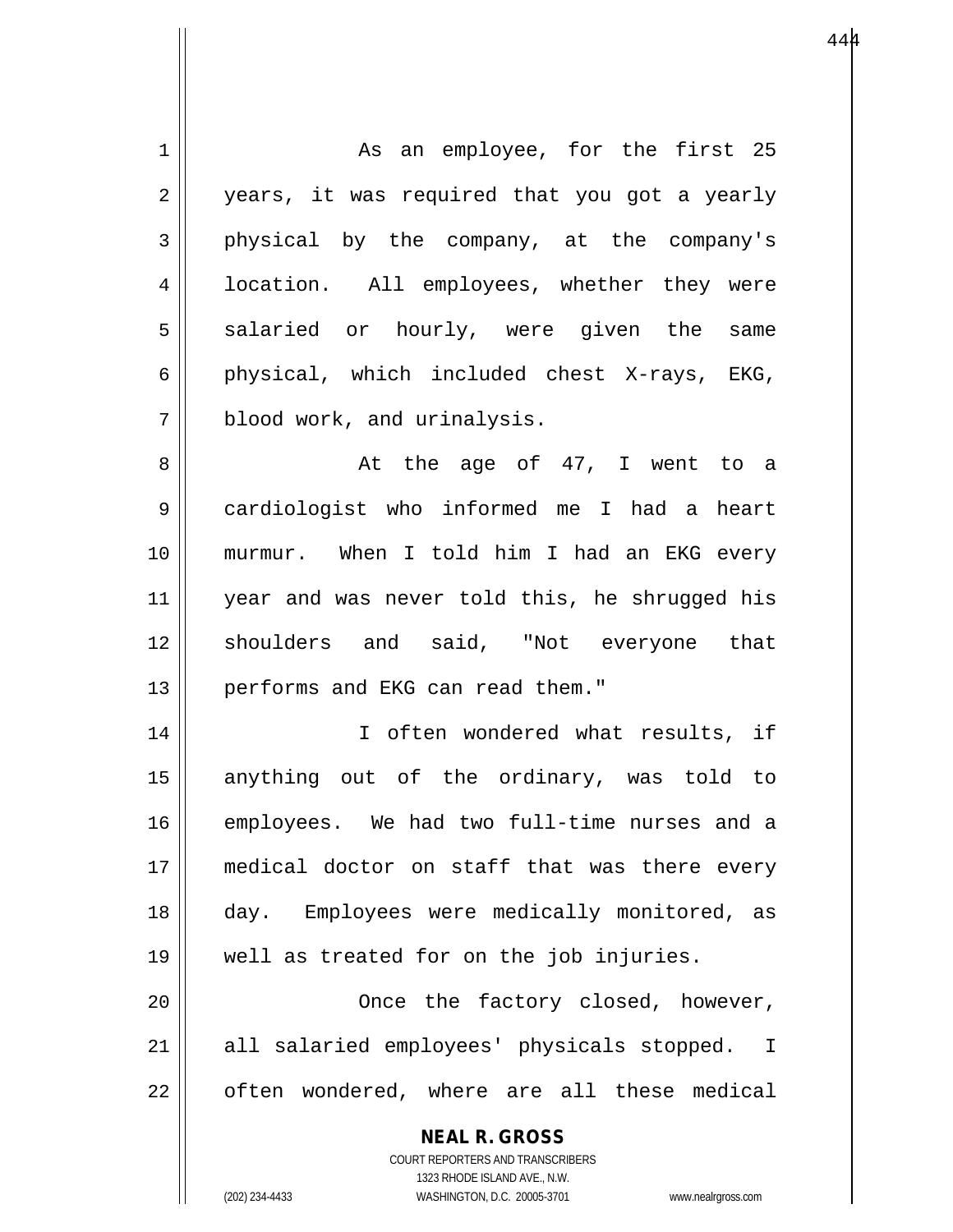| $\mathbf 1$ | records that were supposedly kept on file?                          |
|-------------|---------------------------------------------------------------------|
| 2           | Also, when you are an employee,                                     |
| 3           | your employee records do not say what building                      |
| 4           | you worked in, just your title and length of                        |
| 5           | time in a particular department. The Linde                          |
| 6           | property, I believe, is 111 acres, and I don't                      |
| 7           | even know how many buildings. They were all                         |
| 8           | numbered. Could have been 40, 50.                                   |
| 9           | We moved departments on a regular                                   |
| 10          | basis from buildings to buildings due to the                        |
| 11          | many reorganizations that took place. We went                       |
|             |                                                                     |
| 12          | from buildings to buildings for meetings. I                         |
| 13          | moved 12 times to 14 different buildings.                           |
| 14          | There was a constant movement of                                    |
| 15          | people and a constant renovation of these                           |
| 16          | buildings, and you often wonder, with all this                      |
| 17          | renovation, what was disturbed? What was                            |
| 18          | brought to the surface?                                             |
| 19          | When I was in Building 14 from                                      |
| 20          | 1970 to 1974, I was told to get a security                          |
| 21          | clearance. Why? We didn't have<br>any                               |
| 22          | government contracts. That was a research                           |
|             |                                                                     |
|             | <b>NEAL R. GROSS</b><br>COURT REPORTERS AND TRANSCRIBERS            |
|             | 1323 RHODE ISLAND AVE., N.W.                                        |
|             | (202) 234-4433<br>WASHINGTON, D.C. 20005-3701<br>www.nealrgross.com |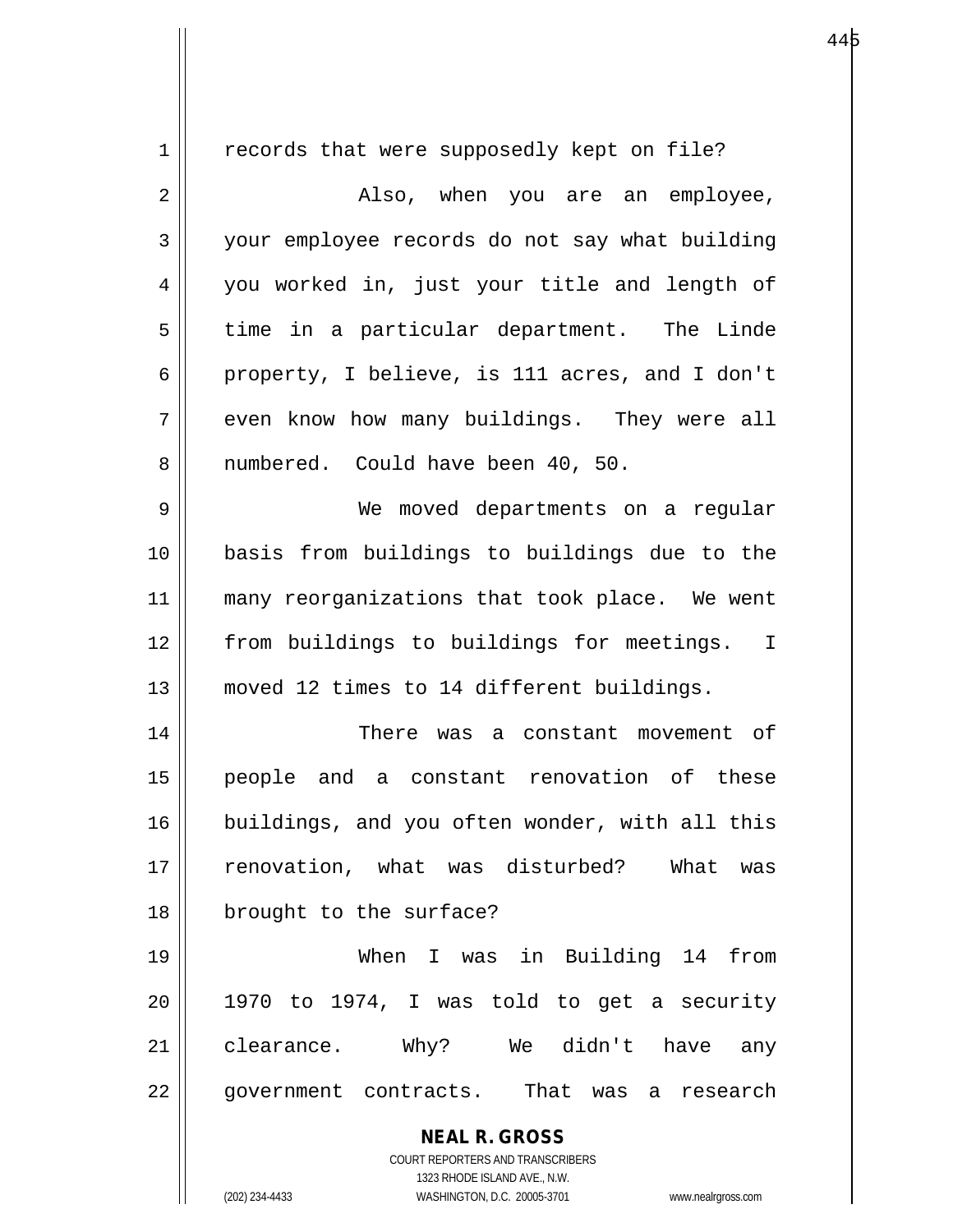1 | building with offices, labs, and high bay. 2 However, I went and got my  $3 \parallel$  security clearance because that's what I was 4 | told to do. However, years later, in another 5 || engineering department, we were doing work 6 with Oak Ridge, yet no one was told to get a  $7 \parallel$  security clearance. This is -- that just is 8 || something that's a big question mark with me. 9 In the late 1970s, the Linde 10 Tonawanda Site underwent a massive expansion 11 which included two wings in the front with the 12 || center area being the main entrance that was 13 || open three stories that included library, 14 | cafeteria, conference rooms. 15 The first floor was half in the

 $446$ 

16 ground. Some people called those garden 17 apartments. So when you sat at your desk, eye 18 level was the grass.

19 Within the first five years of  $20$  |  $\circ$  occupancy, eight people on the first floor of 21 Building 100 North, where I was, developed  $22 \parallel$  cancer and died. The youngest, 39, the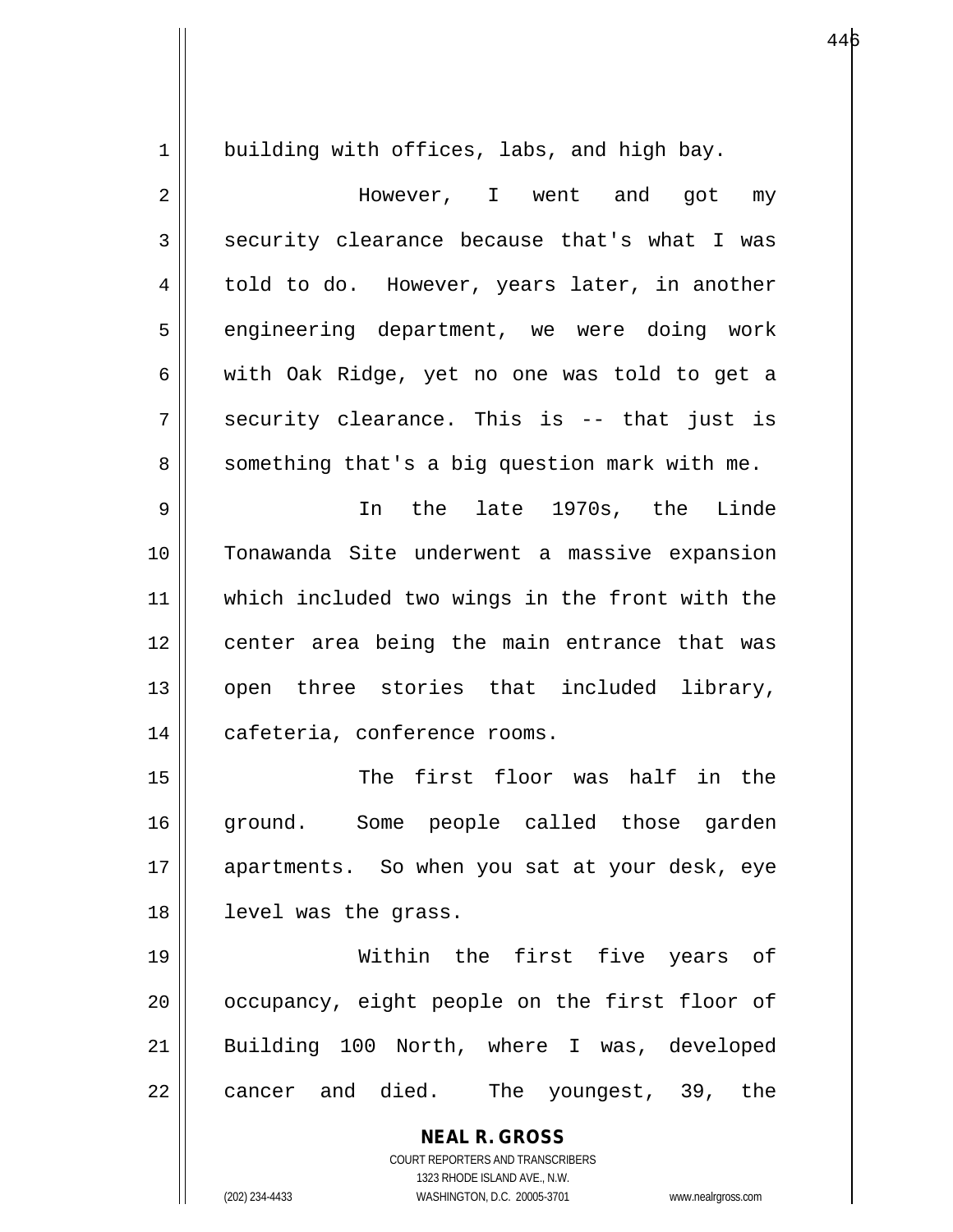$1 \parallel$  oldest, mid-50s.

| $\overline{2}$ | This concerned me, so I went over                                                                                                                               |
|----------------|-----------------------------------------------------------------------------------------------------------------------------------------------------------------|
| 3              | to the dispensary and asked the nurse about                                                                                                                     |
| 4              | it. You know, her response was, "Oh, Cathy,                                                                                                                     |
| 5              | you're getting at that age when you're                                                                                                                          |
| 6              | noticing people are dying." I hardly thought                                                                                                                    |
| 7              | SO.                                                                                                                                                             |
| 8              | She then made a statement that                                                                                                                                  |
| 9              | sounded like a tape recording. She said, "The                                                                                                                   |
| 10             | number of cancer cases here is no greater than                                                                                                                  |
| 11             | any other company in Western New York." This                                                                                                                    |
| 12             | made me sound like -- that's what she was told                                                                                                                  |
| 13             | to say.                                                                                                                                                         |
| 14             | At the same time, I decided to put                                                                                                                              |
| 15             | a radon detector in my office since I worked                                                                                                                    |
| 16             | half in the ground. It was not conspicuous,                                                                                                                     |
| 17             | but it was there. Well, somebody saw it,                                                                                                                        |
| 18             | blabbed all over that I had one.                                                                                                                                |
| 19             | One day, a person came into my                                                                                                                                  |
| 20             | office and said to get rid of it and to                                                                                                                         |
| 21             | remember that Karen Silkwood was murdered.                                                                                                                      |
| 22             | Though they laughed walking out of my office,                                                                                                                   |
|                | <b>NEAL R. GROSS</b><br>COURT REPORTERS AND TRANSCRIBERS<br>1323 RHODE ISLAND AVE., N.W.<br>(202) 234-4433<br>WASHINGTON, D.C. 20005-3701<br>www.nealrgross.com |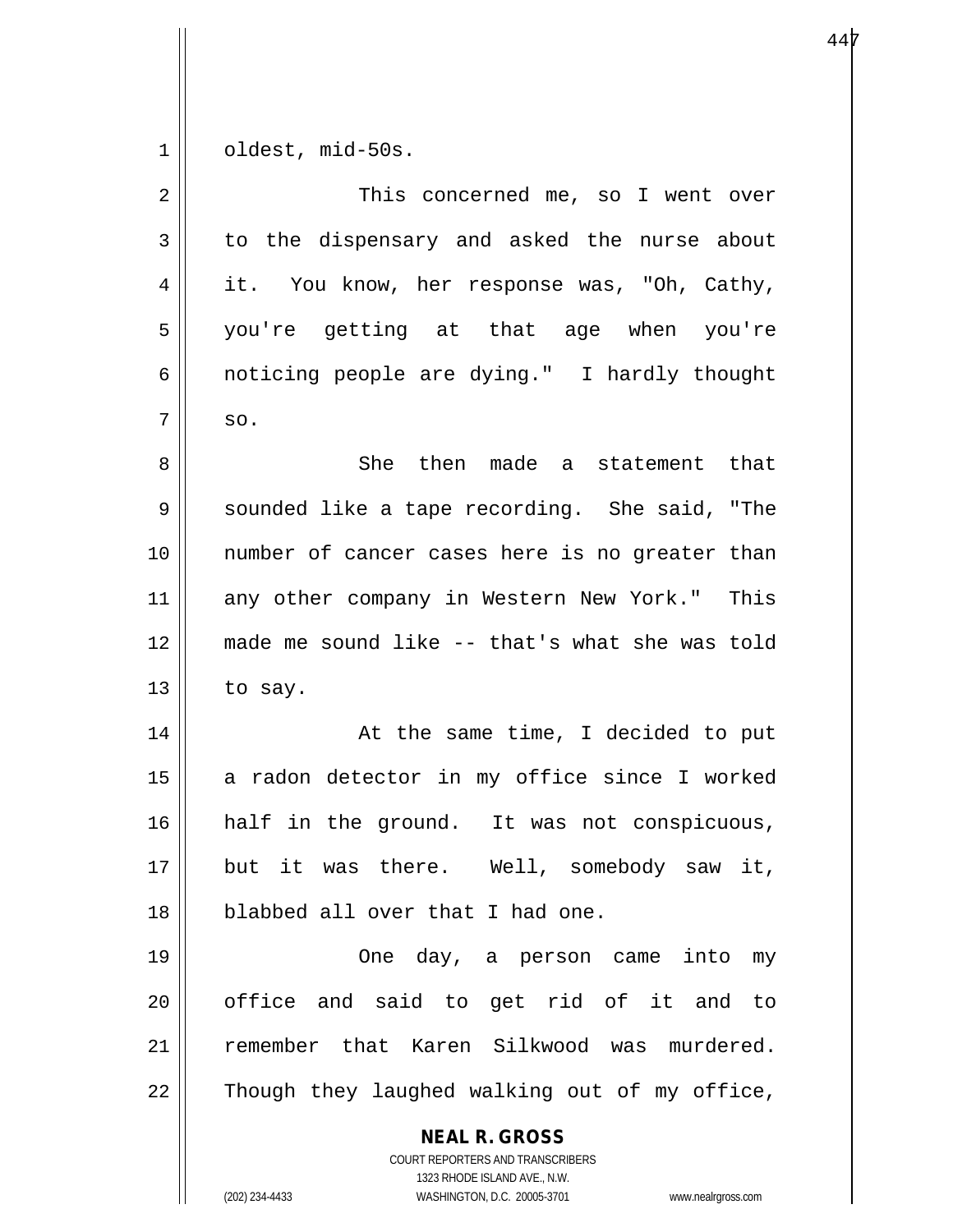$1 \parallel$  I didn't. I took it as a threat, and I got rid  $2 \parallel$  of the radon detector.

3 Now, also, as an employee, I was 4 || required to be inoculated with both tetanus 5 and typhoid shots. I did not travel. When I 6  $\parallel$  asked why typhoid, I was told because I work 7 in close proximity to employees that are 8 working on various projects with nasty stuff, 9 || and I'm also handling papers that had been 10 brought back from foreign countries. I could 11 also be exposed to foreign nasty stuff.

12 This is just like our skilled  $13$  craftsmen in the factory, who go home with 14 || their work clothes that have to be cleaned. 15 Their families could also be exposed to 16 contaminants. Yes, a lot of the workers took 17 || showers, changed their clothes before going 18 home, but these same work clothes had to be 19 cleaned, yet these families weren't inoculated  $20$  || against nasty stuff and contaminants.

21 I was also told, "Do not discuss  $22 \parallel$  or ask questions about the low level radiation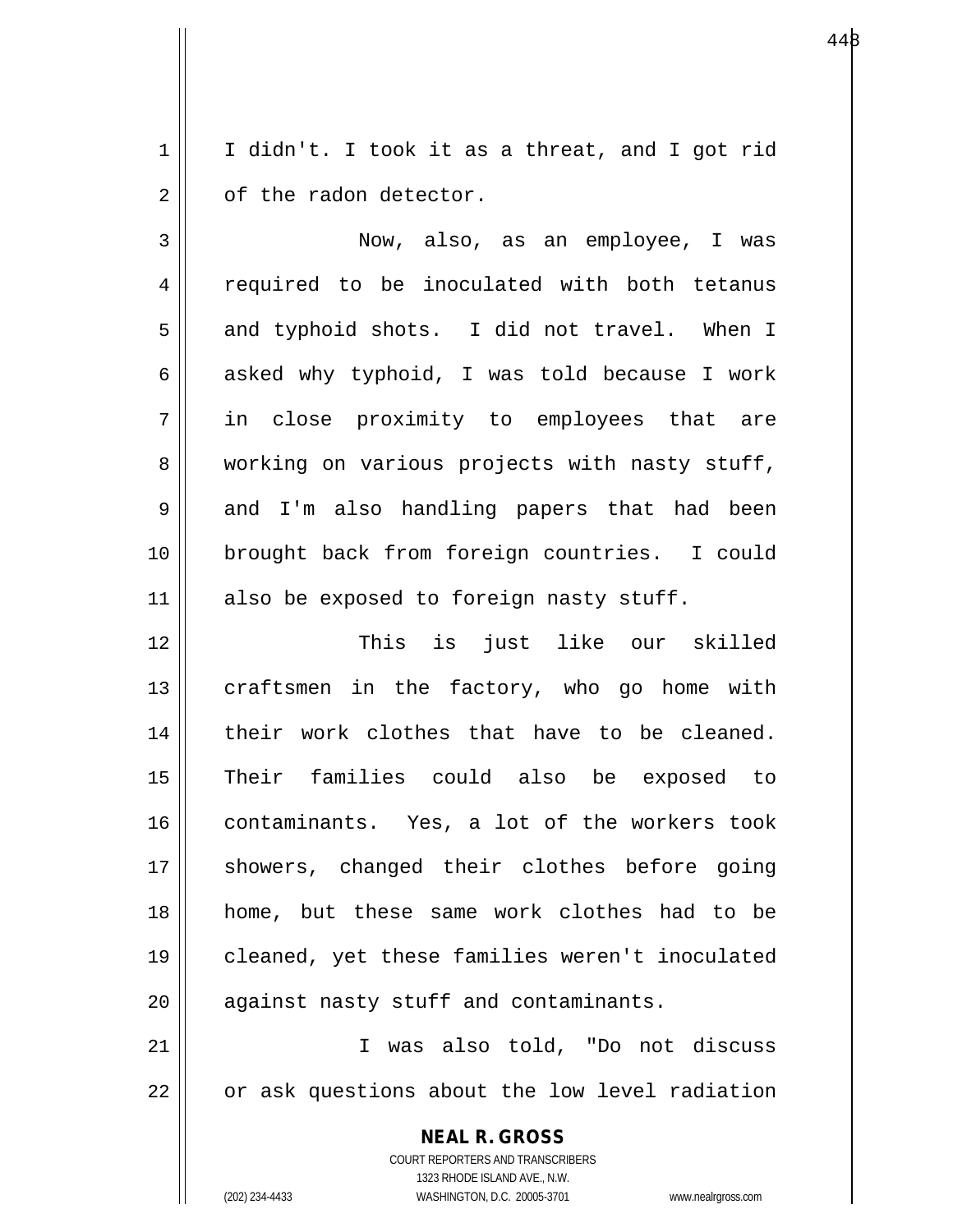**NEAL R. GROSS** COURT REPORTERS AND TRANSCRIBERS 1323 RHODE ISLAND AVE., N.W. 1 | issues." Everyone knew how I felt, and I just 2 wanted answers, but I was told, there are no  $3 \parallel$  problems at the site. It is safe. 4 Yet on a regular basis, I watched 5 men in what I used to call the white zoot  $6 \parallel$  suits, head to toe, going down into wells all  $7 \parallel$  over the property that are being monitored,  $8$  || and there was one right at the main entrance, 9 || where you walked in. 10 || The it is safe, why are they there? 11 || If Building 14 was so safe, why was it torn 12 down? It is my understanding that today, one-13 || third of the buildings on the Linde Site have 14 | been dismantled and hauled away. 15 In early 2000, I attended a public 16 meeting regarding remediation of the Linde 17 || Site. I wrote a letter to the Army Corp of 18 || Engineers, basically to prove I worked there 19  $\parallel$  and the dates, since I had been -- it has been  $20$  | known that employee records do disappear. 21 || Then gave my thoughts about the 22 || property, especially Buildings 14, which I

(202) 234-4433 WASHINGTON, D.C. 20005-3701 www.nealrgross.com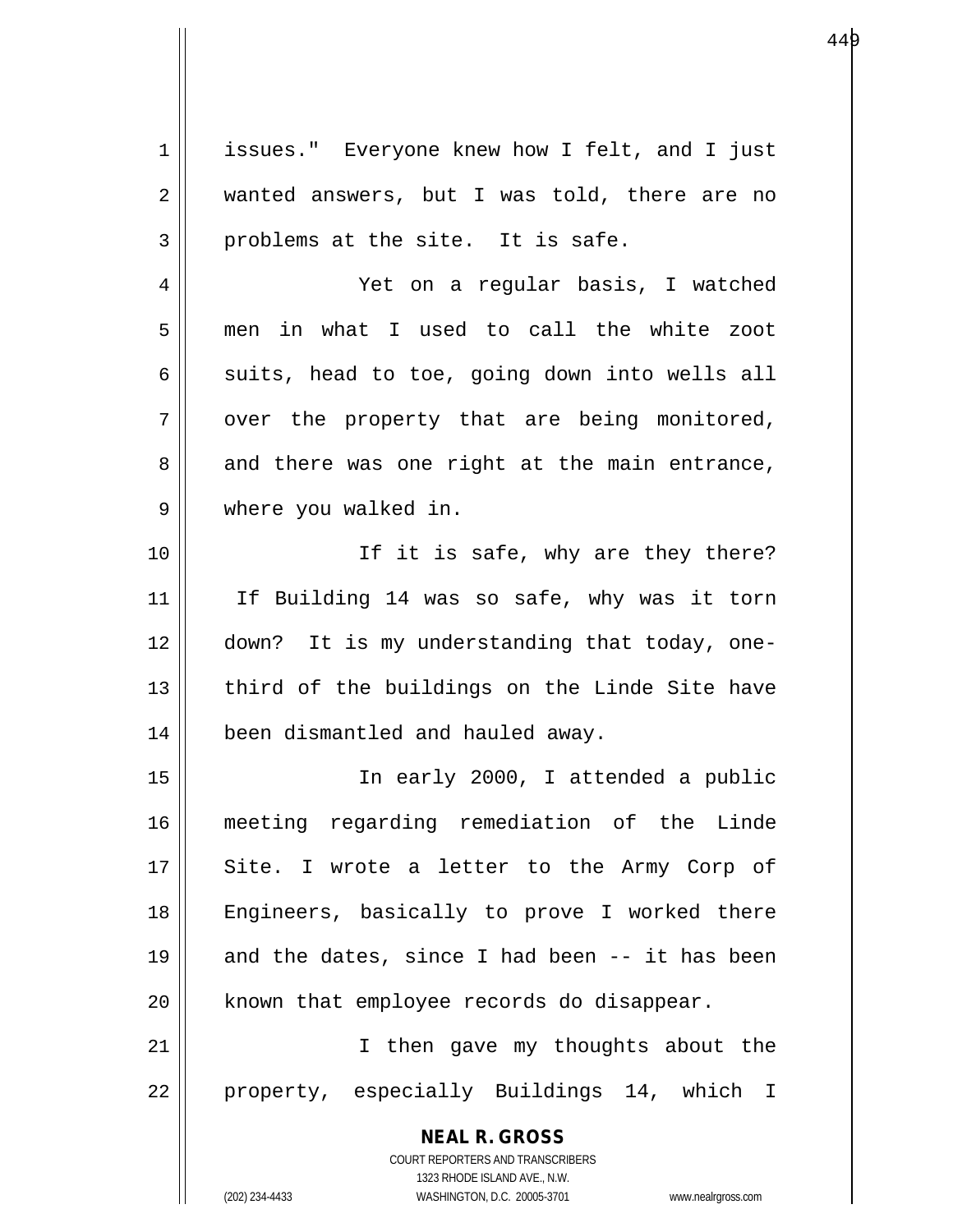1 | worked in, and the tunnels that ran from 2 || Building 14 to Building 27. The letter was 3 not threatening. It was just facts. It was 4 questions. I even did a correlation with 5 || Agent Orange and Love Canal.

6 Five months after I sent this 7 letter, I was at a social function sponsored 8 || by Linde retirees, and the then site manager,  $9 \parallel$  ripped up one side of me and down the other, 10 demanding to know why I wrote a letter to the 11 Army Corp of Engineers. When he started  $12$   $\parallel$  reciting phrases I used, I knew he got a copy.

13 All I said to him was, "Freedom of 14 || speech." Unbeknownst to me, some people said 15 my letter created problems, and I have no 16 evidence of that. Building 14 was 17 || subsequently torn down and, I believe, shipped 18 || out west for burial, and the tunnels closed 19 || and new ones installed.

20 What people do not know, and for  $21$  | those of you that may be saying, "How do we 22 || get records," there was a policy for all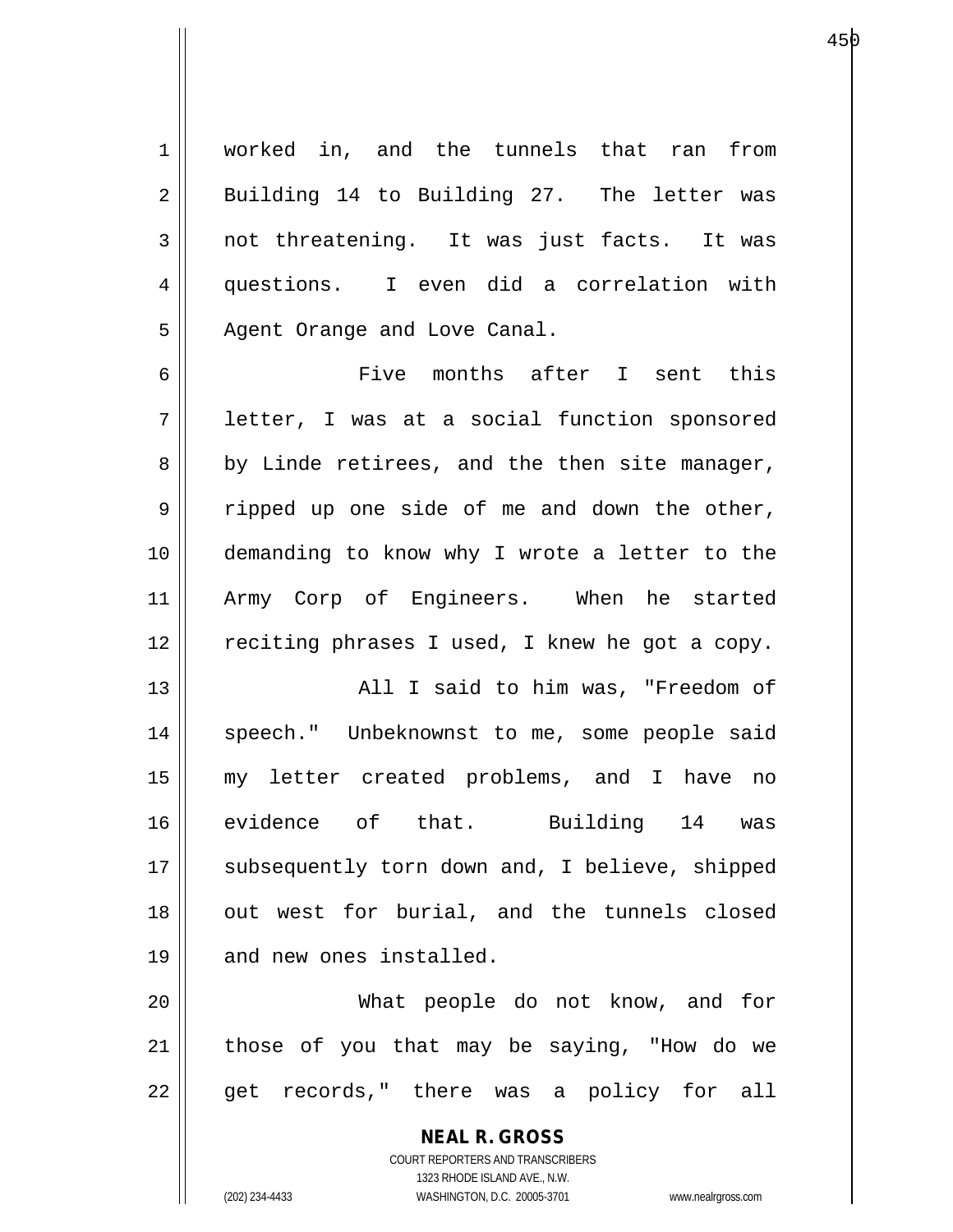1 divisions of Union Carbide, which Linde was  $2 \parallel$  one, Mining and Metals, the others, and I  $3 \parallel$  forget the names of the others, all records 4 and closed project files were to be sent to a 5 | large warehouse in Vermont.

6 We were able to retrieve these 7 documents, as needed, on a quick turnaround 8 time. I don't know who the person is at 9 || Praxair Tonawanda, but there has to be a 10 person that can help get records from Vermont, 11 || maybe the safety department. I knew who used 12 to do it, but I don't know if that person is 13 here today. I also don't know what the 14 || medical department did with the records.

15 I am here today, not for me, but 16 to provide information for all the workers 17 || from the companies that are trying to get 18 their claims satisfied. I am here to support 19 all workers I know and all workers I do not  $20$   $\parallel$  know.

21 Why does the government spend 22 || trillions of dollars on an unpopular war, but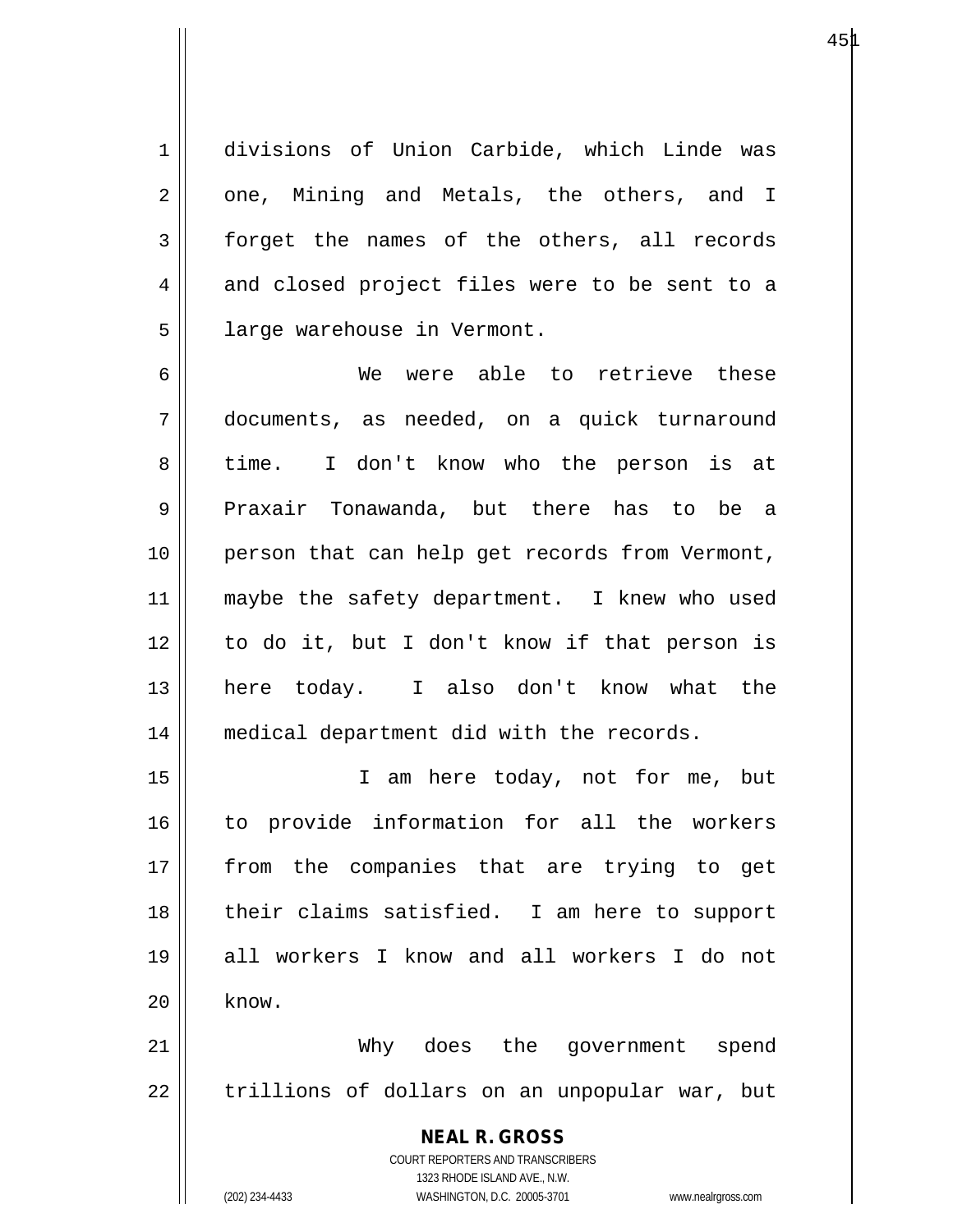1 turn their backs on workers? They're doing  $2 \parallel$  the same thing to our returning veterans. All 3 these workers have paid into government 4 agencies, whether it be workmen's comp, 5 disability, Social Security, but yet, when it  $6 \parallel$  comes time to collect what is due, they are 7 denied.

8 Samman Musse workers and their families 9 || should not have spent years filing claims. 10 || This ordeal faced by the families, I feel, is 11 || cruel and inhumane. It's a travesty. They 12 have been victims twice, and three times, and 13 || four times during denial process. If you were 14 to put a dollar value on the man hours 15 || expended in denying these claims, it would far 16 exceed, probably by a factor of two, the 17 || amount of money these families are due.

18 Let's get that word, that awful 19 word, cover-up, removed from the dialogs of 20 || the past many years and please, pay these 21 people now. Thank you.

22 ACTING CHAIR GRIFFON: Thank you,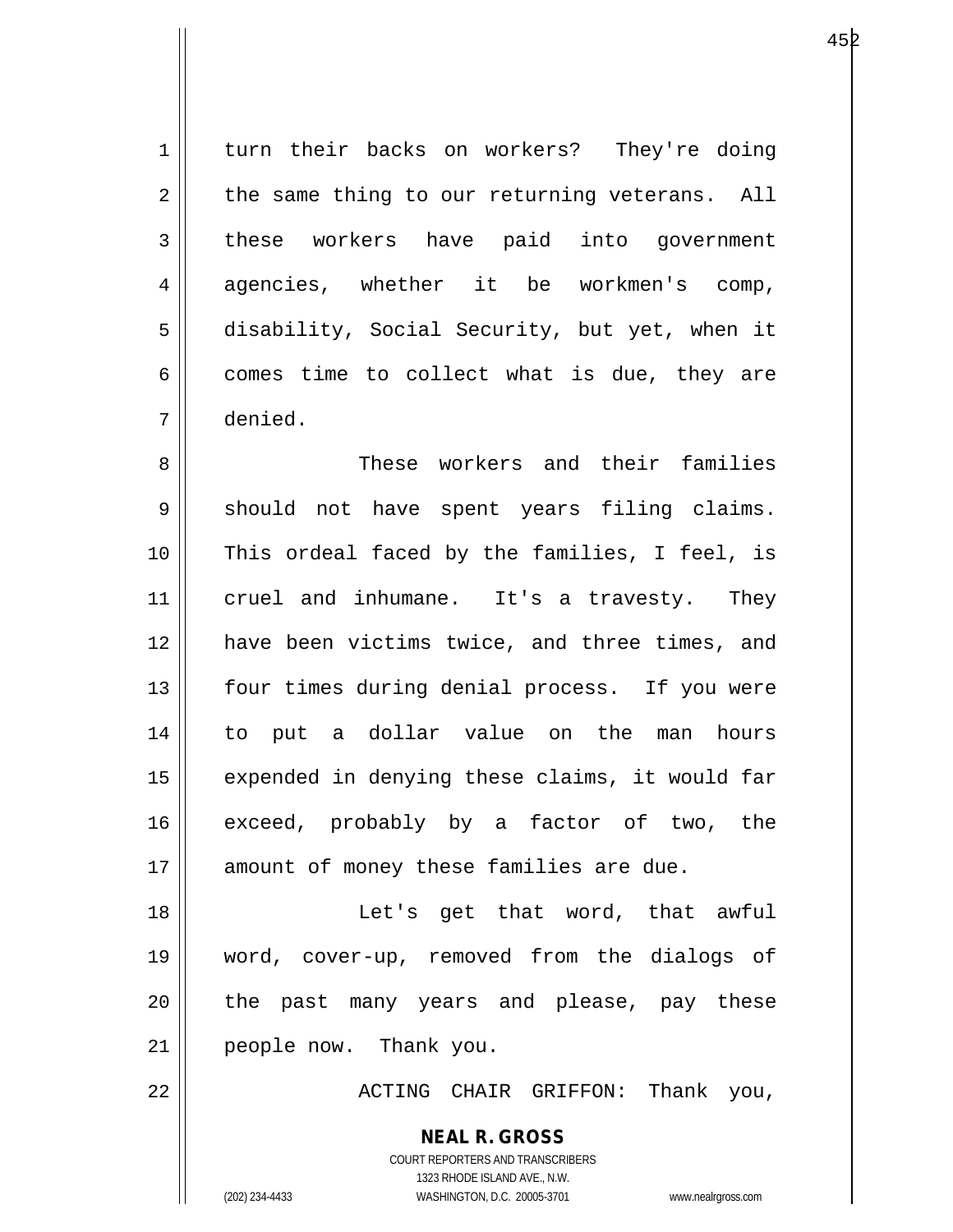**NEAL R. GROSS** COURT REPORTERS AND TRANSCRIBERS 1323 RHODE ISLAND AVE., N.W. (202) 234-4433 WASHINGTON, D.C. 20005-3701 www.nealrgross.com 1 | Cathy, for your comments. I have Joseph Page 2 | is next on my list. Joseph? 3 MR. PAGE: Thank you. I want to 4 || thank you for allowing me to speak at this 5 | open forum, and I'm actually here for two 6 l reasons. 7 One is my father worked at Hooker 8 Chemical from 1941 until 1968 and his untimely 9 death at 43 years old. He died of cancer, 10 multiple myeloma, which is one of the 11 || compensation cancers. 12 He left a family of eight and a 13 young bride. I filed a claim on my mother's 14 || behalf and was denied. I was able to get all 15 his medical records and his work history 16 || records but, again, no proof of radiation, but 17 he was there from 1941 to 1968. His claim 18 denied. 19 Well, unfortunately, I also work  $20$  || at -- not unfortunately that I work, but I'm 21 also at Occidental Chemical, formerly Hooker 22  $\parallel$  Chemical, and I just passed my 39<sup>th</sup> year

 $45\beta$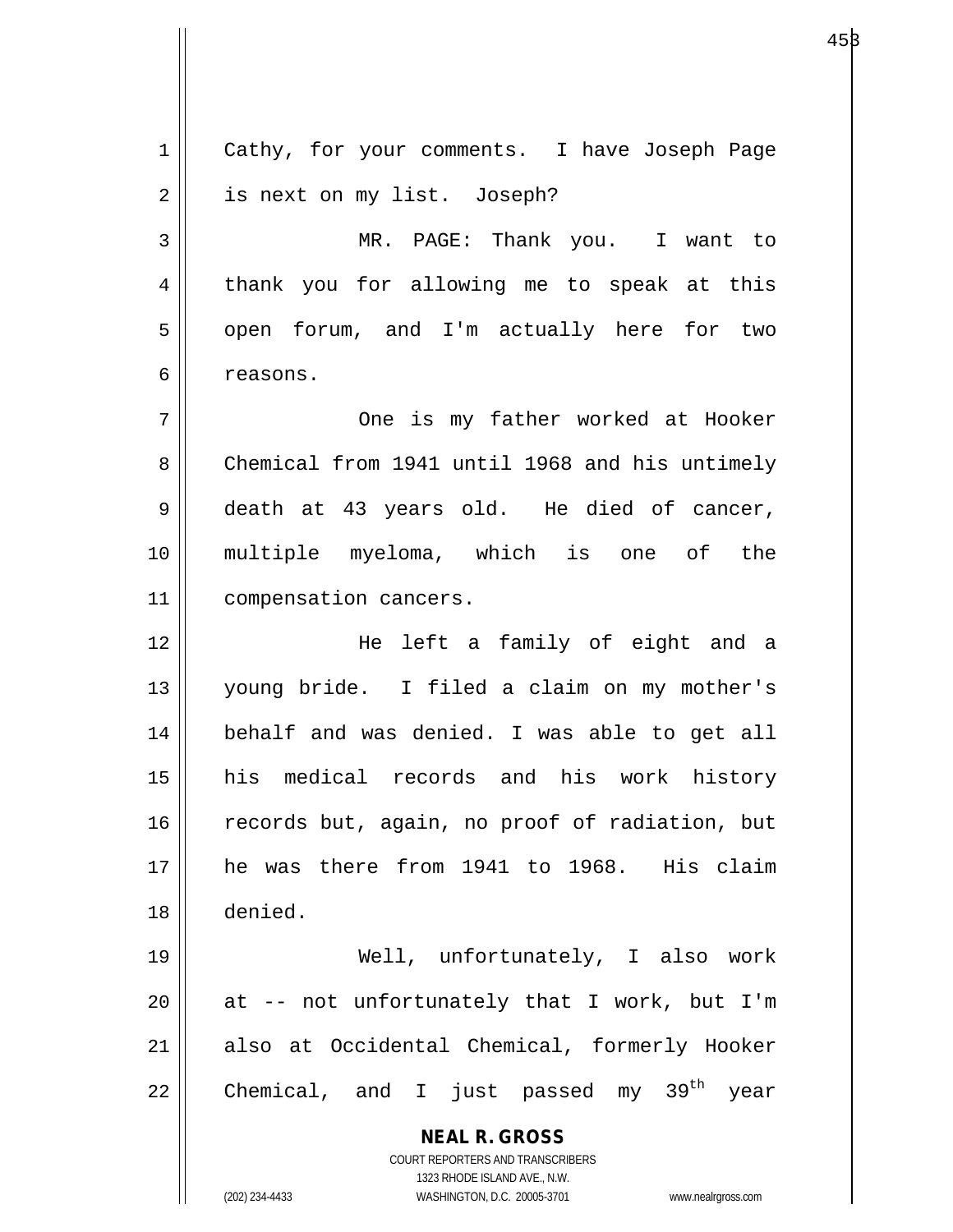$1 \parallel$  there.

| $\overline{2}$ | In the year 2007, I was diagnosed              |
|----------------|------------------------------------------------|
| 3              | with thyroid cancer, which is rare in men, and |
| 4              | the type of cancer I had, number one cause,    |
| 5              | radiation. I was asked by both my doctor and   |
| 6              | the surgeon if I was ever exposed to           |
| 7              | radiation, and at the time, I said, no, until  |
| 8              | later, I was to find out that residual         |
| 9              | radiation was on site at Hooker Chemical into  |
| 10             | the year 1977.                                 |
| 11             | My claim also denied, and all I'm              |
| 12             | asking now is to re-evaluate both my father    |
| 13             | and my compensation claims and give fair       |
| 14             | evaluation to them.                            |
| 15             | ACTING CHAIR GRIFFON: Thank you,               |
| 16             | and we have an SEC review under way for        |
| 17             | Hooker, but also, if you have specific         |
| 18             | questions on your claim or your father's,      |
| 19             | there are NIOSH staff in the back of the room  |
| 20             | that might be -- right over to the side, that  |
| 21             | you might be able to follow up with after the  |
| 22             | meeting.                                       |

**NEAL R. GROSS**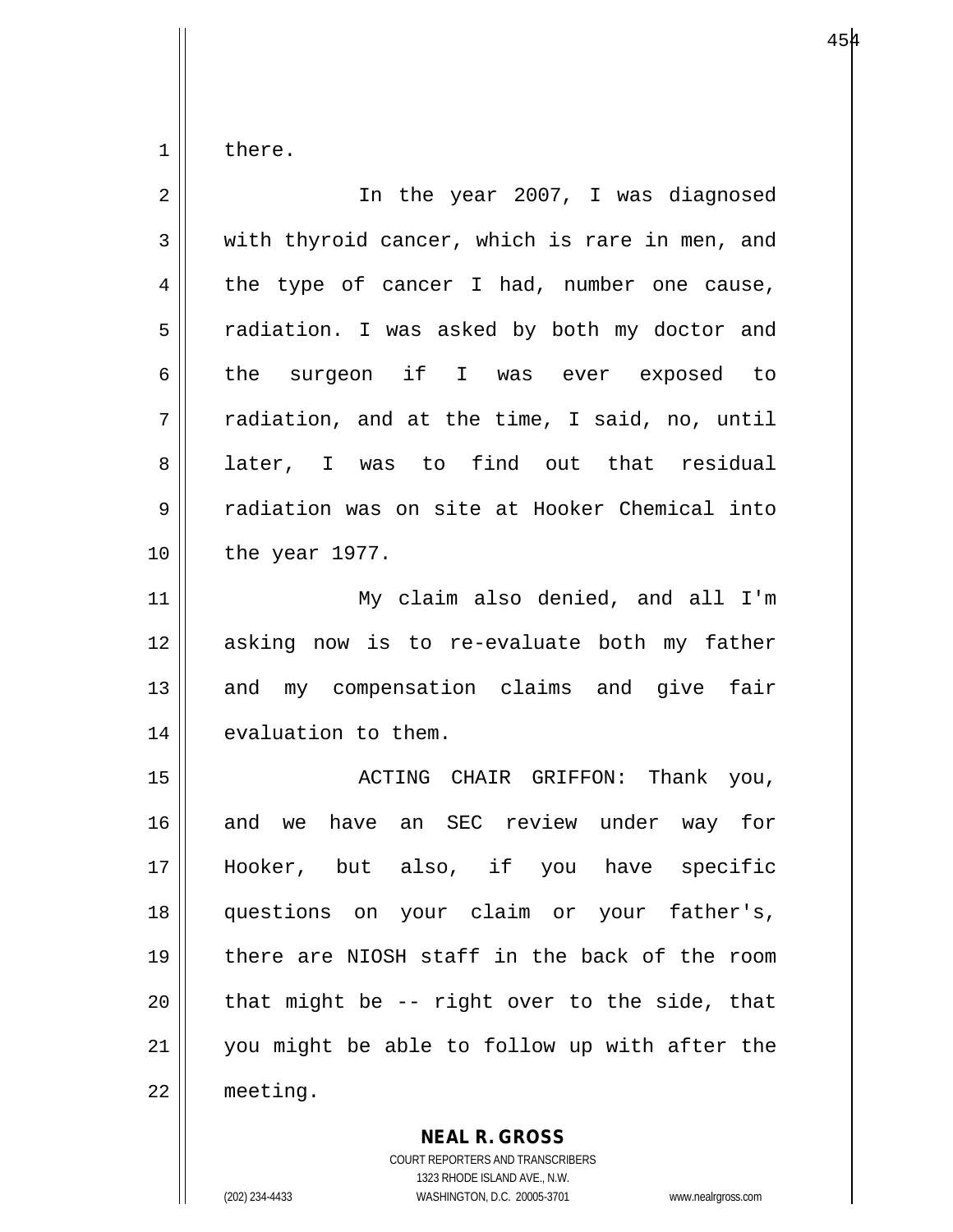| 1  | MR. PAGE: Thank you.                           |
|----|------------------------------------------------|
| 2  | ACTING CHAIR GRIFFON: Sure. The                |
| 3  | next person is Harry Millard.                  |
| 4  | MR. MILLARD: Thank you. I started              |
| 5  | working at Simonds Saw and Steel in 1959,      |
| 6  | February, and I had 25 years over there, until |
| 7  | it closed.                                     |
| 8  | About two years ago, they wrapped              |
| 9  | the plant up and in certain areas over there,  |
| 10 | that are still, you know, showing radioactive  |
| 11 | waste and stuff, but -- and of those four      |
| 12 | buildings, I've worked in all of them, for     |
| 13 | five years, and I've got prostate cancer.      |
| 14 | My question is, and I don't like               |
| 15 | it, is why is not prostate cancer on that      |
| 16 | list? There are 22 other cancers, and          |
| 17 | prostate cancer is not there, and I'm still    |
| 18 | having trouble with bladder, bowel infections, |
| 19 | that stuff, and $I$ -- you can't tell me that  |
| 20 | unless somebody can definitely prove that it   |
| 21 | wasn't caused by that, over there, for --      |
| 22 | because I worked the swing grinders over there |
|    | <b>NEAL R. GROSS</b>                           |

е в 1955 године в 1956 године в 1956 године в 1956 године в 1956 године в 1956 године в 1956 године в 1956 год

COURT REPORTERS AND TRANSCRIBERS 1323 RHODE ISLAND AVE., N.W.

 $\mathbf{\mathsf{I}}$ 

 $\mathsf{I}$ 

(202) 234-4433 WASHINGTON, D.C. 20005-3701 www.nealrgross.com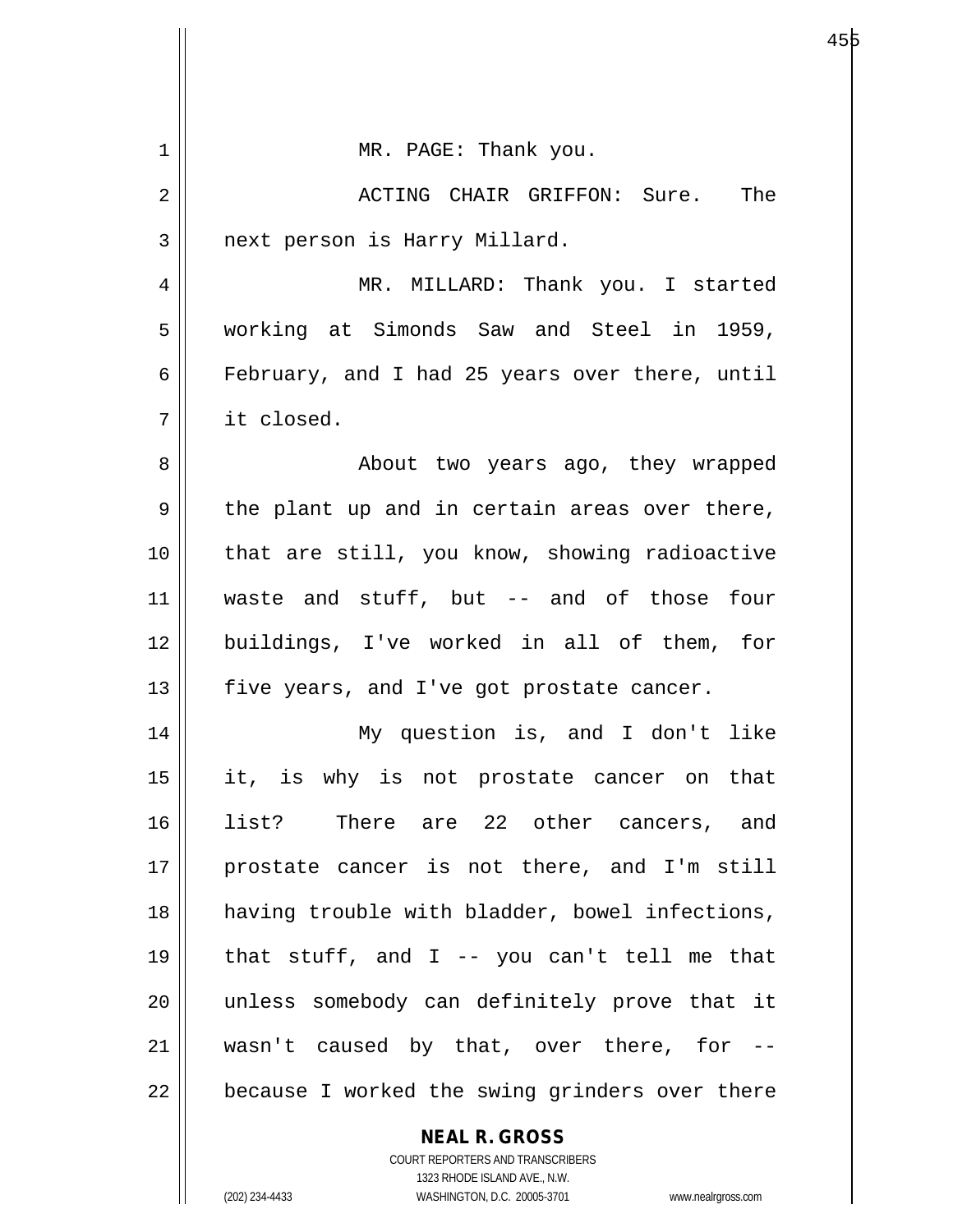**NEAL R. GROSS** COURT REPORTERS AND TRANSCRIBERS 1 || for almost three years and ground steel that,  $2 \parallel$  they never told us what it was, and I never --3 you know, you just went in, you did your day's 4 || work, you got out. 5 The 16 inch, there's four areas, 6 10 inch, 16 swing grinders and the old mill  $7 \parallel$  shop, and I used to pull a lot of doubles on 8 the 16 inch because that's where the money 9 was, if you wanted to, you know, get a good 10 paycheck. 11 || And I've worked almost three years 12 on the swing grinders, and I also worked in  $13$  | the old mill shop, where the old hammer was, 14 || and they built right over that thing, they put  $15$  a pickle house over there. If they would dig  $16$  | that floor up, I hate to tell you the amount  $17 \parallel$  of readings they'd get. 18 Okay, I'd like to thank you people 19 for hearing me out, but it's a shame that the 20 || prostate cancer is not on there, and I just 21 want to -- and I hope somebody can do 22 || something about it. Thank you.

1323 RHODE ISLAND AVE., N.W.

(202) 234-4433 WASHINGTON, D.C. 20005-3701 www.nealrgross.com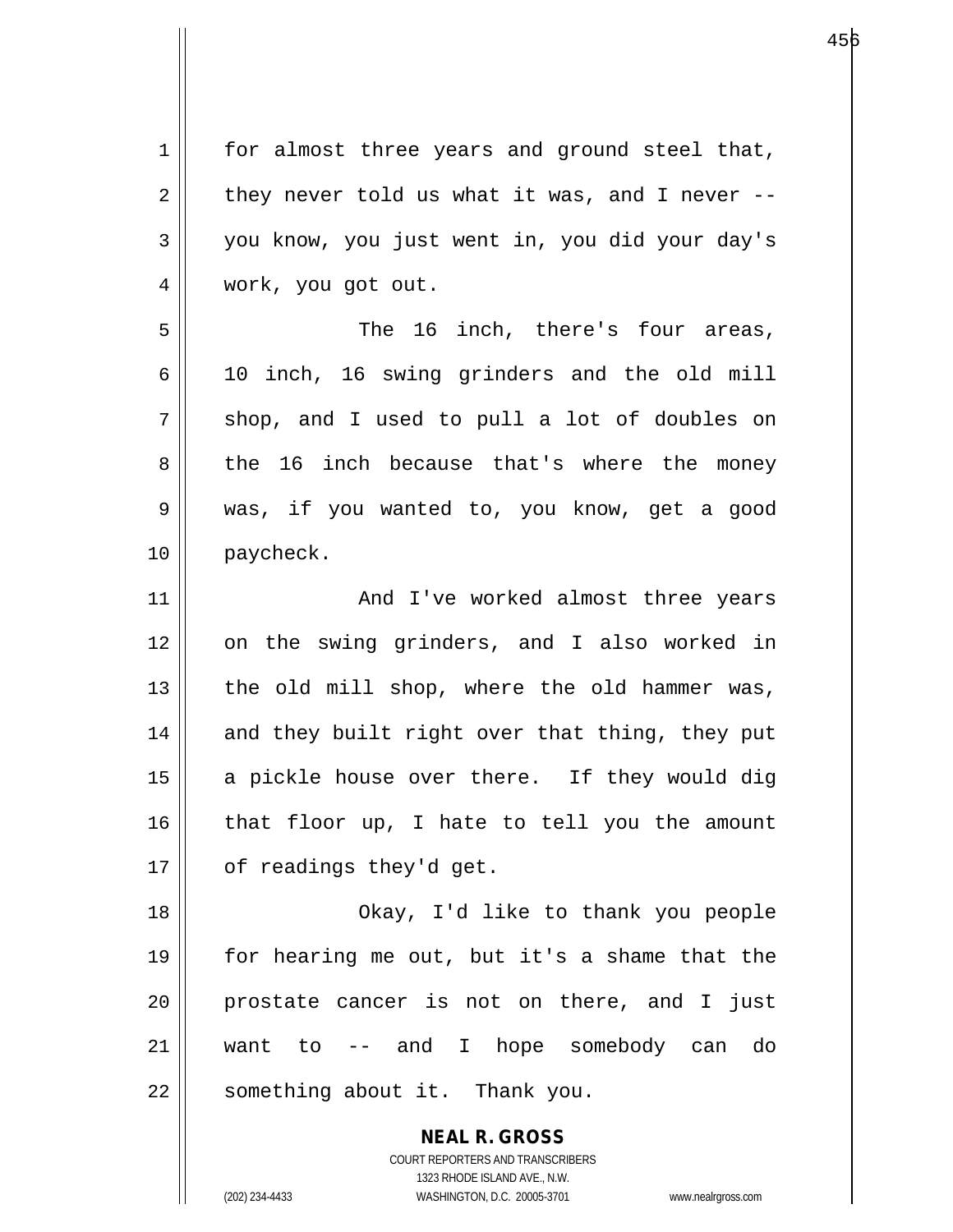**NEAL R. GROSS** COURT REPORTERS AND TRANSCRIBERS 1323 RHODE ISLAND AVE., N.W. (202) 234-4433 WASHINGTON, D.C. 20005-3701 www.nealrgross.com 1 | | ACTING CHAIR GRIFFON: Thank you, 2 || yes, and the actual list, you're right, it  $3 \parallel$  isn't on the list of cancers, and it's sort 4 || out of the Board's purview to weigh in on  $5 \parallel$  that, but you are eligible to file a claim and 6  $\| -$ 7 MR. MILLARD: I've been denied 8 l twice. 9 ACTING CHAIR GRIFFON: Okay. 10 MR. MILLARD: And I -- you know, I 11 || got seven guys that worked on the swing 12 || grinders and if it is a coincidence, it might  $13$  | get done -- all of us got prostate cancer. 14 ACTING CHAIR GRIFFON: Yes. 15 MR. KATZ: Just to be clear, that 16 list is established by Congress and is in 17 statute. So it's not something the Board 18 | could affect. 19 MR. MILLARD: Well, thanks for 20 | hearing me out. 21 || ACTING CHAIR GRIFFON: Appreciate 22 your comments, yes, and that's all I have on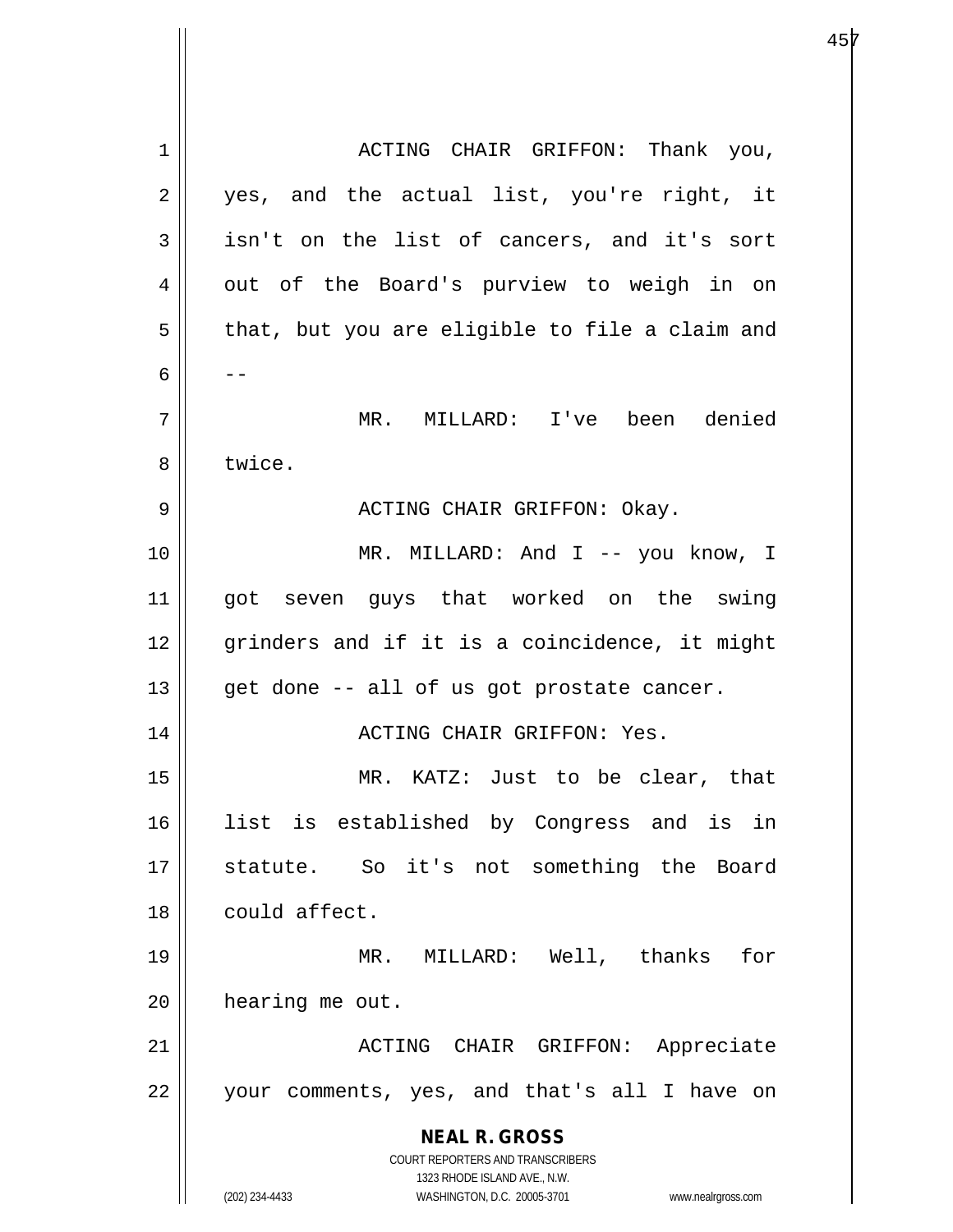| 1  | the list, but I've seen some other people come                                                      |
|----|-----------------------------------------------------------------------------------------------------|
| 2  | in, so I'm going to ask in the room, if anyone                                                      |
| 3  | that wants an opportunity to make some public                                                       |
| 4  | comments, please, step forward and identify                                                         |
| 5  | yourself at the microphone. Anyone want to                                                          |
| 6  | make public comments?                                                                               |
| 7  | MR. KATZ: I also --                                                                                 |
| 8  | ACTING CHAIR GRIFFON: I was going                                                                   |
| 9  | to ask on the phone, if there is anyone on the                                                      |
| 10 | phone line that wants to make public comments                                                       |
| 11 | at this time, we could have those heard.                                                            |
| 12 | Anyone on the phone line?                                                                           |
| 13 | Last chance for the room, anyone                                                                    |
| 14 | want to make a public comment or statement?                                                         |
| 15 | If there's no more, Ted might have something                                                        |
| 16 | else to close.                                                                                      |
| 17 | MR. KATZ: Mark, I have actually a                                                                   |
| 18 | couple of comments.                                                                                 |
| 19 | ACTING CHAIR GRIFFON: Okay, yes.                                                                    |
| 20 | KATZ: People gave me notes<br>MR.                                                                   |
| 21 | that they asked that I read into the record,                                                        |
| 22 | for -- who couldn't be here this evening.                                                           |
|    |                                                                                                     |
|    | <b>NEAL R. GROSS</b>                                                                                |
|    | COURT REPORTERS AND TRANSCRIBERS                                                                    |
|    | 1323 RHODE ISLAND AVE., N.W.<br>(202) 234-4433<br>WASHINGTON, D.C. 20005-3701<br>www.nealrgross.com |
|    |                                                                                                     |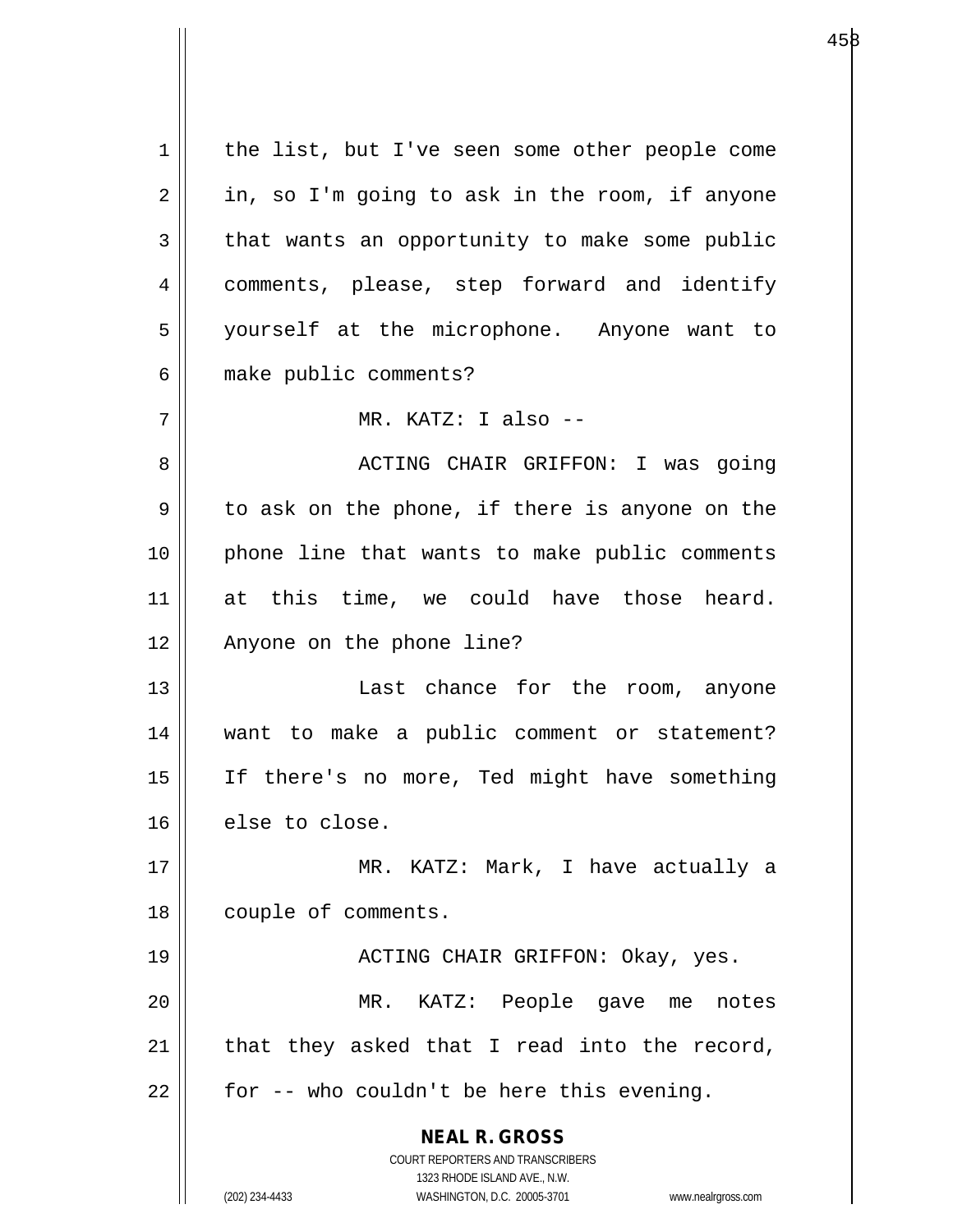1 || So I'm not going to give the name 2 || in these cases because neither of these people  $3 \parallel$  authorized me to give their name, but here is  $4 \parallel$  the first statement, from up here in Angola, 5 New York.

6 "NIOSH is asking claimants for 7 medical information that is impossible to 8 || obtain if your family member died in 1963.  $9 \parallel$  This is considered age discrimination. The 10 employee job location automatically put them 11 || in direct contact with cancer causing agents. 12 || This is truly difficult to resurrect. This 13 || is truly difficult to resurrect all the health 14 || records. The claimants should be given 15 | consideration for direct exposure."

16 The second statement I have, it 17 || says, "My husband, Edward M." and I can't make 18 || out the last name, "worked in several 19 departments of the Bethlehem Steel and passed  $20$  || away from cancer of the lung. I was wondering 21 || why he is not entitled to receive any benefits 22 from Bethlehem Steel. He worked for South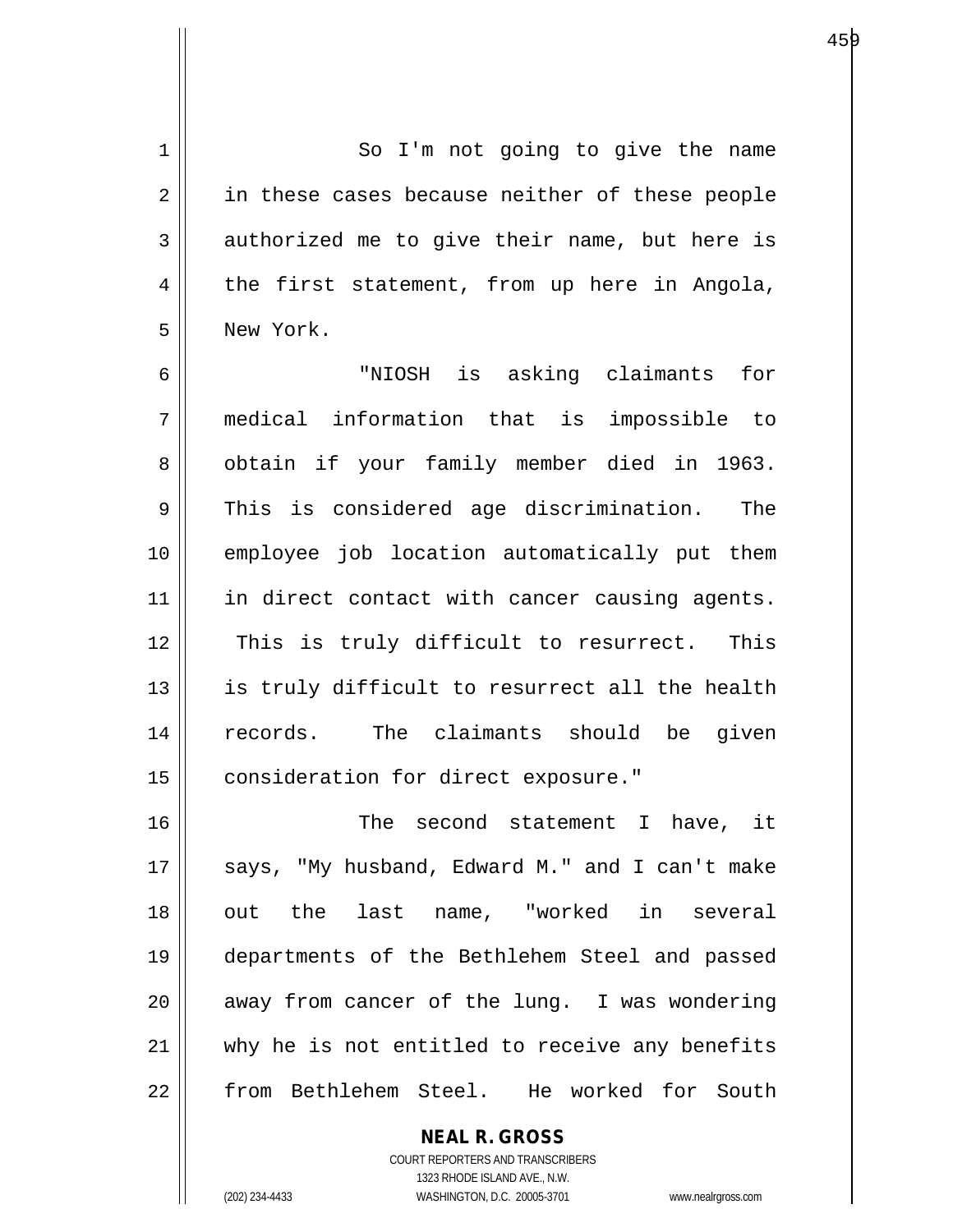| 1  | Buffalo Railway, which was a subsidiary of the |
|----|------------------------------------------------|
| 2  | steel plant, during the years of 1947 to       |
| 3  | 1953."                                         |
| 4  | Thank you, that's it.                          |
| 5  | ACTING CHAIR GRIFFON: Okay, and if             |
| 6  | there is anyone -- one more time, anyone else  |
| 7  | in the room, public comments? Like to make a   |
| 8  | statement?                                     |
| 9  | MR. OWENS: Sure.                               |
| 10 | ACTING CHAIR GRIFFON: If you could             |
| 11 | just give us your name, for the court          |
| 12 | recorder.                                      |
| 13 | MR. OWENS: My name is Carey                    |
| 14 | Owens, Jr. I worked at Bethlehem Steel         |
| 15 | starting in -- I started in `46, but I had to  |
| 16 | go back in the Service because I was already   |
| 17 | in the Reserves, and I came back in `53, and I |
| 18 | worked in the lab carrying samples from        |
| 19 | different various parts of the plant, and one  |
| 20 | thing I remember, in the lab, they had some    |
| 21 | kind of pipes or something like that, that     |
| 22 | they used.                                     |

**NEAL R. GROSS** COURT REPORTERS AND TRANSCRIBERS

1323 RHODE ISLAND AVE., N.W.

(202) 234-4433 WASHINGTON, D.C. 20005-3701 www.nealrgross.com

 $\mathbf{I}$ 

е в 146 рока на 146 рока на 146 рока на 146 рока на 146 рока на 146 рока на 146 рока на 146 рока на 147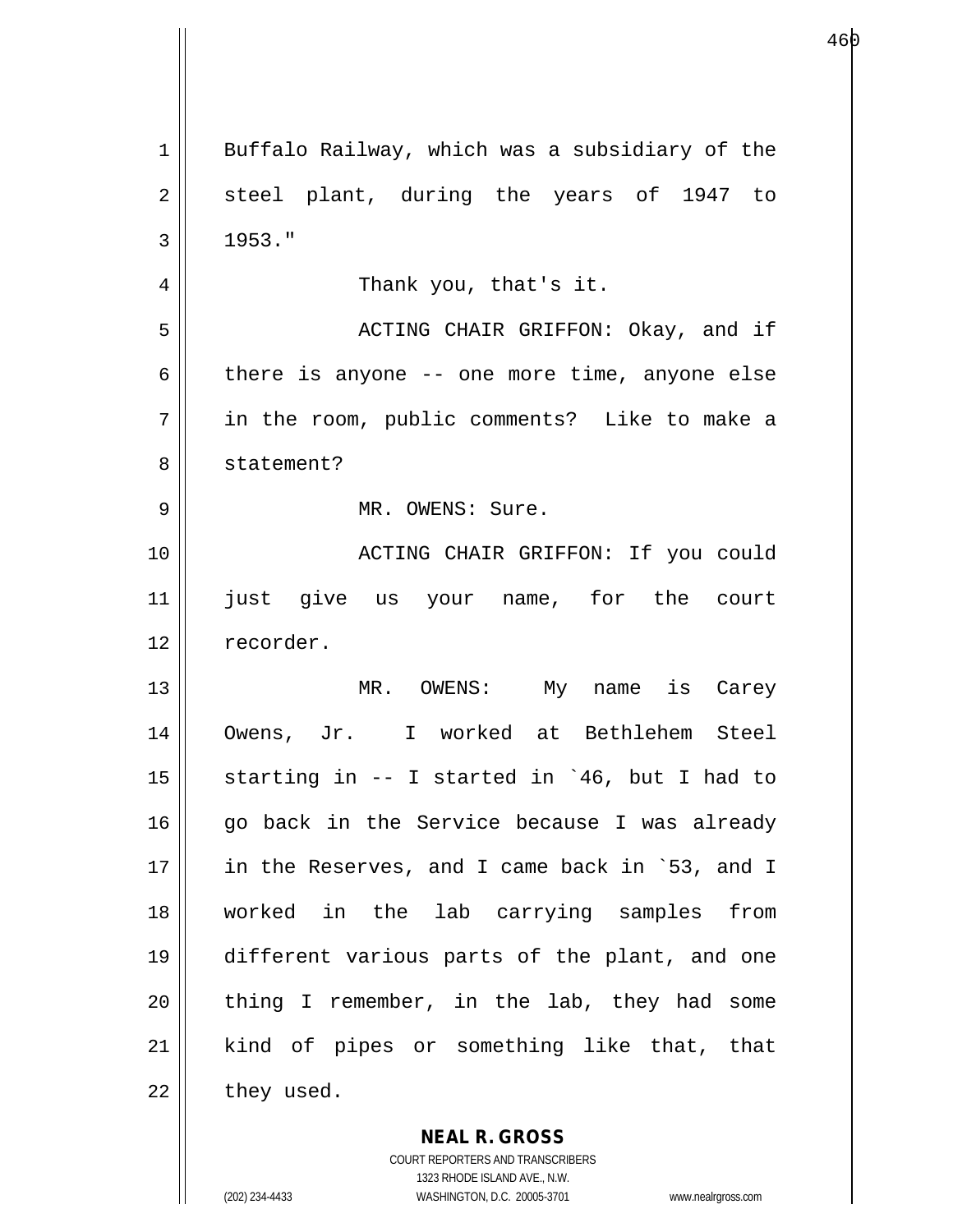1 ACTING CHAIR GRIFFON: I'm sorry,  $2 \parallel$  in the back of the room, if you could -- we're 3 picking you up up here pretty loud. Sorry, go  $4 \parallel$  ahead.

5 MR. OWENS: They had some kind of  $6 ||$  pipes, they called them rods, that they'd use  $7 \parallel$  to some kind of atomic construction or what-8 || not, and in and out of this lab I would pass 9 || these particular items, and it was very 10 curious to me, but no one ever explained what 11 | they were about.

12 But I worked there for 29 years 13 || and I took my pension and went on the TRW 14 || training period, and from that, I went into 15 || the locksmith business, where I wound up at 16 || the atomic plant in West Valley, and during 17 || this particular time, replacing locks and 18 making locks, what-not.

19 || Some of my equipment that I used, 20 || they wouldn't allow me to take it out of the  $21$  || plant because it -- these little Geiger kind 22 || of things would pick up whatever it was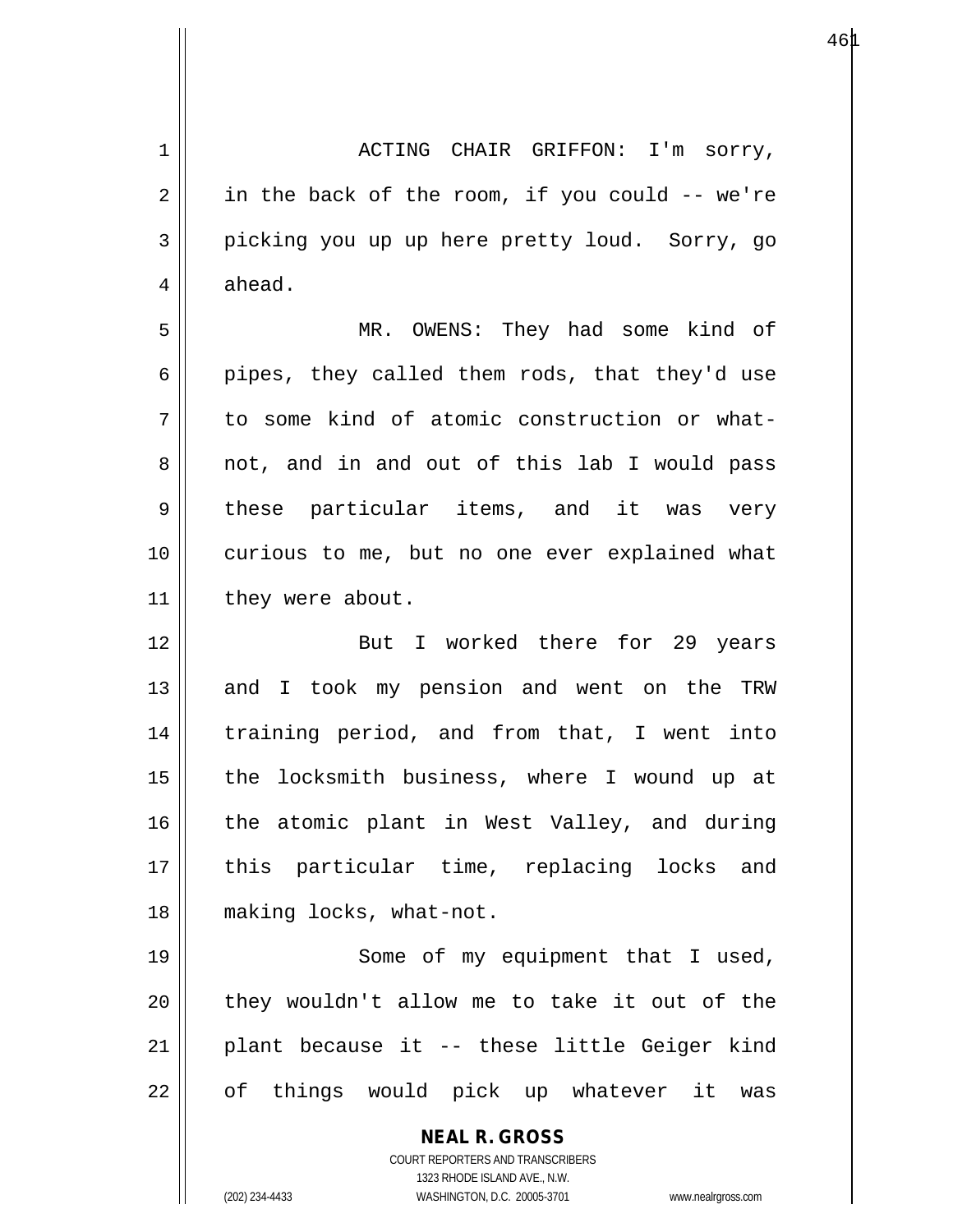$1 \parallel$  picking up.

| $\overline{2}$ | So I did that for two and a half                                                                                                                                |
|----------------|-----------------------------------------------------------------------------------------------------------------------------------------------------------------|
| 3              | years. But I had been following this                                                                                                                            |
| 4              | Bethlehem Steel thing, and I've taken tests                                                                                                                     |
| 5              | here and there, and they seem to always come                                                                                                                    |
| 6              | up negative. So I was wondering if there is                                                                                                                     |
| 7              | any change in the implements of $-$ - that we may                                                                                                               |
| 8              | be able to get some benefits.                                                                                                                                   |
| 9              | ACTING CHAIR GRIFFON: Yes, thank                                                                                                                                |
| 10             | you for your comments and we -- yes, we                                                                                                                         |
| 11             | actually had a vote earlier today on Bethlehem                                                                                                                  |
| 12             | Steel, and the Board is recommending adding a                                                                                                                   |
| 13             | Class, a Special Exposure Cohort Class for `47                                                                                                                  |
| 14             | to `52, is that right?                                                                                                                                          |
| 15             | MR. KATZ: Forty-nine.                                                                                                                                           |
| 16             | ACTING CHAIR GRIFFON: Forty-nine                                                                                                                                |
| 17             | to `52, I'm sorry, 1949 to `52. But anyway,                                                                                                                     |
| 18             | are there any further comments in the room?                                                                                                                     |
| 19             | Okay, if there's no more public                                                                                                                                 |
| 20             | comments, I think we're adjourned for tonight.                                                                                                                  |
| 21             | We start at 8:30 tomorrow?                                                                                                                                      |
| 22             | MR. KATZ: Yes, we do.                                                                                                                                           |
|                | <b>NEAL R. GROSS</b><br>COURT REPORTERS AND TRANSCRIBERS<br>1323 RHODE ISLAND AVE., N.W.<br>(202) 234-4433<br>WASHINGTON, D.C. 20005-3701<br>www.nealrgross.com |

е в 1962 — в 1963 — в 1963 — в 1963 — в 1963 — в 1963 — в 1963 — в 1963 — в 1963 — в 1974 — в 1974 — в 1974 —